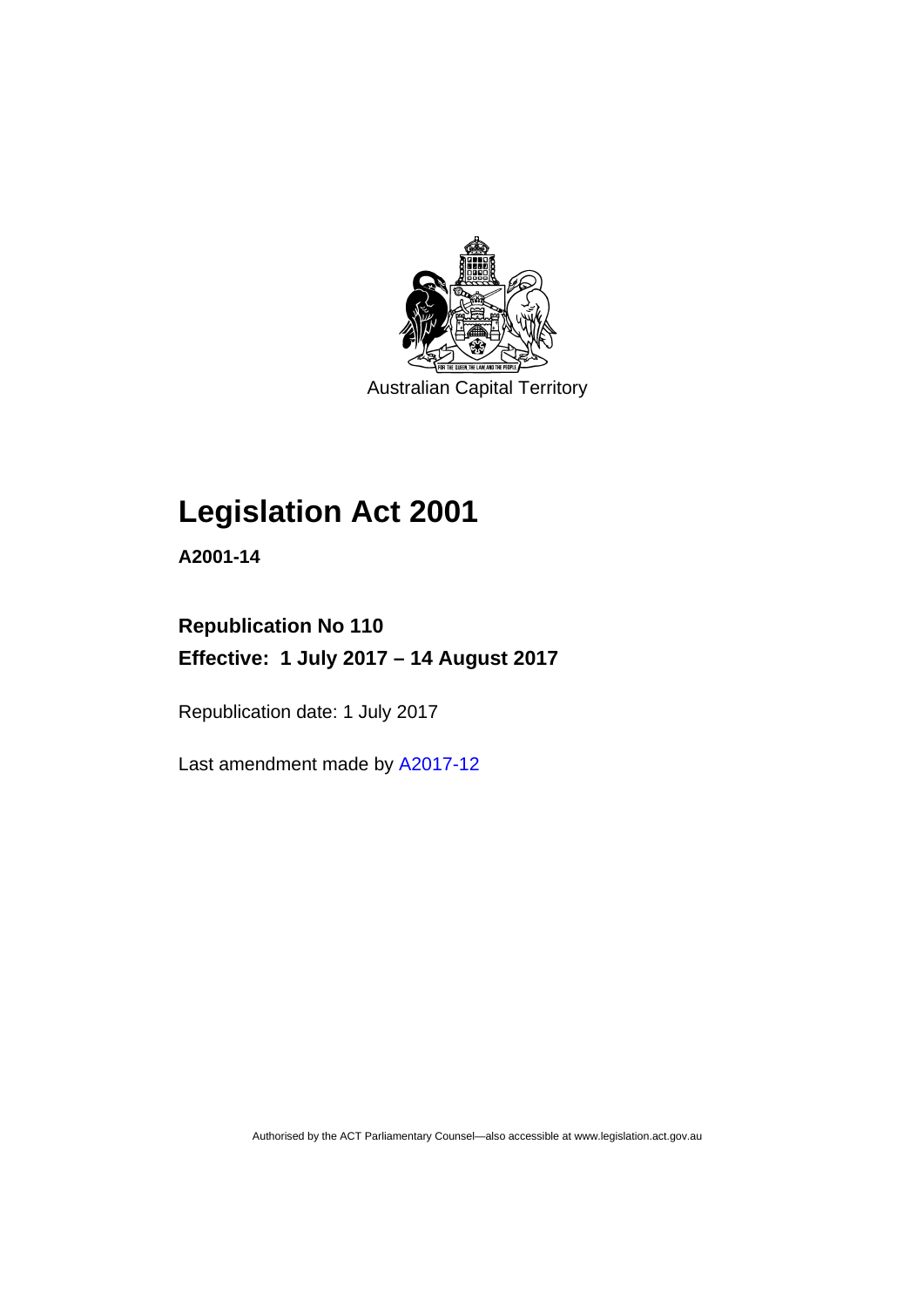## **About this republication**

#### **The republished law**

This is a republication of the *Legislation Act 2001* (including any amendment made under the *[Legislation Act 2001](http://www.legislation.act.gov.au/a/2001-14)*, part 11.3 (Editorial changes)) as in force on 1 July 2017*.* It also includes any commencement, amendment, repeal or expiry affecting this republished law to 1 July 2017.

The legislation history and amendment history of the republished law are set out in endnotes 3 and 4.

#### **Kinds of republications**

The Parliamentary Counsel's Office prepares 2 kinds of republications of ACT laws (see the ACT legislation register at [www.legislation.act.gov.au](http://www.legislation.act.gov.au/)):

- authorised republications to which the *[Legislation Act 2001](http://www.legislation.act.gov.au/a/2001-14)* applies
- unauthorised republications.

The status of this republication appears on the bottom of each page.

#### **Editorial changes**

The *[Legislation Act 2001](http://www.legislation.act.gov.au/a/2001-14)*, part 11.3 authorises the Parliamentary Counsel to make editorial amendments and other changes of a formal nature when preparing a law for republication. Editorial changes do not change the effect of the law, but have effect as if they had been made by an Act commencing on the republication date (see *[Legislation Act 2001](http://www.legislation.act.gov.au/a/2001-14)*, s 115 and s 117). The changes are made if the Parliamentary Counsel considers they are desirable to bring the law into line, or more closely into line, with current legislative drafting practice.

This republication does not include amendments made under part 11.3 (see endnote 1).

#### **Uncommenced provisions and amendments**

If a provision of the republished law has not commenced, the symbol  $\mathbf{U}$  appears immediately before the provision heading. Any uncommenced amendments that affect this republished law are accessible on the ACT legislation register [\(www.legislation.act.gov.au](http://www.legislation.act.gov.au/)). For more information, see the home page for this law on the register.

#### **Modifications**

If a provision of the republished law is affected by a current modification, the symbol  $\mathbf{M}$ appears immediately before the provision heading. The text of the modifying provision appears in the endnotes. For the legal status of modifications, see the *[Legislation Act 2001](http://www.legislation.act.gov.au/a/2001-14)*, section 95.

#### **Penalties**

At the republication date, the value of a penalty unit for an offence against this law is \$150 for an individual and \$750 for a corporation (see *[Legislation Act 2001](http://www.legislation.act.gov.au/a/2001-14)*, s 133).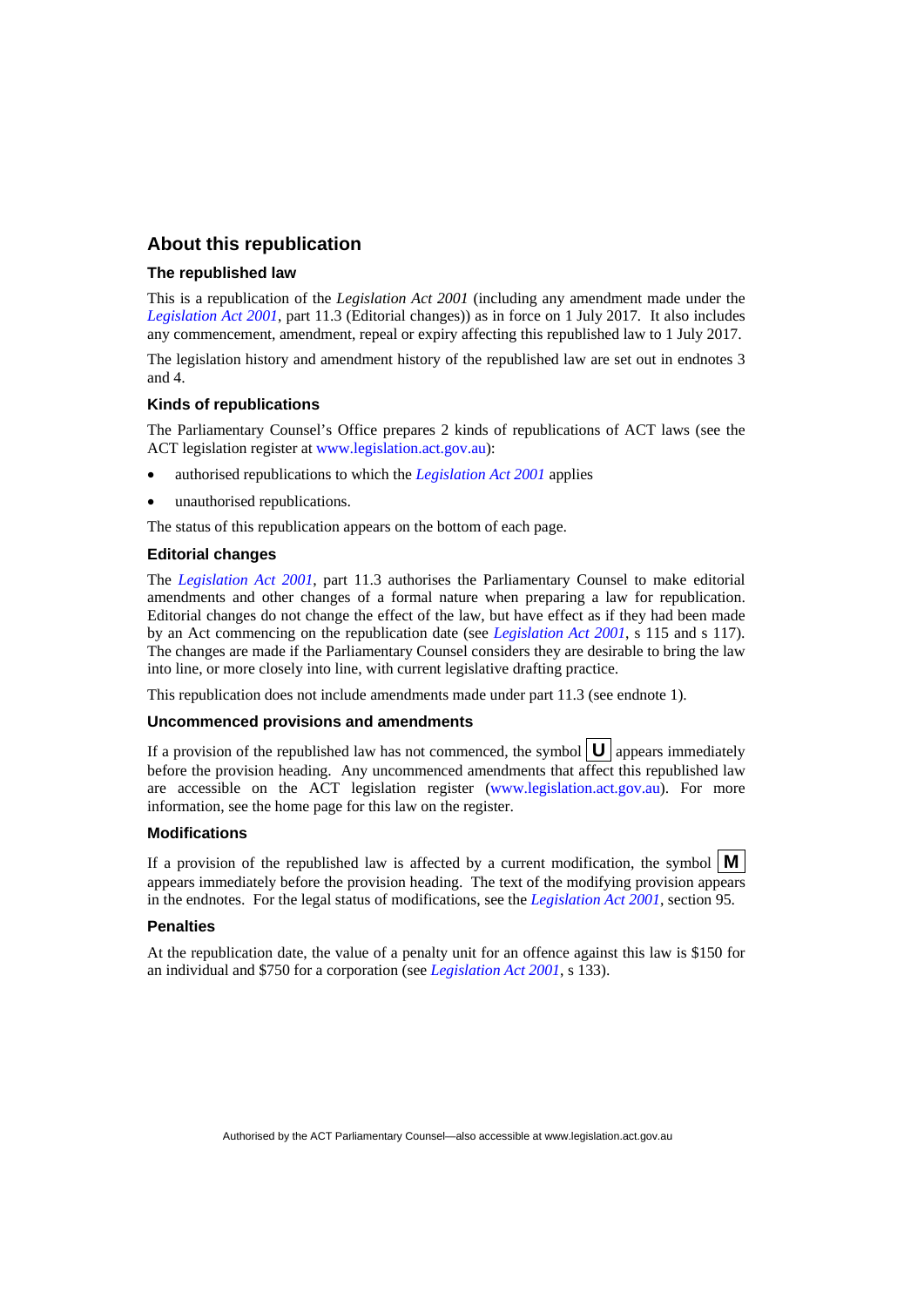

# **Legislation Act 2001**

## **Contents**

## **Chapter 1 [Preliminary](#page-17-0)**

| <b>Part 1.1</b>  | General                                        |            |
|------------------|------------------------------------------------|------------|
| 1                | Name of Act                                    | 2          |
| $\overline{2}$   | Dictionary                                     | 2          |
| 2A               | <b>Notes</b>                                   | 2          |
| 3                | Objects                                        | 3          |
| 4                | Application of Act                             | 4          |
| 5                | Determinative and non-determinative provisions | 5          |
| 6                | Legislation Act provisions must be applied     | 5          |
| <b>Part 1.2</b>  | <b>Basic concepts</b>                          |            |
| 7                | Meaning of Act generally                       | 9          |
| 8                | Meaning of subordinate law                     | 9          |
|                  |                                                |            |
| R <sub>110</sub> | Legislation Act 2001                           | contents 1 |

01/07/17 Effective: 01/07/17-14/08/17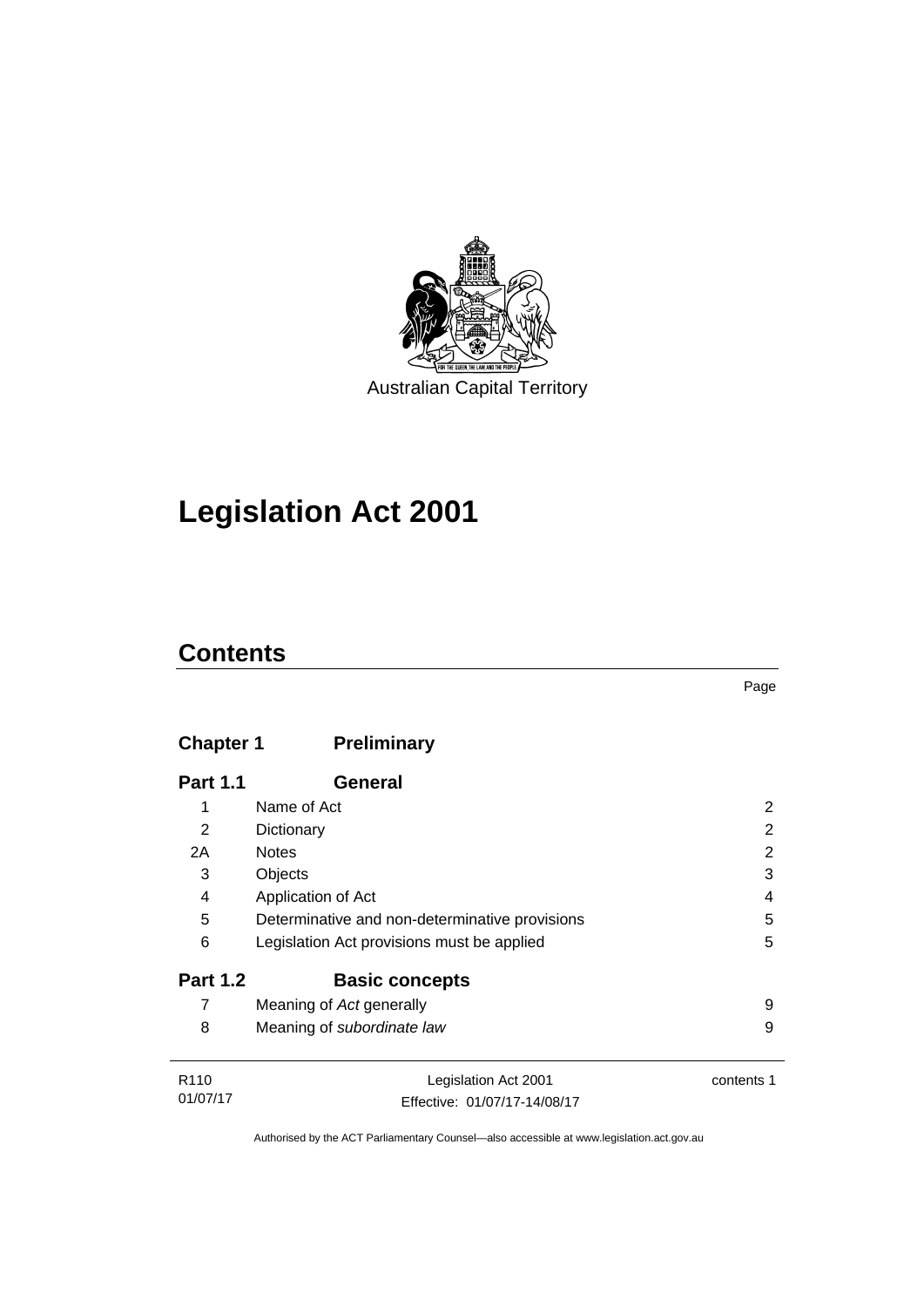| Contents               |                                                                       |          |
|------------------------|-----------------------------------------------------------------------|----------|
|                        |                                                                       | Page     |
| 9                      | Meaning of disallowable instrument                                    | 9        |
| 10                     | Meaning of notifiable instrument                                      | 10       |
| 11                     | Meaning of commencement notice                                        |          |
| 12                     | Meaning of legislative instrument                                     | 10       |
| 13                     | Meaning of statutory instrument                                       | 11       |
| 14                     | Meaning of instrument                                                 | 11       |
| 15                     | Meaning of authorised republication                                   | 11       |
| 16                     | Meaning of <i>provision</i>                                           | 12       |
| <b>Part 1.3</b>        | Sources of law in the ACT                                             |          |
| 17                     | References to Acts include references to former Cwith enactments etc. | 14       |
|                        | <b>ACT legislation register and website</b>                           |          |
| <b>Chapter 2</b><br>18 | <b>ACT legislation register</b>                                       | 15       |
| 19                     |                                                                       | 15       |
| 20                     | Contents of register                                                  | 19       |
| 21                     | Prompt registration<br>Approved website                               | 20       |
| 22                     | Access to registered material at approved website                     | 20       |
|                        |                                                                       |          |
| <b>Chapter 3</b>       | Authorised versions and evidence of laws                              |          |
|                        | and legislative material                                              |          |
| 22A                    | Definitions-ch 3                                                      | 21       |
| 23                     | Authorisation of versions by parliamentary counsel                    | 22       |
| 24                     | Authorised electronic versions                                        | 22       |
| 25                     | Authorised written versions                                           | 23       |
| 26                     | Judicial notice of certain matters                                    | 25       |
| <b>Chapter 4</b>       | <b>Numbering and notification of Acts</b>                             |          |
| 27                     | Numbering of Acts                                                     | 27       |
| 28                     | Notification of Acts                                                  | 27       |
| 29                     | References to enactment or passing of Acts                            | 29       |
| 30                     | References to <i>notification</i> of Acts                             | 29       |
|                        |                                                                       |          |
| contents 2             | Legislation Act 2001                                                  | R110     |
|                        | Effective: 01/07/17-14/08/17                                          | 01/07/17 |

Effective: 01/07/17-14/08/17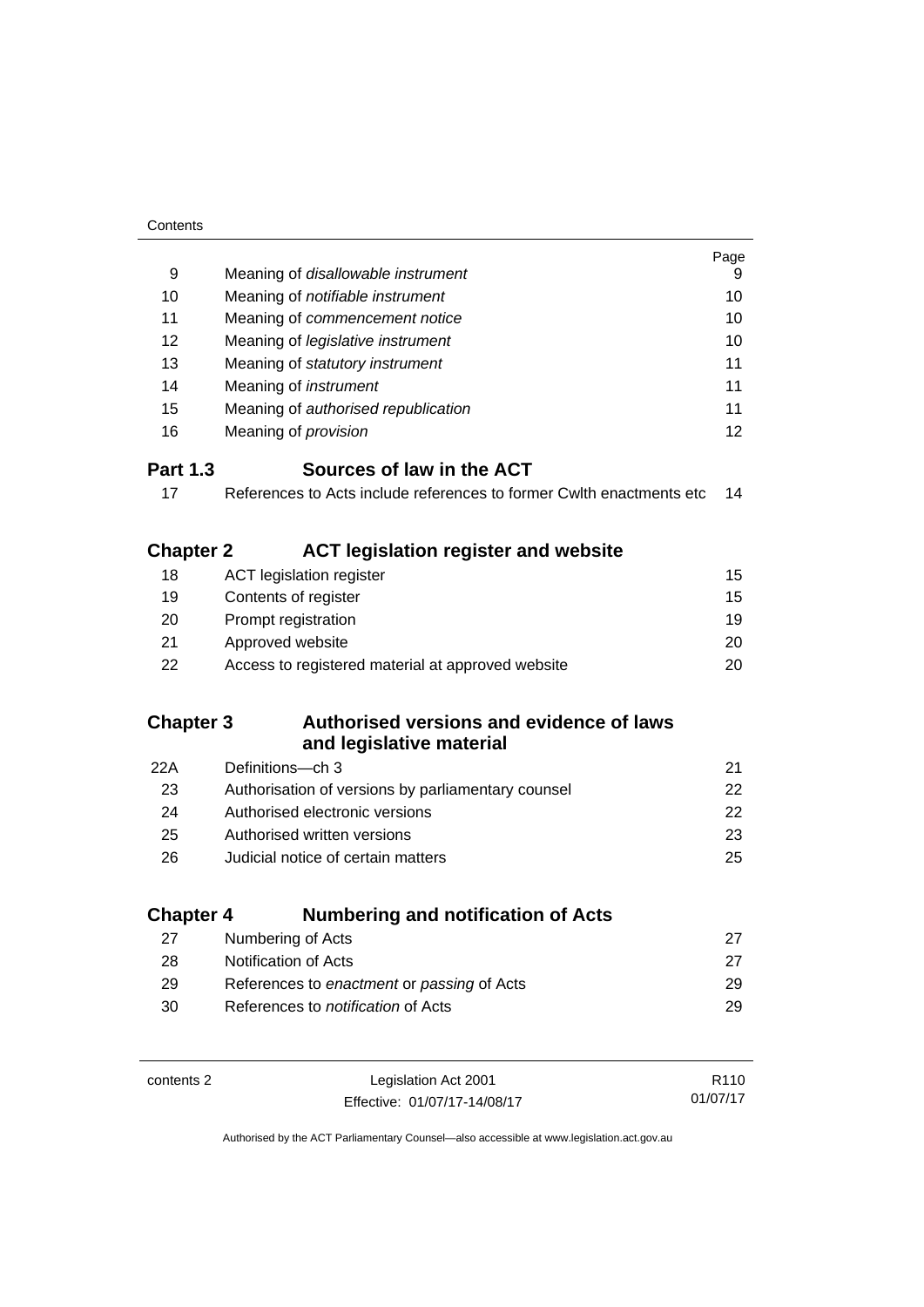| <b>Chapter 5</b> | <b>Regulatory impact statements for subordinate</b><br>laws and disallowable instruments | Page       |
|------------------|------------------------------------------------------------------------------------------|------------|
| <b>Part 5.1</b>  | <b>Preliminary</b>                                                                       |            |
| 31               | Definitions-ch 5                                                                         | 30         |
| 32               | Other publication or consultation requirements not affected                              | 31         |
| 33               | Guidelines about costs of proposed subordinate laws and disallowable<br>instruments      | 31         |
| <b>Part 5.2</b>  | <b>Requirements for regulatory impact</b><br><b>statements</b>                           |            |
| 34               | Preparation of regulatory impact statements                                              | 32         |
| 35               | Content of regulatory impact statements                                                  | 33         |
| 36               | When is preparation of regulatory impact statement unnecessary?                          | 34         |
| 37               | When must regulatory impact statement be presented?                                      | 35         |
| <b>Part 5.3</b>  | Failure to comply with requirements for<br>regulatory impact statements                  |            |
| 38               | Effect of failure to comply with pt 5.2                                                  | 36         |
| <b>Chapter 6</b> | Making, notification and numbering of<br>statutory instruments                           |            |
| <b>Part 6.1</b>  | General                                                                                  |            |
| 39               | Meaning of <i>matter</i> -ch 6                                                           | 37         |
| 40               | Presumption of validity                                                                  | 37         |
| 41               | Making of certain statutory instruments by Executive                                     | 37         |
| <b>Part 6.2</b>  | Making of statutory instruments generally                                                |            |
| 42               | Power to make statutory instruments                                                      | 39         |
| 43               | Statutory instruments to be interpreted not to exceed powers under<br>authorising law    | 40         |
| 44               | Power to make statutory instruments for Act etc                                          | 42         |
| 45               | Power to make court rules                                                                | 43         |
| 46               | Power to make instrument includes power to amend or repeal                               | 44         |
| R <sub>110</sub> | Legislation Act 2001                                                                     | contents 3 |

01/07/17 Effective: 01/07/17-14/08/17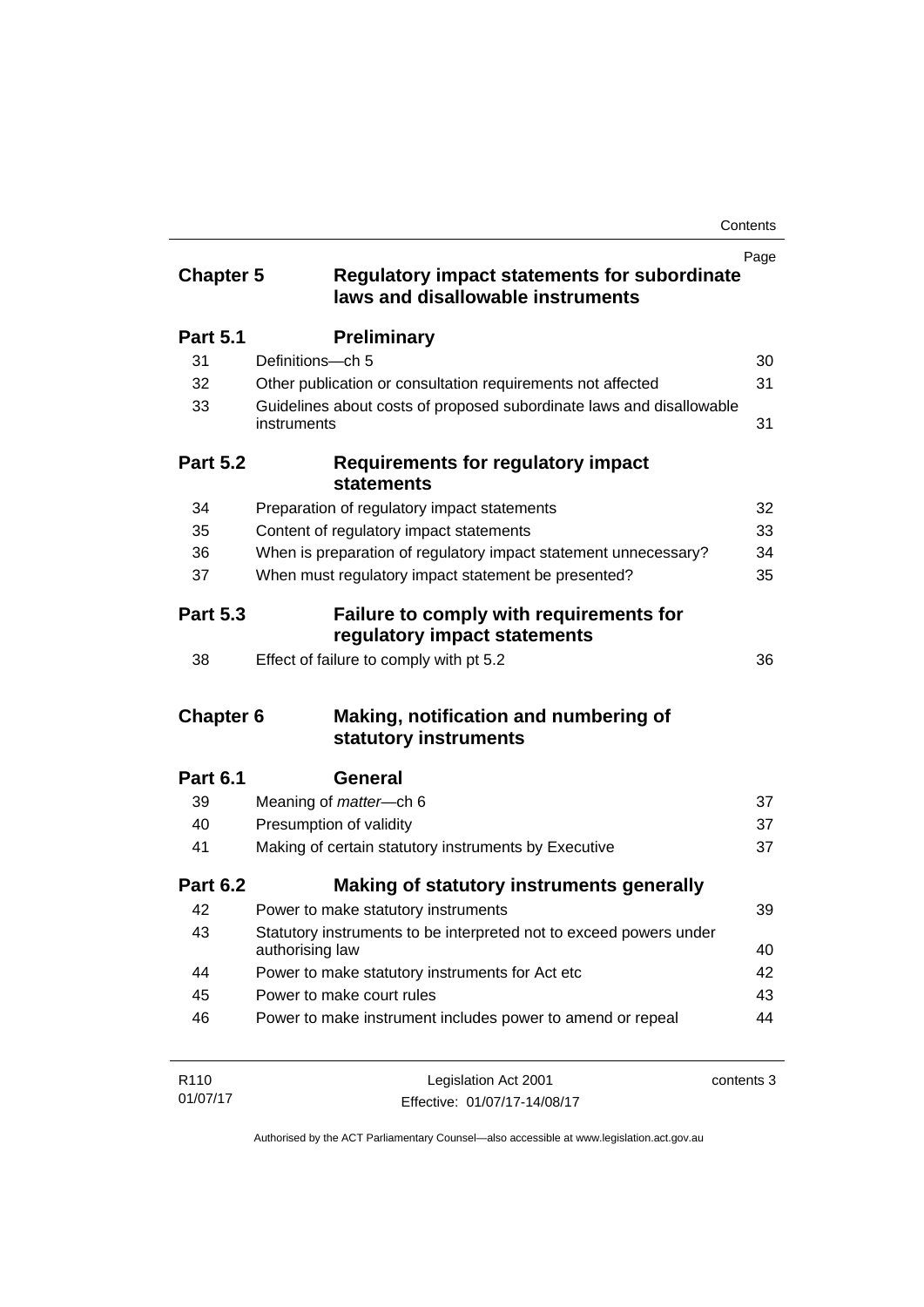| Contents         |                                                                                                             |                  |
|------------------|-------------------------------------------------------------------------------------------------------------|------------------|
| 47               | Statutory instrument may make provision by applying law or                                                  | Page             |
|                  | instrument                                                                                                  | 44               |
| 48               | Power to make instrument includes power to make different provision                                         |                  |
|                  | for different categories etc                                                                                | 49               |
| 49               | Single instrument may exercise several powers or satisfy several<br>requirements                            | 49               |
| 50               | Relationship between authorising law and instrument dealing with<br>same matter                             | 50               |
| 51               | Instrument may make provision in relation to land by reference to map                                       |                  |
|                  | etc                                                                                                         | 50               |
| 52               | Instrument may authorise determination of matter etc                                                        | 51               |
| 53               | Instrument may prohibit                                                                                     | 52               |
| 54               | Instrument may require making of statutory declaration                                                      | 52               |
| <b>Part 6.3</b>  | Making of certain statutory instruments about<br>fees                                                       |                  |
| 55               | Definitions-pt 6.3                                                                                          | 53               |
| 56               | Determination of fees by disallowable instrument                                                            | 53               |
| 57               | Fees payable in accordance with determination etc                                                           | 55               |
| 58               | Regulations may make provision about fees                                                                   | 56               |
| <b>Part 6.4</b>  | <b>Numbering and notification of legislative</b><br><b>instruments</b>                                      |                  |
|                  |                                                                                                             |                  |
| 59<br>60         | Numbering<br>Correction etc of name of instrument                                                           | 59<br>59         |
| 60A              |                                                                                                             | 61               |
| 61               | Correction of name of explanatory statement etc<br>Notification of legislative instruments                  | 61               |
| 62               |                                                                                                             | 64               |
| 63               | Effect of failure to notify legislative instrument<br>References to notification of legislative instruments |                  |
|                  |                                                                                                             |                  |
| <b>Chapter 7</b> | <b>Presentation, amendment and disallowance</b><br>of subordinate laws and disallowable                     |                  |
|                  | <b>instruments</b>                                                                                          |                  |
| 64               | Presentation of subordinate laws and disallowable instruments                                               | 66               |
| 65               | Disallowance by resolution of Assembly                                                                      | 66               |
| contents 4       | Legislation Act 2001                                                                                        | R <sub>110</sub> |

01/07/17

Effective: 01/07/17-14/08/17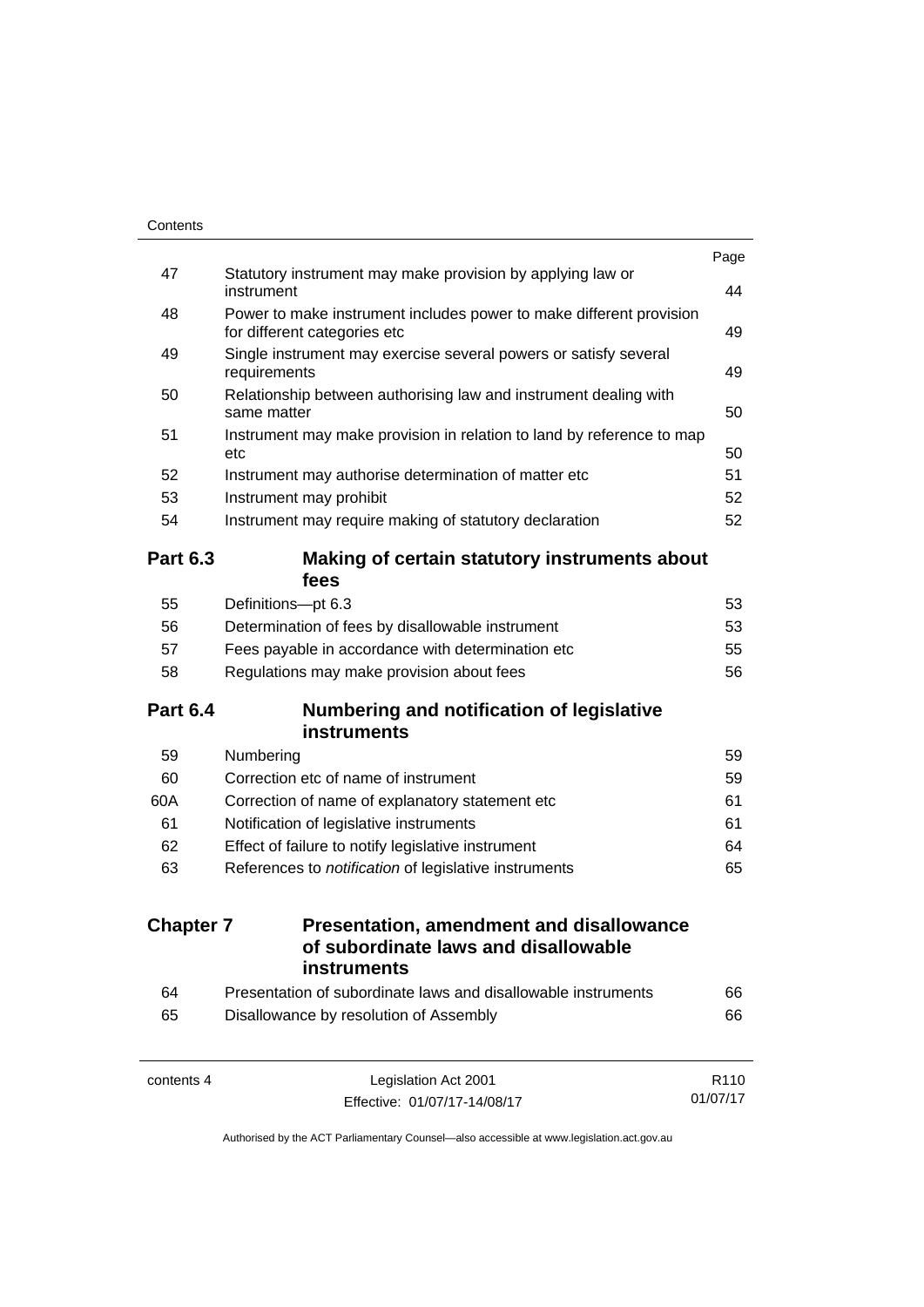|     |                                                                   | Contents |
|-----|-------------------------------------------------------------------|----------|
|     |                                                                   | Page     |
| 65A | Notification of disallowance by resolution of Assembly            | 67       |
| 66  | Revival of affected laws                                          | 69       |
| 67  | Making of instrument same in substance within 6 months after      |          |
|     | disallowance                                                      | 70       |
| 68  | Amendment by resolution of Assembly                               | 70       |
| 69  | Notification of amendments made by resolution of Assembly         | 72       |
| 70  | Making of amendment restoring effect of law within 6 months after |          |
|     | amendment                                                         | 74       |
| 71  | Effect of dissolution or expiry of Assembly on notice of motion   | 74       |

## **Chapter 8 [Commencement and exercise of powers](#page-91-0)  [before commencement](#page-91-0)**

| 72   | Meaning of law-ch 8                                      | 76 |
|------|----------------------------------------------------------|----|
| 73   | General rules about commencement                         | 76 |
| 74   | Time of commencement                                     | 78 |
| 75   | Commencement of naming and commencement provisions       | 79 |
| 75AA | Commencement of provisions identifying amended laws      | 80 |
| 75A  | Meaning of commences retrospectively                     | 81 |
| 75B  | Retrospective commencement requires clear indication     | 81 |
| 76   | Non-prejudicial provision may commence retrospectively   | 82 |
| 77   | Commencement by commencement notice                      | 83 |
| 78   | Separate commencement of amendments                      | 84 |
| 79   | Automatic commencement of postponed law                  | 85 |
| 79A  | Commencement of amendment of uncommenced law             | 86 |
| 80   | References to <i>commencement</i> of law                 | 86 |
| 81   | Exercise of powers between notification and commencement | 87 |

## **Chapter 9 [Repeal and amendment of laws](#page-105-0)**

01/07/17

| <b>Part 9.1</b>  | General                                                  |            |
|------------------|----------------------------------------------------------|------------|
| 82               | Definitions—ch 9                                         | 90         |
| 83               | Consequences of amendment of statutory instrument by Act | 90         |
| 84               | Saving of operation of repealed and amended laws         | 90         |
| 84A              | Creation of offences and changes in penalties            | 91         |
|                  |                                                          |            |
| R <sub>110</sub> | Legislation Act 2001                                     | contents 5 |

Authorised by the ACT Parliamentary Counsel—also accessible at www.legislation.act.gov.au

Effective: 01/07/17-14/08/17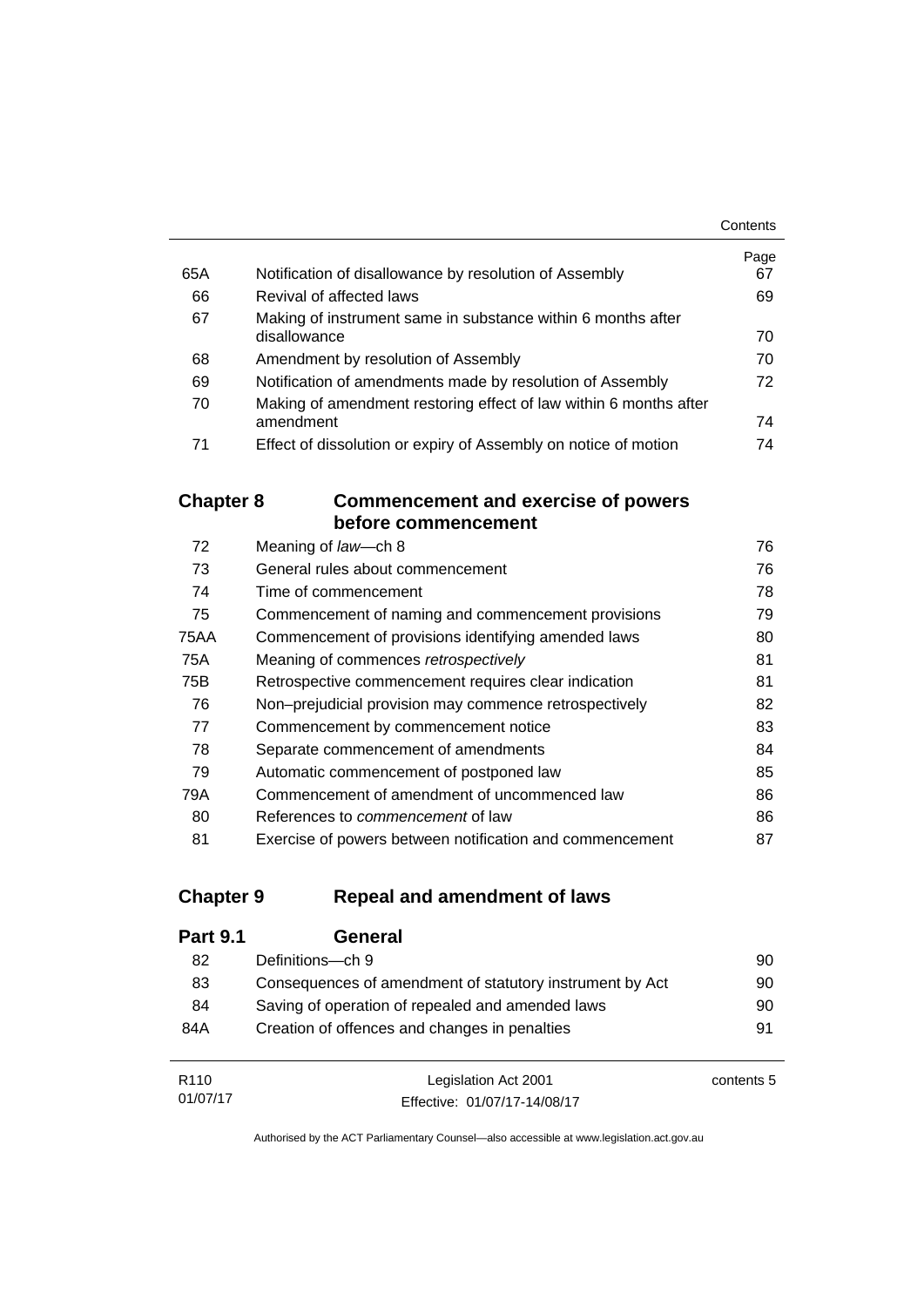| Contents |
|----------|
|----------|

|                 |                                                                                   | Page |
|-----------------|-----------------------------------------------------------------------------------|------|
| <b>Part 9.2</b> | <b>Repeal</b>                                                                     |      |
| 85              | When repeal takes effect                                                          | 93   |
| 86              | Repealed and amended laws not revived on repeal of repealing and<br>amending laws | 93   |
| 87              | Commencement not undone if repealed                                               | 95   |
| 88              | Repeal does not end effect of transitional laws etc                               | 95   |
| 89              | Automatic repeal of certain laws and provisions                                   | 97   |
| <b>Part 9.3</b> | <b>Amendment</b>                                                                  |      |
| 90              | Law and amending laws to be read as one                                           | 102  |
| 91              | Insertion of provisions by amending law                                           | 102  |
| 92              | Amendment to be made wherever possible                                            | 104  |
| 93              | Provisions included in another provision for amendment purposes                   | 105  |
| 94              | Continuance of appointments etc made under amended provisions                     | 106  |
| 95              | Status of modifications                                                           | 107  |

| -96 | Relocated provisions | 108 |
|-----|----------------------|-----|

## **Chapter 10 [Referring to laws](#page-124-0)**

| 97   | Definitions-ch 10                                                      | 109 |
|------|------------------------------------------------------------------------|-----|
| 98   | References to ACT law include law containing reference                 | 110 |
| 99   | References in ACT statutory instruments to the Act                     | 110 |
| 100  | Referring to particular ACT laws                                       | 110 |
| 101  | Referring to particular laws of other jurisdictions etc                | 112 |
| 102  | References to laws include references to laws as in force from time to |     |
|      | time                                                                   | 112 |
| 103  | References to repealed laws                                            | 114 |
| 104  | References to laws include references to instruments under laws        | 114 |
| 105  | Referring to provisions of laws                                        | 115 |
| 106  | References to provisions of laws are inclusive                         | 115 |
| 106A | References to paragraphs etc of laws                                   | 116 |

contents 6 Legislation Act 2001 Effective: 01/07/17-14/08/17

R110 01/07/17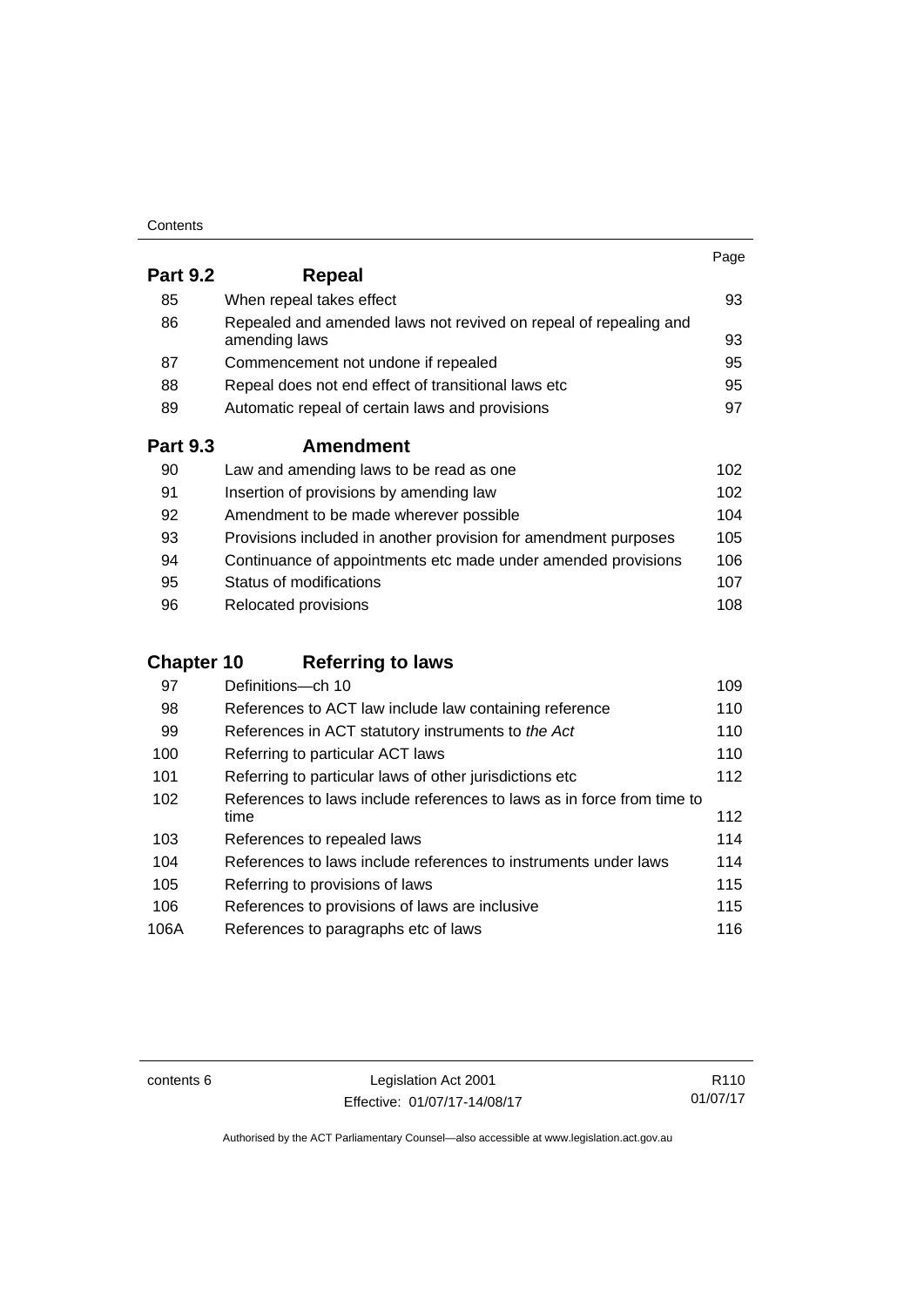| Contents |
|----------|
|----------|

| <b>Chapter 11</b> |                     | <b>Republication of Acts and statutory</b><br><b>instruments</b>   | Page |
|-------------------|---------------------|--------------------------------------------------------------------|------|
| <b>Part 11.1</b>  |                     | General                                                            |      |
| 107               | Definitions-ch 11   |                                                                    | 117  |
| 108               |                     | Republication in register                                          | 117  |
| 109               |                     | Republications may be published with other information             | 117  |
| 110               | Collections of laws |                                                                    | 118  |
| <b>Part 11.2</b>  |                     | Substantive amendments made by laws                                |      |
| 111               |                     | Incorporation of amendments                                        | 119  |
| 112               |                     | Reference to amending laws                                         | 119  |
| 113               |                     | Provisions not republished or relocated                            | 119  |
| <b>Part 11.3</b>  |                     | <b>Editorial changes</b>                                           |      |
| 114               |                     | Authorisation for parliamentary counsel                            | 121  |
| 115               |                     | Amendments not to change effect                                    | 121  |
| 116               |                     | Ambit of editorial amendments                                      | 121  |
| 117               |                     | Legal effect of editorial changes                                  | 124  |
| 118               |                     | Reference to editorial amendments                                  | 124  |
| <b>Chapter 12</b> |                     | Scope of Acts and statutory instruments                            |      |
| 120               |                     | Act to be interpreted not to exceed legislative powers of Assembly | 125  |
| 121               |                     | <b>Binding effect of Acts</b>                                      | 125  |
| 122               |                     | Application to Territory                                           | 127  |
| <b>Chapter 13</b> |                     | <b>Structure of Acts and statutory instruments</b>                 |      |
| <b>Part 13.1</b>  |                     | <b>General</b>                                                     |      |

| 125 | Meaning of law—ch 13                                     | 128 |
|-----|----------------------------------------------------------|-----|
| 126 | Material that is part of Act or statutory instrument     | 128 |
| 127 | Material that is not part of Act or statutory instrument | 129 |
|     |                                                          |     |

| R110     | Legislation Act 2001         | contents 7 |
|----------|------------------------------|------------|
| 01/07/17 | Effective: 01/07/17-14/08/17 |            |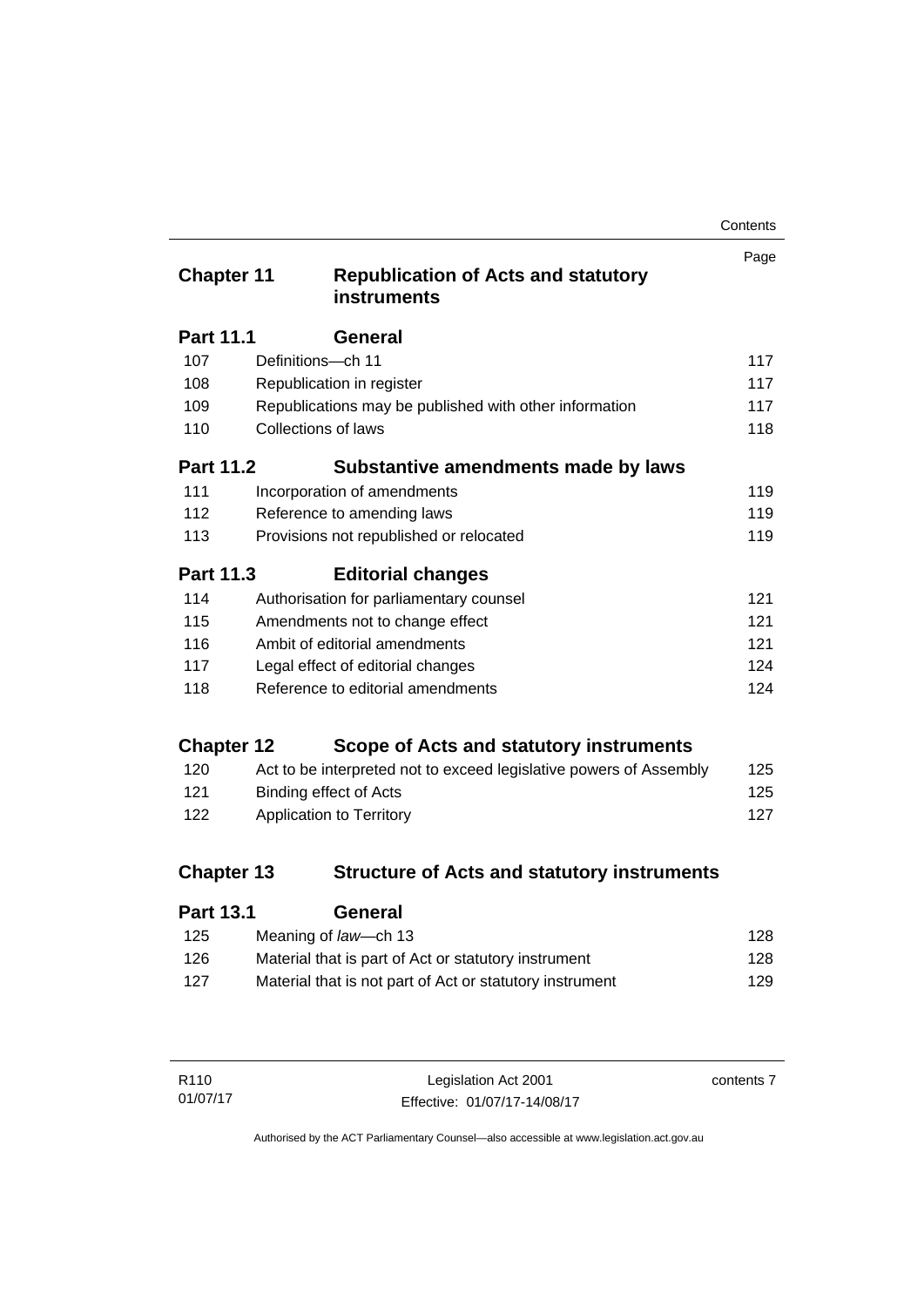| Contents |
|----------|
|----------|

|                   |                                                                        | Page             |
|-------------------|------------------------------------------------------------------------|------------------|
| <b>Part 13.2</b>  | <b>Particular kinds of provisions</b>                                  |                  |
| 130               | What is a definition?                                                  | 131              |
| 131               | Signpost definitions                                                   | 132              |
| 132               | Examples                                                               | 133              |
| 133               | Penalty units                                                          | 134              |
| 134               | Penalties at end of sections and subsections                           | 134              |
| 135               | Penalties not at end of sections and subsections                       | 137              |
| <b>Chapter 14</b> | Interpretation of Acts and statutory<br><b>instruments</b>             |                  |
| <b>Part 14.1</b>  | <b>Purpose and scope</b>                                               |                  |
| 136               | Meaning of Act-ch 14                                                   | 139              |
| 137               | Purpose and scope-ch 14                                                | 139              |
| <b>Part 14.2</b>  | Key principles of interpretation                                       |                  |
| 138               | Meaning of working out the meaning of an Act-pt 14.2                   | 140              |
| 139               | Interpretation best achieving Act's purpose                            | 140              |
| 140               | Legislative context                                                    | 141              |
| 141               | Non-legislative context generally                                      | 142              |
| 142               | Non-legislative context-material that may be considered                | 143              |
| 143               | Law stating material for consideration in working out meaning          | 144              |
| <b>Chapter 15</b> | Aids to interpretation                                                 |                  |
| <b>Part 15.1</b>  | <b>General</b>                                                         |                  |
| 144               | Meaning of commonly-used terms                                         | 146              |
| 145               | Gender and number                                                      | 146              |
| 146               | Meaning of may and must                                                | 146              |
| 147               | Changes of drafting practice not to affect meaning                     |                  |
| 148               | Terms used in instruments have same meanings as in authorising<br>laws | 148              |
| 149               | Age in years                                                           | 148              |
| 150               | Measurement of distance                                                | 148              |
| contents 8        | Legislation Act 2001                                                   | R <sub>110</sub> |

01/07/17

Effective: 01/07/17-14/08/17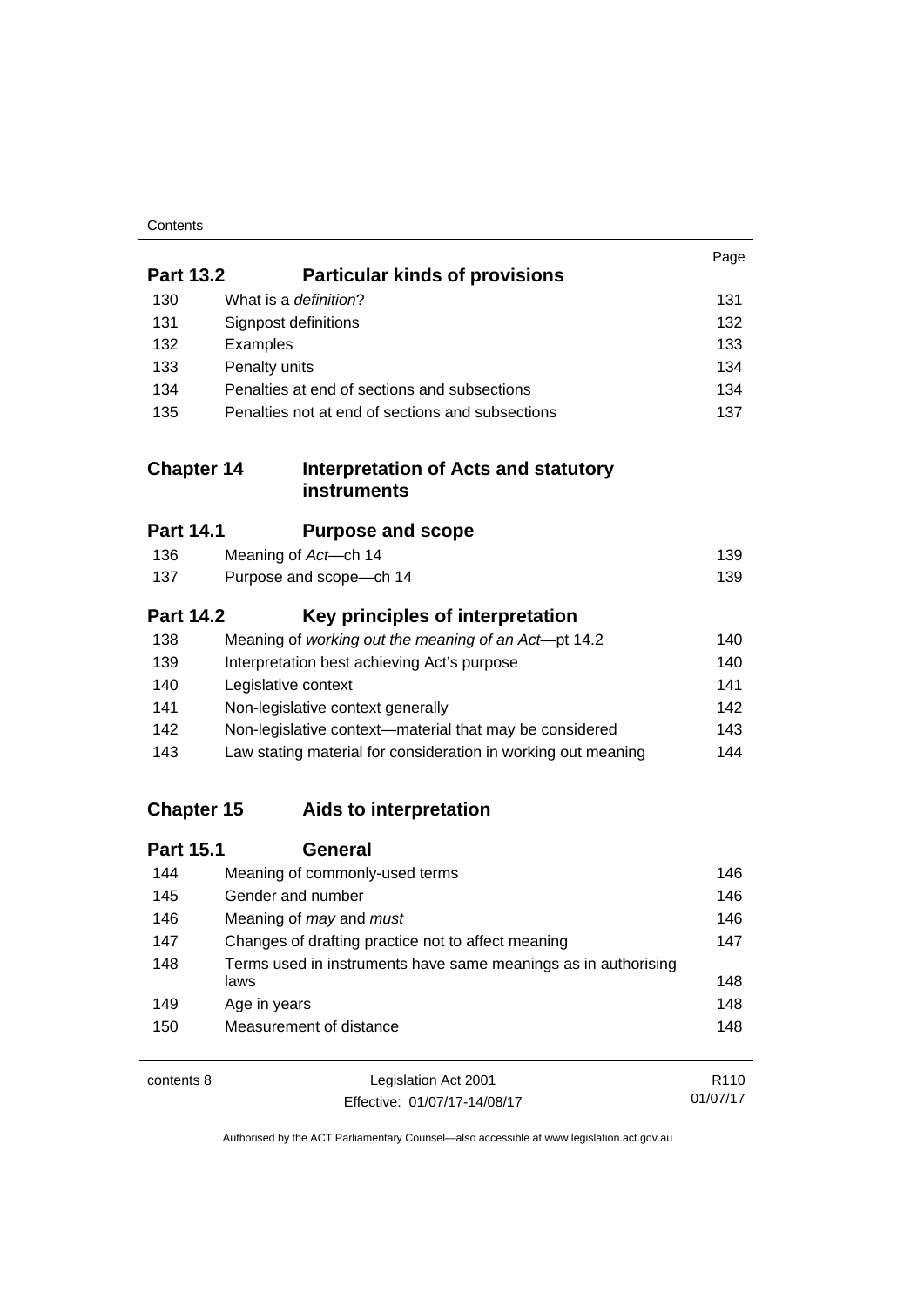|                   |                                                                                   | Contents   |
|-------------------|-----------------------------------------------------------------------------------|------------|
|                   |                                                                                   | Page       |
| 151               | Working out periods of time generally                                             | 149        |
| 151A              | Periods of time ending on non-working days                                        | 151        |
| 151 <sub>B</sub>  | Doing things for which no time is fixed                                           | 152        |
| 151C              | Power to extend time                                                              | 153        |
| 152               | Continuing effect of obligations                                                  | 154        |
| <b>Part 15.2</b>  | <b>Definitions</b>                                                                |            |
| 155               | Definitions apply subject to contrary intention                                   | 155        |
| 156               | Application of definitions in dictionaries and sections                           | 155        |
| 157               | Defined terms-other parts of speech and grammatical forms                         | 157        |
| <b>Part 15.3</b>  | References to various entities and things                                         |            |
| 160               | References to people generally                                                    | 158        |
| 161               | Corporations liable to offences                                                   | 159        |
| 162               | References to a Minister or the Minister                                          | 160        |
| 163               | References to a director-general or the director-general                          | 161        |
| 164               | References to Australian Standards etc                                            | 162        |
| 165               | References to Assembly committees that no longer exist                            | 163        |
| 168               | References to person with interest in land include personal<br>representative etc | 163        |
| 169               | References to domestic partner and domestic partnership                           | 163        |
| 169A              | References to transgender people                                                  | 164        |
| 169B              | References to intersex people                                                     | 165        |
| <b>Part 15.4</b>  | <b>Preservation of certain common law</b><br>privileges                           |            |
| 170               | Privileges against self-incrimination and exposure to civil penalty               | 166        |
| 171               | Client legal privilege                                                            | 166        |
|                   |                                                                                   |            |
| <b>Chapter 16</b> | Courts, tribunals and other decision-makers                                       |            |
| 175               | Meaning of law-ch 16                                                              | 167        |
| 176               | Jurisdiction of courts and tribunals                                              | 167        |
| 177               | Recovery of amounts owing under laws                                              | 167        |
| 178               | Power to decide includes power to take evidence etc                               | 167        |
| 179               | Content of statements of reasons for decisions                                    | 168        |
| R <sub>110</sub>  | Legislation Act 2001                                                              | contents 9 |
| 01/07/17          | Effective: 01/07/17-14/08/17                                                      |            |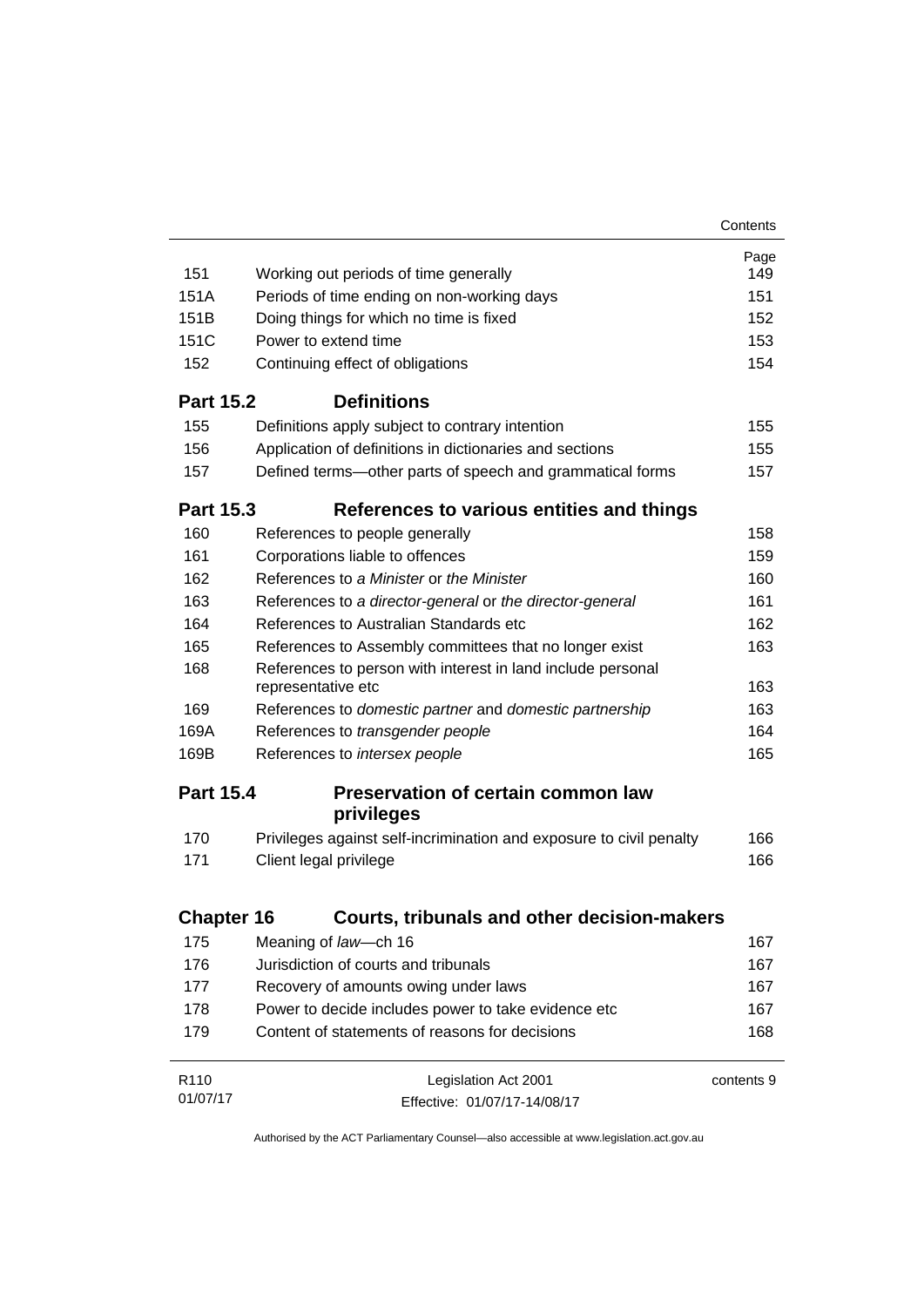#### **Contents**

| 180               | Power to make decision includes power to reverse or change            | Page<br>169      |  |
|-------------------|-----------------------------------------------------------------------|------------------|--|
| <b>Chapter 17</b> | <b>Entities and positions</b>                                         |                  |  |
| 182               | Meaning of law-ch 17                                                  | 170              |  |
| 183               | Change of name of entity                                              | 170              |  |
| 184               | Change in constitution of entity                                      | 170              |  |
| 184A              | References to entity                                                  | 171              |  |
| 185               | References to occupant of position                                    | 171              |  |
| 186               | Change of name of position                                            | 172              |  |
| 187               | Chair and deputy chair etc                                            | 172              |  |
| <b>Chapter 18</b> | <b>Offences</b>                                                       |                  |  |
| 188               | Meaning of ACT law-ch 18                                              | 173              |  |
| 189               | Reference to offence includes reference to related ancillary offences | 173              |  |
| 190               | Indictable and summary offences<br>Offences against 2 or more laws    | 174              |  |
| 191               |                                                                       | 174              |  |
| 192               | When must prosecutions begin?                                         |                  |  |
| 193               | Continuing offences                                                   | 176              |  |
| <b>Chapter 19</b> | <b>Administrative and machinery provisions</b>                        |                  |  |
| <b>Part 19.1</b>  | <b>Introductory</b>                                                   |                  |  |
| 195               | Meaning of law-ch 19                                                  | 177              |  |
| <b>Part 19.2</b>  | <b>Functions</b>                                                      |                  |  |
| 196               | Provision giving function gives power to exercise function            | 178              |  |
| 197               | Statutory functions may be exercised from time to time                | 178              |  |
| 199               | Functions of bodies                                                   | 178              |  |
| 200               | Functions of occupants of positions                                   | 180              |  |
| <b>Part 19.3</b>  | <b>Appointments</b>                                                   |                  |  |
| Division 19.3.1   | Appointments-general                                                  |                  |  |
| 205               | Application-div 19.3.1                                                | 181              |  |
| contents 10       | Legislation Act 2001                                                  | R <sub>110</sub> |  |
|                   | Effective: 01/07/17-14/08/17                                          | 01/07/17         |  |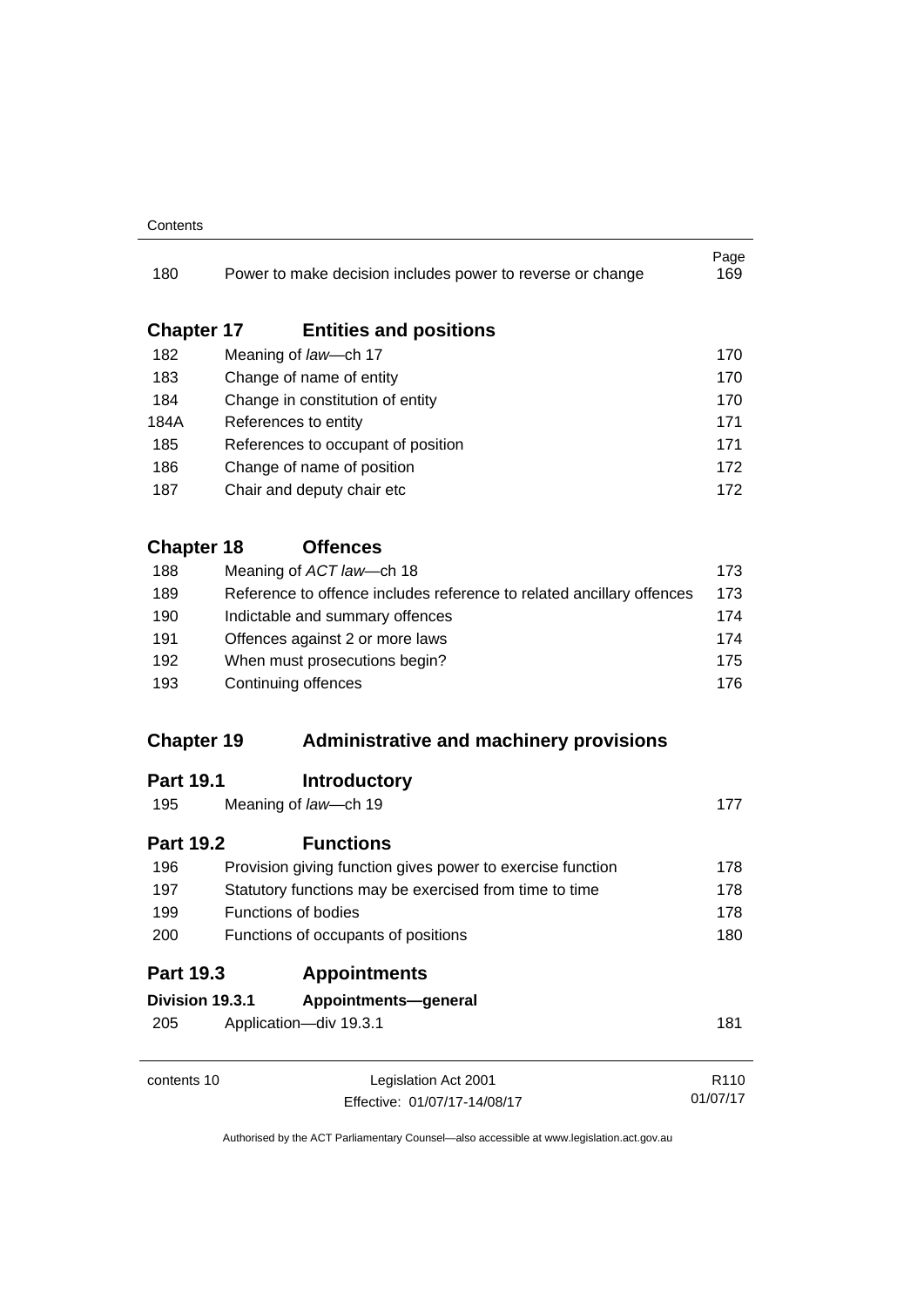|                  |                                                                               | Contents    |
|------------------|-------------------------------------------------------------------------------|-------------|
|                  |                                                                               | Page        |
| 206              | Appointments must be in writing etc                                           | 181         |
| 207              | Appointment may be by name or position                                        | 181         |
| 208              | Power of appointment includes power to suspend etc                            | 182         |
| 209              | Power of appointment includes power to make acting appointment                | 182         |
| 210              | Resignation of appointment                                                    | 184         |
| 211              | Appointment not affected by appointer changes                                 | 184         |
| 212              | Appointment not affected by defect etc                                        | 184         |
| Division 19.3.2  | <b>Acting appointments</b>                                                    |             |
| 215              | Application-div 19.3.2                                                        | 185         |
| 216              | Acting appointments must be in writing etc                                    | 185         |
| 217              | Acting appointment may be made by name or position                            | 185         |
| 218              | Instrument may provide when acting appointment has effect etc                 | 186         |
| 219              | Appointer may decide terms of acting appointment etc                          | 186         |
| 220              | Appointee may exercise functions under acting appointment etc                 | 187         |
| 221              | How long does an acting appointment operate?                                  | 187         |
| 222              | Resignation of acting appointment                                             | 188         |
| 223              | Effect of acting appointment on substantive appointment etc                   | 188         |
| 224              | Acting appointment not affected by appointer changes                          | 189         |
| 225              | Acting appointment not affected by defect etc                                 | 189         |
|                  | Division 19.3.2A<br><b>Standing acting arrangements</b>                       |             |
| 225A             | Application-div 19.3.2A                                                       | 190         |
| 225B             | Person acting under standing acting arrangement may exercise<br>functions etc | 190         |
| Division 19.3.3  | <b>Appointments-Assembly consultation</b>                                     |             |
| 226              | Meaning of statutory position-div 19.3.3                                      | 190         |
| 227              | Application-div 19.3.3                                                        | 191         |
| 228              | Consultation with appropriate Assembly committee                              | 191         |
| 229              | Appointment is disallowable instrument                                        | 192         |
| <b>Part 19.4</b> | <b>Delegations</b>                                                            |             |
| 230              | Application-pt 19.4 generally                                                 | 193         |
| 231              | Application-pt 19.4 to subdelegations                                         | 193         |
| 232              | Delegation must be in writing etc                                             | 193         |
| 233              | Delegation may be made by name or position                                    | 194         |
| R <sub>110</sub> | Legislation Act 2001                                                          | contents 11 |

Effective: 01/07/17-14/08/17

01/07/17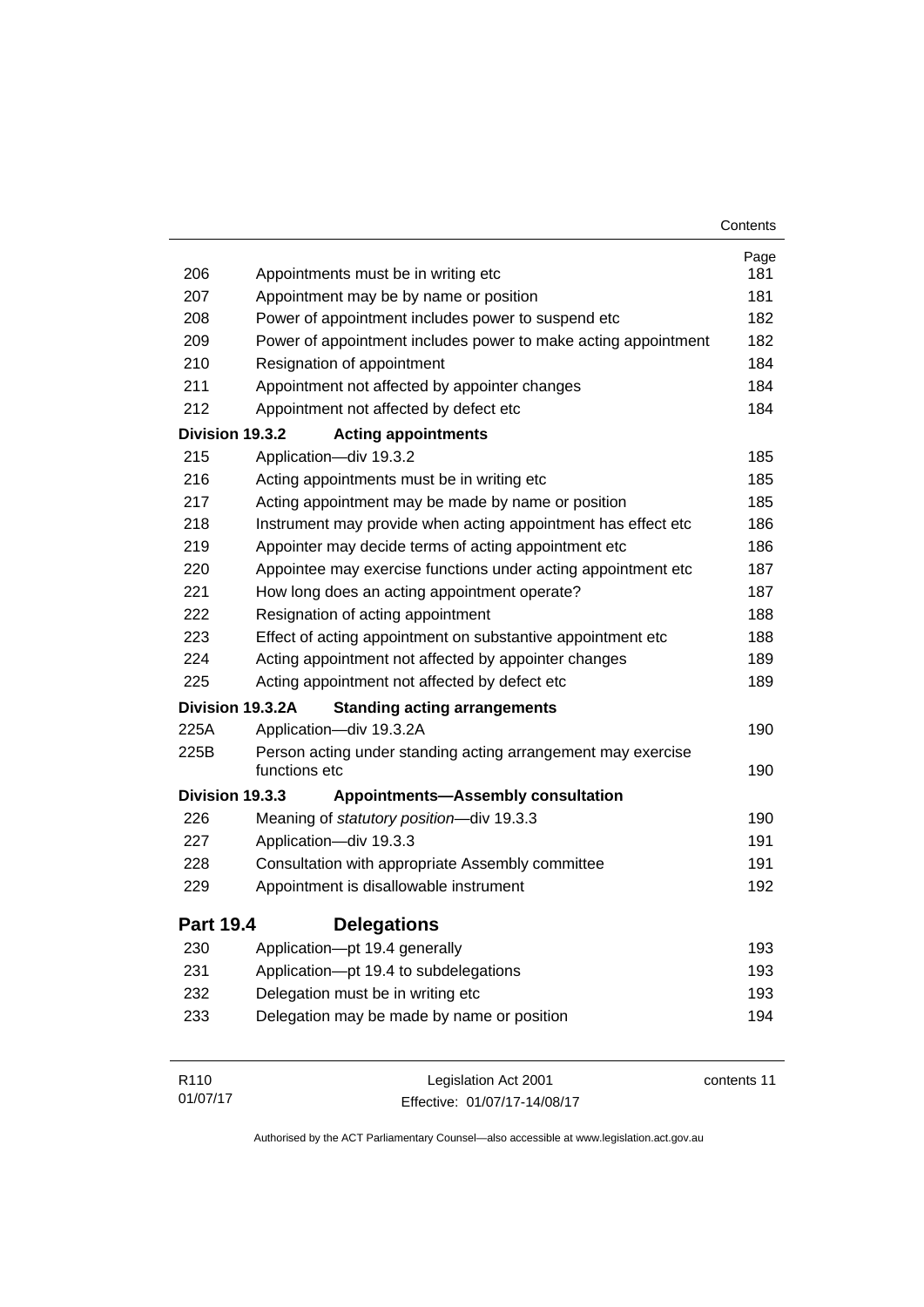| 234<br>Instrument may provide when delegation has effect etc.<br>235<br>Delegation may be made to 2 or more delegates<br>236<br>Power to delegate may not be delegated<br>237<br>Delegation may be amended or revoked<br>238<br>Appointer responsible for delegated function<br>239<br>Exercise of delegation by delegate<br>240<br>Appointer may exercise delegated function<br>241<br>Delegation not affected by appointer changes<br>242<br>Delegation not affected by defect etc<br><b>Part 19.5</b><br><b>Service of documents</b><br>245<br>Application-pt 19.5<br>246<br>Definitions-pt 19.5<br>247<br>Service of documents on individuals<br>248<br>Service of documents on corporations<br>249<br>Service of documents on agencies<br>250<br>When document taken to be served<br>251<br>Other laws not affected etc<br>252<br>Powers of courts and tribunals not affected<br><b>Part 19.6</b><br><b>Functions of Executive and Ministers</b><br>Exercise of functions of Executive<br>253<br>254<br>Administration of matters not allocated<br>254A<br>Delegation by Minister | Page<br>194<br>194<br>195<br>195<br>196<br>196<br>196<br>197<br>197 |
|----------------------------------------------------------------------------------------------------------------------------------------------------------------------------------------------------------------------------------------------------------------------------------------------------------------------------------------------------------------------------------------------------------------------------------------------------------------------------------------------------------------------------------------------------------------------------------------------------------------------------------------------------------------------------------------------------------------------------------------------------------------------------------------------------------------------------------------------------------------------------------------------------------------------------------------------------------------------------------------------------------------------------------------------------------------------------------------|---------------------------------------------------------------------|
|                                                                                                                                                                                                                                                                                                                                                                                                                                                                                                                                                                                                                                                                                                                                                                                                                                                                                                                                                                                                                                                                                        |                                                                     |
|                                                                                                                                                                                                                                                                                                                                                                                                                                                                                                                                                                                                                                                                                                                                                                                                                                                                                                                                                                                                                                                                                        |                                                                     |
|                                                                                                                                                                                                                                                                                                                                                                                                                                                                                                                                                                                                                                                                                                                                                                                                                                                                                                                                                                                                                                                                                        |                                                                     |
|                                                                                                                                                                                                                                                                                                                                                                                                                                                                                                                                                                                                                                                                                                                                                                                                                                                                                                                                                                                                                                                                                        |                                                                     |
|                                                                                                                                                                                                                                                                                                                                                                                                                                                                                                                                                                                                                                                                                                                                                                                                                                                                                                                                                                                                                                                                                        |                                                                     |
|                                                                                                                                                                                                                                                                                                                                                                                                                                                                                                                                                                                                                                                                                                                                                                                                                                                                                                                                                                                                                                                                                        |                                                                     |
|                                                                                                                                                                                                                                                                                                                                                                                                                                                                                                                                                                                                                                                                                                                                                                                                                                                                                                                                                                                                                                                                                        |                                                                     |
|                                                                                                                                                                                                                                                                                                                                                                                                                                                                                                                                                                                                                                                                                                                                                                                                                                                                                                                                                                                                                                                                                        |                                                                     |
|                                                                                                                                                                                                                                                                                                                                                                                                                                                                                                                                                                                                                                                                                                                                                                                                                                                                                                                                                                                                                                                                                        |                                                                     |
|                                                                                                                                                                                                                                                                                                                                                                                                                                                                                                                                                                                                                                                                                                                                                                                                                                                                                                                                                                                                                                                                                        |                                                                     |
|                                                                                                                                                                                                                                                                                                                                                                                                                                                                                                                                                                                                                                                                                                                                                                                                                                                                                                                                                                                                                                                                                        |                                                                     |
|                                                                                                                                                                                                                                                                                                                                                                                                                                                                                                                                                                                                                                                                                                                                                                                                                                                                                                                                                                                                                                                                                        | 198                                                                 |
|                                                                                                                                                                                                                                                                                                                                                                                                                                                                                                                                                                                                                                                                                                                                                                                                                                                                                                                                                                                                                                                                                        | 198                                                                 |
|                                                                                                                                                                                                                                                                                                                                                                                                                                                                                                                                                                                                                                                                                                                                                                                                                                                                                                                                                                                                                                                                                        | 200                                                                 |
|                                                                                                                                                                                                                                                                                                                                                                                                                                                                                                                                                                                                                                                                                                                                                                                                                                                                                                                                                                                                                                                                                        | 200                                                                 |
|                                                                                                                                                                                                                                                                                                                                                                                                                                                                                                                                                                                                                                                                                                                                                                                                                                                                                                                                                                                                                                                                                        | 201                                                                 |
|                                                                                                                                                                                                                                                                                                                                                                                                                                                                                                                                                                                                                                                                                                                                                                                                                                                                                                                                                                                                                                                                                        | 201                                                                 |
|                                                                                                                                                                                                                                                                                                                                                                                                                                                                                                                                                                                                                                                                                                                                                                                                                                                                                                                                                                                                                                                                                        | 203                                                                 |
|                                                                                                                                                                                                                                                                                                                                                                                                                                                                                                                                                                                                                                                                                                                                                                                                                                                                                                                                                                                                                                                                                        | 203                                                                 |
|                                                                                                                                                                                                                                                                                                                                                                                                                                                                                                                                                                                                                                                                                                                                                                                                                                                                                                                                                                                                                                                                                        |                                                                     |
|                                                                                                                                                                                                                                                                                                                                                                                                                                                                                                                                                                                                                                                                                                                                                                                                                                                                                                                                                                                                                                                                                        | 204                                                                 |
|                                                                                                                                                                                                                                                                                                                                                                                                                                                                                                                                                                                                                                                                                                                                                                                                                                                                                                                                                                                                                                                                                        | 204                                                                 |
|                                                                                                                                                                                                                                                                                                                                                                                                                                                                                                                                                                                                                                                                                                                                                                                                                                                                                                                                                                                                                                                                                        | 205                                                                 |
| <b>Part 19.7</b><br><b>Other matters</b>                                                                                                                                                                                                                                                                                                                                                                                                                                                                                                                                                                                                                                                                                                                                                                                                                                                                                                                                                                                                                                               |                                                                     |
| 255<br>Forms                                                                                                                                                                                                                                                                                                                                                                                                                                                                                                                                                                                                                                                                                                                                                                                                                                                                                                                                                                                                                                                                           | 206                                                                 |
| 256<br>Production of records kept in computers etc                                                                                                                                                                                                                                                                                                                                                                                                                                                                                                                                                                                                                                                                                                                                                                                                                                                                                                                                                                                                                                     | 208                                                                 |
| 257<br>Out-of-session presentation of documents to Legislative Assembly                                                                                                                                                                                                                                                                                                                                                                                                                                                                                                                                                                                                                                                                                                                                                                                                                                                                                                                                                                                                                | 208                                                                 |
| <b>Miscellaneous</b><br><b>Chapter 20</b>                                                                                                                                                                                                                                                                                                                                                                                                                                                                                                                                                                                                                                                                                                                                                                                                                                                                                                                                                                                                                                              |                                                                     |
| 300<br>Delegation by parliamentary counsel                                                                                                                                                                                                                                                                                                                                                                                                                                                                                                                                                                                                                                                                                                                                                                                                                                                                                                                                                                                                                                             | 211                                                                 |
| References to Administration Act 1989 etc<br>301                                                                                                                                                                                                                                                                                                                                                                                                                                                                                                                                                                                                                                                                                                                                                                                                                                                                                                                                                                                                                                       | 211                                                                 |
| 302<br>Regulation-making power                                                                                                                                                                                                                                                                                                                                                                                                                                                                                                                                                                                                                                                                                                                                                                                                                                                                                                                                                                                                                                                         | 211                                                                 |
| contents 12<br>Legislation Act 2001                                                                                                                                                                                                                                                                                                                                                                                                                                                                                                                                                                                                                                                                                                                                                                                                                                                                                                                                                                                                                                                    |                                                                     |

01/07/17

Effective: 01/07/17-14/08/17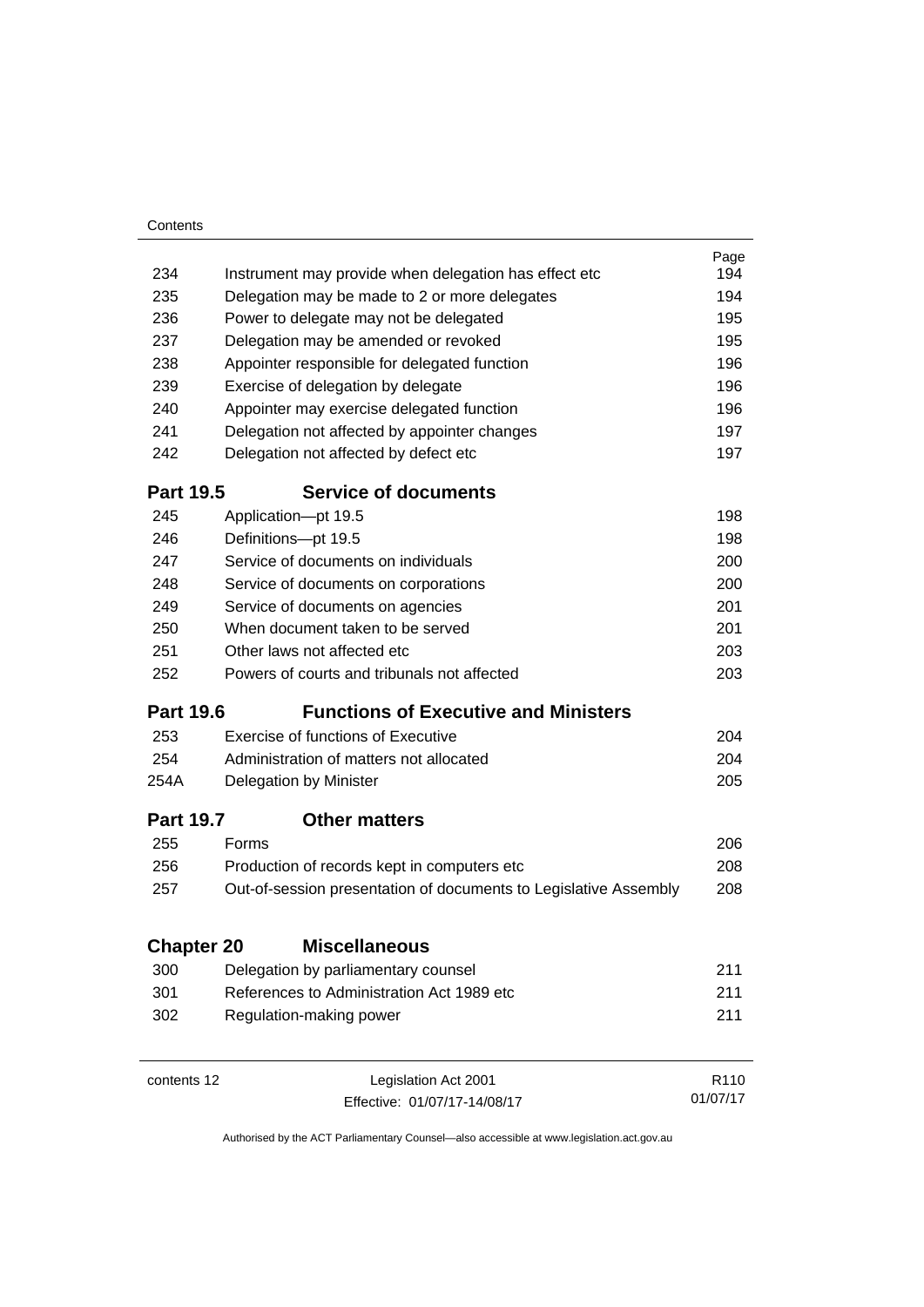|                                   |                                                                      | Contents      |
|-----------------------------------|----------------------------------------------------------------------|---------------|
| <b>Schedule 1</b>                 | Acts included in sources of law in the ACT                           | Page<br>212   |
| <b>Part 1.1</b>                   | Former NSW and UK Acts in force before<br>establishment of Territory | 212           |
| <b>Part 1.2</b>                   | Former NSW Acts applied after establishment of<br><b>Territory</b>   | 213           |
| <b>Dictionary</b>                 |                                                                      | 214           |
| Part 1                            | <b>Meaning of commonly-used terms</b>                                | 214           |
| Part 2                            | Terms for Legislation Act 2001 only                                  | 247           |
| <b>Endnotes</b>                   |                                                                      |               |
| $\overline{a}$ and $\overline{a}$ | والمنابع لمراجع مستحلف المتناول والتنافي                             | $\sim$ $\sim$ |

## 1 [About the endnotes 251](#page-266-1) 2 [Abbreviation key 251](#page-266-2) 3 [Legislation history 252](#page-267-0) 4 [Amendment history 268](#page-283-0) 5 [Earlier republications 308](#page-323-0)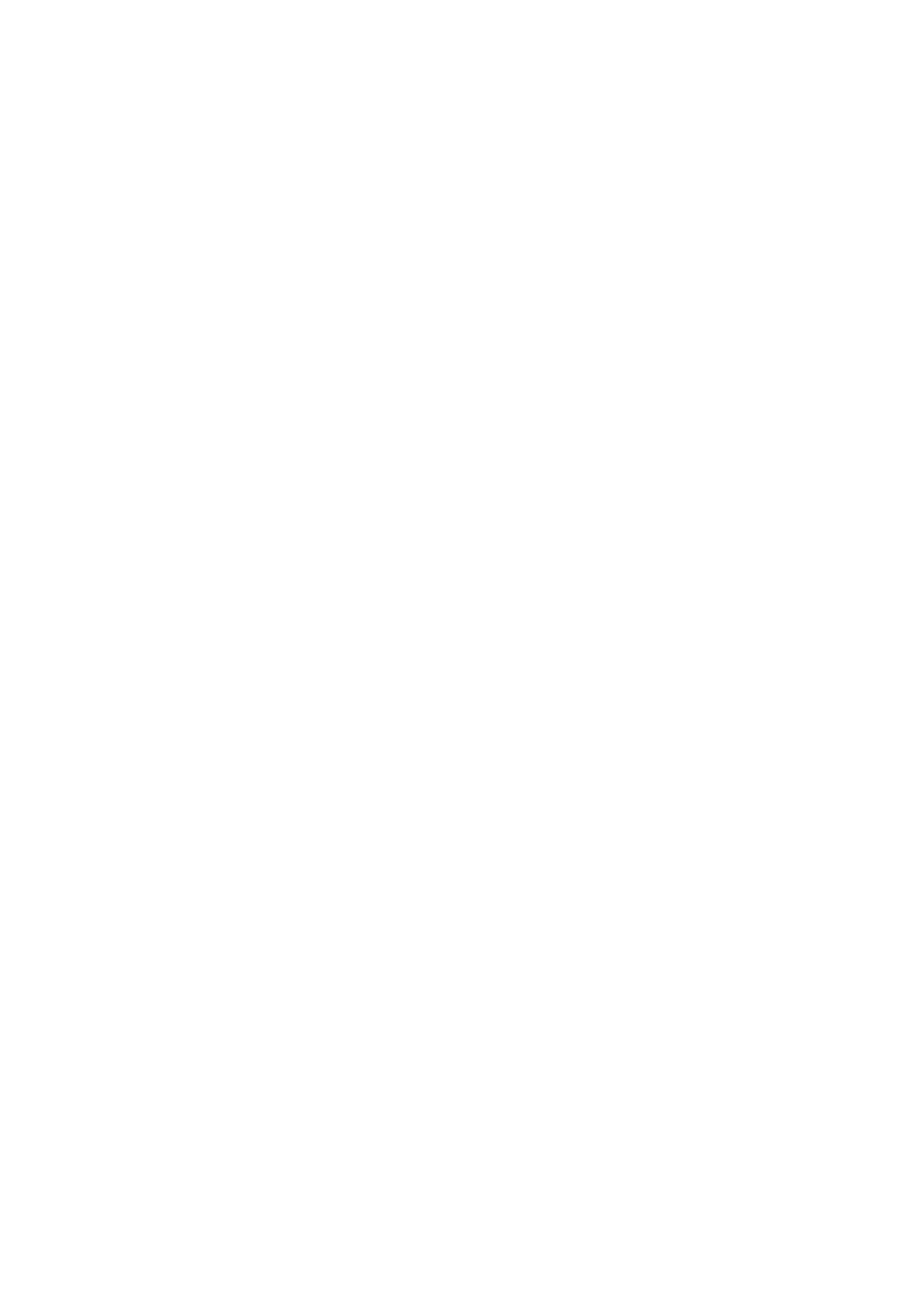

# **Legislation Act 2001**

An Act about legislation

l

R110 01/07/17 page 1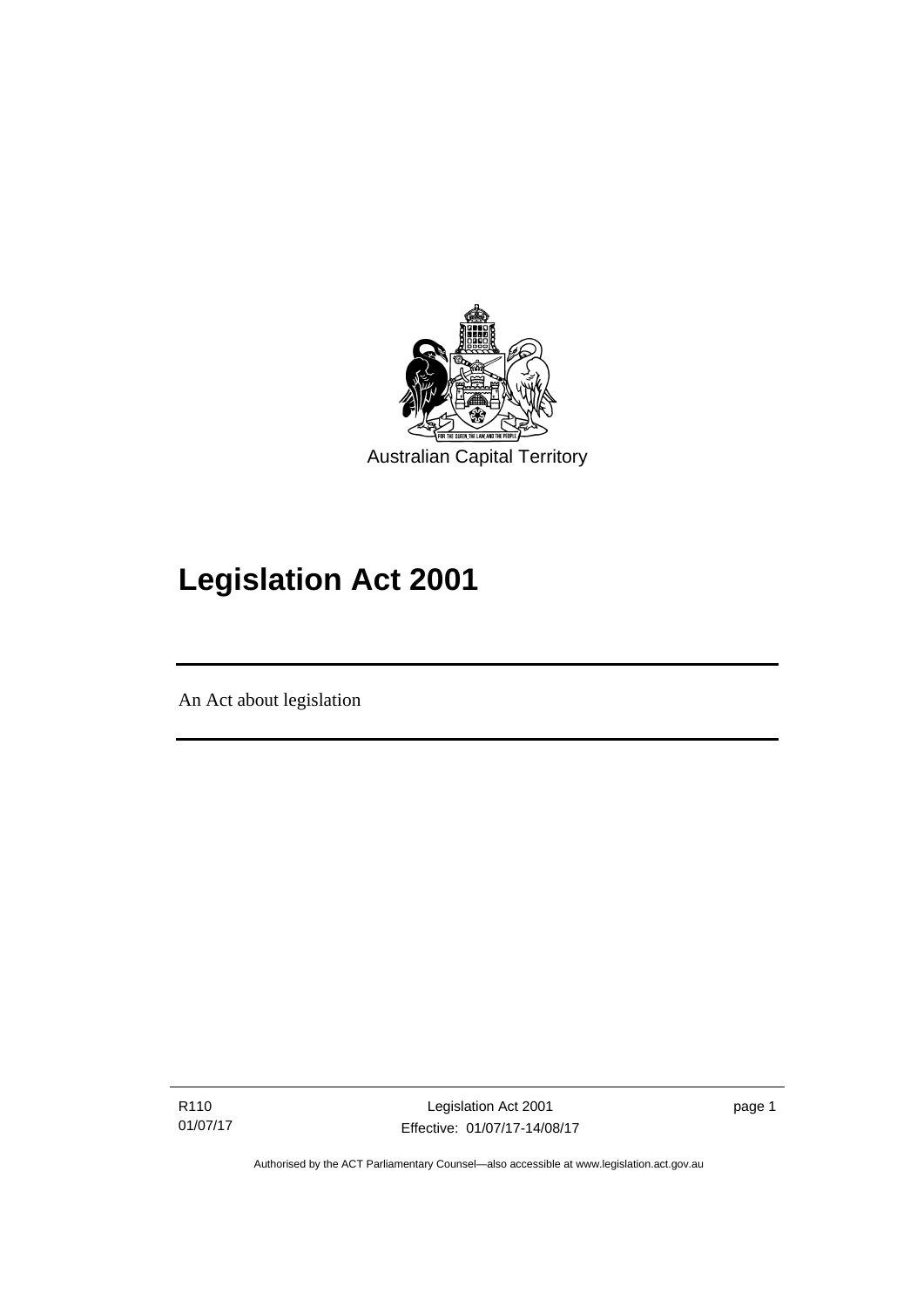**Chapter 1** Preliminary<br>**Part 1.1** General General

Section 1

## <span id="page-17-0"></span>**Chapter 1** Preliminary

## <span id="page-17-1"></span>**Part 1.1 General**

## <span id="page-17-2"></span>**1 Name of Act**

This Act is the *Legislation Act 2001.* 

## <span id="page-17-3"></span>**2 Dictionary**

The dictionary at the end of this Act is part of this Act.

- *Note 1* The dictionary at the end of an Act usually defines certain terms used in the Act, and includes references (*signpost definitions*) to other terms defined elsewhere in the Act. However, in this Act the dictionary is divided into 2 parts.
- *Note 2* Pt 1 defines terms commonly used in Acts (including this Act) and statutory instruments. For example, because of the definition '*calendar month* means one of the 12 months of the year.', the term 'calendar month' has the defined meaning wherever the term is used in an Act or statutory instrument unless the Act or instrument provides otherwise or the contrary intention otherwise appears (see s 144 and s 155).
- *Note 3* Pt 2 defines certain terms used in this Act. For example, the signpost definition '*administrator*, for part 19.5 (Service of documents)—see section 246.' means that the term 'administrator' is defined in s 246 for this Act, pt 19.5. A definition in pt 2 applies to all of this Act unless the definition, or another provision of this Act, provides otherwise or the contrary intention otherwise appears (see s 155 and s 156 (1)).

## <span id="page-17-4"></span>**2A Notes**

A note included in this Act is explanatory and is not part of this Act.

*Note* See s 127 (1), (4) and (5) for the legal status of notes.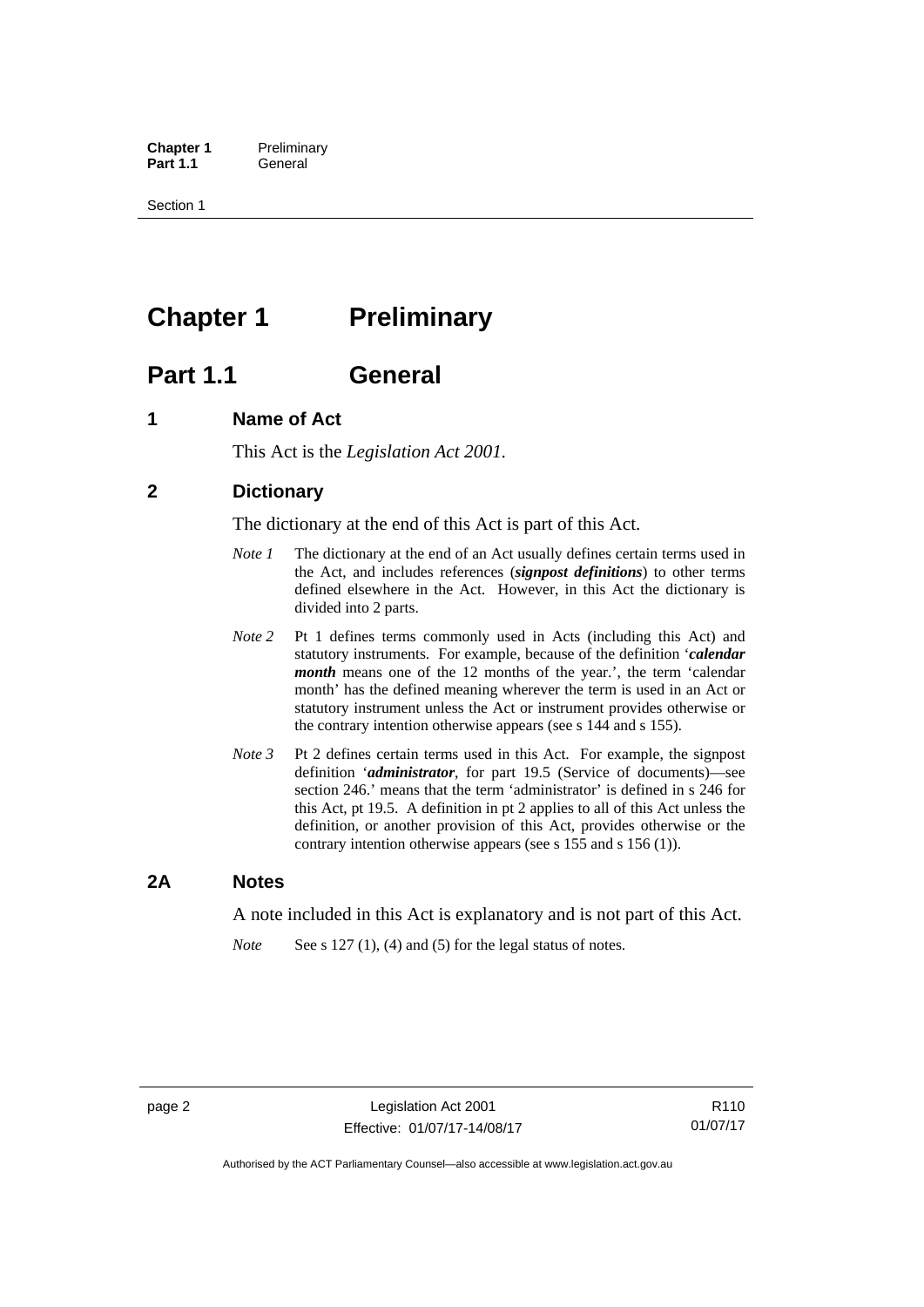## <span id="page-18-0"></span>**3 Objects**

- (1) The main object of this Act is to make legislation more accessible.
- (2) This is to be achieved particularly by—
	- (a) encouraging access to legislation through the internet, while maintaining access to printed legislation; and
	- (b) restating the law dealing with the 'life cycle' of legislation, improving its structure and content, and simplifying its provisions where practicable; and
	- (c) assisting users of legislation to find, read, understand and use legislation by—
		- (i) facilitating the shortening and simplification of legislation; and
		- (ii) promoting consistency in the form and language of legislation; and
		- (iii) providing rules about the interpretation of legislation; and
		- (iv) facilitating the updating and republication of legislation to ensure its ready availability.
- (3) For this section, the '*life cycle*' of legislation includes the making (where relevant), notification, commencement, presentation and disallowance (where relevant), operation, interpretation, proof, republication, amendment and repeal of legislation and instruments made under legislation.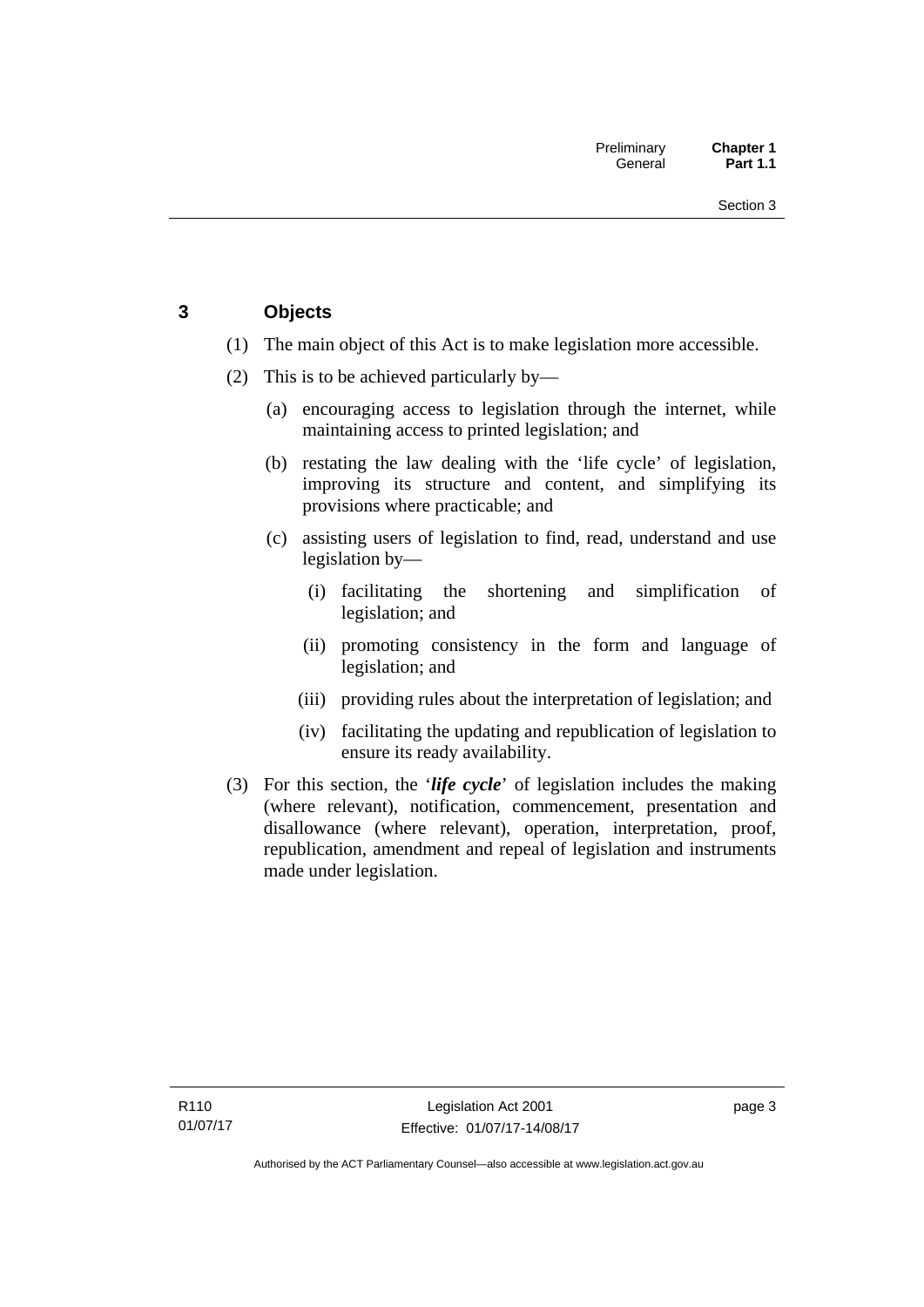## <span id="page-19-0"></span>**4 Application of Act**

- (1) This Act applies to all Acts (including this Act) and statutory instruments.
- (2) In particular, Acts and statutory instruments are taken to be made on the basis that they will operate in conjunction with this Act.

#### **Examples**

- 1 An Act imposes an obligation and provides that people who 'fail' to carry out the obligation are liable to the penalty. The Act does not, however, define 'fail' or indicate that the word is used in a special way. In accordance with this Act, dictionary, pt 1 (see s 144), the word 'fail' includes 'refuse'. In other words, a person who refuses to carry out the obligation will be subject to the penalty in the same way as someone who only neglects the obligation. In this case, the presence in an Act of a word that is defined in this Act attracts the operation of the definition in the dictionary.
- 2 The *XYZ Act 2001* contains the following provision:

The Minister may determine fees for this Act.

Because the XYZ Act authorises a fee to be determined 'for this Act', this Act, s 56 applies and therefore the provisions of pt 6.3 (Making of certain statutory instruments about fees) apply to the determination of fees under the provision. In this case, the operation of provisions of this Act is attracted because the *XYZ Act 2001* contains a provision that triggers the application of the part.

- *Note 1* The determination of a fee by a Minister under an Act is a disallowable instrument and must be in writing (see s 9 (1) (b) and s 42 (2)).
- *Note 2* An example is part of the Act, is not exhaustive and may extend, but does not limit, the meaning of the provision in which it appears (see s 126 and s 132).
- (3) This section is a determinative provision.
	- *Note* See s 5 for the meaning of determinative provisions, and s 6 for their displacement.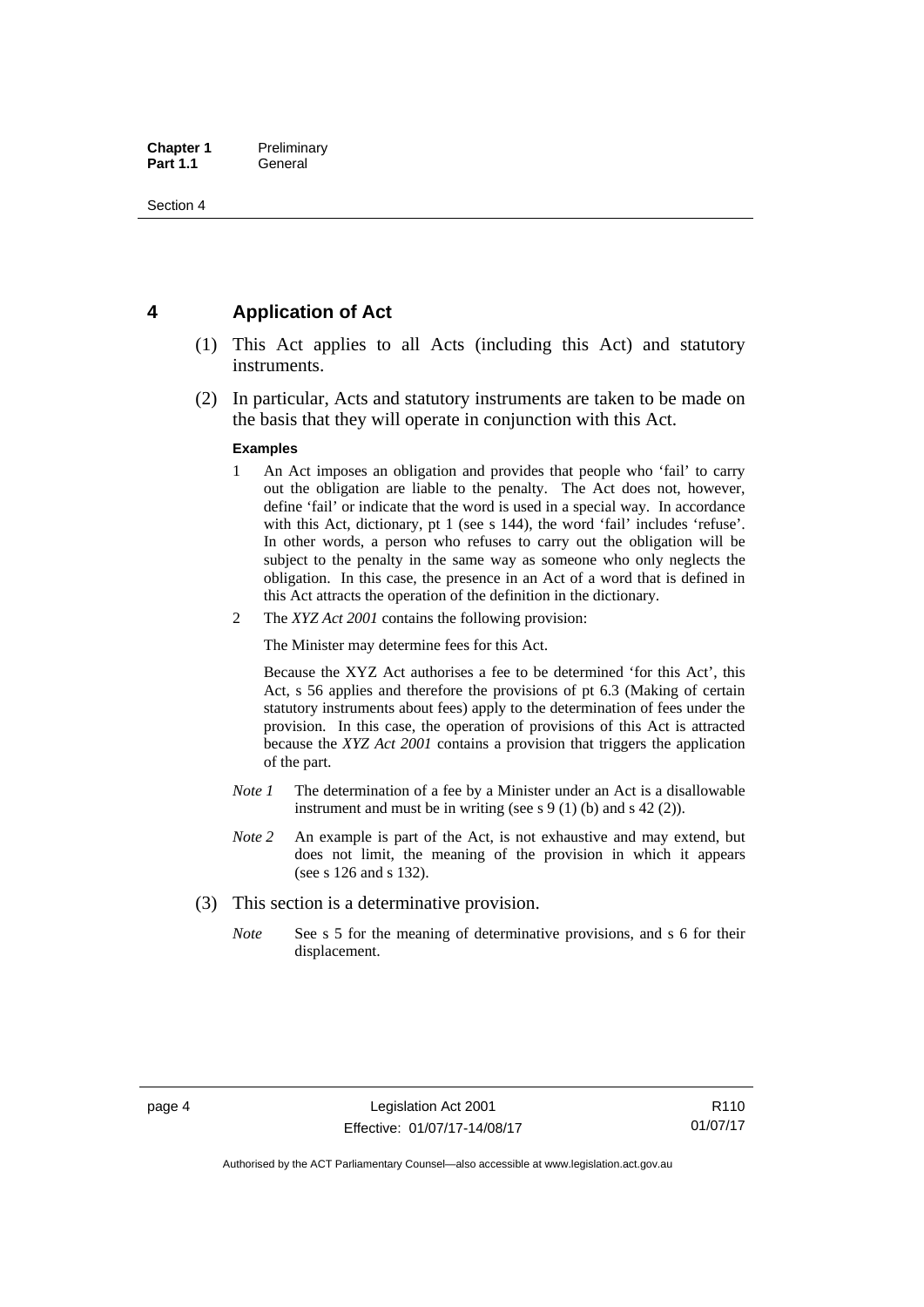## <span id="page-20-0"></span>**5 Determinative and non-determinative provisions**

- (1) This Act consists of determinative and non-determinative provisions.
- (2) A *determinative provision* is a provision of this Act that is declared to be a determinative provision.

#### **Example**

Section 4 (3) provides that s 4 is a determinative provision.

(3) A *non-determinative provision* is any other provision of this Act.

#### **Example**

Section 3 does not contain a provision corresponding to s 4 (3). Therefore, s 3 is not a determinative provision.

*Note* An example is part of the Act, is not exhaustive and may extend, but does not limit, the meaning of the provision in which it appears (see s 126 and s 132).

### <span id="page-20-1"></span>**6 Legislation Act provisions must be applied**

- (1) A provision of this Act must be applied to an Act or statutory instrument, in accordance with the terms of the provision, except so far as it is displaced.
- (2) A determinative provision may be displaced expressly or by a manifest contrary intention.
- (3) A non-determinative provision may be displaced expressly or by a contrary intention.
	- *Note* For the distinction between a 'manifest contrary intention' (see s (2)) and 'contrary intention' (see s (3)), see the examples in this section.
- (4) The declaration of a provision as 'determinative' indicates that it is the intention of the Legislative Assembly that, if the provision is to be displaced at all in a particular case, a more deliberate displacement is required than if the provision were a non-determinative provision.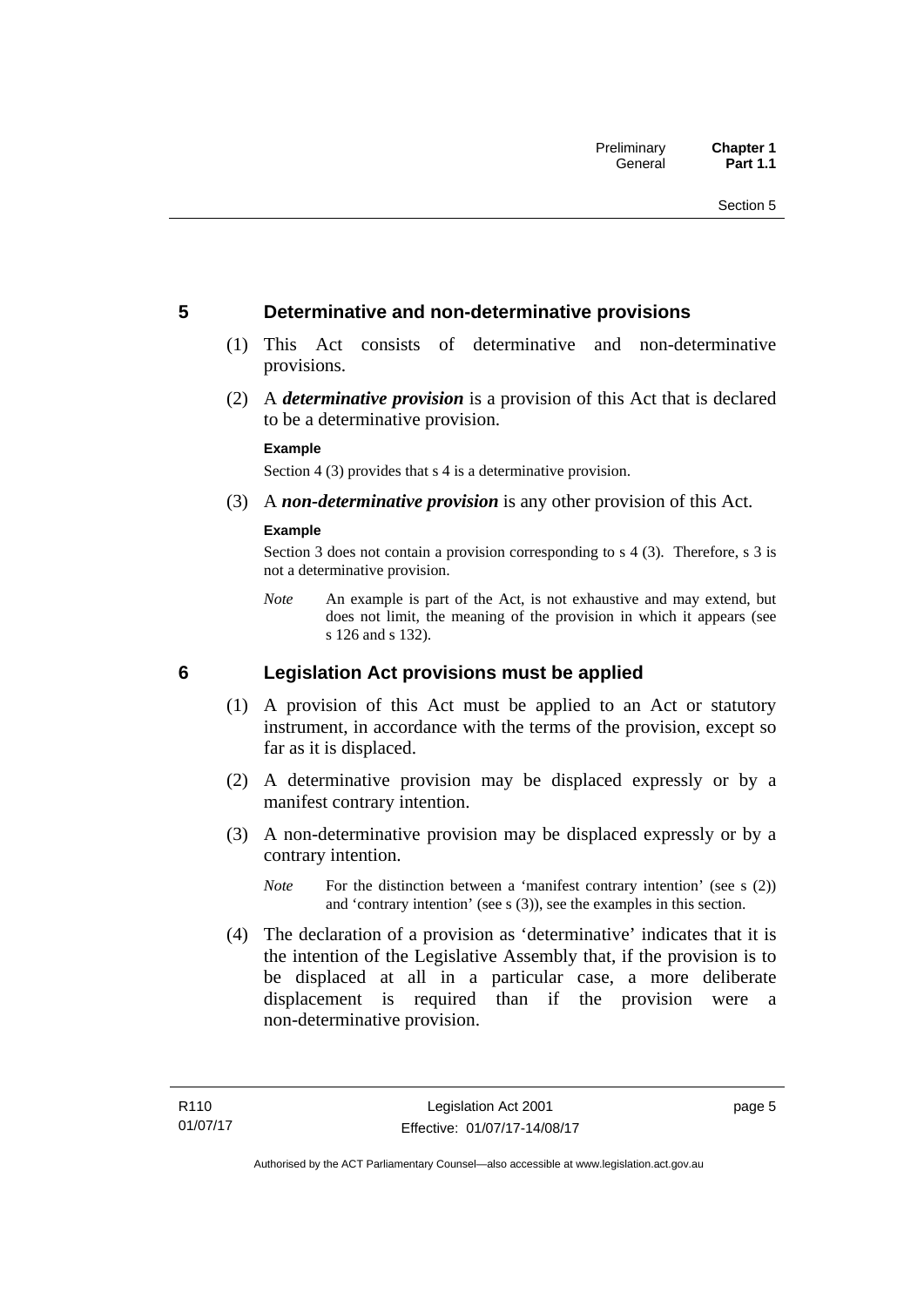- (5) This section applies despite any presumption or rule of interpretation.
- (6) A provision of this Act must not be taken to be displaced by a provision of an Act or statutory instrument so far as the provisions can operate concurrently.
- (7) In particular and without limiting subsection (5), a provision of this Act is not displaced by a provision of an Act or statutory instrument because the provisions deal with the same or a similar subject matter.
- (8) This section is a determinative provision.

#### **Examples—different kinds of displacement**

1 *Determinative provision—express displacement*

The *Collections Regulation Act 1999* (hypothetical), s 83 contains the following provision:

(2) The Legislation Act, section 47 (3) does not apply to a regulation under this Act.

Section 83 (2) illustrates a provision expressly displacing this Act, s 47 (3), a determinative provision.

2 *Determinative provision—manifest contrary intention*

The *Motor Repairers Act 2001* (hypothetical) does not contain a provision like the *Collections Regulation Act 1999*, s 83, but s 79 contains the following provision:

(3) A regulation may apply, adopt or incorporate an instrument or provision of an instrument as in force from time to time.

Section 79 (3) illustrates a provision displacing this Act, s 47 (3), a determinative provision, by a manifest contrary intention because s 79 (3) clearly contradicts s 47 (3).

R110 01/07/17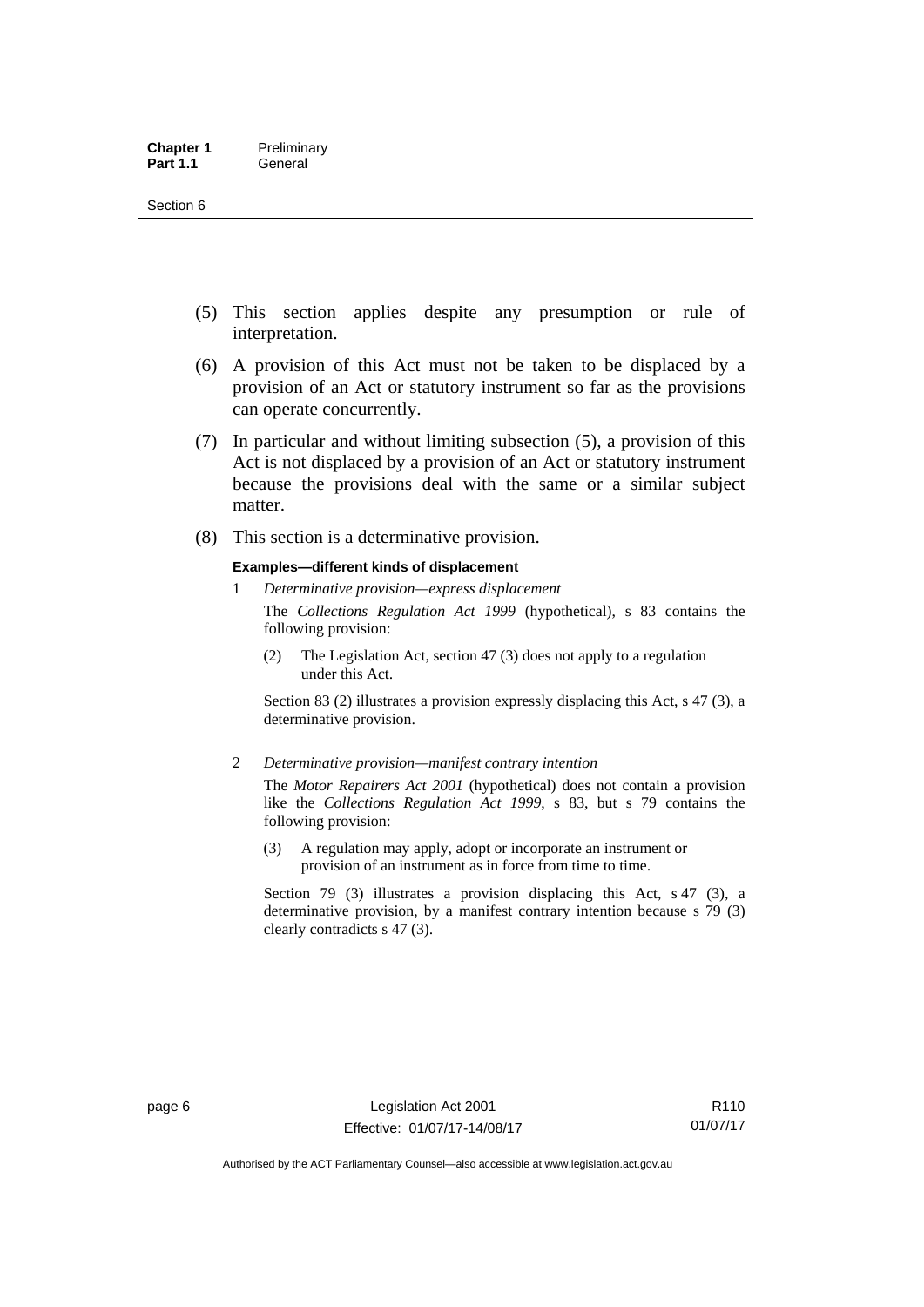#### 3 *Non-determinative provision—contrary intention*

The master of a vessel is charged with contravening the *Liquor Act 2001* (hypothetical), s 126 by selling liquor on or from 'licensed premises' otherwise than at a time authorised by the Act. It is claimed that the sale took place on the vessel. The Act defines 'licensed premises' to mean that part or those parts of a building or buildings and of the land adjoining it or them as defined by the licensing court. It is argued that the complaint is defective in that a vessel cannot be 'licensed premises'. However, s 126 is expressed to apply to 'a licensee, servant, agent or master who sells liquor on or from licensed premises'. In this case, the reference to 'master' indicates a contrary intention indicating that the section is intended to apply to liquor sold on or from vessels.

#### **Example—concurrent operation (no displacement)**

The *Small Clubs Act 2002* (hypothetical) contains the following provision about how notice of the club's annual general meeting may be served on members of a registered small club:

#### **60 Serving notice of annual general meeting**

The executive committee of a registered small club may serve notice of the annual general meeting of the club on members by pinning the notice to a noticeboard in the club house.

This Act, s 247, a non-determinative provision, allows a document to be served on an individual under an Act in a number of ways (by giving the document to the individual, by sending it by prepaid post etc), but does not mention pinning the document to a noticeboard as a method of giving the notice.

Section 247 is not displaced by the *Small Clubs Act 2002*, s 60, because—

- s 60 does not expressly displace section 247 nor does it indicate a contrary intention (see s 6 (1) and (3)) and, in particular, s 60 does not indicate an intention that the method of service it authorises is to be the only method of serving notice of annual general meetings on members of small clubs; and
- the application of s 247 is not displaced by any presumption or rule of interpretation (see s  $6(5)$ ); and
- s 60 and s 247 can operate concurrently (see s 6 (6)) by allowing complementary methods of service; and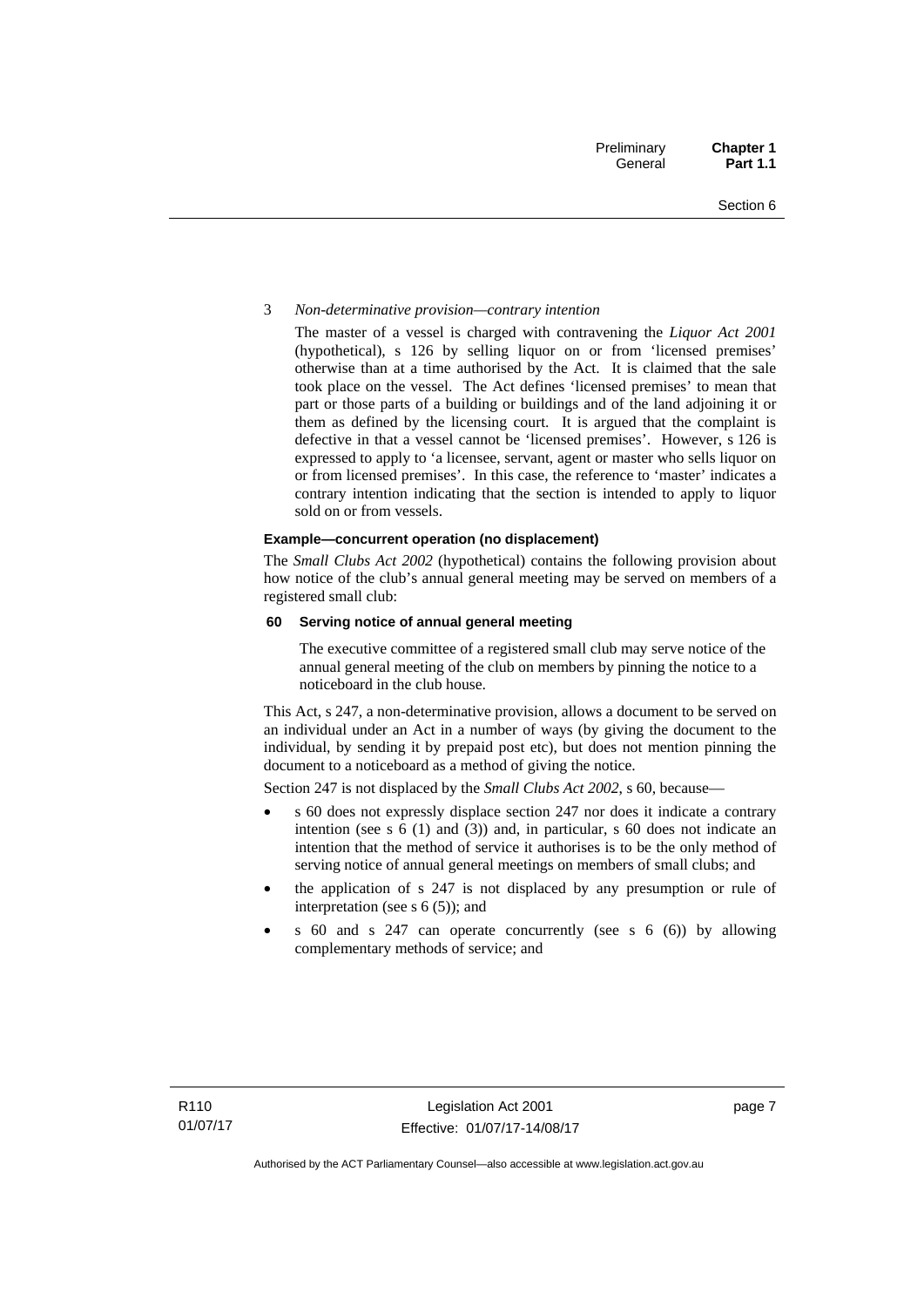Section 6

• the fact that s 60 and s 247 deal with the same (or a similar) subject matter does not of itself displace s 247 (see s 6 (7) and also s 6 (5)).

It follows, therefore, that the executive committee is free to serve notice of the annual general meeting under s 60 or s 247.

*Note* An example is part of the Act, is not exhaustive and may extend, but does not limit, the meaning of the provision in which it appears (see s 126 and s 132).

page 8 Legislation Act 2001 Effective: 01/07/17-14/08/17

R110 01/07/17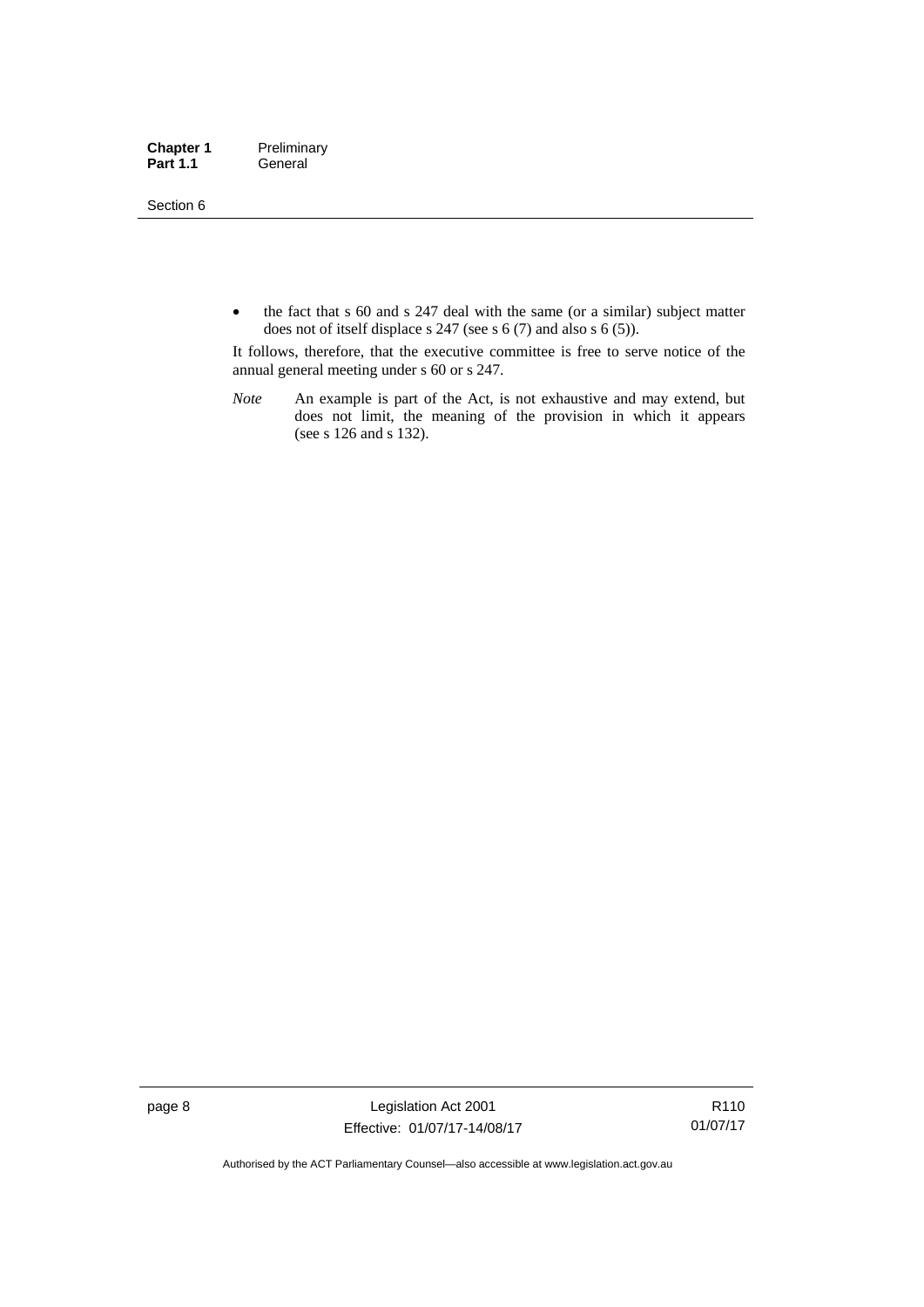## <span id="page-24-0"></span>**Part 1.2 Basic concepts**

## <span id="page-24-1"></span>**7 Meaning of** *Act* **generally**

- (1) An *Act* is an Act of the Legislative Assembly.
- (2) An *Act of the Legislative Assembly* is a law (however described or named) made by the Legislative Assembly under the [Self-Government Act.](http://www.comlaw.gov.au/Series/C2004A03699)
- (3) A reference to an *Act* includes a reference to a provision of an Act.
	- *Note 1* Section 17 deals with former Commonwealth enactments, and former NSW and UK Acts, that have become ACT Acts.
	- *Note 2* Section 100 (1) deals with references to particular Acts.

## <span id="page-24-2"></span>**8 Meaning of** *subordinate law*

- (1) A *subordinate law* is a regulation, rule or by-law (whether or not legislative in nature) made under—
	- (a) an Act; or
	- (b) another subordinate law; or
	- (c) power given by an Act or subordinate law and also power given otherwise by law.
- (2) A reference to a *subordinate law* includes a reference to a provision of a subordinate law.

## <span id="page-24-3"></span>**9 Meaning of** *disallowable instrument*

- (1) A *disallowable instrument* is—
	- (a) a statutory instrument (whether or not legislative in nature) that is declared to be a disallowable instrument by an Act, subordinate law or another disallowable instrument; or

page 9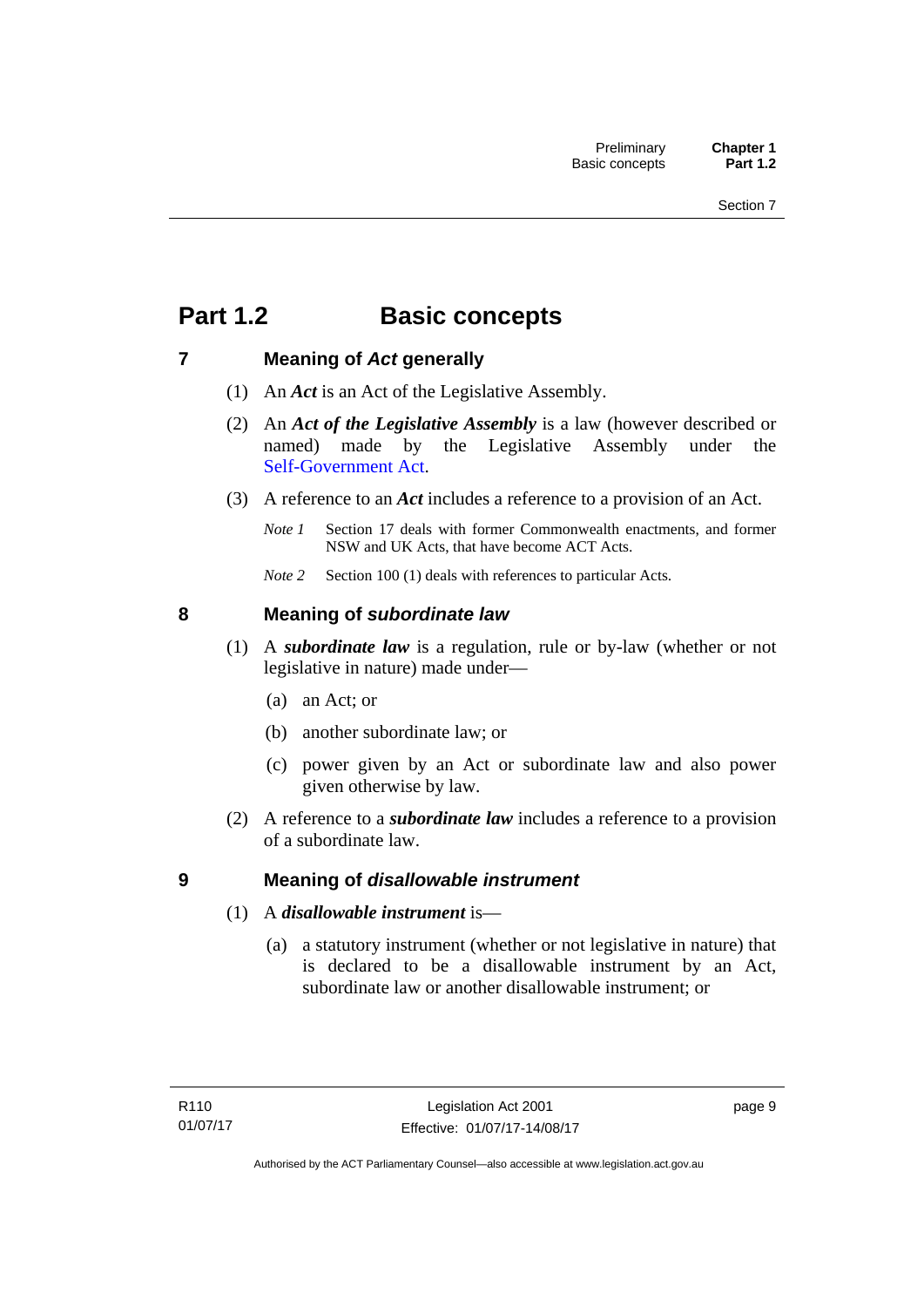(b) a determination of fees or charges by a Minister under an Act or subordinate law.

*Note Statutory instrument* is defined in s 13.

 (2) A reference to a *disallowable instrument* includes a reference to a provision of a disallowable instrument.

## <span id="page-25-0"></span>**10 Meaning of** *notifiable instrument*

- (1) A *notifiable instrument* is a statutory instrument (whether or not legislative in nature) that is declared to be a notifiable instrument by an Act, subordinate law, disallowable instrument or another notifiable instrument.
- (2) A reference to a *notifiable instrument* includes a reference to a provision of a notifiable instrument.

## <span id="page-25-1"></span>**11 Meaning of** *commencement notice*

- (1) A *commencement notice* is a statutory instrument that fixes or otherwise determines the commencement of an Act, subordinate law, disallowable instrument or notifiable instrument.
- (2) A reference to a *commencement notice* includes a reference to a provision of a commencement notice.

## <span id="page-25-2"></span>**12 Meaning of** *legislative instrument*

- (1) A *legislative instrument* is—
	- (a) a subordinate law; or
	- (b) a disallowable instrument; or
	- (c) a notifiable instrument; or
	- (d) a commencement notice.
- (2) A reference to a *legislative instrument* includes a reference to a provision of a legislative instrument.

R110 01/07/17

Authorised by the ACT Parliamentary Counsel—also accessible at www.legislation.act.gov.au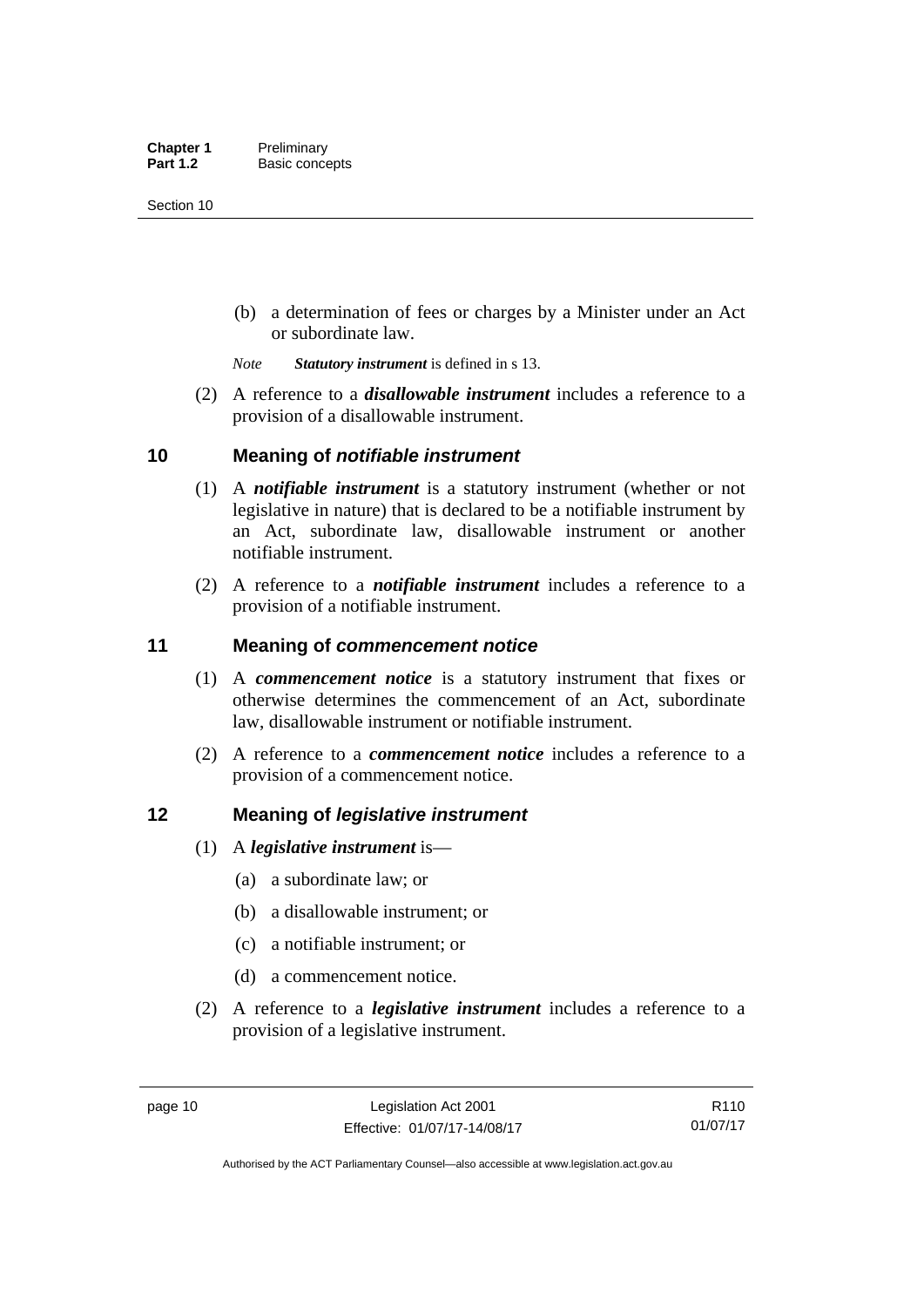## <span id="page-26-0"></span>**13 Meaning of** *statutory instrument*

- (1) A *statutory instrument* is an instrument (whether or not legislative in nature) made under—
	- (a) an Act; or
	- (b) another statutory instrument; or
	- (c) power given by an Act or statutory instrument and also power given otherwise by law.
- (2) A *statutory instrument* includes a subordinate law, disallowable instrument, notifiable instrument and commencement notice.
- (3) A reference to a *statutory instrument* includes a reference to a provision of a statutory instrument.

## <span id="page-26-1"></span>**14 Meaning of** *instrument*

(1) An *instrument* is any writing or other document.

*Note Writing* is defined in the dictionary, pt 1.

 (2) A reference to an *instrument* includes a reference to a provision of an instrument.

## <span id="page-26-2"></span>**15 Meaning of** *authorised republication*

- (1) An *authorised republication* is a republication of a law authorised by the parliamentary counsel under this Act.
- (2) A reference to an *authorised republication* includes a reference to a provision of an authorised republication.
- (3) In this section:

*law*—see section 107 (Definitions—ch 11).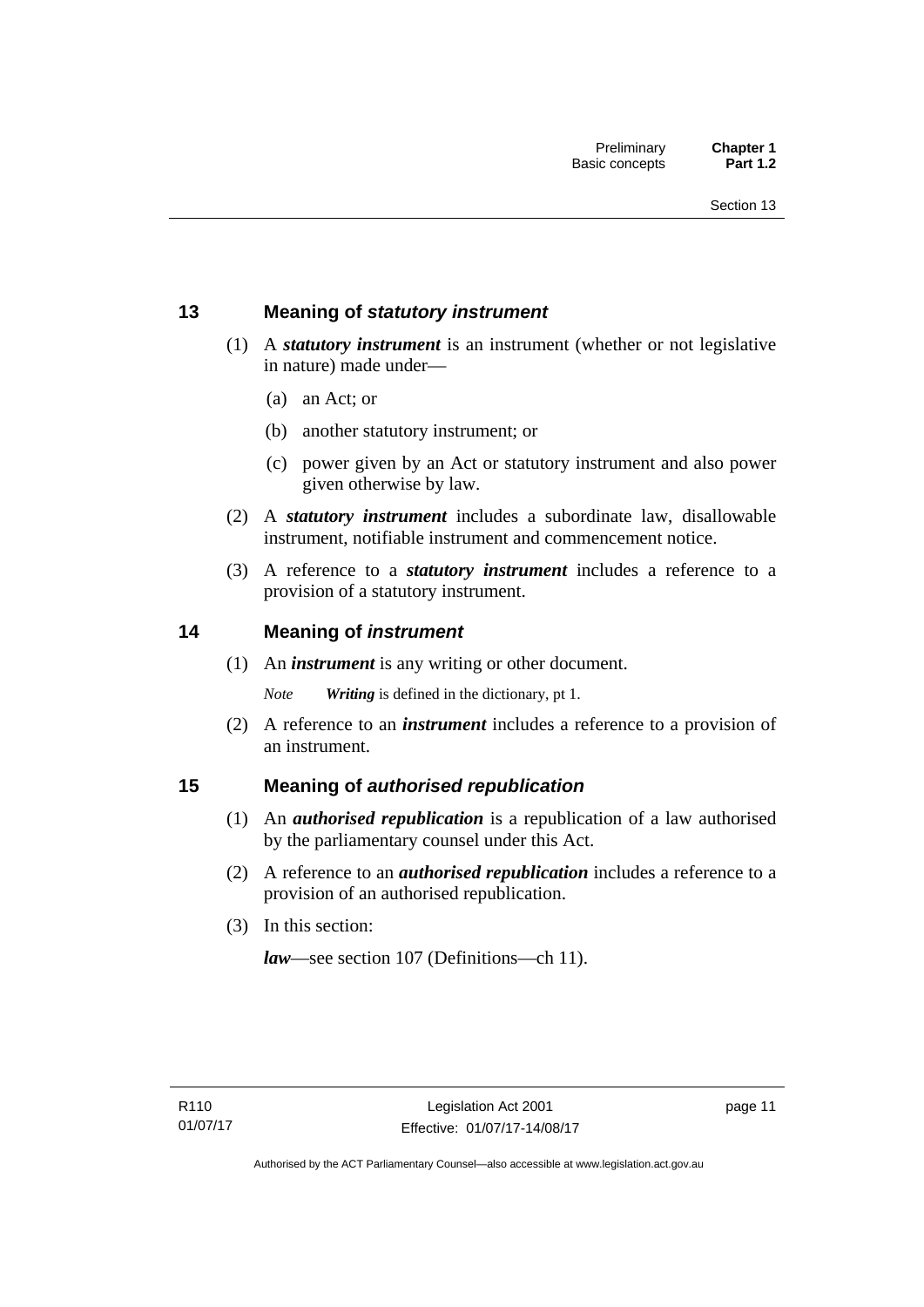## <span id="page-27-0"></span>**16 Meaning of** *provision*

A *provision* of an Act or instrument is any words or anything else that forms part of the Act or instrument.

#### **Examples—provisions consisting of groups of words**

sections, subsections, paragraphs, subparagraphs, sub-subparagraphs, examples

#### **Examples—provisions consisting of groups of other provisions**

chapters, parts, divisions, subdivisions, schedules

- *Note 1* An example is part of the Act, is not exhaustive and may extend, but does not limit, the meaning of the provision in which it appears (see s 126 and s 132).
- *Note 2* See s 126 and s 127 for material that is, or is not, part of an Act or statutory instrument.

page 12 Legislation Act 2001 Effective: 01/07/17-14/08/17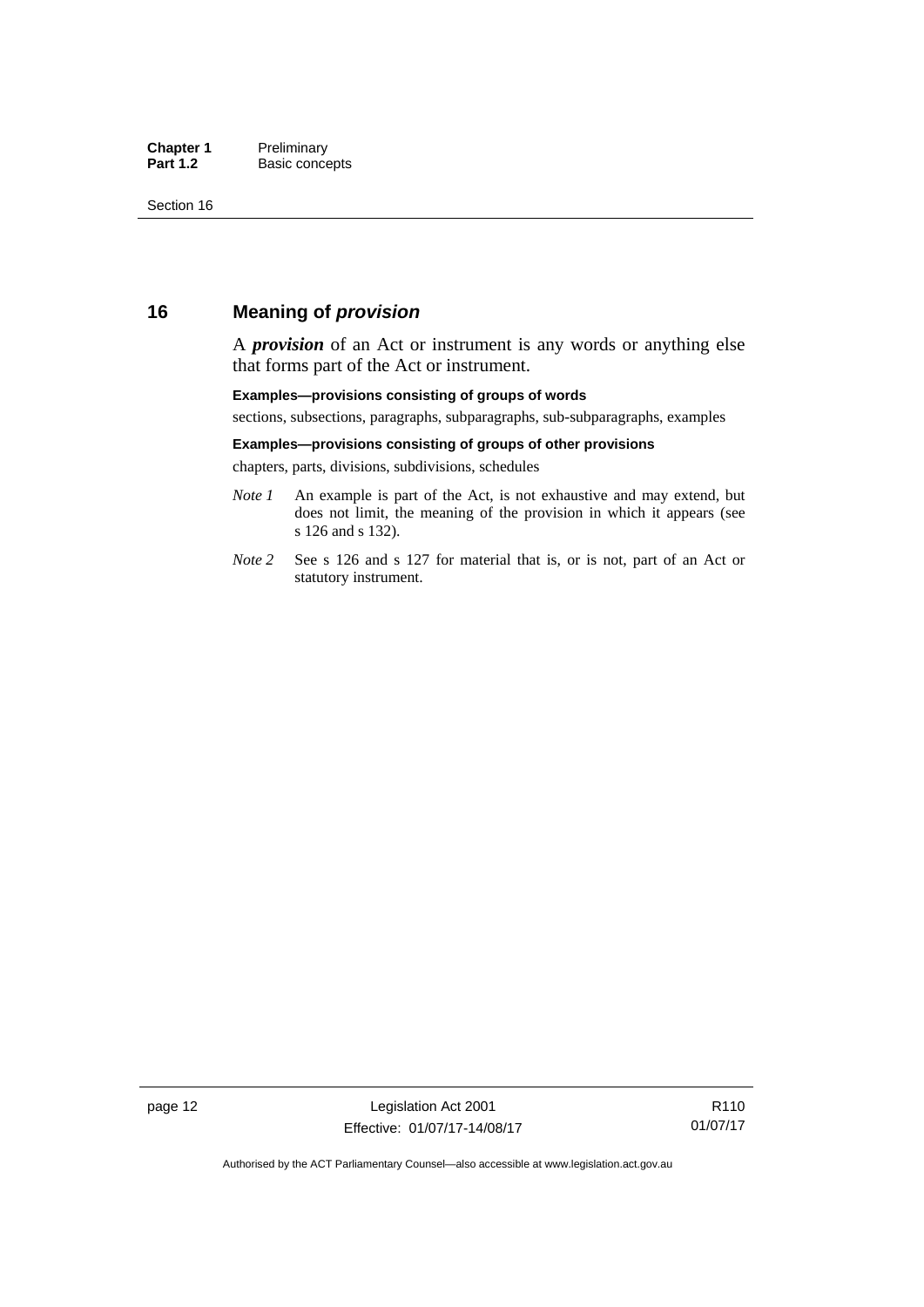## <span id="page-28-0"></span>**Part 1.3 Sources of law in the ACT**

#### **Notes on sources of law**

- *Note 1* The laws in force in the ACT consist of the written law and various unwritten laws known as the principles and rules of common law and equity.
- *Note* 2 The written law of the Territory consists primarily of laws, known as Acts, made by the Legislative Assembly. It also includes regulations, rules of court and other legislative instruments made under specific powers given by Acts. (Written laws made under an Act are commonly called 'subordinate' or 'delegated' legislation.)
- *Note 3* Before self-government, ordinances made by the Governor-General under the *[Seat of Government \(Administration\) Act 1910](http://www.comlaw.gov.au/Series/C2004A07446)* (Cwlth) were the main form of legislation made for the ACT. Most of the ordinances in force at self-government have been converted into Acts (see the [Self-Government Act,](http://www.comlaw.gov.au/Series/C2004A03699) s 34). However, the Governor-General has power to make ordinances for the ACT on a limited number of topics (see *[Seat of Government \(Administration\) Act 1910](http://www.comlaw.gov.au/Series/C2004A07446)* (Cwlth), s 12).
- *Note 4* The written laws in force in the ACT also include the Commonwealth Constitution, Commonwealth Acts, and regulations and other legislative instruments made under Commonwealth Acts. As a general rule, Commonwealth Acts and legislative instruments apply in the ACT in the same way as they apply in other parts of Australia. Commonwealth Acts and instruments prevail over the Acts made by the Legislative Assembly to the extent to which they are inconsistent (see [Self-Government Act](http://www.comlaw.gov.au/Series/C2004A03699), s 28).
- *Note 5* Certain Acts of New South Wales and the United Kingdom also formed part of the written laws in force in the ACT. Because of the *[Interpretation Act 1967](http://www.legislation.act.gov.au/a/1967-48)*, s 65, these are now taken to be laws made by the Legislative Assembly as if they had been enacted by the Assembly. (Section 65 has expired, but its previous operation was saved–see s 65 (3)). These Acts are listed in sch 1.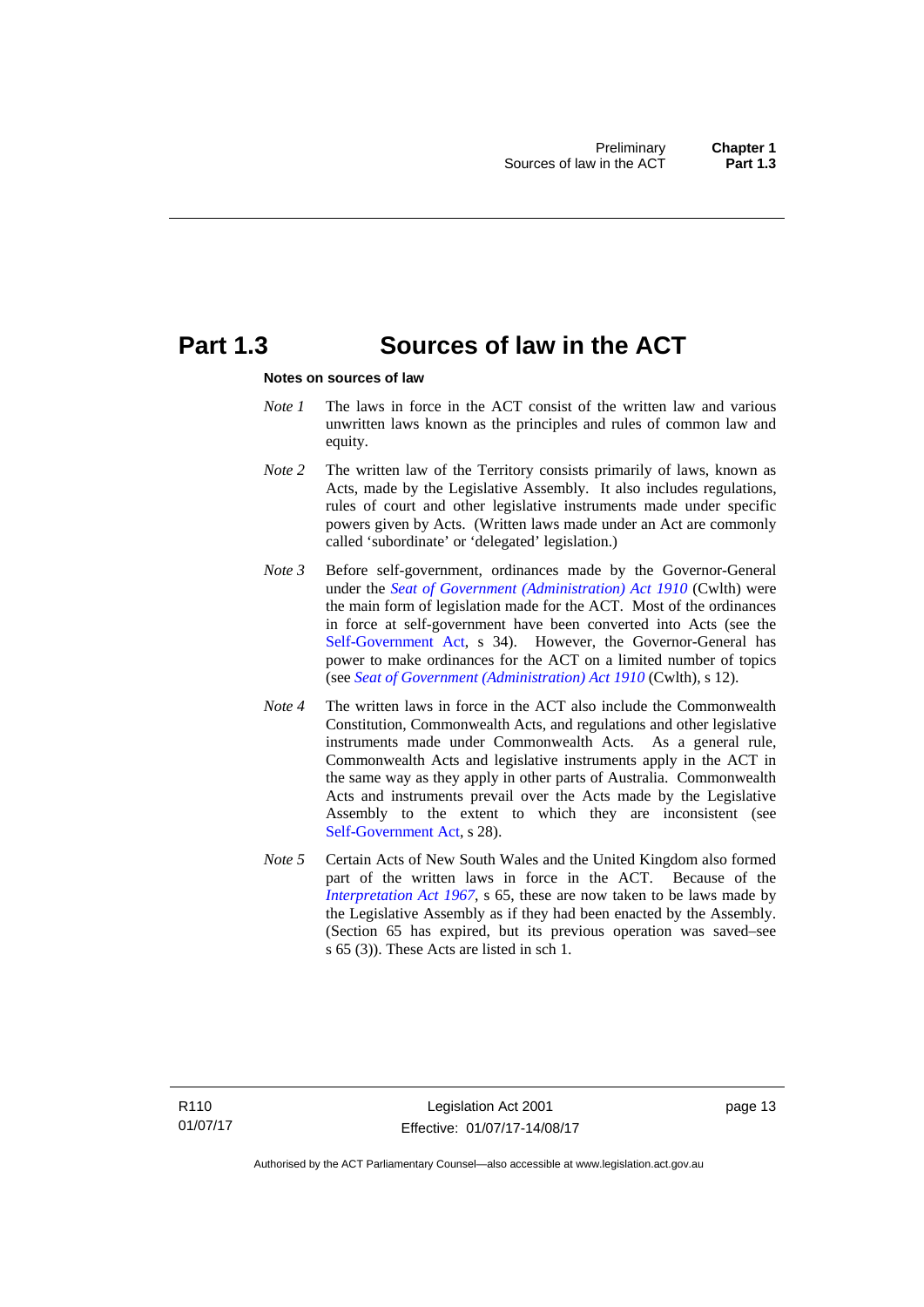## <span id="page-29-0"></span>**17 References to Acts include references to former Cwlth enactments etc**

- (1) A reference to an *Act* includes a reference to a former Commonwealth enactment.
- (2) Without limiting subsection (1), a reference to an *Act* includes a reference to a former NSW Act or former UK Act mentioned in schedule 1.
- (3) In this section:

*former Commonwealth enactment* means a Commonwealth Act or ordinance, a New South Wales Act or Imperial Act that is—

- (a) an enactment within the meaning of the [Self-Government Act](http://www.comlaw.gov.au/Series/C2004A03699) because of that Act, section 34; or
- (b) an enactment because of the *[A.C.T. Self-Government](http://www.comlaw.gov.au/Series/C2004A03702)  [\(Consequential Provisions\) Act 1988](http://www.comlaw.gov.au/Series/C2004A03702)* (Cwlth), section 10 (3) or section 12 (2) or (3).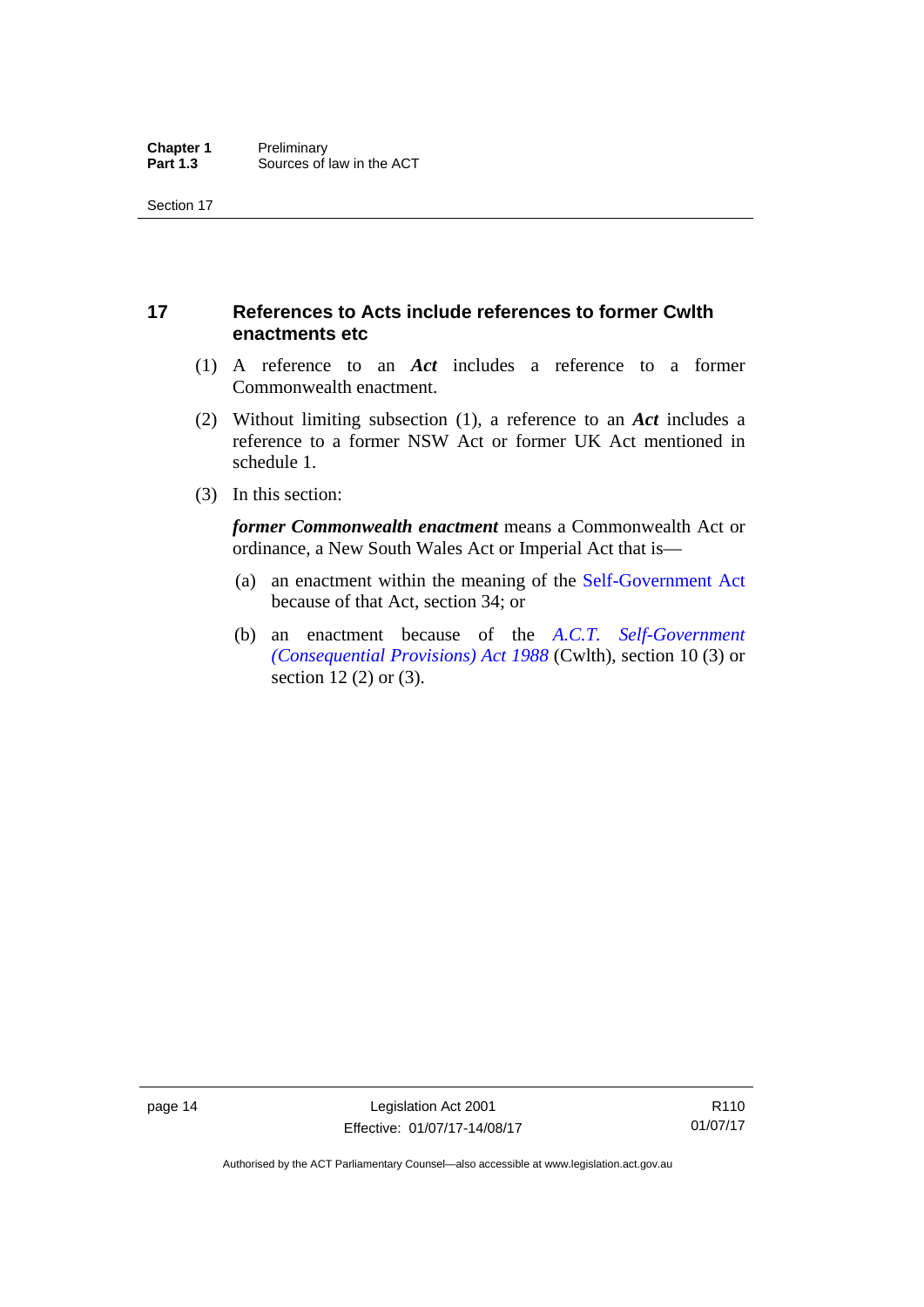## <span id="page-30-0"></span>**Chapter 2 ACT legislation register and website**

## <span id="page-30-1"></span>**18 ACT legislation register**

- (1) The parliamentary counsel must establish and maintain a register of Acts and statutory instruments (the *ACT legislation register*).
- (2) The register must be kept electronically.

### **Example—how register may be kept**

The register may be kept in the form of, or as part of, 1 or more computer databases, and may include data compiled electronically from the databases.

*Note* An example is part of the Act, is not exhaustive and may extend, but does not limit, the meaning of the provision in which it appears (see s 126 and s 132).

## <span id="page-30-2"></span>**19 Contents of register**

- (1) The ACT legislation register must contain the following:
	- (a) authorised republications of laws currently in force;
	- (b) Acts as made;
	- (c) subordinate laws as made;
	- (d) disallowable instruments as made;
	- (e) notifiable instruments as made;
	- (f) commencement notices as made;
	- (g) resolutions passed, or taken to have been passed, by the Legislative Assembly to disallow a subordinate law or disallowable instrument;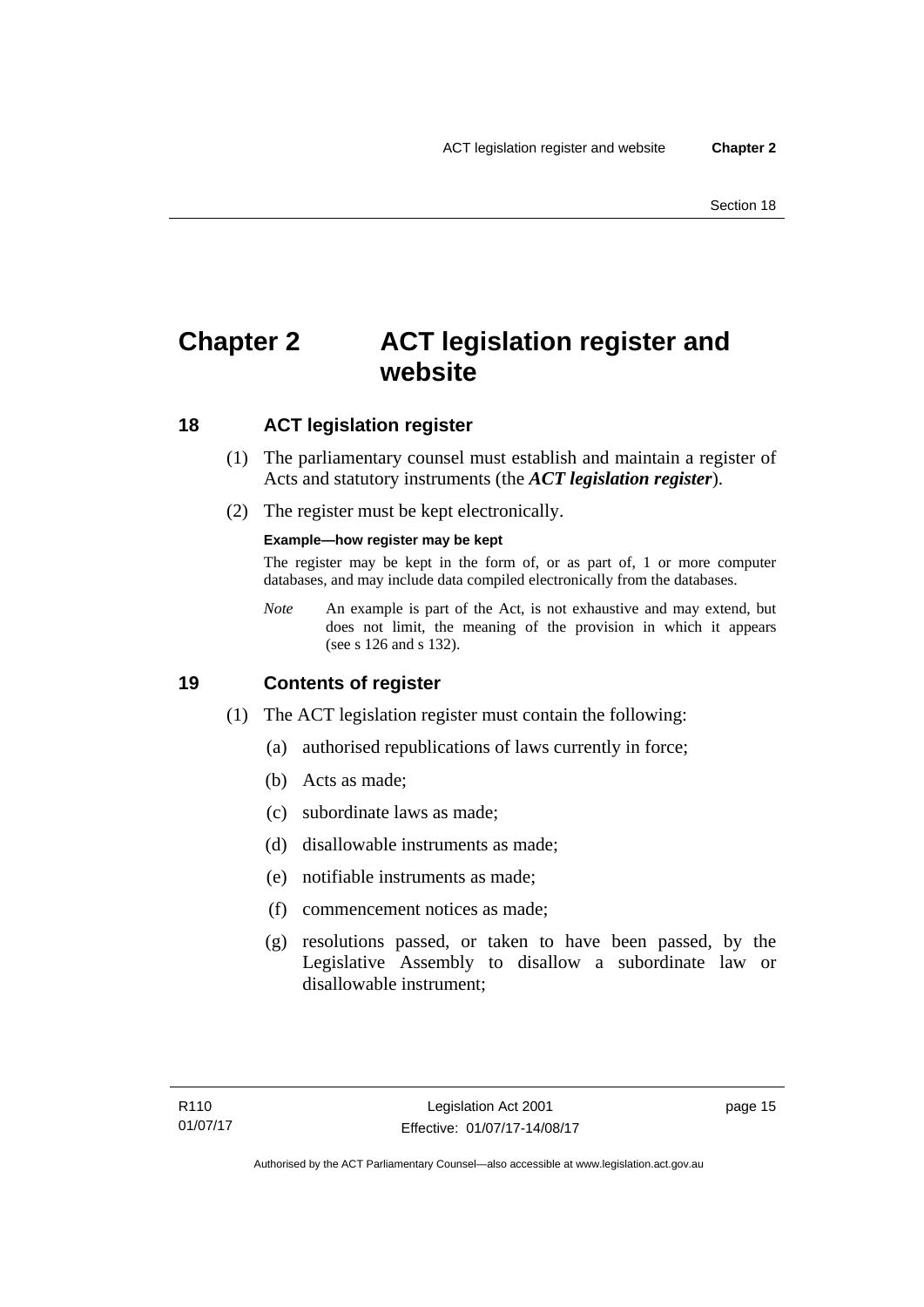- (h) resolutions passed, or taken to have been passed, by the Legislative Assembly to amend a subordinate law or disallowable instrument;
- (i) bills presented to the Legislative Assembly;
- (j) explanatory statements for bills, and amendments of bills, presented to the Legislative Assembly;
- (k) explanatory statements, and regulatory impact statements under chapter 5, for subordinate laws and disallowable instruments.
- (2) The ACT legislation register must also contain the following:
	- (a) notifications of the making of Acts;
	- (b) notifications of the making of subordinate laws;
	- (c) notifications of the making of disallowable instruments;
	- (d) notifications of the making of notifiable instruments;
	- (e) notifications of the making of commencement notices;
	- (f) notifications of the disallowance of subordinate laws or disallowable instruments under section 65 (Disallowance by resolution of Assembly);
	- (g) notifications of the amendment of subordinate laws or disallowable instruments under section 68 (Amendment by resolution of Assembly).
- (3) The parliamentary counsel may enter additional material in the register if the parliamentary counsel considers that it is likely to be useful to users of the register.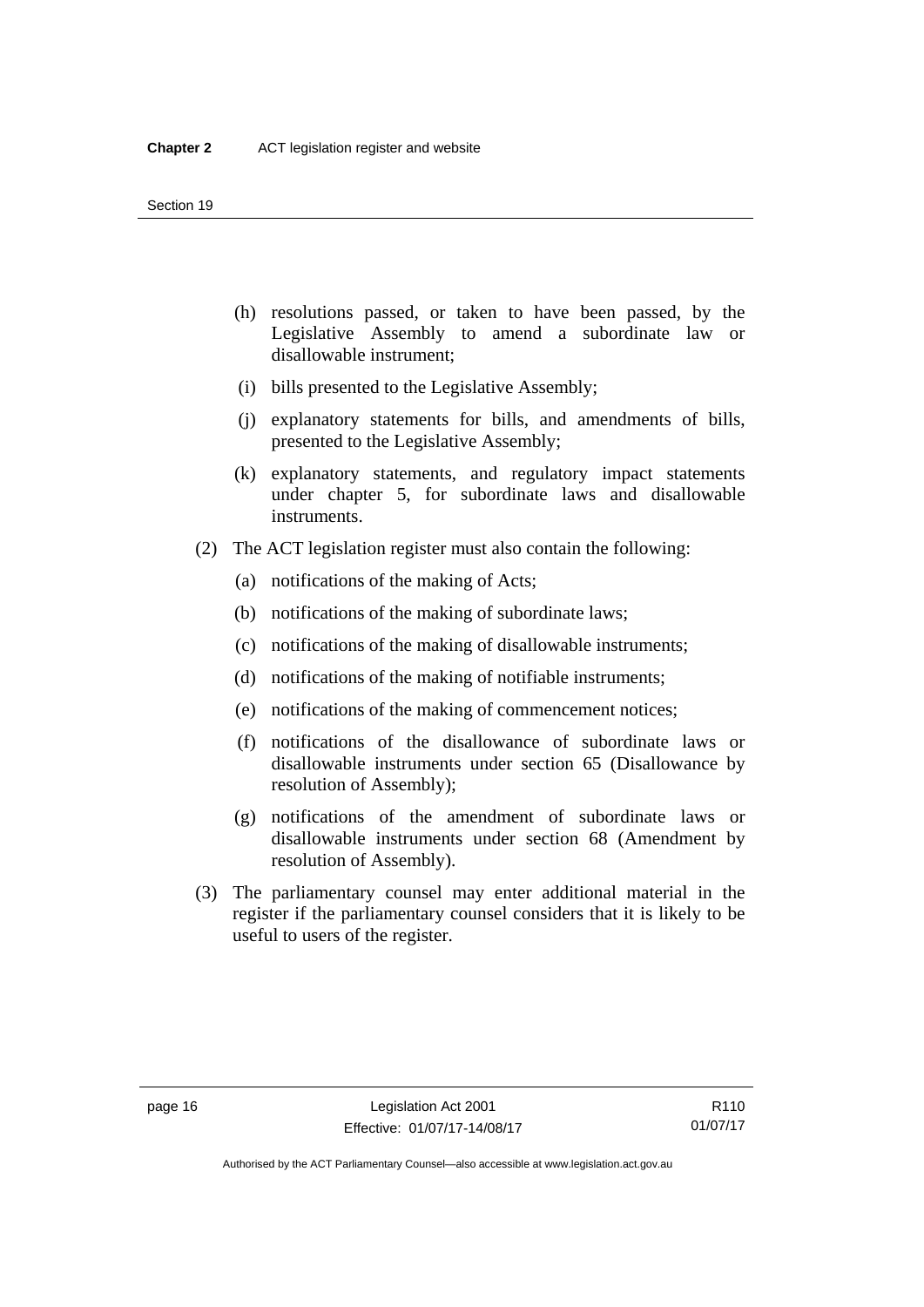- (4) Without limiting subsection (3), the additional material may include the following:
	- (a) unauthorised republications of laws currently in force;
	- (b) past versions of unauthorised republications;
	- (c) past versions of authorised republications;
	- (d) statutory instruments that are not legislative instruments;
	- (e) repealed Acts and statutory instruments;
	- (f) Commonwealth laws that apply in or in relation to the ACT;
	- (g) material relevant to interpreting the rights set out in the *[Human](http://www.legislation.act.gov.au/a/2004-5)  [Rights Act 2004](http://www.legislation.act.gov.au/a/2004-5)*, including documents mentioned in that Act, dictionary, definition of *international law*.
	- *Note* The following sections deal with the entry of material in the register:
		- s 28 (Notification of Acts)
		- s 61 (Notification of legislative instruments)
		- s 65A (Notification of disallowance by resolution of Assembly)
		- s 69 (Notification of amendments made by resolution of Assembly)
		- s 108 (Republication in register).
- (5) The parliamentary counsel may enter additional material in the register in any way the parliamentary counsel considers is likely to be helpful to users of the register.

#### **Examples**

1 A uniform legislative scheme is entered into under heads of agreement signed on behalf of the Commonwealth, States and Territories. The Legislative Assembly later passes an Act to implement the scheme on behalf of the ACT and the Act is notified and entered in the register. The agreement is also entered in the register as a notifiable instrument with a notifiable instrument number even though the instrument is not taken to be a notifiable instrument under s 10 (Meaning of *notifiable instrument*). The page of the register for the Act contains the heading 'Legislative instruments' and the agreement is listed underneath. The page of the register for the agreement gives particulars for the agreement and mentions that it is not a notifiable instrument but is included in the register for information.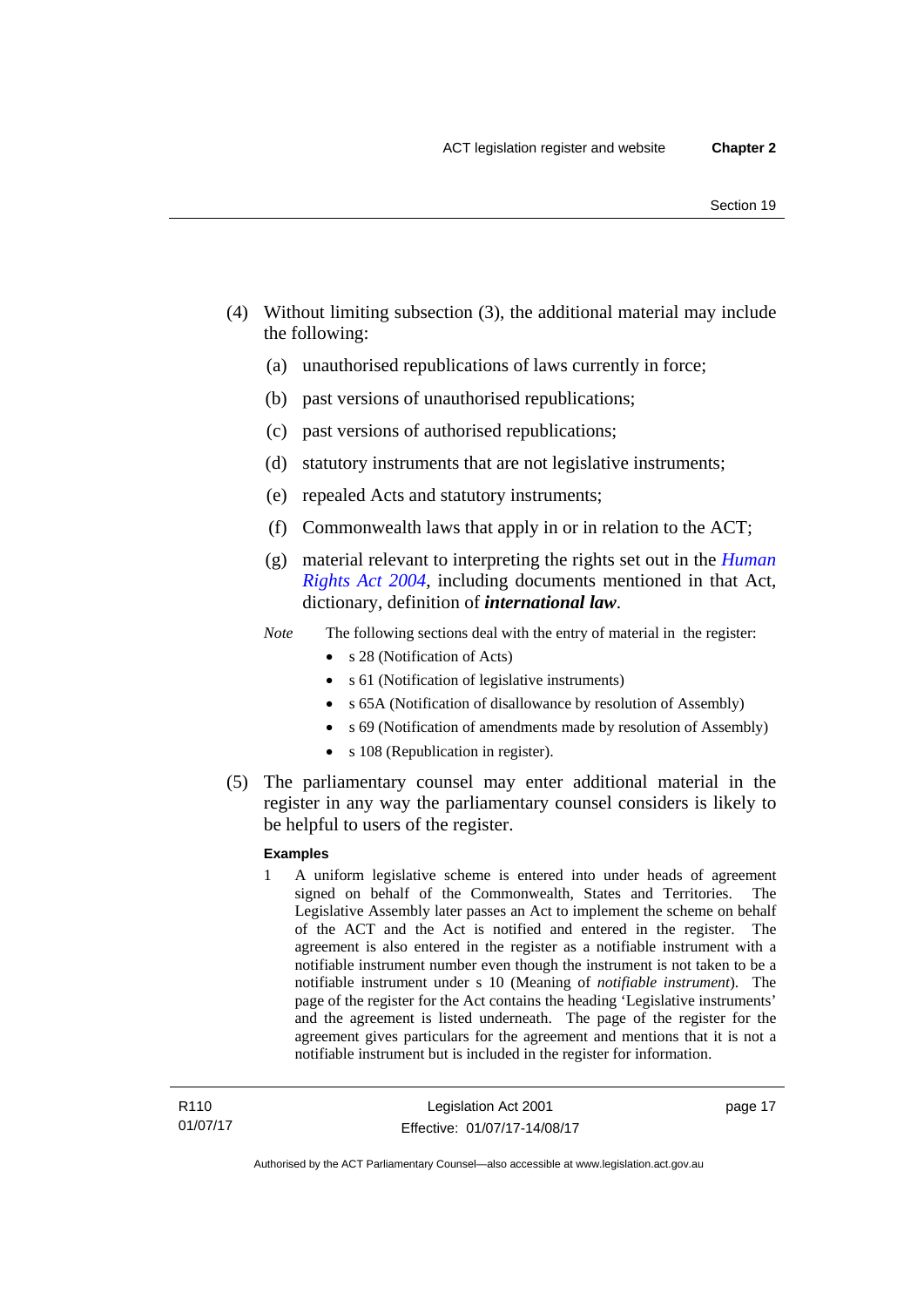- 2 An instrument under the [Self-Government Act](http://www.comlaw.gov.au/Series/C2004A03699) notifying the appointment of Ministers is entered in the register as a notifiable instrument even though the instrument is not taken to be a notifiable instrument under s 10 (Meaning of *notifiable instrument*). The instrument is also numbered as a notifiable instrument. The page of the register for the notification mentions that it is made under the [Self-Government Act](http://www.comlaw.gov.au/Series/C2004A03699) and is not a notifiable instrument but is included in the register for information.
- *Note* An example is part of the Act, is not exhaustive and may extend, but does not limit, the meaning of the provision in which it appears (see s 126 and s 132).
- (6) Without limiting subsection (3) or (5), a regulation may prescribe requirements to be satisfied for additional material to be entered in the register under this section, including, for example, requirements about—
	- (a) the form of the material; and
	- (b) the making of requests for its entry in the register.
- (7) A regulation may also make provision about the following in relation to instruments (other than legislative instruments) to be entered in the register under this section:
	- (a) the numbering of the instruments by the parliamentary counsel, whether in a series of numbers allocated under section 59 (Numbering) or otherwise;
	- (b) the identification of the instruments, including, for example, authorising the parliamentary counsel to—
		- (i) add a name to an unnamed instrument; or
		- (ii) amend an instrument's name; or
		- (iii) add notes to an instrument to assist in its identification; or
		- (iv) do anything else in relation to an instrument to assist users of the register to identify or refer to the instrument.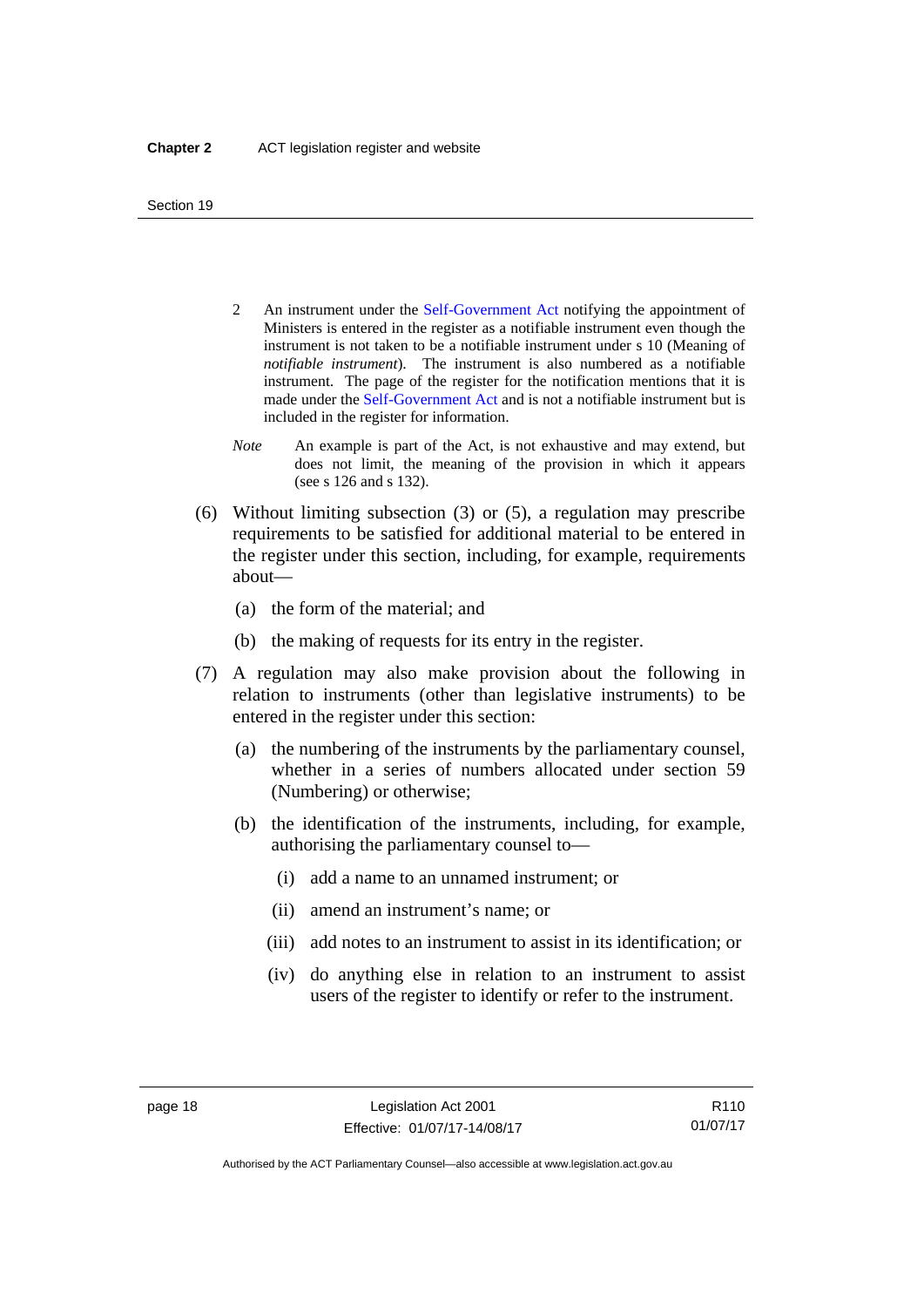- (8) If the register contains an authorised republication of a law currently in force, and the law is amended, the parliamentary counsel must replace the republication with an authorised republication of the law as amended.
- (9) If the register contains an authorised republication of a law, and the law is repealed, expires or, for a subordinate law or disallowable instrument, is disallowed by the Legislative Assembly, the parliamentary counsel must ensure that the republication is no longer shown as a republication of law currently in force.
- (10) If the parliamentary counsel considers it likely to be useful to users of the register to enter information (in any form) in the register, the parliamentary counsel may enter the information at any time.

#### **Example**

guides and indexes to the register

- (11) If an Act passed by the Legislative Assembly, or a legislative instrument made, before the commencement of this Act need not be notified under this Act, the parliamentary counsel may enter the text of the Act or instrument in the register.
- (12) The parliamentary counsel may correct any mistake, error or omission in the register subject to the requirements (if any) of the regulations.
- (13) In this section:

*amended* includes modified.

*law*—see section 107 (Definitions—ch 11).

*repealed* includes lapsed and expired.

## <span id="page-34-0"></span>**20 Prompt registration**

The parliamentary counsel must ensure that anything the parliamentary counsel is required to do in relation to the register is done promptly.

page 19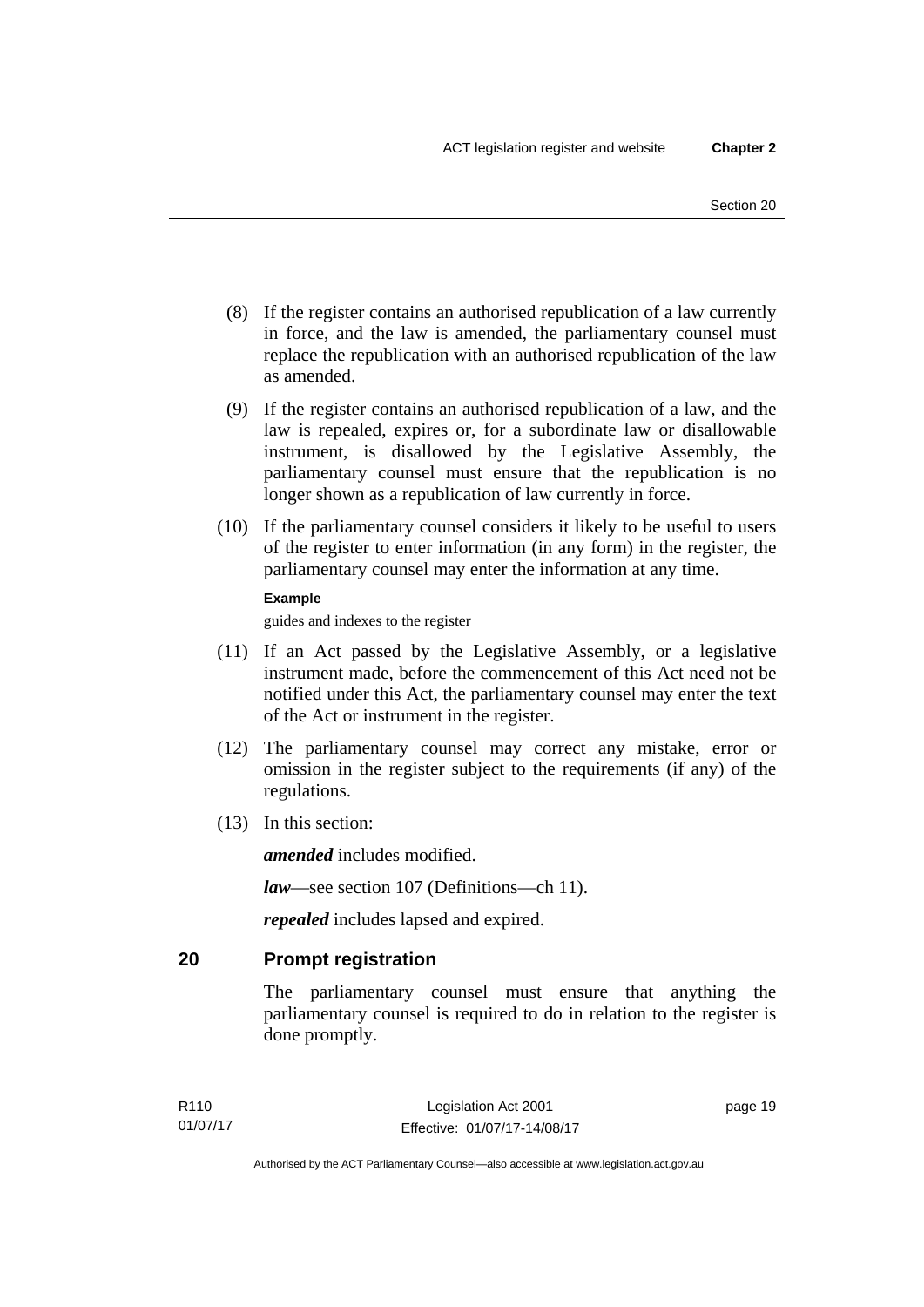Section 21

## <span id="page-35-0"></span>**21 Approved website**

- (1) The parliamentary counsel must approve an internet site, and may approve additional internet sites, for this Act.
- (2) The parliamentary counsel may enter into agreements or arrangements to ensure that users can authenticate an approved website or the material accessible on an approved website.

## <span id="page-35-1"></span>**22 Access to registered material at approved website**

- (1) The parliamentary counsel must ensure, as far as practicable, that a copy of the material mentioned in section 19 (1) and (2) (Contents of register) is accessible at all times on an approved website.
- (2) Access is to be provided without charge by the Territory.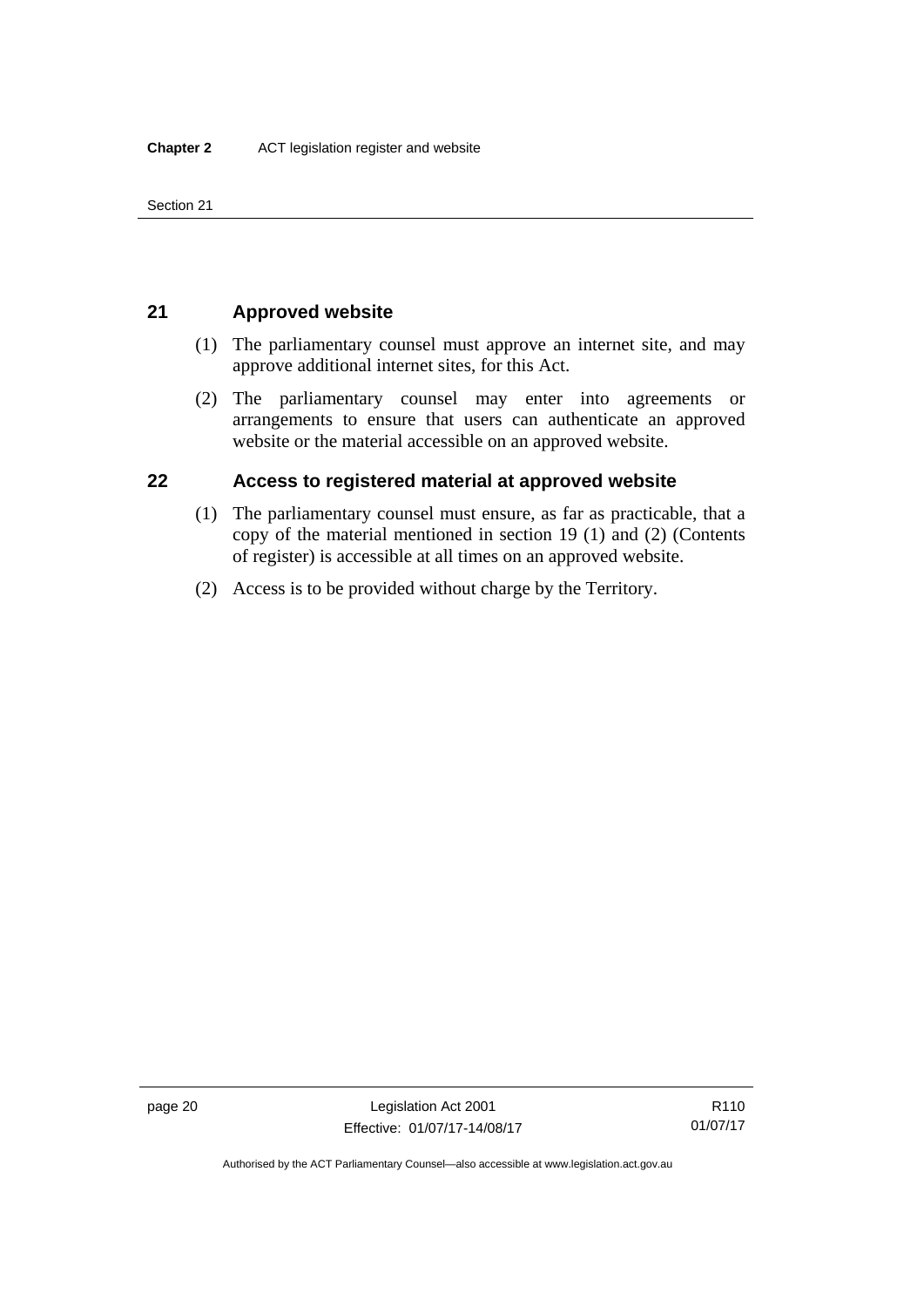# **Chapter 3 Authorised versions and evidence of laws and legislative material**

### **22A Definitions—ch 3**

In this chapter:

*law* means an Act or statutory instrument, whether or not it has been amended, and includes, in relation to a republication—

- (a) a collection of 2 or more Acts or statutory instruments; or
- (b) all or part of an agreement or other instrument that has the force of law or is in, or attached to, an Act or statutory instrument.
- *Note* A reference to an Act or statutory instrument includes a reference to a provision of the Act or instrument (see s 7 and s 13).

*legislative material* means material (other than a law or provision of a law) relating to an Act or statutory instrument.

#### **Examples—legislative material**

- 1 Additional material entered in the register under s 19 (3) (Contents of register) that is not an Act or statutory instrument, for example, appointments of Ministers. Ministers are appointed by the Chief Minister under the [Self-Government Act,](http://www.comlaw.gov.au/Series/C2004A03699) s 41. An instrument notifying an appointment may be entered in the register even though the instrument is not a statutory instrument.
- 2 Material that may be considered under ch 14 in working out the meaning of an Act or statutory instrument, for example, an explanatory statement for the bill that became the relevant Act that was presented to the Legislative Assembly before the Act was passed.
- *Note* An example is part of the Act, is not exhaustive and may extend, but does not limit, the meaning of the provision in which it appears (see s 126 and s 132).

#### *republication* includes part of a republication.

page 21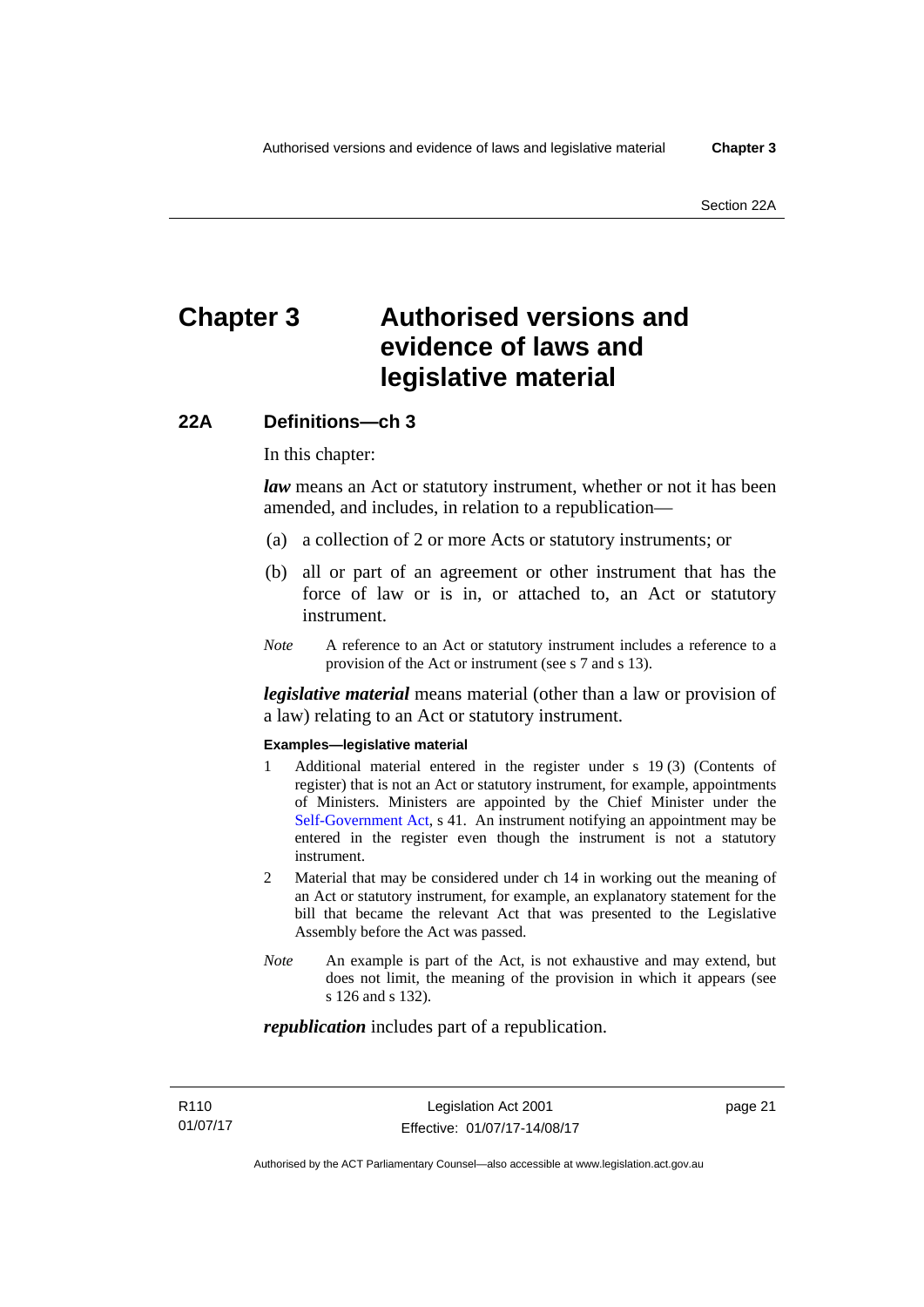### **23 Authorisation of versions by parliamentary counsel**

The parliamentary counsel may authorise written or electronic versions of a law, republication or legislative material.

*Note Written* includes printed (see dict, pt 1, def *writing*).

### **24 Authorised electronic versions**

- (1) An electronic copy of a law, republication or legislative material is an authorised version if—
	- (a) it is accessed at, or downloaded from, an approved website in a format authorised by the parliamentary counsel; or
	- (b) it is authorised by the parliamentary counsel and is in the format in which it is authorised by the parliamentary counsel.

**Example—authorised electronic format**  a locked pdf file

*Note* An example is part of the Act, is not exhaustive and may extend, but does not limit, the meaning of the provision in which it appears (see s 126 and s 132).

- (2) It is presumed, unless the contrary is proved—
	- (a) that an internet site purporting to be an approved website is an approved website; and
	- (b) that an electronic copy of a law, republication or legislative material accessed at, or downloaded from, an approved website and purporting to be authorised by the parliamentary counsel (however expressed) is an authorised version of the law, republication or legislative material; and
	- (c) that any other electronic copy of a law, republication or legislative material purporting to be authorised by the parliamentary counsel (however expressed) is an authorised version of the law, republication or legislative material; and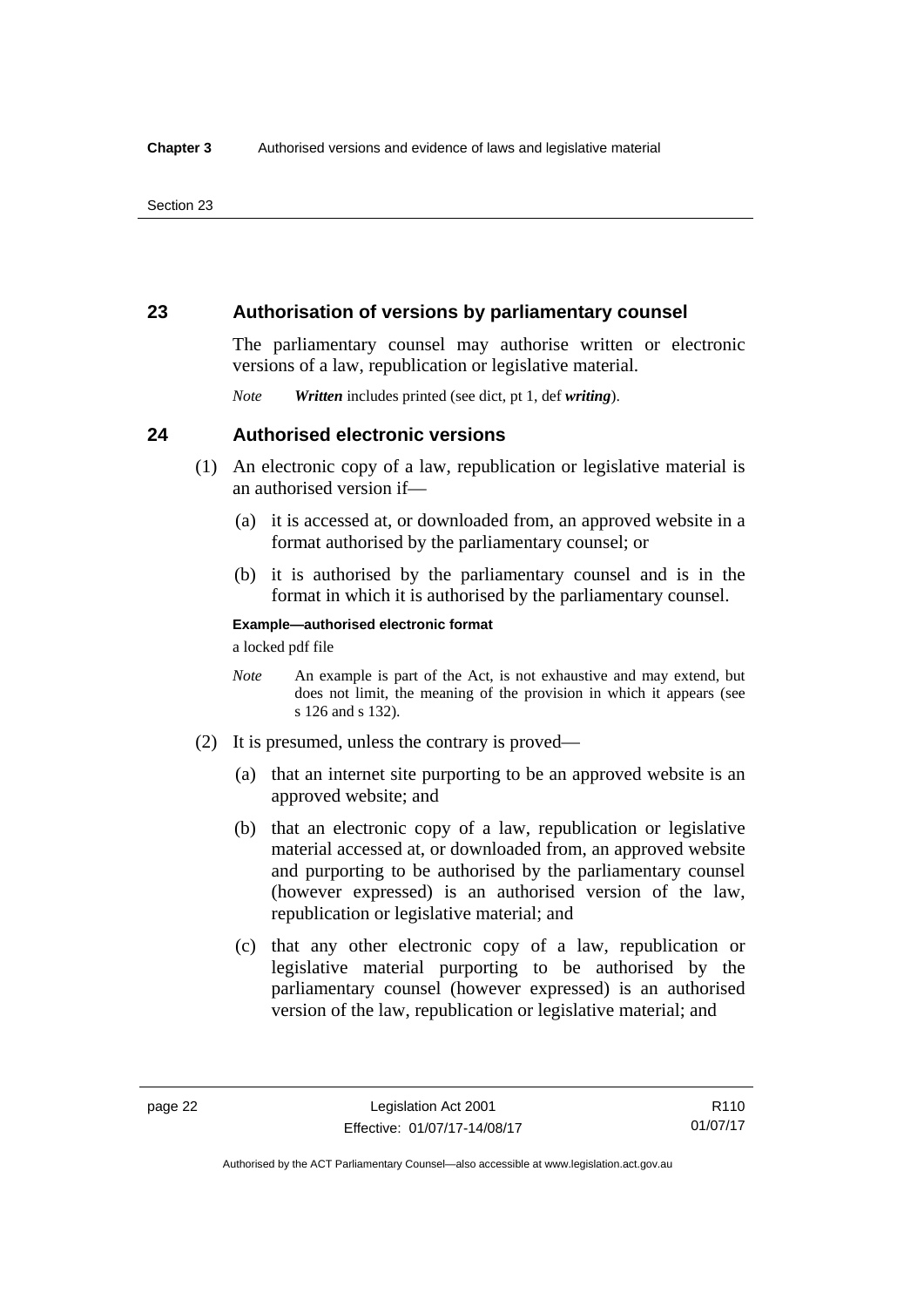- (d) that an authorised electronic version of an Act or statutory instrument correctly shows the Act or instrument; and
- (e) that an authorised electronic version of a republication of a law correctly shows the law as at the republication date; and
- (f) that an authorised electronic version of legislative material correctly shows the material.

#### **Examples—electronic copy of republication purporting to be authorised by parliamentary counsel**

- 1 The republication has the words 'Authorised by the ACT Parliamentary Counsel' on the front cover and the words 'Authorised when accessed at [www.legislation.act.gov.au](http://www.legislation.act.gov.au/) or in authorised printed form' at the foot of each page of the republication.
- 2 The republication has the words 'Authorised by the ACT Parliamentary Counsel' on the front cover and the words 'Authorised by the ACT Parliamentary Counsel—also accessible at [www.legislation.act.gov.au](http://www.legislation.act.gov.au/)' at the foot of each page of the republication.
- *Note* A reference to an Act or statutory instrument includes a reference to a provision of the Act or instrument (see s 7 (3) and s 13 (3)). A reference to a republication includes a reference to part of a republication (see s 22A def *republication*).

### **25 Authorised written versions**

- (1) A written copy of a law, republication or legislative material is an authorised version if—
	- (a) it is a written copy produced directly from an authorised electronic version of the law, republication or legislative material; or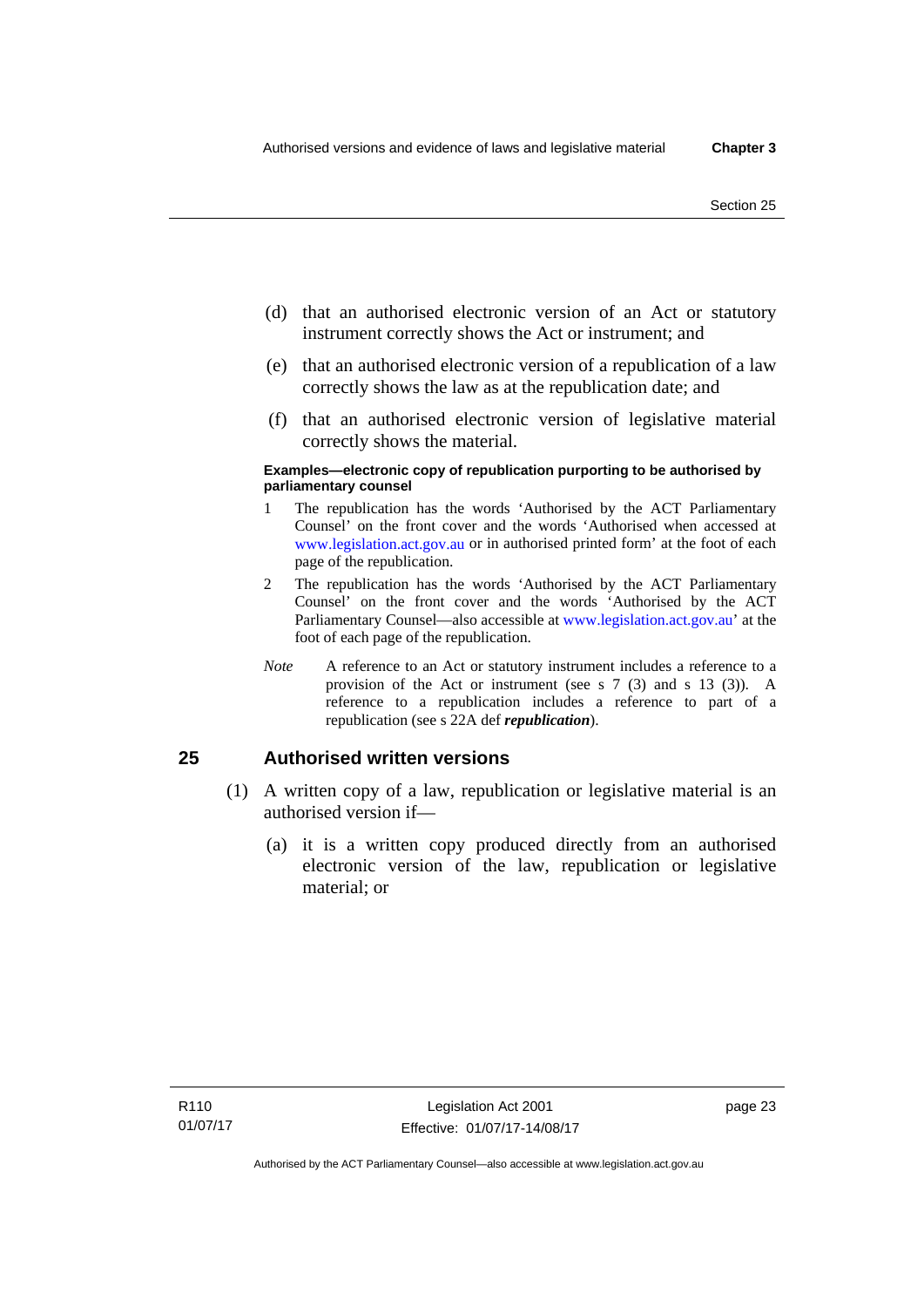(b) it is a written copy of another version of the law, republication or legislative material authorised by the parliamentary counsel.

#### **Example—par (a)**

An authorised electronic version of an Act is downloaded from an approved website and printed. The printed copy is an authorised written version of the Act.

- *Note* An example is part of the Act, is not exhaustive and may extend, but does not limit, the meaning of the provision in which it appears (see s 126 and s 132).
- (2) It is presumed, unless the contrary is proved—
	- (a) that a written copy of a law, republication or legislative material purporting to be authorised by the parliamentary counsel (however expressed) is an authorised version of the law, republication or legislative material; and
	- (b) that an authorised written version of an Act or statutory instrument correctly shows the Act or instrument; and
	- (c) that an authorised written version of a republication of a law correctly shows the law as at the republication date; and
	- (d) that an authorised written version of legislative material correctly shows the material.

#### **Examples—written copy of republication purporting to be authorised by parliamentary counsel**

- 1 The republication has the words 'Authorised by the ACT Parliamentary Counsel' on the front cover and the words 'Authorised by the parliamentary counsel and printed by authority of the ACT Government' at the foot of each page of the republication.
- 2 The republication has the words 'Authorised by the ACT Parliamentary Counsel and printed by authority of the ACT Government' on the front cover and the words 'Authorised by the ACT Parliamentary Counsel—also accessible at [www.legislation.act.gov.au'](http://www.legislation.act.gov.au/) at the foot of each page of the republication.
- 3 The republication has the words 'Authorised by the ACT Parliamentary Counsel' on the front cover and the words 'Authorised by the ACT Parliamentary Counsel—also accessible at [www.legislation.act.gov.au](http://www.legislation.act.gov.au/)' at the foot of each page of the republication.

R110 01/07/17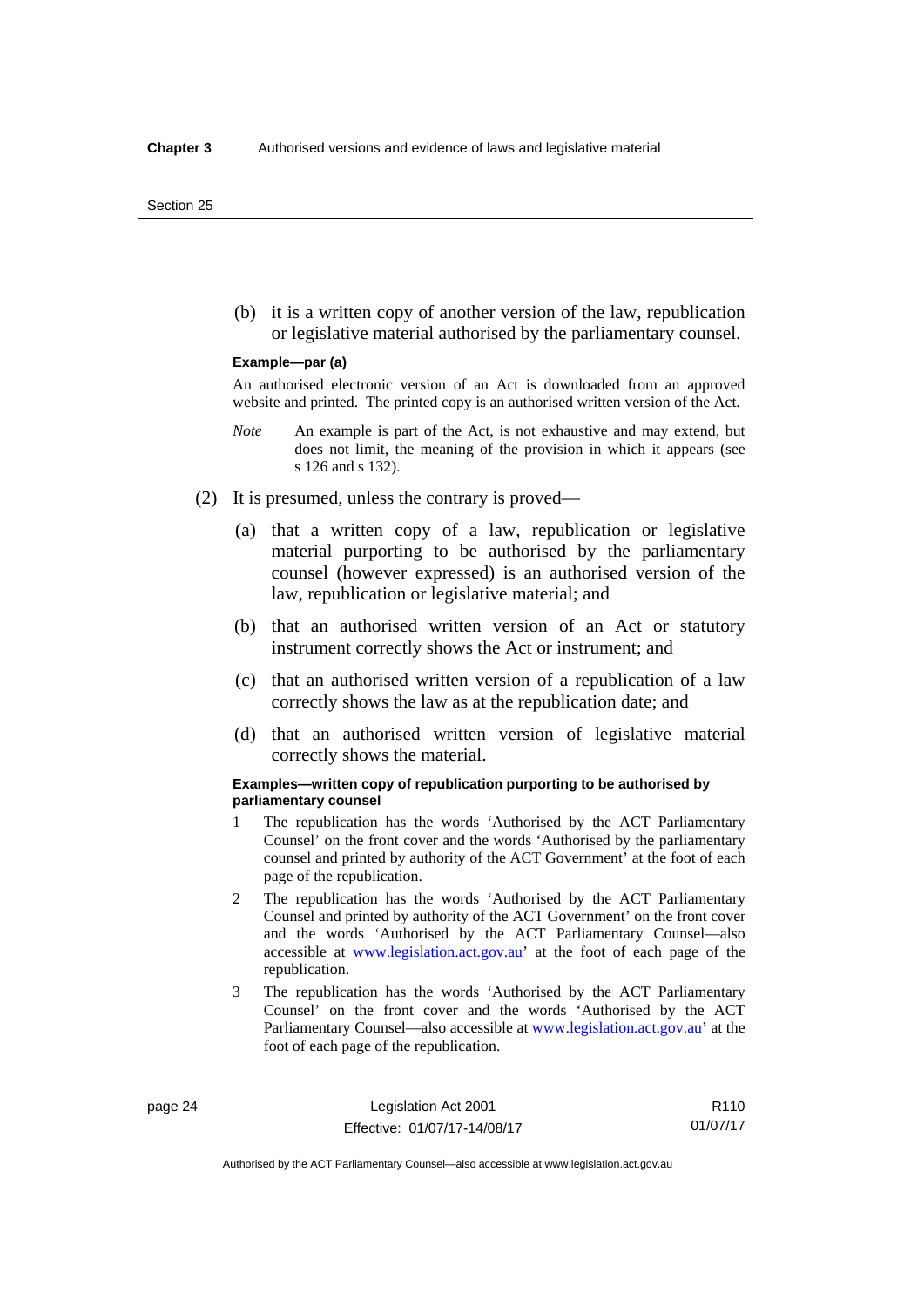*Note* A reference to an Act or statutory instrument includes a reference to a provision of the Act or instrument (see s 7 (3) and s 13 (3)). A reference to a republication includes a reference to part of a republication (see s 22A def *republication*).

### **26 Judicial notice of certain matters**

- (1) Proof is not required about—
	- (a) the passing of a proposed law by the Legislative Assembly or its notification in the register, the gazette or otherwise under section 28 (2) (b); or
	- (b) the making, or notification or publication in the register, the gazette or otherwise under section 61 (2) (b), of a subordinate law, disallowable instrument, notifiable instrument, commencement notice or any other statutory instrument; or
	- (c) the approval (however described) of a statutory instrument by the Executive, a Minister or any other entity; or
	- (d) the provisions of an Act, subordinate law, disallowable instrument, notifiable instrument, commencement notice or any other statutory instrument; or
	- (e) the commencement of an Act, subordinate law, disallowable instrument, notifiable instrument, or any other statutory instrument; or
	- (f) the presentation of a subordinate law, disallowable instrument or any other statutory instrument to the Legislative Assembly; or
	- (g) anything done or not done by or in the Legislative Assembly in relation to a subordinate law, disallowable instrument or any other statutory instrument; or
	- (h) amendments or other changes made under chapter 11 (Republication of Acts and statutory instruments); or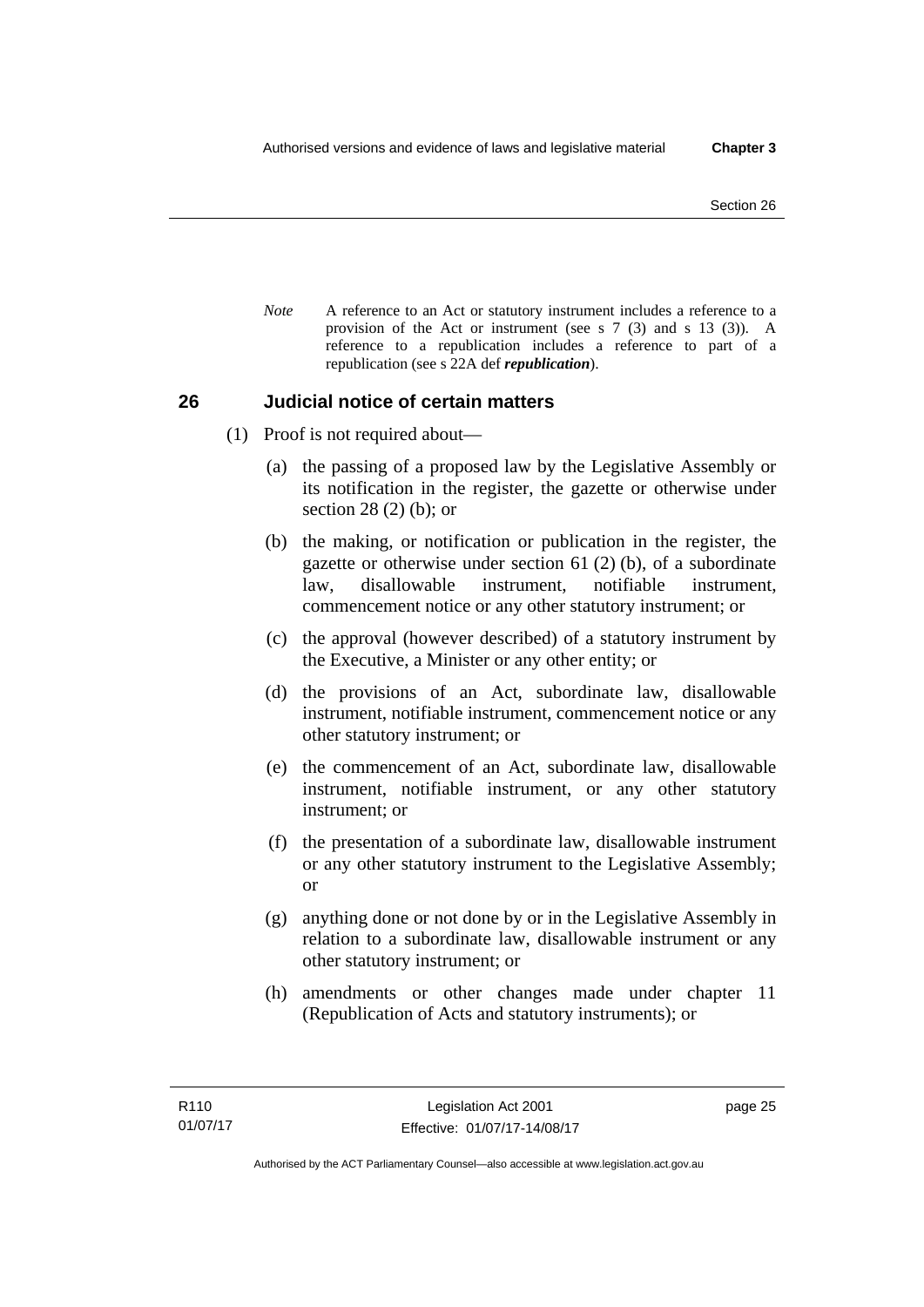#### Section 26

- (i) the authorisation of a republication under this Act, the provisions of an authorised republication or the republication date of an authorised republication.
- (2) A court or tribunal may inform itself of anything mentioned in subsection (1) in any way it considers appropriate.

#### **Examples—ways that may be appropriate**

- 1 using a version of an Act downloaded from an approved website using the internet
- 2 using information obtained from an approved website using the internet
- 3 using an authorised written version of a republication
- *Note* An example is part of the Act, is not exhaustive and may extend, but does not limit, the meaning of the provision in which it appears (see s 126 and s 132).
- (3) However, the court or tribunal must consider whether the source it intends to use appears to be a reliable source of information.
- (4) For subsection (3), an authorised version of a law, republication or legislative material is a reliable source of information.
- (5) This section does not limit any other law providing how a court or tribunal may be informed about a matter mentioned in subsection  $(1)$ .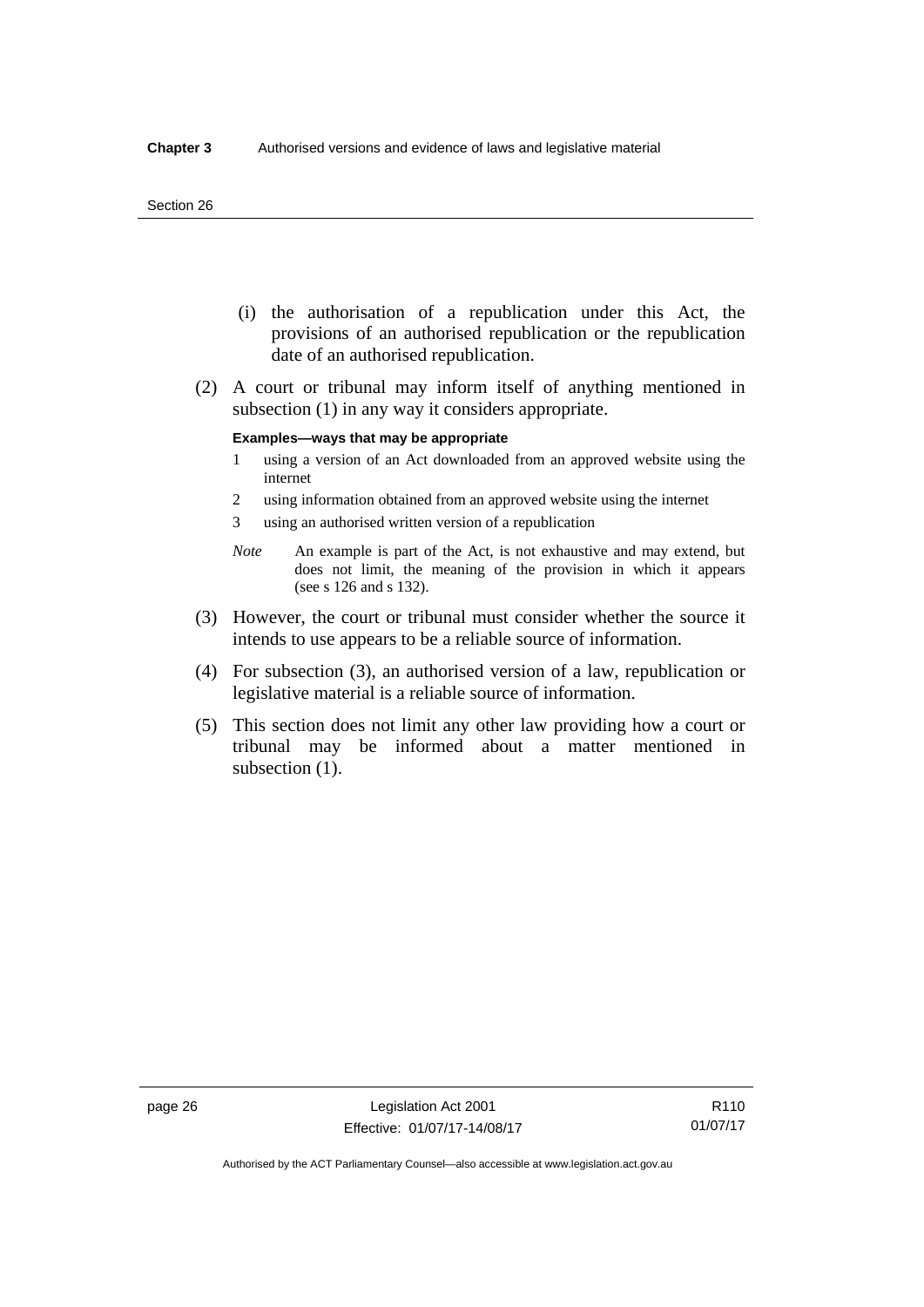# **Chapter 4 Numbering and notification of Acts**

### **27 Numbering of Acts**

The Acts passed in each year are to be numbered as nearly as practicable in the order in which they are passed.

### **28 Notification of Acts**

- (1) If a proposed law is passed by the Legislative Assembly, the Speaker must ask the parliamentary counsel to notify the making of the law.
- (2) If the Speaker asks the parliamentary counsel to notify the making of the proposed law, the parliamentary counsel must—
	- (a) notify the making of the law in the register; or
	- (b) if it is not practicable to notify the making of the proposed law in the register—notify the making of the law in another place the parliamentary counsel considers appropriate.

### **Examples—other places**

- 1 another government website
- 2 outside the Legislative Assembly
- *Note* An example is part of the Act, is not exhaustive and may extend, but does not limit, the meaning of the provision in which it appears (see s 126 and s 132).
- (3) If the Speaker asks the parliamentary counsel to notify the making of the proposed law on a particular day, the parliamentary counsel must notify the making of the law on that day unless it is impracticable to do so.
- (4) The making of the proposed law is notified in the register by entering in the register—

page 27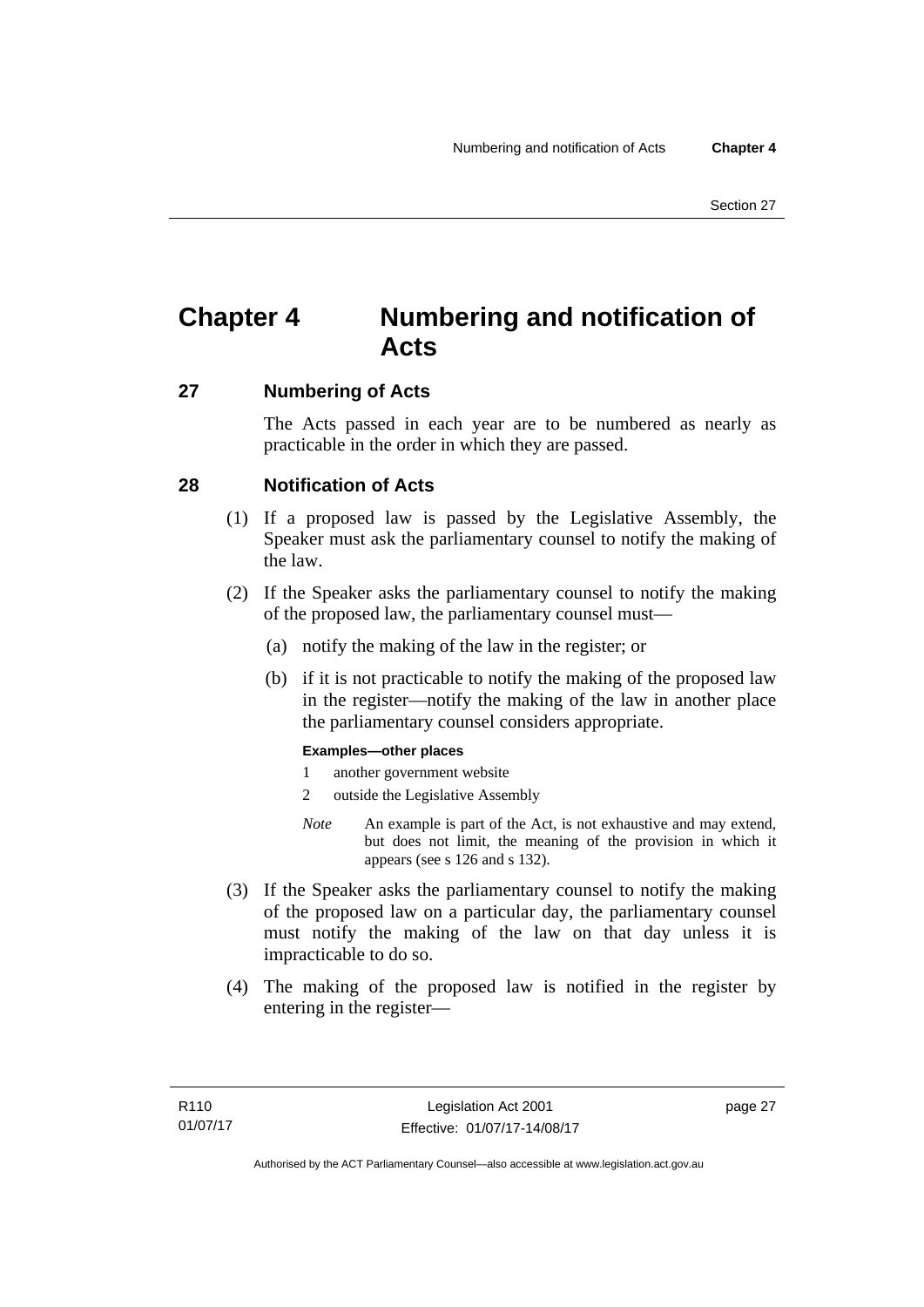- (a) a statement that the law has been passed by the Legislative Assembly; and
- (b) the text of the law.
- (5) The making of the proposed law is notified under subsection (2) (b)  $by-$ 
	- (a) publishing the text of the law in the place decided by the parliamentary counsel under subsection (2) (b); or
	- (b) publishing in that place a statement that—
		- (i) the law has been passed by the Legislative Assembly; and
		- (ii) copies of the law can be obtained at a stated place or stated places (whether by purchase or otherwise).
- (6) If the making of the proposed law is notified under subsection  $(2)$  (b), the parliamentary counsel must as soon as practicable enter in the register—
	- (a) a statement that the law—
		- (i) has been passed by the Legislative Assembly; and
		- (ii) was notified in the stated place on a stated date; and
	- (b) the text of the law.
- (7) If the making of the proposed law is notified by publishing the statement mentioned in subsection (5) (b), copies of the law must be available on the day of publication, or as soon as practicable after that day, at the stated place or each of the stated places.
- (8) If on that day no copies of the law are available at the stated place or any of the stated places, the parliamentary counsel must give the Minister a statement—
	- (a) that copies of the law were not available; and
	- (b) explaining why they were not available.

Authorised by the ACT Parliamentary Counsel—also accessible at www.legislation.act.gov.au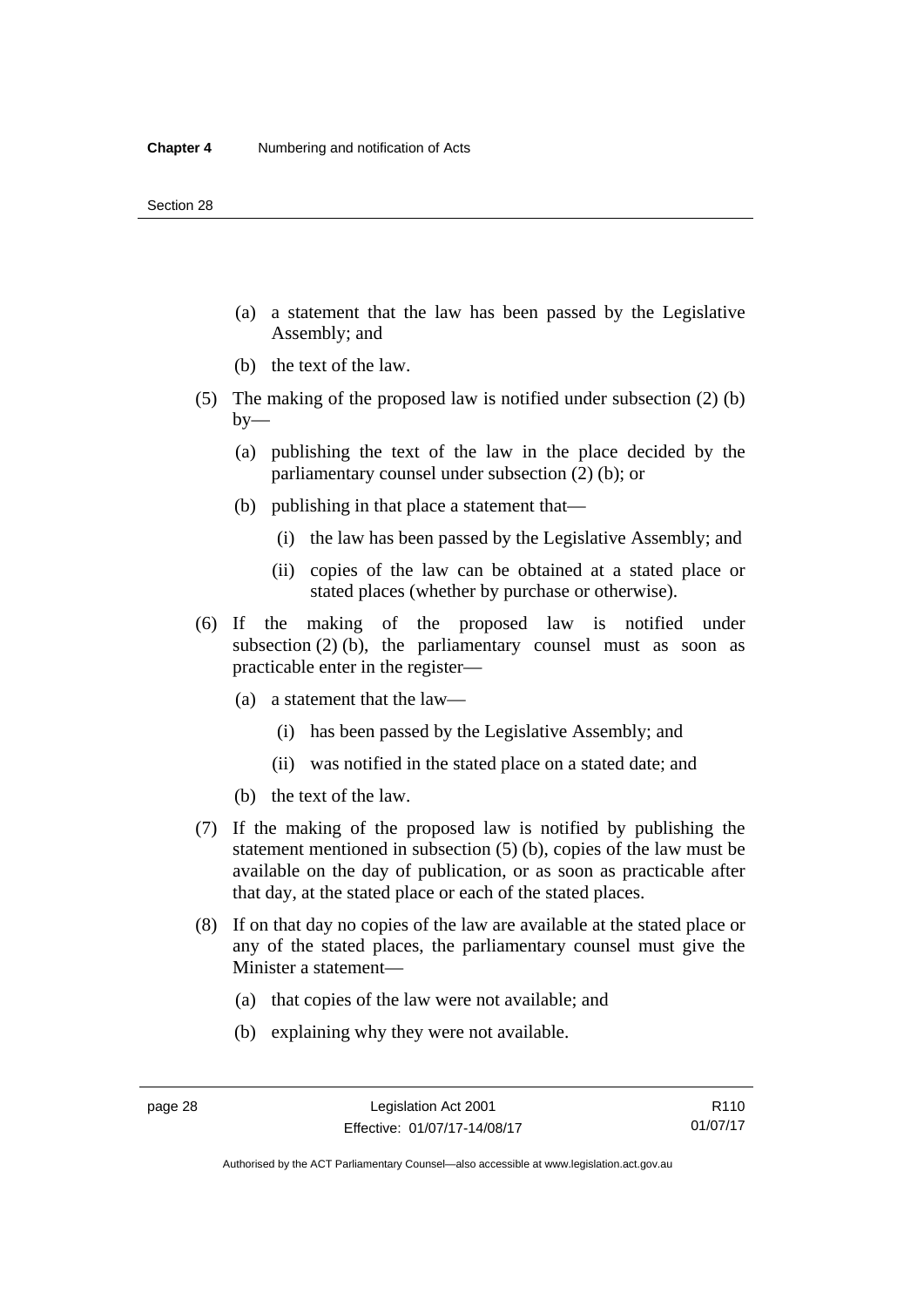- (9) The Minister must present the statement to the Legislative Assembly not later than 6 sitting days after receiving it.
- (10) This section is a determinative provision.
	- *Note* See s 5 for the meaning of determinative provisions, and s 6 for their displacement.

### **29 References to** *enactment* **or** *passing* **of Acts**

In an Act or statutory instrument, a reference to the *enactment* or *passing* of an Act is a reference to the making of the Act having been notified in the register, the gazette or otherwise under section 28 (2) (b).

### **30 References to** *notification* **of Acts**

In an Act or statutory instrument, a reference to the *notification* of an Act is a reference to the making of the Act having been notified in the register, the gazette or otherwise under section 28 (2) (b).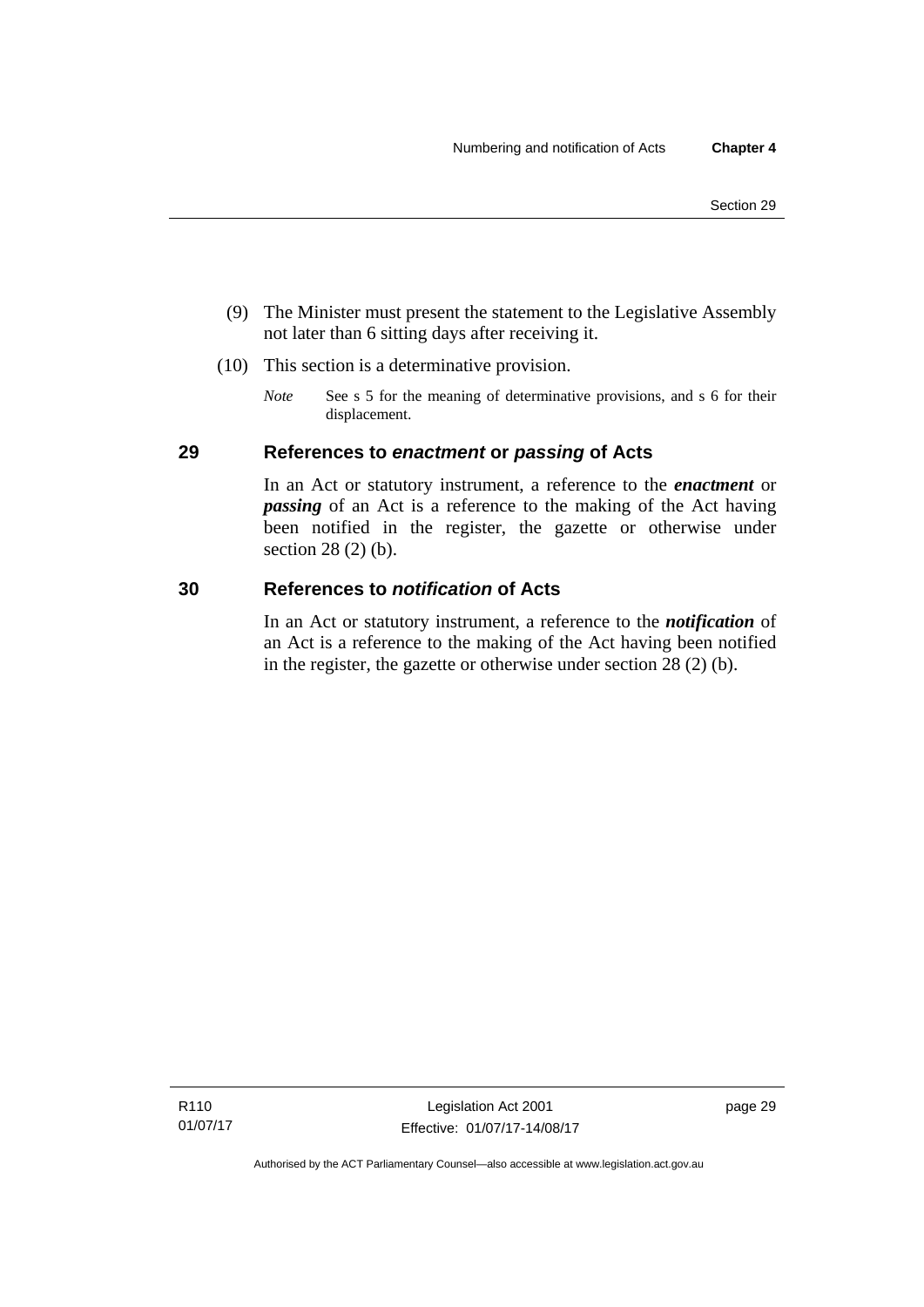#### **Chapter 5** Regulatory impact statements for subordinate laws and disallowable instruments **Part 5.1** Preliminary

Section 31

# **Chapter 5 Regulatory impact statements for subordinate laws and disallowable instruments**

# **Part 5.1** Preliminary

### **31 Definitions—ch 5**

In this chapter:

*authorising law*, in relation to a proposed subordinate law or disallowable instrument (the *proposed law*), means the Act or statutory instrument (and, if appropriate, the provision of the Act or statutory instrument) under which the proposed law will be made.

*benefits* includes—

- (a) advantages; and
- (b) direct and indirect economic, environmental and social benefits.

*costs* includes—

- (a) burdens and disadvantages; and
- (b) direct and indirect economic, environmental and social costs.

*scrutiny committee principles* means the terms of reference of the Legislative Assembly standing committee performing the duties of a scrutiny of bills and subordinate legislation committee that apply to subordinate laws and disallowable instruments.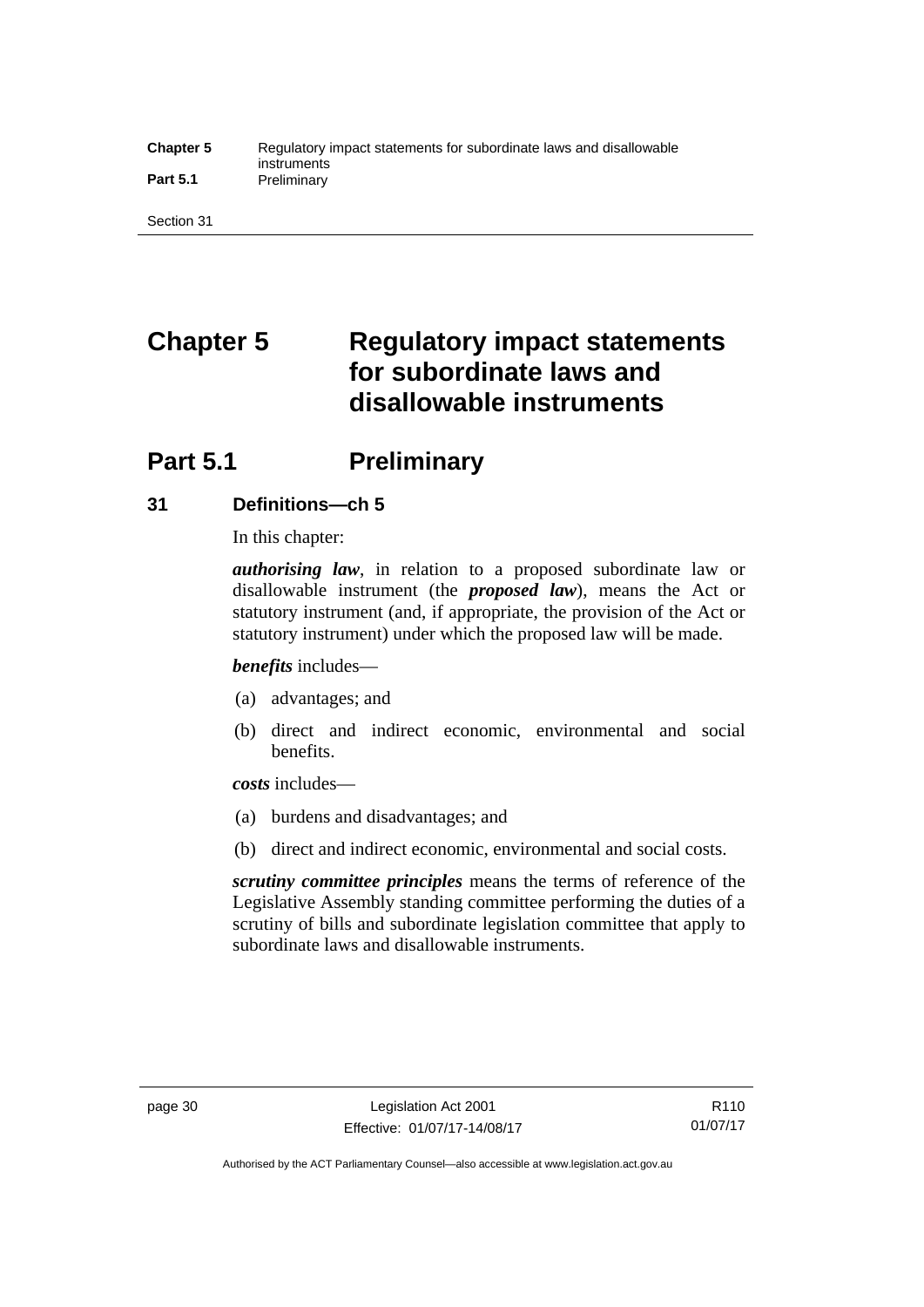### **32 Other publication or consultation requirements not affected**

- (1) Part 5.2 (Requirements for regulatory impact statements) does not affect any requirements in any other territory law for publication or consultation about a proposal to make a subordinate law or disallowable instrument.
- (2) Part 5.2 does not apply to the subordinate law or disallowable instrument if the requirements are of a comparable level to publication and consultation under the part.

### **33 Guidelines about costs of proposed subordinate laws and disallowable instruments**

- (1) The Minister may issue guidelines to be applied in deciding whether a proposed subordinate law or disallowable instrument is, or is not, likely to impose appreciable costs on the community or a part of the community.
- (2) A guideline is a disallowable instrument.
	- *Note* A disallowable instrument must be notified, and presented to the Legislative Assembly, under this Act.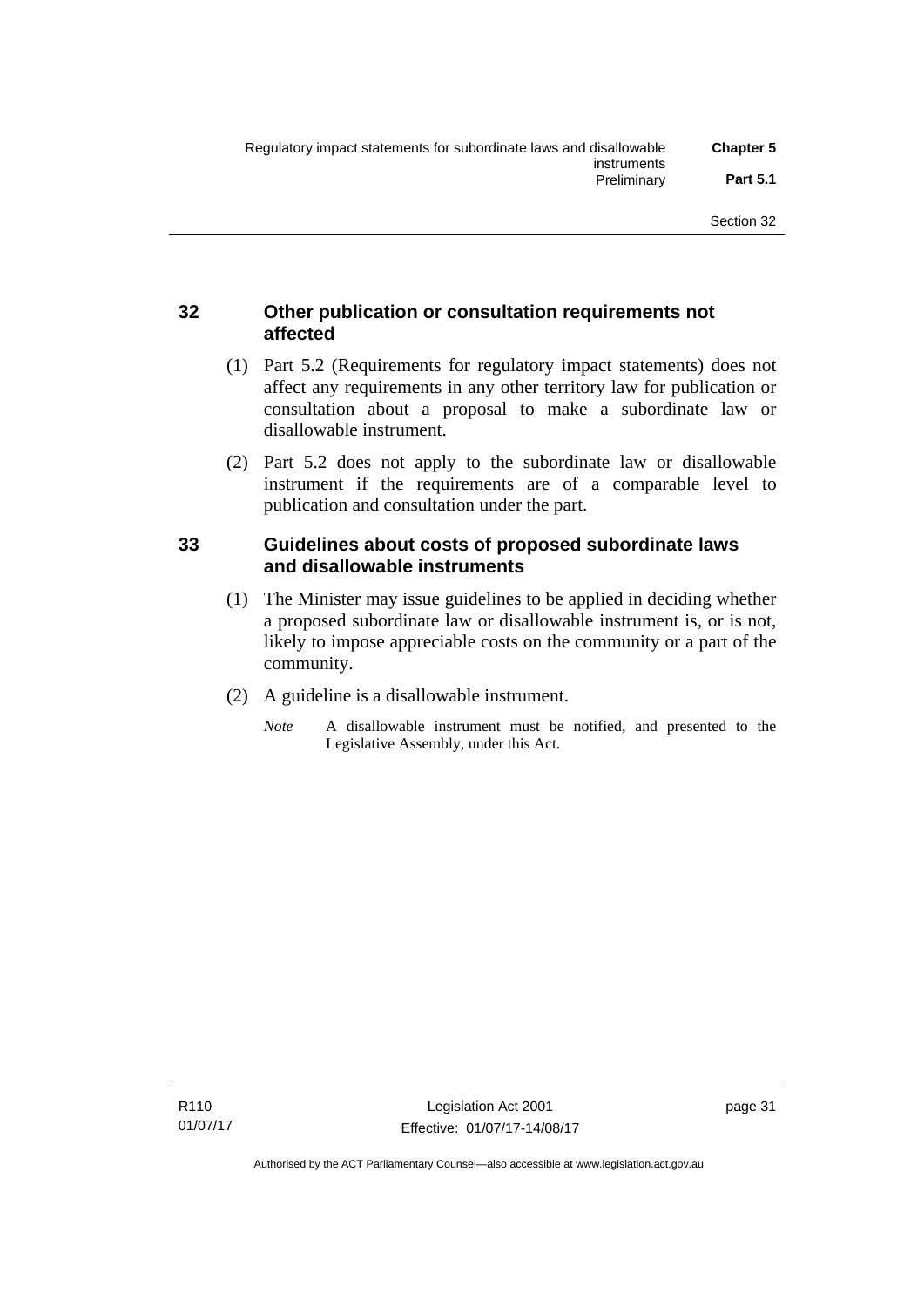# **Part 5.2 Requirements for regulatory impact statements**

### **34 Preparation of regulatory impact statements**

- (1) If a proposed subordinate law or disallowable instrument (the *proposed law*) is likely to impose appreciable costs on the community, or a part of the community, then, before the proposed law is made, the Minister administering the authorising law (the *administering Minister*) must arrange for a regulatory impact statement to be prepared for the proposed law.
- (2) However, this section does not apply to the proposed law if the administering Minister exempts the proposed law from subsection  $(1)$ .

*Note* Section 32 and s 36 also state other circumstances when a regulatory impact statement is not required.

- (3) An exemption under subsection (2) (the *RIS exemption*) is a disallowable instrument.
	- *Note* A disallowable instrument must be notified, and presented to the Legislative Assembly, under this Act.
- (4) If the RIS exemption is disallowed under this Act after the proposed law has been made, the administering Minister must arrange for a regulatory impact statement to be prepared for the subordinate law or disallowable instrument.
- (5) The regulatory impact statement prepared under subsection (4) must be presented to the Legislative Assembly not later than 5 sitting days after the day the RIS exemption is disallowed.
- (6) This chapter (other than section 37 (When must regulatory impact statement be presented?)) applies to the law as if the law were a proposed subordinate law or disallowable instrument.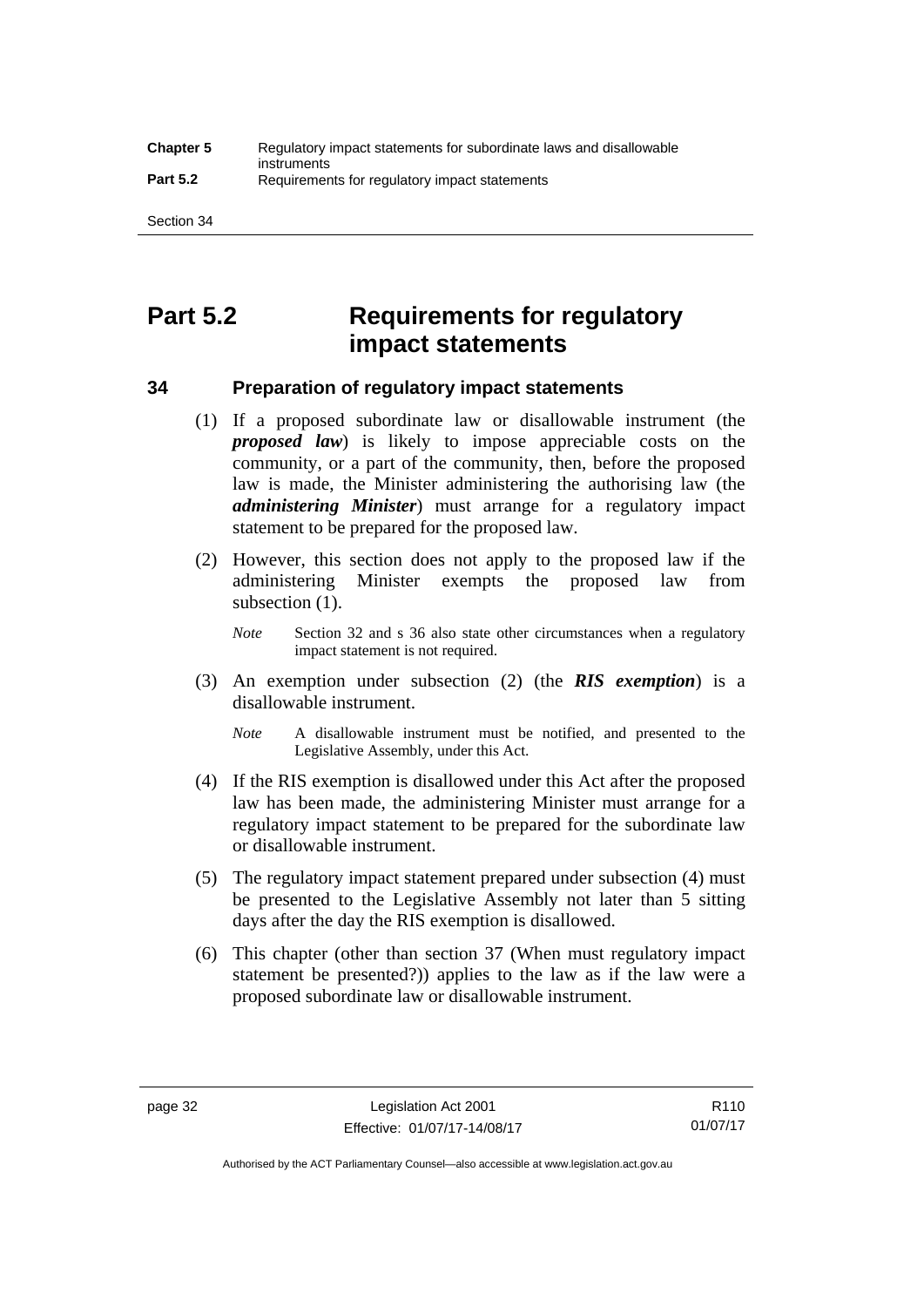### **35 Content of regulatory impact statements**

A regulatory impact statement for a proposed subordinate law or disallowable instrument (the *proposed law*) must include the following information about the proposed law in clear and precise language:

- (a) the authorising law;
- (b) a brief statement of the policy objectives of the proposed law and the reasons for them;
- (c) a brief statement of the way the policy objectives will be achieved by the proposed law and why this way of achieving them is reasonable and appropriate;
- (d) a brief explanation of how the proposed law is consistent with the policy objectives of the authorising law;
- (e) if the proposed law is inconsistent with the policy objectives of another territory law—
	- (i) a brief explanation of the relationship with the other law; and
	- (ii) a brief explanation for the inconsistency;
- (f) if appropriate, a brief statement of any reasonable alternative way of achieving the policy objectives (including the option of not making a subordinate law or disallowable instrument) and why the alternative was rejected;
- (g) a brief assessment of the benefits and costs of implementing the proposed law that—
	- (i) if practicable and appropriate, quantifies the benefits and costs; and
	- (ii) includes a comparison of the benefits and costs with the benefits and costs of any reasonable alternative way of achieving the policy objectives stated under paragraph (f);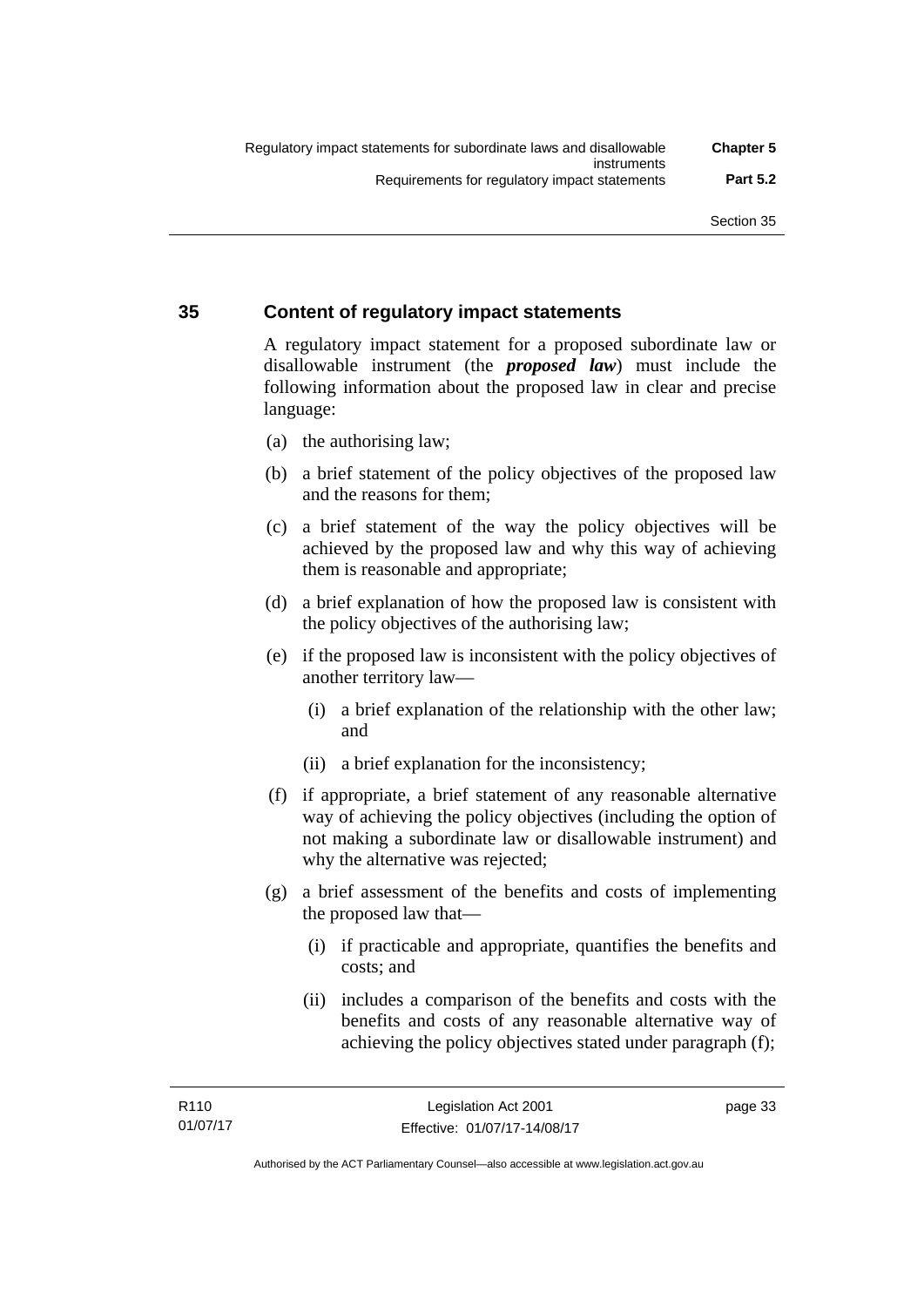| <b>Chapter 5</b> | Regulatory impact statements for subordinate laws and disallowable |
|------------------|--------------------------------------------------------------------|
| <b>Part 5.2</b>  | instruments<br>Requirements for regulatory impact statements       |

Section 36

 (h) a brief assessment of the consistency of the proposed law with the scrutiny committee principles and, if it is inconsistent with the principles, the reasons for the inconsistency.

### **36 When is preparation of regulatory impact statement unnecessary?**

- (1) A regulatory impact statement need not be prepared for a proposed subordinate law or disallowable instrument (the *proposed law*) if the proposed law only provides for, or to the extent it only provides for, any of the following:
	- (a) a matter that is not of a legislative nature, including, for example, a matter of a machinery, administrative, drafting or formal nature;
	- (b) a matter that does not operate to the disadvantage of anyone (other than the Territory or a territory authority or instrumentality) by—
		- (i) adversely affecting the person's rights; or
		- (ii) imposing liabilities on the person;
	- (c) an amendment of a territory law to take account of current legislative drafting practice;
	- (d) the commencement of an Act or statutory instrument;
		- *Note* A reference to an Act or statutory instrument includes a reference to a provision of the Act or instrument (see s 7 and s 13).
	- (e) an amendment of a territory law that does not fundamentally affect the law's application or operation;
	- (f) a matter of a transitional character;
	- (g) a matter arising under a territory law that is part of a uniform scheme of legislation or complementary with legislation of the Commonwealth, a State or New Zealand;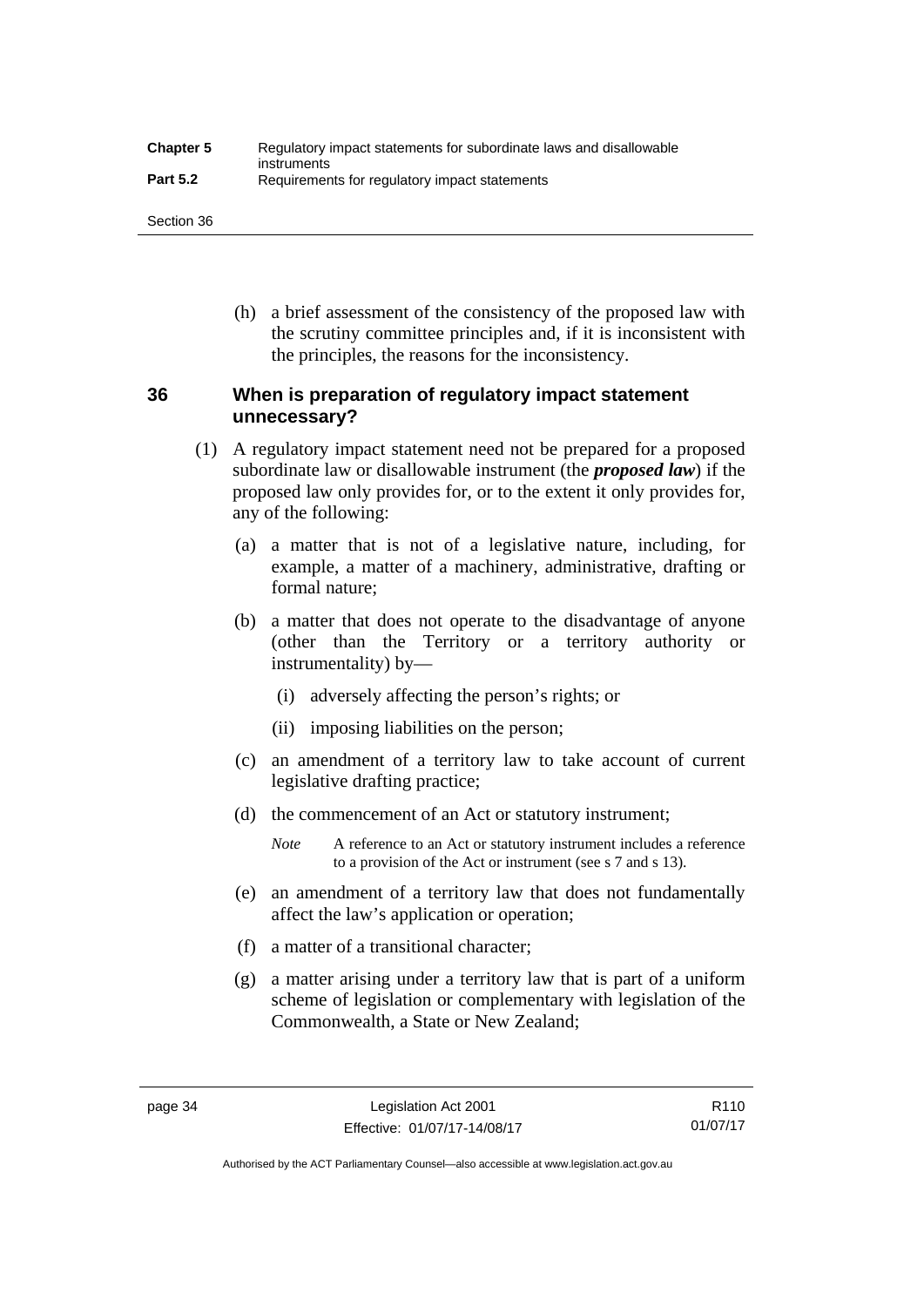- (h) a matter involving the adoption of an Australian or international protocol, standard, code, or intergovernmental agreement or instrument, if an assessment of the benefits and costs has already been made and the assessment was made for, or is relevant to, the ACT;
- (i) a proposal to make, amend or repeal rules of court;
- (j) a matter advance notice of which would enable someone to gain unfair advantage;
- (k) an amendment of a fee, charge or tax consistent with announced government policy.
- (2) A regulatory impact statement also need not be prepared for the proposed law if, or to the extent that, it would be against the public interest because of the nature of the proposed law or the circumstances in which it is made.

### **Example**

A law may need to be made urgently for controlling the spread of a disease or dealing with another urgent situation.

- *Note 1* An example is part of the Act, is not exhaustive and may extend, but does not limit, the meaning of the provision in which it appears (see this Act, s 126 and s 132).
- *Note* 2 Section 32 and s 34 also state other circumstances when a regulatory impact statement is not required.

### **37 When must regulatory impact statement be presented?**

- (1) This section applies if a regulatory impact statement for a proposed subordinate law or disallowable instrument (the *proposed law*) has been prepared and the proposed law is made.
- (2) The statement must be presented to the Legislative Assembly with the subordinate law or disallowable instrument.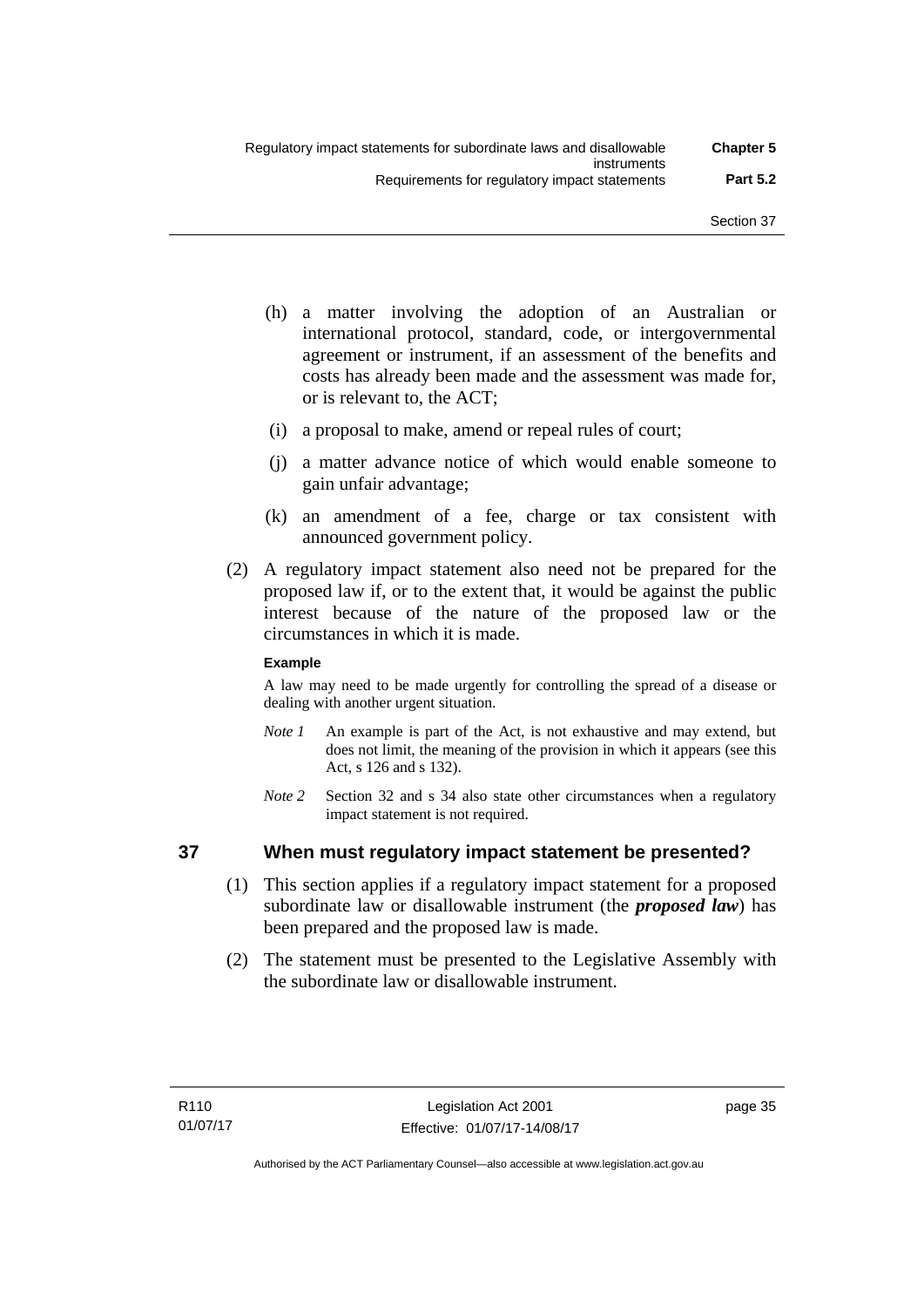#### **Chapter 5** Regulatory impact statements for subordinate laws and disallowable instruments **Part 5.3** Failure to comply with requirements for regulatory impact statements

Section 38

# **Part 5.3 Failure to comply with requirements for regulatory impact statements**

## **38 Effect of failure to comply with pt 5.2**

- (1) Failure to comply with part 5.2 (Requirements for regulatory impact statements) in relation to a subordinate law or disallowable instrument (the *law*) does not—
	- (a) affect the law's validity; or
	- (b) create rights or impose legally enforceable obligations on the Territory, a Minister or anyone else.
- (2) In addition, a decision made, or appearing to be made, under part 5.2 is final.
- (3) In this section:

*decision* includes—

- (a) conduct engaged in to make a decision; and
- (b) conduct related to making a decision; and
- (c) failure to make a decision.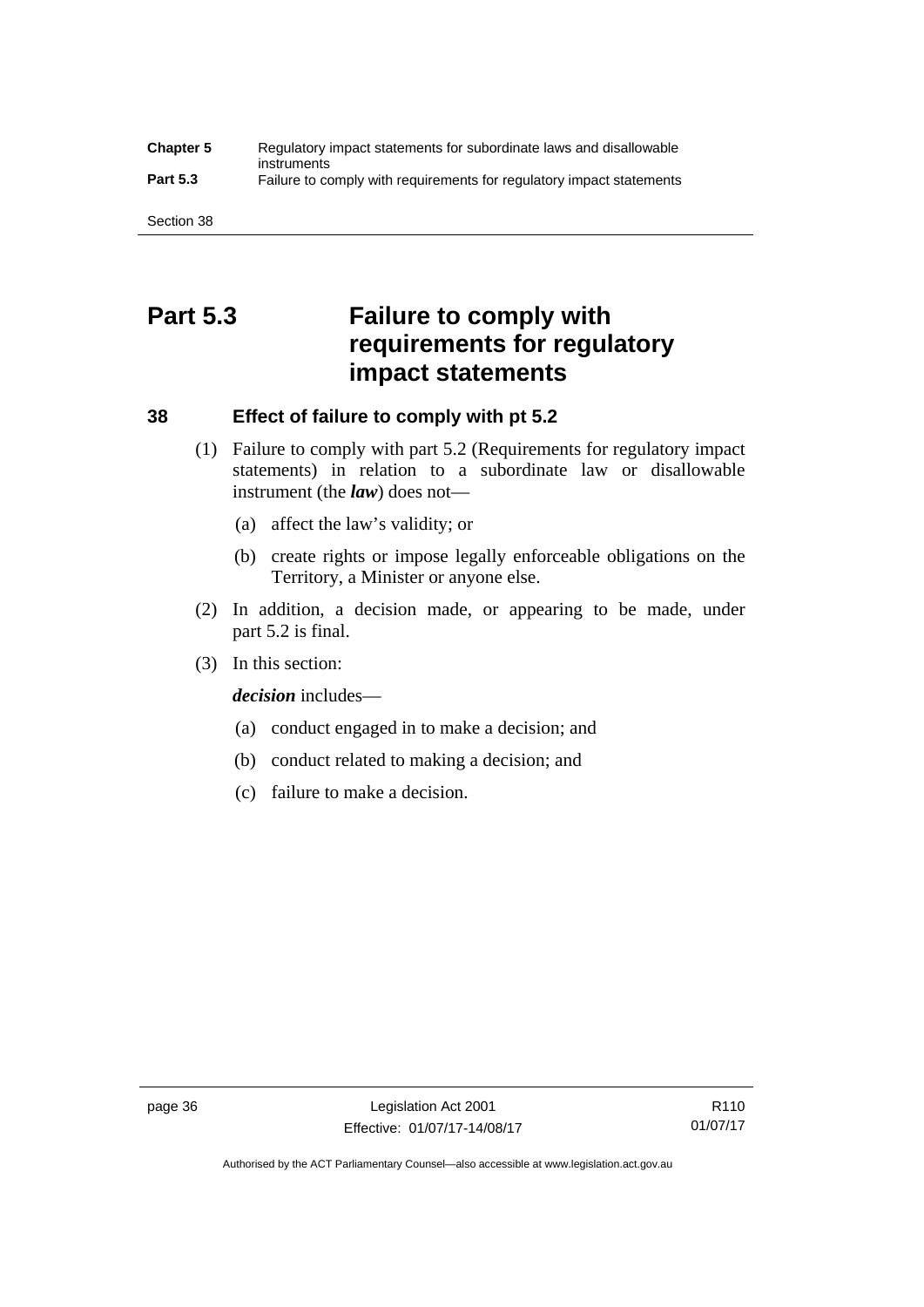# **Chapter 6 Making, notification and numbering of statutory instruments**

# **Part 6.1 General**

## **39 Meaning of** *matter***—ch 6**

In this chapter:

*matter*, in relation to a statutory instrument, includes circumstance, person, place and purpose.

## **40 Presumption of validity**

It is presumed, unless the contrary is proved, that all conditions and steps required for the making of a statutory instrument have been satisfied and carried out.

## **41 Making of certain statutory instruments by Executive**

- (1) This section applies if an Act authorises or requires the Executive to make a subordinate law or disallowable instrument.
- (2) The subordinate law or disallowable instrument is taken to be made by the Executive if—
	- (a) it is signed by 2 or more Ministers who are members of the Executive; and
	- (b) 1 of the signing Ministers is the responsible Minister.
- (3) A subordinate law or disallowable instrument made in accordance with subsection (2) is taken to be made when it is signed by the second Minister signing.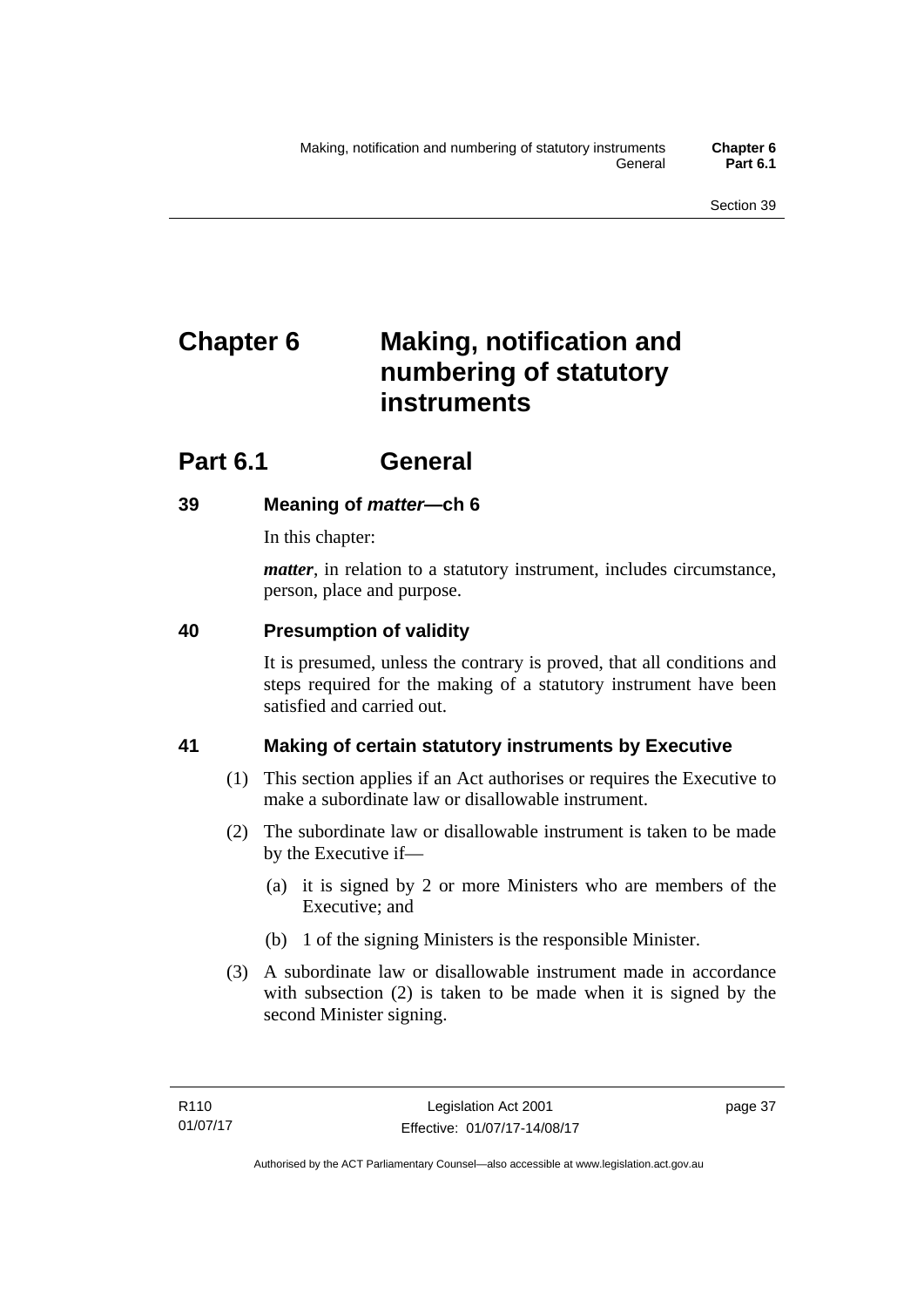- (4) Subsection (2) (b) does not apply if the responsible Minister cannot sign because he or she is absent from the ACT, ill or on leave.
- (5) In this section:

*responsible Minister* means—

- (a) the Minister for the time being administering the Act; or
- (b) if, for the time being, different Ministers administer the Act in relation to different matters—
	- (i) if only 1 Minister administers the Act in relation to the relevant matter—that Minister; or
	- (ii) if 2 or more Ministers administer the Act in relation to the relevant matter—any of the Ministers; or
	- (iii) if subparagraph (ii) does not apply and, for the time being, 2 or more Ministers administer the Act—any of the Ministers;

but does not include a Minister for the time being acting on behalf of the Minister or 2 or more Ministers.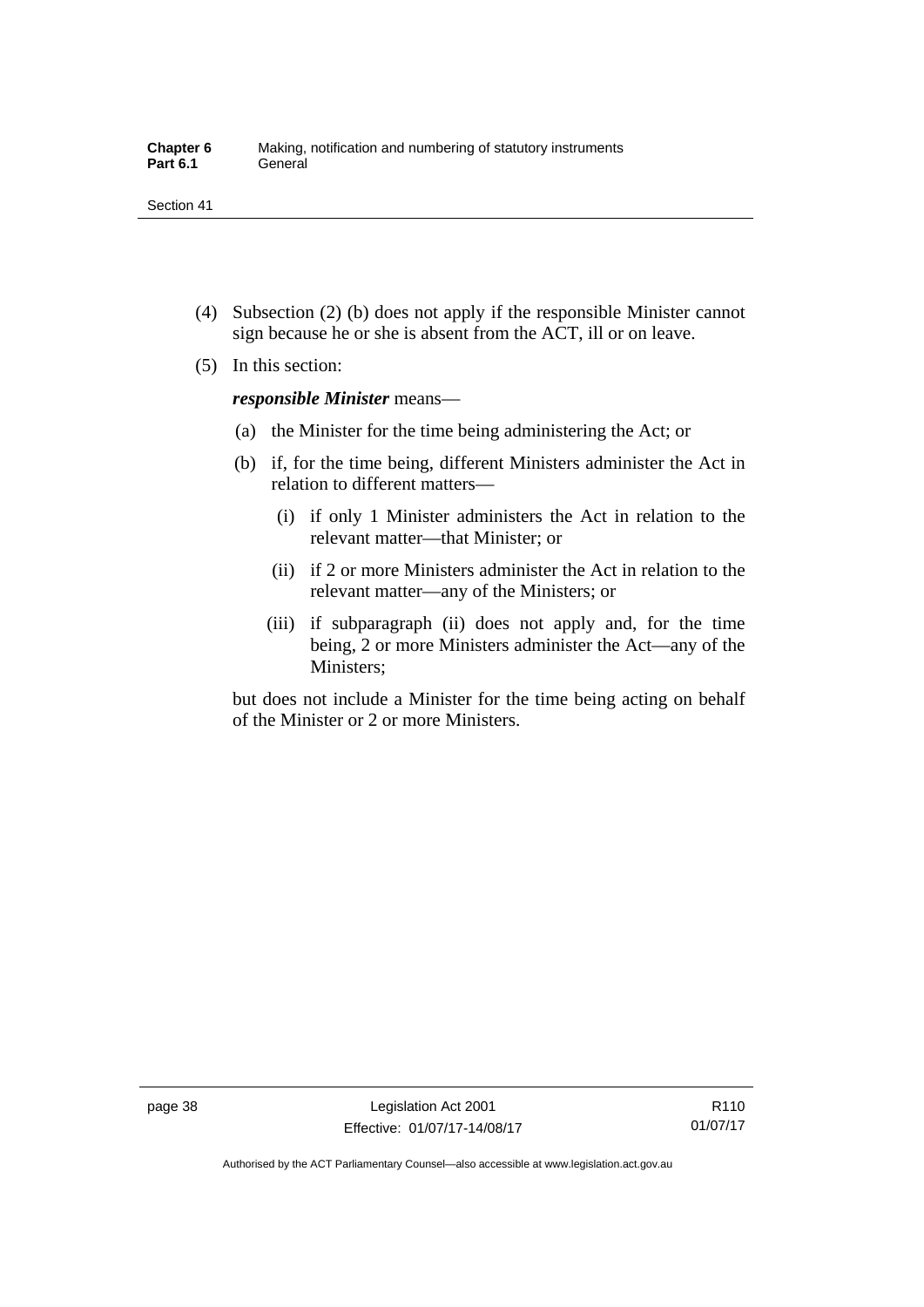# **Part 6.2 Making of statutory instruments generally**

### **42 Power to make statutory instruments**

 (1) If an Act or statutory instrument gives a power that can be exercised by making an instrument, the Act or statutory instrument gives power to make the instrument.

#### **Example**

An Act gives a Minister power to approve codes of practice, but does not require the approval to be in writing or to be given by a particular instrument. The power can be exercised by giving a written approval. The Act, therefore, gives power to make an instrument, namely, a written approval.

- *Note* An example is part of the Act, is not exhaustive and may extend, but does not limit, the meaning of the provision in which it appears (see s 126 and s 132).
- (2) If an Act or statutory instrument gives power to make an instrument that would be a legislative instrument, the power can only be exercised by making an instrument.

#### **Examples**

See examples to s 56 (3) and s 255 (3).

- (3) If an Act or statutory instrument gives power to make an instrument, the power may be exercised from time to time.
- (4) This section is a determinative provision.
	- *Note* See s 5 for the meaning of determinative provisions, and s 6 for their displacement.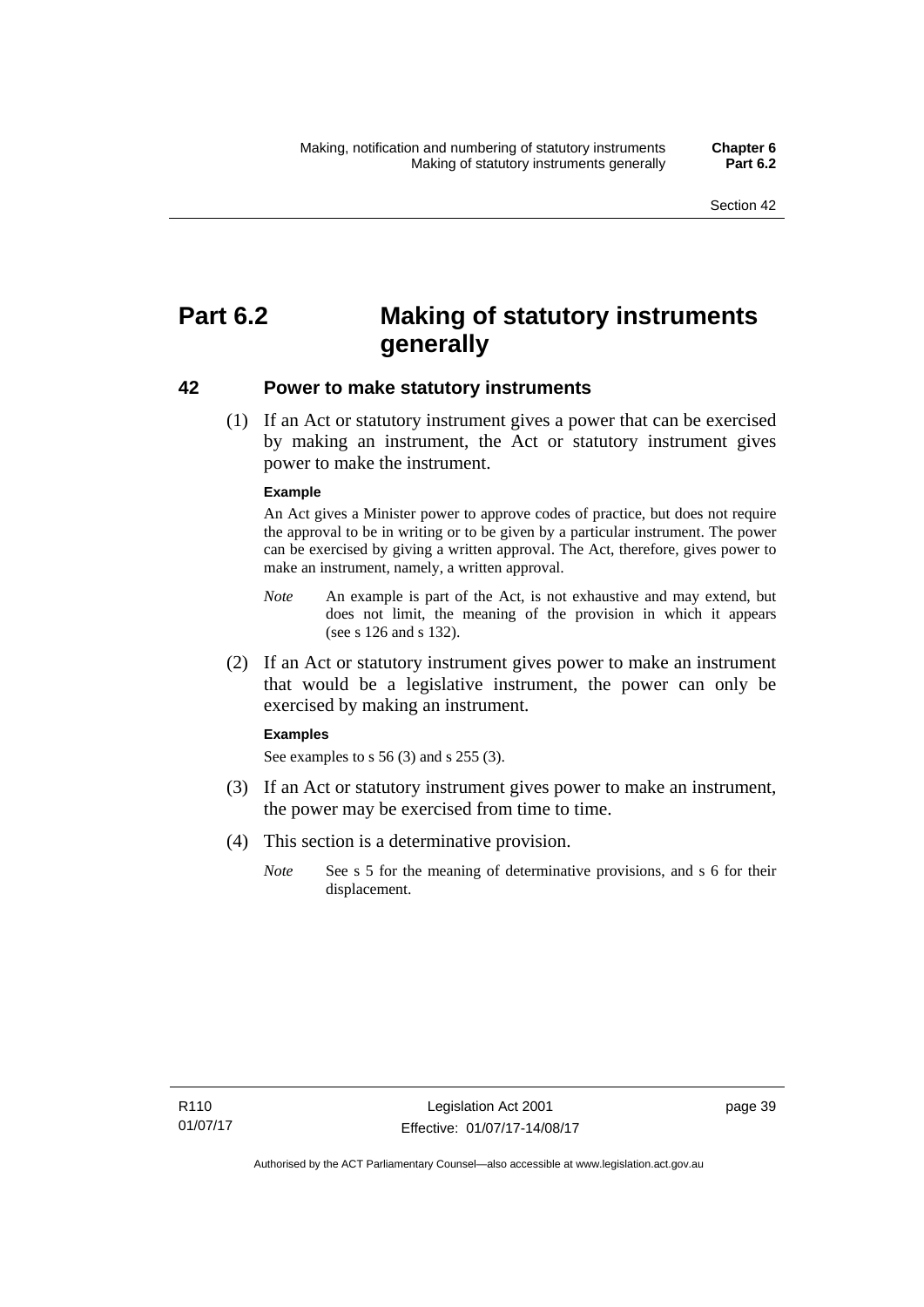### **43 Statutory instruments to be interpreted not to exceed powers under authorising law**

- (1) A statutory instrument is to be interpreted as operating to the full extent of, but not to exceed, the power given by the Act or statutory instrument under which it is made (the *authorising law*).
- (2) Without limiting subsection (1), if a provision of a statutory instrument would, apart from this section, be interpreted as exceeding power—
	- (a) the provision is valid to the extent to which it does not exceed power; and
	- (b) the remainder of the instrument is not affected.

#### **Example 1**

The *Agriculture Services Determination* 2001, pt 4 exceeds the determination– making power given by the *Agriculture Services Act 2000* (hypothetical). The other provisions of the determination are within power.

The determination (apart from pt 4) operates effectively. Pt 4 is treated as if it did not form part of the determination and is disregarded.

*Note* The kind of interpretation indicated in example 1 is known as a divisible interpretation of the determination.

#### **Example 2**

The *Goats Regulation 2001* (hypothetical) is made under the *Goats Act 2001*. The *Goats Regulation 2001*, s 39 seeks to impose rules about the care of 'animals', but the Act only gives power to make regulations about goats.

Section 39 is read restrictively ('read down') as if it mentioned goats. In other words, the section is effective but treated as if it applied only to goats.

*Note* The kind of interpretation indicated in example 2 is known as a distributive interpretation of the regulation.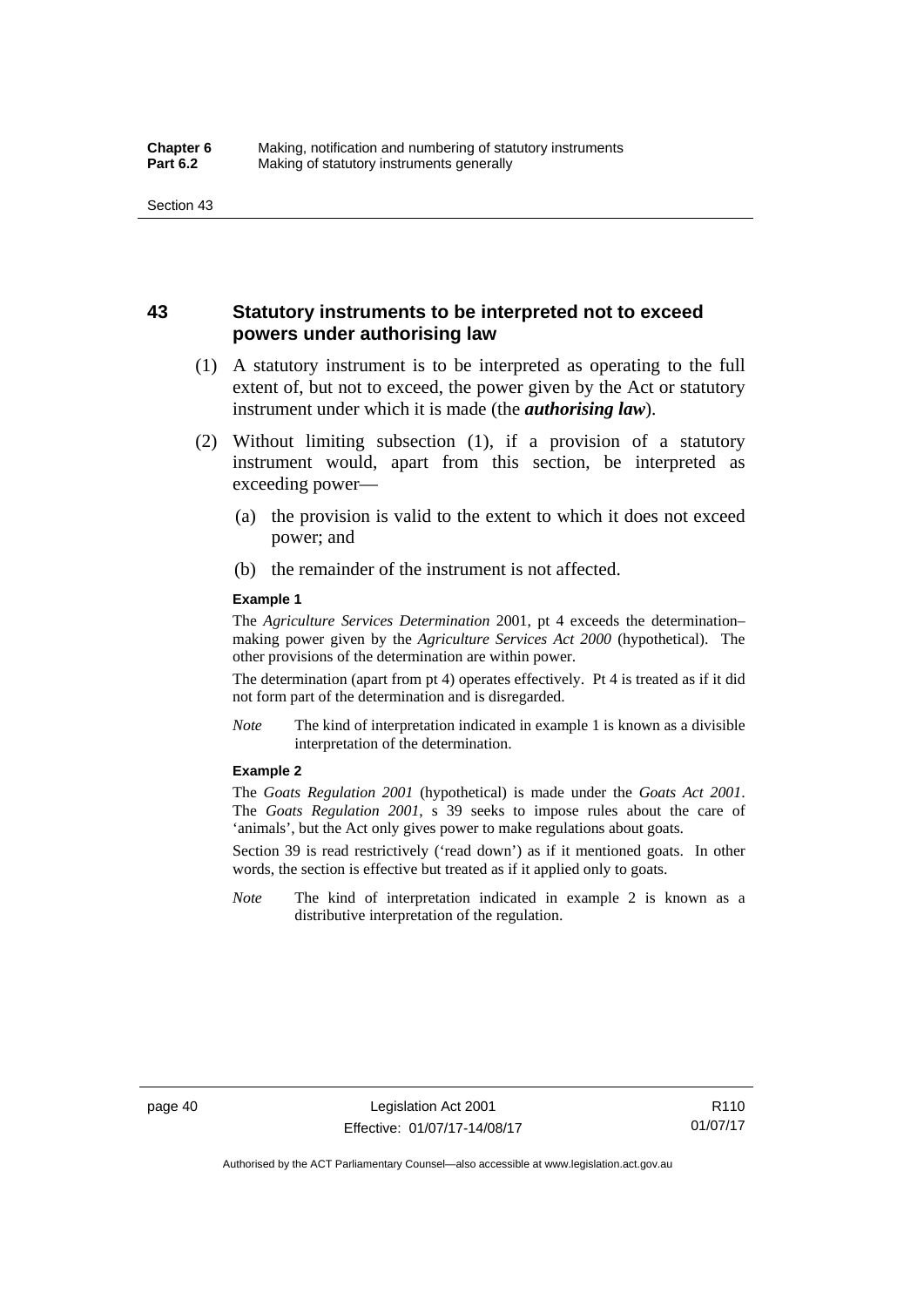#### **Example 3**

The *Wombat Protection Act 2003* (hypothetical) provides that the Minister may appoint a Wombat Advocate. The instrument making the appointment states that the appointment is for 5 years, but the maximum term of appointment authorised under the Act is 4 years.

The instrument is read restrictively ('read down') as if it referred to 4 years. In other words, the instrument is effective but the appointment is only valid for 4 years.

- *Note 1* The kind of interpretation indicated in example 3 is known as a distributive interpretation of the instrument.
- *Note 2* An example is part of the Act, is not exhaustive and may extend, but does not limit, the meaning of the provision in which it appears (see s 126 and s 132).
- (3) Without limiting subsection (1), if the application of a provision of a statutory instrument to a matter would, apart from this section, be interpreted as exceeding power, the provision's application to other matters is not affected.

#### **Example**

The *Community Safety Order 2001* is expressed to apply to all members of the community without qualification although it is in fact made under the *Building Industry (Safety) Act 2000* (hypothetical). That Act is restricted in its operation to the building industry. The order is cast in such wide terms that it cannot be interpreted divisibly or distributively. However, the order applies to entities such as XYZ Constructions Pty Ltd because it is a company in the construction industry.

- (4) This section is in addition to any provision of the statutory instrument or authorising law.
- (5) This section is a determinative provision.
	- *Note* See s 5 for the meaning of determinative provisions, and s 6 for their displacement.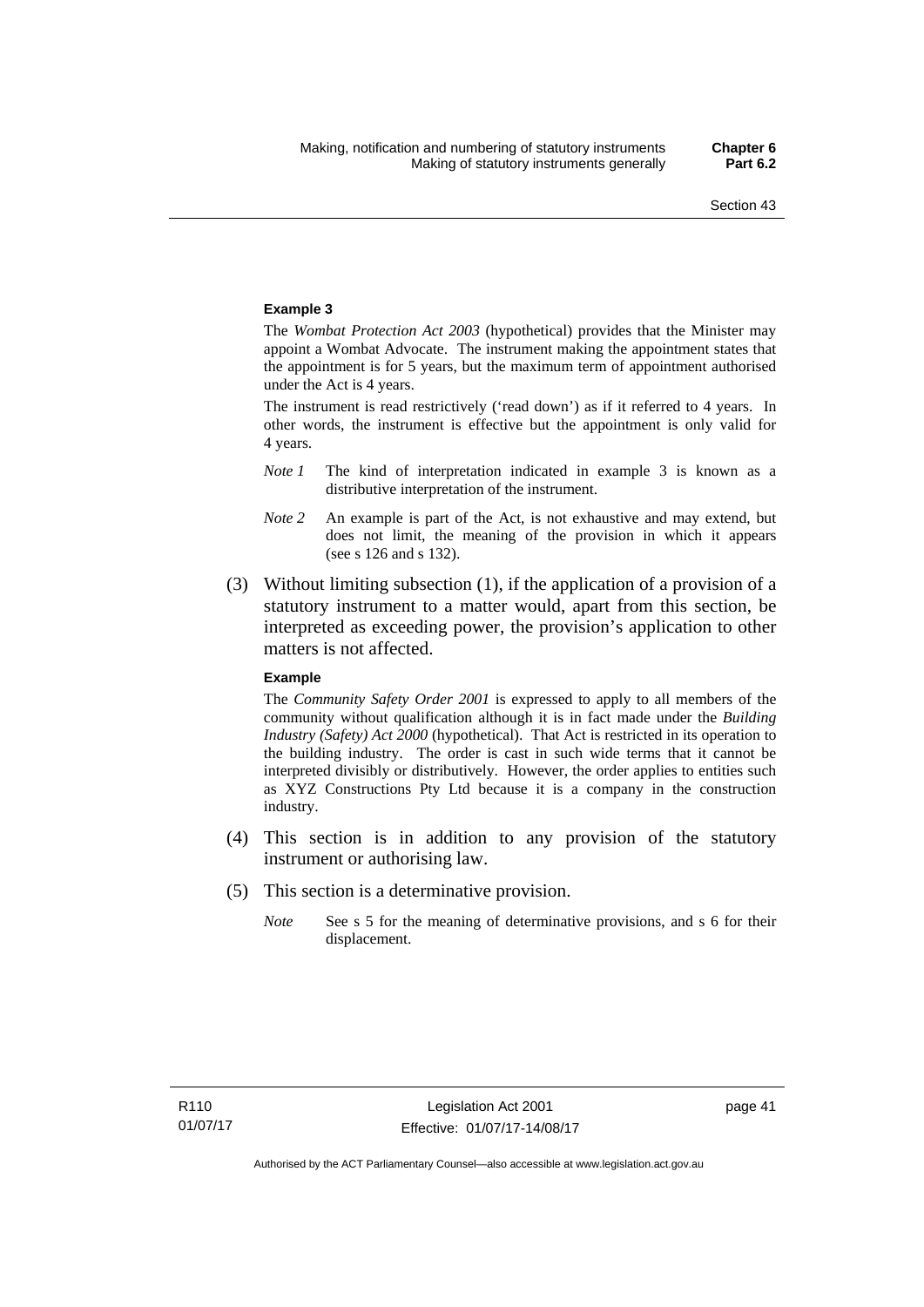### **44 Power to make statutory instruments for Act etc**

- (1) If an Act or statutory instrument (the *authorising law*) authorises or requires the making of a statutory instrument for the authorising law or another Act or statutory instrument (the *other law*), the power authorises a statutory instrument to be made in relation to any matter that—
	- (a) is required or permitted to be prescribed by the authorising law or other law; or
	- (b) is necessary or convenient to be prescribed for carrying out or giving effect to the authorising law or other law.
- (2) Subsection (1) applies to the authorising law even though the authorising law—
	- (a) only authorises the making of a statutory instrument for the authorising law; or
	- (b) also authorises or requires the making of a statutory instrument about a particular matter.
- (3) Power given by the authorising law to make a statutory instrument about a particular matter does not limit power given by the authorising law or other law to make a statutory instrument (whether or not of the same kind) about any other matter.
- (4) This section is a determinative provision.
	- *Note* See s 5 for the meaning of determinative provisions, and s 6 for their displacement.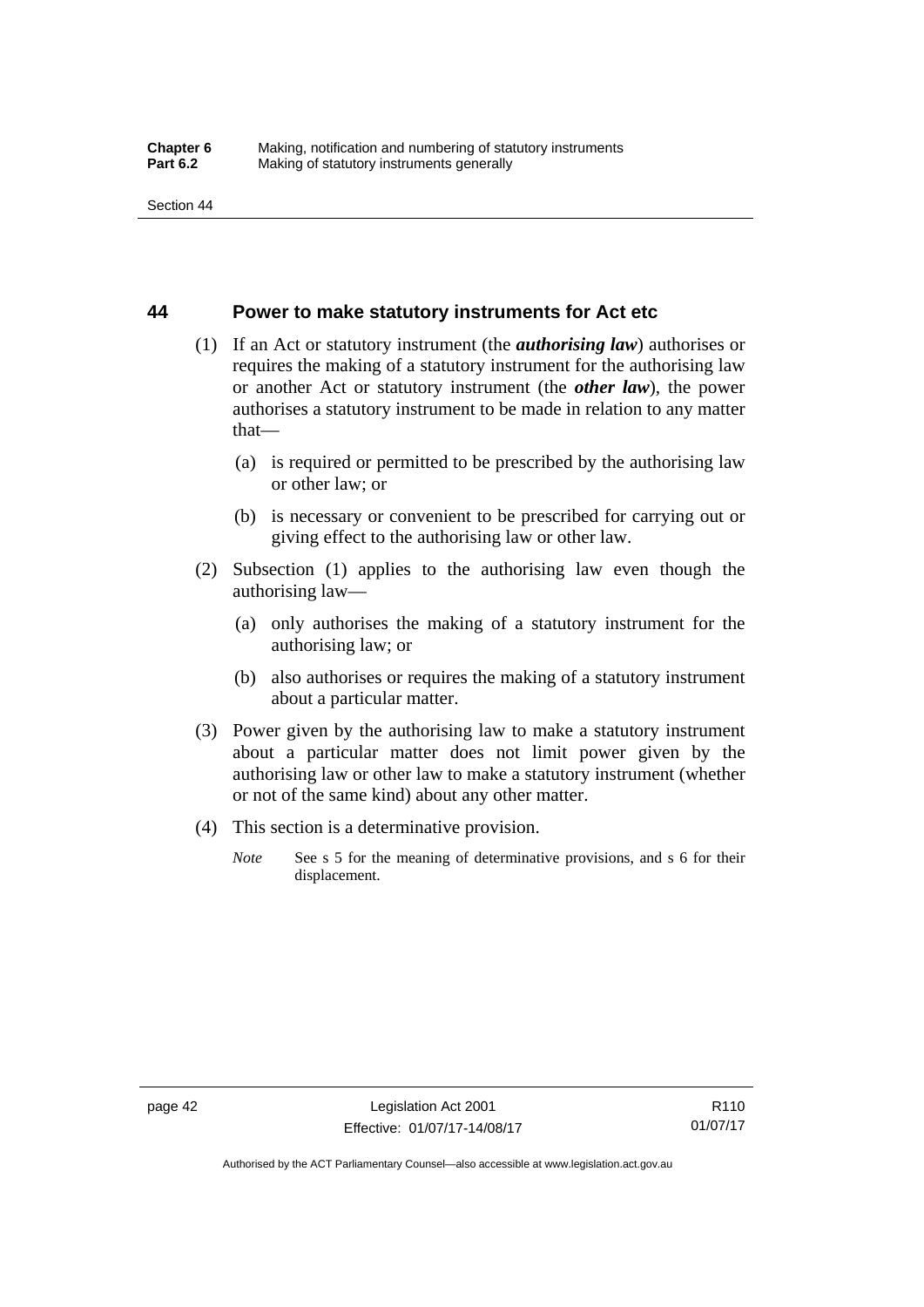### **45 Power to make court rules**

- (1) The power of an entity to make rules for a court includes power to make rules in relation to any matter necessary or convenient to be prescribed for carrying out or giving effect to the court's jurisdiction under any law that authorises or requires anything to be done in or in relation to the court.
- (2) This section is additional to section 44.
- (3) This section is a determinative provision.
	- *Note* See s 5 for the meaning of determinative provisions, and s 6 for their displacement.
- (4) In this section:

*court* includes a tribunal*.*

*disallowable instrument*, for a Commonwealth Act, means an instrument that can be disallowed under the *[Legislative Instruments](http://www.comlaw.gov.au/Series/C2004A01224)  [Act 2003](http://www.comlaw.gov.au/Series/C2004A01224)* (Cwlth), part 5 (Parliamentary scrutiny of legislative instruments), including that part, or provisions of that part, applied by another Commonwealth law.

*law* means—

- (a) an Act, subordinate law or disallowable instrument; or
	- *Note* A reference to an Act, subordinate law or disallowable instrument includes a reference to a provision of the Act, law or instrument (see s 7, s 8 and s 9).
- (b) a Commonwealth Act or a disallowable instrument under a Commonwealth Act (or a provision of such an Act or instrument).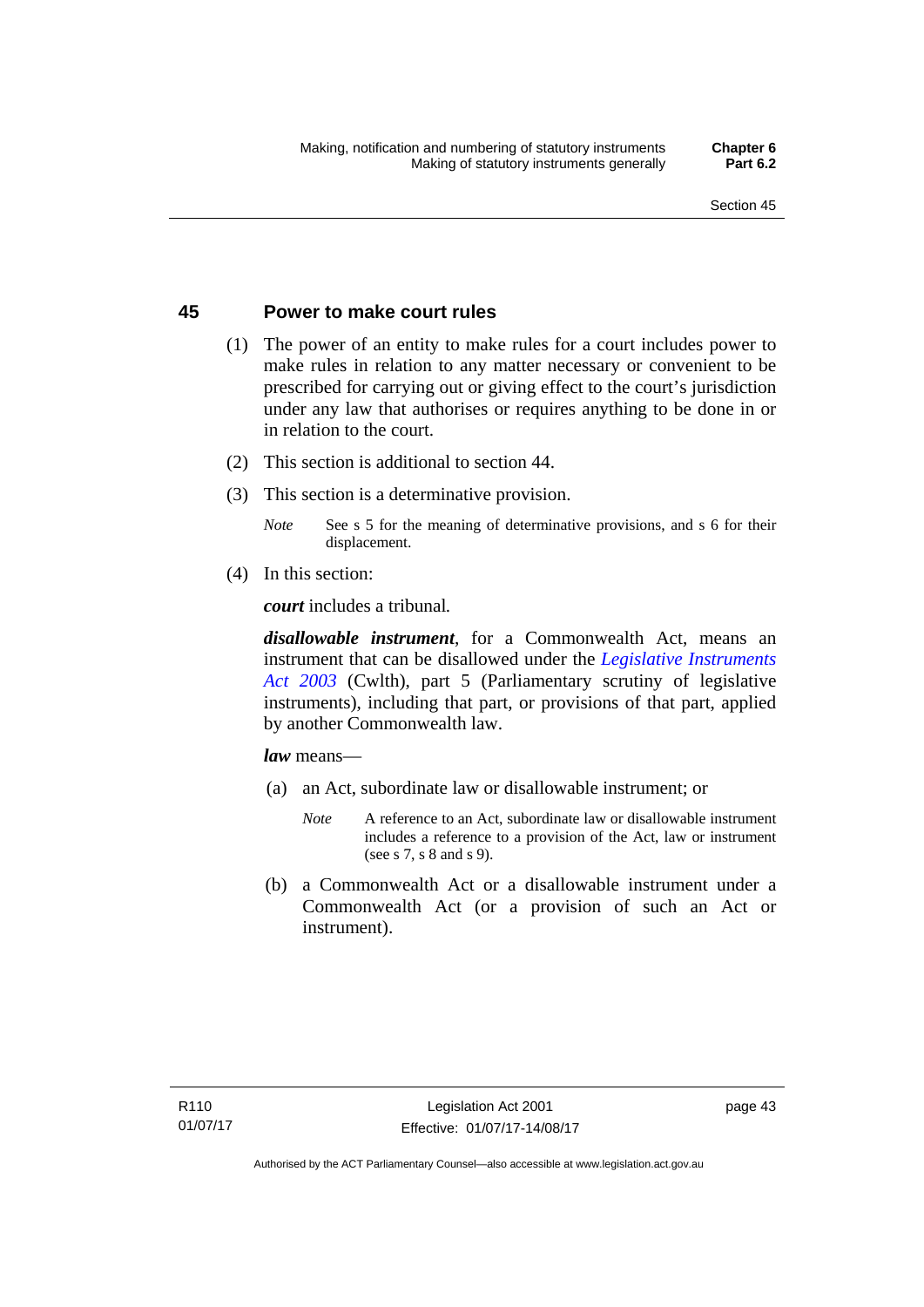### **46 Power to make instrument includes power to amend or repeal**

- (1) Power given under an Act or statutory instrument (the *authorising law*) to make a statutory instrument includes power to amend or repeal the instrument.
- (2) The power to amend or repeal the instrument is exercisable in the same way, and subject to the same conditions, as the power to make the instrument.

#### **Examples**

- 1 If the instrument is a disallowable instrument, an amendment or repeal of the instrument is also a disallowable instrument.
- 2 If the instrument is a notifiable instrument, an amendment or repeal of the instrument is also a notifiable instrument.
- 3 If notice of the making of the instrument must be published in a newspaper, notice of an amendment or repeal of the instrument must also be published in the newspaper.
- *Note* An example is part of the Act, is not exhaustive and may extend, but does not limit, the meaning of the provision in which it appears (see s 126 and s 132).
- (3) Despite subsection (1), a form that is a legislative instrument may be repealed or repealed and remade (with or without changes), but may not be amended.
- (4) This section is a determinative provision.
	- *Note* See s 5 for the meaning of determinative provisions, and s 6 for their displacement.

### **47 Statutory instrument may make provision by applying law or instrument**

 (1) This section applies if an Act, subordinate law or disallowable instrument (the *authorising law*) authorises or requires the making of a statutory instrument (the *relevant instrument*) about a matter.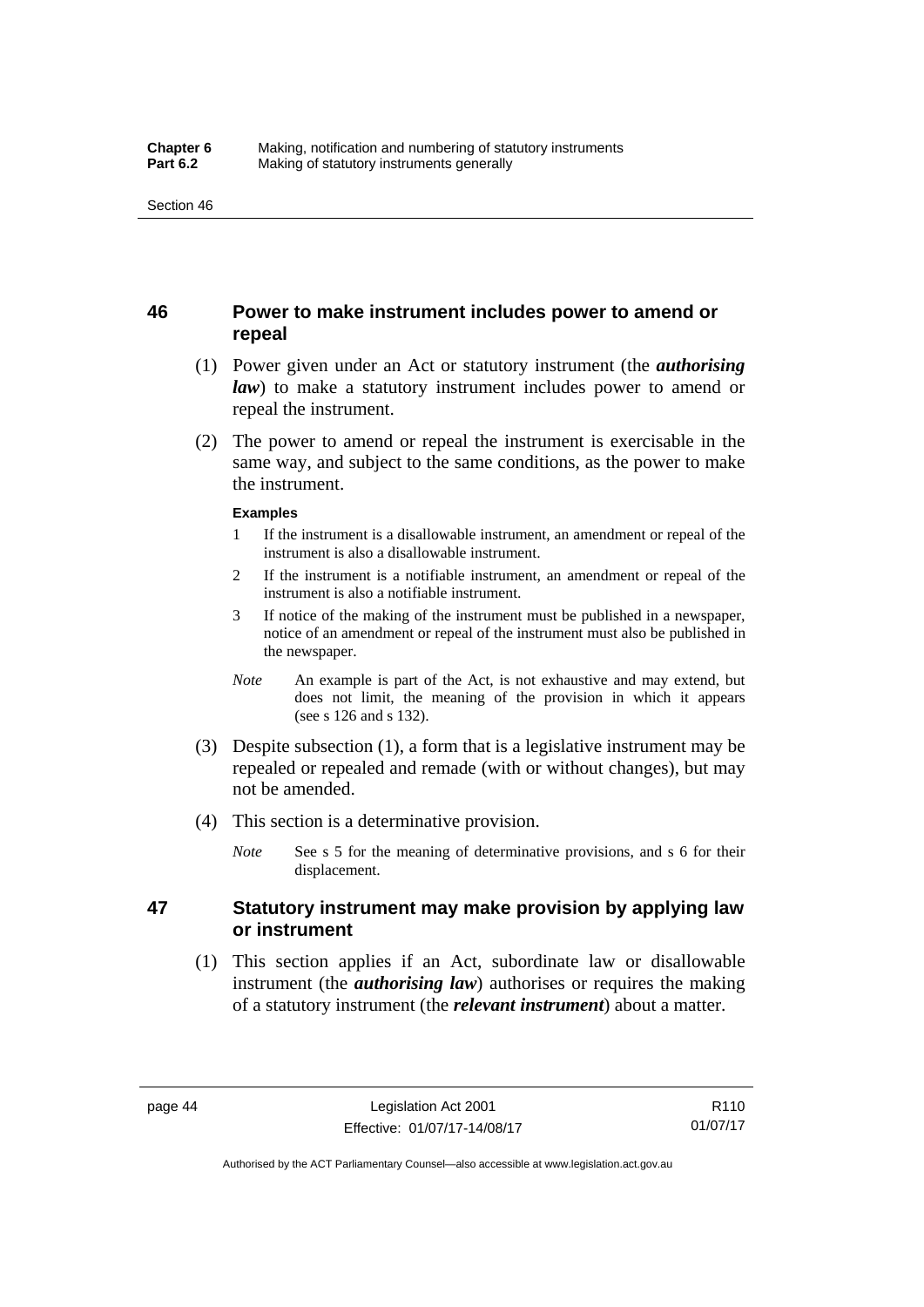- (2) The relevant instrument may make provision about the matter by applying an ACT law—
	- (a) as in force at a particular time; or
	- (b) as in force from time to time.
- (3) The relevant instrument may make provision about the matter by applying a law of another jurisdiction, or an instrument, as in force only at a particular time.

*Note* For information on the operation of s (3), see the examples to s (9).

- (4) If the relevant instrument makes provision about the matter by applying a law of another jurisdiction or an instrument, the following provisions apply:
	- (a) if subsection (3) is displaced by, or under authority given by, an Act or the authorising law—the law of the other jurisdiction or instrument is applied as in force from time to time;
		- *Note* For the displacement of s (3), see s 6, examples 1 and 2.
	- (b) if subsection (3) is not so displaced and the relevant instrument does not provide that the law of the other jurisdiction or instrument is applied as in force at a particular time—the law or instrument is taken to be applied as in force when the relevant instrument is made.

### **Examples—s (4) (b)**

1 The *Locust Damage Compensation Determination 2003* (a hypothetical disallowable instrument) provides for the making of claims against a compensation fund. Section 43 states that disputes about claims must be decided in accordance with the *[Commercial Arbitration Act 1984](http://www.legislation.nsw.gov.au/maintop/view/repealed/act+160+1984+cd+0+Y)* (NSW) (the *NSW Act*) as in force from time to time. The determination is made on 1 August 2003. The Act under which the determination is made does not displace s (3). Therefore, even though s 43 purports to apply the [NSW Act](http://www.legislation.nsw.gov.au/maintop/view/repealed/act+160+1984+cd+0+Y) as in force from time to time, the [NSW Act](http://www.legislation.nsw.gov.au/maintop/view/repealed/act+160+1984+cd+0+Y) as in force on 1 August 2003 is applied by the determination.

page 45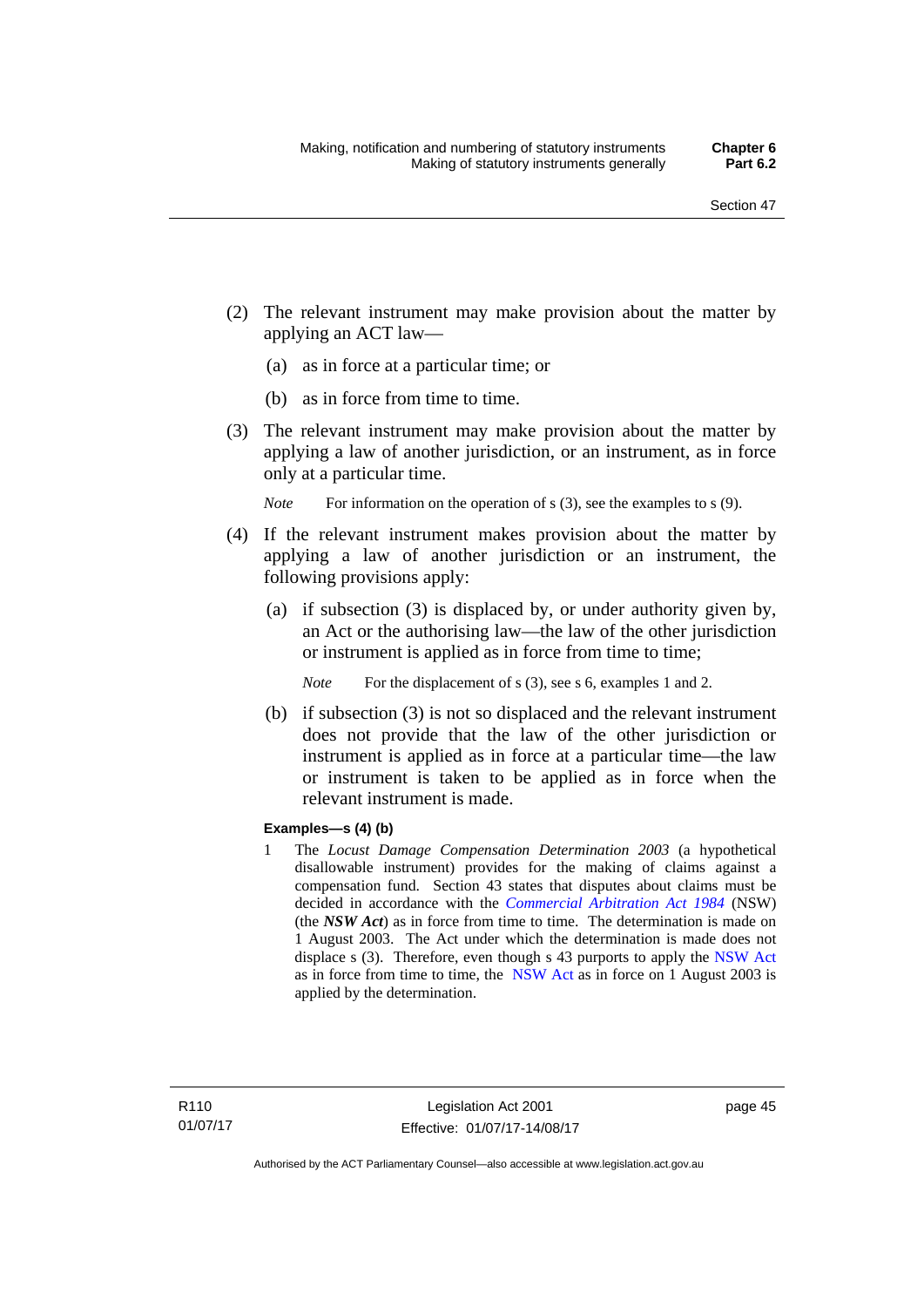Section 47

- 2 The *Locust Damage Compensation Determination 2003* (mentioned in example 1), s 43 states that disputes about claims must be decided in accordance with the *[Commercial Arbitration Act 1984](http://www.legislation.nsw.gov.au/maintop/view/repealed/act+160+1984+cd+0+Y)* (NSW) (the *NSW Act*), but does not state that the [NSW Act](http://www.legislation.nsw.gov.au/maintop/view/repealed/act+160+1984+cd+0+Y) is to be applied as in force from time to time or at a particular time. The determination is made on 1 August 2003. The Act under which the determination is made does not displace s (3). Therefore, the [NSW Act](http://www.legislation.nsw.gov.au/maintop/view/repealed/act+160+1984+cd+0+Y) as in force on 1 August 2003 is applied by the determination.
- *Note* An example is part of the Act, is not exhaustive and may extend, but does not limit, the meaning of the provision in which it appears (see s 126 and s 132).
- (5) If a law of another jurisdiction or an instrument is applied as in force at a particular time, the text of the law or instrument (as in force at that time) is taken to be a notifiable instrument made under the relevant instrument by the entity authorised or required to make the relevant instrument.
- (6) If subsection (3) is displaced and a law of another jurisdiction or an instrument is applied as in force from time to time, the text of each of the following is taken to be a notifiable instrument made under the relevant instrument by the entity authorised or required to make the relevant instrument:
	- (a) the law or instrument as in force at the time the relevant instrument is made;
	- (b) each subsequent amendment of the law or instrument;
	- (c) if the law or instrument is repealed and remade (with or without changes)—the law or instrument as remade and each subsequent amendment of the law or instrument;
	- (d) if a provision of the law or instrument is omitted and remade (with or without changes) in another law or instrument—the provision as remade and each subsequent amendment of the provision.

R110 01/07/17

Authorised by the ACT Parliamentary Counsel—also accessible at www.legislation.act.gov.au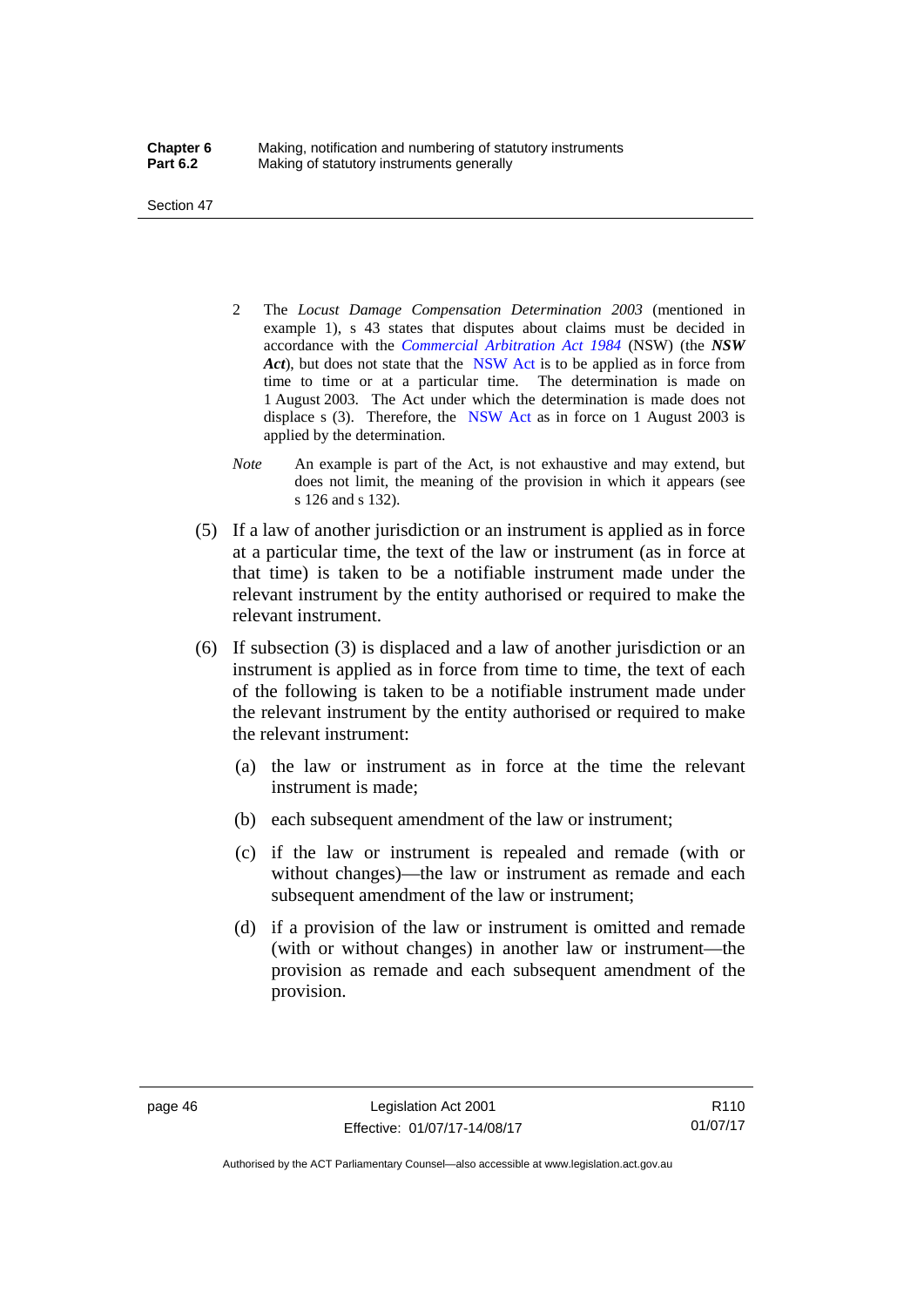- (7) The authorising law or, if the relevant instrument is a subordinate law or disallowable instrument, the relevant instrument may provide that—
	- (a) subsection (5) or (6) does not apply to the relevant instrument; or
	- (b) subsection (5) or (6) applies with the modifications stated in the authorising law or relevant instrument.
- (8) If a provision of an Act, subordinate law or disallowable instrument authorises or requires the application of a law or instrument, the provision authorises the making of changes or modifications to the law or instrument for that application.
- (9) This section is a determinative provision.

#### **Examples—s (3) and s (9)**

Here are 2 examples about the operation of s (3) and (9): the first illustrates how s (3) might be displaced and the second illustrates how a law of another jurisdiction that applies as in force from time to time would operate—

- 1 The effect of s (3) and s (9), and s (10), def *applying*, is that if it is intended to apply, adopt or incorporate a law or instrument as in force from time to time, the authorising law would need to expressly displace s (3) (as illustrated in s 6, examples of different kinds of displacement, example 1) *or* indicate a manifest contrary intention (as illustrated in example 2 in those examples).
- 2 The *ABC Regulation 2001* (made under a provision like those illustrated in s 6, examples of different kinds of displacement, examples 1 and 2) provides that noise measurements are to be taken in accordance with the NSW noise control manual as in force from time to time. The effect of the *ABC Regulation 2001* is that whenever the NSW noise control manual is amended in future, the noise measurements must be taken in accordance with the manual as last amended.
- *Note* See s 5 for the meaning of determinative provisions, and s 6 for their displacement.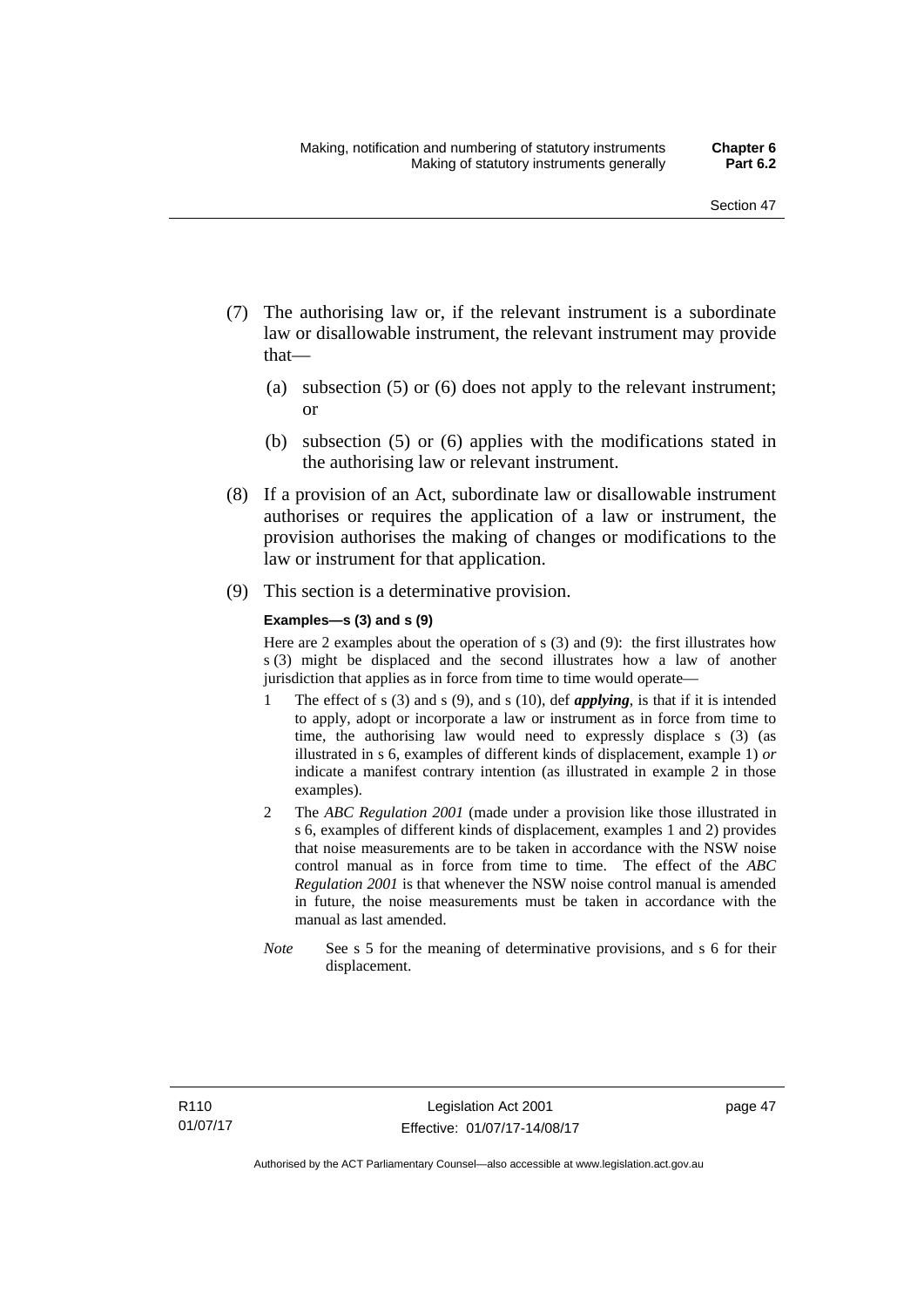(10) In this section:

*ACT law* means an Act, subordinate law or disallowable instrument.

*Note* A reference to an Act, subordinate law or disallowable instrument includes a reference to a provision of the Act, law or instrument (see s 7, s 8 and s 9).

*applying* includes adopting or incorporating.

*Note* See also s 157 (Defined terms–other parts of speech and grammatical forms).

*disallowable instrument*, for a Commonwealth Act, means an instrument that can be disallowed under the *[Legislative Instruments](http://www.comlaw.gov.au/Series/C2004A01224)  [Act 2003](http://www.comlaw.gov.au/Series/C2004A01224)* (Cwlth), part 5 (Parliamentary scrutiny of legislative instruments), including that part, or provisions of that part, applied by another Commonwealth law.

*instrument* includes a provision of an instrument, but does not include an ACT law or a law of another jurisdiction.

*law of another jurisdiction* means—

- (a) a Commonwealth Act or a disallowable instrument under a Commonwealth Act; or
- (b) a State Act, or any regulation or rule under a State Act; or
- (c) a New Zealand or Norfolk Island Act, or any regulation or rule under a New Zealand or Norfolk Island Act; or
- (d) a provision of a law mentioned in paragraphs (a) to (c).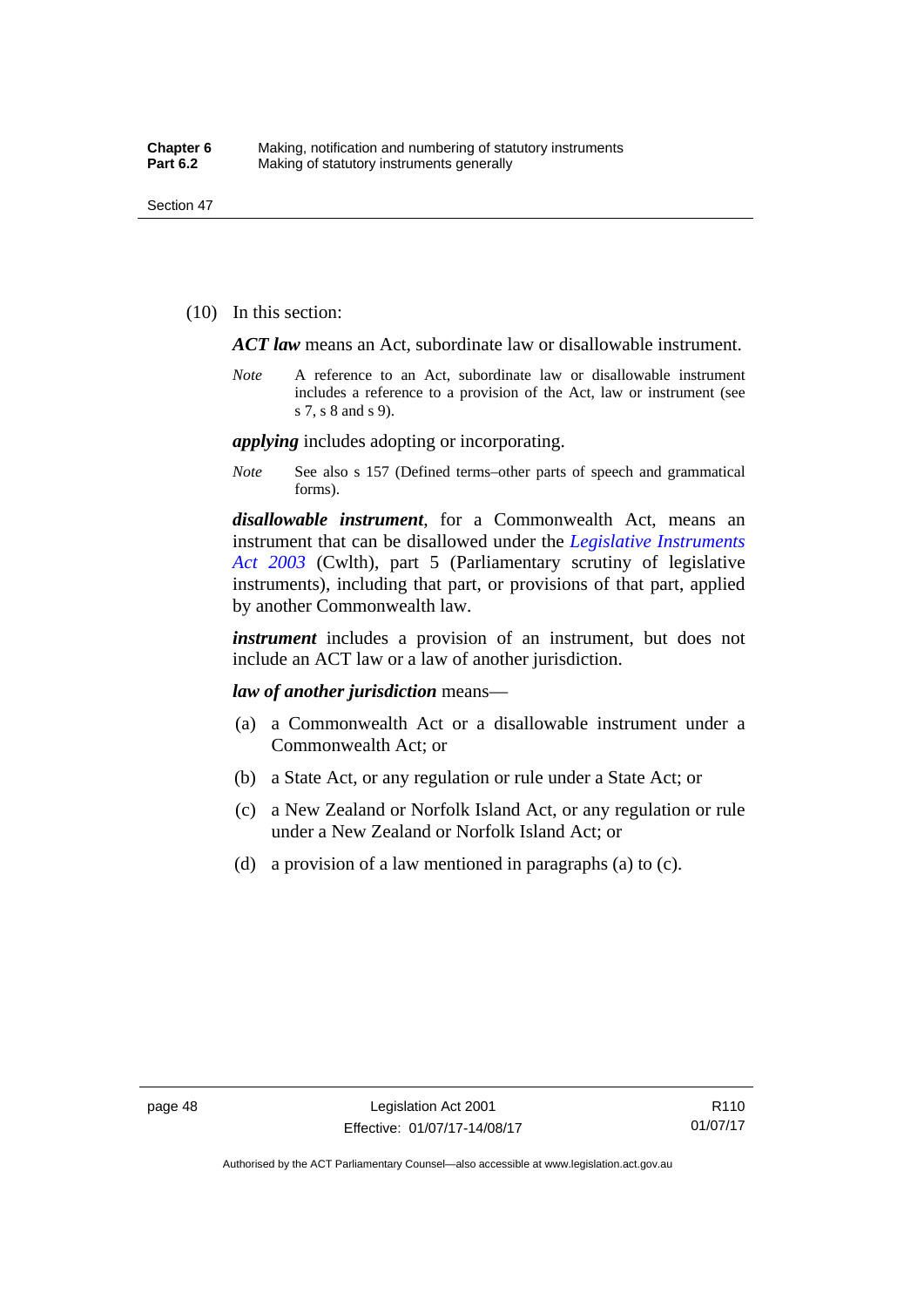## **48 Power to make instrument includes power to make different provision for different categories etc**

- (1) Power given under an Act or statutory instrument to make a statutory instrument includes power—
	- (a) to make different provision in relation to different matters or different classes of matters; or
	- (b) to make an instrument that applies differently by reference to stated exceptions or factors.
- (2) Without limiting subsection (1), power given under an Act or statutory instrument to make a statutory instrument about particular matters includes power to make a statutory instrument about any 1 or more of the matters or a particular class of the matters.
- (3) For this section, a class may consist of a single matter.
- (4) This section is a determinative provision.
	- *Note* See s 5 for the meaning of determinative provisions, and s 6 for their displacement.

### **49 Single instrument may exercise several powers or satisfy several requirements**

- (1) Power given under an Act or statutory instrument may be exercised with any other power to make a single instrument—
	- (a) whether or not the powers are exercised in relation to separate provisions, some of the same provisions, or all of the provisions, of the instrument; or
	- (b) whether or not the other powers are given under the same Act or statutory instrument, another Act or statutory instrument or any other territory law.
- (2) A statutory instrument is taken—
	- (a) to be made under each power given under territory law under which it could be made; and

| R <sub>110</sub> | Legislation Act 2001         | page 49 |
|------------------|------------------------------|---------|
| 01/07/17         | Effective: 01/07/17-14/08/17 |         |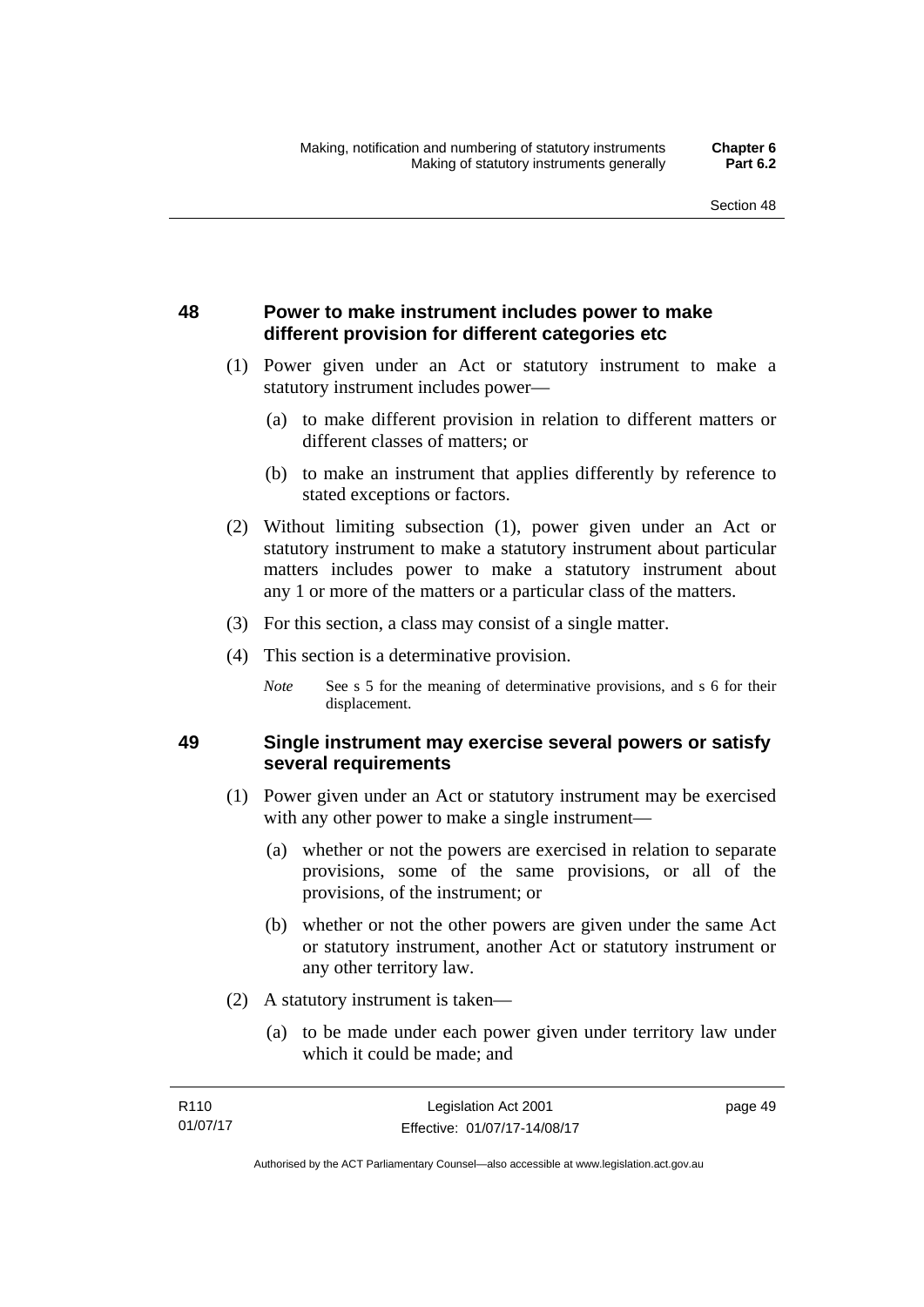- (b) to satisfy each requirement under territory law that it could satisfy.
- (3) Without limiting subsection (2), that subsection applies to an instrument even though—
	- (a) it is stated to be made under a particular territory law (the *authorising law*) or a particular provision of the authorising law; and
	- (b) it is stated to be made for a particular territory law (the *requiring law*) or a particular provision of the requiring law.
- (4) This section is a determinative provision.
	- *Note* See s 5 for the meaning of determinative provisions, and s 6 for their displacement.

### **50 Relationship between authorising law and instrument dealing with same matter**

- (1) If an Act or statutory instrument (the *authorising law*) gives power to make a statutory instrument about a matter, the instrument may make provision in relation to a particular aspect of the matter even though provision is made by the authorising law in relation to another aspect of the matter or in relation to another matter.
- (2) This section is a determinative provision.
	- *Note* See s 5 for the meaning of determinative provisions, and s 6 for their displacement.

### **51 Instrument may make provision in relation to land by reference to map etc**

- (1) This section applies if an Act or statutory instrument authorises or requires provision to be made by statutory instrument in relation to land or waters.
- (2) Provision may be made by reference to—
	- (a) a particular map or plan held by an entity; or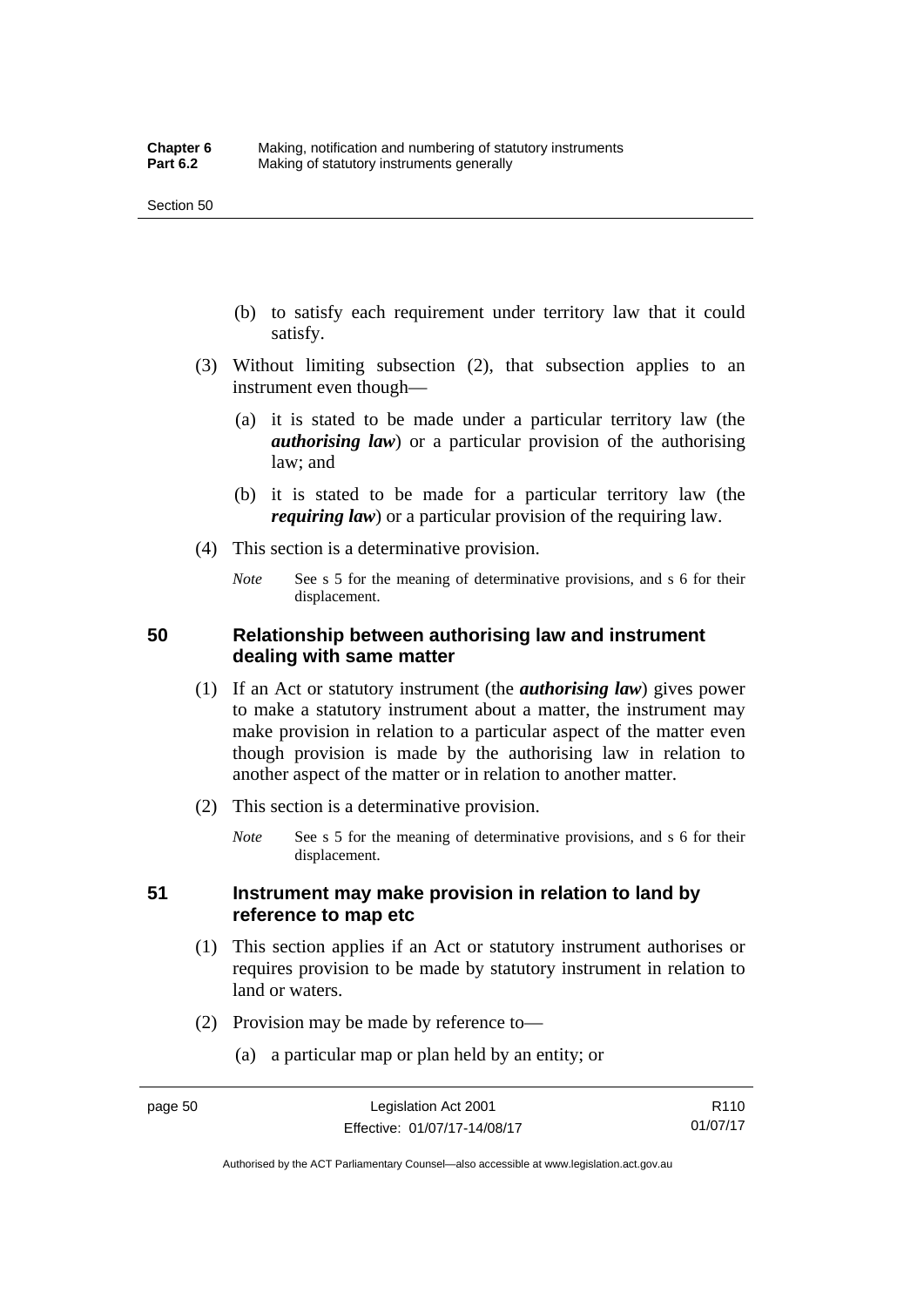(b) a particular entry in a register kept by an entity;

if the map, plan or register is available for inspection (on the internet or otherwise) by members of the public, whether or not on payment of a fee.

### **52 Instrument may authorise determination of matter etc**

- (1) This section applies if an Act or statutory instrument (the *authorising law*) authorises or requires provision to be made about a matter by statutory instrument.
- (2) A statutory instrument made under the authorising law may make provision about the matter by authorising or requiring a stated entity to make provision about the matter, or any aspect of the matter, whether or not from time to time.
- (3) This section is a determinative provision.
	- *Note* See s 5 for the meaning of determinative provisions, and s 6 for their displacement.
- (4) In this section:

*provision*, for a matter, includes determining or regulating the matter, applying the instrument to the matter, being satisfied or forming an opinion about anything relating to the matter, or doing anything else in relation to the matter.

#### **Example**

If an Act provides that an application is to be in a prescribed form, a regulation made under the Act may provide that the form is to be a form approved by the Minister.

*Note* An example is part of the Act, is not exhaustive and may extend, but does not limit, the meaning of the provision in which it appears (see s 126 and s 132).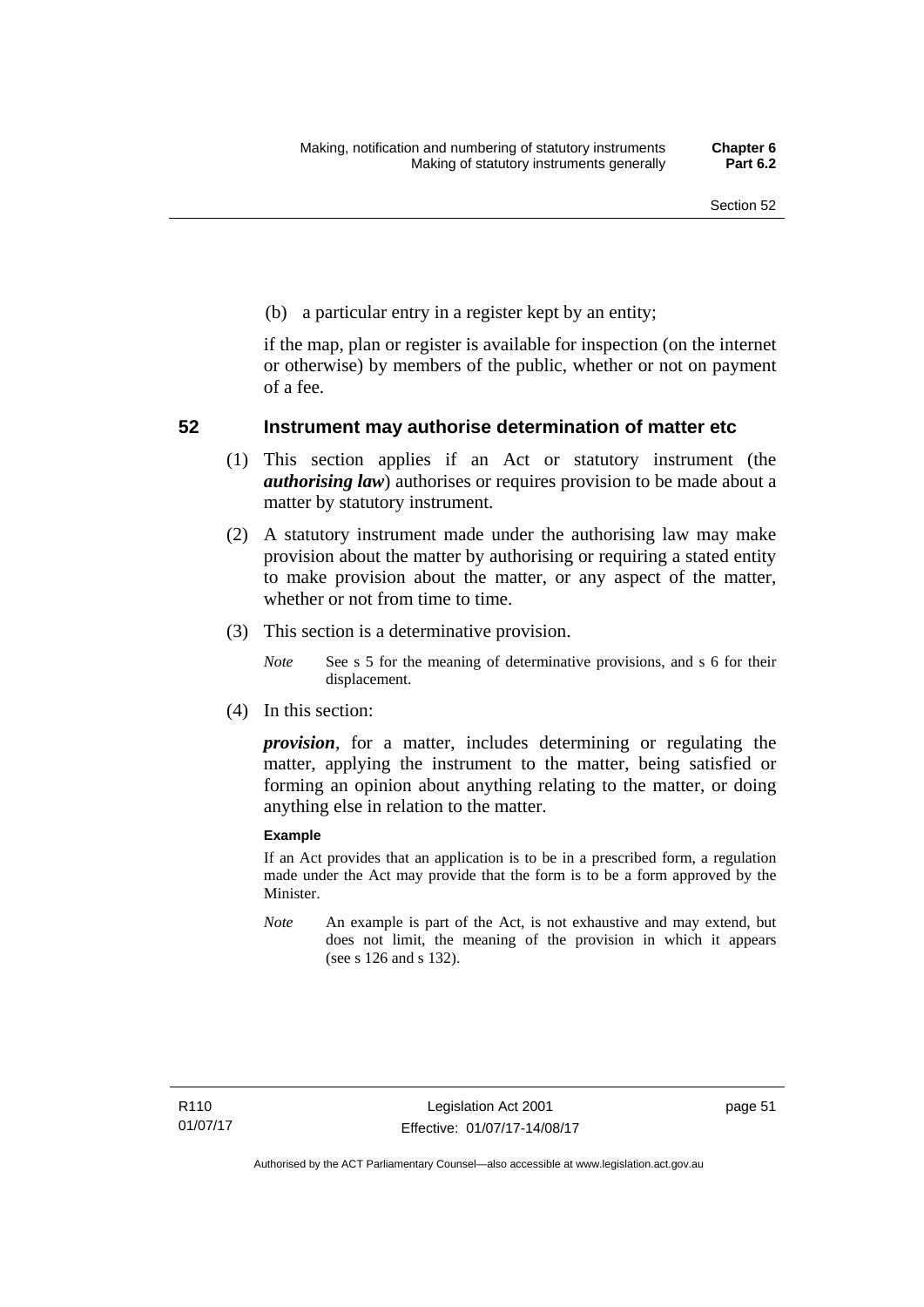### **53 Instrument may prohibit**

- (1) If an Act or statutory instrument authorises or requires a matter to be regulated (however described) by statutory instrument, the power may be exercised by prohibiting by statutory instrument the matter or any aspect of the matter.
- (2) This section is a determinative provision.
	- *Note* See s 5 for the meaning of determinative provisions, and s 6 for their displacement.

### **54 Instrument may require making of statutory declaration**

- (1) If an Act or statutory instrument (the *authorising law*) gives power to make a statutory instrument, the instrument may require the making of a statutory declaration.
	- *Note* The *[Statutory Declarations Act 1959](http://www.comlaw.gov.au/Series/C2004A07365)* (Cwlth) applies to the making of statutory declarations under territory laws (see that Act, s 5).
- (2) Subsection (1) applies—
	- (a) whether or not the authorising law authorises or requires penalties to be prescribed by instrument; and
	- (b) if the authorising law authorises or requires penalties to be prescribed by instrument—irrespective of the level of penalties that may be prescribed.
- (3) This section is a determinative provision.
	- *Note* See s 5 for the meaning of determinative provisions, and s 6 for their displacement.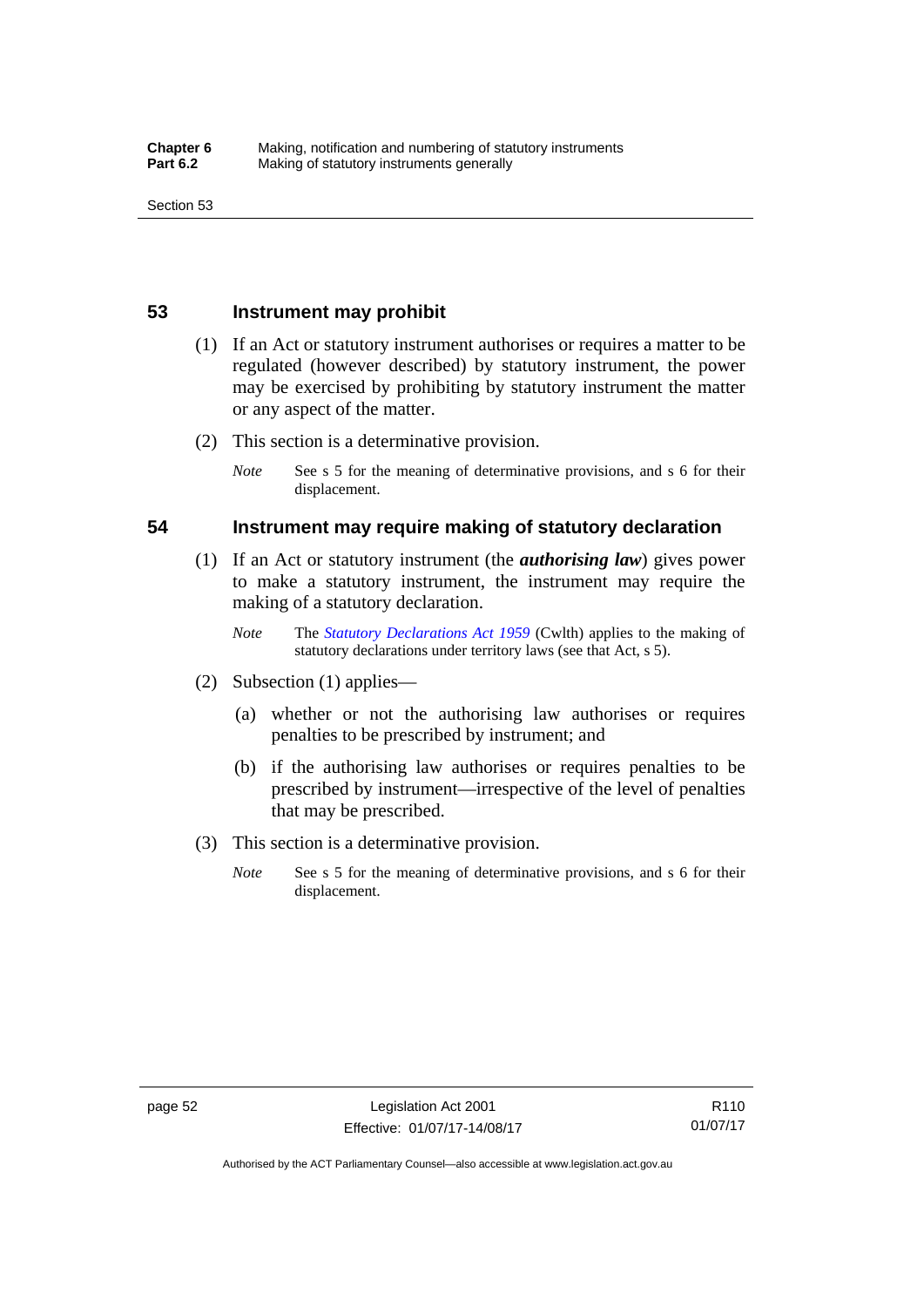# **Part 6.3 Making of certain statutory instruments about fees**

### **55 Definitions—pt 6.3**

In this part:

*fee* includes a charge or other amount.

*provide* a service includes exercise a function.

*service* includes a function or facility.

### **56 Determination of fees by disallowable instrument**

- (1) This section applies if an Act (the *authorising law*) authorises fees to be determined for an Act or statutory instrument (the *relevant law*).
- (2) The authorising law authorises a fee to be determined in relation to any matter under or related to the relevant law.
- (3) To remove any doubt, a fee may be determined for a provision of the relevant law even though the provision does not mention a fee.

#### **Example**

The X Act, s 15 provides for a person to apply for an approval but makes no mention of a fee for the approval. However, the Act, s 79 (1) provides:

(1) The Minister may determine fees for this Act.

Because s 79 (1) permits a fee to be determined 'for this Act', this Act, s 56 applies in relation to s 15 and the Minister may, in writing, determine an application fee for the approval.

- *Note 1* The determination of a fee by a Minister under an Act is a disallowable instrument and must be in writing (see s 9 (1) (b) and s 42 (2)).
- *Note 2* An example is part of the Act, is not exhaustive and may extend, but does not limit, the meaning of the provision in which it appears (see s 126 and s 132).

page 53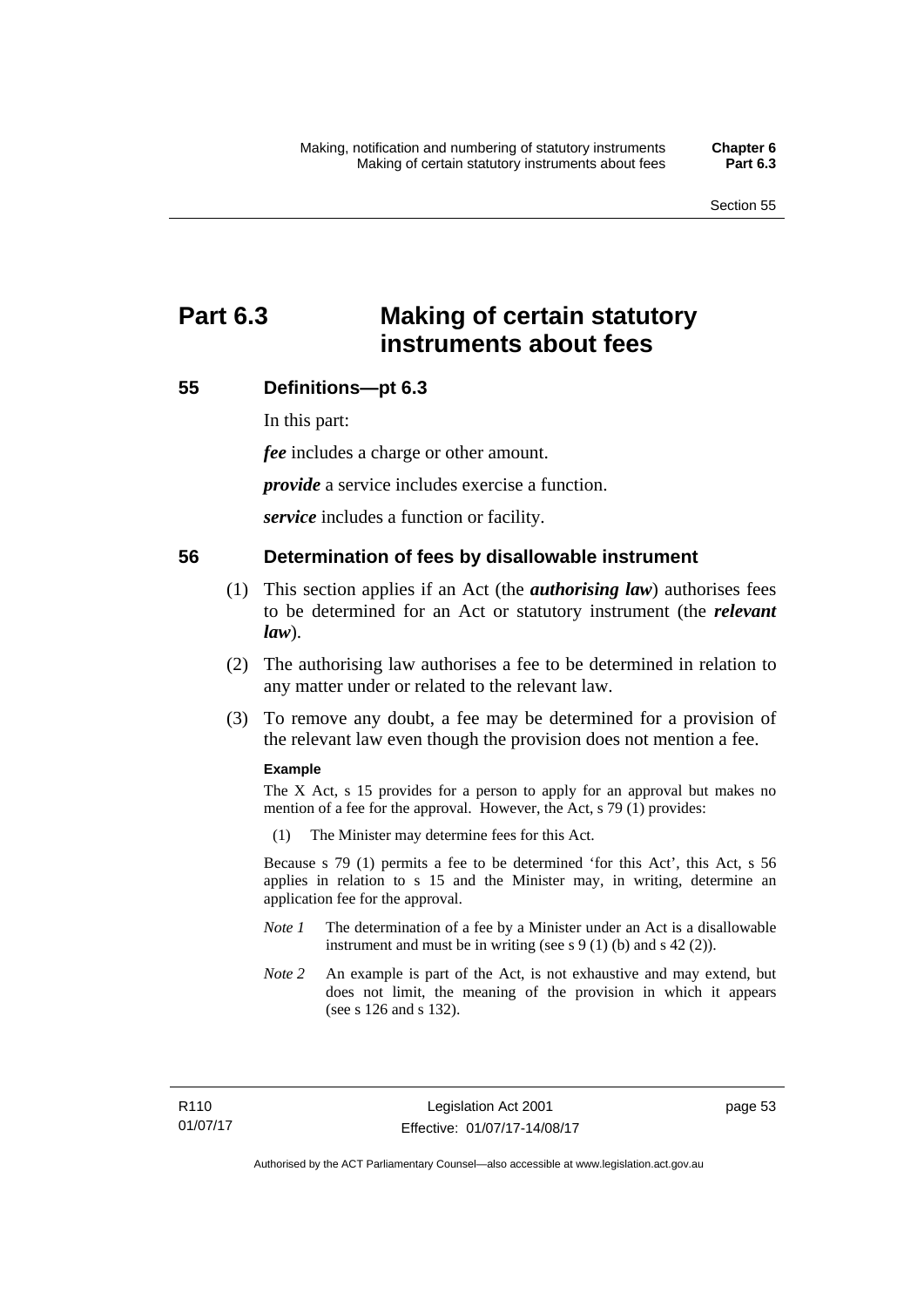- (4) A fee may be determined—
	- (a) by stating the fee; or
	- (b) by setting a rate, or providing a formula or other method, by which the fee is to be worked out; or
	- (c) by a combination of a stated fee and a rate, formula or other method.

#### **Examples—different methods of determining fees**

An instrument may determine a fee by stating an amount (eg \$250), or a rate (eg \$7.50 per kilogram). An instrument may also determine a fee by providing a formula. For example, the fee for a licence issued for part of a year could be worked out using the following formula:

annual fee  $\times$  whole and part months for which licence issued  $\frac{12}{\sqrt{12}}$ 

- (5) The determination—
	- (a) must provide by whom the fee is payable; and
	- (b) must provide to whom the fee is to be paid; and
	- (c) may make provision about the circumstances in which the fee is payable; and
	- (d) may make provision about exempting a person from payment of the fee; and
	- (e) may make provision about when the fee is payable and how it is to be paid (for example, as a lump sum or by instalments); and
	- (f) may mention the service for which the fee is payable; and
	- (g) may make provision about waiving, postponing or refunding the fee (completely or partly); and
	- (h) may make provision about anything else relating to the fee.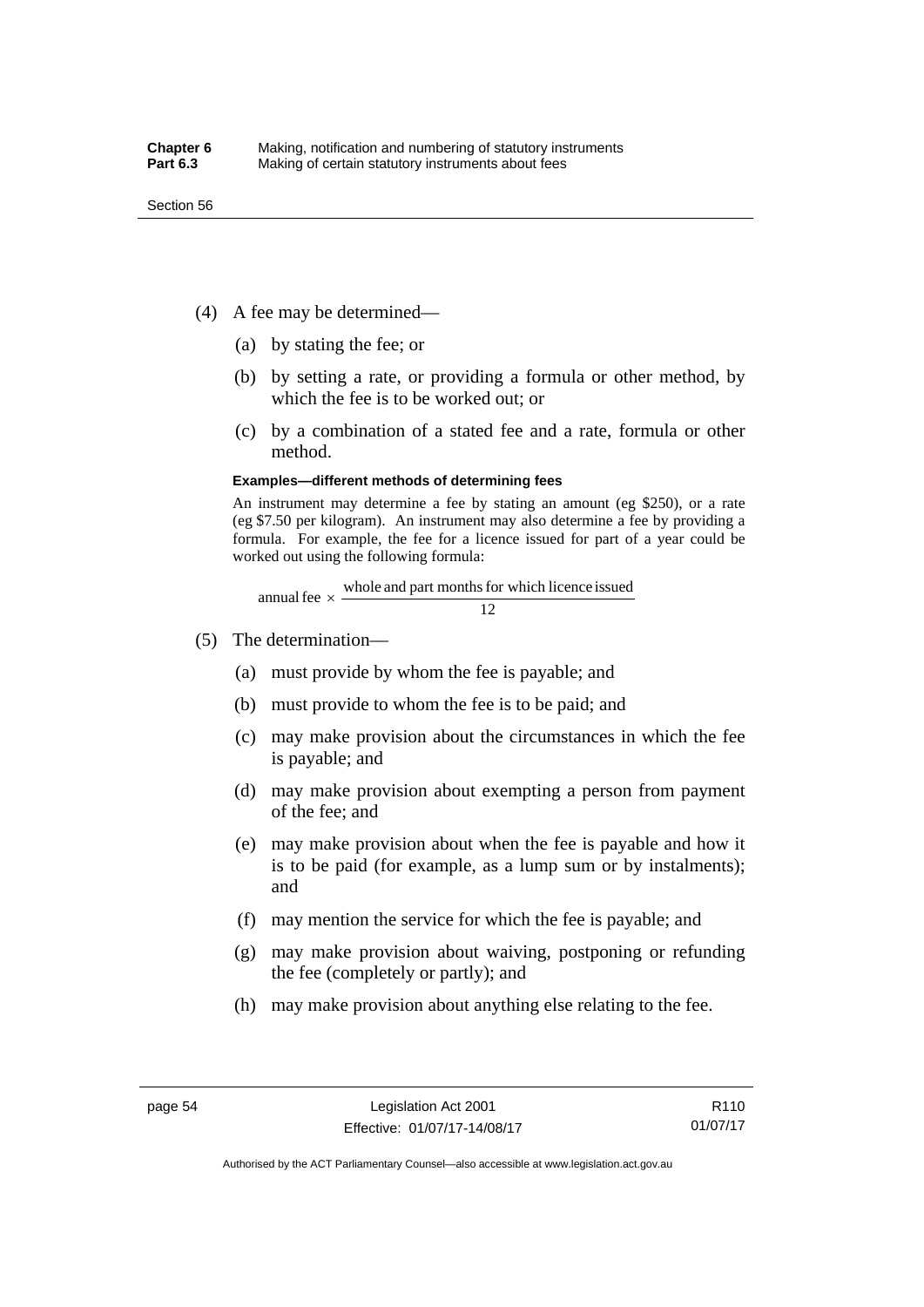### **Example—par (a)**

a provision that the owner for the time being of a vehicle is liable for any unpaid registration fee

#### **Examples—par (c)**

- 1 a provision that a document prepared and submitted in accordance with a condition imposed under the Act be accompanied by a fee
- 2 a provision that royalty ceases to be payable if the percentage of recoverable minerals is less than the prescribed limit

#### **Examples—par (e)**

- 1 a provision that a levy is payable within 30 days after the day goods are sold
- 2 a provision that, if a licensee fails to pay an instalment payable in the financial year within 14 days after the day it is payable, all remaining instalments payable in the financial year become payable

#### **Example—par (g)**

a provision that a stated official may waive all or part of a charge in stated circumstances, including if the official is satisfied about a stated circumstance

- (6) This section is a determinative provision.
	- *Note* See s 5 for the meaning of determinative provisions, and s 6 for their displacement.

- **57 Fees payable in accordance with determination etc**  (1) A fee determined by a disallowable instrument is payable by the
	- person by whom the fee is payable under the determination, in relation to the service (if any) mentioned in the determination and in accordance with the determination, to the person to whom the fee is payable under the determination.
	- (2) If a service is mentioned in the determination, the fee is payable before the service is provided unless the determination provides otherwise.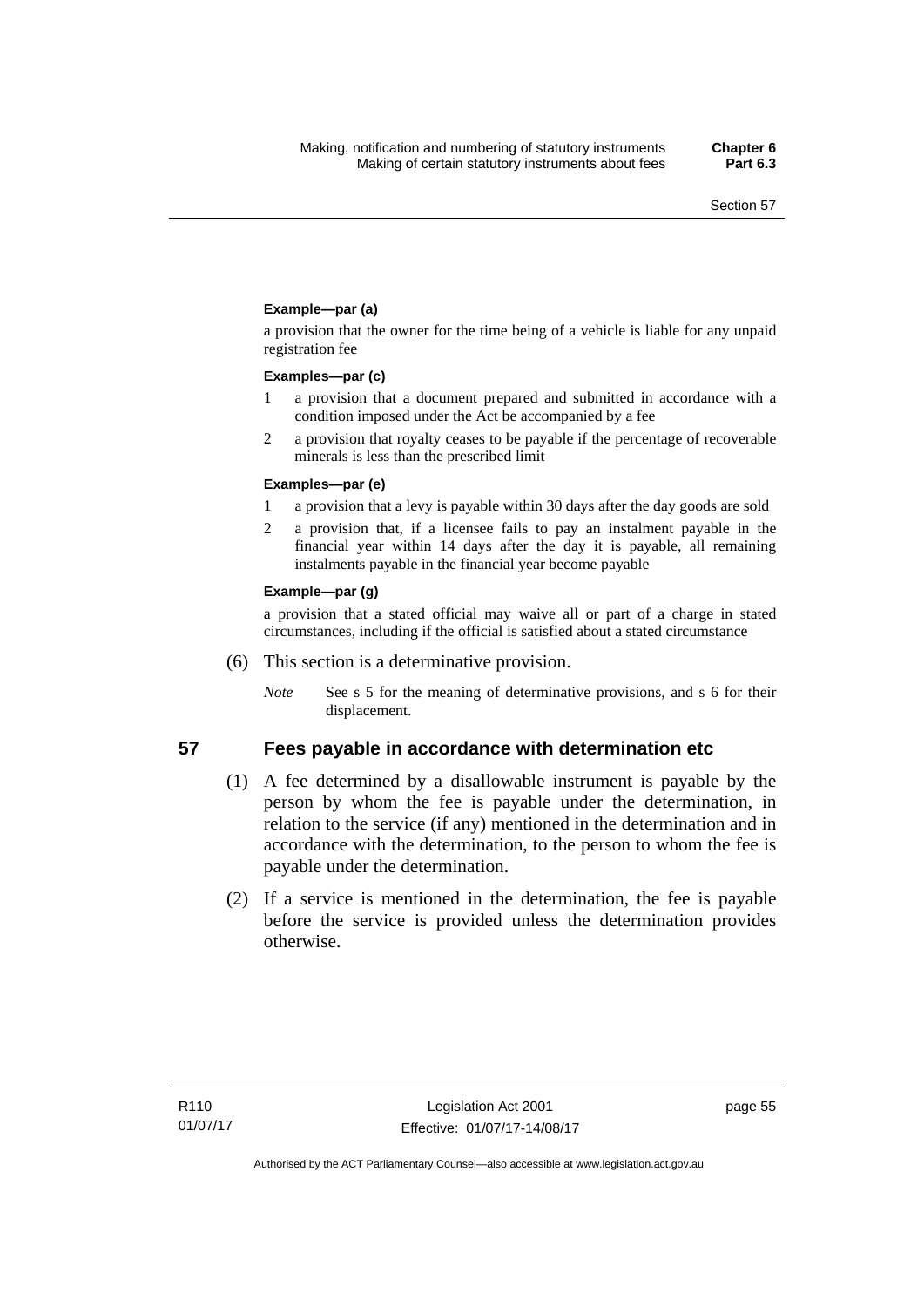#### Section 58

 (3) If the fee is payable in relation to a service mentioned in the determination and the fee has not been paid in accordance with the determination, no-one is obliged to provide the service.

#### **Examples**

- 1 If a fee for a service is payable in advance under a disallowable instrument and the fee is not paid, there is no obligation to provide the service.
- 2 If fees for services over a period of time are payable by instalment under a disallowable instrument and the person paying the fees falls behind in payments on the instalments, there is no obligation to provide further services for the person.
- *Note* An example is part of the Act, is not exhaustive and may extend, but does not limit, the meaning of the provision in which it appears (see s 126 and s 132).
- (4) Subsection (3) applies to a service even though, apart from that subsection, someone is under a duty to provide the service.

#### **Example**

A provision of an Act provides that a registrar 'must' renew a licence if the holder of the licence applies to the registrar for its renewal before the end of the licence term. If a fee is determined for renewal of the licence, the registrar is not required to renew the licence unless the fee is paid.

- (5) This section is a determinative provision.
	- *Note* See s 5 for the meaning of determinative provisions, and s 6 for their displacement.

## **58 Regulations may make provision about fees**

- (1) This section applies if an Act (the *authorising law*)—
	- (a) authorises or requires fees to be determined for the authorising law, or another Act or a statutory instrument (the *fees law*); and
	- (b) the authorising law authorises the making of regulations by the Executive.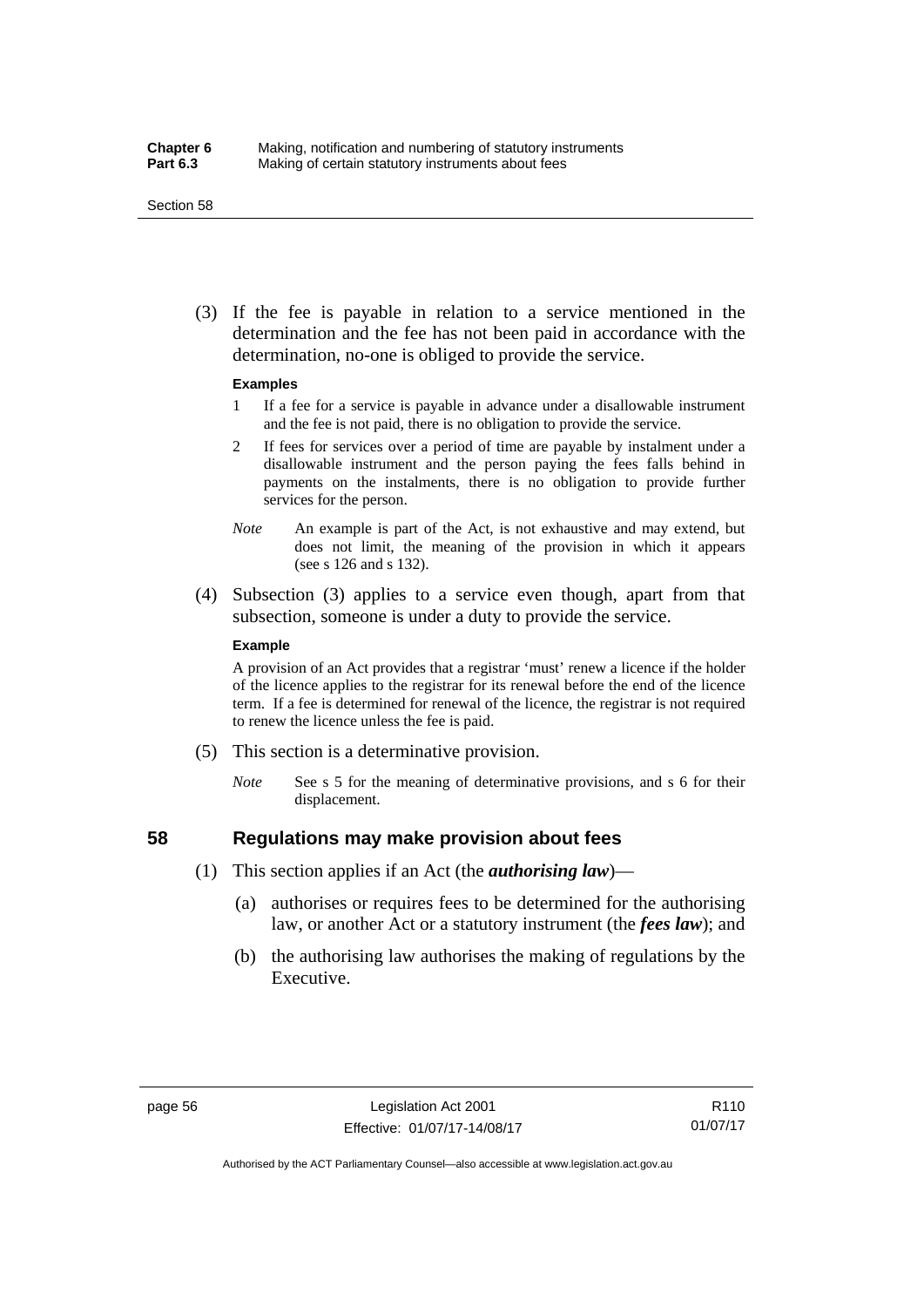- (2) A regulation under the authorising law may make provision in relation to—
	- (a) the payment, collection and recovery of determined fees; and
	- (b) the waiver, postponement or refund of the fees (completely or partly); and
	- (c) anything else about which provision may, under section 56 (Determination of fees by disallowable instrument), be made by determination in relation to determined fees.
- (3) The power mentioned in subsection (2) (b) includes power to make provision in relation to an entitlement to a waiver, postponement or refund of determined fees in circumstances prescribed by regulation (including the removal of a statutory capacity).
- (4) A regulation or the authorising law may make provision in relation to the payment of determined fees by cheque or credit card, including, for example, the consequences of a cheque not being honoured on presentation or a credit card transaction not being honoured.
- (5) A regulation or the authorising law may make provision in relation to the removal of a statutory capacity if any determined fee—
	- (a) is not paid when it is required to be paid; or
	- (b) is paid by cheque and the cheque is not honoured on presentation; or
	- (c) is paid by credit card and the credit card transaction is not honoured.
- (6) A regulation or the authorising law may make provision in relation to the restoration of a statutory capacity (whether prospectively or during any past period).
- (7) This section is in addition to any provision of the authorising law or fees law.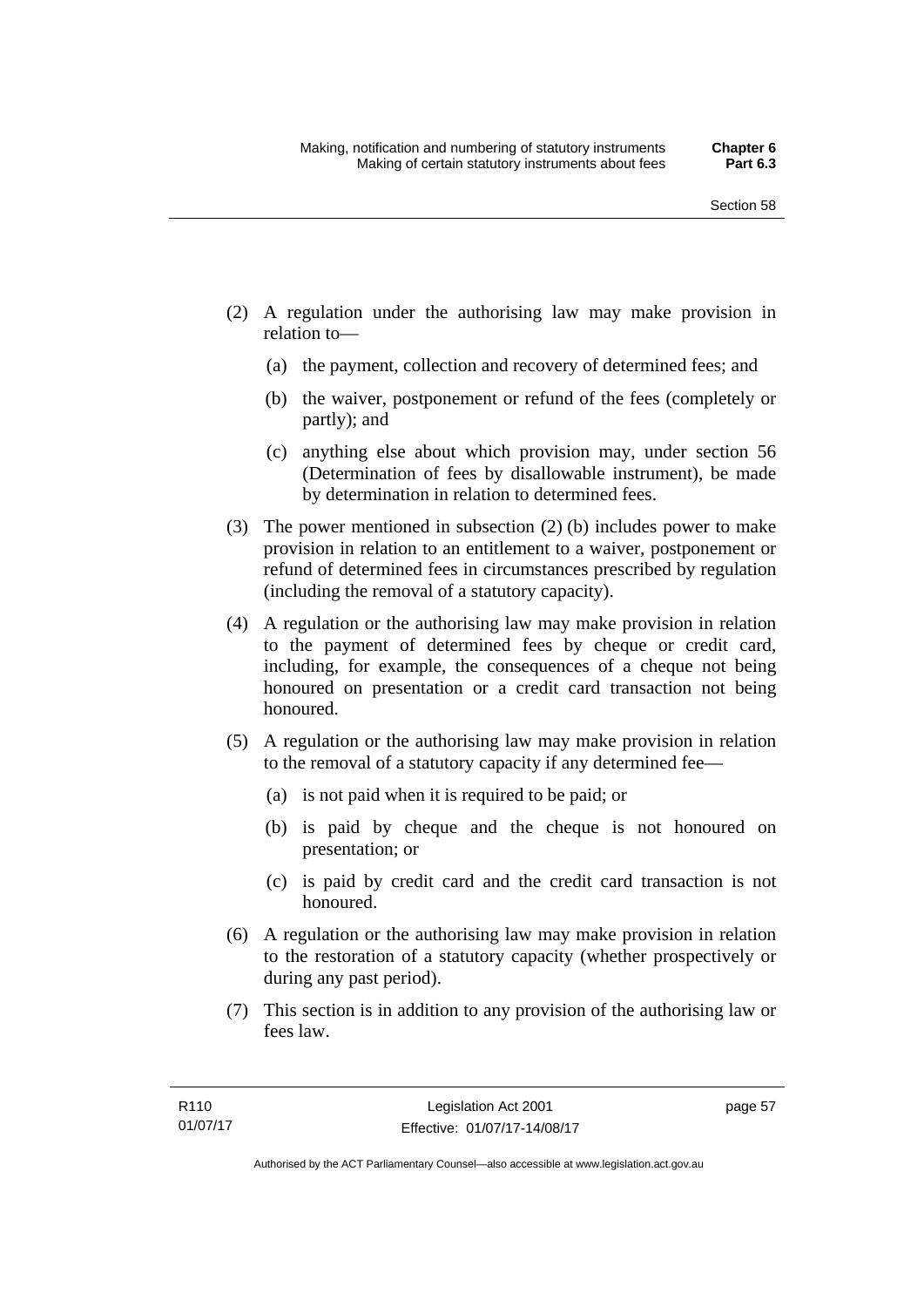- (8) This section is a determinative provision.
	- *Note* See s 5 for the meaning of determinative provisions, and s 6 for their displacement.
- (9) In this section:

*credit card* includes debit card.

*removal*, of a statutory capacity, includes suspension, cancellation, revocation, withdrawal, surrender or other prescribed restriction or termination of a statutory capacity under the fees law or authorising law.

*statutory capacity* includes an accreditation, approval, assessment, authority, certificate, condition, decision, determination, exemption, licence, permission, permit, registration or other prescribed thing giving a status, privilege or benefit under the fees law or authorising law (whether or not required under either law for doing anything).

page 58 Legislation Act 2001 Effective: 01/07/17-14/08/17

R110 01/07/17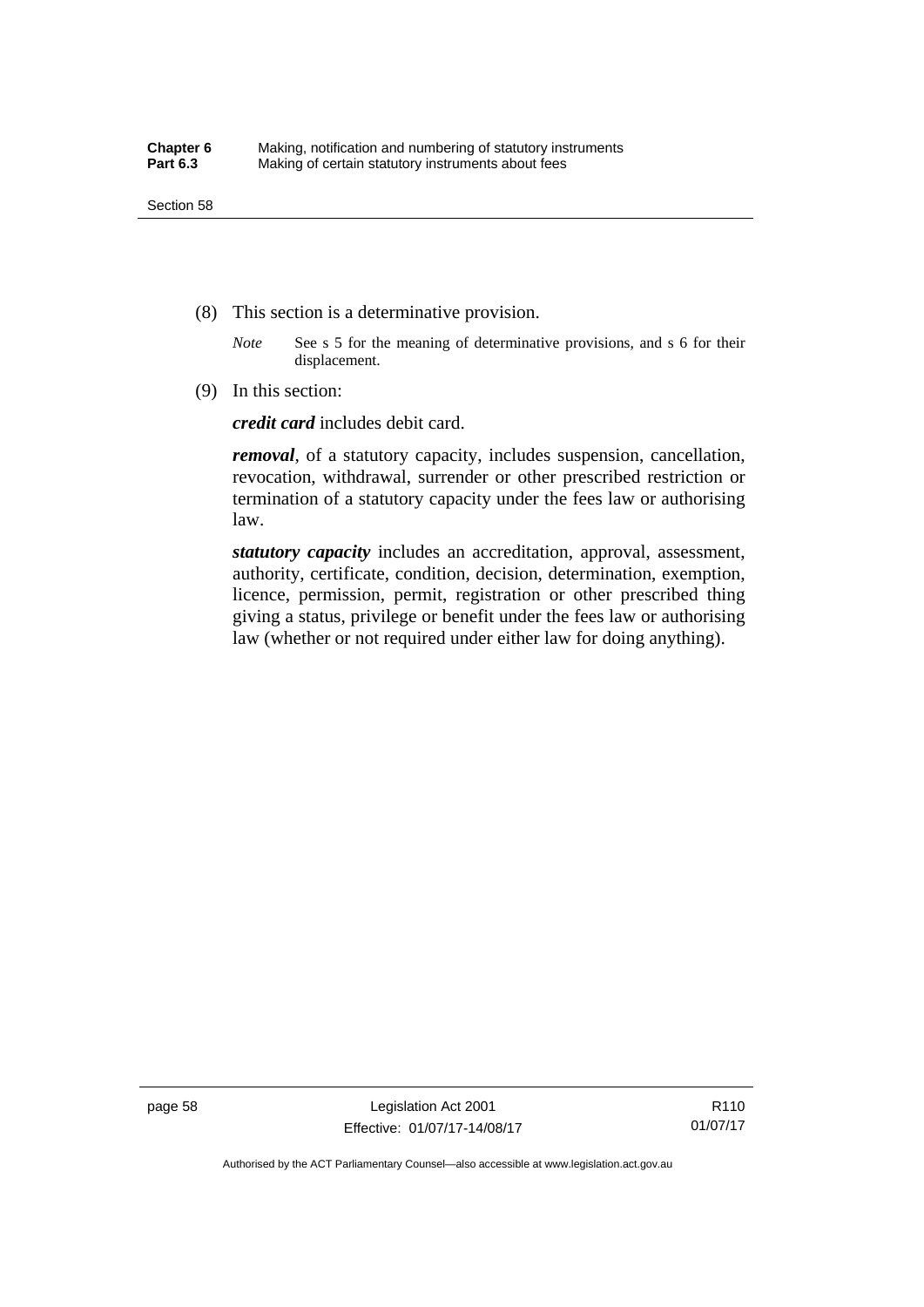# **Part 6.4 Numbering and notification of legislative instruments**

## **59 Numbering**

- (1) The legislative instruments registered in each year must be numbered by the parliamentary counsel as nearly as practicable in the order in which they are notified.
- (2) However, the parliamentary counsel may—
	- (a) allocate different kinds of legislative instruments to different series for numbering purposes; or
	- (b) add distinguishing letters to numbers to indicate the kind of legislative instrument.

## **Examples**

- 1 The parliamentary counsel may number subordinate laws, disallowable instruments, commencement notices and other legislative instruments in different series.
- 2 The parliamentary counsel may add the letters 'SL' to the numbers of registered subordinate laws, the letters 'DI' to the numbers of registered disallowable instruments and the letters 'CN' to the numbers of registered commencement notices.
- *Note* An example is part of the Act, is not exhaustive and may extend, but does not limit, the meaning of the provision in which it appears (see s 126 and s 132).
- (3) Also, a regulation may provide that this section does not apply to a notifiable instrument of a kind prescribed by regulation.

## **60 Correction etc of name of instrument**

- (1) This section applies if a legislative instrument, or a statutory instrument entered on the register under section 19 (3), is unnamed or the name it gives to itself—
	- (a) includes a year that is not the year in which the instrument was notified; or

page 59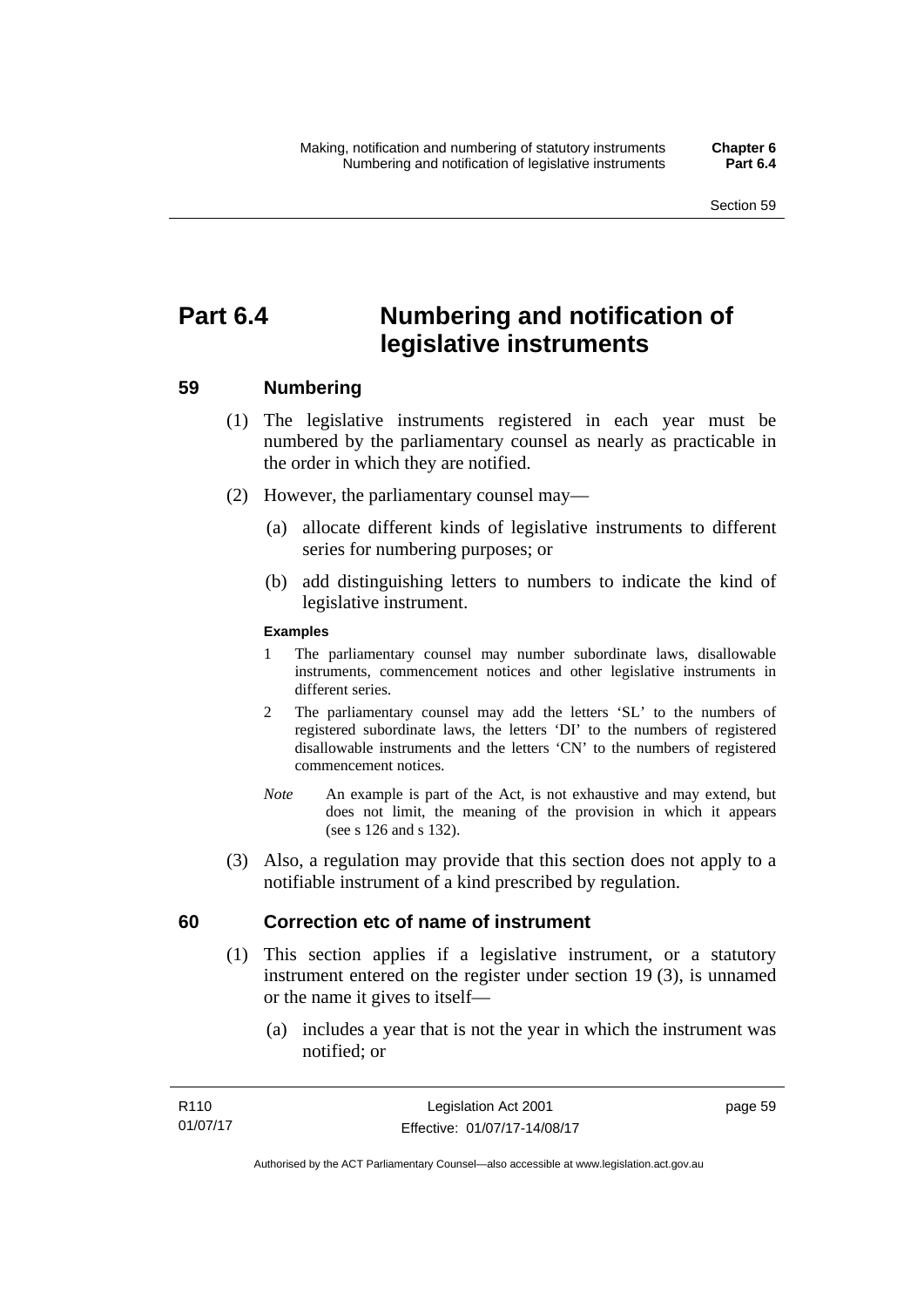#### Section 60

- (b) is the same as another instrument that has been, or is to be, notified under this Act; or
- (c) includes a number that is not consecutive with other instruments that have been notified under this Act; or
- (d) does not include a number that would give the instrument a unique name; or
- (e) is otherwise not in accordance with current legislative drafting practice.

## **Example—par (c)**

A legislative instrument has the name '*XYZ Amendment Rule 2000* (*No 5*)'. Legislative instruments with the names '*XYZ Amendment Rule 2000 (No 1)*', '*XYZ Amendment Rule 2000 (No 2)*' and '*XYZ Amendment Rule 2000 (No 3)*' have already been notified under the Act

#### **Example—par (d)**

A legislative instrument has the name '*XYZ Amendment Rule 2000 (No )*'.

#### **Example—par (e)**

A legislative instrument has the name '*XYY Amendment Order 2002 (No 1)*'. The instrument was made under the *XYZ Act 2000* (the *authorising Act*). The name of the instrument does not correctly reflect the name of the authorising Act.

- *Note* An example is part of the Act, is not exhaustive and may extend, but does not limit, the meaning of the provision in which it appears (see s 126 and s 132).
- (2) The parliamentary counsel may, before notifying the instrument under this Act—
	- (a) add a name to an unnamed instrument; or
	- (b) amend the instrument's name to bring it into line with current legislative drafting practice.
- (3) If the name of an instrument is added or amended under this section, the instrument has effect for all purposes as if the instrument were made with the name as added or amended.

R110 01/07/17

Authorised by the ACT Parliamentary Counsel—also accessible at www.legislation.act.gov.au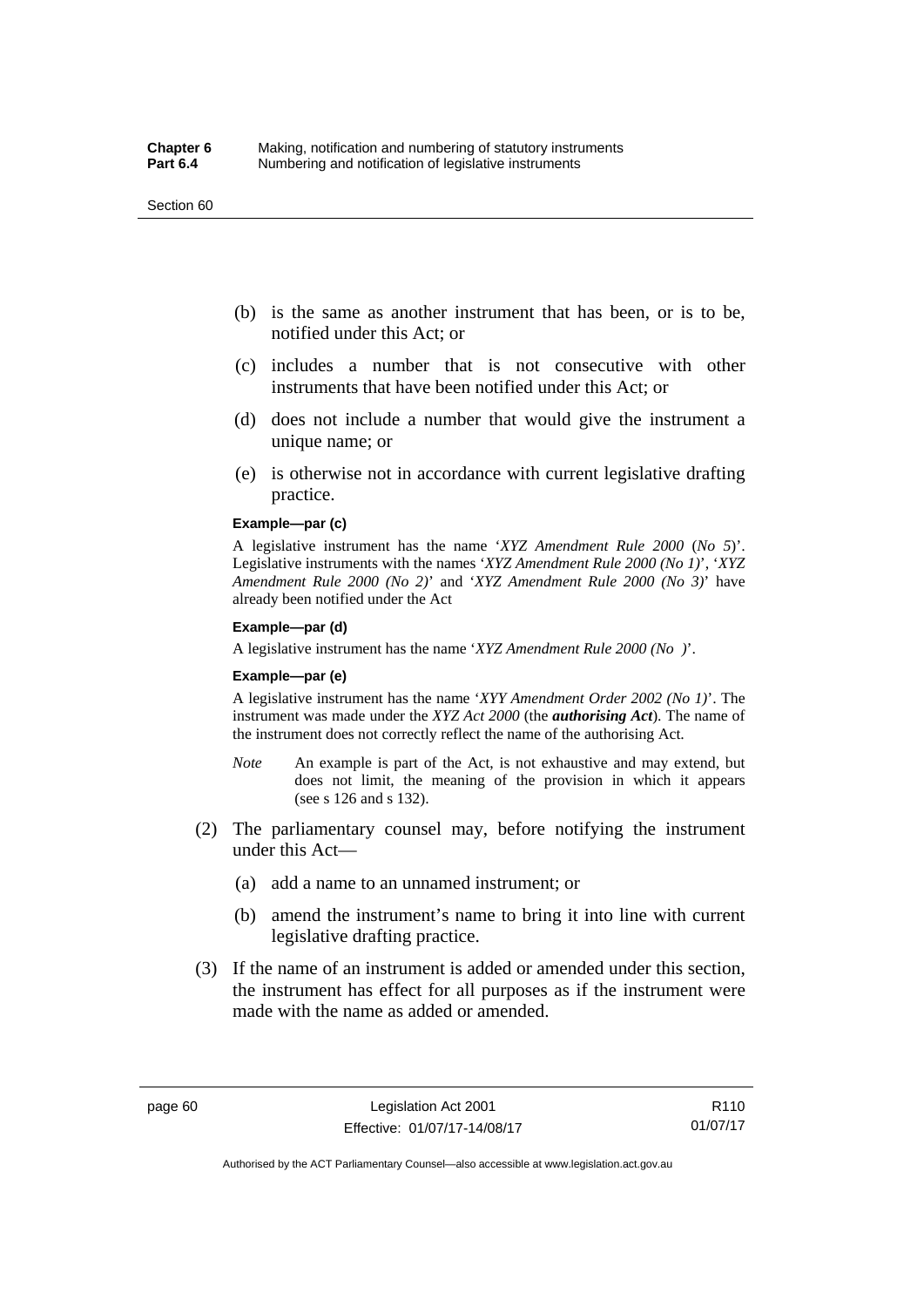(4) If the name of an instrument is added or amended under this section, the parliamentary counsel may make a corresponding change to any explanatory statement or regulatory impact statement for the instrument.

## **60A Correction of name of explanatory statement etc**

- (1) This section applies if an explanatory statement or regulatory impact statement for a legislative instrument—
	- (a) does not include the instrument's number or name in an appropriate place; or
	- (b) includes a reference to the instrument's number or name that is incorrect.
- (2) The parliamentary counsel may, before entering the statement in the register—
	- (a) include the instrument's number or name in an appropriate place in the statement; or
	- (b) correct the reference to the instrument's number or name.

## **61 Notification of legislative instruments**

- (1) If a legislative instrument is made, an authorised person for making a notification request for the instrument may ask the parliamentary counsel to notify the making of the instrument.
- (2) If an authorised person for making a notification request for a legislative instrument asks the parliamentary counsel to notify the making of the instrument and complies with the requirements (if any) prescribed by regulation (whether in relation to the form of the instrument, in relation to the making of the request or otherwise), the parliamentary counsel must—
	- (a) notify the making of the instrument in the register; or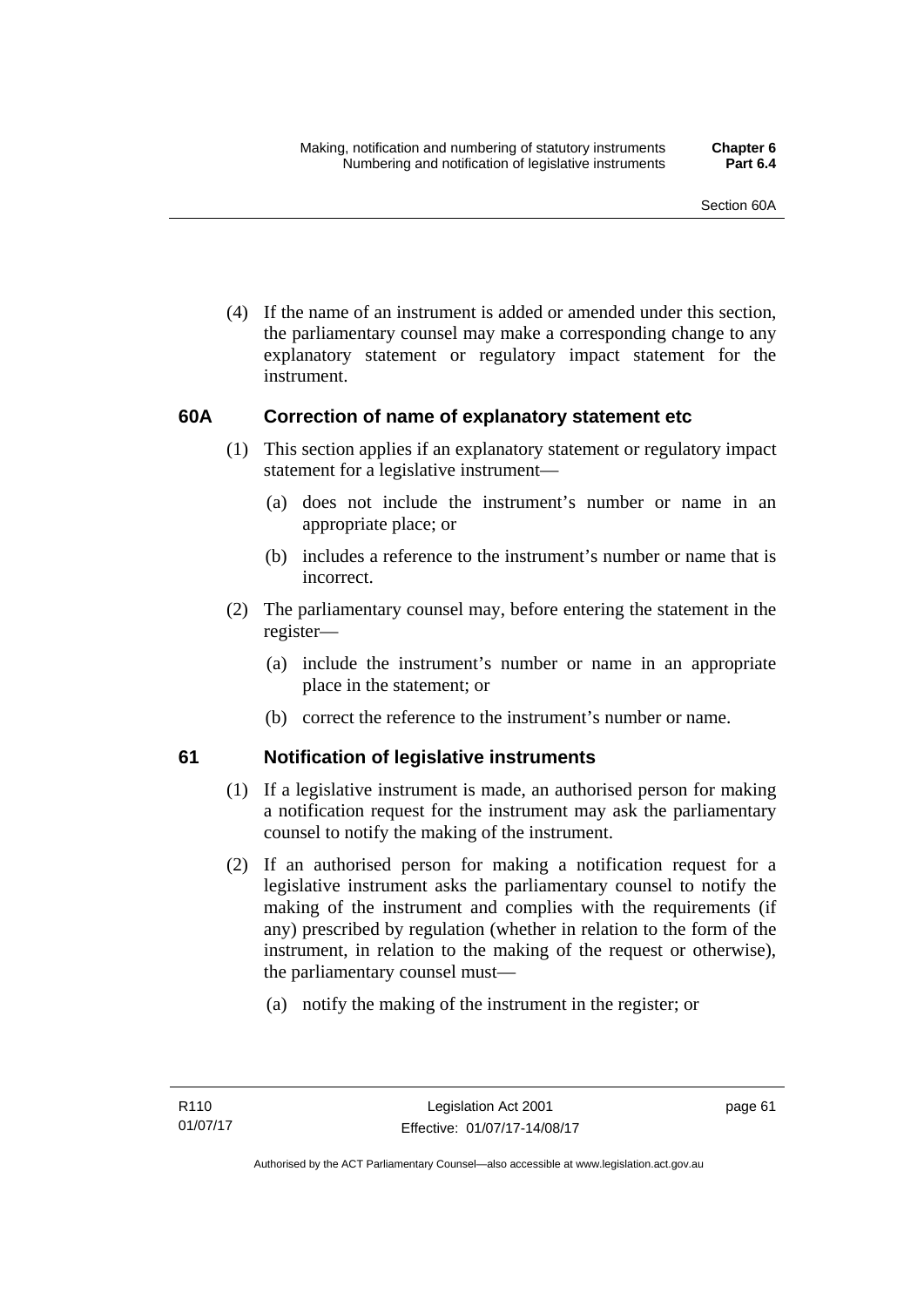#### Section 61

 (b) if it is not practicable to notify the making of the instrument in the register—notify the making of the instrument in another place the parliamentary counsel considers appropriate.

#### **Examples—other places**

- 1 another government website
- 2 outside the Legislative Assembly
- *Note* An example is part of the Act, is not exhaustive and may extend, but does not limit, the meaning of the provision in which it appears (see s 126 and s 132).
- (3) The making of the legislative instrument is notified in the register by entering in the register—
	- (a) a statement that the instrument has been made; and
	- (b) the text of the instrument.
- (4) The making of the legislative instrument is notified under subsection  $(2)$  (b) by—
	- (a) publishing the text of the instrument in the place decided by the parliamentary counsel under subsection (2) (b); or
	- (b) publishing in that place a statement that—
		- (i) the instrument has been made; and
		- (ii) copies of the instrument can be obtained at a stated place or stated places (whether by purchase or otherwise).
- (5) If the making of the legislative instrument is notified under subsection  $(2)$  (b), the parliamentary counsel must as soon as practicable enter in the register—
	- (a) a statement that the instrument—
		- (i) has been made; and
		- (ii) was notified in the stated place on a stated date; and
	- (b) the text of the instrument.

Authorised by the ACT Parliamentary Counsel—also accessible at www.legislation.act.gov.au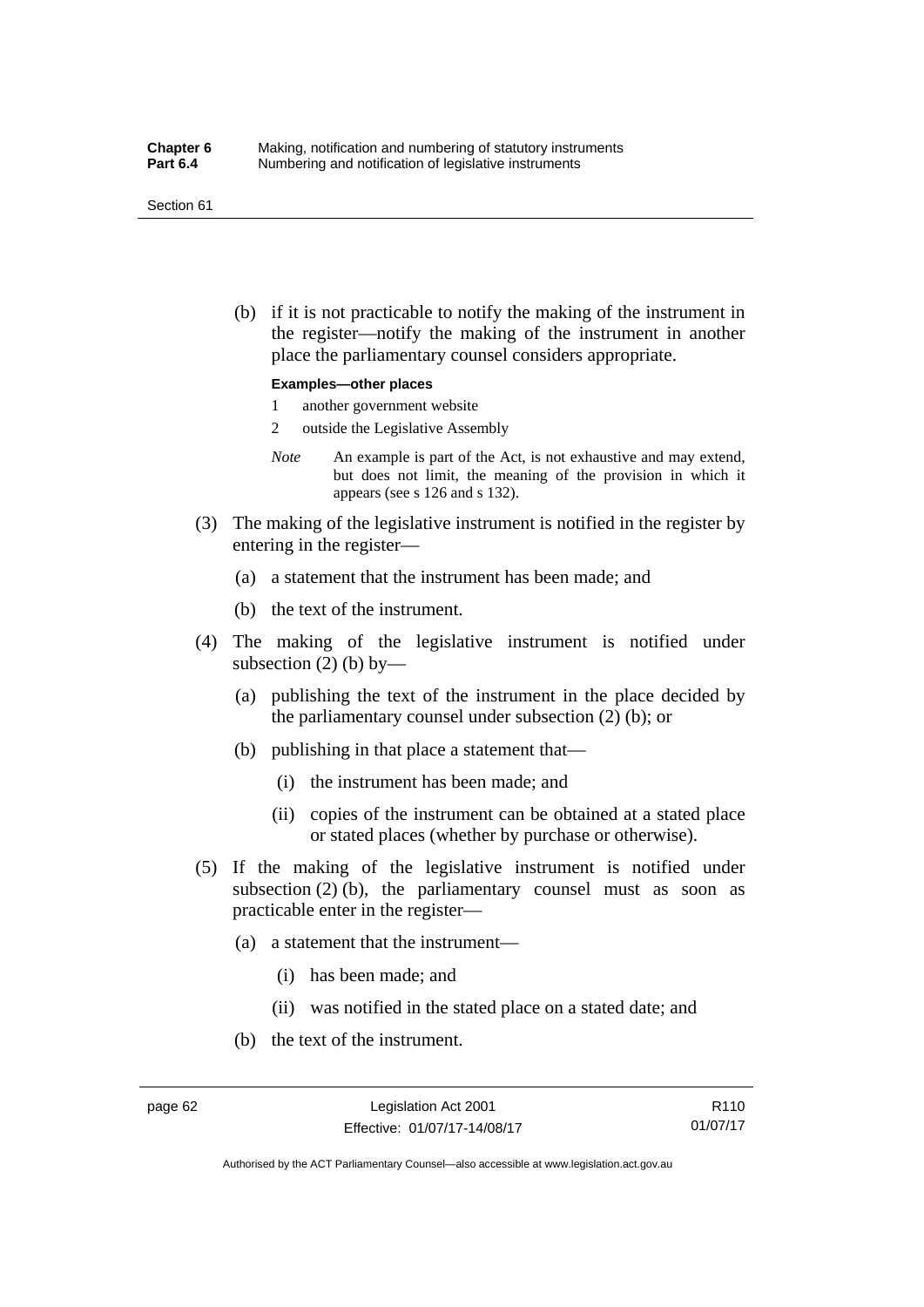- (6) If the making of the legislative instrument is notified by publishing the statement mentioned in subsection (4) (b), copies of the instrument must be available on the day of publication, or as soon as practicable after that day, at the stated place or each of the stated places.
- (7) If on that day no copies of the legislative instrument are available at the stated place or any of the stated places, the parliamentary counsel must give the Minister a statement—
	- (a) that copies of the instrument were not available; and
	- (b) explaining why they were not available.
- (8) The Minister must present the statement to the Legislative Assembly not later than 6 sitting days after receiving it.
- (9) Despite subsection (2), the parliamentary counsel may notify the making of a legislative instrument even though a requirement prescribed by regulation for subsection (2) (a *prescribed requirement*) is not complied with.
- (10) The notification of a legislative instrument is valid even if—
	- (a) a prescribed requirement was not complied with; or
	- (b) the notification was made on the request of a person who was not, or was no longer, a delegate of an authorised person for making a notification request for the instrument.
- (11) This section is a determinative provision.
	- *Note* See s 5 for the meaning of determinative provisions, and s 6 for their displacement.
- (12) In this section:

*authorised person*, for making a notification request for a legislative instrument, means—

(a) the maker of the instrument; or

page 63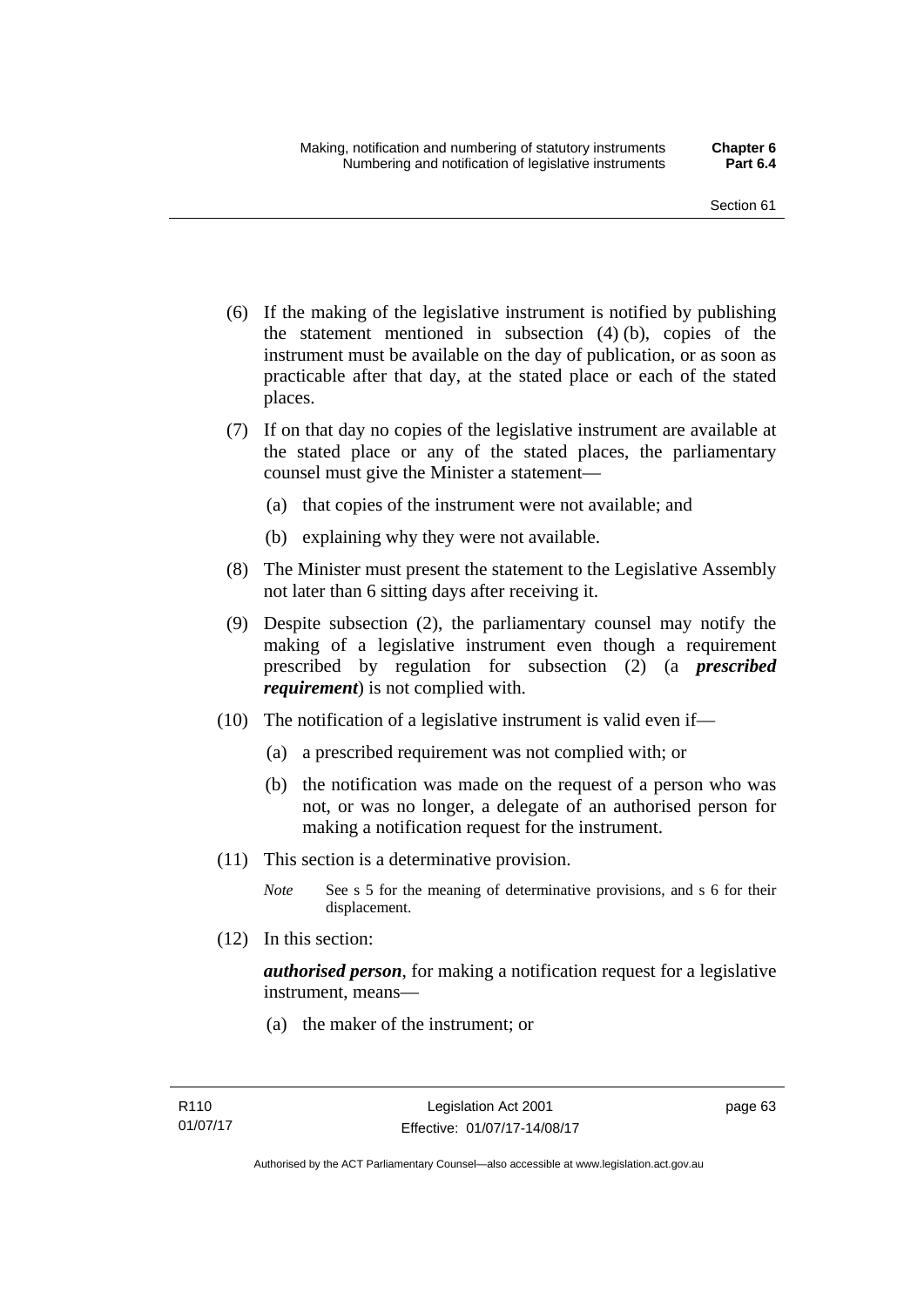- (b) for a legislative instrument made by the Executive—a Minister or director-general; or
- (c) for a legislative instrument made by a Minister—a director-general; or
- (d) for a legislative instrument made by the rule-making committee—
	- (i) the secretary of the committee; or
	- (ii) the registrar of a court or tribunal in relation to which the instrument applies; or
- (e) for any other legislative instrument made by a court or tribunal, or by a member (however described) of a court or tribunal the registrar of the court or tribunal; or
- (f) for any other legislative instrument (other than an instrument prescribed by regulation for this paragraph)—a director-general; or
- (g) for a legislative instrument prescribed by regulation for this paragraph—a person prescribed by regulation as an authorised person for making a notification request for the instrument.

*rule-making committee* means the rule-making committee established under the *[Court Procedures Act 2004](http://www.legislation.act.gov.au/a/2004-59)*.

## **62 Effect of failure to notify legislative instrument**

- (1) A legislative instrument is not enforceable by or against the Territory or anyone else unless it is notified.
- (2) This section is a determinative provision.
	- *Note* See s 5 for the meaning of determinative provisions, and s 6 for their displacement.

R110 01/07/17

Authorised by the ACT Parliamentary Counsel—also accessible at www.legislation.act.gov.au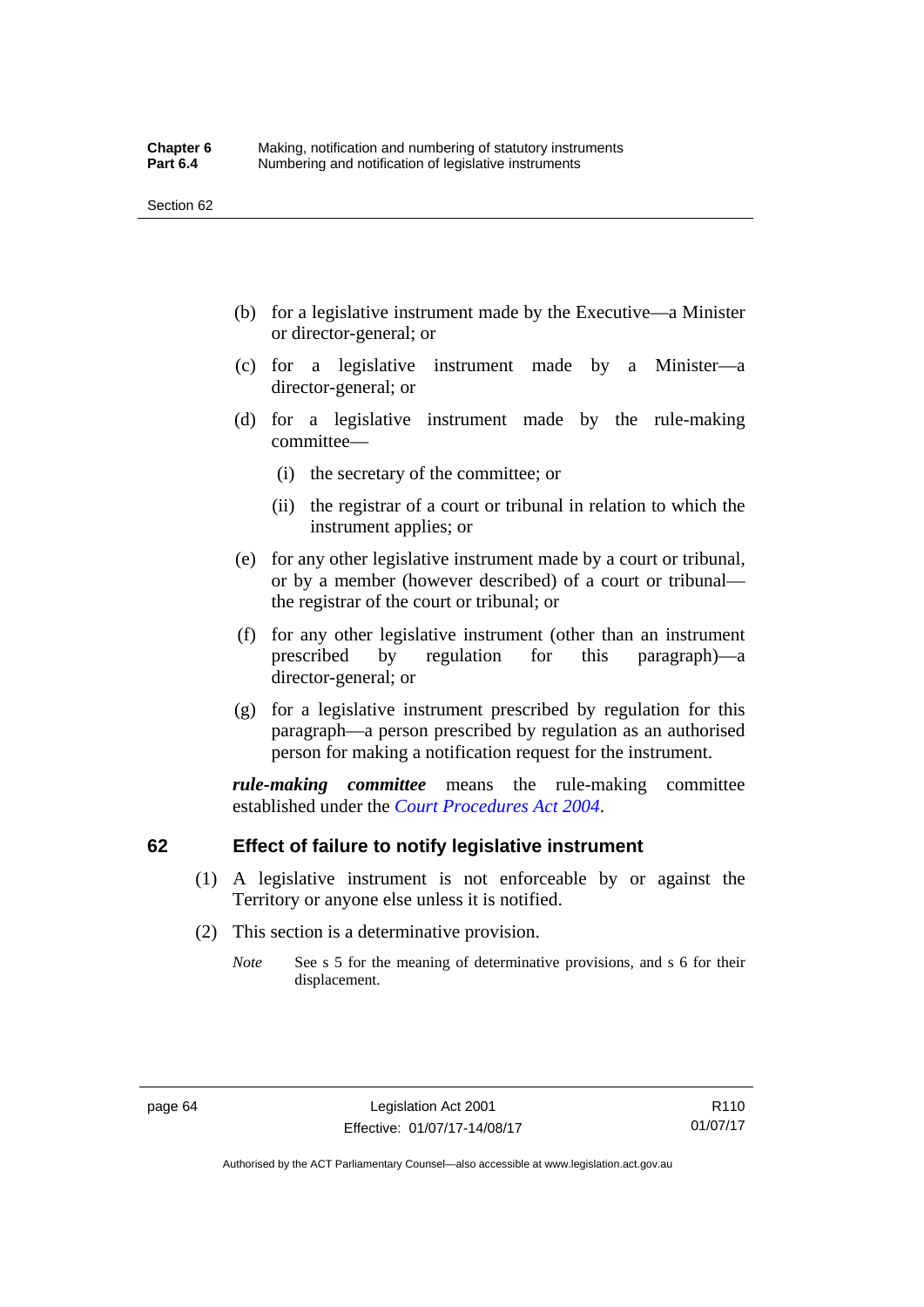## **63 References to** *notification* **of legislative instruments**

In an Act or statutory instrument, a reference to the *notification* of a legislative instrument is a reference to the instrument having been notified in the register, the gazette or otherwise under section  $61$  (2) (b).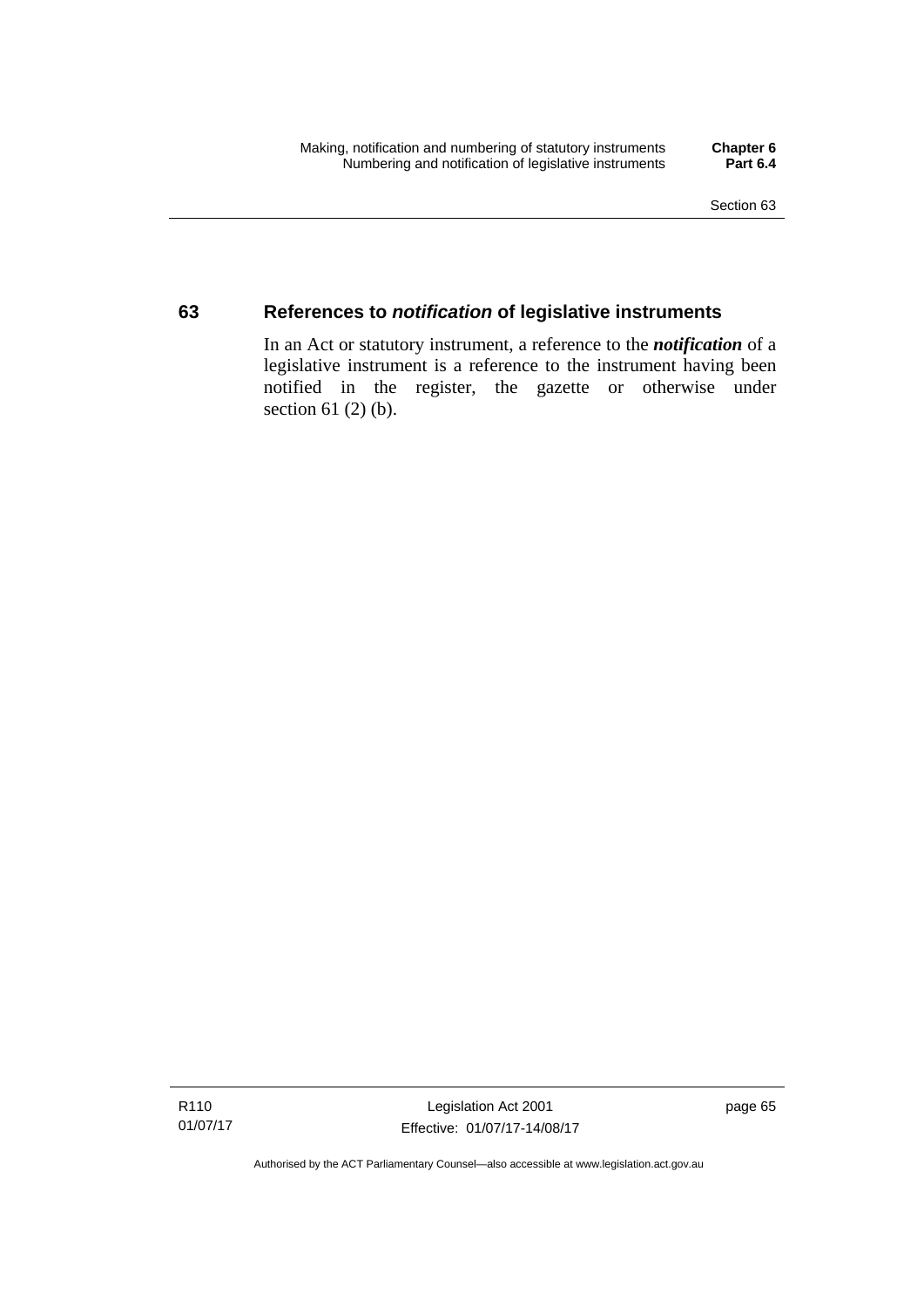#### **Chapter 7** Presentation, amendment and disallowance of subordinate laws and disallowable instruments

# **Chapter 7** Presentation, amendment and **disallowance of subordinate laws and disallowable instruments**

*Note* In this chapter, a reference to a subordinate law or disallowable instrument includes a reference to a provision of a subordinate law or disallowable instrument (see s 8 (2) and s 9 (2)).

## **64 Presentation of subordinate laws and disallowable instruments**

- (1) A subordinate law or disallowable instrument must be presented to the Legislative Assembly not later than 6 sitting days after its notification day.
- (2) If a subordinate law or disallowable instrument is not presented in accordance with subsection (1), it is taken to be repealed.
- (3) This section is a determinative provision.
	- *Note* See s 5 for the meaning of determinative provisions, and s 6 for their displacement.

## **65 Disallowance by resolution of Assembly**

- (1) This section applies if notice of a motion to disallow a subordinate law or disallowable instrument is given in the Legislative Assembly not later than 6 sitting days after the day it is presented to the Assembly.
- (2) If the Legislative Assembly passes a resolution to disallow the subordinate law or disallowable instrument, it is taken to be repealed—
	- (a) on the day after the day the disallowance is notified; or

Authorised by the ACT Parliamentary Counsel—also accessible at www.legislation.act.gov.au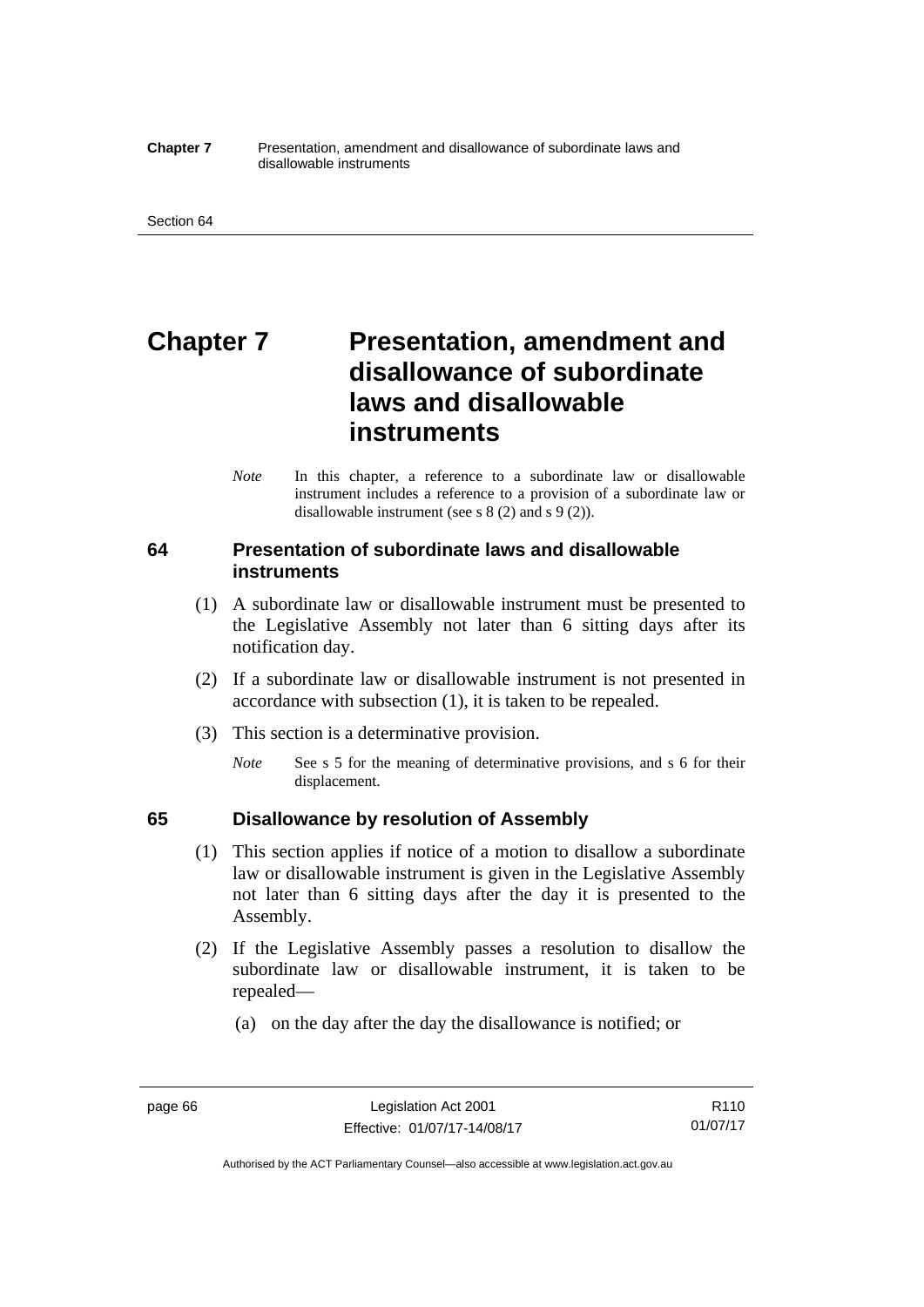- (b) if the resolution provides that it takes effect on the day the resolution is passed—that day.
- (3) For this chapter, the Legislative Assembly is taken to have passed a resolution to disallow the subordinate law or disallowable instrument if, at the end of 6 sitting days after the day the notice is given—
	- (a) the notice has not been withdrawn and the motion has not been called on; or
	- (b) the motion has been called on and moved, but has not been withdrawn or otherwise disposed of.
- (4) If subsection (3) applies, the resolution is taken to be the resolution set out in the motion for the resolution.
- (5) A disallowance under this section has effect for all purposes as if it were a repeal made by an Act.
- (6) This section is a determinative provision.
	- *Note* See s 5 for the meaning of determinative provisions, and s 6 for their displacement.

## **65A Notification of disallowance by resolution of Assembly**

- (1) If a subordinate law or disallowable instrument is disallowed, or taken to have been disallowed, under section 65, the Speaker must ask the parliamentary counsel to notify the disallowance.
- (2) If the Speaker asks the parliamentary counsel to notify the disallowance, the parliamentary counsel must—
	- (a) notify the disallowance in the register; or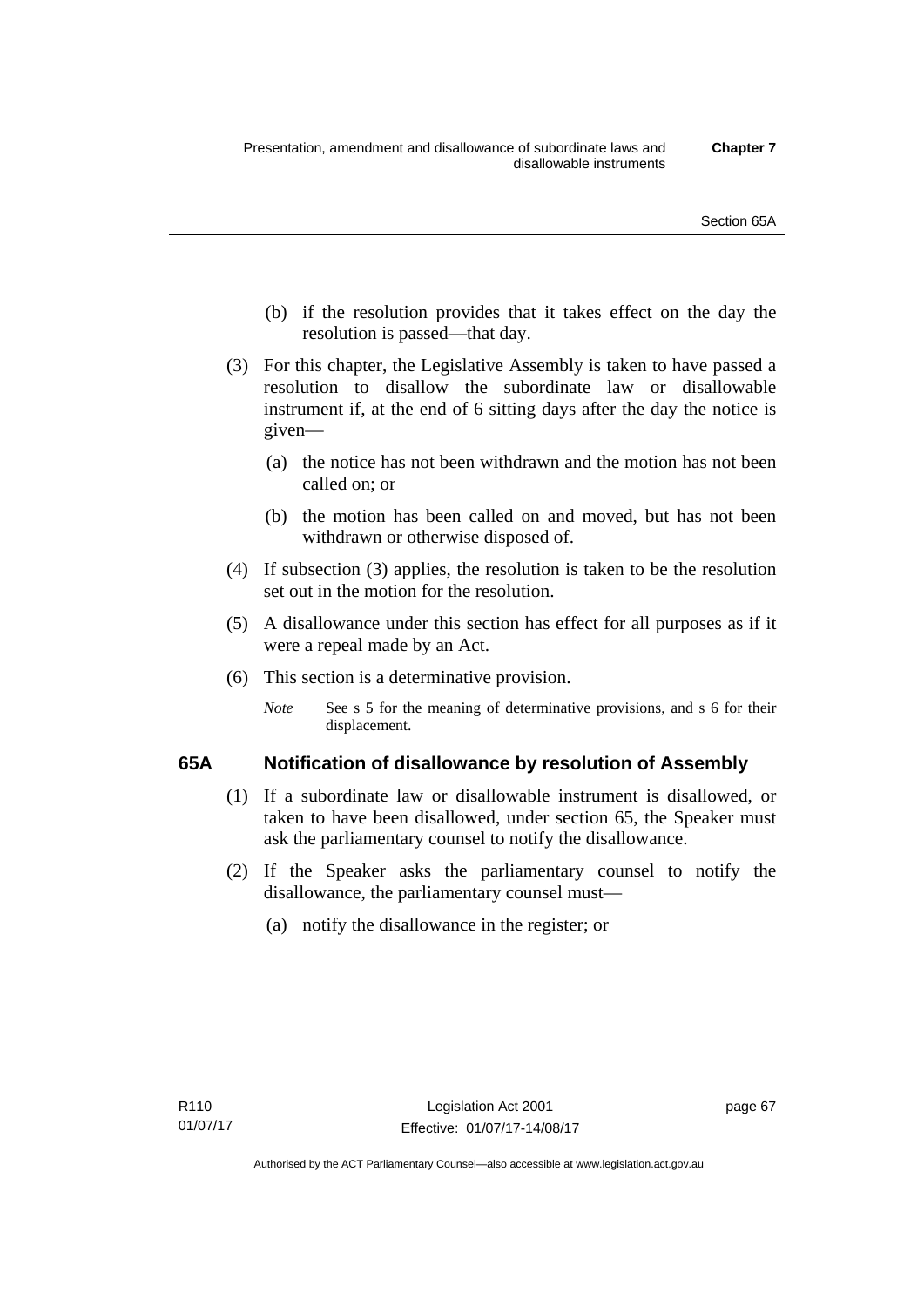#### **Chapter 7** Presentation, amendment and disallowance of subordinate laws and disallowable instruments

#### Section 65A

 (b) if it is not practicable to notify the disallowance in the register—notify the disallowance in another place the parliamentary counsel considers appropriate.

#### **Examples—other places**

- 1 another government website
- 2 outside the Legislative Assembly
- *Note* An example is part of the Act, is not exhaustive and may extend, but does not limit, the meaning of the provision in which it appears (see s 126 and s 132).
- (3) If the Speaker asks the parliamentary counsel to notify the disallowance on a particular day, the parliamentary counsel must notify the disallowance on that day unless it is impracticable to do so.
- (4) The disallowance is notified in the register by entering in the register—
	- (a) a statement that the subordinate law or disallowable instrument has been disallowed under section 65; and
	- (b) the text of the resolution passed, or taken to have been passed, by the Legislative Assembly under section 65; and
	- (c) the day when the resolution was passed or taken to have been passed; and
	- (d) the day when the subordinate law or disallowable instrument is taken to be repealed because of the resolution.
- (5) The disallowance is notified under subsection (2) (b) by publishing in the place decided by the parliamentary counsel under that subsection—
	- (a) a statement that the subordinate law or disallowable instrument has been disallowed under section 65; and
	- (b) the text of the resolution passed, or taken to have been passed, by the Legislative Assembly under section 65; and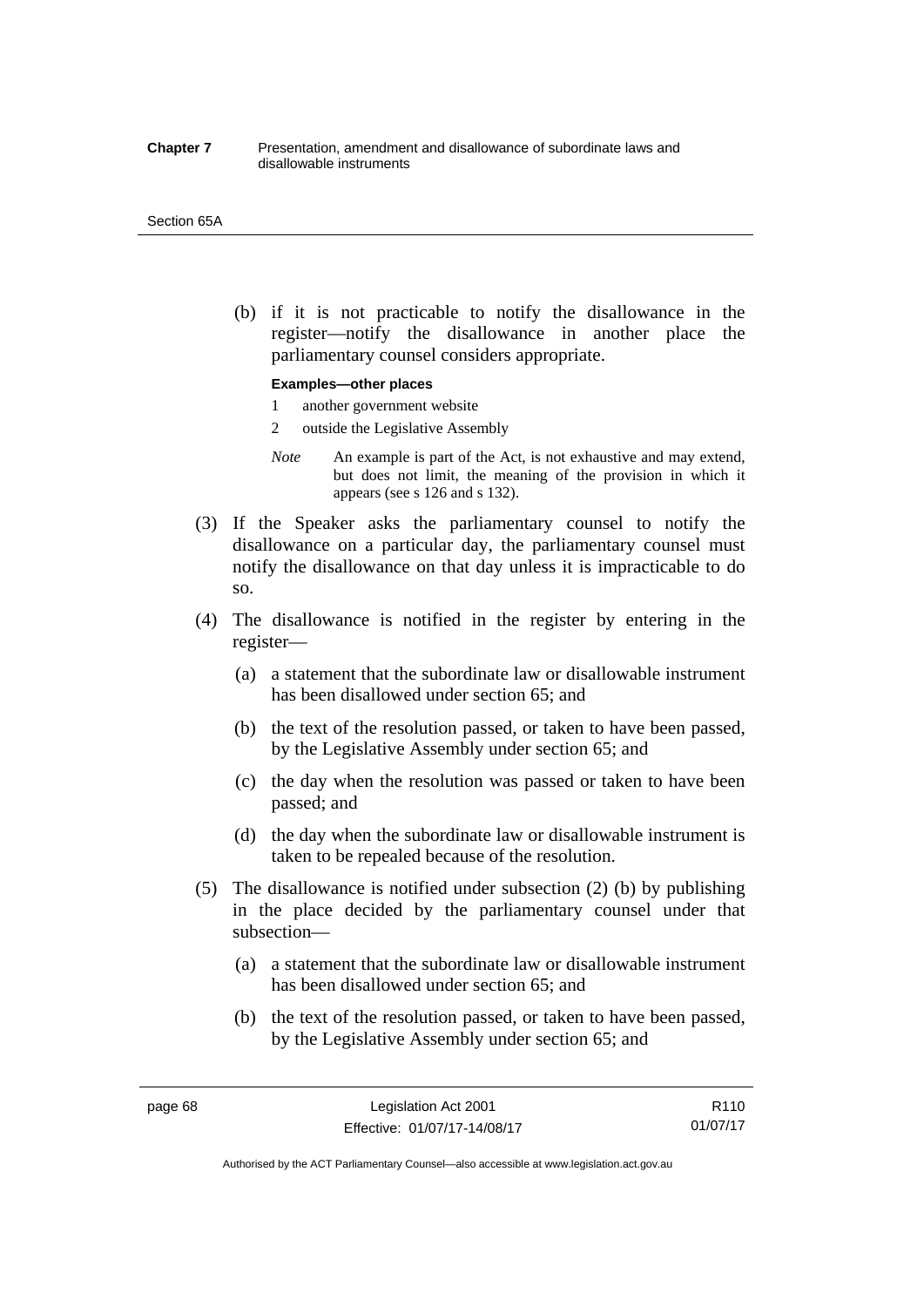- (c) the day when the resolution was passed or taken to have been passed; and
- (d) the day when the subordinate law or disallowable instrument is taken to be repealed because of the resolution.
- (6) If the disallowance is notified under subsection (2) (b), the parliamentary counsel must enter in the register—
	- (a) a statement that the subordinate law or disallowable instrument has been disallowed under section 65; and
	- (b) a statement that the disallowance was notified under subsection (2) (b) in a stated place on a stated date; and
	- (c) the text of the resolution passed, or taken to have been passed, under section 65; and
	- (d) the day when the resolution was passed or taken to have been passed; and
	- (e) the day when the subordinate law or disallowable instrument is taken to be repealed because of the resolution.
- (7) This section is a determinative provision.
	- *Note* See s 5 for the meaning of determinative provisions, and s 6 for their displacement.

## **66 Revival of affected laws**

- (1) This section applies if—
	- (a) a subordinate law or disallowable instrument (the *disallowed law*) is taken to be repealed under section 64 (Presentation of subordinate laws and disallowable instruments) or section 65 (Disallowance by resolution of Assembly); and
	- (b) the disallowed law repealed or amended an Act or statutory instrument (the *affected law*); and
	- (c) the repeal or amendment has commenced.

page 69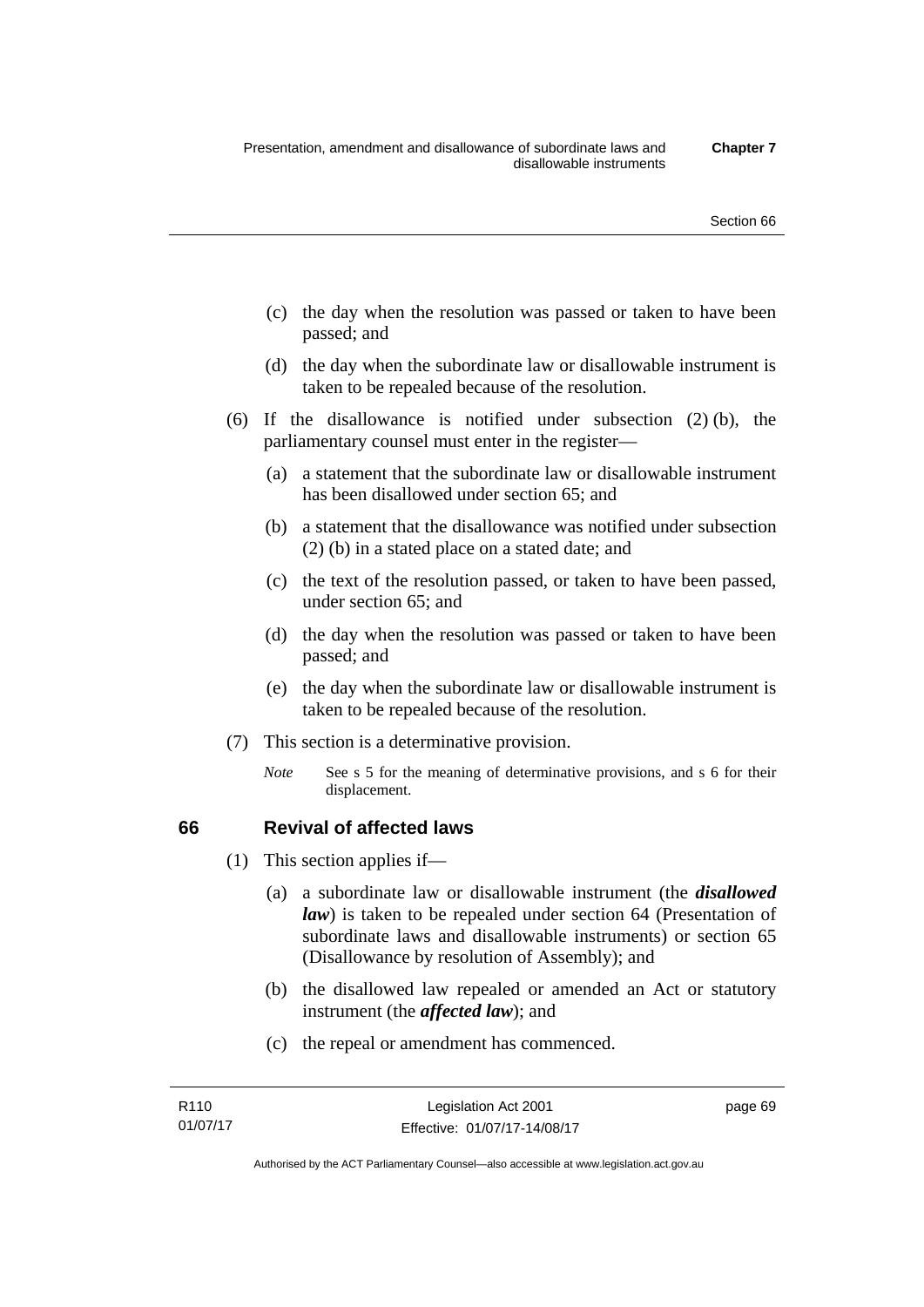#### **Chapter 7** Presentation, amendment and disallowance of subordinate laws and disallowable instruments

#### Section 67

- (2) The affected law is revived, from the beginning of the day after the disallowed law is taken to have been repealed, as if the disallowed law had never been made.
- (3) This section is a determinative provision.
	- *Note* See s 5 for the meaning of determinative provisions, and s 6 for their displacement.

## **67 Making of instrument same in substance within 6 months after disallowance**

- (1) This section applies if a subordinate law or disallowable instrument (the *disallowed law*) is disallowed under section 65 (Disallowance by resolution of Assembly).
- (2) A subordinate law or disallowable instrument the same in substance must not be made within 6 months beginning on the day of the disallowance unless the Legislative Assembly has—
	- (a) rescinded the resolution that disallowed the disallowed law; or
	- (b) by resolution, approved the making of—
		- (i) a subordinate law or disallowable instrument in those terms; or
		- (ii) a subordinate law or disallowable instrument the same in substance as the disallowed law.
- (3) A subordinate law or disallowable instrument made in contravention of this section is void.
- (4) This section is a determinative provision.
	- *Note* See s 5 for the meaning of determinative provisions, and s 6 for their displacement.

## **68 Amendment by resolution of Assembly**

(1) In this section:

page 70 Legislation Act 2001 Effective: 01/07/17-14/08/17

Authorised by the ACT Parliamentary Counsel—also accessible at www.legislation.act.gov.au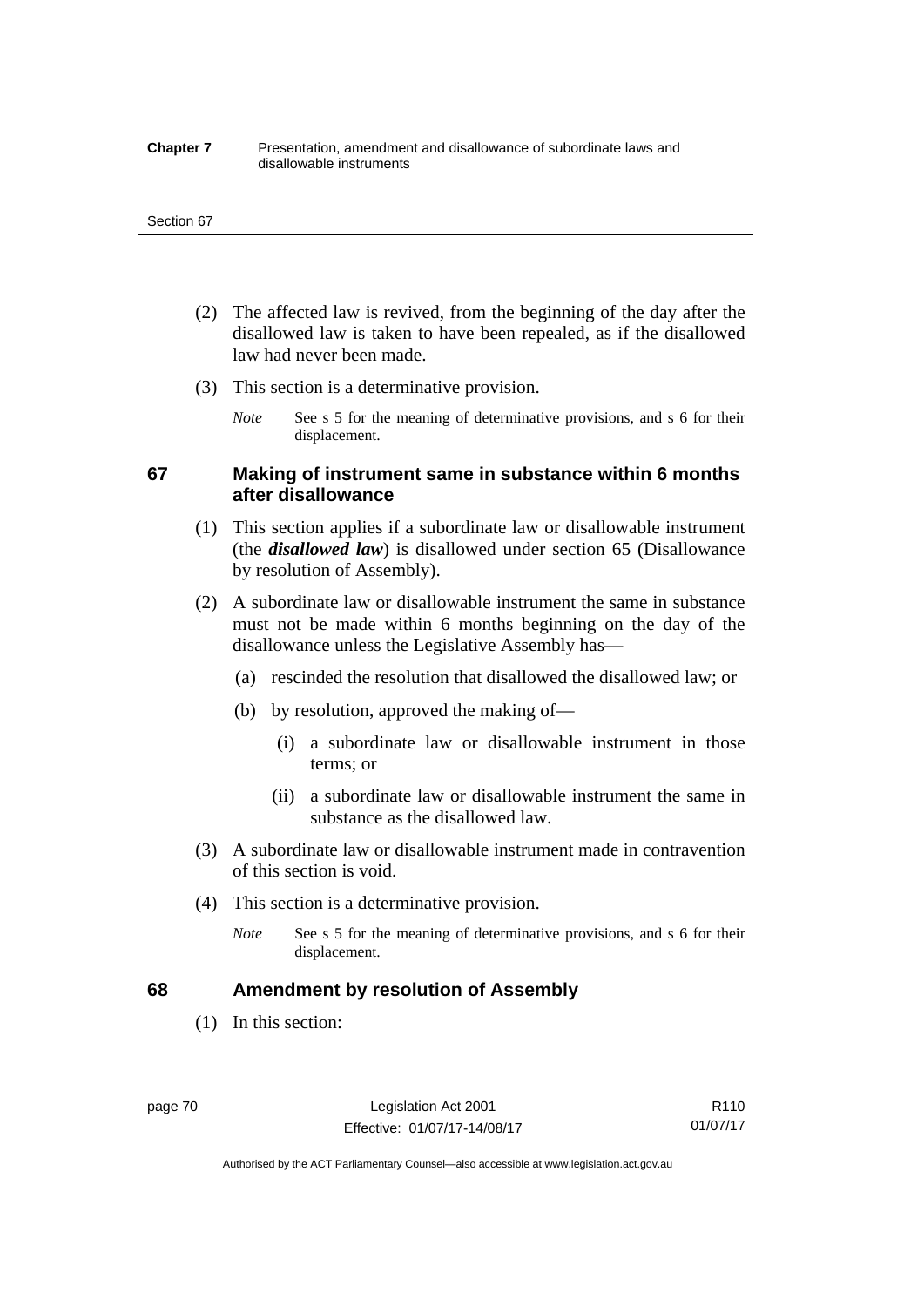*amendment* does not include an amendment that would have the effect of waiving or changing any fee, charge, penalty or other amount payable to the Territory.

*disallowable instrument* does not include a determination of fees or charges by a Minister under an Act or subordinate law.

- (2) This section applies if notice of a motion to amend a subordinate law or disallowable instrument is given in the Legislative Assembly not later than 6 sitting days after the day it is presented to the Assembly.
- (3) If the Legislative Assembly passes a resolution to amend the subordinate law or disallowable instrument, it is amended accordingly—
	- (a) on the day after the day the amendment is notified; or
	- (b) if the resolution provides that it takes effect on the day the resolution is passed—that day.
- (4) For this chapter, the Legislative Assembly is taken to have passed a resolution to amend the subordinate law or disallowable instrument if, at the end of 6 sitting days after the day the notice is given—
	- (a) the notice has not been withdrawn and the motion has not been called on; or
	- (b) the motion has been called on and moved, but has not been withdrawn or otherwise disposed of.
- (5) If subsection (4) applies, the resolution is taken to be the resolution set out in the motion for the resolution.
- (6) An amendment under this section has effect for all purposes as if it had been made by an Act.
- (7) Without limiting subsection (6), section 83 (Consequences of amendment of statutory instrument by Act) applies to the amendment as if it had been made by an Act.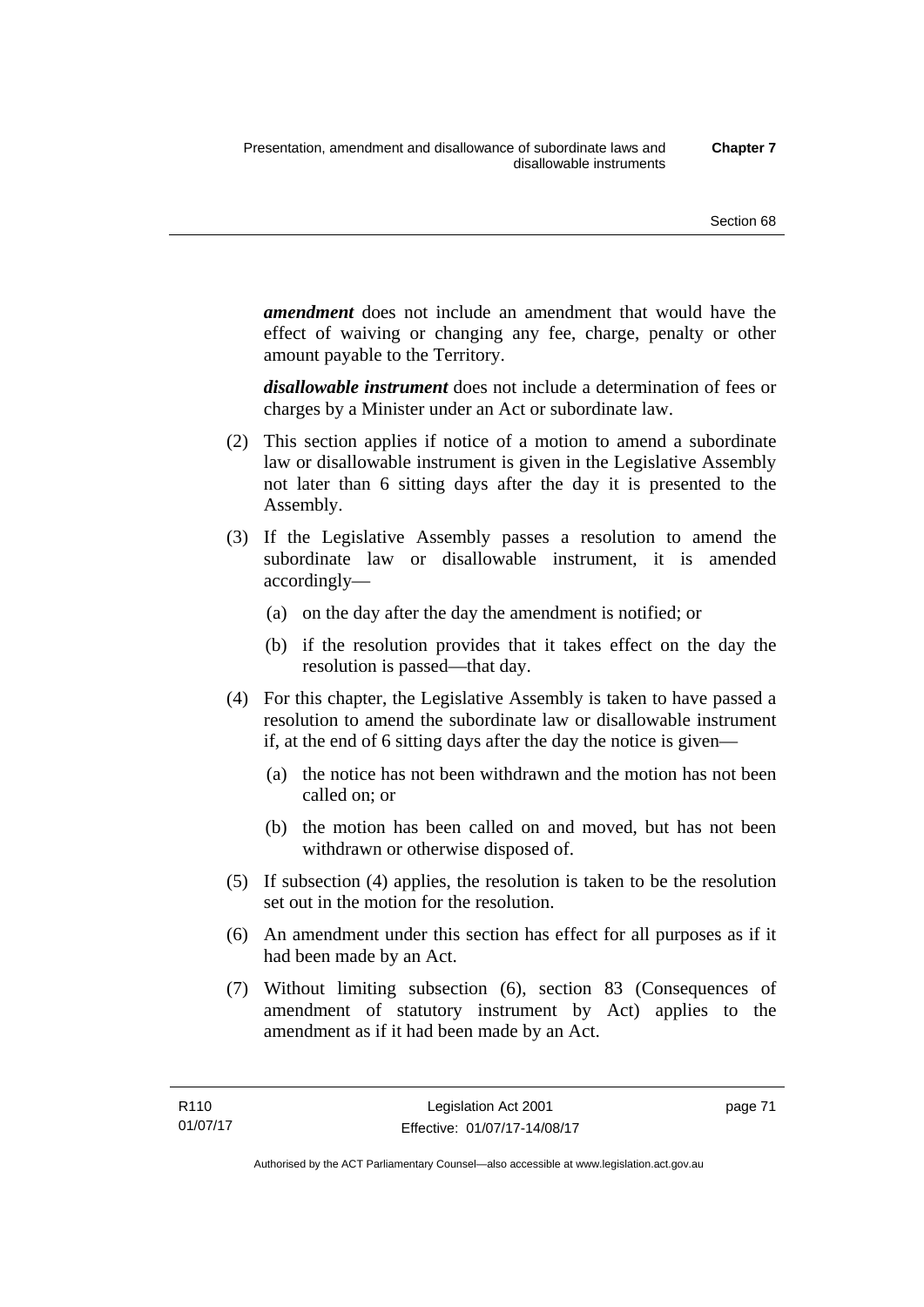#### **Chapter 7** Presentation, amendment and disallowance of subordinate laws and disallowable instruments

#### Section 69

- (8) This section is a determinative provision.
	- *Note* See s 5 for the meaning of determinative provisions, and s 6 for their displacement.

## **69 Notification of amendments made by resolution of Assembly**

- (1) If a subordinate law or disallowable instrument (the *amended law*) is amended under section 68, the Speaker must ask the parliamentary counsel to notify the amendment.
- (2) If the Speaker asks the parliamentary counsel to notify the amendment, the parliamentary counsel must—
	- (a) notify the amendment in the register; or
	- (b) if it is not practicable to notify the amendment in the register notify the amendment in another place the parliamentary counsel considers appropriate.

#### **Examples—other places**

- 1 another government website
- 2 outside the Legislative Assembly
- *Note* An example is part of the Act, is not exhaustive and may extend, but does not limit, the meaning of the provision in which it appears (see s 126 and s 132).
- (3) If the Speaker asks the parliamentary counsel to notify the amendment on a particular day, the parliamentary counsel must notify the amendment on that day unless it is impracticable to do so.
- (4) The amendment is notified in the register by entering in the register—
	- (a) a statement that the amendment of the amended law has been made under section 68; and
	- (b) the text of the resolution passed, or taken to have been passed, by the Legislative Assembly under section 68; and

Authorised by the ACT Parliamentary Counsel—also accessible at www.legislation.act.gov.au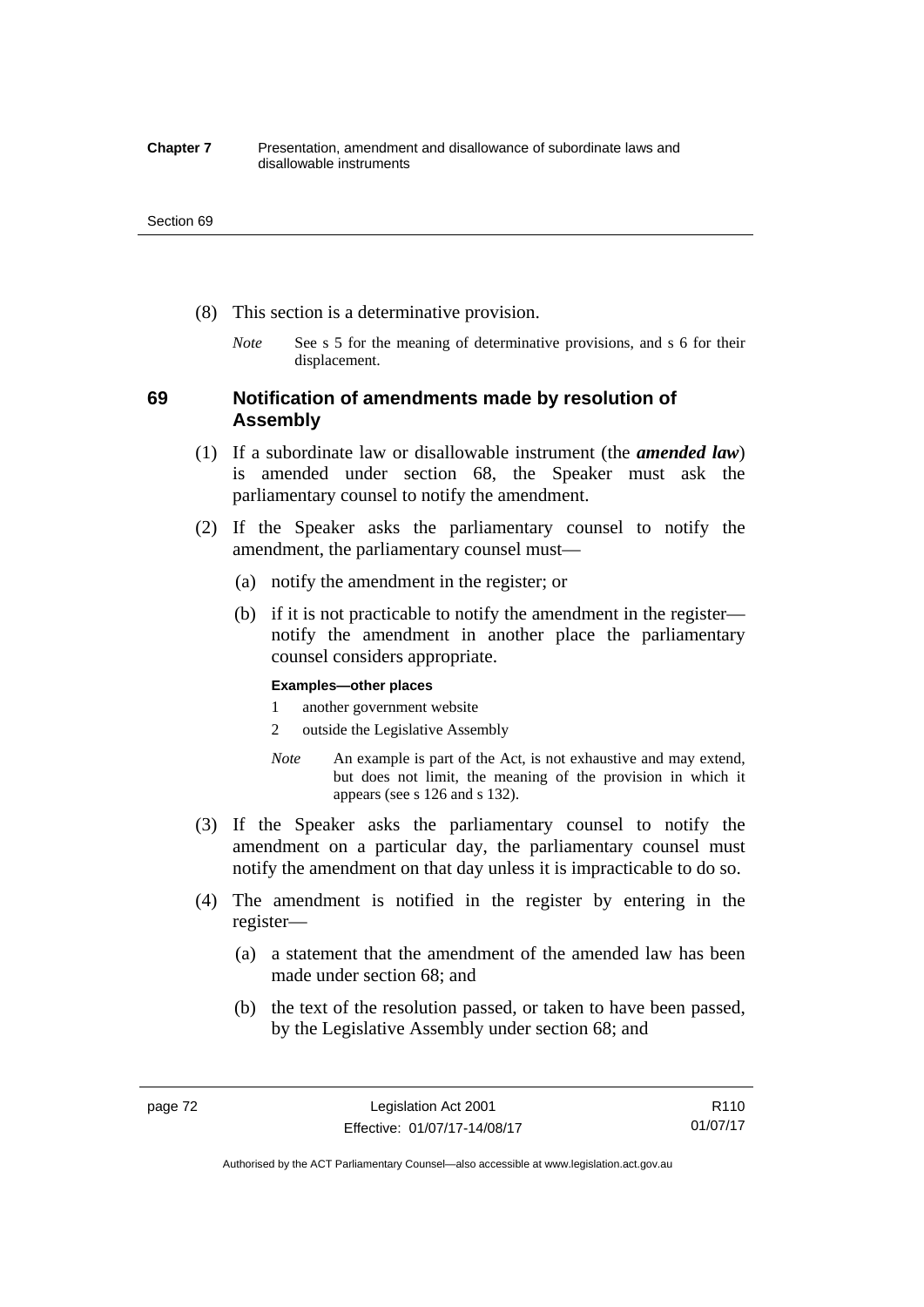- (c) the day when the resolution was passed or taken to have been passed; and
- (d) the day when the subordinate law or disallowable instrument is taken to be amended because of the resolution.
- (5) The amendment is notified under subsection (2) (b) by publishing in the place decided by the parliamentary counsel under that subsection—
	- (a) a statement that the amendment of the amended law has been made under section 68; and
	- (b) the text of the resolution passed, or taken to have been passed, by the Legislative Assembly under section 68; and
	- (c) the day when the resolution was passed or taken to have been passed; and
	- (d) the day when the subordinate law or disallowable instrument is taken to be amended because of the resolution.
- (6) If the amendment is notified under subsection (2) (b), the parliamentary counsel must enter in the register—
	- (a) a statement that the amendment of the amended law has been made under section 68; and
	- (b) a statement that the amendment was notified under subsection (2) (b) in a stated place on a stated date; and
	- (c) the text of the resolution passed, or taken to have been passed, by the Legislative Assembly under section 68; and
	- (d) the day when the resolution was passed or taken to have been passed; and
	- (e) the day when the subordinate law or disallowable instrument is taken to be amended because of the resolution.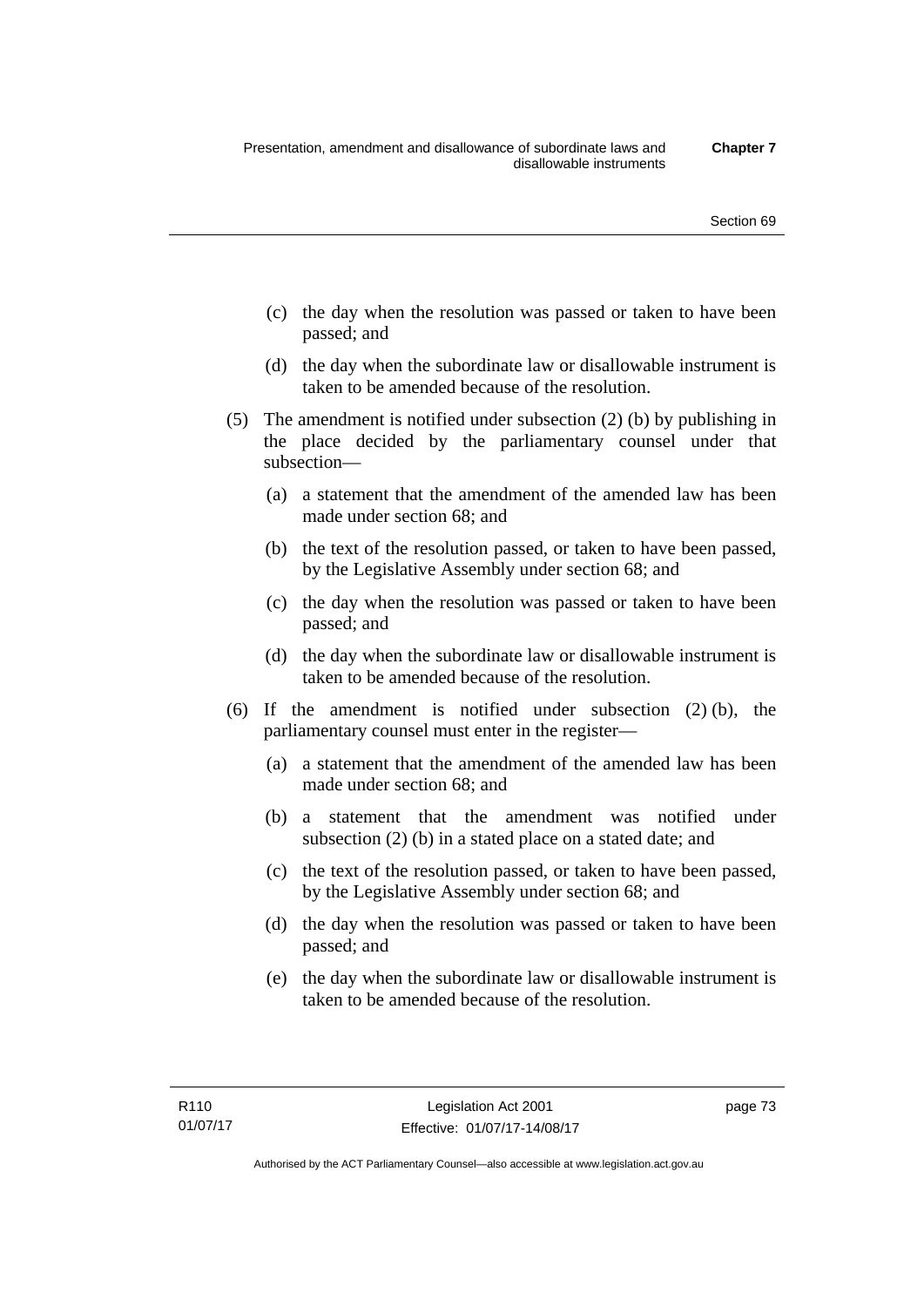#### **Chapter 7** Presentation, amendment and disallowance of subordinate laws and disallowable instruments

#### Section 70

- (7) This section is a determinative provision.
	- *Note* See s 5 for the meaning of determinative provisions, and s 6 for their displacement.

## **70 Making of amendment restoring effect of law within 6 months after amendment**

- (1) This section applies if a subordinate law or disallowable instrument (the *amended law*) is amended under section 68 (Amendment by resolution of Assembly).
- (2) A subordinate law or disallowable instrument the same in substance as the amended law before the amendment (the *earlier law*) must not be made within 6 months beginning on the day the amendment is made unless the Legislative Assembly has—
	- (a) rescinded the resolution that made the amendment; or
	- (b) by resolution approved the making of—
		- (i) a subordinate law or disallowable instrument in those terms; or
		- (ii) a subordinate law or disallowable instrument the same in substance as the earlier law.
- (3) A subordinate law or disallowable instrument made in contravention of this section is void.
- (4) This section is a determinative provision.
	- *Note* See s 5 for the meaning of determinative provisions, and s 6 for their displacement.

## **71 Effect of dissolution or expiry of Assembly on notice of motion**

- (1) This section applies if—
	- (a) notice of motion to disallow or amend a subordinate law or disallowable instrument is given in the Legislative Assembly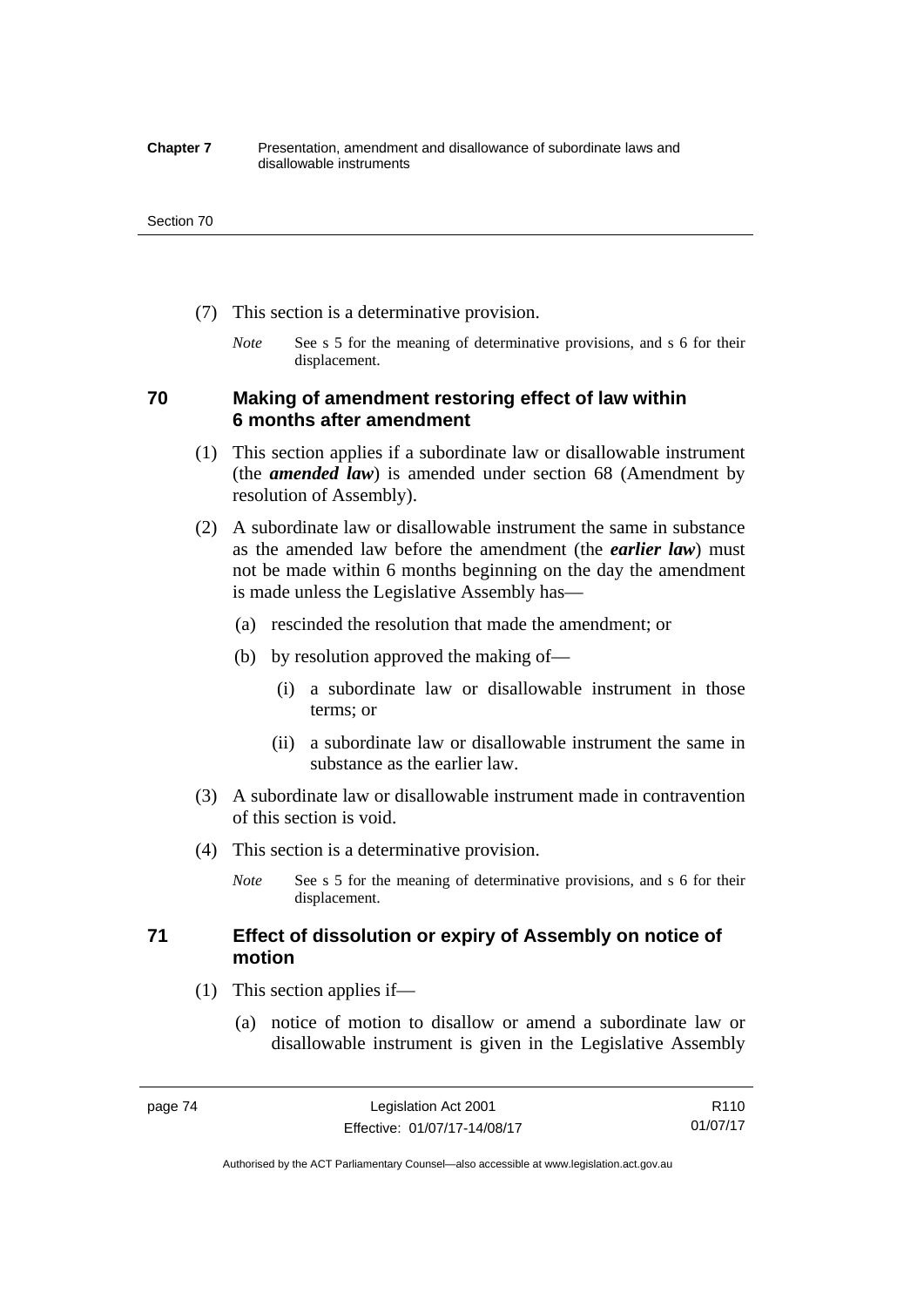not later than 6 sitting days after the day the instrument is presented to the Assembly; and

- (b) not later than 6 sitting days after the day the notice is given, the Assembly is dissolved or expires; and
- (c) at the time of the dissolution or expiry—
	- (i) the notice has not been withdrawn and the motion has not been called on; or
	- (ii) the motion has been called on and moved, but has not been withdrawn or otherwise disposed of.
- (2) For this chapter, the subordinate law or disallowable instrument is taken to have been presented to the Legislative Assembly on the first sitting day of the Assembly after the next general election of members of the Assembly.
- (3) This section is a determinative provision.
	- *Note* See s 5 for the meaning of determinative provisions, and s 6 for their displacement.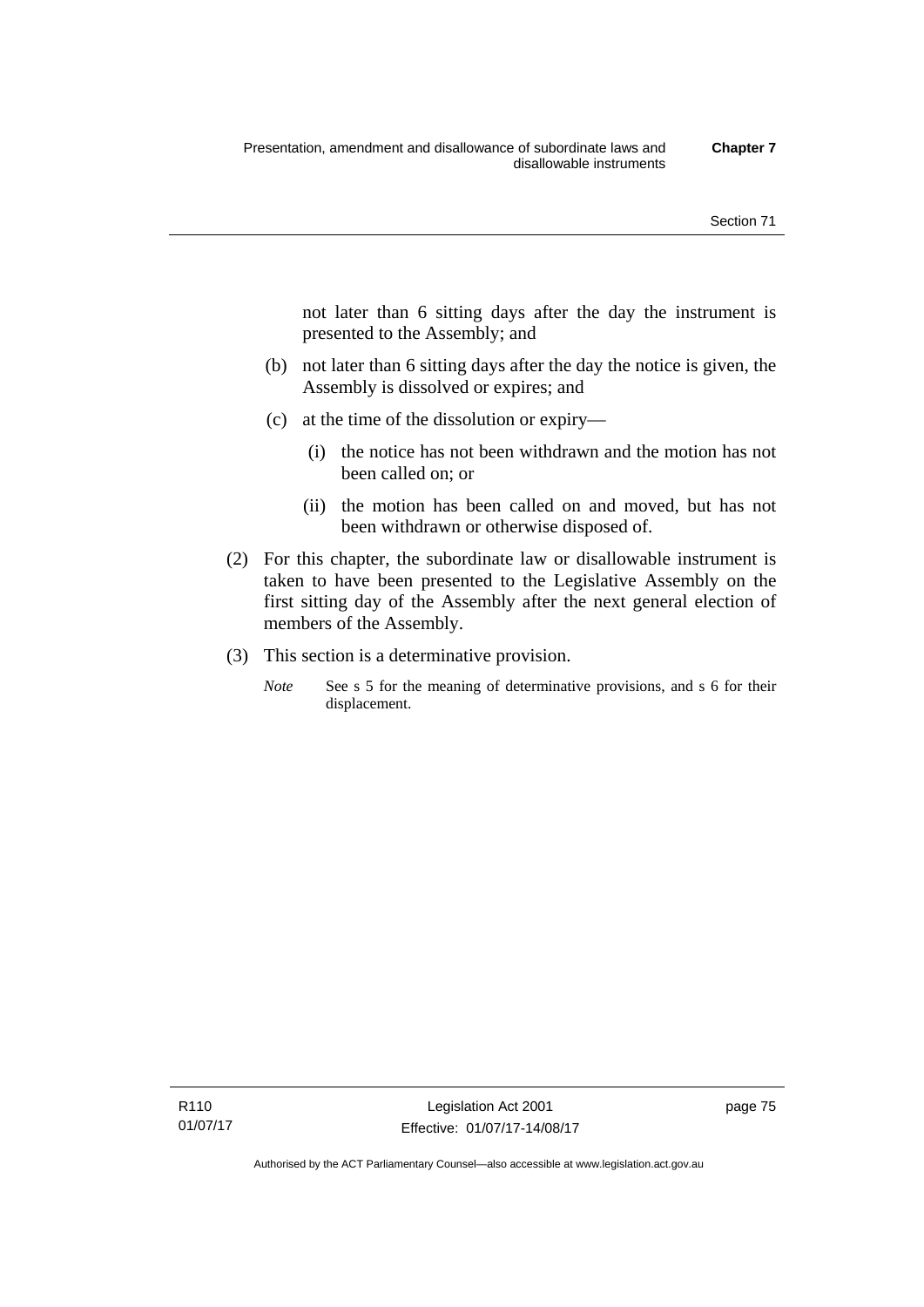# **Chapter 8 Commencement and exercise of powers before commencement**

### **72 Meaning of** *law***—ch 8**

In this chapter:

*law* means an Act or statutory instrument.

*Note* A reference to an Act or statutory instrument includes a reference to a provision of the Act or instrument (see s 7 and s 13).

## **73 General rules about commencement**

- (1) An Act commences—
	- (a) on the day after its notification day; or
	- (b) if the Act or another Act provides for a different date or time of commencement—on that date or at that time.
- (2) A legislative instrument commences—
	- (a) on the day after its notification day; or
	- (b) if an Act or the instrument provides for a later date or time of commencement—on that date or at that time; or
	- (c) if an Act provides for an earlier date or time of commencement—on that date or at that time; or
	- (d) if the instrument, under authority given by an Act, provides for an earlier date or time—on that date or at that time.

#### **Examples—par (b)**

- 1 A subordinate law may provide that it commences on a stated future date or at a stated time on a stated future date.
- 2 A disallowable instrument may provide that it commences on the commencement of a stated law or a stated provision of a stated law.

Authorised by the ACT Parliamentary Counsel—also accessible at www.legislation.act.gov.au

R110 01/07/17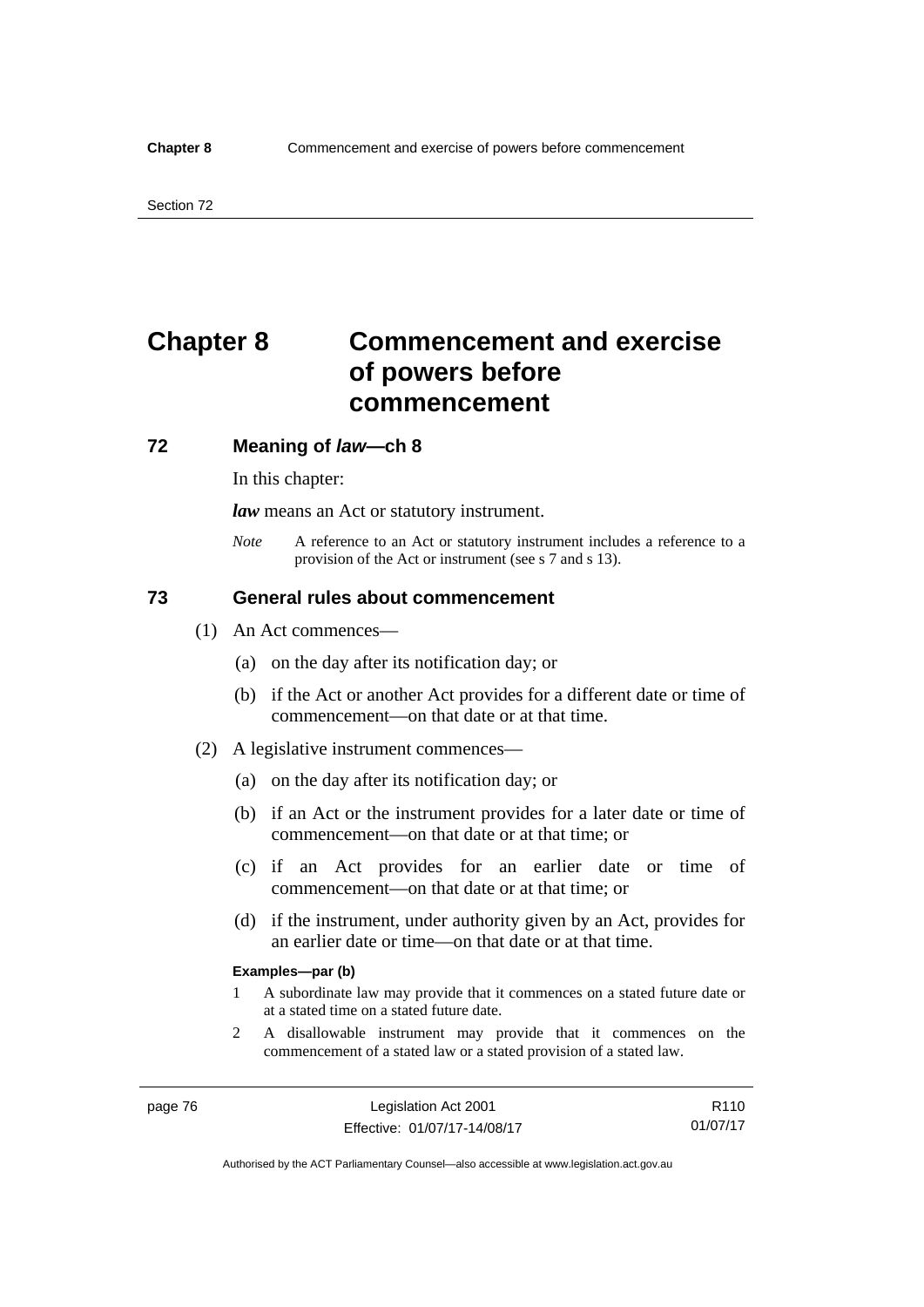- 3 A notifiable instrument may provide that it commences on the expiry of a stated statutory instrument.
- 4 A notifiable instrument may provide that it commences on the date fixed by a Commonwealth Minister, by notice in the Commonwealth gazette, under a stated Commonwealth Act.
- *Note* An example is part of the Act, is not exhaustive and may extend, but does not limit, the meaning of the provision in which it appears (see s 126 and s 132).
- (3) Without limiting subsection (2), if a legislative instrument is notified on a day after the day or time provided by the instrument for its commencement, and subsection (2) (c) or (d) does not apply to the instrument—
	- (a) the instrument is valid; but
	- (b) the instrument commences on the day after its notification day.
- (4) A statutory instrument that is not a legislative instrument commences—
	- (a) on the day after the day it is made or, if it is required under an Act or statutory instrument to be approved (however described) by the Executive, a Minister or any other entity, the day after the day it is approved; or
	- (b) if an Act or the instrument provides for a later date or time of commencement—on that date or at that time; or
	- (c) if an Act provides for an earlier date or time of commencement—on that date or at that time; or
	- (d) if the instrument, under authority given by an Act, provides for an earlier date or time—on that date or at that time.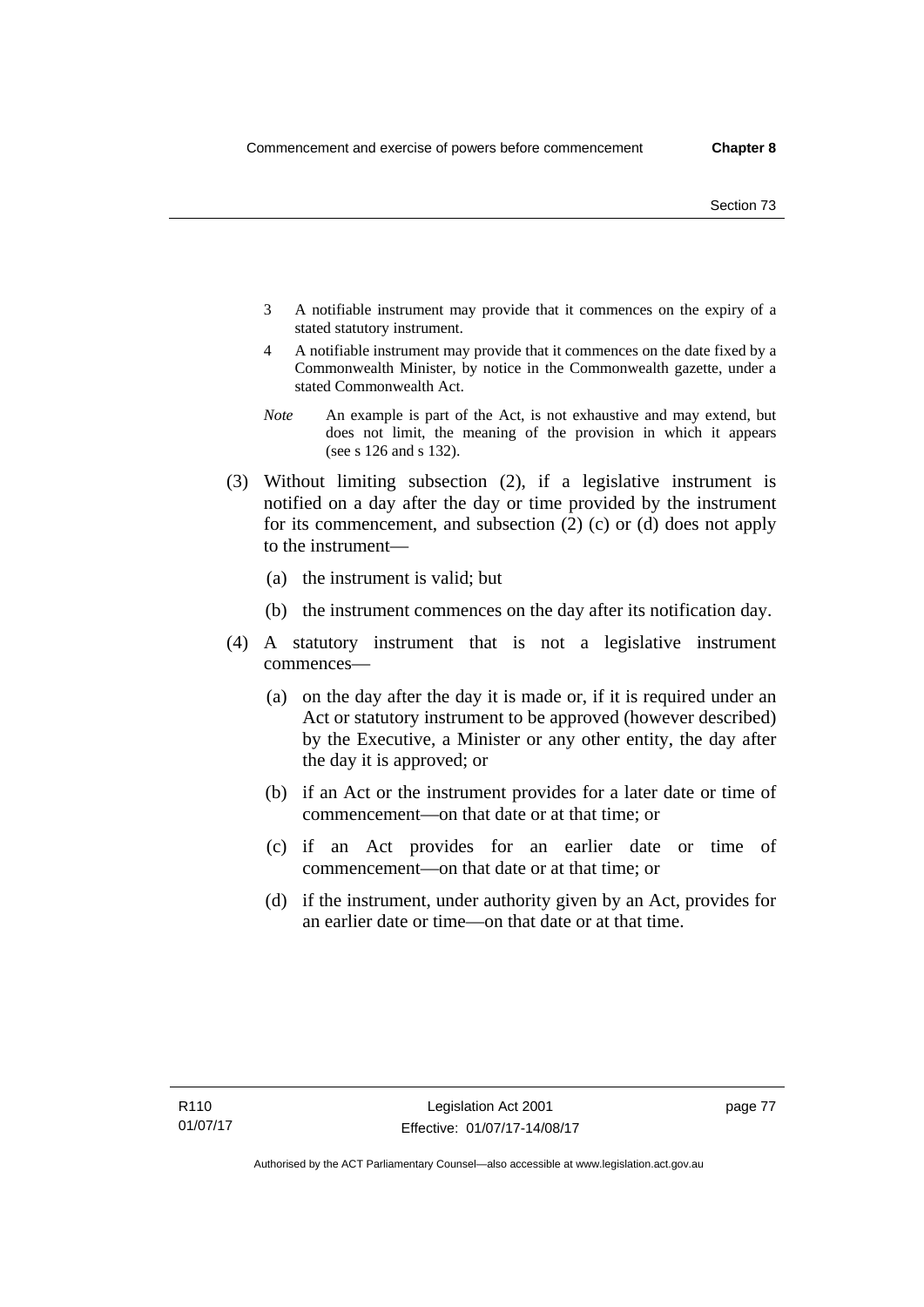- (5) This section is subject to the following sections:
	- (a) section 75 (Commencement of naming and commencement provisions);
	- (b) section 76 (Non-prejudicial provision may commence retrospectively);
	- (c) section 79 (Automatic commencement of postponed law);
	- (d) section 79A (Commencement of amendment of uncommenced law);
	- (e) section 81 (Exercise of powers between notification and commencement).
- (6) This section is a determinative provision.
	- *Note* See s 5 for the meaning of determinative provisions, and s 6 for their displacement.

## **74 Time of commencement**

- (1) If an Act commences on a day, it commences at the beginning of the day unless a different time of commencement is provided by the Act, another Act, or a commencement notice providing for the commencement of the Act.
- (2) If a statutory instrument commences on a day, it commences at the beginning of the day unless a different time of commencement is provided by the instrument, an Act, or a commencement notice providing for the commencement of the instrument.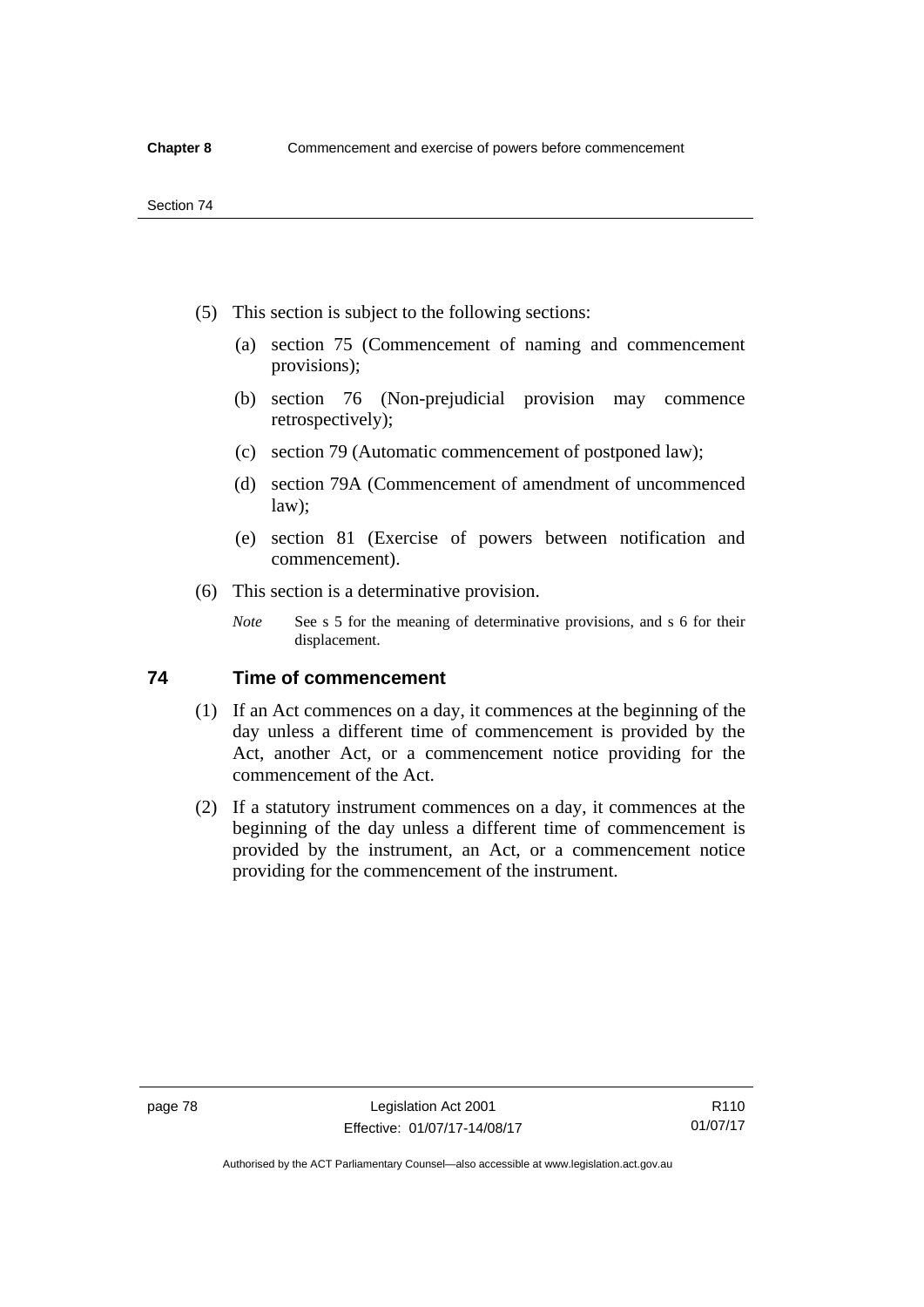## **75 Commencement of naming and commencement provisions**

 (1) The provisions of a law providing for its name and commencement automatically commence on its notification day.

#### **Example**

The *XYZ Act 2002* was notified on 1 October 2002. It contains the following provision:

#### **2 Commencement**

This Act commences on 1 December 2002.

The provisions of the *XYZ Act 2002* providing for its name and commencement commence on 1 October 2002.

- *Note* An example is part of the Act, is not exhaustive and may extend, but does not limit, the meaning of the provision in which it appears (see s 126 and s 132).
- (2) However, if a provision of the law commences before the law's notification day, the naming and commencement provisions are taken to have automatically commenced—
	- (a) on that commencement; or
	- (b) if 2 or more provisions of the law commence at different times before the notification day—on the earlier or earliest of the commencements.

### **Example**

#### **2 Commencement**

- (1) This Act, other than section 9 and section 10, commences on a day fixed by the Minister by written notice.
- (2) Section 9 is taken to have commenced on 1 July 2001.
- (3) Section 10 is taken to have commenced on 1 August 2001.

The provisions of the *XYZ Act 2001* providing for its name and commencement are taken to have commenced on 1 July 2001.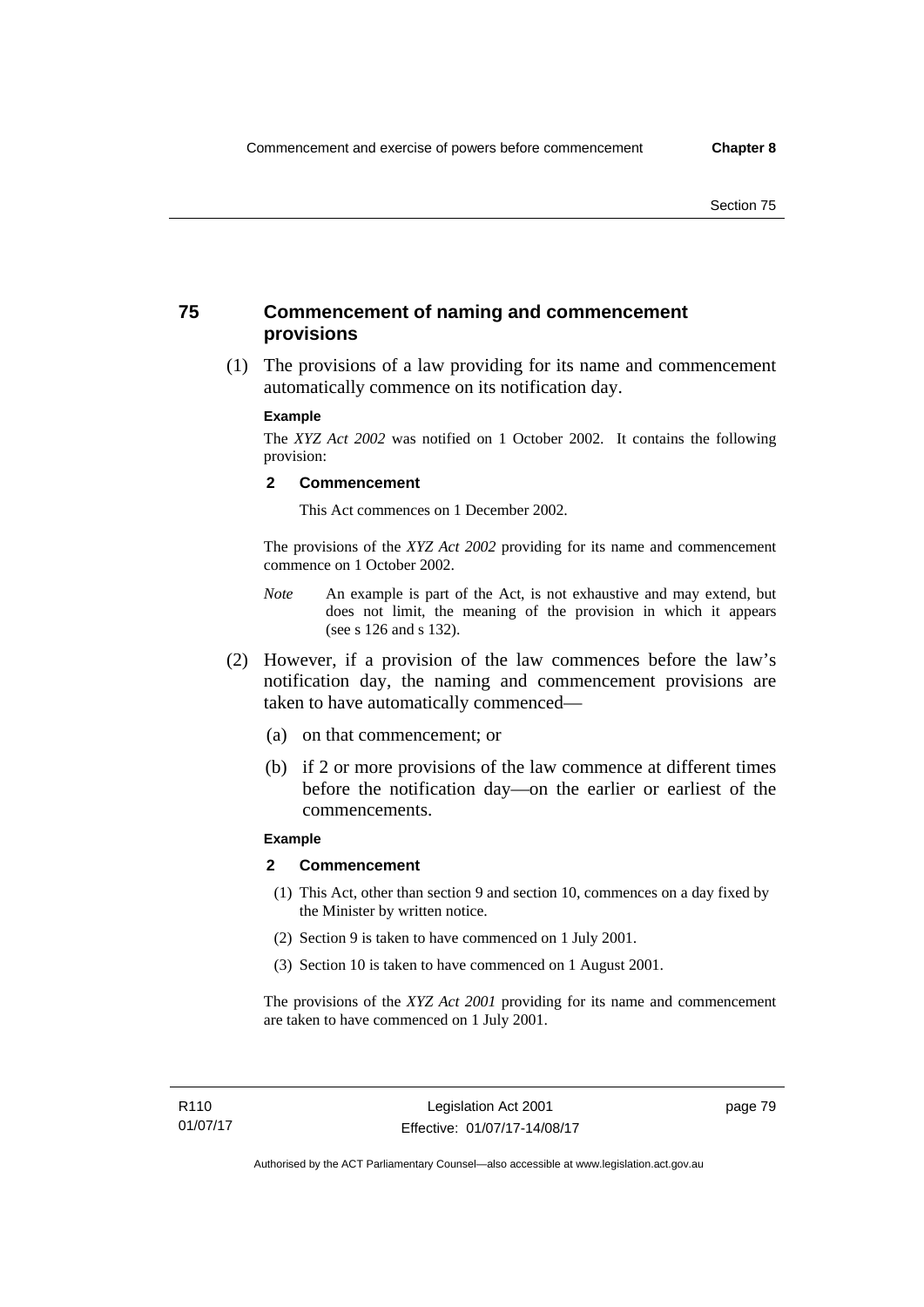- (3) In the application of this section to a statutory instrument that is not a legislative instrument, a reference to the instrument's *notification*  day is a reference to the day after the day it is made or, if it is required under an Act or statutory instrument to be approved (however described) by the Executive, a Minister or any other entity, the day after the day it is approved.
- (4) This section is a determinative provision.
	- *Note* See s 5 for the meaning of determinative provisions, and s 6 for their displacement.

## **75AA Commencement of provisions identifying amended laws**

- (1) This section applies if a law amends another law and includes a provision (a *legislation amended provision*) identifying the amended law.
- (2) The legislation amended provision automatically commences (or is taken to have automatically commenced)—
	- (a) on the commencement of the amendments; or
	- (b) if the amendments commence at different times—on the commencement of the earlier or earliest of the amendments.
- (3) This section is a determinative provision.
	- *Note* See s 5 for the meaning of determinative provision, and s 6 for their displacement.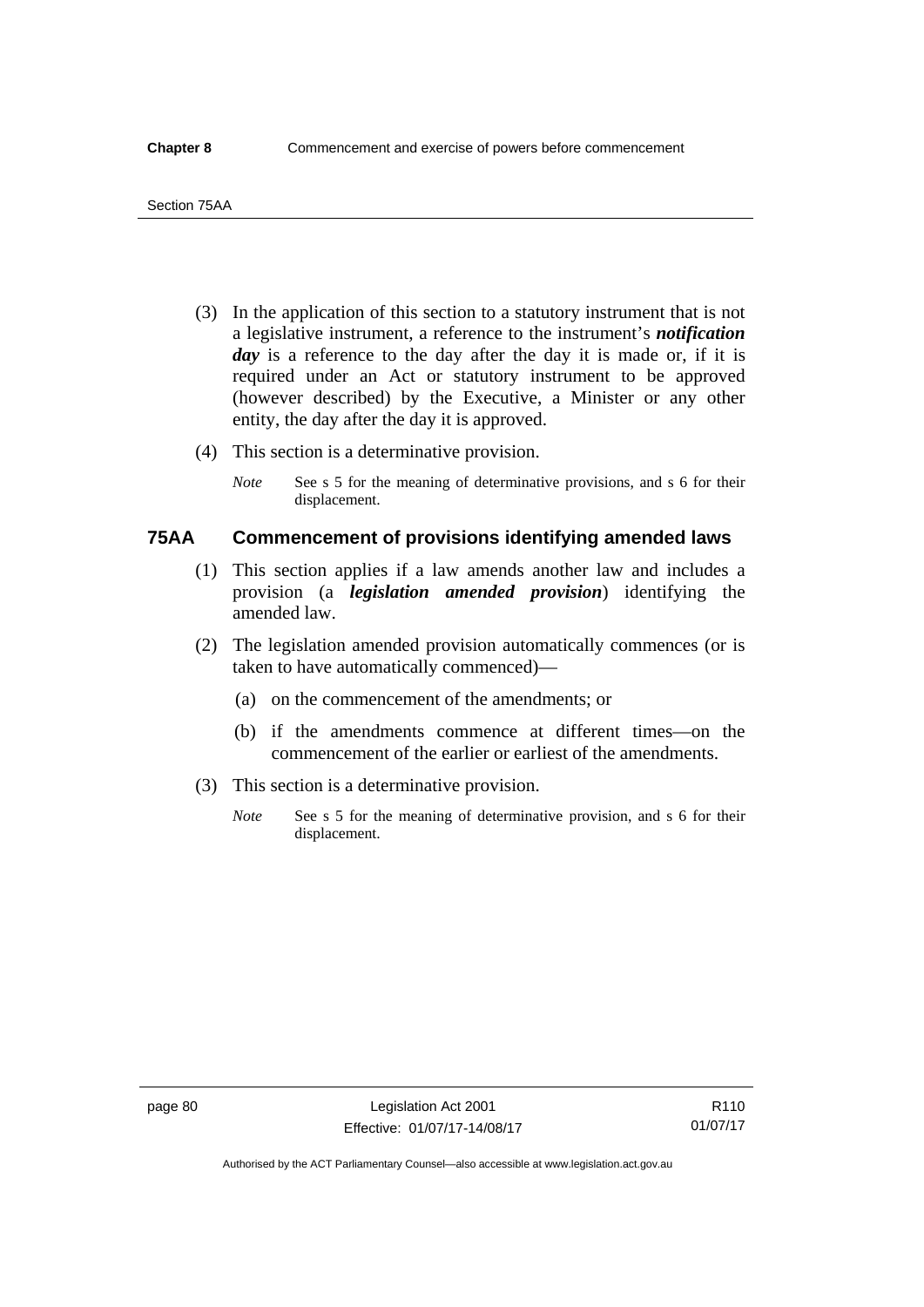## **75A Meaning of commences** *retrospectively*

- (1) An Act or legislative instrument commences *retrospectively* if it commences on a day or at a time earlier than the day after its notification day.
	- *Note* A reference to an Act or legislative instrument includes a reference to a provision of an Act or legislative instrument (see s 7 (3) and s 12 (2)).
- (2) A statutory instrument that is not a legislative instrument commences *retrospectively* if it commences on a day or at a time earlier than the day after the day it is made or, if it is required under an Act or statutory instrument to be approved (however described) by the Executive, a Minister or any other entity, the day after the day it is approved.

## **75B Retrospective commencement requires clear indication**

(1) A law must not be taken to provide for the law (or another law) to commence retrospectively unless the law clearly indicates that it is to commence retrospectively.

#### **Example**

The *XYZ Act 2003* was notified on 1 July 2003. It contains the following provision:

### **2 Commencement**

This Act is taken to have commenced on 17 October 2001.

Section 2 clearly indicates that the Act is to commence retrospectively.

- *Note* An example is part of the Act, is not exhaustive and may extend, but does not limit, the meaning of the provision in which it appears (see s 126 and s 132).
- (2) This section is a determinative provision.
	- *Note* See s 5 for the meaning of determinative provisions, and s 6 for their displacement.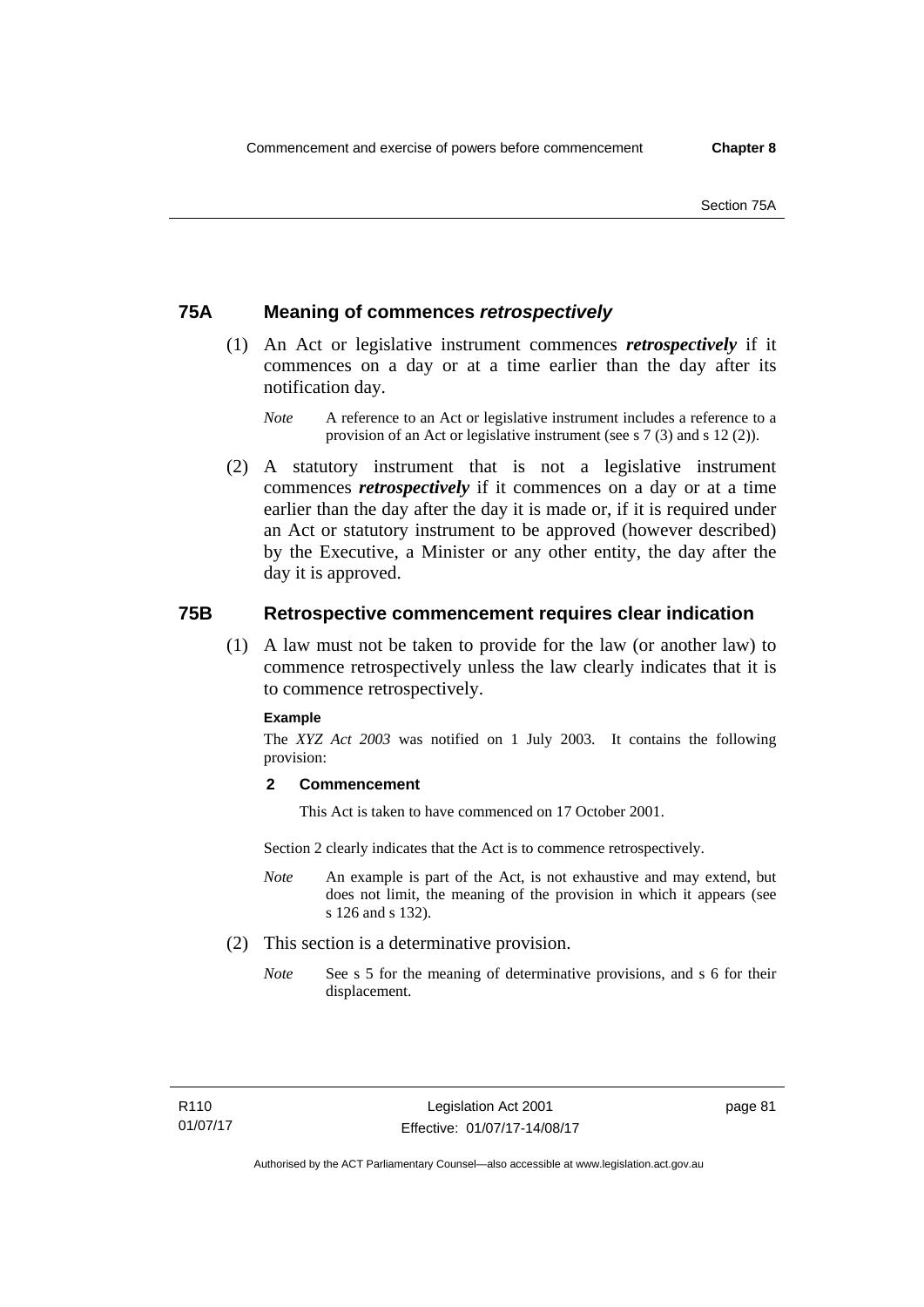## **76 Non–prejudicial provision may commence retrospectively**

- (1) A statutory instrument may provide that a non-prejudicial provision of the instrument commences retrospectively.
- (2) Unless this subsection is displaced by, or under authority given by, an Act, a statutory instrument cannot provide that a prejudicial provision of the instrument commences retrospectively.

#### **Example**

The *Locust Damage Compensation Determination 2003* (a hypothetical disallowable instrument) sets out (among other things) the people who are eligible for compensation under a compensation fund. Previously, there was no restriction on who was eligible. The determination provides that it is taken to have commenced on 1 July 2003, but it is not notified until 15 August 2003. There is nothing in the Act under which the determination is made (or any other Act) that authorises the retrospective commencement.

The provision of the determination that limits who can apply for compensation is a prejudicial provision (ie it adversely affects some people's right to receive compensation) and cannot commence retrospectively. Instead, it would commence on the day after the determination's notification day (see s 73 (3)).

- (3) This section is a determinative provision.
	- *Note* See s 5 for the meaning of determinative provisions, and s 6 for their displacement.
- (4) In this section:

*non-prejudicial provision* means a provision that is not a prejudicial provision.

*prejudicial provision* means a provision that operates to the disadvantage of a person (other than the Territory or a territory authority or instrumentality) by—

- (a) adversely affecting the person's rights; or
- (b) imposing liabilities on the person.

R110 01/07/17

Authorised by the ACT Parliamentary Counsel—also accessible at www.legislation.act.gov.au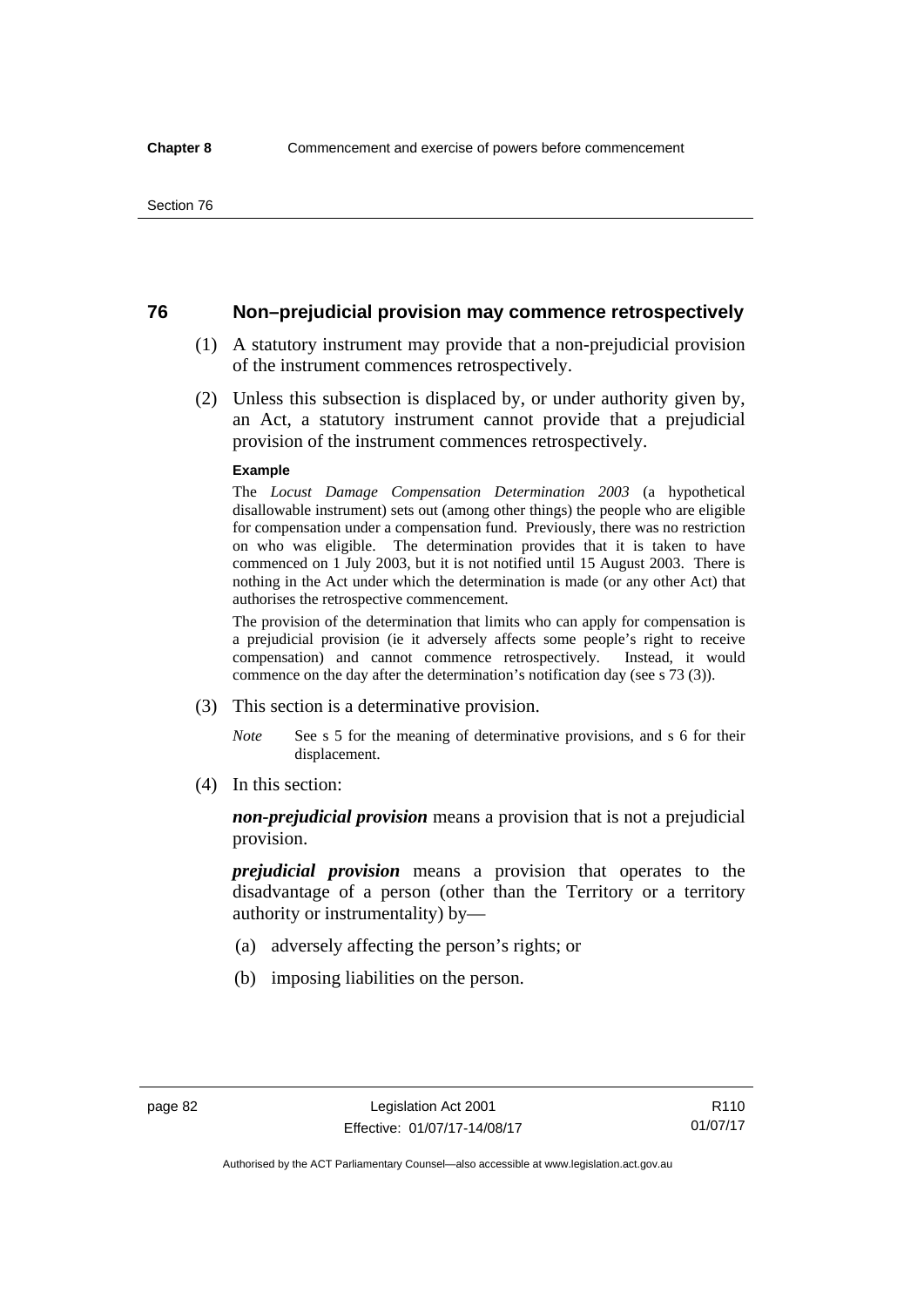## **77 Commencement by commencement notice**

- (1) If a law is expressed to commence on a day fixed or otherwise determined by a notice—
	- (a) a single day, or a time on a single day, may be fixed or determined; or
	- (b) different days or times may be fixed or determined for different provisions.

#### **Example**

The *Hypothetical Act 2001* is expressed to commence on a day to be fixed by the Minister by written notice. Unless the Act has commenced automatically in accordance with s 79 (Automatic commencement of postponed law), any of the following arrangements for commencement would be possible:

- (a) a notice could fix a single day (eg 5 June 2001) for the entire Act to commence;
- (b) a notice could fix a time on a single day (eg 8 pm on 5 June 2001) for the entire Act to commence;
- (c) a notice could fix different days or times for the different provisions of the Act to commence (eg pt 7, pt 9 and sch 4 commence on 5 June 2001, pt 11 commences at 5 pm on 30 June 2001, and the remaining provisions of the Act commence on 1 July 2001);
- (d) a notice could fix a single day (eg 5 June 2001) or a time on a single day (eg 8 pm on 5 June 2001) for the provisions of the Act not already commenced to come into operation.
- *Note* An example is part of the Act, is not exhaustive and may extend, but does not limit, the meaning of the provision in which it appears (see s 126 and s 132).
- (2) A commencement notice for a law is valid even if the day or time fixed or otherwise determined by the notice happens before the notice's notification day.
- (3) If the day or time fixed or otherwise determined by a commencement notice for a law happens on or before the notice's notification day, the law commences on the day after the notice's notification day.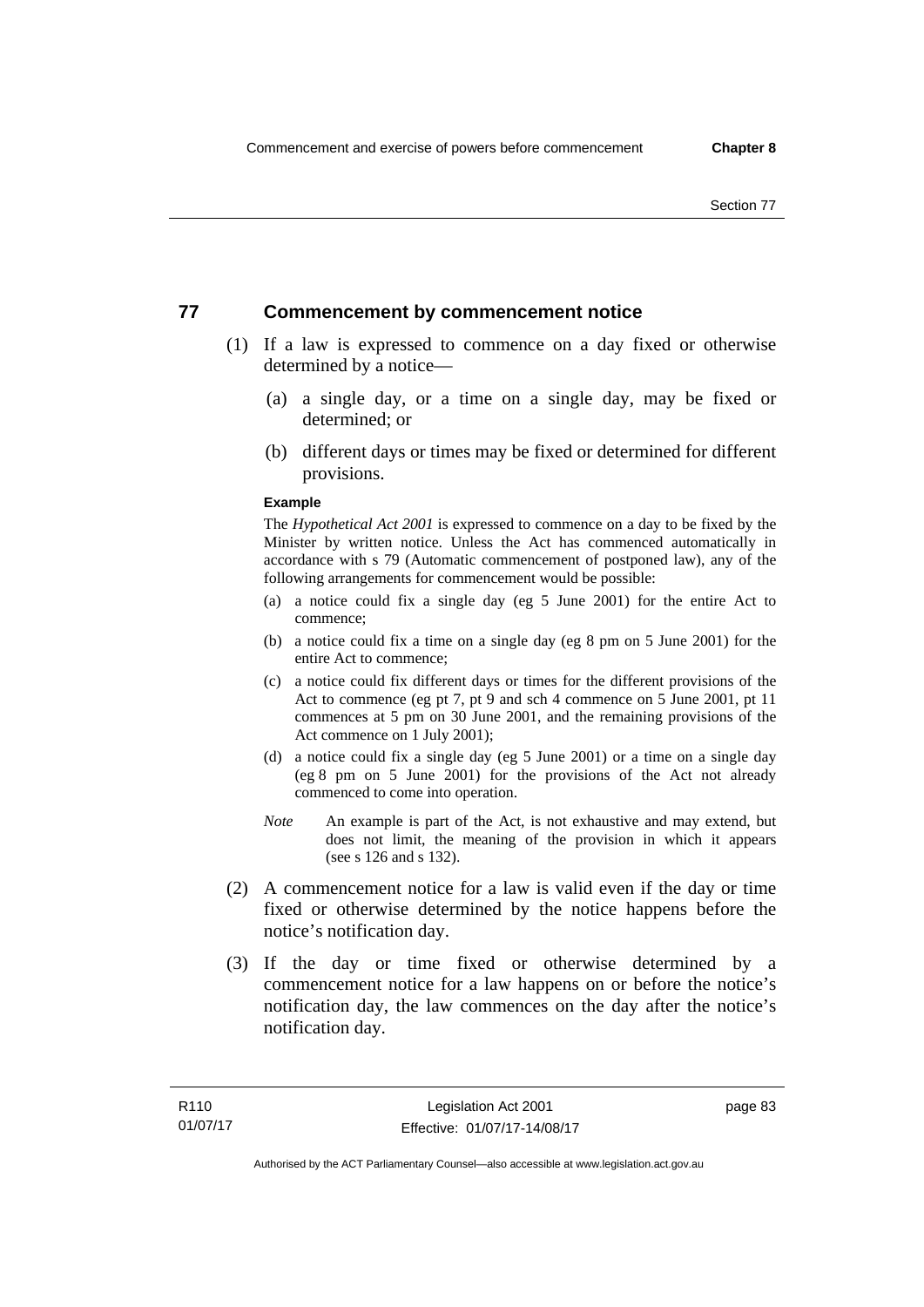- (4) However, subsection (3) does not apply to the commencement notice if—
	- (a) the notice clearly indicates that the law is to commence at an earlier date or time; and
	- (b) the notice provides for the earlier date or time under authority given by an Act.

#### **Example—par (a)**

the commencement notice provides that the law or statutory instrument is 'taken to have commenced' at the earlier date or time

- (5) This section is a determinative provision.
	- *Note* See s 5 for the meaning of determinative provisions, and s 6 for their displacement.

## **78 Separate commencement of amendments**

 (1) Amendments made by a provision of a law may be given separate commencements, whether or not the provision is self-contained.

#### **Examples**

- 1 A provision of an amending law inserts 2 sections. The sections may be given separate commencements.
- 2 A provision of an amending law inserts a section that is divided into paragraphs. The paragraphs may be given separate commencements.
- *Note* An example is part of the Act, is not exhaustive and may extend, but does not limit, the meaning of the provision in which it appears (see s 126 and s 132).
- (2) This section is a determinative provision.
	- *Note* See s 5 for the meaning of determinative provisions, and s 6 for their displacement.

R110 01/07/17

Authorised by the ACT Parliamentary Counsel—also accessible at www.legislation.act.gov.au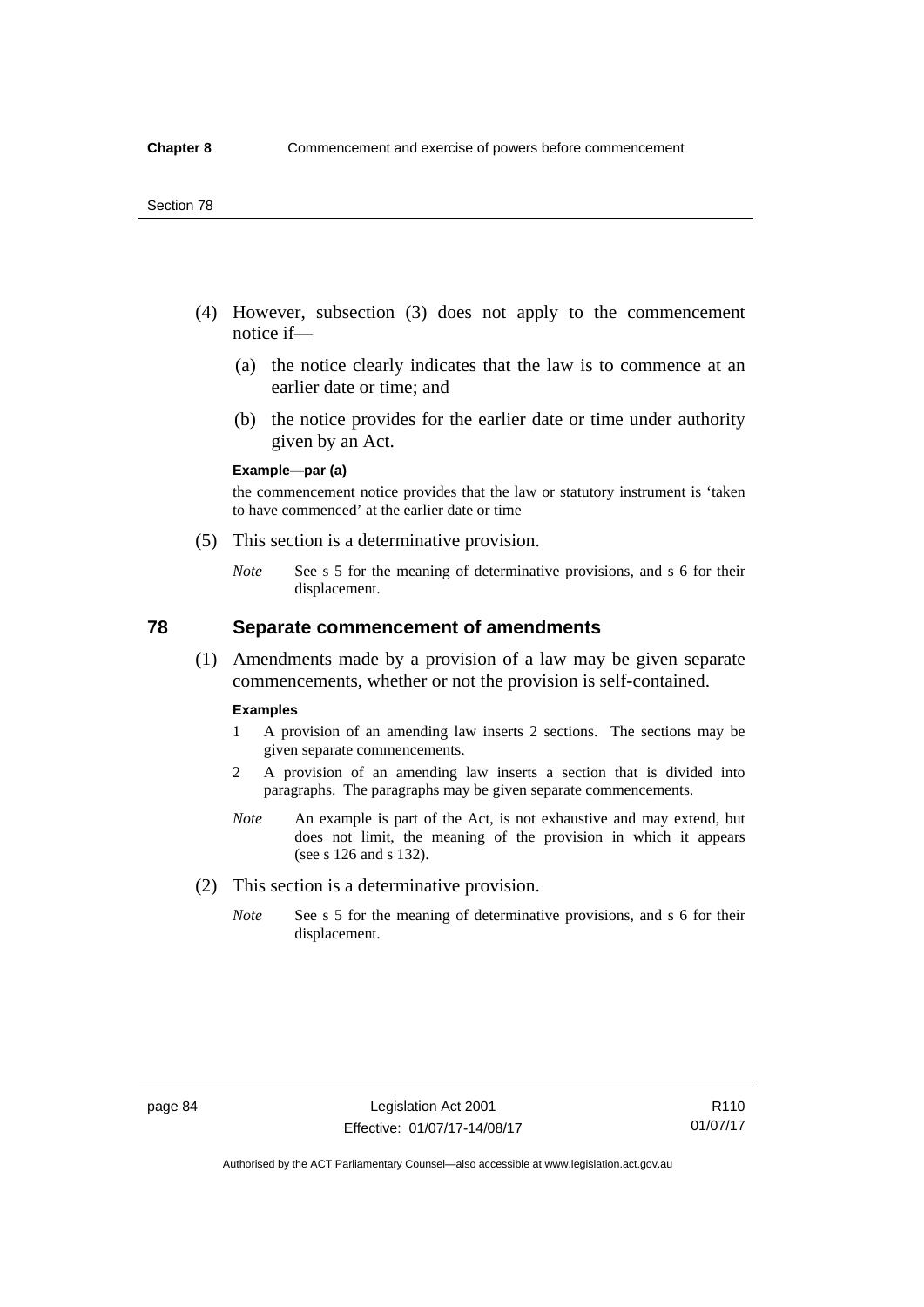## **79 Automatic commencement of postponed law**

 (1) If a postponed law has not commenced within 6 months beginning on its notification day, it automatically commences on the first day after that period.

#### **Example**

The *Hypothetical Act 2001* was notified on 5 July 2001 and was expressed to commence on a day to be fixed by the Minister by written notice. If the Act had not commenced by notice on or before 4 January 2002, it would automatically commence on 5 January 2002.

- *Note* An example is part of the Act, is not exhaustive and may extend, but does not limit, the meaning of the provision in which it appears (see s 126 and s 132).
- (2) This section applies to a law unless it is displaced by, or under authority given by, an Act or, if the postponed law is a subordinate law or disallowable instrument, the postponed law.
- (3) This section is a determinative provision.
	- *Note* See s 5 for the meaning of determinative provisions, and s 6 for their displacement.
- (4) In this section:

*enact* includes make.

*law* means an Act, subordinate law, disallowable instrument or notifiable instrument.

*Note* A reference to an Act, subordinate law, disallowable instrument or notifiable instrument includes a reference to a provision of the Act, law or instrument (see s 7, s 8, s 9 and s 10).

*notification day*, for a postponed law, means the notification day  $of$ 

- (a) if the postponed law is a law—the law; or
- (b) if the postponed law is a provision of a law—the law that enacts the provision.

page 85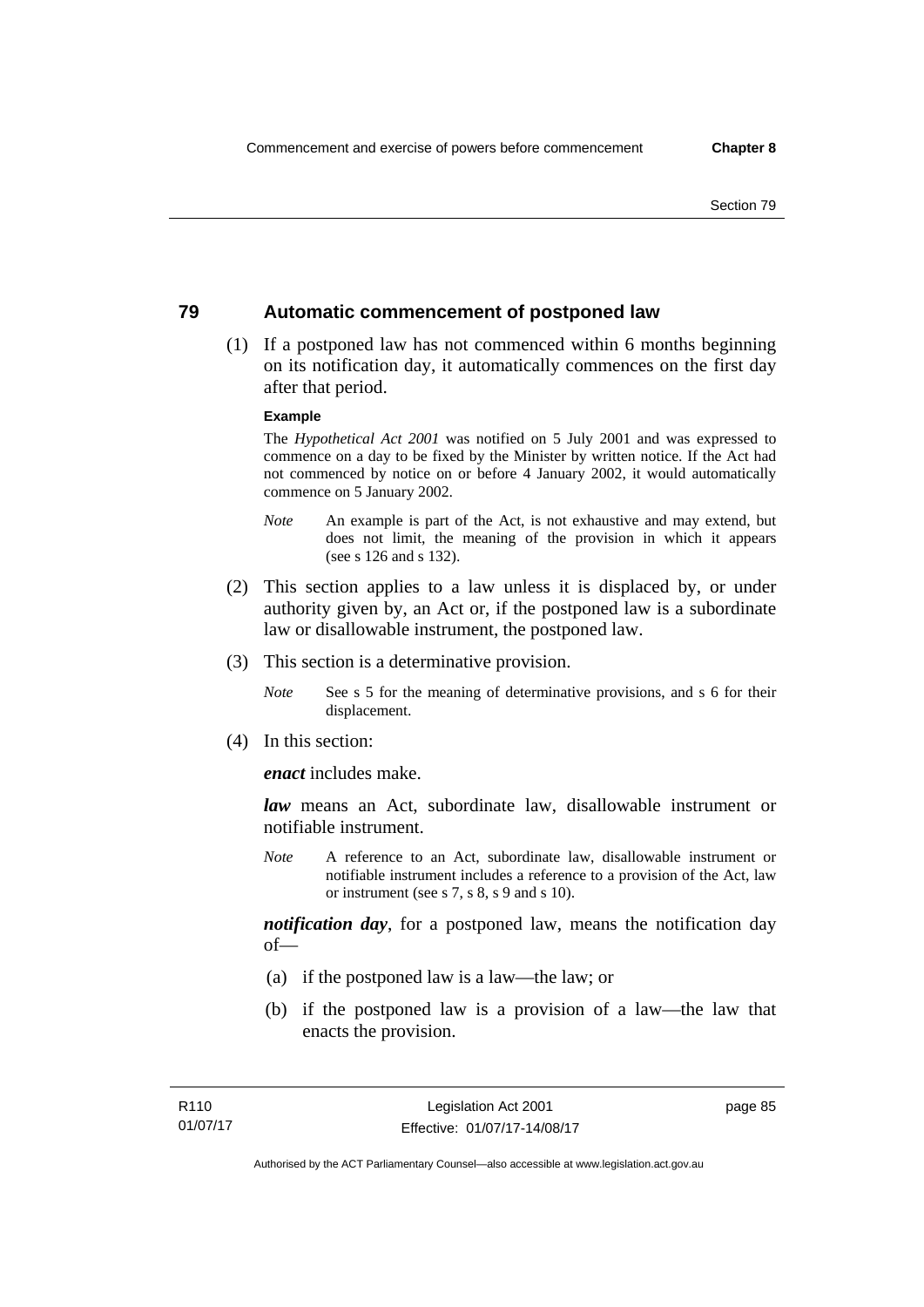#### Section 79A

*postponed law* means a law that does not commence on its notification day because a law postpones its commencement until a day or time fixed or determined by a commencement notice.

## **79A Commencement of amendment of uncommenced law**

- (1) This section applies if a law (the *amending law*) amends a law that has not commenced (the *uncommenced law*).
- (2) The amendment of the uncommenced law does not of itself commence that law.
- (3) The amendment made by the amending law commences on the commencement of the uncommenced law.
- (4) This section is a determinative provision.
	- *Note* See s 5 for the meaning of determinative provisions, and s 6 for their displacement.

## **80 References to** *commencement* **of law**

In a law, a reference to the *commencement* of the law, or another law, (the *law concerned*) is a reference to—

- (a) if the provisions of the law concerned (other than those providing for its name and commencement) commence, or are required to commence, on a single day or at a single time—the commencement of the remaining provisions; or
- (b) if paragraph (a) does not apply and the reference is in a provision of the law concerned—the commencement of the provision; or
- (c) in any other case—the commencement of the relevant provision of the law concerned.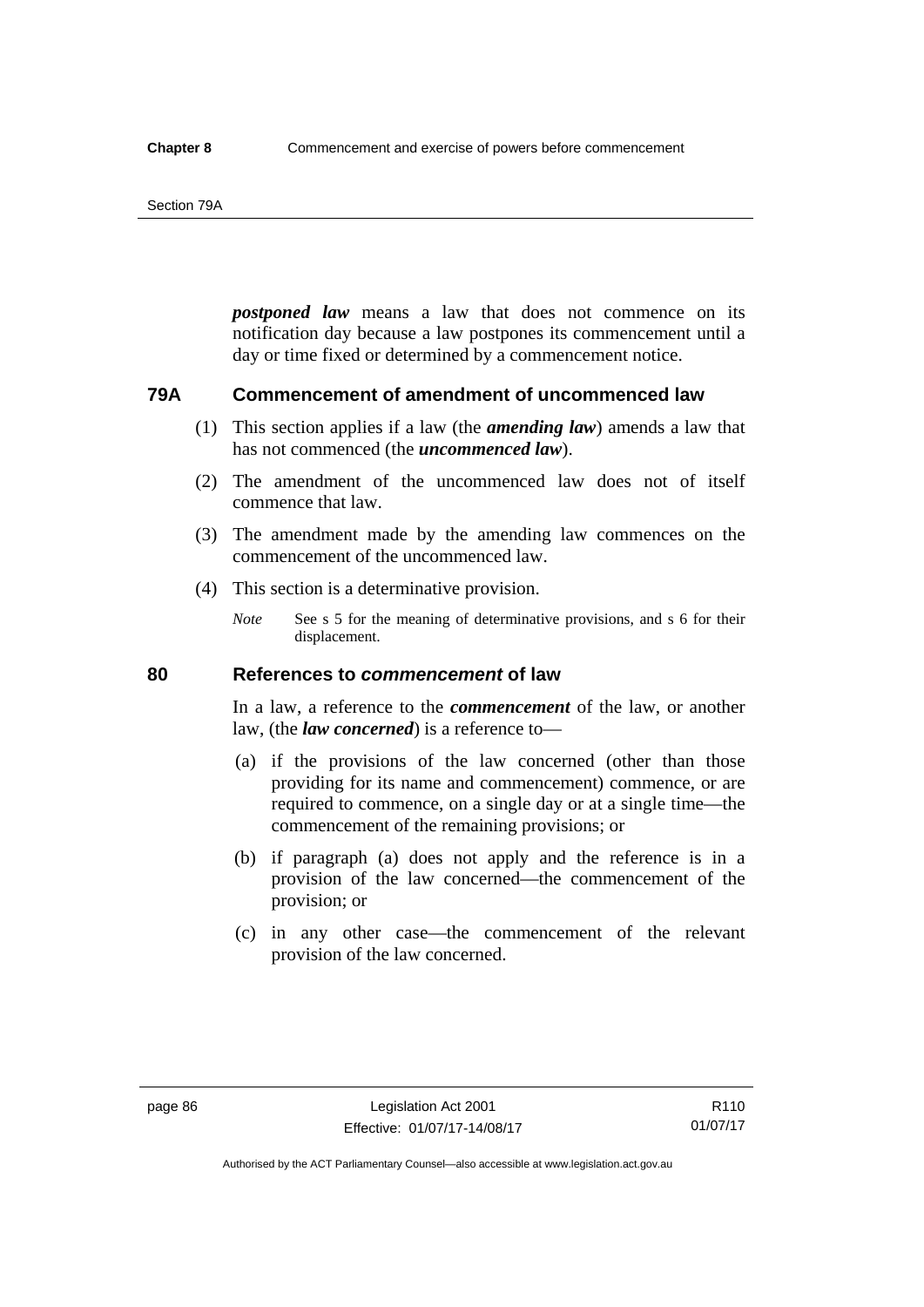## **81 Exercise of powers between notification and commencement**

- (1) This section applies to a power to make an appointment or statutory instrument, or to do anything else, in the following situations:
	- (a) the power is given by a law (the *authorising law*) that has been notified but has not commenced;
	- (b) the power is given by a law (the *authorising law*) as amended by another law (the *amending law*) and the laws have been notified, but all or any of them have not commenced.

#### **Examples—powers to which section applies**

- 1 power to delegate a function
- 2 power to give or issue an approval, consent, licence, permit or other authority (however described)
- 3 power to make an acting appointment
- 4 power to issue guidelines
- *Note* An example is part of the Act, is not exhaustive and may extend, but does not limit, the meaning of the provision in which it appears (see s 126 and s 132).
- (2) To remove any doubt and without limiting subsection (1), this section applies to any of the following powers if the power is to be exercised in relation to an entity to be established by the authorising law or the authorising law as amended by the amending law:
	- (a) a power to make an appointment to the entity;
	- (b) a power to make a statutory instrument for the purposes of the entity;
	- (c) a power to do anything else in relation to the entity.

#### **Example**

This section applies to powers under an authorising law to be exercised in relation to the conduct of an election for members of a board to be established as a corporation by the authorising law.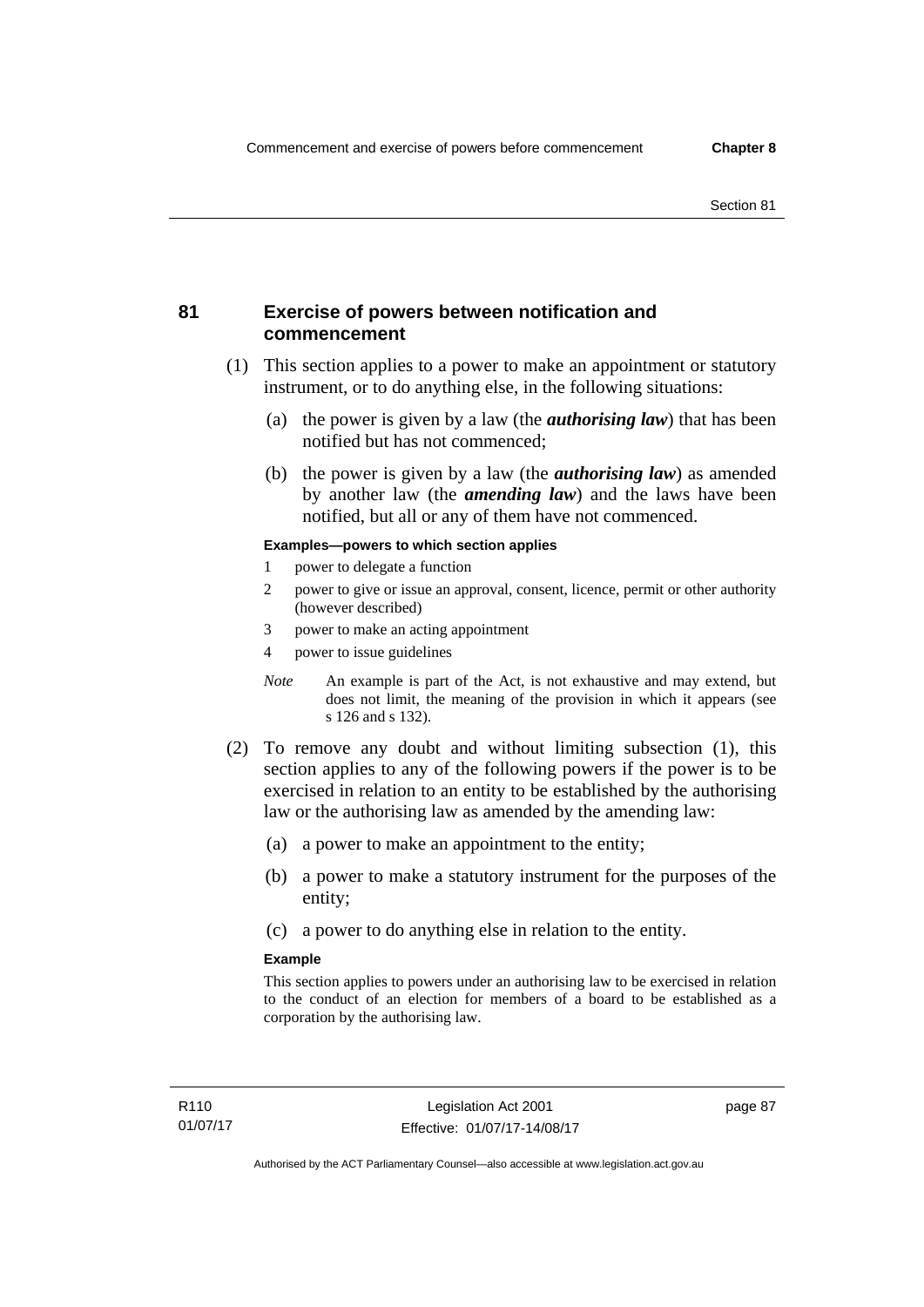#### Section 81

- (3) The power may be exercised at any time even though the authorising law, or the authorising law and amending law (or either of them), is not in force at the time.
- (4) For the exercise of the power, the authorising law, or the authorising law and amending law, are taken to be in force at the time of the exercise of the power.
- (5) Also, anything else may be done under the power at any time for the purpose of bringing, or in relation to bringing, the authorising law, or the authorising law as amended by the amending law, into operation.
- (6) If an appointment or statutory instrument made under this section declares that this subsection applies to it, then, unless the appointment or instrument commences on a different date or at a different time under another provision of this chapter, the appointment or instrument commences on—
	- (a) for an appointment or statutory instrument that is a legislative instrument—the day after its notification day; or
	- (b) for any other appointment or statutory instrument—the day after the day it is made or, if it is required under an Act or statutory instrument to be approved (however described) by the Executive, a Minister or any other entity, the day after the day it is approved.
- (7) In any other case, an appointment or statutory instrument made under this section commences on the latest of the following:
	- (a) the commencement of the authorising law or, if subsection (1) (b) applies and the amending law commences after the authorising law, the commencement of the amending law;
	- (b) on the day or at the time the appointment or instrument would have commenced if it had not been made under this section.

R110 01/07/17

Authorised by the ACT Parliamentary Counsel—also accessible at www.legislation.act.gov.au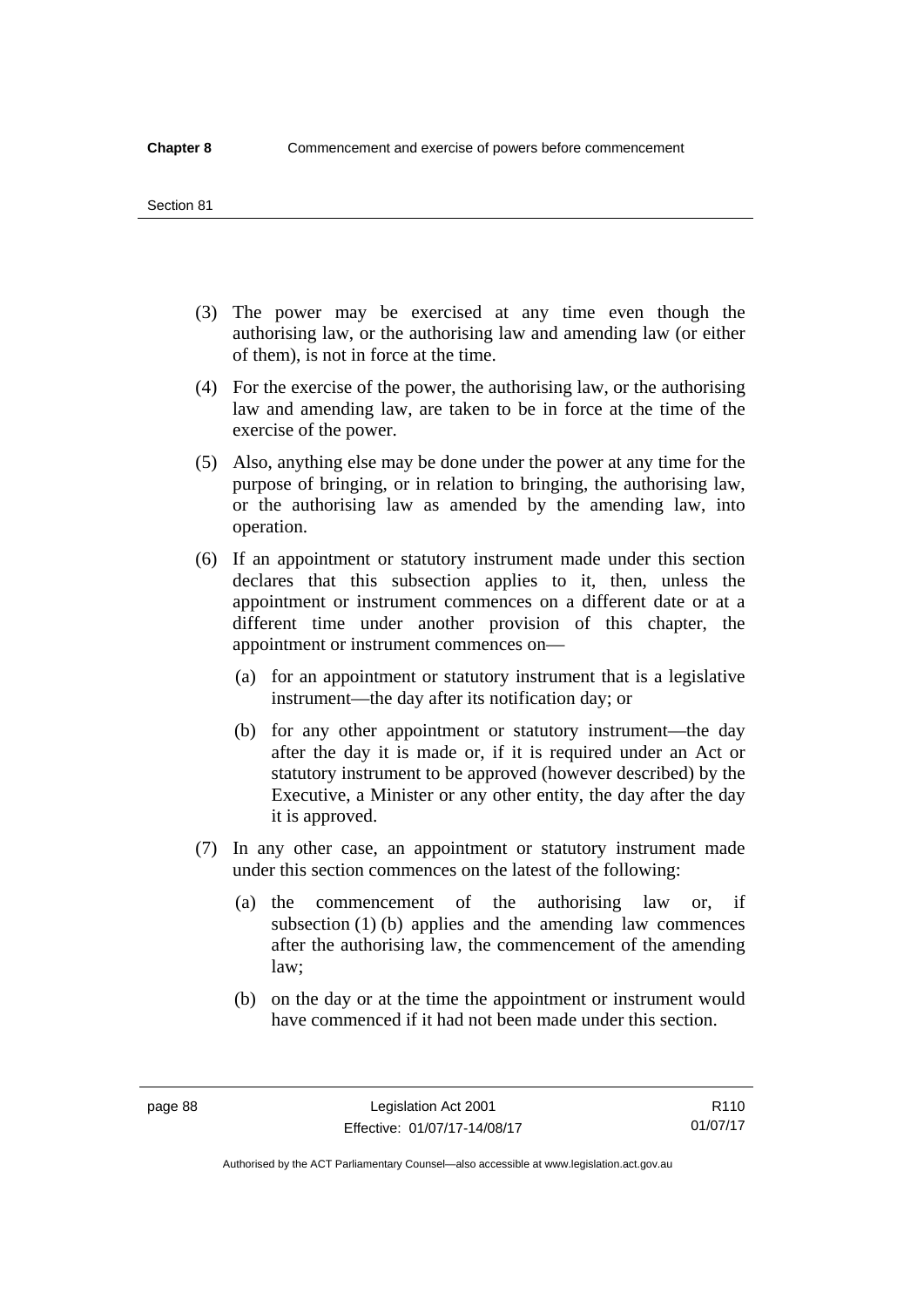- Section 81
- (8) In the application of this section to a statutory instrument that is not a legislative instrument, a reference to the instrument being *notified*  is a reference to the instrument being made or, if it is required under an Act or statutory instrument to be approved (however described) by the Executive, a Minister or any other entity, to the instrument being approved.
- (9) This section is a determinative provision.
	- *Note* See s 5 for the meaning of determinative provisions, and s 6 for their displacement.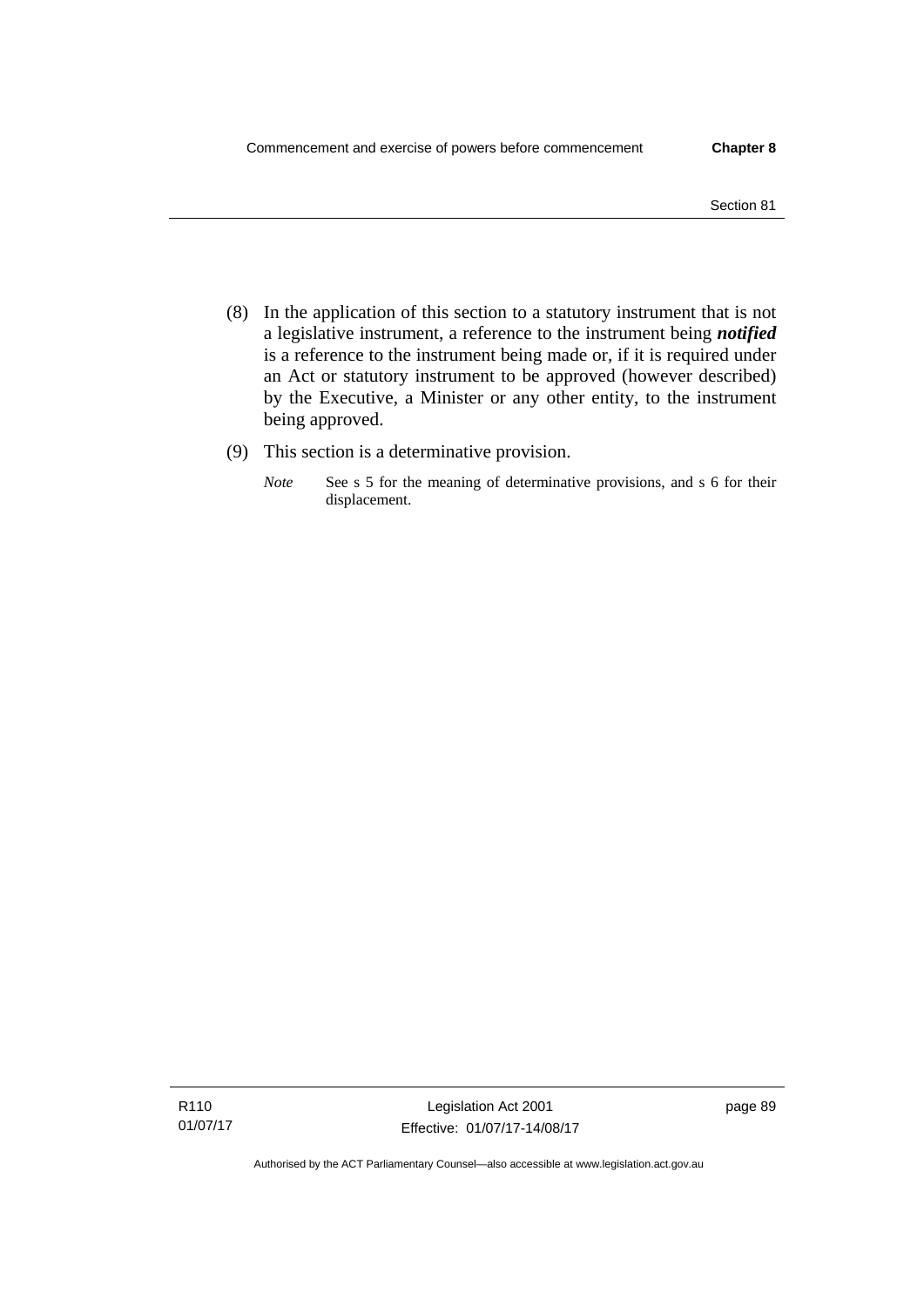Section 82

# **Chapter 9 Repeal and amendment of laws**

# **Part 9.1 General**

## **82 Definitions—ch 9**

In this chapter:

*amend* includes modify.

*law* means an Act or statutory instrument.

*Note* A reference to an Act or statutory instrument includes a reference to a provision of the Act or instrument (see s 7 and s 13).

*repeal* includes lapse and expire.

## **83 Consequences of amendment of statutory instrument by Act**

- (1) If an Act amends a statutory instrument, the instrument may be amended or repealed as if the amendment had been made by another statutory instrument of that kind.
- (2) This section is a determinative provision.
	- *Note* See s 5 for the meaning of determinative provisions, and s 6 for their displacement.

## **84 Saving of operation of repealed and amended laws**

- (1) The repeal or amendment of a law does not—
	- (a) revive anything not in force or existing when the repeal or amendment takes effect; or
	- (b) affect the previous operation of the law or anything done, begun or suffered under the law; or
	- (c) affect an existing right, privilege or liability acquired, accrued or incurred under the law.

page 90 Legislation Act 2001 Effective: 01/07/17-14/08/17

R110 01/07/17

Authorised by the ACT Parliamentary Counsel—also accessible at www.legislation.act.gov.au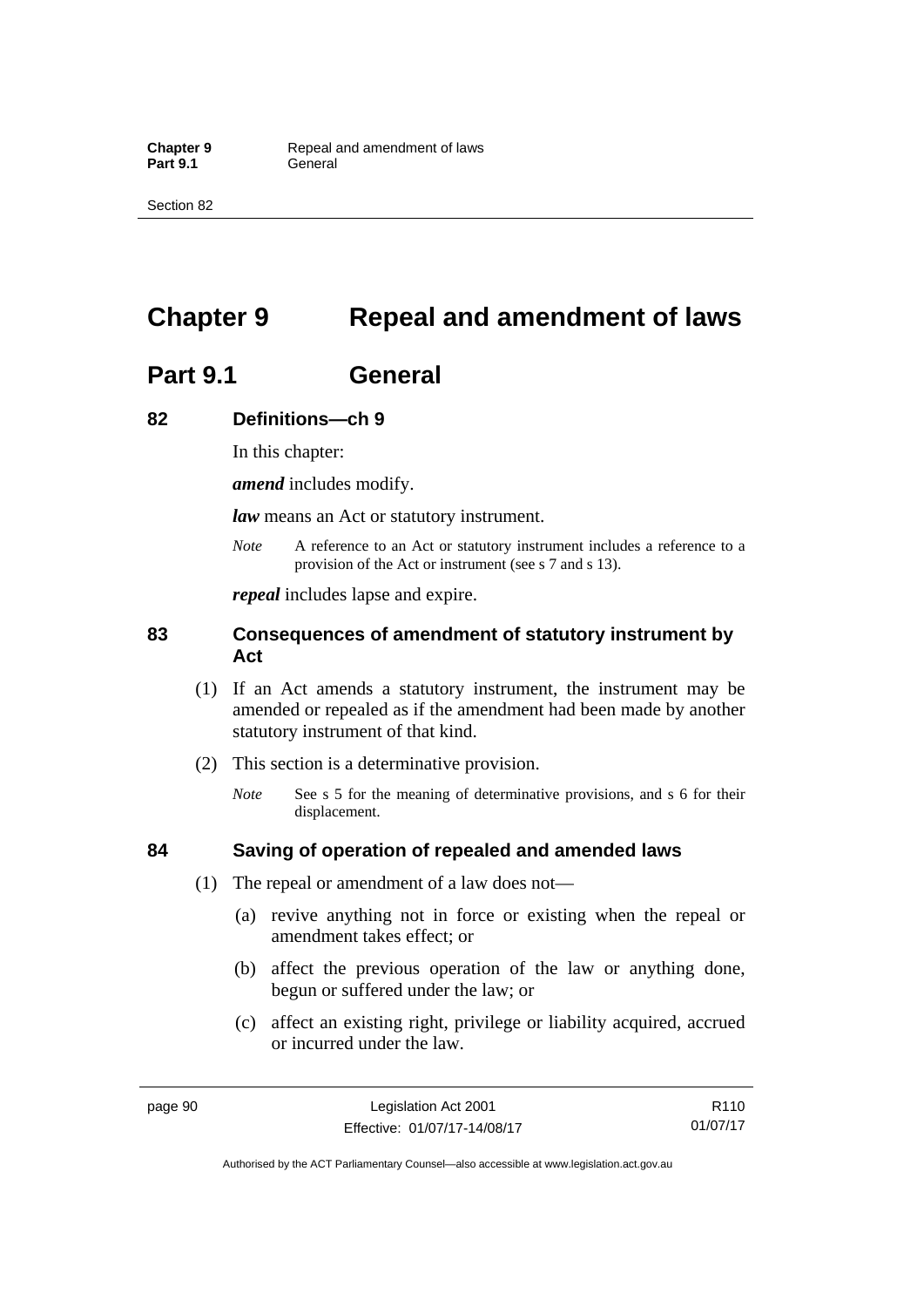- (2) An investigation, proceeding or remedy in relation to an existing right, privilege or liability under the law may be started, exercised, continued or completed, and the right, privilege or liability may be enforced and any penalty imposed, as if the repeal or amendment had not happened.
- (3) Without limiting subsections (1) and (2), the repeal or amendment of a law does not affect—
	- (a) the proof of anything that has happened; or
	- (b) any right, privilege or liability saved by the law.
- (4) This section does not limit any other provision of this chapter and is in addition to any provision of the law by which the repeal or amendment is made.
- (5) This section is a determinative provision.
	- *Note* See s 5 for the meaning of determinative provisions, and s 6 for their displacement.
- (6) In this section:

*liability* includes liability to penalty for an offence against the law.

*penalty* includes punishment and forfeiture.

*privilege* includes immunity.

right includes capacity, interest, status and title.

## **84A Creation of offences and changes in penalties**

- (1) If a law makes an act or omission an offence, the act or omission is only an offence if done or not done after the law commences.
- (2) If a law increases the maximum or minimum penalty, or the penalty, for an offence, the increase applies only to an offence committed after the law commences.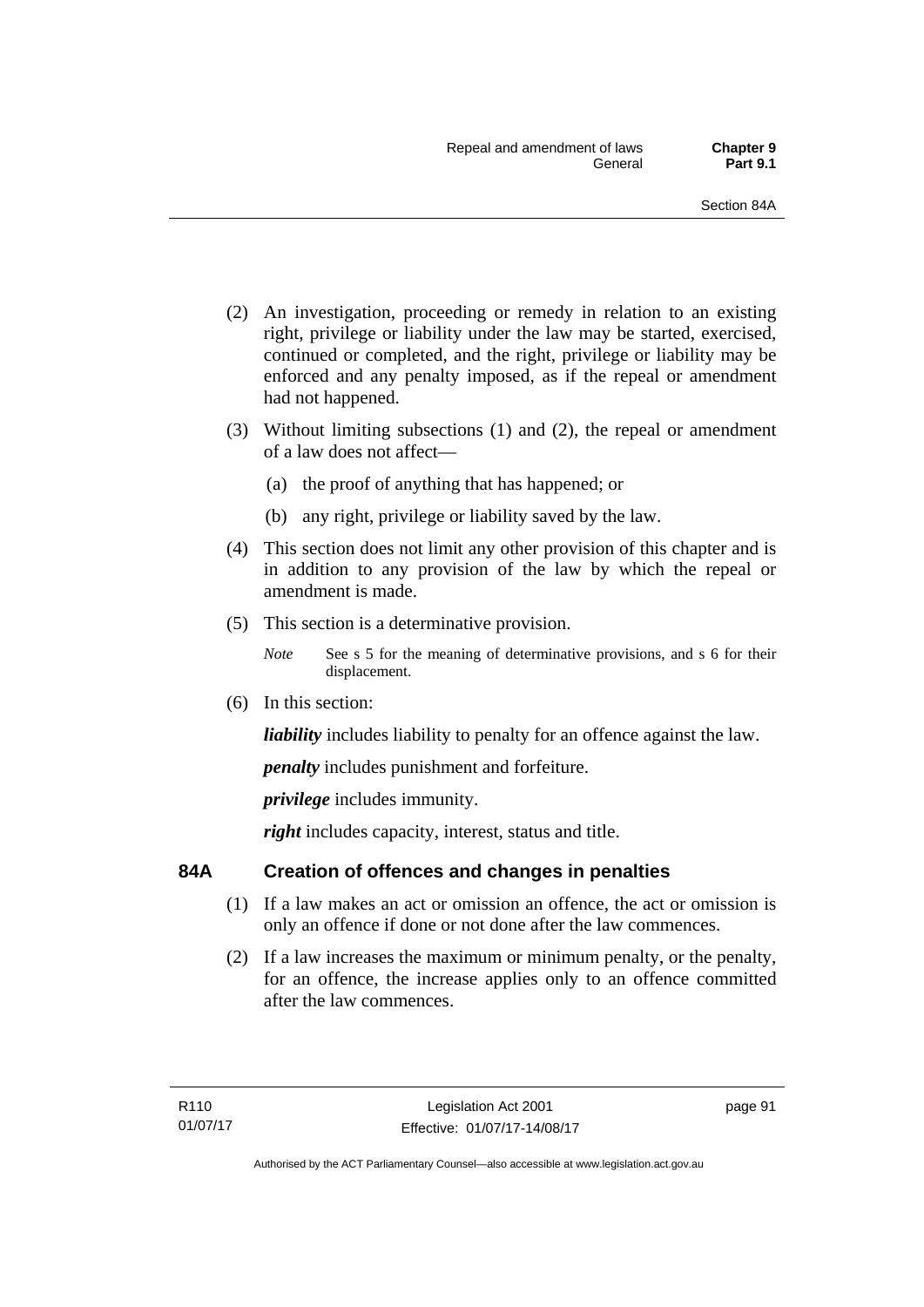- (3) If a law reduces the maximum or minimum penalty, or the penalty, for an offence, the reduction applies to an offence committed before or after the law commences, but does not affect any penalty imposed before the law commences.
- (4) In this section:

*law* means an Act or subordinate law.

- *Note* A reference to an Act or statutory instrument includes a reference to a provision of the Act or instrument (see s 7 and s 8).
- (5) This section is a determinative provision.
	- *Note* See s 5 for the meaning of determinative provisions, and s 6 for their displacement.

page 92 Legislation Act 2001 Effective: 01/07/17-14/08/17

R110 01/07/17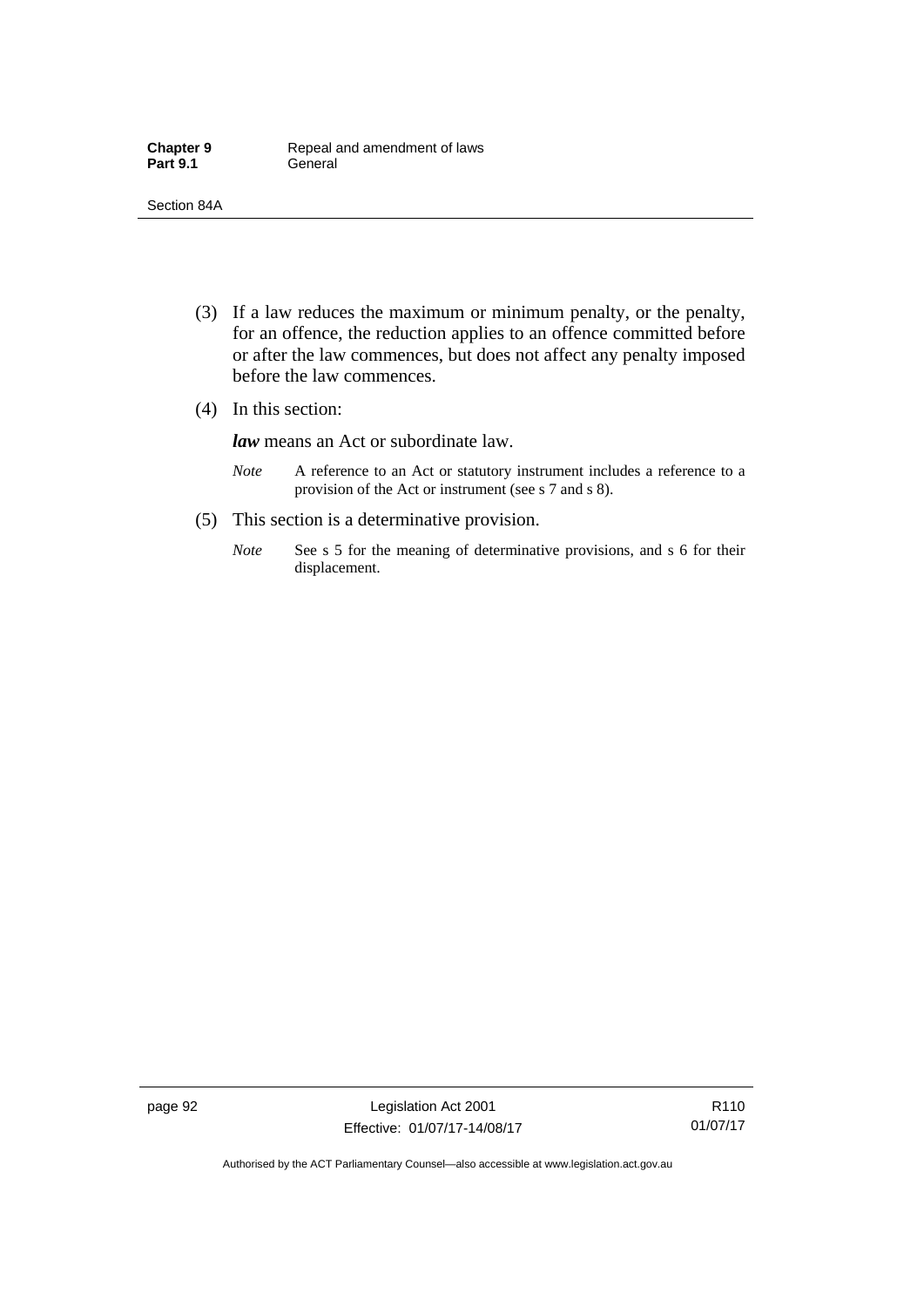## **Part 9.2 Repeal**

## **85 When repeal takes effect**

- (1) This section applies if a law is repealed on a day.
- (2) If the law is remade on that day (with or without changes), the repeal takes effect when the remade law commences.

 (3) If the law is not remade on that day (with or without changes), the law continues in force until the end of the day and the repeal takes effect at midnight on the day.

## **86 Repealed and amended laws not revived on repeal of repealing and amending laws**

 (1) If a law (the *first law*) is repealed by another law (the *other law*), the first law is not revived only because the other law is repealed.

#### **Examples**

- 1 Act A repeals Act B. Act A is repealed. The repeal of Act A does not revive Act B.
- 2 Act A repeals Act B. Act A is automatically repealed under this Act, section 89 (Automatic repeal of certain laws and provisions). The repeal of Act A does not revive Act B.
- *Note* An example is part of the Act, is not exhaustive and may extend, but does not limit, the meaning of the provision in which it appears (see s 126 and s 132).

*Note* Under s 74, if a law commences on a day, it commences at the beginning of the day unless otherwise provided.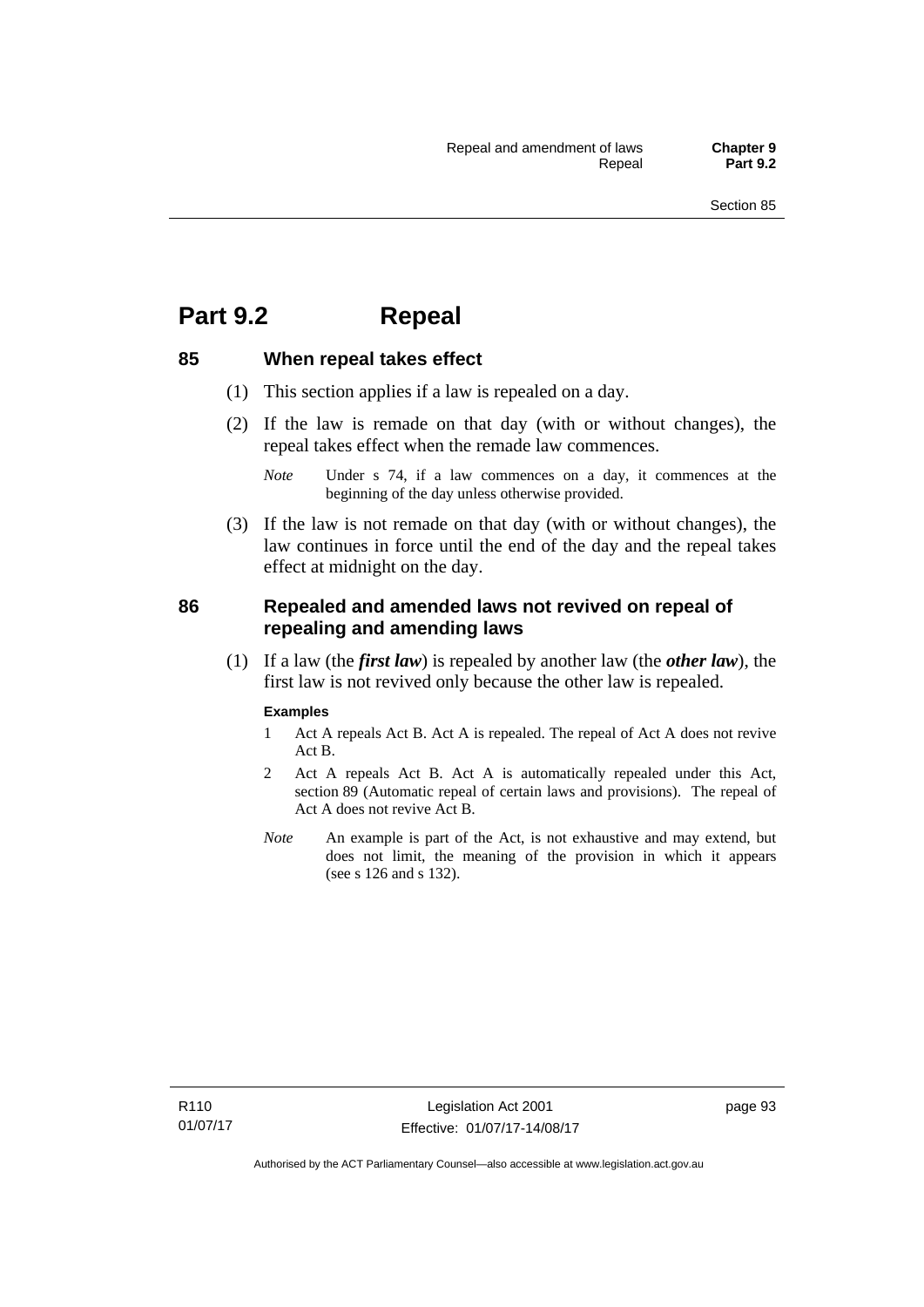(2) If a law (the *first law*) is amended by another law (the *other law*), the continuing operation of the amendments made by the other law is not affected only because the other law is repealed and, in particular, the first law is not revived in the form in which it was in before the amendments took effect only because of the repeal.

#### **Examples**

- 1 Act A amends Act B. Act A is repealed after it has commenced by a later Act C. The amendments made by Act A continue to operate, even though Act A has been repealed.
- 2 Act A amends Act B. Act A is automatically repealed under this Act, section 89. The amendments made by Act A continue to operate, even though Act A has been repealed.
- (3) This section does not limit any other provision of this chapter and is in addition to any provision of the law by which the repeal is made.
- (4) This section is a determinative provision.
	- *Note* See s 5 for the meaning of determinative provisions, and s 6 for their displacement.
- (5) In this section:

*amended* does not include modified.

*law* includes a rule of the common law (including equity).

#### **Examples**

- 1 a common law offence
- 2 a common law rule of practice or procedure
- 3 a right to equitable relief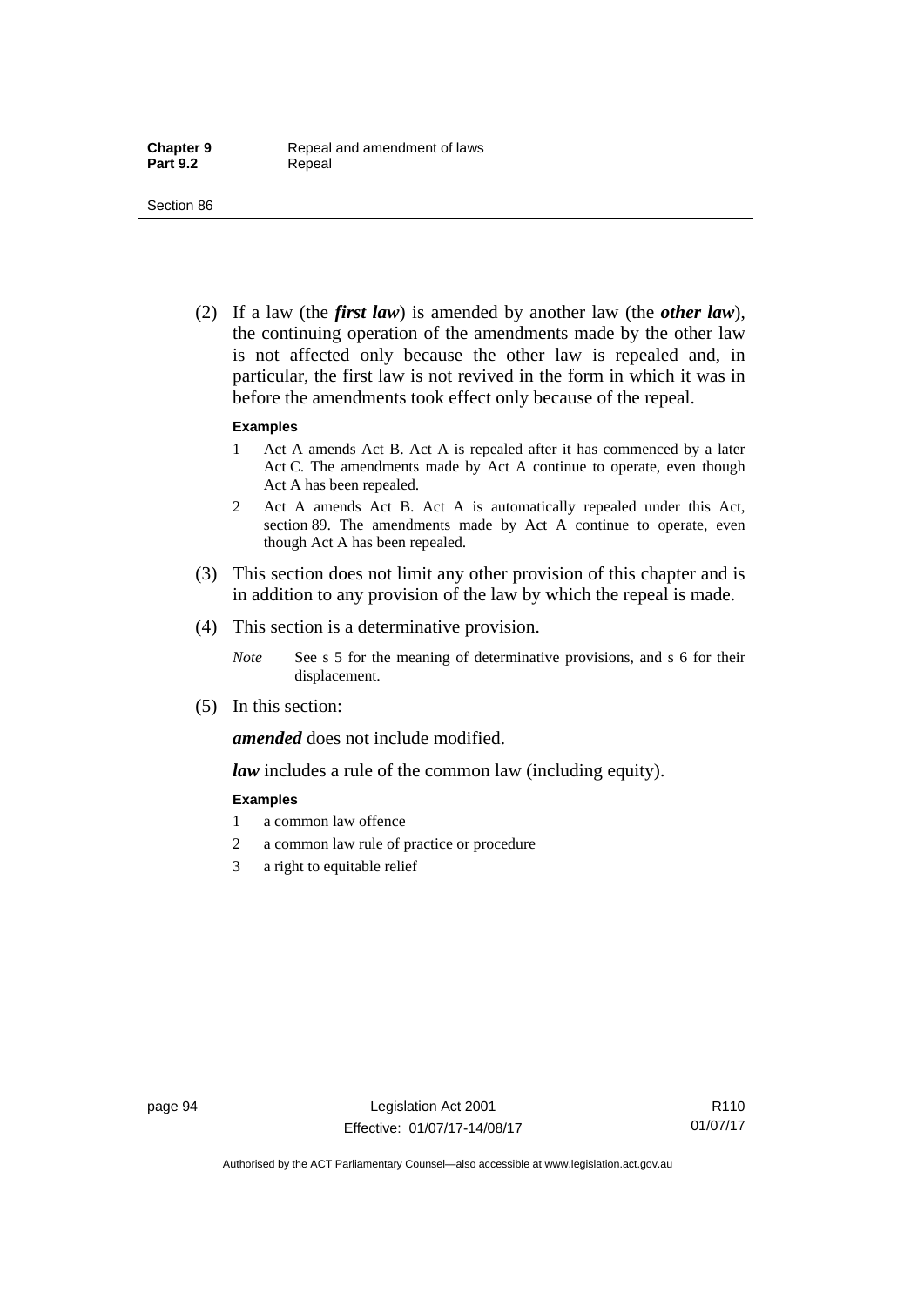## **87 Commencement not undone if repealed**

- (1) If a provision of a law providing for the commencement of the law is repealed after the law has commenced, the repeal of the provision does not affect the continuing operation of the law.
- (2) If a commencement notice providing for the commencement of a law is repealed after the law has commenced, the repeal of the notice does not affect the continuing operation of the law.
- (3) This section does not limit any other provision of this chapter and is in addition to any provision of the law by which the repeal is made.
- (4) This section is a determinative provision.
	- *Note* See s 5 for the meaning of determinative provisions, and s 6 for their displacement.

## **88 Repeal does not end effect of transitional laws etc**

- (1) The continuing operation of a transitional law or validating law is not affected only because the law is repealed.
- (2) Subsection (1) does not apply to a law that is a transitional law or validating law because of modifications that it makes to another law.
- (3) If a law (the *savings law*) declares a law (the *declared law*) to be a law to which this section applies—
	- (a) the effect of the declared law does not end only because of its repeal; and
	- (b) the effect of the savings law does not end only because of its repeal.
- (4) A declaration may be made for subsection (3) about a law whether or not the Act is a law to which subsection (1) applies.
- (5) A declaration made for subsection (3) about a law does not imply that, in the absence of a declaration about it, another law is not a law to which this section applies.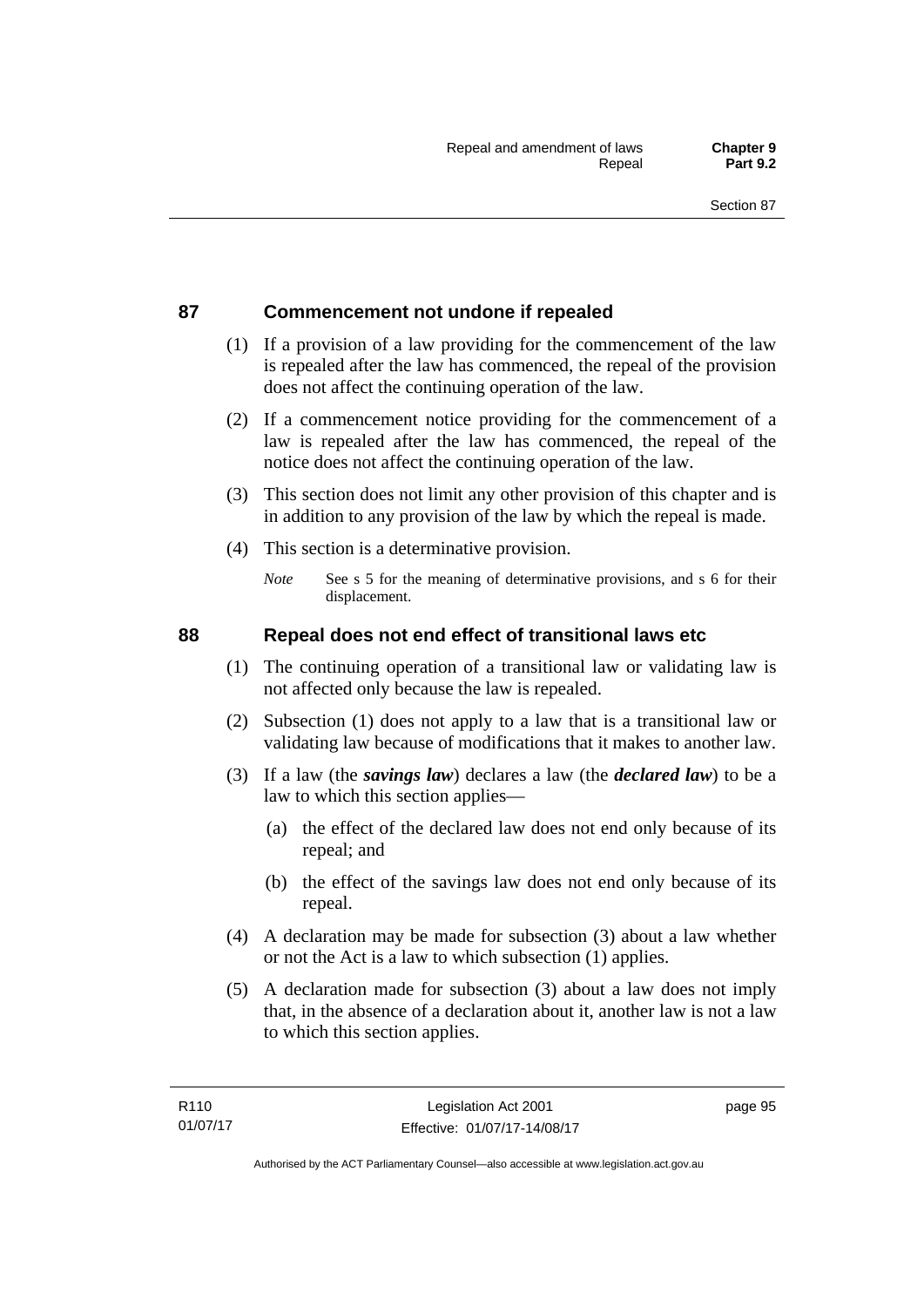- (6) This section does not limit any other provision of this chapter and is in addition to any provision of the law by which the repeal is made.
- (7) This section is a determinative provision.
	- *Note* See s 5 for the meaning of determinative provisions, and s 6 for their displacement.
- (8) To remove any doubt and without limiting section 6 (Legislation Act provisions must be applied), the application of this section to a law is not displaced only because the law is repealed and, in particular, the repeal of the law does not of itself imply an intention to displace the application of this section to the law.
- (9) In this section:

*transitional law* means—

- (a) a law made or expressed to be made for a transitional purpose; or
- (b) a law that makes provision consequential on a law mentioned in paragraph (a).

#### **Examples**

- 1 a provision stating that an existing licence under a repealed Act is taken to be a licence of a particular kind under another Act and authorising the imposition of conditions under the other Act
- 2 a provision stating that a provision applies to certain applications made before the commencement of an amendment or only to applications made after the commencement of an amendment
- 3 a declaration made for s (3)
- *Note 1 Transitional* is defined in the dictionary to include application and savings.
- *Note 2* An example is part of the Act, is not exhaustive and may extend, but does not limit, the meaning of the provision in which it appears (see s 126 and s 132).

R110 01/07/17

Authorised by the ACT Parliamentary Counsel—also accessible at www.legislation.act.gov.au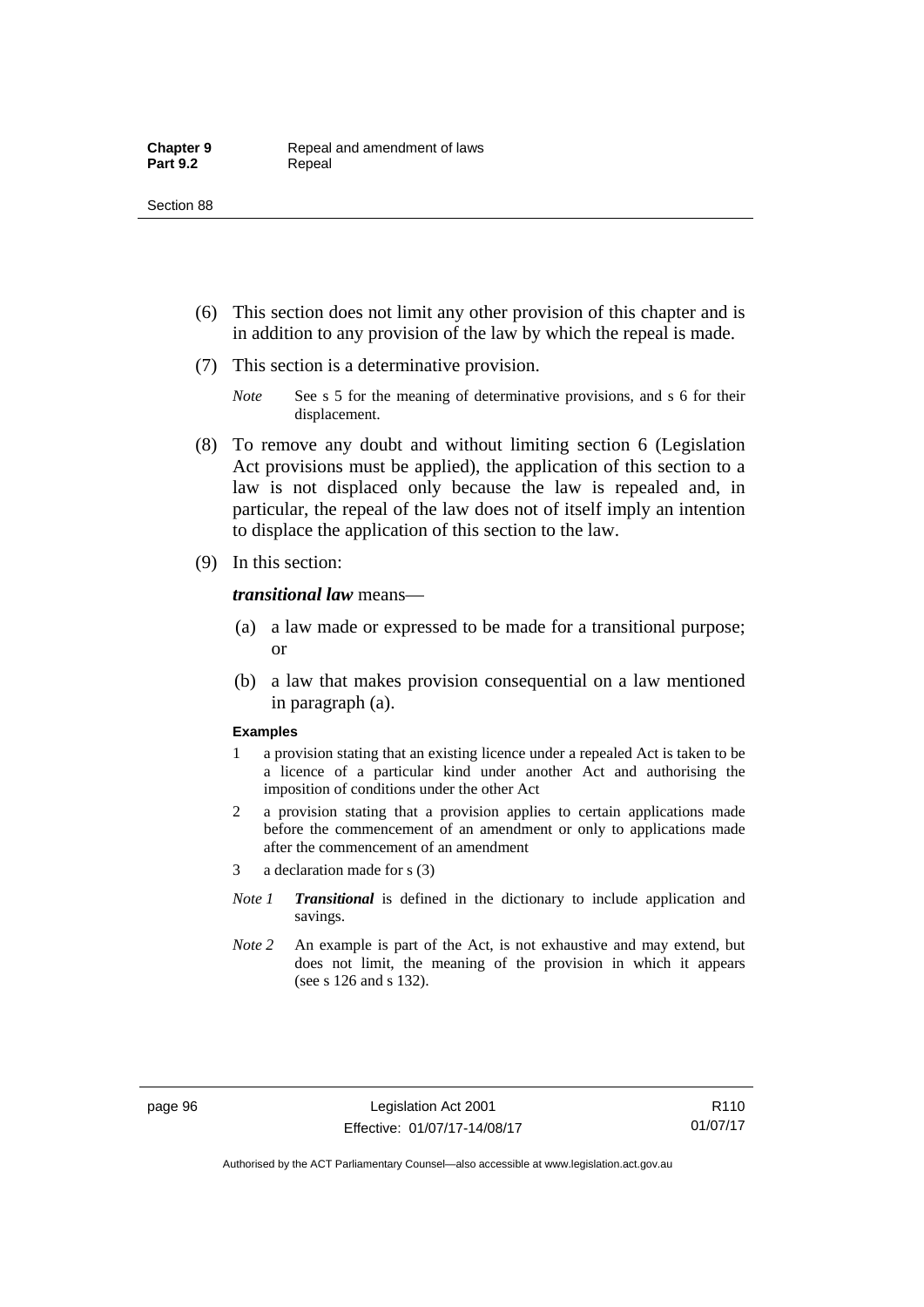#### *validating law* means—

- (a) a law that validates something that is or may be invalid; or
- (b) a law that makes provision consequential on a law mentioned in paragraph (a).

#### **Examples**

- 1 a provision declaring an instrument to have been validly made and acts done in reliance on the instrument to have been validly done
- 2 a provision stating that an instrument that is declared valid is taken to have been amended in a particular way

## **89 Automatic repeal of certain laws and provisions**

- (1) An amending law is automatically repealed on the day after—
	- (a) all of its provisions have commenced; or
	- (b) the last of its provisions that have not commenced are omitted or cannot commence.

#### **Example—provision that can no longer commence**

The *ABC Act 2005* includes a provision that amends the *XYZ Act 2000*. Before the provision commences, the *XYZ Act 2000* is repealed. The provision can, therefore, no longer commence.

- *Note* An example is part of the Act, is not exhaustive and may extend, but does not limit, the meaning of the provision in which it appears (see s 126 and s 132).
- (2) An appropriation Act is automatically repealed on the last day of the financial year for which it makes appropriations.
- (3) An amending provision of a law is automatically repealed immediately after all of the amendments and repeals made by it (or to which it relates) have commenced.
- (4) A commencement provision of a law is automatically repealed immediately after all of the provisions of the law have commenced.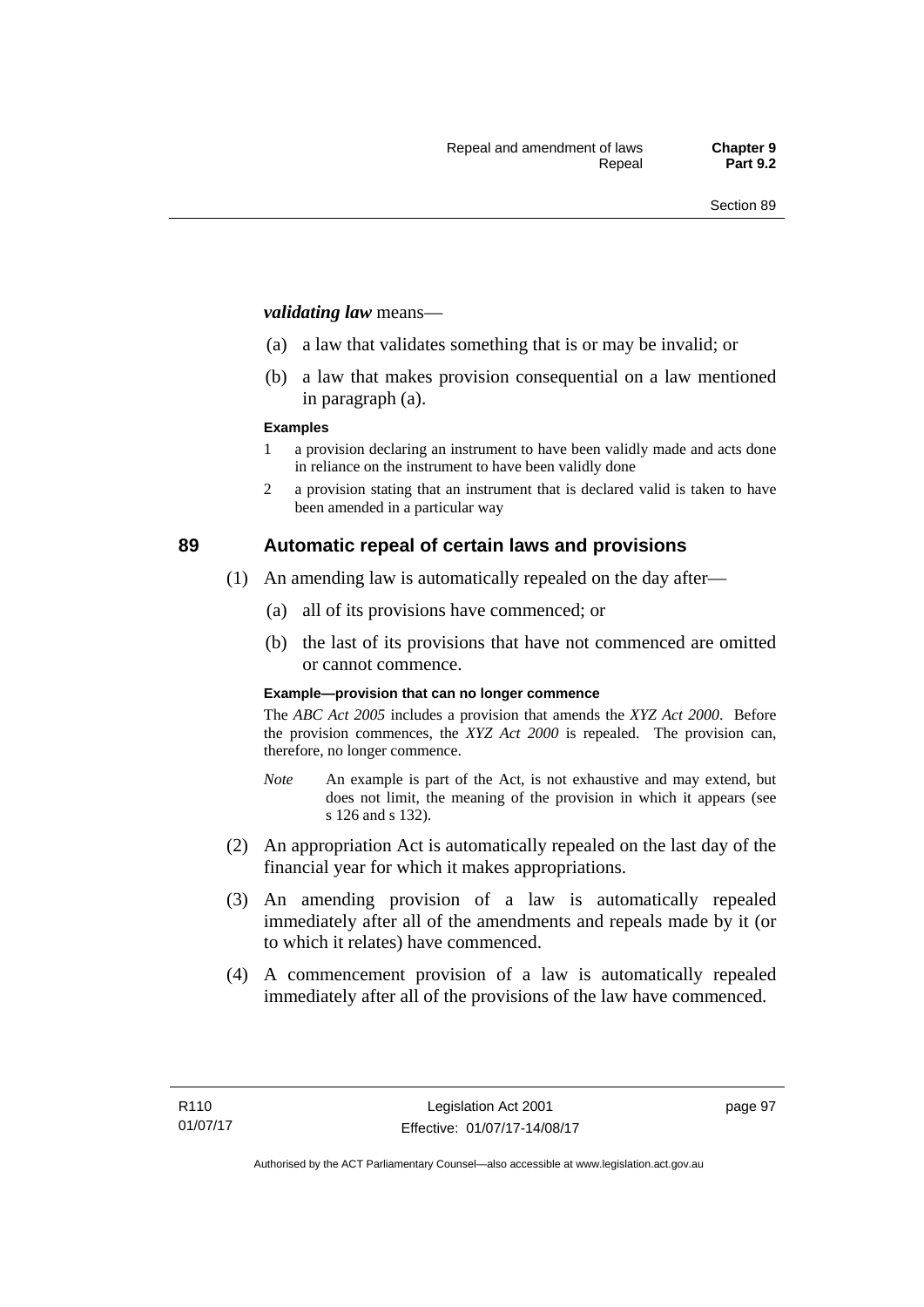- (5) A commencement notice is automatically repealed on the day after the day, or the last of the days, fixed or otherwise determined by the notice for the commencement of a law.
- (6) If an instrument making, or evidencing, an appointment (including an acting appointment) is a legislative instrument, the instrument is automatically repealed—
	- (a) on the day the appointment ends; or
	- (b) if the instrument makes 2 or more appointments that end on different days—on the day the last-ending appointment ends.
- (7) A repeal under this section has effect for all purposes, including, for example, any other provisions of this chapter about repeals.
- (8) If apart from this subsection a law would be automatically repealed on a day that is earlier than its notification day, the law is instead automatically repealed on the day after its notification day.
- (9) In the application of subsection (8) to a statutory instrument that is not a legislative instrument, a reference to the instrument's *notification day* is a reference to the day after the day it is made or, if it is required under an Act or statutory instrument to be approved (however described) by the Executive, a Minister or any other entity, the day after the day it is approved.
- (10) This section does not limit any other provision of this chapter.
- (11) This section is a determinative provision.
	- *Note* See s 5 for the meaning of determinative provisions, and s 6 for their displacement.
- (12) In this section:

*amend* does not include modify.

*amending law* means a law that consists only of provisions of the following kinds:

(a) for an Act—the Act's long title;

R110 01/07/17

Authorised by the ACT Parliamentary Counsel—also accessible at www.legislation.act.gov.au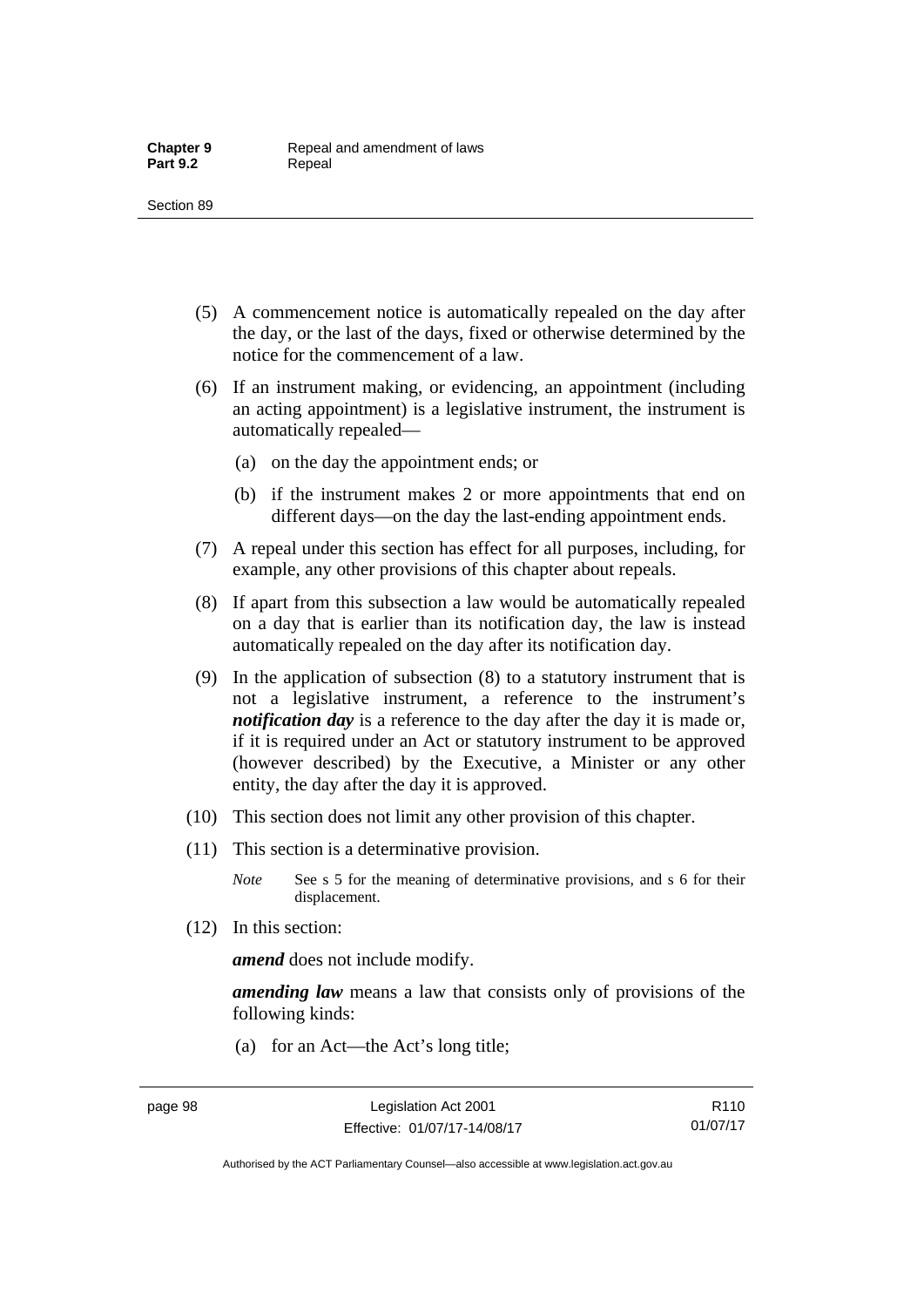- (b) a preamble or recital (however described);
- (c) a provision about the law's name;
- (d) a provision about the law's commencement;
- (e) a provision about the purposes of the law or any of its provisions;

#### **Example**

an objects provision

(f) a provision about the effect of notes;

- (g) a provision providing for the amendment or repeal of a law (including a provision identifying the amended or repealed law);
- (h) a provision declaring a law to be a law to which section 88 (Repeal does not end effect of transitional laws etc) applies;
- (i) a provision about the renumbering of a law;
- (j) a provision authorising or requiring something to be done under chapter 11 (Republication of Acts and statutory instruments).

*amending provision*, of a law, means a provision of the law that only amends or repeals a law, and includes—

- (a) any other provision (for example, a schedule) of the law that only identifies the law amended or repealed; and
- (b) any other provision (for example, a part heading) of the law that only identifies (or groups) provisions that are amended or repealed.

*Note* A note itself is not part of an Act or statutory instrument (see s 127).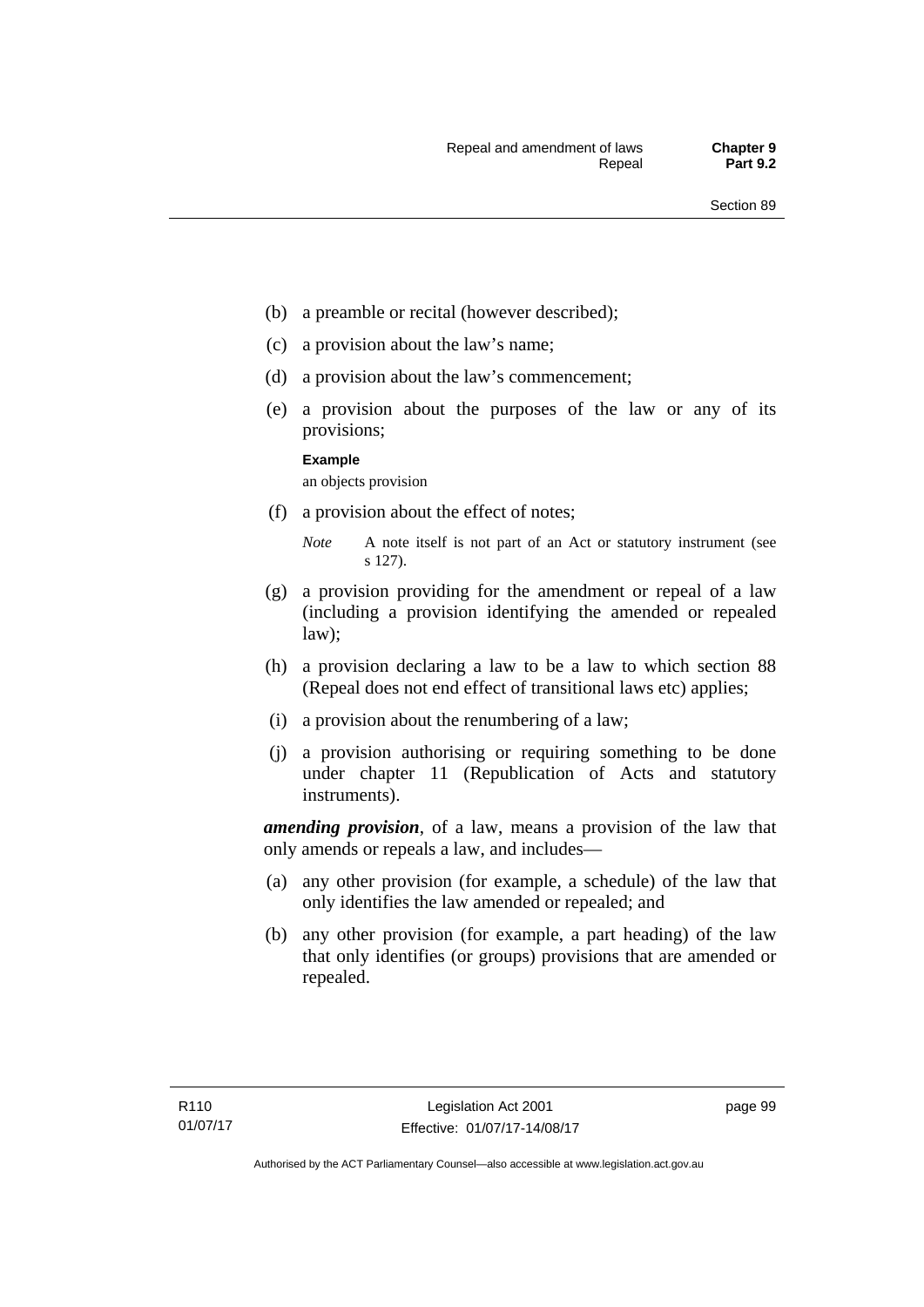#### *appropriation Act*—see the *[Financial Management Act 1996](http://www.legislation.act.gov.au/a/1996-22)*, dictionary.

*commencement provision*, of a law, means a provision of the law that only provides for the commencement of the law.

#### **Example 1—s 89**

The *Hypothetical Amending Act 2002* repeals and amends a number of Acts. The Act contains the following provisions:

- a long title
- a provision about the Act's name
- a provision about the Act's commencement
- repealing provisions (that is, a provision stating that the Act repeals the Acts mentioned in sch 1 and a schedule (sch 1) setting out the names of the repealed Acts)
- amending provisions (that is, a provision stating that the Act amends the Acts mentioned in sch 2 and a schedule (sch 2) setting out the amended Acts and the amendments of them)
- a provision about the application of this Act, s 88 (Repeal does not end effect of transitional laws etc) to a provision being repealed
- a provision requiring an amended Act (the *XYZ Act 1990*), or a provision of the *XYZ Act 1990*, to be renumbered in the next republication of the Act under this Act.

The Act contains no other provisions. Its repealing provisions, and its other provisions apart from the naming provision, the commencement provision and the amending provisions, commence on the day after its notification day, 22 March 2002. Its amending provisions commence on a date fixed by the Minister by written notice, 12 April 2002. The Act is automatically repealed under s 89 on the day after all of its provisions have commenced, 13 April 2002.

#### **Example 2—s 89**

The *Example Act 2001* contains provisions establishing a new licensing scheme. It also amends several Acts and repeals others. Because it contains the scheme provisions, it is not an amending law covered by s (1). It is, therefore, not automatically repealed under s 89.

page 100 Legislation Act 2001 Effective: 01/07/17-14/08/17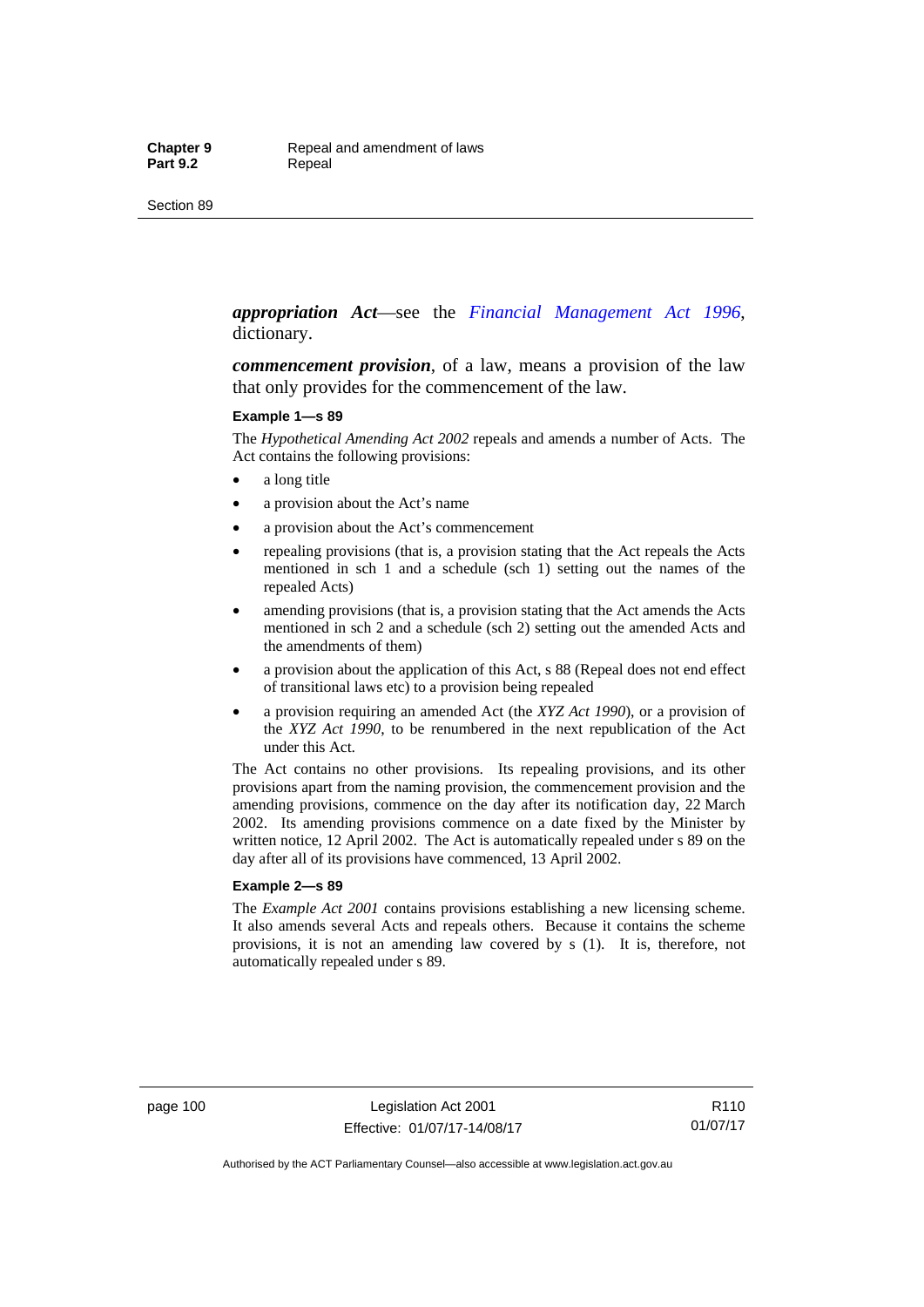#### **Example 3—s 89—see s (12), def** *amending provision*

The *Plant Diseases Act 2003* (hypothetical), pt 6 is as follows:

#### **Part 6 Repeals and consequential amendment**

#### **42 Repeal of Plant Diseases Act 1934**

The *Plant Diseases Act 1934* A1934-21 is repealed.

#### **43 Repeal of Plant Diseases Regulations 1938**

The *Plant Diseases Regulations 1938* (made on 11 February 1938) is repealed.

#### **44 Administrative Decisions (Judicial Review) Act 1989, schedule 1, new item 6**

*insert* 

6 This Act does not apply to decisions of the Minister under the *Plant Diseases Act 2003*, part 3 (Measures for the control of diseases and pests).

Under the definition of *amending provision*, the heading to pt 6, as well as the contents of pt 6, are automatically repealed under s 89.

*Note* An example is part of the Act, is not exhaustive and may extend, but does not limit, the meaning of the provision in which it appears (see s 126 and s 132).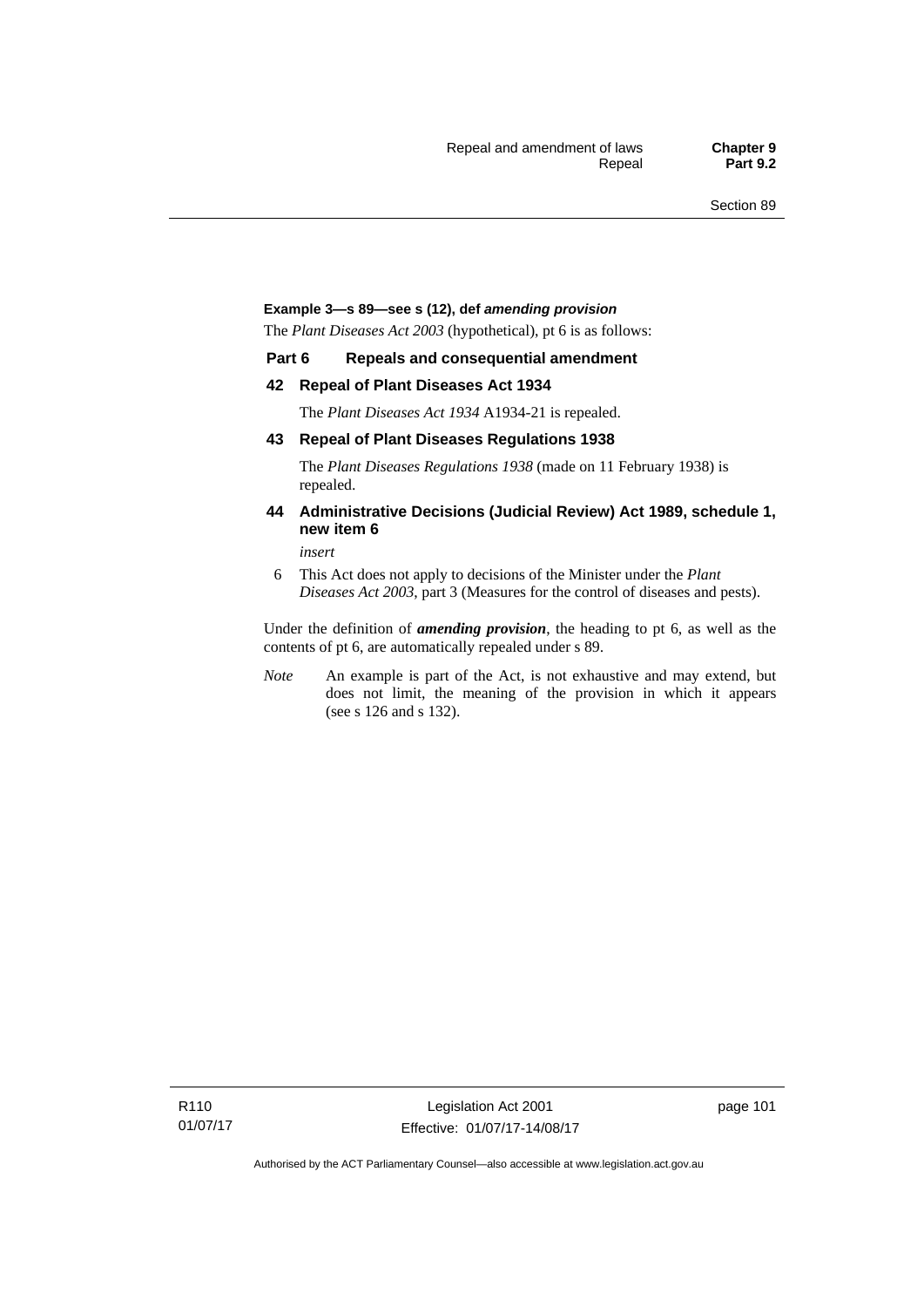## **Part 9.3 Amendment**

#### **90 Law and amending laws to be read as one**

A law and all laws amending it are to be read as one.

#### **91 Insertion of provisions by amending law**

- (1) This section applies if a law (the *amending law*) amends another law (the *amended law*) by inserting any of the following provisions, and does not exactly specify the position in the amended law where it is to be inserted:
	- (a) a chapter, part, division, subdivision, section or subsection (an *inserted chapter, part, division, subdivision, section* or *subsection*);
	- (b) a paragraph (an *inserted paragraph*);
	- (c) a subparagraph (an *inserted subparagraph*);
	- (d) a sub-subparagraph (an *inserted sub-subparagraph*);
	- (e) a definition (an *inserted definition*);
	- (f) any other provision (a *miscellaneous inserted provision*).
- (2) An inserted chapter, part, division, subdivision, section or subsection is inserted in the appropriate numerical or alphanumerical position in the amended law.
- (3) An inserted paragraph is inserted in the appropriate alphabetical position in the amended law.
- (4) An inserted subparagraph is inserted in the appropriate numerical or alphanumerical position in the amended law.
- (5) An inserted sub-subparagraph is inserted in the appropriate alphabetical position in the amended law.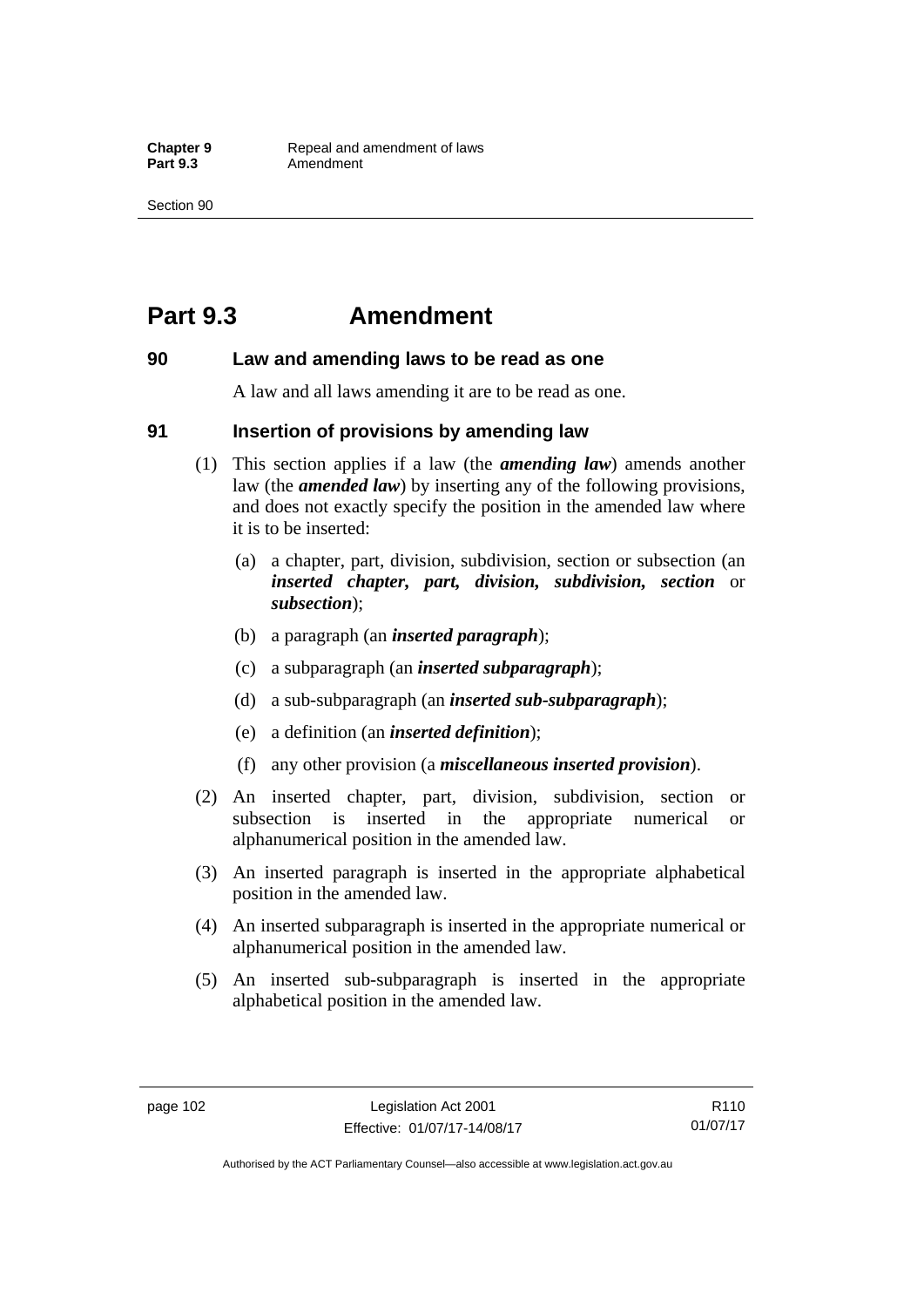- (6) An inserted definition is inserted in the appropriate alphabetical position (worked out on a letter-by-letter basis) in a series of definitions in the amended law.
- (7) A miscellaneous inserted provision is inserted in the appropriate position in the amended law.
- (8) In applying this section to a law that is divided otherwise than into sections, a reference to a section or subsection is a reference to a corresponding provision of the law.
- (9) In working out the appropriate position where a provision is to be inserted in the amended law, regard may be had to the following:
	- (a) the provision number or letter;
	- (b) the heading of the relevant amending provision of the amending law;
	- (c) any other amendments in the amending law including the order of amendments;
	- (d) anything else in the amending law or amended law;
	- (e) current legislative drafting practice.

#### **Examples**

- 1 If a part numbered '3' is to be inserted into an amended law with an existing sequence of parts 'part 1—part 2—part 4', inserted part 3 is inserted between parts 2 and 4.
- 2 If a division numbered '2.2A' is to be inserted into an amended law with an existing sequence of divisions in part 2 'division 2.1—division 2.2 division 2.3', inserted division 2.2A is inserted between divisions 2.2 and 2.3.
- 3 If a section numbered '6AA' is to be inserted into an amended law with an existing sequence of sections 'section 6—section 6A—section 6B', inserted section 6AA is inserted between sections 6A and 6B.
- 4 If a section numbered '7A' is to be inserted (by an amending section headed 'New section 7A', with the command '*in division 2.2, insert*') into an amended law with an existing sequence 'section 7 [in division 2.2] division 2.3 heading—section 8', inserted section 7A is inserted between section 7 and the division 2.3 heading (that is, at the end of division 2.2).

page 103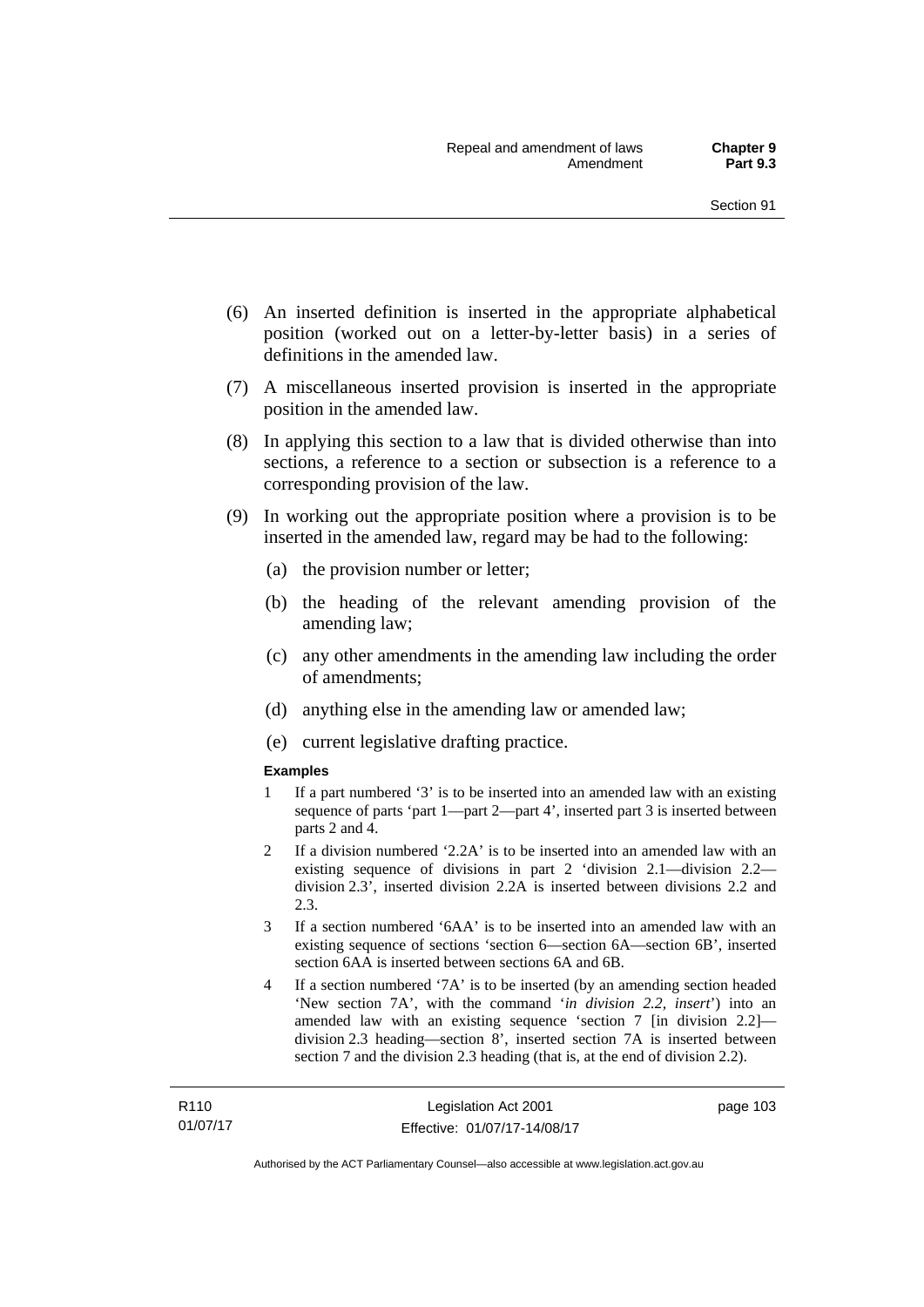- 5 If a section numbered '7A' is to be inserted (by an amending section headed 'New section 7A', with the command '*in division 2.3, insert*') into an amended law with an existing sequence 'section 7 [in division 2.2] division 2.3 heading—section 8', inserted section 7A is inserted between the division 2.3 heading and section 8 (that is, at the beginning of division 2.3).
- *Note* An example is part of the Act, is not exhaustive and may extend, but does not limit, the meaning of the provision in which it appears (see s 126 and s 132).
- (10) This section is a determinative provision.
	- *Note* See s 5 for the meaning of determinative provisions, and s 6 for their displacement.
- (11) In this section:

*insert* includes relocate.

#### **92 Amendment to be made wherever possible**

- (1) If a law amends another law—
	- (a) by omitting a word; or
	- (b) by substituting a word for another word; or
	- (c) by inserting a word before or after a particular word;

the amendment is to be made wherever possible in the other law.

#### **Example**

The *XYZ Amendment Act 2002* is expressed to omit the word 'authorised' from the *ABC Act 1998*, s 20. The word 'authorised' is used once in the heading to s 20, 3 times in s 20 (1), twice in s 20 (3), once in an example to s 20 (4) and twice in a note to s 20 (5). The amendment omits each of those references to the word 'authorised'.

- *Note* An example is part of the Act, is not exhaustive and may extend, but does not limit, the meaning of the provision in which it appears (see s 126 and s 132).
- (2) This section is a determinative provision.
	- *Note* See s 5 for the meaning of determinative provisions, and s 6 for their displacement.

page 104 Legislation Act 2001 Effective: 01/07/17-14/08/17

R110 01/07/17

Authorised by the ACT Parliamentary Counsel—also accessible at www.legislation.act.gov.au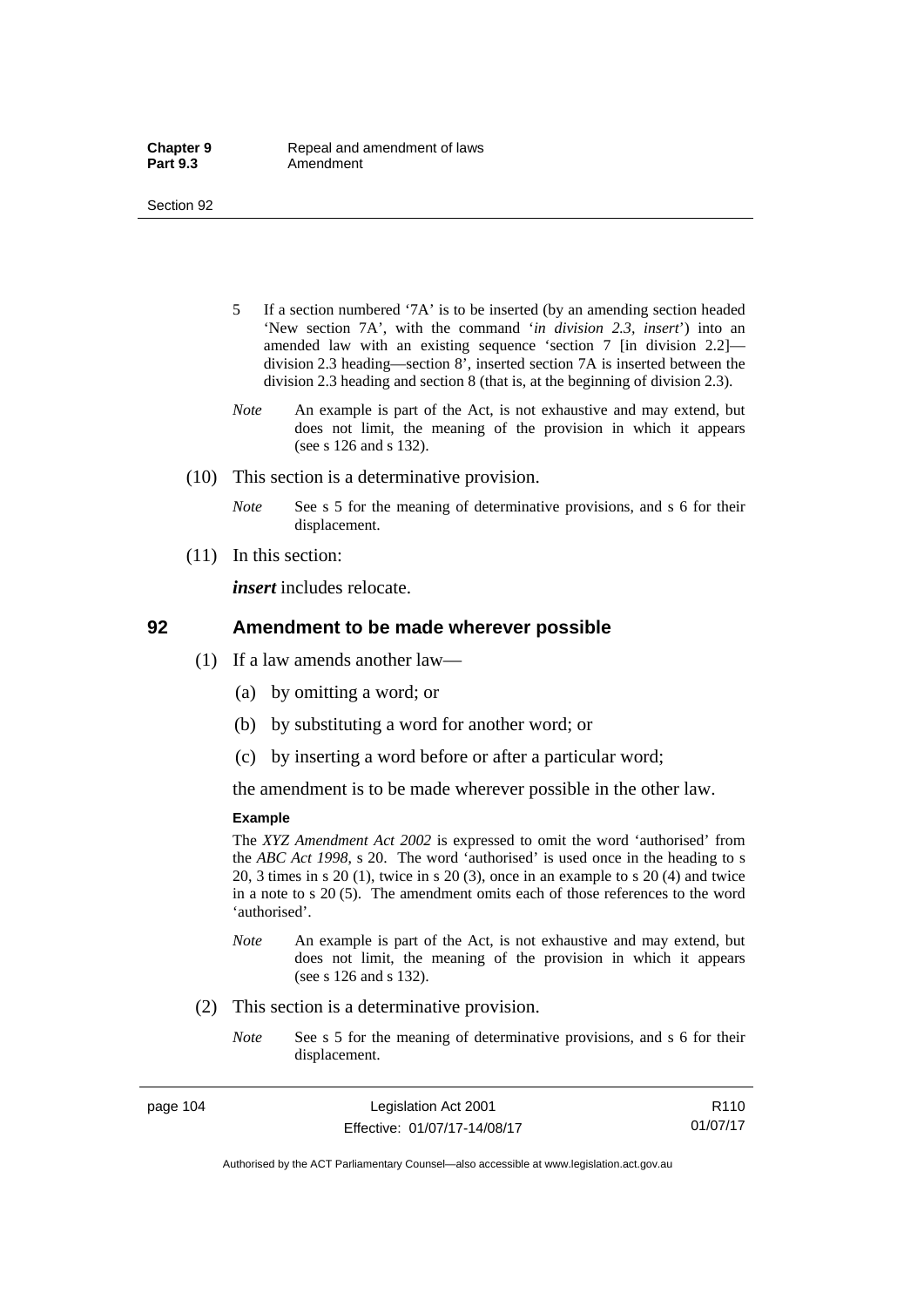## **93 Provisions included in another provision for amendment purposes**

- (1) This section applies for the purpose of amending a law.
- (2) The heading to a chapter, part, division, subdivision, schedule, dictionary, section or any other provision of the law forms part of the provision to which it is a heading.
- (3) An example at the end of a provision of the law is part of the provision unless the example is expressed in a way that indicates that it applies only to another provision.
- (4) A note at the end of a provision of the law is taken, for this section, to be part of the provision unless the note is expressed in a way that indicates that it applies only to another provision.
- (5) However, a note in a law is not, for any other purpose, part of the law.

*Note* Section 127 (Material that is not part of Act or statutory instrument) deals with the status of notes.

- (6) A penalty at the end of a subsection of the law—
	- (a) is part of the subsection unless the penalty is expressed in a way that indicates that it applies only to other subsections of the section; or
	- (b) if the penalty is expressed in a way that indicates that it applies only to other subsections—is part of the section.
- (7) A penalty at the end of a section of the law that is not divided into subsections is part of the section.
- (8) The word 'and', 'or' or 'but', or a similar word, at the end of a paragraph, subparagraph, sub-subparagraph or another provision of the law is part of the provision.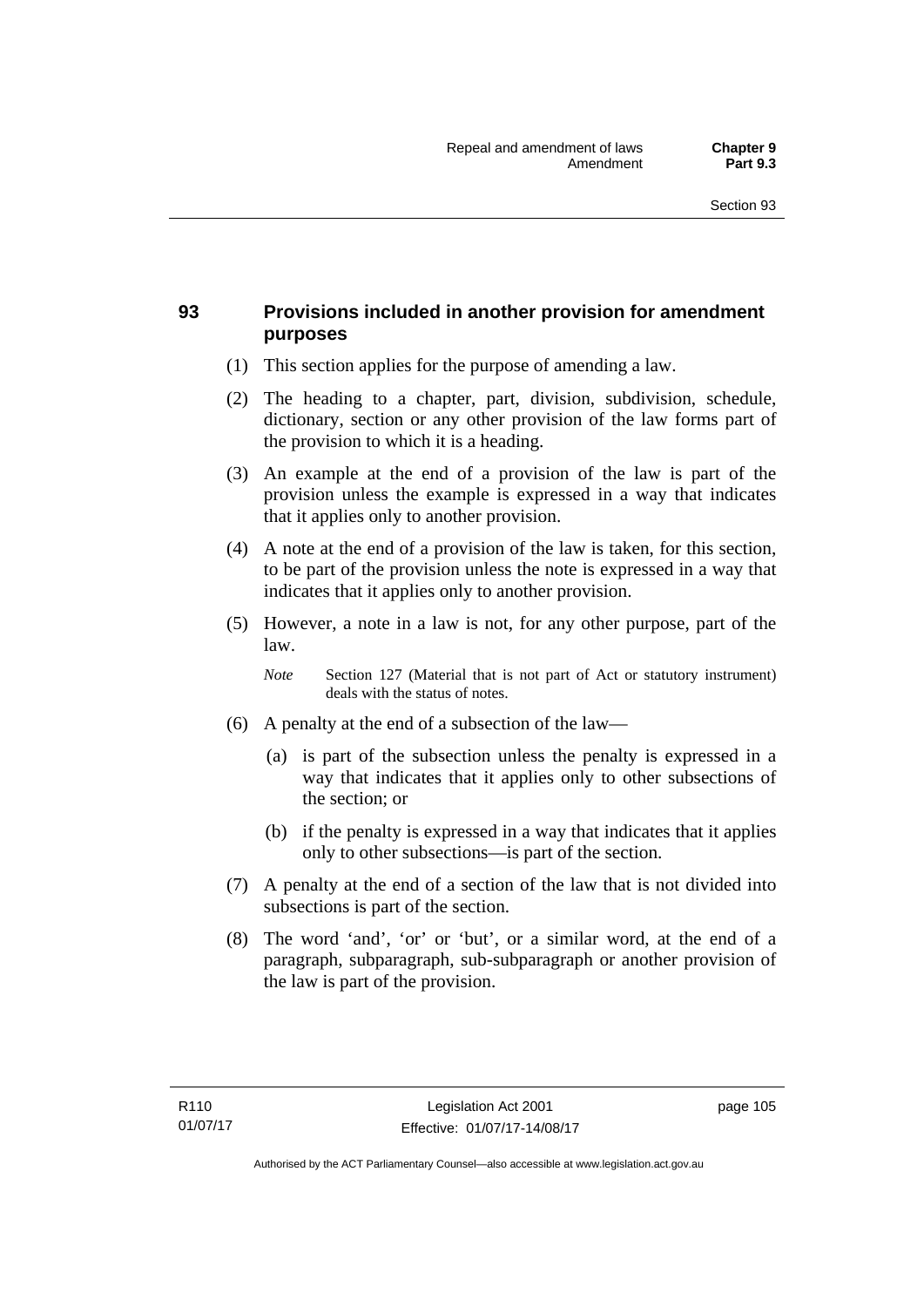- (9) In working out whether an example or note is at the end of a provision of the law, any penalty is to be disregarded, and, for an example, any note is to be disregarded.
	- *Note* According to current legislative drafting practice, examples, notes and penalties to a provision are arranged in the following order at the end of provisions:
		- 1 penalty (first)
		- 2 examples
		- 3 notes (last).
- (10) In applying this section to a law that is divided otherwise than into sections, a reference to a section or subsection is a reference to a corresponding provision of the law.
- (11) This section is a determinative provision.
	- *Note* See s 5 for the meaning of determinative provisions, and s 6 for their displacement.

#### **94 Continuance of appointments etc made under amended provisions**

- (1) This section applies if—
	- (a) a law expressly or impliedly authorises or requires—
		- (i) the making of an appointment or statutory instrument; or
		- (ii) the delegation of a function; or
		- (iii) the issue of a licence or permit (however described); or
		- (iv) the doing (however described) of anything else; and
	- (b) the law is amended by another law; and
	- (c) under the amended law—
		- (i) the appointment or statutory instrument may be made; or
		- (ii) the function may be delegated; or

Authorised by the ACT Parliamentary Counsel—also accessible at www.legislation.act.gov.au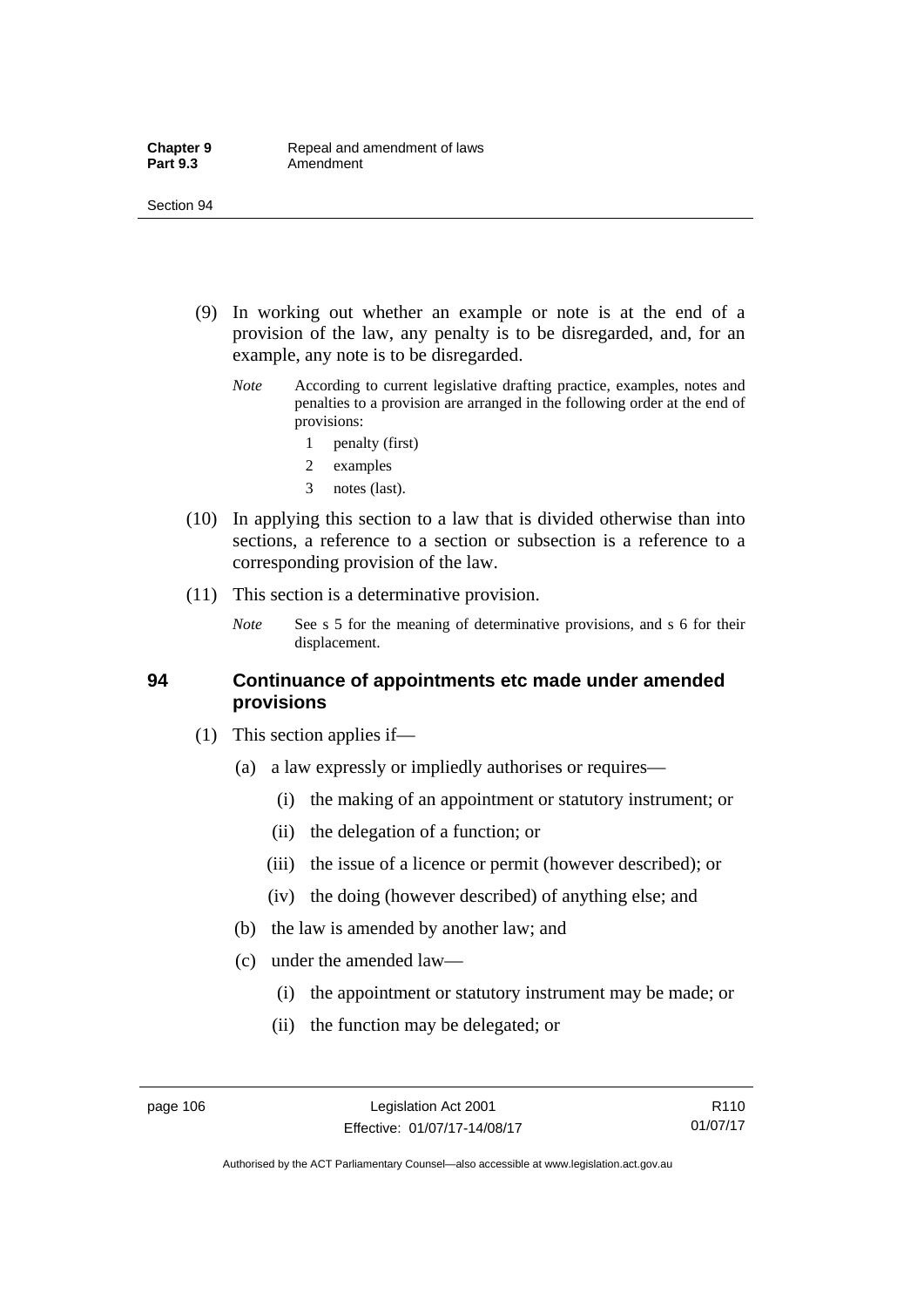- (iii) the licence or permit may be issued; or
- (iv) the thing may be done;

whether by the same or a different entity.

#### **Examples—par (a) (iv)**

- 1 the giving of an approval, consent or permission
- 2 the making of a recommendation
- *Note* An example is part of the Act, is not exhaustive and may extend, but does not limit, the meaning of the provision in which it appears (see s 126 and s 132).
- (2) An appointment, statutory instrument, delegation, licence, permit or anything else mentioned in subsection (1) that was in force immediately before the commencement of the amendment continues to have effect as if it had been made, issued or done (however described) under the amended law.
- (3) This section is a determinative provision.
	- *Note* See s 5 for the meaning of determinative provisions, and s 6 for their displacement.
- (4) In this section:

*amend* includes omit and re-enact in the same law (with or without changes), but does not include omit and re-enact in another law.

*appointment* includes acting appointment.

## **95 Status of modifications**

- (1) If a law is modified by another law, the law operates as modified but the modification does not amend the text of the law.
- (2) This section is a determinative provision.
	- *Note* See s 5 for the meaning of determinative provisions, and s 6 for their displacement.

page 107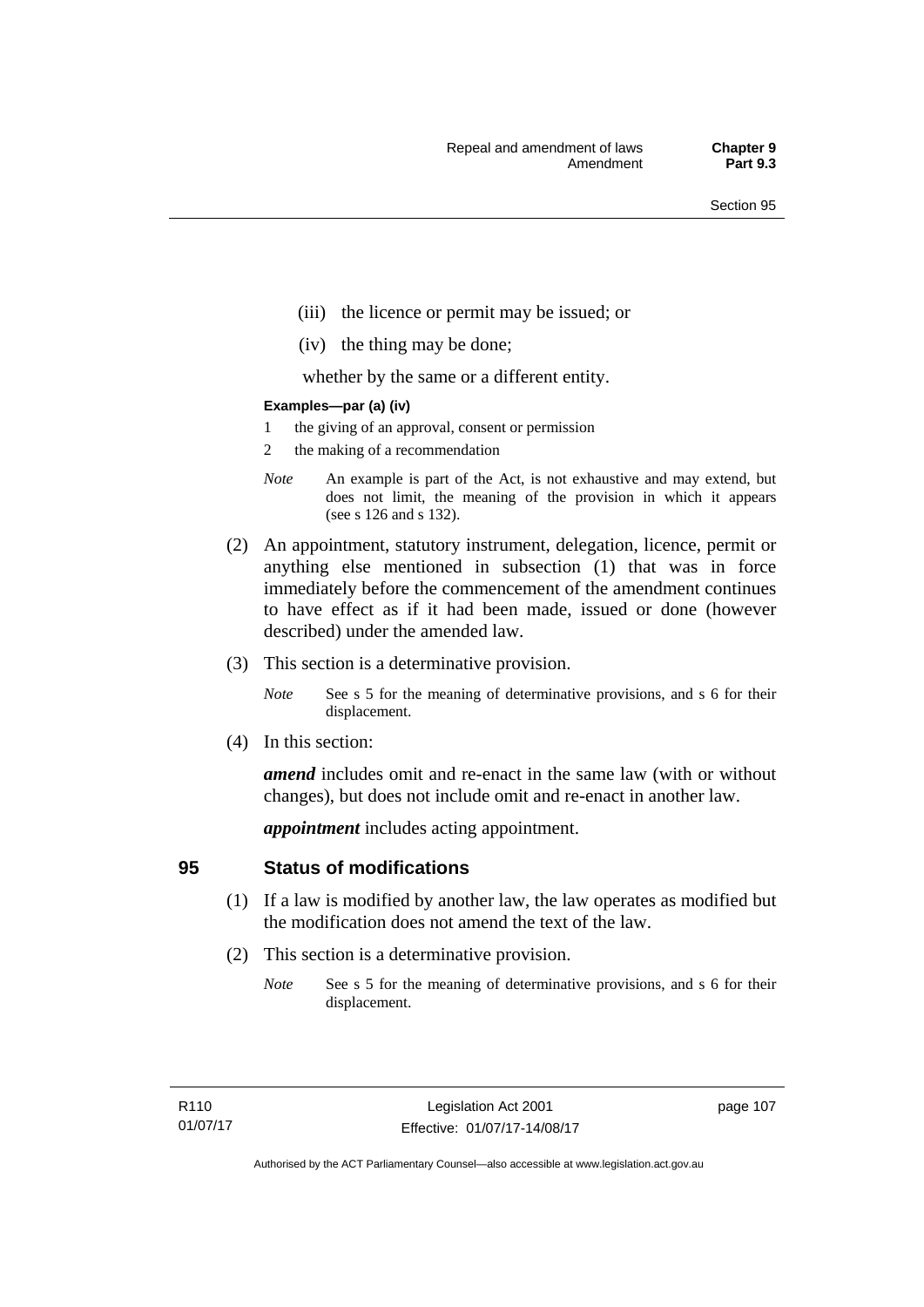## **96 Relocated provisions**

- (1) This section applies if a provision of a law is relocated (with or without changes) to a different place in the same law or to a different law.
- (2) The operation or meaning of the provision is not affected only because of the provision's relocation.
- (3) Without limiting subsection (2), if before its relocation the provision was to be interpreted in a particular way, it is to be interpreted in that way in its new location.

#### **Example**

If a provision of an Act is to be interpreted as if it were a law consolidating the provisions of other laws and it is relocated into another Act, it is to be interpreted in the same way in its new location.

- *Note* An example is part of the Act, is not exhaustive and may extend, but does not limit, the meaning of the provision in which it appears (see s 126 and s 132).
- (4) However, the provision has effect subject to any changes made to, or in relation to, it.
- (5) This section is a determinative provision.
	- *Note* See s 5 for the meaning of determinative provisions, and s 6 for their displacement.

R110 01/07/17

Authorised by the ACT Parliamentary Counsel—also accessible at www.legislation.act.gov.au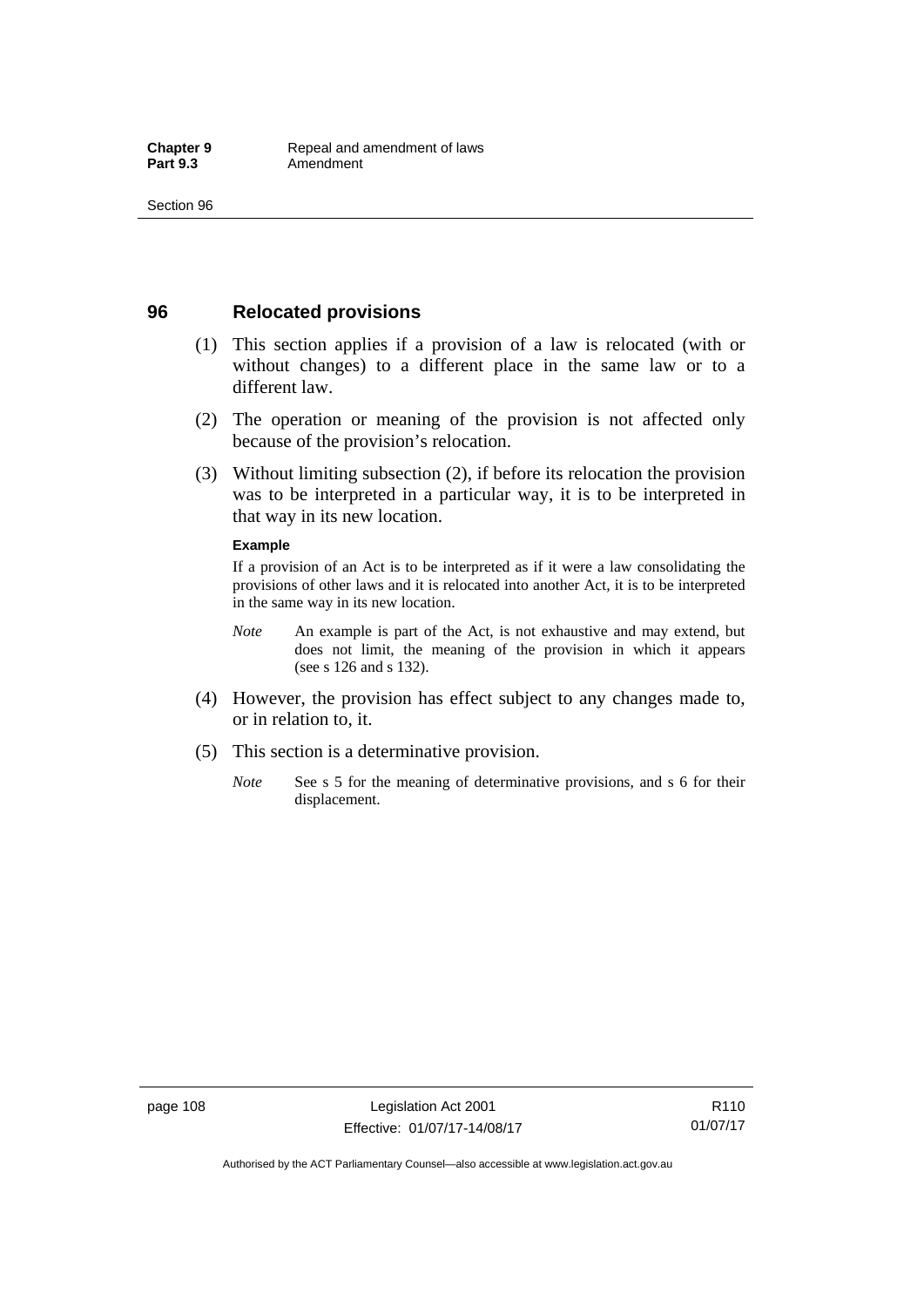## **Chapter 10 Referring to laws**

## **97 Definitions—ch 10**

(1) In this chapter:

*ACT law* means an Act or statutory instrument.

*Note* A reference to an Act or statutory instrument includes a reference to a provision of the Act or instrument (see s 7 and s 13).

*law* means an ACT law or a law of another jurisdiction.

*law of another jurisdiction* means an Act or statutory instrument of another jurisdiction, and includes a provision of an Act or statutory instrument of another jurisdiction.

- *Note Another jurisdiction* means the Commonwealth, a State, another Territory, the United Kingdom or New Zealand (see dict, pt 2).
- (2) In this section:

*Act*, in relation to another Territory, includes ordinance.

*statutory instrument*, of another jurisdiction, means an instrument (whether or not legislative in nature) made under—

- (a) an Act of the other jurisdiction; or
- (b) another statutory instrument of the other jurisdiction; or
- (c) power given by an Act or statutory instrument of the other jurisdiction and also power given otherwise by law.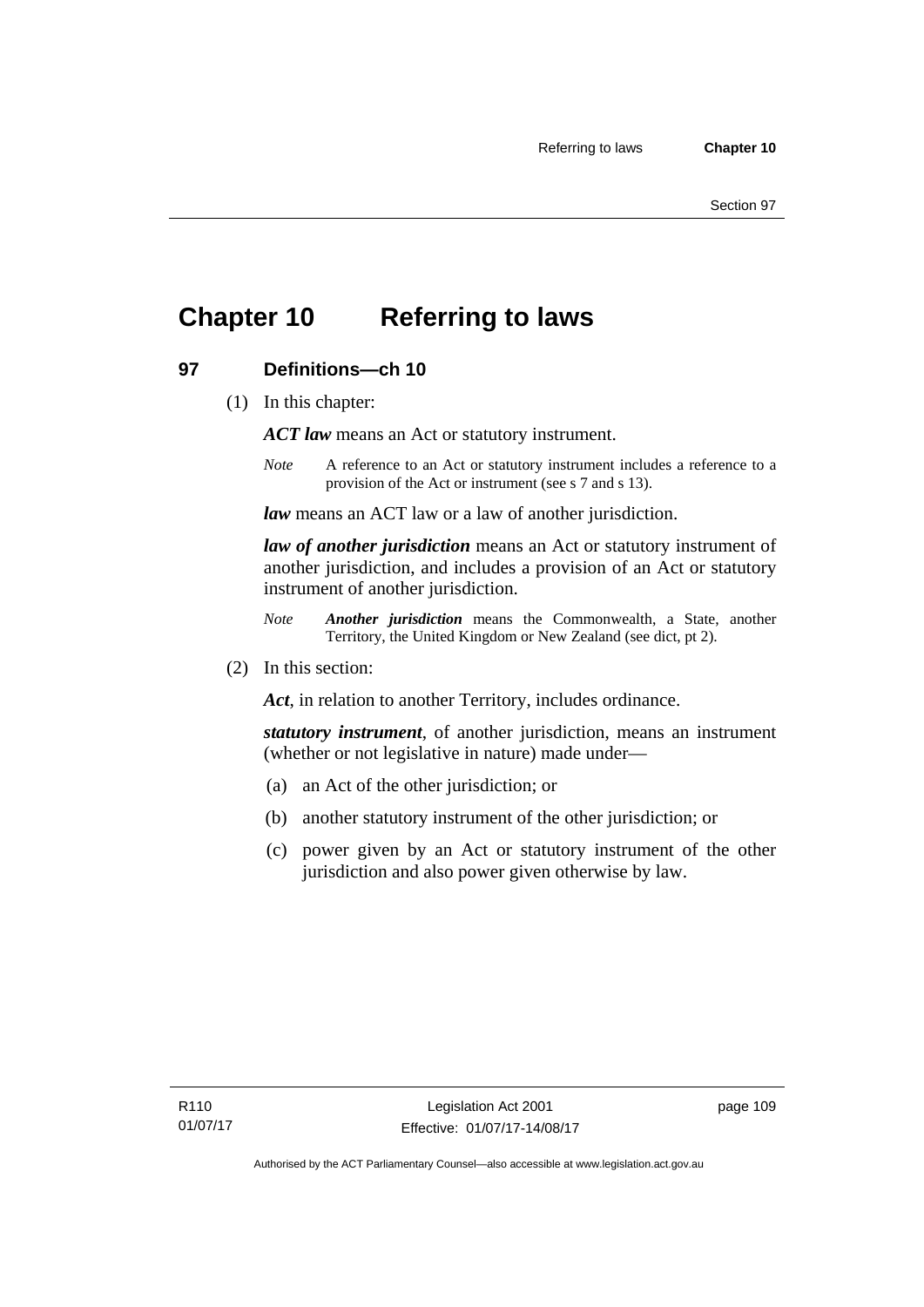#### **98 References to ACT law include law containing reference**

In an ACT law, a reference in general terms to an ACT law of the same kind includes a reference to the law itself.

#### **Example**

The *ABC Act 2001*, s 27 gives a power to confiscate property under certain circumstances. Section 93 of the same Act provides 'If an Act authorises the confiscation of property, the owner of the property has a right of appeal to the Magistrates Court.' The right of appeal under s 93 also applies to the power given by s 27 because the reference to 'an Act' in s 93 includes a reference to the *ABC Act 2001*.

*Note* An example is part of the Act, is not exhaustive and may extend, but does not limit, the meaning of the provision in which it appears (see s 126 and s 132).

#### **99 References in ACT statutory instruments to** *the Act*

In a statutory instrument, a reference to *Act* or *the Act*, without mentioning a particular Act, is a reference to the Act under which the instrument is made or in force.

#### **100 Referring to particular ACT laws**

- (1) An Act may be referred to by—
	- (a) the name the Act gives to itself; or
	- (b) the year it was passed and its number, together with a reference (if necessary) to indicate that it is an Act.

#### **Example—reference to indicate Act**

An Act may be referred to using the word Act or the letter 'A' (eg 'A1993-1' is a reference to Act No 1 of 1993).

*Note* An example is part of the Act, is not exhaustive and may extend, but does not limit, the meaning of the provision in which it appears (see s 126 and s 132).

R110 01/07/17

Authorised by the ACT Parliamentary Counsel—also accessible at www.legislation.act.gov.au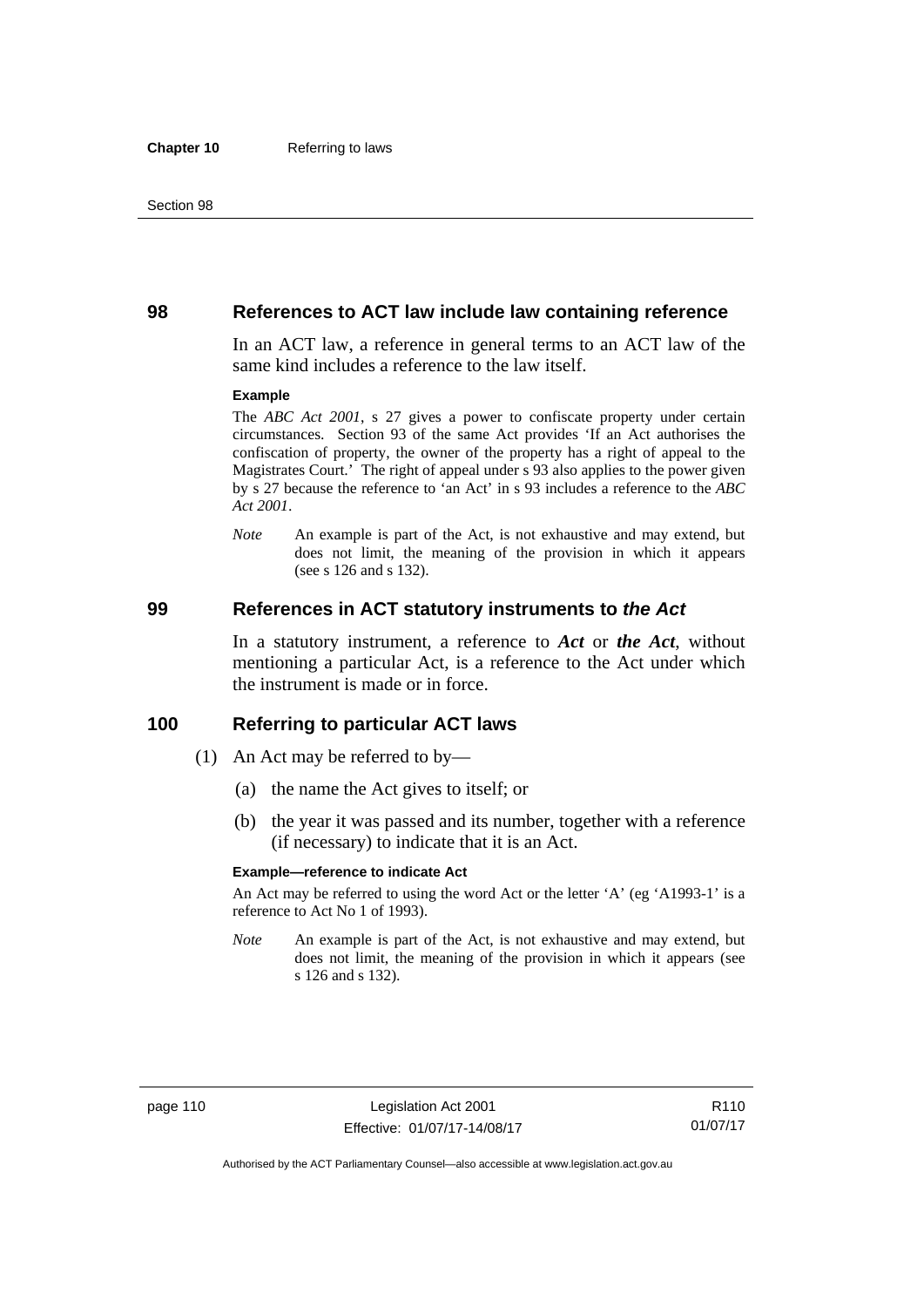- (2) A statutory instrument may be referred to by—
	- (a) any name the instrument gives to itself; or
	- (b) if the instrument was notified in the register, the gazette or otherwise under section 61 (2) (b) and was numbered under this Act or another territory law—the year it was notified and its number, together with a reference (if necessary) to the kind of instrument; or
	- (c) if the instrument was not notified but was numbered under a territory law—the year it was made and its number, together with a reference (if necessary) to the kind of instrument; or
	- (d) if the instrument was notified in the gazette before the commencement of this Act—the number, date and page of the gazette where it was notified; or
	- (e) the date it was made, together with a reference to the Act or statutory instrument under which it was made.

#### **Examples—references to kind of instrument—par (b)**

- 1 A subordinate law may be referred to using the letters 'SL' (eg 'SL2000-11' is a reference to subordinate law No 11 of 2000).
- 2 A disallowable instrument may be referred to using the letters 'DI' (eg 'DI1997-101' is a reference to disallowable instrument No 101 of 1997).
- 3 A notifiable instrument that is not an approved form may be referred to using the letters 'NI' (eg 'NI2002-226' is a reference to notifiable instrument No 226 of 2002).
- 4 An approved form may be referred to using the letters 'AF' (eg 'AF2003-1' is a reference to approved form No 1 of 2003).
- 5 A commencement notice may be referred to using the letters 'CN' (eg 'CN2002-3' is a reference to commencement notice No 3 of 2002).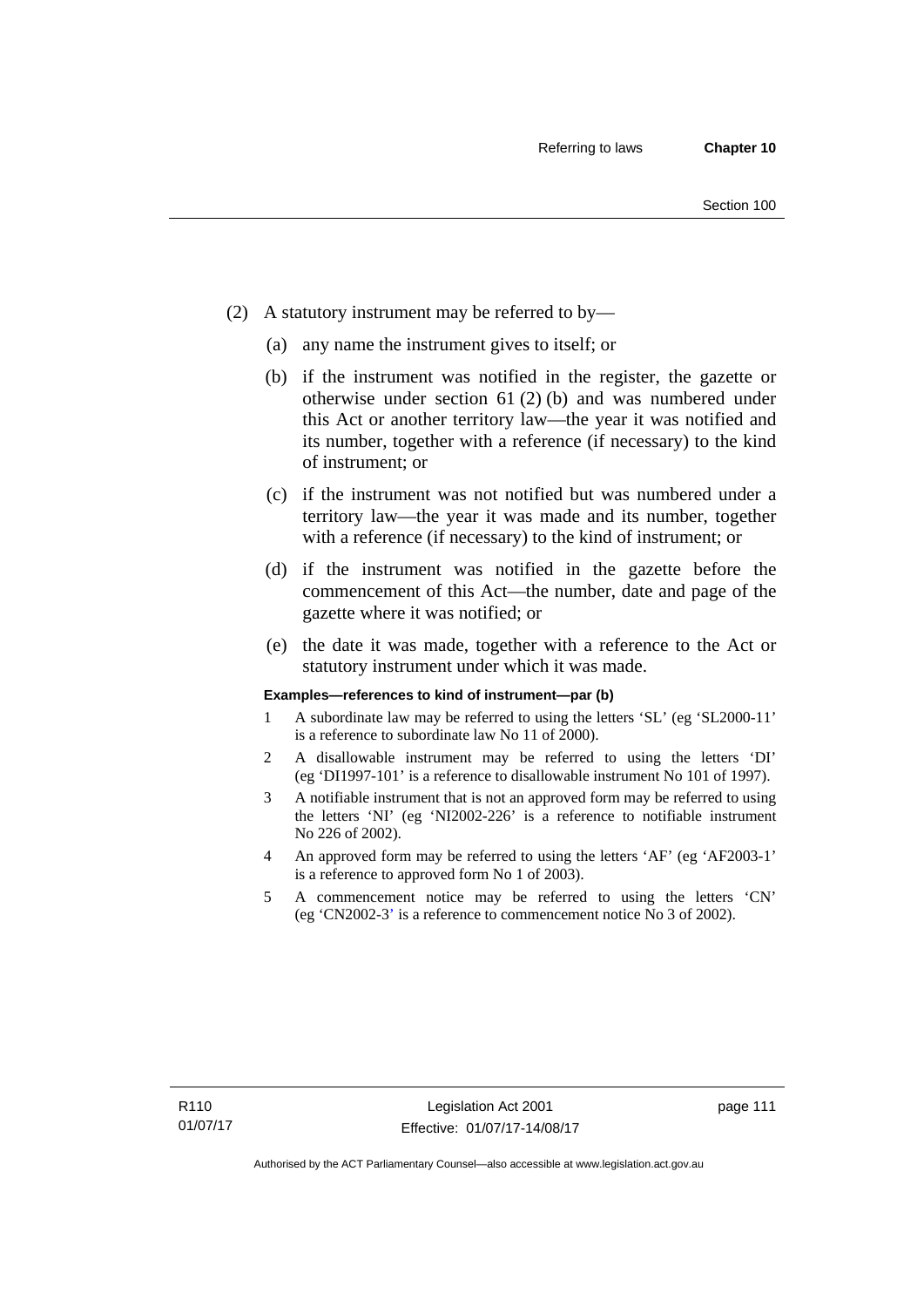## **101 Referring to particular laws of other jurisdictions etc**

- (1) In an ACT law, a law of another jurisdiction (the *relevant law*) may be referred to—
	- (a) by the name the relevant law gives to itself; or
	- (b) in any other way sufficient in a law of the other jurisdiction for referring to the relevant law; or
	- (c) in any way that, under current legislative drafting practice, would be sufficient for referring to the relevant law if it were an ACT law;

together with a reference to the jurisdiction (or an abbreviation of the jurisdiction).

- (2) In an ACT law, a provision of a law of another jurisdiction may be referred to—
	- (a) in a way sufficient in a law of the other jurisdiction for referring to the provision; or
	- (b) in any way that, under current legislative drafting practice, would be sufficient for referring to the provision if it were a provision of an ACT law.
- (3) Subsection (2) does not limit any other provision of this chapter.

## **102 References to laws include references to laws as in force from time to time**

- (1) In an ACT law, a reference to a law includes a reference to the following:
	- (a) the law as originally made, and as amended from time to time since it was originally made;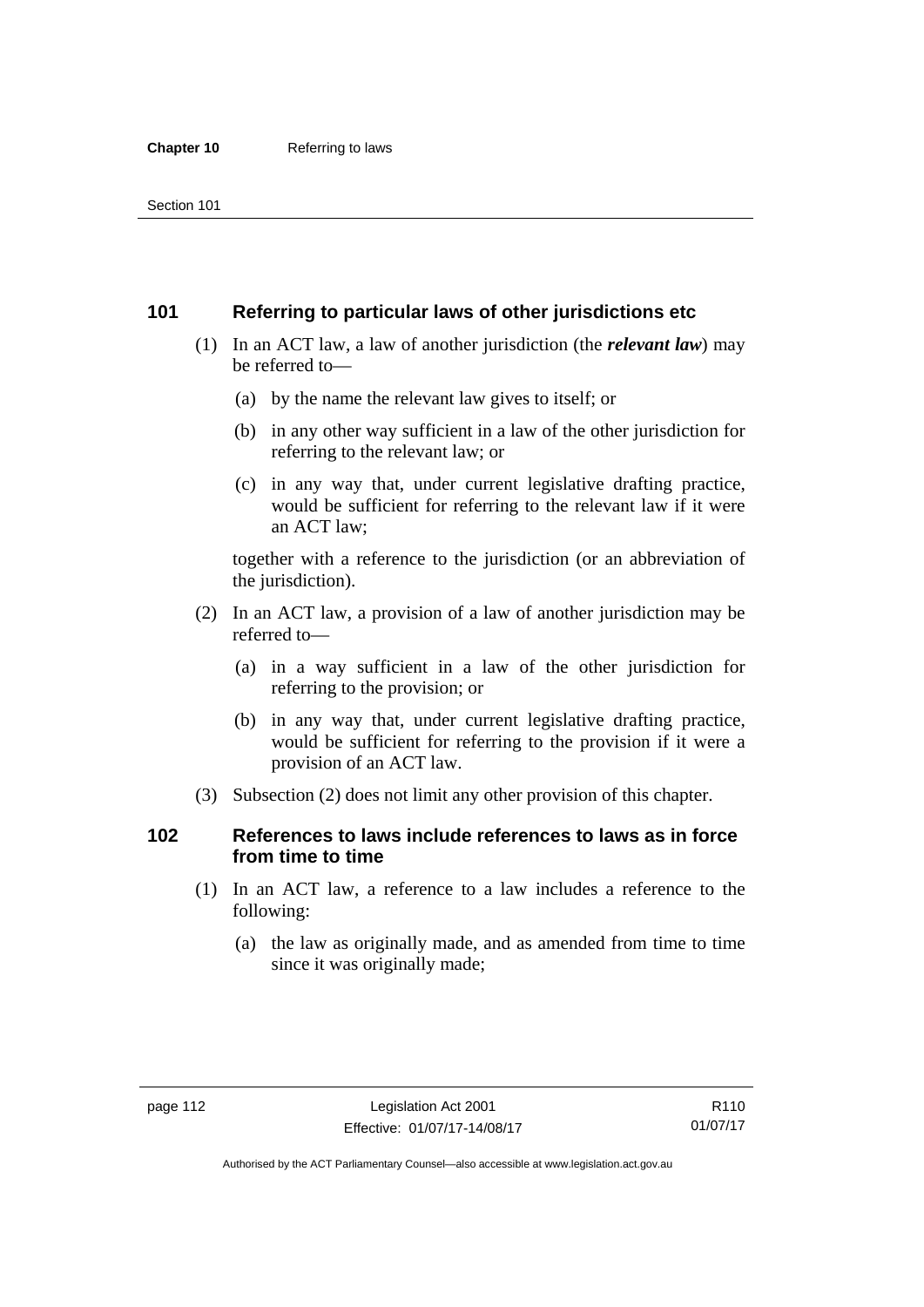- (b) if the law has been repealed and remade (with or without changes) since the reference was made—the law as remade (or last remade), and as amended from time to time since it was remade (or last remade);
- (c) if a relevant provision of the law has been omitted and remade (with or without changes) in another law since the reference was made—the law in which the provision was remade (or last remade), as in force when the provision was remade (or last remade), and as amended from time to time since the provision was remade (or last remade).
- (2) In an ACT law, a reference to a provision of a law includes a reference to the following:
	- (a) the provision as originally made, and as amended from time to time since it was originally made;
	- (b) if the provision has been omitted and remade (with or without changes and whether in the law or another law) since the reference was made—the provision as remade (or last remade), and as amended from time to time since it was remade (or last remade).
- (3) To remove any doubt, if the name of a law is amended, a reference in an ACT law to the law by its name before the amendment includes a reference to the law by its name as amended.
- (4) This section is subject to section 47 (Statutory instrument may make provision by applying law or instrument).
- (5) In this section:

*made* includes enacted.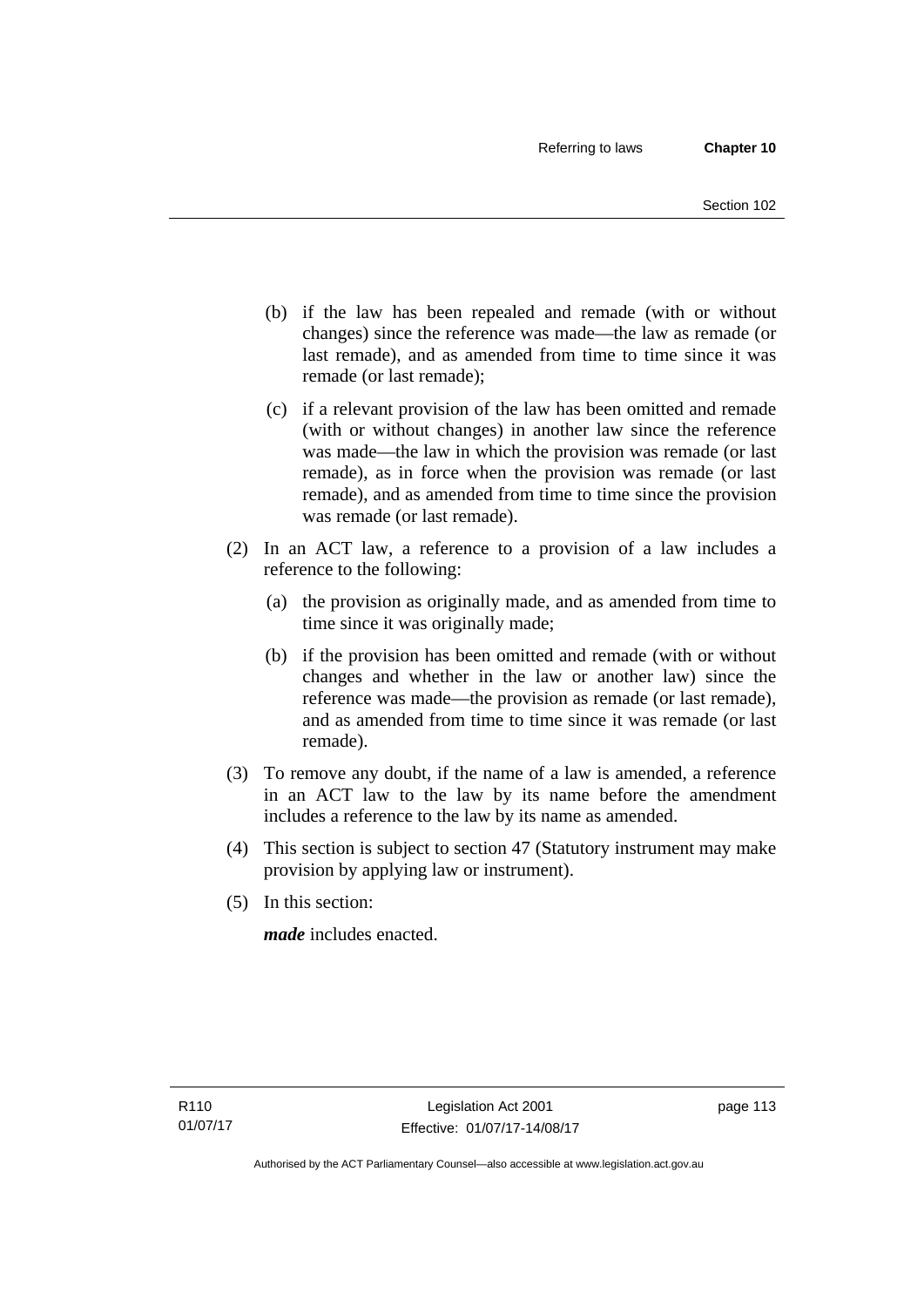## **103 References to repealed laws**

In an ACT law, a reference to a law as repealed is a reference to the law as in force immediately before it was repealed.

#### **Example**

A reference to the '*XYZ Act 2000* (repealed)' is a reference to the *XYZ Act 2000* immediately before it was repealed.

*Note* An example is part of the Act, is not exhaustive and may extend, but does not limit, the meaning of the provision in which it appears (see s 126 and s 132).

## **104 References to laws include references to instruments under laws**

- (1) In an ACT law, a reference (either generally or specifically) to a law includes a reference to the statutory instruments made or in force under the law.
- (2) In subsection (1), a reference to the statutory instruments made or in force under the law includes a reference to any law or instrument applied, adopted or incorporated (with or without change) under the law.
- (3) This chapter applies to an instrument applied, adopted or incorporated under a law as if—
	- (a) the instrument were a law; and
	- (b) any other necessary changes were made.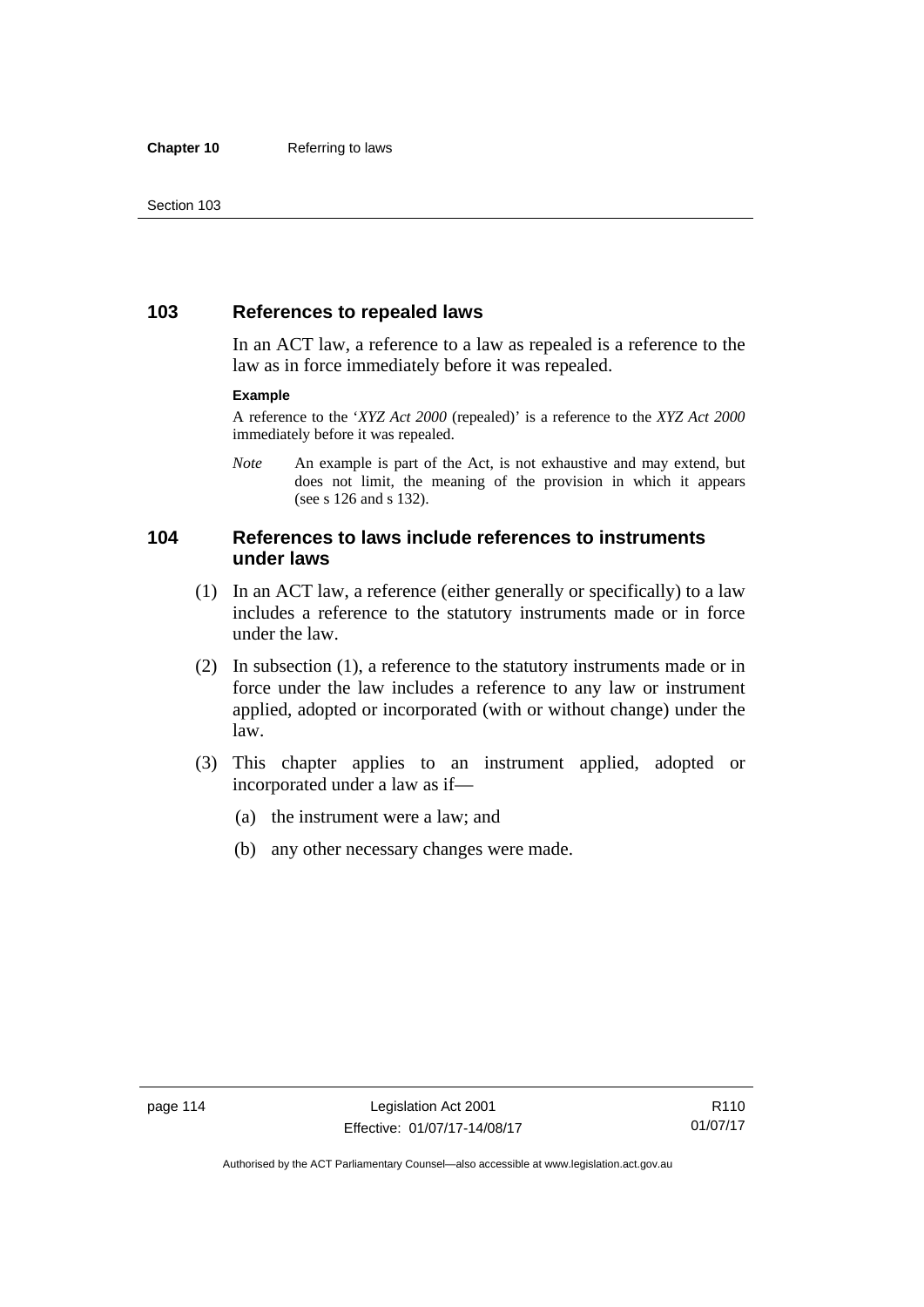## **105 Referring to provisions of laws**

In an ACT law, a provision of a law may be referred to by reference to the provision of the law in which it is contained.

#### **Example**

Paragraph (b) of subsection (2) of section 10 of an Act may be referred to by reference to the section, subsection and paragraph, that is, as section 10 (2) (b).

*Note* An example is part of the Act, is not exhaustive and may extend, but does not limit, the meaning of the provision in which it appears (see s 126 and s 132).

#### **106 References to provisions of laws are inclusive**

In an ACT law, a reference to any part of a law is a reference to the following:

- (a) the provision of the law that begins the part;
- (b) the provision of the law that ends the part;
- (c) any provision of the law between the beginning and end of the part.

#### **Examples**

- 1 A reference to 'sections 5 to 9' includes both section 5 and section 9.
- 2 A reference to 'sections 260 to 264' includes a provision such as a part heading between section 260 and section 261.
- 3 A reference to '*from* child *to* adult' includes both the word 'child' and the word 'adult'.
- *Note* An example is part of the Act, is not exhaustive and may extend, but does not limit, the meaning of the provision in which it appears (see s 126 and s 132).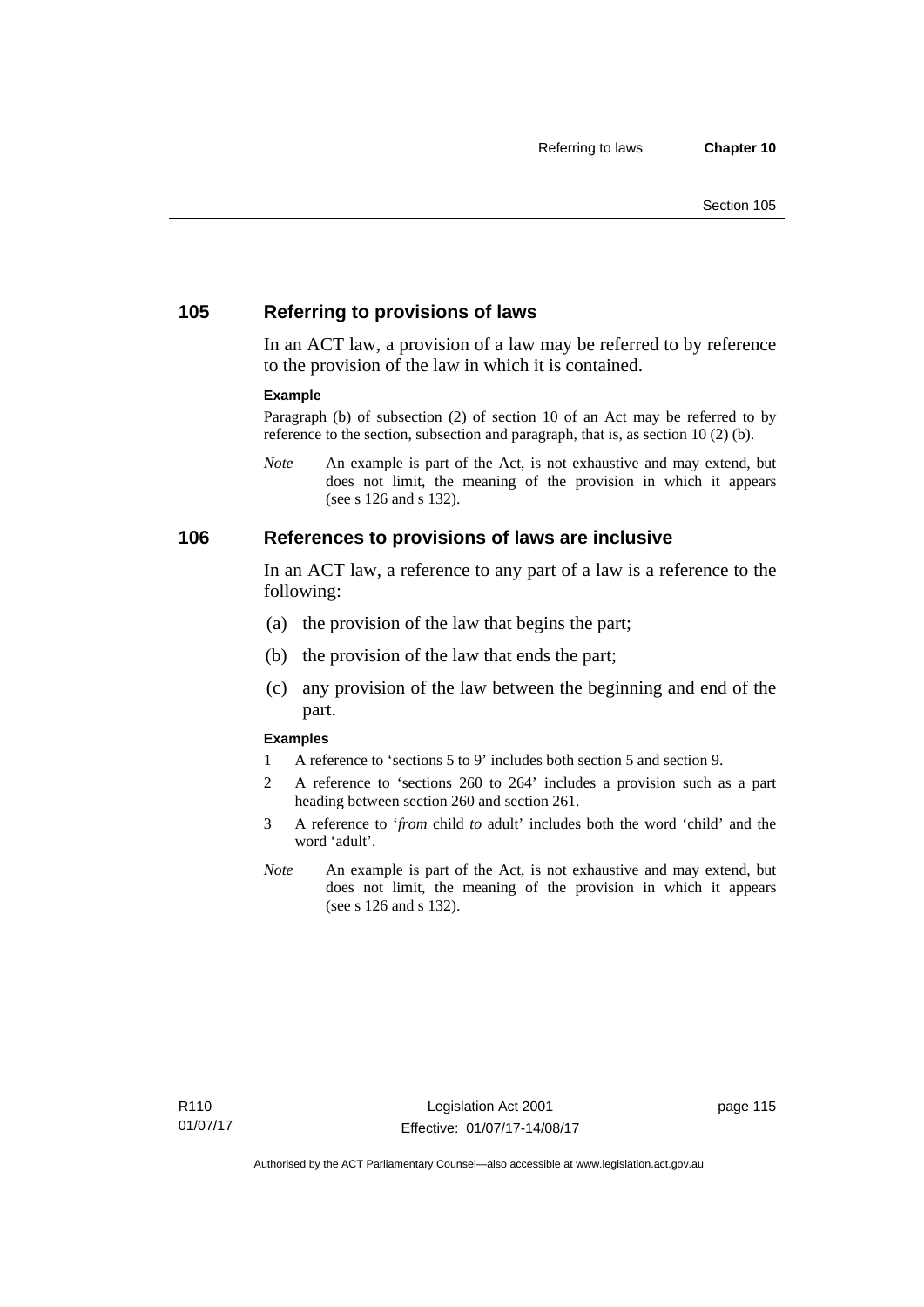#### **Chapter 10** Referring to laws

## **106A References to paragraphs etc of laws**

 (1) In an ACT law, a reference to a paragraph of a provision of a law includes any words in the provision before or after the paragraph that are necessary or desirable to make the reference meaningful.

#### **Example**

A subsection may be divided into paragraphs as follows:

- '(2) An application must be—
	- (a) in writing; and
	- (b) accompanied by a copy of the advertisement of the applicant's intention to apply.'

Paragraphs form part of the sentence in which they are contained. A reference to paragraph (a) in this example that did not include the preceding words 'An application must be' would be meaningless. Section 106A therefore allows the paragraph to be read with those words so that it makes sense.

- *Note 1* Although this section contains a reference to an ACT law and a reference to a law, s 98 makes it clear that the references can be to the same law.
- *Note 2* An example is part of the Act, is not exhaustive and may extend, but does not limit, the meaning of the provision in which it appears (see s 126 and s 132).
- (2) In this section:

*paragraph* includes a subparagraph and a sub-subparagraph.

R110 01/07/17

Authorised by the ACT Parliamentary Counsel—also accessible at www.legislation.act.gov.au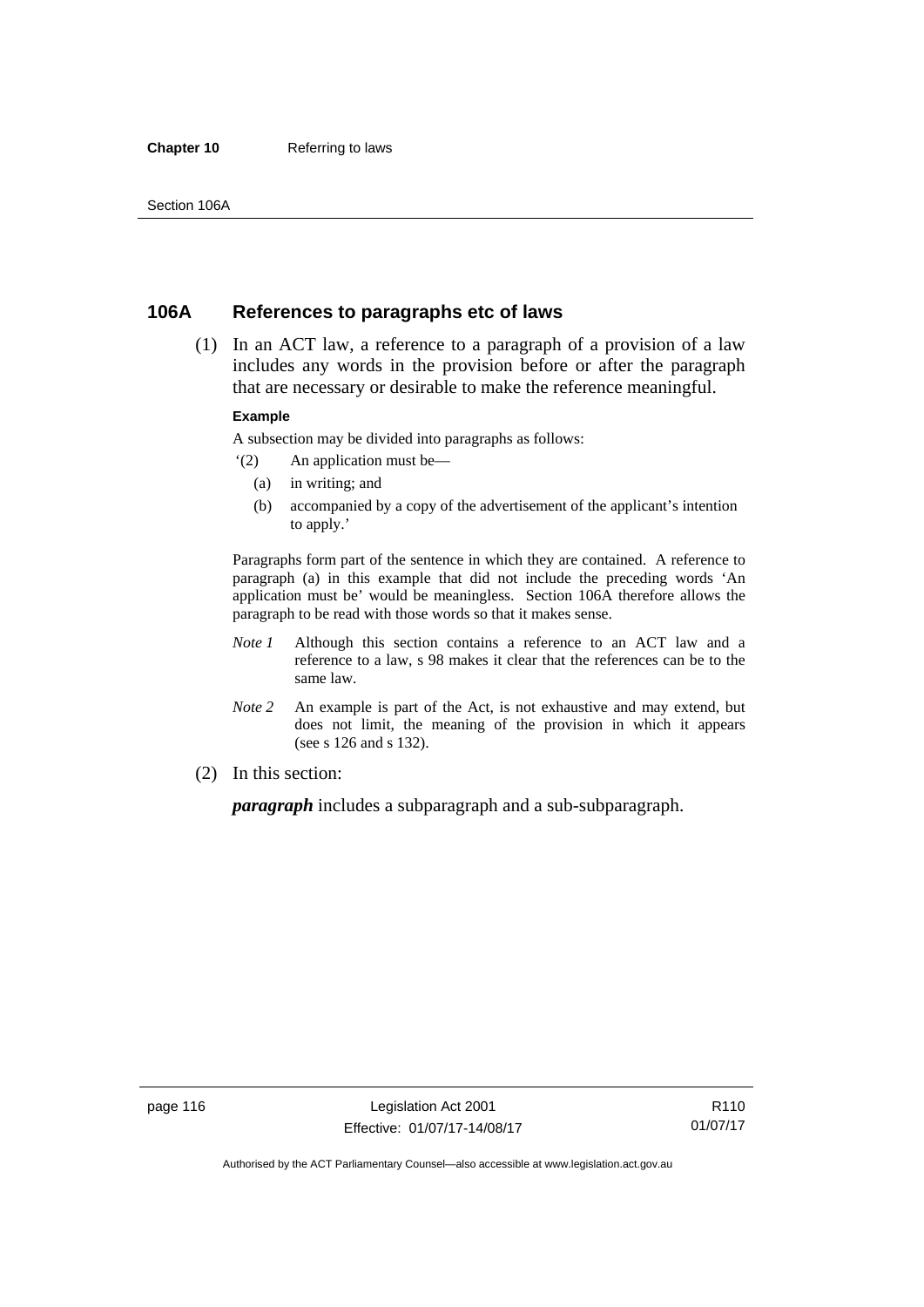# **Chapter 11 Republication of Acts and statutory instruments**

## **Part 11.1 General**

## **107 Definitions—ch 11**

In this chapter:

*law* means an Act or statutory instrument, whether or not it has been amended, and includes—

- (a) a collection of 2 or more Acts or statutory instruments; or
- (b) all or part of an agreement or other instrument that has the force of law or is in, or attached to, an Act or statutory instrument.
- *Note* A reference to an Act or statutory instrument includes a reference to a provision of the Act or instrument (see s 7 and s 13).

*republication* means a republication of a law.

## **108 Republication in register**

- (1) The parliamentary counsel may republish a law by entering the text of the law in the register.
- (2) This section does not limit the ways in which the parliamentary counsel may republish a law.

## **109 Republications may be published with other information**

The parliamentary counsel may publish information not required by this chapter with a written or electronic version of an authorised republication if the parliamentary counsel considers that the information is likely to be useful to users of the republication.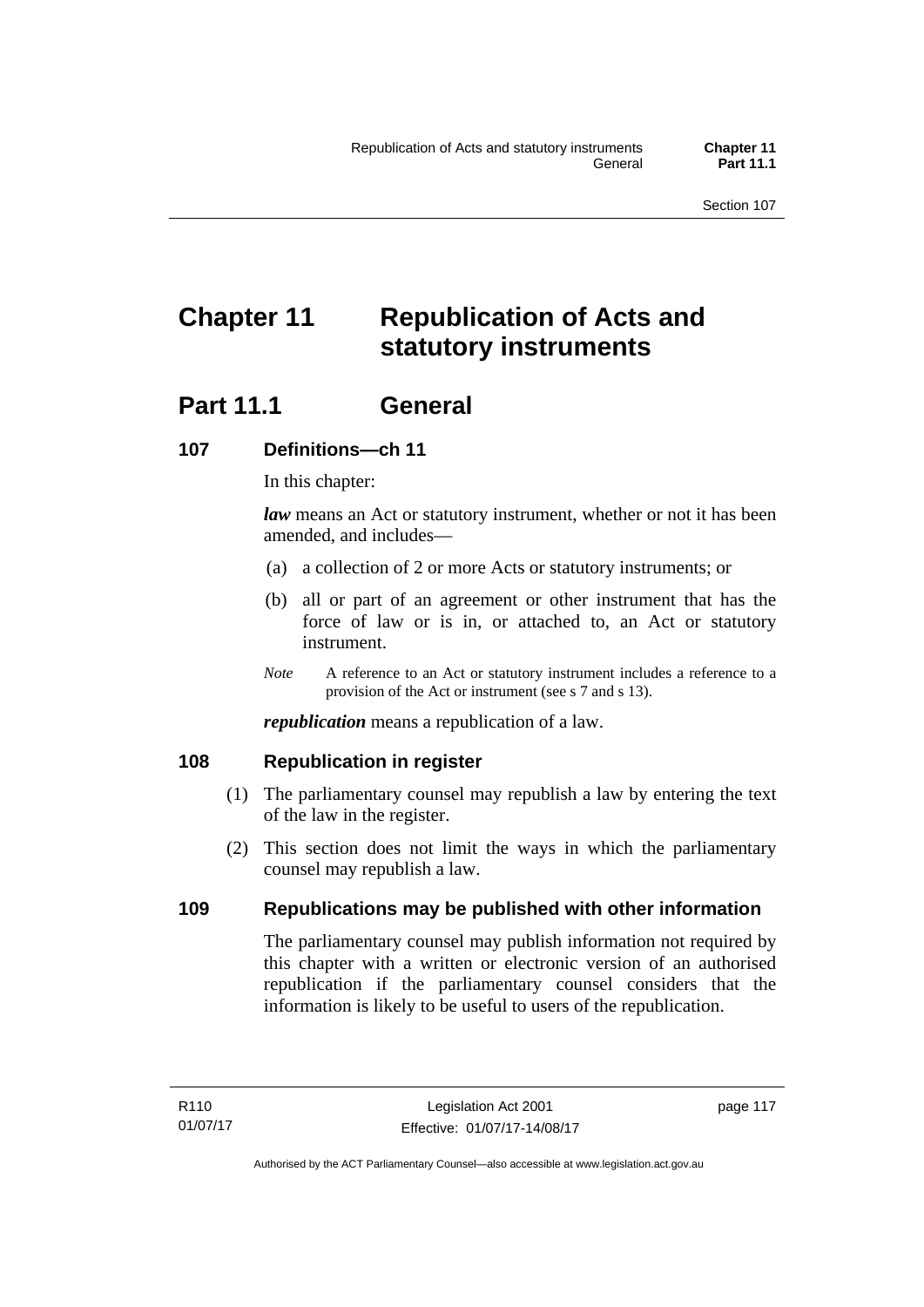## **110 Collections of laws**

- (1) If the parliamentary counsel authorises under this Act the republication of 2 or more laws in a collection, this chapter applies to each of the laws in the collection as if it were republished separately.
- (2) This section does not prevent the use of—
	- (a) a single contents for the collection; or
	- (b) information applying to 2 or more laws in the collection.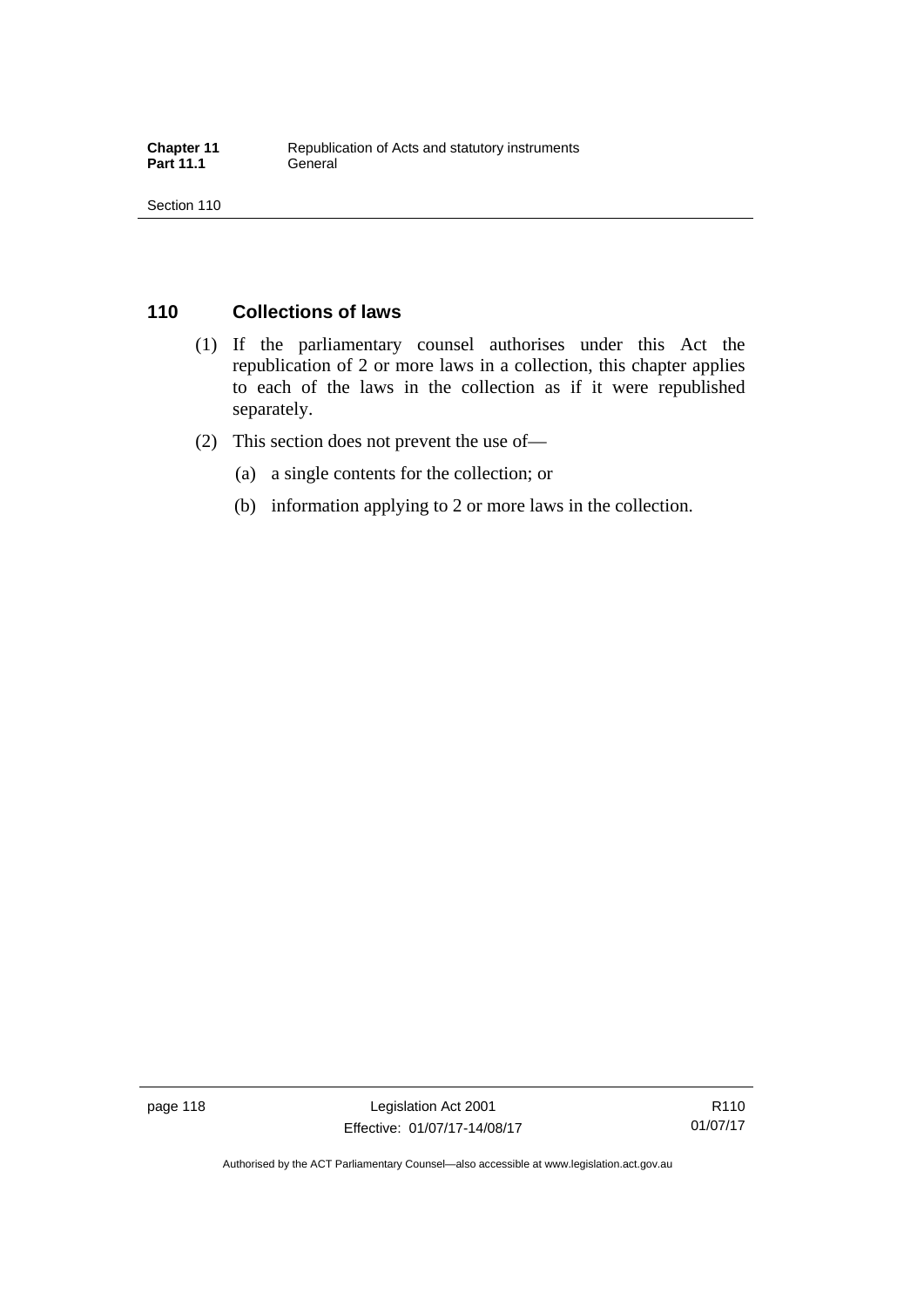## **Part 11.2 Substantive amendments made by laws**

## **111 Incorporation of amendments**

- (1) This section applies to a law if the law has been amended by another law by the omission, insertion, substitution, renumbering or relocation of provisions.
- (2) An authorised republication of the law must show the law as amended by all amendments that commenced on or before the day stated in the republication as the republication date.
- (3) This section does not prevent an authorised republication of the law showing the law as it would be amended by amendments that have not commenced on or before the republication date if the republication indicates, in a suitable place, that the amendments have not commenced.

## **112 Reference to amending laws**

An authorised republication of a law that shows the law as amended must include, in a suitable place, a reference to the law by which each amendment was made.

## **113 Provisions not republished or relocated**

- (1) This part does not require—
	- (a) every provision of a law to be shown in an authorised republication of the law; or
	- (b) each provision of a law to be shown in an authorised republication of the law in the place in the law where it was located when the provision was made.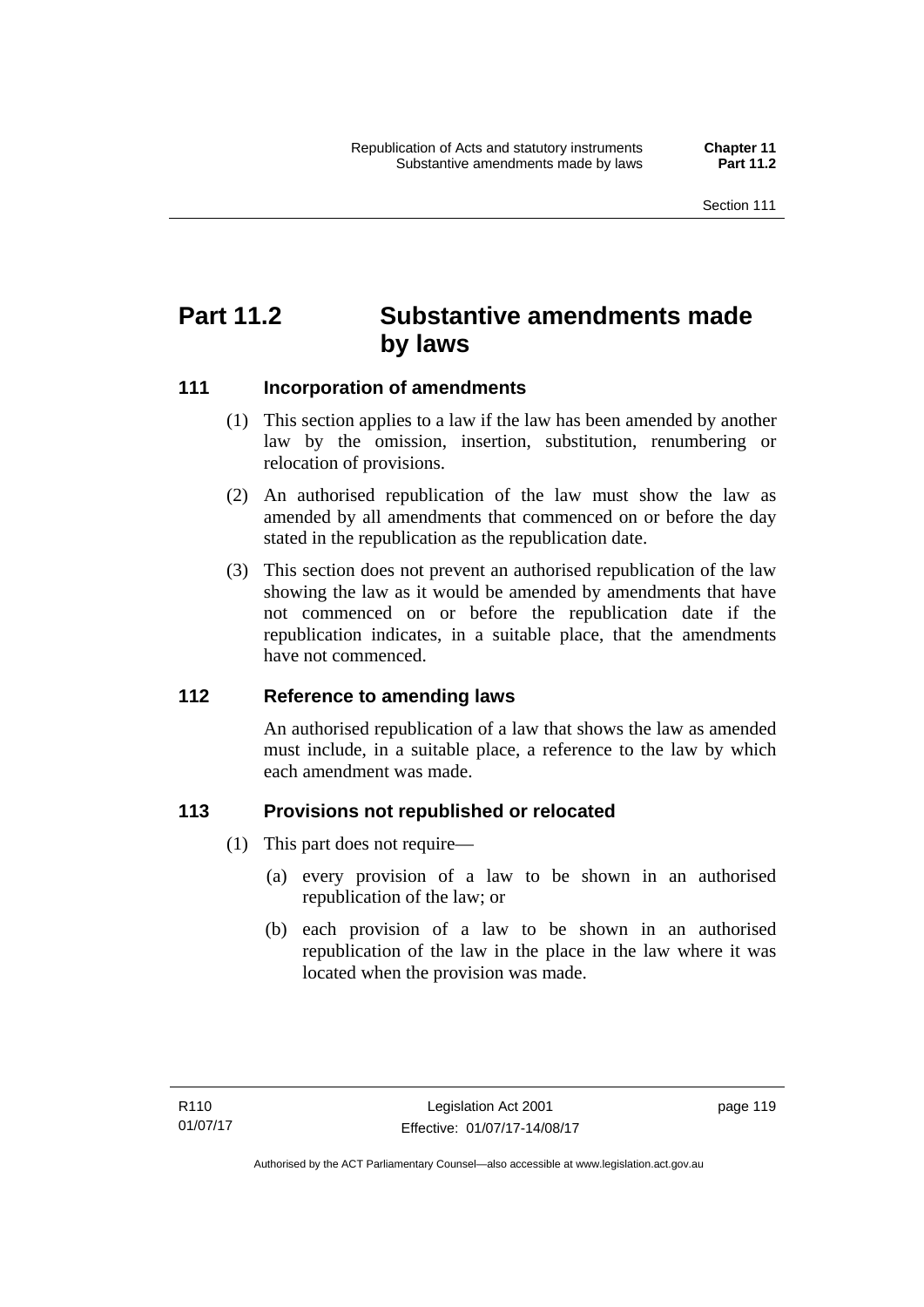- (2) If a provision of a law is not shown in an authorised republication, the republication must indicate that fact in a suitable place.
- (3) If a provision of a law is shown in an authorised republication in a different place in the law to the place where it was located when the provision was made, the republication must indicate that fact in a suitable place.

page 120 Legislation Act 2001 Effective: 01/07/17-14/08/17

R110 01/07/17

Authorised by the ACT Parliamentary Counsel—also accessible at www.legislation.act.gov.au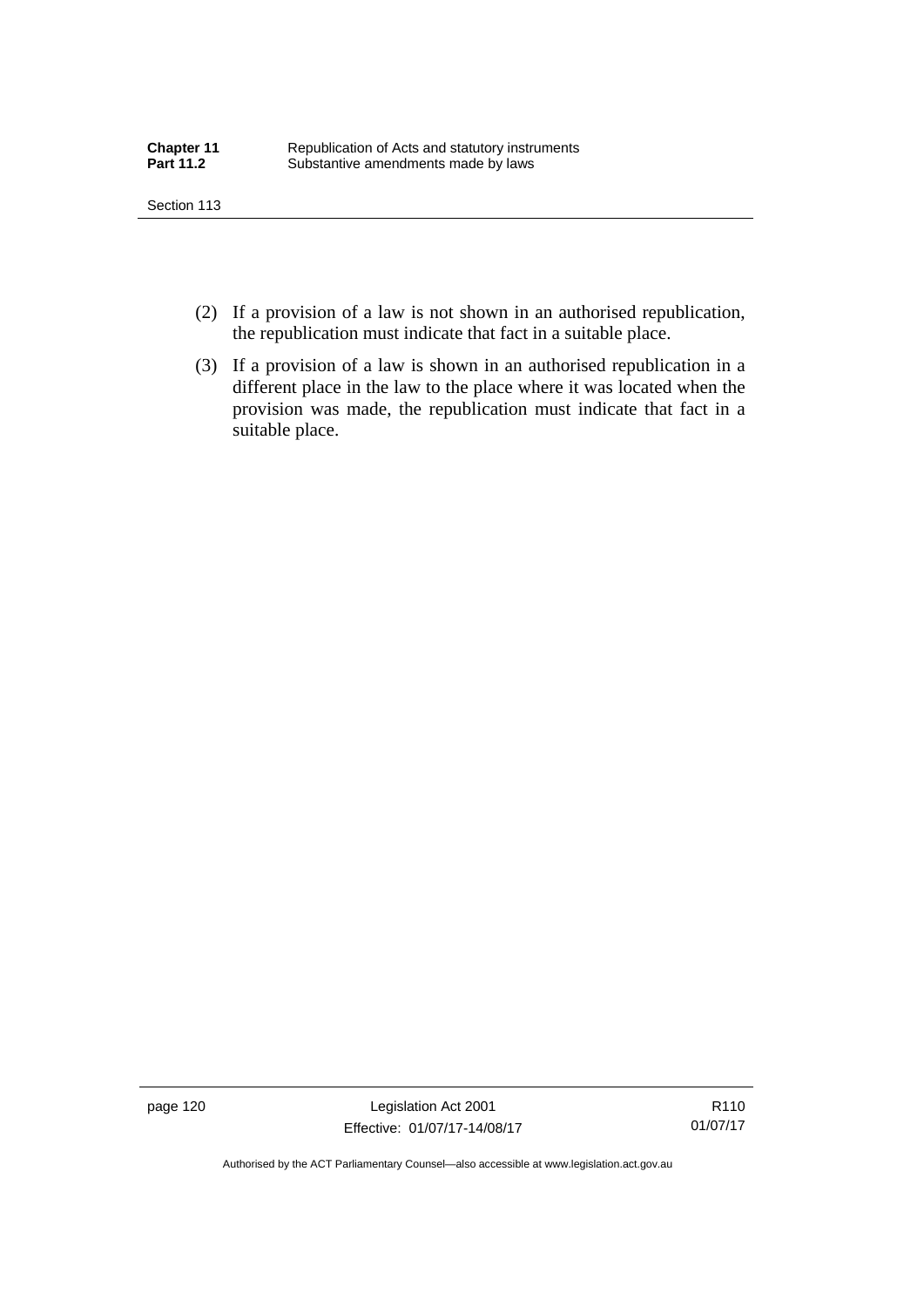## **Part 11.3 Editorial changes**

## **114 Authorisation for parliamentary counsel**

In preparing a law for republication, the parliamentary counsel is authorised—

- (a) to make editorial amendments and other textual amendments of a formal nature that the parliamentary counsel considers desirable to bring the law into line, or more closely into line, with current legislative drafting practice; and
- (b) to make other editorial changes by way of format, layout or printing style, or in any other presentational respect, that the parliamentary counsel considers desirable to bring the law into line, or more closely into line, with current legislative drafting practice.

## **115 Amendments not to change effect**

This part does not permit the making of an amendment of a law that would change the effect of the law.

## **116 Ambit of editorial amendments**

- (1) An *editorial amendment* of a law is an amendment that—
	- (a) corrects a typographical error; or
	- (b) corrects or updates a reference to a law, position, entity, place or thing; or
	- (c) goes only to a matter of spelling, punctuation, grammar or syntax or the use of conjunctives and disjunctives; or
	- (d) changes the name of the law or a provision of the law; or
	- (e) numbers or renumbers a provision of the law; or
	- (f) changes the order of definitions or other provisions of the law; or

| R <sub>110</sub> | Legislation Act 2001         | page 121 |
|------------------|------------------------------|----------|
| 01/07/17         | Effective: 01/07/17-14/08/17 |          |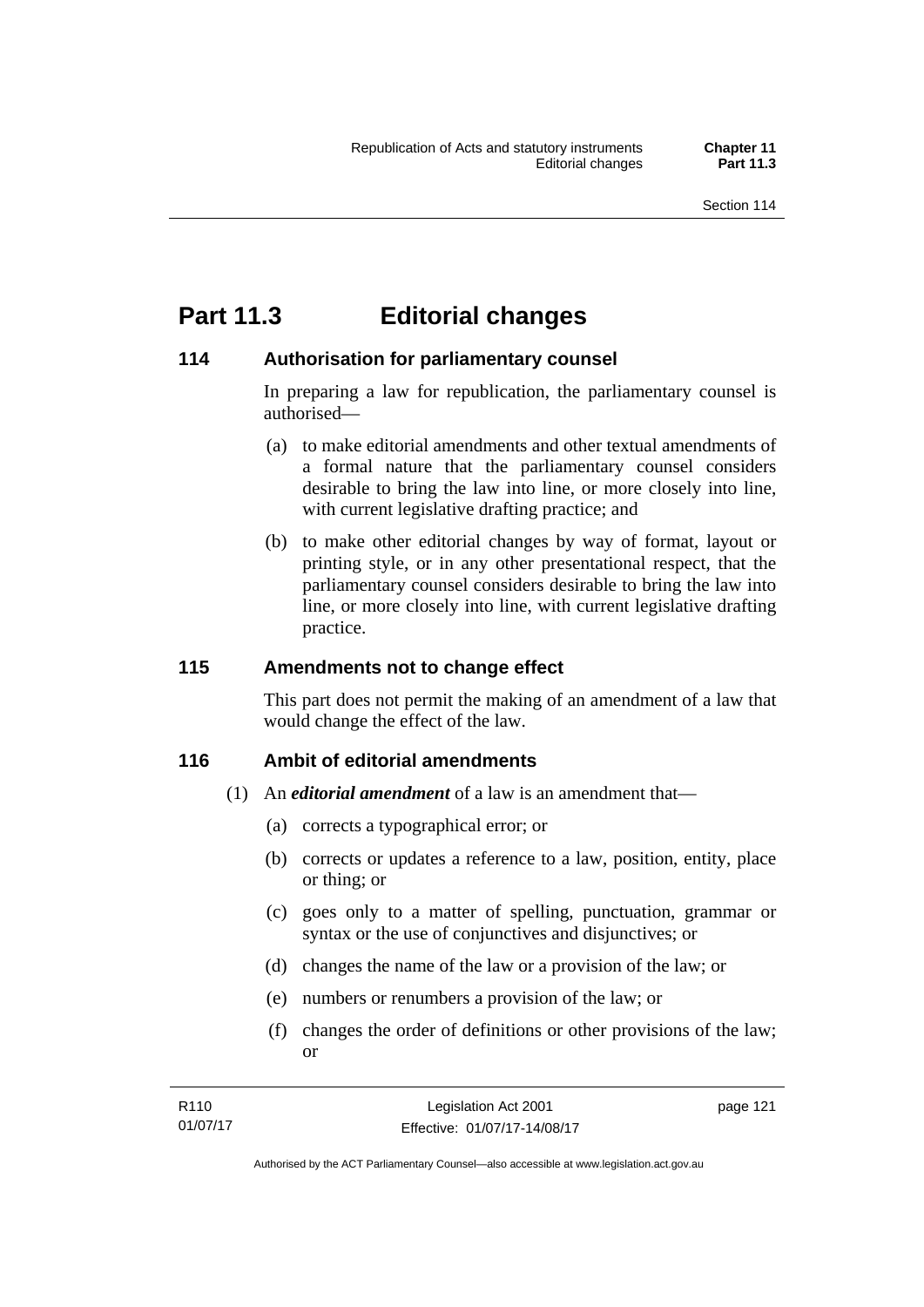- (g) replaces a reference to a provision of a law with a different form of reference to the provision; or
- (h) changes the way of referring to or expressing a number, year, date, time, amount of money, penalty, quantity, measurement, or other matter, idea or concept; or
- (i) replaces a word indicating gender or that could be taken to indicate gender in accordance with current legislative drafting practice; or
- (j) replaces a reference to the Queen, the King or the Crown with a reference to the Sovereign or the Territory; or
- (k) omits—
	- (i) the enacting words or the law-making words (including any signatures); or
	- (ii) a provision that consists only of a description of how the law is arranged into groups of provisions; or
	- (iii) a provision that has expired, the operation of which is exhausted or spent or that is otherwise obsolete or redundant; or
- (l) omits, inserts or changes a referential term; or
- (m) inserts, omits or changes a note; or
- (n) updates a reference to the heading to a provision; or
- (o) is consequential on any amendment made to the law by another law; or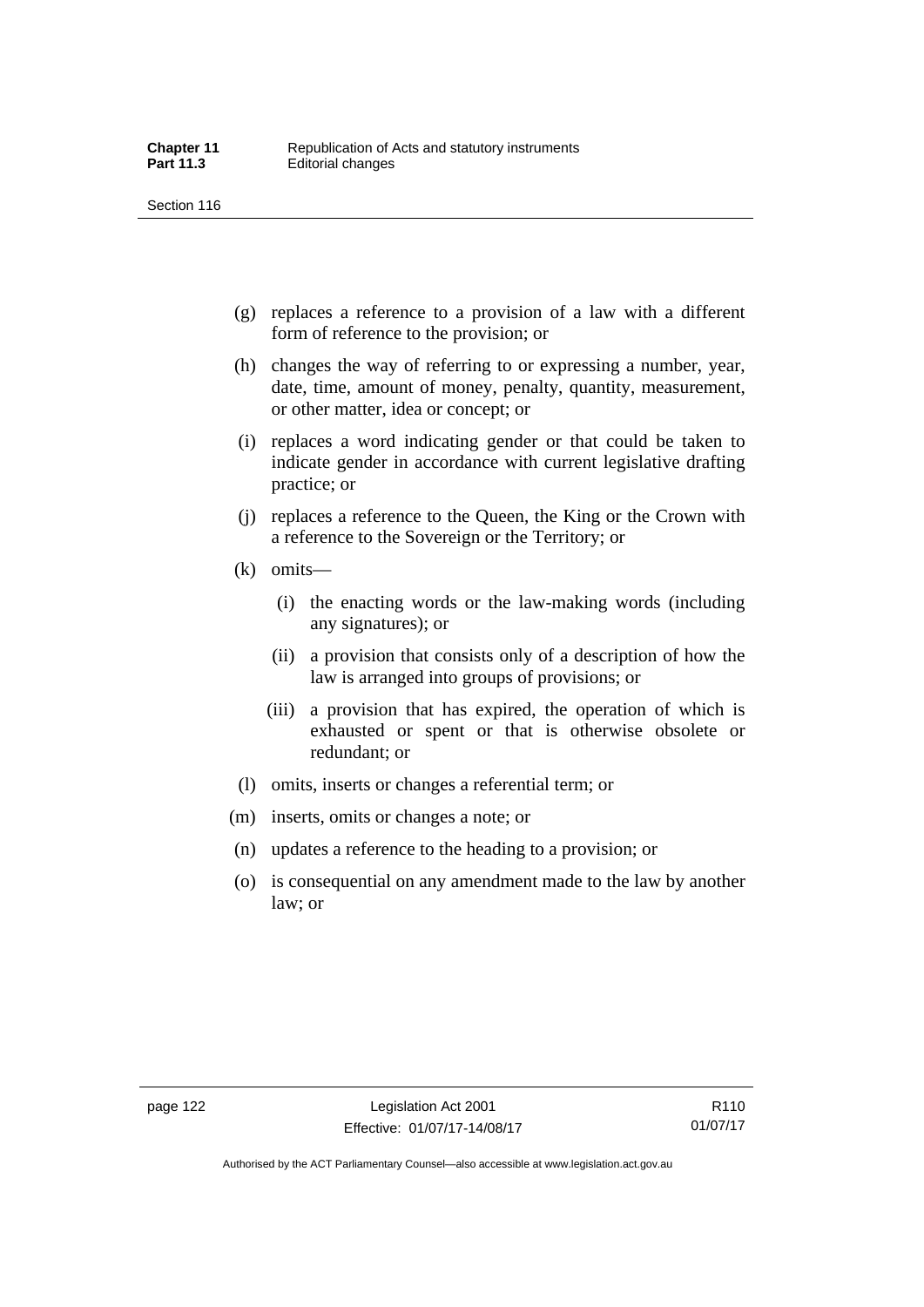(p) is consequential on any other editorial amendment (whether made to that law or another law).

#### **Examples—consequential amendments—par (o)**

- 1 If an amendment adds 1 or more subsections to a section that is not already divided into subsections, the subsection number (1) may be inserted.
- 2 If an amendment omits subsection (1) from a section with 2 subsections, the subsection number (2) may be omitted.
- 3 If an amendment omits subsection (2) from a series of 4 subsections (subsections  $(1)$  to  $(4)$ ), subsections  $(3)$  and  $(4)$  may be renumbered as subsections (2) and (3).
- 4 If an amendment adds a new subsection (3A) to a series of 5 subsections (subsections  $(1)$  to  $(5)$ ), the new subsection and subsections  $(4)$  and  $(5)$  may be renumbered as subsections (4), (5), and (6).
- 5 If an amendment omits paragraph (b) from a series of 4 paragraphs (paragraphs (a) to (d)), paragraphs (c) and (d) may be renumbered as paragraphs (b) and (c).
- 6 If an amendment adds a new paragraph (aa) to a series of 3 paragraphs (paragraphs (a) to (c)), the paragraphs may be renumbered as paragraphs (a), (b), (c) and (d).
- 7 If an amendment makes a change mentioned in any of examples 1 to 6, a cross-reference in any law to any of the provisions that have been renumbered may be correspondingly renumbered.
- 8 If an amendment adds a paragraph as the last paragraph in a series of paragraphs that end in a full stop, the full stop may be changed to a semicolon and, if the series of paragraphs is joined by a conjunction (eg 'and'), the conjunction may be added after the semicolon.
- 9 If an amendment omits a section example from a section that has 2 section examples, the number of the remaining example may be omitted.
- 10 If an amendment adds a subsection note to a subsection that already has a subsection note, the notes may be numbered.
- *Note* An example is part of the Act, is not exhaustive and may extend, but does not limit, the meaning of the provision in which it appears (see s 126 and s 132).
- (2) In this section:

*law* includes a law of another jurisdiction.

*law of another jurisdiction*—see section 97 (1).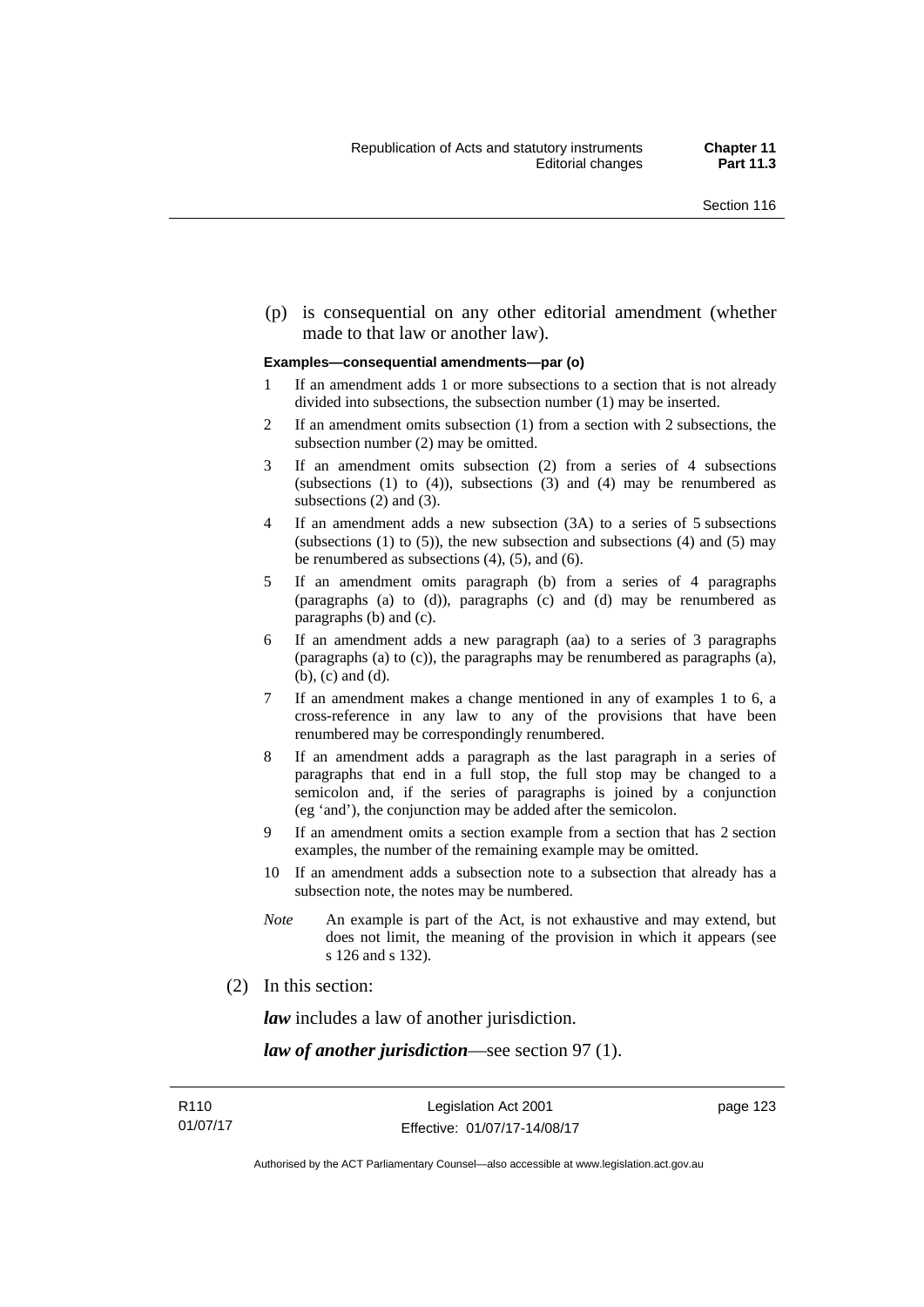*referential term* means a term that identifies a provision as a provision, or part of a provision, of the Act, statutory instrument or provision in which it appears.

#### **Examples**

- 1 of this Act
- 2 of this section
- 3 hereof
- 4 said
- *Note* An example is part of the Act, is not exhaustive and may extend, but does not limit, the meaning of the provision in which it appears (see s 126 and s 132).

## **117 Legal effect of editorial changes**

- (1) A law that is amended or otherwise changed under this part in preparing an authorised republication of the law has effect for all purposes, on and after the republication date, as if the changes had been made by an Act that commenced on the republication date.
- (2) Without limiting subsection (1), section 83 (Consequences of amendment of statutory instrument by Act) applies to an amendment made under this part as if the amendment had been made by an Act.
- (3) This section is subject to section 115 (Amendments not to change effect).

## **118 Reference to editorial amendments**

If a law is amended under this part in preparing an authorised republication of the law, the republication must indicate that fact in a suitable place.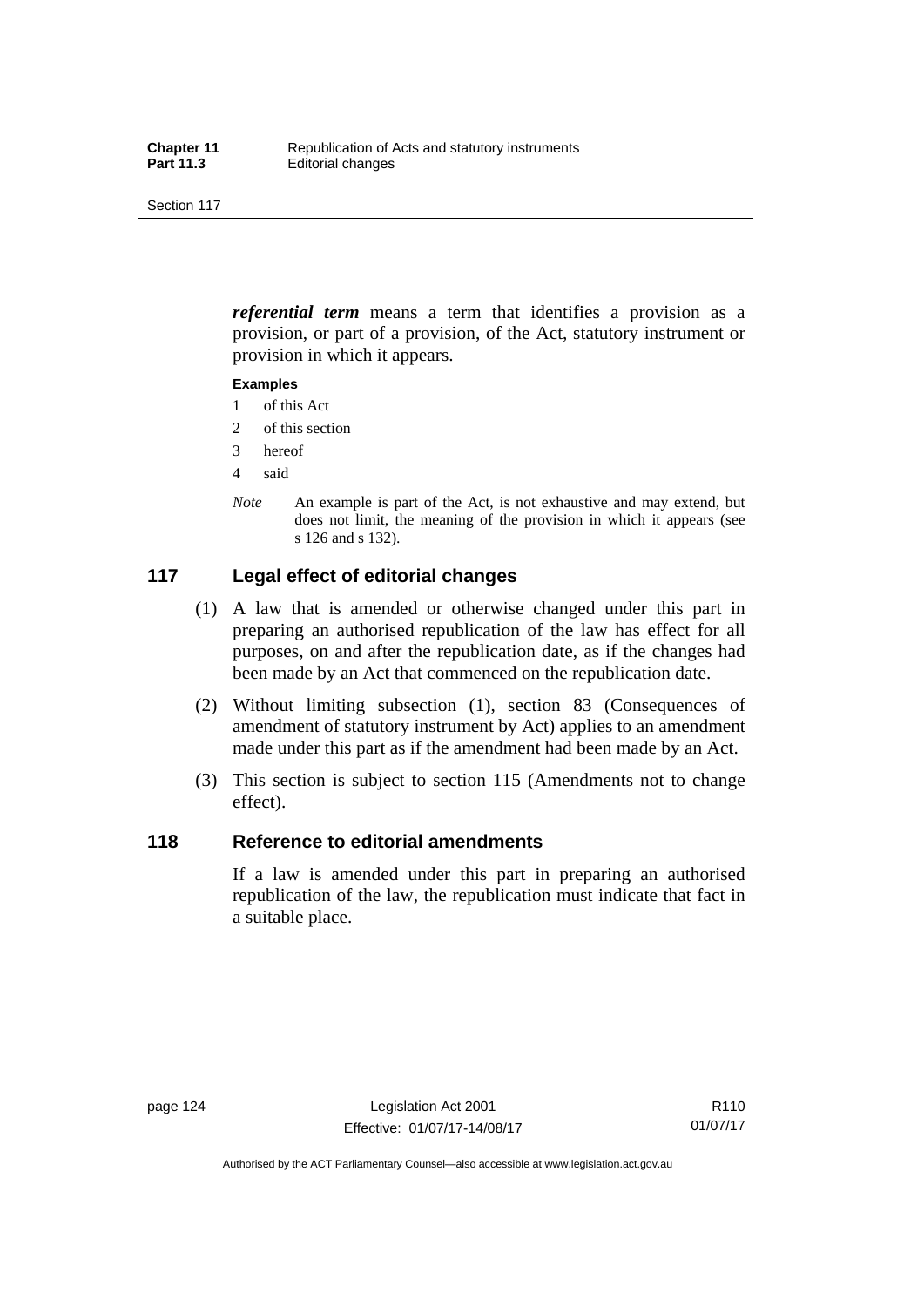## **Chapter 12 Scope of Acts and statutory instruments**

## **120 Act to be interpreted not to exceed legislative powers of Assembly**

- (1) An Act is to be interpreted as operating to the full extent of, but not to exceed, the legislative power of the Legislative Assembly.
- (2) Without limiting subsection (1), if a provision of an Act would, apart from this section, be interpreted as exceeding the legislative power of the Legislative Assembly—
	- (a) the provision is valid to the extent to which it does not exceed power; and
	- (b) the remainder of the Act is not affected.
- (3) Without limiting subsection (1), if the application of a provision of an Act to a matter would, apart from this section, be interpreted as exceeding power, the provision's application to other matters is not affected.
- (4) This section is in addition to any provision of the Act itself.

*Note* For the equivalent provision for statutory instruments, see s 43.

- (5) This section is a determinative provision.
	- *Note* See s 5 for the meaning of determinative provisions, and s 6 for their displacement.

## **121 Binding effect of Acts**

- (1) An Act binds everyone, including people who are not Australian citizens and all governments.
	- *Note* See the [Self-Government Act](http://www.comlaw.gov.au/Series/C2004A03699), s 27 which provides that, except as provided by the regulations under that Act, an ACT enactment does not bind the Crown in right of the Commonwealth. See also s 120.

R110 01/07/17 page 125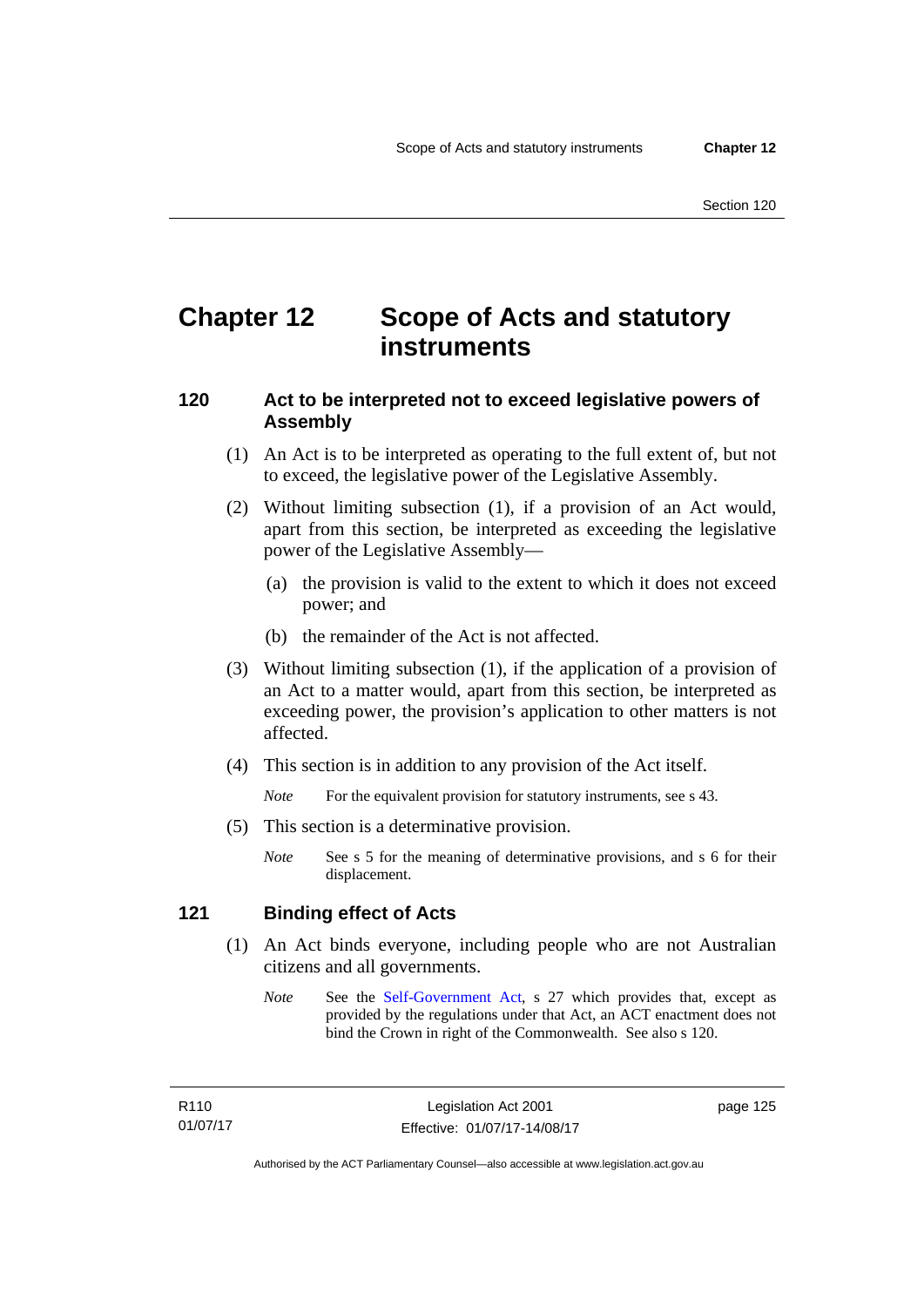- (2) However, an Act does not bind the Territory to the extent that it requires or otherwise provides for the payment of money that, on payment, would form part of the public money of the Territory.
- (3) Also, subsection (1) does not make a government liable to be prosecuted for an offence.
- (4) To the extent that an Act does not bind a government, the same degree of immunity extends to a government entity in relation to an authorised act or omission of the entity.
- (5) This section is a determinative provision.

*Note* See s 5 for the meaning of determinative provisions, and s 6 for their displacement.

(6) In this section:

*authorised*—an act or omission of a government entity is *authorised* if—

- (a) for an instrumentality—the act or omission relates to a matter within the scope of the instrumentality's functions; and
- (b) for an officer or employee of the government—the act or omission relates to a matter within the scope of the duties of the officer or employee; and
- (c) for a contractor who exercises a function on behalf of the government—the act or omission relates to a matter within the scope of the contract; and
- (d) for anyone else who exercises a function on behalf of the government—the act or omission relates to a matter within the scope of the person's engagement.

*government* includes the Territory, the Commonwealth, a State, another Territory or New Zealand.

*government entity* includes—

(a) an instrumentality, officer or employee of the government; and

Authorised by the ACT Parliamentary Counsel—also accessible at www.legislation.act.gov.au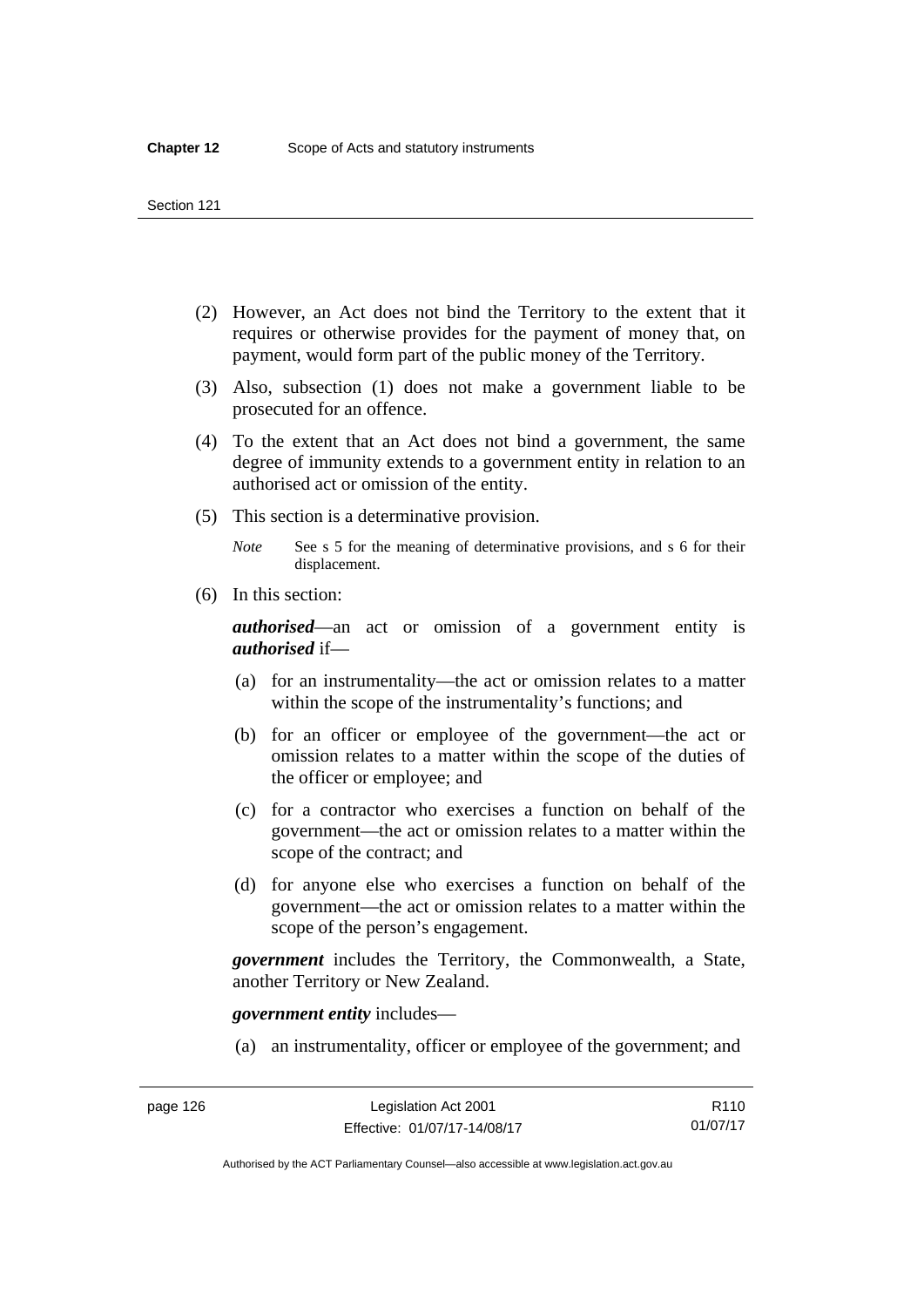- Section 122
- (b) a contractor or anyone else who exercises a function on behalf of the government.

## **122 Application to Territory**

- (1) In an Act or statutory instrument—
	- (a) a reference to an entity or position by name or description is a reference to the entity or position of that name or description in or for the Territory; and
	- (b) a reference to a place, jurisdiction or anything else by name or description is a reference to the place, jurisdiction or thing of that name or description in or for the Territory.
- (2) If the name of an entity or position established under an Act or statutory instrument includes the words 'of the Australian Capital Territory', 'for the Australian Capital Territory', '(ACT)', or words having a similar effect, a reference in an Act or statutory instrument to the entity or position need not include the words.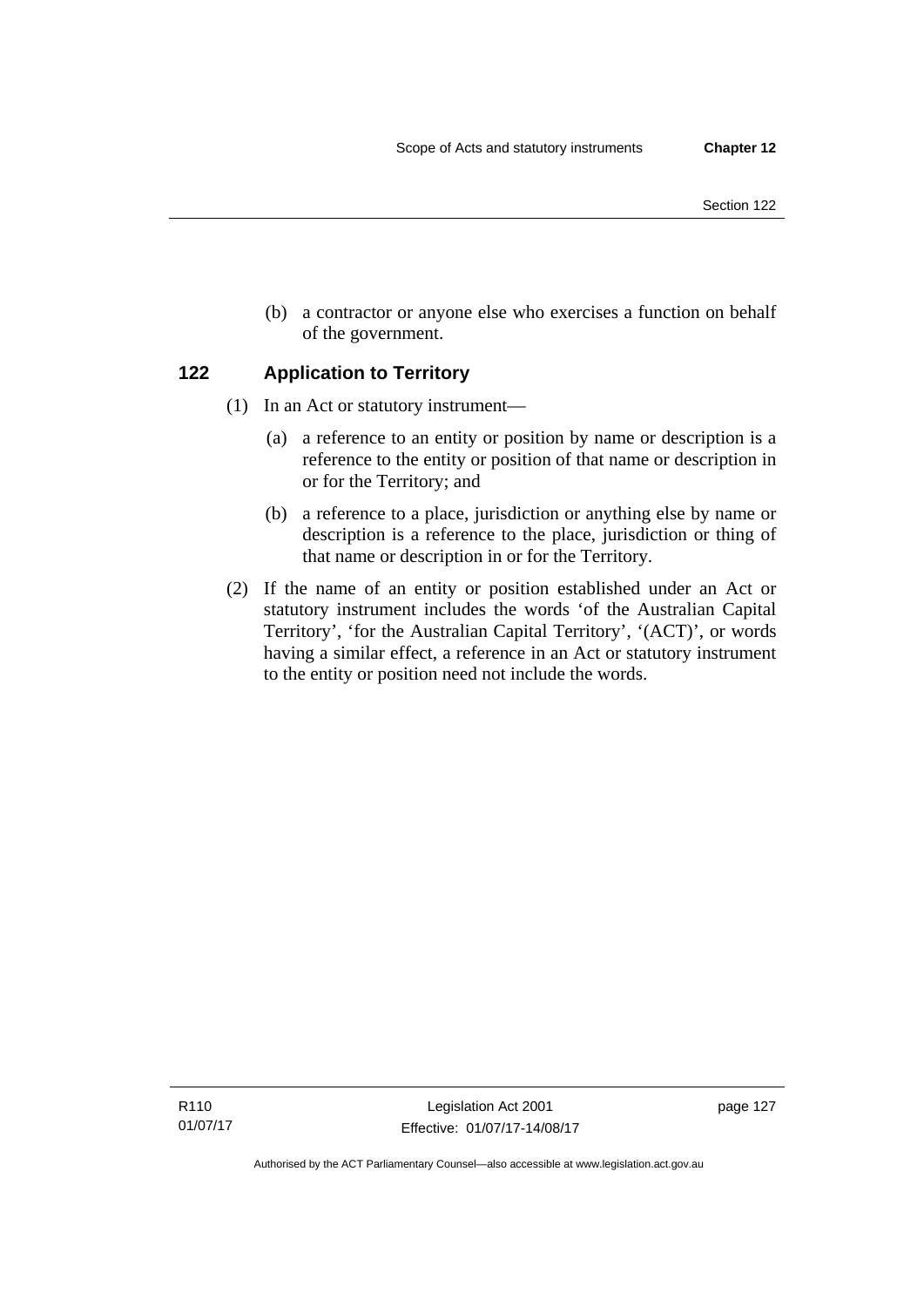## **Chapter 13 Structure of Acts and statutory instruments**

## **Part 13.1 General**

#### **125 Meaning of** *law***—ch 13**

In this chapter:

*law* means an Act, subordinate law or disallowable instrument.

*Note* A reference to an Act, subordinate law or disallowable instrument includes a reference to a provision of the Act, law or instrument (see s 7, s 8 and s 9).

#### **126 Material that is part of Act or statutory instrument**

- (1) A heading to a chapter, part, division, subdivision, schedule, or another provision (other than a section or subsection), of or to an Act or statutory instrument is part of the Act or instrument.
- (2) A heading to a section or subsection of an Act or statutory instrument is part of the Act or instrument if—
	- (a) the Act was enacted, or the instrument was made, after 1 January 2000; or
	- (b) the heading was amended or inserted into the Act or instrument after 1 January 2000.
- (3) A preamble or other recital to an Act or statutory instrument is part of the Act or instrument.
- (4) An example or diagram in an Act or statutory instrument is part of the Act or instrument.
- (5) A schedule, dictionary or appendix to an Act or statutory instrument is part of the Act or instrument.

R110 01/07/17

Authorised by the ACT Parliamentary Counsel—also accessible at www.legislation.act.gov.au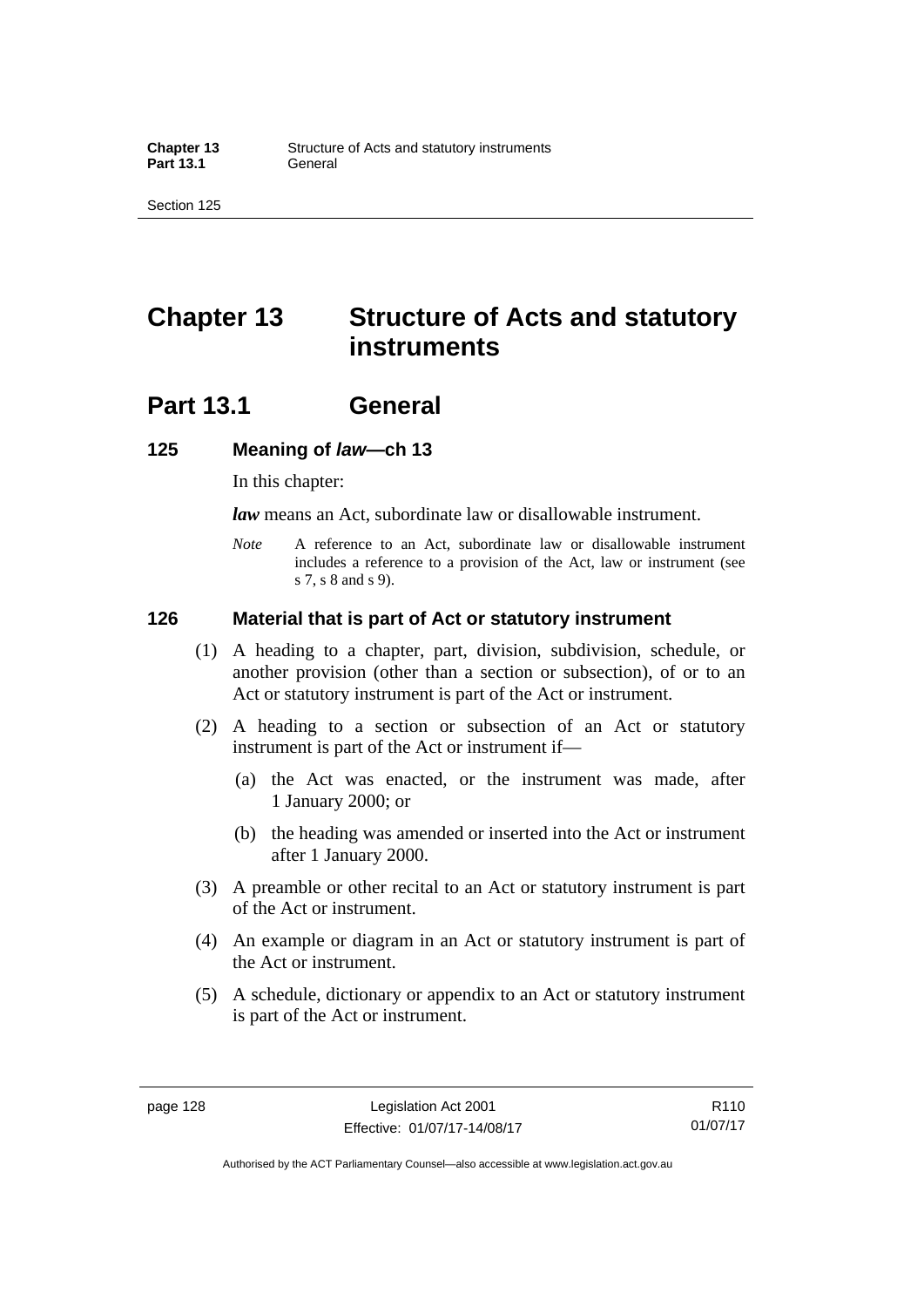- (6) Punctuation in an Act or statutory instrument is part of the Act or instrument.
- (7) A provision number in an Act or statutory instrument is part of the Act or instrument.
- (8) In applying this section to an Act or statutory instrument that is divided otherwise than into sections, a reference to a section or subsection is a reference to a corresponding provision of the Act or instrument.
	- *Note* A reference to an Act or statutory instrument includes a reference to a provision of the Act or instrument (see s 7 and s 13).
- (9) This section is a determinative provision.
	- *Note* See s 5 for the meaning of determinative provisions, and s 6 for their displacement.

### **127 Material that is not part of Act or statutory instrument**

- (1) A footnote, endnote, or other note, in or to an Act or statutory instrument is not part of the Act or instrument.
- (2) A table of contents (however described), or reader's guide or index, in or to an Act or statutory instrument is not part of the Act or instrument.
- (3) A heading to a section or subsection of an Act or statutory instrument is not part of the Act or instrument if section 126 (2) does not apply to the heading.
- (4) This section does not prevent the amendment of a note, table, guide, index or heading mentioned in subsection (1), (2) or (3).
- (5) However, such a note, table, guide or index does not become part of the Act or statutory instrument because it is amended or inserted by an Act or instrument.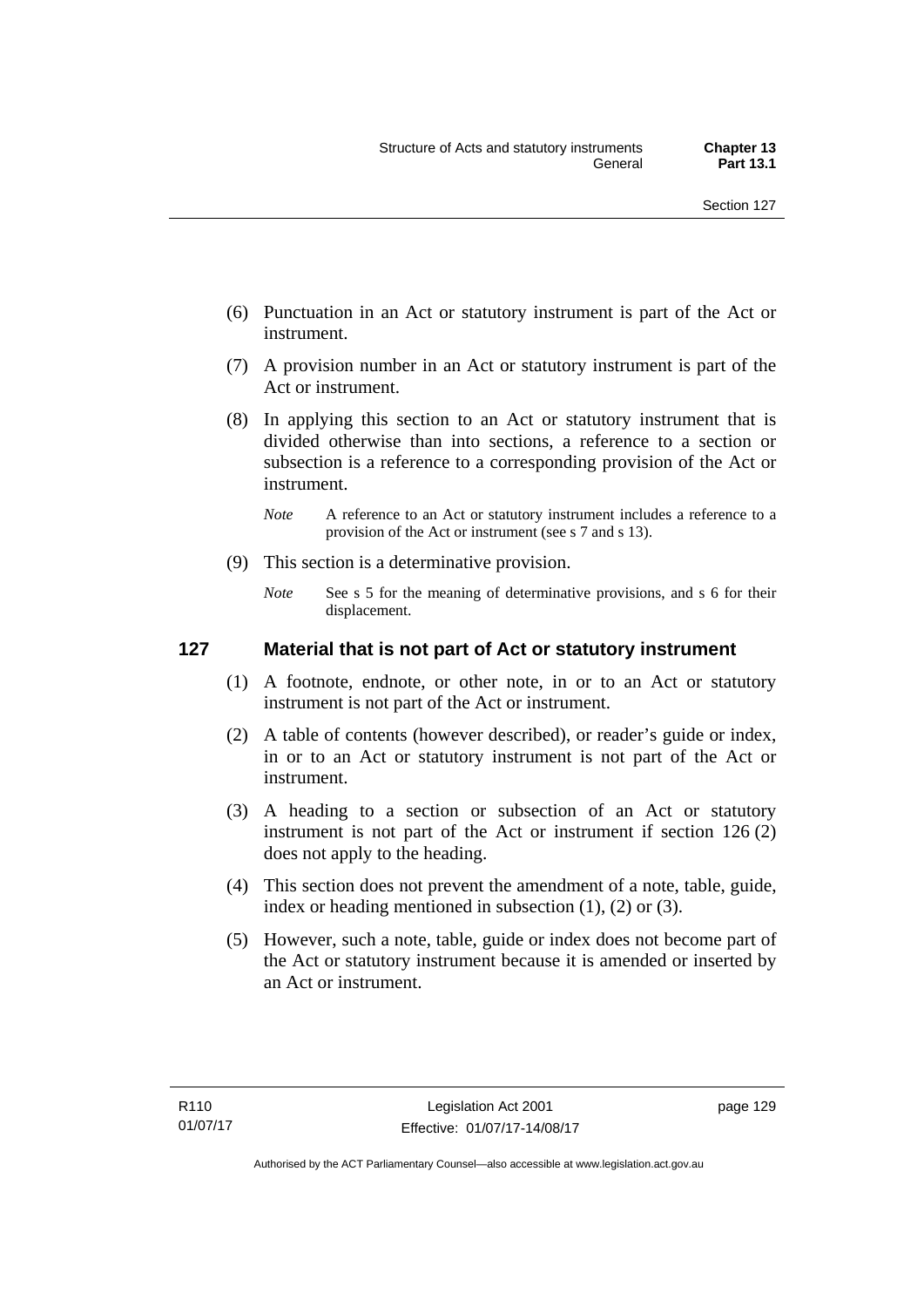| <b>Chapter 13</b> | Structure of Acts and statutory instruments |
|-------------------|---------------------------------------------|
| <b>Part 13.1</b>  | General                                     |

- (6) In applying this section to an Act or statutory instrument that is divided otherwise than into sections, a reference to a section or subsection is a reference to a corresponding provision of the Act or instrument.
	- *Note* A reference to an Act or statutory instrument includes a reference to a provision of the Act or instrument (see s 7 and s 13).
- (7) This section is a determinative provision.
	- *Note* See s 5 for the meaning of determinative provisions, and s 6 for their displacement.

page 130 Legislation Act 2001 Effective: 01/07/17-14/08/17

R110 01/07/17

Authorised by the ACT Parliamentary Counsel—also accessible at www.legislation.act.gov.au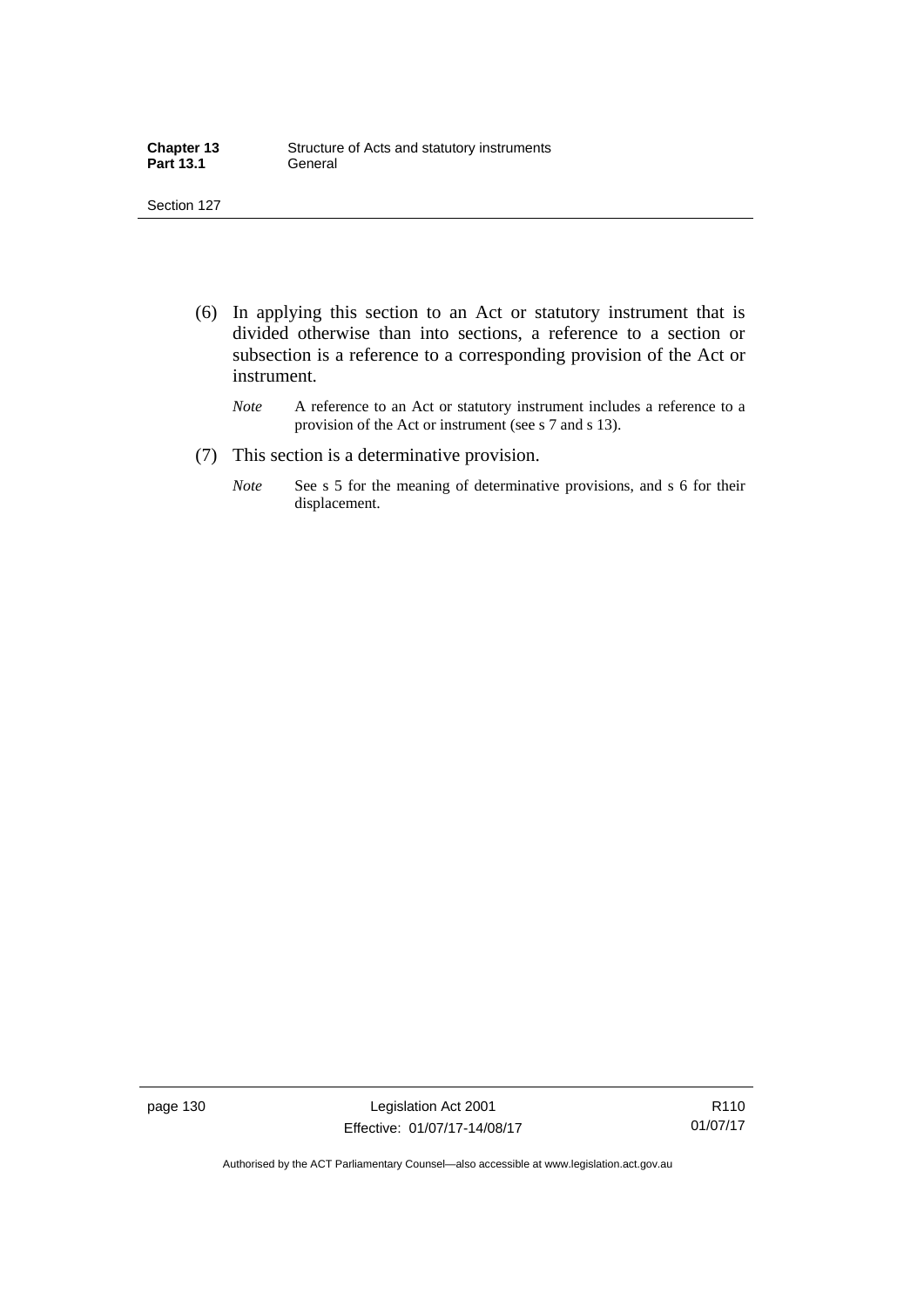$\overline{1}$ 

## **Part 13.2 Particular kinds of provisions**

### **130 What is a** *definition***?**

A *definition* is a provision (however expressed) of an Act or statutory instrument that—

- (a) gives a meaning to a term; or
- (b) limits or extends the meaning of a term.

#### **Examples—definitions**

- 1 *X* means Y.
- 2 *X* includes Y.
- 3 *X* means Y, and includes Z.
- 4 A reference to *X* is a reference to Y.
- 5 *X*—see section Y.
- 6 *X*—see the *XYZ Act 1999*, section Y.
- 7 In a proceeding against a person (the *retailer*), it is a defence if the retailer establishes that the goods were bought honestly.
- 8 *excluded*—a claim is *excluded* if the claim is not brought within 1 year after the day the claimant becomes aware of the failure to account to which the claim relates.
- 9 A term used in the *XYZ Act 2003* has the same meaning in this Act.
- 10 A term defined in the *XYZ Act 2003* has the same meaning in this Act.
- *Note 1* Examples 5 and 6 illustrate signpost definitions, that is, definitions that do not themselves directly define a term but point the reader to the place where the term is defined (see s 131).
- *Note 2* Example 7 illustrates a tagged-term definition (*retailer*) that takes its meaning from the context of the provision where the defined term is found.
- *Note 3* Example 8 illustrates a definition that does not begin with the defined term.
- *Note 4* For other provisions about definitions, see pt 15.2.
- *Note* 5 An example is part of the Act, is not exhaustive and may extend, but does not limit, the meaning of the provision in which it appears (see s 126 and s 132).

| R110     | Legislation Act 2001         | page 13 |
|----------|------------------------------|---------|
| 01/07/17 | Effective: 01/07/17-14/08/17 |         |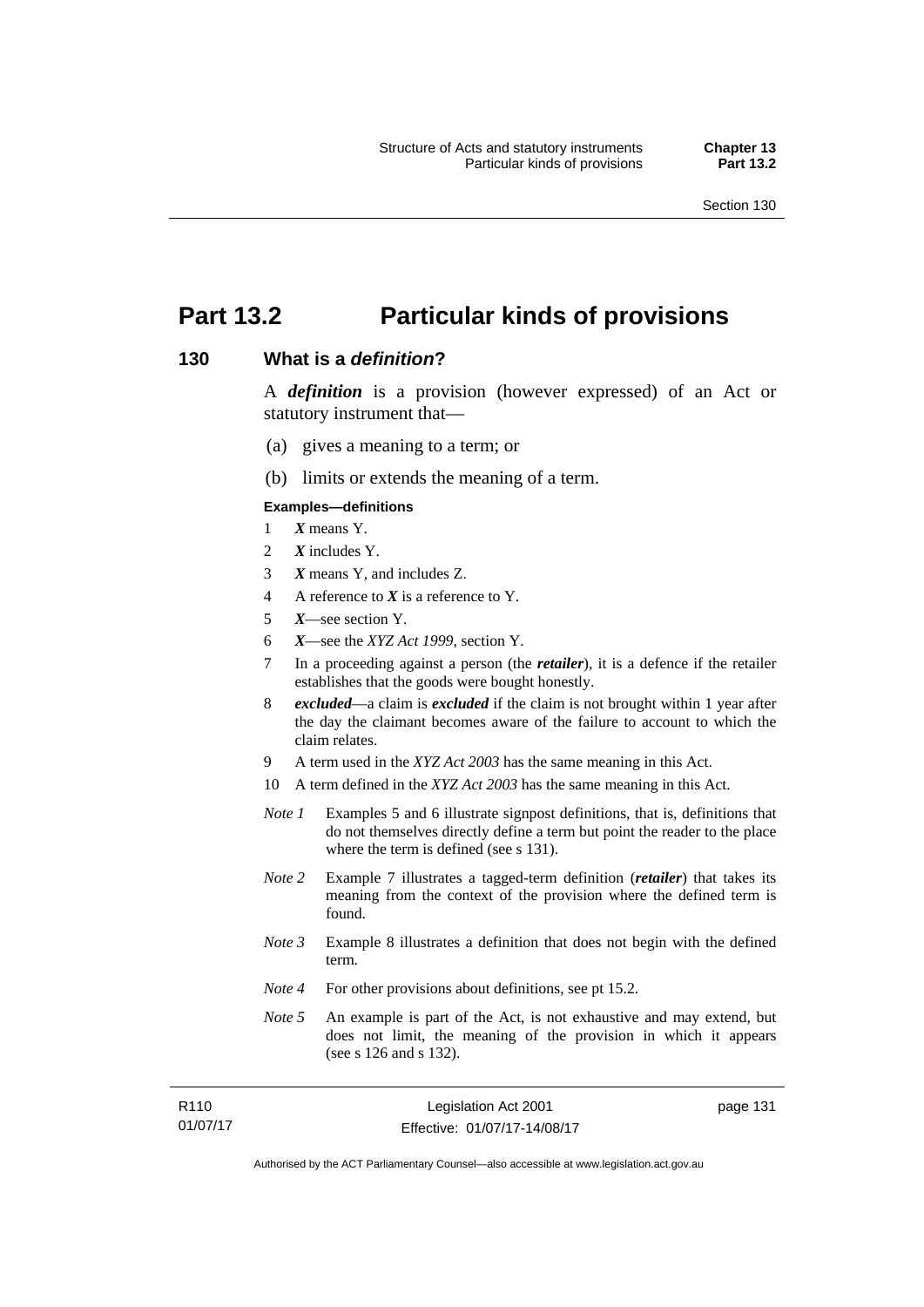### **131 Signpost definitions**

 (1) In an Act or statutory instrument, a definition of a term that includes the word 'see' followed by a reference to a law or instrument (a *signpost definition*) means the term has the same meaning as the term (or, if the reference includes a reference to the definition of another term, that term) has in the law or instrument, as in force from time to time.

#### **Examples**

- 1 A signpost definition '*food*—see section 10.' in the dictionary to an Act means that the word 'food' when used in the Act has the same meaning as it has in section 10, as in force from time to time.
- 2 A signpost definition '*injury*—see the *XYZ Act 2001*, dictionary.' in the dictionary to another Act means that the word 'injury', when used in the other Act, has the same meaning as it has in the definition of *injury* in the *XYZ Act 2001*, dictionary, as in force from time to time.
- 3 A signpost definition 'Work Safety Council—see the *XYZ Act 2000*, dictionary, definition of *council*.' means that the expression 'Work Safety Council' has the same meaning as the word 'council' has in the definition of *council* in the *XYZ Act 2000*, dictionary, as in force from time to time.
- *Note* An example is part of the Act, is not exhaustive and may extend, but does not limit, the meaning of the provision in which it appears (see s 126 and s 132).
- (2) This section is subject to section 47 (Statutory instrument may make provision by applying law or instrument).
- (3) In this section:

*instrument* includes a provision of an instrument.

*law* includes a law, or a provision of a law, of the Commonwealth, a State or another Territory.

*Note* For other provisions about definitions, see pt 15.2.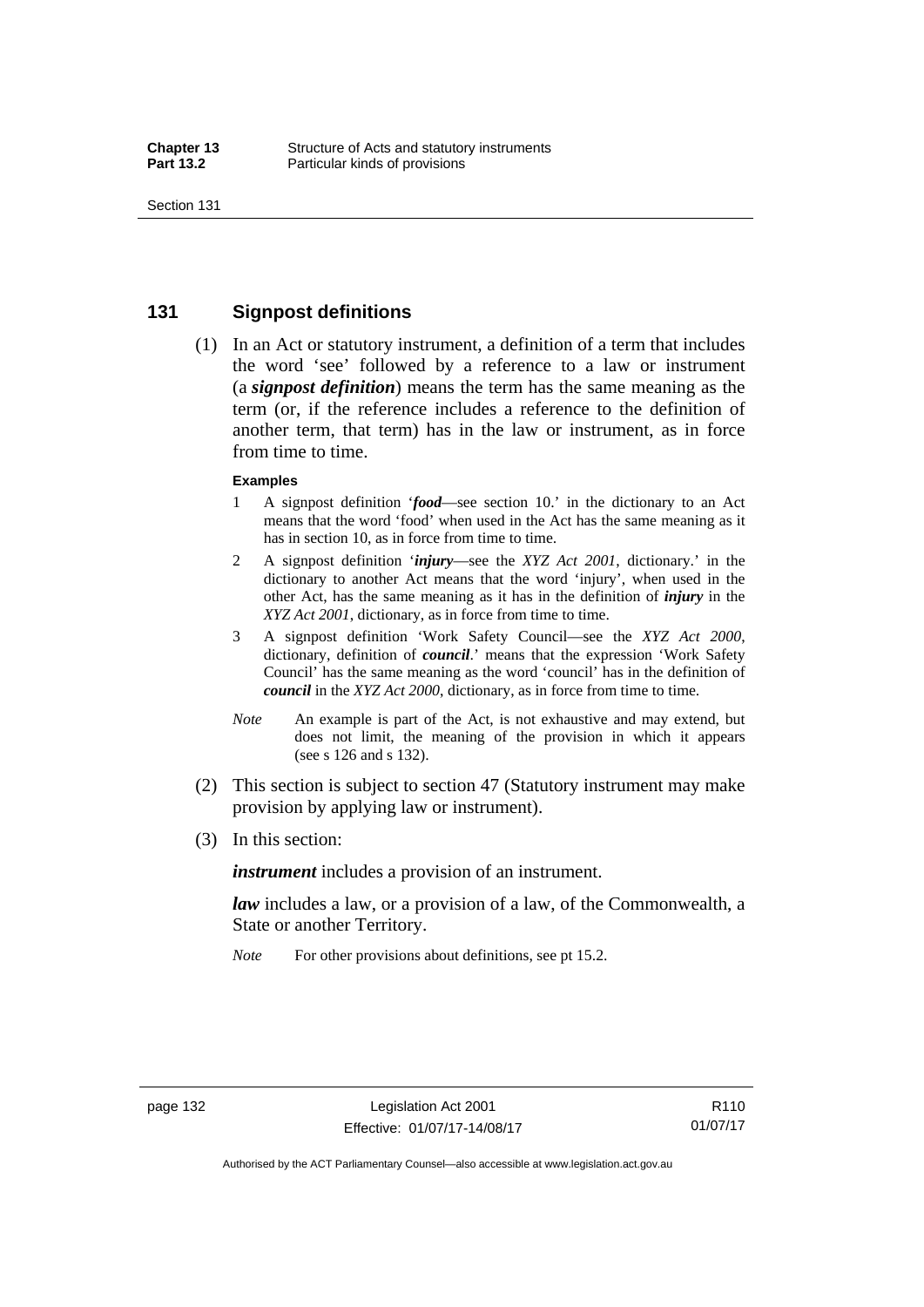### **132 Examples**

- (1) An example in an Act or statutory instrument—
	- (a) is not exhaustive; and
	- (b) may extend, but does not limit, the meaning of the Act or instrument, or the particular provision to which it relates.

#### **Examples**

- 1 A specific case (which may be fictional) that helps to give meaning to the more abstract language of a provision. See the examples in s 43.
- 2 An example (which may be fictional) that clarifies the scope of a provision by illustrating cases that fall within the provision or cases that fall outside the provision, or both. See the examples in s 86.
- *Note 1* These examples may overlap.
- *Note* 2 An example in an Act or statutory instrument is part of the Act or instrument (see s 126 (4)).
- (2) An example may take either of the following forms:
	- (a) a statement at the end of the provision it illustrates (or at the end of a provision containing the provision it illustrates);
	- (b) a statement forming part of the text of a provision that illustrates the operation of the provision, whether or not the words 'for example' are used.

**Examples—par (a)** 

the examples in s 130 or this section, s (1)

#### **Example—par (b)**

the statement beginning 'for example' in s 36 (1) (a)

- (3) Subsection (2) does not limit the form that an example may take.
- (4) This section is a determinative provision.
	- *Note* See s 5 for the meaning of determinative provisions, and s 6 for their displacement.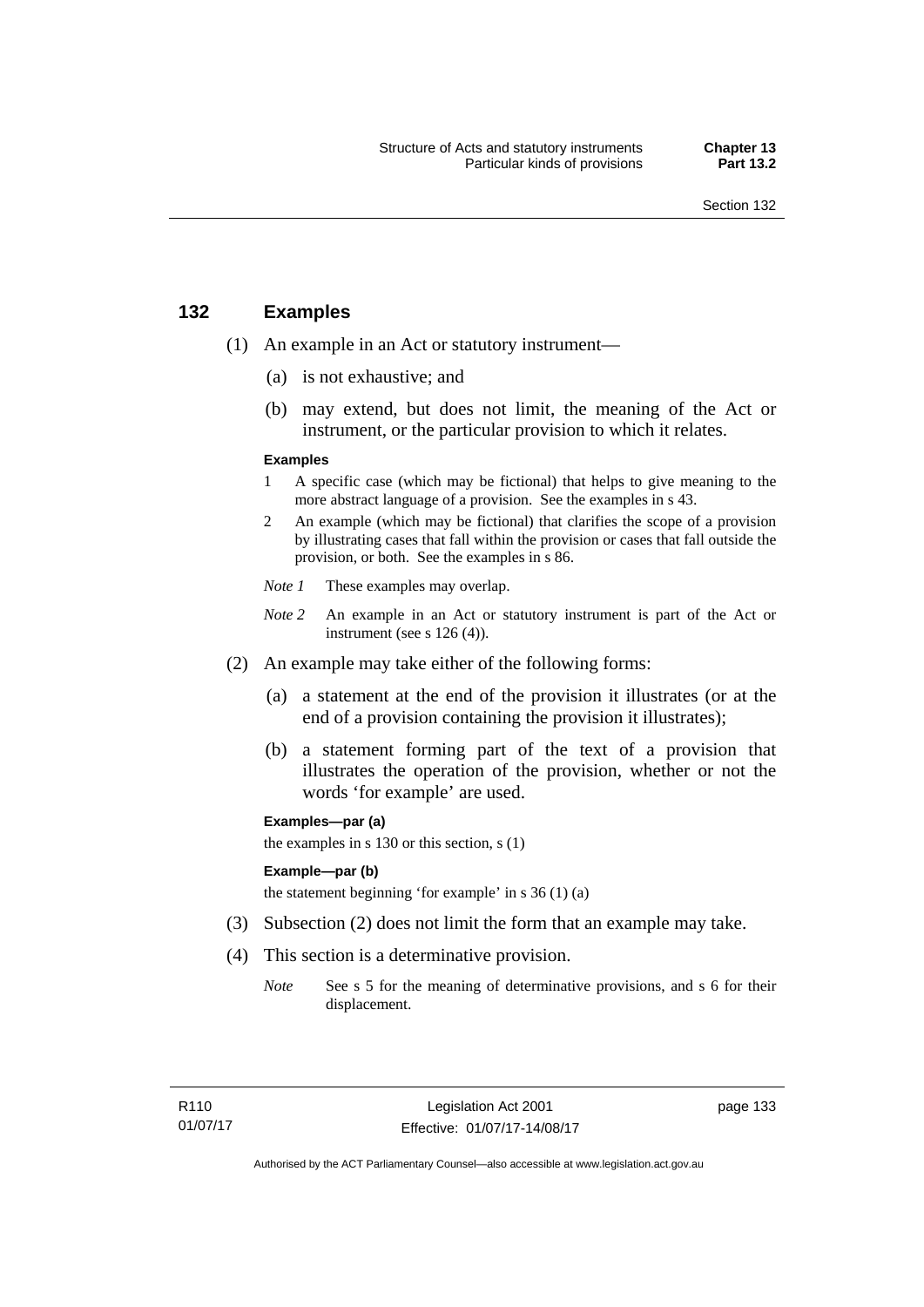### **133 Penalty units**

- (1) In a law, if a penalty for an offence is expressed as a number (whether whole or fractional) of penalty units, the penalty for the offence is a fine of that number of penalty units.
- (2) A *penalty unit* is—
	- (a) for an offence committed by an individual—\$150; or
	- (b) for an offence committed by a corporation—\$750.

#### **Example**

'Maximum penalty: 10 penalty units.' means that a person who is convicted of the relevant offence is liable to a maximum fine of 10 penalty units.

- If the person is an individual, the maximum fine is, therefore, \$1 500 (\$150 x 10).
- If the person is a corporation, the maximum fine is, therefore, \$7 500 (\$750 x 10).
- *Note* An example is part of the Act, is not exhaustive and may extend, but does not limit, the meaning of the provision in which it appears (see [Legislation Act,](http://www.legislation.act.gov.au/a/2001-14) s 126 and s 132).
- (3) The Attorney-General must review the amount of a penalty unit at least once every 4 years after the day this subsection commences.
- (4) This section is a determinative provision.
	- *Note* See s 5 for the meaning of determinative provisions, and s 6 for their displacement.

### **134 Penalties at end of sections and subsections**

- (1) This section applies if a penalty (however expressed) is stated in a law—
	- (a) at the end of a section (whether or not the section is divided into subsections) and not expressed in a way that indicates that it applies only to a provision of the section; or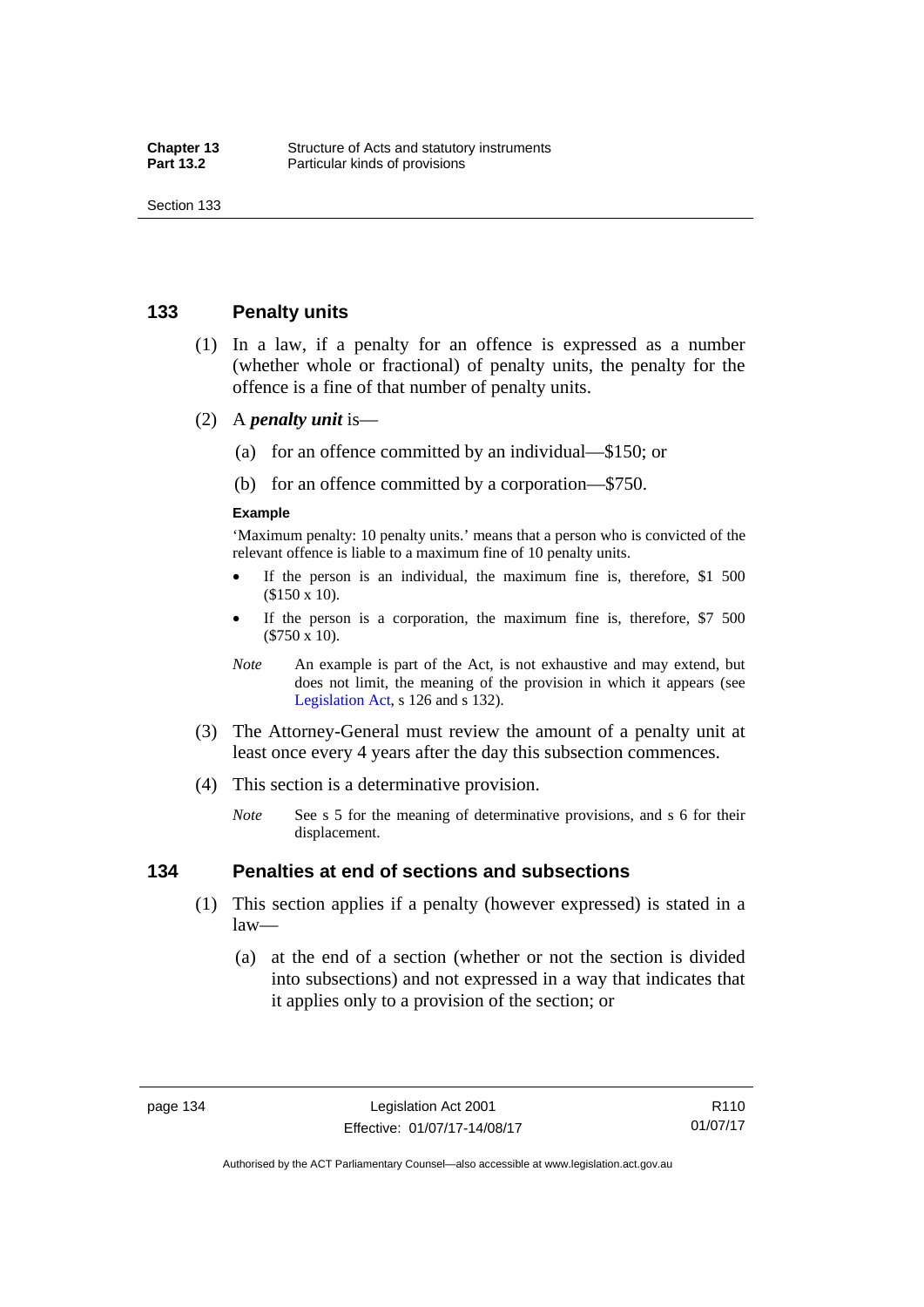- (b) at the end of a subsection (but not at the end of a section) and not expressed in a way that indicates that it applies only to a provision of the subsection; or
- (c) at the end of a section or subsection and expressed in a way that indicates that it applies only to a provision of the section or subsection (the *relevant provision*).

#### **Example—par (a)**

the following penalty at the end of a section: 'Maximum penalty: 20 penalty units.'

#### **Example—par (b)**

the following penalty at the end of a subsection, but not at the end of a section: 'Maximum penalty: 20 penalty units.'

#### **Examples—par (c)**

- 1 the following penalty at the end of a section divided into subsections: 'Maximum penalty (subsection (3)): 20 penalty units.'.
- 2 the following penalty at the end of a subsection, but not at the end of a section:

'Maximum penalty:

- (a) for paragraph (b)—20 penalty units; or
- (b) for another paragraph—50 penalty units, imprisonment for 6 months or both.'
- *Note* An example is part of the Act, is not exhaustive and may extend, but does not limit, the meaning of the provision in which it appears (see s 126 and s 132).
- (2) If an offence is not expressly mentioned in the section, subsection or relevant provision, the penalty indicates that contravention of the section, subsection or relevant provision is an offence punishable on conviction as provided by subsection (4).

#### **Example—penalty applying to entire section or subsection**

A person must not contravene a notice.

Maximum penalty: 20 penalty units.

**Example—penalty applying to a stated provision** 

(2) The register of transactions—

page 135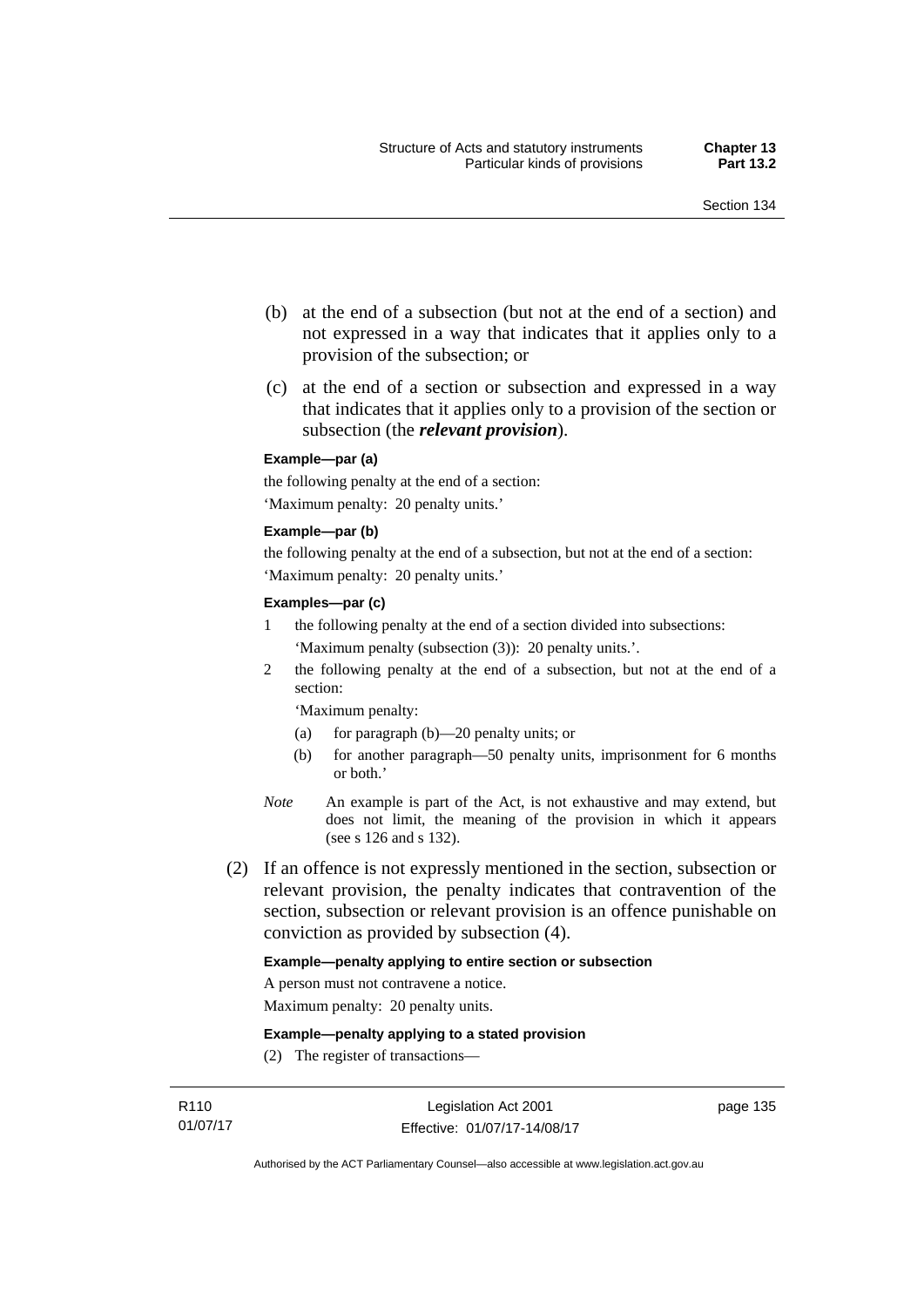Section 134

- (a) may be kept in electronic form; and
- (b) must contain the particulars mentioned in section 91C.

Maximum penalty (paragraph (b)): 20 penalty units.

 (3) If an offence is expressly mentioned in the section, subsection or relevant provision, the penalty indicates that the offence is punishable on conviction as provided by subsection (4).

### **Example—penalty applying to entire section or subsection**

A person who contravenes a notice commits an offence. Maximum penalty: 20 penalty units.

**Example—penalty applying to a stated provision** 

- (2) If a person keeps the person's identity card after ceasing to be an officer—
	- (a) the person commits an offence; and
	- (b) the identity card is forfeited to the Territory.

Maximum penalty (paragraph (a)): 20 penalty units.

- (4) The penalty that may be imposed for the offence is—
	- (a) if only a single penalty is stated (whether as a maximum penalty or a penalty)—not more than the stated penalty; or
	- (b) if a minimum as well as a maximum penalty is stated—not less than the minimum and not more than the maximum.
- $(5)$  If—
	- (a) a penalty (however expressed) is stated in a law at the end of a section divided into subsections; and
	- (b) another penalty (however expressed) is stated at the end of another subsection of the section; and
	- (c) the first penalty is not expressed in a way that indicates that it applies only to a particular provision of the last subsection;

the first penalty is taken, for this section, to be expressed in a way that indicates that it applies only to the last subsection.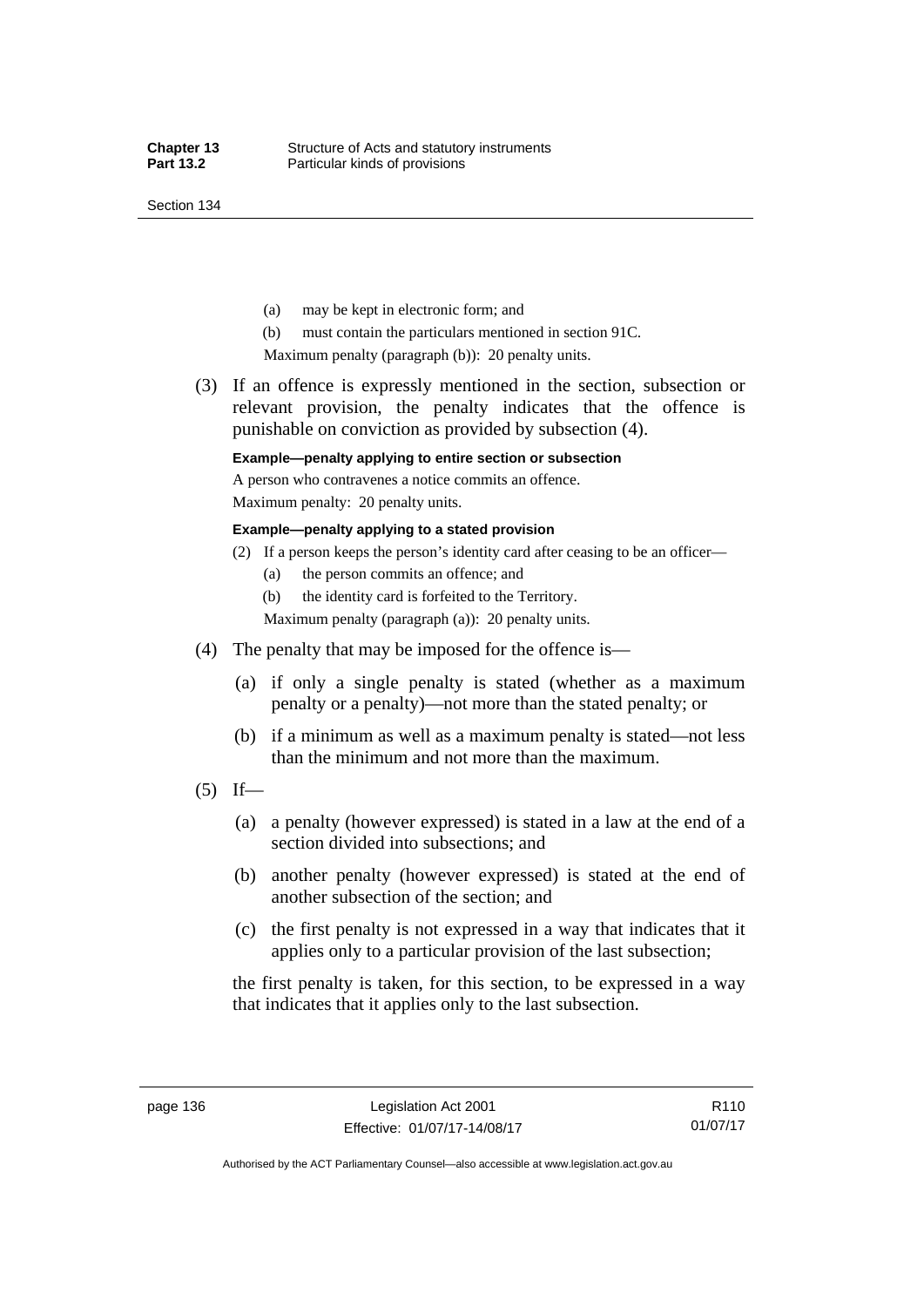#### **Example**

In the following example, s (4) is the last subsection and the penalty stated at the end applies only to that subsection:

'(2) A permit holder must record all transactions under this Act.

Maximum penalty: 20 penalty units.

- (3) If a permit holder is convicted of an offence against subsection (2), the registrar must cancel the permit.
- (4) A permit holder must not sell a declared substance in contravention of this Act.

Maximum penalty: 100 penalty units, imprisonment for 1 year or both.'.

- (6) In working out for this section whether a penalty is at the end of a section or subsection, the position of any example or note is to be disregarded.
- (7) This section is a determinative provision.
	- *Note* See s 5 for the meaning of determinative provisions, and s 6 for their displacement.

### **135 Penalties not at end of sections and subsections**

- (1) This section applies if a penalty (however expressed) is stated in a provision of a law other than at the end of a section or subsection.
- (2) If an offence is expressly mentioned in the provision, the penalty indicates that the offence is punishable on conviction as provided by subsection (4).

#### **Example**

A person who contravenes s (3) commits an offence punishable by a fine of not more than 20 penalty units.

- *Note* An example is part of the Act, is not exhaustive and may extend, but does not limit, the meaning of the provision in which it appears (see s 126 and s 132).
- (3) If an offence is not expressly mentioned in the provision, the penalty indicates that contravention of the provision (or a stated part of the provision) is an offence punishable on conviction as provided by subsection (4).

page 137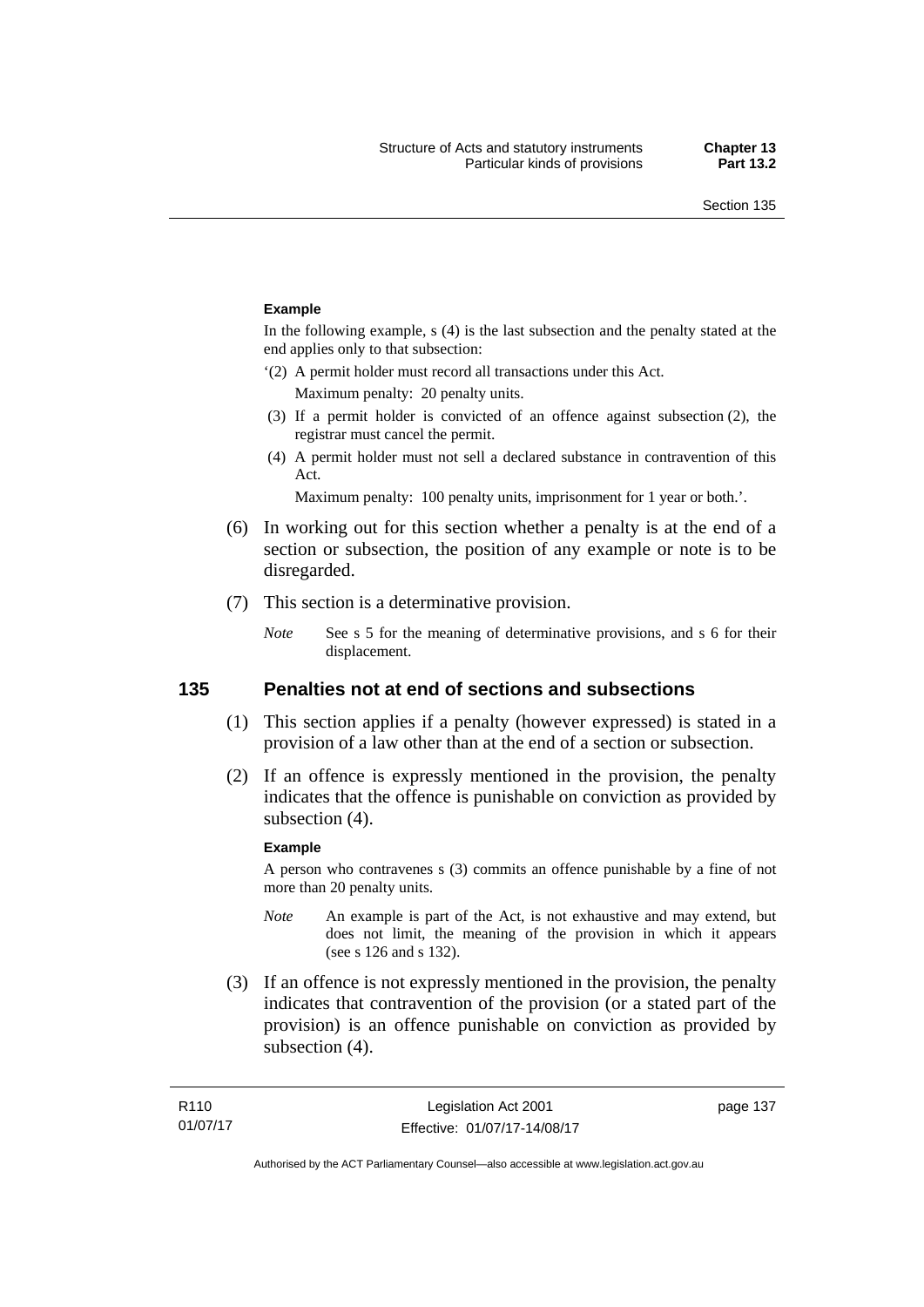Section 135

#### **Example**

A person who contravenes s (3) must pay a fine of not more than 20 penalty units.

- (4) The penalty that may be imposed for the offence is—
	- (a) if only a single penalty is stated (whether as a maximum penalty or a penalty)—not more than the stated penalty; or
	- (b) if a minimum as well as a maximum penalty is stated—not less than the minimum and not more than the maximum.
- (5) In working out for this section whether a penalty is at the end of a section or subsection, the position of any example or note is to be disregarded.
- (6) This section is a determinative provision.
	- *Note* See s 5 for the meaning of determinative provisions, and s 6 for their displacement.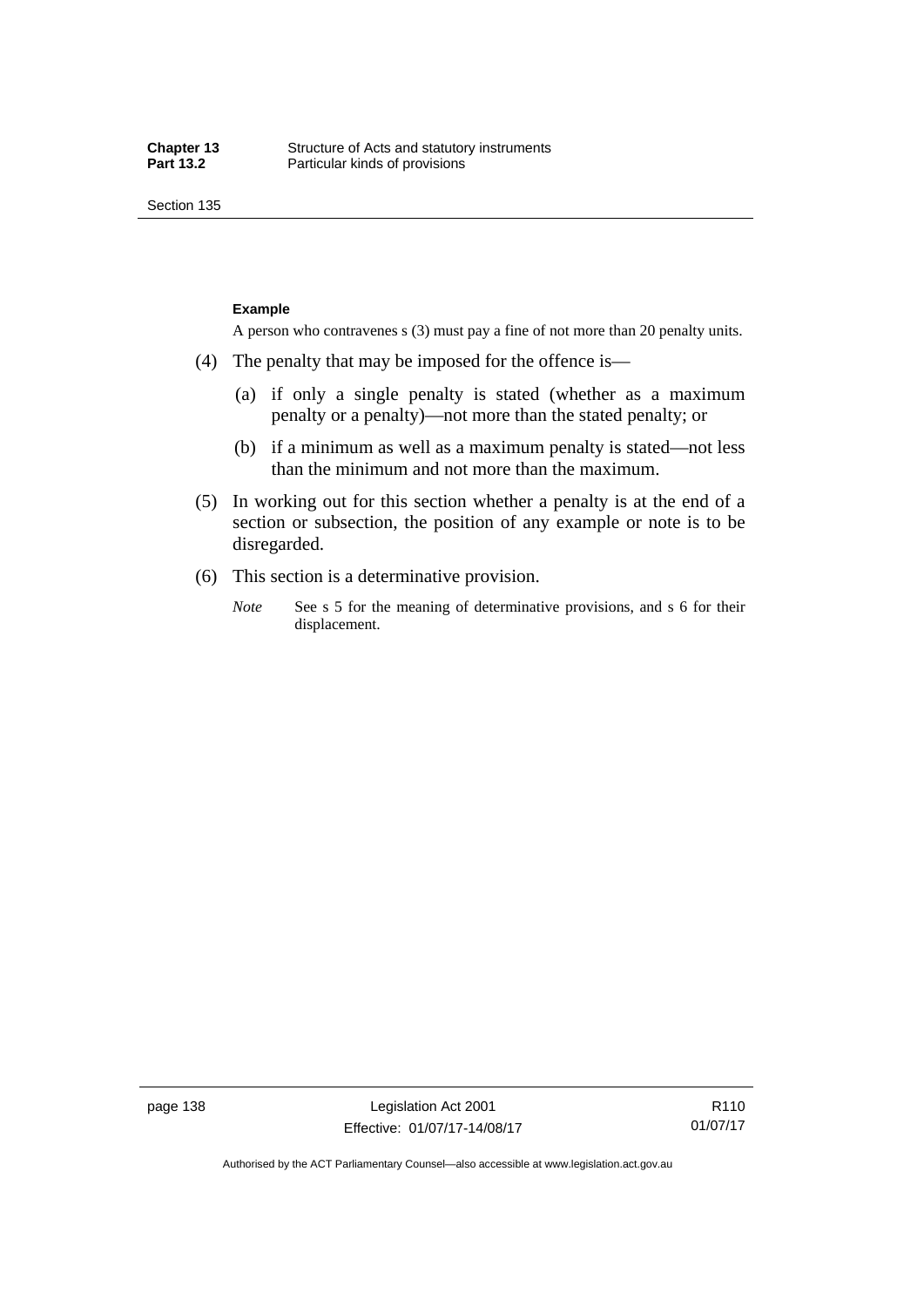# **Chapter 14 Interpretation of Acts and statutory instruments**

## **Part 14.1 Purpose and scope**

### **136 Meaning of** *Act***—ch 14**

In this chapter:

*Act* includes a statutory instrument.

*Note* Section 7 (3) provides that a reference to an Act includes a reference to a provision of an Act. Section 13 (3) provides that a reference to a statutory instrument includes a reference to a provision of a statutory instrument.

### **137 Purpose and scope—ch 14**

- (1) The purpose of this chapter is to provide guidance about the interpretation of Acts.
- (2) This chapter is not intended to be a comprehensive statement of the law of interpretation applying to Acts.
- (3) In particular, this chapter assumes that common law presumptions operate in conjunction with this chapter.
- (4) Subsection (3) also applies to common law presumptions that come into existence after the commencement of this chapter.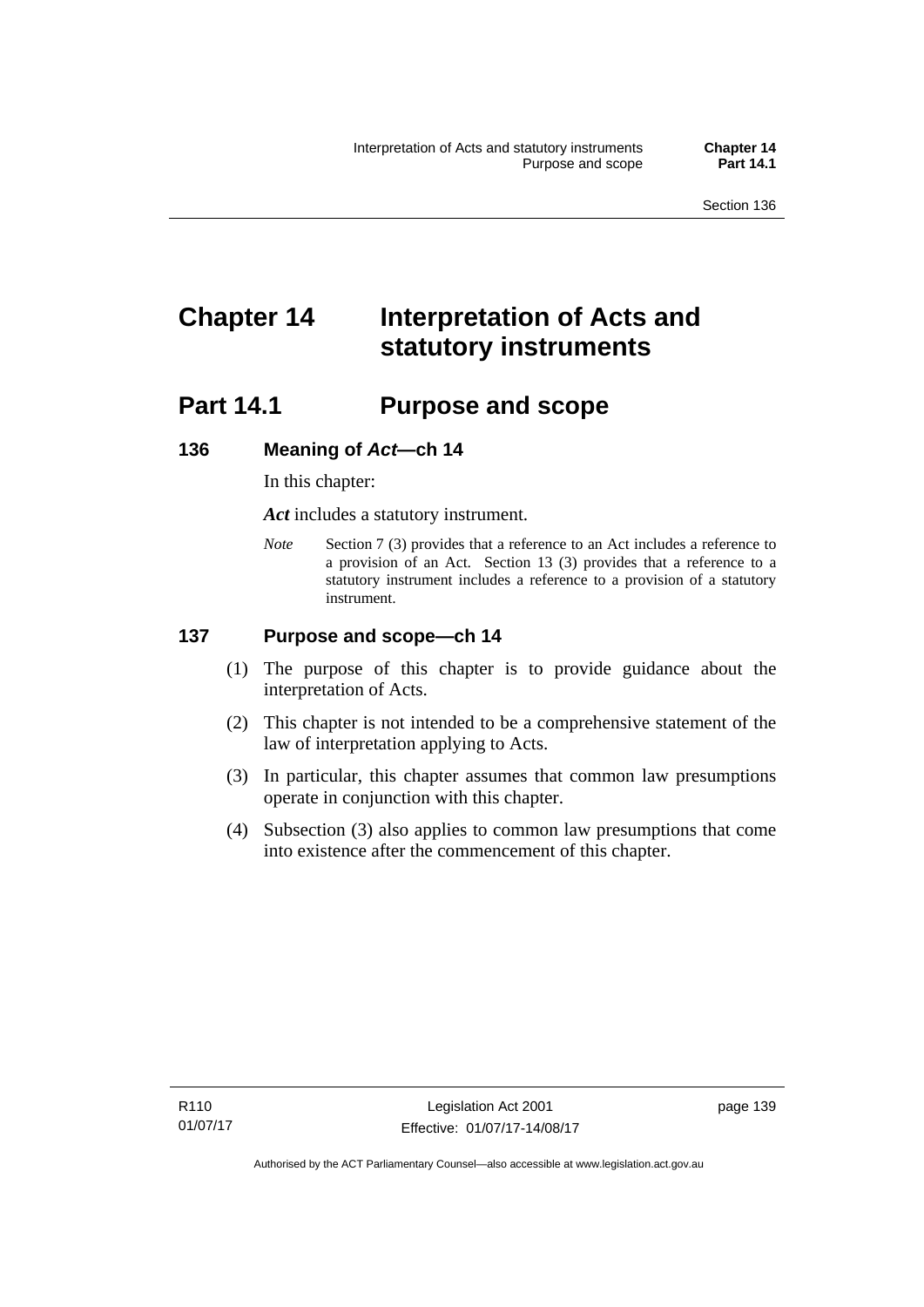## **Part 14.2 Key principles of interpretation**

### **138 Meaning of** *working out the meaning of an Act***—pt 14.2**

In this part:

*working out the meaning of an Act* means—

- (a) resolving an ambiguous or obscure provision of the Act; or
- (b) confirming or displacing the apparent meaning of the Act; or
- (c) finding the meaning of the Act when its apparent meaning leads to a result that is manifestly absurd or is unreasonable; or
- (d) finding the meaning of the Act in any other case.

### **139 Interpretation best achieving Act's purpose**

- (1) In working out the meaning of an Act, the interpretation that would best achieve the purpose of the Act is to be preferred to any other interpretation.
- (2) This section applies whether or not the Act's purpose is expressly stated in the Act.
	- *Note* The *[Human Rights Act 2004](http://www.legislation.act.gov.au/a/2004-5)*, s 30 (which is about interpreting legislation to be consistent with human rights) is also relevant to interpreting territory laws.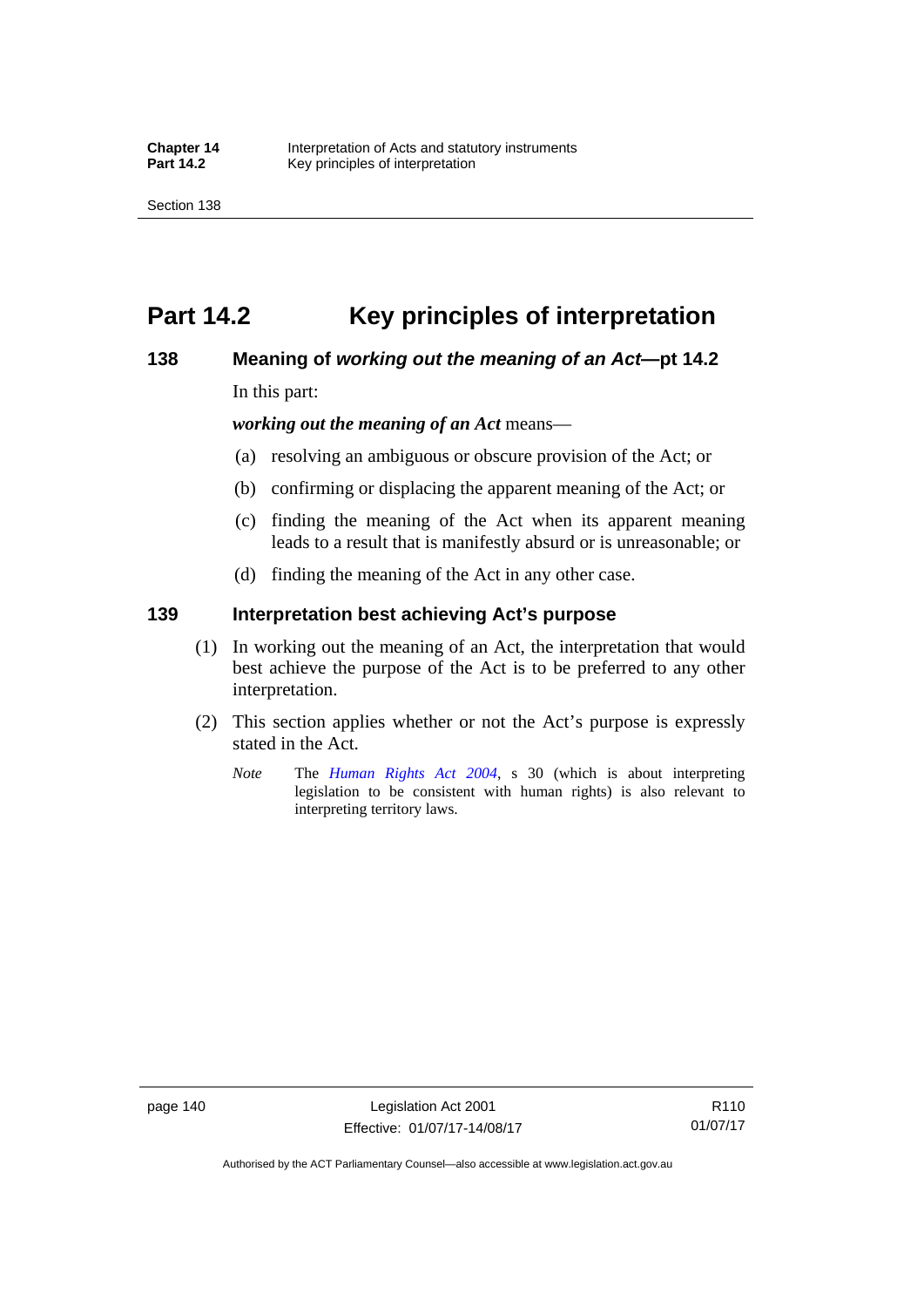### **140 Legislative context**

In working out the meaning of an Act, the provisions of the Act must be read in the context of the Act as a whole.

#### **Examples**

- 1 The long title of an Act provides that it is an Act to give certain benefits to the holders of pensioner cards. Section 4 provides 'This Act applies to a holder of a pensioner card'. Section 22 provides that the commissioner may grant 'a person' an exemption from payment of rates. The Act does not contain a definition of 'person'. Section 22 must be read in the context of the Act as a whole so that the commissioner may only grant exemptions to people who are holders of pensioner cards.
- 2 The *Drug Testing Regulation 2001* (made under the *Drug Testing Act 2000* (hypothetical)), s 6 contains the following heading:

#### **6 Corresponding law—Act, s 100, def** *corresponding law*

The heading indicates that the section has been made for the definition of *corresponding law* in the *Drug Testing Act 2000*, s 100.

- 3 Section 12 (1) of a subordinate law refers to 'a non-conviction order under the *[Crimes \(Sentencing\) Act 2005](http://www.legislation.act.gov.au/a/2005-58)*'. No other kind of order is mentioned in the section and the word 'order' is not otherwise defined in the subordinate law. Subsections (2), (4), (7) and (9) of the same section, which only refer to 'the order', are to be understood as referring to the order mentioned in s (1).
- *Note 1* See s 126 and s 127 for material that is, or is not, part of an Act or statutory instrument.
- *Note 2* An example is part of the Act, is not exhaustive and may extend, but does not limit, the meaning of the provision in which it appears (see s 126 and s 132).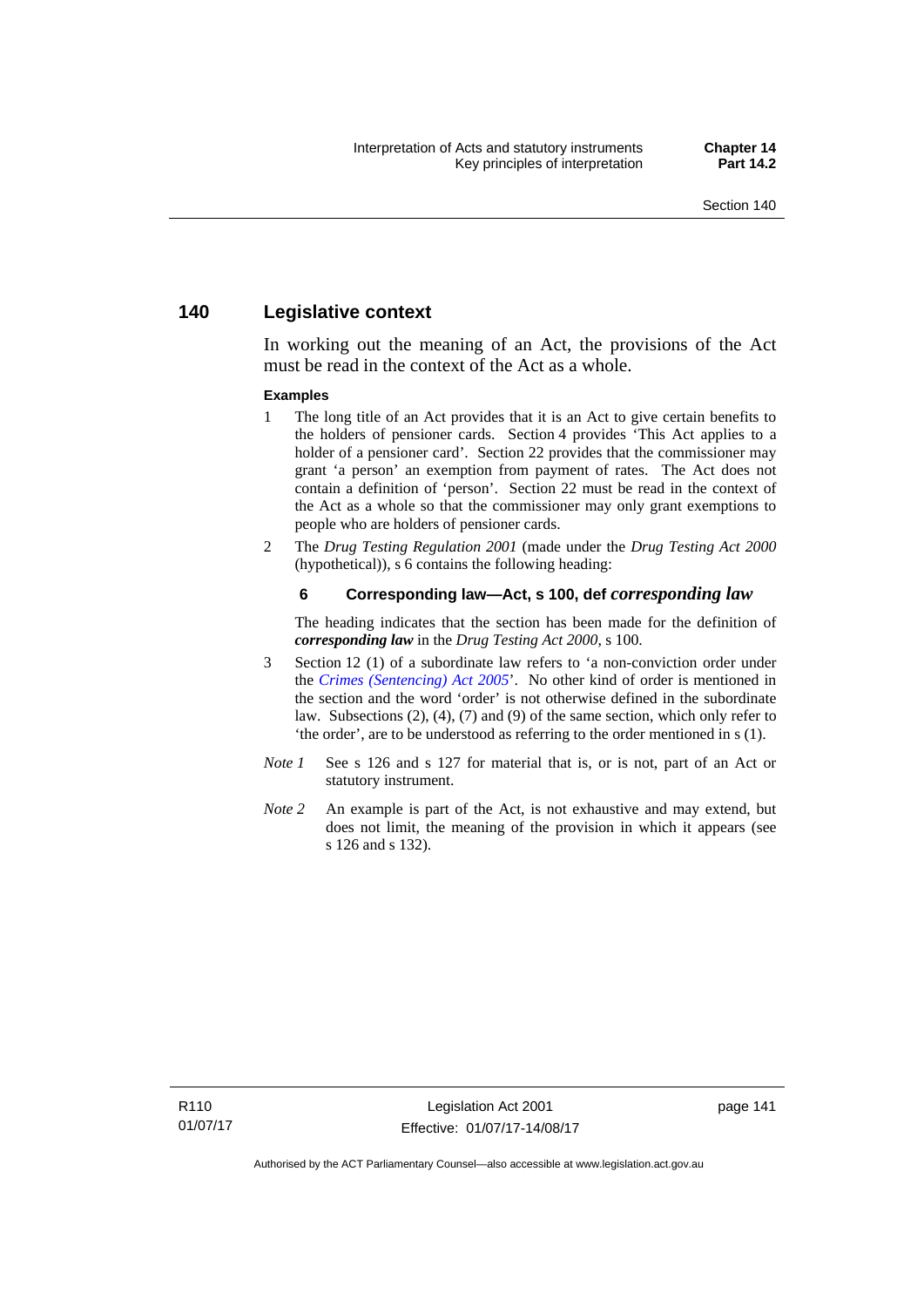Section 141

### **141 Non-legislative context generally**

- (1) In working out the meaning of an Act, material not forming part of the Act may be considered.
	- *Note 1* See s 146 for the meaning of *may* and *must*.
	- *Note* 2 See s 126 and s 127 for material that is, or is not, part of an Act or statutory instrument.
	- *Note 3* See s 142 for material that may be considered in working out the meaning of an Act or statutory instrument.
- (2) In deciding whether material not forming part of an Act should be considered in working out the meaning of the Act, and the weight to be given to the material, the following matters must be taken into account:
	- (a) the desirability of being able to rely on the ordinary meaning of the Act, having regard to the purpose of the Act and the provisions of the Act read in the context of the Act as a whole;
	- (b) the undesirability of prolonging proceedings without compensating advantage;
	- (c) the accessibility of the material to the public.
- (3) Subsection (2) does not limit the matters that may be taken into account.
- (4) For subsection (2) (c), material in the register is taken to be accessible to the public.
	- *Note* The register is the ACT legislation register (see dict, pt 2, def *register*).

R110 01/07/17

Authorised by the ACT Parliamentary Counsel—also accessible at www.legislation.act.gov.au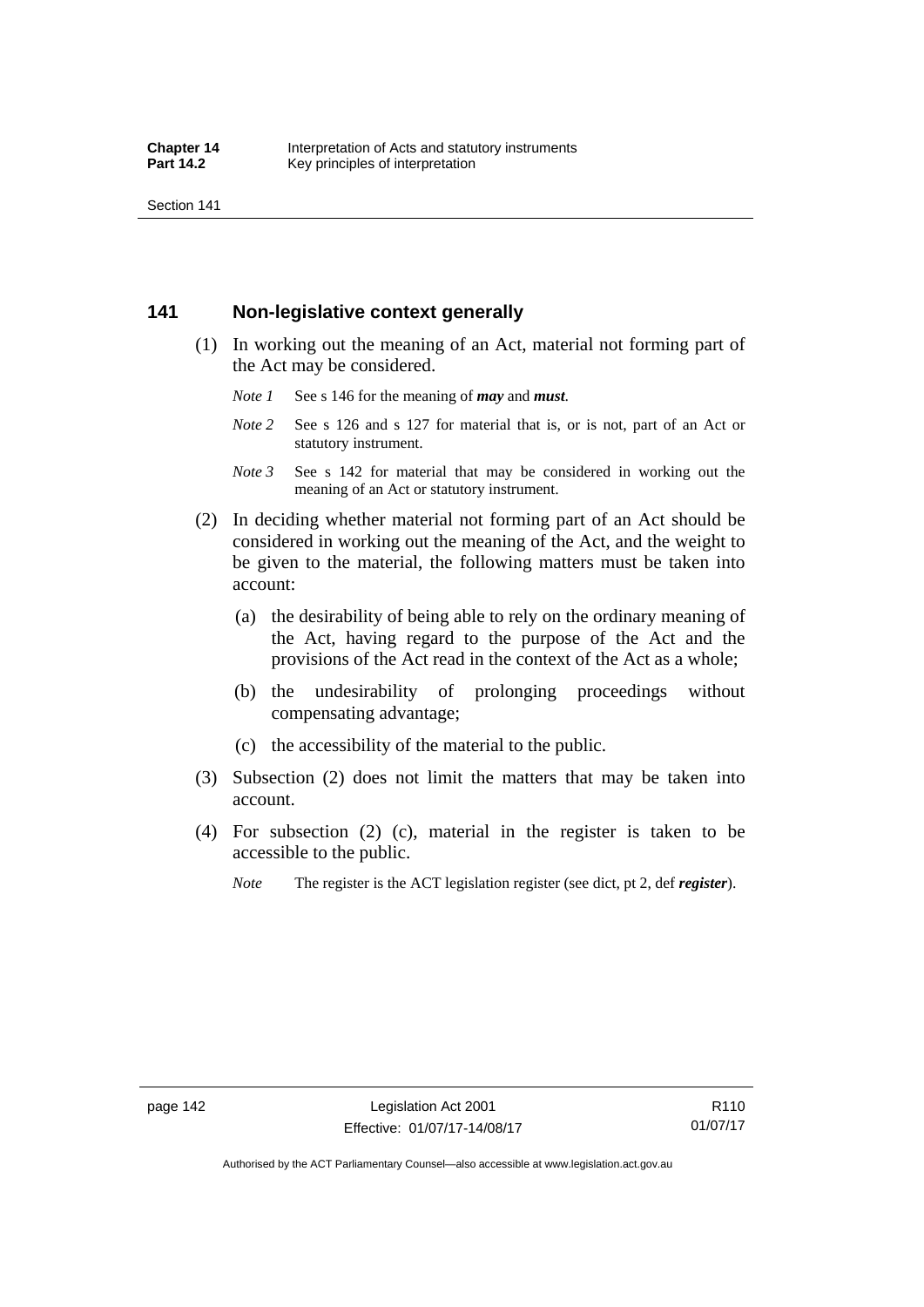### **142 Non-legislative context—material that may be considered**

- (1) In working out the meaning of an Act, material mentioned in table 142, column 2 may be considered.
- (2) In working out the meaning of a statutory instrument, material mentioned in table 142, column 3 may be considered.
- (3) This section does not limit the material that may be considered in working out the meaning of an Act or statutory instrument.

| Table 142      |                                                                                                                                  |                                                                                                                                                                              |  |
|----------------|----------------------------------------------------------------------------------------------------------------------------------|------------------------------------------------------------------------------------------------------------------------------------------------------------------------------|--|
| column 1       | column <sub>2</sub>                                                                                                              | column 3                                                                                                                                                                     |  |
| item           | Act                                                                                                                              | statutory instrument                                                                                                                                                         |  |
| 1              | material not forming part of the<br>Act contained in an authorised<br>version of the Act                                         | material not forming part of the statutory<br>instrument contained in an authorised version<br>of the instrument                                                             |  |
|                | <i>Note</i> See ch 3 (Authorised versions<br>and evidence of laws and<br>legislative material).                                  | <i>Note</i> See ch 3 (Authorised versions and evidence<br>of laws and legislative material).                                                                                 |  |
| $\overline{c}$ | any relevant report of a royal<br>commission, law reform<br>commission, committee of inquiry<br>or other similar entity that was | any relevant report of a royal commission,<br>law reform commission, committee of<br>inquiry or other similar entity that was<br>presented to the Legislative Assembly—      |  |
|                | presented to the Legislative<br>Assembly before the Act was<br>passed                                                            | if the statutory instrument was<br>(a)<br>presented to the Assembly—before<br>the end of 6 sitting days after the<br>day the instrument was presented to<br>the Assembly; or |  |
|                |                                                                                                                                  | in any other case—before the<br>(b)<br>instrument was made                                                                                                                   |  |

R110 01/07/17

Authorised by the ACT Parliamentary Counsel—also accessible at www.legislation.act.gov.au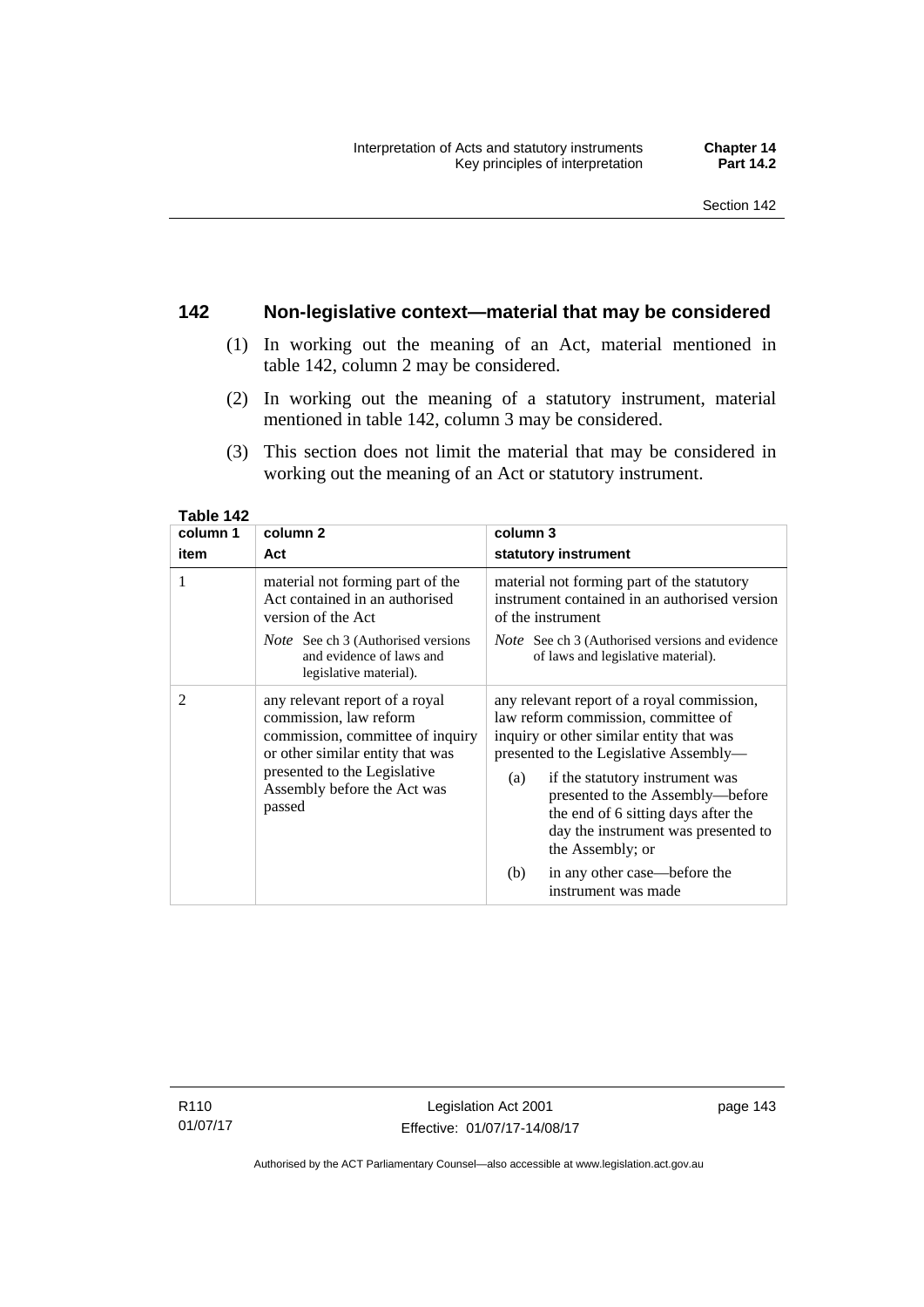**Chapter 14** Interpretation of Acts and statutory instruments<br>**Part 14.2** Key principles of interpretation Key principles of interpretation

Section 143

| column 1 | column <sub>2</sub>                                                                                                                                                                                        | column 3                                                                                                                                                                                                                                                                                                                                          |  |
|----------|------------------------------------------------------------------------------------------------------------------------------------------------------------------------------------------------------------|---------------------------------------------------------------------------------------------------------------------------------------------------------------------------------------------------------------------------------------------------------------------------------------------------------------------------------------------------|--|
| item     | Act                                                                                                                                                                                                        | statutory instrument                                                                                                                                                                                                                                                                                                                              |  |
| 3        | any relevant report of a committee<br>of the Legislative Assembly that<br>was made to the Assembly before<br>the Act was passed                                                                            | any relevant report of a committee of the<br>Legislative Assembly that was made to the<br>Assembly-<br>if the statutory instrument was<br>(a)<br>presented to the Assembly-before<br>the end of 6 sitting days after the<br>day the instrument was presented to<br>the Assembly; or<br>in any other case—before the<br>(b)<br>instrument was made |  |
| 4        | any explanatory statement<br>(however described) for the bill<br>that became the Act, or any other<br>relevant document, that was<br>presented to the Legislative<br>Assembly before the Act was<br>passed | if the statutory instrument was presented to<br>the Legislative Assembly—any explanatory<br>statement (however described) for the<br>instrument, or any other relevant document,<br>that was presented to the Legislative<br>Assembly before the end of 6 sitting days<br>after the instrument was presented to the<br>Assembly                   |  |
| 5        | the presentation speech made to<br>the Legislative Assembly during<br>the passage of the bill that became<br>the Act                                                                                       | if the statutory instrument was presented to<br>the Legislative Assembly by a member of the<br>Assembly—any presentation speech made to<br>the Assembly                                                                                                                                                                                           |  |
| 6        | official reports of proceedings in<br>the Legislative Assembly in<br>relation to the bill that became the<br>Act                                                                                           | if the statutory instrument was presented to<br>the Legislative Assembly-official reports of<br>proceedings in the Legislative Assembly in<br>relation to the statutory instrument                                                                                                                                                                |  |
| 7        | any relevant treaty or other<br>international agreement to which<br>Australia is a party                                                                                                                   | any relevant treaty or other international<br>agreement to which Australia is a party                                                                                                                                                                                                                                                             |  |

## **143 Law stating material for consideration in working out meaning**

 (1) If a relevant law provides that stated material may or must be considered in working out the meaning of an Act or statutory instrument, that does not by implication prevent other material of

page 144 Legislation Act 2001 Effective: 01/07/17-14/08/17

R110 01/07/17

Authorised by the ACT Parliamentary Counsel—also accessible at www.legislation.act.gov.au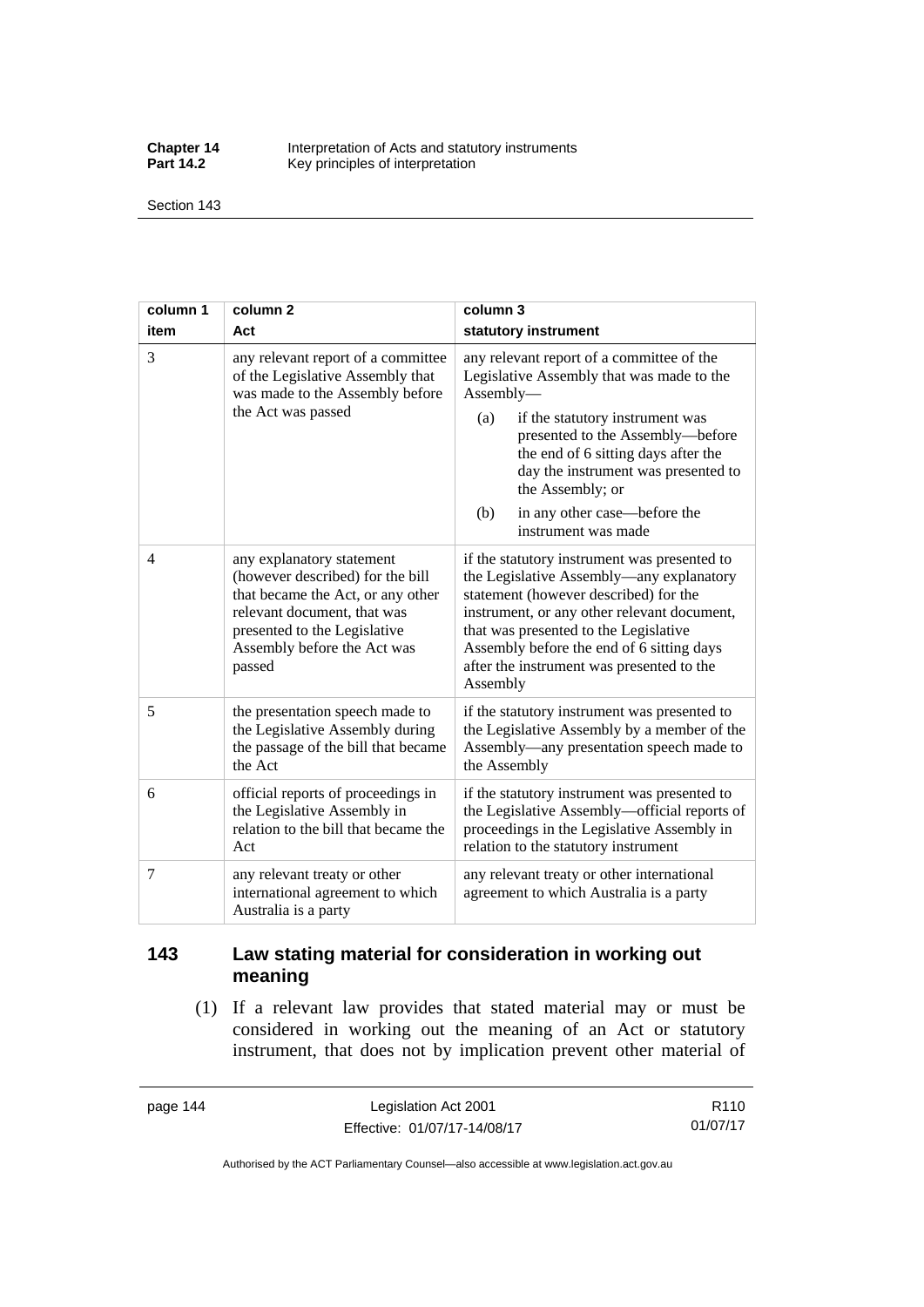the same or similar kind being considered in working out the meaning of the Act or instrument.

#### **Example**

The *Computer Crime Act 2000* (hypothetical) contains the following provision:

#### **4 Report may be used as an aid to interpretation**

The *Community Law Reform Report on Computer Crime* (CLRC No X) may be considered in working out the meaning of this Act.

This does not limit access to other non-legislative material of the same or a similar kind for working out the meaning of the *Computer Crime Act 2000*.

- *Note* An example is part of the Act, is not exhaustive and may extend, but does not limit, the meaning of the provision in which it appears (see s 126 and s 132).
- (2) In this section:

*relevant law* means—

- (a) in working out the meaning of an Act—the Act or another Act; or
- (b) in working out the meaning of a statutory instrument made under an Act—the Act, another Act or the instrument; or
- (c) in working out the meaning of a statutory instrument made under another statutory instrument—an Act or either instrument.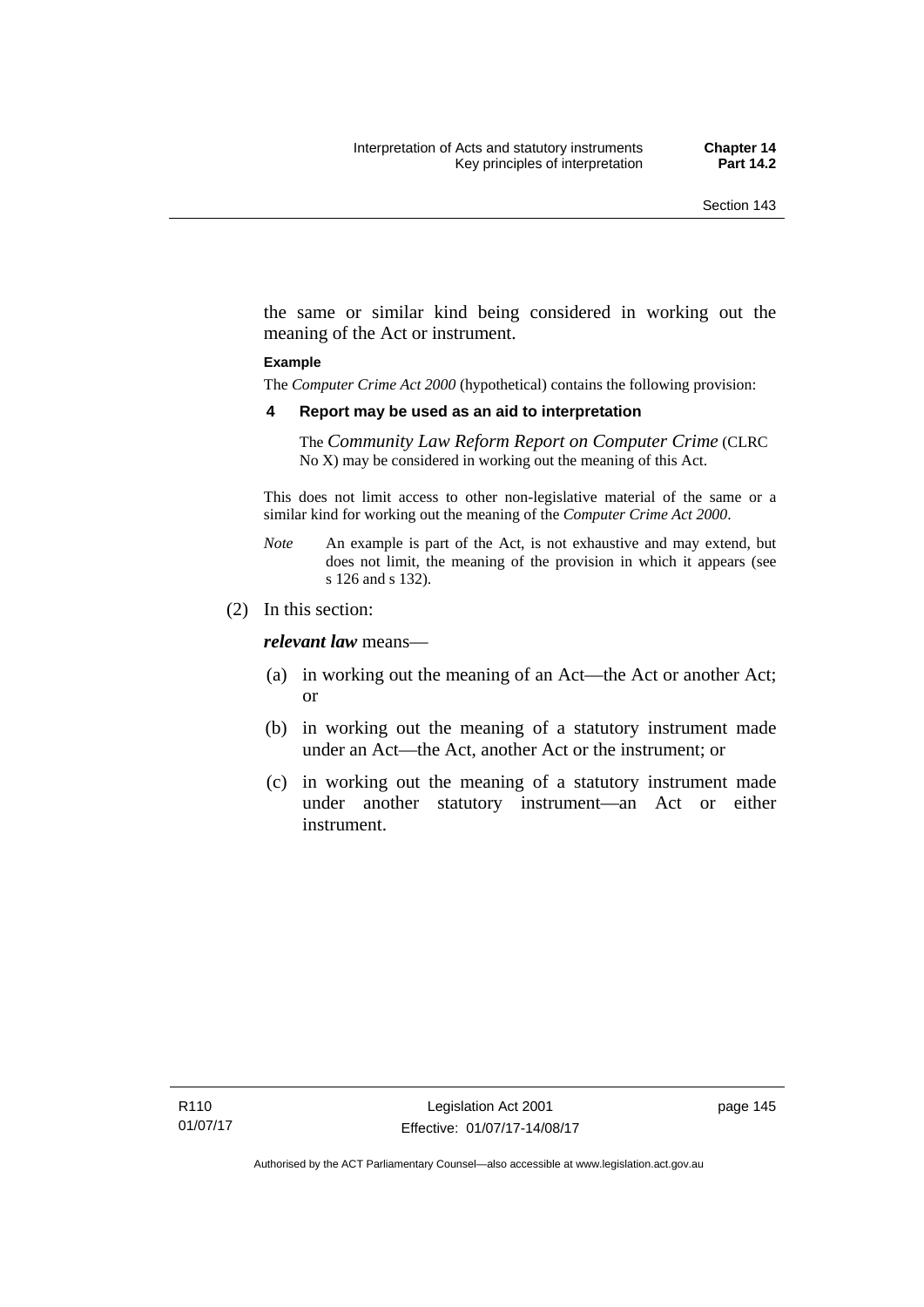**Part 15.1** 

Section 144

# **Chapter 15 Aids to interpretation**

## **Part 15.1 General**

### **144 Meaning of commonly-used terms**

A definition in the dictionary, part 1 applies to all Acts and statutory instruments.

*Note* See s 130 for the def *definition* and s 131 for provisions about signpost definitions.

### **145 Gender and number**

In an Act or statutory instrument—

- (a) words indicating a gender include every other gender; and
- (b) words in the singular number include the plural and words in the plural number include the singular.

### **146 Meaning of** *may* **and** *must*

- (1) In an Act or statutory instrument, the word *may*, or a similar term, used in relation to a function indicates that the function may be exercised or not exercised, at discretion.
	- *Note Function* is defined in the dictionary, pt 1 to include authority, duty and power.
- (2) In an Act or statutory instrument, the word *must*, or a similar term, used in relation to a function indicates that the function is required to be exercised.
- (3) This section is a determinative provision so far as it applies to an applicable law or an applicable provision.
	- *Note* See s 5 for the meaning of determinative provisions, and s 6 for their displacement.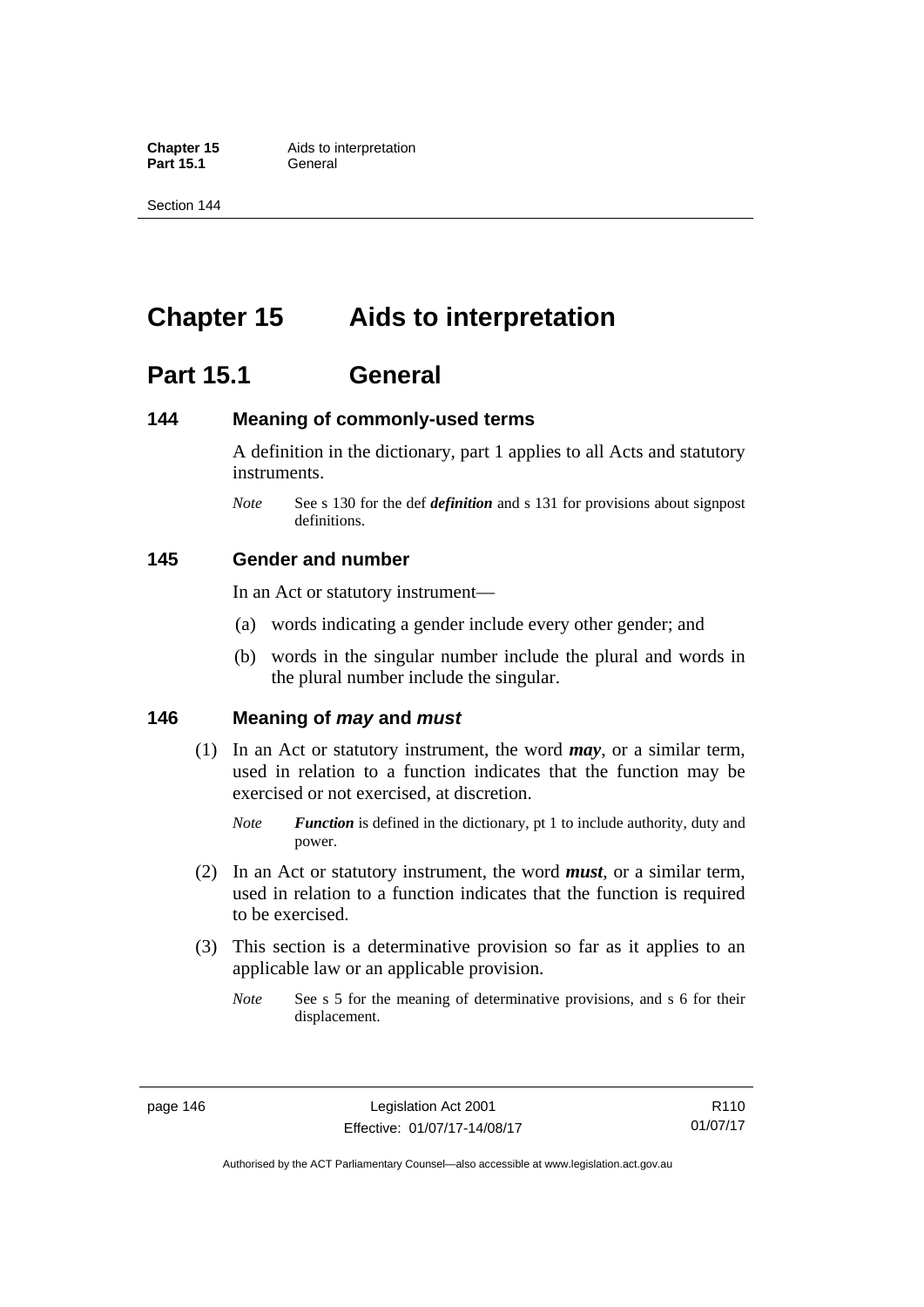(4) In this section:

*applicable law* means an Act enacted, or statutory instrument made, after the application date.

*applicable provision* means a provision inserted after the application date into an Act or statutory instrument that is not an applicable law.

*application date* means—

- (a) for an Act, subordinate law or disallowable instrument— 1 January 2000; and
- (b) for any other statutory instrument—1 January 2006.

*inserted*, for a provision, includes inserted in substitution for another provision.

### **147 Changes of drafting practice not to affect meaning**

(1) The purpose of this section is to encourage the making of progressive improvements in the form of the statute book without inadvertently changing the substantive effect of the law.

*Note* See also s 96 (Relocated provisions).

- (2) This is to be achieved particularly by updating the language and structure of Acts and statutory instruments to replace older forms of legislative expression with forms reflecting current legislative drafting practice.
- (3) If an Act or statutory instrument is amended so that it contains an older form of legislative expression in a provision and a newer form in another, the ideas in the 2 provisions must not be regarded as different only because different words are used or the provisions are structured in different ways.
- (4) Subsection (3) also applies if the provisions are in different Acts or statutory instruments.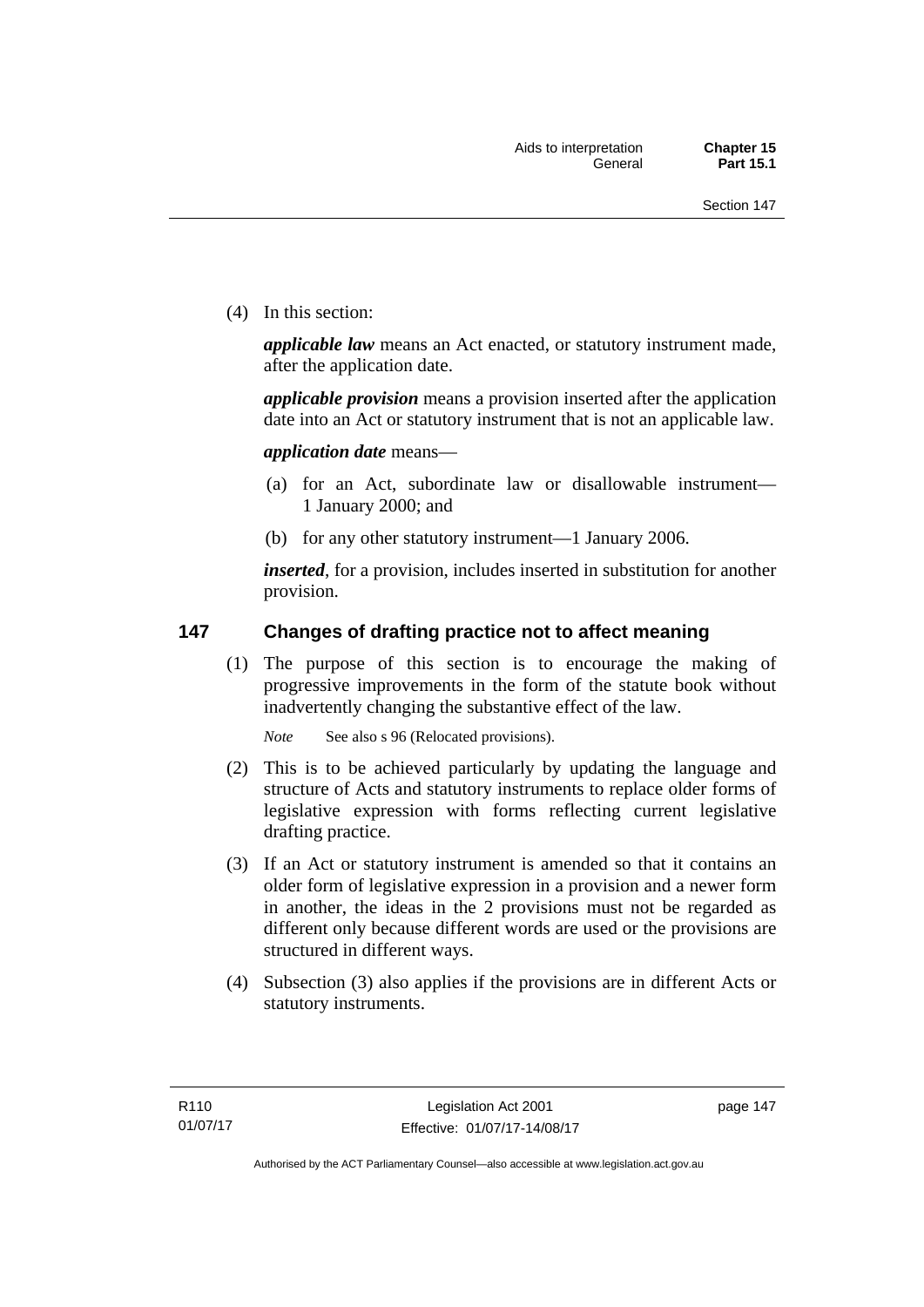- (5) Also, if an Act or statutory instrument is amended so that a provision containing an older form of legislative expression is replaced (whether or not in the same position) by a provision in a newer form, the ideas in the 2 provisions must not be regarded as different only because different words are used or the provisions are structured in different ways.
- (6) In deciding whether the ideas are different, regard must be had to the context and history of the 2 provisions.
- (7) Subsection (6) does not limit the matters to which regard may be had.
- (8) This section is a determinative provision.
	- *Note* See s 5 for the meaning of determinative provisions, and s 6 for their displacement.

### **148 Terms used in instruments have same meanings as in authorising laws**

Terms used in a statutory instrument have the same meanings as they have, from time to time, in the Act or statutory instrument (the *authorising law*), or the relevant provisions of the authorising law, under which the instrument is made or in force.

### **149 Age in years**

For an Act or statutory instrument, a person is an age in years at the beginning of the person's birthday for the age.

## **150 Measurement of distance**

In applying an Act or statutory instrument, distance is to be measured in a straight line on a horizontal plane.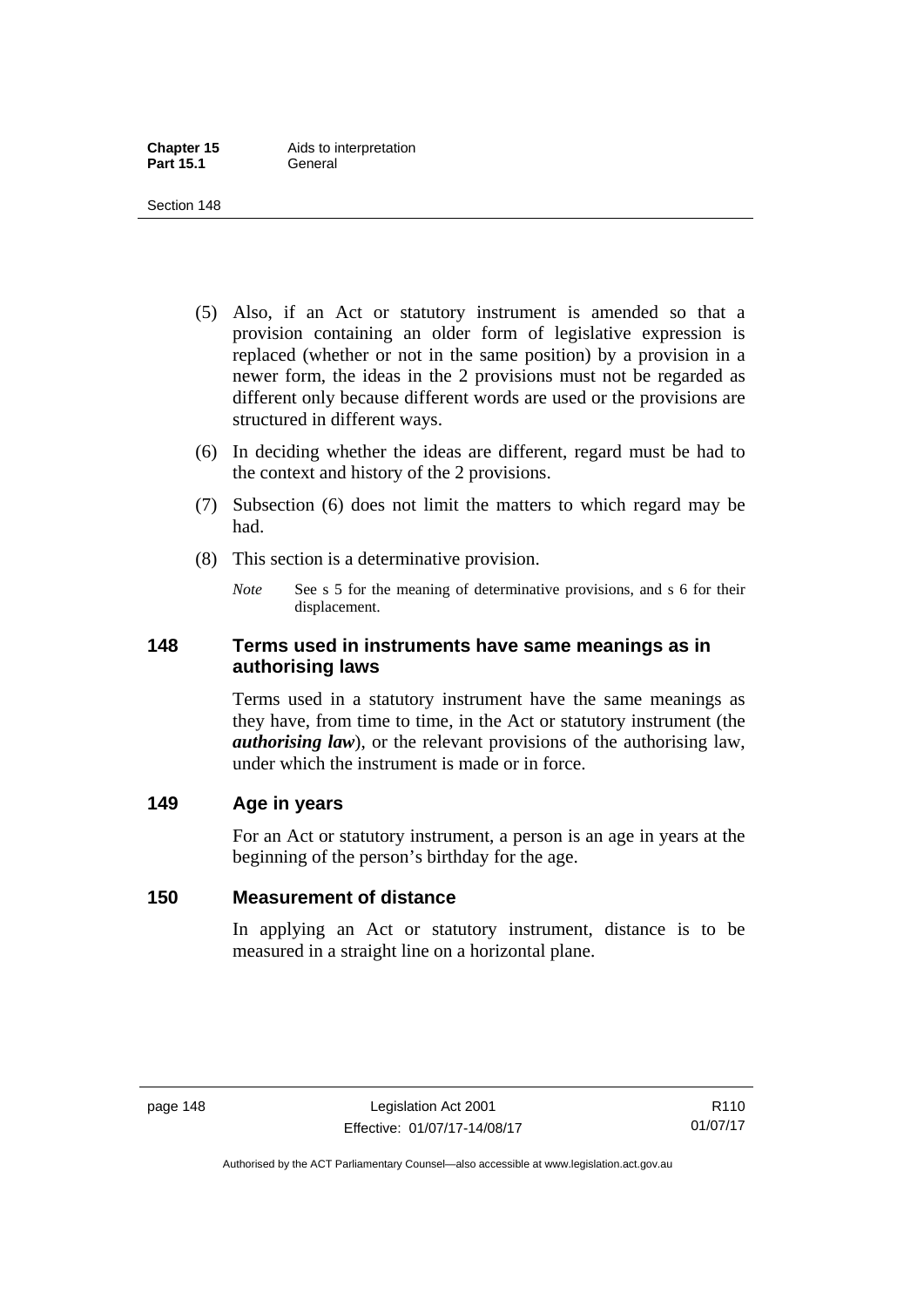## **151 Working out periods of time generally**

- (1) This section applies in working out periods of 1 day or longer for an Act or statutory instrument, whether the period is a period in the future or the past.
	- *Note 1* The following definitions in the dictionary, pt 1 are also relevant to periods of time:
		- *business day*
		- *calendar month*
		- *calendar year*
		- *financial year*
		- *midnight*
		- *month*
		- *quarter*
		- *working day*
		- *year*.
	- *Note 2* The *[Standard Time and Summer Time Act 1972](http://www.legislation.act.gov.au/a/1972-34)* deals with the meaning of a reference to a time.
- (2) A period of time mentioned in an Act or statutory instrument that is of a kind mentioned in an item in the following table is to be worked out according to the rule mentioned in column 3 of the item:

| column 1<br>item | column 2<br>If the period of time-                                                                     | column 3<br>then the period-                                                |
|------------------|--------------------------------------------------------------------------------------------------------|-----------------------------------------------------------------------------|
|                  | is described as beginning at, on or with a stated<br>day, act or event                                 | includes the stated day or<br>the day of the stated act or<br>event         |
|                  | is described as beginning from or after a stated<br>day, act or event                                  | does not include the stated<br>day or the day of the stated<br>act or event |
| 3                | is described as ending at, by, on or with, or as<br>continuing to or until, a stated day, act or event | includes the stated day or<br>the day of the stated act or<br>event         |

| Table 151 |  | Working out periods of time |
|-----------|--|-----------------------------|
|-----------|--|-----------------------------|

| R110     |
|----------|
| 01/07/17 |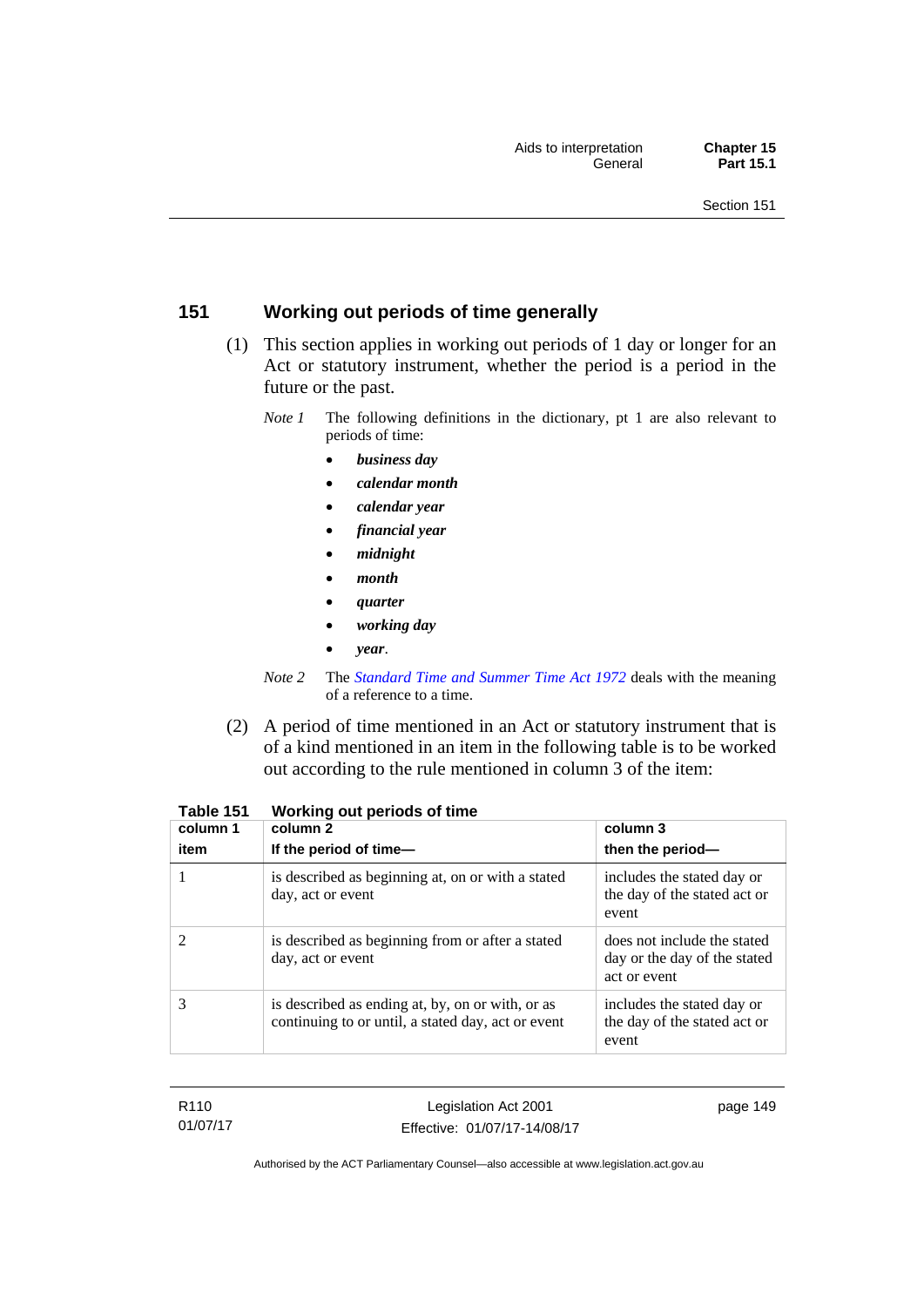**Chapter 15** Aids to interpretation Part 15.1 **General** 

Section 151

| column 1<br>item | column 2<br>If the period of time-                          | column 3<br>then the period-                                                |
|------------------|-------------------------------------------------------------|-----------------------------------------------------------------------------|
| $\overline{4}$   | is described as ending before a stated day, act or<br>event | does not include the stated<br>day or the day of the stated<br>act or event |
|                  | is described as occurring between 2 events                  | does not include the days<br>when the events happen                         |

#### **Example—item 1**

If a licence begins on the first day of a financial year, the licence is in force on that day.

#### **Example—item 2**

If a disallowable instrument is described as beginning from 30 June, the instrument starts to operate on 1 July.

#### **Example—item 3**

If a person's right to apply for review of a decision ends on the last day of a financial year, the person may apply for review of the decision on that day.

#### **Example—item 4**

If a person may apply for renewal of accreditation not later than 6 months before the day the accreditation period ends, and the accreditation period ends on 2 November, the person may apply for renewal at any time during the 6-month period ending on 1 November.

#### **Example—item 5**

A court rule requires a notice of motion to be served 2 days before the return date for the application. If the return date is Friday, that day and the day the application is served are not counted in working out the 2 days. For service to be valid, the application must be served on or before the Tuesday before the return date.

- *Note* An example is part of the Act, is not exhaustive and may extend, but does not limit, the meaning of the provision in which it appears (see [Legislation Act](http://www.legislation.act.gov.au/a/2001-14), s 126 and s 132).
	- (3) Despite table 151, item 2, if, under an Act or statutory instrument, something must or may be done within a particular period of time after a stated day, the thing may be done on the stated day.
	- (4) This section is a determinative provision so far as it applies to an applicable law or applicable provision.
		- *Note* See s 5 for the meaning of determinative provisions, and s 6 for their displacement.

page 150 Legislation Act 2001 Effective: 01/07/17-14/08/17

R110 01/07/17

Authorised by the ACT Parliamentary Counsel—also accessible at www.legislation.act.gov.au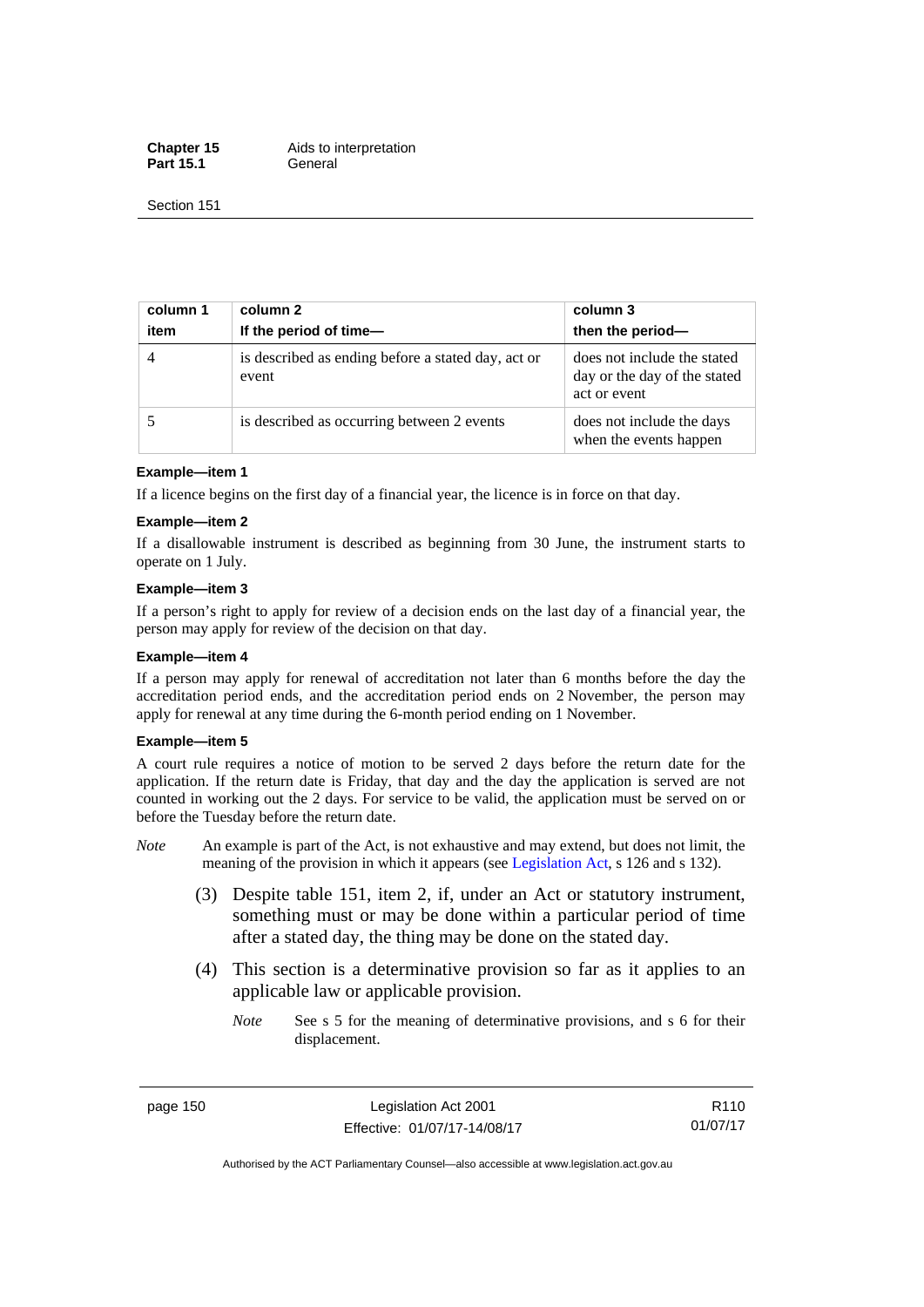(5) In this section:

*applicable law* means an Act enacted, or statutory instrument made, after 1 January 2006.

*applicable provision* means a provision inserted after 1 January 2006 into an Act or statutory instrument that is not an applicable law.

*inserted*, for a provision, includes inserted in substitution for another provision.

### **151A Periods of time ending on non-working days**

- (1) This section applies if—
	- (a) under an Act or statutory instrument, something must or may be done on a particular day or within a particular period of time; and
	- (b) the day, or the last day of the period, is not a working day.
- (2) The thing must or may be done on the next day that is a working day.
- (3) This section is a determinative provision so far as it applies to an applicable law or applicable provision.

(4) In this section:

*applicable law* means an Act enacted, or statutory instrument made, after 1 January 2006.

*applicable provision* means a provision inserted after 1 January 2006 into an Act or statutory instrument that is not an applicable law.

*inserted*, for a provision, includes inserted in substitution for another provision.

page 151

*Note* See s 5 for the meaning of determinative provisions, and s 6 for their displacement.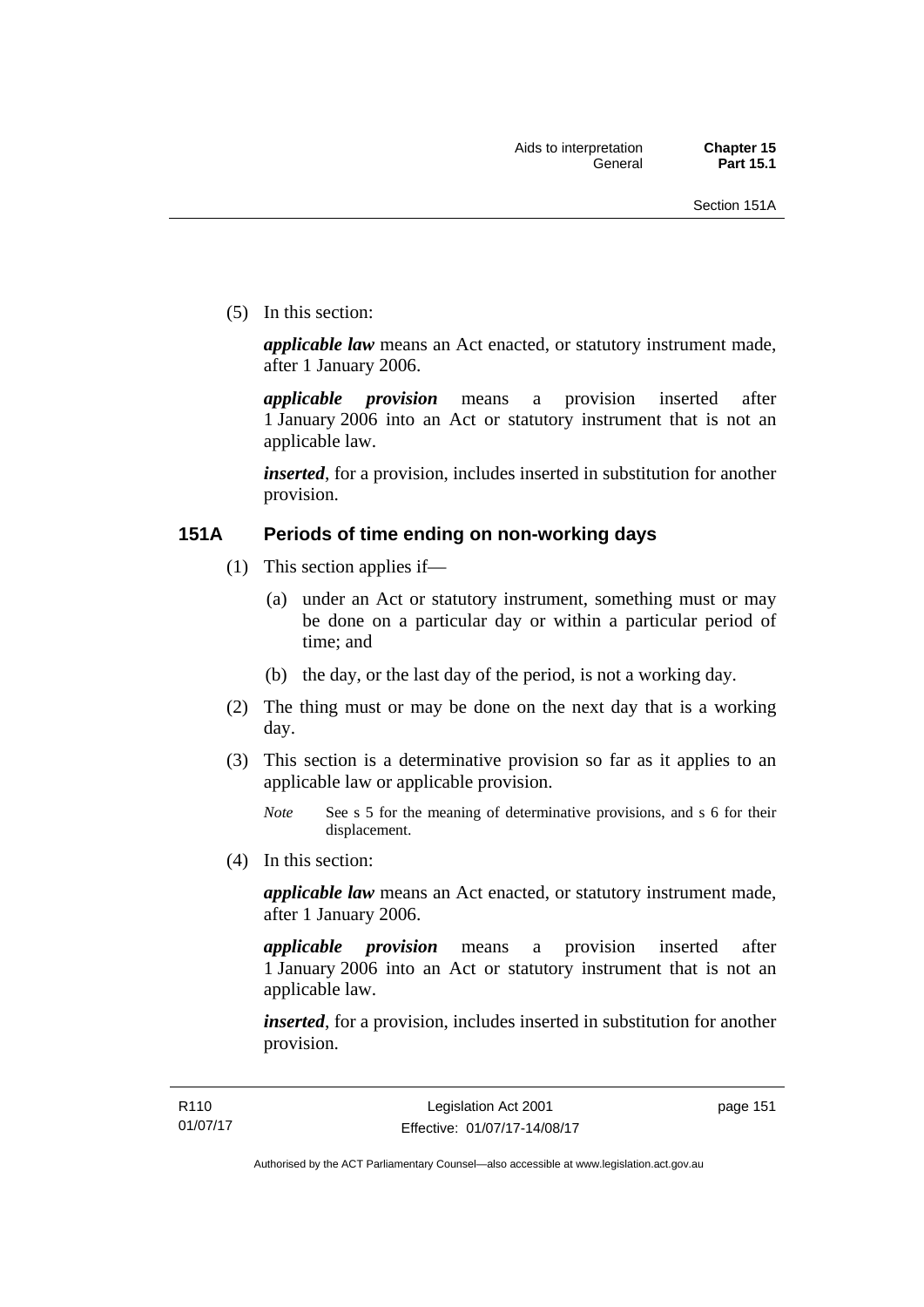Section 151B

#### *public entity* means—

- (a) a court or tribunal; or
- (b) an administrative unit; or
- (c) a statutory-office holder; or
- (d) any other entity established for a public purpose under a law.

#### *working day* means—

- (a) for doing something at an office (however described) of a public entity where the thing must or may be done—a day when the office is open; and
- (b) for doing anything else—a day that is not—
	- (i) a Saturday or Sunday; or
	- (ii) a public holiday at the place where the thing must or may be done; or
	- (iii) if the thing is to be done by or in relation to an authorised deposit-taking institution—a day observed by the institution as a bank holiday at the place where the thing must or may be done.

#### **Example—par (a)**

filing a document at a court registry

*Note* An example is part of the Act, is not exhaustive and may extend, but does not limit, the meaning of the provision in which it appears (see s 126 and s 132).

### **151B Doing things for which no time is fixed**

- (1) This section applies if—
	- (a) under an Act or statutory instrument, something must or may be done; but
	- (b) no time is provided for doing the thing.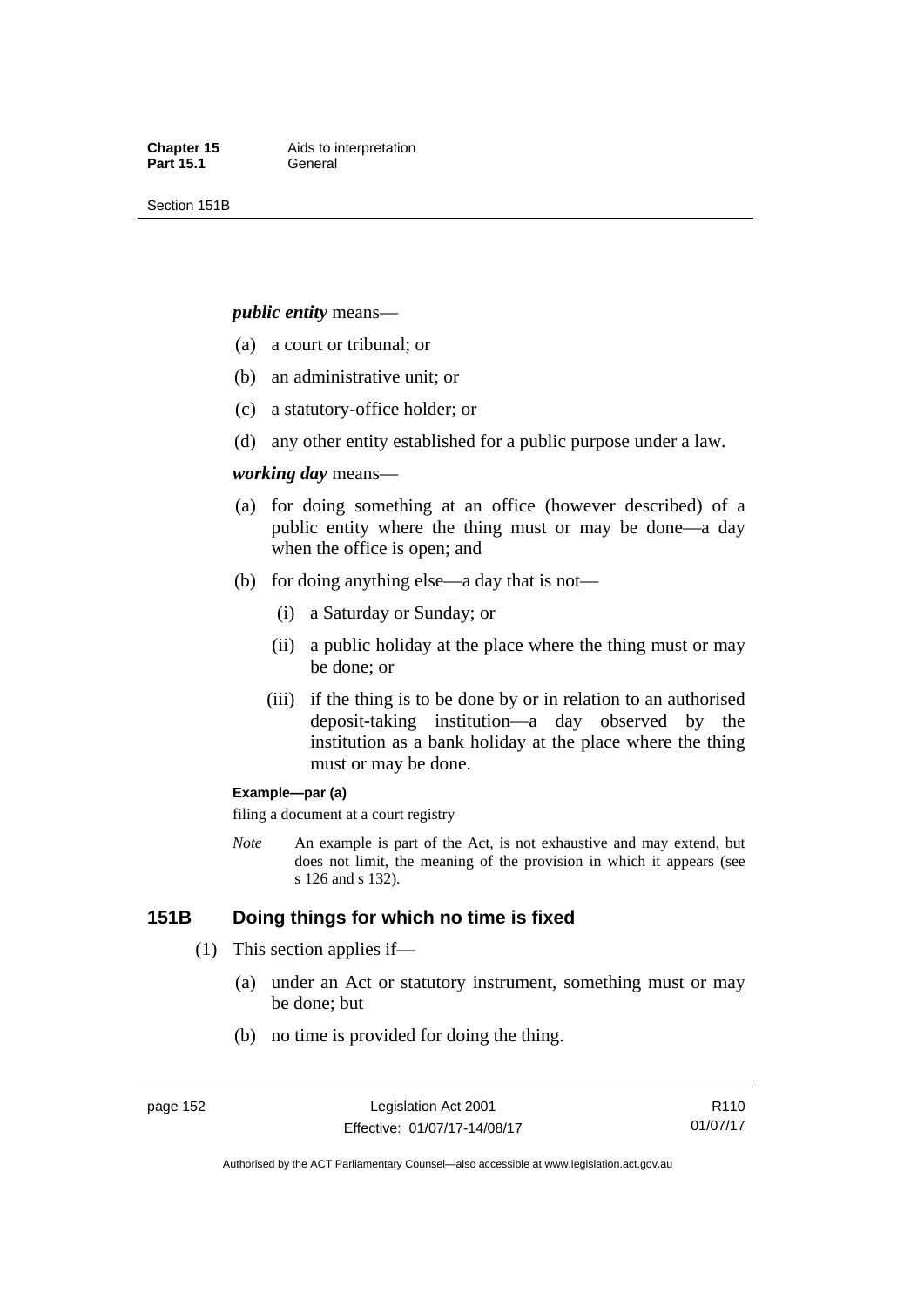(2) The thing must or may be done as soon as possible and as often as needed.

### **151C Power to extend time**

- (1) This section applies if, under an Act or statutory instrument—
	- (a) something must or may be done on a particular day or within a particular period of time; but
	- (b) a court or other entity has power to extend the time (the *relevant time*) for doing the thing.
- (2) A person may apply to the court or other entity for the relevant time to be extended even though the relevant time has ended.
- (3) The court or other entity may extend the relevant time even though the relevant time has ended.
- (4) This section is a determinative provision.

*Note* See s 5 for the meaning of determinative provisions, and s 6 for their displacement.

- (5) This section applies only to an applicable law or applicable provision.
- (6) In this section:

*applicable law* means an Act enacted, or statutory instrument made, after 1 January 2006.

*applicable provision* means a provision inserted after 1 January 2006 into an Act or statutory instrument that is not an applicable law.

*inserted*, for a provision, includes inserted in substitution for another provision.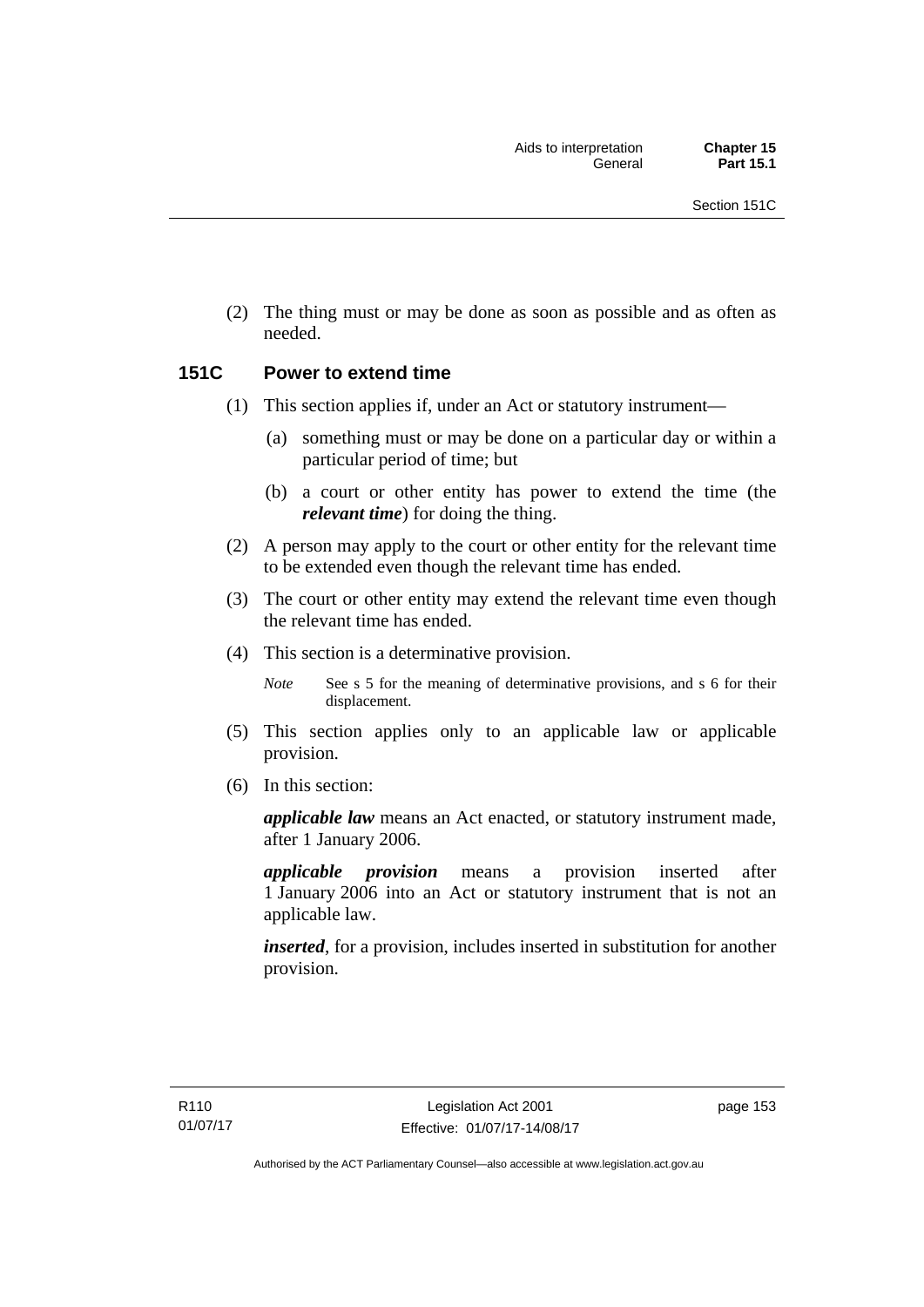### **152 Continuing effect of obligations**

If, under a provision of an Act or statutory instrument, an act is required to be done, the obligation to do the act continues until the act is done even if—

- (a) the provision required the act to be done within a particular period or before a particular time, and the period has ended or the time has passed; or
- (b) someone has been convicted of an offence in relation to failure to do the act.

page 154 Legislation Act 2001 Effective: 01/07/17-14/08/17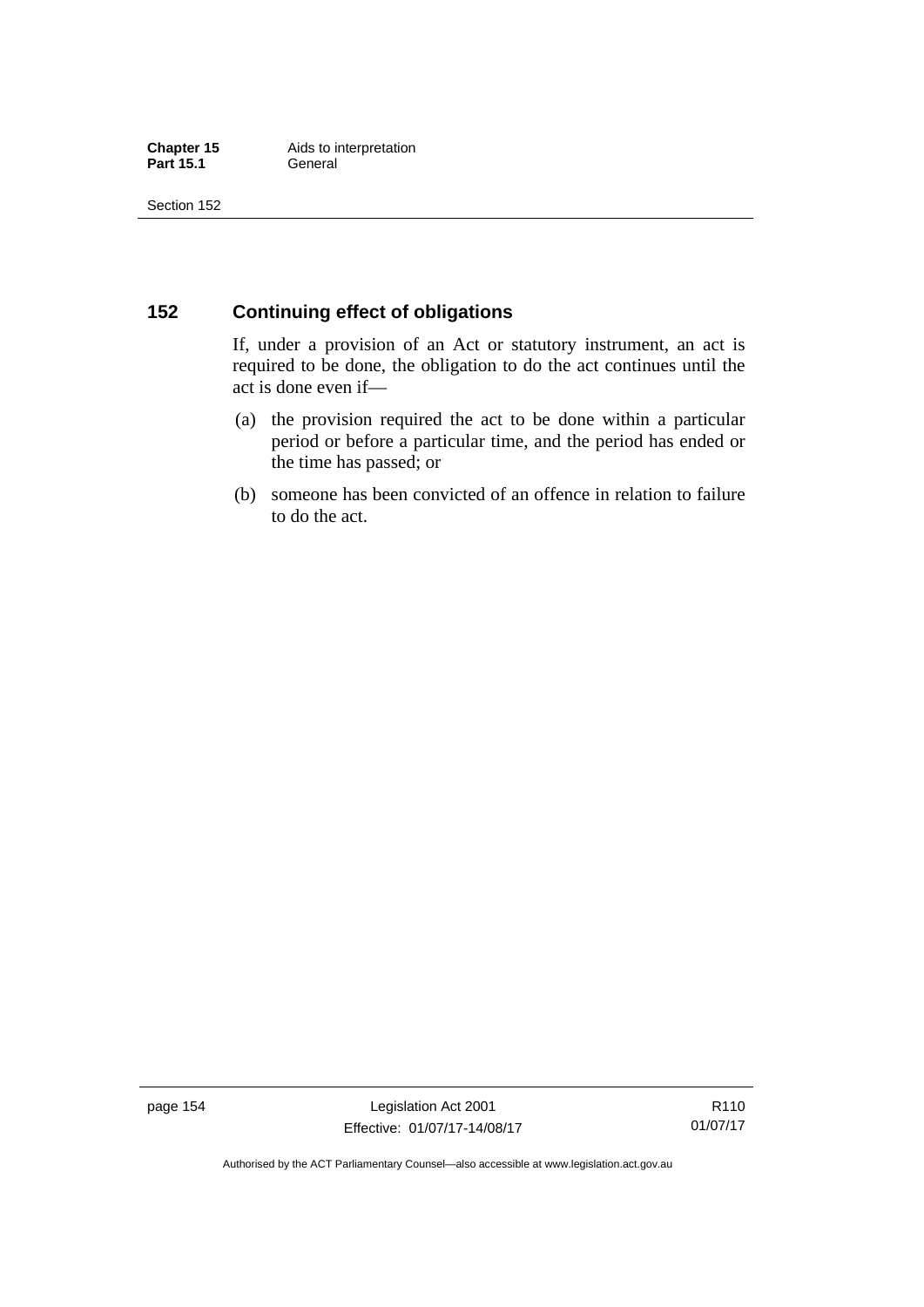## **Part 15.2 Definitions**

*Note* See also s 130 (What is a definition?), s 131 (Signpost definitions) and s 148 (Terms used in instruments have same meanings as in authorising laws).

### **155 Definitions apply subject to contrary intention**

- (1) A definition in an Act or statutory instrument applies except so far as the contrary intention appears.
- (2) This section is a determinative provision.
	- *Note* See s 5 for the meaning of determinative provisions, and s 6 for their displacement.

### **156 Application of definitions in dictionaries and sections**

 (1) A definition in the dictionary to an Act or statutory instrument applies to the entire Act or instrument unless the Act or instrument provides for the definition to have a more limited application.

#### **Examples**

- 1 The dictionary to the *ABC Act 1999* includes the signpost definition '*x*—see the *XYZ Act 1998*, section 3.'. There is nothing in the *ABC Act 1999* indicating the intended application of the definition of  $x$ . The definition of  $x$ in the *XYZ Act 1998*, s 3, therefore, applies to the entire *ABC Act 1999*.
- 2 In an Act, the word *z* is defined in the dictionary. The definition provides, in part, that '*z*, in part 4 (Registration of vehicles), means ...'. The definition of *z* applies only to pt 4.
- 3 In pt 6 of an Act (which is headed 'Part 6 Complaints'), the word *a* is defined in s 50. The section is not divided into subsections but contains a number of definitions. Section 50 begins with the words 'In this part:'. However, the dictionary to the Act contains the following definition:

*a*—see section 50.

The definition of *a* applies to the entire Act (compare s (2) example 2).

- *Note 1* See s 144 (Meaning of commonly-used terms) for the application of the definitions in this Act, dict, pt 1.
- *Note 2* Section 148 (Terms used in instruments have same meanings as in authorising laws) provides that terms used in a statutory instrument

| R <sub>110</sub> | Legislation Act 2001         | page 155 |
|------------------|------------------------------|----------|
| 01/07/17         | Effective: 01/07/17-14/08/17 |          |

Authorised by the ACT Parliamentary Counsel—also accessible at www.legislation.act.gov.au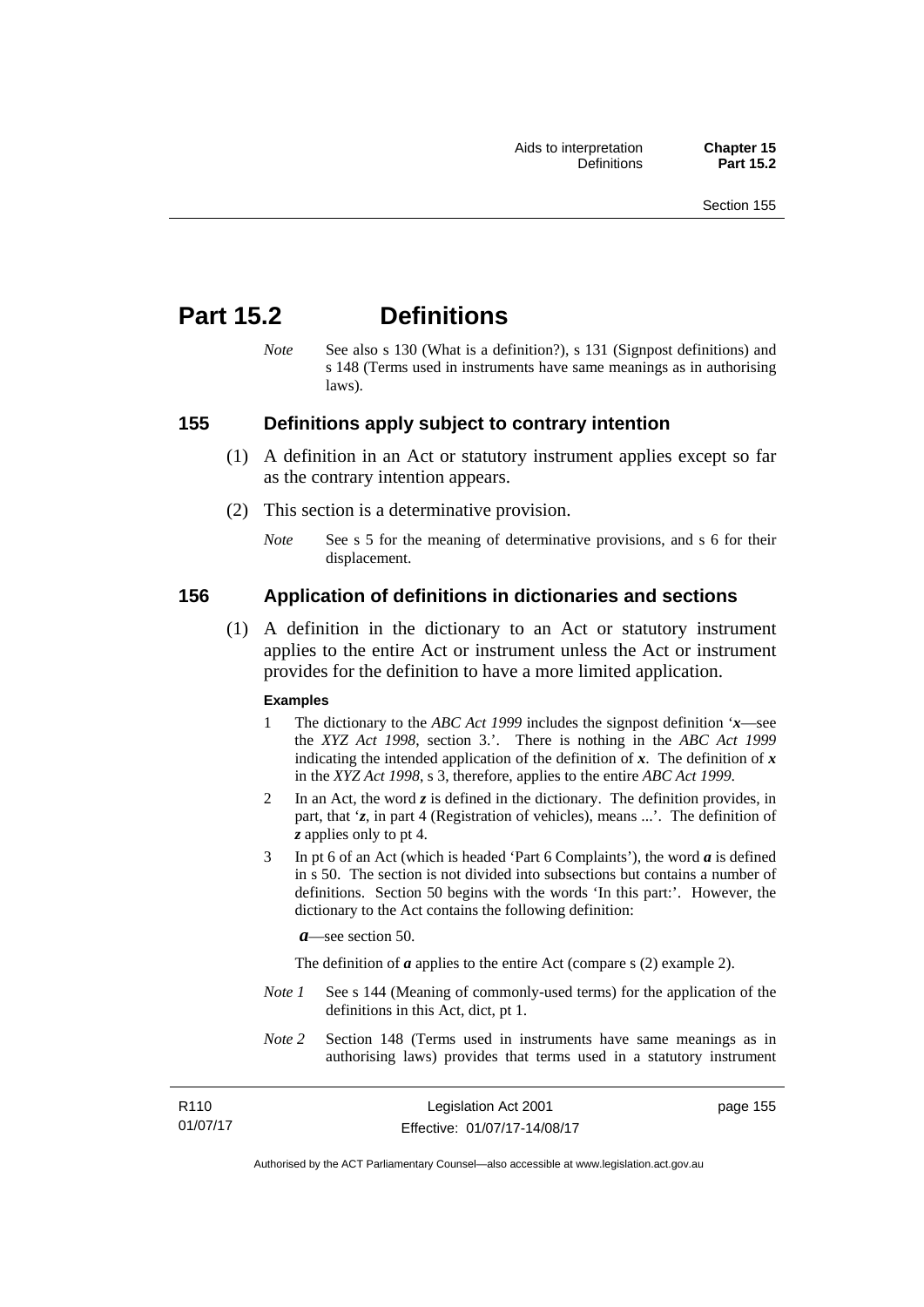Section 156

have the same meaning as they have in the Act or statutory instrument under which the statutory instrument is made.

- *Note 3* An example is part of the Act, is not exhaustive and may extend, but does not limit, the meaning of the provision in which it appears (see s 126 and s 132).
- (2) A definition in a section of an Act or statutory instrument applies only to the section unless the Act or instrument provides for the definition to have a broader application.

#### **Examples**

- 1 This Act, s 255 (7) (Forms) contains definitions of *form 1* and *form 2* as tagged terms. There is nothing in this Act indicating that the definitions apply outside s 255. The definitions apply only to s 255.
- 2 In pt 6 of an Act (which is headed 'Part 6 Complaints'), the word *a* is defined in s 50. The section is not divided into subsections but contains a number of definitions. Section 50 begins with the words 'In this part:'. However, the dictionary to the Act contains the following definition:

*a*, for part 6 (Complaints)—see section 50.

The definition of *a* applies to all of pt 6, but not to provisions of the Act outside pt 6 (compare s (1) example 3).

- 3 In an Act, the word *b* is defined in a section, which is not divided into subsections but contains a number of definitions. The section begins with the words 'In this Act:'. The definition of *b* applies to the entire Act.
- (3) A definition in a section of an Act or statutory instrument applies to the entire section unless the Act or instrument provides for the definition to have a more limited application.

#### **Example**

In a subsection of a section of an Act, the word  $c$  is defined. The subsection begins with the words 'In subsection  $(3)$ :'. The definition of  $c$  applies only to s (3) of that section.

- (4) In applying this section to an Act or statutory instrument that is divided otherwise than into sections, a reference to a section is a reference to a corresponding provision of the Act or instrument.
	- *Note* A reference to an Act or statutory instrument includes a reference to a provision of the Act or instrument (see s 7 and s 13).

Authorised by the ACT Parliamentary Counsel—also accessible at www.legislation.act.gov.au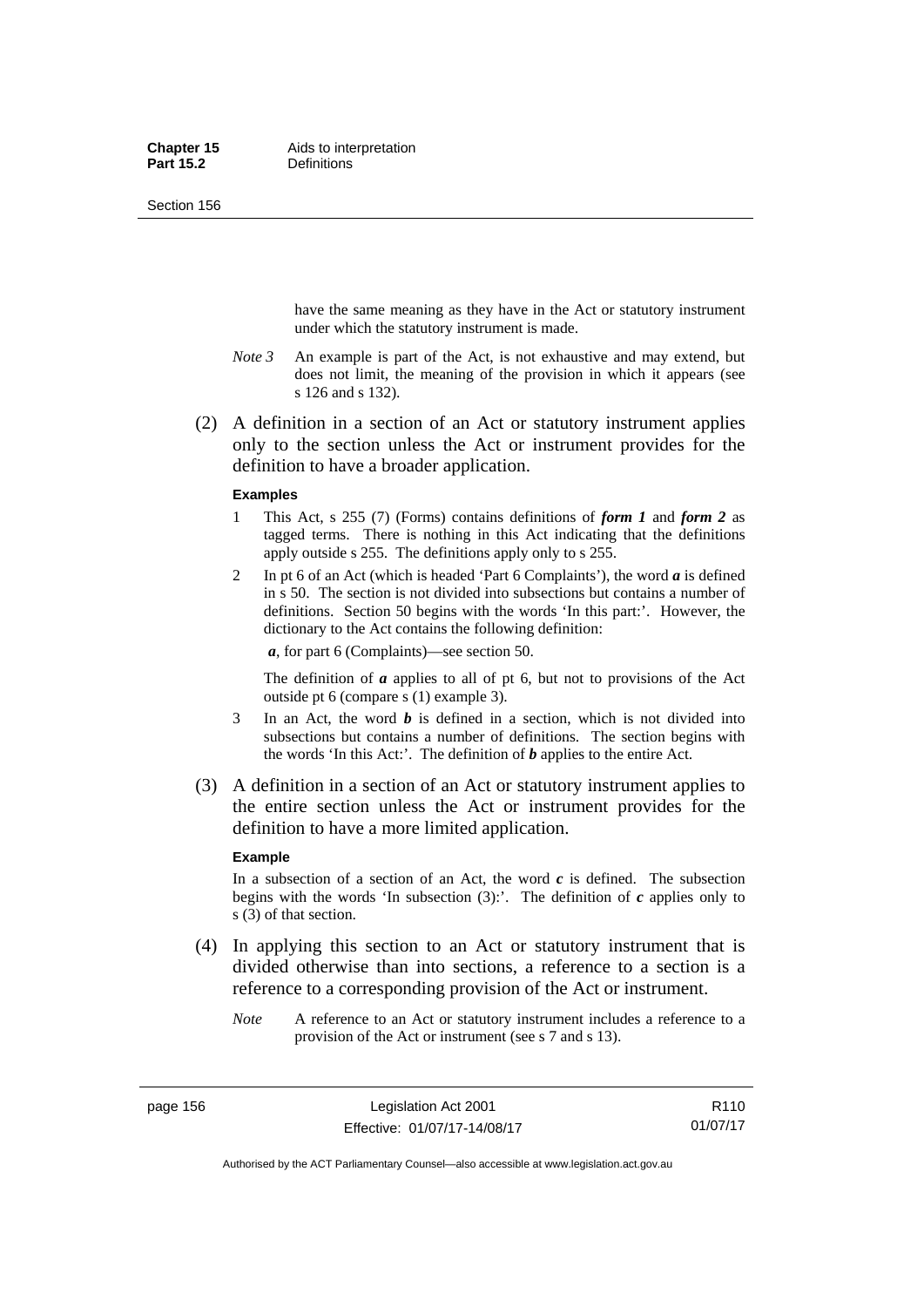### **157 Defined terms—other parts of speech and grammatical forms**

If an Act or statutory instrument defines a term, other parts of speech and grammatical forms of the term have corresponding meanings.

#### **Example**

The *Publication (Grants) Act 2001* contains a definition of *publish* and also contains other forms of the same word ('published', 'publisher', 'publishes', 'publishing' and 'publication'). Because of this section, all forms of the word will have the same meaning except so far as the Act otherwise expressly provides or a contrary intention appears (see s 6 (3)).

*Note* An example is part of the Act, is not exhaustive and may extend, but does not limit, the meaning of the provision in which it appears (see s 126 and s 132).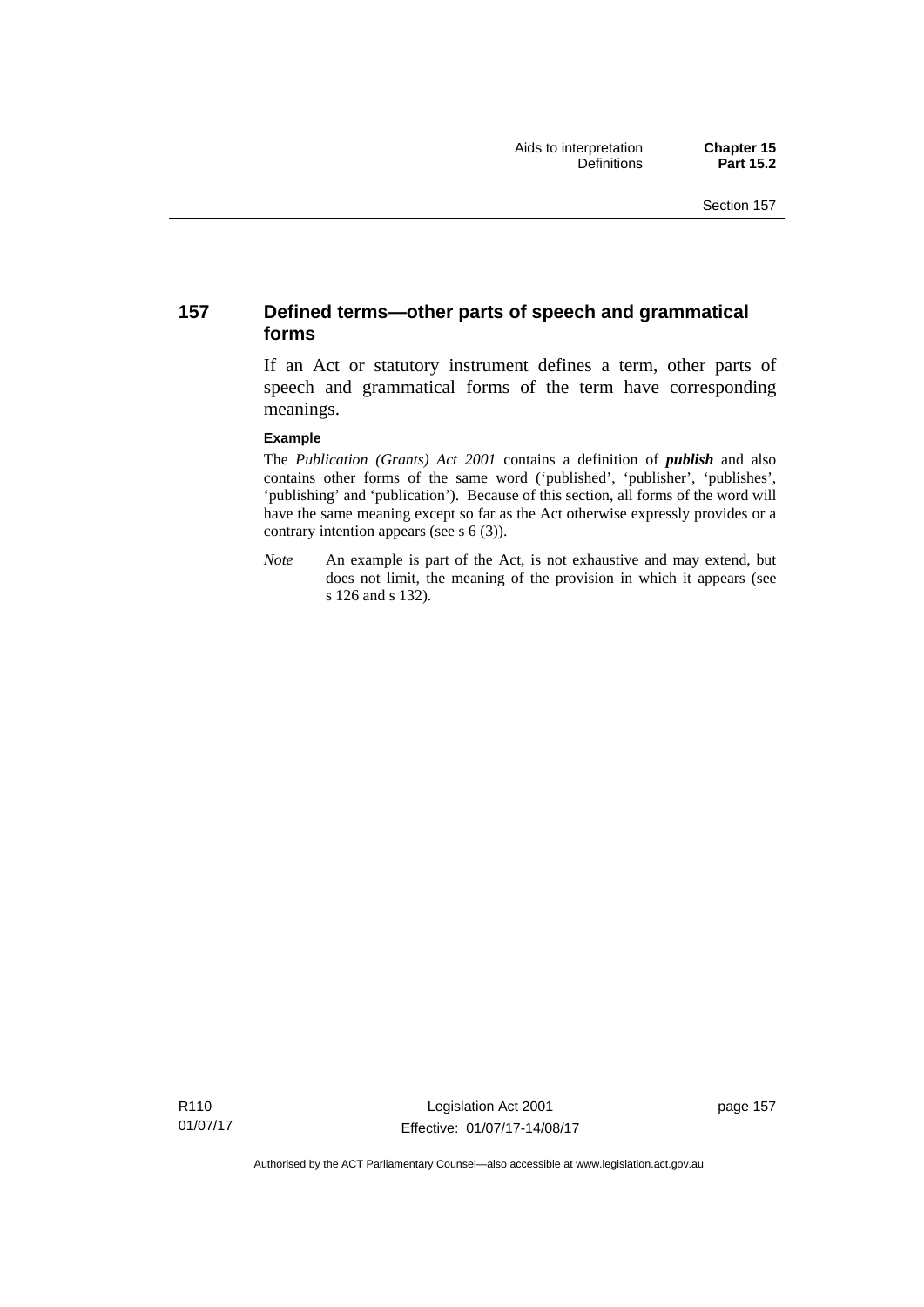Section 160

## **Part 15.3 References to various entities and things**

*Note* See also ch 10 (Referring to laws).

### **160 References to people generally**

- (1) In an Act or statutory instrument, a reference to a *person* generally includes a reference to a corporation as well as an individual.
- (2) Subsection (1) is not displaced only because there is an express reference to either an individual or a corporation elsewhere in the Act or statutory instrument.

#### **Examples—references to a person generally**

- 1 another person
- 2 anyone else
- 3 party
- 4 someone else
- 5 employer

#### **Examples—express references to a corporation**

- 1 body corporate
- 2 company

#### **Examples—express references to an individual**

- 1 adult
- 2 child
- 3 spouse
- 4 driver
- *Note* An example is part of the Act, is not exhaustive and may extend, but does not limit, the meaning of the provision in which it appears (see s 126 and s 132).
- (3) Subsection (2) does not limit the operation of section 6.
	- *Note* Section 6 deals with the displacement of a provision of this Act.

R110 01/07/17

Authorised by the ACT Parliamentary Counsel—also accessible at www.legislation.act.gov.au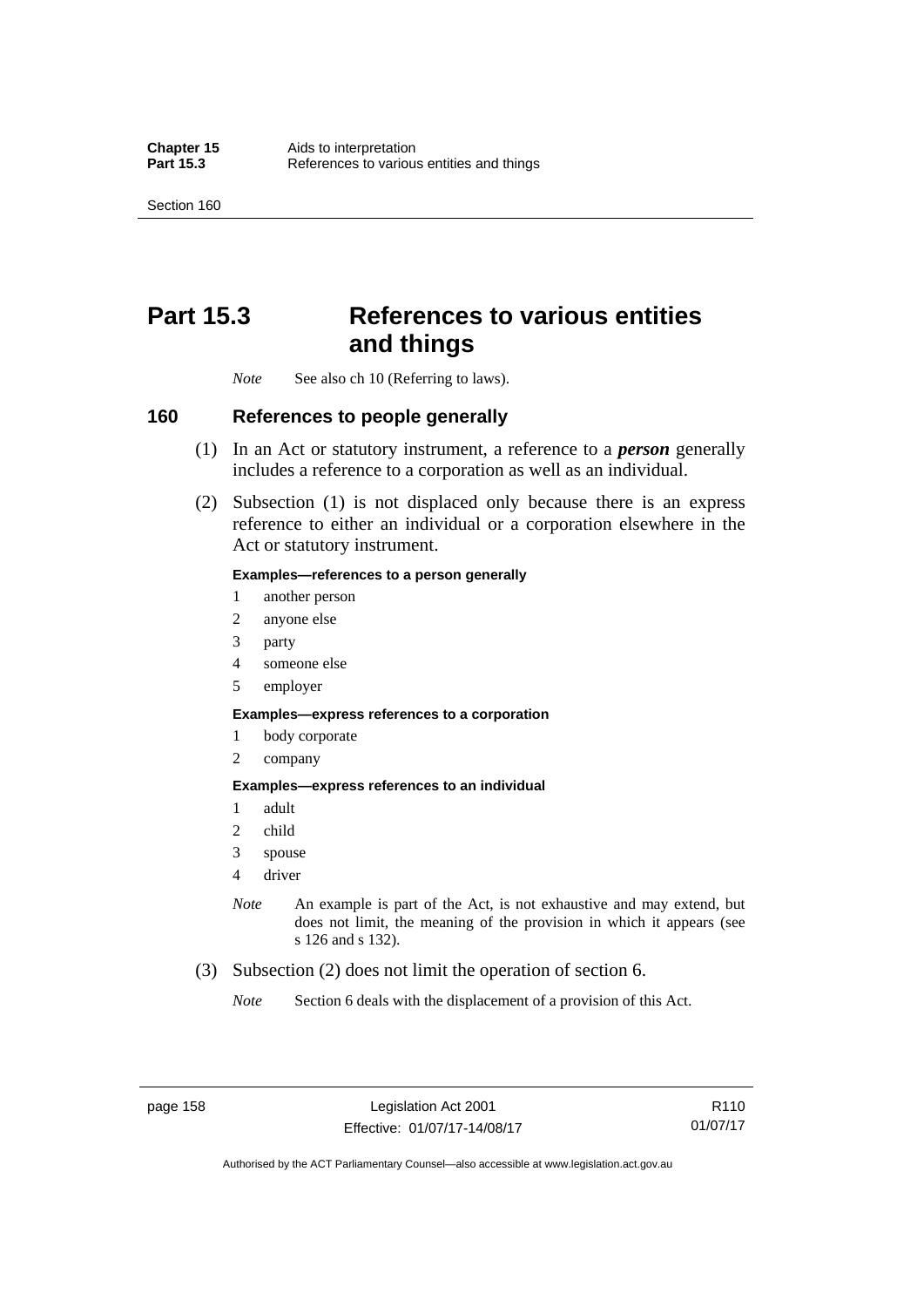### **161 Corporations liable to offences**

- (1) A provision of a law that creates an offence (whether indictable or summary) applies to corporations as well as to individuals.
- (2) A provision of a law that creates an offence can apply to a corporation even though contravention of the provision is punishable by imprisonment (with or without another penalty).

#### **Example**

A provision of an Act contains the following penalty:

'Maximum penalty: 100 penalty units, imprisonment for 1 year or both.' The provision can apply to a corporation.

- *Note* An example is part of the Act, is not exhaustive and may extend, but does not limit, the meaning of the provision in which it appears (see s 126 and s 132).
- (3) If a corporation is convicted of an offence and, apart from this subsection, the penalty for the offence is a period of imprisonment only, the court may impose a maximum penalty of—
	- (a) if the period of imprisonment is not longer than 6 months— 50 penalty units; and
	- (b) if the period of imprisonment is longer than 6 months but not longer than 1 year—100 penalty units; and
	- (c) if the period of imprisonment is longer than 1 year but not longer than 2 years—200 penalty units; and
	- (d) if the period of imprisonment is longer than 2 years but not longer than 5 years—500 penalty units; and
	- (e) if the period of imprisonment is longer than 5 years but not longer than 10 years—1 000 penalty units; and
	- (f) if the period of imprisonment is longer than 10 years—1 500 penalty units.
	- *Note* Section 133 explains the meaning and value of penalty units.

page 159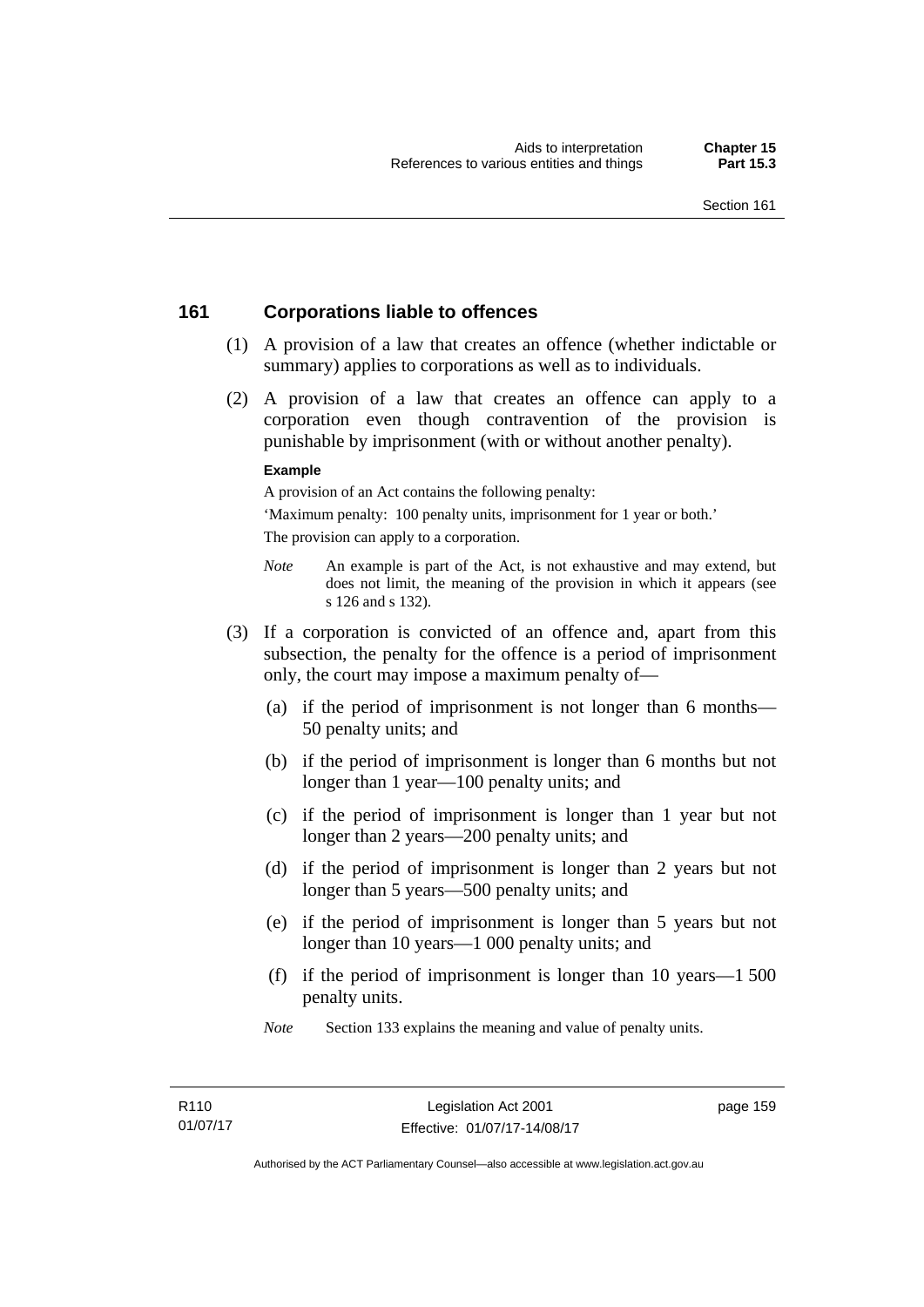(4) In this section:

*law* means an Act, subordinate law or disallowable instrument.

#### **162 References to** *a Minister* **or** *the Minister*

 (1) In an Act or statutory instrument, a reference to *a Minister* is a reference to the Chief Minister or a Minister appointed under the [Self-Government Act,](http://www.comlaw.gov.au/Series/C2004A03699) section 41.

*Note Chief Minister*—see the dictionary, pt 1.

- (2) In a provision of an Act or statutory instrument, a reference to *the Minister* without identifying the Minister's title or portfolio is a reference to—
	- (a) the Minister for the time being administering the provision; or
	- (b) if, for the time being, different Ministers administer the provision in relation to different matters—
		- (i) if only 1 Minister administers the provision in relation to the relevant matter—the Minister; or
		- (ii) if 2 or more Ministers administer the provision in relation to the relevant matter—any of the Ministers; or
	- (c) if paragraph (b) does not apply and, for the time being, 2 or more Ministers administer the provision—any of the Ministers.
- (3) In subsection (2):

*Minister* includes a Minister for the time being acting on behalf of the Minister or 2 or more Ministers.

 (4) If an Act or statutory instrument mentions a Minister and identifies the Minister by reference to the fact that the Minister administers a stated Act, statutory instrument or provision, subsection (2) applies as if references in paragraphs (a) to (c) to the provision were references to the stated Act, instrument or provision.

*Note Attorney-General* and *Treasurer*—see the dictionary, pt 1.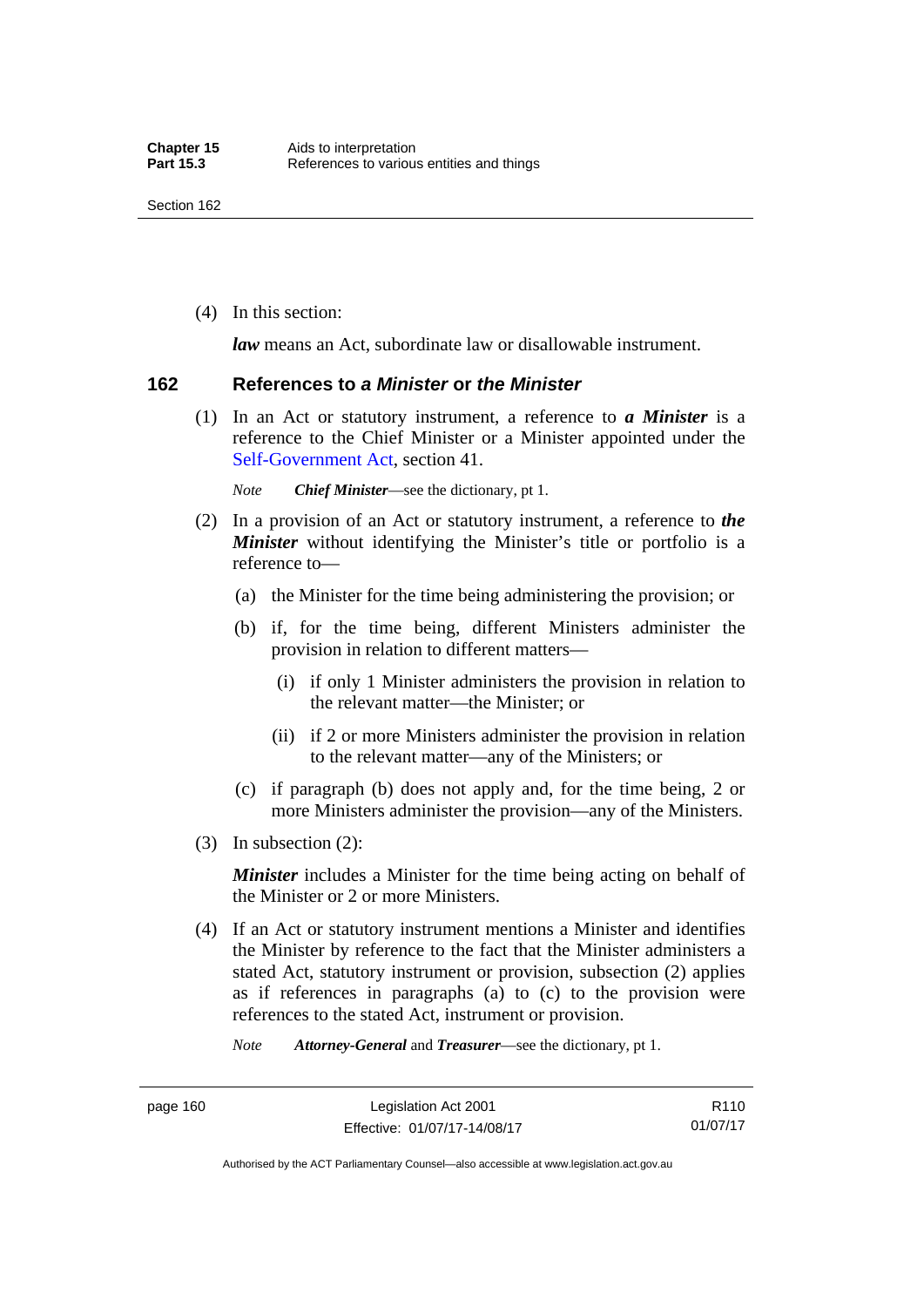### **163 References to** *a director-general* **or** *the director-general*

- (1) In an Act or statutory instrument, a reference to *a director-general* is a reference to a person employed under the [Public Sector](http://www.legislation.act.gov.au/a/1994-37)  [Management Act,](http://www.legislation.act.gov.au/a/1994-37) section 28 (Directors-general—engagement) or section 30 (Directors-general—temporary contracts) to perform the duties of an office of director-general.
- (2) In a provision of an Act or statutory instrument, a reference to *the director-general* without identifying the director-general's title is a reference to—
	- (a) the director-general of the administrative unit responsible for the provision; or
	- (b) if, for the time being, different administrative units are responsible for the provision in relation to different matters—
		- (i) if only 1 administrative unit is responsible for the provision in relation to the relevant matter—the director-general of the administrative unit; or
		- (ii) if 2 or more administrative units are responsible for the provision in relation to the relevant matter—the director-general of any of the administrative units; or
	- (c) if paragraph (b) does not apply and, for the time being, 2 or more administrative units are responsible for the provision the director-general of any of the administrative units.
	- *Note Administrative unit*—see the dictionary, pt 1.
- (3) If an Act or statutory instrument mentions a director-general and identifies the director-general by reference to the fact that the director-general is the director-general of the administrative unit responsible for a stated Act, statutory instrument or provision, subsection (2) applies as if references in paragraphs (a) to (c) to the provision were references to the stated Act, instrument or provision.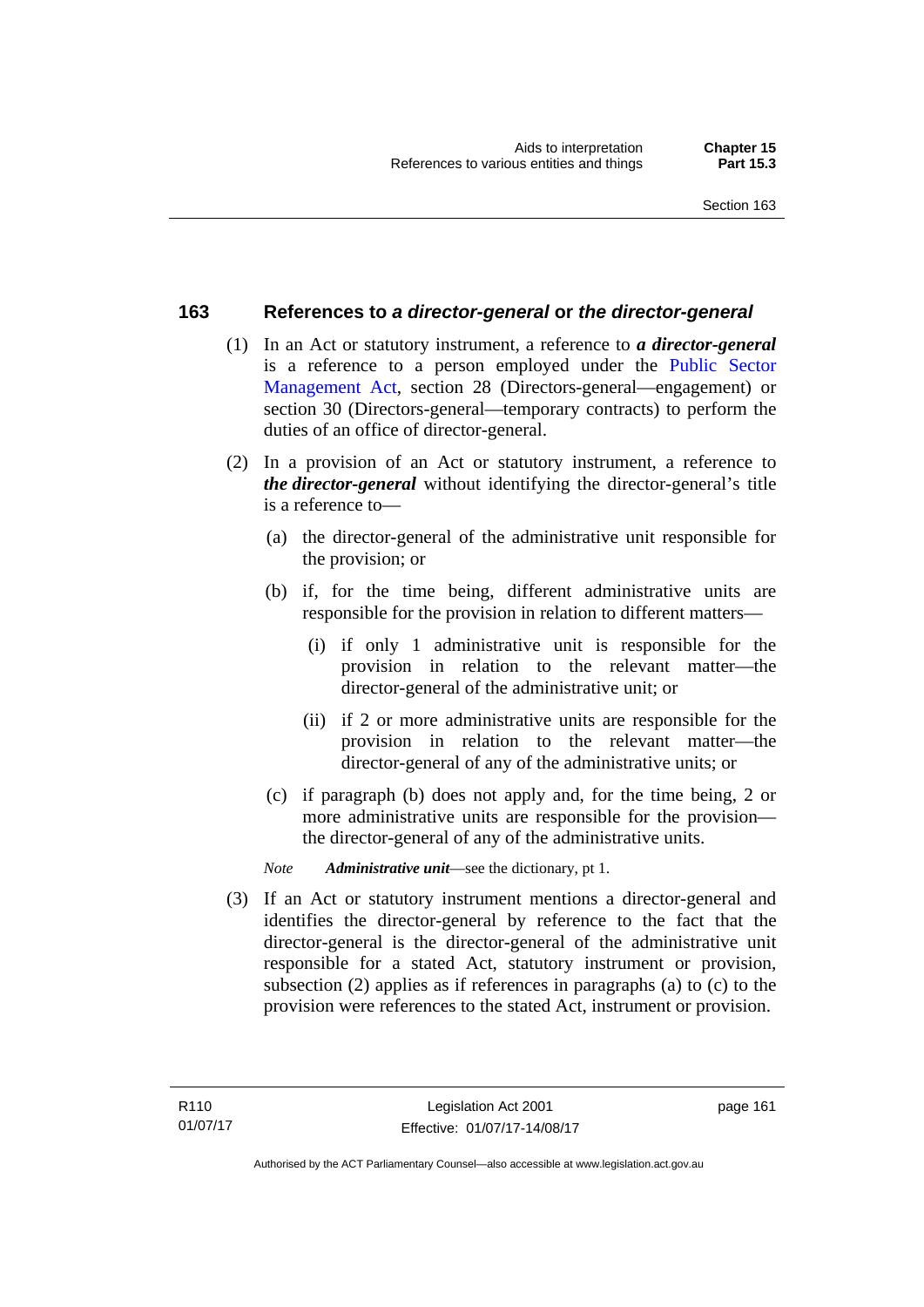(4) In this section:

*director-general*, of an administrative unit, means the person who is employed under the [Public Sector Management Act,](http://www.legislation.act.gov.au/a/1994-37) section 28 or section 30 to perform the duties of the office of director-general in the administrative unit.

*Public Sector Management Act* means the *[Public Sector](http://www.legislation.act.gov.au/a/1994-37)  [Management Act 1994](http://www.legislation.act.gov.au/a/1994-37)*.

*responsible*, for a provision, means allocated responsibility for the provision under the [Public Sector Management Act](http://www.legislation.act.gov.au/a/1994-37), section 14 (1) (b) (Ministerial responsibility and functions of administrative units).

### **164 References to Australian Standards etc**

- (1) In an Act or statutory instrument, a reference consisting of the words 'Australian Standard' or 'AS' followed by a number is a reference to the standard so numbered published by or on behalf of Standards Australia.
- (2) In an Act or statutory instrument, a reference consisting of the words 'Australian/New Zealand Standard' or 'AS/NZS' followed by a number is a reference to the standard so numbered published jointly by or on behalf of Standards Australia and Standards New Zealand.

#### **Examples—s 164**

- 1 AS 4608-1999
- 2 AS/NZS 4906: 1994
- *Note* An example is part of the Act, is not exhaustive and may extend, but does not limit, the meaning of the provision in which it appears (see s 126 and s 132).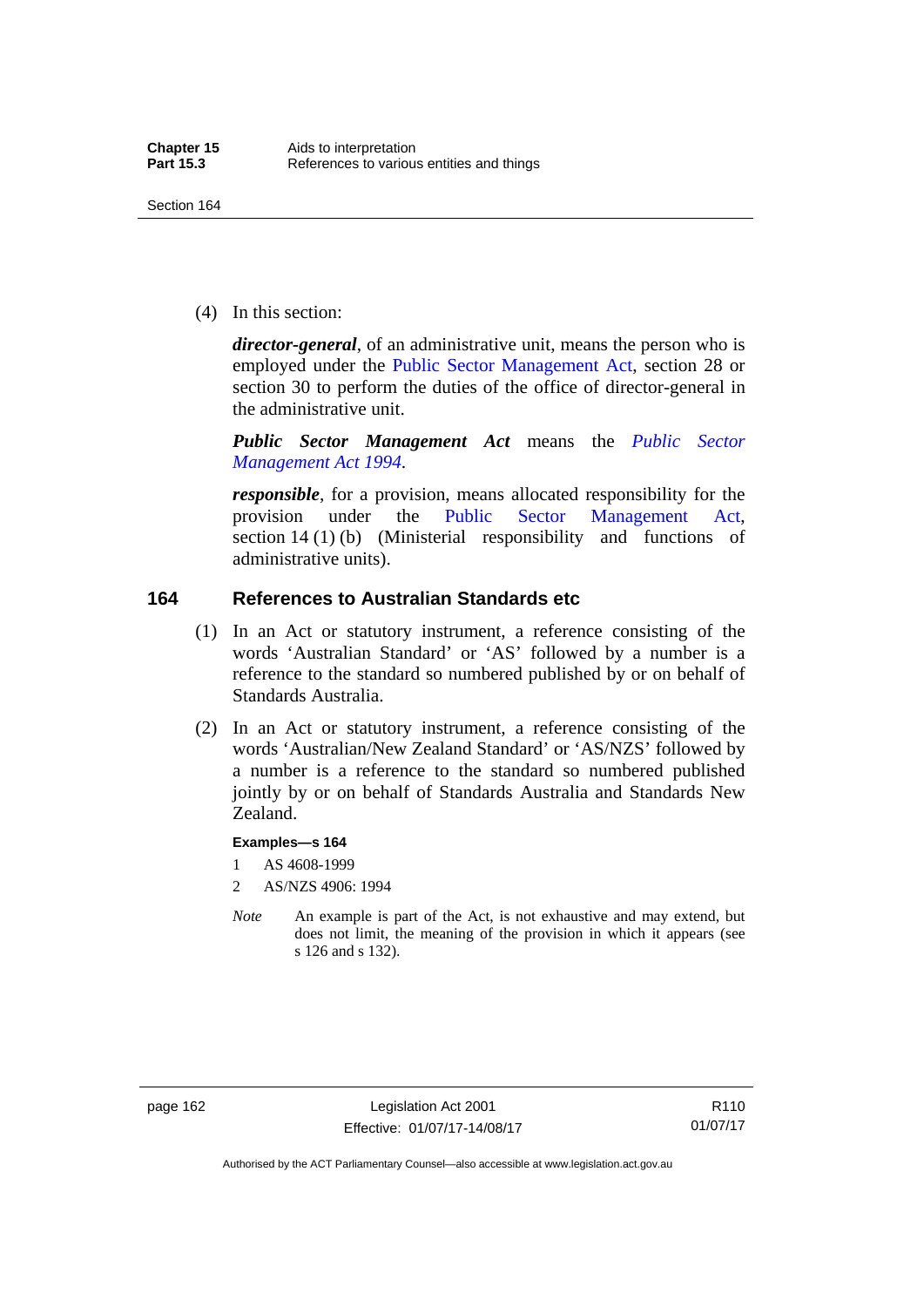### **165 References to Assembly committees that no longer exist**

In an Act or statutory instrument, a reference (whether by name or description) to a committee of the Legislative Assembly that no longer exists is a reference to the committee of the Assembly nominated by the Speaker either generally or for the provision containing the reference.

### **168 References to person with interest in land include personal representative etc**

In an Act or statutory instrument, a reference to a person with an interest in land or other property includes a reference to the person's personal representatives, successors and assigns.

#### **Examples—references to people with interests in land**

- 1 proprietor
- 2 transferor or transferee
- 3 mortgagor or mortgagee
- 4 lessor or lessee
- 5 sublessor or sublessee
- 6 trustee
- *Note* An example is part of the Act, is not exhaustive and may extend, but does not limit, the meaning of the provision in which it appears (see s 126 and s 132).

### **169 References to** *domestic partner* **and** *domestic partnership*

- (1) In an Act or statutory instrument, a reference to a person's *domestic partner* is a reference to someone who lives with the person in a domestic partnership, and includes a reference to a spouse, civil union partner or civil partner of the person.
	- *Note* The Macquarie dictionary, (1997) defines spouse as 'either member of a married pair in relation to the other; one's husband or wife'.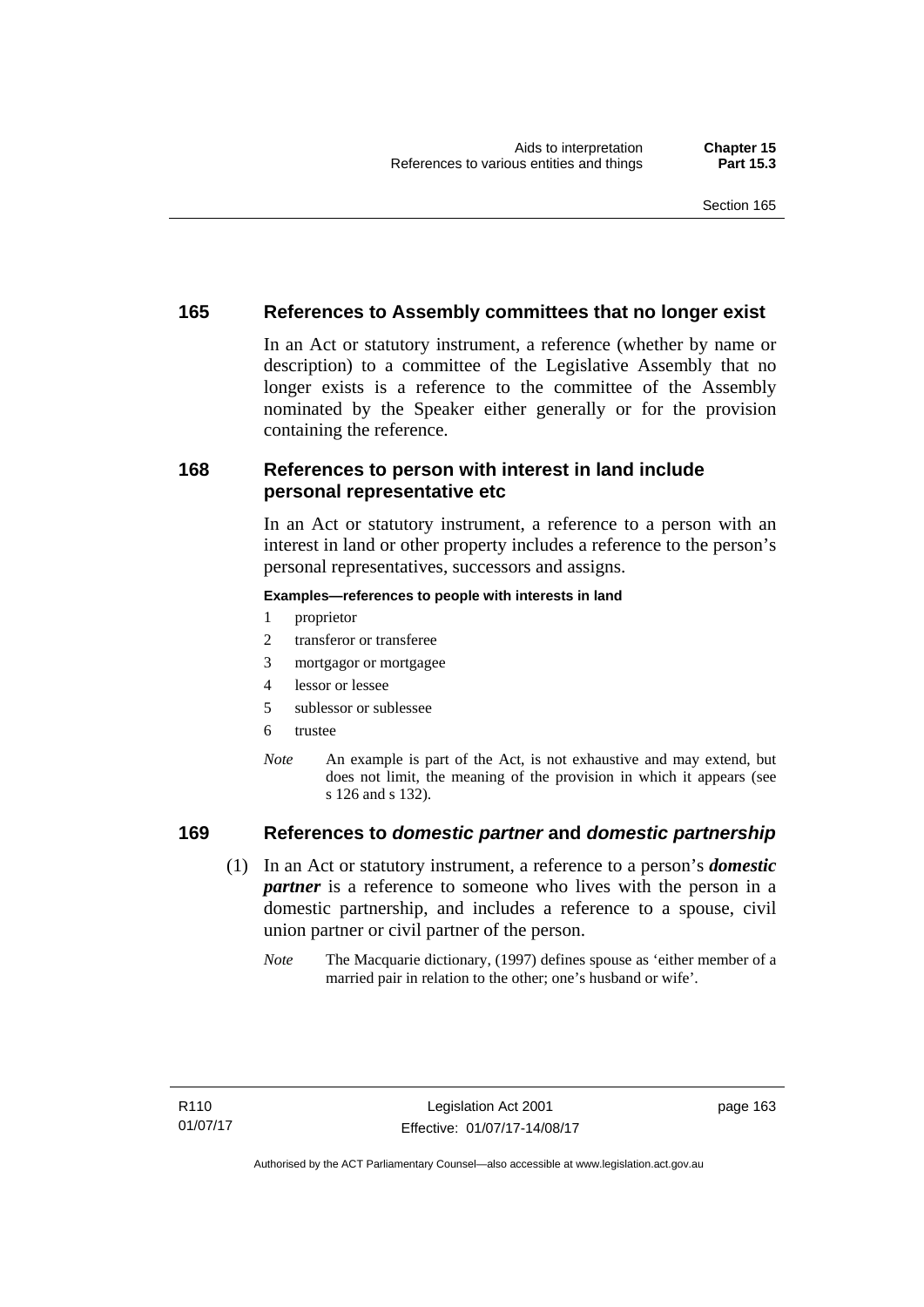(2) In an Act or statutory instrument, a *domestic partnership* is the relationship between 2 people, whether of a different or the same sex, living together as a couple on a genuine domestic basis.

#### **Example—indicators to decide whether 2 people are in a domestic partnership**

- 1 the length of their relationship
- 2 whether they are living together
- 3 if they are living together—how long and under what circumstances they have lived together
- 4 whether there is a sexual relationship between them
- 5 their degree of financial dependence or interdependence, and any arrangements for financial support, between or by them
- 6 the ownership, use and acquisition of their property, including any property that they own individually
- 7 their degree of mutual commitment to a shared life
- 8 whether they mutually care for and support children
- 9 the performance of household duties
- 10 the reputation, and public aspects, of the relationship between them
- *Note* An example is part of the Act, is not exhaustive and may extend, but does not limit, the meaning of the provision in which it appears (see s 126 and s 132).
- (3) In an Act or statutory instrument, a reference to a *domestic partnership* includes a reference to a marriage, a civil union and a civil partnership.

### **169A References to** *transgender people*

- (1) A *transgender person* is a person who—
	- (a) identifies as a member of a different sex by living, or seeking to live, as a member of that sex; or
	- (b) has identified as a member of a different sex by living as a member of that sex;

whether or not the person is a recognised transgender person.

page 164 Legislation Act 2001 Effective: 01/07/17-14/08/17

Authorised by the ACT Parliamentary Counsel—also accessible at www.legislation.act.gov.au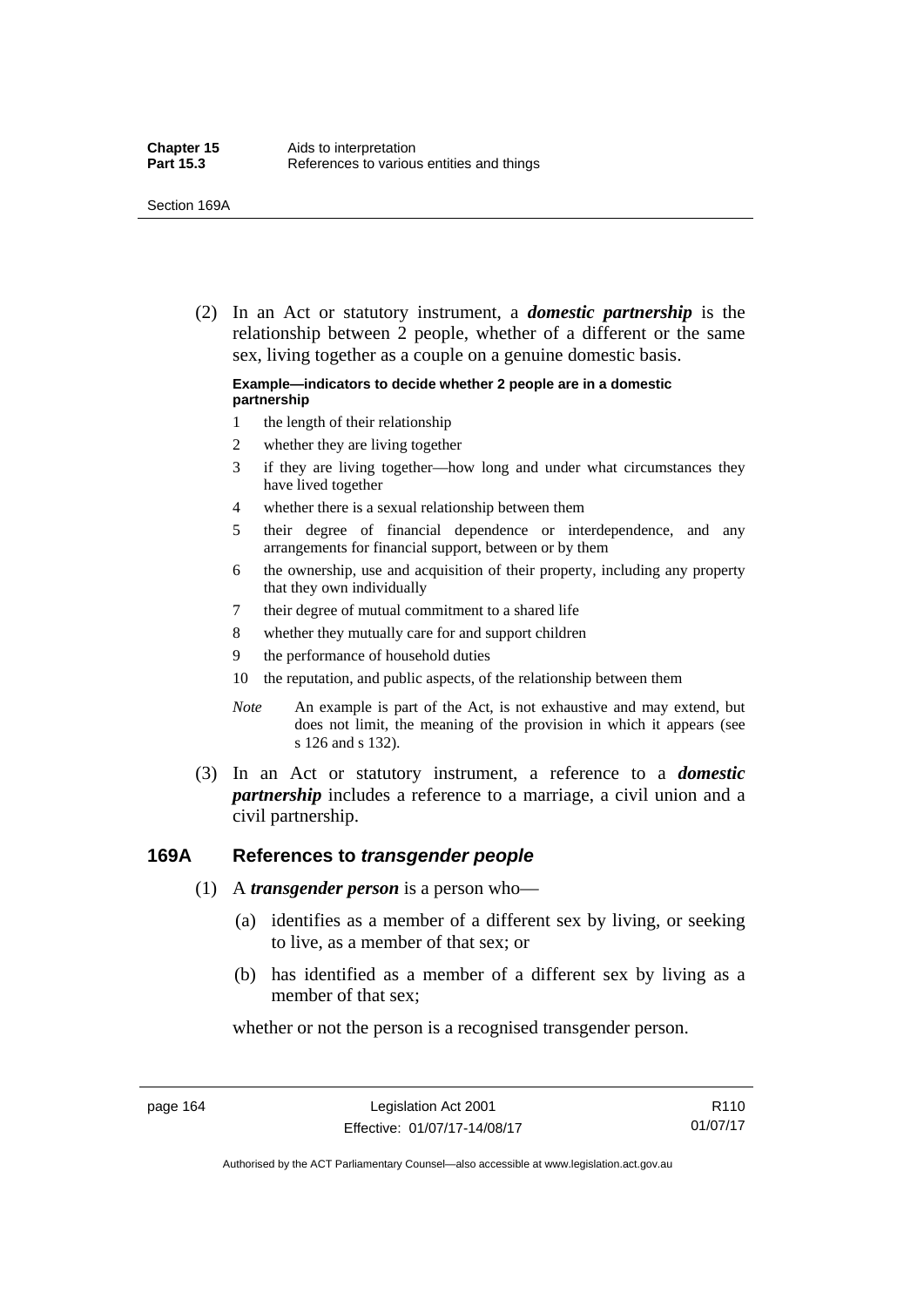- (2) A *transgender person* includes a person who is thought of as a transgender person, whether or not the person is a recognised transgender person.
- (3) A *recognised transgender person* is a person the record of whose sex is altered under the *[Births, Deaths and Marriages Registration](http://www.legislation.act.gov.au/a/1997-112)  [Act 1997](http://www.legislation.act.gov.au/a/1997-112)*, part 4 or the corresponding provisions of a law of a State or another Territory.

## **169B References to** *intersex people*

An *intersex person* is a person who has physical, hormonal or genetic features that are—

- (a) not fully female or fully male; or
- (b) a combination of male or female; or
- (c) not female or male.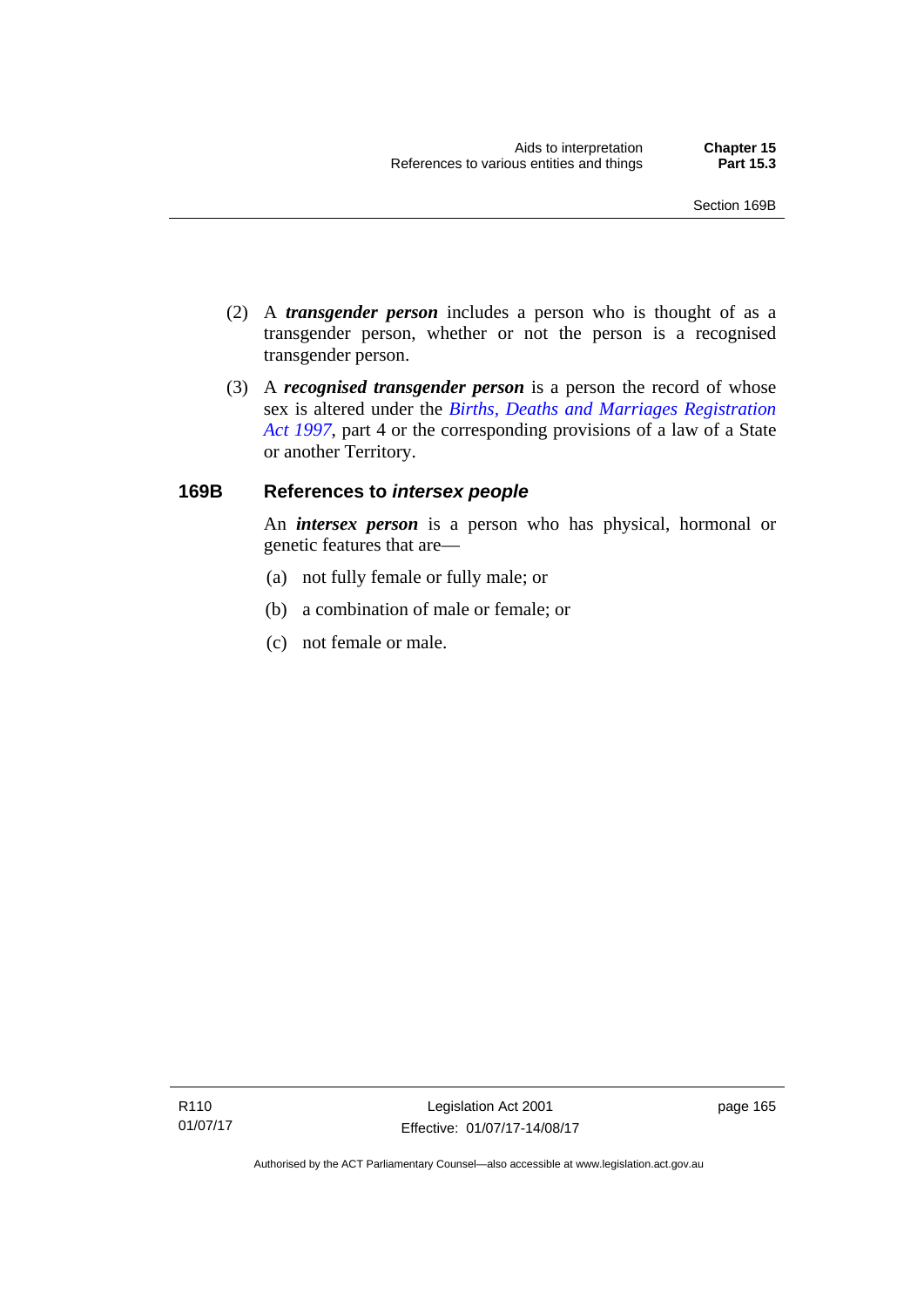# **Part 15.4 Preservation of certain common law privileges**

## **170 Privileges against self-incrimination and exposure to civil penalty**

- (1) An Act or statutory instrument must be interpreted to preserve the common law privileges against self-incrimination and exposure to the imposition of a civil penalty.
- (2) However, this section does not affect the operation of the *[Evidence](http://www.legislation.act.gov.au/a/2011-12)  [Act 2011](http://www.legislation.act.gov.au/a/2011-12)*.
	- *Note* The *[Evidence Act 2011](http://www.legislation.act.gov.au/a/2011-12)*, s 128 contains provisions that apply if a witness raises these privileges in a proceeding. The privileges have been abolished for bodies corporate (see *[Evidence Act 2011](http://www.legislation.act.gov.au/a/2011-12)*, s 187).
- (3) This section is a determinative provision.
	- *Note* See s 5 for the meaning of determinative provisions, and s 6 for their displacement.

### **171 Client legal privilege**

- (1) An Act or statutory instrument must be interpreted to preserve the common law privilege in relation to client legal privilege (also known as legal professional privilege).
- (2) However, this section does not affect the operation of the *[Evidence](http://www.legislation.act.gov.au/a/2011-12)  [Act 2011](http://www.legislation.act.gov.au/a/2011-12)*.
	- *Note* The *[Evidence Act 2011](http://www.legislation.act.gov.au/a/2011-12)*, div 3.10.1 contains provisions about client legal privilege.
- (3) This section is a determinative provision.
	- *Note* See s 5 for the meaning of determinative provisions, and s 6 for their displacement.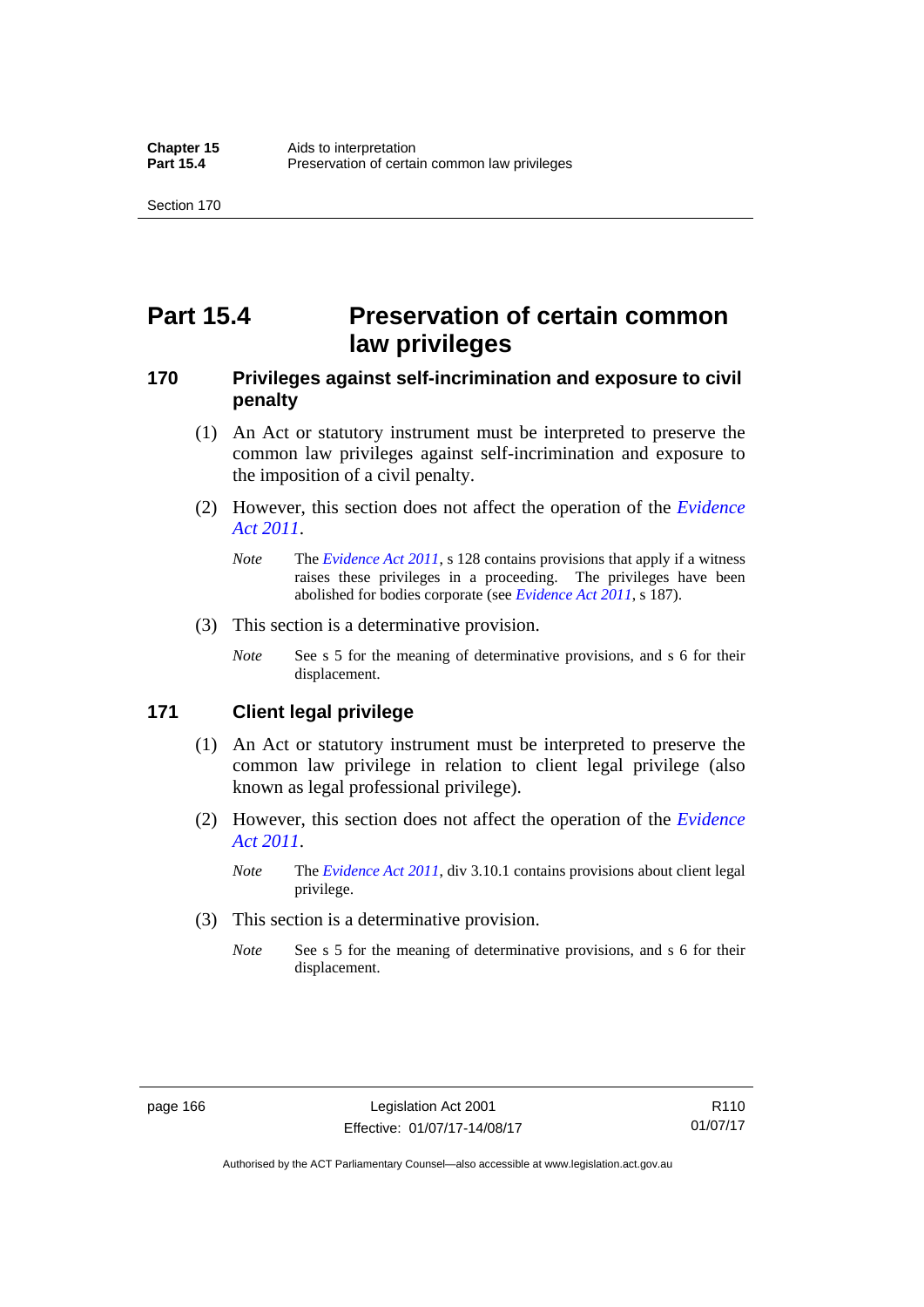# **Chapter 16 Courts, tribunals and other decision-makers**

## **175 Meaning of** *law***—ch 16**

In this chapter:

*law* means an Act, subordinate law or disallowable instrument.

*Note* A reference to an Act, subordinate law or disallowable instrument includes a reference to a provision of the Act, law or instrument (see s 7, s 8 and s 9).

# **176 Jurisdiction of courts and tribunals**

- (1) This section applies if a law, whether expressly or by implication, authorises a proceeding (whether civil or criminal) to be brought in a particular court or tribunal in relation to a matter.
- (2) The law vests the court or tribunal with jurisdiction in the matter.
- (3) The jurisdiction so vested is not limited by any limits to which any other jurisdiction of the court or tribunal may be subject.
	- *Note* See also s 45 which relates to the making of rules carrying out or giving effect to the jurisdiction of the court or tribunal.

#### **177 Recovery of amounts owing under laws**

If an amount is owing under a law to a person (the *creditor*) by another person (the *debtor*), the creditor may recover the amount as a debt owing by the debtor to the creditor in a court of competent jurisdiction or the ACAT.

#### **178 Power to decide includes power to take evidence etc**

- (1) A court, tribunal or other entity authorised by law to hear and decide a matter (however expressed) has power—
	- (a) to take evidence, including evidence on oath; and

page 167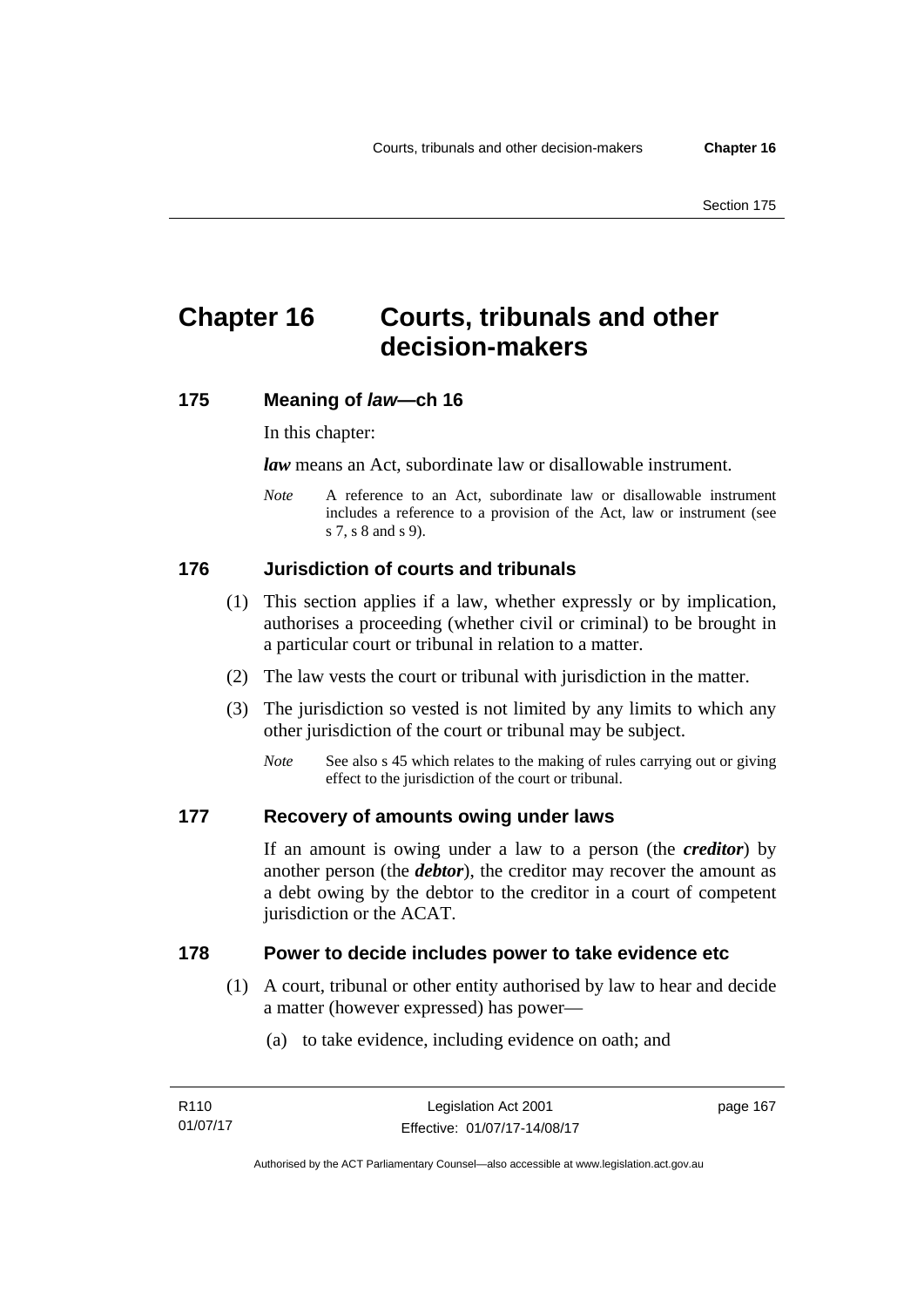- (b) to examine witnesses; and
- (c) to administer oaths to witnesses.
- (2) The court, tribunal or other entity may authorise a person to administer an oath to a witness.
- (3) This section does not limit any other power of the court, tribunal or other entity.

#### **179 Content of statements of reasons for decisions**

- (1) This section applies if a law requires a tribunal or other entity making a decision to give written reasons for the decision, whether the term 'reasons', 'grounds' or any other term is used.
- (2) The document giving the reasons must also set out the findings on material questions of fact and refer to the evidence or other material on which the findings were based.
- (3) This section is a determinative provision.
	- *Note* See s 5 for the meaning of determinative provisions, and s 6 for their displacement.

R110 01/07/17

Authorised by the ACT Parliamentary Counsel—also accessible at www.legislation.act.gov.au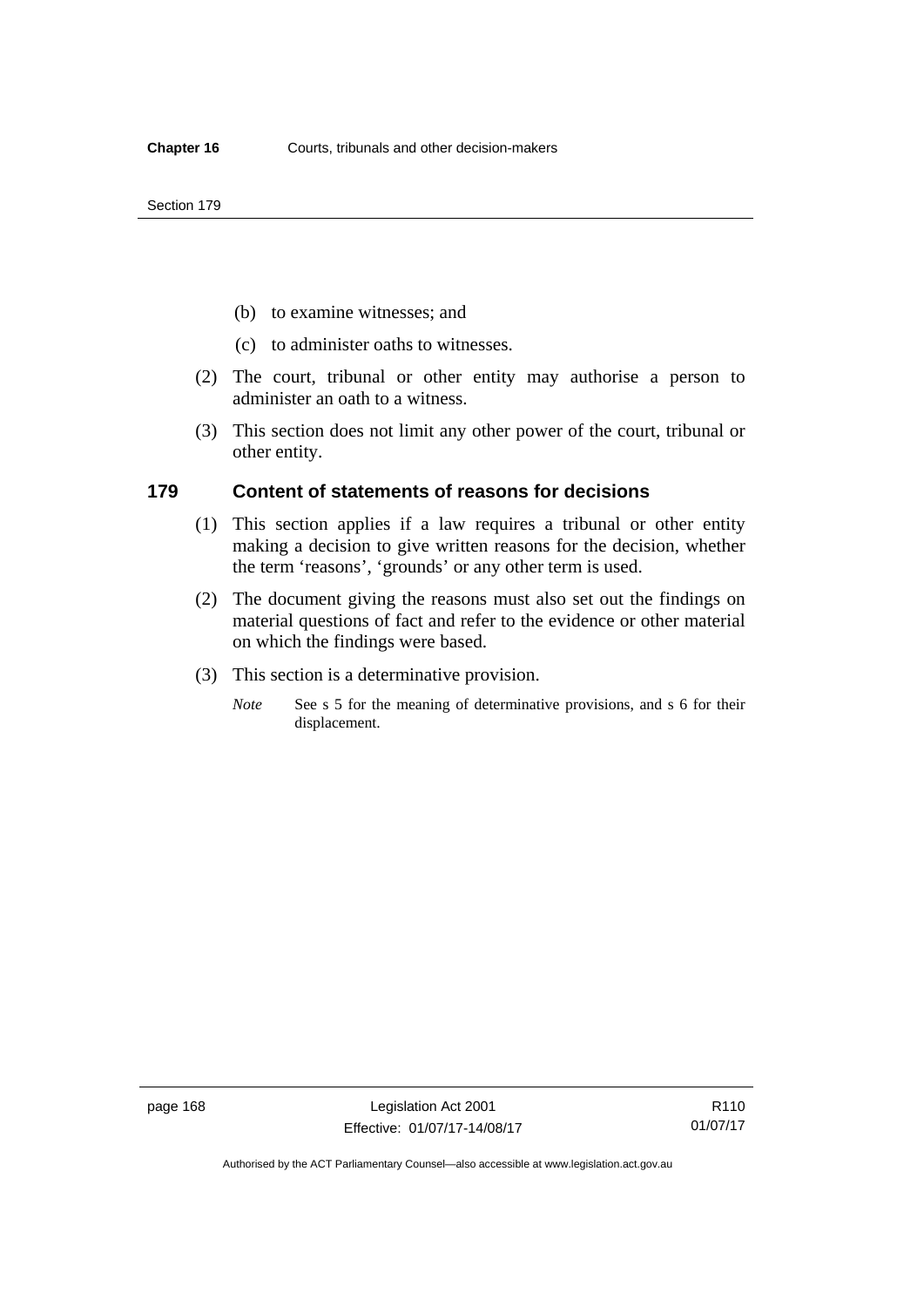## **180 Power to make decision includes power to reverse or change**

- (1) Power given by a law to make a decision includes power to reverse or change the decision.
- (2) The power to reverse or change the decision is exercisable in the same way, and subject to the same conditions, as the power to make the decision.

#### **Example**

If the power to include land in a special reserve is exercisable only on the resolution of the Legislative Assembly, the power to excise land from a special reserve is exercisable only on the resolution of the Assembly.

*Note* An example is part of the Act, is not exhaustive and may extend, but does not limit, the meaning of the provision in which it appears (see s 126 and s 132).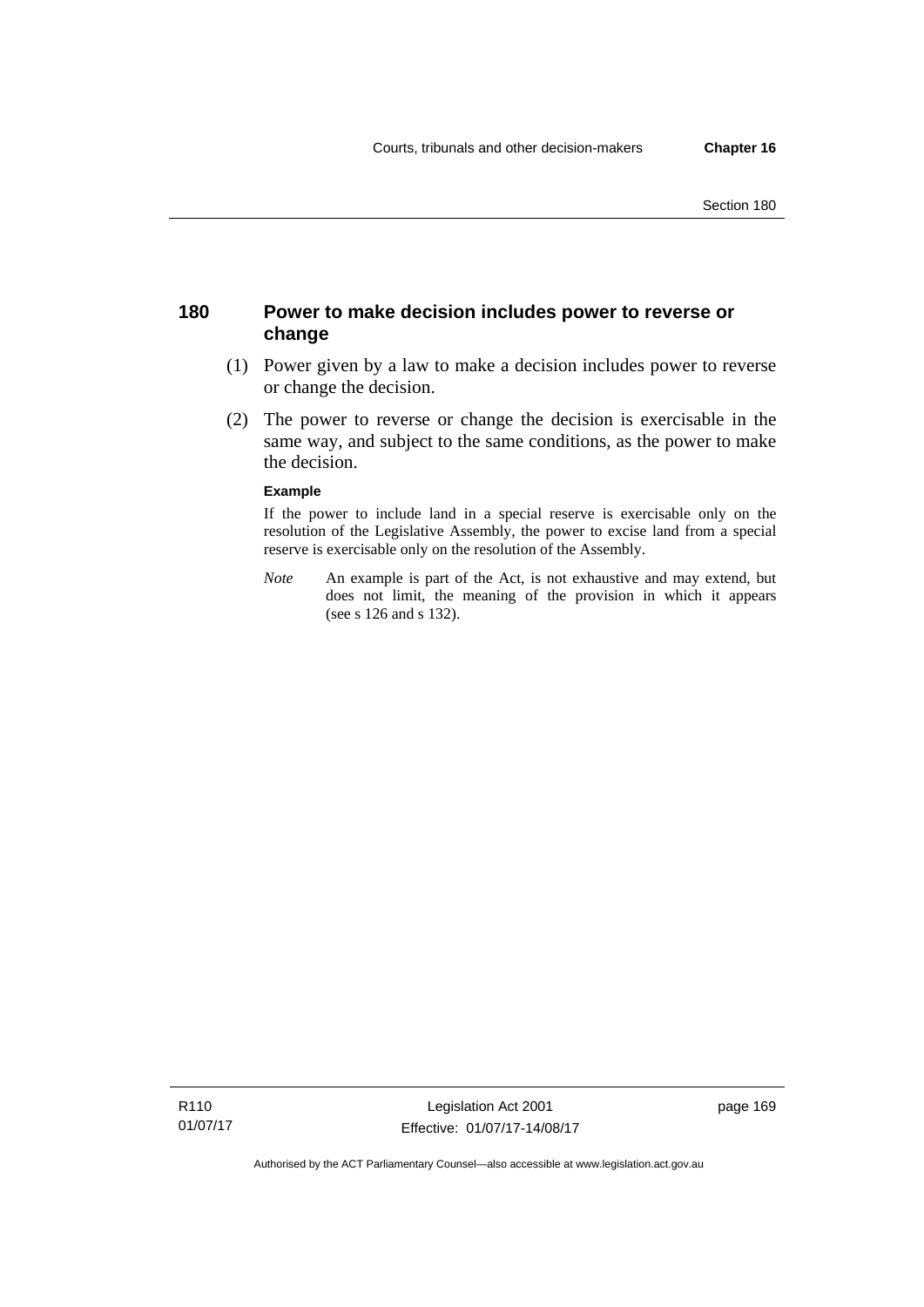# **Chapter 17 Entities and positions**

#### **182 Meaning of** *law***—ch 17**

In this chapter:

*law* means an Act or statutory instrument.

*Note* A reference to an Act or statutory instrument includes a reference to a provision of the Act or instrument (see s 7 and s 13).

## **183 Change of name of entity**

- (1) If a law changes the name of an entity established under a law, the entity continues in existence under the new name and its identity is not affected by the change.
- (2) If the name of an entity is changed, a reference in a law to the entity by its previous name is taken, after the change, to be a reference to the entity by its new name.
- (3) To remove any doubt, subsection (2) applies to all entities, whether or not in or for the Territory, including entities established under a law of another jurisdiction.
	- *Note Another jurisdiction* means the Commonwealth, a State, another Territory, the United Kingdom or New Zealand (see dict, pt 2).

### **184 Change in constitution of entity**

- (1) This section applies if a law changes how an entity established under a law is constituted.
- (2) The entity continues in existence as newly constituted and its identity is not affected by the change.
- (3) Without limiting subsection (2), the change does not affect—
	- (a) any function, right, privilege, liability or property of the entity; or

R110 01/07/17

Authorised by the ACT Parliamentary Counsel—also accessible at www.legislation.act.gov.au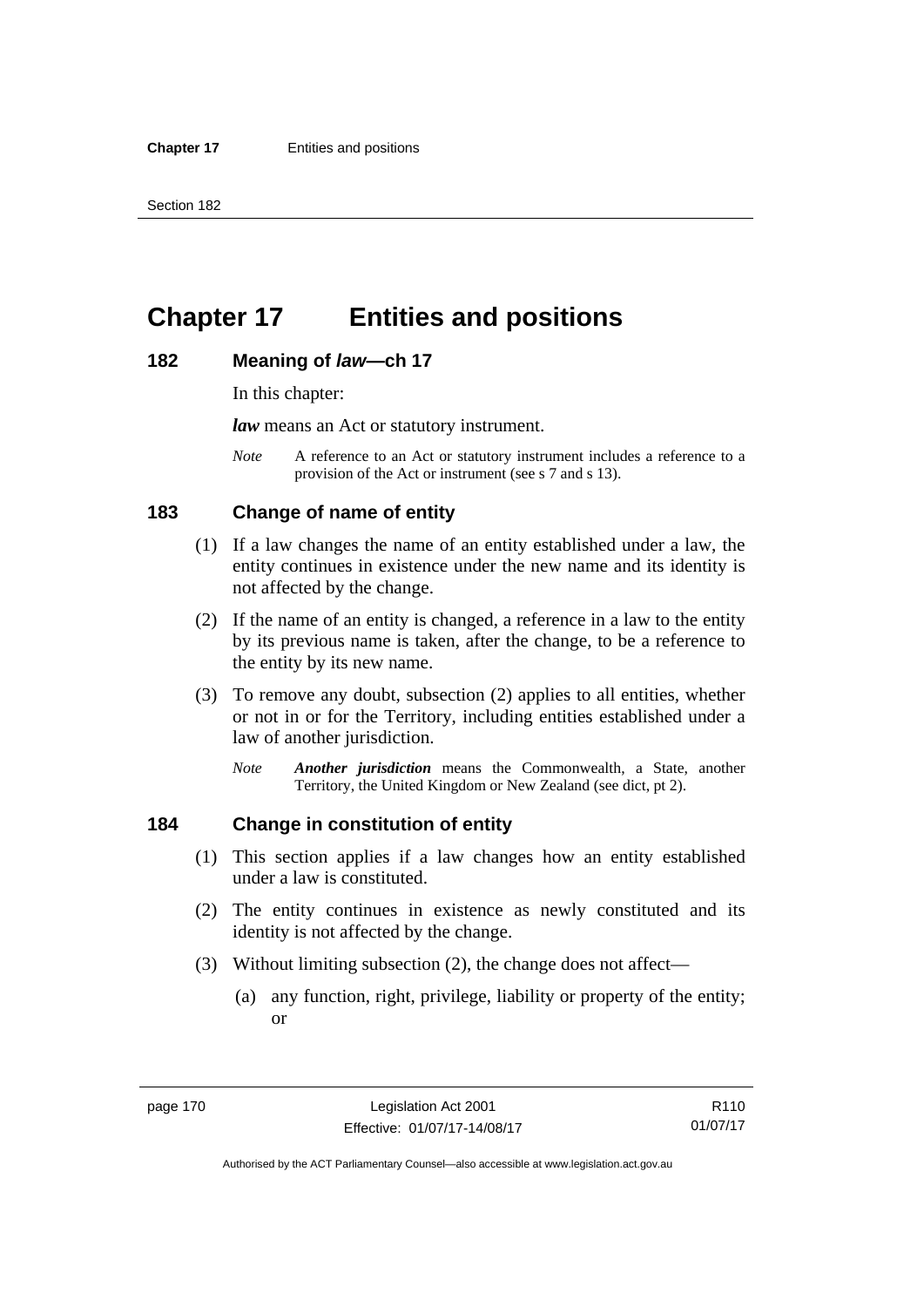- (b) the bringing of a proceeding, or the continuation of a proceeding, by or against the entity; or
- (c) the carrying out of an investigation or inquiry, or the continuation of an investigation or inquiry, in relation to anything done or not done by or in relation to the entity.
- *Note Function* is defined in the dictionary, pt 1 to include authority, duty and power.

# **184A References to entity**

- (1) In a law, a reference to an entity includes a reference to a person exercising a function of the entity, whether under a delegation, subdelegation or otherwise.
- (2) To remove any doubt, this section applies to all entities, whether or not in or for the Territory, including entities established under a law of another jurisdiction.

## **185 References to occupant of position**

- (1) In a law, a reference to the occupant of a position (however expressed) includes a reference to anyone for the time being occupying the position.
- (2) To remove any doubt, this section applies to all positions, whether or not in or for the Territory, including positions established under a law of another jurisdiction.
	- *Note* See s 200 (1) (Functions of occupants of positions) and defs *occupy* and *position* in the dictionary, pt 1.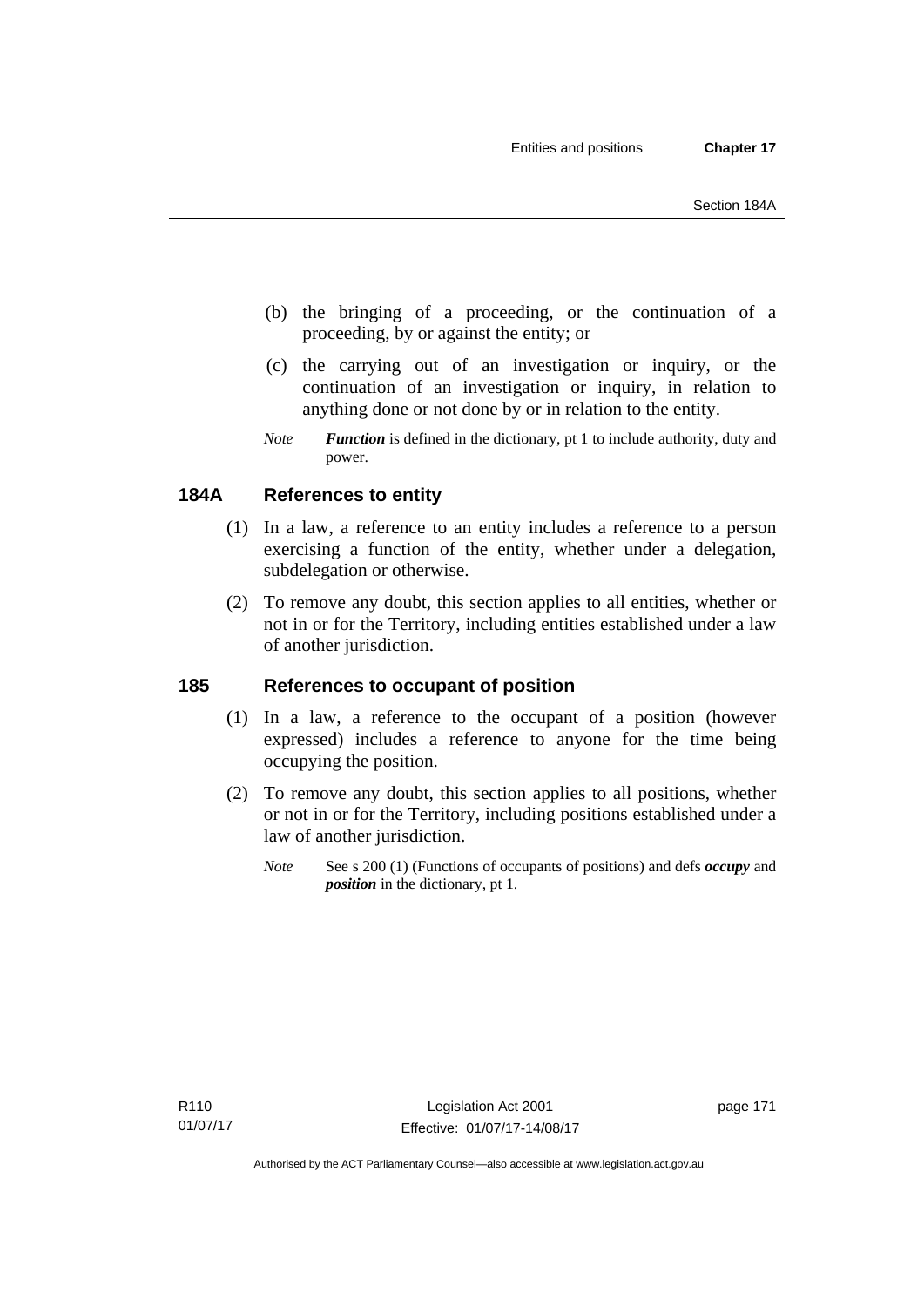## **186 Change of name of position**

- (1) If a law changes the name of a position established under a law, the position continues in existence under the new name and its identity is not affected by the change.
- (2) If the name of a position is changed, a reference in a law to the position by its previous name is taken, after the change, to be a reference to the position by its new name.
- (3) To remove any doubt, subsection (2) applies to all positions, whether or not in or for the Territory, including positions established under a law of another jurisdiction.

## **187 Chair and deputy chair etc**

- (1) If a law establishes a position of chair or chairperson of an entity, the chair or chairperson may be referred to as chairman, chairwoman, chairperson or chair.
- (2) If a law establishes a position of deputy chair or deputy chairperson of an entity, the deputy chair or deputy chairperson may be referred to as deputy chairman, deputy chairwoman, deputy chairperson or deputy chair.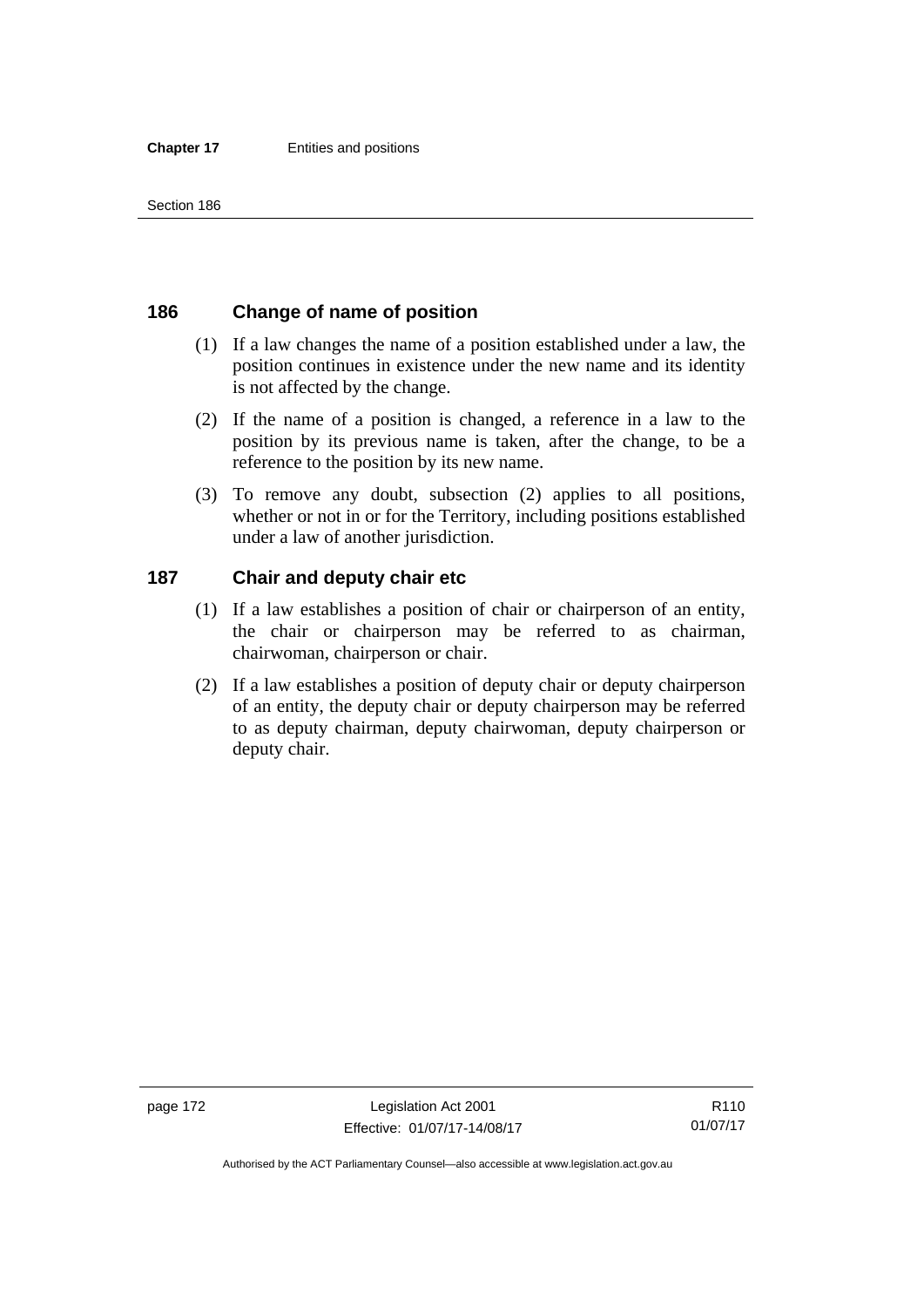# **Chapter 18 Offences**

*Note* See also s 133 to s 135 (which relate to penalty units and penalty provisions) and s 161 (Corporations liable to offences).

#### **188 Meaning of** *ACT law***—ch 18**

In this chapter:

*ACT law* means an Act or subordinate law.

*Note* A reference to an Act or subordinate law includes a reference to a provision of the Act or law (see s 7 and s 8).

### **189 Reference to offence includes reference to related ancillary offences**

A reference to an offence against an ACT law includes a reference to an offence against the [Criminal Code,](http://www.legislation.act.gov.au/a/2002-51) part 2.4 (Extensions of criminal responsibility) or section 717 (Accessory after the fact) that relates to the ACT law.

#### **Example**

X is the holder of a licence under the *Plant Development Act 2001* (hypothetical). The Plant Development Act, s 23 provides for the cancellation of a licence if a licence holder commits an offence against the Act. While his business premises are being inspected, X incites an employee to obstruct the inspector. As a result, the employee obstructs the inspector (which is an offence against the Act). X is later convicted of the offence of incitement against the [Criminal Code](http://www.legislation.act.gov.au/a/2002-51), s 47 (which is an offence in the [Criminal Code,](http://www.legislation.act.gov.au/a/2002-51) pt 2.4). Because of the Legislation Act, s 189, X is taken to have committed an offence against the Plant Development Act and is therefore liable to have his licence cancelled.

*Note 1* The result would be the same if X had been convicted of conspiracy relating to the offence of obstruction in the Plant Development Act.

> Apart from the Legislation Act, s 189, the following offences in the [Criminal Code,](http://www.legislation.act.gov.au/a/2002-51) pt 2.4 could also apply to the offence in the Plant Development Act:

- attempt (s 44 (Attempt))
- aiding and abetting (s 45 (Complicity and common purpose)).

R110 01/07/17 page 173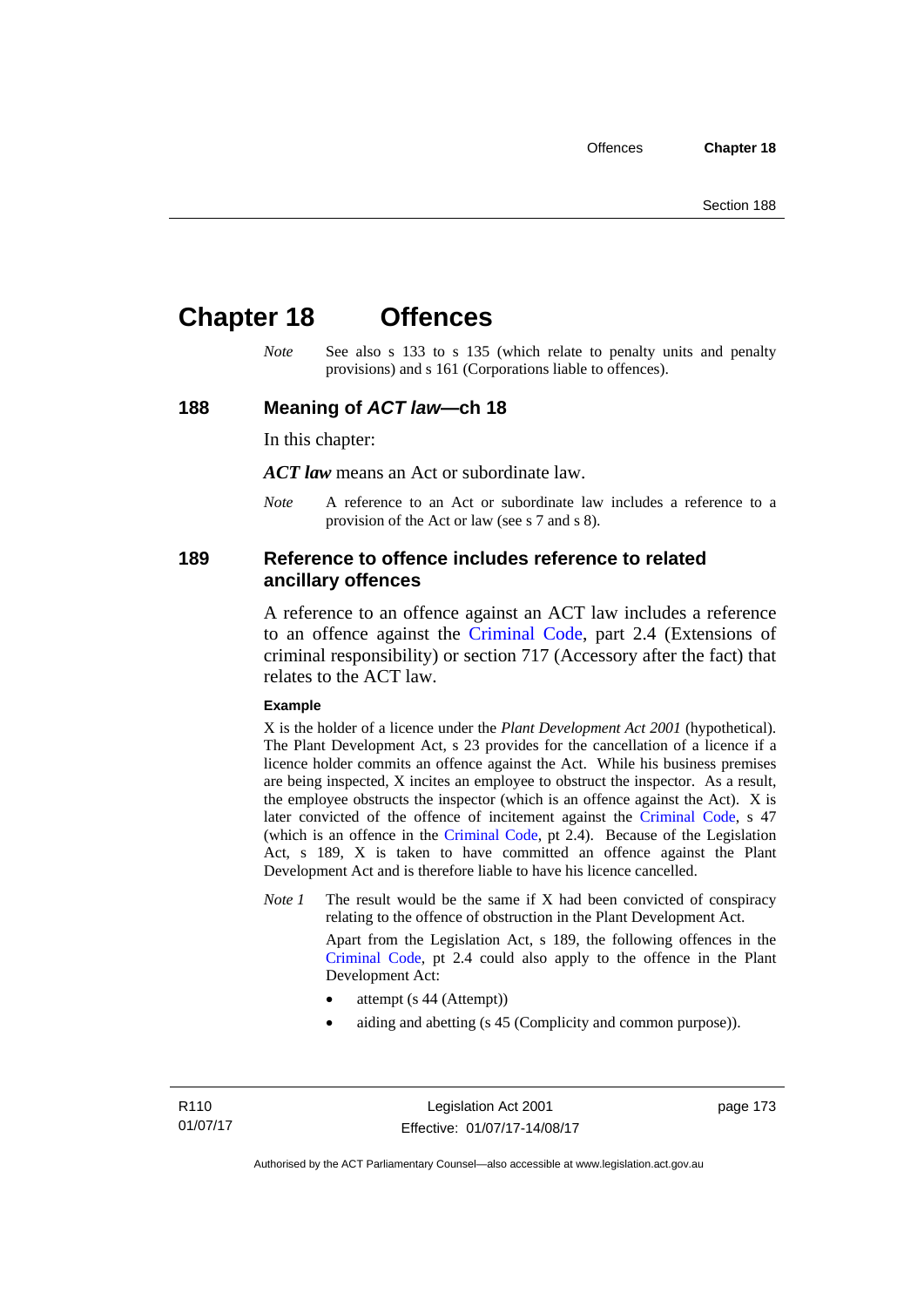*Note 2* An example is part of the Act, is not exhaustive and may extend, but does not limit, the meaning of the provision in which it appears (see s 126 and s 132).

#### **190 Indictable and summary offences**

- (1) An offence is an *indictable offence* if—
	- (a) it is punishable by imprisonment for longer than 2 years; or
	- (b) it is declared by an ACT law to be an indictable offence.
- (2) An *indictable offence* includes an indictable offence that is or may be dealt with summarily.
- (3) Any other offence is a *summary offence* and is punishable on summary conviction.

#### **191 Offences against 2 or more laws**

- (1) If an act or omission by a person is an offence against 2 or more ACT laws, the person may be prosecuted for and convicted of any of the offences, but is not liable to be punished more than once for the act or omission.
- $(2)$  If—
	- (a) an act or omission by a person is an offence against both an ACT law and a law of another jurisdiction; and
	- (b) the person has been punished for the offence against the law of the other jurisdiction;

the person is not liable to be punished for the offence against the ACT law.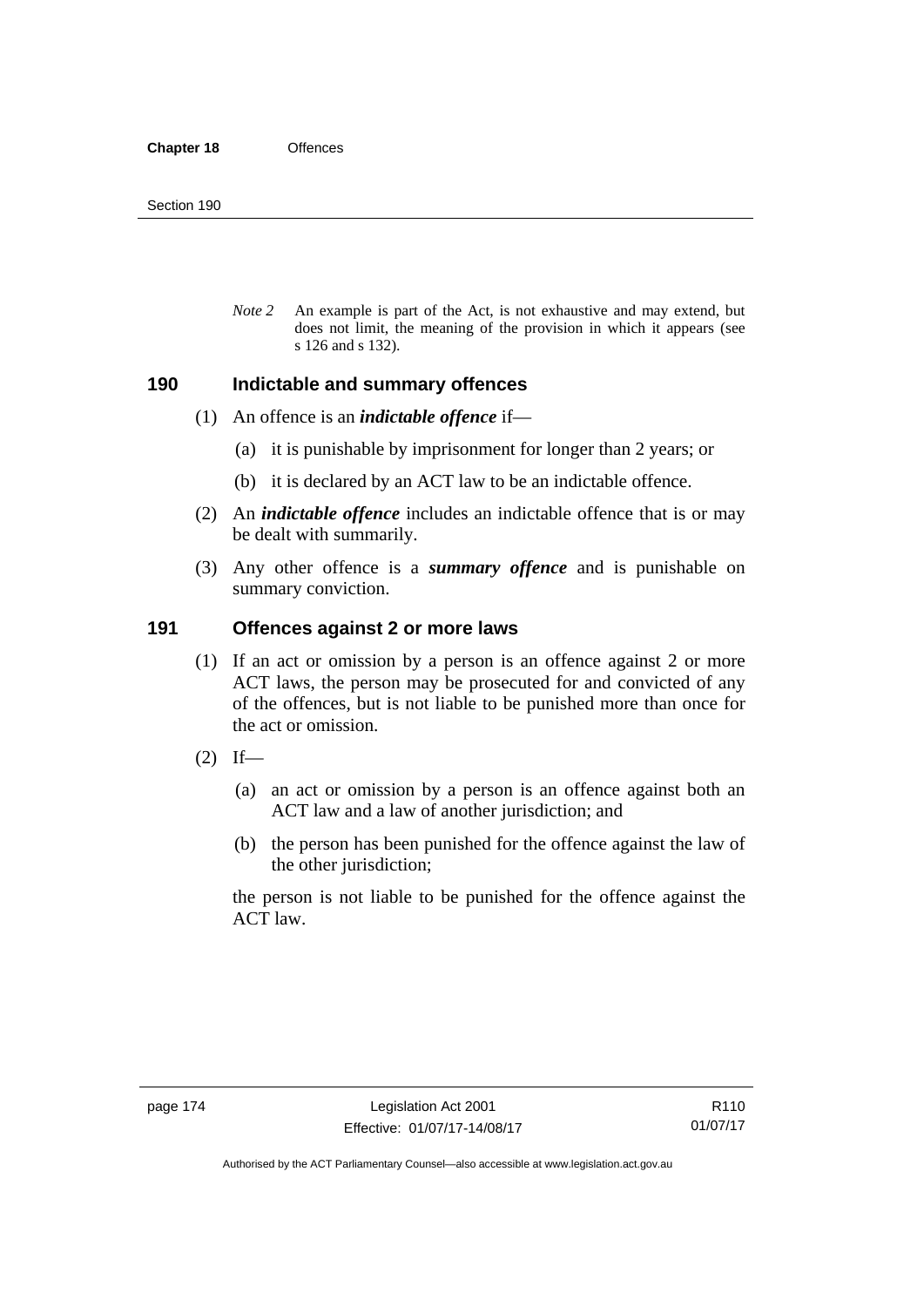## **192 When must prosecutions begin?**

- (1) A prosecution for the following offences against an ACT law may be begun at any time:
	- (a) an offence by an individual punishable by imprisonment for longer than 6 months;
	- (b) an offence by a corporation punishable by a prescribed fine;
		- *Note* See s 161 for the fines that may be imposed on a corporation for offences punishable only by imprisonment.
	- (c) an aiding and abetting offence by an individual in relation to an offence by a corporation punishable by a prescribed fine.
- (2) A prosecution for any other offence against an ACT law must be begun not later than—
	- (a) 1 year after the day of commission of the offence; or
	- (b) if an ACT law provides for another period—that period.
- (3) However, if a coroner's inquest or inquiry, or an inquiry under the *[Inquiries Act 1991](http://www.legislation.act.gov.au/a/1991-2)* or the *[Royal Commissions Act 1991](http://www.legislation.act.gov.au/a/1991-1)*, is held into a matter that discloses or is otherwise found to relate to an offence mentioned in subsection (2), a prosecution for the offence may be begun not later than 1 year after the day when—
	- (a) the coroner's report is made; or
	- (b) the report of the board of inquiry or royal commission is given to the Chief Minister.
- (4) In this section:

*aiding and abetting offence* means an offence against the [Criminal](http://www.legislation.act.gov.au/a/2002-51)  [Code](http://www.legislation.act.gov.au/a/2002-51), section 45 (Complicity and common purpose).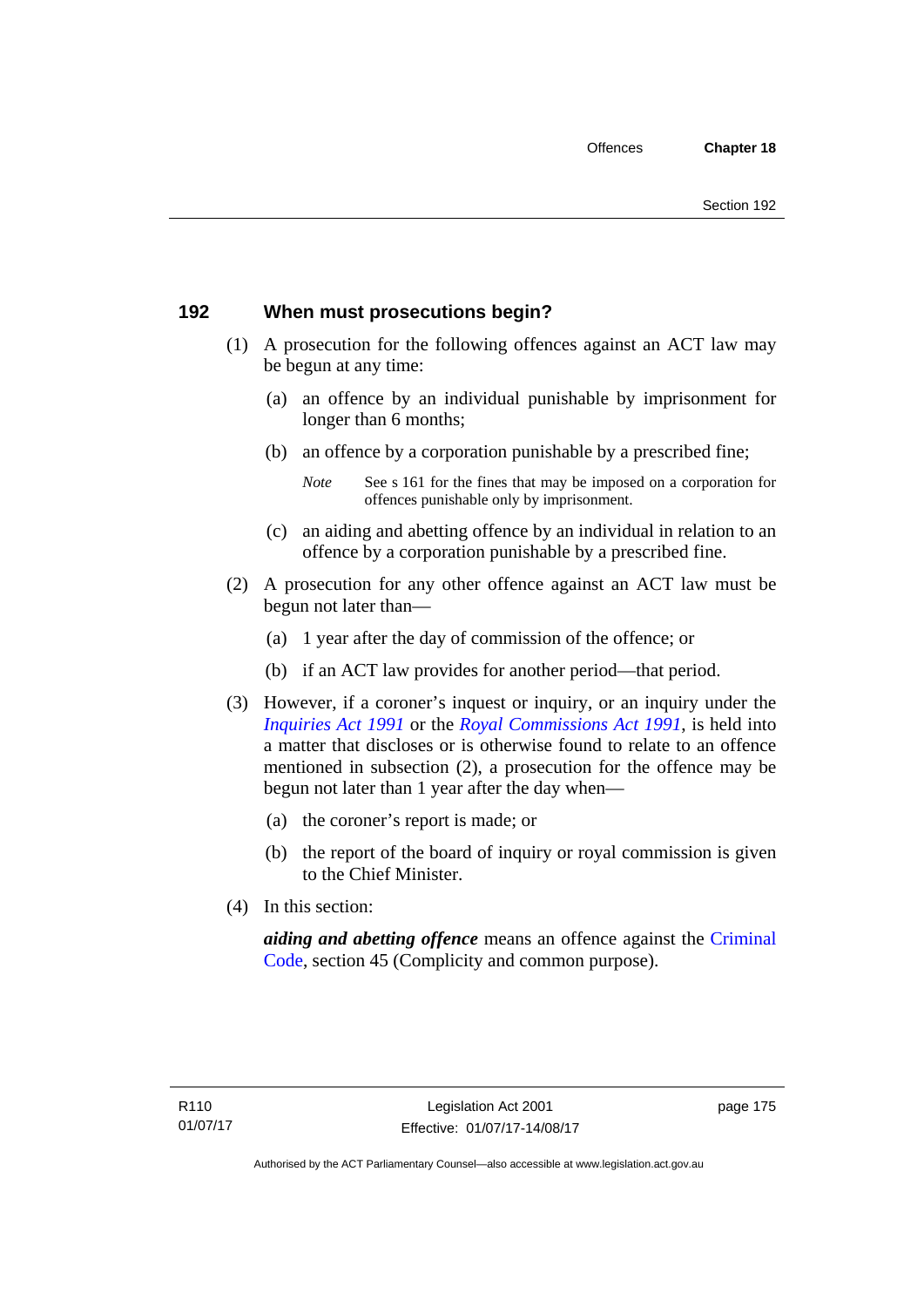*prescribed fine*, for an offence, means—

- (a) if the penalty for the offence is expressed in penalty units— 100 penalty units or more; or
- (b) if the penalty for the offence is expressed as an amount of money—\$50 000 or more.

## **193 Continuing offences**

- (1) This section applies to a requirement to do an act if—
	- (a) the act is required to be done under an ACT law within a particular period or before a particular time; and
	- (b) failure to comply with the requirement is an offence against the law.
- (2) A person who fails to comply with the requirement commits an offence for each day until the act is done.
- (3) A day mentioned in subsection (2) includes any day of conviction for an offence and any later day.

*Note* See also s 152 (Continuing effect of obligations).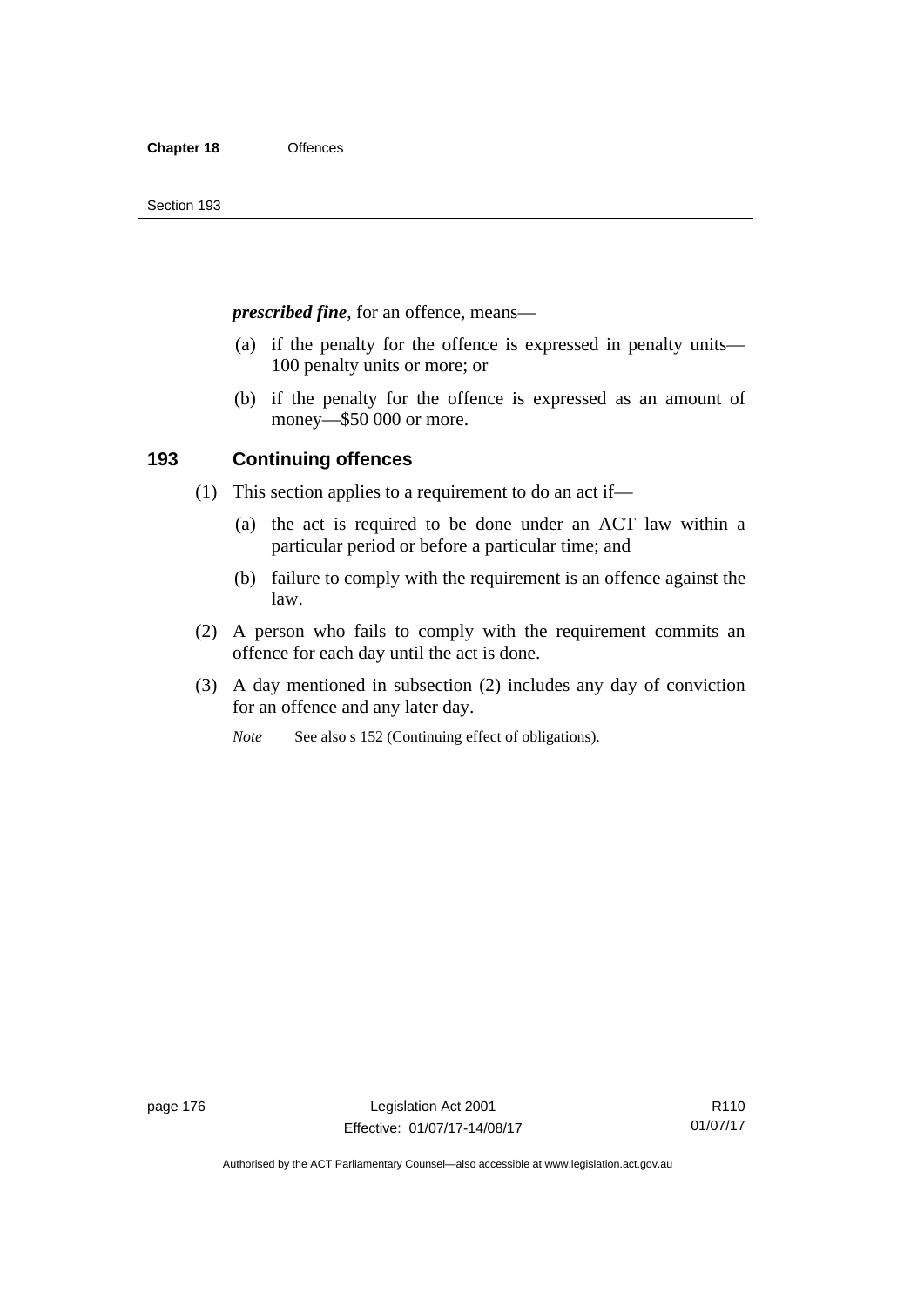# **Chapter 19 Administrative and machinery provisions**

# Part 19.1 **Introductory**

## **195 Meaning of** *law***—ch 19**

In this chapter:

*law* means an Act, subordinate law or disallowable instrument.

*Note* A reference to an Act, subordinate law or disallowable instrument includes a reference to a provision of the Act, law or instrument (see s 7, s 8 and s 9).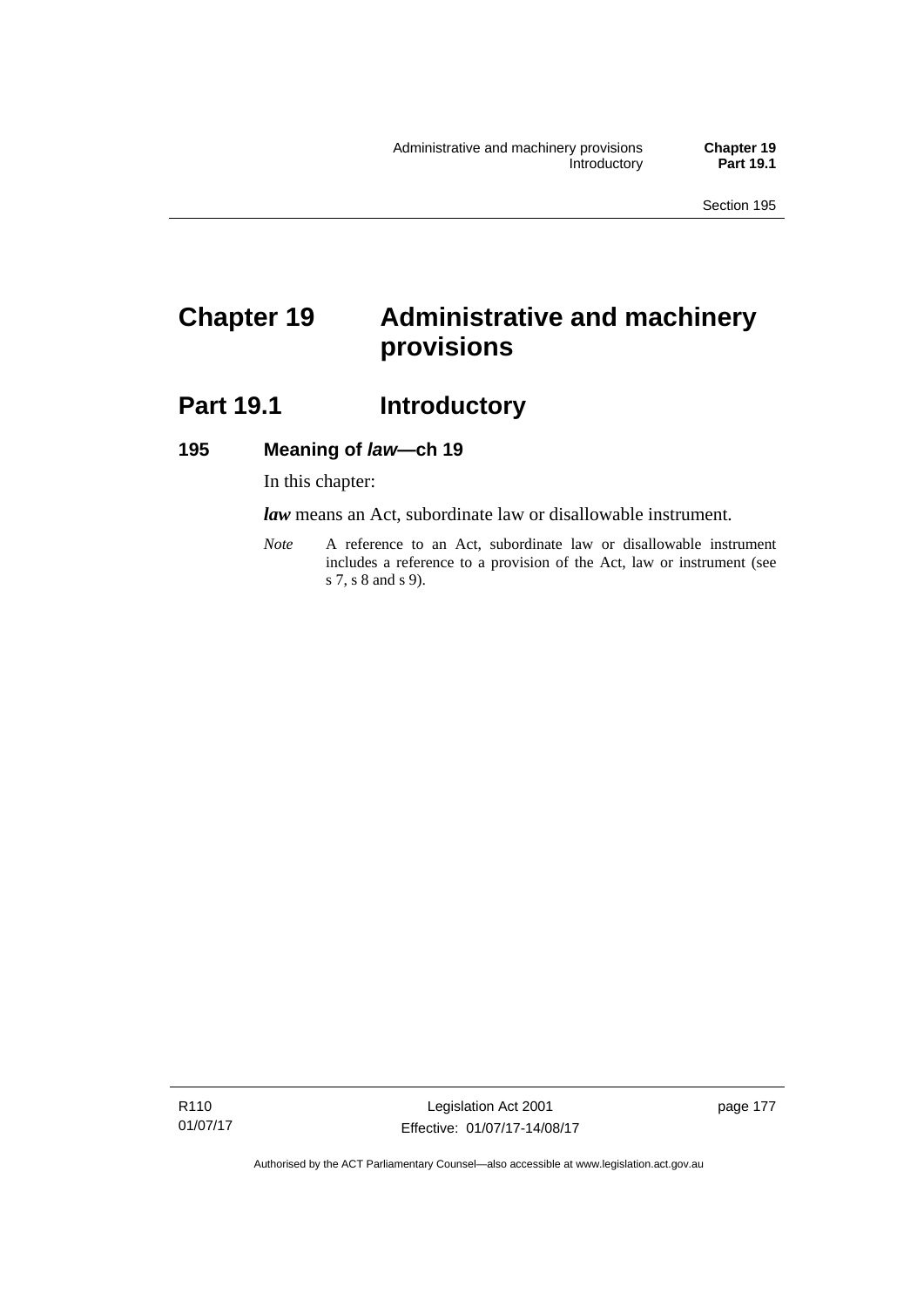# **Part 19.2 Functions**

*Note Function* is defined in the dictionary, pt 1 to include authority, duty and power.

## **196 Provision giving function gives power to exercise function**

 (1) A provision of a law that gives a function to an entity also gives the entity the powers necessary and convenient to exercise the function.

*Note Entity* and *exercise*—see the dictionary, pt 1.

 (2) The powers given to the entity under subsection (1) are in addition to any other powers of the entity under the law.

## **197 Statutory functions may be exercised from time to time**

If a law gives a function to an entity, the function may be exercised from time to time.

*Note* See also s 42 (3) (Power to make statutory instruments).

## **199 Functions of bodies**

 (1) If a law authorises or requires a body to exercise a function, it may do so by resolution.

*Note Body*—see the dictionary, pt 1.

- (2) To remove any doubt, subsection (1) applies in relation to a function even though a law authorises or requires the function to be exercised in writing.
- (3) If a law authorises or requires a signature by a person and the person is a body, the signature of a person authorised by the body for the purpose is taken to be the signature of the body.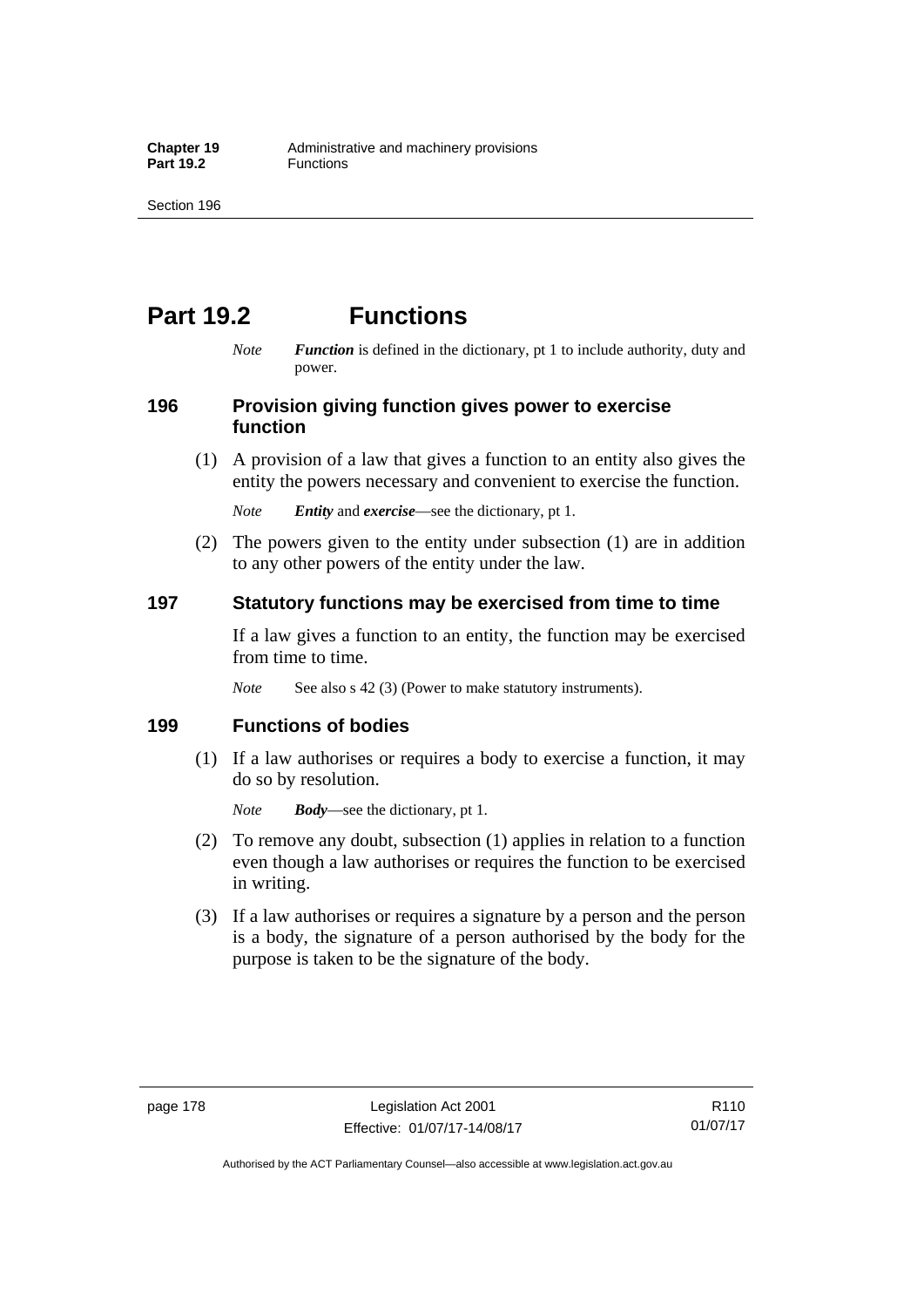(4) If a law gives a function to a body, the function may be exercised by the body as constituted for the time being.

#### **Example**

The ACT Conference Organisers Registration Board is a statutory body consisting of 5 members. At a meeting of the board it is agreed to exempt a conference organiser from registration on certain conditions. On the day after the meeting, 1 of the members of the board (X) resigns and another person (Y) is appointed to the board in  $X$ 's place. At the next meeting of the board, the board considers additional information submitted by the conference organiser and agrees to amend the conditions of exemption. Because of s (4), the board's ability to use its power of exemption is not affected by a change in the membership of the board.

- *Note* An example is part of the Act, is not exhaustive and may extend, but does not limit, the meaning of the provision in which it appears (see s 126 and s 132).
- (5) The exercise of the function is not affected only because of vacancies in the body's membership.
- (6) Subsections (4) and (5) do not affect any quorum requirement applying to the body.

#### **Example**

The Act establishing the board mentioned in the example to s (4) provides that the quorum for a meeting of the board is the chair or deputy chair and 2 other members. If the quorum requirement was complied with at each meeting mentioned in the example, the result mentioned in the example would be the same whether or not X attended the first meeting and whether or not Y attended the second meeting.

- (7) If a body as constituted for the time being does something in exercise of a function given to the body under a law, the effect of the thing done by the body does not end only because the membership of the body changes.
	- *Note* See also s 211 (Appointment not affected by appointer changes), s 224 (Acting appointment not affected by appointer changes), and s 241 (Delegation not affected by appointer changes).
- (8) Subsection (7) does not prevent the thing done by the body being ended or changed by the body as subsequently constituted for the time being.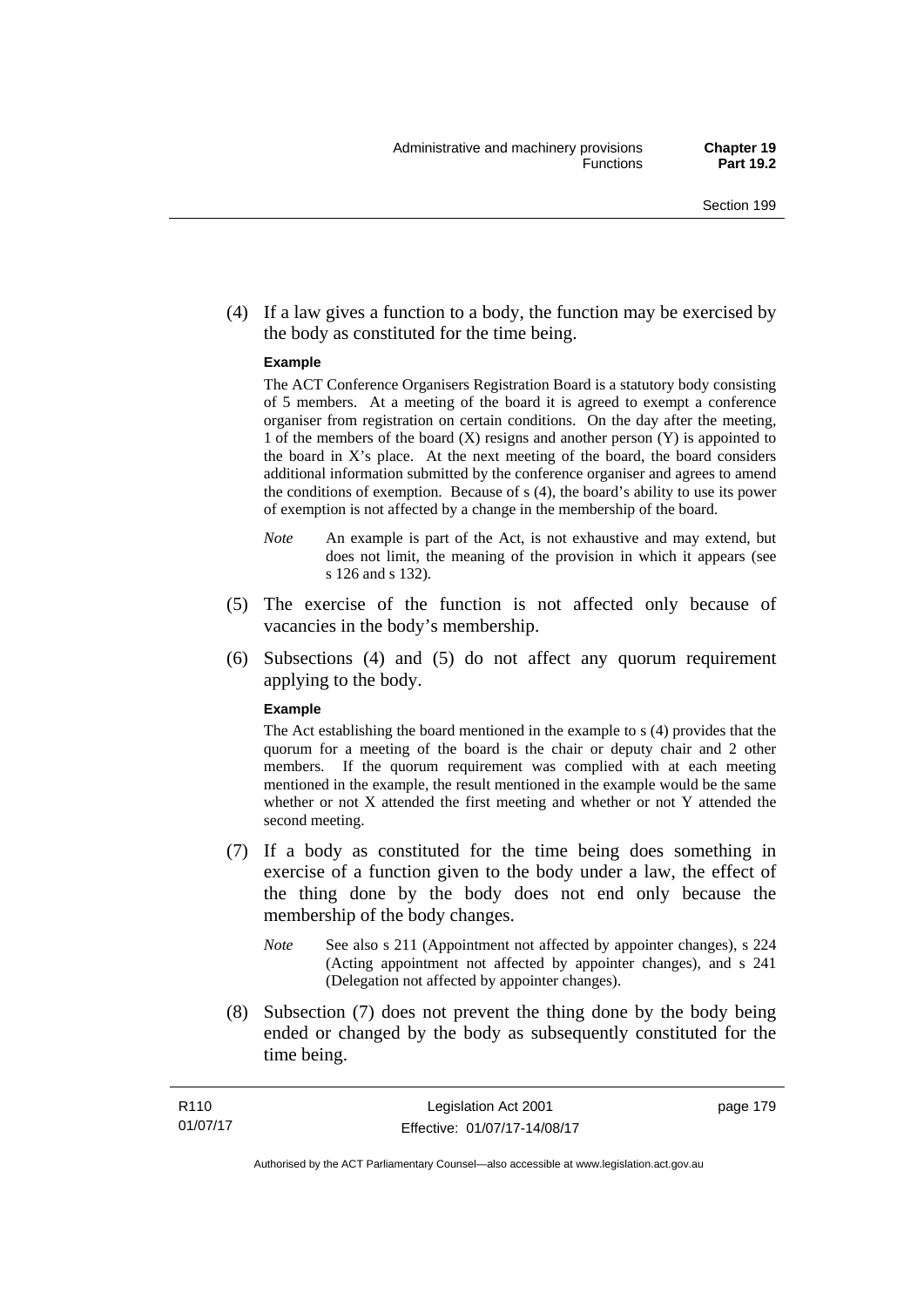## **200 Functions of occupants of positions**

- (1) If a law gives a function to the occupant of a position, the function may be exercised by the person for the time being occupying the position.
	- *Note* See s 185 (References to occupant of position) and dictionary, pt 1, defs *occupy* and *position*.
- (2) If the person for the time being occupying a position does something in exercise of a function given to the occupant of the position under a law, the thing done by the person does not end only because the person ceases to be the occupant of the position.
	- *Note* See also s 211 (Appointment not affected by appointer changes), s 224 (Acting appointment not affected by appointer changes), and s 241 (Delegation not affected by appointer changes).
- (3) Subsection (2) does not prevent the thing done by the person being ended or changed by any person subsequently occupying the position for the time being.

R110 01/07/17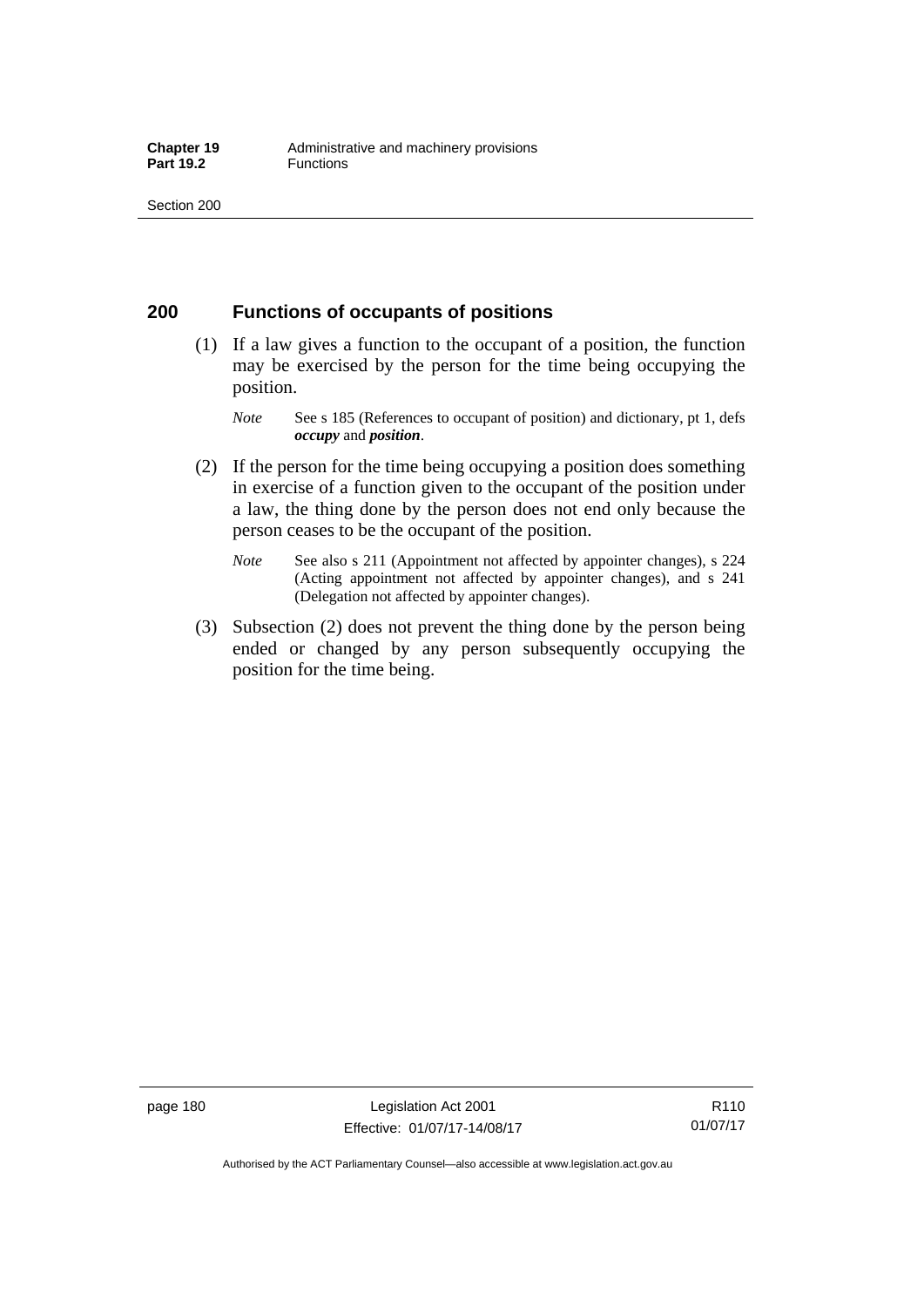# **Part 19.3 Appointments**

# **Division 19.3.1 Appointments—general**

*Note* Certain statutory appointments made by a Minister require consultation with a Legislative Assembly committee and are disallowable (see div 19.3.3 (Appointments—Assembly consultation)).

## **205 Application—div 19.3.1**

This division applies if a law authorises or requires an entity (the *appointer*) to appoint a person—

- (a) to a position under a law; or
- (b) to exercise a function or do anything else under a law.
- *Note Function* is defined in the dictionary, pt 1 to include authority, duty and power.

#### **206 Appointments must be in writing etc**

- (1) An appointment must be made, or evidenced, by writing (the *instrument of appointment*) signed by the appointer.
- (2) If a law provides for a maximum or minimum period of appointment, the instrument of appointment must state the period for which the appointment is made.

#### **Examples—stated appointment periods**

- 1 2 years
- 2 until age 65
- *Note* An example is part of the Act, is not exhaustive and may extend, but does not limit, the meaning of the provision in which it appears (see s 126 and s 132).

#### **207 Appointment may be by name or position**

- (1) The appointer may make an appointment by—
	- (a) naming the person appointed; or

page 181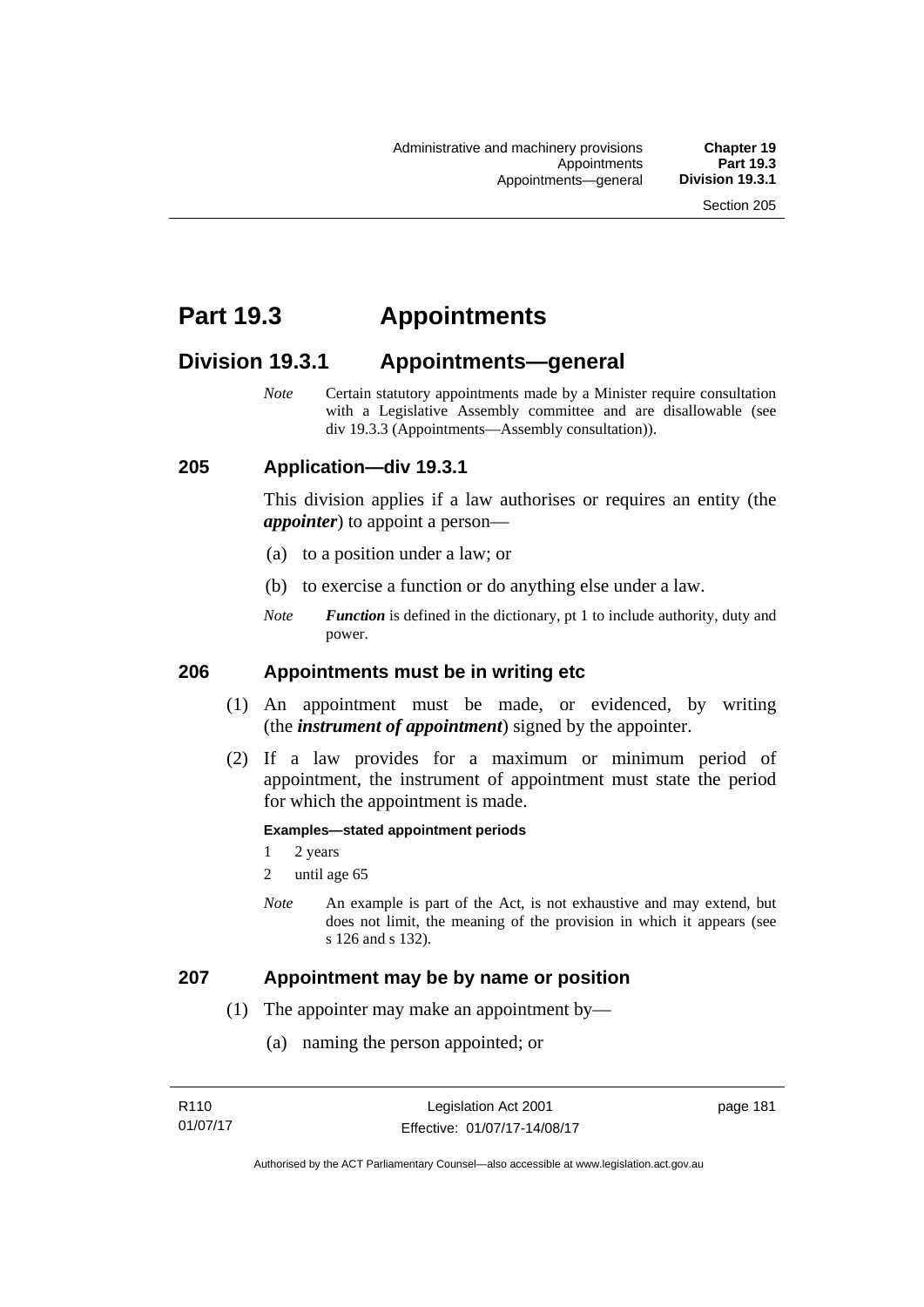Section 208

- (b) nominating the occupant of a position (however described), at a particular time or from time to time.
- (2) For this division, the person named, or the occupant of the position nominated, is the *appointee*.

## **208 Power of appointment includes power to suspend etc**

- (1) The appointer's power to make the appointment includes the power—
	- (a) to suspend the appointee, and end the suspension; or
	- (b) to end the appointment, and appoint someone else or reappoint the appointee if the appointee is eligible to be appointed to the position; or
	- (c) to reappoint the appointee if the appointee is eligible to be appointed to the position.
- (2) The power to suspend the appointee, end the appointment or reappoint the appointee is exercisable in the same way, and subject to the same conditions, as the power to make the appointment.

#### **Example**

If the appointment power is exercisable only on the recommendation of a body, the power to suspend, end the appointment or reappoint is exercisable only on the recommendation of the body.

*Note* An example is part of the Act, is not exhaustive and may extend, but does not limit, the meaning of the provision in which it appears (see s 126 and s 132).

## **209 Power of appointment includes power to make acting appointment**

 (1) If the appointer's power is the power to make an appointment to a position, the power to make the appointment also includes power to appoint a person, or 2 or more people, to act in the position—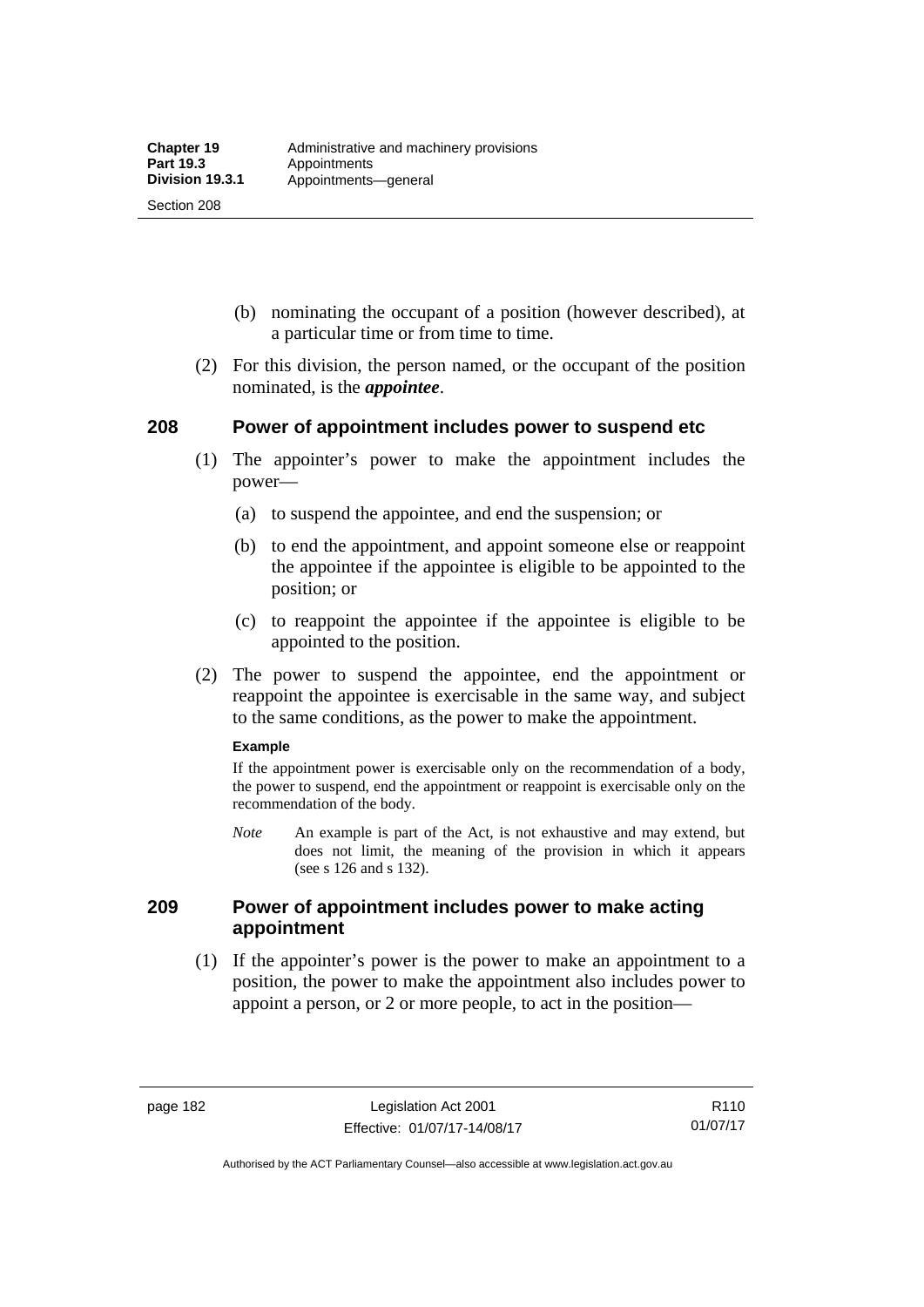- (a) during any vacancy, or all vacancies, in the position, whether or not an appointment has previously been made to the position; or
- (b) during any period, or all periods, when the appointee cannot for any reason exercise functions of the position.

#### **Examples—par (b)**

- 1 the appointee is ill or on leave
- 2 the appointee is acting in another position
- 3 the appointee is outside the ACT or Australia
- *Note 1 Function* is defined in the dictionary, pt 1 to include authority, duty and power.
- *Note 2* An example is part of the Act, is not exhaustive and may extend, but does not limit, the meaning of the provision in which it appears (see s 126 and s 132).
- (2) The power to appoint a person to act is exercisable in the same way, and subject to the same conditions, as the power to make the appointment.

#### **Example**

If the appointment power is exercisable only on the recommendation of a body, the power to appoint a person to act is exercisable only on the recommendation of the body.

- (3) Without limiting subsection (2), if the law (or another law) requires—
	- (a) the appointee to hold a qualification; or
	- (b) the appointer (or someone else) to be satisfied about the appointee's suitability (whether in terms of knowledge, experience, character or any other personal quality) before appointing the appointee to the position;

a person may only be appointed to act in the position if the person holds the qualification or the appointer (or other person) is satisfied about the person's suitability.

page 183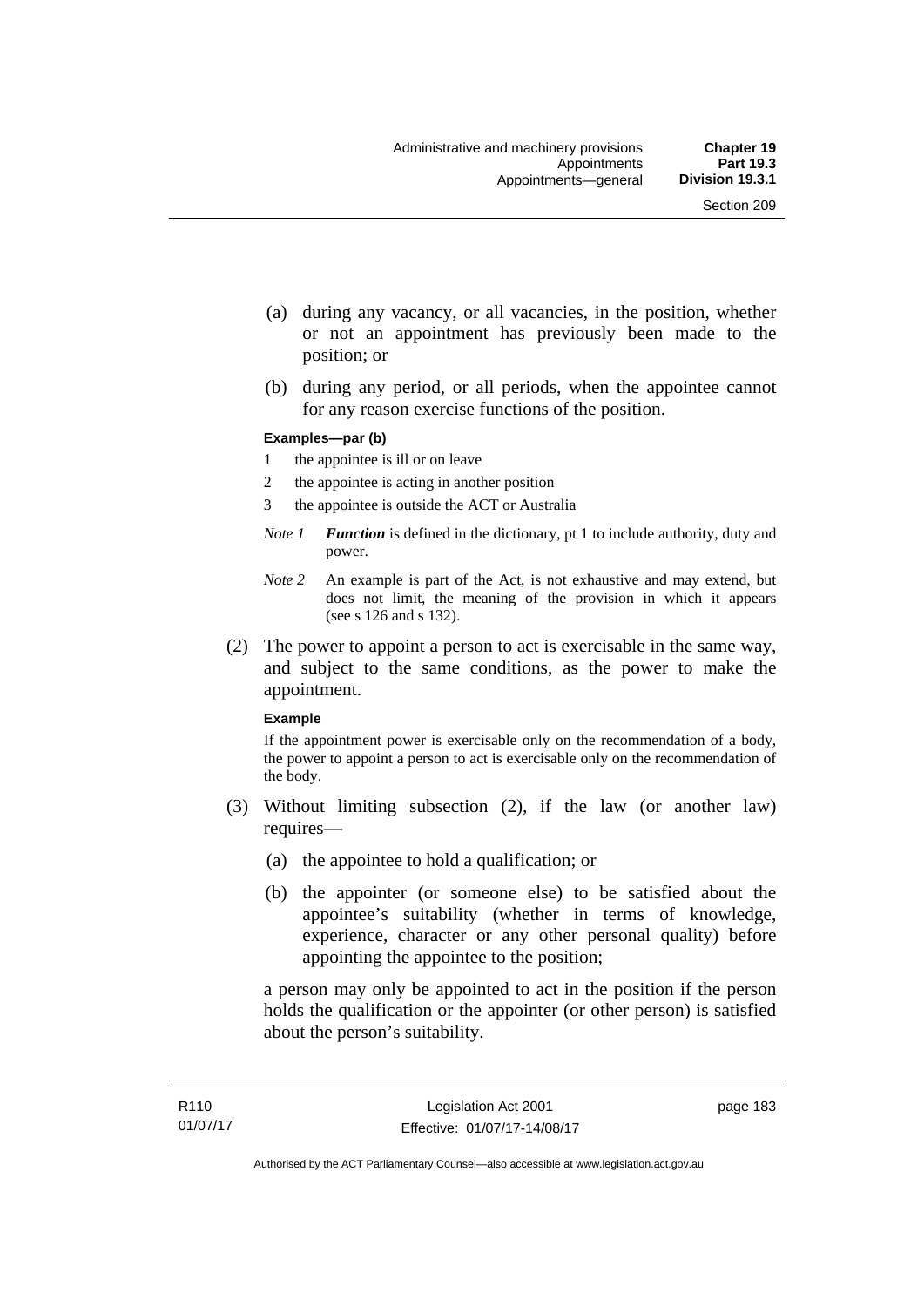Section 210

#### **Examples**

- 1 If an Act requires the appointee to be a magistrate, a person can be appointed to act in the position only if the person is a magistrate.
- 2 If a regulation requires the appointee to be a lawyer of at least 5 years standing, a person can be appointed to act in the position only if the person is a lawyer of at least 5 years standing.
- 3 If an Act requires the appointee to have, in the Executive's opinion, appropriate expertise, training or experience in relation to the needs of a particular group of people, a person can be appointed to act in the position only if the person has, in the Executive's opinion, that expertise, training or experience.

## **210 Resignation of appointment**

- (1) An appointment ends if the appointee resigns by signed notice of resignation given to the appointer.
- (2) However, if the appointer is the Executive, the notice of resignation may be given to a Minister.

## **211 Appointment not affected by appointer changes**

- (1) If the appointer is a body, an appointment made by the body does not end only because the membership of the body changes.
- (2) If the appointer is the person for the time being occupying a position, an appointment made by the person does not end only because the person ceases to be the occupant of the position.
- (3) This section does not limit the following sections:
	- section 199 (Functions of bodies)
	- section 200 (Functions of occupants of positions).

## **212 Appointment not affected by defect etc**

An appointment, or anything done under an appointment, is not invalid only because of a defect or irregularity in or in relation to the appointment.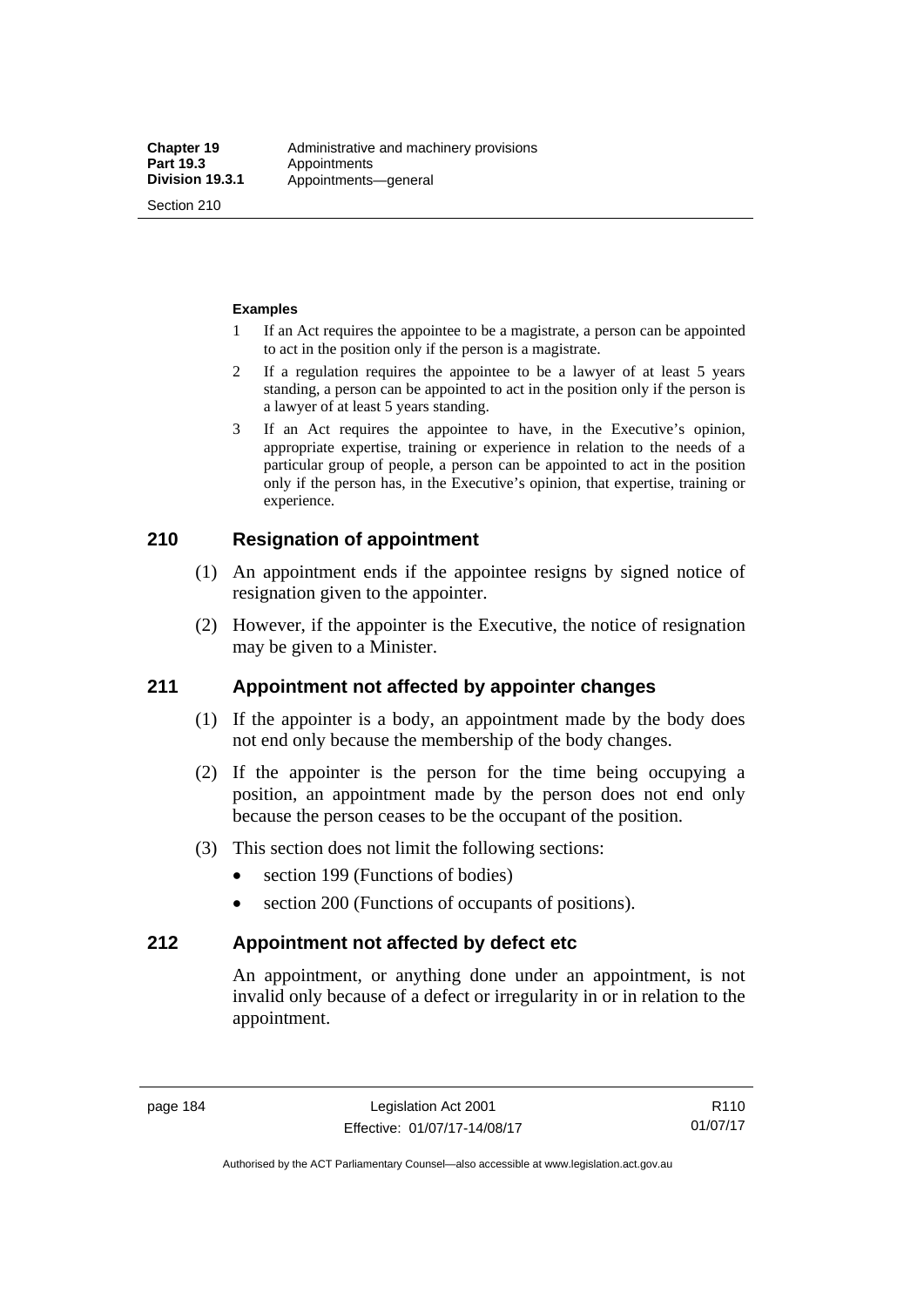# **Division 19.3.2 Acting appointments**

## **215 Application—div 19.3.2**

This division applies if a law gives an entity (the *appointer*) power to appoint a person to act in a position under a law.

## **216 Acting appointments must be in writing etc**

- (1) An acting appointment must be made, or evidenced, by writing (the *instrument of appointment*) signed by the appointer.
- (2) If a law provides for a maximum or minimum period of appointment, the instrument of appointment must state the period for which the acting appointment is made.

#### **Examples—stated appointment periods**

- 1 1 year
- 2 until 31 December 2002 (a period of 9 months)
- *Note 1* See also s 219 (Appointer may decide terms of acting appointment etc) and s 221 (How long does an acting appointment operate?)
- *Note 2* An example is part of the Act, is not exhaustive and may extend, but does not limit, the meaning of the provision in which it appears (see s 126 and s 132).

## **217 Acting appointment may be made by name or position**

- (1) The appointer may make an acting appointment by—
	- (a) naming the person appointed; or
	- (b) nominating the occupant of a position (however described), at a particular time or from time to time.
- (2) For this division, the person named, or the occupant of the position nominated, is the *appointee*.

*Note* A power to make an appointment includes power to make an acting appointment (see s 209).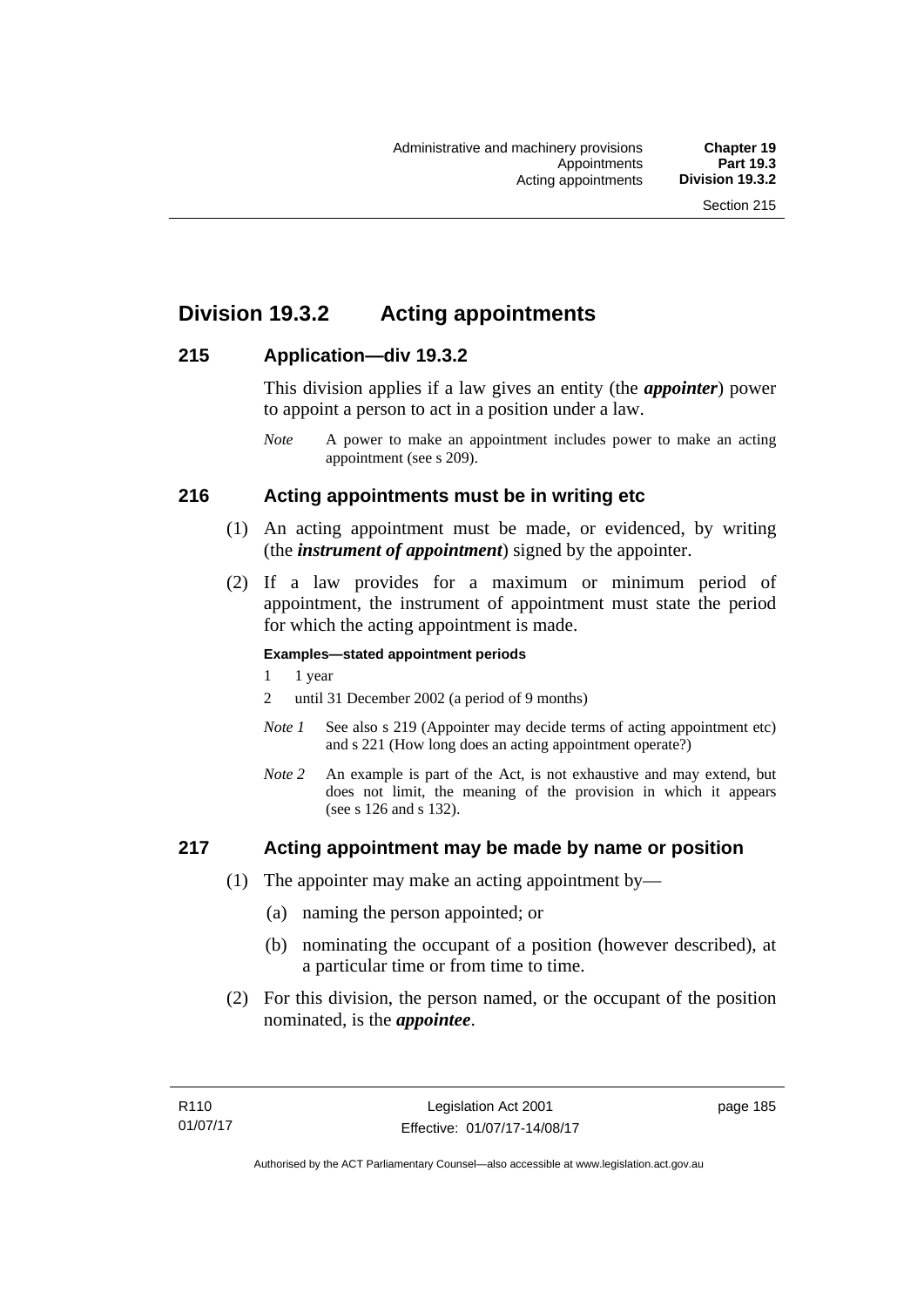Section 218

## **218 Instrument may provide when acting appointment has effect etc**

The instrument making or evidencing the acting appointment may provide that the appointment has effect only in stated circumstances or subject to stated conditions or limitations.

#### **Examples**

- 1 The instrument relating to a standing (or dormant) acting appointment for a position provides that when the substantive occupant of the position (Y) is overseas X may act in the position, but may exercise stated powers of the position only with Y's approval.
- 2 X is appointed to act in Y's position if Y is out of the ACT and a declaration of acute fire danger is published under the *ABC Act 2000*.
- *Note* An example is part of the Act, is not exhaustive and may extend, but does not limit, the meaning of the provision in which it appears (see s 126 and s 132).

# **219 Appointer may decide terms of acting appointment etc**

- (1) The appointer may—
	- (a) decide the terms of the acting appointment, including any remuneration and allowances; and
	- (b) end the appointment at any time.

#### **Example—par (b)**

A appoints  $X$  to act in a position for 10 months. Two months after  $X$  begins to act, A ends the appointment.

- *Note 1* See also s 221 (How long does an acting appointment operate?)
- *Note 2* An example is part of the Act, is not exhaustive and may extend, but does not limit, the meaning of the provision in which it appears (see s 126 and s 132).

R110 01/07/17

Authorised by the ACT Parliamentary Counsel—also accessible at www.legislation.act.gov.au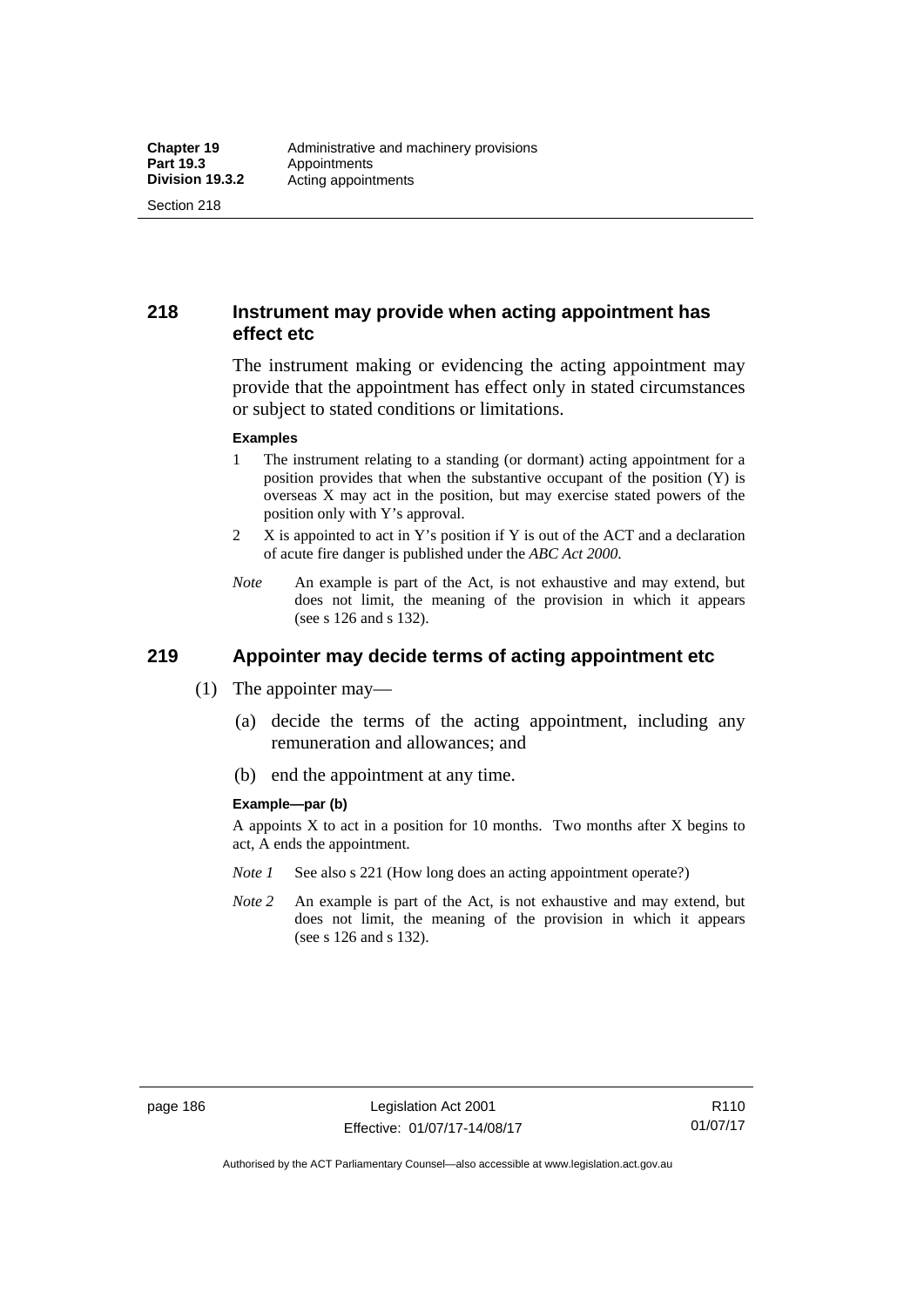(2) The power to end the acting appointment is exercisable in the same way, and subject to the same conditions, as the power to make the acting appointment.

#### **Example**

If the power to make the acting appointment is exercisable only on the recommendation of a body, the power to end the appointment is exercisable only on the recommendation of the body.

## **220 Appointee may exercise functions under acting appointment etc**

While the appointee is acting in the position—

- (a) the appointee has, subject to the instrument making or evidencing the appointment, all the functions of the occupant of the position; and
- (b) all territory laws apply in relation to the appointee as if the appointee were the occupant of the position.
- *Note Function* is defined in the dictionary, pt 1 to include authority, duty and power.

## **221 How long does an acting appointment operate?**

 (1) If the appointee acts in the position because it is vacant, the appointee may not act for more than 1 year after the position became vacant.

*Note* See also s 219 (Appointer may decide terms of acting appointment etc)

- (2) If the appointee is acting in a position that becomes vacant while the appointee is acting, the appointee may continue to act until the first of the following happens:
	- (a) the appointer ends the appointment;
	- (b) the vacancy is filled;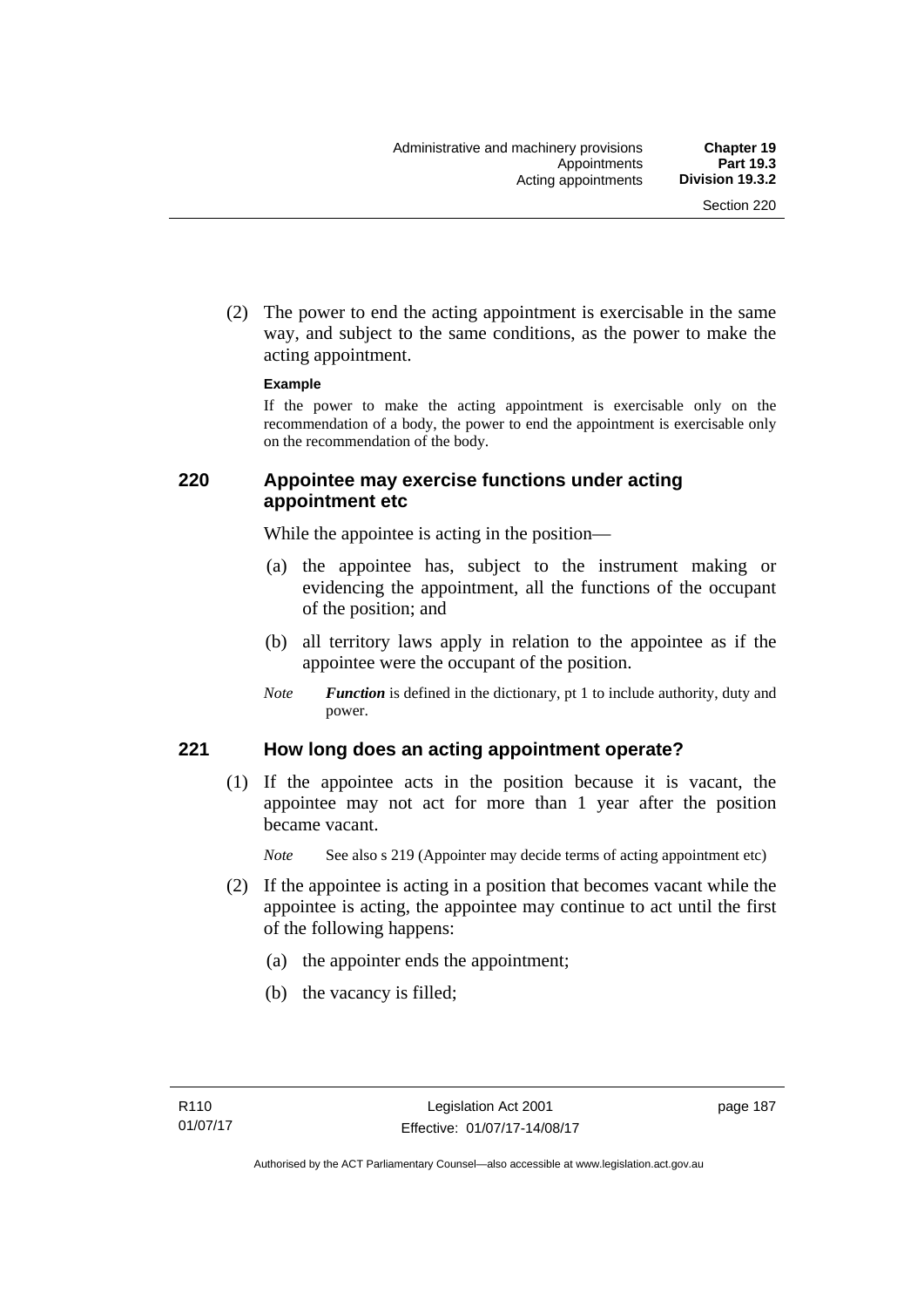Section 222

(c) 1 year after the position became vacant.

#### **Example**

A appoints  $X$  to act in Y's position for a year while Y is on secondment in another agency. Three months after X begins to act, Y is permanently transferred to the other agency. One month later,  $Z$  is appointed to the position in which  $X$  is acting. The appointment of Z brings X's acting appointment to an end.

- *Note* An example is part of the Act, is not exhaustive and may extend, but does not limit, the meaning of the provision in which it appears (see s 126 and s 132).
- (3) If the appointee acts in the position because the occupant of the position cannot exercise functions and the occupant resumes the exercise of the functions, the appointment no longer authorises the appointee to act on that occasion.
	- *Note Function* is defined in the dictionary, pt 1 to include authority, duty and power.

### **222 Resignation of acting appointment**

- (1) An acting appointment ends if the appointee resigns by signed notice of resignation given to the appointer.
- (2) However, if the appointer is the Executive, the notice of resignation may be given to a Minister.

## **223 Effect of acting appointment on substantive appointment etc**

- (1) If the appointee is the occupant of another position under a law (the *substantive position*), the appointee does not cease to occupy the substantive position only because of the appointee's appointment or because the appointee acts under the appointment.
- (2) This section does not prevent an acting appointment being made to the substantive position.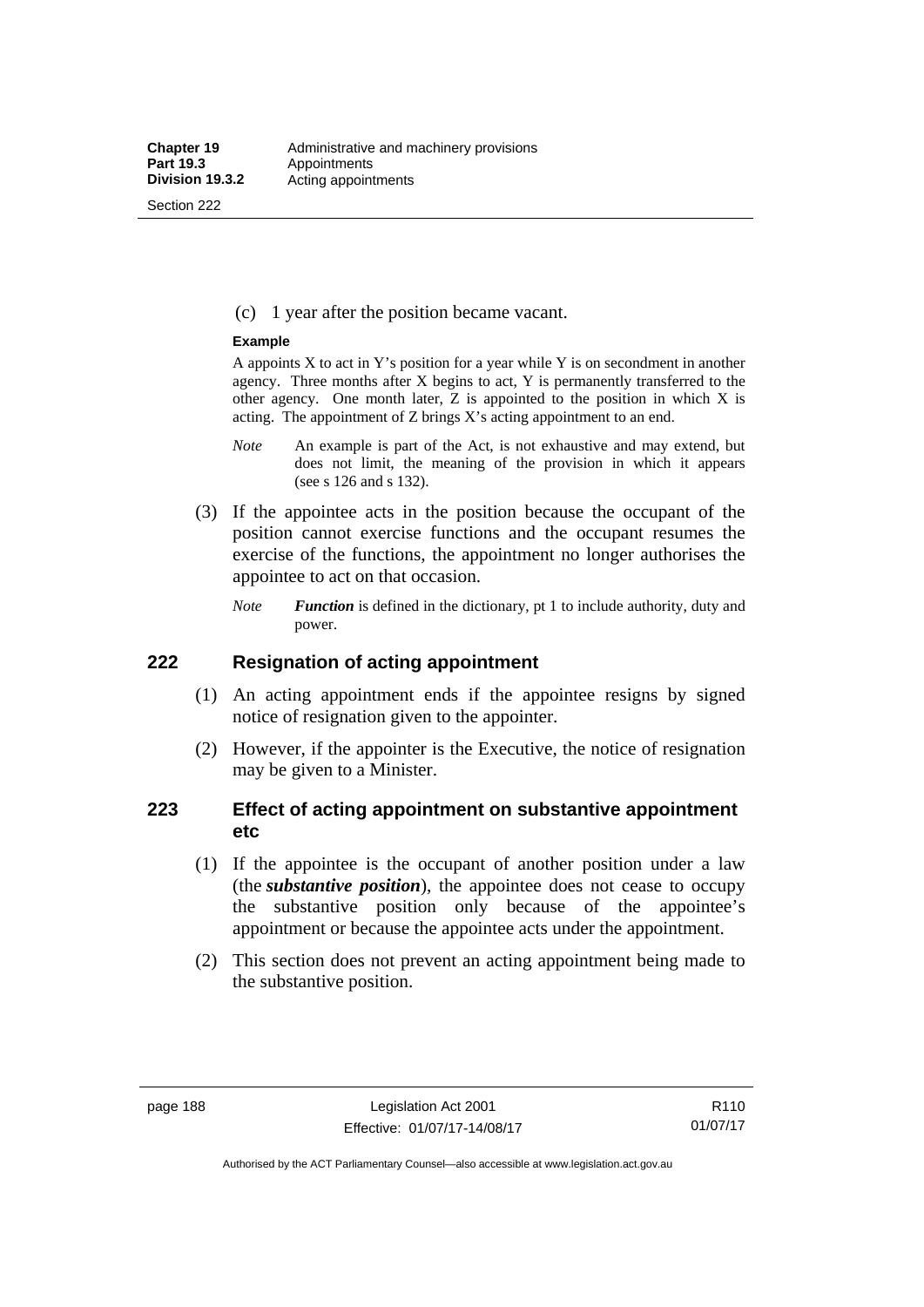## **224 Acting appointment not affected by appointer changes**

- (1) If the appointer is a body, an acting appointment made by the body does not end only because the membership of the body changes.
- (2) If the appointer is the person for the time being occupying a position, an acting appointment made by the person does not end only because the person ceases to be the occupant of the position.
- (3) This section does not limit the following sections:
	- section 199 (Functions of bodies)
	- section 200 (Functions of occupants of positions).

## **225 Acting appointment not affected by defect etc**

- (1) An acting appointment, or anything done under an acting appointment, is not invalid only because of a defect or irregularity in or in relation to the appointment.
- (2) Anything done by or in relation to the appointee while the appointee purports to act in the position is not invalid only because—
	- (a) the occasion for the appointment had not arisen or had ended; or
	- (b) the appointment had ended; or
	- (c) the occasion for the appointee to act had not arisen or had ended.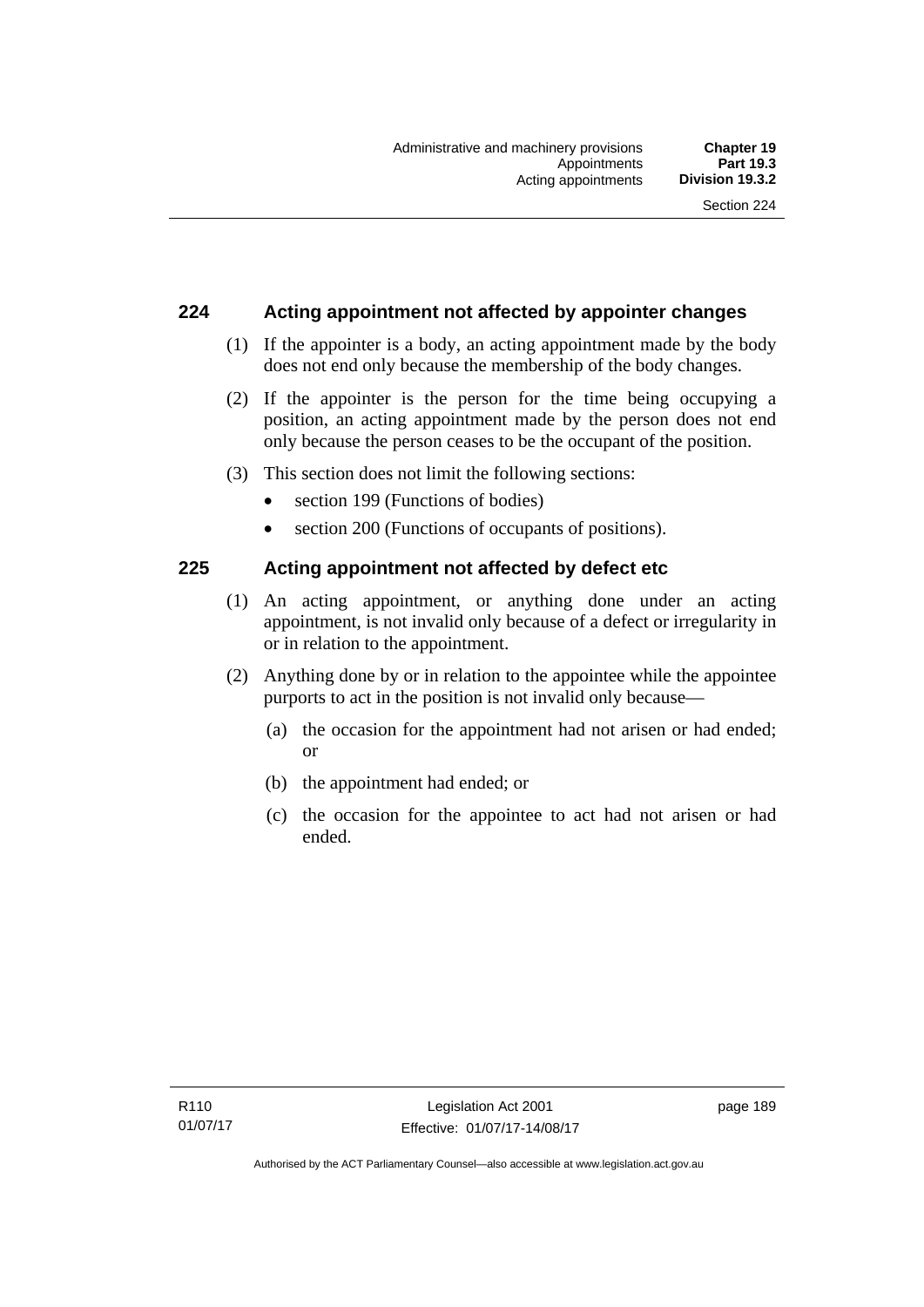Section 225A

# **Division 19.3.2A Standing acting arrangements**

## **225A Application—div 19.3.2A**

This division applies to a position if a law provides that a person acts in the position in stated circumstances.

#### **Example**

The *Hypothetical Act 2003* provides for the deputy director of the hypothetical entity to act in the position of director of the entity if the position is vacant or the director cannot for any reason exercise the functions of the position.

*Note* An example is part of the Act, is not exhaustive and may extend, but does not limit, the meaning of the provision in which it appears (see s 126 and s 132).

## **225B Person acting under standing acting arrangement may exercise functions etc**

- (1) A person acting in the position has, subject to the law providing for the acting or any other law, all the functions of the occupant of the position.
	- *Note Function* is defined in the dictionary, pt 1 to include authority, duty and power.
- (2) All territory laws apply in relation to the person as if the person were the occupant of the position.

# **Division 19.3.3 Appointments—Assembly consultation**

#### **226 Meaning of** *statutory position***—div 19.3.3**

In this division:

*statutory position* means a position (including as a member of a territory authority) established under an Act.

*Note Position* includes office (see dict, pt 1, def *position*).

page 190 Legislation Act 2001 Effective: 01/07/17-14/08/17

Authorised by the ACT Parliamentary Counsel—also accessible at www.legislation.act.gov.au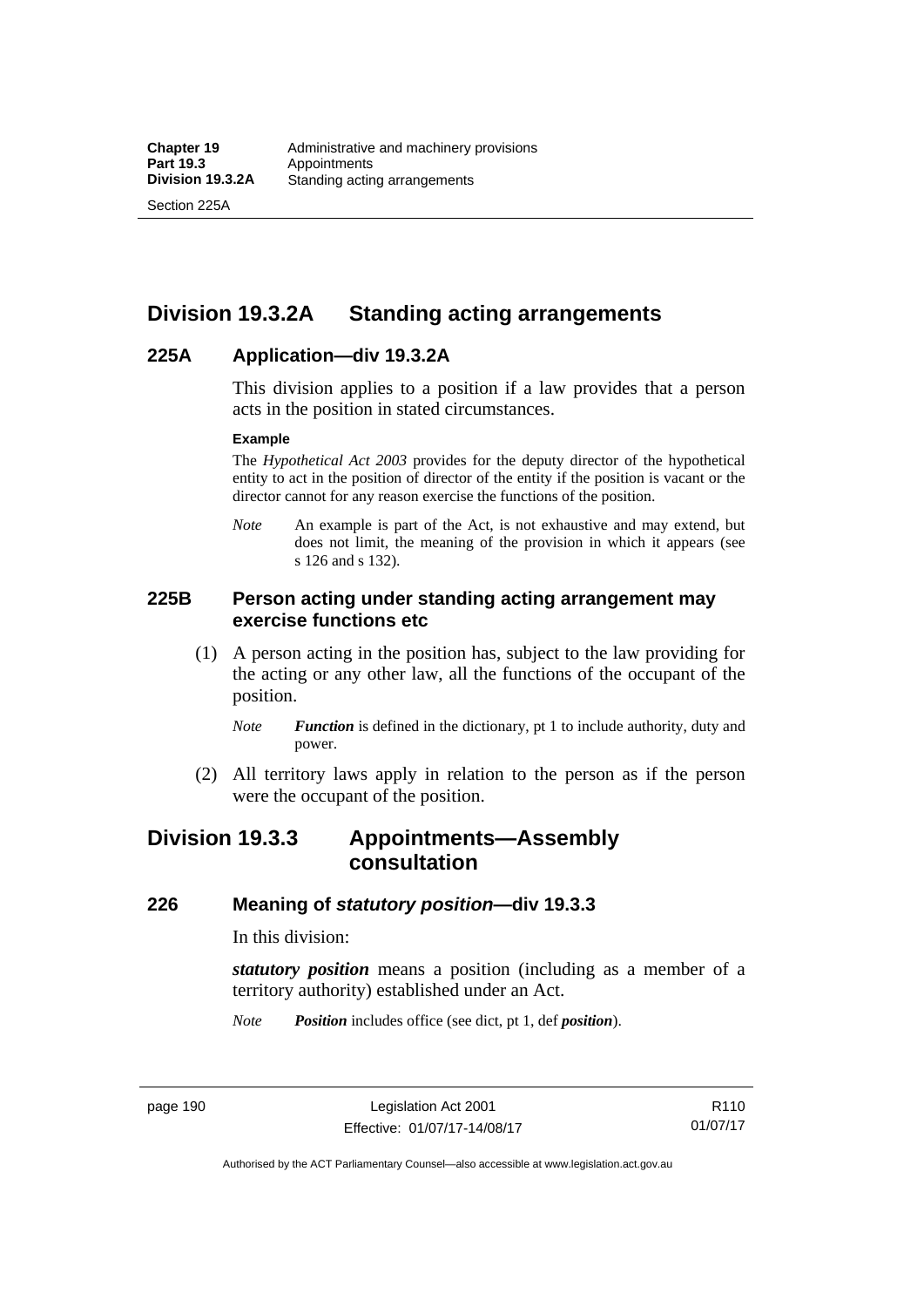## **227 Application—div 19.3.3**

- (1) This division applies if a Minister has the power under an Act to appoint a person to a statutory position.
- (2) However, this division does not apply to an appointment of—
	- (a) a public servant to a statutory position (whether or not the Act under which the appointment is made requires that the appointee be a public servant); or
	- (b) a person to, or to act in, a statutory position for not longer than 6 months, unless the appointment is of the person to, or to act in, the position for a 2nd or subsequent consecutive period; or
	- (c) a person to a statutory position if the only function of the position is to advise the Minister.

#### **228 Consultation with appropriate Assembly committee**

- (1) Before making an appointment to a statutory position, a Minister must consult—
	- (a) a standing committee of the Legislative Assembly nominated by the Speaker for the purpose; or
	- (b) if no nomination under paragraph (a) is in force—the standing committee of the Legislative Assembly responsible for the scrutiny of public accounts.
- (2) The committee may make a recommendation to the Minister about the proposed appointment.
- (3) The Minister must not make the appointment until the Minister has received a recommendation or 30 days have passed since the consultation took place, whichever happens first.
- (4) In making the appointment, the Minister must have regard to any recommendation received.

page 191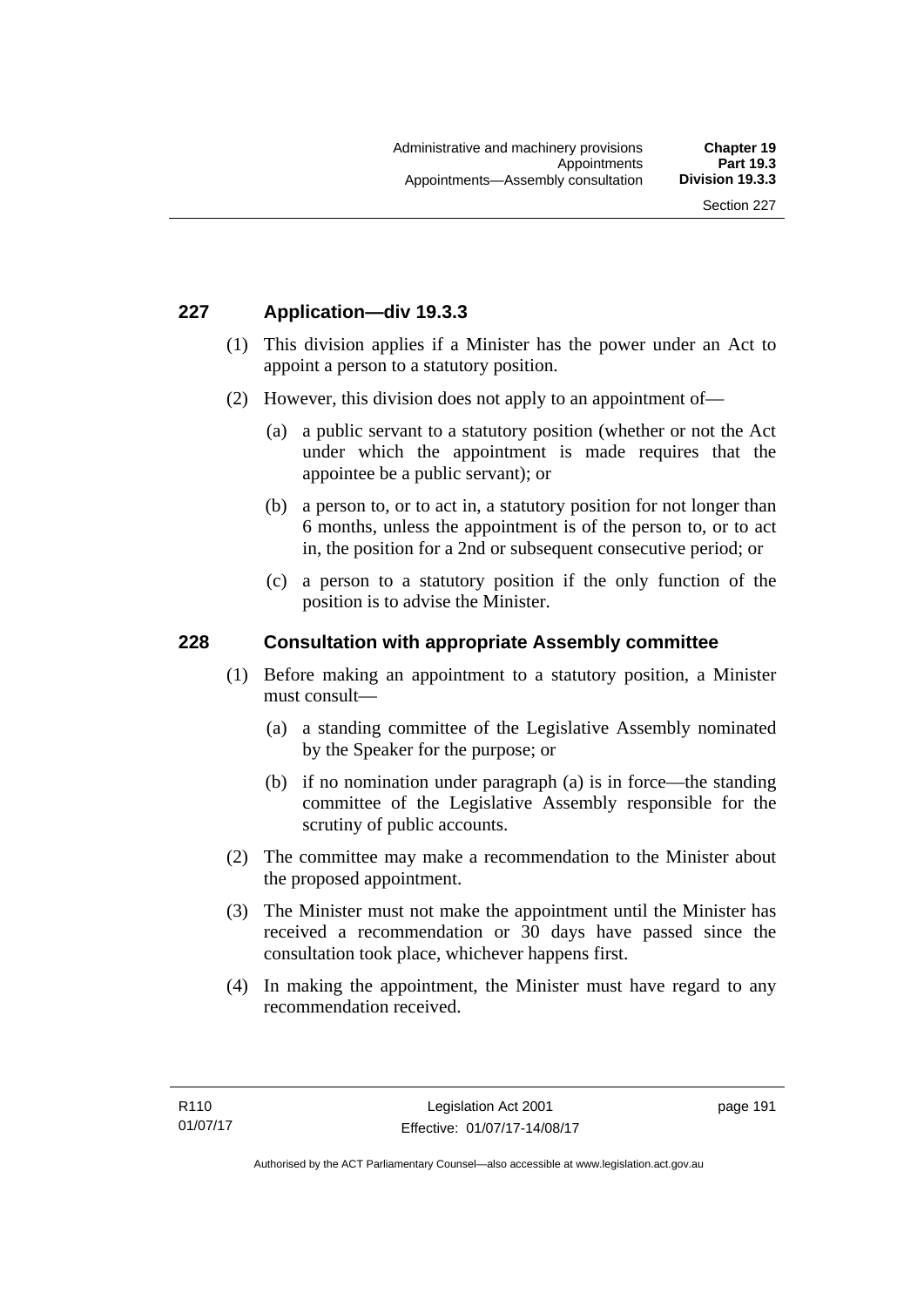Section 229

## **229 Appointment is disallowable instrument**

The instrument making, or evidencing, an appointment to which this division applies is a disallowable instrument.

*Note* A disallowable instrument must be notified and presented to the Legislative Assembly (see ch 7 (Presentation, amendment and disallowance of subordinate laws and disallowable instruments)).

page 192 Legislation Act 2001 Effective: 01/07/17-14/08/17

R110 01/07/17

Authorised by the ACT Parliamentary Counsel—also accessible at www.legislation.act.gov.au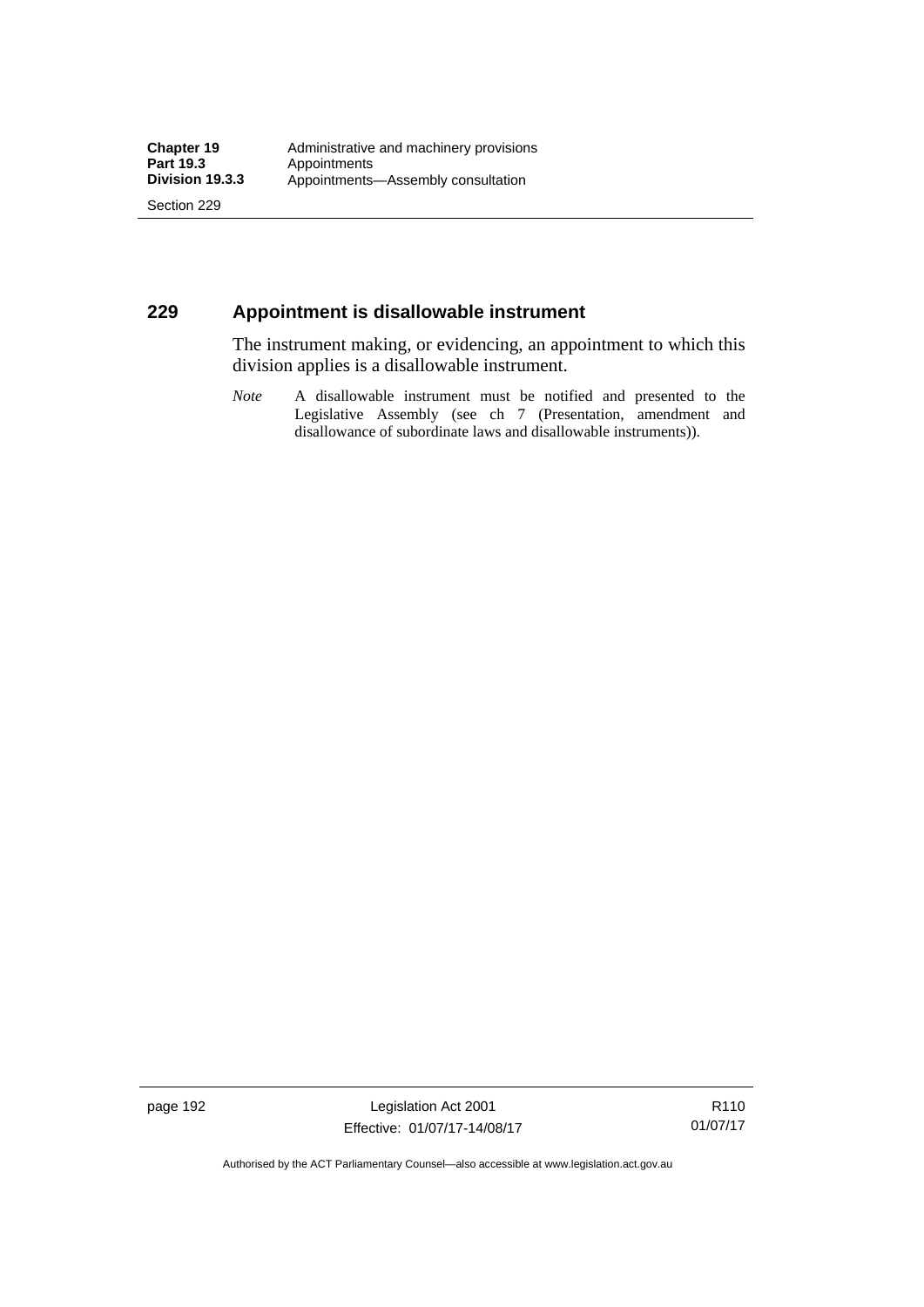# **Part 19.4 Delegations**

### **230 Application—pt 19.4 generally**

This part applies if a law authorises or requires an entity (the *appointer*) to delegate (or subdelegate) a function.

*Note Function* is defined in the dictionary, pt 1 to include authority, duty and power.

#### **231 Application—pt 19.4 to subdelegations**

- (1) This part applies to the subdelegation of a function in the same way as it applies to the delegation of the function.
- (2) However, if the appointer delegates a function to a delegate, the delegate may not subdelegate the function.
- (3) Subsection (2) is a determinative provision.

#### **Examples**

- 1 The *ABC Act 2003* provides that an appointer (X) may delegate X's functions to Y. The Act is silent on the subdelegation of the functions. Y may not subdelegate X's functions to Z.
- 2 The *ABC Act 2003* provides that an appointer (X) may delegate X's functions to Y, with authority for Y to subdelegate the functions. Because the Act authorises subdelegation, it expressly displaces this Act, section 231 (2) (see s 6). Y can therefore subdelegate  $\overline{X}$ 's functions to Z (compare s 236, which deals with the subdelegation of a power to delegate)*.*
- *Note 1* See s 5 for the meaning of determinative provisions, and s 6 for their displacement.
- *Note 2* An example is part of the Act, is not exhaustive and may extend, but does not limit, the meaning of the provision in which it appears (see s 126 and s 132).

## **232 Delegation must be in writing etc**

A delegation must be made, or evidenced, by writing signed by the appointer.

page 193

Authorised by the ACT Parliamentary Counsel—also accessible at www.legislation.act.gov.au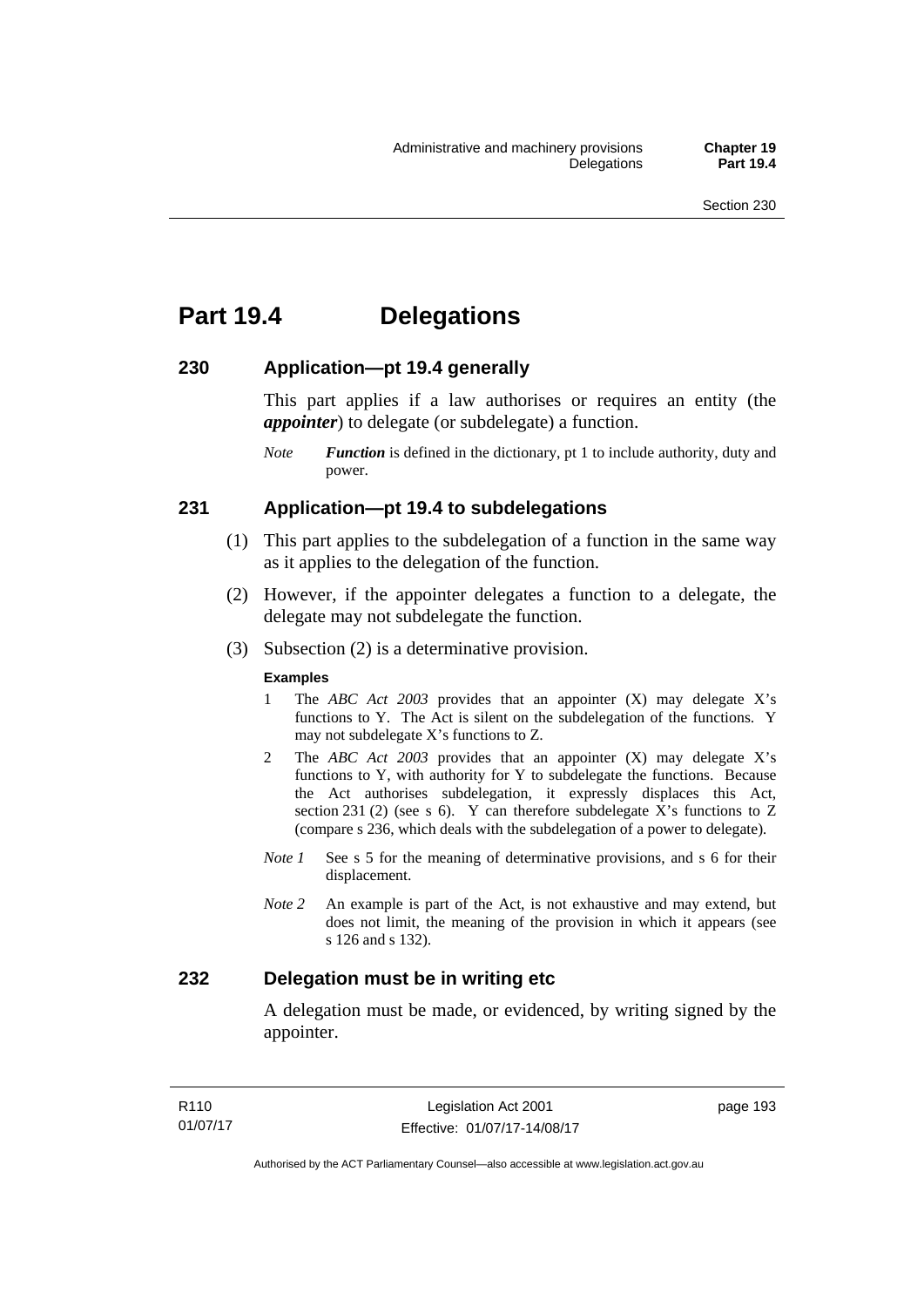#### **233 Delegation may be made by name or position**

- (1) The appointer may delegate by—
	- (a) naming the person to whom the delegation is made; or
	- (b) nominating the occupant of a position (however described), at a particular time or from time to time.
- (2) For this part, the person named, or the occupant of the position nominated, is the *delegate*.

### **234 Instrument may provide when delegation has effect etc**

The instrument making or evidencing a delegation may provide—

- (a) that the delegation has effect only in stated circumstances or subject to stated conditions, limitations or directions; or
- (b) that all of a function, or a stated part of the function, is delegated.

#### **Examples**

- 1 The delegation provides that, when the appointer (Y) is outside Australia, the delegate (X) may exercise her functions except that stated functions may only be exercised with Y's approval.
- 2 The delegation provides that X may enter into a contract for the purchase of property of not more than \$50 000 in value.
- 3 The delegation provides that X may grant licences under a stated Act but that, in considering applications, X must take account of the policy of the agency (authorised by the Act) that there should not be more than 100 licences current at any time.
- *Note* An example is part of the Act, is not exhaustive and may extend, but does not limit, the meaning of the provision in which it appears (see s 126 and s 132).

## **235 Delegation may be made to 2 or more delegates**

The appointer may delegate the appointer's function, or any part of the function, to 2 or more delegates.

page 194 Legislation Act 2001 Effective: 01/07/17-14/08/17

Authorised by the ACT Parliamentary Counsel—also accessible at www.legislation.act.gov.au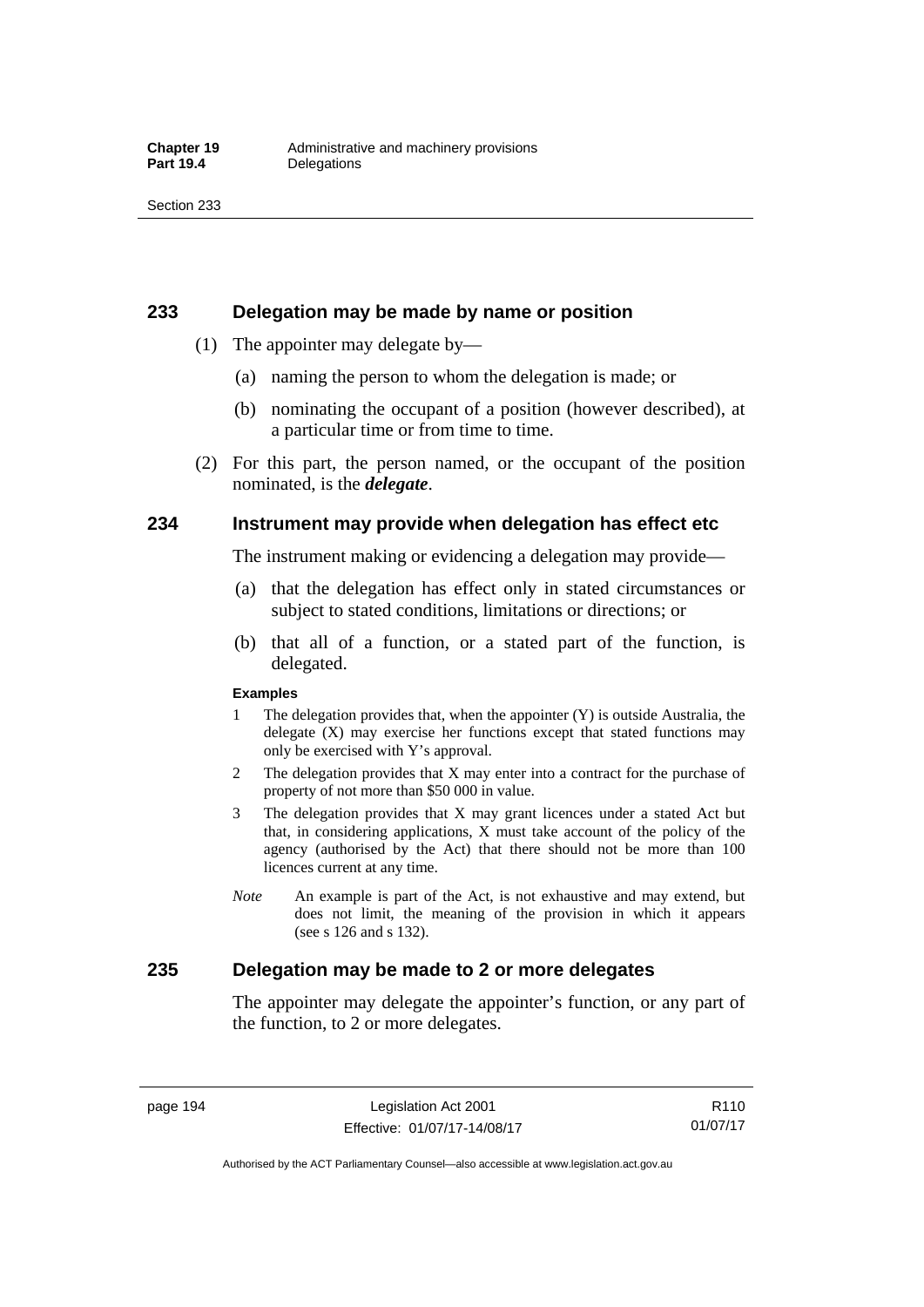#### **236 Power to delegate may not be delegated**

- (1) The appointer may not delegate the appointer's power to delegate.
- (2) Subsection (1) is a determinative provision.
	- *Note* See s 5 for the meaning of determinative provisions, and s 6 for their displacement.

#### **Examples**

- 1 The *ABC Act 2003* provides that an appointer (X) may delegate X's functions to Y. The Act is silent on X's power to delegate the power to delegate. X may not delegate X's power to delegate to Y.
- 2 The *ABC Act 2003* provides that an appointer (X) may delegate X's functions to Y, with authority for X to delegate X's power to delegate. Because the Act authorises the delegation of the power to delegate, it expressly displaces this Act, s 236 (1) (see s 6). X can therefore delegate X's power to delegate to Y (compare s 231, which deals with the subdelegation of a delegated function).
- *Note* An example is part of the Act, is not exhaustive and may extend, but does not limit, the meaning of the provision in which it appears (see s 126 and s 132).

#### **237 Delegation may be amended or revoked**

- (1) The appointer may amend a delegation or revoke it completely or partly.
- (2) The power to amend or revoke a delegation is exercisable in the same way, and subject to the same conditions, as the power to delegate.

#### **Example**

If the power to delegate is exercisable only with the Minister's approval, the power to revoke the delegation is exercisable only with the Minister's approval.

*Note* An example is part of the Act, is not exhaustive and may extend, but does not limit, the meaning of the provision in which it appears (see s 126 and s 132).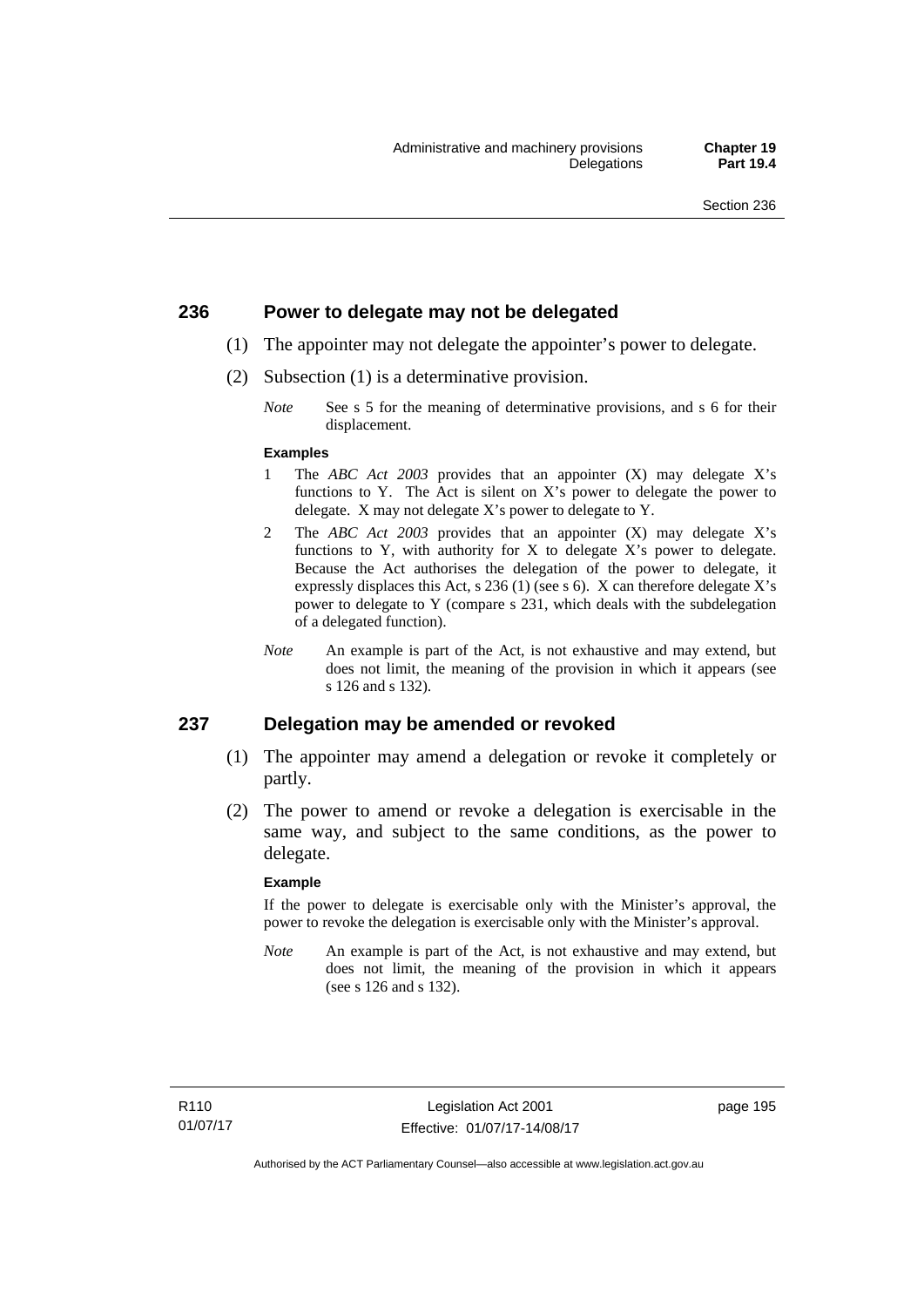## **238 Appointer responsible for delegated function**

The delegation of a function, or a part of a function, does not relieve the appointer of the appointer's obligation to ensure that the function is properly exercised.

## **239 Exercise of delegation by delegate**

- (1) A delegate must exercise the delegation subject to any conditions, limitations or directions in the instrument making or evidencing the delegation.
- (2) All territory laws apply to the delegate in the exercise of the delegation as if the delegate were the appointer.
- (3) Without limiting subsection (2), if the exercise of a function by the appointer is dependent on the appointer's state of mind and the function is delegated, the function may be exercised by the delegate on the delegate's state of mind.
- (4) Anything done by or in relation to the delegate in the exercise of the delegation is taken to have been done by or in relation to the appointer.
	- *Note 1* Section 94 provides that a delegation under a law that is in force immediately before an amendment of the law continues to have effect as if made under the amended law.
	- *Note 2* Section 196 gives a delegate the powers necessary or convenient to exercise a delegated function.
- (5) In this section:

*state of mind* includes knowledge, intention, opinion, belief or purpose.

## **240 Appointer may exercise delegated function**

A function that has been delegated may, despite the delegation, be exercised by the appointer.

page 196 Legislation Act 2001 Effective: 01/07/17-14/08/17

Authorised by the ACT Parliamentary Counsel—also accessible at www.legislation.act.gov.au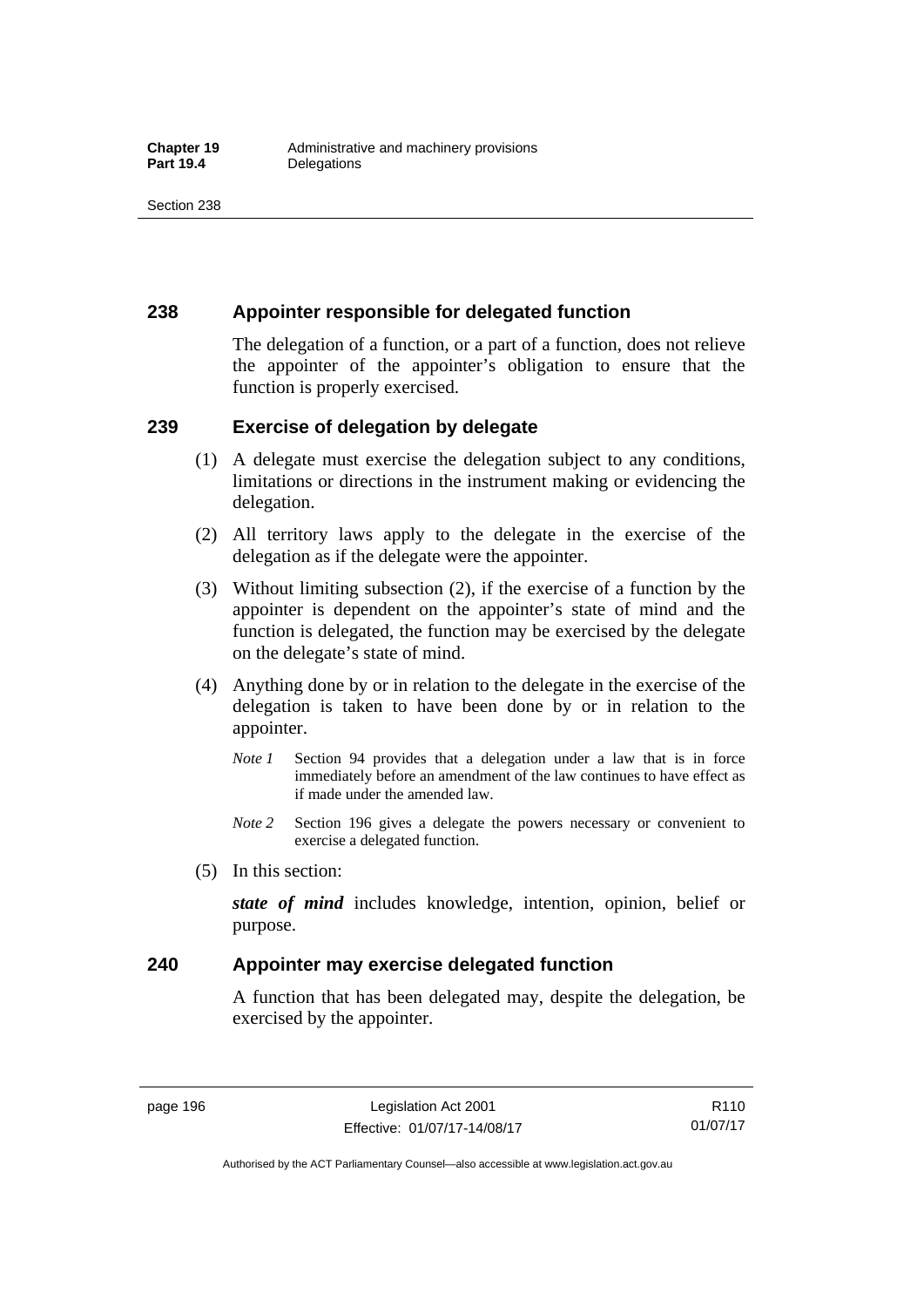# **241 Delegation not affected by appointer changes**

- (1) If the appointer is a body, a delegation made by the body does not end only because the membership of the body changes.
- (2) If the appointer is the person for the time being occupying a position, a delegation made by the person does not end only because the person ceases to be the occupant of the position.
- (3) This section does not limit the following sections:
	- section 199 (Functions of bodies)
	- section 200 (Functions of occupants of positions).

## **242 Delegation not affected by defect etc**

- (1) A delegation, or anything done under a delegation, is not invalid only because of a defect or irregularity in or in relation to the delegation.
- (2) Anything done by or in relation to the delegate while the delegate purports to exercise the delegation is not invalid only because—
	- (a) the delegation had been amended or revoked; or
	- (b) the occasion for the delegate to exercise the delegation had not arisen or had ended.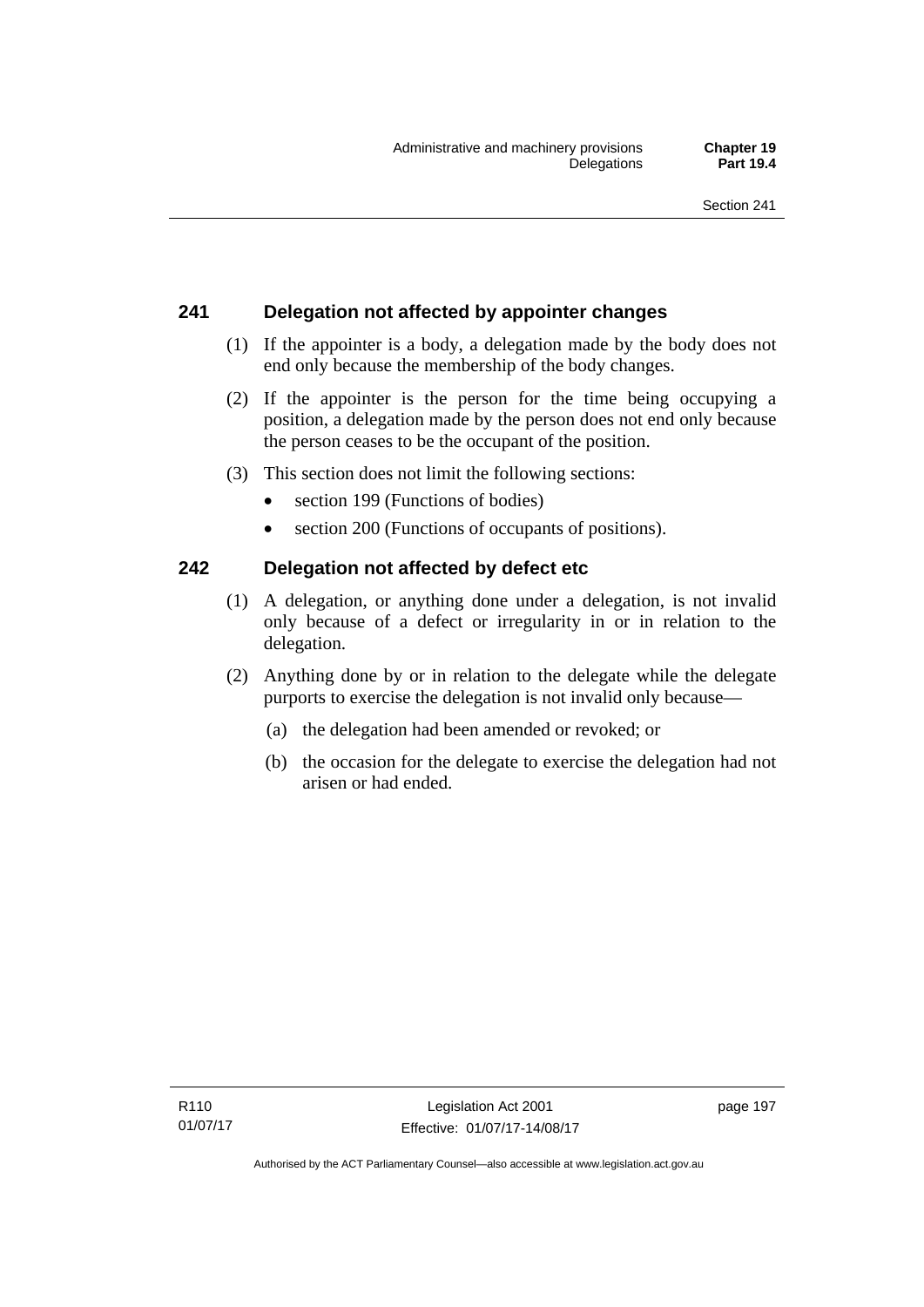Section 245

# **Part 19.5 Service of documents**

## **245 Application—pt 19.5**

This part applies to a document that is authorised or required under a law to be served (whether the word 'serve', 'give', 'notify', 'send' or 'tell' or any other word is used).

## **246 Definitions—pt 19.5**

In this part:

*administrator*, of a law, means the entity administering or responsible for the law.

*agency* means—

- (a) an administrative unit; or
- (b) a statutory office-holder; or
- (c) any other entity established for a public purpose under a law;

and includes a member of, or a member of the staff of, the agency.

*business address*, of an individual, corporation or agency in relation to anything done or to be done under a law, includes the latest business address, or address for service of notices (however described), of the individual, corporation or agency (if any) recorded in a register or other records kept by the administrator of the law.

*corporation* does not include an agency.

*document* includes a notice, an article that may be sent by post or anything else.

*email address*, of an individual, corporation or agency in relation to anything done or to be done under a law, includes the latest email address of the individual, corporation or agency (if any) recorded in a register or other records kept by the administrator of the law.

page 198 Legislation Act 2001 Effective: 01/07/17-14/08/17

Authorised by the ACT Parliamentary Counsel—also accessible at www.legislation.act.gov.au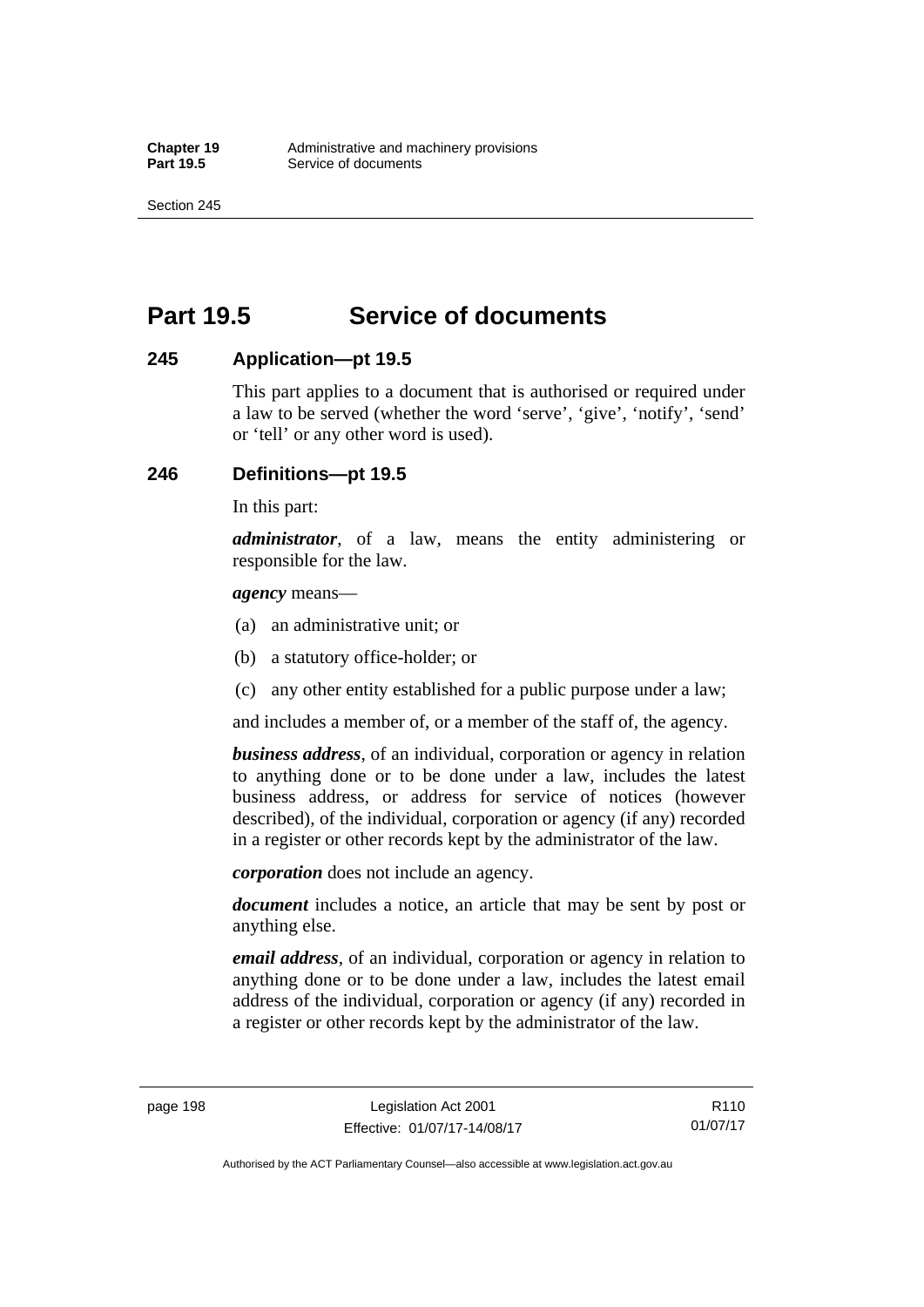#### *executive officer* means—

- (a) for a corporation—a person (however described and whether or not the person is a director of the corporation) who is concerned with, or takes part in, the corporation's management; or
- (b) for an agency that is an administrative unit—the director-general of the administrative unit; or
- (c) for an agency that is a statutory office-holder—the occupant of the position; or
- (d) for an agency constituted by 2 or more people—the person who is entitled, because of the position occupied by the person, to preside at any meeting of the agency at which the person is present; or
- (e) for any other agency—the chief executive officer (however described) of the agency; or
- (f) for any agency—a person (however described) who is concerned with, or takes part in, the agency's management.

*fax number*, of an individual, corporation or agency in relation to anything done or to be done under a law, includes the latest fax number of the individual, corporation or agency (if any) recorded in a register or other records kept by the administrator of the law.

*home address*, of an individual in relation to anything done or to be done under a law, includes the latest home address, or address for service of notices (however described), of the person (if any) recorded in a register or other records kept by the administrator of the law.

*responsible*, for a law, means allocated responsibility for the law under the *[Public Sector Management Act 1994](http://www.legislation.act.gov.au/a/1994-37)*, section 14 (1) (b) (Ministerial responsibility and functions of administrative units).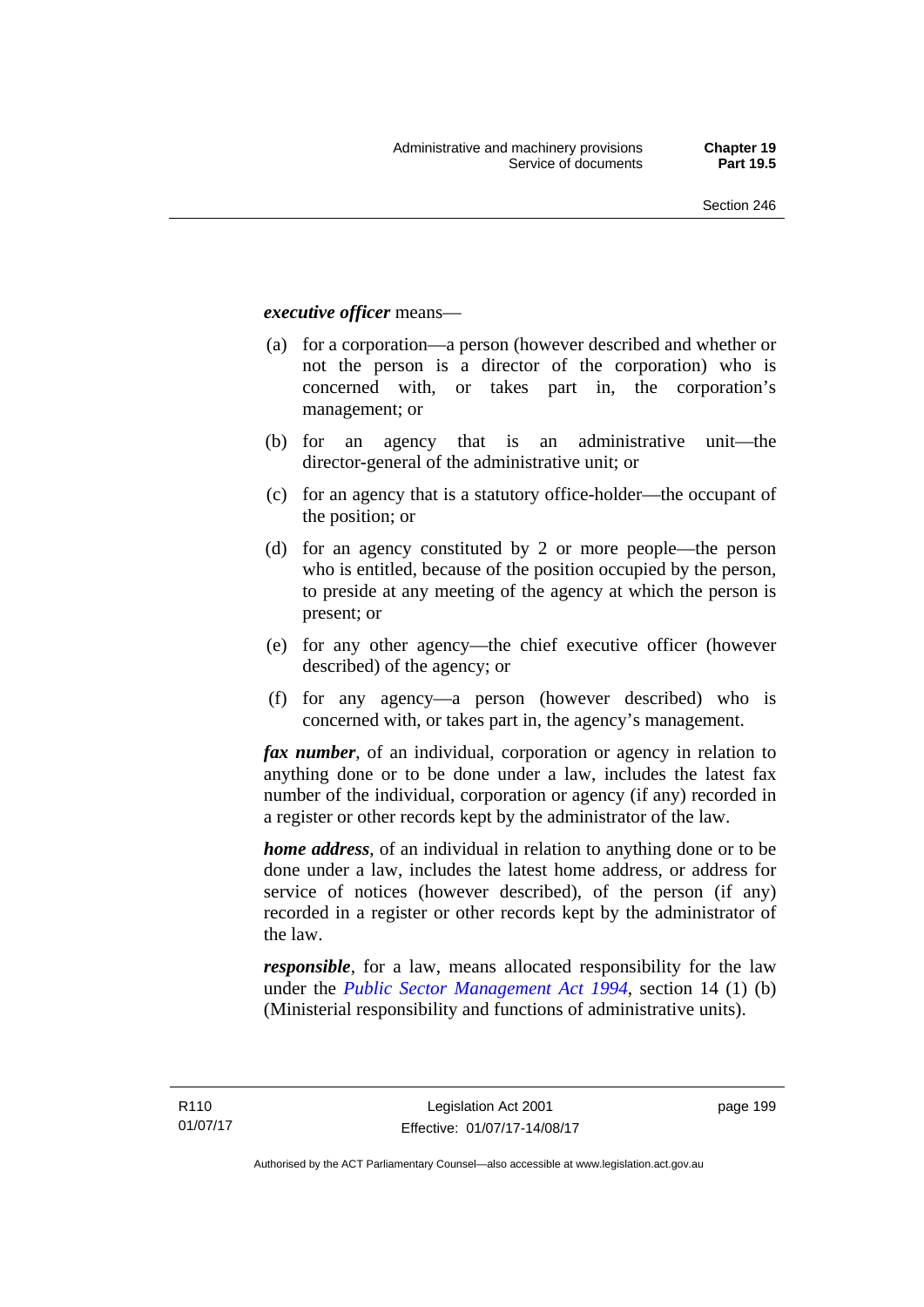## **247 Service of documents on individuals**

- (1) A document may be served on an individual—
	- (a) by giving it to the individual; or
	- (b) by sending it by prepaid post, addressed to the individual, to a home or business address of the individual; or
	- (c) by faxing it to a fax number of the individual; or
	- (d) by emailing it to an email address of the individual; or
	- (e) by leaving it, addressed to the individual, at a home or business address of the individual with someone who appears to be at least 16 years old and to live or be employed at the address.
	- *Note* See s 251 for service of documents under other laws.
- (2) This section applies to service of a document outside the ACT in the same way as it applies to service of the document in the ACT.

## **248 Service of documents on corporations**

- (1) A document may be served on a corporation—
	- (a) by giving it to an executive officer of the corporation; or
	- (b) by sending it by prepaid post, addressed to the corporation (or an executive officer of the corporation), to the address of any of its registered offices or any other business address of the corporation; or
	- (c) by faxing it to a fax number of the corporation; or
	- (d) by emailing it to an email address of the corporation; or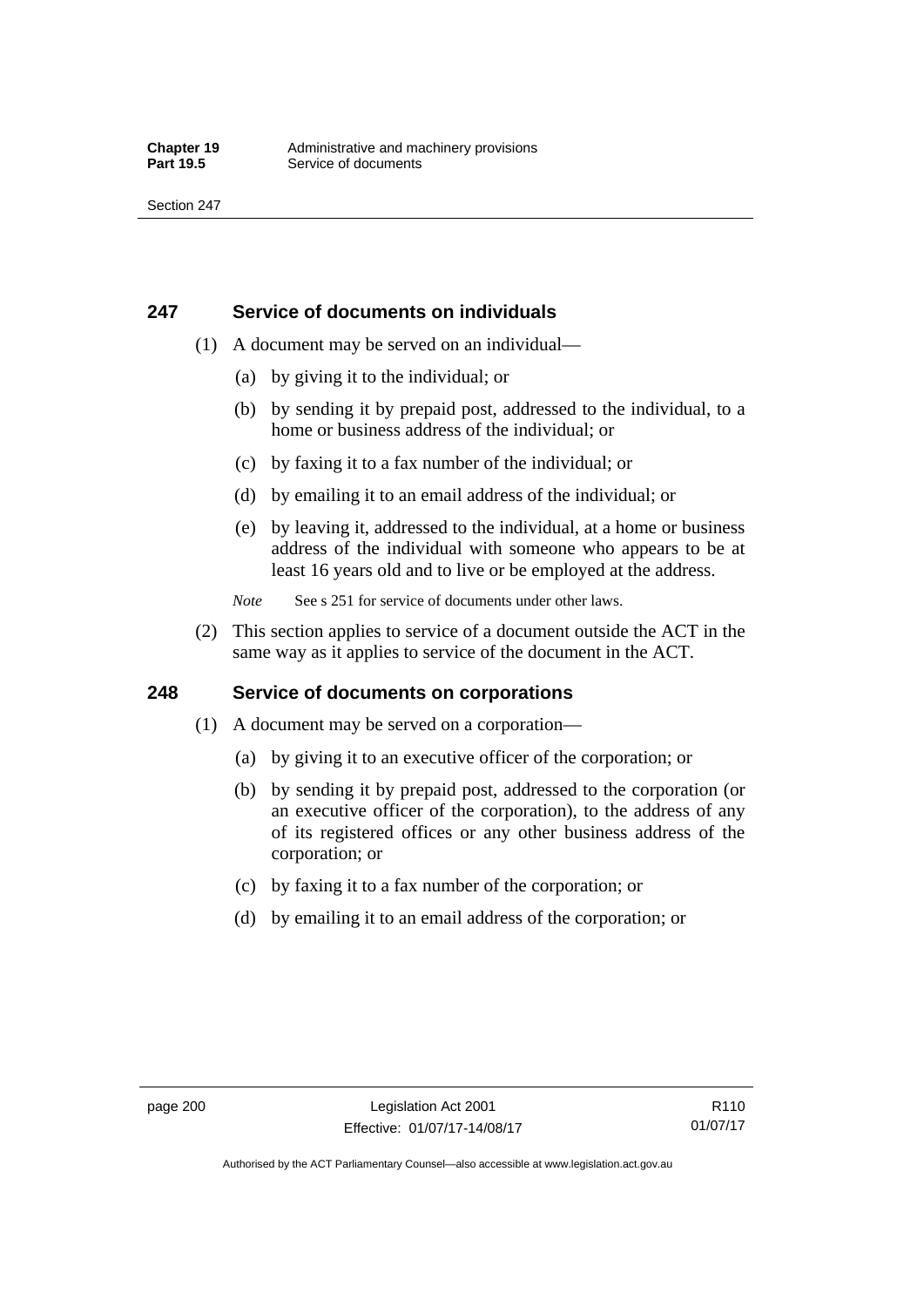(e) by leaving it, addressed to the corporation (or an executive officer of the corporation), at the address of any of the corporation's registered offices, or any other business address of the corporation, with someone who appears to be at least 16 years old and to be employed at the address.

*Note* See s 251 for service of documents under other laws.

 (2) This section applies to service of a document outside the ACT in the same way as it applies to service of the document in the ACT.

## **249 Service of documents on agencies**

A document may be served on an agency—

- (a) by giving it to an executive officer of the agency; or
- (b) by sending it by prepaid post, addressed to the agency (or an executive officer of the agency), to the address of any office of the agency or any other business address of the agency; or
- (c) by faxing it to a fax number of the agency; or
- (d) by emailing it to an email address of the agency; or
- (e) by leaving it, addressed to the agency (or an executive officer of the agency), at the address of any of the agency's offices or any other business address of the agency with someone who appears to be employed at the agency.
- *Note* See s 251 for service of documents under other laws.

## **250 When document taken to be served**

 (1) A document served by post under this part is taken to be served when the document would have been delivered in the ordinary course of post.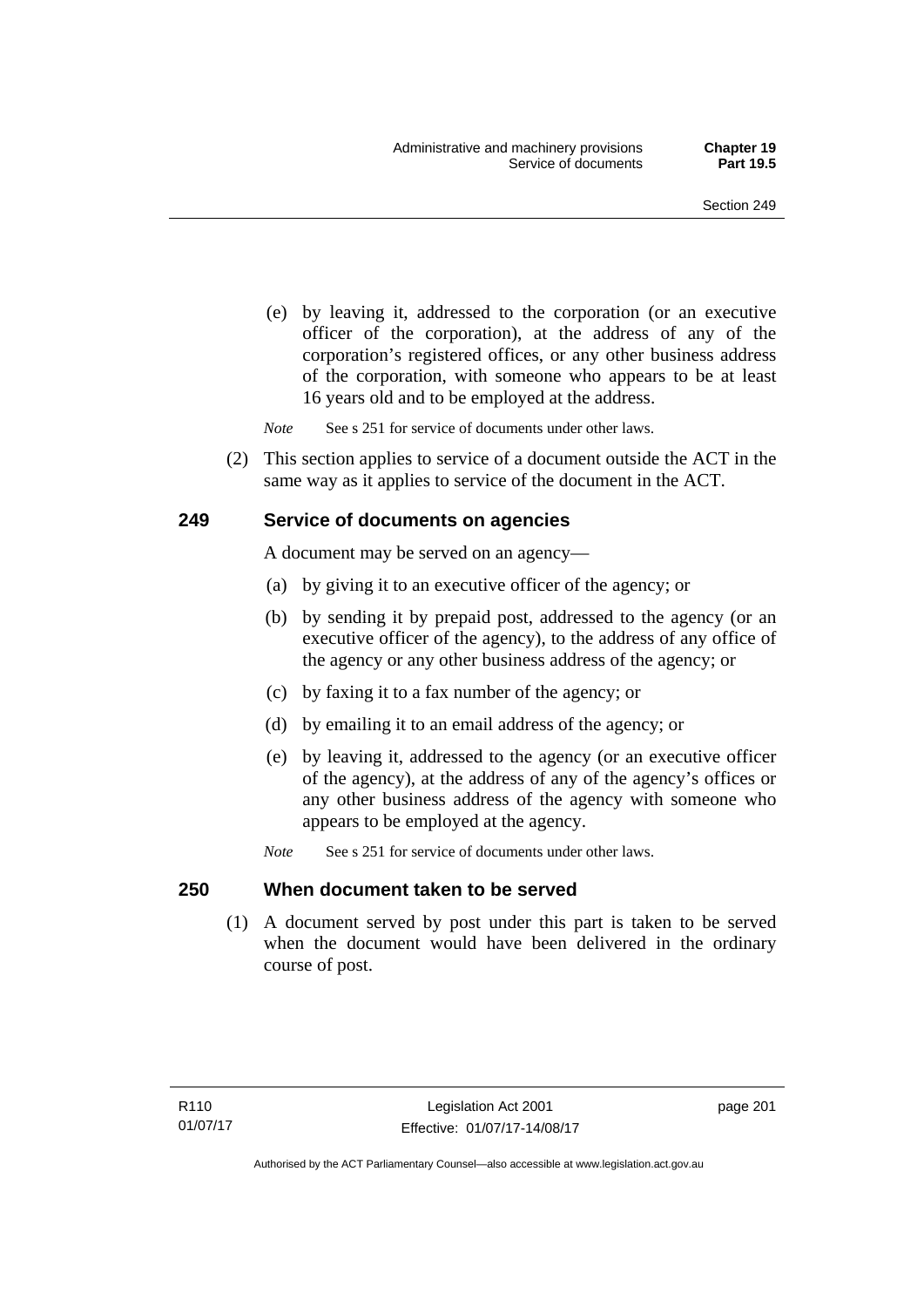Section 250

- (2) However, subsection (1) does not affect the operation of the *[Evidence Act 2011](http://www.legislation.act.gov.au/a/2011-12)*, section 160 (Postal articles).
	- *Note* The *[Evidence Act 2011](http://www.legislation.act.gov.au/a/2011-12)*, s 160 provides a rebuttable presumption that a postal article sent by prepaid post addressed to a person at an address in Australia or an external territory was received on the 4th working day after posting.
- (3) If the sender has no reason to suspect that a document served by fax or email under this part was not received by the recipient when sent, the document is presumed to be served when sent unless evidence sufficient to raise doubt about the presumption is given.
- (4) For subsection (3), the sender has reason to suspect that a document served by fax or email under this part was not received by the recipient when sent only if, on the day the document was sent or on the next working day, the equipment the sender used to send the document indicated by way of a signal or other message that—
	- (a) the equipment did not send the document when the equipment was used to send the document; or
	- (b) for a fax—the number to which the fax was sent to the recipient was not a fax number of the recipient; or
	- (c) for an email—the address to which the email was sent was not an email address of the recipient.
- (5) A document addressed to the recipient, and left for the recipient as mentioned in section 247 (e), section 248 (e) or section 249 (e), is taken to be served when it was left.
- (6) In this section:

*recipient*, for a document, means the individual, corporation or agency on whom the document is intended to be served.

*sender*, for a document served, or to be served, by fax or email, means the person sending, or seeking to send, the document.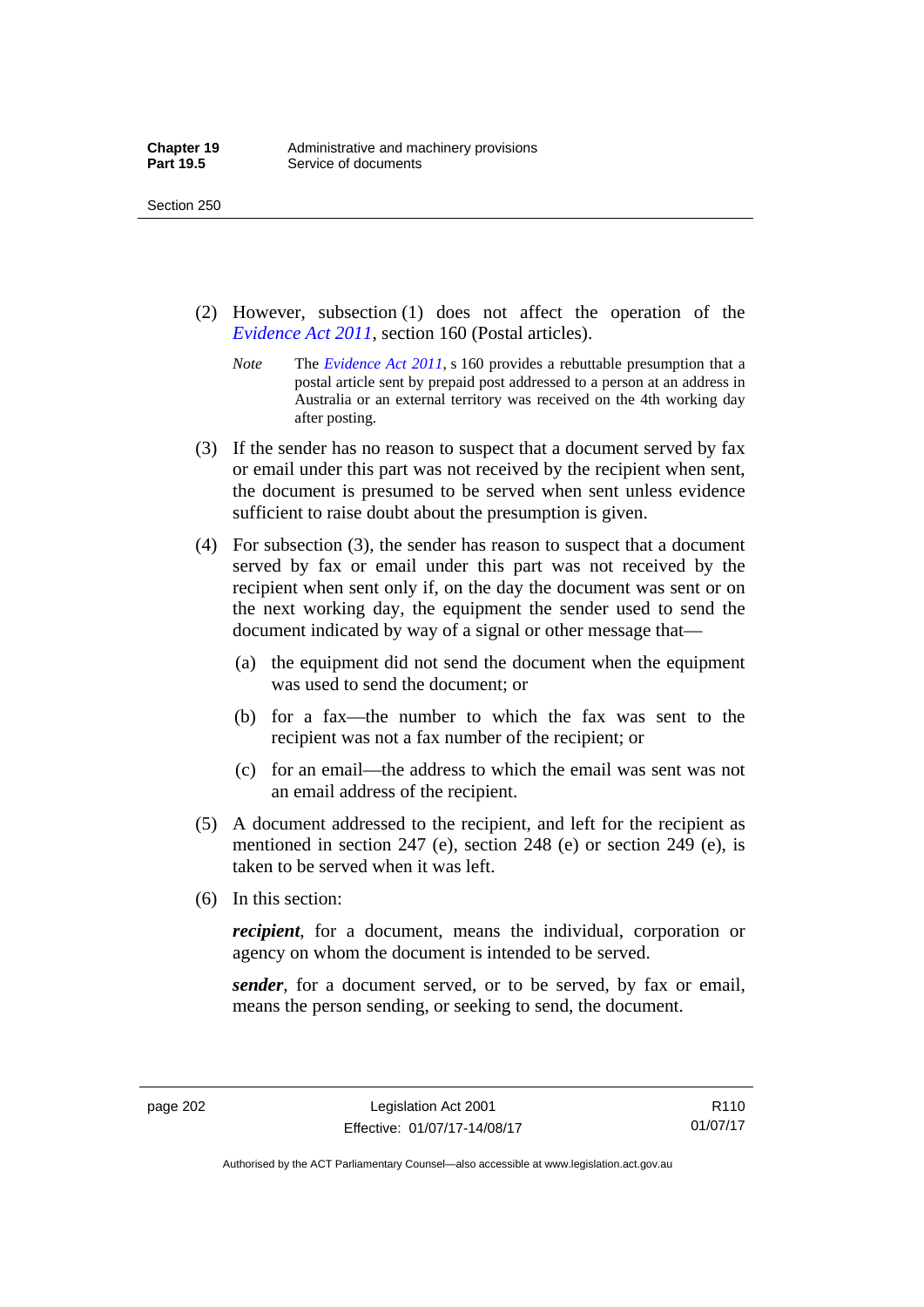# **251 Other laws not affected etc**

- (1) This part does not affect the operation of any other law that authorises or requires service of a document otherwise than as provided under this part.
- (2) Despite this part, a law (or, if the law is an Act, a regulation under the Act) may provide—
	- (a) that a document of a particular kind may or must be served (however described) only in a particular way or to a particular address or number; or
	- (b) for the date (or date and time) when service (however described) of a document is taken to have been made.

# **252 Powers of courts and tribunals not affected**

This part does not affect the power of a court or tribunal to authorise or require service of a document otherwise than as provided under this part.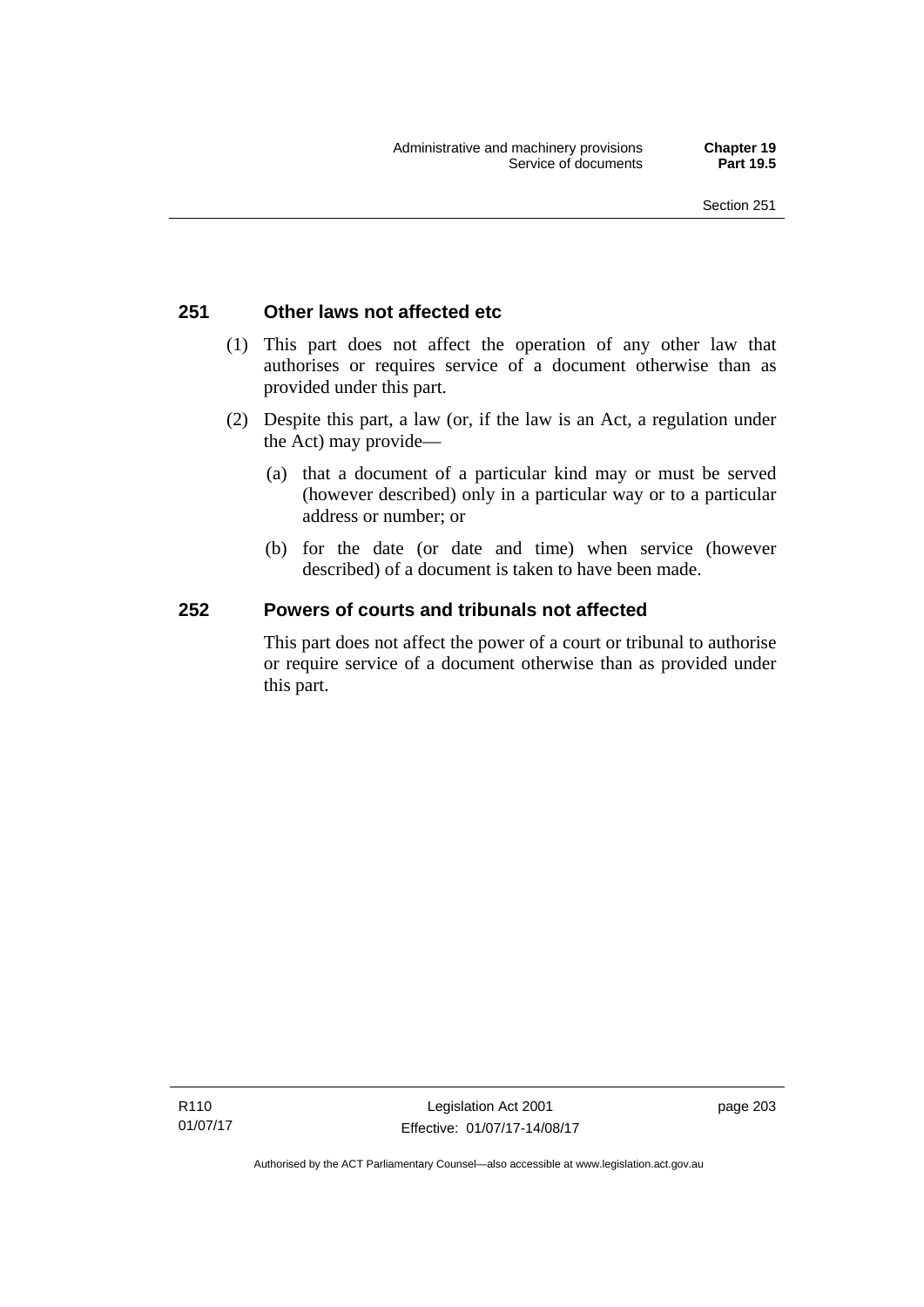Section 253

# **Part 19.6 Functions of Executive and Ministers**

## **253 Exercise of functions of Executive**

- (1) A function given to the Executive under an Act may be exercised by any 2 Ministers acting in concert.
- (2) The exercise of a function under subsection (1) is taken to be the exercise of the function by the Executive.
- (3) A statutory instrument (other than a subordinate law or disallowable instrument) is taken to be made by the Executive if it is signed by 2 or more Ministers who are members of the Executive.
- (4) A statutory instrument mentioned in subsection (3) made in accordance with the subsection is taken to be made when it is signed by the second Minister signing.
- (5) This section is subject to section 41 (Making of certain statutory instruments by Executive).
- (6) In this section:

Act includes an Act of the Commonwealth.

*statutory instrument* includes an instrument (whether or not legislative in nature) made under—

- (a) an Act of the Commonwealth; or
- (b) another statutory instrument of the Commonwealth ; or
- (c) power given by an Act or statutory instrument of the Commonwealth and also power given otherwise by law.

## **254 Administration of matters not allocated**

If a matter relating to the Executive's functions is not allocated under the [Self-Government Act,](http://www.comlaw.gov.au/Series/C2004A03699) section 43 (1), the Chief Minister administers the matter.

R110 01/07/17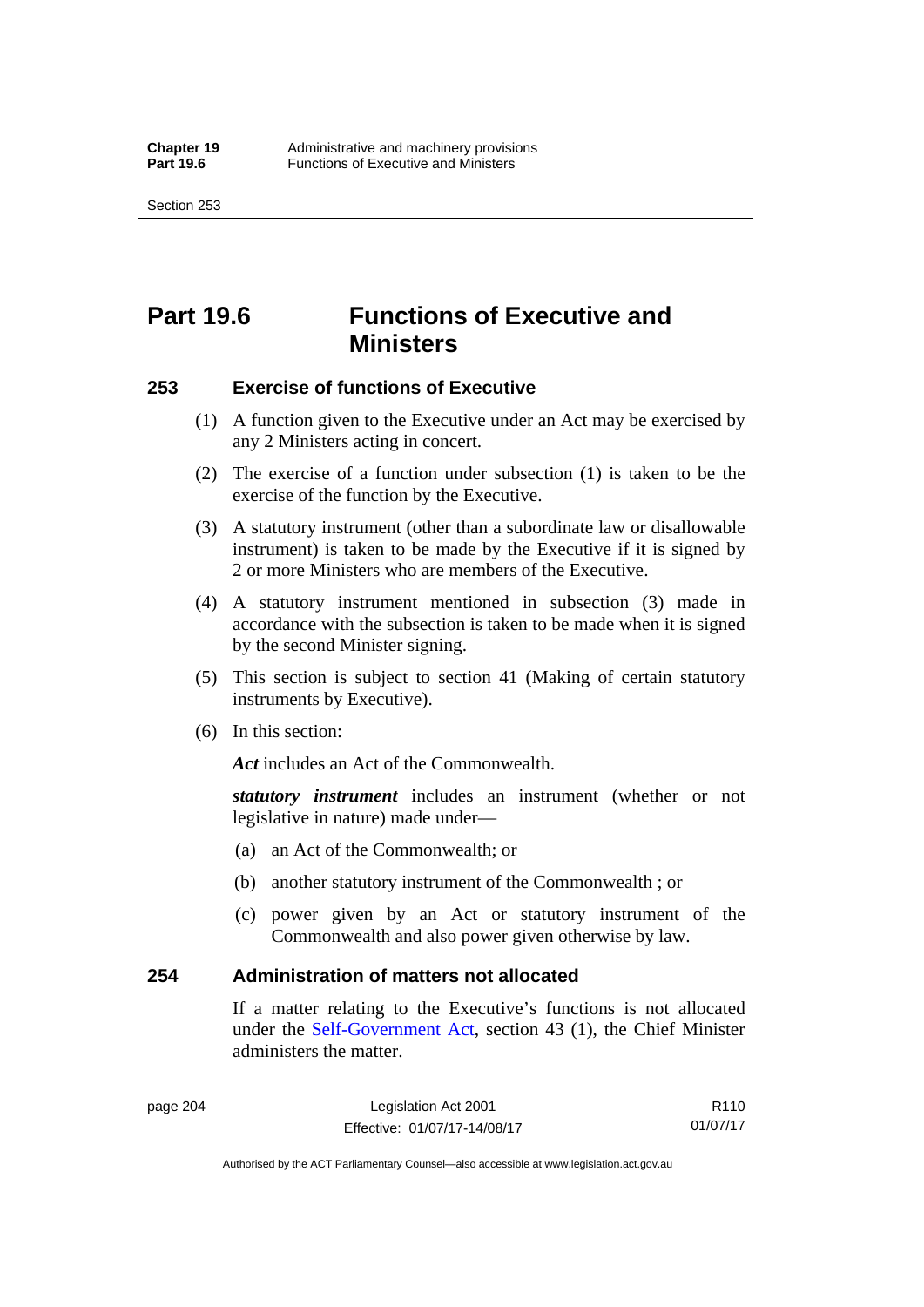# **254A Delegation by Minister**

A Minister may delegate the Minister's functions under an Act or statutory instrument to anyone else.

*Note* For the making of delegations and the exercise of delegated functions, see pt 19.4.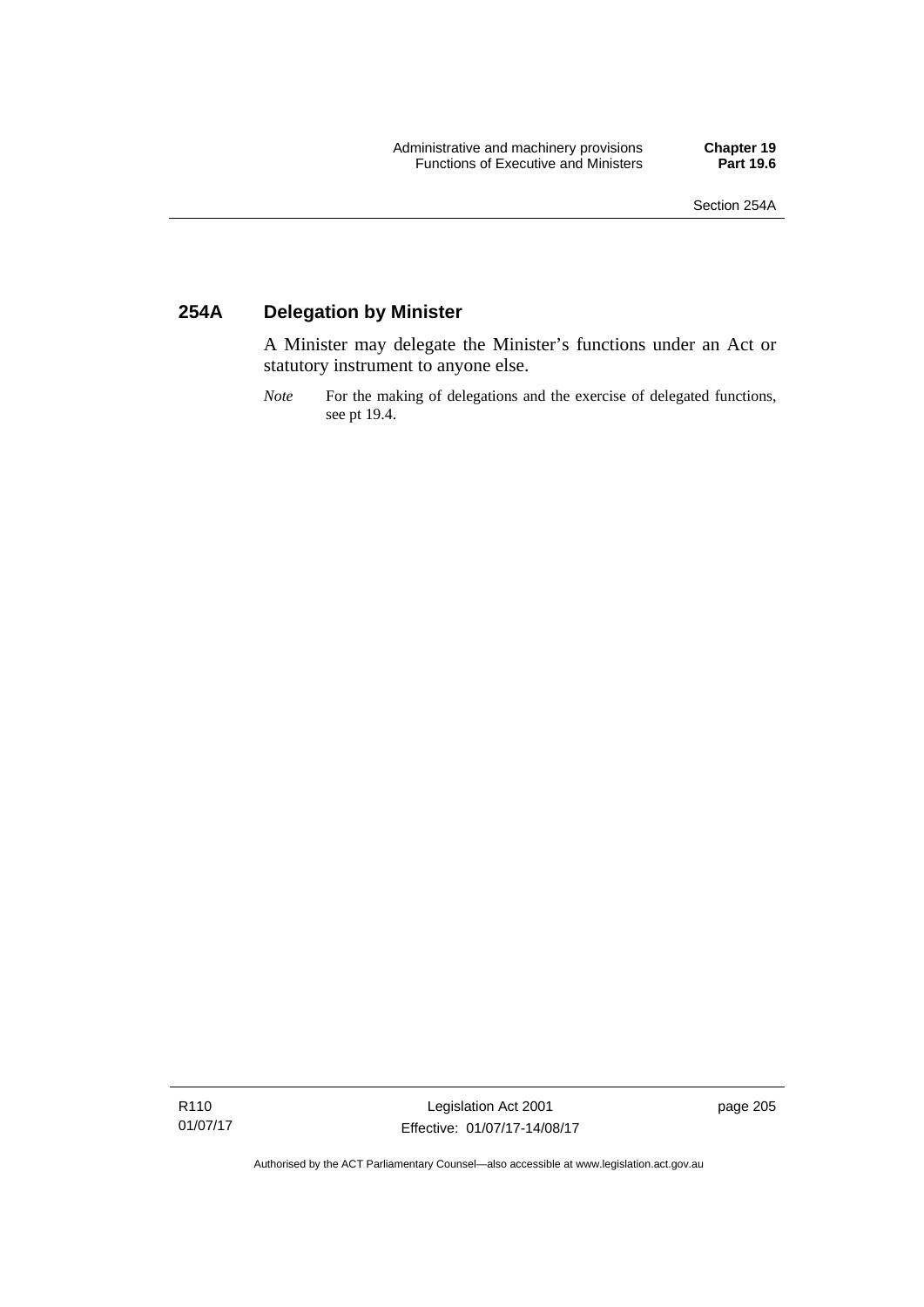Section 255

# **Part 19.7 Other matters**

## **255 Forms**

- (1) This section applies if an Act, subordinate law or disallowable instrument (the *authorising law*) authorises or requires a form to be approved or prescribed under an Act or statutory instrument (the *relevant law*).
	- *Note* See also s 46 (3), which deals with the repeal and replacement of forms that are legislative instruments and prevents their amendment.
- (2) The authorising law authorises a form to be approved or prescribed in relation to any matter under or in relation to the relevant law.
- (3) To remove any doubt, a form may be approved or prescribed for a provision of the relevant law even though the provision does not mention a form.

### **Example**

The X Act, s 23 provides for a person to apply for registration but makes no mention of a form for the application. However, the Act, s 80 (1) provides:

(1) The Minister may approve forms for this Act.

Section 80 (3) provides that the approval of a form is a notifiable instrument.

Because s 80 (1) permits a form to be approved 'for this Act', this Act, s 255 applies in relation to s 23 and the Minister may, in writing, approve a form for the application.

- *Note 1* Because the approval is a notifiable instrument, it must be in writing (see s 42 (2)).
- *Note 2* An example is part of the Act, is not exhaustive and may extend, but does not limit, the meaning of the provision in which it appears (see s 126 and s 132).
- (4) Substantial compliance with a form is sufficient.
- (5) However, if a form requires—
	- (a) the form to be signed; or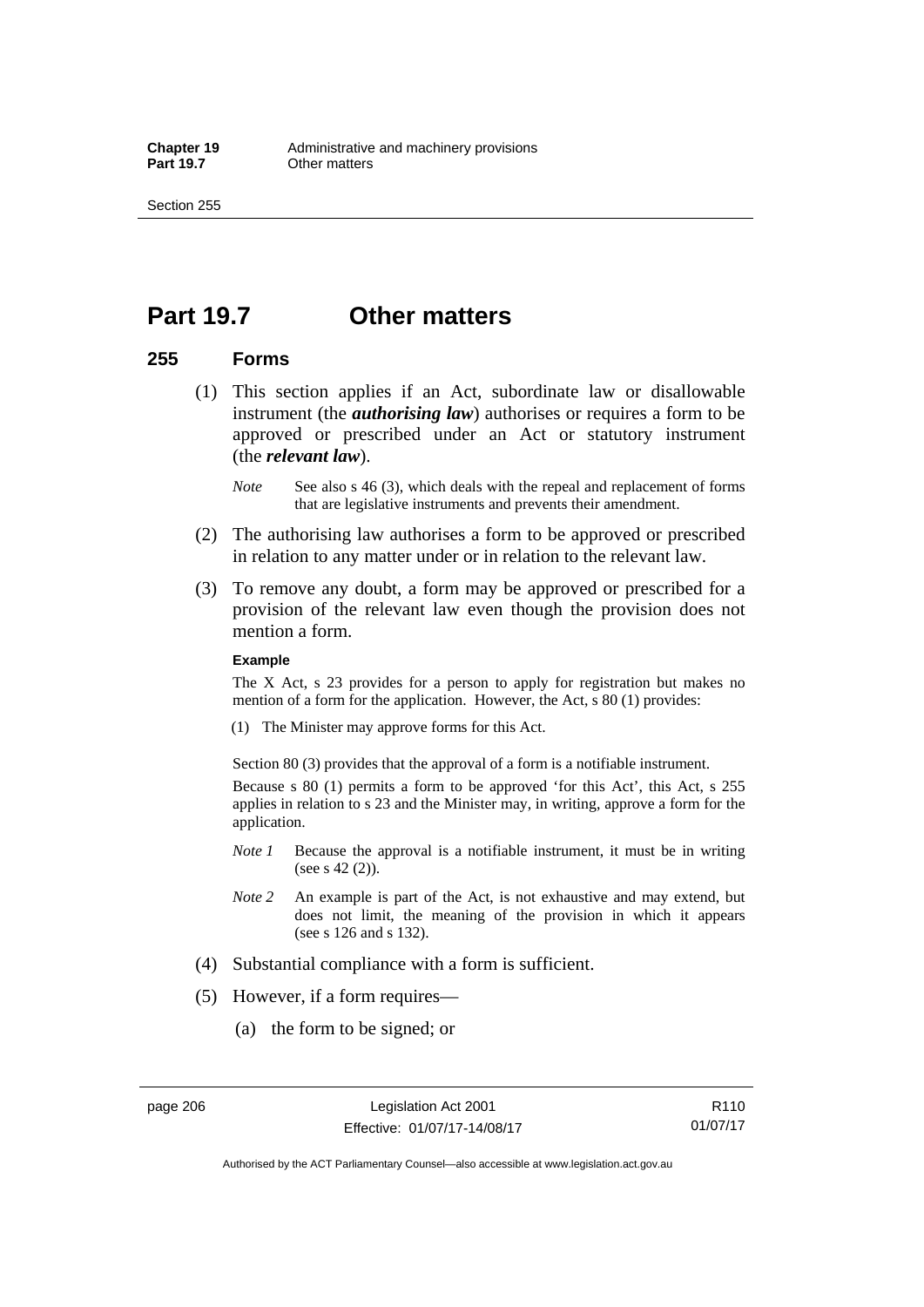- (b) the form to be prepared in a particular way (for example, on paper of a particular size or quality or in a particular electronic form); or
- (c) the form to be completed in a particular way; or
- (d) particular information to be included in the form, or a particular document to be attached to or given with the form; or
- (e) the form, information in the form, or a document attached to or given with the form, to be verified in a particular way (for example, by statutory declaration);

the form is properly completed only if the requirement is complied with.

- (6) Despite subsection (5), the person need not comply with the requirement mentioned in subsection (5) (d) (and the form is taken to be properly completed despite the noncompliance) if—
	- (a) the form is approved or prescribed for a purpose; and
	- (b) the information or document is not reasonably necessary for the purpose.

### **Examples**

- 1 A person need not comply with a requirement of an approved form to include personal information (eg marital status) irrelevant to a purpose for which the form is required.
- 2 A person need not comply with a requirement of an approved form that has some relevance to a purpose for which the form is required, but intrudes to an unreasonable extent on personal privacy.
- $(7)$  If—
	- (a) a form (*form 1*) may be approved or prescribed for a purpose; and
	- (b) another form (*form 2*) may be approved or prescribed for the same or another purpose; and

page 207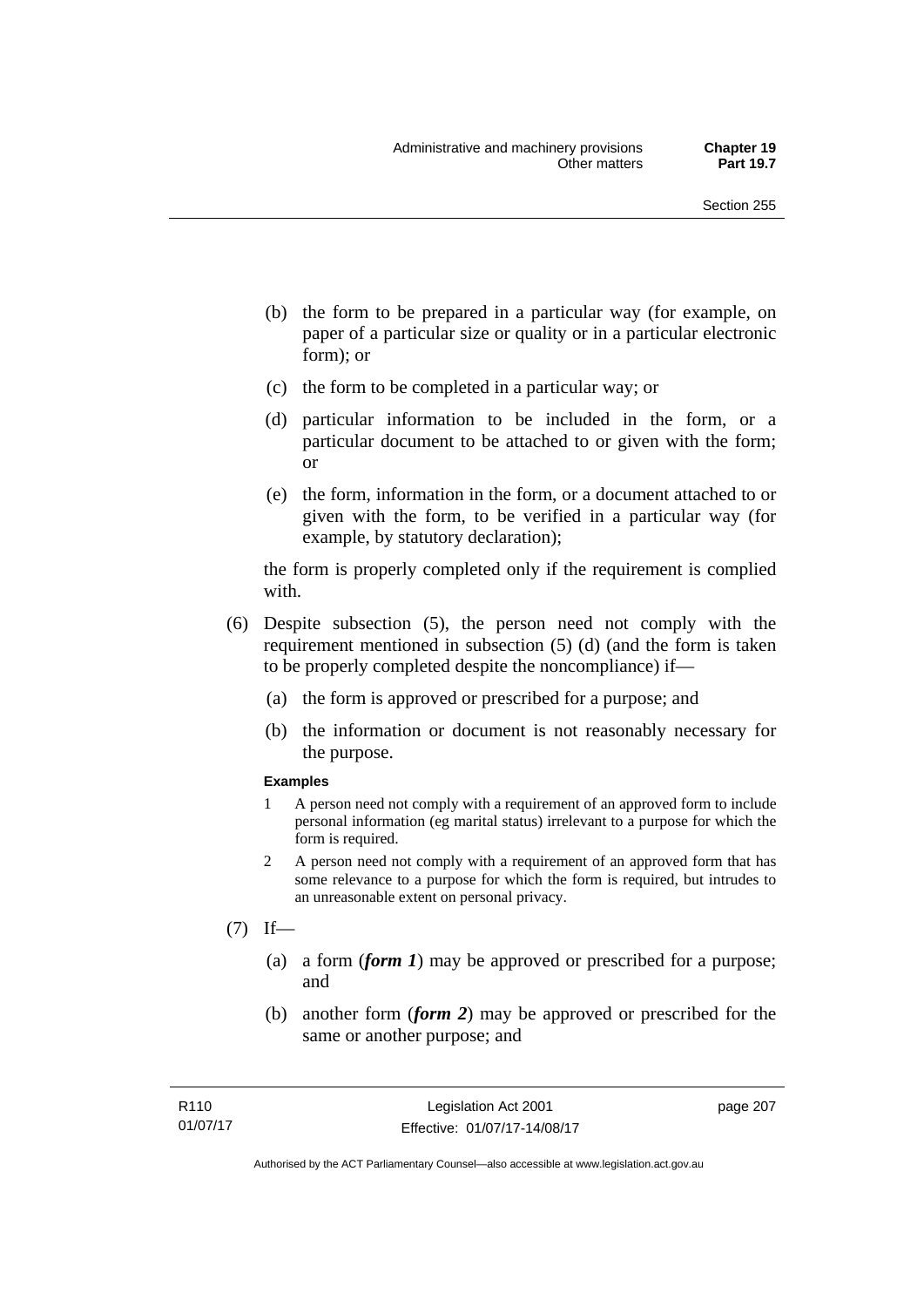(c) separate forms 1 and 2 are approved or prescribed;

a combination form, consisting of forms 1 and 2, may be approved or prescribed and used for the purpose or purposes.

- (8) If, under a law, a form is authorised or required to be filed with (however described), or served on (however described), a person, the form may be filed with, or served on, someone else under arrangements made between them.
- (9) This section is a determinative provision.
	- *Note* See s 5 for the meaning of determinative provisions, and s 6 for their displacement.

## **256 Production of records kept in computers etc**

- (1) This section applies if—
	- (a) a person uses an electronic or other device to keep a record of information; and
	- (b) the person is required under a law (however the law is expressed) to give the information, or a document containing the information, to an authority.
- (2) The requirement obliges the person to give to the authority a document that accurately reproduces or contains the information in a form that can be understood by the authority.
- (3) In this section:

*authority* means a court, tribunal or other entity.

## **257 Out-of-session presentation of documents to Legislative Assembly**

 (1) This section applies if a provision of a law requires a person to present a document to the Legislative Assembly within a stated period that is not expressed as a stated number of sitting days.

R110 01/07/17

Authorised by the ACT Parliamentary Counsel—also accessible at www.legislation.act.gov.au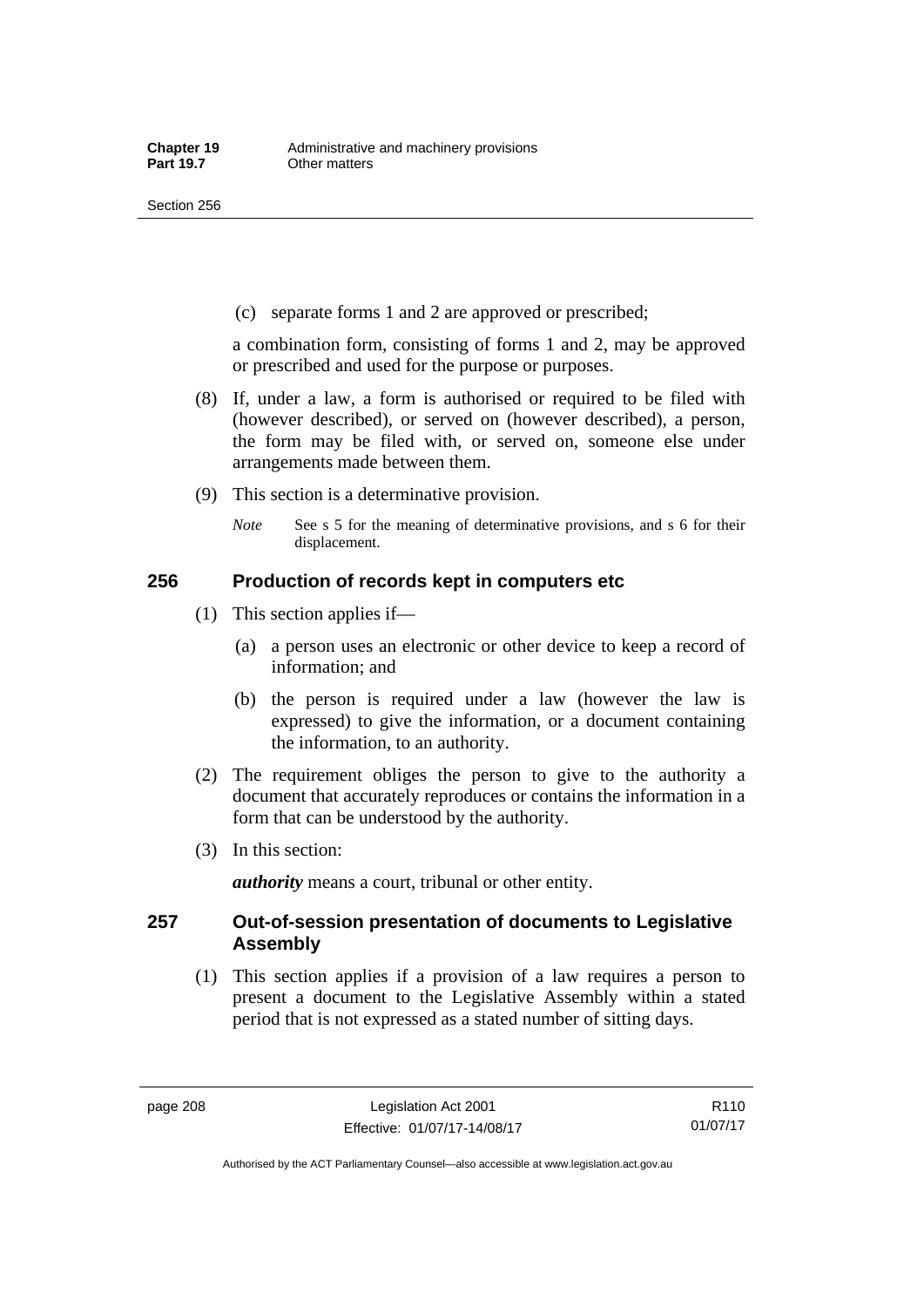- (2) If it is not reasonably practicable to present the document within the stated period—
	- (a) the person may give the document, and a copy for each member of the Legislative Assembly, to the Speaker before the end of the stated period; and
	- (b) the document is taken for all purposes to have been presented to the Legislative Assembly on the day the person gives it to the Speaker; and
	- (c) the Speaker must arrange for a copy of the document to be given to each member of the Legislative Assembly; and
	- (d) the Speaker must present the document to the Legislative Assembly—
		- (i) on the next sitting day; or
		- (ii) if the next sitting day is the first meeting of the Legislative Assembly after a general election of members of the Assembly—on the second sitting day after the election.

### **Example**

A report is given to the Minister under the XYZ Act on 1 November. The Act requires the Minister to present a response to the report to the Legislative Assembly within 3 months after receiving it. The latest sitting day in that period is 10 December. It is not reasonably practicable for the Minister to prepare the response by 10 December. Under this section, the Minister may give the response to the Speaker on 1 February.

- *Note* An example is part of the Act, is not exhaustive and may extend, but does not limit, the meaning of the provision in which it appears (see s 126 and s 132).
- (3) In this section:

*Speaker* includes—

(a) if the Speaker is unavailable—the Deputy Speaker; and

page 209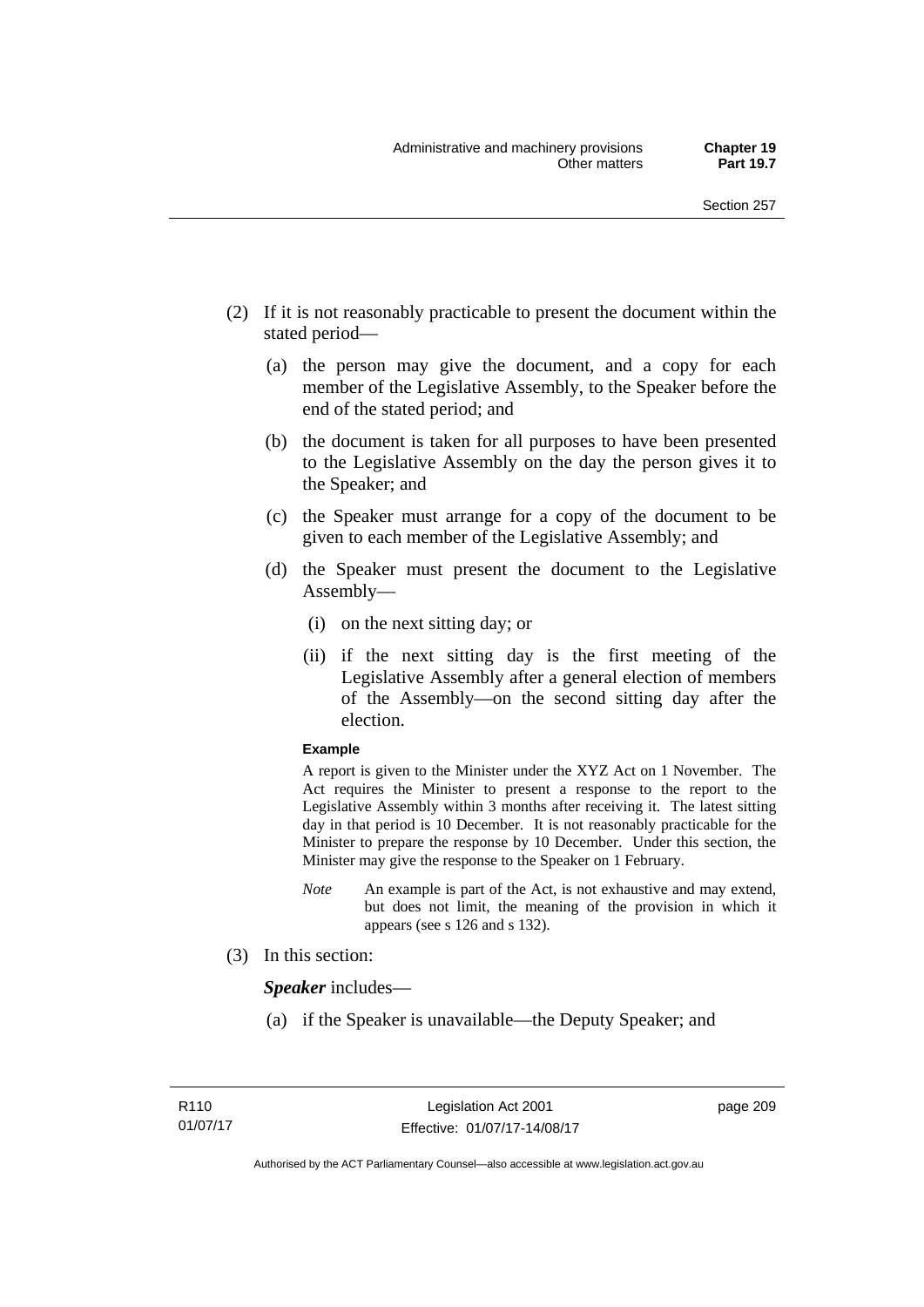Section 257

 (b) if both the Speaker and the Deputy Speaker are unavailable the clerk of the Legislative Assembly.

*unavailable*—the Speaker or Deputy Speaker is *unavailable* if—

- (a) he or she is absent from duty; or
- (b) there is a vacancy in the office of Speaker or Deputy Speaker.

page 210 Legislation Act 2001 Effective: 01/07/17-14/08/17

R110 01/07/17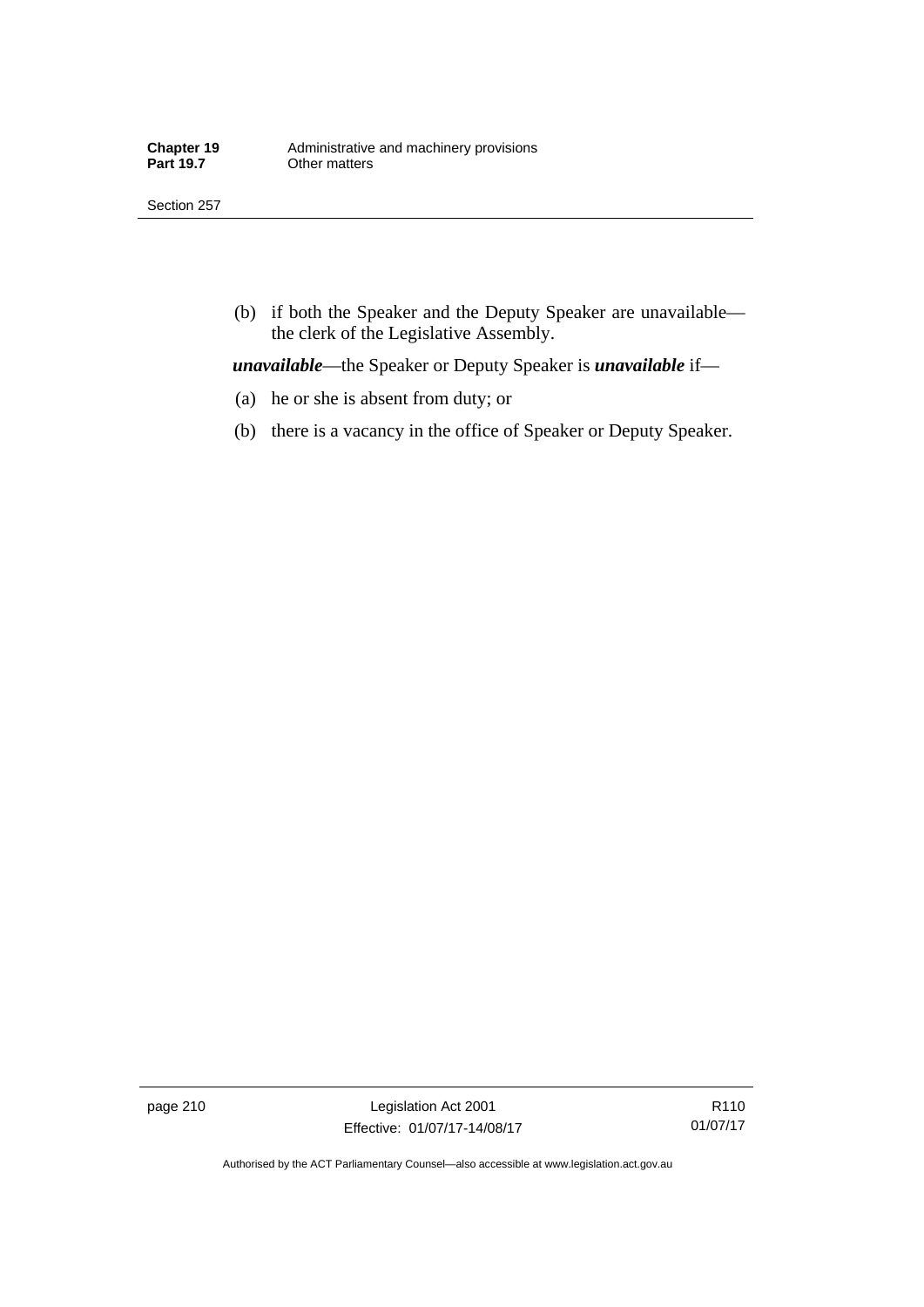# **Chapter 20 Miscellaneous**

# **300 Delegation by parliamentary counsel**

 (1) The parliamentary counsel may delegate the parliamentary counsel's functions under this Act or another territory law to a public servant.

- (2) However, the parliamentary counsel may only delegate a function under part 11.3 (Editorial changes) to—
	- (a) a person performing the duties of deputy parliamentary counsel in the public service; or
	- (b) a public servant prescribed by regulation.

# **301 References to Administration Act 1989 etc**

- (1) In any Act, statutory instrument or document, a reference to the *[Administration Act 1989](http://www.legislation.act.gov.au/a/alt_a1989-41co)*, the *[Interpretation Act 1967](http://www.legislation.act.gov.au/a/1967-48)*, the *[Legislation \(Republication\) Act 1996](http://www.legislation.act.gov.au/a/1996-51)* or the *[Subordinate Laws](http://www.legislation.act.gov.au/a/alt_a1989-24co)  [Act 1989](http://www.legislation.act.gov.au/a/alt_a1989-24co)* is, in relation to anything dealt with in this Act, a reference to this Act.
- (2) In any Act, statutory instrument or document, a reference to a particular provision of the *[Administration Act 1989](http://www.legislation.act.gov.au/a/alt_a1989-41co)*, the *[Interpretation Act 1967](http://www.legislation.act.gov.au/a/1967-48)*, the *[Legislation \(Republication\) Act 1996](http://www.legislation.act.gov.au/a/1996-51)* or the *[Subordinate Laws Act 1989](http://www.legislation.act.gov.au/a/alt_a1989-24co)* is, in relation to anything dealt with in this Act, a reference to the corresponding provision of this Act.

# **302 Regulation-making power**

The Executive may make regulations for this Act.

*Note* A regulation must be notified, and presented to the Legislative Assembly, under this Act.

*Note* For the making of delegations and the exercise of delegated functions, see pt 19.4.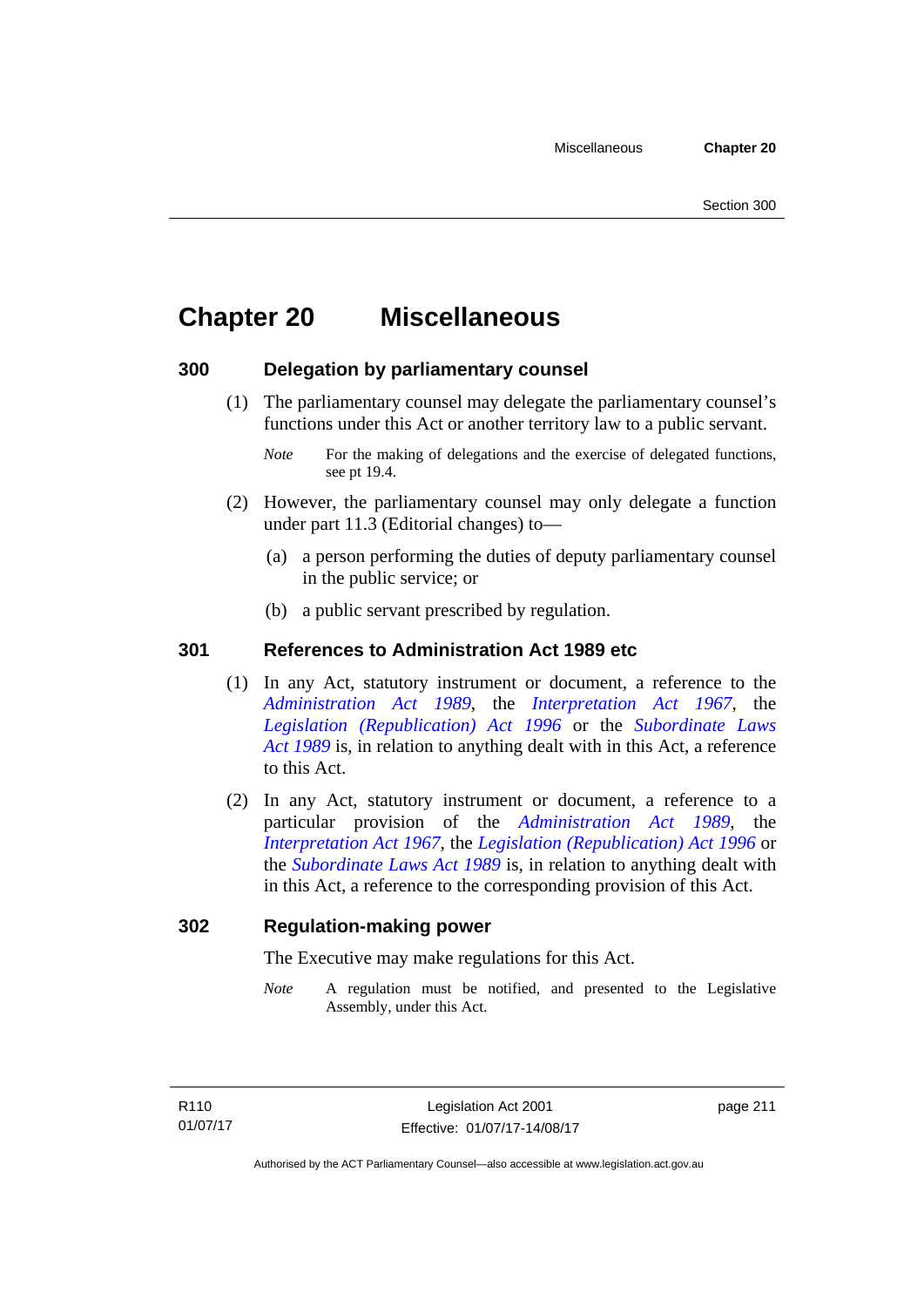# **Schedule 1 Acts included in sources of law in the ACT**

(see s 17)

# **Part 1.1 Former NSW and UK Acts in force before establishment of Territory**

| column 1 | column <sub>2</sub>                                                  | column 3                                              |
|----------|----------------------------------------------------------------------|-------------------------------------------------------|
| item     | name of Act                                                          | number or date of assent and<br>original jurisdiction |
| 1        | <b>Magna Carta</b>                                                   | $(1297)$ 25 Edw 1 c 29 (UK)                           |
| 2        | Criminal and Civil Justice Act 1351                                  | 25 Edw 3 St 5 c 4 (UK)                                |
| 3        | Due Process of Law Act 1354                                          | 28 Edw 3 c 3 (UK)                                     |
| 4        | Due Process of Law Act 1368                                          | 42 Edw 3 c 3 (UK)                                     |
| 5        | <b>Free Access to Courts Act 1400</b>                                | 2 Hen 4 c 1 (UK)                                      |
| 6        | <b>Petition of Right 1627</b>                                        | 3 Chas 1 c 1 (UK)                                     |
| 7        | <b>Bill of Rights 1688</b>                                           | 1 Will and Mary sess 2 c 2 (UK)                       |
| 8        | <b>Act of Settlement 1700</b>                                        | 12 and 13 Will 3 c 2 (UK)                             |
| 9        | <b>Royal Marriages Act 1772</b>                                      | 12 Geo 3 c 11 (UK)                                    |
| 10       | <b>Crimes Act 1900</b>                                               | 1900 No 40 (NSW)                                      |
| 11       | Truck Act 1900                                                       | 1900 No 55 (NSW)                                      |
| 12       | <b>Pawnbrokers Act 1902</b>                                          | 1902 No 66 (NSW)                                      |
| 13       | <b>Public Roads Act 1902</b>                                         | 1902 No 95 (NSW)                                      |
| 14       | <b>Anglican Church of Australia Constitutions</b><br><b>Act 1902</b> | 24 December 1902 (NSW)                                |
| 15       | Fertilisers (Labelling and Sale) Act 1904                            | 1904 No 33 (NSW)                                      |
| 16       | <b>Second-hand Dealers Act 1906</b>                                  | 1906 No 30 (NSW)                                      |

page 212 Legislation Act 2001 Effective: 01/07/17-14/08/17

R110 01/07/17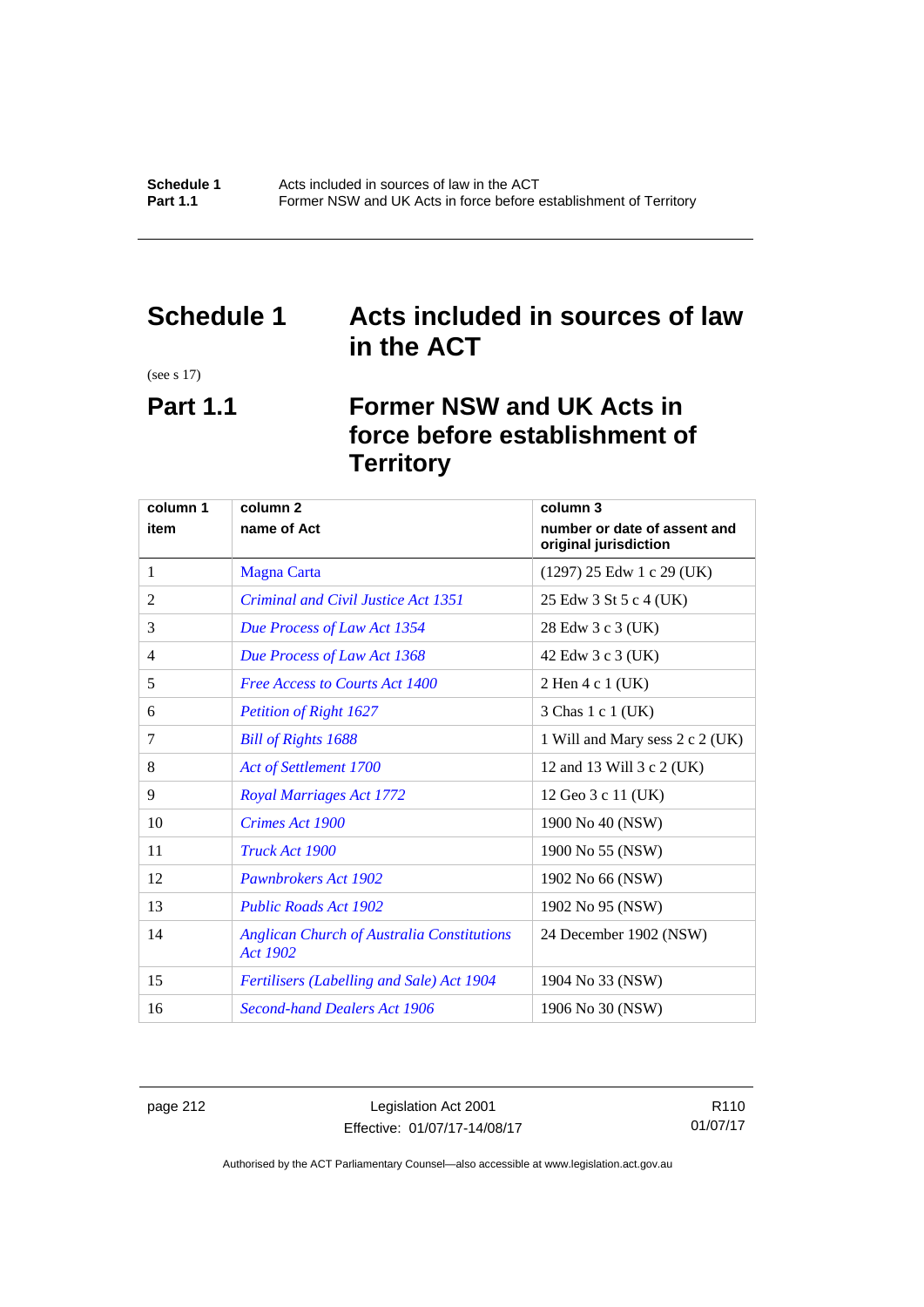# **Part 1.2 Former NSW Acts applied after establishment of Territory**

*Note* The former NSW Acts mentioned in this part are in force in the ACT as Acts of the Legislative Assembly

| column 1 | column <sub>2</sub>                                                   | column 3                                                       |
|----------|-----------------------------------------------------------------------|----------------------------------------------------------------|
| item     | name of NSW Act                                                       | applying Territory Act                                         |
|          | Scaffolding and Lifts Act 1912                                        | <i>Scaffolding and Lifts Act 1957</i> (repealed)               |
|          | <b>Anglican Church of Australia</b><br><b>Trust Property Act 1917</b> | <b>Anglican Church of Australia Trust Property</b><br>Act 1928 |
|          | <i>Trustee Act 1925</i>                                               | <i>Trustee Act 1957</i> (repealed)                             |
| 4        | <b>Anglican Church of Australia</b><br><b>Constitution Act 1961</b>   | <b>Anglican Church of Australia Trust Property</b><br>Act 1928 |

*Note* The written law of the ACT also includes the following Acts that may not be amended or repealed by the Assembly (see [Self-Government Act,](http://www.comlaw.gov.au/Series/C2004A03699) s 34):

- *[Life, Fire and Marine Insurance Act 1902](http://www.legislation.nsw.gov.au/maintop/scanact/sessional/NONE/0)* (NSW)
- *Demise of the Crown Act 1760* (UK)
- *[Naval Prize Act 1864](http://www.legislation.gov.uk/ukpga/Vict/27-28/25/contents)* (UK)
- *[Naval Prize \(Procedure\) Act 1916](http://www.legislation.gov.uk/ukpga/Geo5/6-7/2/contents)* (UK)
- *[Prize Act \(1939\)](http://www.legislation.gov.uk/ukpga/Geo6/2-3/65/contents)* (UK)
- *[Prize Courts Act 1894](http://www.legislation.gov.uk/ukpga/Vict/57-58/39/contents)* (UK)
- *[Prize Courts Act 1915](http://www.legislation.gov.uk/ukpga/Geo5/5-6/57/contents)* (UK)
- *[Prize Courts \(Procedure\) Act 1914](http://www.legislation.gov.uk/ukpga/Geo5/4-5/13/contents)* (UK)
- *[Territorial Waters Jurisdiction Act 1878](http://www.legislation.gov.uk/ukpga/Vict/41-42/73/contents)* (UK).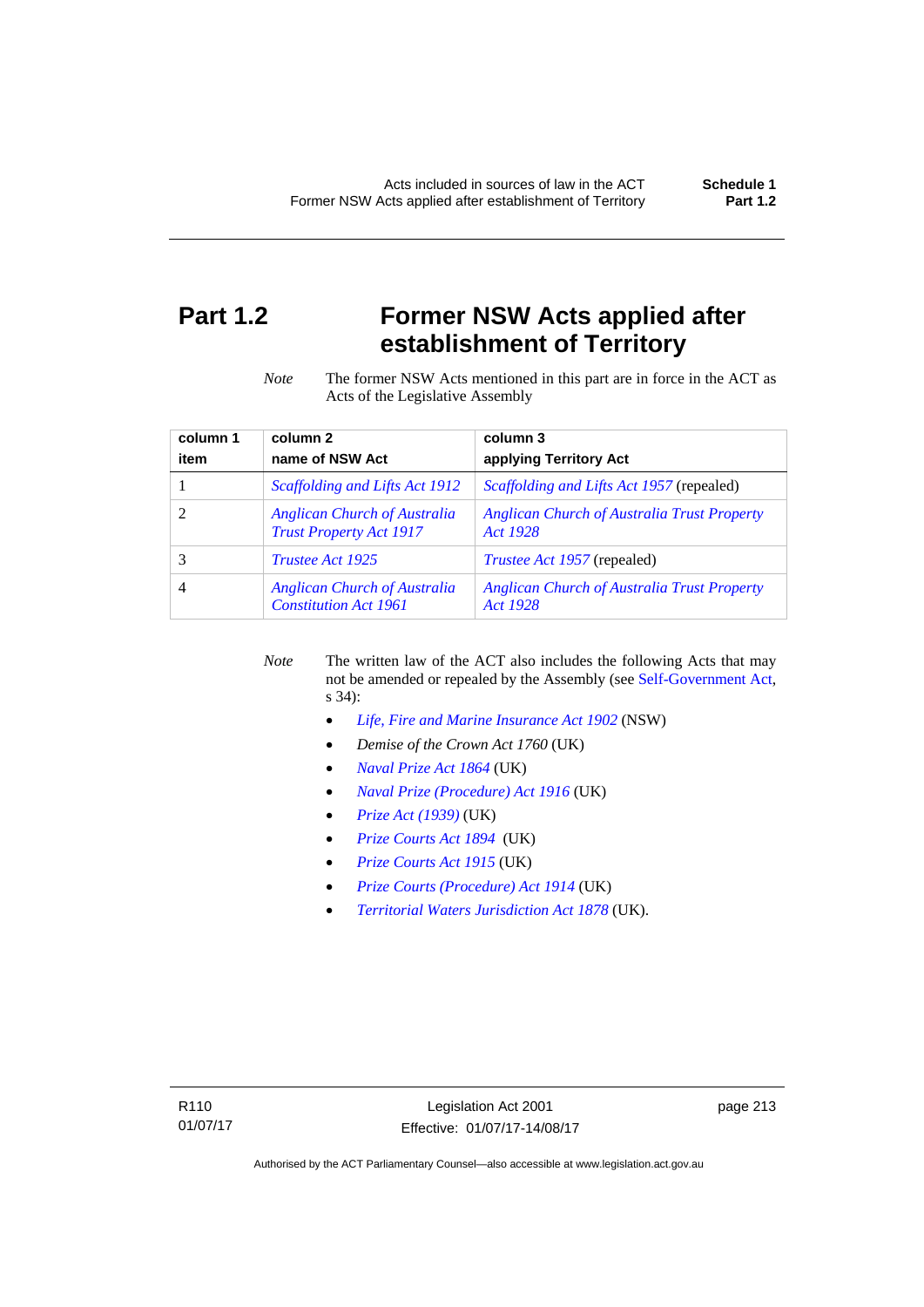**Dictionary** 

# **Dictionary**

(see s 2)

# **Part 1 Meaning of commonly-used terms**

(see s 144)

*Note* Terms that are defined only for this Act are set out in pt 2.

*ACAT* means the ACT Civil and Administrative Tribunal established under the *[ACT Civil and Administrative Tribunal](http://www.legislation.act.gov.au/a/2008-35)  [Act 2008](http://www.legislation.act.gov.au/a/2008-35)*.

*Act*—see the following sections:

- (a) section 7 (Meaning of *Act* generally);
- (b) section 17 (References to Acts include references to former Cwlth enactments etc).
- *Note* See also s 102 (References to laws include references to laws as in force from time to time) and s 104 (References to laws include references to instruments under laws).

*ACT* means the Australian Capital Territory.

*ADI*—see *authorised deposit-taking institution*.

*administrative unit* means an administrative unit for the time being established under the *[Public Sector Management Act 1994](http://www.legislation.act.gov.au/a/1994-37)*, section 13 (1).

*adult* means an individual who is at least 18 years old.

*ambulance service* means the ACT Ambulance Service established under the *[Emergencies Act 2004](http://www.legislation.act.gov.au/a/2004-28)*.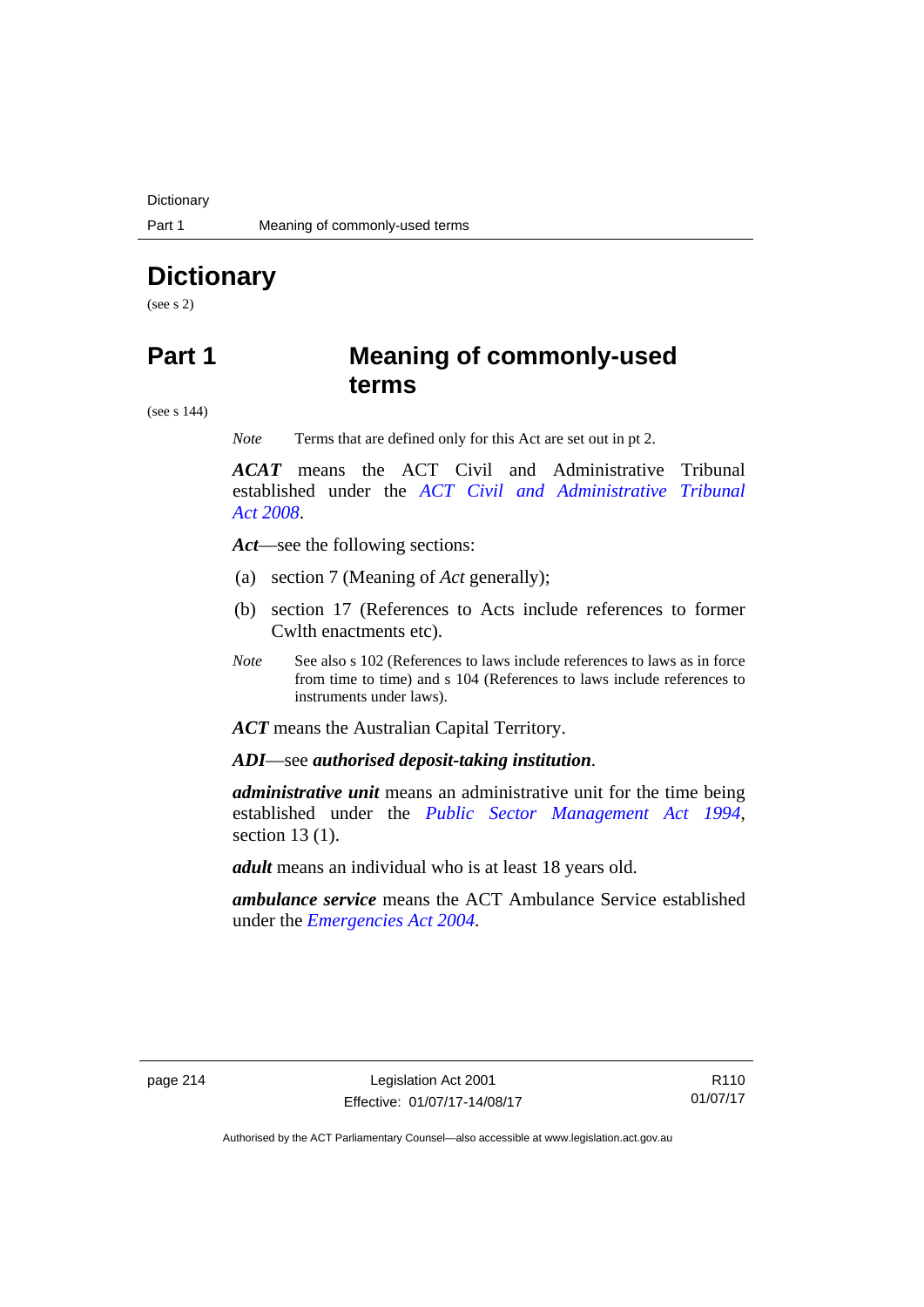*amend* includes—

- (a) for an Act or statutory instrument—omit, insert, substitute, renumber or relocate a provision of the Act or instrument; and
- (b) for an Act or statutory instrument (or a provision of it)—amend by implication; and
- (c) for a provision of an Act or statutory instrument—omit the provision (or a part of it), substitute another provision for the provision (or a part of it), renumber the provision (or a part of it) or relocate the provision (or a part of it); and
- (d) for any other instrument, a provision of an instrument or a decision—change or alter.

*appoint* includes reappoint.

*AS*—see section 164 (1) (References to Australian Standards etc).

*AS/NZS*—see section 164 (2) (References to Australian Standards etc).

*asset* includes property of any kind.

*associate judge* means the associate judge under the *[Supreme Court](http://www.legislation.act.gov.au/a/1933-34)  [Act 1933](http://www.legislation.act.gov.au/a/1933-34)*.

*Attorney-General* means the Minister designated Attorney-General by the Chief Minister, and includes a Minister authorised by the Chief Minister to act on behalf of the Attorney-General.

*auditor-general* means the Auditor-General for the Territory under the *[Auditor-General Act 1996](http://www.legislation.act.gov.au/a/1996-23)*.

*Australia* means the Commonwealth of Australia and, when used in a geographical sense, does not include an external territory.

*Australian citizen* means a person who is an Australian citizen under the *[Australian Citizenship Act 2007](http://www.comlaw.gov.au/Series/C2007A00020)* (Cwlth).

R110 01/07/17 page 215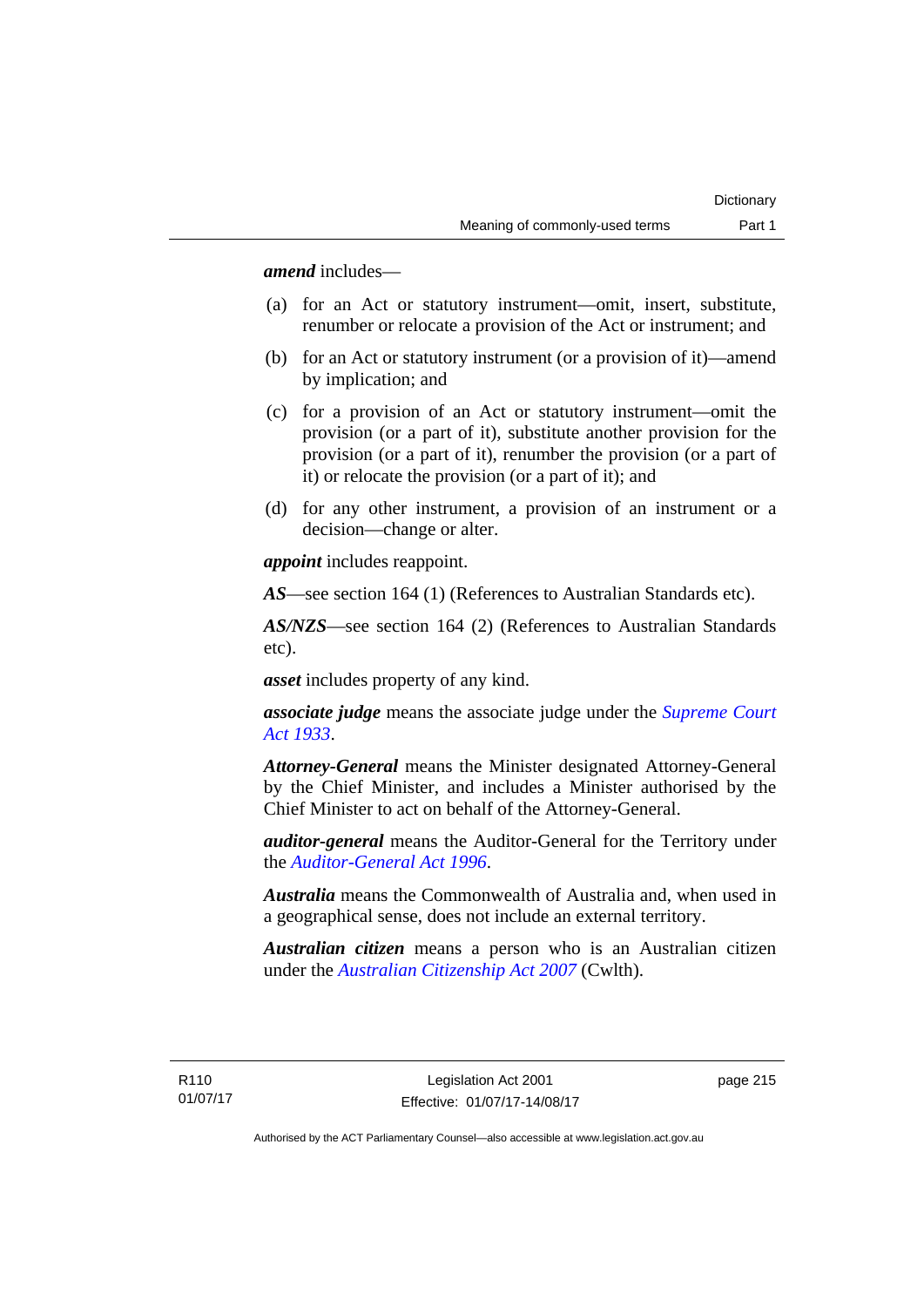*Australian Consumer Law (ACT)* means the provisions applying because of the *[Fair Trading \(Australian Consumer Law\) Act 1992](http://www.legislation.act.gov.au/a/1992-72)*, section 7 (Application of Australian Consumer Law).

*Australian Criminal Intelligence Commission* means the Australian Crime Commission established by the *[Australian Crime](https://www.legislation.gov.au/Series/C2004A02905)  [Commission Act 2002](https://www.legislation.gov.au/Series/C2004A02905)* (Cwlth), section 7, and also known as the Australian Criminal Intelligence Commission.

*Note* The *[Australian Crime Commission Act 2002](https://www.legislation.gov.au/Series/C2004A02905)* (Cwlth), s 7 (1A) provides that the Australian Crime Commission may also be known by a name specified in the regulations. The *[Australian Crime Commission](https://www.legislation.gov.au/Series/F1996B01984)  [Regulations 2002](https://www.legislation.gov.au/Series/F1996B01984)* (Cwlth), s 3A specifies the Australian Criminal Intelligence Commission for that [Act,](https://www.legislation.gov.au/Series/C2004A02905) s 7 (1A).

*Australian driver licence* means an Australian driver licence under the *[Road Transport \(Driver Licensing\) Act 1999](http://www.legislation.act.gov.au/a/1999-78)*.

*Note Australian driver licence* is defined in that Act, dictionary to mean a driver licence of any kind issued under the law of the Commonwealth or a State or Territory. It includes a driver licence issued under ACT law (see also def *driver licence*).

*Australian/New Zealand Standard*—see section 164 (2) (References to Australian Standards etc).

*Australian Standard*—see section 164 (1) (References to Australian Standards etc).

*Australian statistician* means the Australian Statistician under the *[Australian Bureau of Statistics Act 1975](http://www.comlaw.gov.au/Series/C2004A00282)* (Cwlth).

*authorised deposit-taking institution* (or *ADI*) means an authorised deposit-taking institution under the *[Banking Act 1959](http://www.comlaw.gov.au/Series/C2004A07357)* (Cwlth).

**bank** means an authorised deposit-taking institution that is permitted under the *[Banking Act 1959](http://www.comlaw.gov.au/Series/C2004A07357)* (Cwlth) to assume or use—

- (a) the word 'bank', 'banker' or 'banking'; or
- (b) any other word (whether or not in English) similar in meaning to a word mentioned in paragraph (a).

R110 01/07/17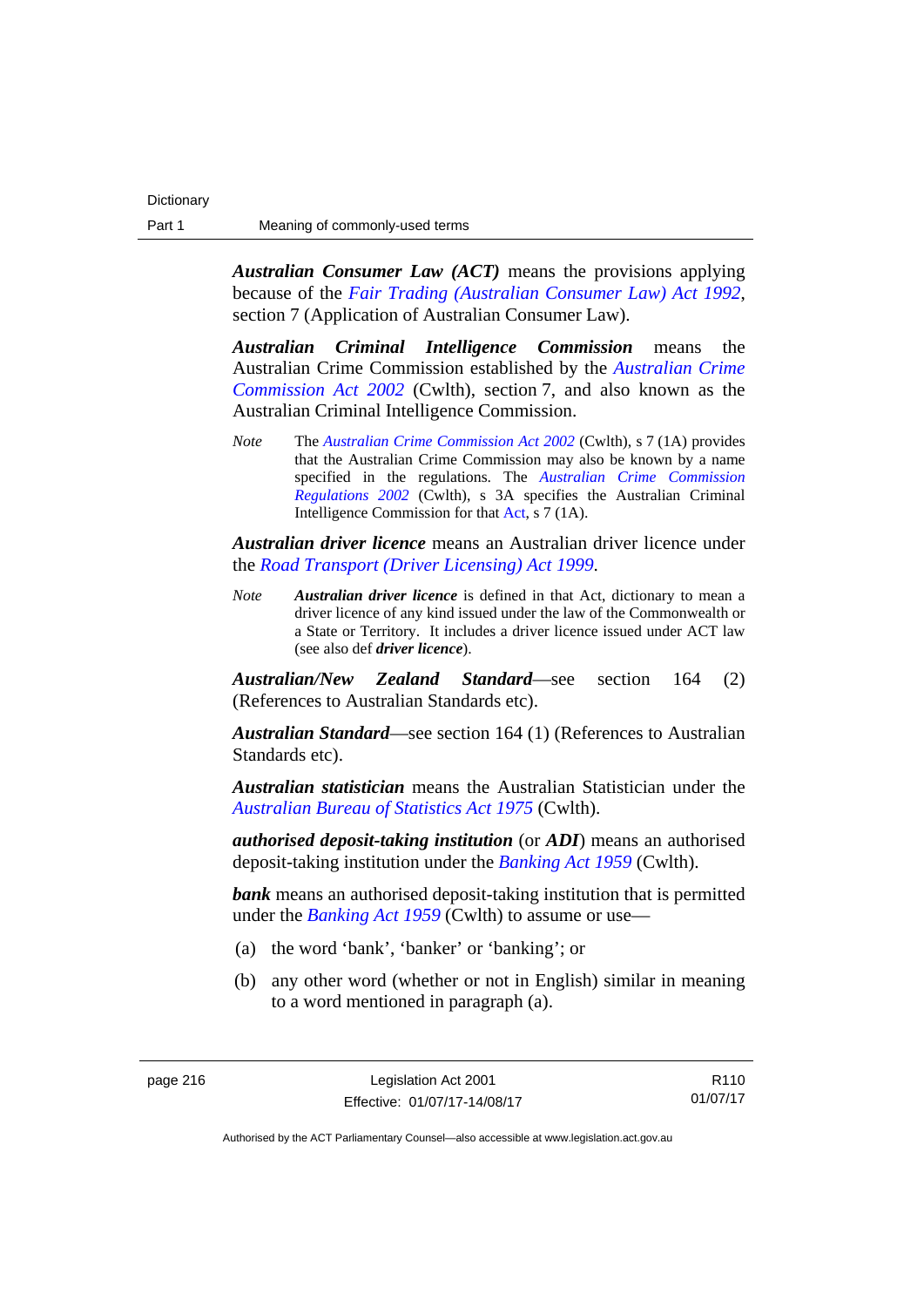*bank holiday* means a day that is a bank holiday in the ACT under the *[Holidays Act 1958](http://www.legislation.act.gov.au/a/1958-19)*, section 4.

*bankrupt or personally insolvent*—an individual is *bankrupt or personally insolvent* if the individual—

- (a) under the *[Bankruptcy Act 1966](http://www.comlaw.gov.au/Series/C2004A07422)* (Cwlth)—
	- (i) is bankrupt; or
	- (ii) is a party to a debt agreement as a debtor; or
	- (iii) is a party to a personal insolvency agreement as a debtor and the obligations created by the agreement remain undischarged; or
	- (iv) authorises a controlling trustee to control the individual's property, whether or not the individual has entered into a personal insolvency agreement as a debtor; or
- (b) has a status under a law of a foreign country substantially similar to an individual mentioned in paragraph (a); or
- (c) otherwise applies to take the benefit of any law for the relief of bankrupt or insolvent debtors.

*barrister* means a lawyer who practises as a barrister.

*body* includes any group of people joined together for a common purpose, whether or not incorporated.

### **Examples**

- 1 a company
- 2 a statutory corporation, whether or not it has members
- 3 an association, club or society
- 4 a partnership
- 5 a joint venture
- 6 a corporation sole
- *Note* An example is part of the Act, is not exhaustive and may extend, but does not limit, the meaning of the provision in which it appears (see s 126 and s 132).

Legislation Act 2001 Effective: 01/07/17-14/08/17 page 217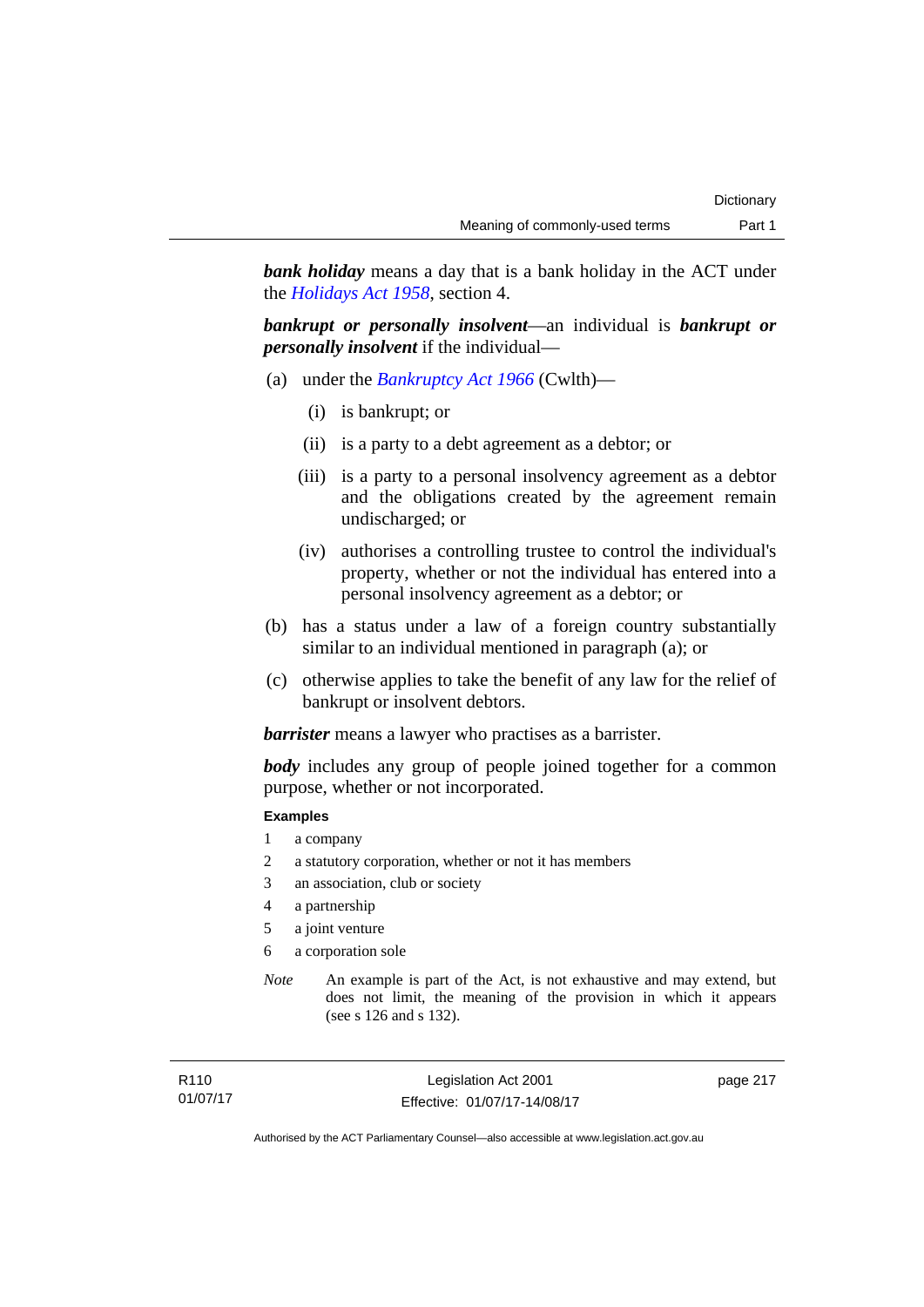*breach* includes contravene.

*building code* means the building code under the *[Building Act 2004](http://www.legislation.act.gov.au/a/2004-11)*, section 136.

*Note* The building code is the Building Code of Australia, as amended from time to time by the Australian Building Codes Board and the Australian Capital Territory Appendix to the Building Code of Australia.

*building society* means an authorised deposit-taking institution that is permitted under the *[Banking Act 1959](http://www.comlaw.gov.au/Series/C2004A07357)* (Cwlth) to assume or use—

- (a) the term 'building society'; or
- (b) any other term (whether or not in English) similar in meaning.

*business day* means a day that is not—

- (a) a Saturday or Sunday; or
- (b) a public holiday or bank holiday in the ACT.

*by* regulation includes under a regulation.

*Note* See also def *under*, in relation to an Act or statutory instrument.

*by-law*, in relation to an Act, means a by-law made or in force under the Act.

*calendar month* means one of the 12 months of the year.

*calendar year* means a period of 12 months beginning on 1 January.

*Canberra Institute of Technology* means the Canberra Institute of Technology under the *[Canberra Institute of Technology Act 1987](http://www.legislation.act.gov.au/a/1987-71)*.

*change* includes change by alteration, omission, substitution or addition.

*chief health officer* means the Chief Health Officer under the *[Public Health Act 1997](http://www.legislation.act.gov.au/a/1997-69)*.

*Chief Justice* means the Chief Justice of the Supreme Court.

*Chief Magistrate* means the Chief Magistrate of the Magistrates Court.

page 218

| Legislation Act 2001         | R <sub>110</sub> |
|------------------------------|------------------|
| Effective: 01/07/17-14/08/17 | 01/07/17         |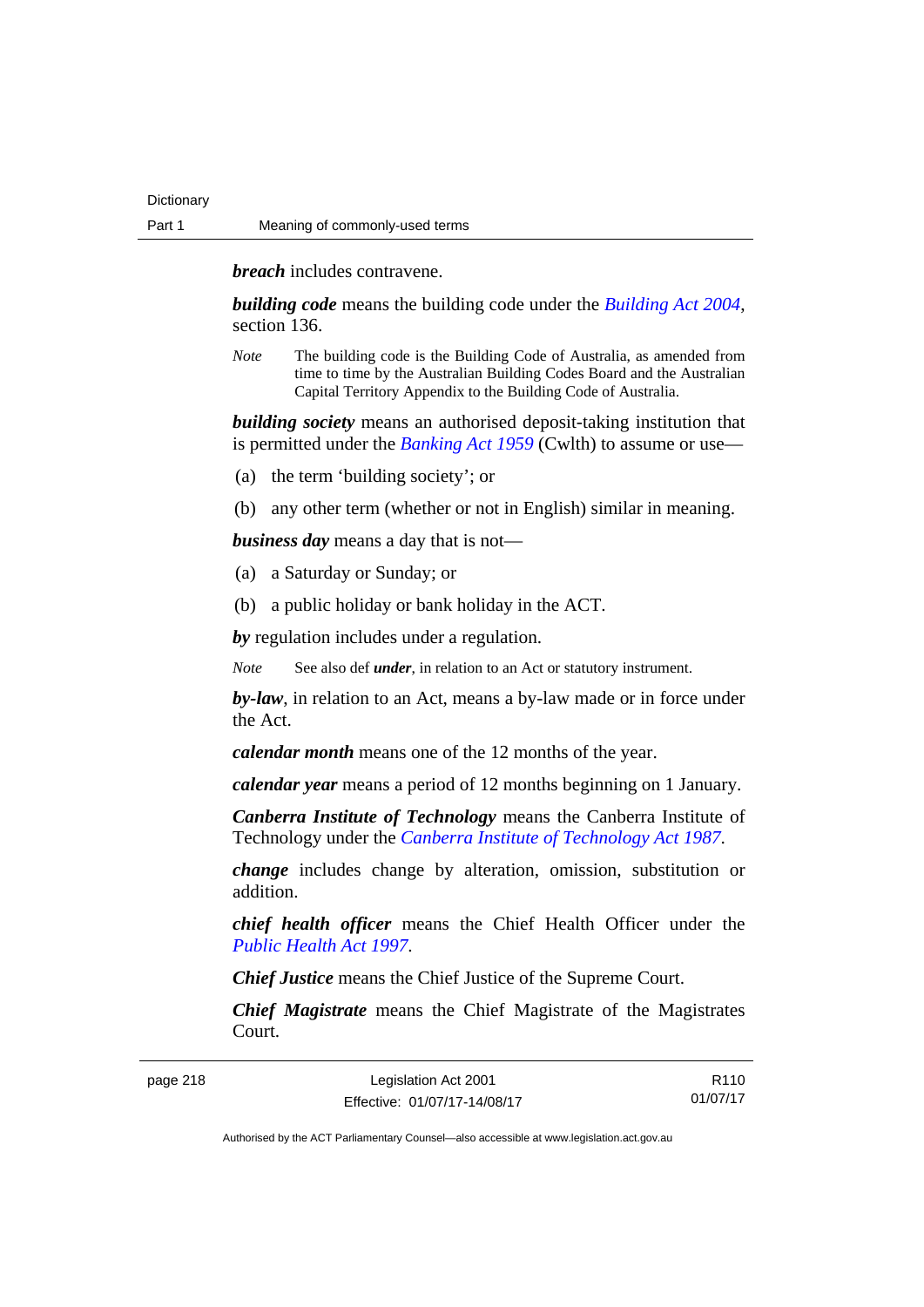*Chief Minister* means the Chief Minister for the Territory.

*Note* The Chief Minister is elected under the [Self-Government Act](http://www.comlaw.gov.au/Series/C2004A03699), s 40.

*chief officer (ambulance service)* means the chief officer (ambulance service) under the *[Emergencies Act 2004](http://www.legislation.act.gov.au/a/2004-28)*.

*chief officer (fire and rescue service)* means the chief officer (fire and rescue service) under the *[Emergencies Act 2004](http://www.legislation.act.gov.au/a/2004-28)*.

*chief officer (rural fire service)* means the chief officer (rural fire service) under the *[Emergencies Act 2004](http://www.legislation.act.gov.au/a/2004-28)*.

*chief officer (SES)* means the chief officer (SES) under the *[Emergencies Act 2004](http://www.legislation.act.gov.au/a/2004-28)*.

*chief planning executive* means the Chief Planning Executive under the *[Planning and Development Act 2007](http://www.legislation.act.gov.au/a/2007-24)*.

*chief police officer* means the police officer responsible to the commissioner of police for the day-to-day administration and control of police services in the ACT.

*chief solicitor* means the chief solicitor under the *[Law Officers](http://www.legislation.act.gov.au/a/2011-30)  [Act 2011](http://www.legislation.act.gov.au/a/2011-30)*.

*child*, if age rather than descendancy is relevant, means an individual who is under 18 years old.

*children and young people commissioner* means the Children and Young People Commissioner under the *[Human Rights Commission](http://www.legislation.act.gov.au/a/2005-40)  [Act 2005](http://www.legislation.act.gov.au/a/2005-40)*.

*Childrens Court* means the Childrens Court under the *[Magistrates](http://www.legislation.act.gov.au/a/1930-21)  [Court Act 1930](http://www.legislation.act.gov.au/a/1930-21)*, section 287.

*city area* means the area that was *the City Area* under the *[City Area](http://www.legislation.act.gov.au/a/1936-31)  [Leases Act 1936](http://www.legislation.act.gov.au/a/1936-31)* (repealed).

*Note* See s 103 for the meaning of references to repealed laws.

page 219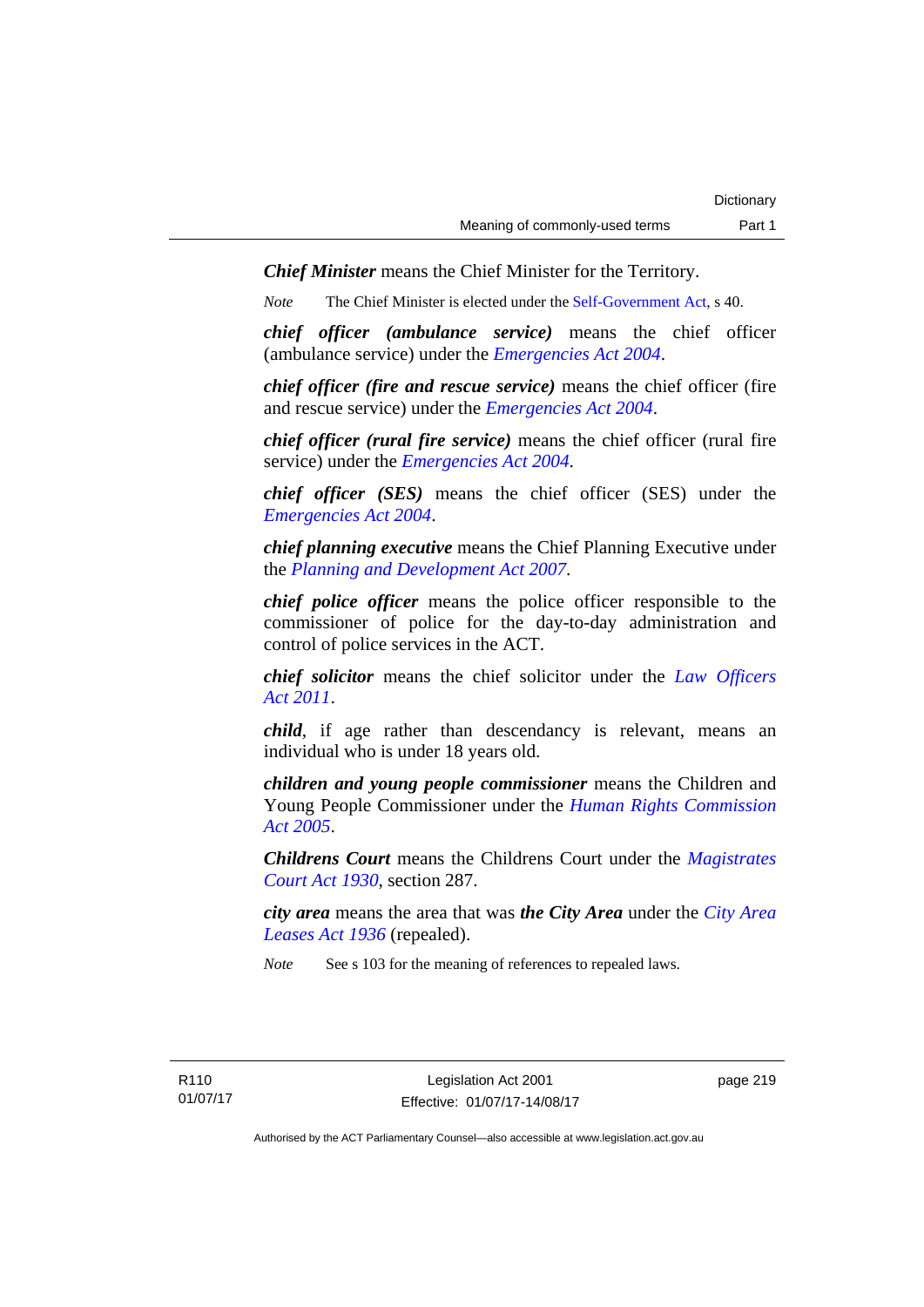*city renewal authority* means the City Renewal Authority established under the *[City Renewal Authority and Suburban Land](http://www.legislation.act.gov.au/a/2017-12/default.asp)  [Agency Act 2017](http://www.legislation.act.gov.au/a/2017-12/default.asp)*, section 7.

*civil partner*—a person who is in a civil partnership with someone else is the *civil partner* of the other person.

*civil partnership* means a civil partnership under the *[Domestic](http://www.legislation.act.gov.au/a/1994-28)  [Relationships Act 1994](http://www.legislation.act.gov.au/a/1994-28)*.

*civil union* means a civil union under the *[Civil Unions Act 2012](http://www.legislation.act.gov.au/a/2012-40)*.

*civil union partner*—a person who is in a civil union with someone else is the *civil union partner* of the other person.

*clerk*, in relation to the Legislative Assembly, means the Clerk of the Legislative Assembly.

*Note* The clerk is appointed under the *[Legislative Assembly \(Office of the](http://www.legislation.act.gov.au/a/2012-26)  [Legislative Assembly\) Act 2012](http://www.legislation.act.gov.au/a/2012-26)*.

*commencement*, of an Act or statutory instrument—see section 80.

*commencement notice*—see section 11.

*commissioner for fair trading* means the Commissioner for Fair Trading of the Australian Capital Territory under the *[Fair Trading](http://www.legislation.act.gov.au/a/1992-72)  [\(Australian Consumer Law\) Act 1992](http://www.legislation.act.gov.au/a/1992-72)*.

*commissioner for revenue* means the Commissioner for Australian Capital Territory Revenue under the *[Taxation Administration](http://www.legislation.act.gov.au/a/1999-4)  [Act 1999](http://www.legislation.act.gov.au/a/1999-4)*.

*commissioner for sustainability and the environment* means the Commissioner for Sustainability and the Environment under the *[Commissioner for Sustainability and the Environment Act 1993](http://www.legislation.act.gov.au/a/1993-37)*.

*commissioner of police* means the Commissioner of Police of the Australian Federal Police.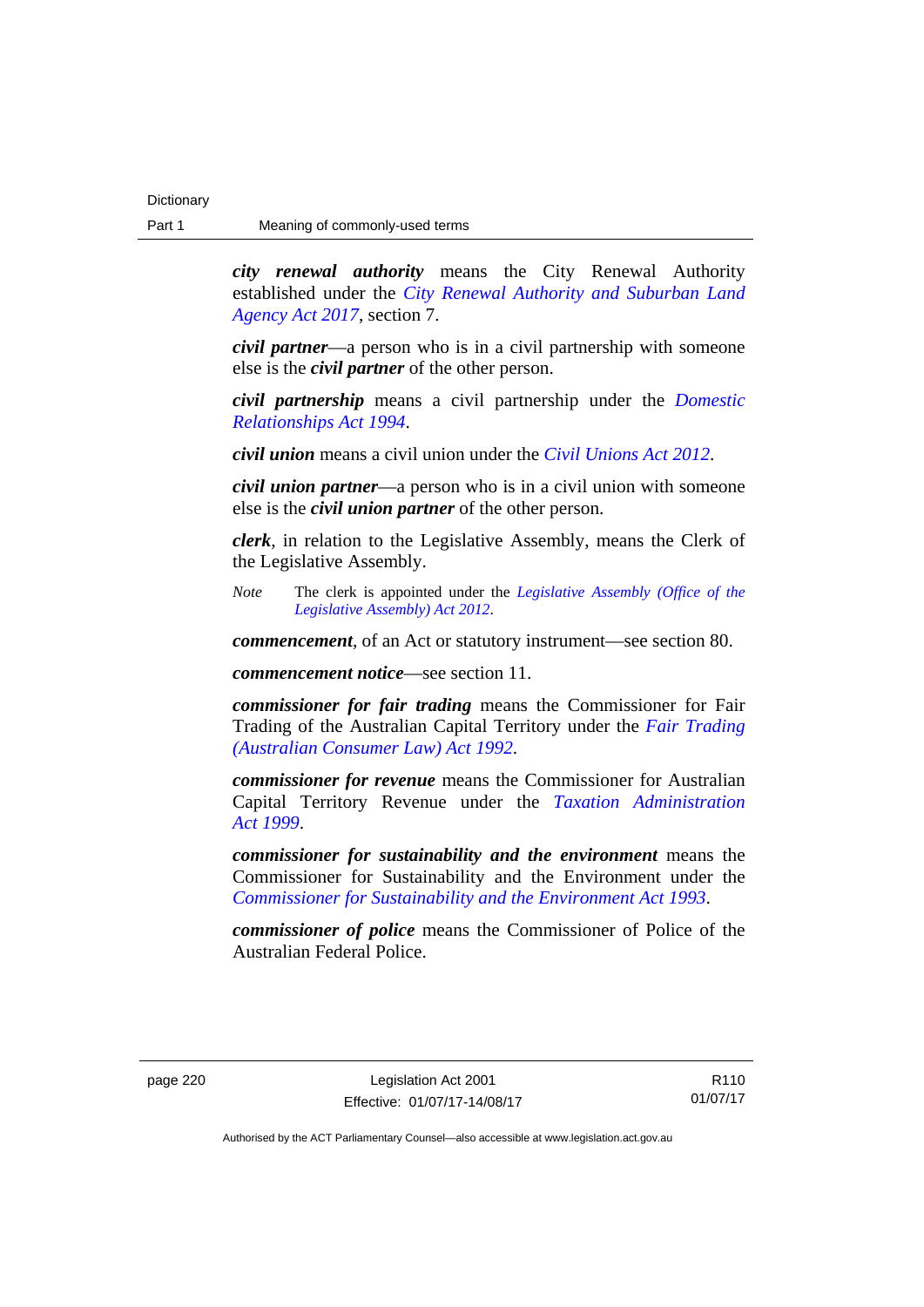*commit*, a person for trial, means—

- (a) to order that the person be remanded in custody until tried by the Supreme Court; or
- (b) to grant bail to the person to appear and be tried by the Supreme Court.

*Commonwealth* means the Commonwealth of Australia and, when used in a geographical sense, does not include an external territory.

*Commonwealth country* means a country that forms part of the Commonwealth of Nations, and includes a territory for the international relations of which a Commonwealth country is responsible.

*Commonwealth DPP* means the Director of Public Prosecutions under the *[Director of Public Prosecutions Act 1983](http://www.comlaw.gov.au/Series/C2004A02830)* (Cwlth).

*Commonwealth gazette* means the Commonwealth of Australia Gazette or the Australian Government Gazette.

*Note* The *Australian Government Gazette* was published from 1 July 1973 to 30 June 1976.

*confer*, in relation to a function, includes impose.

*conservator of flora and fauna* means the Conservator of Flora and Fauna under the *[Nature Conservation Act 2014](http://www.legislation.act.gov.au/a/2014-59)*.

*construction occupations registrar* means the Australian Capital Territory Construction Occupations Registrar under the *[Construction Occupations \(Licensing\) Act 2004](http://www.legislation.act.gov.au/a/2004-12)*.

*contravene* includes fail to comply with.

*converted ordinance* means an enactment that was an ordinance immediately before self-government day.

*Co-operatives National Law (ACT)* means the provisions applying in the ACT because of the *[Co-operatives National Law \(ACT\)](http://www.legislation.act.gov.au/a/2017-8/default.asp)  [Act 2017](http://www.legislation.act.gov.au/a/2017-8/default.asp)*, section 7 (1) (Application of Co-operatives National Law and Co-operatives National Regulations).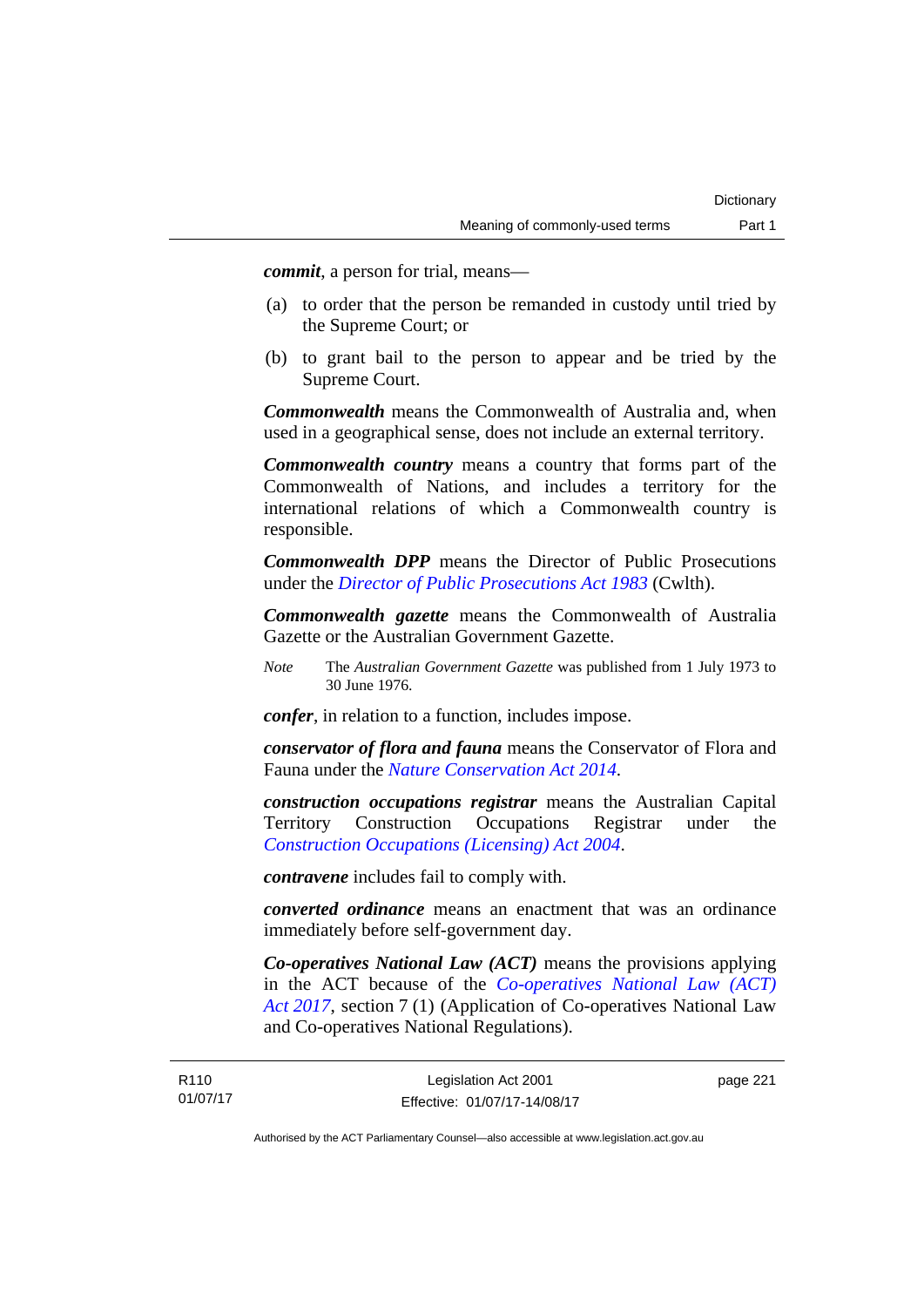*Co-operatives National Regulation (ACT)* means the provisions applying in the ACT because of the *[Co-operatives National Law](http://www.legislation.act.gov.au/a/2017-8/default.asp)  [\(ACT\) Act 2017](http://www.legislation.act.gov.au/a/2017-8/default.asp)*, section 7 (5) (Application of Co-operatives National Law and Co-operatives National Regulations).

*coroner* means a coroner under the *[Coroners Act 1997](http://www.legislation.act.gov.au/a/1997-57)*.

*Coroner's Court* means the Coroner's Court under the *[Coroners](http://www.legislation.act.gov.au/a/1997-57)  [Act 1997](http://www.legislation.act.gov.au/a/1997-57)*.

*corporation* includes a body politic or corporate.

*Corporations Act* means the *[Corporations Act 2001](http://www.comlaw.gov.au/Series/C2004A00818)* (Cwlth).

*correctional centre* means a correctional centre under the *[Corrections Management Act 2007](http://www.legislation.act.gov.au/a/2007-15)*.

*corrections officer* means a corrections officer under the *[Corrections Management Act 2007](http://www.legislation.act.gov.au/a/2007-15)*.

*Court of Appeal* means the Court of Appeal constituted under the *[Supreme Court Act 1933](http://www.legislation.act.gov.au/a/1933-34)*.

*court of summary jurisdiction* means the Magistrates Court.

*credit union* means an authorised deposit-taking institution that is permitted under the *[Banking Act 1959](http://www.comlaw.gov.au/Series/C2004A07357)* (Cwlth) to assume or use—

- (a) the term 'credit union'; or
- (b) any other term (whether or not in English) similar in meaning.

*Criminal Code* means the *[Criminal Code 2002](http://www.legislation.act.gov.au/a/2002-51)*.

*daylight* means the period in a day from sunrise to sunset.

*definition*—see section 130.

## *dental prosthetist*—

 (a) means a person registered under the *[Health Practitioner](http://www.legislation.act.gov.au/a/db_39269/default.asp)  [Regulation National Law \(ACT\)](http://www.legislation.act.gov.au/a/db_39269/default.asp)* to practise the health profession of dental prosthetist (other than as a student); and

R110 01/07/17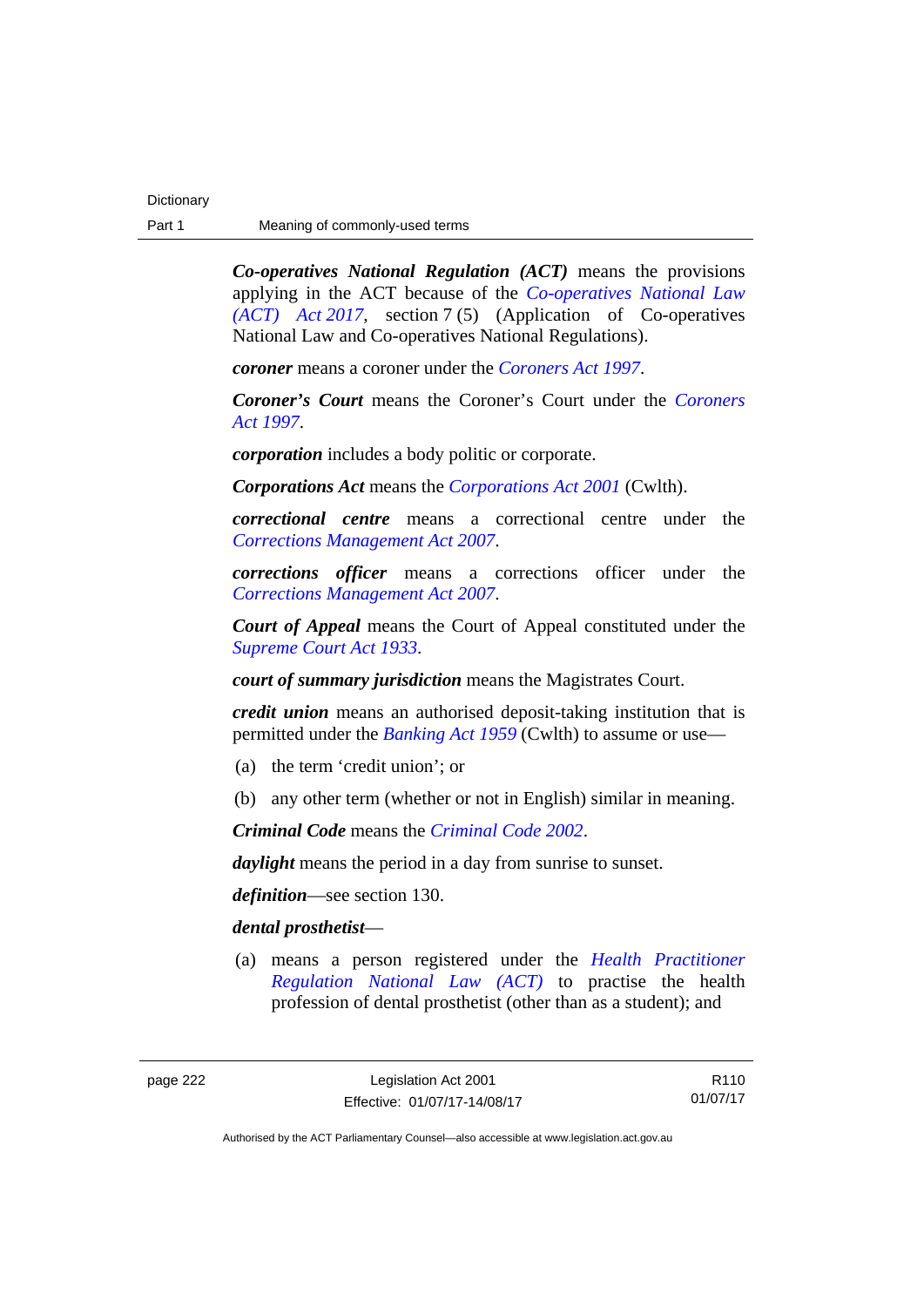(b) for an activity, includes a person mentioned in paragraph (a) holding limited or provisional registration, to the extent that the person is allowed to do the activity under the person's registration.

## *dentist*—

- (a) means a person registered under the *[Health Practitioner](http://www.legislation.act.gov.au/a/db_39269/default.asp)  [Regulation National Law \(ACT\)](http://www.legislation.act.gov.au/a/db_39269/default.asp)* to practise the health profession of dentist (other than as a student); and
- (b) for an activity, includes a person mentioned in paragraph (a) holding limited or provisional registration, to the extent that the person is allowed to do the activity under the person's registration.

*Deputy Speaker* means the Deputy Presiding Officer of the Legislative Assembly.

*Note* The Deputy Presiding Officer is elected under the [Self-Government](http://www.comlaw.gov.au/Series/C2004A03699)  [Act](http://www.comlaw.gov.au/Series/C2004A03699), s 21 (2).

*detention place*—see the *[Children and Young People Act 2008](http://www.legislation.act.gov.au/a/2008-19)*, section 142.

*director-general*—see section 163.

*director of public prosecutions* (or *DPP*) means the Director of Public Prosecutions under the *[Director of Public Prosecutions](http://www.legislation.act.gov.au/a/1990-22)  [Act 1990](http://www.legislation.act.gov.au/a/1990-22)*.

*disability and community services commissioner* means the Disability and Community Services Commissioner under the *[Human Rights Commission Act 2005](http://www.legislation.act.gov.au/a/2005-40)*.

*disallowable instrument*—see section 9.

*discrimination commissioner* means the Discrimination Commissioner under the *[Human Rights Commission Act 2005](http://www.legislation.act.gov.au/a/2005-40)*.

page 223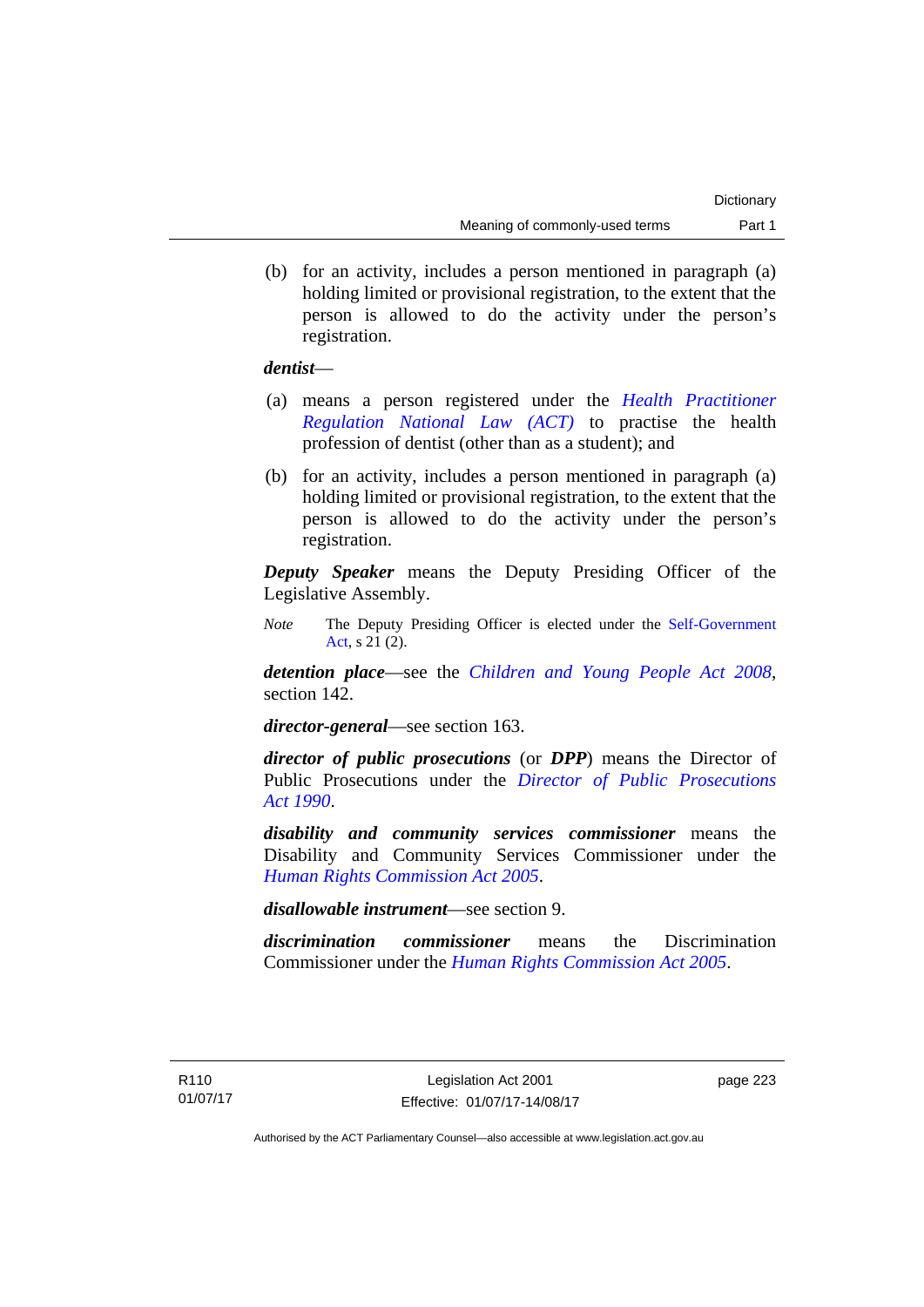### *doctor*—

- (a) means a person registered under the *[Health Practitioner](http://www.legislation.act.gov.au/a/db_39269/default.asp)  [Regulation National Law \(ACT\)](http://www.legislation.act.gov.au/a/db_39269/default.asp)* to practise in the medical profession (other than as a student); and
- (b) for an activity, includes a person mentioned in paragraph (a) holding limited or provisional registration, to the extent that the person is allowed to do the activity under the person's registration.

*document* means any record of information, and includes—

- (a) anything on which there is writing; or
- (b) anything on which there are figures, marks, numbers, perforations, symbols or anything else having a meaning for people qualified to interpret them; or
- (c) anything from which images, sounds, messages or writings can be produced or reproduced, whether with or without the aid of anything else; or
- (d) a drawing, map, photograph or plan.

*domestic partner*—see section 169 (1).

*domestic partnership*—see section 169 (2).

*DPP*—see *director of public prosecutions*.

*driver licence* means a driver licence under the *[Road Transport](http://www.legislation.act.gov.au/a/1999-78)  [\(Driver Licensing\) Act 1999](http://www.legislation.act.gov.au/a/1999-78)*.

*Note Driver licence* is defined in that Act, dictionary to mean a driver licence of any kind issued under that Act (see also def *Australian driver licence*).

*electoral commission* means the Australian Capital Territory Electoral Commission established under the *[Electoral Act 1992](http://www.legislation.act.gov.au/a/1992-71)*.

*electoral commissioner* means the Electoral Commissioner under the *[Electoral Act 1992](http://www.legislation.act.gov.au/a/1992-71)*.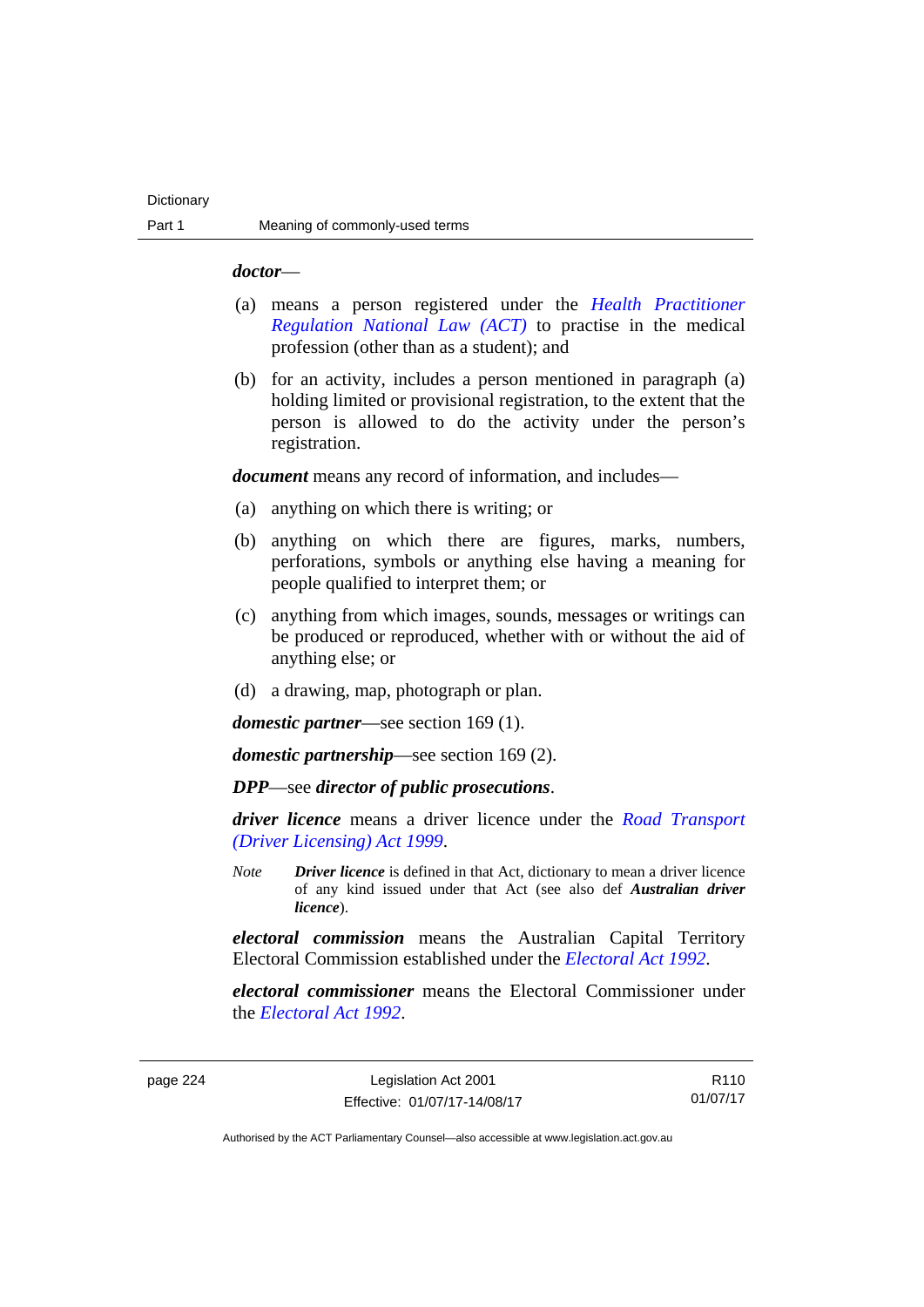*emergency service* means the ambulance service, the fire and rescue service, the rural fire service or the SES.

*emergency services commissioner* means the ACT Emergency Services Commissioner under the *[Emergencies Act 2004](http://www.legislation.act.gov.au/a/2004-28)*.

*enactment*, of an Act—see section 29 (References to *enactment* or *passing* of Acts).

*enrolled nurse*—

- (a) means a person registered under the *[Health Practitioner](http://www.legislation.act.gov.au/a/db_39269/default.asp)  [Regulation National Law \(ACT\)](http://www.legislation.act.gov.au/a/db_39269/default.asp)*—
	- (i) to practise in the nursing and midwifery profession (other than as a student); and
	- (ii) in the enrolled nurses (division 2) division; and
- (b) for an activity, includes a person mentioned in paragraph (a) holding limited or provisional registration, to the extent that the person is allowed to do the activity under the person's registration.

*entity* includes an unincorporated body and a person (including a person occupying a position).

*environment protection authority* means the Environment Protection Authority established under the *[Environment Protection](http://www.legislation.act.gov.au/a/1997-92)  [Act 1997](http://www.legislation.act.gov.au/a/1997-92)*.

*establish* includes constitute and continue in existence.

*estate* includes any charge, claim, demand, easement, encumbrance, lien, right and title, whether at law or in equity.

*Executive* means the Australian Capital Territory Executive.

*Note* The Executive is established by the [Self-Government Act](http://www.comlaw.gov.au/Series/C2004A03699), s 36.

*exercise* a function includes perform the function.

*expire* includes lapse or otherwise cease to have effect.

R110 01/07/17 page 225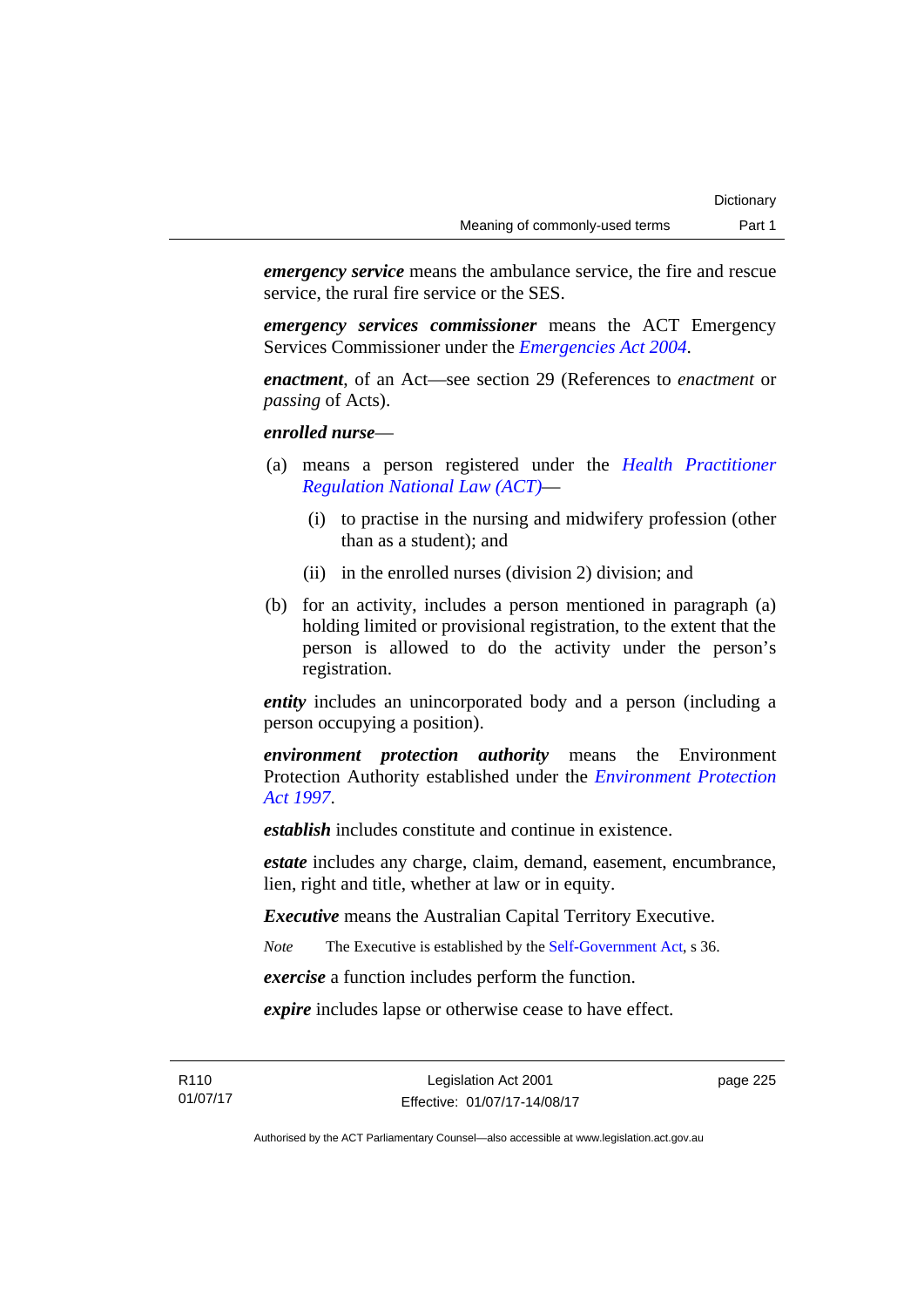*external territory* means a Commonwealth territory, other than an internal territory.

*fail* includes refuse.

*Federal Court* means the Federal Court of Australia.

*file* includes lodge.

*financial year* means a period of 12 months beginning on 1 July.

*fire and rescue service* means the ACT Fire and Rescue Service established under the *[Emergencies Act 2004](http://www.legislation.act.gov.au/a/2004-28)*.

*for*, in relation to an Act or statutory instrument, includes for the purposes of the Act or statutory instrument.

*Note* Under s 7 (3) and s 13 (3) a reference to an Act or statutory instrument includes a reference to a provision of an Act or statutory instrument.

*foreign country* means a country (whether or not an independent sovereign country) outside Australia and the external territories, and includes a state, province or other part of such a country.

*former NSW Act* means an Act corresponding to a NSW Act mentioned in schedule 1.

- *Note 1* The *[Crimes Act 1900](http://www.legislation.act.gov.au/a/1900-40)* is taken to have been enacted by the Legislative Assembly because of the *[Crimes Legislation \(Status and Citation\)](http://www.legislation.act.gov.au/a/1992-6)  [Act 1992](http://www.legislation.act.gov.au/a/1992-6)*. The 1992 Act was repealed by the *[Law Reform](http://www.legislation.act.gov.au/a/1999-66)  [\(Miscellaneous Provisions\) Act 1999](http://www.legislation.act.gov.au/a/1999-66)*, but its previous operation was saved (see s  $5(2)$ ).
- *Note 2* The other former NSW Acts are taken to have been enacted by the Legislative Assembly because of the *[Interpretation Act 1967](http://www.legislation.act.gov.au/a/1967-48)*, s 65. Section 65 has expired, but its previous operation was saved (see s 65 (3)).

*former UK Act* means an Act corresponding to a UK Act mentioned in schedule 1.

*Note* Former UK Acts are also taken to have been enacted by the Legislative Assembly because of the *[Interpretation Act 1967](http://www.legislation.act.gov.au/a/1967-48)*, s 65. Section 65 has expired, but its previous operation was saved (see s 65 (3)).

page 226 Legislation Act 2001 Effective: 01/07/17-14/08/17

R110 01/07/17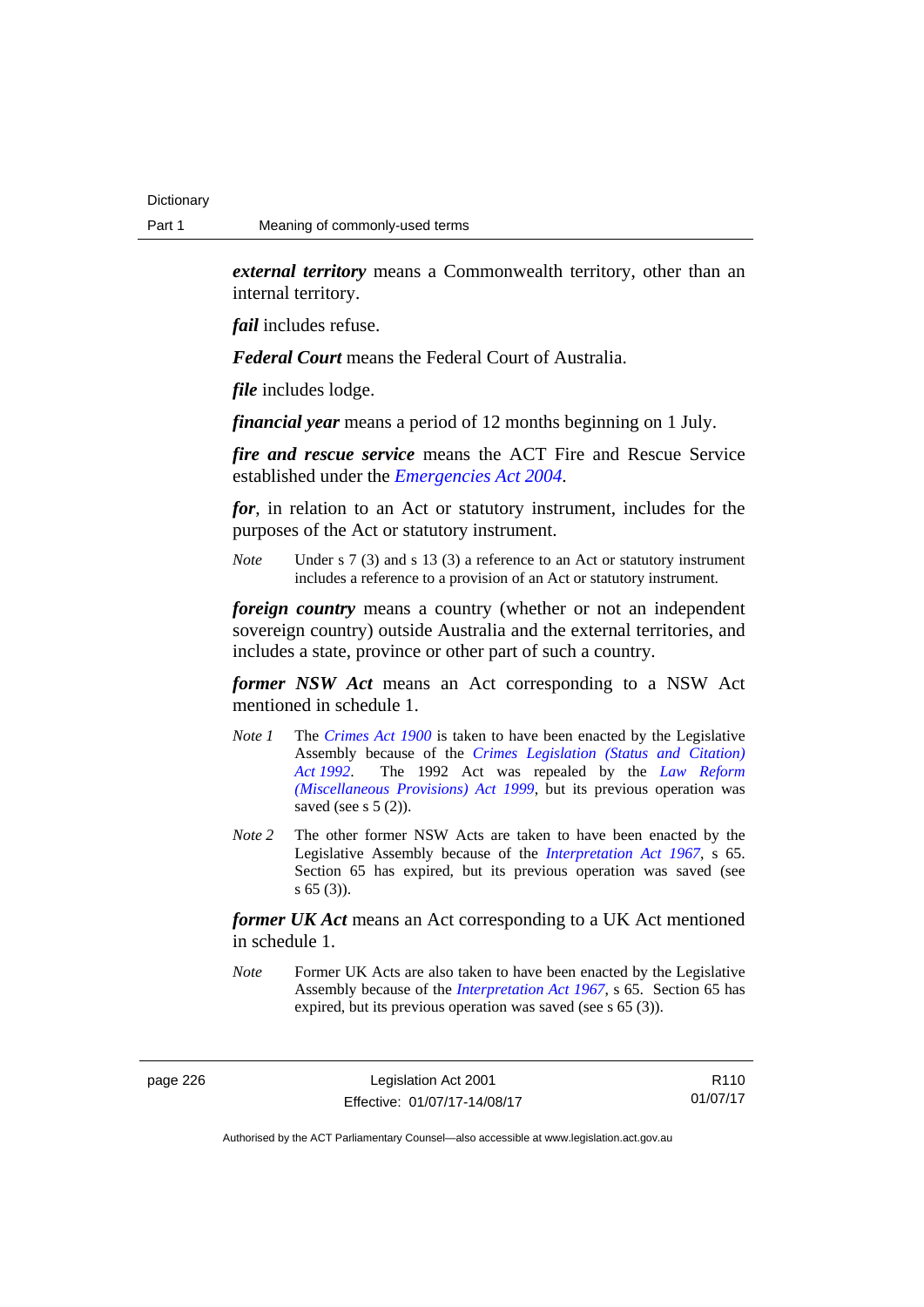*found guilty*, of an offence, includes—

- (a) having an order made for the offence under the *[Crimes](http://www.legislation.act.gov.au/a/2005-58)  [\(Sentencing\) Act 2005](http://www.legislation.act.gov.au/a/2005-58)*, section 17 (Non-conviction orders general); and
- (b) having the offence taken into account under the *[Crimes](http://www.legislation.act.gov.au/a/2005-58)  [\(Sentencing\) Act 2005](http://www.legislation.act.gov.au/a/2005-58)*, section 57 (Outstanding additional offences taken into account in sentencing).

*function* includes authority, duty and power.

*gambling and racing commission* means the Gambling and Racing Commission established under the *[Gambling and Racing Control](http://www.legislation.act.gov.au/a/1999-46)  [Act 1999](http://www.legislation.act.gov.au/a/1999-46)*.

*gazette* means—

- (a) the Australian Capital Territory Gazette; or
- (b) for a notice or other information that must or may be notified or published in the gazette—a place approved by the public sector standards commissioner.

*give*, in relation to a function, includes impose.

*government printer* includes anyone printing for or by the authority of the Executive.

*government solicitor* means the Government Solicitor for the Territory under the *[Law Officers Act 2011](http://www.legislation.act.gov.au/a/2011-30)*.

*Governor* means—

- (a) for a State (other than the Northern Territory)—the Governor of the State, and includes a person administering the Government of the State; or
- (b) for the Northern Territory—the Administrator of the Northern Territory, and includes a person administering the Government of the Northern Territory.

page 227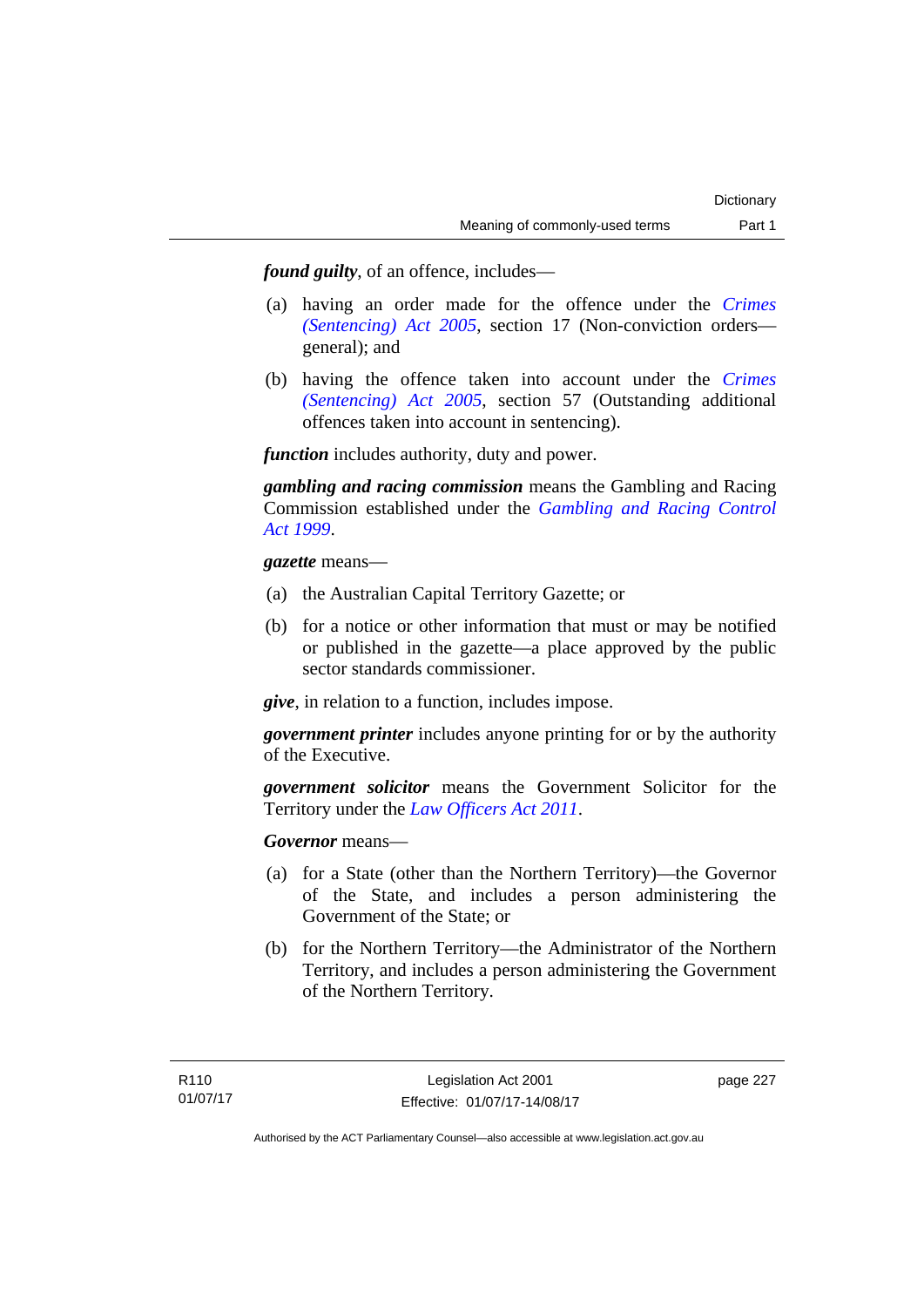*Governor-General* means the Governor-General of the Commonwealth, and includes a person administering the Government of the Commonwealth.

*GST*—see the *[A New Tax System \(Goods and Services Tax\)](http://www.comlaw.gov.au/Series/C2004A00446)  [Act 1999](http://www.comlaw.gov.au/Series/C2004A00446)* (Cwlth), dictionary.

*head of service* means the head of service under the *[Public Sector](http://www.legislation.act.gov.au/a/1994-37)  [Management Act 1994](http://www.legislation.act.gov.au/a/1994-37)*.

*health practitioner* means a person registered under the *[Health](http://www.legislation.act.gov.au/a/db_39269/default.asp)  [Practitioner Regulation National Law \(ACT\)](http://www.legislation.act.gov.au/a/db_39269/default.asp)* to practise a health profession (other than as a student).

*Health Practitioner Regulation National Law (ACT)* means the provisions applying because of the *[Health Practitioner Regulation](http://www.legislation.act.gov.au/a/2010-10)  [National Law \(ACT\) Act 2010](http://www.legislation.act.gov.au/a/2010-10)*, section 6 (Application of Health Practitioner Regulation National Law).

*health services commissioner* means the Health Services Commissioner under the *[Human Rights Commission Act 2005](http://www.legislation.act.gov.au/a/2005-40)*.

*Heavy Vehicle National Law (ACT)* means the provisions applying in the ACT because of the *[Heavy Vehicle National Law \(ACT\)](http://www.legislation.act.gov.au/a/2013-51/default.asp)  [Act 2013](http://www.legislation.act.gov.au/a/2013-51/default.asp)*, section 7 (Application of Heavy Vehicle National Law).

*heritage council* means the Australian Capital Territory Heritage Council under the *[Heritage Act 2004](http://www.legislation.act.gov.au/a/2004-57)*.

*heritage register* means the heritage register under the *[Heritage](http://www.legislation.act.gov.au/a/2004-57)  [Act 2004](http://www.legislation.act.gov.au/a/2004-57)*.

*High Court* means the High Court of Australia.

*Note* The High Court is established by the Commonwealth Constitution, s 71 and provided for under the *[High Court of Australia Act 1979](http://www.comlaw.gov.au/Series/C2004A02147)* (Cwlth).

*home address*, for an individual, means the address of the place where the individual usually lives.

*housing commissioner* means the Commissioner for Social Housing under the *[Housing Assistance Act 2007](http://www.legislation.act.gov.au/a/2007-8)*.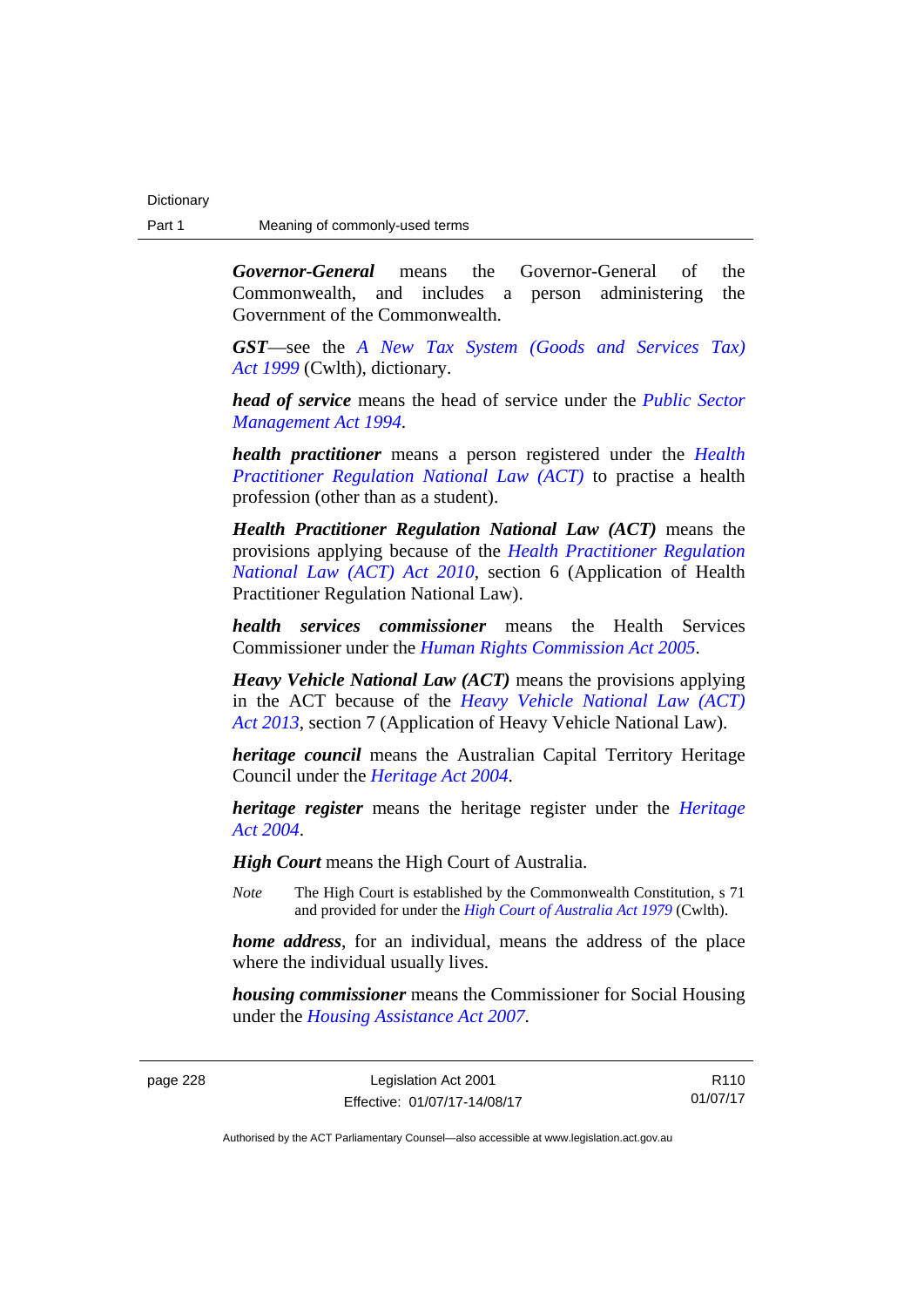*human rights commission* means the Human Rights Commission established under the *[Human Rights Commission Act 2005](http://www.legislation.act.gov.au/a/2005-40)*.

*human rights commissioner* means the Human Rights Commissioner under the *[Human Rights Commission Act 2005](http://www.legislation.act.gov.au/a/2005-40)*.

*Imperial Act* means an Act of the United Kingdom Parliament.

*independent competition and regulatory commission* means the Independent Competition and Regulatory Commission for the Australian Capital Territory established under the *[Independent](http://www.legislation.act.gov.au/a/1997-77)  [Competition and Regulatory Commission Act 1997](http://www.legislation.act.gov.au/a/1997-77)*.

*indictable offence*—see section 190.

*indictment* includes information.

*individual* means a natural person.

*Industrial Court* means the Industrial Court under the *[Magistrates](http://www.legislation.act.gov.au/a/1930-21)  [Court Act 1930](http://www.legislation.act.gov.au/a/1930-21)*, section 291P.

*information privacy commissioner* means the Information Privacy Commissioner appointed under the *[Information Privacy Act 2014](http://www.legislation.act.gov.au/a/2014-24/default.asp)*, section 26.

*infringement notice* includes an infringement notice under the *[Magistrates Court Act 1930](http://www.legislation.act.gov.au/a/1930-21)* or the *[Road Transport \(General\)](http://www.legislation.act.gov.au/a/1999-77)  [Act 1999](http://www.legislation.act.gov.au/a/1999-77)*.

*in relation to* includes the following:

- (a) in respect of;
- (b) with respect to;
- (c) in connection with;
- (d) in regard to;
- (e) with reference to;
- (f) relating to;
- (g) for or with respect to.

page 229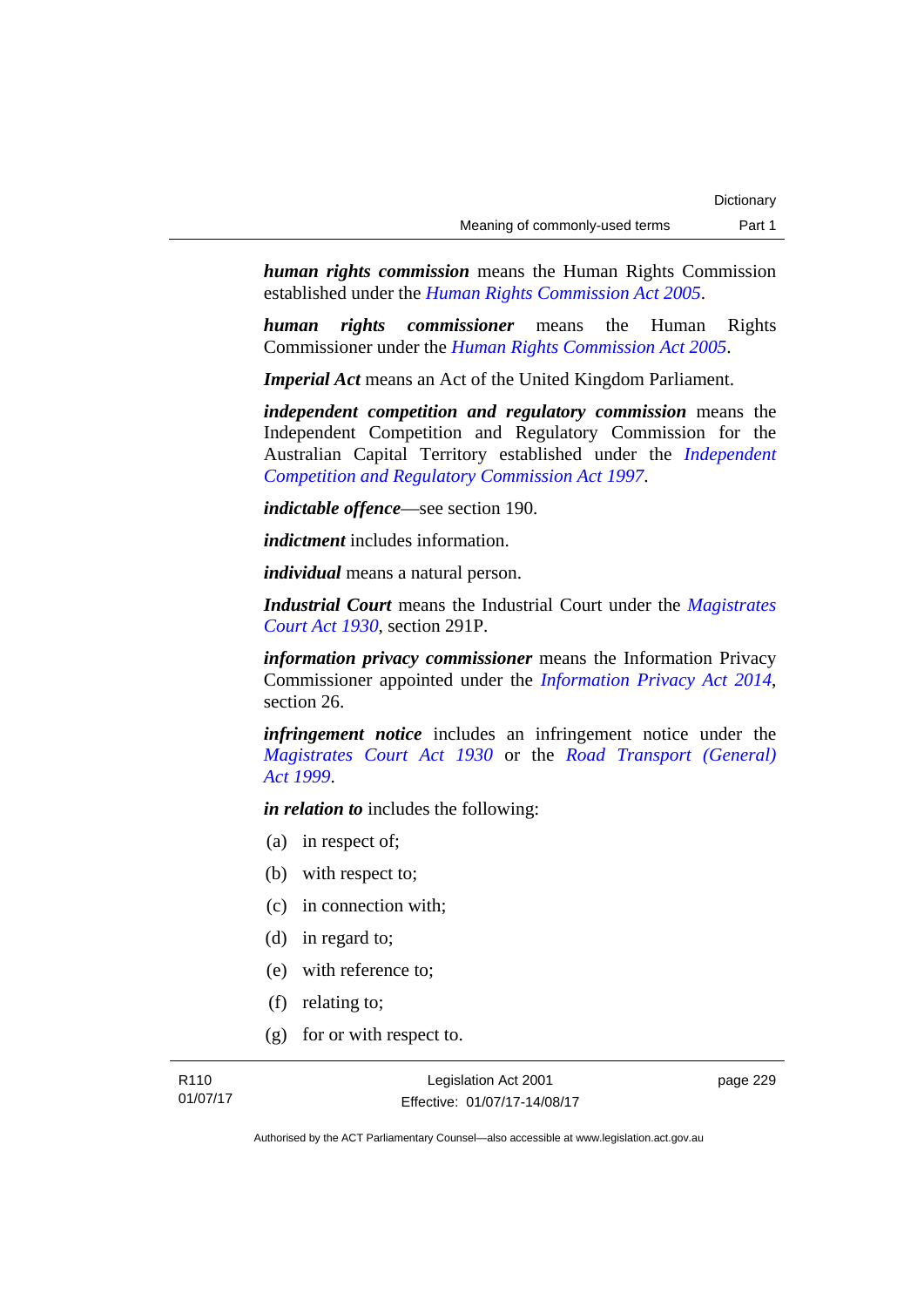*instrument*—see section 14.

*interest*, in relation to land or other property, means—

- (a) a legal or equitable estate in the land or other property; or
- (b) a right, power or privilege over, or in relation to, the land or other property.

*internal territory* means the Australian Capital Territory, the Jervis Bay Territory or the Northern Territory.

*intersex person*—see section 169B.

*Jervis Bay Territory* means the Territory accepted by the Commonwealth under the *[Jervis Bay Territory Acceptance Act 1915](http://www.comlaw.gov.au/Series/C2004A07489)* (Cwlth).

*Note* The Jervis Bay Territory is described in the agreement set out in that Act, sch.

*judge* means a resident judge, additional judge or acting judge under the *[Supreme Court Act 1933](http://www.legislation.act.gov.au/a/1933-34)*.

*Lake Burley Griffin* means Lake Burley Griffin as defined in the *[Lakes Act 1976](http://www.legislation.act.gov.au/a/1976-65)*.

*land* includes messuages, tenements and hereditaments, corporeal or incorporeal, of any tenure or description, whatever the interest in the land.

*Note* A number of the terms mentioned in the definition of *land* have a technical meaning at law. A *messuage* is a house together with its gardens, orchards and outbuildings. The term *tenement* signifies land capable of being held in freehold. *Hereditament* refers to real property that can be inherited. Hereditaments may be *corporeal*, that is, tangible things such as lands and buildings, or *incorporeal*, that is, intangible rights attaching to land such as rents, easements, tithes and profits a prendre. (Profits a prendre are the right to take some product of, or part of the soil from, the land of someone else.)

page 230 Legislation Act 2001 Effective: 01/07/17-14/08/17

R110 01/07/17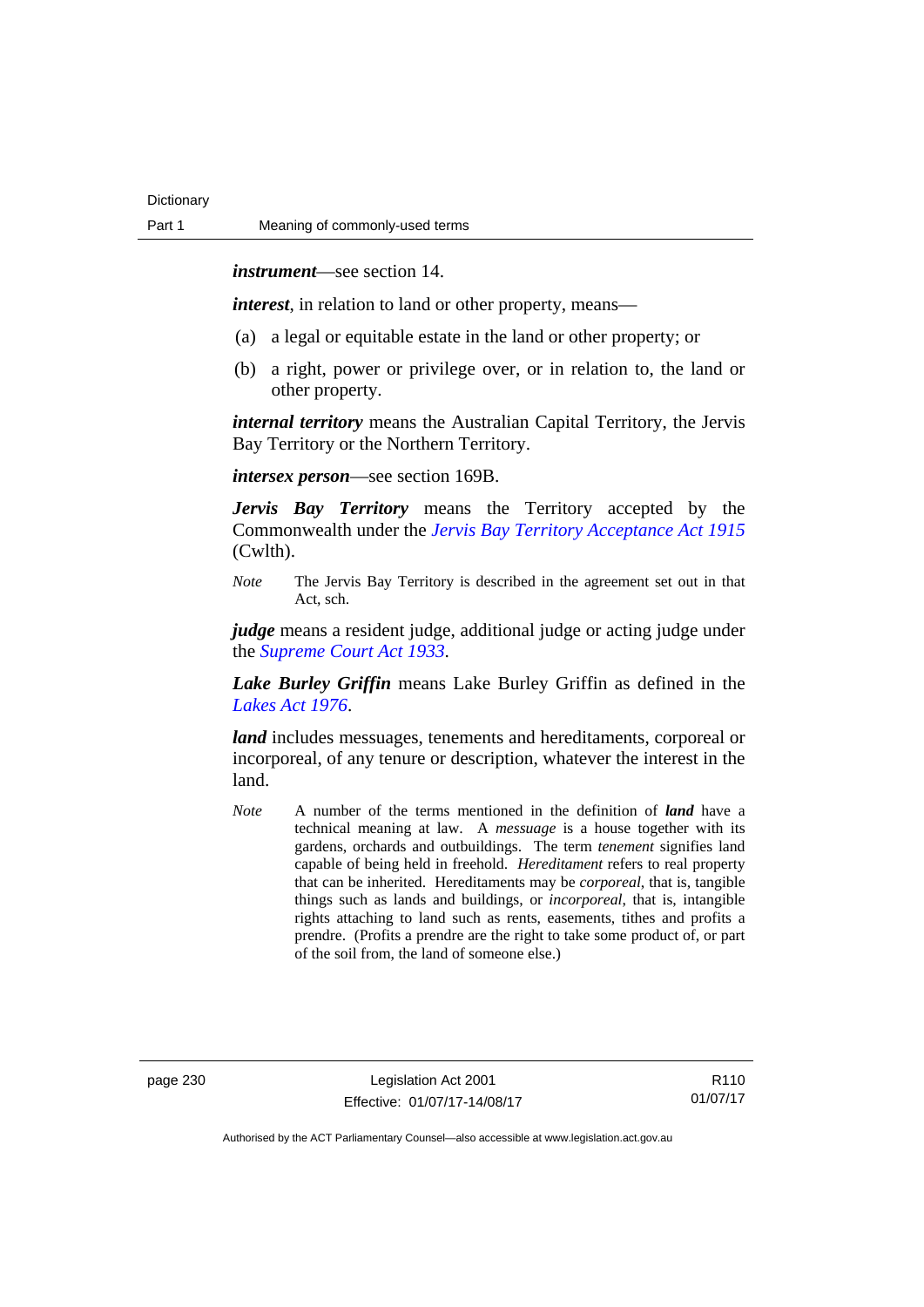*law*, of the Territory, means—

- (a) an Act; or
- (b) a subordinate law; or
- (c) any other statutory instrument of a legislative nature; or
- (d) the common law.

*lawyer* means a legal practitioner.

*legal aid commission* means the Legal Aid Commission (A.C.T.) established under the *[Legal Aid Act 1977](http://www.legislation.act.gov.au/a/1977-31)*.

*legal practitioner* means a person who is admitted to the legal profession under the *[Legal Profession Act 2006](http://www.legislation.act.gov.au/a/2006-25)* or a law that is a corresponding law for that Act.

*Legislation Act* means the *[Legislation Act 2001](http://www.legislation.act.gov.au/a/2001-14)*.

*Legislative Assembly* means the Legislative Assembly for the Australian Capital Territory.

*Note* The Assembly is established by the [Self-Government Act](http://www.comlaw.gov.au/Series/C2004A03699), s 8 (1).

*legislative instrument*—see section 12.

*liability* means any liability or obligation (whether liquidated or unliquidated, certain or contingent, or accrued or accruing).

*magistrate* means a Magistrate under the *Magistrates Court [Act 1930](http://www.legislation.act.gov.au/a/1930-21)*.

*Magistrates Court* means the Magistrates Court established under the *[Magistrates Court Act 1930](http://www.legislation.act.gov.au/a/1930-21)*.

*make* an instrument includes issue and grant the instrument.

page 231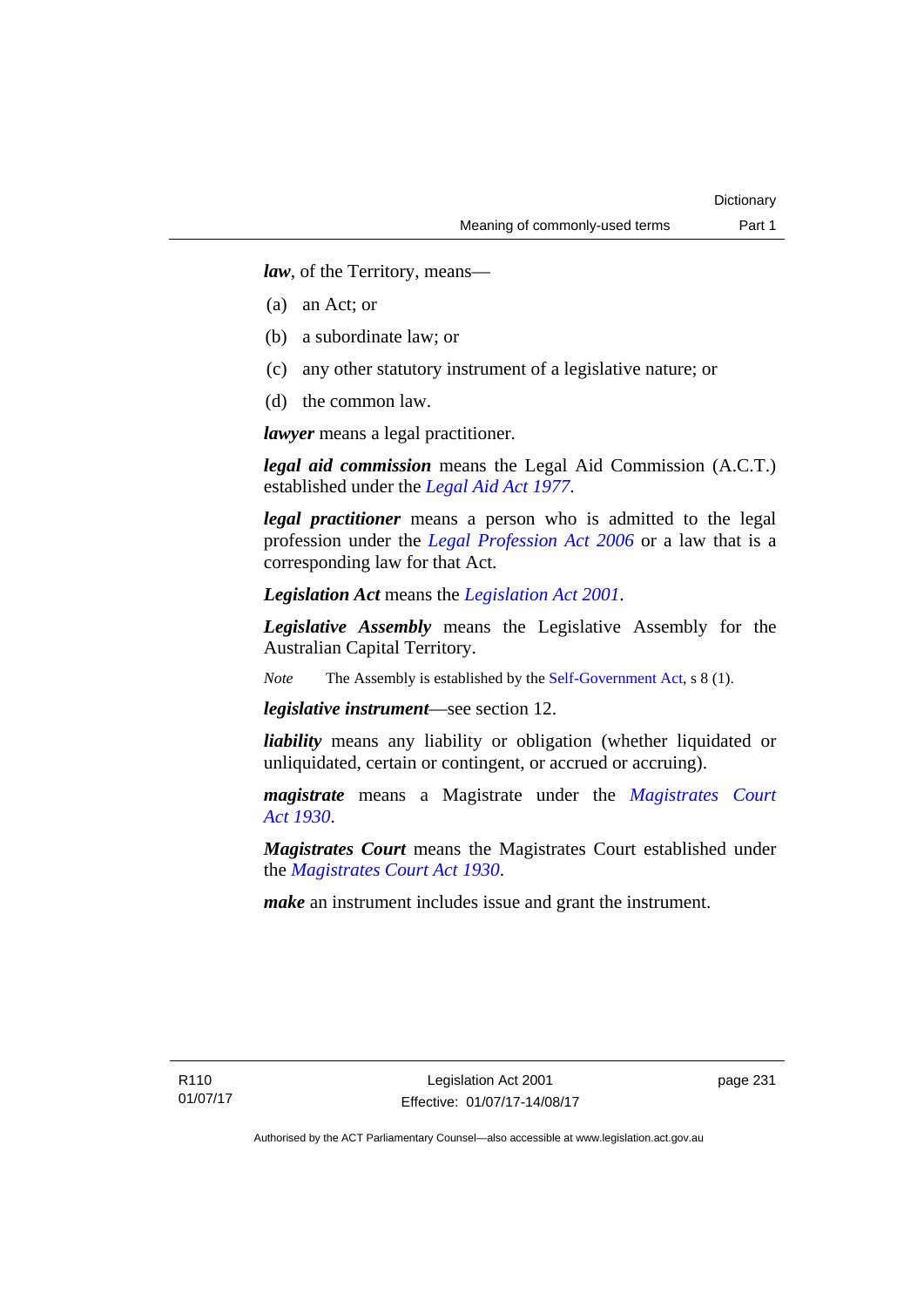*making*, of a statutory instrument, means the signing, sealing, approval or other endorsement of the instrument by the entity authorised or required to make it.

*may*—see section 146.

*medical practitioner* means a doctor.

*midnight*, in relation to a particular day, means the time when the day ends.

*midwife*—

- (a) means a person registered under the *[Health Practitioner](http://www.legislation.act.gov.au/a/db_39269/default.asp)  [Regulation National Law \(ACT\)](http://www.legislation.act.gov.au/a/db_39269/default.asp)* to practise in the nursing and midwifery profession as a midwife (other than as a student); and
- (b) for an activity, includes a person mentioned in paragraph (a) holding limited or provisional registration, to the extent that the person is allowed to do the activity under the person's registration.

*Minister*—see section 162.

*modification* includes modification by alteration, omission, substitution and addition.

*month* means a period beginning at the start of any day of one of the calendar months and ending—

- (a) immediately before the start of the corresponding day of the next calendar month; or
- (b) if there is no such corresponding day—at the end of the next calendar month.

## **Examples**

1 The period beginning at the start of 8 May 2014 and ending at midnight on 7 June 2014 is a month.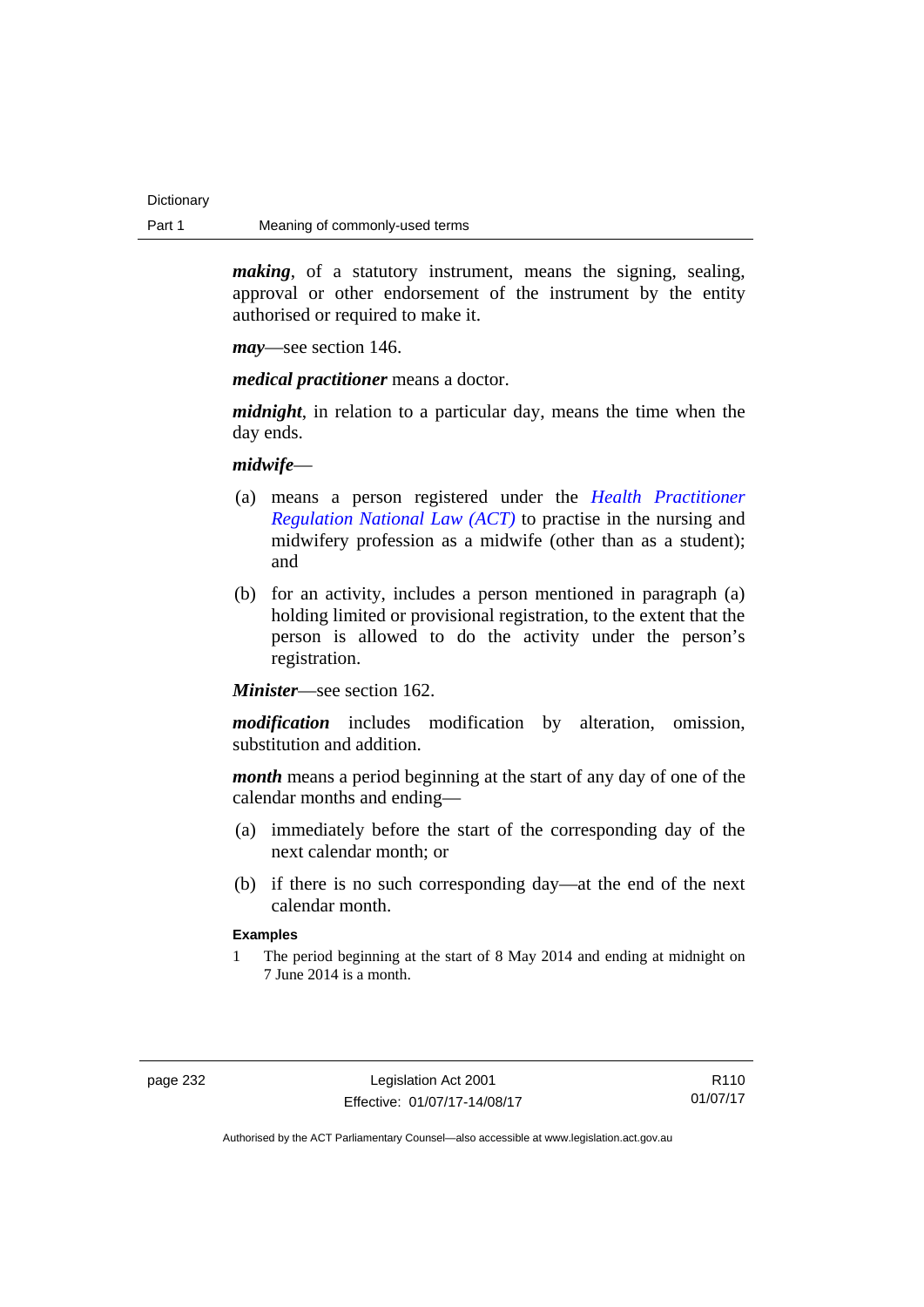- 2 The period beginning at the start of 30 January 2014 and ending at midnight on 28 February 2014 is a month. The month ends on the last day of February because in that year, February does not have a day corresponding to 29 January (because 2014 is not a leap year). If the period began at the start of 30 January 2016 (ie a leap year), the month would end at midnight on 29 February 2016.
- *Note* An example is part of the Act, is not exhaustive and may extend, but does not limit, the meaning of the provision in which it appears (see [Legislation Act,](http://www.legislation.act.gov.au/a/2001-14) s 126 and s 132).

*must*—see section 146.

*name* includes—

- (a) for an Act—the Act's short title; and
- (b) for an instrument—the instrument's citation; and
- (c) for a position—the position's title or designation.

*national capital authority* means the National Capital Authority established under the *[Australian Capital Territory \(Planning and](http://www.comlaw.gov.au/Series/C2004A03701)  [Land Management\) Act 1988](http://www.comlaw.gov.au/Series/C2004A03701)* (Cwlth).

*national capital plan* means the National Capital Plan under the *[Australian Capital Territory \(Planning and Land Management\) Act](http://www.comlaw.gov.au/Series/C2004A03701)  [1988](http://www.comlaw.gov.au/Series/C2004A03701)* (Cwlth).

*National Credit Code*—see the *[National Consumer Credit](http://www.comlaw.gov.au/Series/C2009A00134)  [Protection Act 2009](http://www.comlaw.gov.au/Series/C2009A00134)* (Cwlth), section 5.

*National Electricity (ACT) Law* means the provisions applying in the ACT because of the *[Electricity \(National Scheme\) Act 1997](http://www.legislation.act.gov.au/a/1997-79)*, section 5 (Application in ACT of National Electricity Law).

*National Electricity (ACT) Regulation* means the provisions applying because of the *[Electricity \(National Scheme\) Act 1997](http://www.legislation.act.gov.au/a/1997-79)*, section 6 (Application of regulations under National Electricity Law).

*National Energy Retail Law (ACT)* means the provisions applying because of the *[National Energy Retail Law \(ACT\) Act 2012](http://www.legislation.act.gov.au/a/2012-31)*, section 6 (Application of National Energy Retail Law).

page 233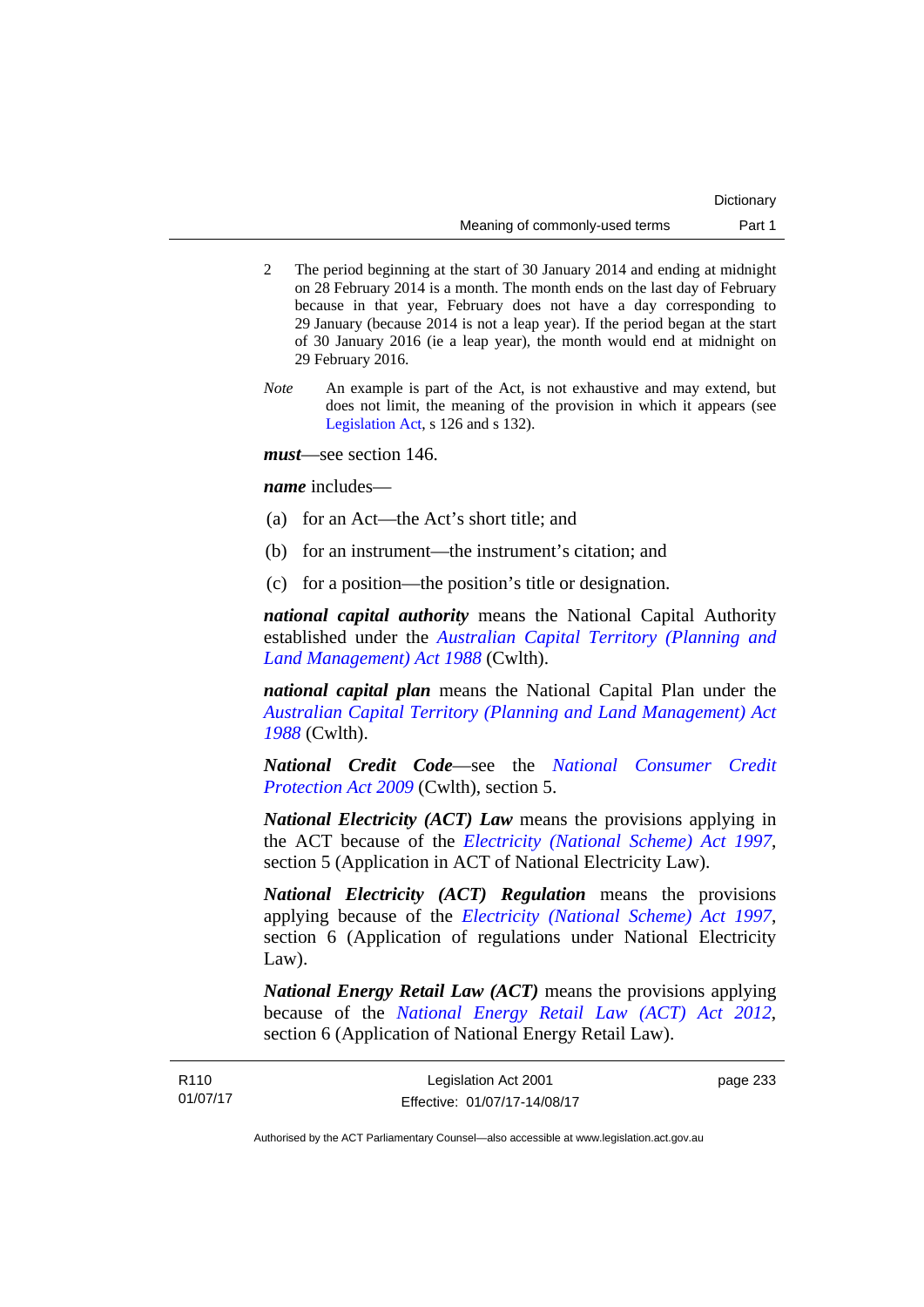*National Energy Retail Regulation (ACT)* means the provisions applying because of the *[National Energy Retail Law \(ACT\)](http://www.legislation.act.gov.au/a/2012-31)  [Act 2012](http://www.legislation.act.gov.au/a/2012-31)*, section 7 (Application of regulations under National Energy Retail Law).

*National Gas (ACT) Law* means the provisions applying because of the *[National Gas \(ACT\) Act 2008](http://www.legislation.act.gov.au/a/2008-15)*, section 8 (Application in the ACT of National Gas Law).

*National Gas (ACT) Regulation* means the provisions applying because of the *[National Gas \(ACT\) Act 2008](http://www.legislation.act.gov.au/a/2008-15)*, section 9 (Application in the ACT of regulations under National Gas Law).

*national land* means National Land under the *[Australian Capital](http://www.comlaw.gov.au/Series/C2004A03701)  [Territory \(Planning and Land Management\) Act 1988](http://www.comlaw.gov.au/Series/C2004A03701)* (Cwlth).

*Note* If an area of land in the ACT is, or is intended to be, used by or on behalf of the Commonwealth, it may be declared National Land under the *[Australian Capital Territory \(Planning and Land Management\) Act](http://www.comlaw.gov.au/Series/C2004A03701)  [1988](http://www.comlaw.gov.au/Series/C2004A03701)* (Cwlth), s 27.

*night* means the period between sunset on one day and sunrise on the next day.

*Northern Territory* means the Northern Territory of Australia.

*notifiable instrument*—see section 10.

*notification*—

- (a) of an Act—see section 30; and
- (b) of a legislative instrument—see section 63.

*notification day*, for an Act or statutory instrument, means the day the Act or instrument is notified.

*NSW Act* means an Act of the New South Wales Parliament.

*NSW correctional centre* means a correctional centre (however described) under the *[Crimes \(Administration of Sentences\) Act 1999](http://www.legislation.nsw.gov.au/maintop/view/inforce/act+93+1999+cd+0+N)* (NSW).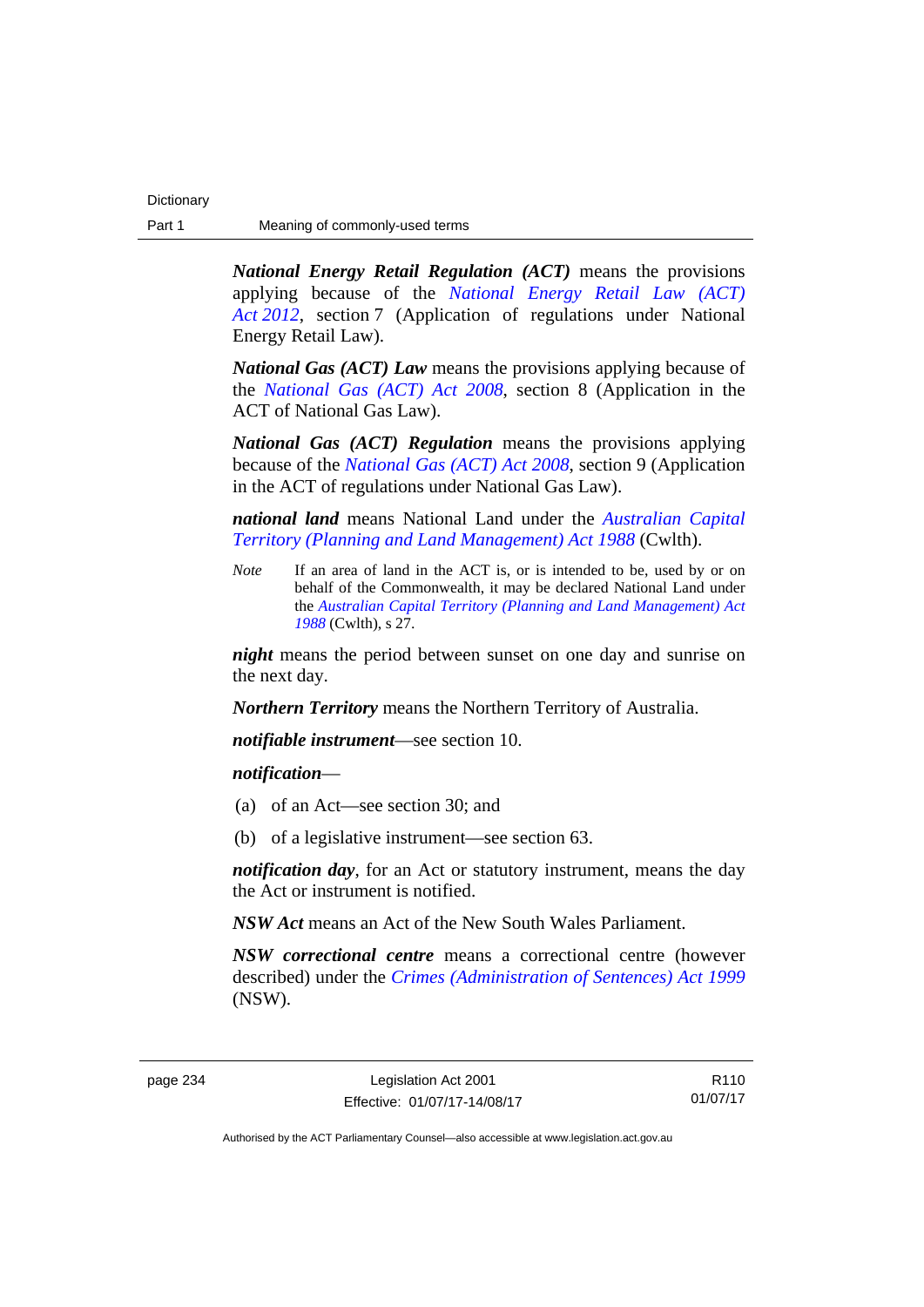## *number* means—

- (a) a number expressed in figures or words; or
- (b) a combination of a number expressed in figures or words and of a letter of the alphabet.

### *nurse*—

- (a) means a person registered under the *[Health Practitioner](http://www.legislation.act.gov.au/a/db_39269/default.asp)  [Regulation National Law \(ACT\)](http://www.legislation.act.gov.au/a/db_39269/default.asp)* to practise in the nursing and midwifery profession as a nurse (other than as a student); and
- (b) for an activity, includes a person mentioned in paragraph (a) holding limited or provisional registration, to the extent that the person is allowed to do the activity under the person's registration; and
- (c) does not include an enrolled nurse.

### *nurse practitioner*—

- (a) means a person whose registration as a registered health practitioner under the *[Health Practitioner Regulation National](http://www.legislation.act.gov.au/a/db_39269/default.asp)  [Law \(ACT\)](http://www.legislation.act.gov.au/a/db_39269/default.asp)* is endorsed as being qualified to practise as a nurse practitioner; and
- (b) for an activity, includes a person mentioned in paragraph (a) holding limited or provisional registration, to the extent that the person is allowed to do the activity under the person's registration.

*oath* includes affirmation.

*Note* The *[Evidence Act 2011](http://www.legislation.act.gov.au/a/2011-12)*, div 2.1.2 and the *[Oaths and Affirmations](http://www.legislation.act.gov.au/a/1984-79)  [Act 1984](http://www.legislation.act.gov.au/a/1984-79)* deal with oaths and affirmations.

*occupational discipline order* means an order for occupational discipline made by the ACAT.

*Note* Occupational discipline orders are made under the *[ACT Civil and](http://www.legislation.act.gov.au/a/2008-35)  [Administrative Tribunal Act 2008](http://www.legislation.act.gov.au/a/2008-35)*, s 66 and under authorising laws (*authorising law*—see *[ACT Civil and Administrative Tribunal](http://www.legislation.act.gov.au/a/2008-35)  [Act 2008](http://www.legislation.act.gov.au/a/2008-35)*, dict).

| R110     | Legislation Act 2001         | page 235 |
|----------|------------------------------|----------|
| 01/07/17 | Effective: 01/07/17-14/08/17 |          |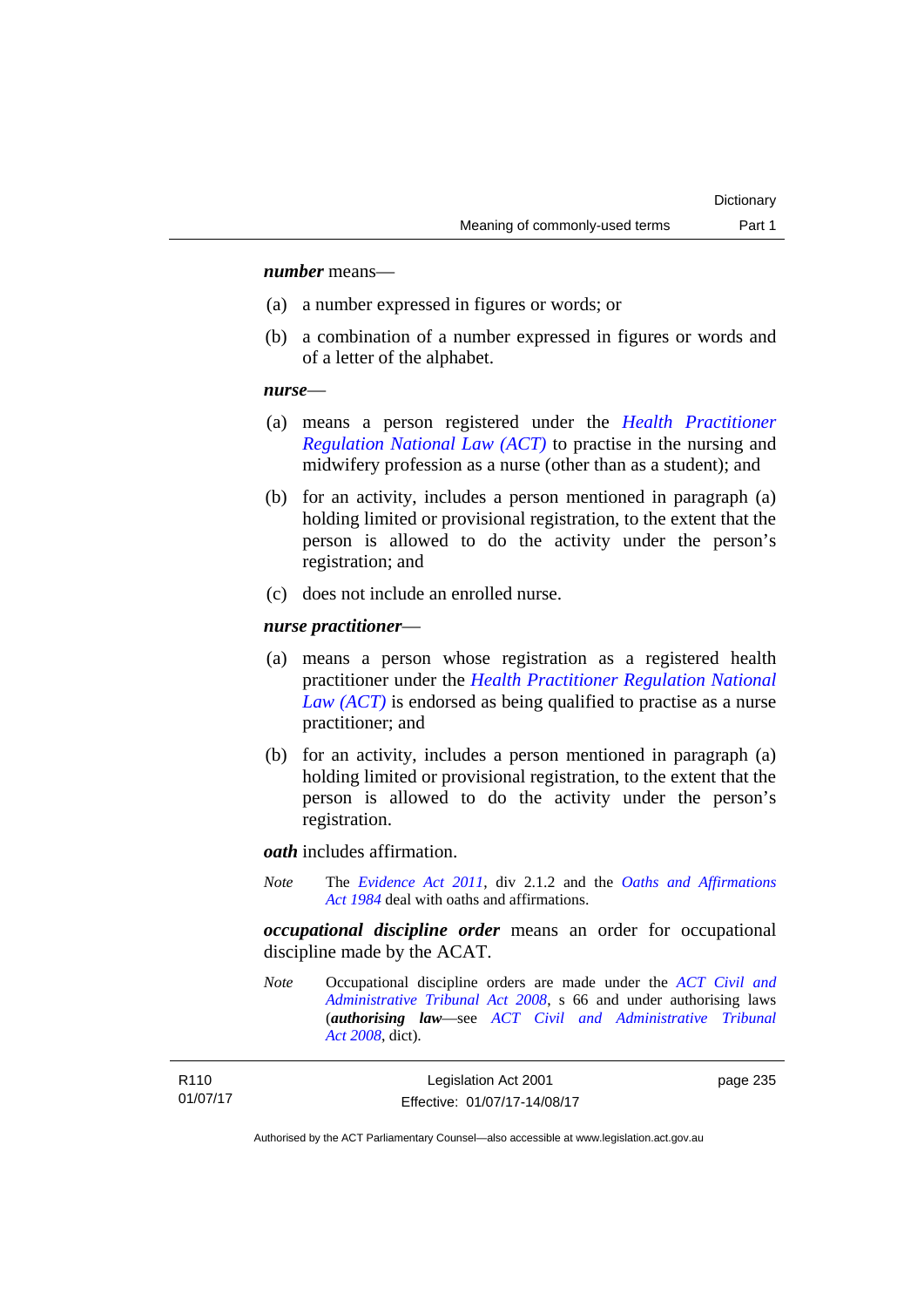*occupy* a position includes hold the position, act in the position or exercise functions of the position (including under a delegation or subdelegation).

*office* includes position.

*Office of the Legislative Assembly* means the Office of the Legislative Assembly established under the *[Legislative Assembly](http://www.legislation.act.gov.au/a/2012-26)  [\(Office of the Legislative Assembly\) Act 2012](http://www.legislation.act.gov.au/a/2012-26)*.

## *officer of the Assembly* means—

- (a) the auditor-general; or
- (b) the electoral commissioner; or
- (c) the ombudsman.

*official visitor* means an official visitor appointed under the *[Official](http://www.legislation.act.gov.au/a/2012-33)  [Visitor Act 2012](http://www.legislation.act.gov.au/a/2012-33)*, section 10.

*ombudsman* means the Ombudsman under the *[Ombudsman](http://www.legislation.act.gov.au/a/alt_a1989-45co)  [Act 1989](http://www.legislation.act.gov.au/a/alt_a1989-45co)*.

*omit*, in relation to a provision of an Act or statutory instrument, includes repeal.

## *optometrist*—

- (a) means a person registered under the *[Health Practitioner](http://www.legislation.act.gov.au/a/db_39269/default.asp)  [Regulation National Law \(ACT\)](http://www.legislation.act.gov.au/a/db_39269/default.asp)* to practise in the optometry profession (other than as a student); and
- (b) for an activity, includes a person mentioned in paragraph (a) holding limited or provisional registration, to the extent that the person is allowed to do the activity under the person's registration.

*ordinance* means an ordinance made under the *[Seat of Government](http://www.comlaw.gov.au/Series/C2004A07446)  [\(Administration\) Act 1910](http://www.comlaw.gov.au/Series/C2004A07446)* (Cwlth), section 12.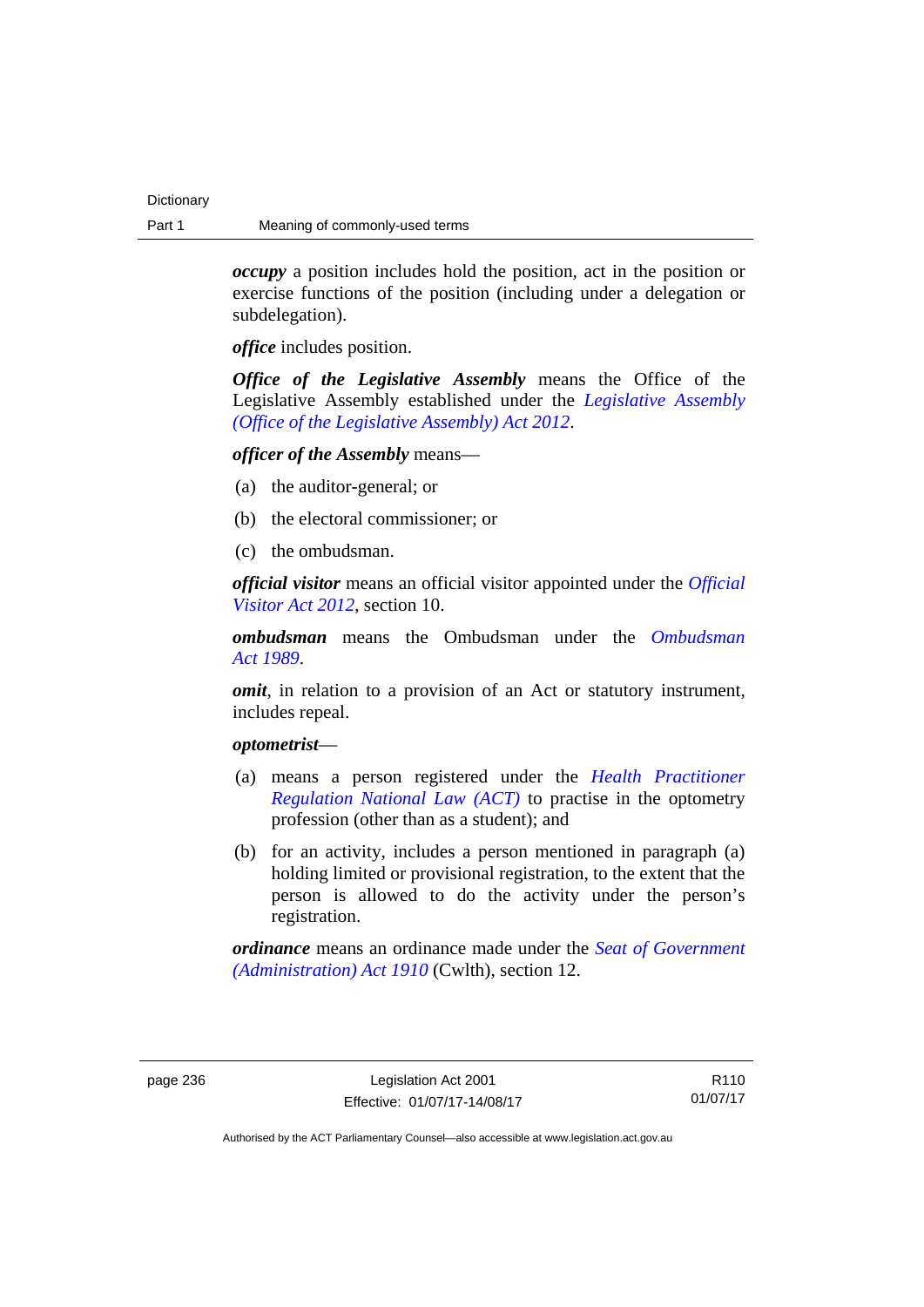*parent*, of a child, means—

- (a) the child's mother; or
- (b) the child's father; or
- (c) someone else who is presumed under the *[Parentage Act 2004](http://www.legislation.act.gov.au/a/2004-1)*, part 2 to be a parent of the child.
- *Note* A child cannot have more than 2 parents at any one time (see *[Parentage](http://www.legislation.act.gov.au/a/2004-1)  [Act 2004](http://www.legislation.act.gov.au/a/2004-1)*, s 14).

*parliamentary counsel* means the person performing the duties of Parliamentary Counsel in the public service.

*passing*, of an Act—see section 29.

*penalty unit*—see section 133.

*person—*see section 160 (References to people generally).

## *pharmacist***—**

- (a) means a person registered under the *[Health Practitioner](http://www.legislation.act.gov.au/a/db_39269/default.asp)  [Regulation National Law \(ACT\)](http://www.legislation.act.gov.au/a/db_39269/default.asp)* to practise in the pharmacy profession (other than as a student); and
- (b) for an activity, includes a person mentioned in paragraph (a) holding limited or provisional registration, to the extent that the person is allowed to do the activity under the person's registration.

*planning and land authority* means the Planning and Land Authority established under the *[Planning and Development](http://www.legislation.act.gov.au/a/2007-24)  [Act 2007](http://www.legislation.act.gov.au/a/2007-24)*.

*police officer* means a member or special member of the Australian Federal Police.

*position* includes office.

*power* includes authority.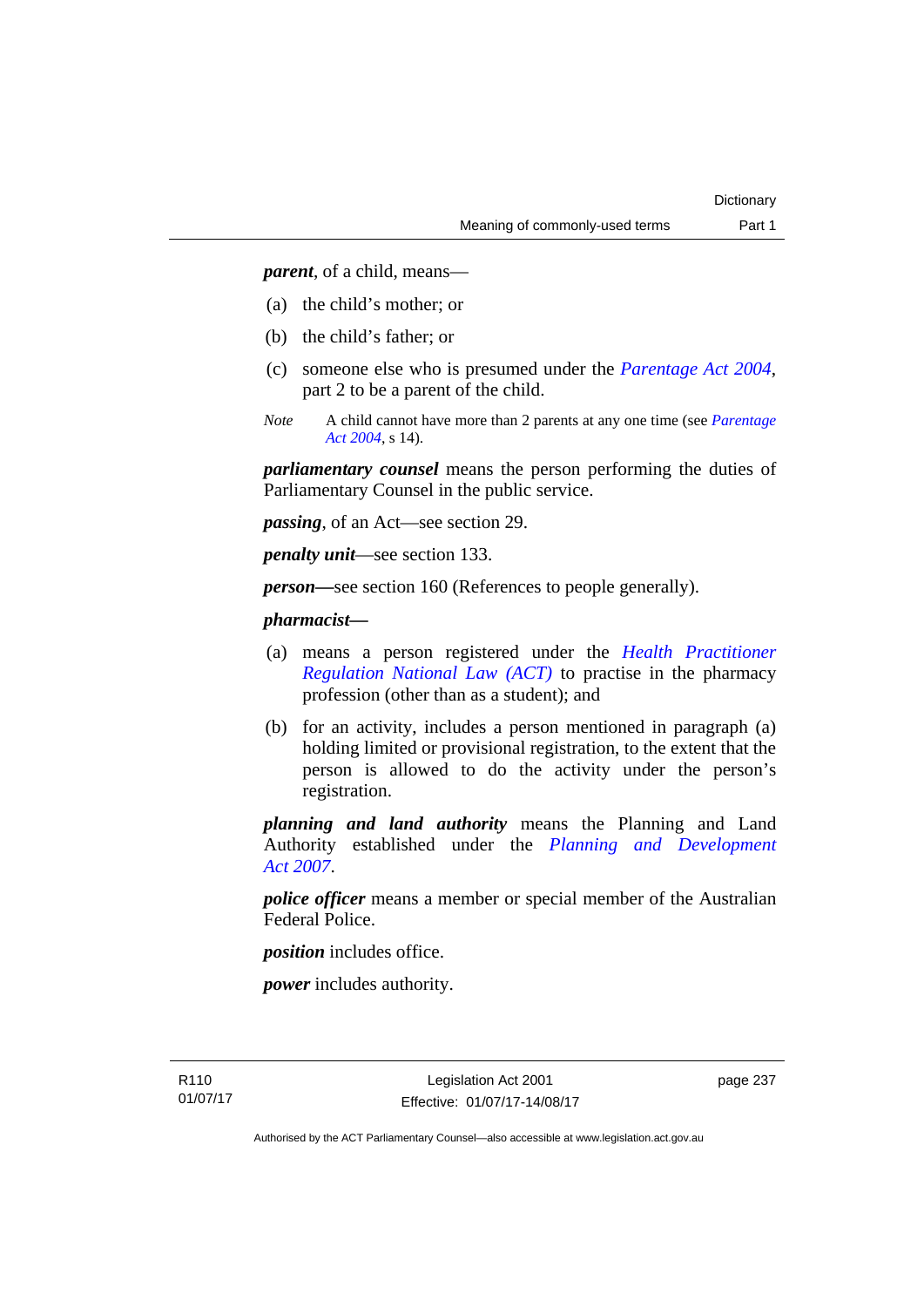*prescribed*, in an Act, means prescribed by the Act or by regulation under the Act.

*present* an indictment includes lay an information.

*proceeding* means a legal or other action or proceeding.

*property* means any legal or equitable estate or interest (whether present or future, vested or contingent, or tangible or intangible) in real or personal property of any description (including money), and includes a thing in action.

*Note* A *thing in action* is an intangible personal property right recognised and protected by the law. Examples include debts, money held in a bank, shares, rights under a trust, copyright and right to sue for breach of contract.

*provision*, of an Act or instrument—see section 16.

*public advocate* means the Public Advocate under the *[Human](http://www.legislation.act.gov.au/a/2005-40)  [Rights Commission Act 2005](http://www.legislation.act.gov.au/a/2005-40)*

*public employee* means—

- (a) a public servant; or
- (b) a public sector member; or
- (c) a person employed by a territory instrumentality.

*public health officer* means a public health officer under the *[Public](http://www.legislation.act.gov.au/a/1997-69)  [Health Act 1997.](http://www.legislation.act.gov.au/a/1997-69)*

*public holiday* means a day that is a public holiday in the ACT under the *[Holidays Act 1958](http://www.legislation.act.gov.au/a/1958-19)*, section 3.

*public money*, of the Territory, means revenues, loans and other money received by the Territory.

*public notice*, if required by a Territory law, means—

- (a) a dated notice on an ACT government website; or
- (b) notice in a daily newspaper circulating generally in the ACT.

R110 01/07/17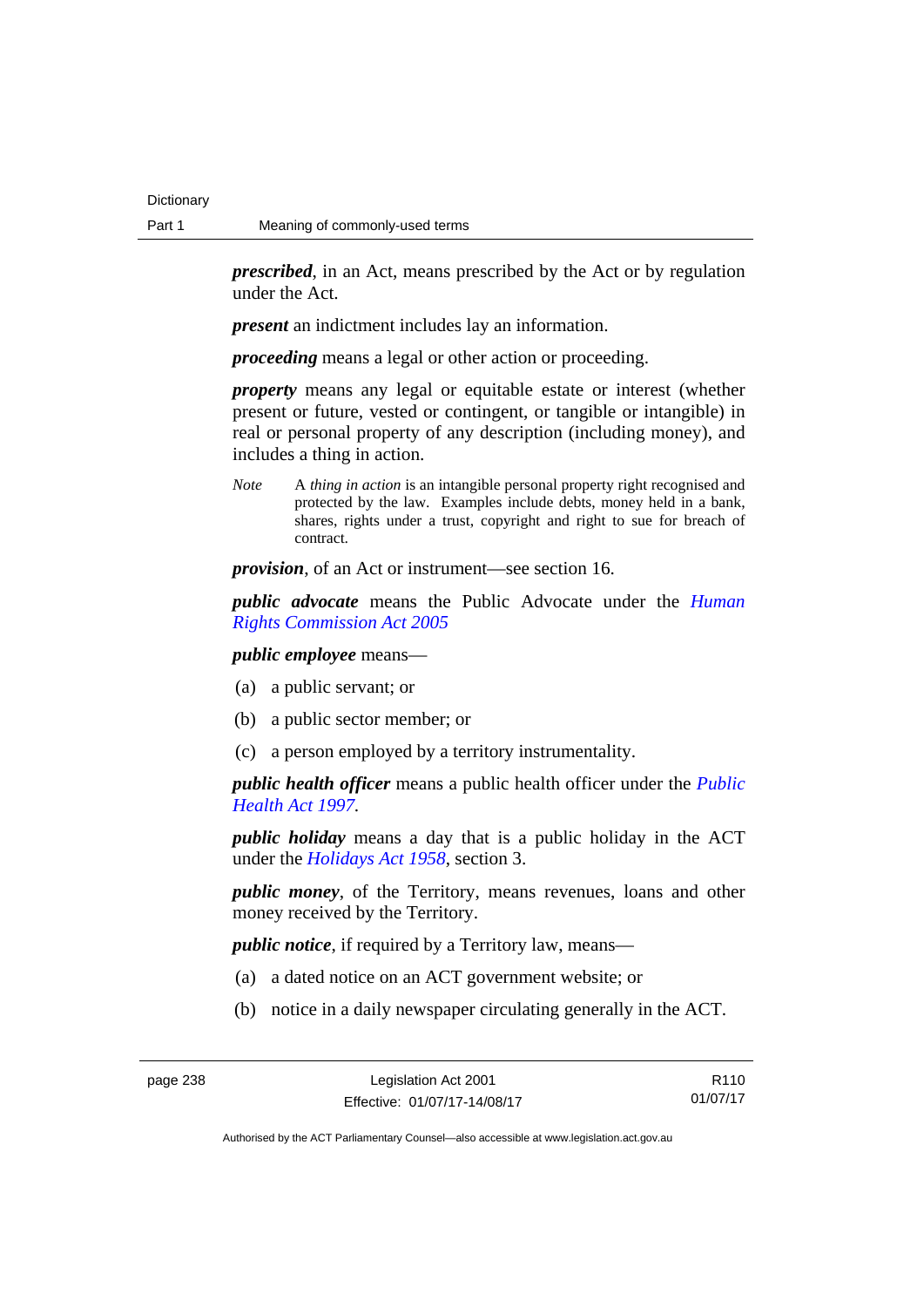*public sector body* means—

- (a) a body made up of public sector members; and
- (b) includes a body made up of 1 statutory office-holder.

*public sector member* means a public sector member under the *[Public Sector Management Act 1994](http://www.legislation.act.gov.au/a/1994-37)*, section 150.

*public sector standards commissioner* means the Public Sector Standards Commissioner under the *[Public Sector Management](http://www.legislation.act.gov.au/a/1994-37)  [Act 1994](http://www.legislation.act.gov.au/a/1994-37)*.

*public servant* means a person employed in the public service.

*public service* means the Australian Capital Territory Public Service.

*Note* The *[Public Sector Management Act 1994](http://www.legislation.act.gov.au/a/1994-37)*, s 12 deals with the constitution of the public service.

*public trustee and guardian* means the Public Trustee and Guardian under the *[Public Trustee and Guardian Act 1985](http://www.legislation.act.gov.au/a/1985-8/default.asp)*.

*quarter* means a period of 3 months beginning on 1 January, 1 April, 1 July or 1 October in any year.

*recognised transgender person*—see section 169A (3).

*registered surveyor* means a surveyor under the *[Surveyors Act 2007](http://www.legislation.act.gov.au/a/2007-33)*.

*registrar* means—

- (a) in relation to the Supreme Court—the Registrar of the Supreme Court; or
- (b) in relation to the Magistrates Court—the Registrar of the Magistrates Court; or
- (c) in relation to a tribunal—the registrar of the tribunal.

*registrar-general* means the Registrar-General under the *[Registrar-](http://www.legislation.act.gov.au/a/1993-63)[General Act 1993](http://www.legislation.act.gov.au/a/1993-63)*.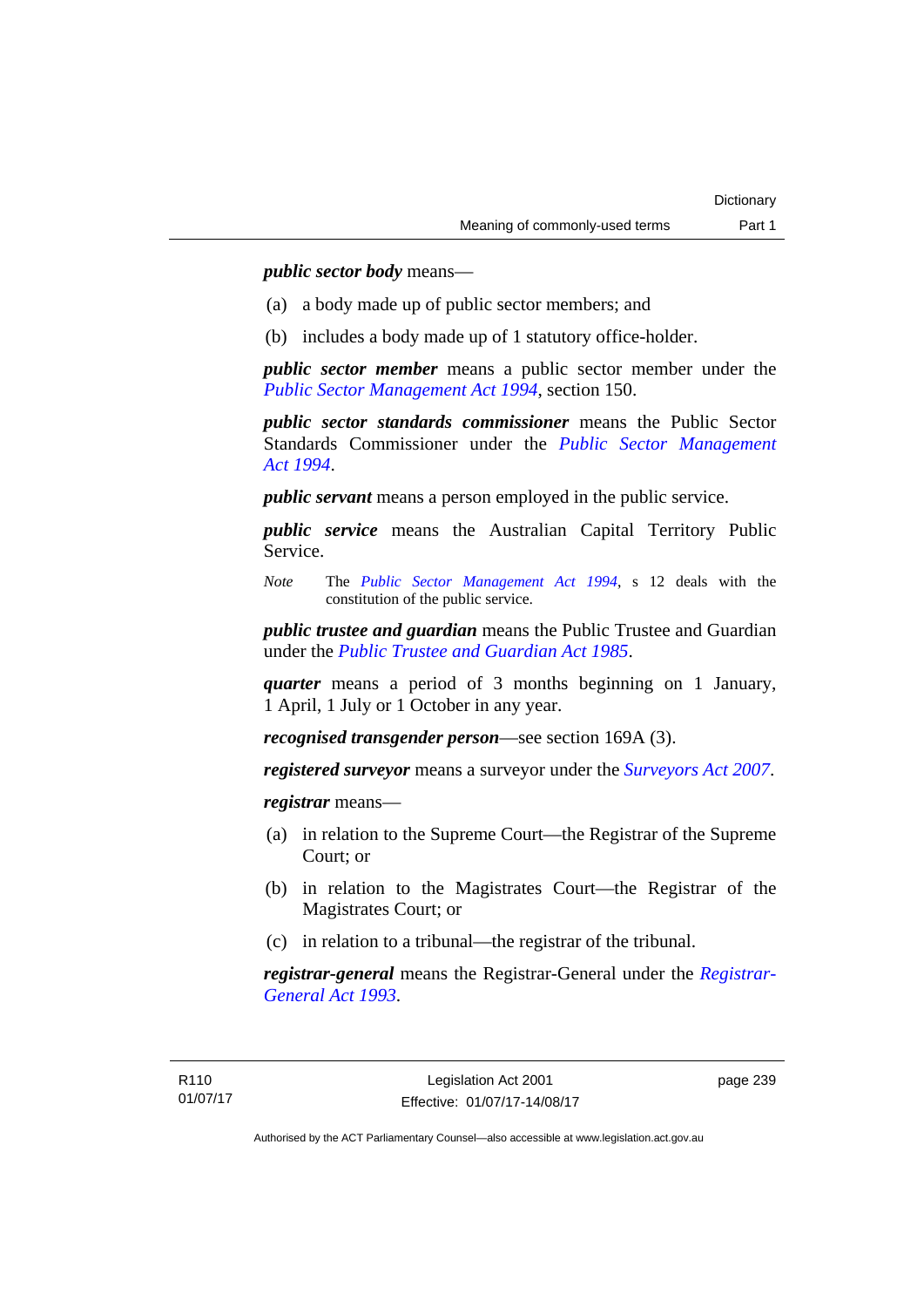*registrar of firearms* means the Registrar of Firearms under the *[Firearms Act 1996](http://www.legislation.act.gov.au/a/1996-74)*.

*regulation*, in relation to an Act, means a regulation made or in force under the Act.

*remuneration tribunal* means the Remuneration Tribunal established under the *[Remuneration Tribunal Act 1995](http://www.legislation.act.gov.au/a/1995-55)*.

*repeal* includes—

- (a) for an Act or statutory instrument—omit a provision of the Act or instrument; and
- (b) for a provision of an Act or statutory instrument—omit the provision (or a part of it); and
- (c) for an Act or statutory instrument (or a provision of it) abrogate or limit its effect, or exclude from its application any circumstance, matter, person, place or purpose; and
- (d) for an Act or statutory instrument (or a provision of it)—any other implied repeal; and
- (e) for a statutory instrument—revoke the instrument (or part of it); and
- (f) for a decision—revoke it or cancel it.

*resident judge* means a resident judge under the *[Supreme Court](http://www.legislation.act.gov.au/a/1933-34)  [Act 1933](http://www.legislation.act.gov.au/a/1933-34)*.

*retrospectively*, for the commencement of legislation—see section 75A.

*reviewable decision notice*—see the *[ACT Civil and Administrative](http://www.legislation.act.gov.au/a/2008-35)  [Tribunal Act 2008](http://www.legislation.act.gov.au/a/2008-35)*, section 67A.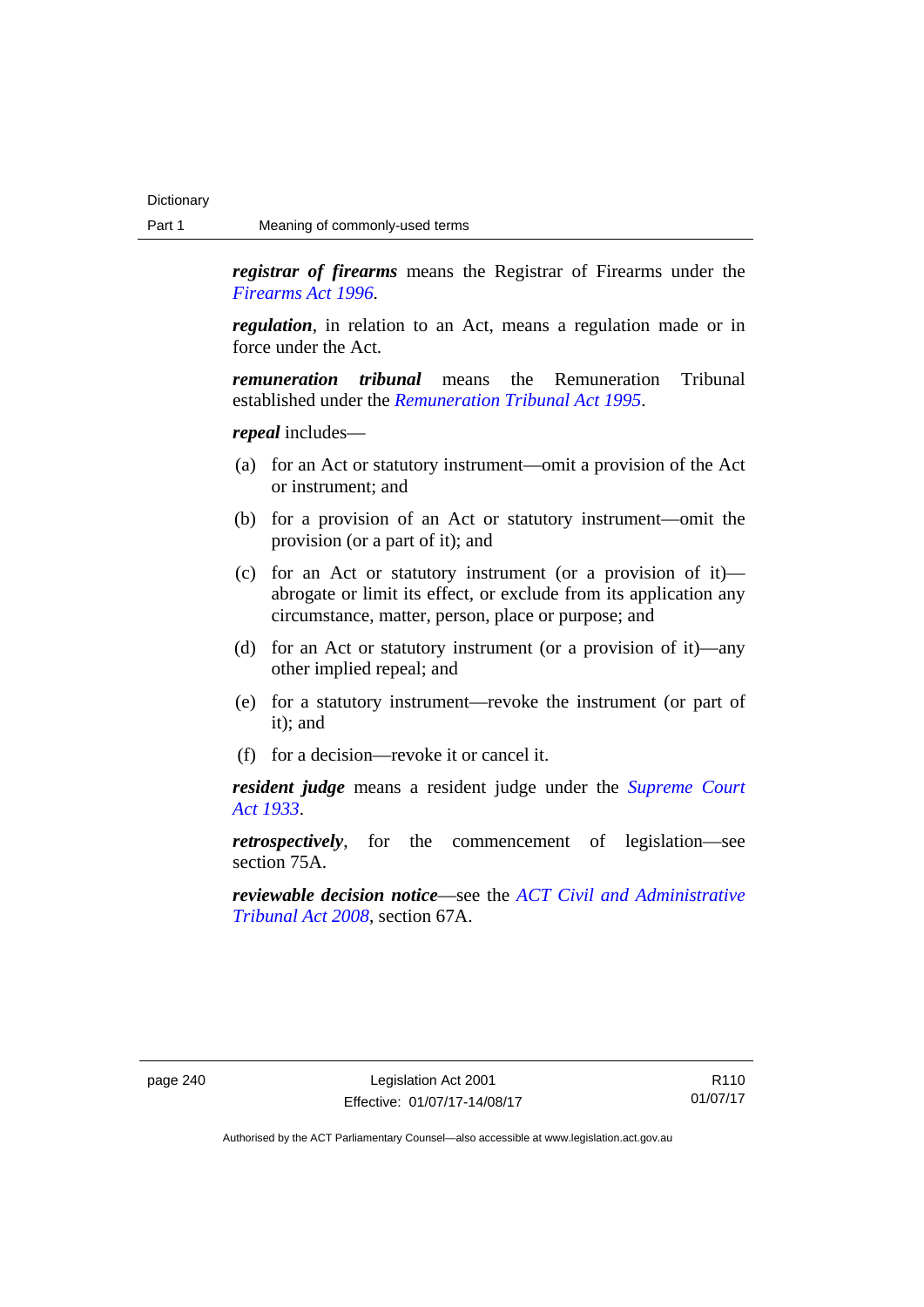*road transport authority* means the Australian Capital Territory Road Transport Authority.

- *Note 1* In relation to the exercise of a function by the road transport authority under a provision of the road transport legislation, the director-general of the administrative unit responsible for the provision is the road transport authority.
- *Note 2 Road transport legislation––*see the *[Road Transport \(General\)](http://www.legislation.act.gov.au/a/1999-77)  [Act 1999](http://www.legislation.act.gov.au/a/1999-77)*, s 6.

## *rules* means—

- (a) of a court or tribunal—rules made by the entity having power to make rules (however described) regulating the practice and procedure of the court or tribunal; and
- (b) in relation to an Act—rules made or in force under the Act.

*rural fire service* means the ACT Rural Fire Service under the *[Emergencies Act 2004](http://www.legislation.act.gov.au/a/2004-28)*.

*Self-Government Act* means the *[Australian Capital Territory](http://www.comlaw.gov.au/Series/C2004A03699)  [\(Self-Government\) Act 1988](http://www.comlaw.gov.au/Series/C2004A03699)* (Cwlth).

## *self-government day* means 11 May 1989.

*Note* This is the day when the remaining provisions of the Self-Government [Act](http://www.comlaw.gov.au/Series/C2004A03699) commenced and, in particular, the Australian Capital Territory was established as a body politic, the Legislative Assembly was empowered to make laws for the ACT and the Executive was established.

*sentence administration board* means the Sentence Administration Board under the *[Crimes \(Sentence Administration\) Act 2005](http://www.legislation.act.gov.au/a/2005-59)*.

*SES* means the ACT State Emergency Service established under the *[Emergencies Act 2004](http://www.legislation.act.gov.au/a/2004-28)*.

*sign* includes attach a seal and make a mark.

*signpost definition*—see section 131 (Signpost definition).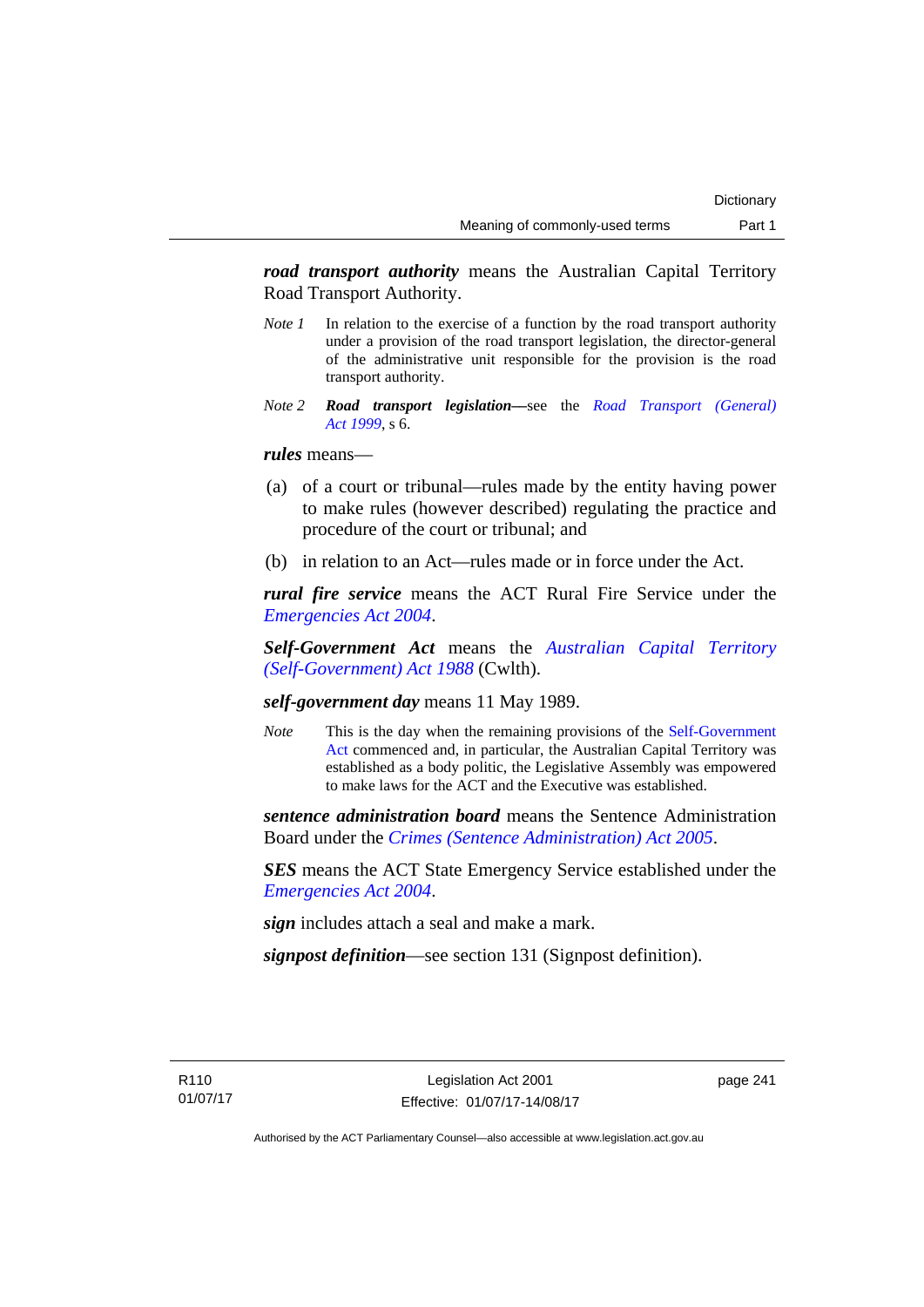*sitting day*, of the Legislative Assembly, means a period that commences on a day the Assembly meets and continues until the Assembly next adjourns.

*Note* A sitting day may continue for 1 or more days.

*solicitor* means a lawyer who practises as a solicitor.

*solicitor-general* means the Solicitor-General for the Territory under the *[Law Officers Act 2011](http://www.legislation.act.gov.au/a/2011-30)*.

*Speaker* means the Presiding Officer of the Legislative Assembly.

*Note* The Presiding Officer is elected under the [Self-Government Act,](http://www.comlaw.gov.au/Series/C2004A03699) s 11.

*Standards Australia* means the company named Standards Australia Limited (ACN 087 326 690).

*State* means a State of the Commonwealth, and includes the Northern Territory.

*statutory declaration* means a statutory declaration made under the *[Statutory Declarations Act 1959](http://www.comlaw.gov.au/Series/C2004A07365)* (Cwlth).

*statutory instrument*—see section 13.

*statutory office-holder* means a person occupying a position under an Act or statutory instrument (other than a position in the public service).

*subordinate law*—see section 8.

*suburban land agency* means the Suburban Land Agency established under the *[City Renewal Authority and Suburban Land](http://www.legislation.act.gov.au/a/2017-12/default.asp)  [Agency Act 2017](http://www.legislation.act.gov.au/a/2017-12/default.asp)*, section 37.

*summary offence*—see section 190.

*Supreme Court* means the Supreme Court of the Australian Capital Territory.

*Note* The Supreme Court is established by the *[Supreme Court Act 1933](http://www.legislation.act.gov.au/a/1933-34)*, s 3. The [Self-Government Act](http://www.comlaw.gov.au/Series/C2004A03699), s 48A deals with the jurisdiction and powers of the court.

page 242 Legislation Act 2001 Effective: 01/07/17-14/08/17

R110 01/07/17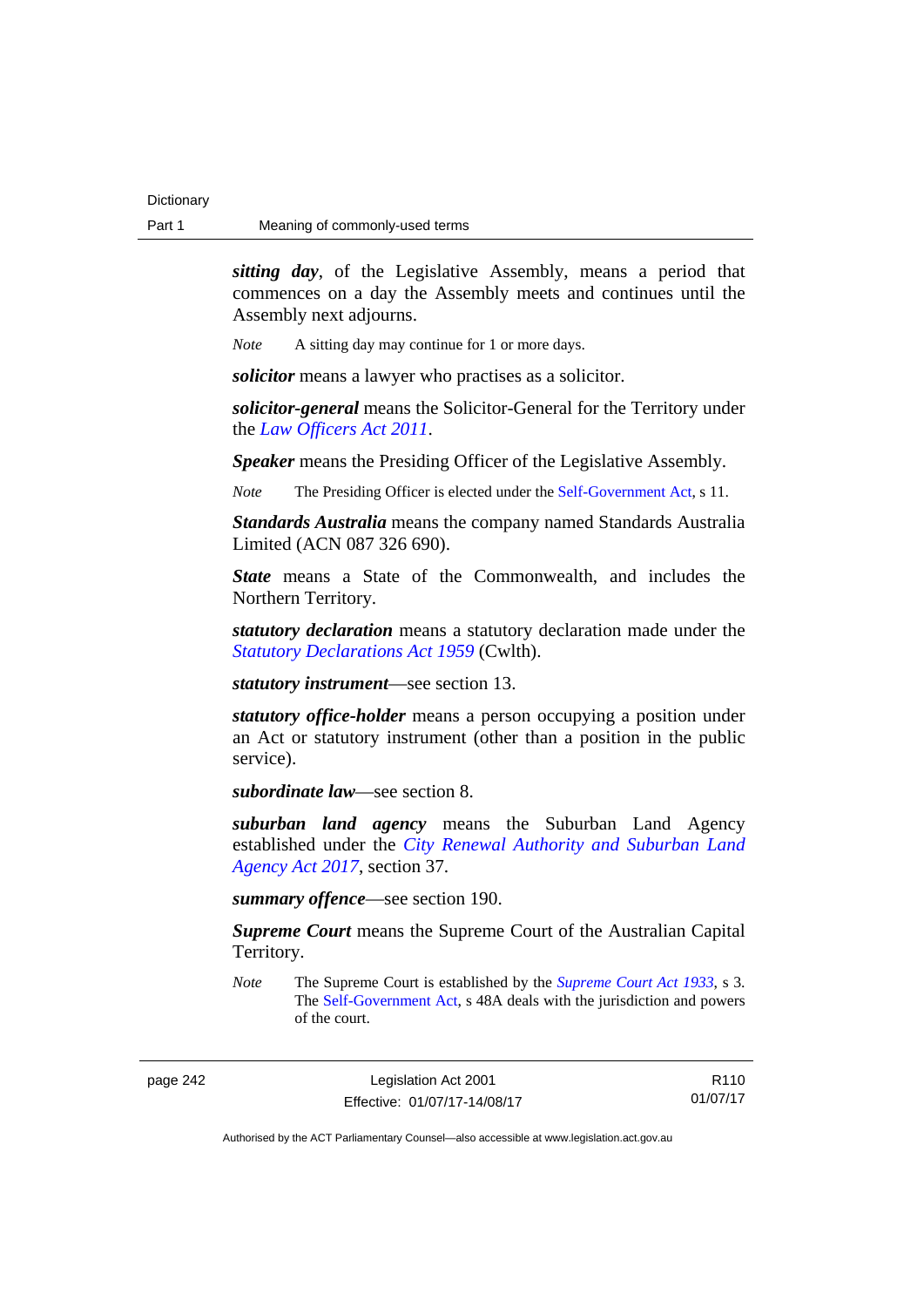*surveyor-general* means the surveyor-general under the *[Surveyors](http://www.legislation.act.gov.au/a/2007-33)  [Act 2007](http://www.legislation.act.gov.au/a/2007-33)*.

*swear* an oath includes make an affirmation.

*take* an oath includes make an affirmation.

*territory authority* means a body established for a public purpose under an Act, but does not include a body declared by regulation not to be a territory authority.

*territory instrumentality* means a corporation that is a territory instrumentality under the *[Public Sector Management Act 1994](http://www.legislation.act.gov.au/a/1994-37)*.

*Note Territory instrumentality* is defined in the *[Public Sector Management](http://www.legislation.act.gov.au/a/1994-37)  [Act 1994](http://www.legislation.act.gov.au/a/1994-37)*, dict.

*territory land* means Territory Land under the *[Australian Capital](http://www.comlaw.gov.au/Series/C2004A03701)  [Territory \(Planning and Land Management\) Act 1988](http://www.comlaw.gov.au/Series/C2004A03701)* (Cwlth).

*Note* The *[Australian Capital Territory \(Planning and Land Management\) Act](http://www.comlaw.gov.au/Series/C2004A03701)  [1988](http://www.comlaw.gov.au/Series/C2004A03701)* (Cwlth), s 28 provides that if land in the ACT is not national land it is territory land.

*territory law*—see *law*, of the Territory.

## *territory lease*—

- (a) means—
	- (i) a lease granted under the *[Planning and Development](http://www.legislation.act.gov.au/a/2007-24)  [Act 2007](http://www.legislation.act.gov.au/a/2007-24)*; or
	- (ii) a lease under the *[Unit Titles Act 2001](http://www.legislation.act.gov.au/a/2001-16)*; but
- (b) does not include—
	- (i) a sublease of land approved under the *[Planning and](http://www.legislation.act.gov.au/a/2007-24)  [Development Act 2007](http://www.legislation.act.gov.au/a/2007-24)*, section 308; or
	- (ii) any other sublease.

*territory-owned corporation* means a Territory owned corporation under the *[Territory-owned Corporations Act 1990](http://www.legislation.act.gov.au/a/1990-53)*.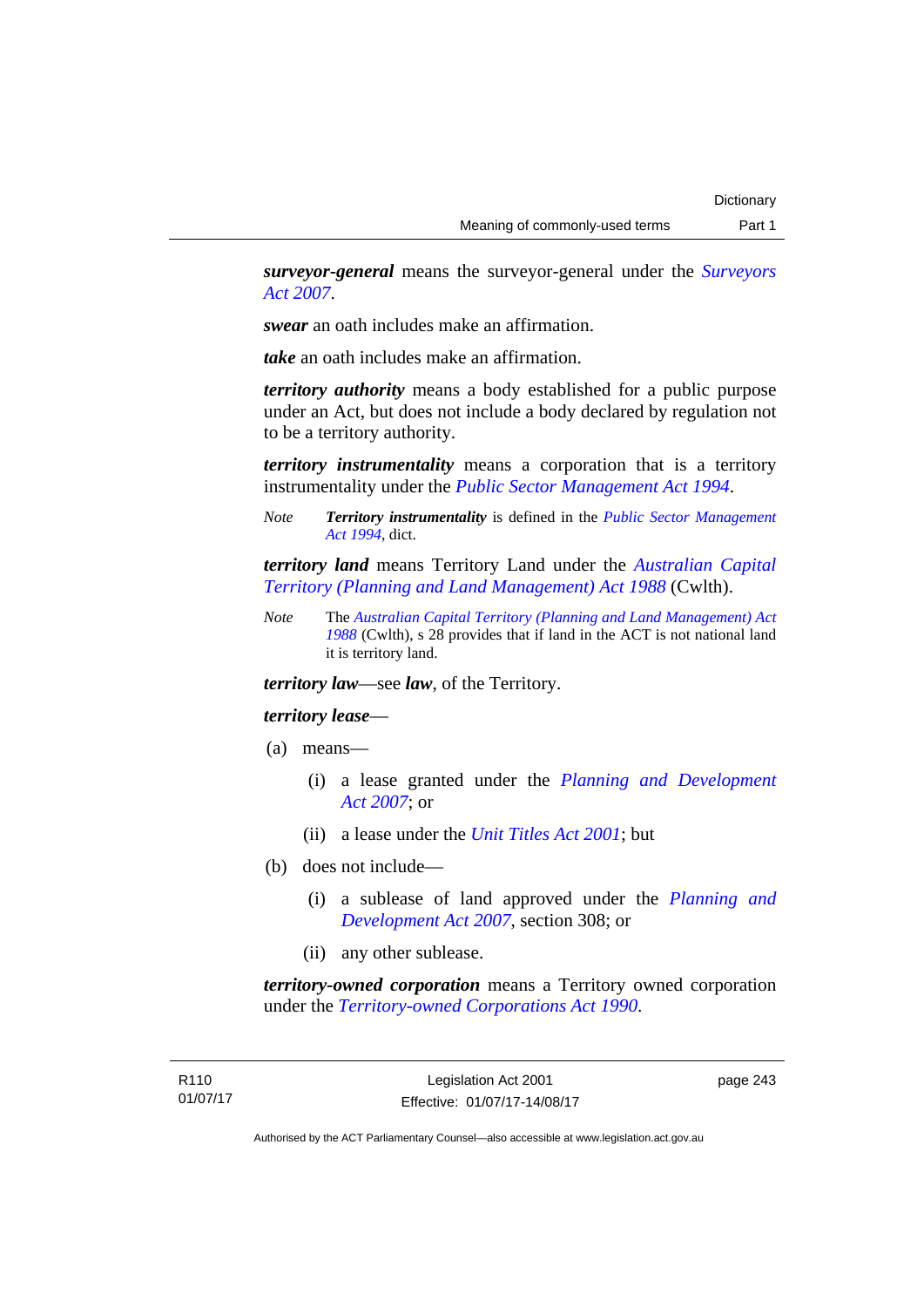*territory plan* means the territory plan under the *[Planning and](http://www.legislation.act.gov.au/a/2007-24)  [Development Act 2007](http://www.legislation.act.gov.au/a/2007-24)*.

*the Territory* means—

- (a) when used in a geographical sense—the Australian Capital Territory; or
- (b) in any other case—the body politic established by the [Self-Government Act,](http://www.comlaw.gov.au/Series/C2004A03699) section 7.

*transgender person*—see section 169A (1) and (2).

*transitional* includes application and saving.

*Treasurer* means the Minister designated Treasurer by the Chief Minister, and includes a Minister authorised by the Chief Minister to act on behalf of the Treasurer.

*tribunal* includes any entity that is authorised to hear, receive and examine evidence.

*UK Act* means an Act of the United Kingdom Parliament.

*under*, in relation to an Act or statutory instrument, includes the following:

- (a) by;
- (b) by virtue of;
- (c) for or for the purposes of;
- (d) in accordance with;
- (e) in pursuance of;
- (f) pursuant to;
- (g) within the meaning of.
- *Note* A reference to an Act or statutory instrument includes a reference to a provision of the Act or instrument (see s 7 and s 13).

R110 01/07/17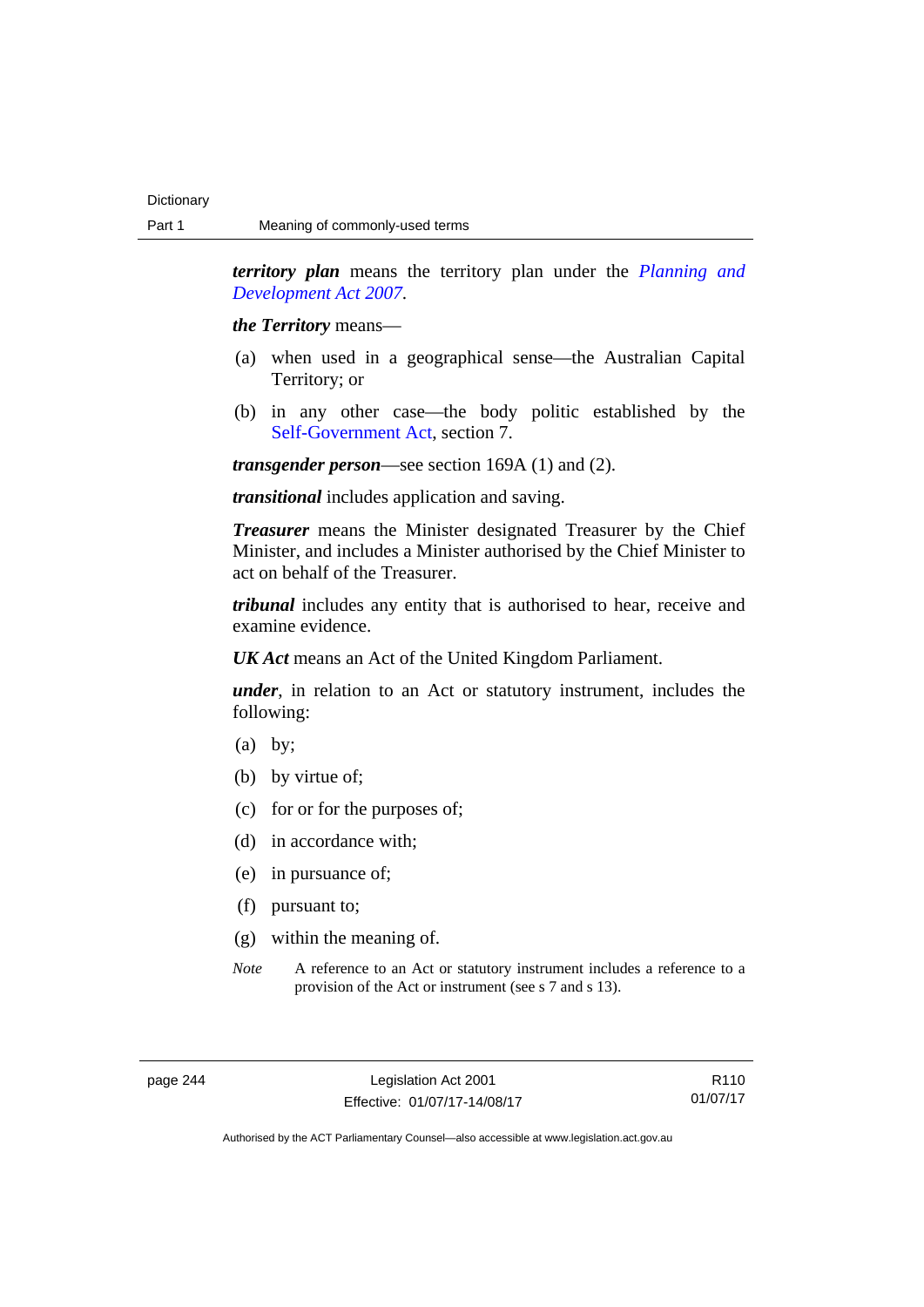*United Kingdom* means the United Kingdom of Great Britain and Northern Ireland.

## *United Kingdom Parliament* means—

- (a) the Parliament of England; or
- (b) the Parliament of Great Britain; or
- (c) the Parliament of the United Kingdom of Great Britain and Ireland; or
- (d) the Parliament of the United Kingdom of Great Britain and Northern Ireland.

## *veterinary surgeon*—

- (a) means a person unconditionally registered as a veterinary surgeon under the *[Veterinary Surgeons Act 2015](http://www.legislation.act.gov.au/a/2015-29)*; and
- (b) for an activity, includes a person conditionally registered as a veterinary surgeon under the *[Veterinary Surgeons Act 2015](http://www.legislation.act.gov.au/a/2015-29)* to the extent that the person is allowed to do the activity under the person's conditional registration.

*victims of crime commissioner* means the Victims of Crime Commissioner under the *[Human Rights Commission Act 2005](http://www.legislation.act.gov.au/a/2005-40)*.

*will* includes a codicil.

*word* includes any drawing, figure, number and symbol.

*working day* means a day that is not—

- (a) a Saturday or Sunday; or
- (b) a public holiday in the ACT.

*work safety commissioner* means the work safety commissioner under the *[Work Health and Safety Act 2011](http://www.legislation.act.gov.au/a/2011-35)*.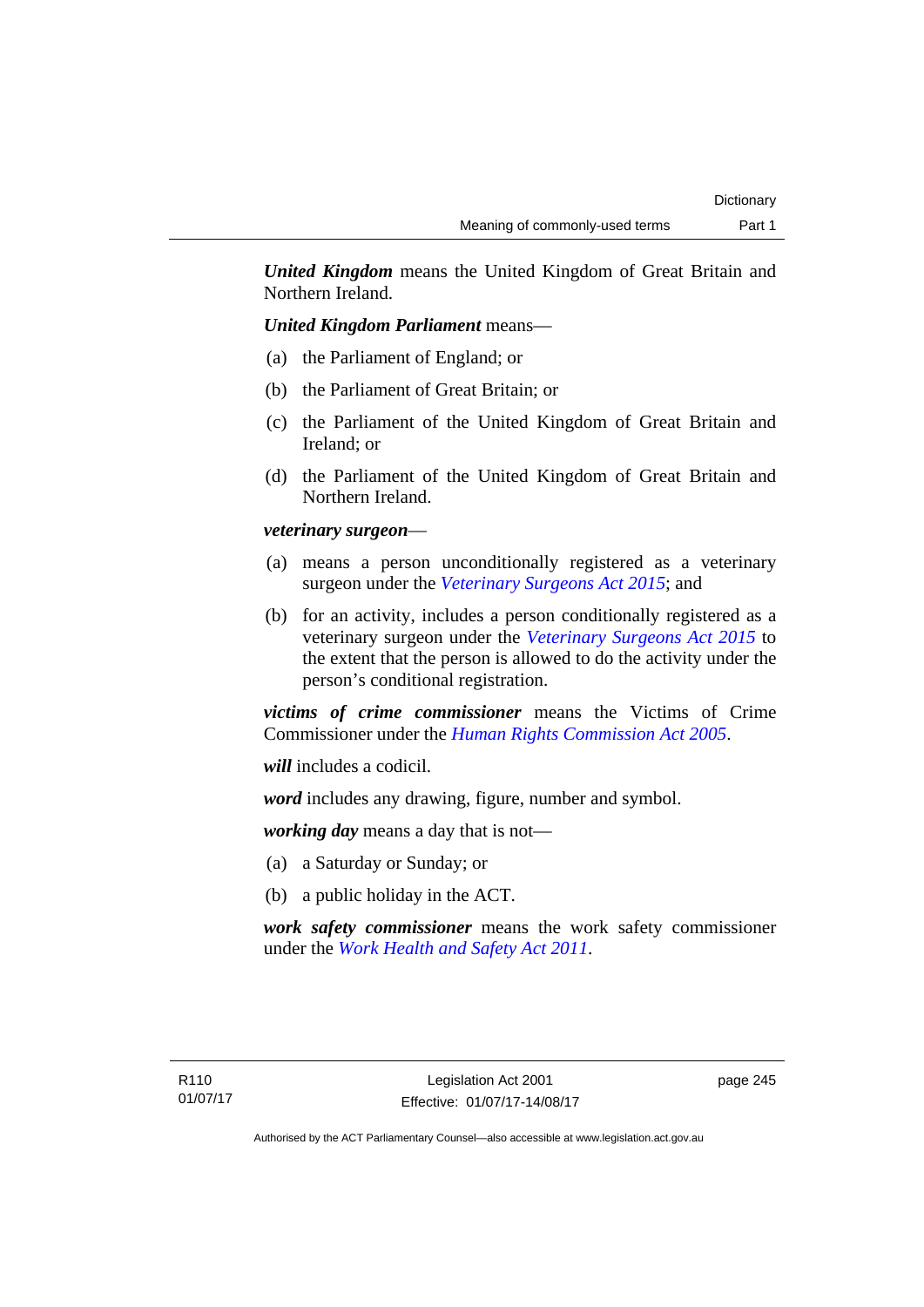*writing* includes any way of representing or reproducing words in visible form.

### **Examples**

printing, photocopying, photography, typewriting

*Note* An example is part of the Act, is not exhaustive and may extend, but does not limit, the meaning of the provision in which it appears (see s 126 and s 132).

*year*, without specifying the kind of year, means calendar year.

page 246 Legislation Act 2001 Effective: 01/07/17-14/08/17

R110 01/07/17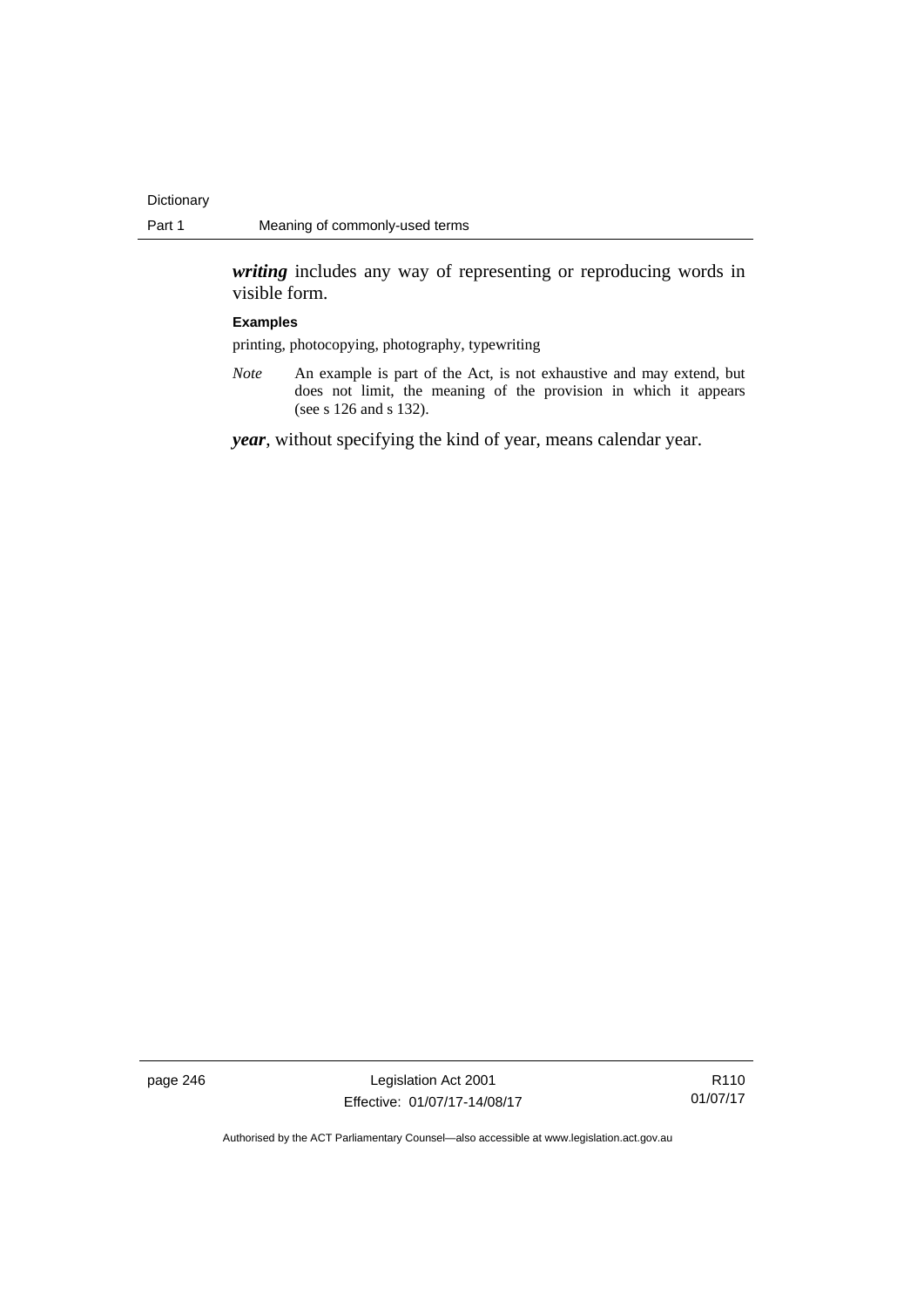# **Part 2 Terms for Legislation Act 2001 only**

*Note* Terms that apply to all Acts and statutory instruments are set out in pt 1.

*Act*, for chapter 14 (Interpretation of Acts and statutory instruments)—see section 136.

*Note* See also def *Act* in the dictionary, pt 1.

## *ACT law*—

- (a) for chapter 10 (Referring to laws)—see section 97 (1); and
- (b) for chapter 18 (Offences)—see section 188.

*administrator*, for part 19.5 (Service of documents)—see section 246.

*agency*, for part 19.5 (Service of documents)—see section 246.

*amend*, for chapter 9 (Repeal and amendment of laws)—see section 82.

*another jurisdiction* means the Commonwealth, a State, another Territory, the United Kingdom or New Zealand.

## *appointee*—

- (a) for division 19.3.1 (Appointments—general)—see section 207 (2); and
- (b) for division 19.3.2 (Acting appointments)—see section 217 (2).

## *appointer*—

- (a) for division 19.3.1 (Appointments—general)—see section 205; and
- (b) for division 19.3.2 (Acting appointments)—see section 215; and
- (c) for part 19.4 (Delegations)—see section 230 (1).

| R110     | Legislation Act 2001         | page 247 |
|----------|------------------------------|----------|
| 01/07/17 | Effective: 01/07/17-14/08/17 |          |

Authorised by the ACT Parliamentary Counsel—also accessible at www.legislation.act.gov.au

**Dictionary**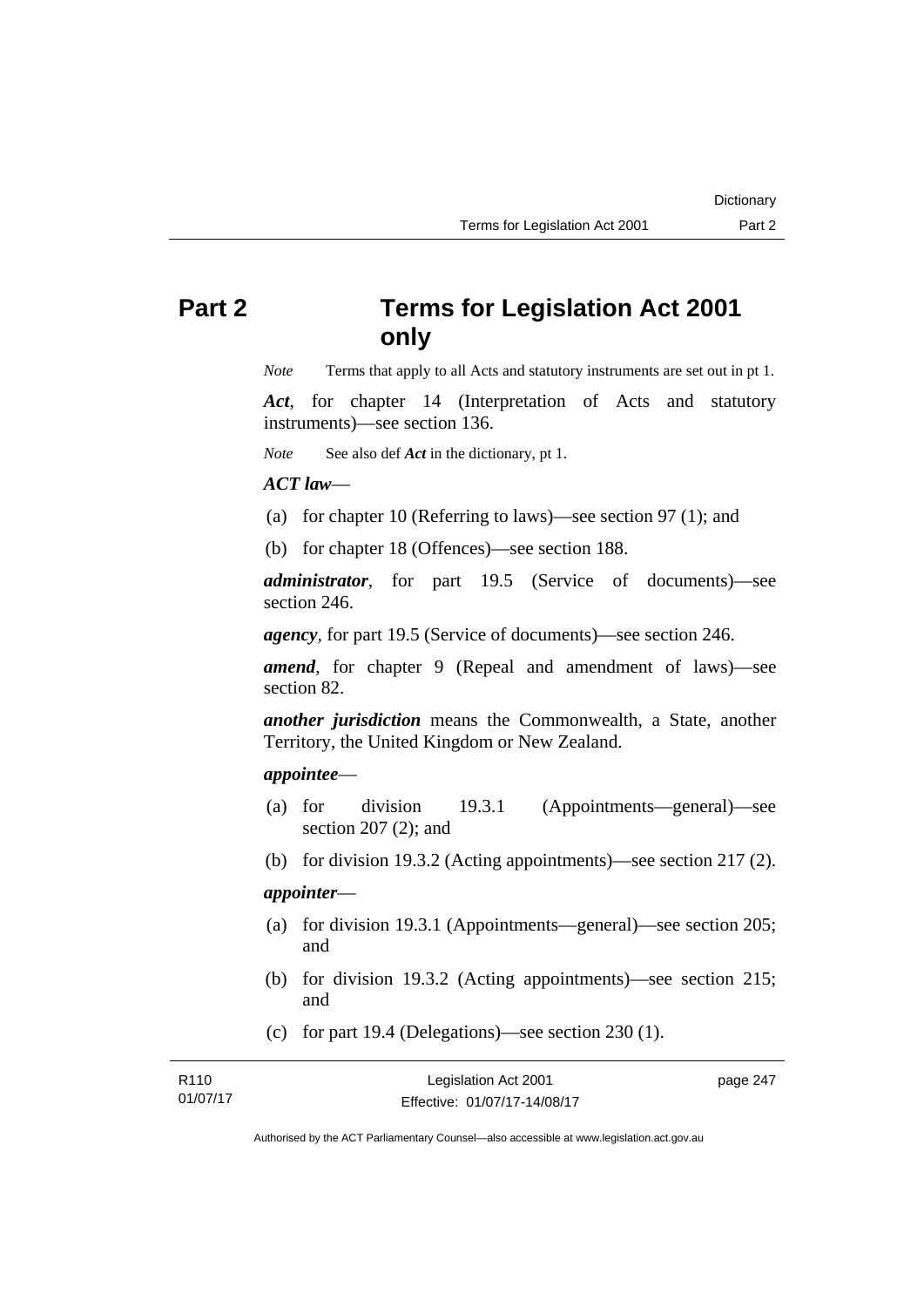*approved website* means an internet site approved under section 21.

*authorised republication*—see section 15.

*authorising law*, for chapter 5 (Regulatory impact statements for subordinate laws and disallowable instruments)—see section 31.

*benefits*, for chapter 5 (Regulatory impact statements for subordinate laws and disallowable instruments)—see section 31.

*business address*, for part 19.5 (Service of documents)—see section 246.

*corporation*, for part 19.5 (Service of documents)—see section 246.

*costs*, for chapter 5 (Regulatory impact statements for subordinate laws and disallowable instruments)—see section 31.

*current legislative drafting practice* means the legislative drafting practices from time to time used in the Parliamentary Counsel's Office.

*delegate*, for part 19.4 (Delegations)—see section 233 (2).

*determinative provision*—see section 5 (2).

*document*, for part 19.5 (Service of documents)—see section 246.

*Note* See also def *document* in the dictionary, pt 1

*editorial amendment*, of a law—see section 116.

*email address*, for part 19.5 (Service of documents)—see section 246.

*executive officer*, for part 19.5 (Service of documents)—see section 246.

*fax number*, for part 19.5 (Service of documents)—see section 246.

*fee*, for part 6.3 (Making of certain statutory instruments about fees)—see section 55.

*home address*, for part 19.5 (Service of documents)—see section 246.

| page 248 | Legislation Act 2001         | R <sub>110</sub> |
|----------|------------------------------|------------------|
|          | Effective: 01/07/17-14/08/17 | 01/07/17         |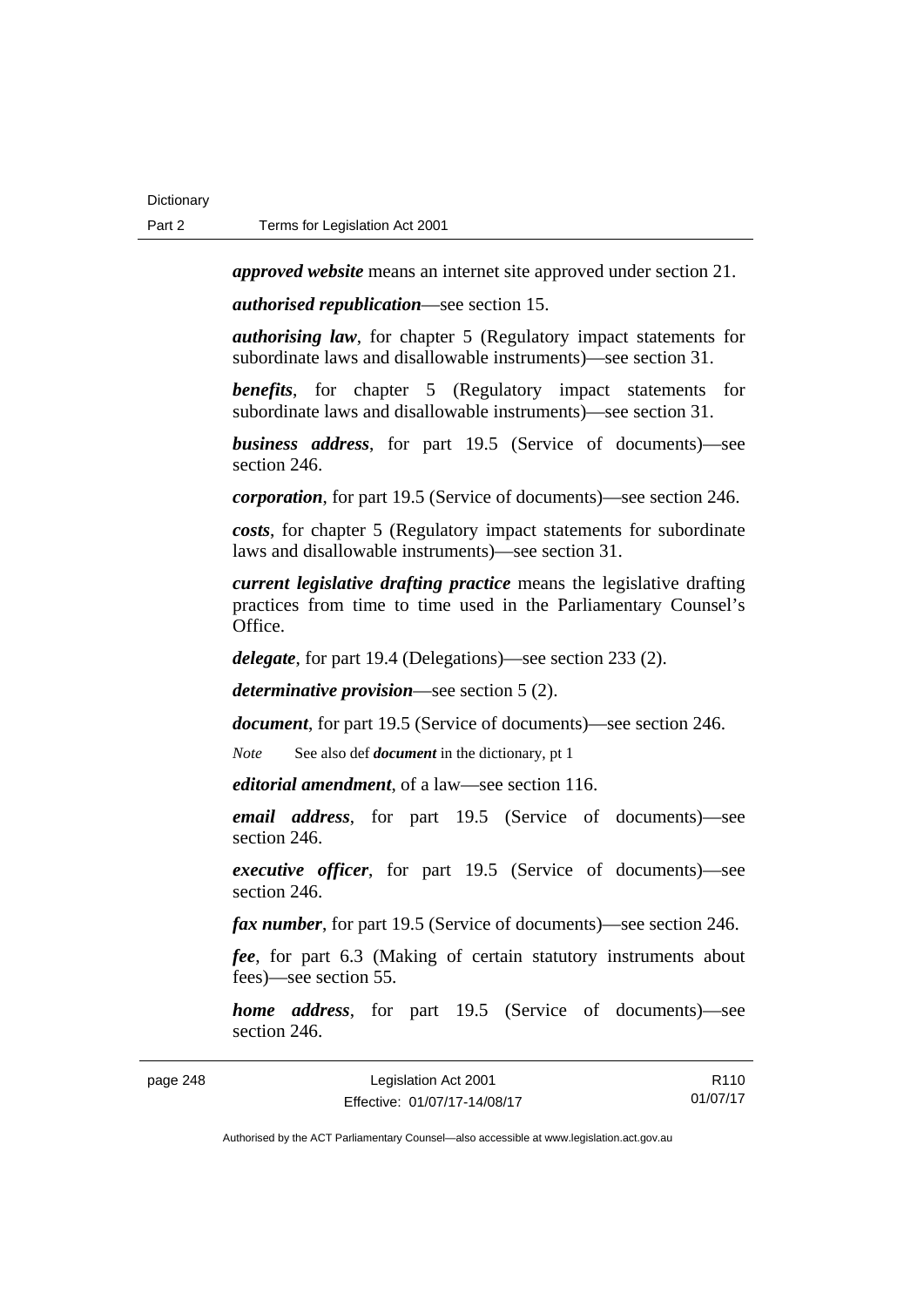## *law*—

- (a) for chapter 3 (Authorised versions and evidence of laws and legislative material)—see section 22A; and
- (b) for chapter 8 (Commencement and exercise of powers before commencement)—see section 72; and
- (c) for chapter 9 (Repeal and amendment of laws)—see section 82; and
- (d) for chapter 10 (Referring to laws)—see section 97 (1); and
- (e) for chapter 11 (Republication of Acts and statutory instruments)—see section 107; and
- (f) for chapter 13 (Structure of Acts and statutory instruments) see section 125; and
- (g) for chapter 16 (Courts, tribunals and other decision-makers) see section 175; and
- (h) for chapter 17 (Entities and positions)—see section 182; and
- (i) for chapter 19 (Administrative and machinery provisions)—see section 195.

*law of another jurisdiction*, for chapter 10 (Referring to laws)—see section 97 (1).

*legislative material*, for chapter 3 (Authorised versions and evidence of laws and legislative material)—see section 22A.

*non-determinative provision*—see section 5 (3).

*provide* a service, for part 6.3 (Making of certain statutory instruments about fees)—see section 55.

*register* means the ACT legislation register.

*repeal*, for chapter 9 (Repeal and amendment of laws)—see section 82.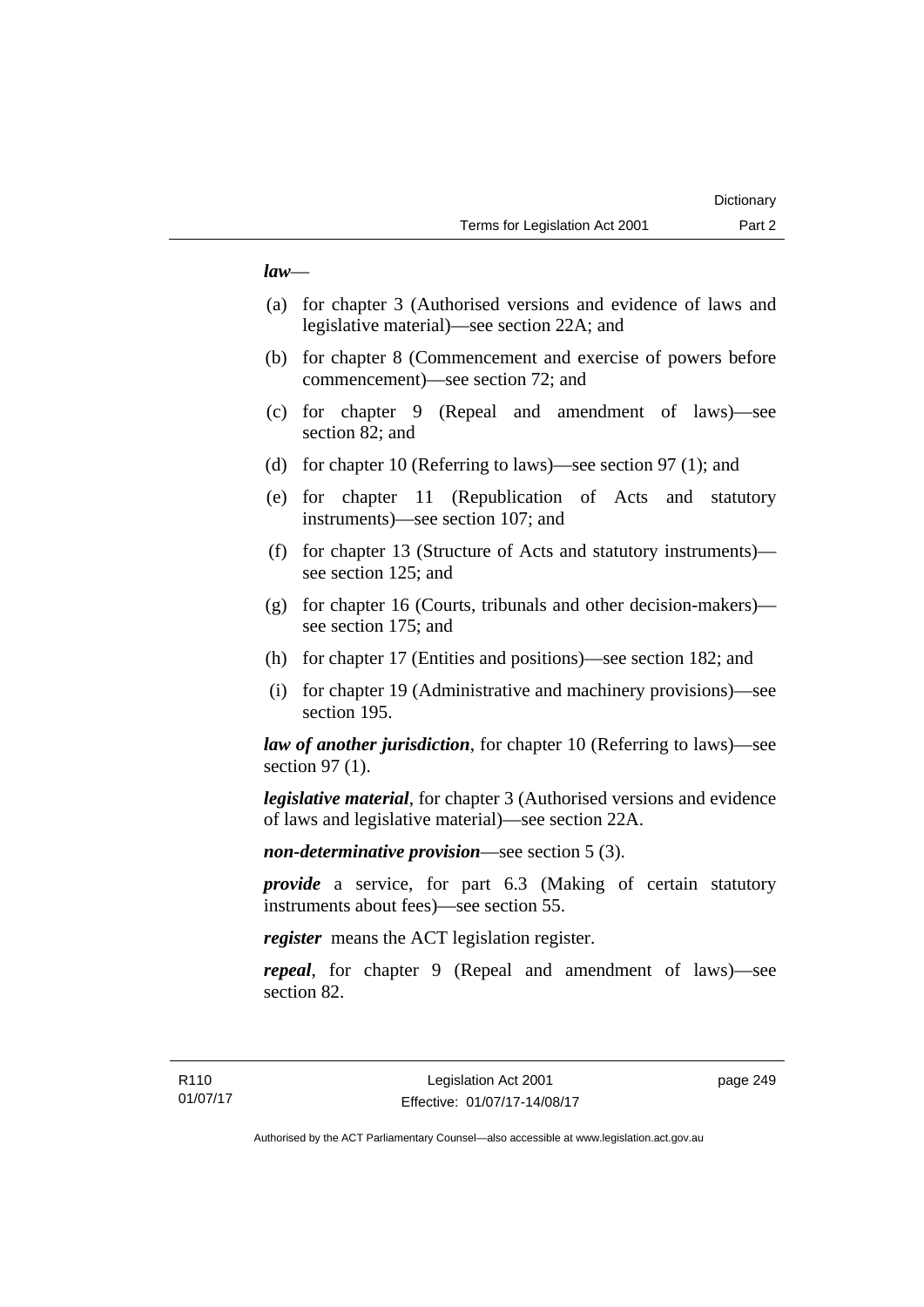## *republication—*

- (a) for chapter 3 (Authorised versions and evidence of laws and legislative material)—see section 22A; and
- (b) for chapter 11 (Republication of Acts and statutory instruments)—see section 107.

*republication date*, for an authorised republication, means the date stated in the republication as the republication date.

*responsible*, for part 19.5 (Service of documents)—see section 246.

*scrutiny committee principles*, for chapter 5 (Regulatory impact statements for subordinate laws and disallowable instruments)—see section 31.

*service*, for part 6.3 (Making of certain statutory instruments about fees)—see section 55.

*working out the meaning of an Act*, for part 14.2 (Key principles of interpretation)—see section 138.

page 250 Legislation Act 2001 Effective: 01/07/17-14/08/17

R110 01/07/17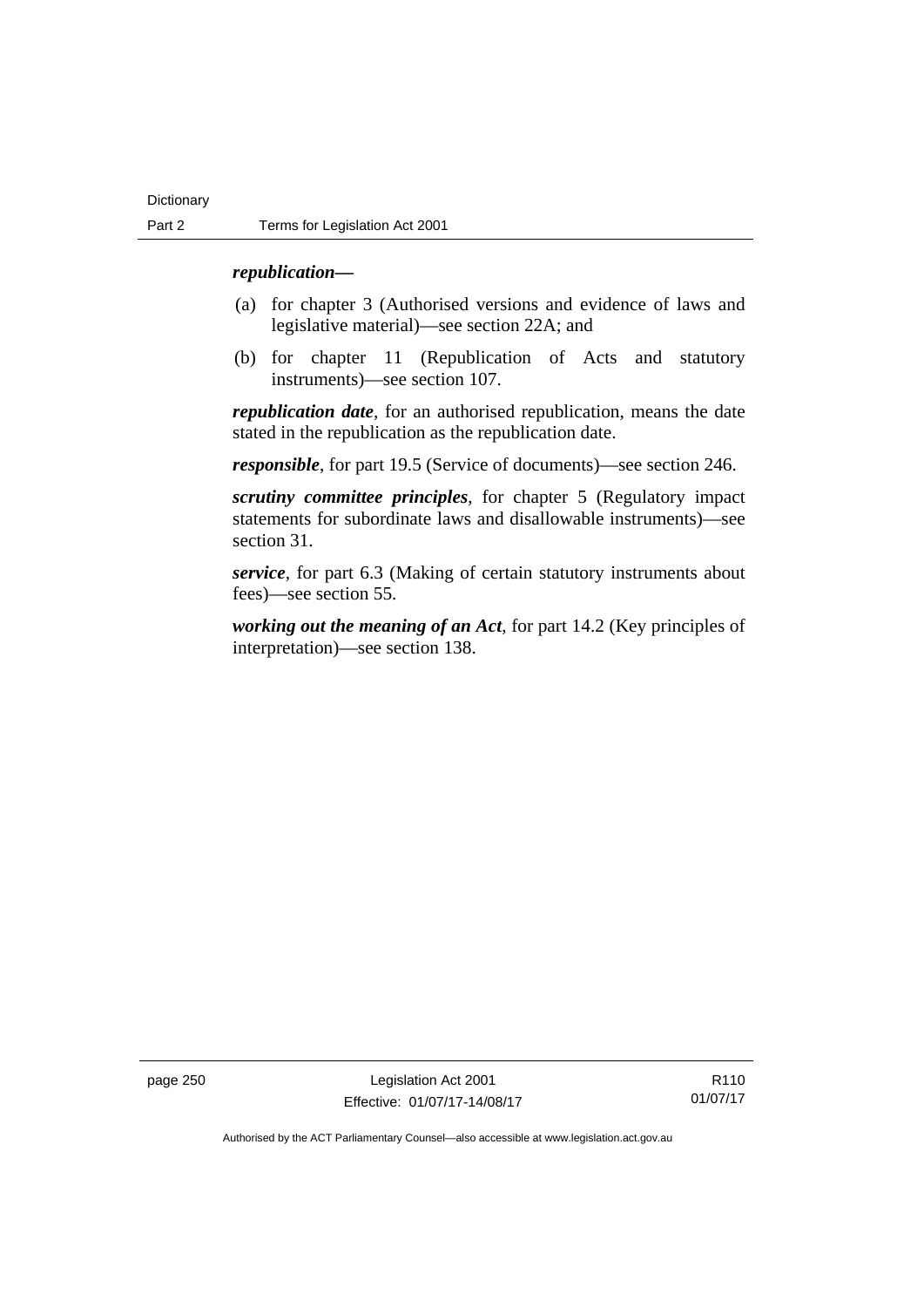## **Endnotes**

## **1 About the endnotes**

Amending and modifying laws are annotated in the legislation history and the amendment history. Current modifications are not included in the republished law but are set out in the endnotes.

Not all editorial amendments made under the *Legislation Act 2001*, part 11.3 are annotated in the amendment history. Full details of any amendments can be obtained from the Parliamentary Counsel's Office.

Uncommenced amending laws are not included in the republished law. The details of these laws are underlined in the legislation history. Uncommenced expiries are underlined in the legislation history and amendment history.

If all the provisions of the law have been renumbered, a table of renumbered provisions gives details of previous and current numbering.

The endnotes also include a table of earlier republications.

| $A = Act$<br>$AF =$ Approved form<br>$am = amended$<br>$amdt = amendment$<br>$AR = Assembly resolution$<br>$ch = chapter$<br>$CN =$ Commencement notice<br>$def = definition$<br>$DI = Disallowable instrument$<br>$dict = dictionary$<br>disallowed = disallowed by the Legislative<br>Assembly<br>$div =$ division<br>$exp = expires/expired$<br>$Gaz = gazette$<br>$hdg = heading$<br>$IA = Interpretation Act 1967$<br>$ins = inserted/added$<br>$LA =$ Legislation Act 2001<br>$LR =$ legislation register | $NI =$ Notifiable instrument<br>$o = order$<br>$om = omitted/repealed$<br>$ord = ordinance$<br>$orig = original$<br>par = paragraph/subparagraph<br>$pres = present$<br>$prev = previous$<br>$(\text{prev}) = \text{previously}$<br>$pt = part$<br>$r = rule/subrule$<br>$reloc = relocated$<br>$renum = renumbered$<br>$R[X]$ = Republication No<br>$RI = reissue$<br>$s = section/subsection$<br>$sch = schedule$<br>$sdiv = subdivision$<br>$SL = Subordinate$ law<br>$sub =$ substituted |
|-----------------------------------------------------------------------------------------------------------------------------------------------------------------------------------------------------------------------------------------------------------------------------------------------------------------------------------------------------------------------------------------------------------------------------------------------------------------------------------------------------------------|----------------------------------------------------------------------------------------------------------------------------------------------------------------------------------------------------------------------------------------------------------------------------------------------------------------------------------------------------------------------------------------------------------------------------------------------------------------------------------------------|
|                                                                                                                                                                                                                                                                                                                                                                                                                                                                                                                 |                                                                                                                                                                                                                                                                                                                                                                                                                                                                                              |
|                                                                                                                                                                                                                                                                                                                                                                                                                                                                                                                 |                                                                                                                                                                                                                                                                                                                                                                                                                                                                                              |
| $LRA =$ Legislation (Republication) Act 1996                                                                                                                                                                                                                                                                                                                                                                                                                                                                    | $underlining = whole or part not commenced$                                                                                                                                                                                                                                                                                                                                                                                                                                                  |
| $mod = modified/modification$                                                                                                                                                                                                                                                                                                                                                                                                                                                                                   | or to be expired                                                                                                                                                                                                                                                                                                                                                                                                                                                                             |

## **2 Abbreviation key**

R110 01/07/17

Legislation Act 2001 Effective: 01/07/17-14/08/17 page 251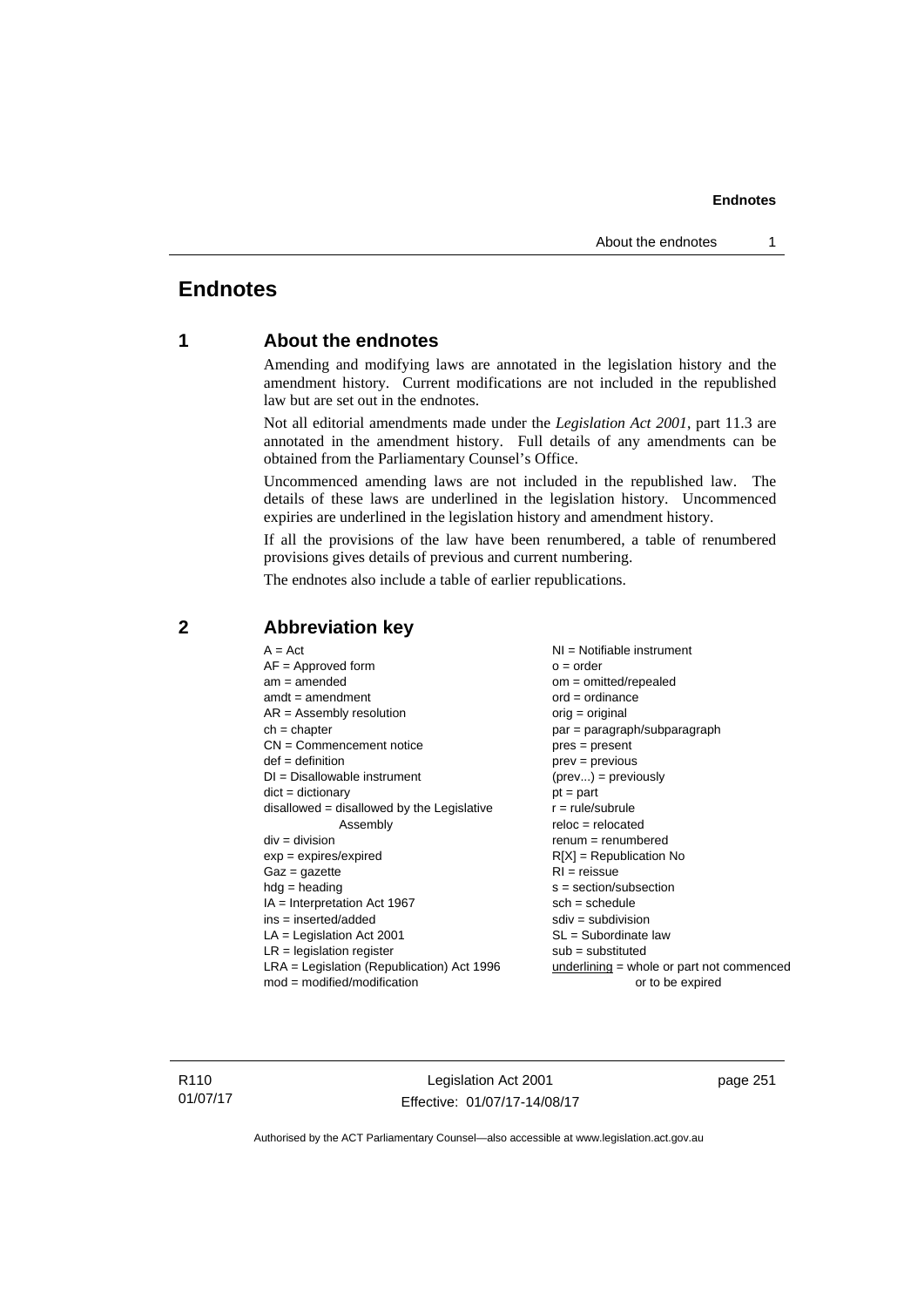3 Legislation history

## **3 Legislation history**

## **Legislation Act 2001 A2001-14**

notified 5 April 2001 ([Gaz 2001 No 14](http://www.legislation.act.gov.au/gaz/2001-14/default.asp)) s 1, s 2 commenced 5 April 2001 (IA s 10B) remainder commenced 12 September 2001 (s 2 and [Gaz 2001](http://www.legislation.act.gov.au/gaz/2001-S65/default.asp)  [No S65](http://www.legislation.act.gov.au/gaz/2001-S65/default.asp))

as amended by

## **[Legislation \(Consequential Amendments\) Act 2001](http://www.legislation.act.gov.au/a/2001-44) A2001-44 pt 220**

notified 26 July 2001 ([Gaz 2001 No 30\)](http://www.legislation.act.gov.au/gaz/2001-30/default.asp) s 1, s 2 commenced 26 July 2001 (IA s 10B) pt 220 commenced 12 September 2001 (s 2 and see [Gaz 2001](http://www.legislation.act.gov.au/gaz/2001-S65/default.asp)  [No S65](http://www.legislation.act.gov.au/gaz/2001-S65/default.asp))

## **[Statute Law Amendment Act 2001 \(No 2\)](http://www.legislation.act.gov.au/a/2001-56) A2001-56 pt 2.2**

notified 5 September 2001 [\(Gaz 2001 No S65\)](http://www.legislation.act.gov.au/gaz/2001-S65/default.asp) s 1, s 2 commenced 5 September 2001 (IA s 10B) amdts 2.67, 2.69, 2.78, 2.81 commenced 12 September 2001 (s 2 (2)) pt 2.2 remainder commenced 5 September 2001 (s 2 (1))

as modified by

### **[Legislation Regulations 2001](http://www.legislation.act.gov.au/sl/2001-34) SL2001-34 reg 6**

notified LR 13 September 2001 commenced 13 September 2001 (reg 2)

as amended by

## **[Justice and Community Safety Legislation Amendment Act 2001](http://www.legislation.act.gov.au/a/2001-70) A2001-70 sch 1**  notified LR 14 September 2001

amdt commenced 14 September 2001 (s 2 (5))

## **[Defamation Act 2001](http://www.legislation.act.gov.au/a/2001-88) A2001-88 s 43 (2)**

notified LR 24 September 2001

s 1, s 2 commenced 24 September 2001 (LA s 75)

s 43 (2) commenced 1 July 2002 (s 2)

page 252 Legislation Act 2001 Effective: 01/07/17-14/08/17

R110 01/07/17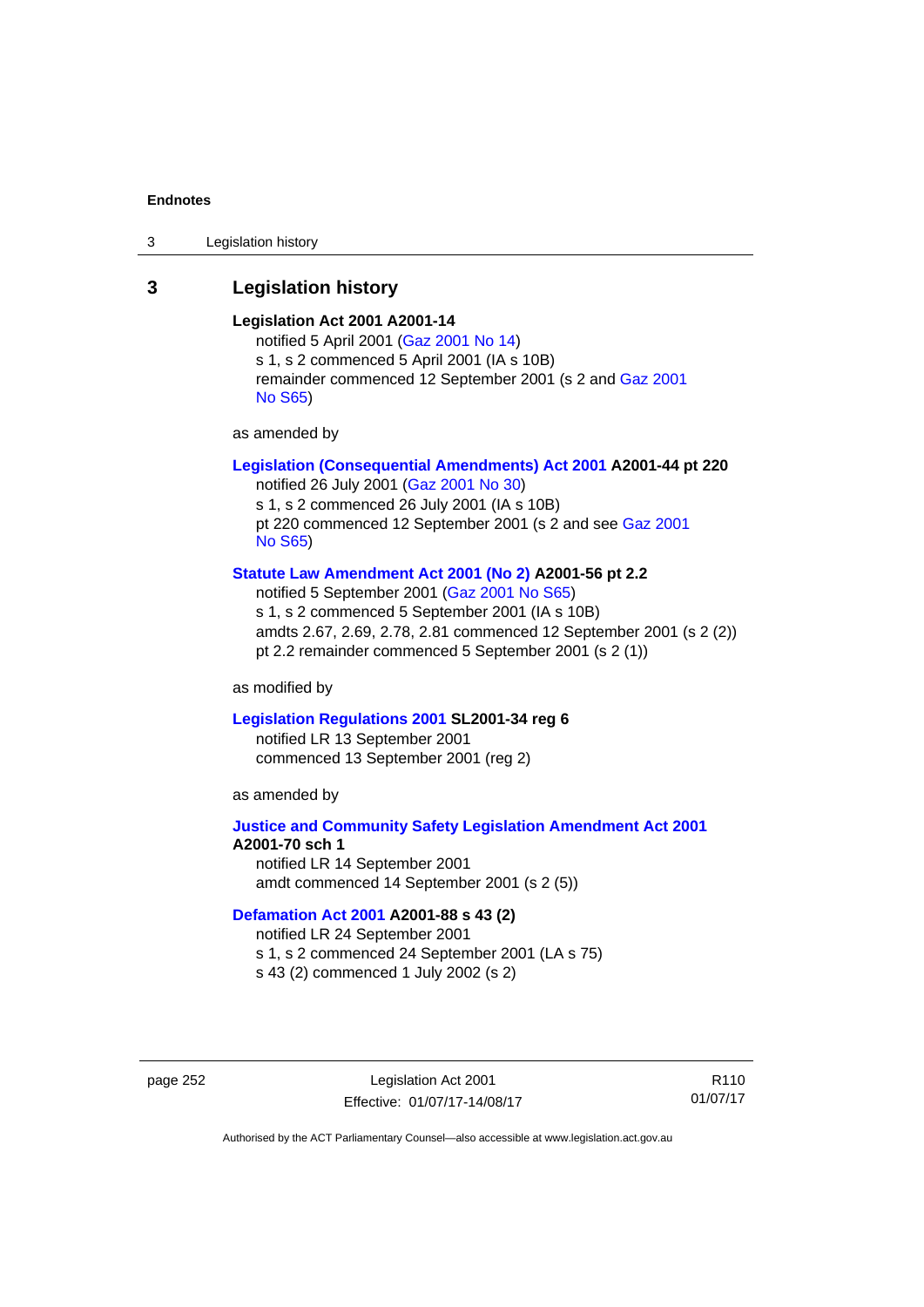## **[Legislation Amendment Act 2002](http://www.legislation.act.gov.au/a/2002-11) A2002-11 ss 3-29, sch 1, pt 2.29**

notified LR 27 May 2002 s 1, s 2 commenced 27 May 2002 (LA s 75) ss 3-29, sch 1, pt 2.29 commenced 28 May 2002 (s 2 (1))

## **[Justice and Community Safety Legislation Amendment Act 2002](http://www.legislation.act.gov.au/a/2002-27) A2002-27 pt 8**

notified LR 9 September 2002 s 1, s 2 commenced 9 September 2002 (LA s 75) pt 8 commenced 7 October 2002 (s 2 (2))

## **[Statute Law Amendment Act 2002](http://www.legislation.act.gov.au/a/2002-30) A2002-30 pt 2.1**

notified LR 16 September 2002 s 1, s 2 taken to have commenced 19 May 1997 (LA s 75 (2)) amdt 2.3 taken to have commenced 12 September 2001 (s 2 (2)) pt 2.1 remainder commenced 17 September 2002 (s 2 (1))

## **[Civil Law \(Wrongs\) Act 2002](http://www.legislation.act.gov.au/a/2002-40) A2002-40 div 3.2.8**

notified LR 10 October 2002 s 1, s 2 commenced 10 October 2002 (LA s 75 (1)) div 3.2.8 commenced 1 November 2002 (s 2 (2) and [CN2002-13](http://www.legislation.act.gov.au/cn/2002-13/default.asp))

## **[Statute Law Amendment Act 2002 \(No 2\)](http://www.legislation.act.gov.au/a/2002-49) A2002-49 pt 2.1**

notified LR 20 December 2002

s 1, s 2 taken to have commenced 7 October 1994 (LA s 75 (2)) pt 2.1 commenced 17 January 2003 (s 2 (1))

## **[Criminal Code 2002](http://www.legislation.act.gov.au/a/2002-51) No 51 pt 1.12**

notified LR 20 December 2002

s 1, s 2 commenced 20 December 2002 (LA 75 (1))

pt 1.12 commenced 1 January 2003 (s 2 (1))

## **[Planning and Land \(Consequential Amendments\) Act 2002](http://www.legislation.act.gov.au/a/2002-56) A2002-56 pt 3.13**

#### notified LR 20 December 2002

s 1, s 2 commenced 20 December 2002 (LA s 75 (1)) sch 3 pt 3.13 commenced 1 July 2003 (s 2 and see Planning and Land [Act 2002](http://www.legislation.act.gov.au/a/2002-55) A2002-55, s 2)

R110 01/07/17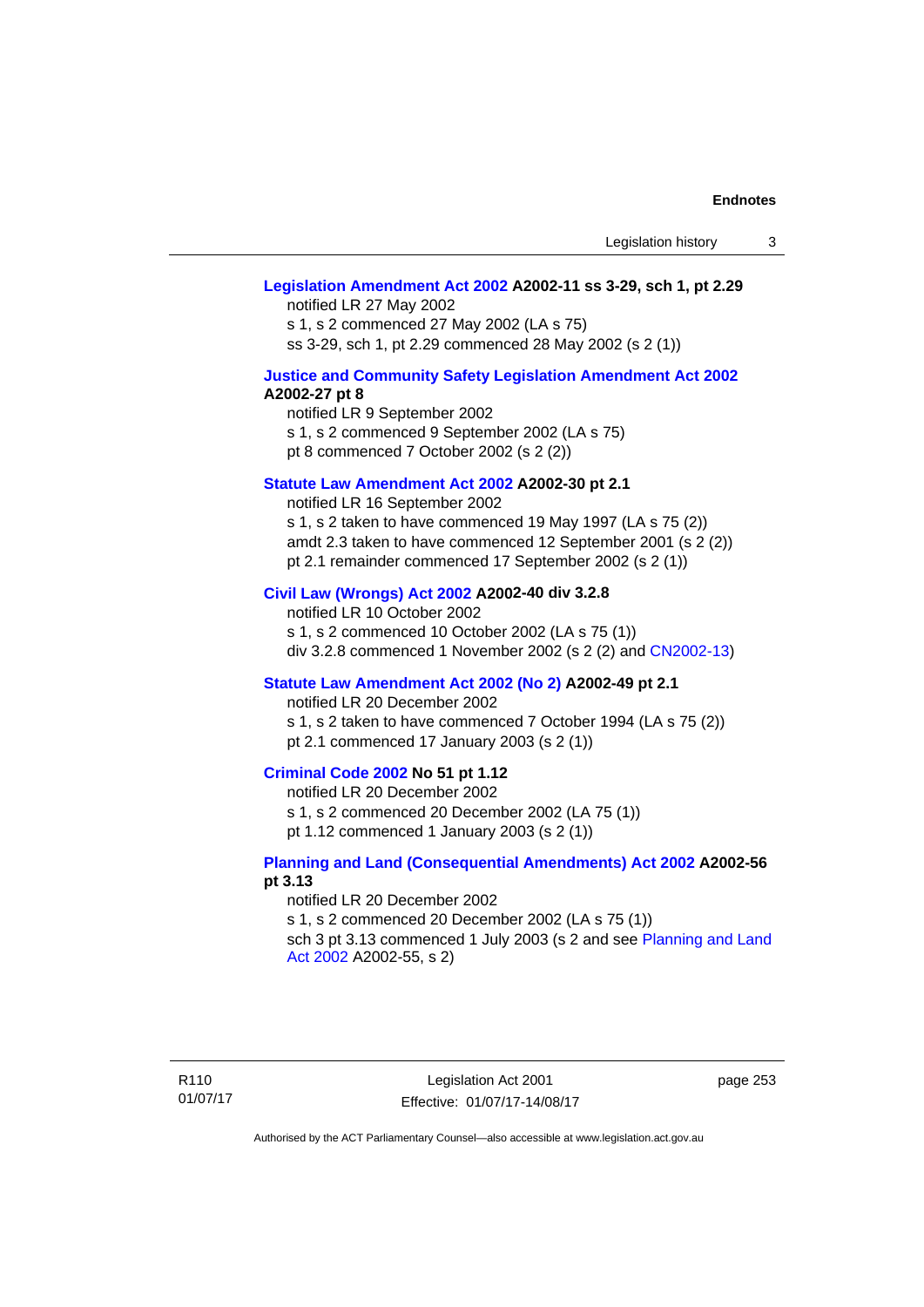| Legislation history<br>-3 |  |
|---------------------------|--|
|---------------------------|--|

| Legislation (Gay, Lesbian and Transgender) Amendment Act 2003<br>A2003-14 pt 2<br>notified LR 27 March 2003<br>s 1, s 2 commenced 27 March 2003 (LA s 75 (1))<br>pt 2 commenced 28 March 2003 (s 2) |
|-----------------------------------------------------------------------------------------------------------------------------------------------------------------------------------------------------|
| <b>Consumer and Trader Tribunal Act 2003 A2003-16 s 70</b><br>notified LR 9 April 2003<br>s 1, s 2 commenced 9 April 2003 (LA s 75 (1))<br>s 70 commenced 9 October 2003 (s 2 and LA s 79)          |
| <b>Legislation (Statutory Interpretation) Amendment Act 2003 A2003-18</b><br>notified LR 9 April 2003<br>s 1, s 2 commenced 9 April 2003 (LA s 75 (1))<br>remainder commenced 10 April 2003 (s 2)   |
| Statute Law Amendment Act 2003 A2003-41 sch 2 pt 2.1<br>notified LR 11 September 2003<br>s 1, s 2 commenced 11 September 2003 (LA s 75 (1))<br>sch 2 pt 2.1 commenced 9 October 2003 (s 2 (1))      |
| Statute Law Amendment Act 2003 (No 2) A2003-56 sch 2 pt 2.1<br>notified LR 5 December 2003<br>s 1, s 2 commenced 5 December 2003 (LA s 75 (1))<br>sch 2 pt 2.1 commenced 19 December 2003 (s 2)     |
| Parentage Act 2004 A2004-1 sch 1 pt 1.7<br>notified LR 18 February 2004<br>s 1, s 2 commenced 18 February 2004 (LA s 75 (1))<br>sch 1 pt 1.7 commenced 22 March 2004 (s 2 and CN2004-3)             |
| Human Rights Act 2004 A2004-5 sch 2 pt 2.3<br>notified LR 10 March 2004<br>s 1, s 2 commenced 10 March 2004 (LA s 75 (1))<br>sch 2 pt 2.3 commenced 1 July 2004 (s 2)                               |
| Dangerous Substances Act 2004 A2004-7 sch 1 pt 1.4<br>notified LR 19 March 2004<br>$\sim$ 4 $\sim$ 2 separaceaed 40 Mersk 2004 (1.4 $\sim$ 75 (4))                                                  |

s 1, s 2 commenced 19 March 2004 (LA s 75 (1)) sch 1 pt 1.4 commenced 5 April 2004 (s 2 and [CN2004-6](http://www.legislation.act.gov.au/cn/2004-6/default.asp))

page 254 Legislation Act 2001 Effective: 01/07/17-14/08/17

R110 01/07/17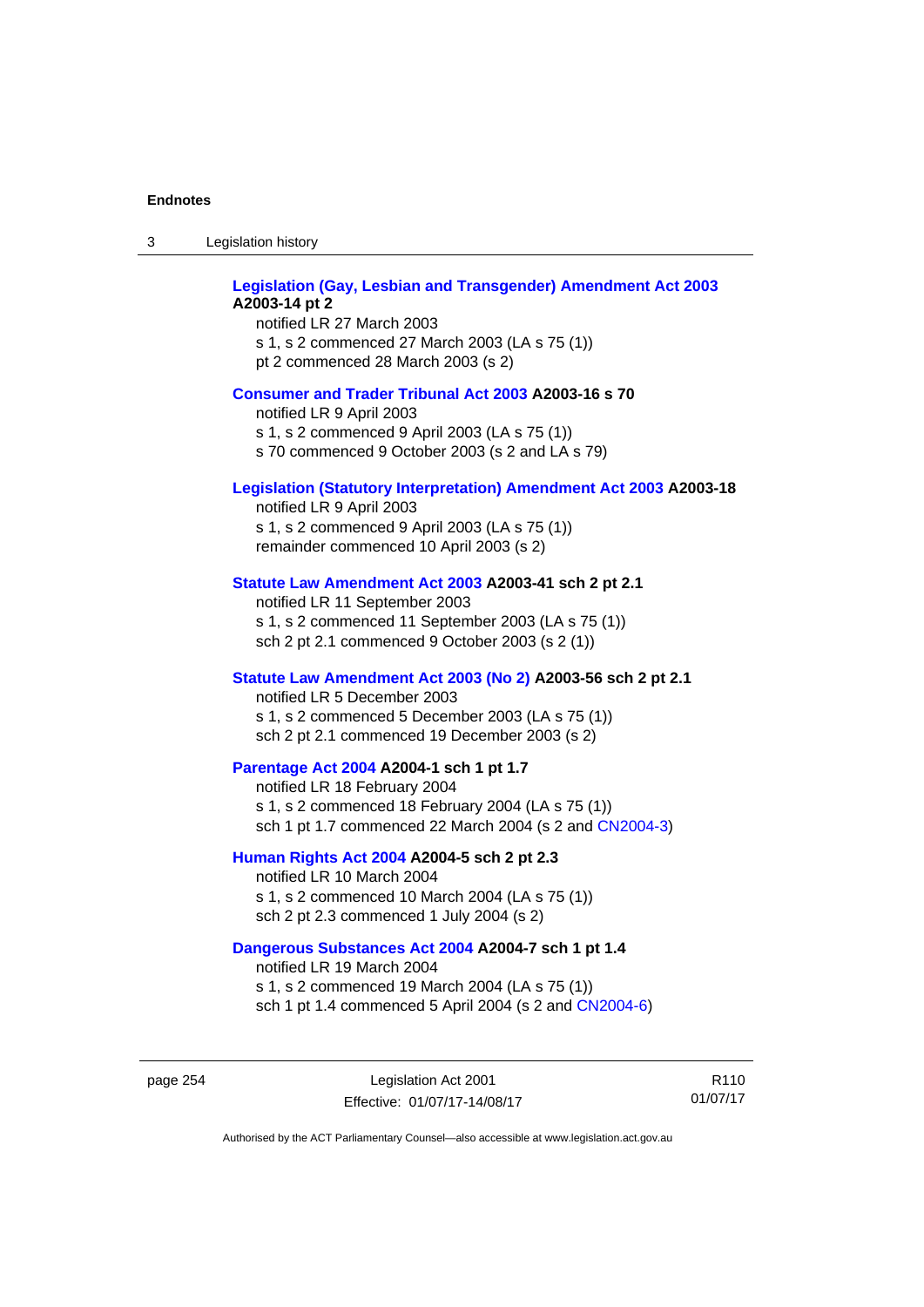## **[Nurse Practitioners Legislation Amendment Act 2004](http://www.legislation.act.gov.au/a/2004-10) A2004-10 pt 3**

notified LR 19 March 2004

s 1, s 2 commenced 19 March 2004 (LA s 75 (1))

pt 3 commenced 27 May 2004 (s 2 and [CN2004-9\)](http://www.legislation.act.gov.au/cn/2004-9/default.asp)

### **[Construction Occupations Legislation Amendment Act 2004](http://www.legislation.act.gov.au/a/2004-13)  A2004-13 sch 2 pt 2.20**

notified LR 26 March 2004 s 1, s 2 commenced 26 March 2004 (LA s 75 (1)) sch 2 pt 2.20 commenced 1 September 2004 (s 2 and see [Construction Occupations \(Licensing\) Act 2004](http://www.legislation.act.gov.au/a/2004-12) A2004-12, s 2 and [CN2004-8\)](http://www.legislation.act.gov.au/cn/2004-8/default.asp)

## **[Education Act 2004](http://www.legislation.act.gov.au/a/2004-17) A2004-17 sch 2 pt 2.5**

notified LR 8 April 2004 s 1, s 2 commenced 8 April 2004 (LA s 75 (1)) sch 2 pt 2.5 commenced 1 January 2005 (s 2)

## **[Emergencies Act 2004](http://www.legislation.act.gov.au/a/2004-28) A2004-28 sch 3 pt 3.12**

notified LR 29 June 2004 s 1, s 2 commenced 29 June 2004 (LA s 75 (1)) sch 3 pt 3.12 commenced 1 July 2004 (s 2 (1) and [CN2004-11](http://www.legislation.act.gov.au/cn/2004-11/default.asp))

## **[Justice and Community Safety Legislation Amendment Act 2004](http://www.legislation.act.gov.au/a/2004-32)  [\(No 2\)](http://www.legislation.act.gov.au/a/2004-32) A2004-32 pt 13**

notified LR 29 June 2004 s 1, s 2 commenced 29 June 2004 (LA s 75 (1)) pt 13 commenced 13 July 2004 (s 2 (3))

**[Health Professionals Legislation Amendment Act 2004](http://www.legislation.act.gov.au/a/2004-39) A2004-39 sch 3 pt 3.1, sch 4 pt 4.3, sch 5 pt 5.9, sch 6 pt 6.6, sch 8 pt 8.2, sch 11A pt 11A.1 (as am by [A2005-28](http://www.legislation.act.gov.au/a/2005-28) amdt 1.61)**  notified LR 8 July 2004 s 1, s 2 commenced 8 July 2004 (LA s 75 (1)) sch 5 pt 5.9 commenced 7 July 2005 (s 2 and see [Health Professionals](http://www.legislation.act.gov.au/a/2004-38)  [Act 2004](http://www.legislation.act.gov.au/a/2004-38) A2004-38, s 2 and [CN2005-11\)](http://www.legislation.act.gov.au/cn/2005-11/default.asp) sch 6 pt 6.6 commenced 17 January 2006 (s 2 and see [Health](http://www.legislation.act.gov.au/a/2004-38)  [Professionals Act 2004](http://www.legislation.act.gov.au/a/2004-38) A2004-38, s 2 (as am by [A2005-28](http://www.legislation.act.gov.au/a/2005-28) amdt 1.1) and [CN2006-2](http://www.legislation.act.gov.au/cn/2006-2/default.asp)) sch 3 pt 3.1, sch 4 pt 4.3, sch 8 pt 8.2, sch 11A pt 11A.1 commenced 9 January 2007 (s 2 and see [Health Professionals Act 2004](http://www.legislation.act.gov.au/a/2004-38) A2004-38, s 2 (as am by [A2005-28](http://www.legislation.act.gov.au/a/2005-28) amdt 1.1; [A2006-27](http://www.legislation.act.gov.au/a/2006-27) s 12))

| R <sub>110</sub> | Legislation Act 2001         | page 255 |
|------------------|------------------------------|----------|
| 01/07/17         | Effective: 01/07/17-14/08/17 |          |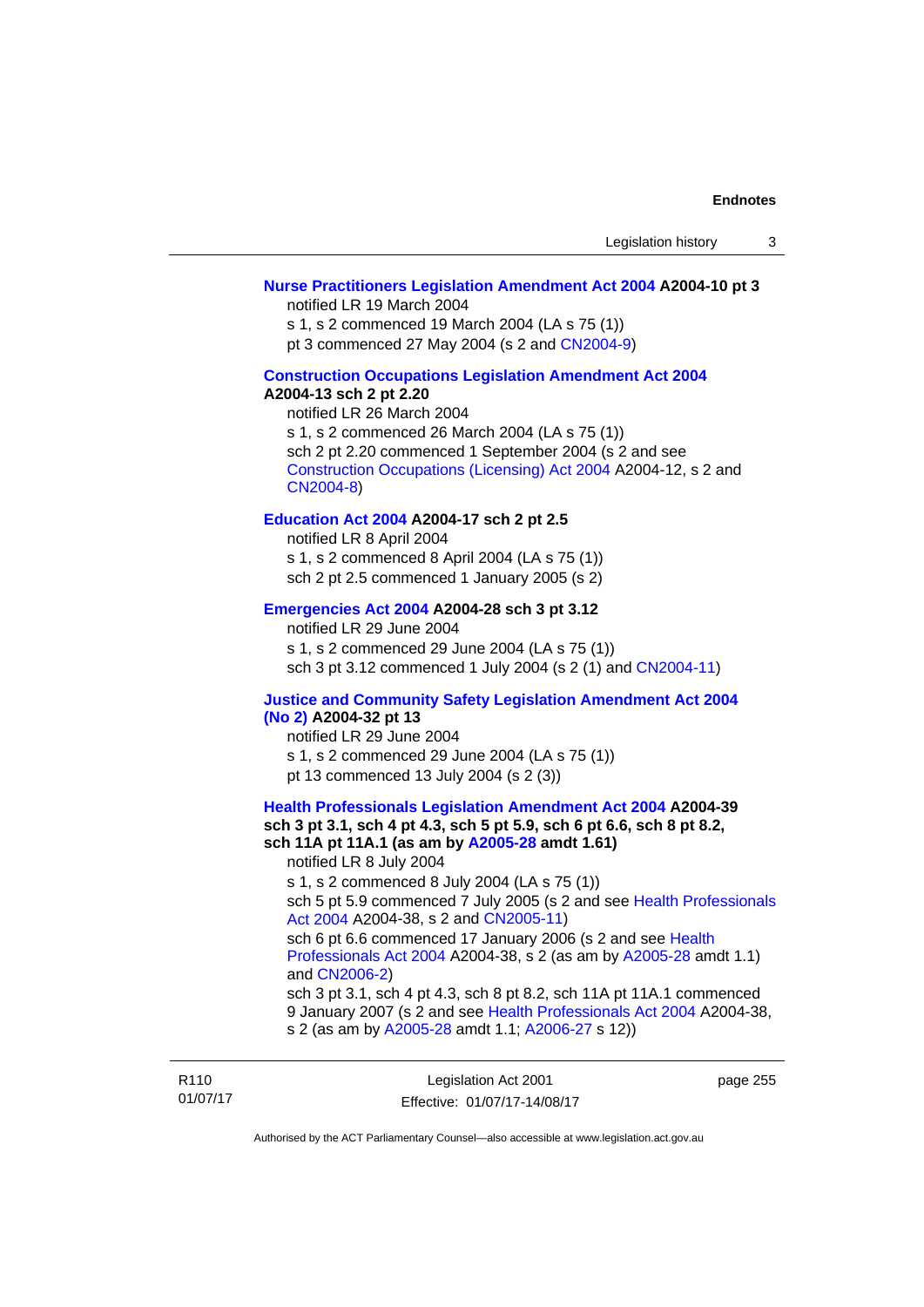3 Legislation history

#### **[Statute Law Amendment Act 2004](http://www.legislation.act.gov.au/a/2004-42) A2004-42 sch 2 pt 2.1**

notified LR 11 August 2004 s 1, s 2 commenced 11 August 2004 (LA s 75 (1)) sch 2 pt 2.1 commenced 25 August 2004 (s 2 (1))

## **[Heritage Act 2004](http://www.legislation.act.gov.au/a/2004-57) A2004-57 sch 1 pt 1.8**

notified LR 9 September 2004

s 1, s 2 commenced 9 September 2004 (LA s 75 (1))

sch 1 pt 1.8 commenced 9 March 2005 (s 2 and LA s 79)

## **[Court Procedures \(Consequential Amendments\) Act 2004](http://www.legislation.act.gov.au/a/2004-60) A2004-60 sch 1 pt 1.37**

notified LR 2 September 2004 s 1, s 2 commenced 2 September 2004 (LA s 75 (1)) sch 1 pt 1.37 commenced 10 January 2005 (s 2 and see Court [Procedures Act 2004](http://www.legislation.act.gov.au/a/2004-59) A2004-59, s 2 and [CN2004-29\)](http://www.legislation.act.gov.au/cn/2004-29/default.asp)

## **[Justice and Community Safety Legislation Amendment Act 2005](http://www.legislation.act.gov.au/a/2005-5) A2005-5 pt 7**

notified LR 23 February 2005 s 1, s 2 commenced 23 February 2005 (LA s 75 (1)) pt 7 commenced 24 February 2005 (s 2 (2))

## **[Optometrists Legislation Amendment Act 2005](http://www.legislation.act.gov.au/a/2005-9) A2005-9 sch 1 pt 1.1**

notified LR 14 March 2005 s 1, s 2 commenced 14 March 2005 (LA s 75 (1)) sch 1 pt 1.1 commenced 14 September 2005 (s 2 and LA s 79)

## **[Statute Law Amendment Act 2005](http://www.legislation.act.gov.au/a/2005-20) A2005-20 sch 2 pt 2.1**

notified LR 12 May 2005 s 1, s 2 taken to have commenced 8 March 2005 (LA s 75 (2)) sch 2 pt 2.1 commenced 2 June 2005 (s 2 (1))

## **[Health Legislation Amendment Act 2005](http://www.legislation.act.gov.au/a/2005-28) A2005-28 amdt 1.61**

notified LR 6 July 2005 s 1, s 2 commenced 6 July 2005 (LA s 75 (1)) amdt 1.61 commenced 9 January 2007 (LA s 79A) *Note* This Act only amends the [Health Professionals Legislation](http://www.legislation.act.gov.au/a/2004-39) 

[Amendment Act 2004](http://www.legislation.act.gov.au/a/2004-39) A2004-39.

page 256 Legislation Act 2001 Effective: 01/07/17-14/08/17

R110 01/07/17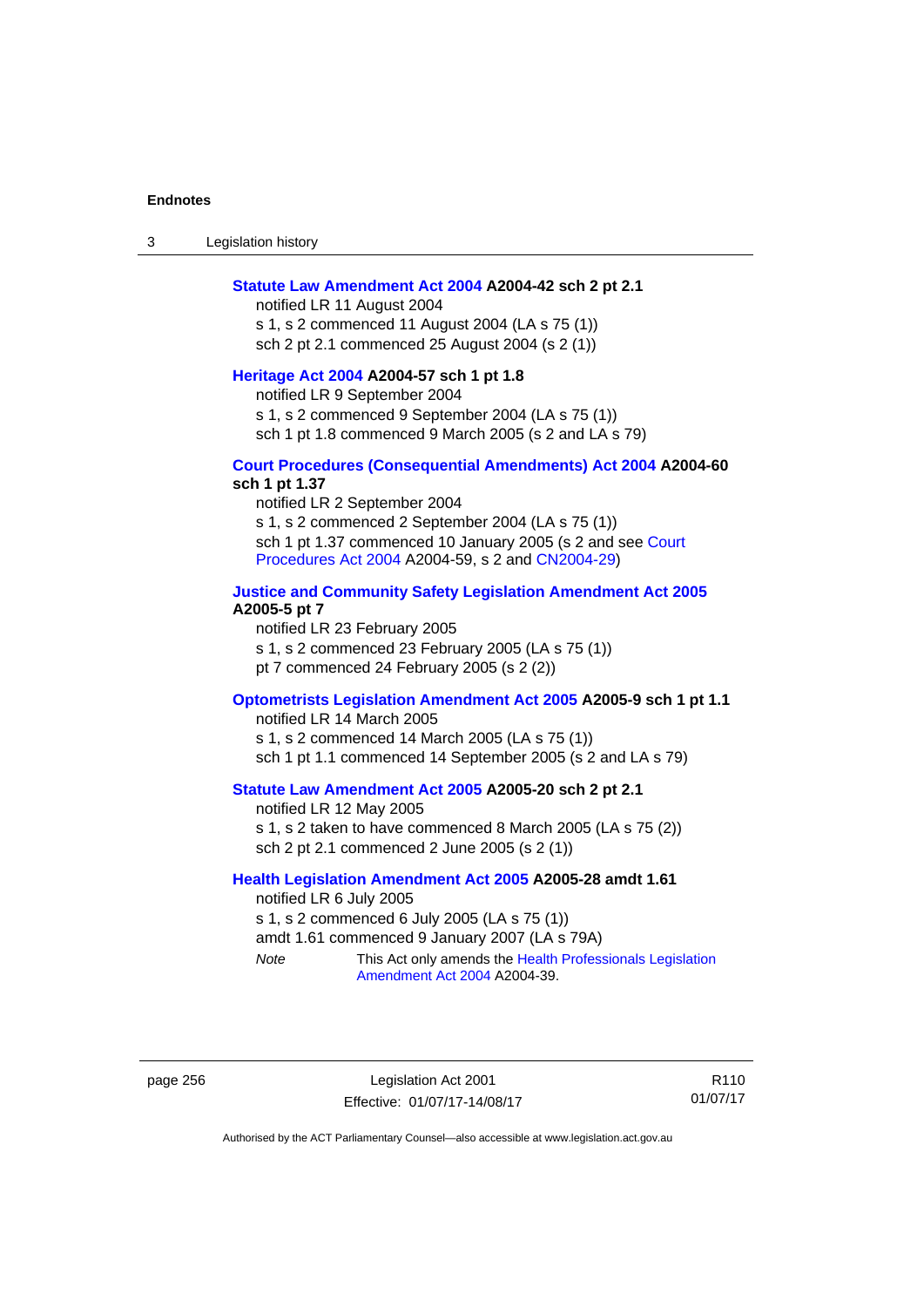| Legislation history |  |  |
|---------------------|--|--|
|---------------------|--|--|

## **[Human Rights Commission Legislation Amendment Act 2005](http://www.legislation.act.gov.au/a/2005-41) A2005-41 sch 1 pt 1.8 (as am by [A2006-3](http://www.legislation.act.gov.au/a/2006-3) amdt 1.3)**

notified LR 1 September 2005

s 1, s 2 commenced 1 September 2005 (LA s 75 (1)) sch 1 pt 1.8 commenced 1 November 2006 (s 2 (3) (as am by [A2006-3](http://www.legislation.act.gov.au/a/2006-3) amdt 1.3) and see [Human Rights Commission Act 2005](http://www.legislation.act.gov.au/a/2005-40) A2005-40, s 2 (as am by [A2006-3](http://www.legislation.act.gov.au/a/2006-3) s 4) and [CN2006-21](http://www.legislation.act.gov.au/cn/2006-21/default.asp))

## **[Public Sector Management Amendment Act 2005 \(No 2\)](http://www.legislation.act.gov.au/a/2005-44) A2005-44 sch 1 pt 1.4**

notified LR 30 August 2005

s 1, s 2 commenced 30 August 2005 (LA s 75 (1))

sch 1 pt 1.4 commenced 8 September 2005 (s 2 and [CN2005-19\)](http://www.legislation.act.gov.au/cn/2005-19/default.asp)

## **[Human Rights Commission \(Children and Young People](http://www.legislation.act.gov.au/a/2005-46)  [Commissioner\) Amendment Act 2005](http://www.legislation.act.gov.au/a/2005-46) A2005-46 sch 1 pt 1.1 (as am by**

## **[A2006-3](http://www.legislation.act.gov.au/a/2006-3) amdt 1.2)**

notified LR 2 September 2005

s 1, s 2 commenced 2 September 2005 (LA s 75 (1)) sch 1 pt 1.1 commenced 1 November 2006 (s 2 (as am by [A2006-3](http://www.legislation.act.gov.au/a/2006-3) amdt 1.2) and see [Human Rights Commission Act 2005](http://www.legislation.act.gov.au/a/2005-40) A2005-40, s 2 (as am by [A2006-3](http://www.legislation.act.gov.au/a/2006-3) s 4) and [CN2006-21](http://www.legislation.act.gov.au/cn/2006-21/default.asp))

## **[Public Advocate Act 2005](http://www.legislation.act.gov.au/a/2005-47) A2005-47 sch 1 pt 1.6 (as am by [A2006-3](http://www.legislation.act.gov.au/a/2006-3) amdt 1.8)**

notified LR 2 September 2005

s 1, s 2 commenced 2 September 2005 (LA s 75 (1)) sch 1 pt 1.6 commenced 1 March 2006 (s 2 (1) as am by [A2006-3](http://www.legislation.act.gov.au/a/2006-3) amdt 1.8)

## **[Criminal Code \(Administration of Justice Offences\) Amendment](http://www.legislation.act.gov.au/a/2005-53)**

**[Act 2005](http://www.legislation.act.gov.au/a/2005-53) A2005-53 sch 1 pt 1.18** 

notified LR 26 October 2005

s 1, s 2 commenced 26 October 2005 (LA s 75 (1)) sch 1 pt 1.18 commenced 23 November 2005 (s 2)

### **[Statute Law Amendment Act 2005 \(No 2\)](http://www.legislation.act.gov.au/a/2005-62) A2005-62 sch 2 pt 2.1**

notified LR 21 December 2005

s 1, s 2 commenced 21 December 2005 (LA s 75 (1)) sch 2 pt 2.1 commenced 11 January 2006 (s 2 (1))

R110 01/07/17

Legislation Act 2001 Effective: 01/07/17-14/08/17 page 257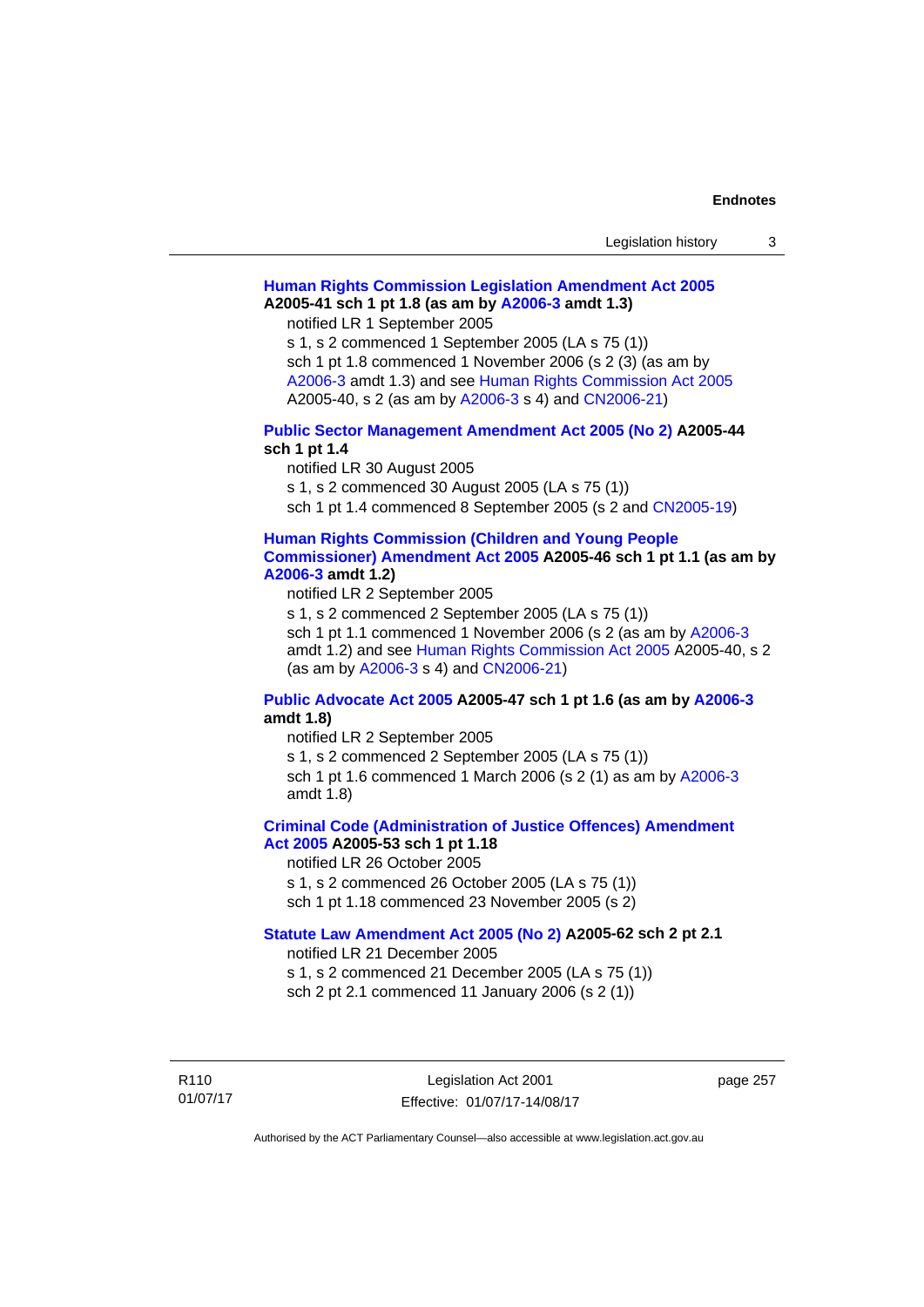| 3 | Legislation history |  |
|---|---------------------|--|
|   |                     |  |

## **[Human Rights Commission Legislation Amendment Act 2006](http://www.legislation.act.gov.au/a/2006-3) A2006-3 amdts 1.2, 1.3, 1.8**

notified LR 22 February 2006

s 1, s 2 commenced 22 February 2006 (LA s 75 (1))

amdts 1.2, 1.3, 1.8 commenced 23 February 2006 (s 2)

*Note* This Act only amends the [Human Rights Commission](http://www.legislation.act.gov.au/a/2005-41)  [Legislation Amendment Act 2005](http://www.legislation.act.gov.au/a/2005-41) A2005-41, [Human Rights](http://www.legislation.act.gov.au/a/2005-46)  [Commission \(Children and Young People Commissioner\)](http://www.legislation.act.gov.au/a/2005-46)  [Amendment Act 2005](http://www.legislation.act.gov.au/a/2005-46) A2005-46 and the [Public Advocate Act](http://www.legislation.act.gov.au/a/2005-47)  [2005](http://www.legislation.act.gov.au/a/2005-47) A2005-47

### **[Civil Unions Act 2006](http://www.legislation.act.gov.au/a/2006-22) A2006-22 sch 1 pt 1.21**

notified LR 19 May 2006

s 1, s 2 commenced 19 May 2006 (LA s 75 (1))

sch 1 pt 1.21 never commenced

*Note* **Act repealed by disallowance 14 June 2006 (see Cwlth Gaz** 2006 No S93)

## **[Sentencing Legislation Amendment Act 2006](http://www.legislation.act.gov.au/a/2006-23) A2006-23 sch 1 pt 1.26**

notified LR 18 May 2006

s 1, s 2 commenced 18 May 2006 (LA s 75 (1)) sch 1 pt 1.26 commenced 2 June 2006 (s 2 (1) and see [Crimes](http://www.legislation.act.gov.au/a/2005-59)  [\(Sentence Administration\) Act 2005](http://www.legislation.act.gov.au/a/2005-59) A2005-59 s 2, [Crimes](http://www.legislation.act.gov.au/a/2005-58)  [\(Sentencing\) Act 2005](http://www.legislation.act.gov.au/a/2005-58) A2005-58, s 2 and LA s 79)

## **[Legal Profession Act 2006](http://www.legislation.act.gov.au/a/2006-25) A2006-25 sch 2 pt 2.8**

notified LR 21 June 2006 s 1, s 2 commenced 21 June 2006 (LA s 75 (1)) sch 2 pt 2.8 commenced 1 July 2006 (s 2)

### **[Administrative \(Miscellaneous Amendments\) Act 2006](http://www.legislation.act.gov.au/a/2006-30) A2006-30 sch 1 pt 1.7**

notified LR 16 June 2006 s 1, s 2 commenced 16 June 2006 (LA s 75 (1)) sch 1 pt 1.7 commenced 1 July 2006 (s 2 (1))

## **[Civil Law \(Property\) Act 2006](http://www.legislation.act.gov.au/a/2006-38) A2006-38 sch 1 pt 1.6**

notified LR 28 September 2006

s 1, s 2 commenced 28 September 2006 (LA s 75 (1))

sch 1 pt 1.6 commenced 28 March 2007 (s 2 and LA s 79)

page 258 Legislation Act 2001 Effective: 01/07/17-14/08/17

R110 01/07/17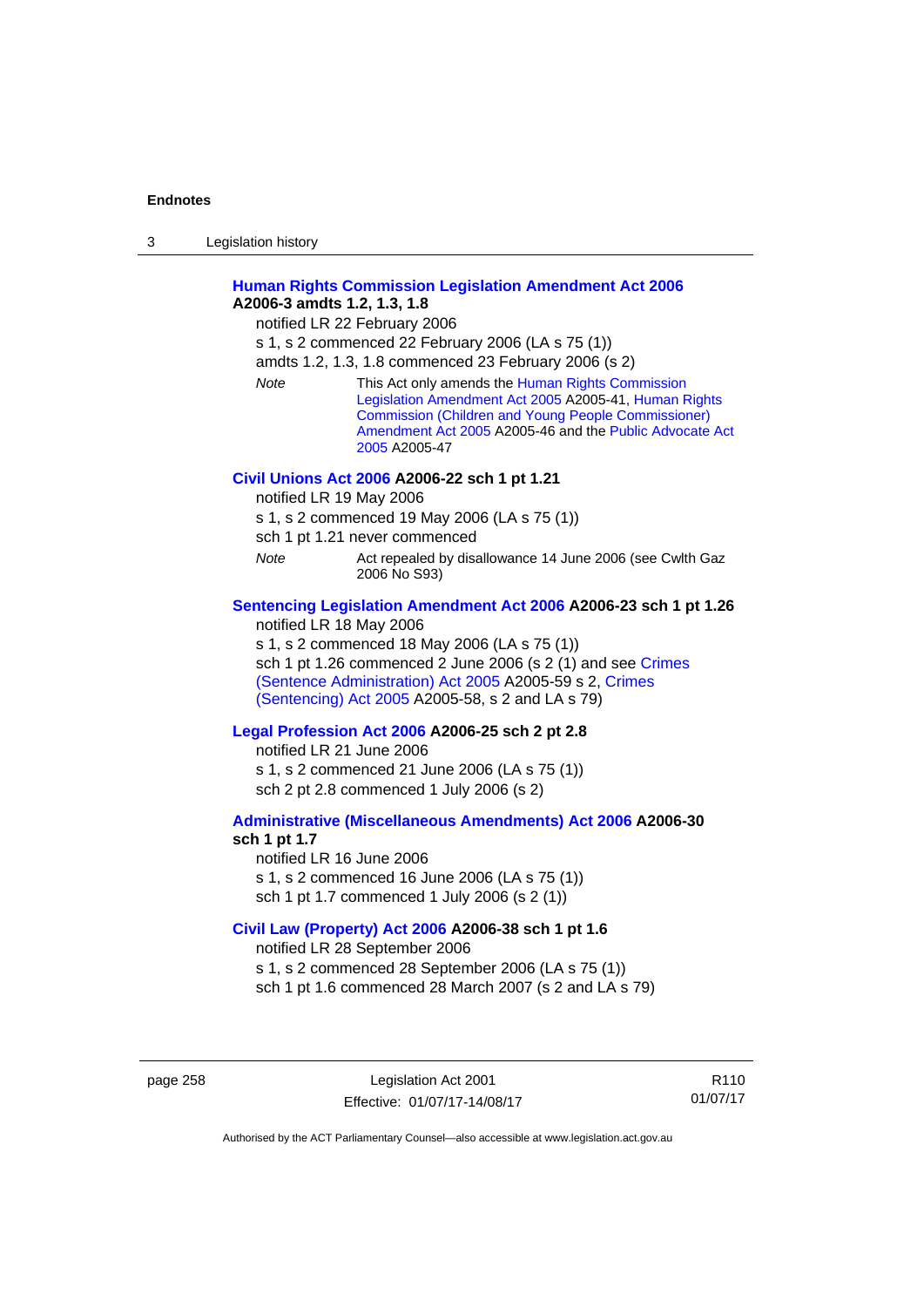#### **[Statute Law Amendment Act 2006](http://www.legislation.act.gov.au/a/2006-42) A2006-42 sch 2 pt 2.1**

notified LR 26 October 2006

s 1, s 2 taken to have commenced 12 November 2005 (LA s 75 (2)) sch 2 pt 2.1 commenced 16 November 2006 (s 2 (1))

### **[Health Legislation Amendment Act 2006 \(No 2\)](http://www.legislation.act.gov.au/a/2006-46) A2006-46 sch 2 pt 2.11**

notified LR 17 November 2006 s 1, s 2 commenced 17 November 2006 (LA s 75 (1)) sch 2 pt 2.11 commenced 18 November 2006 (s 2 (1))

## **[Statute Law Amendment Act 2007](http://www.legislation.act.gov.au/a/2007-3) A2007-3 sch 2 pt 2.1**

notified LR 22 March 2007 s 1, s 2 taken to have commenced 1 July 2006 (LA s 75 (2)) sch 2 pt 2.1 commenced 12 April 2007 (s 2 (1))

## **[Housing Assistance Act 2007](http://www.legislation.act.gov.au/a/2007-8) A2007-8 sch 1 pt 1.6**

notified LR 10 May 2007 s 1, s 2 commenced 10 May 2007 (LA s 75 (1)) sch 1 pt 1.6 commenced 10 November 2007 (s 2 and LA s 79)

## **[Statute Law Amendment Act 2007 \(No 2\)](http://www.legislation.act.gov.au/a/2007-16) A2007-16 sch 2**

notified LR 20 June 2007 s 1, s 2 taken to have commenced 12 April 2007 (LA s 75 (2)) sch 2 commenced 11 July 2007 (s 2 (1))

## **[Planning and Development \(Consequential Amendments\) Act 2007](http://www.legislation.act.gov.au/a/2007-25)**

**A2007-25 sch 1 pt 1.22** 

notified LR 13 September 2007 s 1, s 2 commenced 13 September 2007 (LA s 75 (1)) sch 1 pt 1.22 commenced 31 March 2008 (s 2 and see [Planning and](http://www.legislation.act.gov.au/a/2007-24)  [Development Act 2007](http://www.legislation.act.gov.au/a/2007-24) A2007-24, s 2 and [CN2008-1](http://www.legislation.act.gov.au/cn/2008-1/default.asp))

## **[Surveyors Act 2007](http://www.legislation.act.gov.au/a/2007-33) A2007-33 sch 1 pt 1.4**

notified LR 25 October 2007 s 1, s 2 commenced 25 October 2007 (LA s 75 (1)) sch 1 pt 1.4 commenced 14 November 2007 (s 2 and [CN2007-15\)](http://www.legislation.act.gov.au/cn/2007-15/default.asp)

#### **[Civil Partnerships Act 2008](http://www.legislation.act.gov.au/a/2008-14) A2008-14 sch 1 pt 1.17**

notified LR 15 May 2008

s 1, s 2 commenced 15 May 2008 (LA s 75 (1)) sch 1 pt 1.17 commenced 19 May 2008 (s 2 and [CN2008-8](http://www.legislation.act.gov.au/cn/2008-8/default.asp))

R110 01/07/17

Legislation Act 2001 Effective: 01/07/17-14/08/17

page 259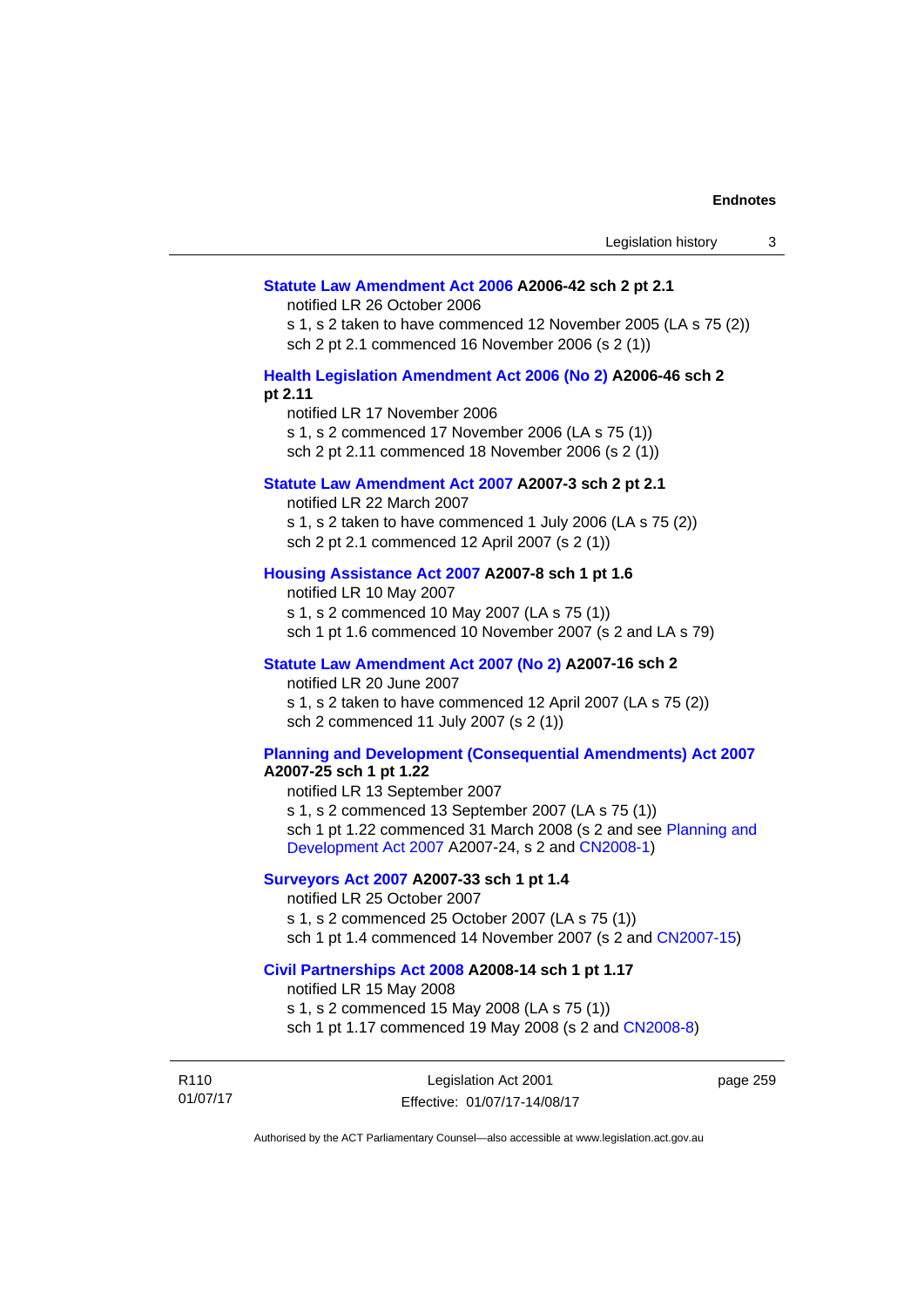3 Legislation history

## **[National Gas \(ACT\) Act 2008](http://www.legislation.act.gov.au/a/2008-15) A2008-15 sch 2 pt 2.3**

notified LR 30 June 2008 s 1, s 2 commenced 30 June 2008 (LA s 75 (1))

sch 2 pt 2.3 commenced 1 July 2008 (s 2 (1) and see National Gas [\(South Australia\) Act 2008](http://www.legislation.sa.gov.au/LZ/C/A/NATIONAL GAS (SOUTH AUSTRALIA) ACT 2008.aspx) (SA), s 7)

## **[Children and Young People \(Consequential Amendments\) Act 2008](http://www.legislation.act.gov.au/a/2008-20) A2008-20 sch 2 pt 2.11, sch 4 pt 4.18**

notified LR 17 July 2008 s 1, s 2 commenced 17 July 2008 (LA s 75 (1)) s 3 commenced 18 July 2008 (s 2 (1)) sch 2 pt 2.11 commenced 9 September 2008 (s 2 (3) and see Children [and Young People Act 2008](http://www.legislation.act.gov.au/a/2008-19) A2008-19, s 2 and [CN2008-13\)](http://www.legislation.act.gov.au/cn/2008-13/default.asp) sch 4 pt 4.18 commenced 27 February 2009 (s 2 (5) and see [Children](http://www.legislation.act.gov.au/a/2008-19)  [and Young People Act 2008](http://www.legislation.act.gov.au/a/2008-19) A2008-19, s 2 and [CN2008-17 \(](http://www.legislation.act.gov.au/cn/2008-17/default.asp)and see [CN2008-13](http://www.legislation.act.gov.au/cn/2008-13/default.asp)))

### **[Statute Law Amendment Act 2008](http://www.legislation.act.gov.au/a/2008-28) A2008-28 sch 2**

notified LR 12 August 2008 s 1, s 2 commenced 12 August 2008 (LA s 75 (1)) sch 2 commenced 26 August 2008 (s 2)

## **[ACT Civil and Administrative Tribunal Legislation Amendment](http://www.legislation.act.gov.au/a/2008-36)**

## **[Act 2008](http://www.legislation.act.gov.au/a/2008-36) A2008-36 sch 1 pt 1.34**

notified LR 4 September 2008 s 1, s 2 commenced 4 September 2008 (LA s 75 (1)) sch 1 pt 1.34 commenced 2 February 2009 (s 2 (1) and see [ACT Civil](http://www.legislation.act.gov.au/a/2008-35)  [and Administrative Tribunal Act 2008](http://www.legislation.act.gov.au/a/2008-35) A2008-35, s 2 (1) and [CN2009-2](http://www.legislation.act.gov.au/cn/2009-2/default.asp))

**[ACT Civil and Administrative Tribunal Legislation Amendment](http://www.legislation.act.gov.au/a/2008-37)** 

## **[Act 2008 \(No 2\)](http://www.legislation.act.gov.au/a/2008-37) A2008-37 sch 1 pt 1.66**

notified LR 4 September 2008

s 1, s 2 commenced 4 September 2008 (LA s 75 (1))

sch 1 pt 1.66 commenced 2 February 2009 (s 2 (1) and see [ACT Civil](http://www.legislation.act.gov.au/a/2008-35)  [and Administrative Tribunal Act 2008](http://www.legislation.act.gov.au/a/2008-35) A2008-35, s 2 (1) and [CN2009-2](http://www.legislation.act.gov.au/cn/2009-2/default.asp))

### **[Crimes Legislation Amendment Act 2008](http://www.legislation.act.gov.au/a/2008-44) A2008-44 sch 1 pt 1.10**

notified LR 9 September 2008

s 1, s 2 commenced 9 September 2008 (LA s 75 (1))

sch 1 pt 1.10 commenced 30 May 2009 (s 2 and [CN2009-4](http://www.legislation.act.gov.au/cn/2009-4/default.asp))

page 260 Legislation Act 2001 Effective: 01/07/17-14/08/17

R110 01/07/17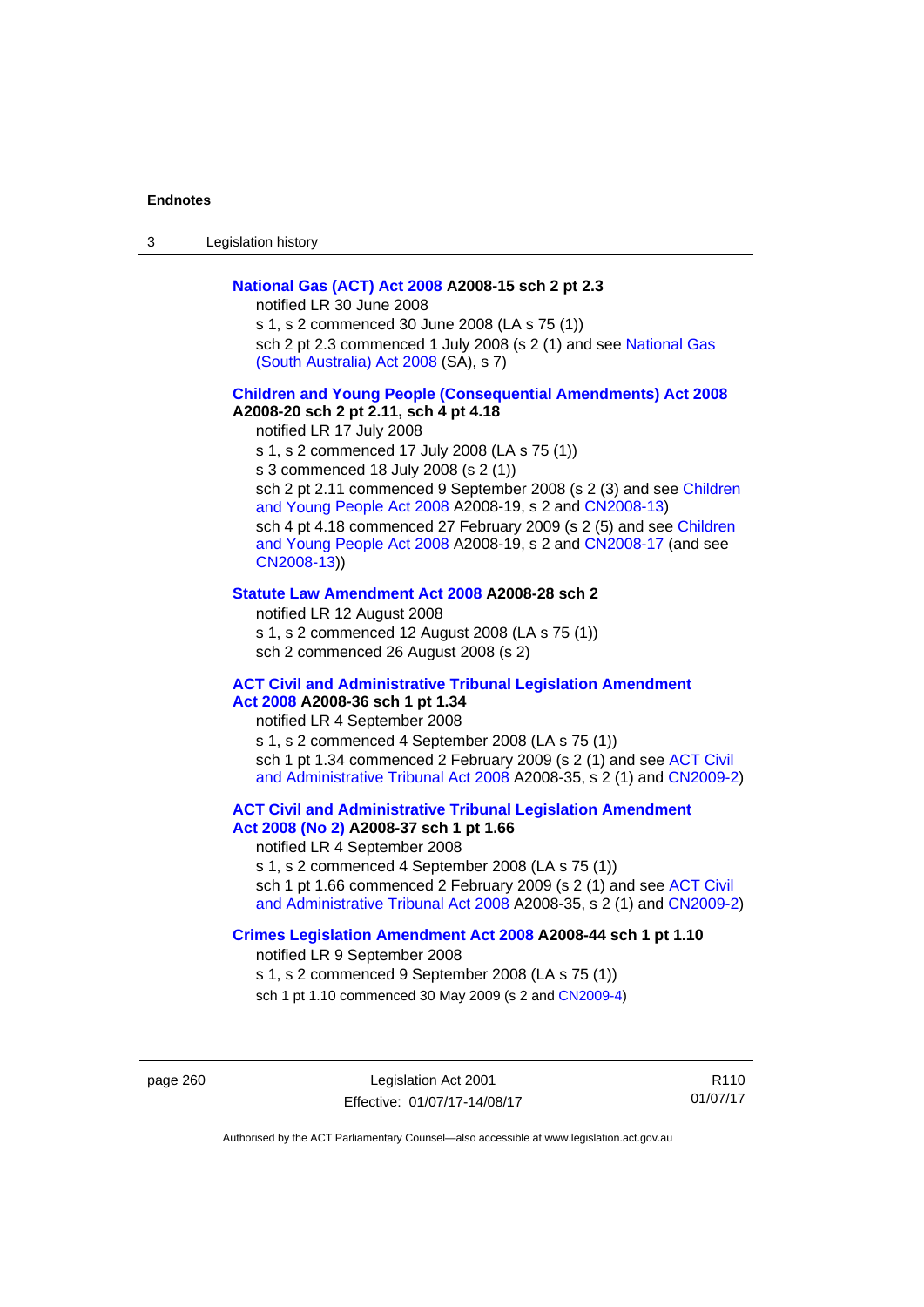## **[Statute Law Amendment Act 2009](http://www.legislation.act.gov.au/a/2009-20) A2009-20 sch 2**

notified LR 1 September 2009 s 1, s 2 commenced 1 September 2009 (LA s 75 (1)) sch 2 commenced 22 September 2009 (s 2)

#### **[Work Safety Legislation Amendment Act 2009](http://www.legislation.act.gov.au/a/2009-28) A2009-28 sch 2 pt 2.8**

notified LR 9 September 2009 s 1, s 2 commenced 9 September 2009 (LA s 75 (1)) sch 2 pt 2.8 commenced 1 October 2009 (s 2 and see [Work Safety](http://www.legislation.act.gov.au/a/2008-51)  [Act 2008](http://www.legislation.act.gov.au/a/2008-51) A2008-51 s 2 (1) (b) and [CN2009-11](http://www.legislation.act.gov.au/cn/2009-11/default.asp))

### **[Legislation \(Penalty Units\) Amendment Act 2009](http://www.legislation.act.gov.au/a/2009-35) A2009-35**

notified LR 20 October 2009 s 1, s 2 commenced 20 October 2009 (LA s 75 (1)) remainder commenced 21 October 2009 (s 2)

## **[Unlawful Gambling Act 2009](http://www.legislation.act.gov.au/a/2009-39) A2009-39 sch 2 pt 2.2**

notified LR 17 November 2009 s 1, s 2 commenced 17 November 2009 (LA s 75 (1)) sch 2 pt 2.2 commenced 22 March 2010 (s 2 and [CN2010-2\)](http://www.legislation.act.gov.au/cn/2010-2/default.asp)

### **[Statute Law Amendment Act 2009 \(No 2\)](http://www.legislation.act.gov.au/a/2009-49) A2009-49 sch 2**

notified LR 26 November 2009 s 1, s 2 commenced 26 November 2009 (LA s 75 (1)) sch 2 commenced 17 December 2009 (s 2)

#### **[Building and Construction Industry \(Security of Payment\) Act 2009](http://www.legislation.act.gov.au/a/2009-50) A2009-50 s 50**

notified LR 15 October 2009

- s 1, s 2 commenced 15 October 2009 (LA s 75 (1))
- s 50 commenced 1 July 2010 (s 2)

### **[Surveyors Amendment Act 2010](http://www.legislation.act.gov.au/a/2010-6) A2010-6 sch 1 pt 1.4**

notified LR 2 March 2010 s 1, s 2 commenced 2 March 2010 (LA s 75 (1)) sch 1 pt 1.4 commenced 3 March 2010 (s 2)

### **[Health Practitioner Regulation National Law \(ACT\) Act 2010](http://www.legislation.act.gov.au/a/2010-10) A2010-10 sch 2 pt 2.13**

notified LR 31 March 2010

s 1, s 2 commenced 31 March 2010 (LA s 75 (1)) sch 2 pt 2.13 commenced 1 July 2010 (s 2 (1) (a))

| R110     | Legislation Act 2001         | page 261 |
|----------|------------------------------|----------|
| 01/07/17 | Effective: 01/07/17-14/08/17 |          |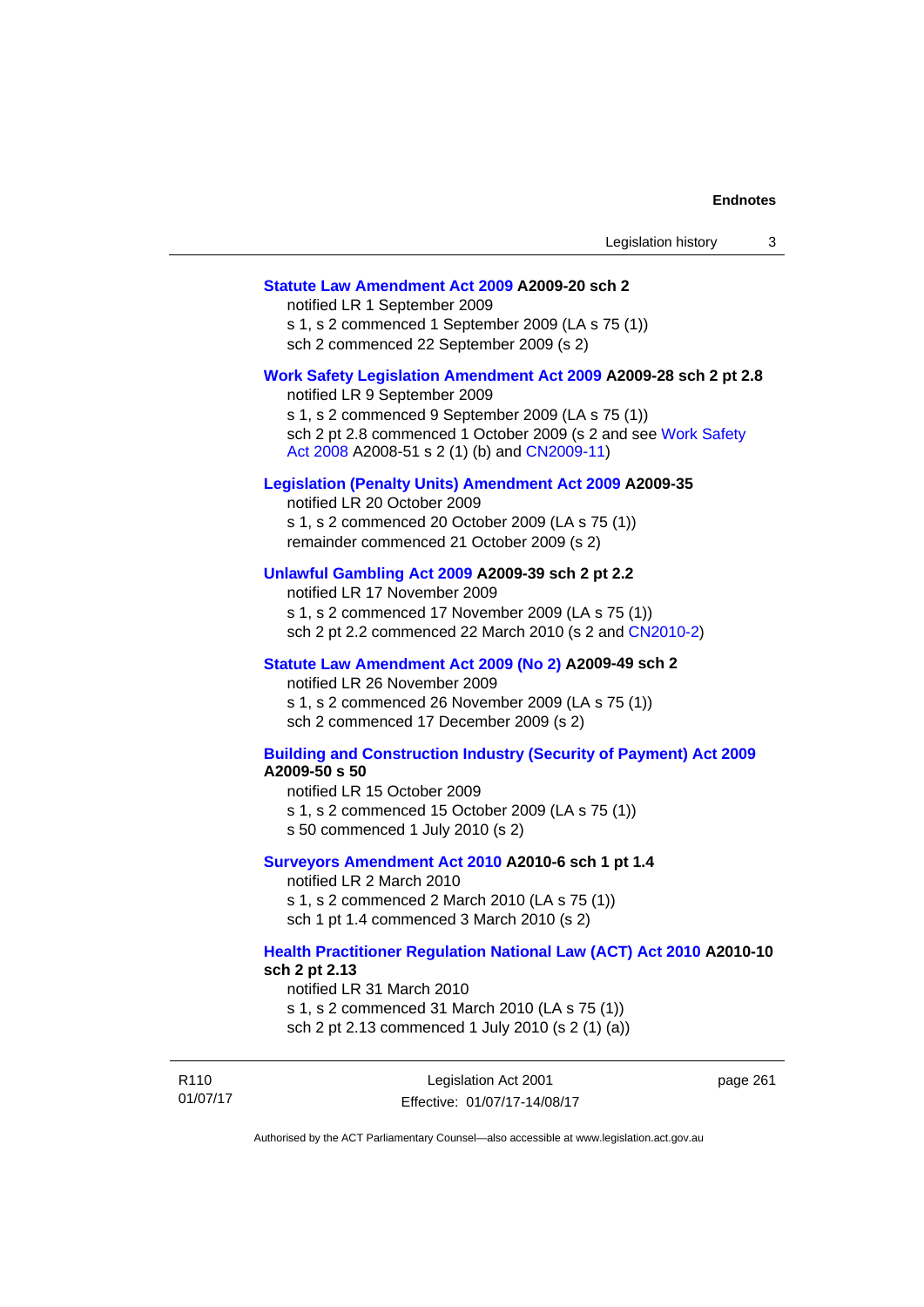| $\sim$<br>- 3 | Legislation history |  |
|---------------|---------------------|--|
|               |                     |  |

## **[Justice and Community Safety Legislation Amendment Act 2010](http://www.legislation.act.gov.au/a/2010-40)  [\(No 3\)](http://www.legislation.act.gov.au/a/2010-40) A2010-40 sch 1 pt 1.8**

notified LR 5 October 2010 s 1, s 2 commenced 5 October 2010 (LA s 75 (1)) s 3, sch 1 pt 1.8 commenced 6 October 2010 (s 2 (1))

## **[Fair Trading \(Australian Consumer Law\) Amendment Act 2010](http://www.legislation.act.gov.au/a/2010-54) A2010-54 sch 3 pt 3.15**

notified LR 16 December 2010 s 1, s 2 commenced 16 December 2010 (LA s 75 (1)) sch 3 pt 3.15 commenced 1 January 2011 (s 2 (1))

## **[Administrative \(One ACT Public Service Miscellaneous Amendments\)](http://www.legislation.act.gov.au/a/2011-22)**

## **[Act 2011](http://www.legislation.act.gov.au/a/2011-22) A2011-22 sch 1 pt 1.91**

notified LR 30 June 2011 s 1, s 2 commenced 30 June 2011 (LA s 75 (1)) sch 1 pt 1.91 commenced 1 July 2011 (s 2 (1))

## **[Statute Law Amendment Act 2011 \(No 2\)](http://www.legislation.act.gov.au/a/2011-28) A2011-28 sch 2**

notified LR 31 August 2011 s 1, s 2 commenced 31 August 2011 (LA s 75 (1)) sch 2 commenced 21 September 2011 (s 2 (1))

## **[Law Officers Act 2011](http://www.legislation.act.gov.au/a/2011-30) A2011-30 sch 1 pt 1.4**

notified LR 29 August 2011 s 1, s 2 commenced 29 August 2011 (LA s 75 (1)) sch 1 pt 1.4 commenced 31 August 2011 (s 2 and [CN2011-9](http://www.legislation.act.gov.au/cn/2011-9/default.asp))

**[Evidence \(Consequential Amendments\) Act 2011](http://www.legislation.act.gov.au/a/2011-48) A2011-48 sch 1 pt 1.22** 

notified LR 22 November 2011 s 1, s 2 commenced 22 November 2011 (LA s 75 (1)) sch 1 pt 1.22 commenced 1 March 2012 (s 2 (1) and see [Evidence Act](http://www.legislation.act.gov.au/a/2011-12)  [2011](http://www.legislation.act.gov.au/a/2011-12) A2011-12, s 2 and [CN2012-4](http://www.legislation.act.gov.au/cn/2012-4/default.asp))

## **[Justice and Community Safety Legislation Amendment Act 2011](http://www.legislation.act.gov.au/a/2011-49)  [\(No 3\)](http://www.legislation.act.gov.au/a/2011-49) A2011-49 sch 1 pt 1.5**

notified LR 22 November 2011 s 1, s 2 commenced 22 November 2011 (LA s 75 (1)) sch 1 pt 1.5 commenced 23 November 2011 (s 2 (1))

page 262 Legislation Act 2001 Effective: 01/07/17-14/08/17

R110 01/07/17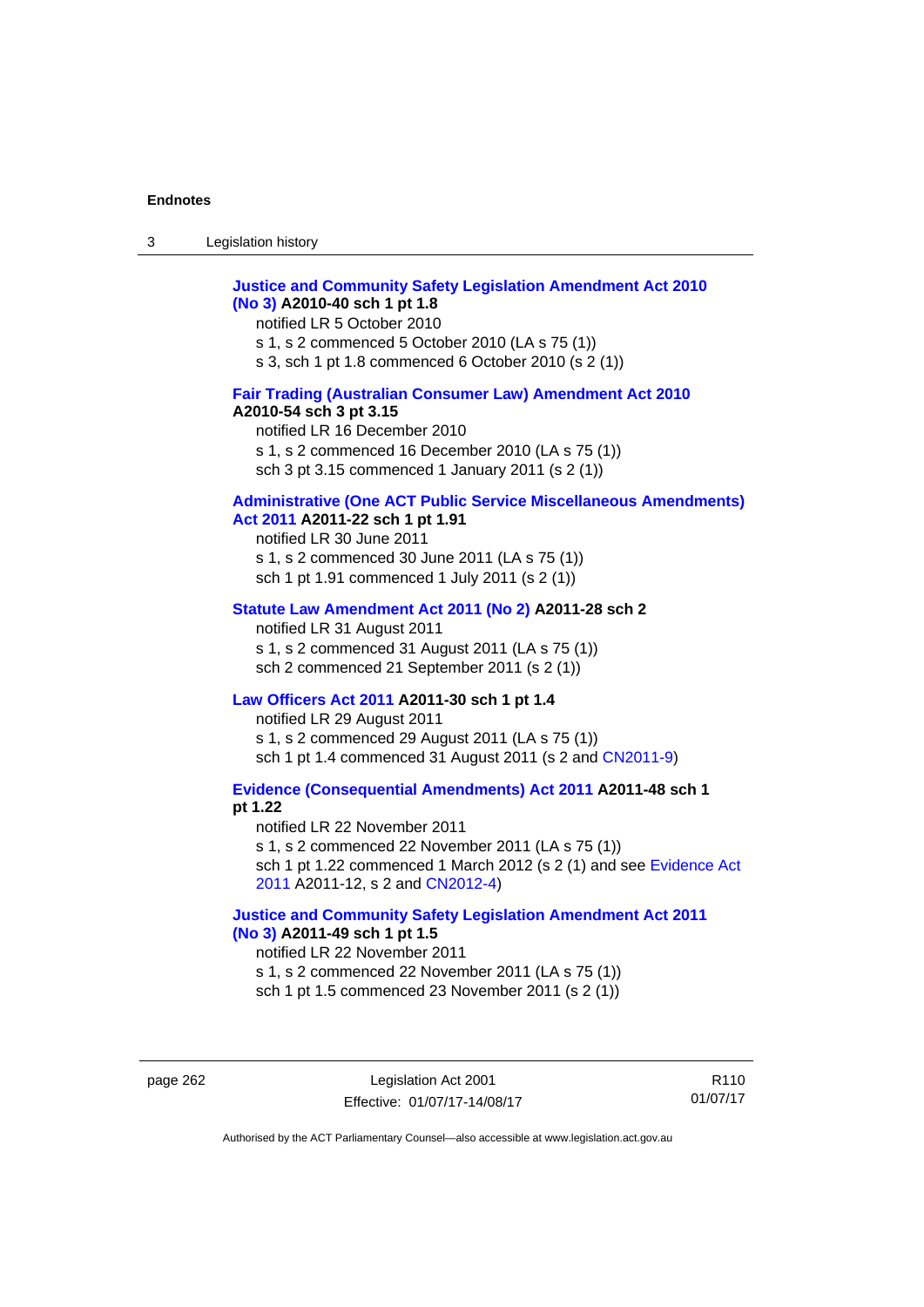### **[Statute Law Amendment Act 2011 \(No 3\)](http://www.legislation.act.gov.au/a/2011-52) A2011-52 sch 2**

notified LR 28 November 2011

s 1, s 2 commenced 28 November 2011 (LA s 75 (1)) sch 2 commenced 12 December 2011 (s 2)

## **[Work Health and Safety \(Consequential Amendments\) Act 2011](http://www.legislation.act.gov.au/a/2011-55)**

### **A2011-55 sch 1 pt 1.9**

notified LR 14 December 2011 s 1, s 2 commenced 14 December 2011 (LA s 75 (1)) sch 1 pt 1.9 commenced 1 January 2012 (s 2 and see Work Health [and Safety Act 2011](http://www.legislation.act.gov.au/a/2011-35) A2011-35, s 2 and [CN2011-12\)](http://www.legislation.act.gov.au/cn/2011-12/default.asp)

## **[Statute Law Amendment Act 2012](http://www.legislation.act.gov.au/a/2012-21) A2012-21 sch 2**

notified LR 22 May 2012 s 1, s 2 commenced 22 May 2012 (LA s 75 (1)) amdt 2.1 commenced 5 June 2012 (s 2 (1)) sch 2 remainder commenced 5 June 2012 (s 2 (2))

### **[Commissioner for the Environment Amendment Act 2012](http://www.legislation.act.gov.au/a/2012-25) A2012-25 sch 1 pt 1.2**

notified LR 28 May 2012 s 1, s 2 commenced 28 May 2012 (LA s 75 (1)) sch 1 pt 1.2 commenced 29 May 2012 (s 2)

## **[Legislative Assembly \(Office of the Legislative Assembly\) Act 2012](http://www.legislation.act.gov.au/a/2012-26)**

## **A2012-26 sch 1 pt 1.6**

notified LR 24 May 2012 s 1, s 2 commenced 24 May 2012 (LA s 75 (1)) sch 1 pt 1.6 commenced 1 July 2012 (s 2)

## **[National Energy Retail Law \(Consequential Amendments\) Act 2012](http://www.legislation.act.gov.au/a/2012-32) A2012-32 pt 11**

notified LR 14 June 2012 s 1, s 2 commenced 14 June 2012 (LA s 75 (1)) pt 11 commenced 1 July 2012 (s 2 (1) and see [National Energy Retail](http://www.legislation.act.gov.au/a/2012-31)  [Law \(ACT\) Act 2012](http://www.legislation.act.gov.au/a/2012-31) A2012-31, s 2 (1) and [CN2012-12\)](http://www.legislation.act.gov.au/cn/2012-12/default.asp)

### **[Official Visitor Act 2012](http://www.legislation.act.gov.au/a/2012-33) A2012-33 sch 1 pt 1.5**

notified LR 15 June 2012

s 1, s 2 commenced 15 June 2012 (LA s 75 (1)) sch 1 pt 1.5 commenced 1 September 2013 (s 2 (as am by [A2013-22](http://www.legislation.act.gov.au/a/2013-22) s 4))

R110 01/07/17

Legislation Act 2001 Effective: 01/07/17-14/08/17 page 263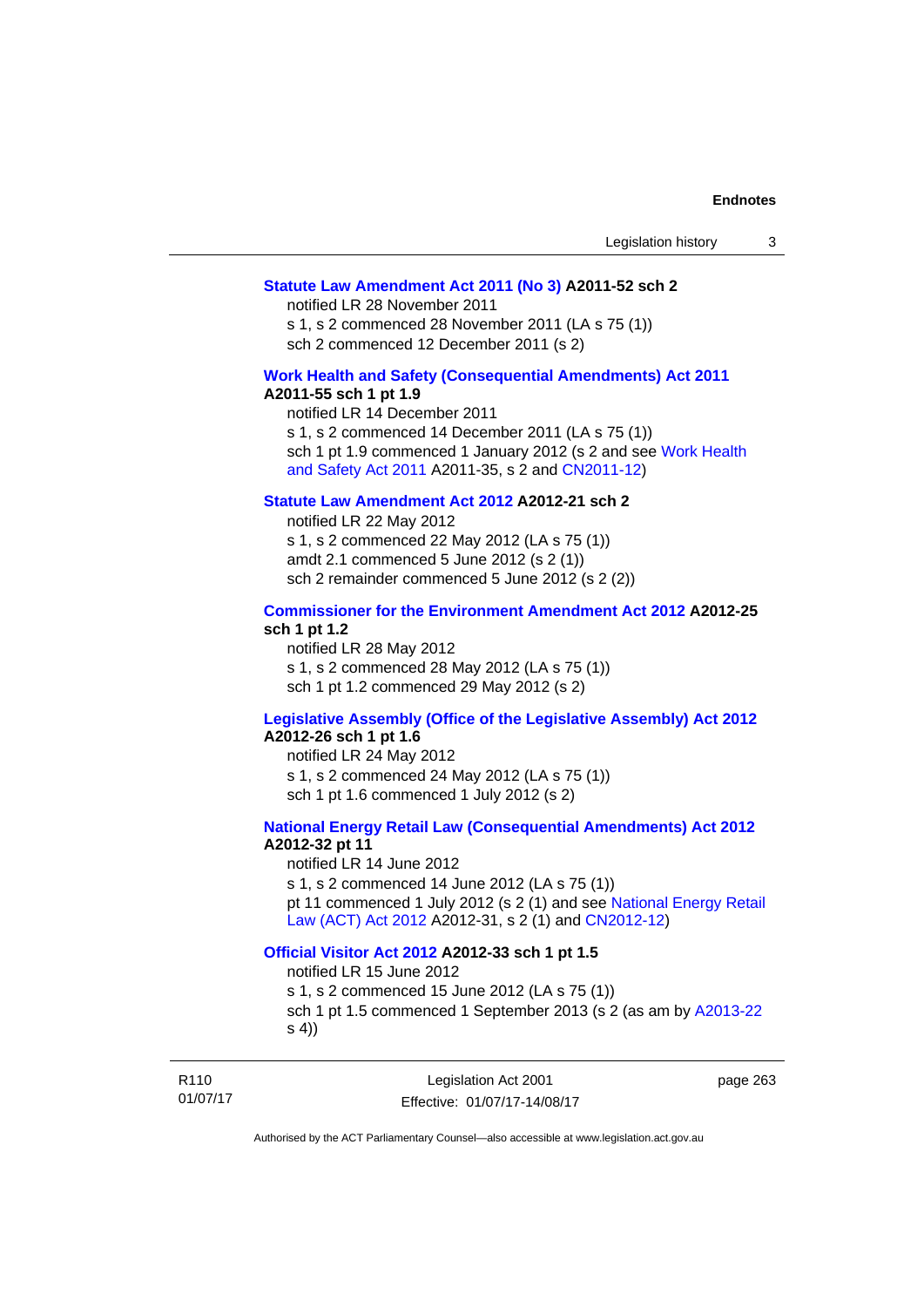3 Legislation history

## **[Civil Unions Act 2012](http://www.legislation.act.gov.au/a/2012-40) A2012-40 sch 3 pt 3.19**

notified LR 4 September 2012 s 1, s 2 commenced 4 September 2012 (LA s 75 (1)) sch 3 pt 3.19 commenced 11 September 2012 (s 2)

## **[Statute Law Amendment Act 2013](http://www.legislation.act.gov.au/a/2013-19) A2013-19 sch 2**

notified LR 24 May 2013 s 1, s 2 commenced 24 May 2013 (LA s 75 (1)) sch 2 commenced 14 June 2013 (s 2)

### **[Legislation \(Penalty Units\) Amendment Act 2013](http://www.legislation.act.gov.au/a/2013-30) A2013-30**

notified LR 22 August 2013 s 1, s 2 commenced 22 August 2013 (LA s 75 (1)) remainder commenced 23 August 2013 (s 2)

### **[Marriage Equality \(Same Sex\) Act 2013](http://www.legislation.act.gov.au/a/2013-39) A2013-39 sch 2 pt 2.17**

notified LR 4 November 2013 s 1, s 2 commenced 4 November 2013 (LA s 75 (1)) sch 2 pt 2.17 commenced 7 November 2013 (s 2 and [CN2013-11\)](http://www.legislation.act.gov.au/cn/2013-11) *Note* The High Court held this Act to be of no effect (see *Commonwealth v Australian Capital Territory* [2013] HCA 55)

#### **[Officers of the Assembly Legislation Amendment Act 2013](http://www.legislation.act.gov.au/a/2013-41) A2013-41 sch 1 pt 1.5**

notified LR 7 November 2013 s 1, s 2 commenced 7 November 2013 (LA s 75 (1)) sch 1 pt 1.5 commenced 1 July 2014 (s 2)

## **[Magistrates Court \(Industrial Proceedings\) Amendment Act 2013](http://www.legislation.act.gov.au/a/2013-43) A2013-43 sch 1 pt 1.3**

notified LR 7 November 2013 s 1, s 2 commenced 7 November 2013 (LA s 75 (1)) sch 1 pt 1.3 commenced 8 November 2013 (s 2)

### **[Statute Law Amendment Act 2013 \(No 2\)](http://www.legislation.act.gov.au/a/2013-44) A2013-44 sch 2**  notified LR 11 November 2013

s 1, s 2 commenced 11 November 2013 (LA s 75 (1)) sch 2 commenced 25 November 2013 (s 2)

page 264 Legislation Act 2001 Effective: 01/07/17-14/08/17

R110 01/07/17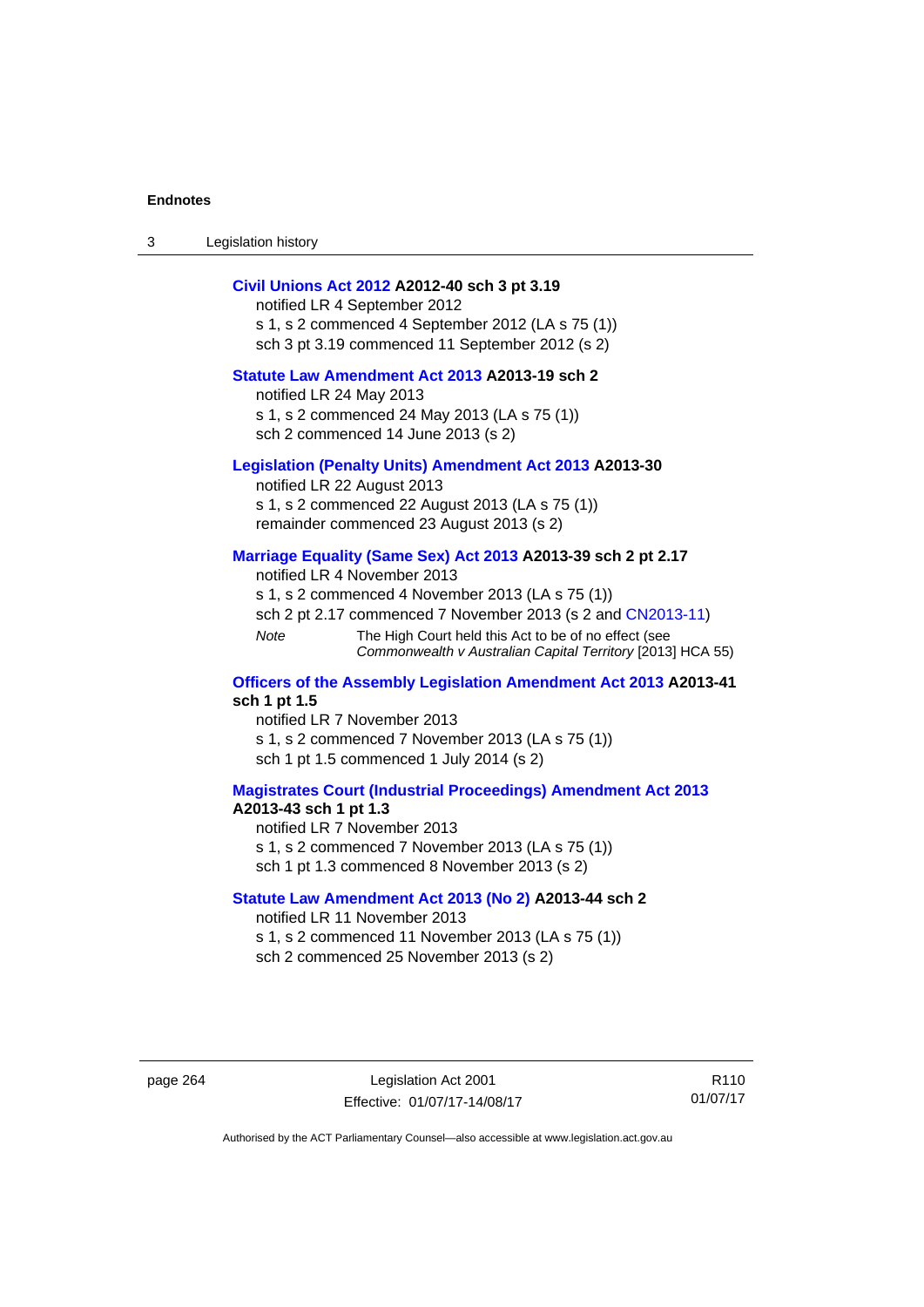## **[Heavy Vehicle National Law \(Consequential Amendments\) Act 2013](http://www.legislation.act.gov.au/a/2013-52) A2013-52 pt 3**

notified LR 9 December 2013 s 1, s 2 commenced 9 December 2013 (LA s 75 (1)) pt 3 commenced 10 February 2014 (s 2 and see [Heavy Vehicle](http://www.legislation.act.gov.au/a/2013-51/default.asp)  [National Law \(ACT\) Act 2013](http://www.legislation.act.gov.au/a/2013-51/default.asp) A2013-51, s 2 (1) and [CN2014-2](http://www.legislation.act.gov.au/cn/2014-2/default.asp))

### **[Births, Deaths and Marriages Registration Amendment Act 2014](http://www.legislation.act.gov.au/a/2014-8) A2014-8 sch 1 pt 1.2**

notified LR 27 March 2014 s 1, s 2 commenced 27 March 2014 (LA s 75 (1)) sch 1 pt 1.2 commenced 26 April 2014 (s 2)

## **[Statute Law Amendment Act 2014](http://www.legislation.act.gov.au/a/2014-18) A2014-18 sch 2**

notified LR 20 May 2014 s 1, s 2 commenced 20 May 2014 (LA s 75 (1)) sch 2 commenced 10 June 2014 (s 2 (1))

### **[Legislation \(Penalty Units\) Amendment Act 2014](http://www.legislation.act.gov.au/a/2014-37) A2014-37**

notified LR 22 August 2014 s 1, s 2 commenced 22 August 2014 (LA s 75 (1)) remainder commenced 23 August 2014 (s 2)

#### **[Statute Law Amendment Act 2014 \(No 2\)](http://www.legislation.act.gov.au/a/2014-44) A2014-44 sch 2**

notified LR 5 November 2014 s 1, s 2 commenced 5 November 2014 (LA s 75 (1)) sch 2 commenced 19 November 2014 (s 2)

### **[Justice and Community Safety Legislation Amendment Act 2014](http://www.legislation.act.gov.au/a/2014-49)  [\(No 2\)](http://www.legislation.act.gov.au/a/2014-49) A2014-49 sch 1 pt 1.11**

notified LR 10 November 2014 s 1, s 2 commenced 10 November 2014 (LA s 75 (1)) sch 1 pt 1.11 commenced 17 November 2014 (s 2)

### **[Canberra Institute of Technology Amendment Act 2014](http://www.legislation.act.gov.au/a/2014-55/default.asp) A2014-55 s 35, s 36**

notified LR 3 December 2014 s 1, s 2 commenced 3 December 2014 (LA s 75 (1)) s 35, s 36 commenced 1 July 2015 (s 2 (2))

R110 01/07/17

Legislation Act 2001 Effective: 01/07/17-14/08/17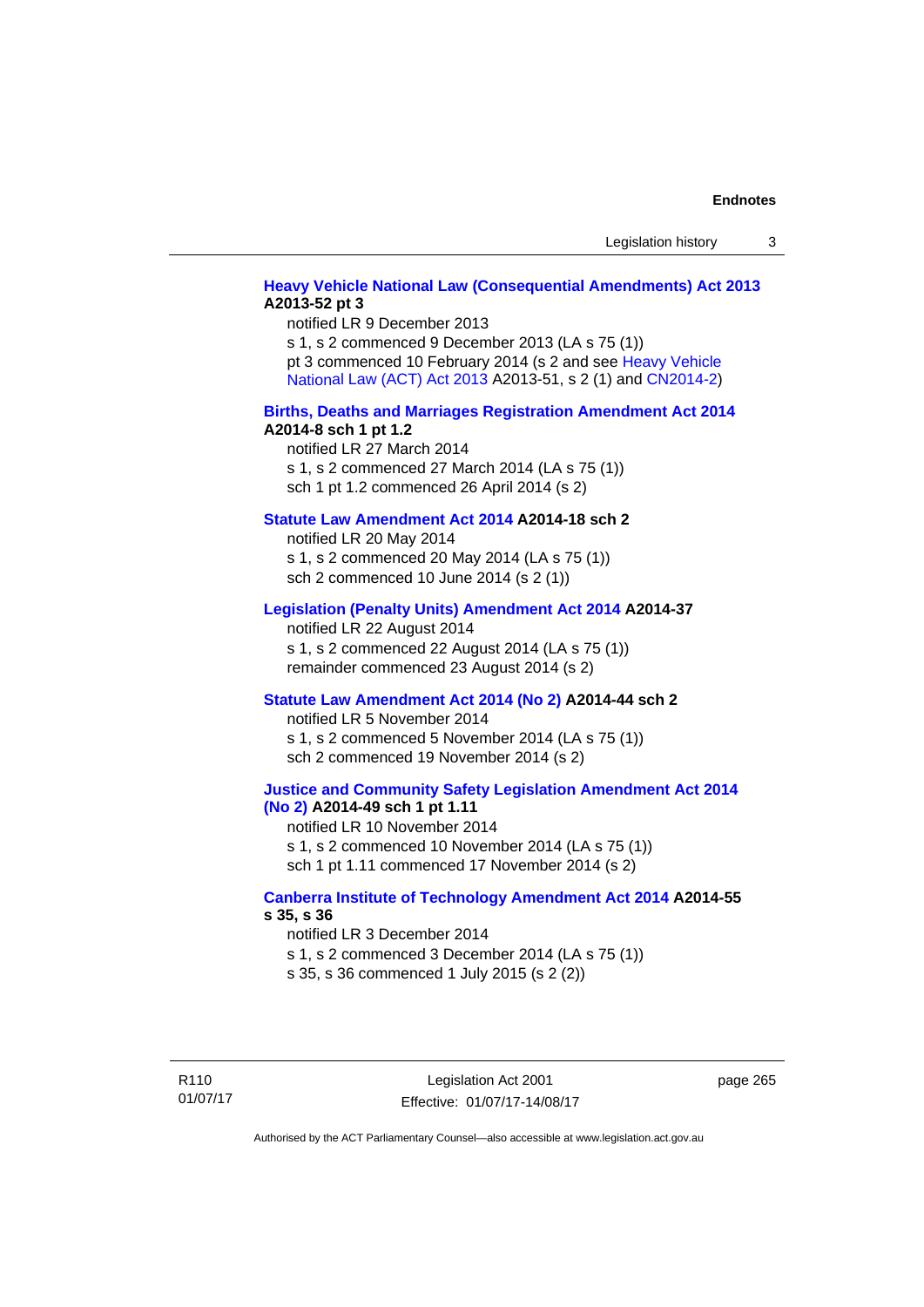3 Legislation history

### **[Nature Conservation Act 2014](http://www.legislation.act.gov.au/a/2014-59) A2014-59 sch 2 pt 2.9**

notified LR 11 December 2014 s 1, s 2 commenced 11 December 2014 (LA s 75 (1)) sch 2 pt 2.9 commenced 11 June 2015 (s 2 (1) and LA s 79)

### **[Courts Legislation Amendment Act 2015](http://www.legislation.act.gov.au/a/2015-10) A2015-10 pt 11**

notified LR 7 April 2015 s 1, s 2 commenced 7 April 2015 (LA s 75 (1)) pt 11 commenced 21 April 2015 (s 2 (2))

### **[Statute Law Amendment Act 2015](http://www.legislation.act.gov.au/a/2015-15) A2015-15 sch 2**

notified LR 27 May 2015 s 1, s 2 commenced 27 May 2015 (LA s 75 (1)) sch 2 commenced 10 June 2015 (s 2)

## **[Planning and Development \(University of Canberra and Other](http://www.legislation.act.gov.au/a/2015-19)  [Leases\) Legislation Amendment Act 2015](http://www.legislation.act.gov.au/a/2015-19) A2015-19 pt 14**

notified LR 11 June 2015 s 1, s 2 commenced 11 June 2015 (LA s 75 (1)) pt 14 commenced 1 July 2015 (s 2 and [CN2015-9\)](http://www.legislation.act.gov.au/cn/2015-9/default.asp)

## **[Veterinary Surgeons Act 2015](http://www.legislation.act.gov.au/a/2015-29/default.asp) A2015-29 sch 2 pt 2.8**

notified LR 20 August 2015 s 1, s 2 commenced 20 August 2015 (LA s 75 (1)) sch 2 pt 2.8 commenced 1 December 2015 (s 2 (1) and [CN2015-22\)](http://www.legislation.act.gov.au/cn/2015-22/default.asp)

## **[Red Tape Reduction Legislation Amendment Act 2015](http://www.legislation.act.gov.au/a/2015-33/default.asp) A2015-33**

**sch 1 pt 1.42** 

notified LR 30 September 2015

s 1, s 2 commenced 30 September 2015 (LA s 75 (1))

sch 1 pt 1.42 commenced 14 October 2015 (s 2)

## **[Statute Law Amendment Act 2015 \(No 2\)](http://www.legislation.act.gov.au/a/2015-50) A2015-50 sch 2**

notified LR 25 November 2015 s 1, s 2 commenced 25 November 2015 (LA s 75 (1)) sch 2 commenced 9 December 2015 (s 2)

page 266 Legislation Act 2001 Effective: 01/07/17-14/08/17

R110 01/07/17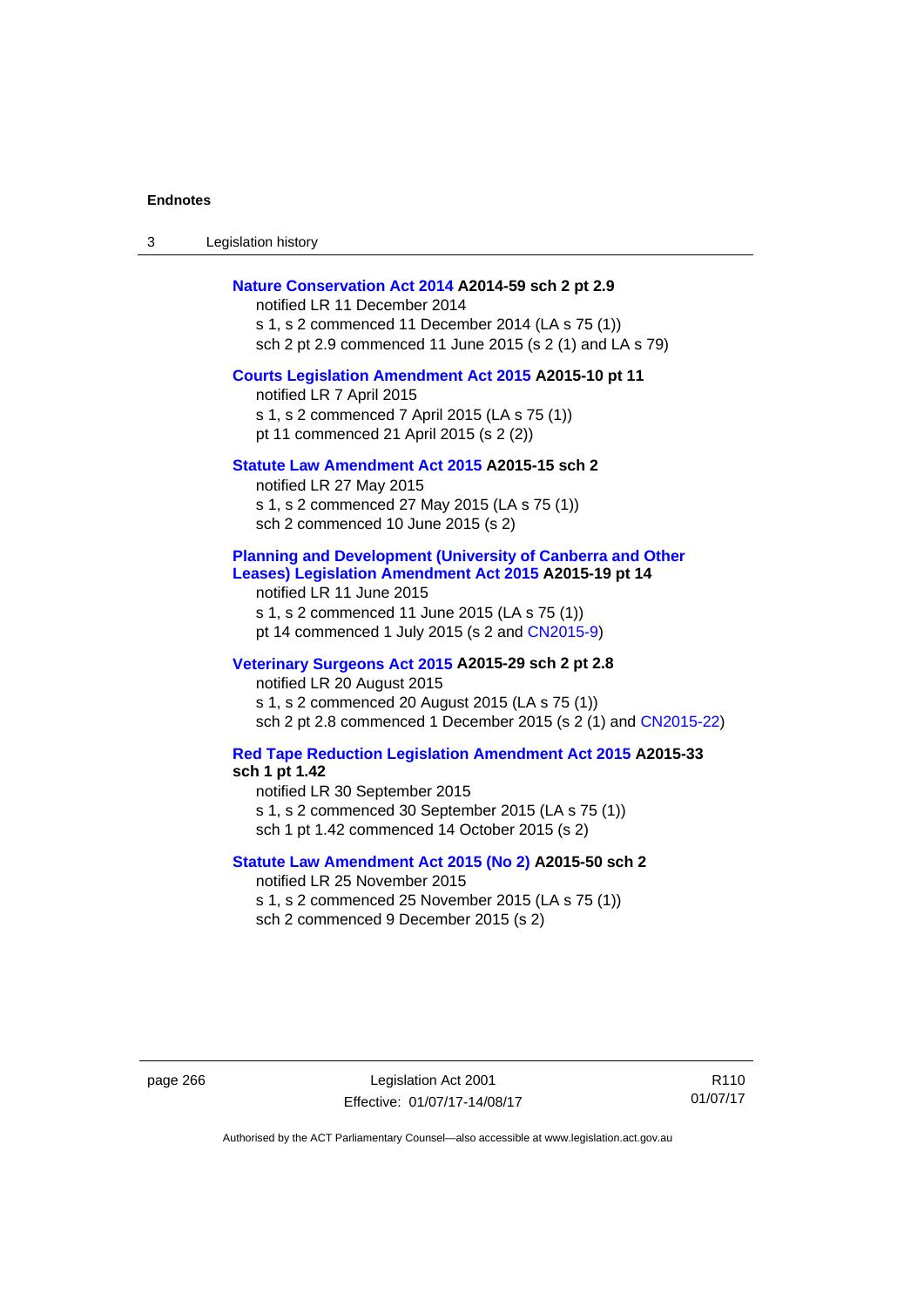## **[Protection of Rights \(Services\) Legislation Amendment Act 2016](http://www.legislation.act.gov.au/a/2016-13)  [\(No 2\)](http://www.legislation.act.gov.au/a/2016-13) A2016-13 sch 1 pt 1.27**

notified LR 16 March 2016 s 1, s 2 commenced 16 March 2016 (LA s 75 (1)) sch 1 pt 1.27 commenced 1 April 2016 (s 2 and see [Protection of](http://www.legislation.act.gov.au/a/2016-1/default.asp)  [Rights \(Services\) Legislation Amendment Act 2016](http://www.legislation.act.gov.au/a/2016-1/default.asp) A2016-1 s 2)

#### **[Emergencies Amendment Act 2016](http://www.legislation.act.gov.au/a/2016-33) A2016-33 sch 1 pt 1.12**

notified LR 20 June 2016 s 1, s 2 commenced 20 June 2016 (LA s 75 (1)) sch 1 pt 1.12 commenced 21 June 2016 (s 2)

#### **[Public Sector Management Amendment Act 2016](http://www.legislation.act.gov.au/a/2016-52/default.asp) A2016-52 sch 1 pt 1.45**

notified LR 25 August 2016 s 1, s 2 commenced 25 August 2016 (LA s 75 (1)) sch 1 pt 1.45 commenced 1 September 2016 (s 2)

## **[Statute Law Amendment Act 2017](http://www.legislation.act.gov.au/a/2017-4/default.asp) A2017-4 sch 2**

notified LR 23 February 2017 s 1, s 2 commenced 23 February 2017 (LA s 75 (1)) sch 2 commenced 9 March 2017 (s 2)

## **[Co-operatives National Law \(ACT\) Act 2017](http://www.legislation.act.gov.au/a/2017-8/default.asp) A2017-8 sch 2 pt 2.4**

notified LR 4 April 2017 s 1, s 2 commenced 4 April 2017 (LA s 75 (1)) sch 2 pt 2.4 commenced 1 May 2017 (s 2)

### **[City Renewal Authority and Suburban Land Agency Act 2017](http://www.legislation.act.gov.au/a/2017-12/default.asp) A2017-12 sch 1 pt 1.3**

notified LR 18 May 2017 s 1, s 2 commenced 18 May 2017 (LA s 75 (1)) sch 1 pt 1.3 commenced 1 July 2017 (s 2 and [CN2017-3](http://www.legislation.act.gov.au/cn/2017-3/default.asp))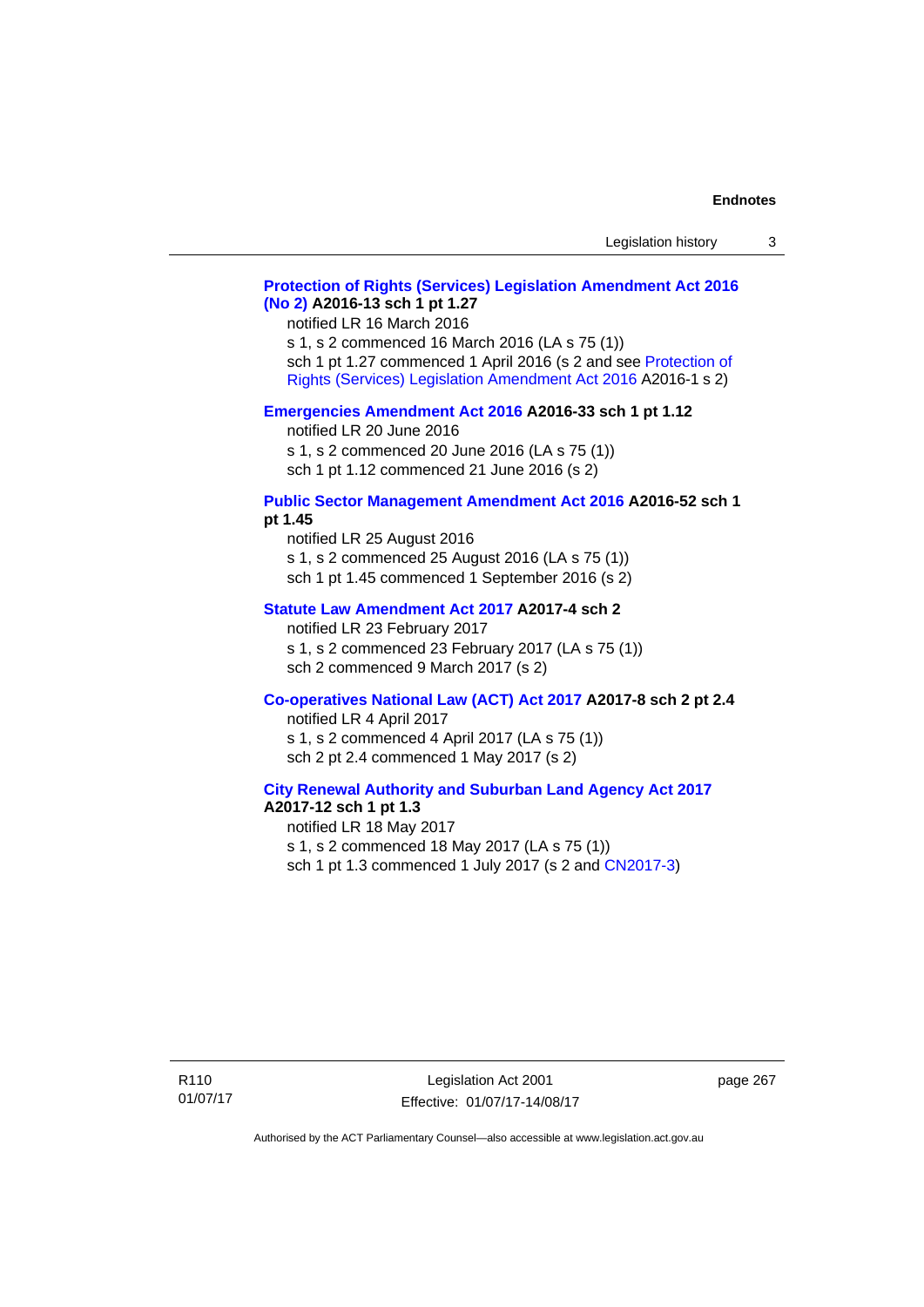| 4                             | Amendment history                                                                               |                                                                |
|-------------------------------|-------------------------------------------------------------------------------------------------|----------------------------------------------------------------|
| <b>Amendment history</b><br>4 |                                                                                                 |                                                                |
|                               | <b>Dictionary</b>                                                                               |                                                                |
|                               | s 2                                                                                             | orig s 2 om LA s 89 (4)                                        |
|                               |                                                                                                 | (prev s 3) am A2001-56 amdt 2.18                               |
|                               |                                                                                                 | renum A2002-11 s 5                                             |
|                               |                                                                                                 | am A2003-56 amdt 2.1; A2014-44 amdt 2.1                        |
|                               | <b>Notes</b>                                                                                    |                                                                |
|                               | s 2A                                                                                            | (prev s 4) am A2001-56 amdt 2.19; A2002-11 amdt 1.1            |
|                               |                                                                                                 | renum A2002-11 s 5<br>(2), (3) exp 2 September 2003 (s 2A (3)) |
|                               |                                                                                                 |                                                                |
|                               | <b>Objects</b>                                                                                  |                                                                |
|                               | s 3                                                                                             | orig s 3 renum as s 2<br>(prev s 5) am A2002-11 s 4            |
|                               |                                                                                                 | renum A2002-11 s 5                                             |
|                               |                                                                                                 |                                                                |
|                               | <b>Application of Act</b><br>s 4                                                                | orig s 4 renum as s 2A                                         |
|                               |                                                                                                 | ins A2002-11 s 6                                               |
|                               |                                                                                                 | am A2006-42 amdt 2.1, amdt 2.2                                 |
|                               |                                                                                                 | Determinative and non-determinative provisions                 |
|                               | s 5                                                                                             | orig s 5 renum as s 3                                          |
|                               |                                                                                                 | ins A2002-11 s 6                                               |
|                               |                                                                                                 | Legislation Act provisions must be applied                     |
|                               | s 6                                                                                             | sub A2002-11 s 6                                               |
|                               | <b>Meaning of Act generally</b>                                                                 |                                                                |
|                               | s 7                                                                                             | am A2005-20 amdt 2.1                                           |
|                               | Meaning of legislative instrument                                                               |                                                                |
|                               | s 12                                                                                            | sub A2006-42 amdt 2.3                                          |
|                               | <b>Meaning of instrument</b>                                                                    |                                                                |
|                               | s 14                                                                                            | am A2001-56 amdt 2.20                                          |
|                               |                                                                                                 |                                                                |
|                               | <b>Meaning of provision</b><br>s 16<br>am A2001-56 amdt 2.21<br><b>ACT legislation register</b> |                                                                |
|                               |                                                                                                 |                                                                |
|                               | s 18                                                                                            | am A2001-56 amdt 2.22                                          |
|                               |                                                                                                 |                                                                |
|                               | <b>Contents of register</b><br>s 19                                                             | sub A2001-56 amdt 2.23                                         |
|                               |                                                                                                 | am A2002-11 s 7; A2002-11 amdt 1.2; ss renum R5 LA (see        |
|                               |                                                                                                 | A2002-11 amdt 1.3); A2002-49 amdt 2.1, amdt 2.1; pars          |
|                               |                                                                                                 | renum R13 LA (see A2002-49 amdt 2.3); A2003-41 amdt 2.1,       |
|                               |                                                                                                 | amdt 2.2; A2004-5 amdt 2.6; A2004-42 amdt 2.1; A2005-20        |
|                               |                                                                                                 | amdt 2.2; A2006-42 amdt 2.18, amdt 2.19                        |
|                               |                                                                                                 |                                                                |

| page 268 | Legislation Act 2001         | R <sub>110</sub> |
|----------|------------------------------|------------------|
|          | Effective: 01/07/17-14/08/17 | 01/07/17         |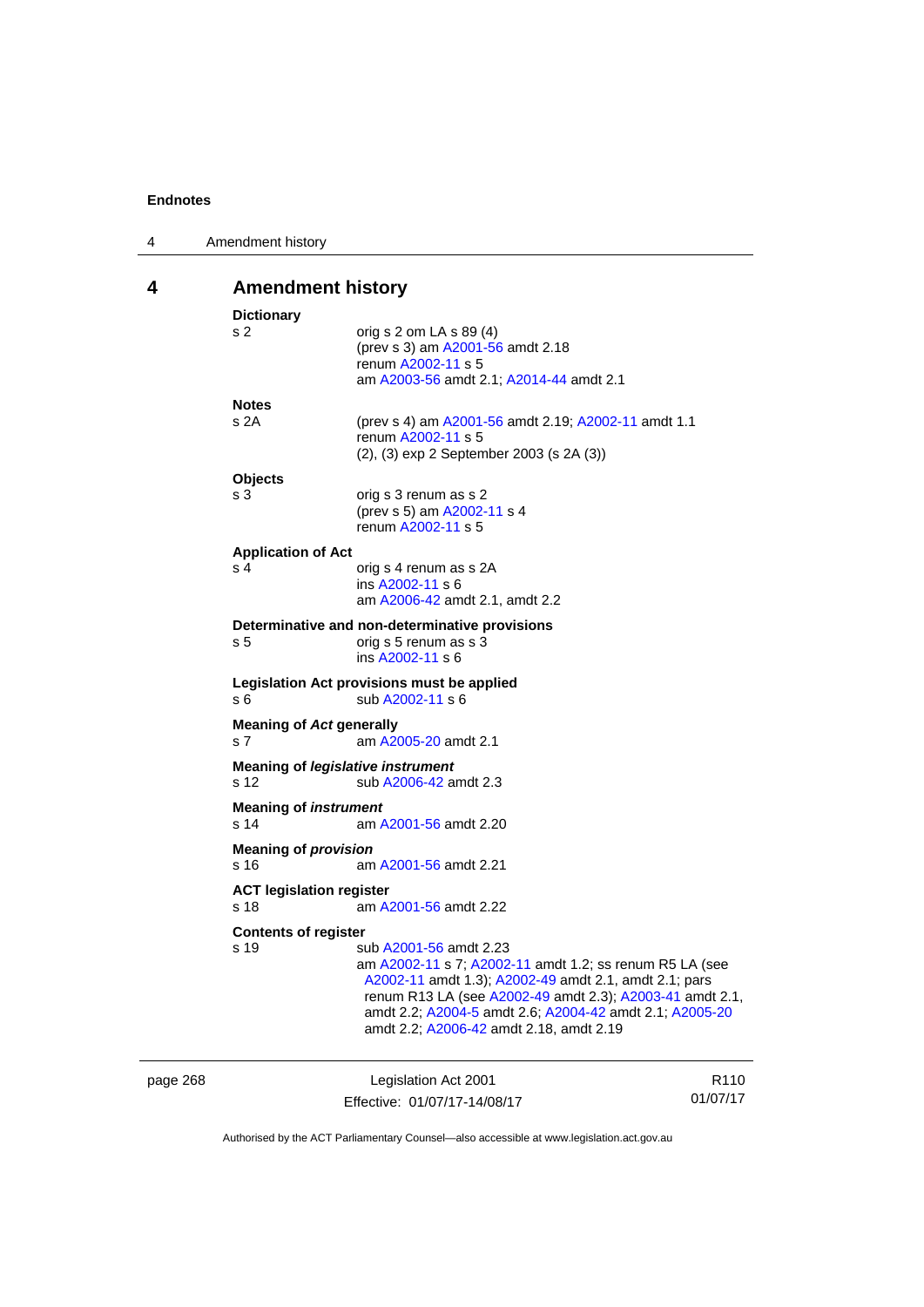```
Access to registered material at approved website 
s 22 am A2001-56 amdt 2.24
Authorised versions and evidence of laws and legislative material 
A2003-41 amdt 2.3
Definitions—ch 3 
                 A2003-41 amdt 2.4
                  def law ins A2003-41 amdt 2.4 
                  def legislative material ins A2003-41 amdt 2.4 
                     am A2005-20 amdt 2.3
                  def republication ins A2003-41 amdt 2.4
Authorisation of versions by parliamentary counsel 
s 23 sub A2003-41 amdt 2.5 
Authorised electronic versions 
s 24 am A2001-56 amdt 2.25, amdt 2.26; A2002-11 amdt 1.4
                  sub A2003-41 amdt 2.6 
Authorised written versions 
s 25 sub A2003-41 amdt 2.7 
Judicial notice of certain matters 
s 26 am A2003-41 amdt 2.8, amdt 2.9; A2005-20 amdt 2.4; 
                 A2011-28 amdt 2.1, amdt 2.2 
Notification of Acts 
s 28 am A2001-56 amdts 2.27-2.29; A2002-11 amdt 1.5; A2003-41
                 amdt 2.10, amdt 2.11; ss renum R20 LA (see A2003-41
                 amdt 2.12); A2005-62 amdt 2.1, amdt 2.2; A2011-28
                 amdt 2.3, amdt 2.4; A2015-15 amdt 2.1 
References to enactment or passing of Acts 
s 29 am A2011-28 amdt 2.5
References to notification of Acts 
s 30 am A2001-56 amdt 2.30, amdt 2.31; A2011-28 amdt 2.5
Definitions—ch 5 
s 31 def scrutiny committee principles sub A2013-19 amdt 2.1
Guidelines about costs of proposed subordinate laws and disallowable 
instruments 
s 33 (3), (4) exp 12 March 2002 (s 33 (4)) 
                  am A2005-20 amdt 2.5, amdt 2.6 
Preparation of regulatory impact statements 
s 34 am A2005-20 amdts 2.7-2.9; A2005-62 amdt 2.3 
When is preparation of regulatory impact statement unnecessary? 
s 36 am A2002-30 amdt 2.1; A2005-20 amdt 2.10
```
R110 01/07/17

Legislation Act 2001 Effective: 01/07/17-14/08/17 page 269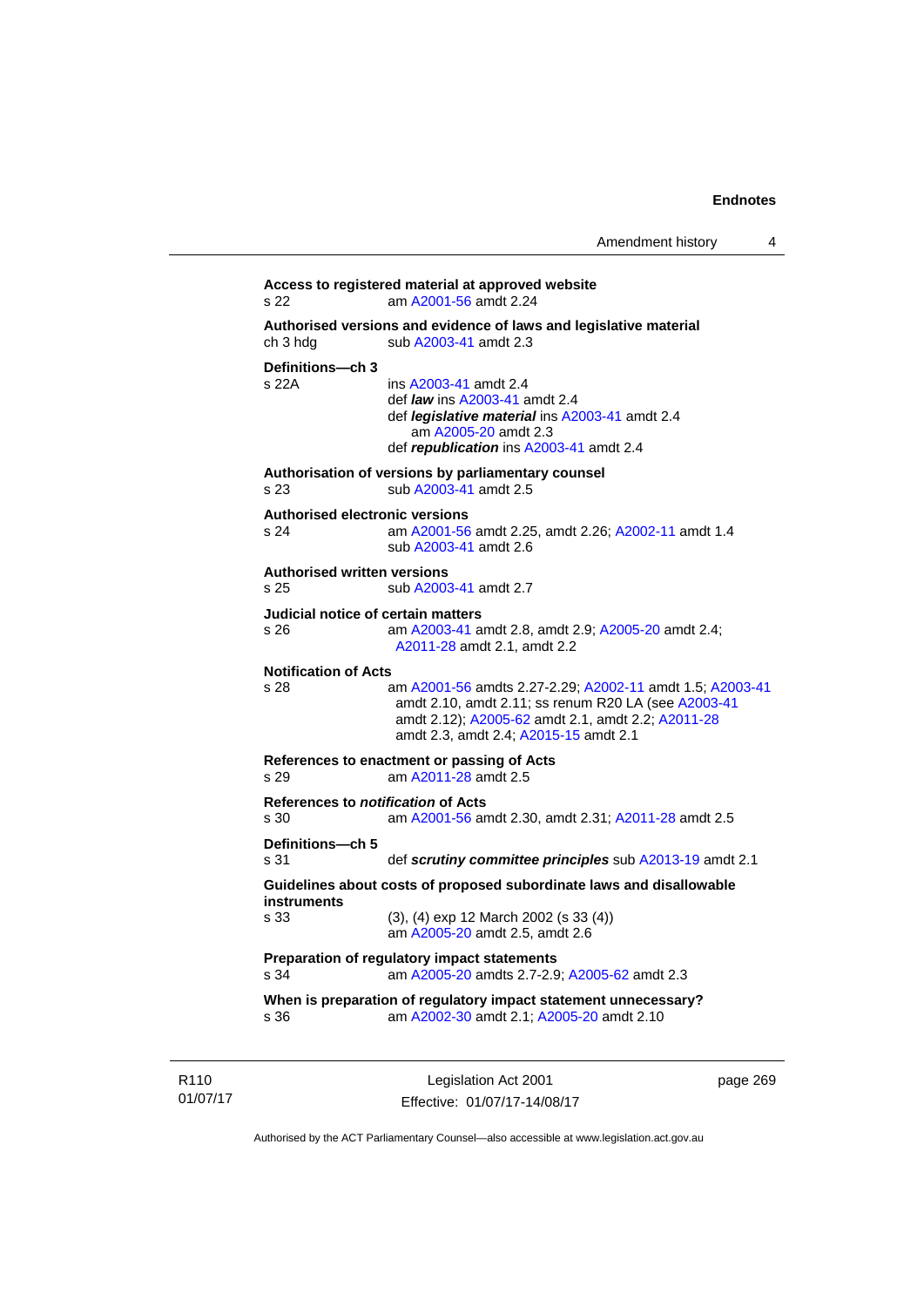| 4                                | Amendment history                                                  |                                                                                                                                                                        |  |
|----------------------------------|--------------------------------------------------------------------|------------------------------------------------------------------------------------------------------------------------------------------------------------------------|--|
|                                  | s 37                                                               | When must regulatory impact statement be presented?<br>am A2005-20 amdt 2.11                                                                                           |  |
|                                  | s 38                                                               | Effect of failure to comply with pt 5.2<br>am A2017-4 amdt 2.1                                                                                                         |  |
|                                  | s 41 hdg                                                           | Making of certain statutory instruments by Executive<br>sub A2001-56 amdt 2.32<br>sub A2002-11 s 8                                                                     |  |
|                                  | s 41                                                               | am A2001-56 amdts 2.33-2.36<br>sub A2002-11 s 8                                                                                                                        |  |
|                                  | s 42                                                               | Power to make statutory instruments<br>am A2002-11 amdt 1.6; A2005-20 amdt 2.12, amdt 2.13;<br>A2006-42 amdt 2.18                                                      |  |
|                                  | Statutory instruments to be interpreted not to exceed powers under |                                                                                                                                                                        |  |
|                                  | authorising law<br>s <sub>43</sub>                                 | am A2002-11 amdt 1.7; A2003-56 amdt 2.2, amdt 2.3                                                                                                                      |  |
|                                  | s 44                                                               | Power to make statutory instruments for Act etc<br>am A2002-11 amdt 1.8, amdt 1.9; A2002-49 amdt 2.54;<br>A2005-20 amdt 2.14                                           |  |
|                                  | Power to make court rules<br>s 45                                  | sub A2002-11 s 9<br>am A2002-49 amdt 2.4, amdt 2.54; A2005-20 amdt 2.15,<br>amdt $2.16$                                                                                |  |
|                                  | s 46                                                               | Power to make instrument includes power to amend or repeal<br>am A2002-11 s 10; A2006-42 amdt 2.18                                                                     |  |
|                                  | s 47                                                               | Statutory instrument may make provision by applying law or instrument<br>sub A2002-11 s 11<br>am A2002-49 amdt 2.5; A2003-56 amdt 2.4; A2005-20 amdts<br>$2.17 - 2.19$ |  |
| different categories etc<br>s 48 |                                                                    | Power to make instrument includes power to make different provision for<br>am A2002-11 amdt 1.10; A2002-49 amdt 2.54                                                   |  |
|                                  | requirements<br>s <sub>49</sub>                                    | Single instrument may exercise several powers or satisfy several<br>am A2002-11 amdt 1.11                                                                              |  |
|                                  | matter                                                             | Relationship between authorising law and instrument dealing with same                                                                                                  |  |
|                                  | s 50                                                               | am A2002-11 amdt 1.12, amdt 1.13; A2002-49 amdt 2.54                                                                                                                   |  |
|                                  | s 51                                                               | Instrument may make provision in relation to land by reference to map etc<br>am A2005-20 amdt 2.20                                                                     |  |

| page 270 |  |  |
|----------|--|--|
|----------|--|--|

page 270 Legislation Act 2001 Effective: 01/07/17-14/08/17

R110 01/07/17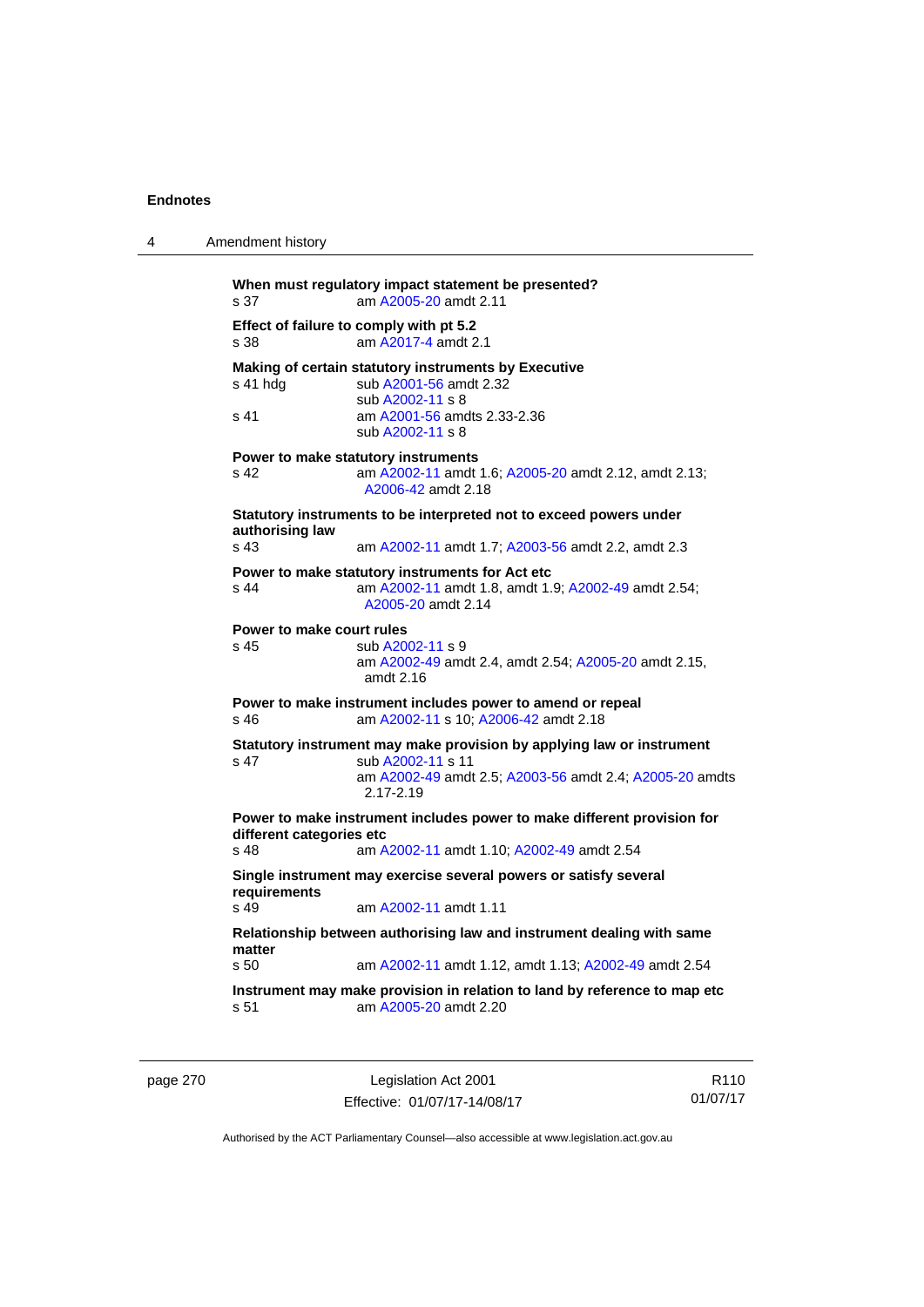| Amendment history |  |
|-------------------|--|
|-------------------|--|

|                              | s 52                                                                               | Instrument may authorise determination of matter etc<br>am A2002-11 amdt 1.14; ss renum R5 LA (see A2002-11<br>amdt 1.15)                                                                                                                                                                                                                                                          |          |  |  |
|------------------------------|------------------------------------------------------------------------------------|------------------------------------------------------------------------------------------------------------------------------------------------------------------------------------------------------------------------------------------------------------------------------------------------------------------------------------------------------------------------------------|----------|--|--|
|                              | Instrument may prohibit<br>s 53<br>am A2002-11 amdt 1.16, amdt 1.17                |                                                                                                                                                                                                                                                                                                                                                                                    |          |  |  |
|                              | s 54                                                                               | Instrument may require making of statutory declaration<br>am A2002-11 amdt 1.18; A2002-30 amdt 2.2                                                                                                                                                                                                                                                                                 |          |  |  |
|                              | s 56                                                                               | Determination of fees by disallowable instrument<br>am A2001-56 amdt 2.37, amdt 2.38; ss renum R1 LA (see<br>A2001-56 amdt 2.39); A2002-11 amdt 1.19, amdt 1.20;<br>A2002-49 amdt 2.54; A2005-20 amdts 2.21-2.27; A2006-42<br>amdt 2.4                                                                                                                                             |          |  |  |
|                              | Fees payable in accordance with determination etc<br>am A2002-11 amdt 1.21<br>s 57 |                                                                                                                                                                                                                                                                                                                                                                                    |          |  |  |
|                              | s 58                                                                               | Regulations may make provision about fees<br>am A2001-56 amdt 2.40; A2002-11 amdt 1.22; ss renum R5<br>LA (see A2002-11 amdt 1.23); A2005-20 amdt 2.28                                                                                                                                                                                                                             |          |  |  |
|                              | pt 6.4 hdg                                                                         | Numbering and notification of legislative instruments<br>am A2006-42 amdt 2.19                                                                                                                                                                                                                                                                                                     |          |  |  |
|                              | <b>Numbering</b><br>s 59                                                           | am A2001-56 amdt 2.41; A2003-41 amdt 2.13; A2005-20<br>amdt 2.29; A2006-42 amdt 2.18, amdt 2.19                                                                                                                                                                                                                                                                                    |          |  |  |
|                              | $s$ 60 hdg                                                                         | Correction etc of name of instrument<br>sub A2003-41 amdt 2.14<br>am A2006-42 amdt 2.18<br>sub A2009-20 amdt 2.1                                                                                                                                                                                                                                                                   |          |  |  |
|                              | s 60                                                                               | am A2001-56 amdt 2.42, amdt 2.43; A2001-70 amdt 1.8;<br>A2002-49 amdt 2.6, amdt 2.7; A2003-41 amdt 2.15;<br>A2004-42 amdt 2.2, amdt 2.3; A2006-42 amdt 2.18,<br>amdt 2.19; A2009-20 amdts 2.1-2.5                                                                                                                                                                                  |          |  |  |
|                              | s 60A                                                                              | Correction of name of explanatory statement etc<br>ins A2004-42 amdt 2.4<br>am A2006-42 amdt 2.18                                                                                                                                                                                                                                                                                  |          |  |  |
|                              | Notification of legislative instruments                                            |                                                                                                                                                                                                                                                                                                                                                                                    |          |  |  |
|                              | s 61 hdg<br>s 61                                                                   | am A2006-42 amdt 2.19<br>sub A2001-56 amdt 2.44<br>am A2002-11 s 12, amdt 1.24; ss renum R5 LA (see A2002-11<br>amdt 1.25); A2003-41 amdts 2.16-2.19; A2004-60<br>amdt 1.173; pars renum R31 LA (see A2004-60 amdt 1.174);<br>A2005-20 amdts 2.30-2.33; A2005-62 amdt 2.4, amdt 2.5;<br>A2006-42 amdt 2.18; A2011-22 amdt 1.275; A2011-28<br>amdt 2.6, amdt 2.7; A2015-15 amdt 2.2 |          |  |  |
| R <sub>110</sub><br>01/07/17 |                                                                                    | Legislation Act 2001<br>Effective: 01/07/17-14/08/17                                                                                                                                                                                                                                                                                                                               | page 271 |  |  |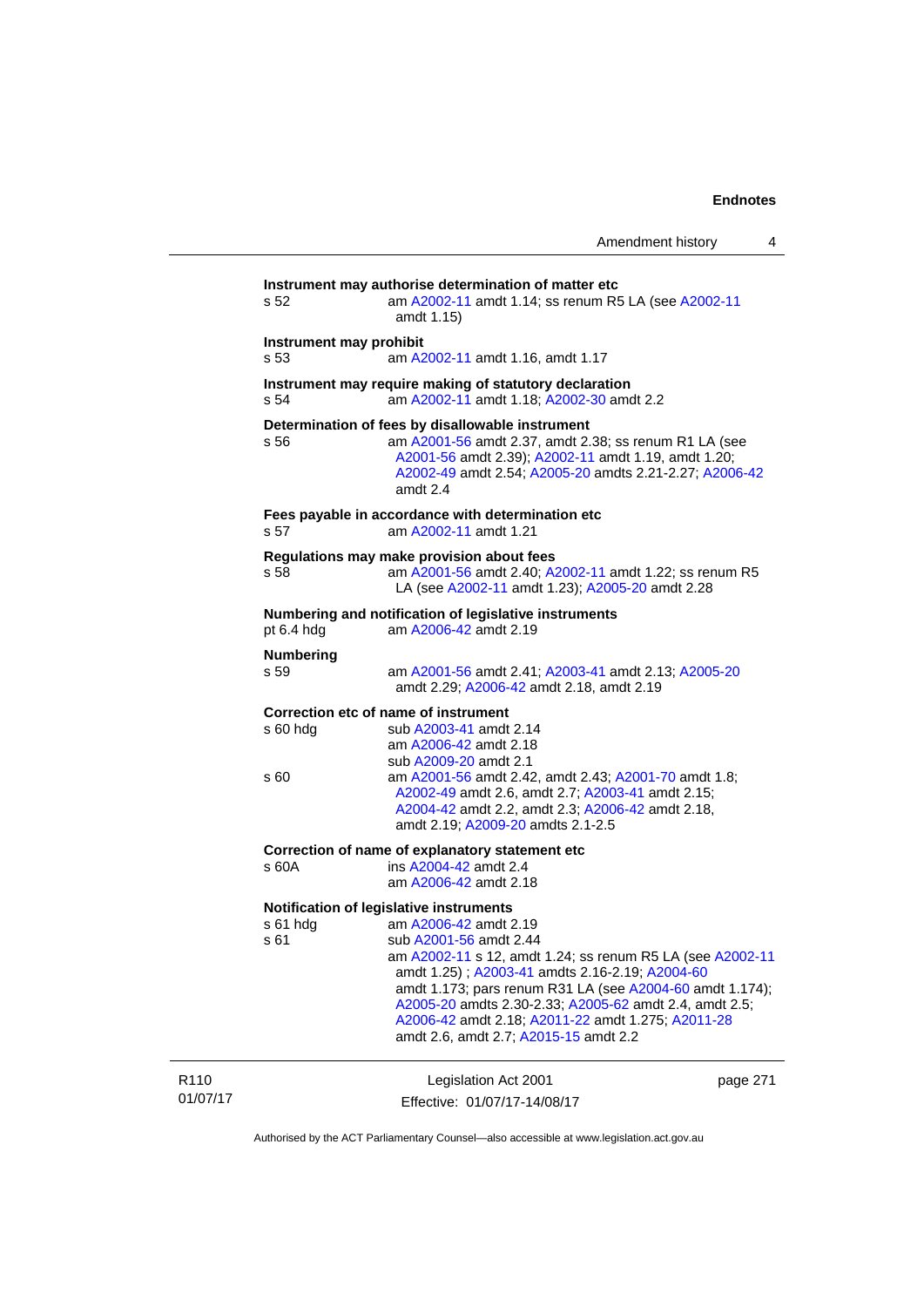| 4        | Amendment history                                                              |                                                                                                                                                                                                                                                                   |                              |  |
|----------|--------------------------------------------------------------------------------|-------------------------------------------------------------------------------------------------------------------------------------------------------------------------------------------------------------------------------------------------------------------|------------------------------|--|
|          | $s$ 62 hdg<br>s 62                                                             | Effect of failure to notify legislative instrument<br>am A2006-42 amdt 2.18<br>am A2002-11 amdt 1.26, amdt 1.27; A2006-42 amdt 2.18                                                                                                                               |                              |  |
|          | $s$ 63 hdg<br>s 63                                                             | References to notification of legislative instruments<br>am A2006-42 amdt 2.19<br>am A2001-56 amdt 2.45, amdt 2.46; A2006-42 amdt 2.18;<br>A2011-28 amdt 2.8                                                                                                      |                              |  |
|          | s 64 hdg<br>s 64                                                               | Presentation of subordinate laws and disallowable instruments<br>sub A2002-11 amdt 1.28<br>am A2002-11 amdt 1.29; A2005-20 amdt 2.34; A2005-62<br>amdt 2.6                                                                                                        |                              |  |
|          | s 65 hdg<br>s 65                                                               | Disallowance by resolution of Assembly<br>sub A2001-56 amdt 2.47<br>am A2001-56 amdt 2.48, amdt 2.49; A2002-11 amdt 1.30;<br>A2003-56 amdt 2.5; ss renum R21 LA (see A2003-56<br>amdt 2.6); A2004-42 amdt 2.5, amdt 2.6; A2005-20<br>amdt 2.35; A2005-62 amdt 2.7 |                              |  |
|          | s 65A                                                                          | Notification of disallowance by resolution of Assembly<br>ins A2001-56 amdt 2.50<br>am A2002-11 amdt 1.31; A2003-41 amdt 2.20; A2005-62<br>amdt 2.8; A2011-28 amdts 2.9-2.12; A2015-15 amdt 2.3                                                                   |                              |  |
|          | <b>Revival of affected laws</b><br>s 66                                        | am A2002-11 amdt 1.32                                                                                                                                                                                                                                             |                              |  |
|          | s 67                                                                           | Making of instrument same in substance within 6 months after disallowance<br>am A2002-11 amdt 1.33; A2005-20 amdt 2.36; A2005-62<br>amdt 2.9                                                                                                                      |                              |  |
|          | s 68                                                                           | Amendment by resolution of Assembly<br>am A2001-56 amdts 2.51-2.53; ss renum R1 LA (see<br>A2001-56 amdt 2.54); A2002-11 amdt 1.34; A2004-42<br>amdt 2.7, amdt 2.8; A2005-20 amdt 2.37; A2005-62<br>amdt 2.10                                                     |                              |  |
|          | s 69                                                                           | Notification of amendments made by resolution of Assembly<br>am A2001-56 amdt 2.55, amdt 2.56; A2002-11 amdt 1.35;<br>A2002-49 amdt 2.8; A2005-62 amdt 2.11; A2011-28<br>amdts 2.13-2.16; A2015-15 amdt 2.4                                                       |                              |  |
|          | Making of amendment restoring effect of law within 6 months after<br>amendment |                                                                                                                                                                                                                                                                   |                              |  |
|          | s 70                                                                           | am A2002-11 amdt 1.36; A2005-20 amdt 2.38; A2005-62<br>amdt 2.12                                                                                                                                                                                                  |                              |  |
|          | s 71                                                                           | Effect of dissolution or expiry of Assembly on notice of motion<br>am A2002-11 amdt 1.37; A2005-20 amdt 2.39, amdt 2.40;<br>A2005-62 amdt 2.13                                                                                                                    |                              |  |
| page 272 |                                                                                | Legislation Act 2001<br>Effective: 01/07/17-14/08/17                                                                                                                                                                                                              | R <sub>110</sub><br>01/07/17 |  |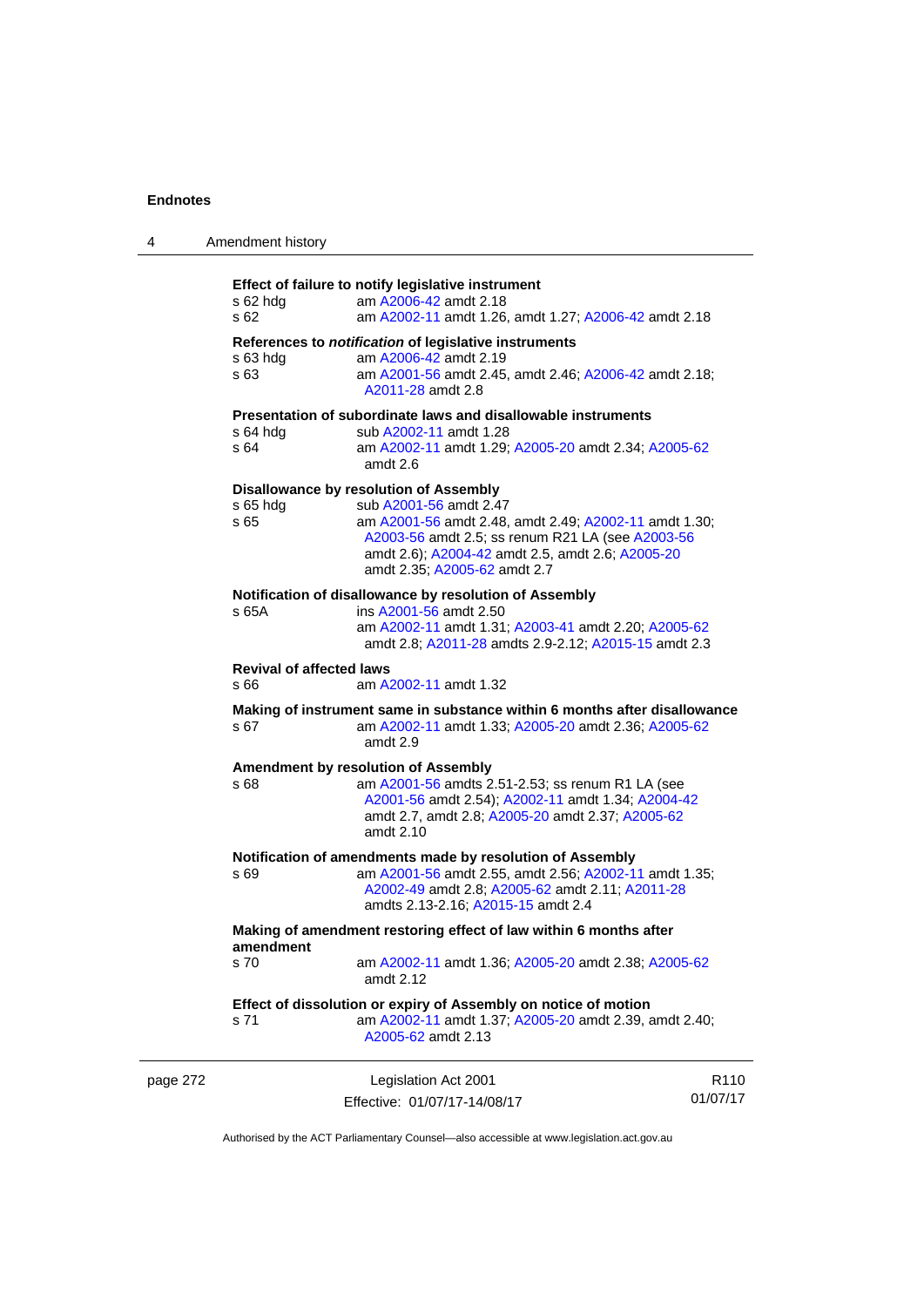|                                           |                                                                                                                                                                                                                                                       | 4<br>Amendment history |
|-------------------------------------------|-------------------------------------------------------------------------------------------------------------------------------------------------------------------------------------------------------------------------------------------------------|------------------------|
| Meaning of law-ch 8<br>s 72               | am A2004-42 amdt 2.9; A2005-20 amdt 2.41                                                                                                                                                                                                              |                        |
| General rules about commencement<br>s 73  | am A2002-11 s 13, s 14, amdt 1.38, amdt 1.39; A2003-41<br>amdt 2.21; A2003-56 amdts 2.7-2.9; A2004-42 amdt 2.10;<br>A2005-20 amdt 2.42; A2006-42 amdt 2.18                                                                                            |                        |
| Time of commencement<br>s 74              | sub A2002-11 s 15                                                                                                                                                                                                                                     |                        |
| s 75 hdg<br>s 75                          | Commencement of naming and commencement provisions<br>sub A2004-42 amdt 2.11<br>am A2002-11 s 16; A2002-49 amdt 2.9, amdt 2.10; A2003-56<br>amdt 2.10, amdt 2.11; A2004-42 amdt 2.12; ss renum R27<br>LA (see A2004-42 amdt 2.13); A2006-42 amdt 2.18 |                        |
| s 75AA                                    | Commencement of provisions identifying amended laws<br>ins A2006-42 amdt 2.5                                                                                                                                                                          |                        |
| s 75A                                     | <b>Meaning of commences retrospectively</b><br>ins A2003-56 amdt 2.12<br>am A2006-42 amdt 2.18                                                                                                                                                        |                        |
| s 75B                                     | Retrospective commencement requires clear indication<br>ins A2003-56 amdt 2.12<br>am A2004-42 amdt 2.14; ss renum R27 LA (see A2004-42<br>amdt 2.15)                                                                                                  |                        |
| s 76                                      | Non-prejudicial provision may commence retrospectively<br>am A2002-11 amdt 1.40; ss renum R5 LA (see A2002-11<br>amdt 1.41); A2003-56 amdt 2.13, amdt 2.14; A2005-20<br>amdt 2.46                                                                     |                        |
| s 77                                      | <b>Commencement by commencement notice</b><br>am A2002-11 s 17, amdt 1.42; A2002-49 amdt 2.11; A2004-42<br>amdts 2.16-2.18                                                                                                                            |                        |
| s 78                                      | Separate commencement of amendments<br>sub A2002-11 amdt 1.43                                                                                                                                                                                         |                        |
| s 79                                      | Automatic commencement of postponed law<br>am A2002-11 amdt 1.44; A2002-49 amdt 2.12; A2003-41<br>amdt 2.22; A2003-56 amdt 2.15, amdt 2.16; ss renum R21<br>LA (see A2003-56 amdt 2.17); A2004-42 amdt 2.19;<br>A2005-20 amdt 2.44, amdt 2.45         |                        |
| s 79A                                     | Commencement of amendment of uncommenced law<br>ins A2003-41 amdt 2.23                                                                                                                                                                                |                        |
| References to commencement of law<br>s 80 | am A2002-49 amdt 2.13                                                                                                                                                                                                                                 |                        |

R110 01/07/17

> Legislation Act 2001 Effective: 01/07/17-14/08/17

page 273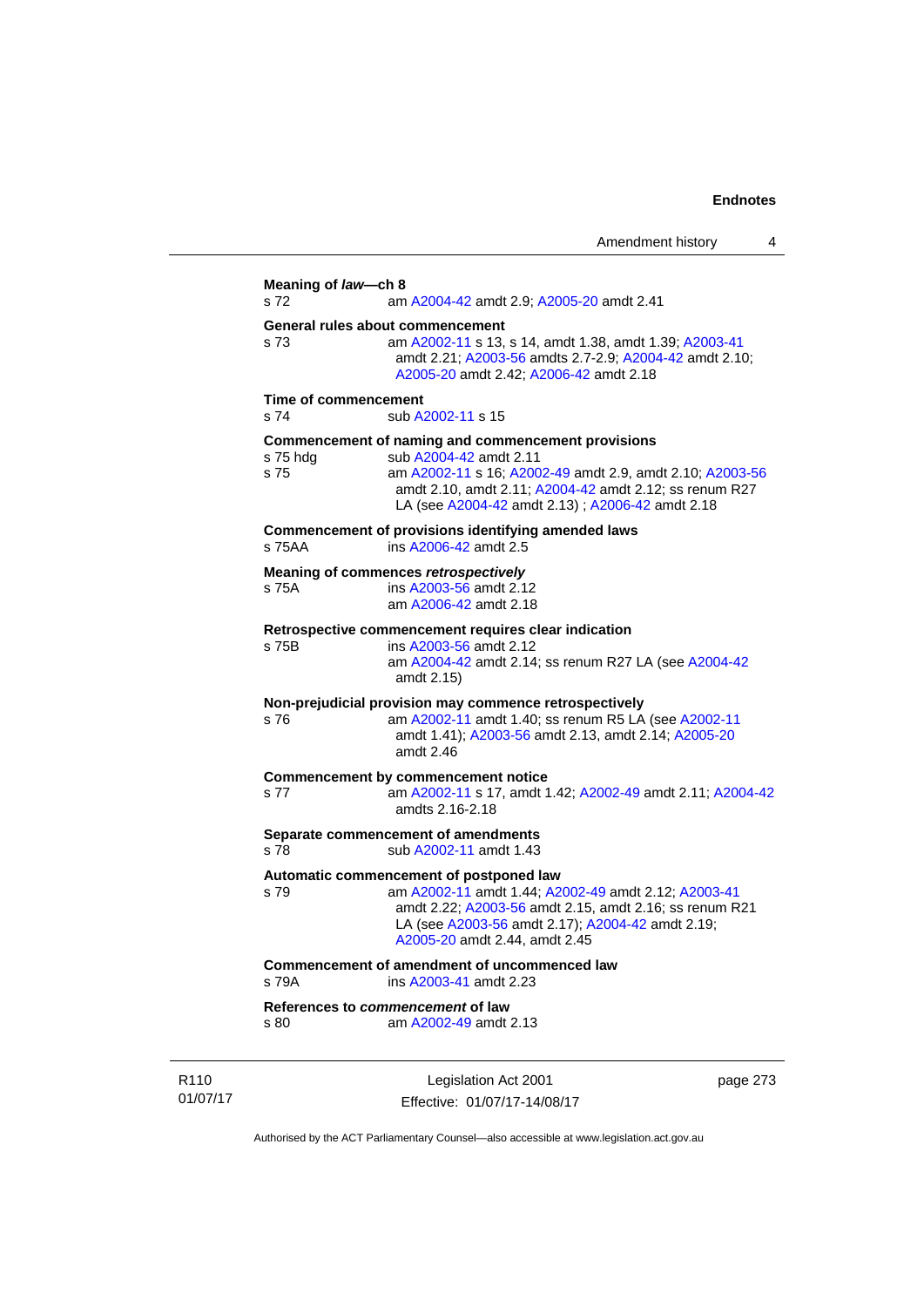| 4 | Amendment history                |                                                                                                                                                                                                                                                                                                                                                                                                                                                                      |
|---|----------------------------------|----------------------------------------------------------------------------------------------------------------------------------------------------------------------------------------------------------------------------------------------------------------------------------------------------------------------------------------------------------------------------------------------------------------------------------------------------------------------|
|   | s 81                             | Exercise of powers between notification and commencement<br>am A2002-11 amdts 1.45-1.47; A2004-42 amdt 2.20,<br>amdt 2.21; ss renum R27 LA (see A2004-42 amdt 2.22);<br>A2005-5 s 25; ss renum R32 LA (see A2005-5 s 26);<br>A2005-20 amdt 2.46; A2006-42 amdt 2.18                                                                                                                                                                                                  |
|   | Definitions-ch 9<br>s 82         | def law sub A2004-42 amdt 2.23; A2005-20 amdt 2.47<br>def repeal sub A2002-49 amdt 2.14<br>am A2004-42 amdt 2.24                                                                                                                                                                                                                                                                                                                                                     |
|   | s 83                             | Consequences of amendment of statutory instrument by Act<br>am A2002-11 amdt 1.48, amdt 1.49                                                                                                                                                                                                                                                                                                                                                                         |
|   | s 84                             | Saving of operation of repealed and amended laws<br>am A2002-11 amdt 1.50; ss renum R5 LA (see A2002-11<br>amdt 1.51); A2005-20 amdt 2.48                                                                                                                                                                                                                                                                                                                            |
|   | s 84A                            | Creation of offences and changes in penalties<br>ins A2001-56 amdt 2.57<br>am A2002-11 amdt 1.52; A2004-42 amdt 2.25; ss renum R27<br>LA (see A2004-42 amdt 2.26); A2005-20 amdt 2.49                                                                                                                                                                                                                                                                                |
|   | When repeal takes effect<br>s 85 | sub A2002-11 s 18                                                                                                                                                                                                                                                                                                                                                                                                                                                    |
|   |                                  | Repealed and amended laws not revived on repeal of repealing and                                                                                                                                                                                                                                                                                                                                                                                                     |
|   | amending laws<br>s 86            | am A2002-11 amdt 1.53; ss renum R5 LA (see A2002-11<br>amdt 1.54)                                                                                                                                                                                                                                                                                                                                                                                                    |
|   | s 87                             | Commencement not undone if repealed<br>am A2002-11 amdt 1.55                                                                                                                                                                                                                                                                                                                                                                                                         |
|   | s 88 hdg<br>s 88                 | Repeal does not end effect of transitional laws etc<br>sub A2002-49 amdt 2.15<br>am A2002-11 amdt 1.56; A2003-56 amdt 2.18; A2005-20<br>amdt 2.50, amdt 2.51; ss renum R34 LA (see A2005-20<br>amdt 2.52); A2006-42 amdt 2.6, amdt 2.7                                                                                                                                                                                                                               |
|   | s 89                             | Automatic repeal of certain laws and provisions<br>am A2002-11 amdts 1.57-1.59; ss renum R5 LA (see<br>A2002-11 amdt 1.60); A2002-30 amdt 2.3; A2002-49<br>amdts 2.16-2.18, 2.20-2.23; ss renum R13 LA (see A2002-49<br>amdt 2.19); A2003-56 amdts 2.19-2.23; ss renum R21 LA<br>(see A2003-56 amdt 2.24); A2004-42 amdt 2.27, amdt 2.28,<br>amdts 2.30-2.32; ss renum R27 LA (see A2004-42<br>amdt 2.29); A2005-20 amdts 2.53-2.56; A2006-42 amdt 2.8,<br>amdt 2.18 |

| page 274 |  |
|----------|--|
|----------|--|

page 274 Legislation Act 2001 Effective: 01/07/17-14/08/17

R110 01/07/17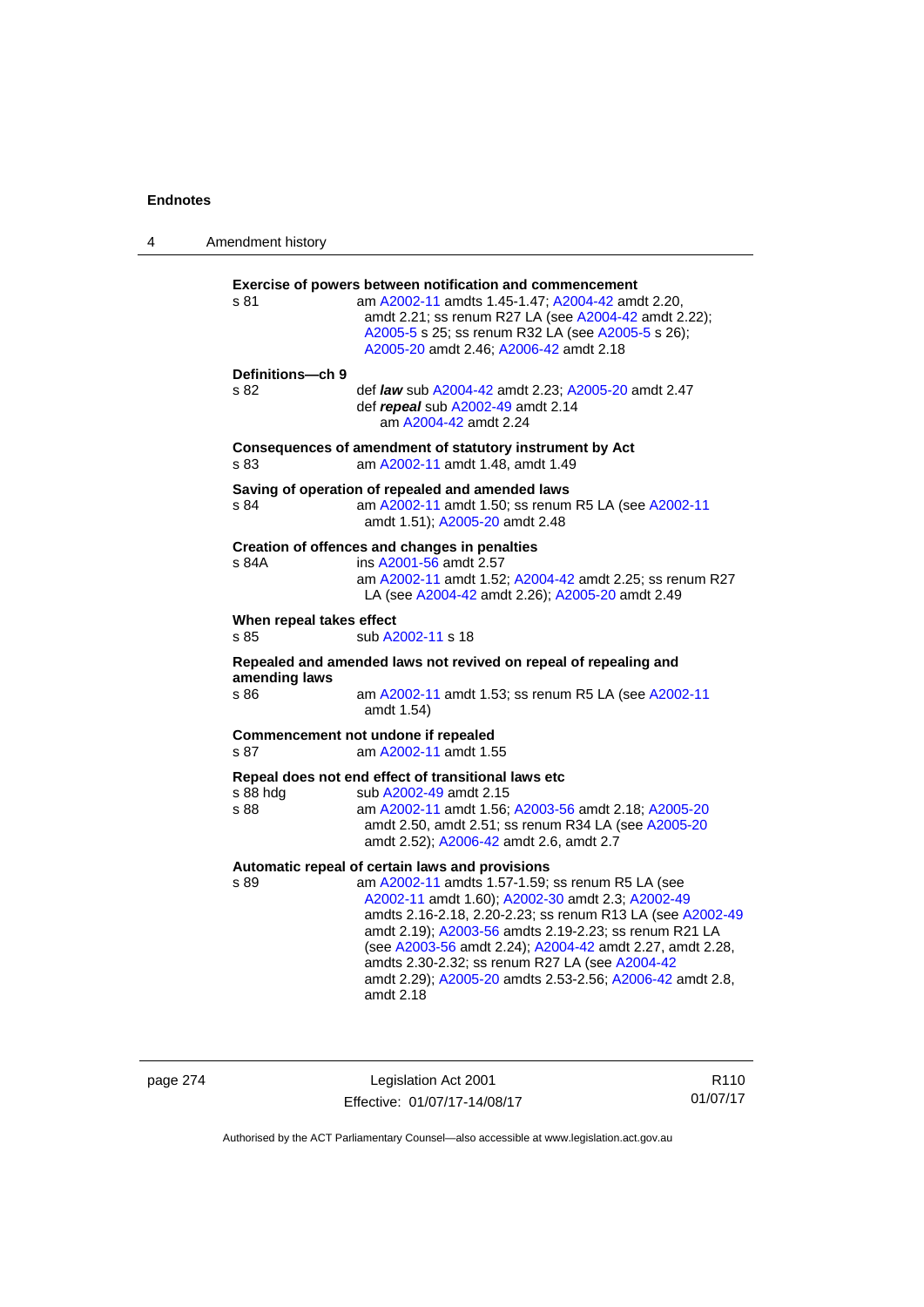| s 91                                   | am A2001-56 amdt 2.58; A2002-11 amdts 1.61-1.63; ss renum<br>R5 LA (see A2002-11 amdt 1.64); A2003-41 amdt 2.24;<br>A2004-42 amdt 2.33, amdt 2.34; A2005-20 amdt 2.57;<br>A2009-20 amdt 2.6                               |
|----------------------------------------|---------------------------------------------------------------------------------------------------------------------------------------------------------------------------------------------------------------------------|
| s 92                                   | Amendment to be made whenever possible<br>am A2002-11 amdts 1.65-1.68; A2005-20 amdt 2.58                                                                                                                                 |
| s 93                                   | Provisions included in another provision for amendment purposes<br>am A2001-56 amdt 2.59, amdt 2.60; A2002-11 amdt 1.69;<br>A2004-42 amdt 2.35, amdt 2.36; A2005-20 amdt 2.59                                             |
| s 94                                   | Continuance of appointments etc made under amended provisions<br>am A2002-11 amdt 1.70; ss renum R5 LA (see A2002-11<br>amdt 1.71); A2002-49 amdt 2.24; A2003-41 amdt 2.25                                                |
| <b>Status of modifications</b><br>s 95 | am A2002-11 amdt 1.72, amdt 1.73                                                                                                                                                                                          |
| <b>Relocated provisions</b><br>s 96    | am A2002-11 amdt 1.74; A2005-20 amdt 2.60                                                                                                                                                                                 |
| <b>Referring to laws</b><br>ch 10 hdg  | sub A2005-20 amdt 2.61                                                                                                                                                                                                    |
| Definitions-ch 10<br>s 97 hda<br>s 97  | sub A2001-56 amdt 2.61<br>am A2001-56 amdt 2.62<br>sub A2005-20 amdt 2.61<br>def <b>ACT law</b> ins A2005-20 amdt 2.61<br>def <i>law</i> ins A2005-20 amdt 2.61<br>def law of another jurisdiction ins A2005-20 amdt 2.61 |
| s 98                                   | References to ACT law include law containing reference<br>am A2002-11 amdt 1.75<br>sub A2005-20 amdt 2.61                                                                                                                 |
| s 99                                   | References in ACT statutory instruments to the Act<br>am A2003-56 amdt 2.25<br>sub A2005-20 amdt 2.61                                                                                                                     |
| s 100                                  | <b>Referring to particular ACT laws</b><br>am A2003-56 amdt 2.26<br>sub A2005-20 amdt 2.61<br>am A2011-28 amdt 2.17                                                                                                       |
| s 101                                  | Referring to particular laws of other jurisdictions etc<br>am A2002-49 amdt 2.25<br>sub A2005-20 amdt 2.61                                                                                                                |

R110 01/07/17

Legislation Act 2001 Effective: 01/07/17-14/08/17 page 275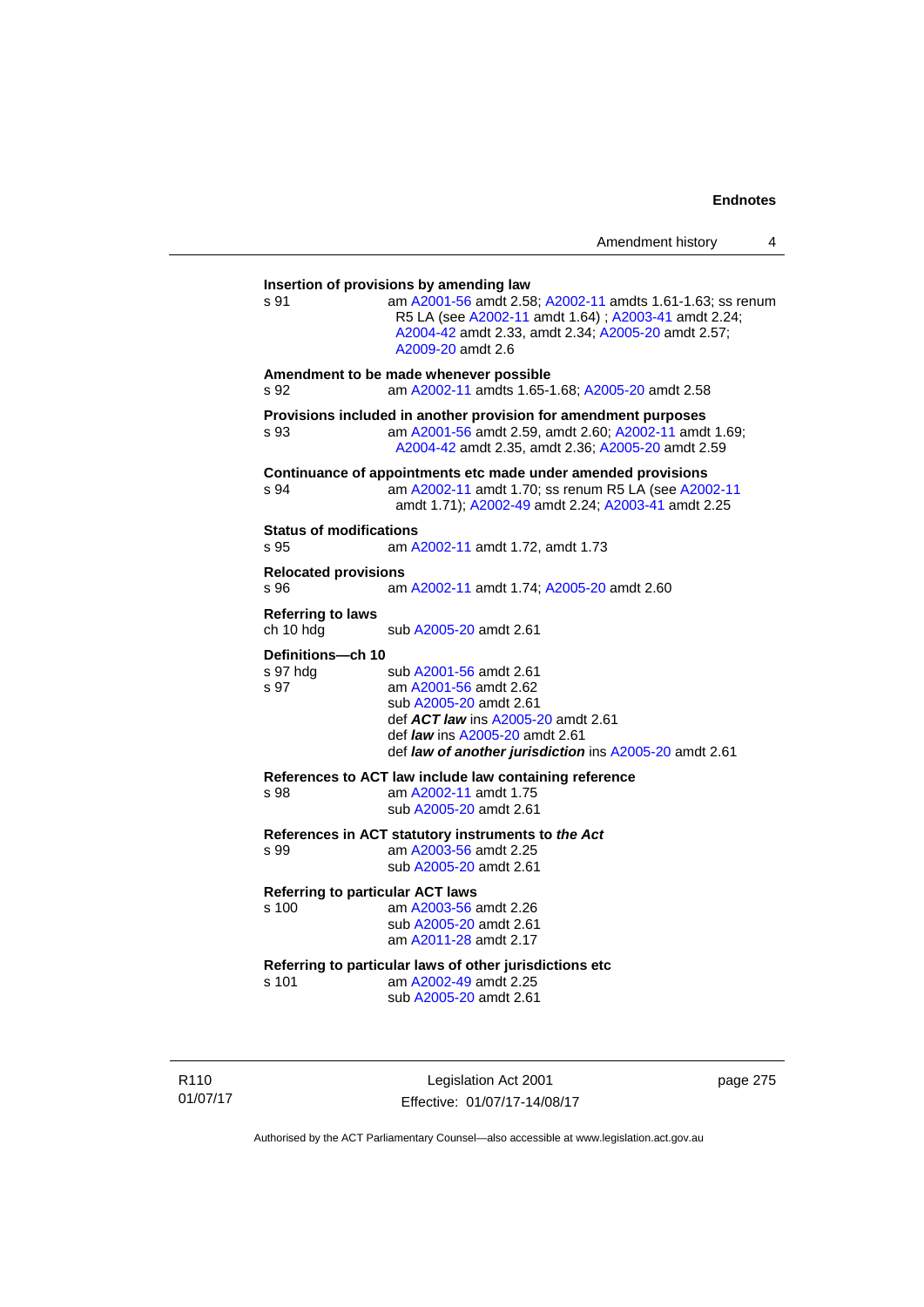| 4 | Amendment history                                                                                                                                                                                                   |
|---|---------------------------------------------------------------------------------------------------------------------------------------------------------------------------------------------------------------------|
|   | Reference to provisions of law or instrument is inclusive<br>s 101A<br>ins A2001-56 amdt 2.63<br>om A2005-20 amdt 2.61                                                                                              |
|   | References to paragraphs etc<br>s 101B<br>ins A2001-56 amdt 2.63<br>om A2005-20 amdt 2.61                                                                                                                           |
|   | References to laws include references to laws as in force from time to time<br>s 102<br>am A2002-11 amdt 1.76, amdt 1.77; A2003-56 amdt 2.27;<br>ss renum R21 LA (see A2003-56 amdt 2.28)<br>sub A2005-20 amdt 2.61 |
|   | References to repealed laws<br>s 103<br>sub A2005-20 amdt 2.61                                                                                                                                                      |
|   | References to laws include references to instruments under laws<br>s 104<br>am A2001-56 amdt 2.64<br>sub A2005-20 amdt 2.61<br>am A2015-50 amdt 2.1                                                                 |
|   | Referring to provisions of laws<br>s 105<br>am A2002-11 amdt 1.78, amdt 1.79<br>sub A2005-20 amdt 2.61                                                                                                              |
|   | References to provisions of laws are inclusive<br>s 106<br>am A2002-30 amdt 2.4<br>sub A2005-20 amdt 2.61                                                                                                           |
|   | References to paragraphs etc of laws<br>s 106A<br>ins A2005-20 amdt 2.61                                                                                                                                            |
|   | Meaning of law-ch 11<br>s 107 hdg<br>sub A2004-42 amdt 2.37<br>s 107<br>def <i>law</i> am A2003-41 amdt 2.26; A2005-20 amdt 2.62<br>def republication ins A2004-42 amdt 2.38                                        |
|   | <b>Republication in register</b><br>s 108<br>am A2001-56 amdt 2.65                                                                                                                                                  |
|   | Republications may be published with other information<br>s 109<br>am A2003-41 amdt 2.27                                                                                                                            |
|   | Incorporation of amendments<br>s 111<br>am A2005-20 amdt 2.63, amdt 2.64                                                                                                                                            |
|   | Authorisation for parliamentary counsel<br>am A2001-70 amdt 1.8<br>s 114                                                                                                                                            |
|   | Ambit of editorial amendments<br>s 116<br>am A2003-56 amdt 2.29; A2005-20 amdts 2.65-2.68,<br>amdt 2.146                                                                                                            |

page 276 **Legislation Act 2001** Effective: 01/07/17-14/08/17

R110 01/07/17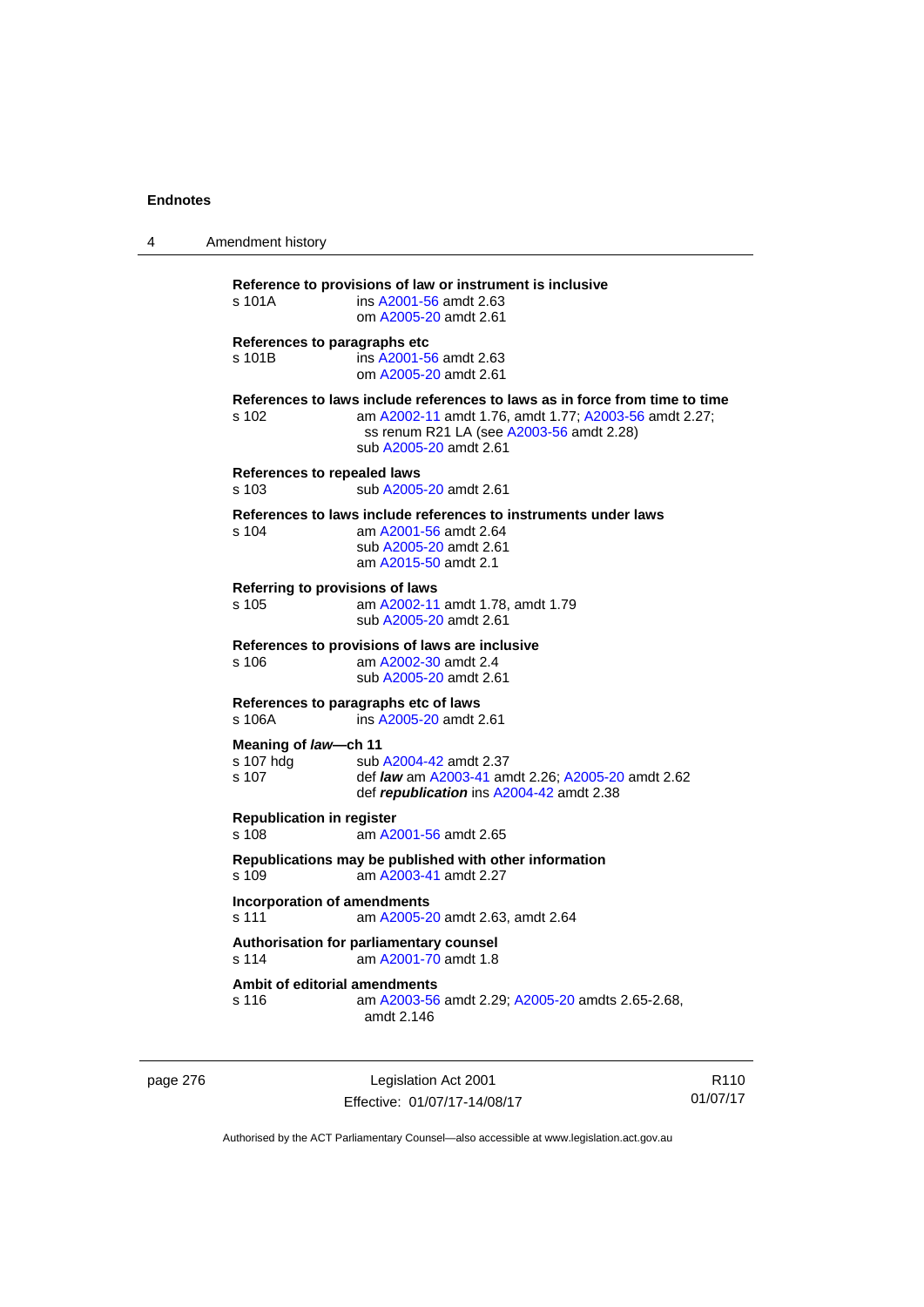| s 119                                    | Delegation by parliamentary counsel<br>renum as s 260                                                                                                                                                  |
|------------------------------------------|--------------------------------------------------------------------------------------------------------------------------------------------------------------------------------------------------------|
| ch 12 hdg                                | Scope of Acts and statutory instruments<br>orig ch 12 hdg renum as ch 19 hdg and then ch 20 hdg<br>ins A2001-56 amdt 2.68                                                                              |
| s 120                                    | Act to be interpreted not to exceed legislative powers of Assembly<br>orig s 120 renum as s 261<br>ins A2001-56 amdt 2.68<br>am A2002-11 amdt 1.80                                                     |
| <b>Binding effect of Acts</b><br>s 121   | orig s 121 renum as s 262 and then s 302<br>ins A2002-11 s 19<br>am A2006-38 amdt 1.8                                                                                                                  |
| <b>Application to Territory</b><br>s 122 | orig s 122 renum as s 263<br>ins A2001-56 amdt 2.68<br>am A2002-11 amdt 1.81                                                                                                                           |
| s 122A                                   | Application of s 47 (2) and (3)<br>renum as s 264 and then s 304                                                                                                                                       |
| Application of s 61 and s 62<br>s 123    | renum as s 265 and then s 305                                                                                                                                                                          |
| <b>Application of s 69</b><br>s 124      | renum as s 266                                                                                                                                                                                         |
| ch 13 hdg                                | <b>Structure of Acts and statutory instruments</b><br>orig ch 13 hdg renum as ch 20 hdg and then ch 21 hdg<br>ins A2001-56 amdt 2.68                                                                   |
| General<br>pt 13.1 hdg                   | ins A2001-56 amdt 2.68                                                                                                                                                                                 |
| Meaning of law—ch 13                     |                                                                                                                                                                                                        |
| s 125                                    | orig s 125 renum as s 267 and then s 306<br>ins A2001-56 amdt 2.68<br>am A2005-20 amdt 2.69                                                                                                            |
|                                          | Material that is part of Act or statutory instrument                                                                                                                                                   |
| s 126                                    | orig s 126 renum as s 268 and then s 307<br>ins A2001-56 amdt 2.68<br>am A2002-11 amdt 1.82; A2002-30 amdt 2.5; A2003-56<br>amdt 2.30; ss renum R21 LA (see A2003-56 amdt 2.31);<br>A2005-20 amdt 2.70 |

Legislation Act 2001 Effective: 01/07/17-14/08/17 page 277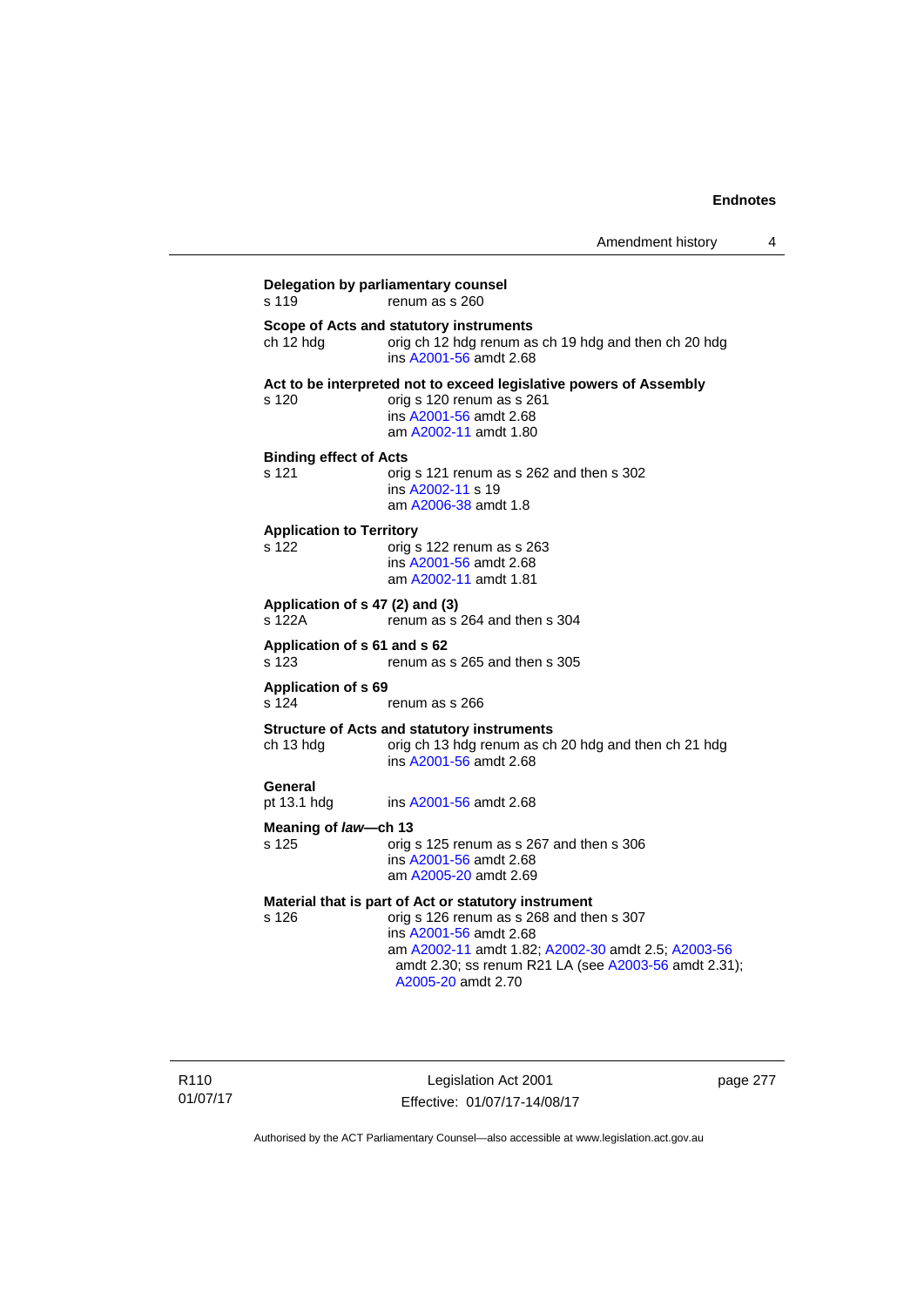| 4 | Amendment history                                    |                                                                                                                                                                                  |
|---|------------------------------------------------------|----------------------------------------------------------------------------------------------------------------------------------------------------------------------------------|
|   | s 127                                                | Material that is not part of Act or statutory instrument<br>orig s 127 renum as s 269 and then s 308<br>ins A2001-56 amdt 2.68<br>am A2002-11 amdt 1.83; A2005-20 amdt 2.71      |
|   | s 128                                                | Status of certain instruments as notifiable instruments<br>renum as s 270 and then s 309                                                                                         |
|   | gazette<br>s 129                                     | Compliance with authorisation or requirement to do something by notice in<br>renum as s 271 and then s 310                                                                       |
|   | <b>Particular kinds of provisions</b><br>pt 13.2 hdg | ins A2001-56 amdt 2.68                                                                                                                                                           |
|   | What is a definition?<br>s 130                       | orig s 130 renum as s 272 and then s 313<br>ins A2001-56 amdt 2.68<br>am A2003-56 amdts 2.32-2.34                                                                                |
|   | <b>Signpost definitions</b><br>s 131                 | ins A2001-56 amdt 2.68<br>am A2002-49 amdt 2.26, amdt 2.27; A2003-56 amdt 2.35,<br>amdt 2.36; ss renum R21 LA (see A2003-56 amdt 2.37);<br>A2009-20 amdt 2.7; A2009-28 amdt 2.20 |
|   | <b>Examples</b><br>s 132                             | ins A2001-56 amdt 2.68<br>am A2002-11 amdt 1.84                                                                                                                                  |
|   | <b>Penalty units</b><br>s 133                        | ins A2001-56 amdt 2.68<br>am A2002-11 amdt 1.85; A2009-35 s 4; ss renum R67 LA;<br>A2013-30 s 4; ss renum R86 LA; A2014-37 s 4                                                   |
|   | s 134                                                | Penalties at end of sections and subsections<br>ins A2001-56 amdt 2.68<br>am A2002-11 amdt 1.86; A2002-49 amdt 2.28; A2005-20<br>amdt 2.72; amdt 2.73                            |
|   | s 135                                                | Penalties not at end of sections and subsections<br>ins A2001-56 amdt 2.68<br>am A2002-11 amdt 1.87; A2002-49 amdt 2.29; A2005-20<br>amdt 2.74, amdt 2.75                        |
|   | ch 14 hdg                                            | Interpretation of Acts and statutory instruments<br>ins A2002-11 s 20<br>sub A2003-18 s 4                                                                                        |
|   | <b>Purpose and scope</b><br>pt 14.1 hdg              | ins A2003-18 s 4                                                                                                                                                                 |
|   |                                                      |                                                                                                                                                                                  |

page 278 Legislation Act 2001 Effective: 01/07/17-14/08/17

R110 01/07/17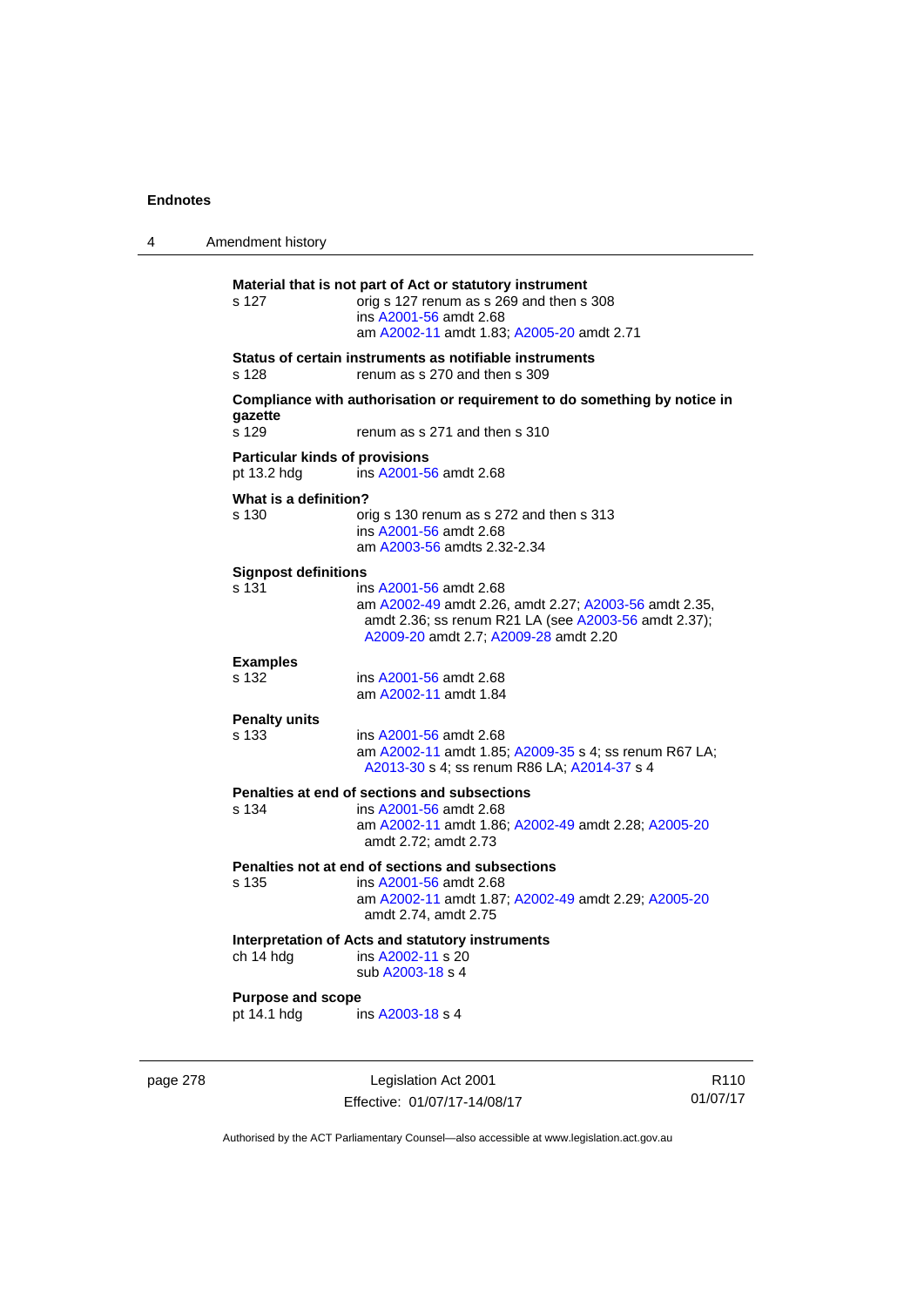**Meaning of** *Act***—ch 14**  s 136 ins [A2001-56](http://www.legislation.act.gov.au/a/2001-56) amdt 2.68 om [A2002-11](http://www.legislation.act.gov.au/a/2002-11) amdt 1.88 ins [A2003-18](http://www.legislation.act.gov.au/a/2003-18) s 4 **Purpose and scope—ch 14**  s 137 ins [A2002-11](http://www.legislation.act.gov.au/a/2002-11) s 20 sub [A2003-18](http://www.legislation.act.gov.au/a/2003-18) s 4 **Key principles of interpretation**<br>pt 14.2 hdg ins A2003-18 ins [A2003-18](http://www.legislation.act.gov.au/a/2003-18) s 4 **Meaning of** *working out the meaning of an Act***—pt 14.2**  s 138 reloc from IA [A2002-11](http://www.legislation.act.gov.au/a/2002-11) amdt 2.63 sub [A2003-18](http://www.legislation.act.gov.au/a/2003-18) s 4 **Interpretation best achieving Act's purpose**  s 139 reloc from IA [A2002-11](http://www.legislation.act.gov.au/a/2002-11) amdt 2.63 pars renum R5 LA am [A2002-49](http://www.legislation.act.gov.au/a/2002-49) amdt 2.30 sub [A2003-18](http://www.legislation.act.gov.au/a/2003-18) s 4 am [A2004-5](http://www.legislation.act.gov.au/a/2004-5) amdt 2.7 **Legislative context**  ins [A2003-18](http://www.legislation.act.gov.au/a/2003-18) s 4 am [A2006-23](http://www.legislation.act.gov.au/a/2006-23) amdt 1.211 **Non-legislative context generally**<br>s 141 **ins A2003-18 s** s 141 **ins [A2003-18](http://www.legislation.act.gov.au/a/2003-18) s** 4 am [A2003-41](http://www.legislation.act.gov.au/a/2003-41) amdt 2.28 **Non-legislative context—material that may be considered**  s 142 ins [A2003-18](http://www.legislation.act.gov.au/a/2003-18) s 4 am [A2003-41](http://www.legislation.act.gov.au/a/2003-41) amdt 2.29; table renum R22 LA; [A2005-20](http://www.legislation.act.gov.au/a/2005-20) amdt 2.76 **Law stating material for consideration in working out meaning**  ins [A2003-18](http://www.legislation.act.gov.au/a/2003-18) s 4 **Aids to interpretation**  ch 15 hdg ins [A2001-56](http://www.legislation.act.gov.au/a/2001-56) amdt 2.68 ch 15 hdg note om [A2002-11](http://www.legislation.act.gov.au/a/2002-11) amdt 1.89 General<br>pt 15.1 hdg ins [A2001-56](http://www.legislation.act.gov.au/a/2001-56) amdt 2.68 **Meaning of commonly-used terms**  s 144 hdg sub [A2003-56](http://www.legislation.act.gov.au/a/2003-56) amdt 2.38<br>s 144 ins A2001-56 amdt 2.68 ins [A2001-56](http://www.legislation.act.gov.au/a/2001-56) amdt 2.68

R110 01/07/17

Legislation Act 2001 Effective: 01/07/17-14/08/17 page 279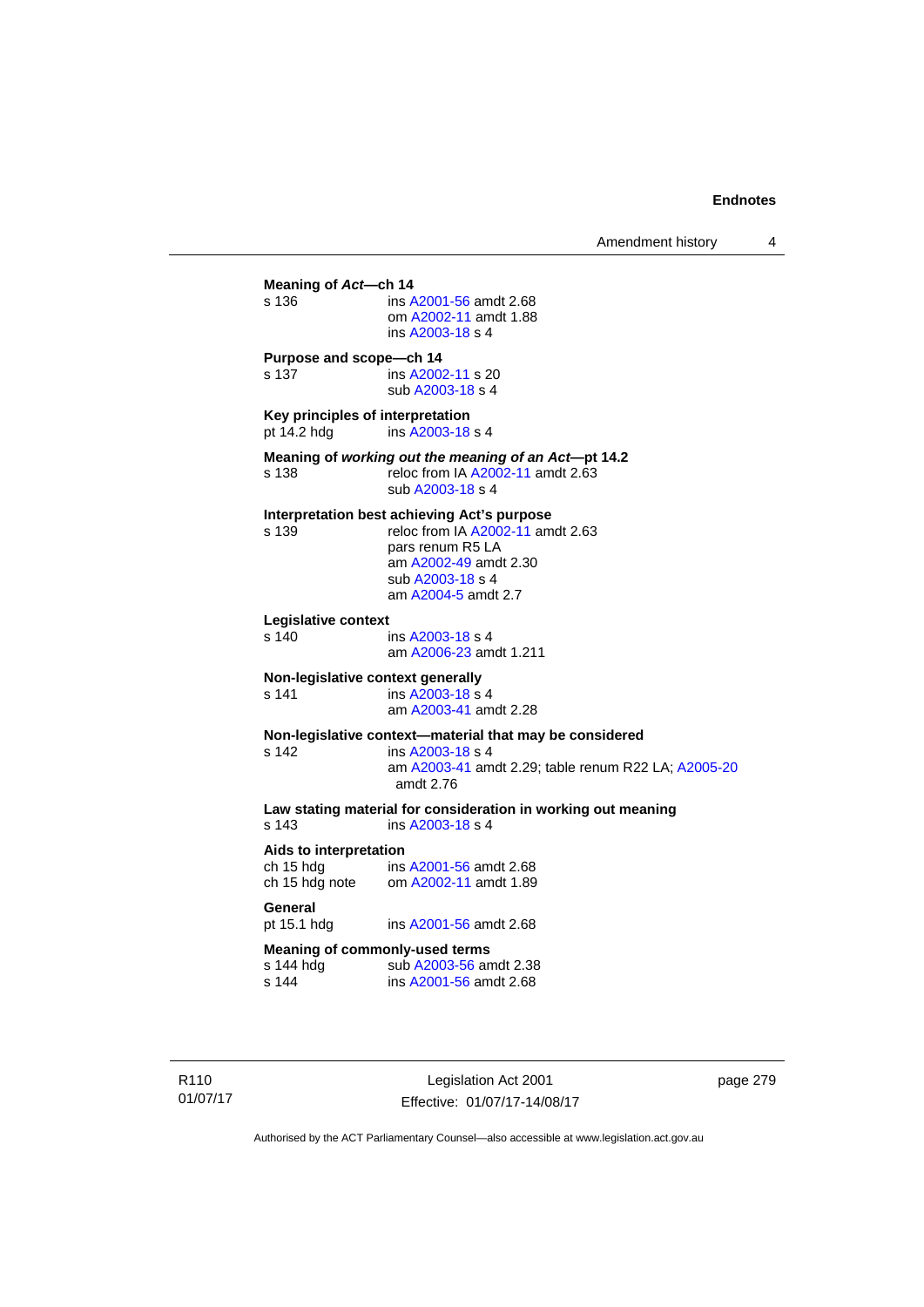| 4 | Amendment history                                |                                                                                                                                                                                                                                                                                      |
|---|--------------------------------------------------|--------------------------------------------------------------------------------------------------------------------------------------------------------------------------------------------------------------------------------------------------------------------------------------|
|   | <b>Gender and number</b><br>s 145                | ins A2001-56 amdt 2.68<br>am A2002-11 amdt 1.90                                                                                                                                                                                                                                      |
|   | Meaning of may and must<br>s 146                 | ins A2001-56 amdt 2.68<br>am A2002-11 amdt 1.91, amdt 1.92; A2002-30 amdt 2.6;<br>A2003-56 amdt 2.39; A2005-20 amdt 2.77                                                                                                                                                             |
|   | s 147                                            | Changes of drafting practice not to affect meaning<br>ins A2001-56 amdt 2.68<br>am A2002-11 amdt 1.93                                                                                                                                                                                |
|   | s 148                                            | Terms used in instruments have same meanings as in authorising laws<br>ins A2001-56 amdt 2.68<br>am A2002-11 amdt 1.94; A2003-56 amdt 2.40                                                                                                                                           |
|   | Age in years<br>s 149                            | ins A2001-56 amdt 2.68<br>am A2002-11 amdt 1.95                                                                                                                                                                                                                                      |
|   | <b>Measurement of distance</b><br>s 150          | ins A2001-56 amdt 2.68<br>am A2002-11 amdt 1.96                                                                                                                                                                                                                                      |
|   | s 151                                            | Working out periods of time generally<br>ins A2002-11 s 21<br>am A2002-49 amdt 2.31; A2003-56 amdt 2.41<br>sub A2005-62 amdt 2.14<br>am A2006-42 amdt 2.9, amdt 2.10; ss renum R47 LA;<br>A2014-44 amdt 2.2, amdt 2.3; ss renum R97 LA<br>(10)-(12) exp 11 January 2007 (s 151 (12)) |
|   | s 151A                                           | Periods of time ending on non-working days<br>ins A2005-62 amdt 2.14<br>am A2006-42 amdt 2.11<br>$(5)-(7)$ exp 11 January 2007 (s 151A $(7)$ )                                                                                                                                       |
|   | s 151B                                           | Doing things for which no time is fixed<br>ins A2005-62 amdt 2.14                                                                                                                                                                                                                    |
|   | Power to extend time<br>s 151C                   | ins A2005-62 amdt 2.14                                                                                                                                                                                                                                                               |
|   | <b>Continuing effect of obligations</b><br>s 152 | ins A2002-11 s 21<br>sub A2002-49 amdt 2.32                                                                                                                                                                                                                                          |
|   | <b>Definitions</b><br>pt 15.2 hdg                | ins A2001-56 amdt 2.68                                                                                                                                                                                                                                                               |
|   |                                                  |                                                                                                                                                                                                                                                                                      |

page 280 Legislation Act 2001 Effective: 01/07/17-14/08/17

R110 01/07/17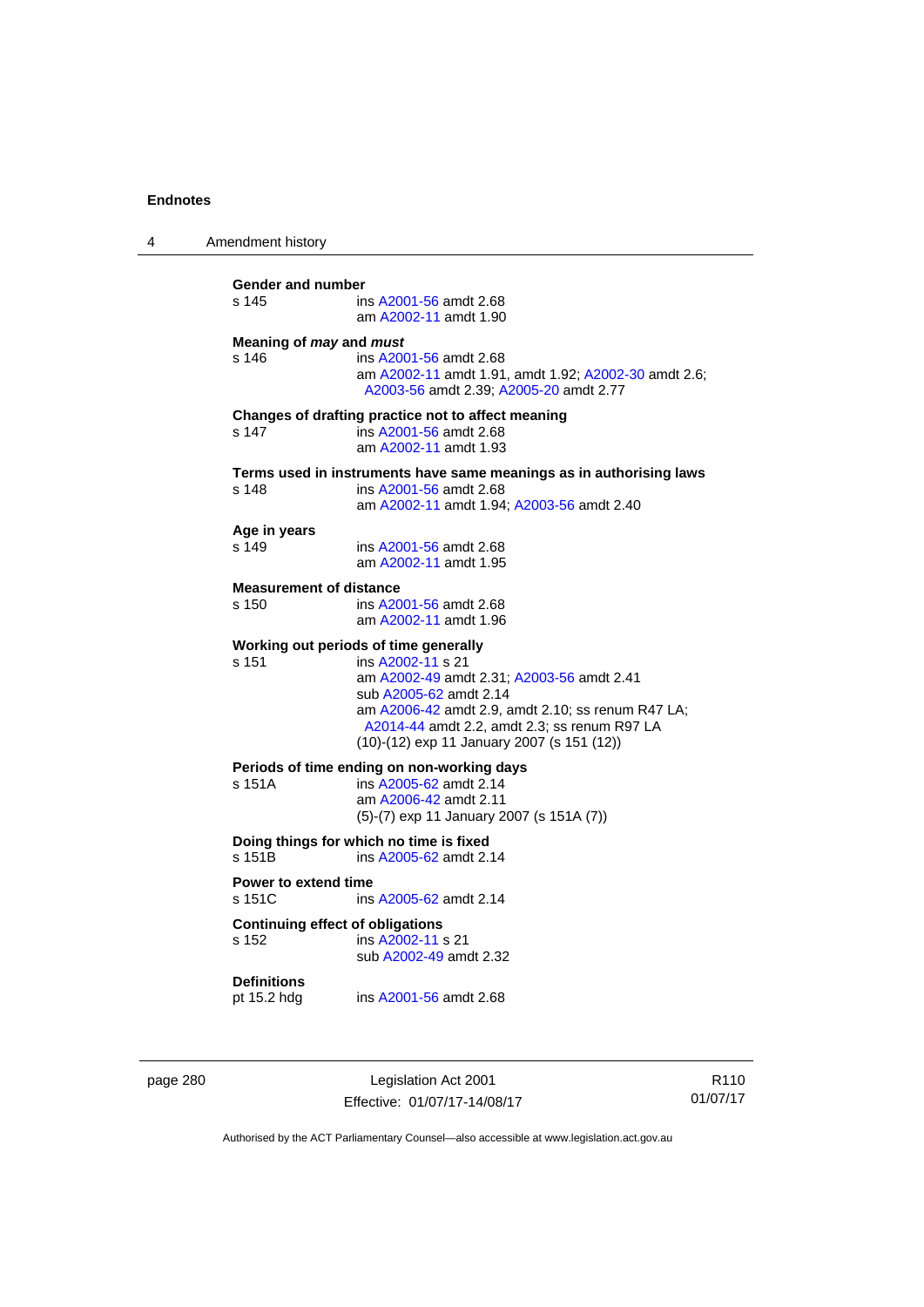Amendment history 4

**Definitions apply subject to contrary intention**  s 155 ins [A2001-56](http://www.legislation.act.gov.au/a/2001-56) amdt 2.68 am [A2002-11](http://www.legislation.act.gov.au/a/2002-11) amdt 1.97, amdt 1.98 **Application of definitions in dictionaries and sections**  s 156 ins [A2001-56](http://www.legislation.act.gov.au/a/2001-56) amdt 2.68 am [A2003-56](http://www.legislation.act.gov.au/a/2003-56) amdt 2.42; [A2005-20](http://www.legislation.act.gov.au/a/2005-20) amdts 2.78-2.80 **Defined terms—other parts of speech and grammatical forms**  s 157 ins [A2001-56](http://www.legislation.act.gov.au/a/2001-56) amdt 2.68 sub [A2002-11](http://www.legislation.act.gov.au/a/2002-11) amdt 1.99 am [A2003-56](http://www.legislation.act.gov.au/a/2003-56) amdt 2.43 **References to various entities and things**  pt 15.3 hdg ins [A2001-56](http://www.legislation.act.gov.au/a/2001-56) amdt 2.68 **References to people generally**  s 160 ins [A2001-56](http://www.legislation.act.gov.au/a/2001-56) amdt 2.68 am [A2002-11](http://www.legislation.act.gov.au/a/2002-11) amdt 1.100, amdt 1.101; [A2009-20](http://www.legislation.act.gov.au/a/2009-20) amdt 2.8 **Corporations liable to offences**  s 161 ins [A2001-56](http://www.legislation.act.gov.au/a/2001-56) amdt 2.68 am [A2002-11](http://www.legislation.act.gov.au/a/2002-11) amdt 1.102; [A2002-51](http://www.legislation.act.gov.au/a/2002-51) amdt 1.23; [A2002-49](http://www.legislation.act.gov.au/a/2002-49) amdt 2.33 **References to** *a Minister* **or** *the Minister* s 162 ins [A2001-56](http://www.legislation.act.gov.au/a/2001-56) amdt 2.68 **References to** *a director-general* **or** *the director-general* s 163 ins [A2001-56](http://www.legislation.act.gov.au/a/2001-56) amdt 2.68 am [A2005-44](http://www.legislation.act.gov.au/a/2005-44) amdt 1.5 sub [A2011-22](http://www.legislation.act.gov.au/a/2011-22) amdt 1.276 **References to Australian Standards etc**  ins [A2001-56](http://www.legislation.act.gov.au/a/2001-56) amdt 2.68 sub [A2003-56](http://www.legislation.act.gov.au/a/2003-56) amdt 2.44 **References to Assembly committees that no longer exist**  s 165 ins [A2001-56](http://www.legislation.act.gov.au/a/2001-56) amdt 2.68 **References to person with interest in land include personal representative etc**  s 168 ins [A2001-56](http://www.legislation.act.gov.au/a/2001-56) amdt 2.68 am [A2002-11](http://www.legislation.act.gov.au/a/2002-11) amdt 1.103

Legislation Act 2001 Effective: 01/07/17-14/08/17 page 281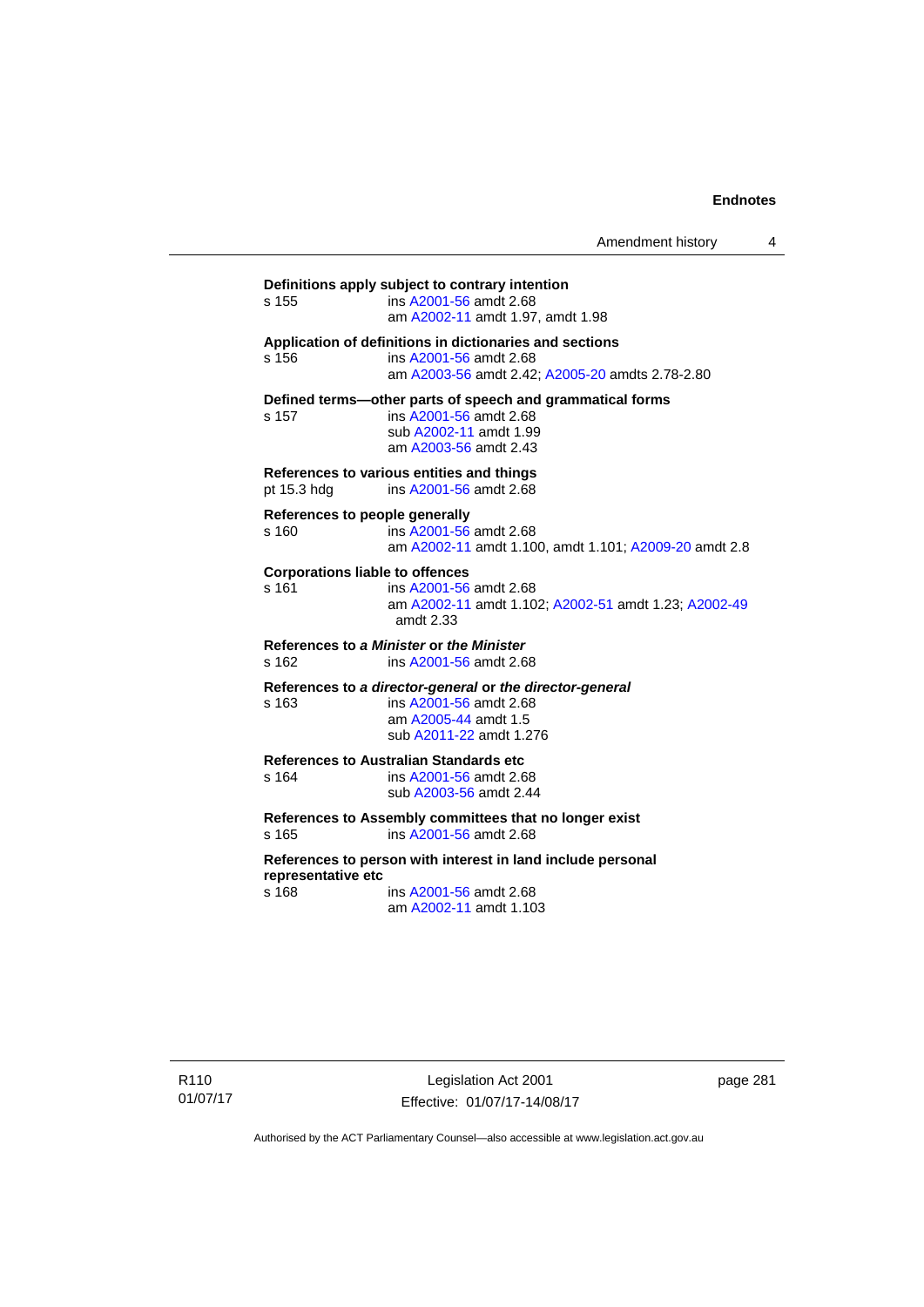| 4        | Amendment history                          |                                                                                                                                                                                                                                                                                                                                                                                        |                  |
|----------|--------------------------------------------|----------------------------------------------------------------------------------------------------------------------------------------------------------------------------------------------------------------------------------------------------------------------------------------------------------------------------------------------------------------------------------------|------------------|
|          | s 169                                      | References to domestic partner and domestic partnership<br>ins A2003-14 s 4<br>am A2006-22 amdt 1.72, amdt 1.73 (A2006-22 rep before<br>commenced by disallowance (see Cwlth Gaz 2006 No S93));<br>A2008-14 amdt 1.42, amdt 1.43; A2012-40 amdt 3.63,<br>amdt 3.64; A2013-39 amdt 2.36 (A2013-39 never effective<br>(see Commonwealth v Australian Capital Territory [2013]<br>HCA 55) |                  |
|          | References to transgender people<br>s 169A | ins A2003-14 s 4                                                                                                                                                                                                                                                                                                                                                                       |                  |
|          | References to intersex people<br>s 169B    | ins A2003-14 s 4<br>sub A2014-8 amdt 1.6                                                                                                                                                                                                                                                                                                                                               |                  |
|          | pt 15.4 hdg                                | Preservation of certain common law privileges<br>ins A2002-11 s 22                                                                                                                                                                                                                                                                                                                     |                  |
|          | s 170                                      | Privileges against self-incrimination and exposure to civil penalty<br>ins A2002-11 s 22<br>am A2011-48 amdt 1.34                                                                                                                                                                                                                                                                      |                  |
|          | <b>Client legal privilege</b><br>s 171     | ins A2002-11 s 22<br>am A2011-48 amdt 1.35                                                                                                                                                                                                                                                                                                                                             |                  |
|          | ch 16 hdg                                  | Courts, tribunals and other decision-makers<br>ins A2001-56 amdt 2.68                                                                                                                                                                                                                                                                                                                  |                  |
|          | Meaning of law-ch 16<br>s 175              | ins A2001-56 amdt 2.68<br>am A2005-20 amdt 2.81                                                                                                                                                                                                                                                                                                                                        |                  |
|          | s 176                                      | Jurisdiction of courts and tribunals<br>ins A2001-56 amdt 2.68<br>am A2002-11 amdt 1.104                                                                                                                                                                                                                                                                                               |                  |
|          | s 177                                      | Recovery of amounts owing under laws<br>ins A2001-56 amdt 2.68<br>am A2002-11 amdt 1.105<br>sub A2008-37 amdt 1.296                                                                                                                                                                                                                                                                    |                  |
|          | s 178 hdg<br>s 178                         | Power to decide includes power to take evidence etc<br>am A2003-41 amdt 2.30<br>ins A2001-56 amdt 2.68<br>am A2002-11 amdt 1.106, amdt 1.107; A2003-41 amdt 2.31<br>sub A2005-53 amdt 1.92                                                                                                                                                                                             |                  |
|          | s 179                                      | Content of statements of reasons for decisions<br>ins A2001-56 amdt 2.68<br>am A2002-11 amdt 1.108; A2003-56 amdt 2.45                                                                                                                                                                                                                                                                 |                  |
| page 282 |                                            | Legislation Act 2001                                                                                                                                                                                                                                                                                                                                                                   | R <sub>110</sub> |

Authorised by the ACT Parliamentary Counsel—also accessible at www.legislation.act.gov.au

01/07/17

Effective: 01/07/17-14/08/17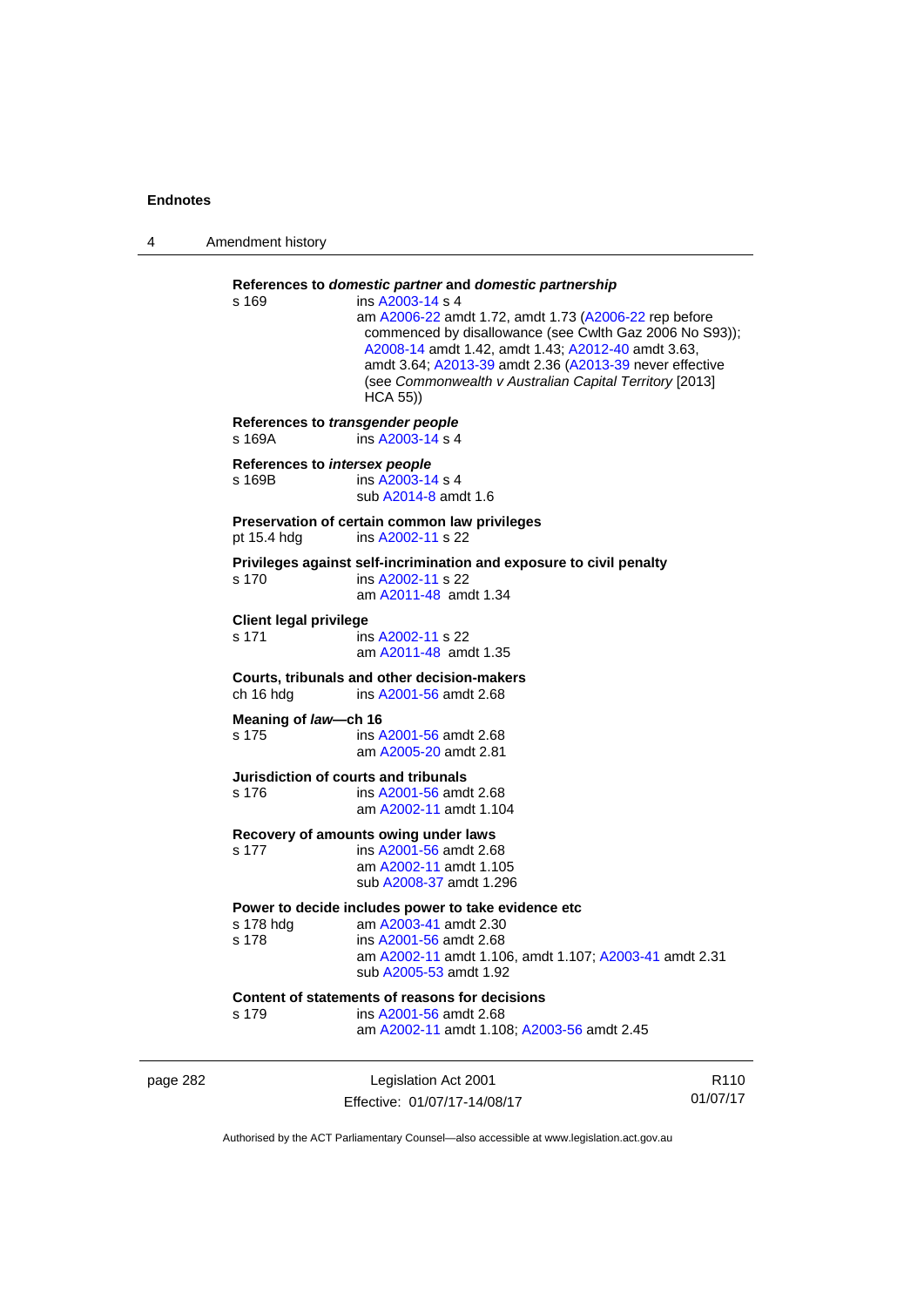| R <sub>110</sub><br>01/07/17 |                                            | Legislation Act 2001<br>Effective: 01/07/17-14/08/17                                                                                                                                        | page 283 |
|------------------------------|--------------------------------------------|---------------------------------------------------------------------------------------------------------------------------------------------------------------------------------------------|----------|
|                              | Introductory<br>pt 18.1 hdg                | renum as pt 19.1 hdg                                                                                                                                                                        |          |
|                              | <b>Offences</b><br>ch 18 hdg               | orig ch 18 hdg renum as ch 19 hdg<br>ins A2002-11 s 23                                                                                                                                      |          |
|                              | Chair and deputy chair etc<br>s 187        | orig s 187 renum as s 183<br>(prev s 191) ins A2001-56 amdt 2.68<br>renum A2002-11 amdt 1.112<br>sub A2005-20 amdt 2.88                                                                     |          |
|                              | Change of name of position<br>s 186        | (orig s 186) ins A2001-56 amdt 2.68<br>om A2002-11 amdt 1.111<br>(prev s 190) ins A2001-56 amdt 2.68<br>renum A2002-11 amdt 1.112<br>am A2003-56 amdt 2.49<br>sub A2005-20 amdt 2.87        |          |
|                              | s 185                                      | References to occupant of position<br>orig s 185 renum as s 182<br>(prev s 189) ins A2001-56 amdt 2.68<br>renum A2002-11 amdt 1.112<br>am A2003-56 amdt 2.48; A2005-20 amdt 2.85, amdt 2.86 |          |
|                              | <b>References to entity</b><br>s 184A      | ins A2005-20 amdt 2.84                                                                                                                                                                      |          |
|                              | Change in constitution of entity<br>s 184  | (prev s 188) ins A2001-56 amdt 2.68<br>renum A2002-11 amdt 1.112                                                                                                                            |          |
|                              | Change of name of entity<br>s 183          | (prev s 187) ins A2001-56 amdt 2.68<br>renum A2002-11 amdt 1.112<br>am A2003-56 amdt 2.47<br>sub A2005-20 amdt 2.83                                                                         |          |
|                              | Meaning of law-ch 17<br>s 182              | (prev s 185) ins A2001-56 amdt 2.68<br>renum A2002-11 amdt 1.110<br>sub A2003-56 amdt 2.46<br>am A2005-20 amdt 2.82                                                                         |          |
|                              | <b>Entities and positions</b><br>ch 17 hdg | ins A2001-56 amdt 2.68                                                                                                                                                                      |          |
|                              | s 180                                      | Power to make decision includes power to reverse or change<br>ins A2001-56 amdt 2.68<br>am A2002-11 amdt 1.109                                                                              |          |
|                              |                                            |                                                                                                                                                                                             |          |

Authorised by the ACT Parliamentary Counsel—also accessible at www.legislation.act.gov.au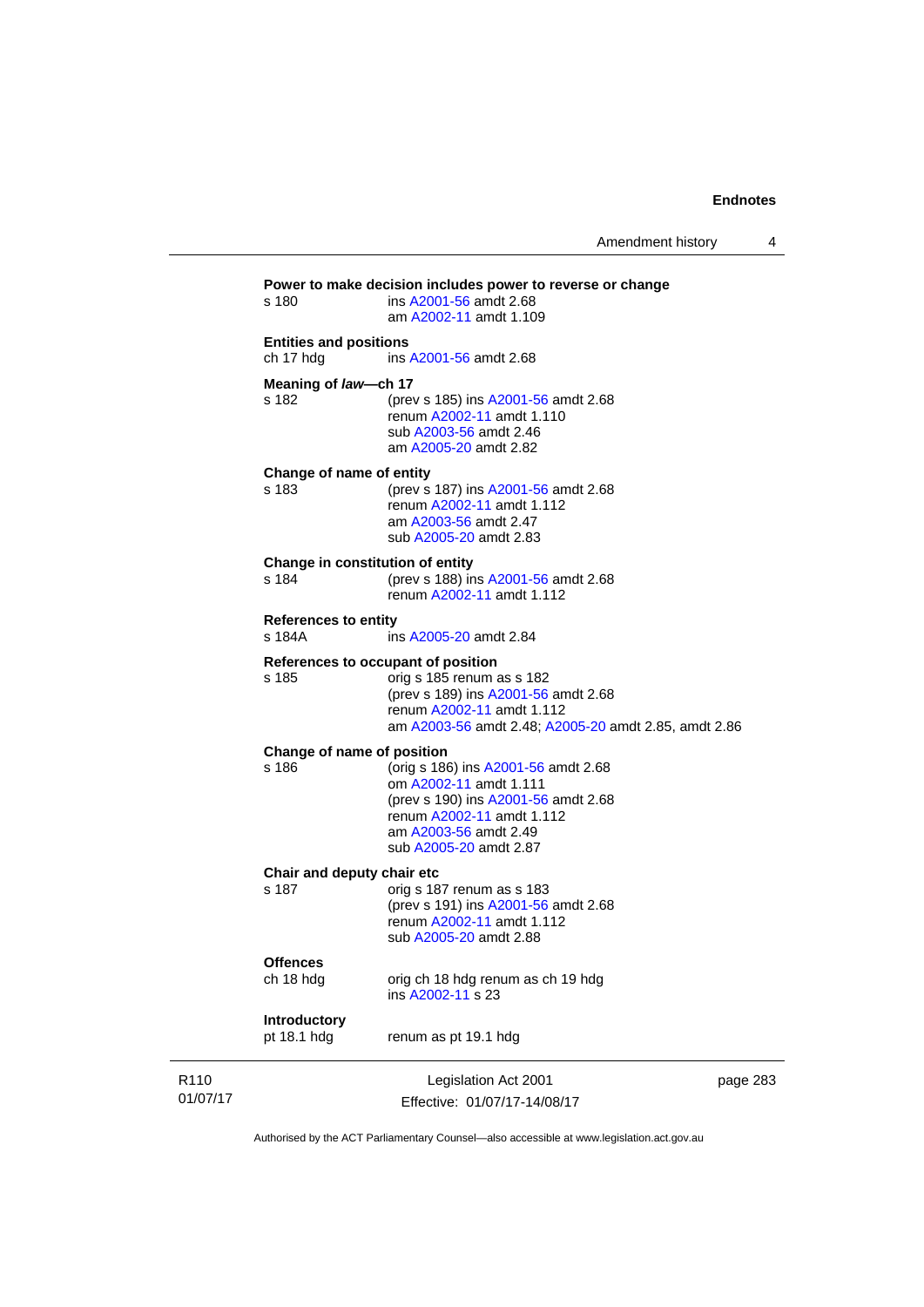4 Amendment history

| <b>Functions</b><br>pt 18.2 hdg            | renum as pt 19.2 hdg                                                                    |
|--------------------------------------------|-----------------------------------------------------------------------------------------|
| <b>Appointments</b><br>pt 18.3 hdg         | renum as pt 19.3 hdg                                                                    |
|                                            | Appointments—other than acting appointments<br>$div$ 18.3.1 hdg renum as div 19.3.1.hdg |
| <b>Acting appointments</b>                 | $div$ 18.3.2 hdg renum as div 19.3.2 hdg                                                |
| <b>Delegations</b><br>pt 18.4 hdg          | renum as pt 19.4 hdg                                                                    |
| <b>Service of documents</b><br>pt 18.5 hdg | renum as pt 19.5 hdg                                                                    |
| <b>Other matters</b><br>pt 18.6 hdg        | renum as pt 19.7 hdg                                                                    |
| Meaning of ACT law-ch 18                   |                                                                                         |

s 188 orig s 188 renum as s 184 ins [A2002-11](http://www.legislation.act.gov.au/a/2002-11) s 23 sub [A2005-20](http://www.legislation.act.gov.au/a/2005-20) amdt 2.89

#### **Reference to offence includes reference to related ancillary offences**

s 189 orig s 189 renum as s 185 ins [A2002-11](http://www.legislation.act.gov.au/a/2002-11) s 23 am [A2002-51](http://www.legislation.act.gov.au/a/2002-51) amdt 1.24, amdt 1.25; [A2005-20](http://www.legislation.act.gov.au/a/2005-20) amdt 2.90, amdt 2.91; [A2005-53](http://www.legislation.act.gov.au/a/2005-53) amdt 1.93

# **Indictable and summary offences**

#### orig s 190 renum as s 186 ins [A2002-11](http://www.legislation.act.gov.au/a/2002-11) s 23 am [A2003-56](http://www.legislation.act.gov.au/a/2003-56) amdt 2.50; ss renum R21 LA (see [A2003-56](http://www.legislation.act.gov.au/a/2003-56) amdt 2.51); [A2005-20](http://www.legislation.act.gov.au/a/2005-20) amdt 2.92; [A2008-44](http://www.legislation.act.gov.au/a/2008-44) amdt 1.62

# **Offences against 2 or more laws**<br>s 191 orig s 191 renu

orig s 191 renum as s 187 ins [A2002-11](http://www.legislation.act.gov.au/a/2002-11) s 23 am [A2005-20](http://www.legislation.act.gov.au/a/2005-20) amdts 2.93-2.96

#### **When must prosecutions begin?**

s 192 ins [A2002-11](http://www.legislation.act.gov.au/a/2002-11) s 23 am [A2002-51](http://www.legislation.act.gov.au/a/2002-51) amdt 1.26; [A2004-32](http://www.legislation.act.gov.au/a/2004-32) s 90; [A2005-5](http://www.legislation.act.gov.au/a/2005-5) s 27; [A2005-20](http://www.legislation.act.gov.au/a/2005-20) amdt 2.97; [A2005-53](http://www.legislation.act.gov.au/a/2005-53) amdt 1.94; [A2005-62](http://www.legislation.act.gov.au/a/2005-62) amdt 2.15, amdt 2.16; [A2007-16](http://www.legislation.act.gov.au/a/2007-16) amdt 2.1, amdt 2.2

### **Continuing offences**

s 193 ins [A2002-11](http://www.legislation.act.gov.au/a/2002-11) s 23 am [A2005-20](http://www.legislation.act.gov.au/a/2005-20) amdt 2.98

page 284 Legislation Act 2001 Effective: 01/07/17-14/08/17

R110 01/07/17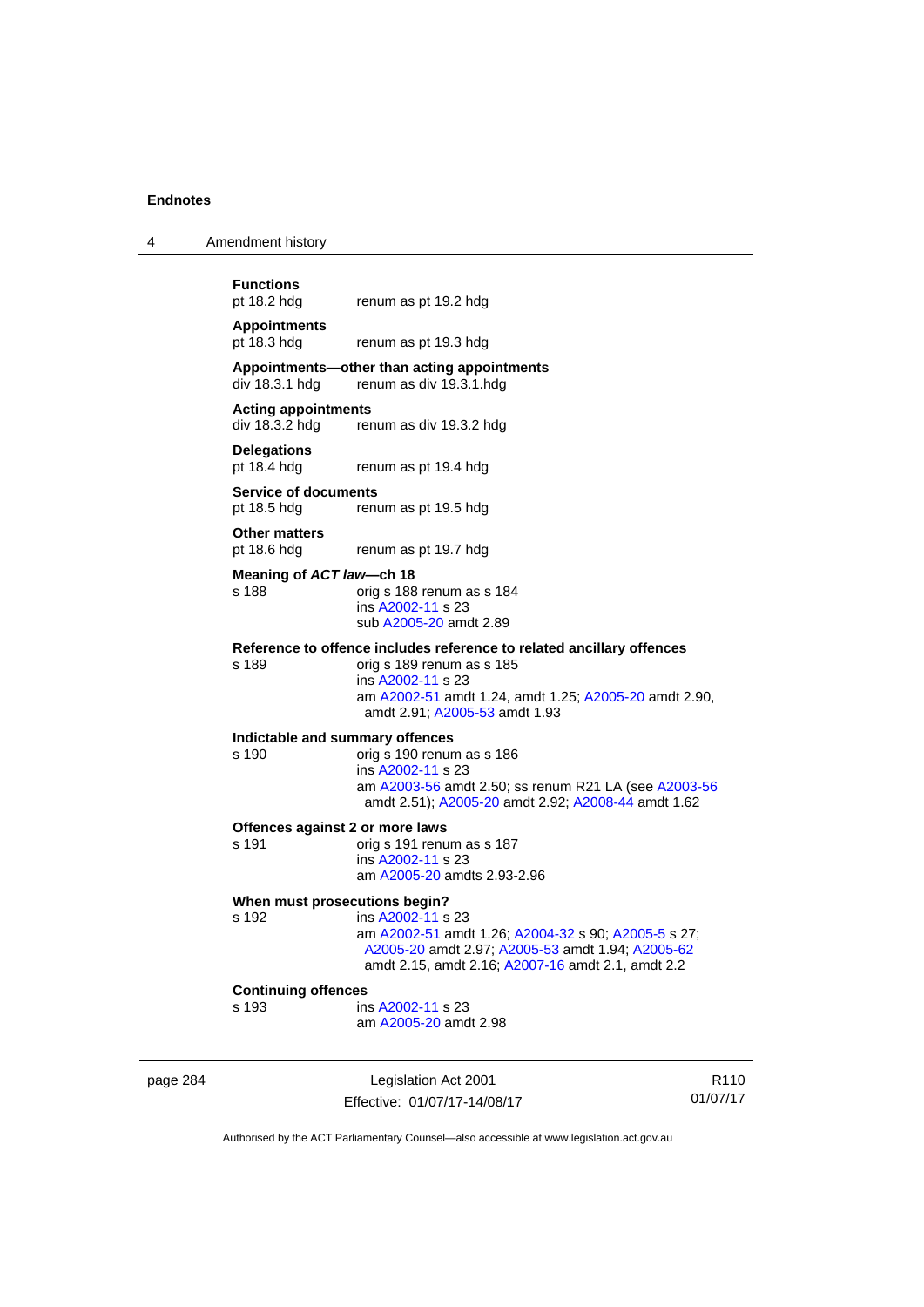## **Administrative and machinery provisions**  ch 19 hdg (prev ch 12 hdg) renum as ch 19 hdg and then ch 20 hdg (prev ch 18 hdg) ins [A2001-56](http://www.legislation.act.gov.au/a/2001-56) amdt 2.68 renum as ch 19 hdg [A2002-11](http://www.legislation.act.gov.au/a/2002-11) s 24 **Introductory**  pt 19.1 hdg (prev pt 18.1 hdg) ins [A2001-56](http://www.legislation.act.gov.au/a/2001-56) amdt 2.68 renum [A2002-11](http://www.legislation.act.gov.au/a/2002-11) s 24 **Meaning of** *law***—ch 19**  s 195 ins [A2001-56](http://www.legislation.act.gov.au/a/2001-56) amdt 2.68 am [A2005-20](http://www.legislation.act.gov.au/a/2005-20) amdt 2.99 **Functions**<br>pt 19.2 hdg (prev pt 18.2 hdg) ins [A2001-56](http://www.legislation.act.gov.au/a/2001-56) amdt 2.68 renum [A2002-11](http://www.legislation.act.gov.au/a/2002-11) s 24 **Provision giving function gives power to exercise function**  s 196 ins [A2001-56](http://www.legislation.act.gov.au/a/2001-56) amdt 2.68 **Statutory functions may be exercised from time to time**<br>s 197 ins A2001-56 amdt 2.68 ins [A2001-56](http://www.legislation.act.gov.au/a/2001-56) amdt 2.68 am [A2002-11](http://www.legislation.act.gov.au/a/2002-11) amdt 1.113, amdt 1.114; [A2005-20](http://www.legislation.act.gov.au/a/2005-20) amdt 2.100 **Functions of bodies**  s 199 ins [A2001-56](http://www.legislation.act.gov.au/a/2001-56) amdt 2.68 am [A2002-11](http://www.legislation.act.gov.au/a/2002-11) amdt 1.115, amdt 1.116; ss renum R5 LA (see [A2002-11](http://www.legislation.act.gov.au/a/2002-11) amdt 1.117); [A2003-41](http://www.legislation.act.gov.au/a/2003-41) amdt 2.32, amdt 2.33; ss renum R20 LA (see [A2003-41](http://www.legislation.act.gov.au/a/2003-41) amdt 2.34) **Functions of occupants of positions**  s 200 ins [A2001-56](http://www.legislation.act.gov.au/a/2001-56) amdt 2.68 **Appointments**  (prev pt 18.3 hdg) ins [A2001-56](http://www.legislation.act.gov.au/a/2001-56) amdt 2.68 renum [A2002-11](http://www.legislation.act.gov.au/a/2002-11) s 24 **Appointments—general**  div 19.3.1 hdg (prev div 18.3.1 hdg) ins [A2001-56](http://www.legislation.act.gov.au/a/2001-56) amdt 2.68 renum [A2002-11](http://www.legislation.act.gov.au/a/2002-11) s 24 sub [A2003-56](http://www.legislation.act.gov.au/a/2003-56) amdt 2.52 div 19.3.1 note ins [A2002-11](http://www.legislation.act.gov.au/a/2002-11) amdt 1.118 **Application—div 19.3.1**  s 205 ins [A2001-56](http://www.legislation.act.gov.au/a/2001-56) amdt 2.68 am [A2002-11](http://www.legislation.act.gov.au/a/2002-11) amdt 1.119, amdt 1.120 **Appointments must be in writing etc**  s 206 ins [A2001-56](http://www.legislation.act.gov.au/a/2001-56) amdt 2.68 sub [A2002-11](http://www.legislation.act.gov.au/a/2002-11) s 25

R110 01/07/17

Legislation Act 2001 Effective: 01/07/17-14/08/17 page 285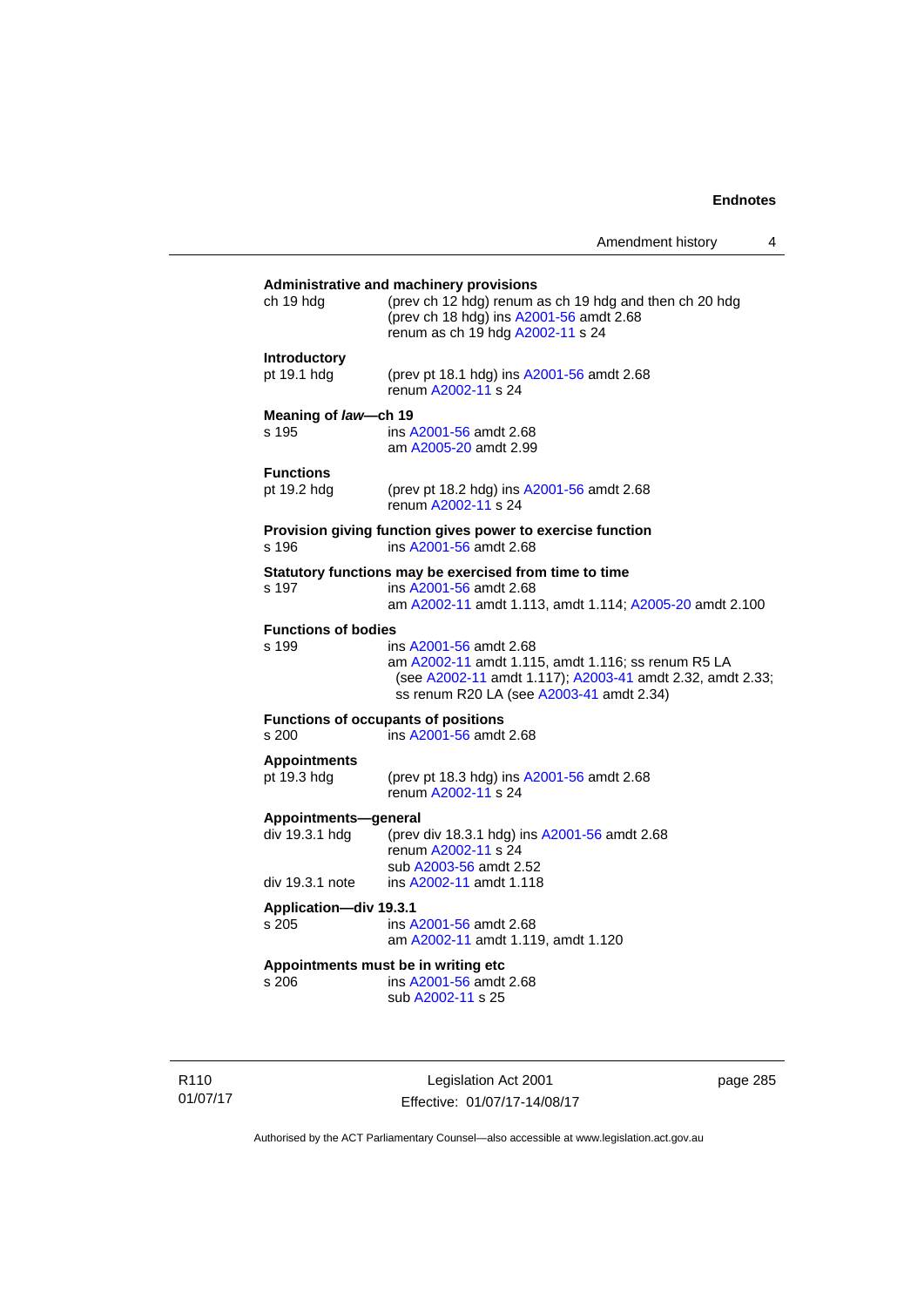| 4 | Amendment history                                                                                                   |
|---|---------------------------------------------------------------------------------------------------------------------|
|   | Appointment may be by name or position<br>ins A2001-56 amdt 2.68<br>s 207                                           |
|   | Power of appointment includes power to suspend etc<br>ins A2001-56 amdt 2.68<br>s 208<br>am A2005-20 amdt 2.101     |
|   | Power of appointment includes power to make acting appointment<br>s 209<br>ins A2001-56 amdt 2.68                   |
|   | <b>Resignation of appointment</b><br>s 210<br>ins A2001-56 amdt 2.68                                                |
|   | Appointment not affected by appointer changes<br>s 211<br>ins A2001-56 amdt 2.68                                    |
|   | Appointment not affected by defect etc<br>ins A2001-56 amdt 2.68<br>s 212                                           |
|   | <b>Acting appointments</b><br>div 19.3.2 hdg<br>(prev div 18.3.2 hdg) ins A2001-56 amdt 2.68<br>renum A2002-11 s 24 |
|   | Application-div 19.3.2<br>s 215<br>ins A2001-56 amdt 2.68<br>am A2002-11 amdt 1.121, amdt 1.122                     |
|   | Acting appointments must be in writing etc<br>ins A2001-56 amdt 2.68<br>s 216<br>sub A2002-11 s 26                  |
|   | Acting appointment may be made by name or position<br>s 217<br>ins A2001-56 amdt 2.68                               |
|   | Instrument may provide when acting appointment has effect etc<br>s 218<br>ins A2001-56 amdt 2.68                    |
|   | Appointer may decide terms of acting appointment etc<br>s 219<br>ins A2001-56 amdt 2.68<br>am A2002-11 amdt 1.123   |
|   | Appointee may exercise functions under acting appointment etc<br>s <sub>220</sub><br>ins A2001-56 amdt 2.68         |
|   | How long does an acting appointment operate?<br>s 221<br>ins A2001-56 amdt 2.68<br>am A2002-11 amdt 1.124           |
|   | <b>Resignation of acting appointment</b><br>ins A2001-56 amdt 2.68<br>s 222                                         |
|   | Effect of acting appointment on substantive appointment etc<br>ins A2001-56 amdt 2.68<br>s 223                      |
|   |                                                                                                                     |

page 286 Legislation Act 2001 Effective: 01/07/17-14/08/17

R110 01/07/17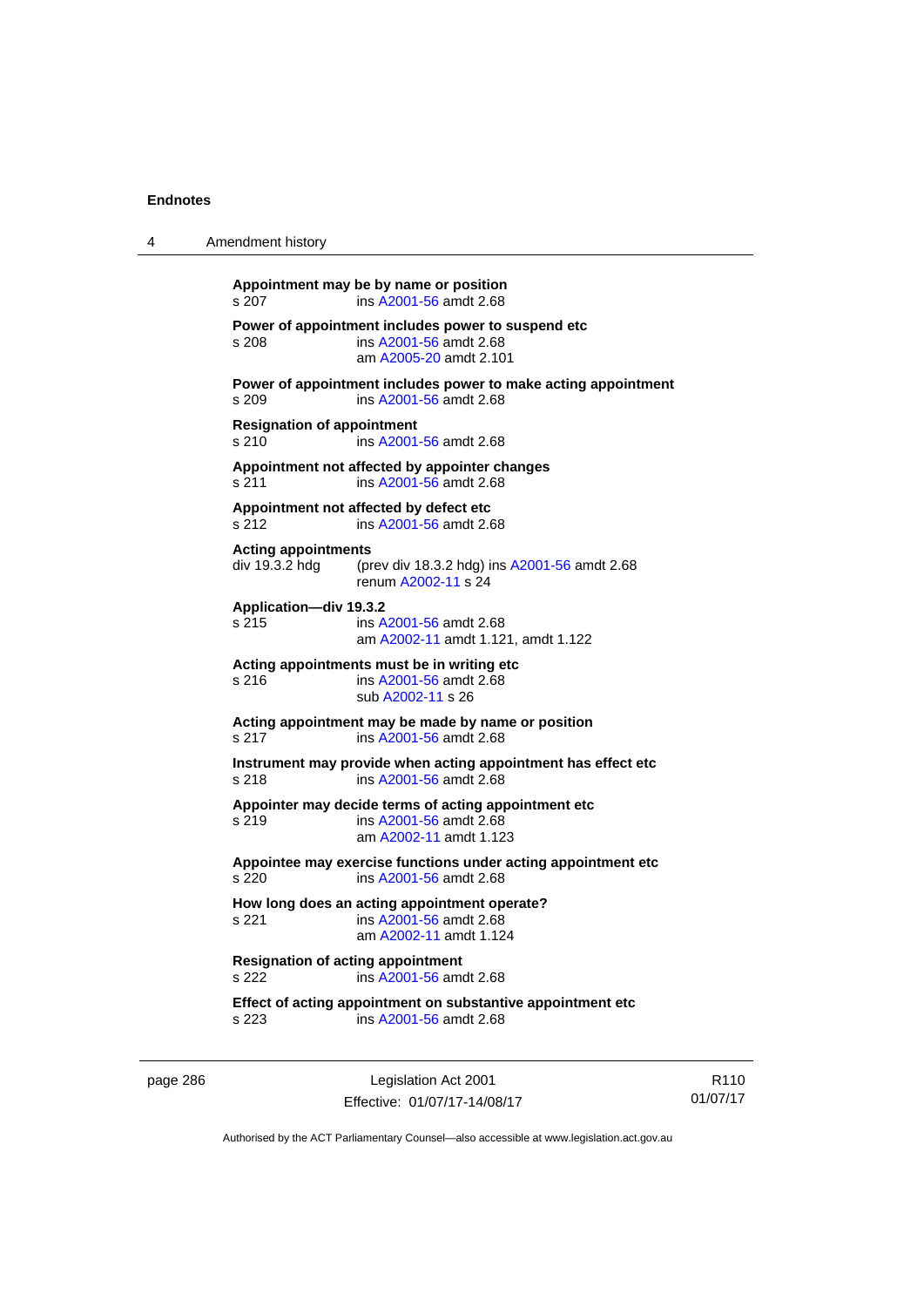## **Acting appointment not affected by appointer changes**  s 224 ins [A2001-56](http://www.legislation.act.gov.au/a/2001-56) amdt 2.68 **Acting appointment not affected by defect etc**  s 225 ins [A2001-56](http://www.legislation.act.gov.au/a/2001-56) amdt 2.68 **Standing acting arrangements**<br>div 19.3.2A hdg ins A2003-41 ins [A2003-41](http://www.legislation.act.gov.au/a/2003-41) amdt 2.35 **Application—div 19.3.2A**  s 225A ins [A2003-41](http://www.legislation.act.gov.au/a/2003-41) amdt 2.35 **Person acting under standing acting arrangement may exercise functions etc**  s 225B hdg sub [A2005-20](http://www.legislation.act.gov.au/a/2005-20) amdt 2.102<br>s 225B ins A2003-41 amdt 2.35 ins [A2003-41](http://www.legislation.act.gov.au/a/2003-41) amdt 2.35 **Appointments—Assembly consultation**  div 19.3.3 hdg ins [A2002-11](http://www.legislation.act.gov.au/a/2002-11) s 27 **Meaning of** *statutory position***—div 19.3.3**  s 226 ins [A2002-11](http://www.legislation.act.gov.au/a/2002-11) s 27 **Application—div 19.3.3**  s 227 ins [A2002-11](http://www.legislation.act.gov.au/a/2002-11) s 27 am [A2002-49](http://www.legislation.act.gov.au/a/2002-49) amdt 2.34; [A2004-28](http://www.legislation.act.gov.au/a/2004-28) amdt 3.32 (3), (4) exp 22 December 2004 (s 227 (4) and see [A2004-28](http://www.legislation.act.gov.au/a/2004-28),  $s$  211 (1) and [NI2004-486\)](http://www.legislation.act.gov.au/ni/2004-486/default.asp) am [A2007-3](http://www.legislation.act.gov.au/a/2007-3) amdt 2.1 **Consultation with appropriate Assembly committee**  s 228 ins [A2002-11](http://www.legislation.act.gov.au/a/2002-11) s 27 **Appointment is disallowable instrument**  s 229 hdg sub [A2002-49](http://www.legislation.act.gov.au/a/2002-49) amdt 2.35 s 229 ins [A2002-11](http://www.legislation.act.gov.au/a/2002-11) s 27 **Delegations**  pt 19.4 hdg (prev pt 18.4 hdg) ins [A2001-56](http://www.legislation.act.gov.au/a/2001-56) amdt 2.68 renum [A2002-11](http://www.legislation.act.gov.au/a/2002-11) s 24 **Application—pt 19.4 generally**  s 230 ins [A2001-56](http://www.legislation.act.gov.au/a/2001-56) amdt 2.68 am [A2002-11](http://www.legislation.act.gov.au/a/2002-11) amdt 1.125; [A2005-20](http://www.legislation.act.gov.au/a/2005-20) amdt 2.103, amdt 2.104 **Application—pt 19.4 to subdelegations**  s 231 ins [A2001-56](http://www.legislation.act.gov.au/a/2001-56) amdt 2.68 am [A2002-11](http://www.legislation.act.gov.au/a/2002-11) amdt 1.126; [A2003-56](http://www.legislation.act.gov.au/a/2003-56) amdt 2.53, amdt 2.54 **Delegation must be in writing etc**  s 232 ins [A2001-56](http://www.legislation.act.gov.au/a/2001-56) amdt 2.68

R110 01/07/17

Legislation Act 2001 Effective: 01/07/17-14/08/17 page 287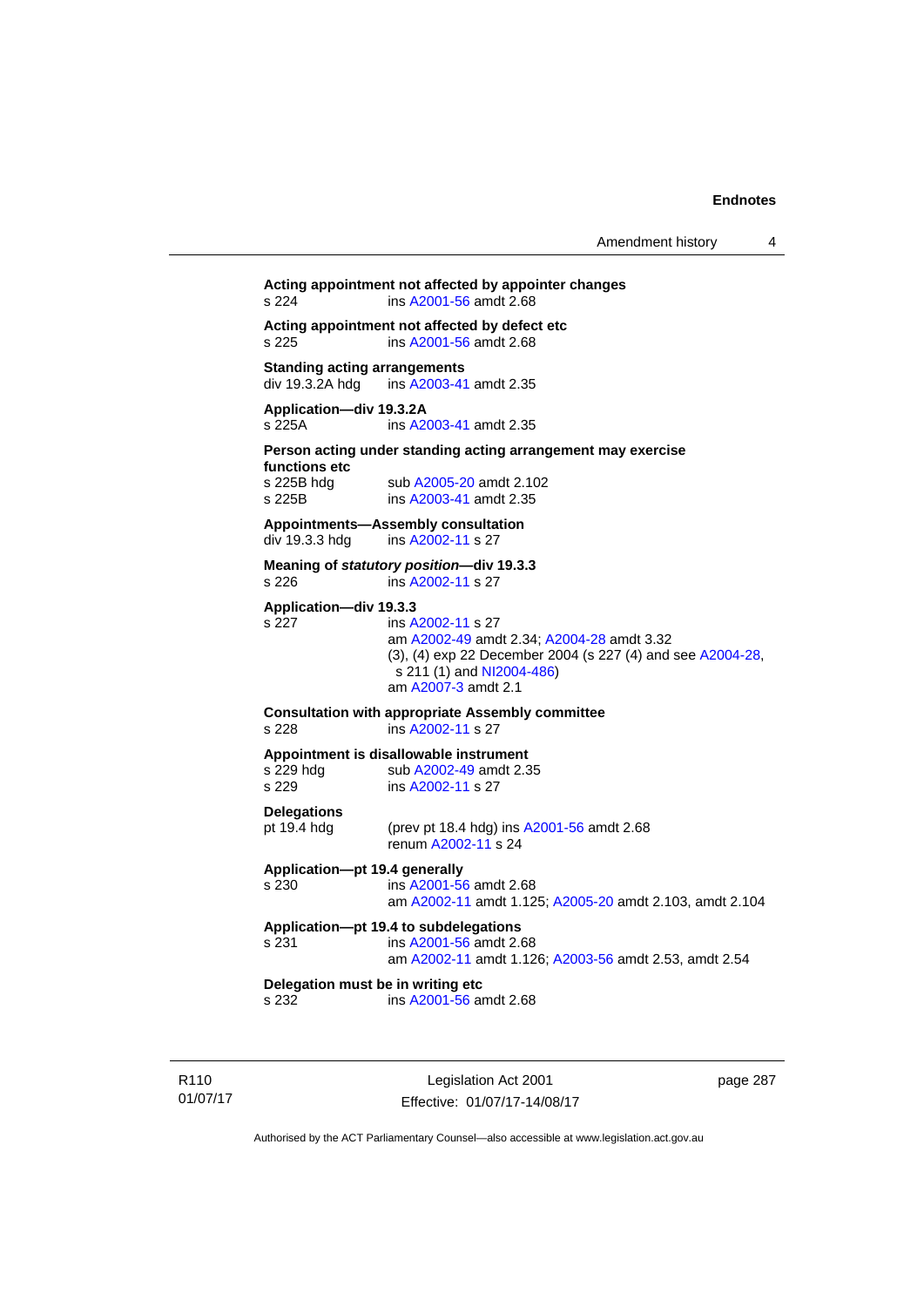| 4 | Amendment history                                      |                                                                                                                        |  |
|---|--------------------------------------------------------|------------------------------------------------------------------------------------------------------------------------|--|
|   | Delegation may be made by name or position<br>s 233    | ins A2001-56 amdt 2.68                                                                                                 |  |
|   | s 234                                                  | Instrument may provide when delegation has effect etc<br>ins A2001-56 amdt 2.68<br>am A2003-41 amdt 2.36               |  |
|   | Delegation may be made to 2 or more delegates<br>s 235 | ins A2001-56 amdt 2.68                                                                                                 |  |
|   | Power to delegate may not be delegated<br>s 236        | ins A2001-56 amdt 2.68<br>am A2002-11 amdt 1.127<br>sub A2003-56 amdt 2.55                                             |  |
|   | Delegation may be amended or revoked<br>s 237          | ins A2001-56 amdt 2.68<br>am A2005-20 amdt 2.105                                                                       |  |
|   | Appointer responsible for delegated function<br>s 238  | ins A2001-56 amdt 2.68                                                                                                 |  |
|   | <b>Exercise of delegation by delegate</b><br>s 239     | ins A2001-56 amdt 2.68<br>am A2002-49 amdt 2.36, amdt 2.37; A2003-56 amdt 2.56                                         |  |
|   | Appointer may exercise delegated function<br>s 240     | ins A2001-56 amdt 2.68                                                                                                 |  |
|   | Delegation not affected by appointer changes<br>s 241  | ins A2001-56 amdt 2.68                                                                                                 |  |
|   | Delegation not affected by defect etc<br>s 242         | ins A2001-56 amdt 2.68                                                                                                 |  |
|   | <b>Service of documents</b><br>pt 19.5 hdg             | (prev pt 18.5 hdg) ins A2001-56 amdt 2.68<br>renum A2002-11 s 24                                                       |  |
|   | Application-pt 19.5<br>s 245                           | ins A2001-56 amdt 2.68                                                                                                 |  |
|   | Definitions-pt 19.5<br>s 246                           | ins A2001-56 amdt 2.68<br>def executive officer am A2011-22 amdt 1.277<br>def <i>home address</i> am A2002-30 amdt 2.7 |  |
|   | Service of documents on individuals<br>s 247           | ins A2001-56 amdt 2.68<br>am A2002-49 amdt 2.38, amdt 2.39                                                             |  |

page 288 Legislation Act 2001 Effective: 01/07/17-14/08/17

R110 01/07/17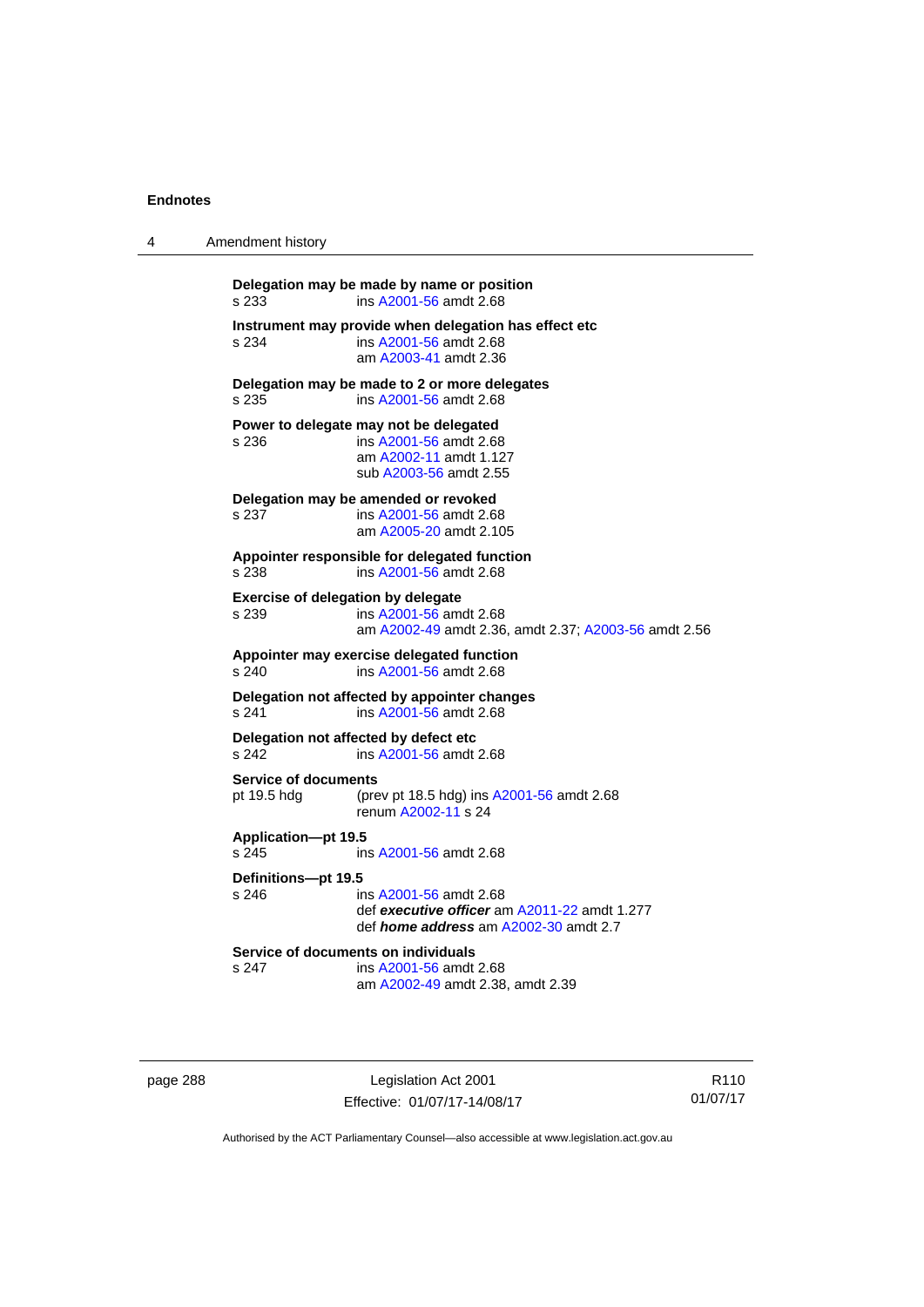| s 248                                   | Service of documents on corporations<br>ins A2001-56 amdt 2.68<br>am A2002-49 amdt 2.40, amdt 2.41                                                                         |
|-----------------------------------------|----------------------------------------------------------------------------------------------------------------------------------------------------------------------------|
| s 249                                   | Service of documents on agencies<br>ins A2001-56 amdt 2.68                                                                                                                 |
| s 250 hdg<br>s 250                      | When document taken to be served<br>sub A2005-20 amdt 2.106<br>ins A2001-56 amdt 2.68<br>am A2002-11 amdt 1.128; A2011-48 amdt 1.36                                        |
| Other laws not affected etc<br>s 251    | ins A2001-56 amdt 2.68<br>am A2002-11 amdt 1.129                                                                                                                           |
| $s$ 252                                 | Powers of courts and tribunals not affected<br>ins A2001-56 amdt 2.68                                                                                                      |
| pt 19.6 hdg                             | <b>Functions of Executive and Ministers</b><br>ins A2002-11 s 29                                                                                                           |
| s 253                                   | <b>Exercise of functions of Executive</b><br>ins A2002-11 s 29<br>am A2003-41 amdt 2.37; A2005-62 amdt 2.17                                                                |
| s 254                                   | Administration of matters not allocated<br>ins A2002-11 s 29                                                                                                               |
| <b>Delegation by Minister</b><br>s 254A | ins A2002-11 s 29                                                                                                                                                          |
| <b>Other matters</b><br>pt 19.7 hdg     | (prev pt 18.6 hdg) ins A2001-56 amdt 2.68<br>sub A2002-11 s 28                                                                                                             |
| <b>Forms</b><br>s 255                   | ins A2001-56 amdt 2.68<br>am A2002-11 amdt 1.130, amdt 1.131; A2002-49 amdt 2.42;<br>A2003-41 amdt 2.38; A2005-20 amdt 2.107, amdt 2.108;<br>A2006-42 amdt 2.12, amdt 2.19 |
| s 256                                   | Production of records kept in computers etc<br>ins A2001-56 amdt 2.68<br>am A2005-20 amdt 2.109                                                                            |
| s 257                                   | Out-of-session presentation of documents to Legislative Assembly<br>ins A2015-50 amdt 2.2                                                                                  |
| s 260                                   | Delegation by parliamentary counsel<br>(prev s 119) renum A2001-56 amdt 2.67                                                                                               |

R110 01/07/17

Legislation Act 2001 Effective: 01/07/17-14/08/17 page 289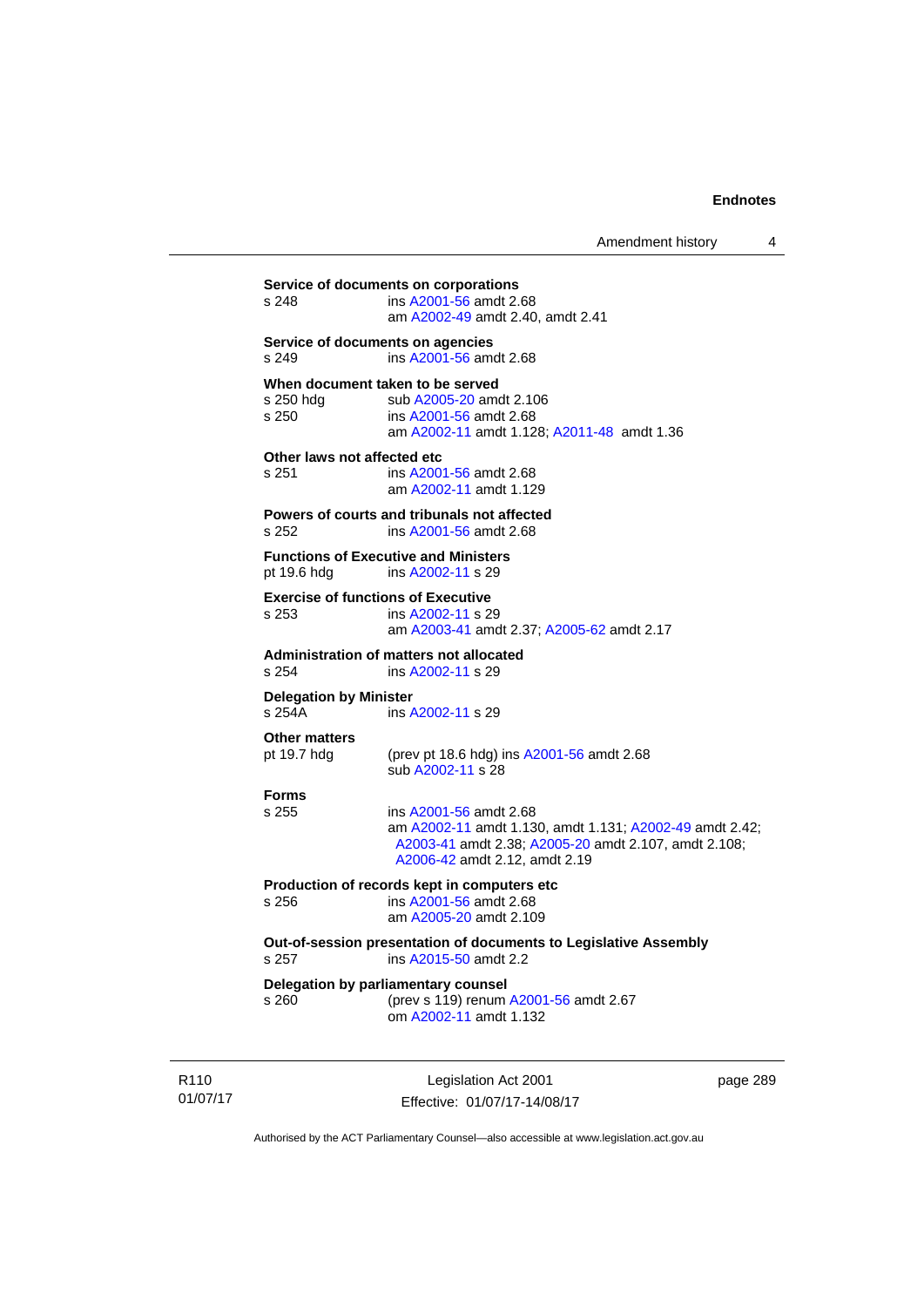4 Amendment history

**References to Administration Act 1989 etc**  s 261 (prev s 120) renum [A2001-56](http://www.legislation.act.gov.au/a/2001-56) amdt 2.67 om [A2002-11](http://www.legislation.act.gov.au/a/2002-11) amdt 1.132 **Regulation-making power**  s 262 (prev s 121) renum as s 262 and then s 302 **Application of s 28**  s 263 (prev s 122) renum [A2001-56](http://www.legislation.act.gov.au/a/2001-56) amdt 2.67 exp 12 March 2002 (s 263 (2)) **Application of s 47 (2) to (6)**  s 264 (prev s 122A) renum as s 264 and then s 304 **Application of s 61 and s 62**  s 265 (prev s 123) renum as s 265 and then s 305 **Application of s 69**  s 266 (prev s 124) renum [A2001-56](http://www.legislation.act.gov.au/a/2001-56) amdt 2.67 exp 12 March 2002 (s 266 (2)) **Transitional regulations**  s 267 (prev s 125) renum as s 267 and then s 306 **Modification of ch 20's operation**  s 268 (prev s 126) renum as s 268 and then s 307 **Status of certain instruments as disallowable instruments**  s 269 (prev s 127) renum as s 269 and then s 308 **Status of certain instruments as notifiable instruments**  s 270 (prev s 128) renum as s 270 and then s 309 **Compliance with authorisation or requirement to do something by notice in gazette**  s 271 (prev s 129) renum as s 271 and then s 310 **Commencement of Acts that refer to notification or notice in the gazette**  s 271B renum as s 311 **Commencement of registrable instruments that refer to notification or notice in the gazette**  renum as s 312 **Status of republications under Legislation (Republication) Act 1996**  s 272 (prev s 130) renum as s 272 and then s 313 **Transitional provisions about penalties** s 273 renum as s 314 **Status of certain determinations**  s 274 renum as s 315

page 290 Legislation Act 2001 Effective: 01/07/17-14/08/17

R110 01/07/17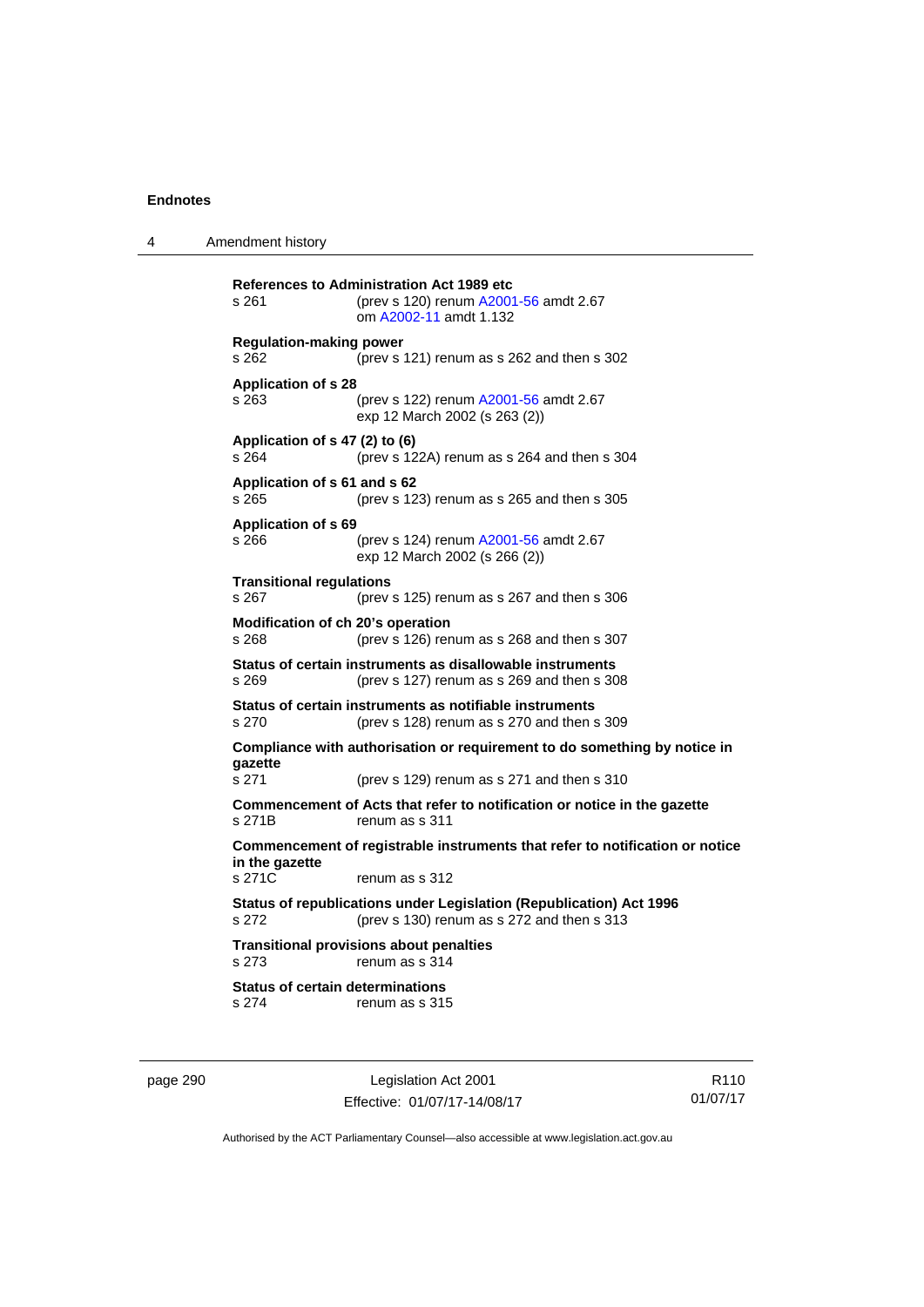| Amendment history |  |
|-------------------|--|
|-------------------|--|

| <b>Miscellaneous</b><br>ch 20 hdg                    | (prev ch 13 hdg) renum as ch 20 hdg and then ch 21 hdg<br>(prev ch 12 hdg) renum as ch 19 hdg A2001-56 amdt 2.66<br>renum as ch 20 hdg A2002-11 s 24                                                                                                                               |
|------------------------------------------------------|------------------------------------------------------------------------------------------------------------------------------------------------------------------------------------------------------------------------------------------------------------------------------------|
| s 300                                                | Delegation by parliamentary counsel<br>ins A2002-11 amdt 1.132<br>am A2004-60 amdt 1.175                                                                                                                                                                                           |
| s 301                                                | <b>References to Administration Act 1989 etc</b><br>ins A2002-11 amdt 1.132                                                                                                                                                                                                        |
| <b>Regulation-making power</b><br>s 302              | (prev s 121) renum as s 262 A2001-56 amdt 2.67<br>renum as s 302 R5 LA (see A2002-11 amdt 1.133)<br>sub A2003-41 amdt 2.39<br>am A2006-42 amdt 2.19; A2011-28 amdt 2.18                                                                                                            |
| Transitional<br>ch 21 hdg                            | (prev ch 13 hdg) renum as ch 20 hdg A2001-56 amdt 2.66<br>renum as ch 21 hdg A2002-11 s 24<br>om R29 LA                                                                                                                                                                            |
| s 303                                                | Transitional-meaning of optometrist<br>ins A2005-9 amdt 1.1<br>exp 9 January 2007 (see the Health Professionals Act 2004<br>s 136 (1) (h)) (s 303 (2))                                                                                                                             |
| Application of s 47 (2) to (6)<br>s 304 hdg<br>s 304 | (prev s 122A hdg) renum as s 264 hdg and then s 304 hdg<br>sub A2002-11 amdt 1.134<br>(prev s 122A) ins A2001-44 amdt 1.2623<br>renum as s 264 A2001-56 amdt 2.67<br>am A2002-11 amdt 1.135<br>renum as s 304 R5 LA (see A2002-11 amdt 1.136)<br>exp 12 September 2004 (s 304 (4)) |
| Application of s 61 and s 62<br>s 305                | (prev s 123) renum as s 265 A2001-56 amdt 2.67<br>renum as s 305 R5 LA (see A2002-11 amdt 1.136)<br>exp 12 September 2002 (s 305 (3))                                                                                                                                              |
| <b>Transitional regulations</b><br>s 306             | (prev s 125) am A2001-44 amdt 1.2624<br>renum as s 267 A2001-56 amdt 2.67<br>am A2001-56 amdts 2.69-2.71; A2002-11<br>amdts 1.137-1.140<br>renum as s 306 R5 LA (see A2002-11 amdt 1.136)<br>exp 28 May 2003 (s 306 (5))                                                           |

R110 01/07/17

Legislation Act 2001 Effective: 01/07/17-14/08/17 page 291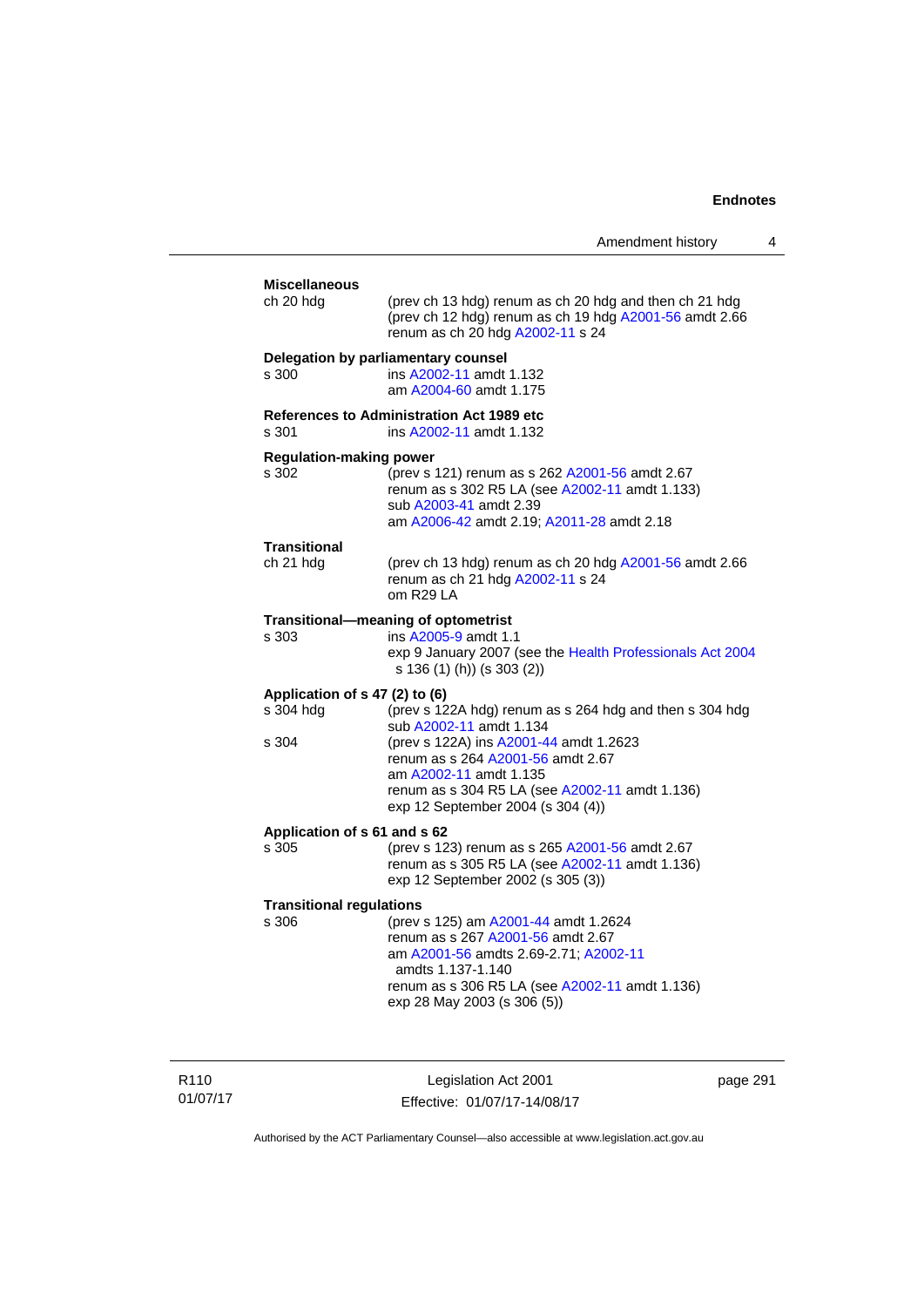| 4 | Amendment history                                       |                                                                                                                                                                                                                              |
|---|---------------------------------------------------------|------------------------------------------------------------------------------------------------------------------------------------------------------------------------------------------------------------------------------|
|   | Modification of ch 20's operation<br>s 307 hdg<br>s 307 | (prev s 268 hdg) sub A2001-56 amdt 2.72<br>(prev s 126) renum as s 268 A2001-56 amdt 2.67<br>am A2002-11 amdt 1.141<br>renum as s 307 R5 LA (see A2002-11 amdt 1.13)<br>am A2002-49 amdt 2.54<br>exp 28 May 2003 (s 307 (2)) |
|   | s 308                                                   | Status of certain instruments as disallowable instruments<br>(prev s 127) renum as s 269 A2001-56 amdt 2.67<br>renum as s 308 R5 LA (see A2002-11 amdt 1.136)<br>exp 12 September 2004 (s 308 (4))                           |
|   | s 309                                                   | Status of certain instruments as notifiable instruments<br>(prev s 128) renum as s 270 A2001-56 amdt 2.67<br>renum as s 309 R5 LA (see A2002-11 amdt 1.136)<br>exp 12 September 2004 (s 309 (7))                             |
|   |                                                         | Compliance with authorisation or requirement to do something by notice in                                                                                                                                                    |
|   | gazette<br>s 310                                        | (prev s 129) renum as s 271 A2001-56 amdt 2.67<br>am A2001-56 amdt 2.73<br>renum as s 310 R5 LA (see A2002-11 amdt 1.136)<br>exp 12 September 2004 (s 310 (5))                                                               |
|   | s 310A                                                  | Application of s 89 to registrable instrument<br>ins A2003-56 amdt 2.57<br>exp 12 September 2004 (s 310A (2))                                                                                                                |
|   | s 311                                                   | Commencement of Acts that refer to notification or notice in the gazette<br>(prev s 271B) ins as mod SL2001-34 reg 6<br>renum R5 LA (see A2002-11 amdt 1.136)<br>exp 13 September 2002 (s 311 (5))                           |
|   | in the gazette                                          | Commencement of registrable instruments that refer to notification or notice                                                                                                                                                 |
|   | s 312                                                   | (prev s 271C) ins as mod SL2001-34 reg 6<br>renum R5 LA (see A2002-11 amdt 1.136)<br>exp 13 September 2002 (s 312 (5))                                                                                                       |
|   | s 313                                                   | Status of republications under Legislation (Republication) Act 1996<br>(prev s 130) renum as s 272 A2001-56 amdt 2.67<br>renum as s 313 R5 LA (see A2002-11 amdt 1.136)<br>exp 12 September 2004 (s 313 (3))                 |
|   | s 314                                                   | <b>Transitional provisions about penalties</b><br>(prev s 273) ins A2001-56 amdt 2.74<br>renum R5 LA (see A2002-11 amdt 1.136)<br>exp 12 September 2003 (s 314 (5))                                                          |

page 292 **Legislation Act 2001** Effective: 01/07/17-14/08/17

R110 01/07/17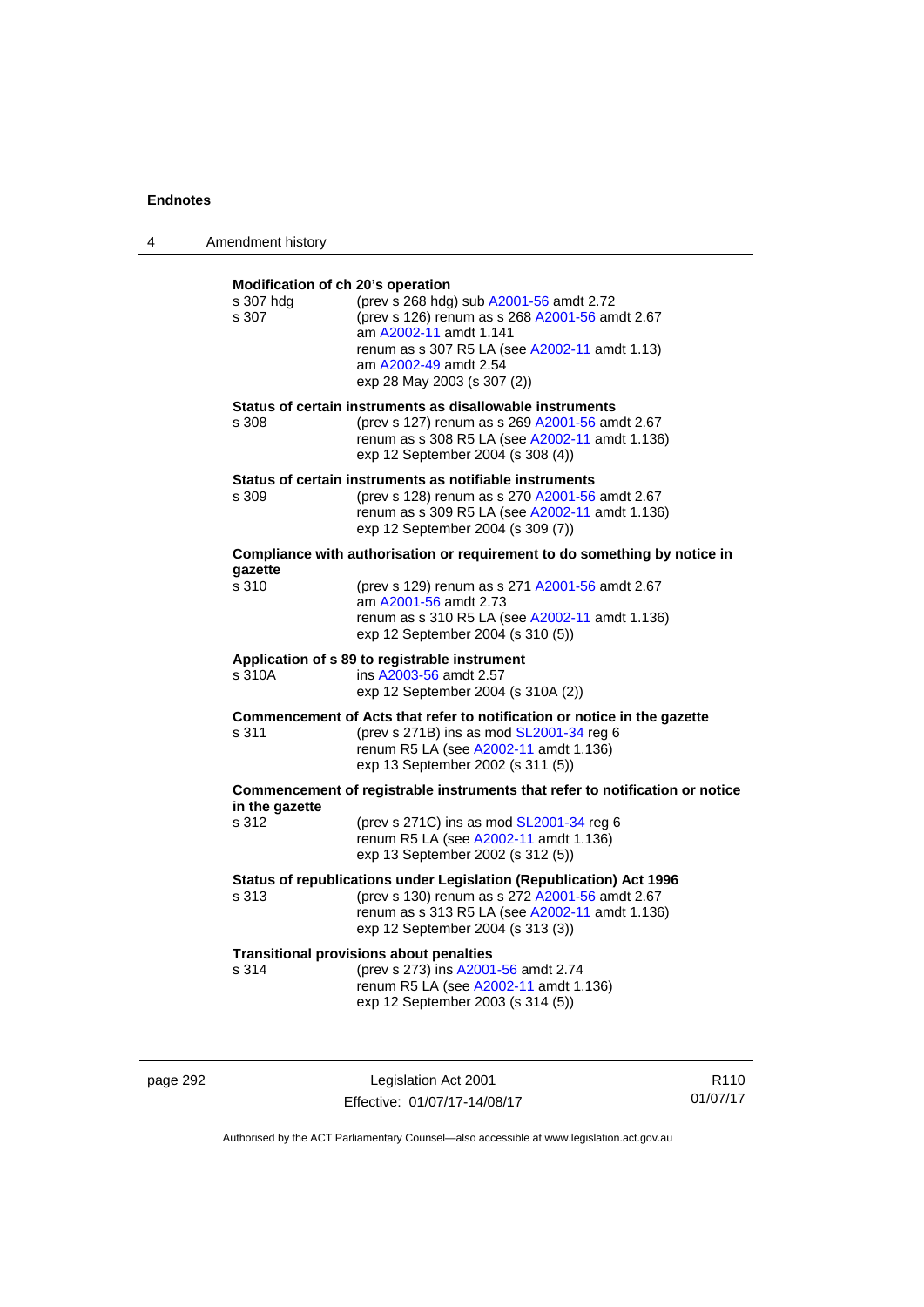#### **Status of certain determinations**

| s 315 | (prev s 274) ins A2001-56 amdt 2.74   |
|-------|---------------------------------------|
|       | renum R5 LA (see A2002-11 amdt 1.136) |
|       | exp 12 September 2003 (s 315 (6))     |

#### **Delegations under Administration Act 1989**

|                                                                   | Delegations under Administration ACt 1969              |  |  |
|-------------------------------------------------------------------|--------------------------------------------------------|--|--|
| s 316                                                             | ins A2003-56 amdt 2.58                                 |  |  |
|                                                                   | exp 12 September 2004 (s 316 (3))                      |  |  |
| Former NSW and UK Acts in force before establishment of Territory |                                                        |  |  |
| sch 1 pt 1.1 hdg                                                  | (prev sch 1 pt 1 hdg) sub and renum A2001-56 amdt 2.75 |  |  |
| sch 1 pt 1.1                                                      | am A2001-44 amdt 1.2625: A2001-56 amdts 2.76-2.79:     |  |  |
|                                                                   |                                                        |  |  |

[A2001-88](http://www.legislation.act.gov.au/a/2001-88) s 43 (2); [A2002-40](http://www.legislation.act.gov.au/a/2002-40) amdt 3.28; items renum R11 LA (see [A2002-40](http://www.legislation.act.gov.au/a/2002-40) amdt 3.29) sub [A2002-49](http://www.legislation.act.gov.au/a/2002-49) amdt 2.43 am [A2003-56](http://www.legislation.act.gov.au/a/2003-56) amdt 2.59; items renum R21 LA (see [A2003-56](http://www.legislation.act.gov.au/a/2003-56) amdt 2.60); [A2004-17](http://www.legislation.act.gov.au/a/2004-17) amdt 2.10; items renum R30 LA (see [A2004-17](http://www.legislation.act.gov.au/a/2004-17) amdt 2.11); [A2004-60](http://www.legislation.act.gov.au/a/2004-60) amdt 1.176; items renum R31 LA (see [A2004-60](http://www.legislation.act.gov.au/a/2004-60) amdt 1.177); [A2006-38](http://www.legislation.act.gov.au/a/2006-38) amdt 1.9; items renum R52 LA (see [A2006-38](http://www.legislation.act.gov.au/a/2006-38) amdt 1.10); [A2009-39](http://www.legislation.act.gov.au/a/2009-39) amdt 2.5; items renum R70 LA; [A2009-50](http://www.legislation.act.gov.au/a/2009-50) s 50; items renum R71 LA

#### **Former NSW Acts applied after establishment of Territory**

| sch 1 pt 1.2 hda | (prev sch 1 pt 2 hdg) sub and renum $A2001-56$ amdt 2.80 |
|------------------|----------------------------------------------------------|
| sch 1 pt 1.2     | am A2001-44 amdt 1.2626. amdt 1.2627: A2001-56           |
|                  | amdt 2.81; A2004-7 amdt 1.5; A2006-38 amdt 1.11; items   |
|                  | renum R52 LA (see A2006-38 amdt 1.12)                    |

#### **Meaning of commonly-used terms**

| dict pt 1 hdg  | sub A2003-56 amdt 2.61                                            |
|----------------|-------------------------------------------------------------------|
| dict pt 1 note | sub A2003-56 amdt 2.61                                            |
| dict pt 1      | def $AAT$ ins $A2002-49$ amdt 2.44                                |
|                | om A2008-37 amdt 1.297                                            |
|                | def $ACAT$ ins $A2008-36$ amdt 1.409                              |
|                | def Act sub A2001-56 amdt 2.82                                    |
|                | am A2005-20 amdt 2.110                                            |
|                | def $ACT$ reloc from IA $A2001-56$ amdt 2.16                      |
|                | def $ADI$ reloc from IA $A2001-56$ amdt 2.16                      |
|                | sub A2002-49 amdt 2.45                                            |
|                | def <b>administrative appeals tribunal</b> reloc from IA A2001-56 |
|                | amdt $2.16$                                                       |
|                | om A2008-37 amdt 1.297                                            |
|                | def <i>administrative unit</i> reloc from IA A2001-56 amdt 2.16   |
|                | def <b>adult</b> reloc from IA A2001-56 amdt 2.16                 |
|                | def <i>affidavit</i> reloc from IA A2001-56 amdt 2.16             |
|                | om A2005-53 amdt 1.95                                             |
|                | def <b>ambulance service</b> reloc from IA A2001-56 amdt 2.16     |
|                | sub A2004-28 amdt 3.33                                            |
|                |                                                                   |

R110 01/07/17

Legislation Act 2001 Effective: 01/07/17-14/08/17 page 293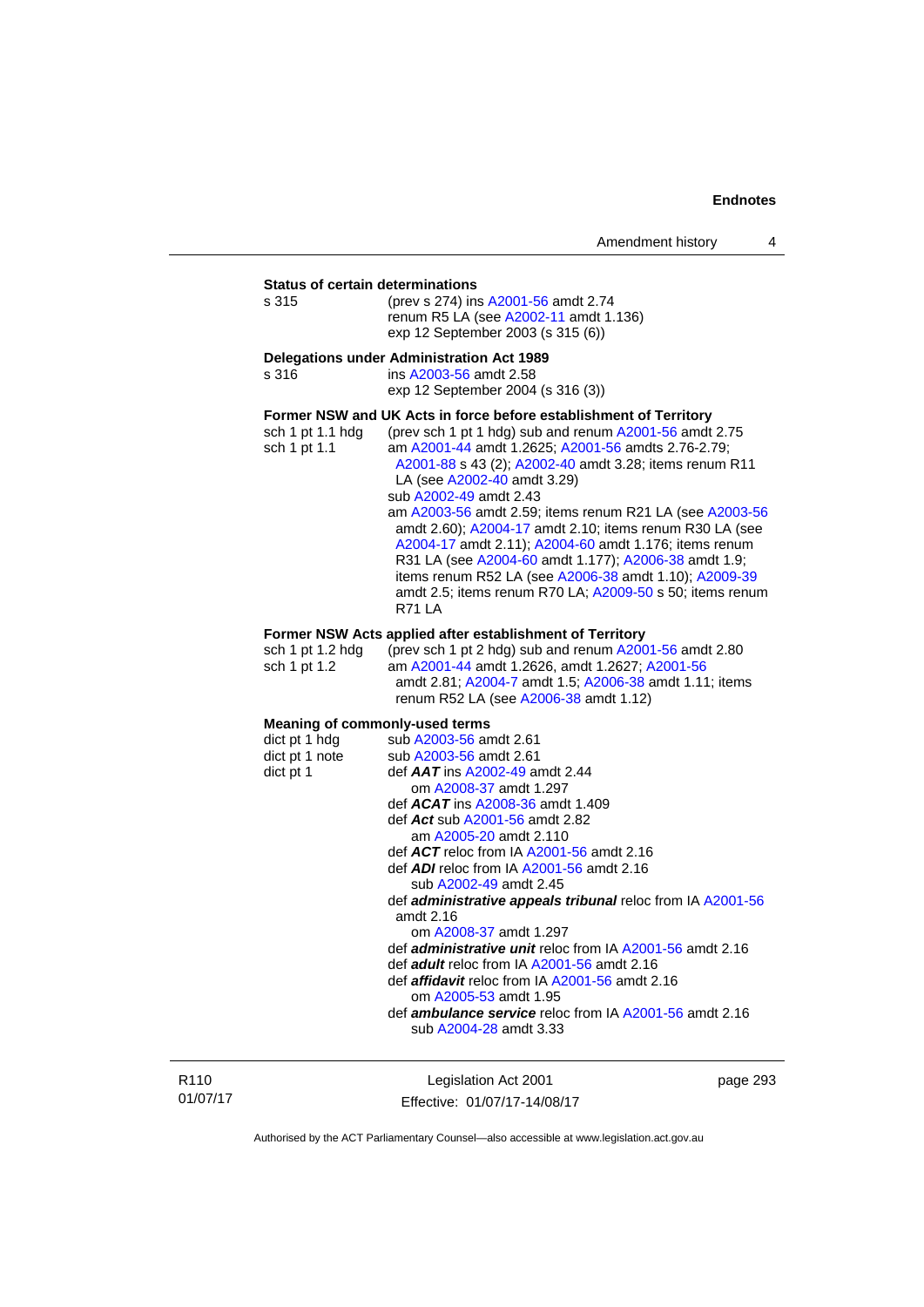| Amendment history<br>$\overline{4}$ |  |
|-------------------------------------|--|
|-------------------------------------|--|

| def <b>amend</b> sub A2001-56 amdt 2.82                      |
|--------------------------------------------------------------|
| am A2005-20 amdt 2.111, amdt 2.112                           |
| def appoint reloc from IA A2001-56 amdt 2.16                 |
| def AS ins A2009-20 amdt 2.9                                 |
| def AS/NZS ins A2009-20 amdt 2.9                             |
| def asset reloc from IA A2001-56 amdt 2.16                   |
| def associate judge ins A2015-10 s 32                        |
| def Attorney-General ins A2001-56 amdt 2.82                  |
| def auditor-general reloc from IA A2001-56 amdt 2.16         |
| sub A2005-20 amdt 2.113                                      |
| def Australia reloc from IA A2001-56 amdt 2.16               |
| def Australian citizen ins A2012-21 amdt 2.1                 |
| def Australian Consumer Law (ACT) ins A2010-54               |
| amdt 3.38                                                    |
| def Australian Criminal Intelligence Commission ins          |
| A2017-4 amdt 2.2                                             |
| def <b>Australian driver licence</b> reloc from IA A2001-56  |
| amdt 2.16                                                    |
| def Australian/New Zealand Standard ins A2009-20             |
| amdt 2.9                                                     |
| def Australian Standard ins A2009-20 amdt 2.9                |
| def Australian Statistician ins A2005-20 amdt 2.114          |
| def authorised deposit-taking institution reloc from IA      |
| A2001-56 amdt 2.16                                           |
| sub A2002-49 amdt 2.46                                       |
| def bank reloc from IA A2001-56 amdt 2.16                    |
| def bank holiday ins A2011-28 amdt 2.19                      |
| def bankrupt or personally insolvent ins A2009-49 amdt 2.1   |
| def barrister reloc from IA A2001-56 amdt 2.16               |
| def body reloc from IA A2001-56 amdt 2.16                    |
| def breach reloc from IA A2001-56 amdt 2.16                  |
| def <b>building code</b> ins A2004-13 amdt 2.79              |
| def <b>building society</b> reloc from IA A2001-56 amdt 2.16 |
| sub A2003-56 amdt 2.62                                       |
| def business day reloc from IA A2001-56 amdt 2.16            |
| am A2011-28 amdt 2.20                                        |
| def by ins A2005-20 amdt 2.115                               |
| def by-law ins A2005-20 amdt 2.116                           |
| def by-laws ins A2002-11 amdt 1.142                          |
| om A2005-20 amdt 2.116                                       |
| def calendar month reloc from IA A2001-56 amdt 2.16          |
| sub A2014-44 amdt 2.4                                        |
| def calendar year reloc from IA A2001-56 amdt 2.16           |
| def Canberra Institute of Technology ins A2014-55 s 35       |
| def change reloc from IA A2001-56 amdt 2.16                  |
| sub A2006-42 amdt 2.13                                       |
|                                                              |

page 294 **Legislation Act 2001** Effective: 01/07/17-14/08/17

R110 01/07/17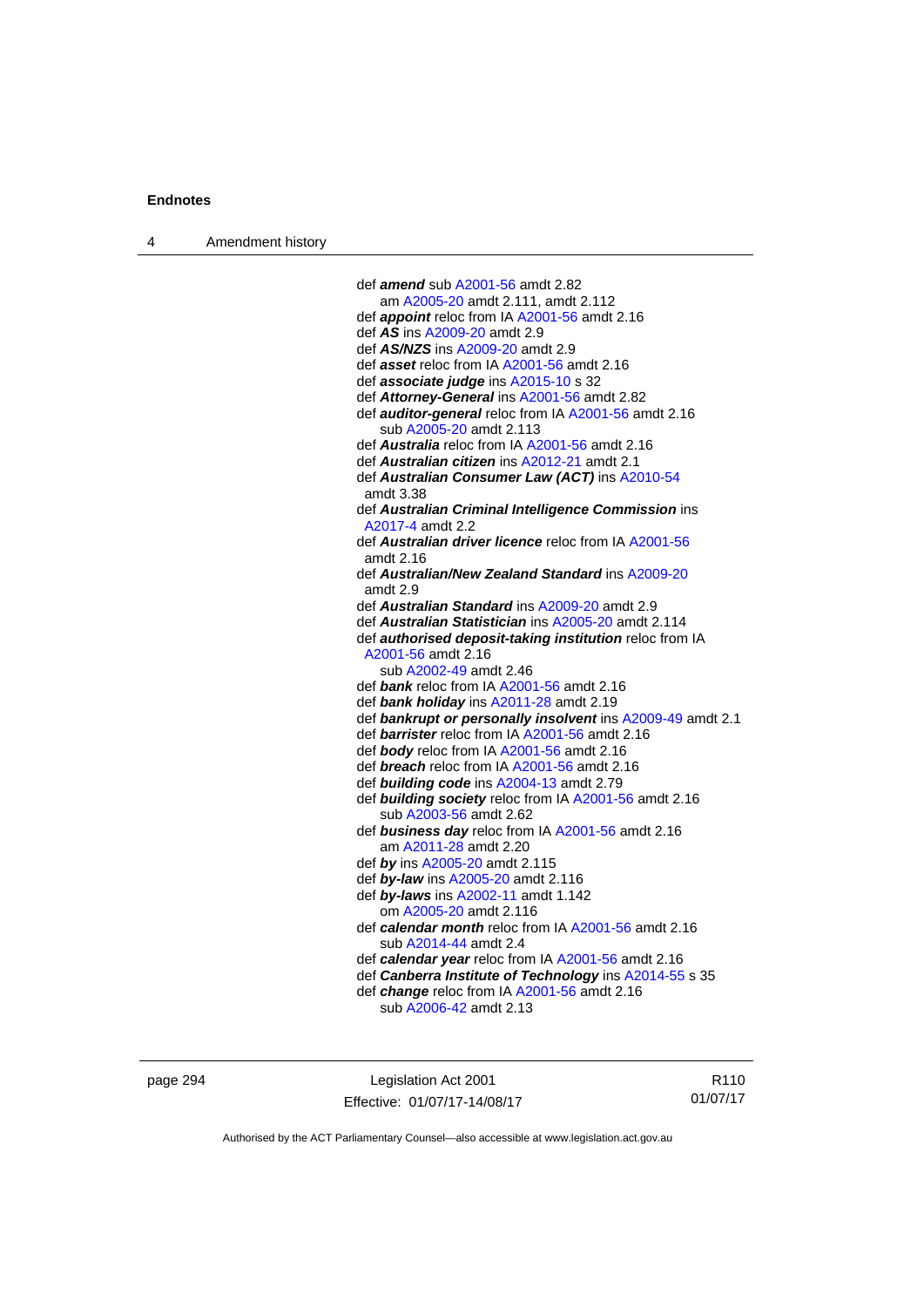| Amendment history                                                          | 4 |
|----------------------------------------------------------------------------|---|
|                                                                            |   |
| def chief executive ins A2001-56 amdt 2.82                                 |   |
| om A2011-22 amdt 1.278                                                     |   |
| def <i>chief fire control officer</i> ins A2001-56 amdt 2.82               |   |
| om A2004-28 amdt 3.34                                                      |   |
| def chief health officer reloc from IA A2001-56 amdt 2.16                  |   |
| def Chief Justice reloc from IA A2001-56 amdt 2.16                         |   |
| def Chief Magistrate reloc from IA A2001-56 amdt 2.16                      |   |
| def Chief Minister reloc from IA A2001-56 amdt 2.16                        |   |
| def chief officer (ambulance service) ins A2004-28<br>amdt 3.35            |   |
| def chief officer (fire and rescue) ins A2012-21 amdt 2.2                  |   |
| om A2016-33 amdt 1.29                                                      |   |
| def chief officer (fire and rescue service) ins A2016-33                   |   |
| amdt 1.30                                                                  |   |
| def chief officer (fire brigade) ins A2004-28 amdt 3.35                    |   |
| om A2012-21 amdt 2.2                                                       |   |
| def chief officer (rural fire service) ins A2004-28 amdt 3.35              |   |
| def chief officer (SES) ins A2004-28 amdt 3.35                             |   |
| def chief planning executive ins A2002-56 amdt 3.43                        |   |
| sub A2005-20 amdt 2.117; A2007-25 amdt 1.96                                |   |
| def chief police officer reloc from IA A2001-56 amdt 2.16                  |   |
| def <i>chief solicitor</i> ins A2004-42 amdt 2.39                          |   |
| am A2011-30 amdt 1.8                                                       |   |
| def chief surveyor ins A2007-33 amdt 1.9                                   |   |
| om A2010-6 amdt 1.10                                                       |   |
| def <i>child</i> reloc from IA A2001-56 amdt 2.16                          |   |
| def children and young people commissioner ins A2005-46<br>amdt $1.1$      |   |
| def Childrens Court reloc from IA A2001-56 amdt 2.16                       |   |
| sub A2008-20 amdt 4.42                                                     |   |
| def city area reloc from IA A2001-56 amdt 2.16                             |   |
| am A2005-20 amdt 2.118                                                     |   |
| def city renewal authority ins A2017-12 amdt 1.3                           |   |
| def civil partner ins A2008-14 amdt 1.44                                   |   |
| def civil partnership ins A2008-14 amdt 1.44                               |   |
| sub A2012-40 amdt 3.65                                                     |   |
| def civil union ins A2006-22 amdt 1.74 (A2006-22 rep before                |   |
| commenced by disallowance (see Cwlth Gaz 2006 No S93))                     |   |
| ins A2012-40 amdt 3.66                                                     |   |
| sub A2013-39 amdt 2.37 (A2013-39 never effective (see                      |   |
| Commonwealth v Australian Capital Territory [2013]                         |   |
| HCA 55)                                                                    |   |
| def civil union partner ins A2012-40 amdt 3.66                             |   |
| def <i>clerk</i> reloc from IA A2001-56 amdt 2.16<br>am A2012-26 amdt 1.31 |   |
|                                                                            |   |

def *commencement* sub [A2001-56](http://www.legislation.act.gov.au/a/2001-56) amdt 2.82

R110 01/07/17

Legislation Act 2001 Effective: 01/07/17-14/08/17 page 295

def *commencement notice* sub [A2001-56](http://www.legislation.act.gov.au/a/2001-56) amdt 2.82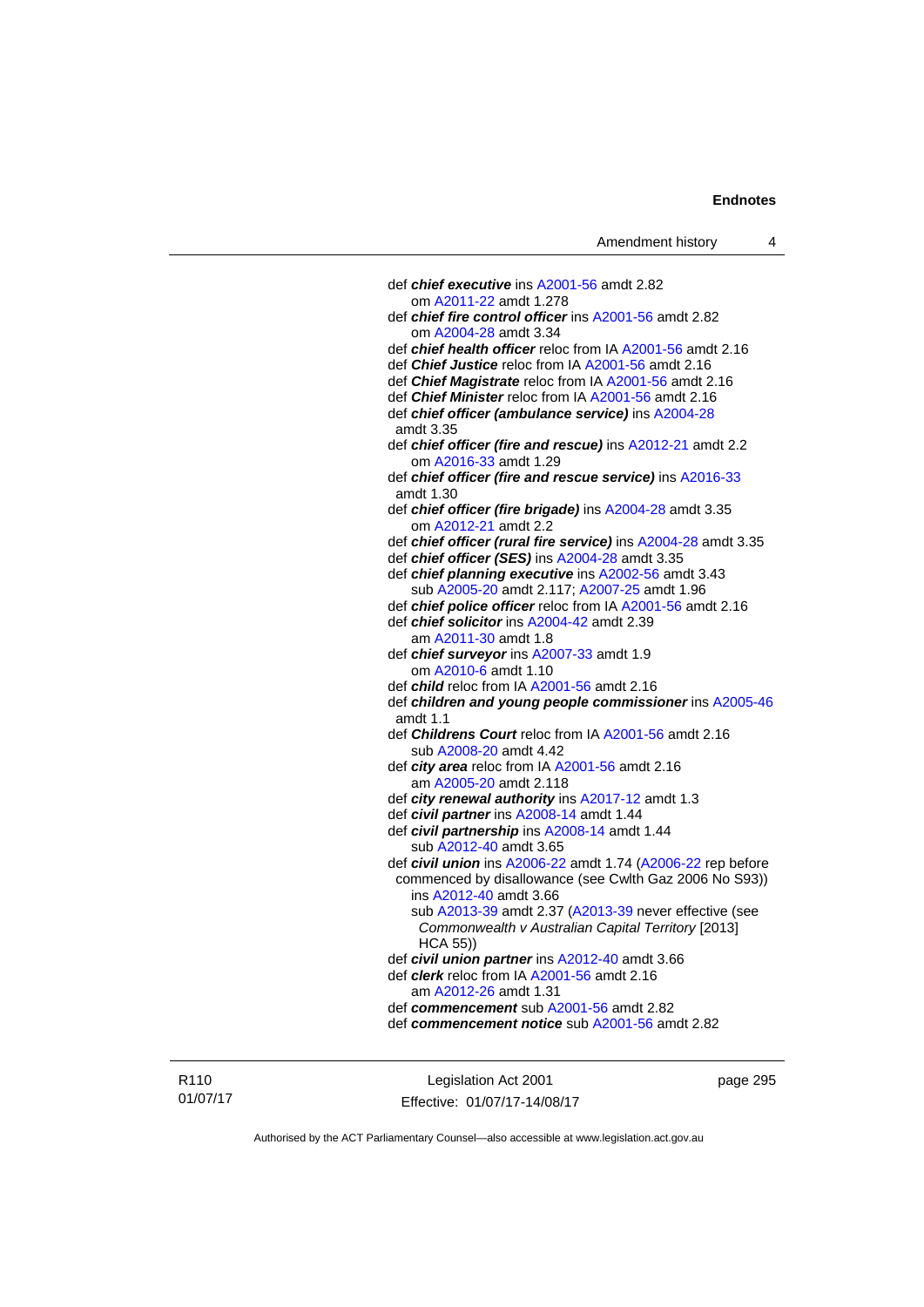4 Amendment history

 def *commissioner for fair trading* reloc from IA [A2001-56](http://www.legislation.act.gov.au/a/2001-56) amdt 2.16 sub [A2005-20](http://www.legislation.act.gov.au/a/2005-20) amdt 2.119 am [A2010-54](http://www.legislation.act.gov.au/a/2010-54) amdt 3.39 def *commissioner for health complaints* ins [A2001-56](http://www.legislation.act.gov.au/a/2001-56) amdt 2.82 om [A2005-41](http://www.legislation.act.gov.au/a/2005-41) amdt 1.110 def *commissioner for housing* reloc from IA [A2001-56](http://www.legislation.act.gov.au/a/2001-56) amdt 2.16 om [A2007-8](http://www.legislation.act.gov.au/a/2007-8) amdt 1.12 def *commissioner for land and planning* reloc from IA [A2001-56](http://www.legislation.act.gov.au/a/2001-56) amdt 2.16 om [A2002-56](http://www.legislation.act.gov.au/a/2002-56) amdt 3.44 def *commissioner for public administration* reloc from IA [A2001-56](http://www.legislation.act.gov.au/a/2001-56) amdt 2.16 om [A2016-52](http://www.legislation.act.gov.au/a/2016-52/default.asp) amdt 1.117 def *commissioner for revenue* reloc from IA [A2001-56](http://www.legislation.act.gov.au/a/2001-56) amdt 2.16 def *commissioner for surveys* reloc from IA [A2001-56](http://www.legislation.act.gov.au/a/2001-56) amdt 2.16 om [A2007-33](http://www.legislation.act.gov.au/a/2007-33) amdt 1.10 def *commissioner for sustainability and the environment* ins [A2012-25](http://www.legislation.act.gov.au/a/2012-25) amdt 1.2 def *commissioner for the environment* ins [A2001-56](http://www.legislation.act.gov.au/a/2001-56) amdt 2.82 om [A2012-25](http://www.legislation.act.gov.au/a/2012-25) amdt 1.2 def *commissioner of police* reloc from IA [A2001-56](http://www.legislation.act.gov.au/a/2001-56) amdt 2.16 def *commit* ins [A2006-23](http://www.legislation.act.gov.au/a/2006-23) amdt 1.212 def *committed for trial* reloc from IA [A2001-56](http://www.legislation.act.gov.au/a/2001-56) amdt 2.16 om [A2006-23](http://www.legislation.act.gov.au/a/2006-23) amdt 1.212 def *Commonwealth* reloc from IA [A2001-56](http://www.legislation.act.gov.au/a/2001-56) amdt 2.16 def *Commonwealth country* reloc from IA [A2001-56](http://www.legislation.act.gov.au/a/2001-56) amdt 2.16 def *Commonwealth DPP* ins [A2005-20](http://www.legislation.act.gov.au/a/2005-20) amdt 2.120 def *Commonwealth gazette* reloc from IA [A2001-56](http://www.legislation.act.gov.au/a/2001-56) amdt 2.16 def *community advocate* reloc from IA [A2001-56](http://www.legislation.act.gov.au/a/2001-56) amdt 2.16 om [A2005-47](http://www.legislation.act.gov.au/a/2005-47) amdt 1.12 def *confer* reloc from IA [A2001-56](http://www.legislation.act.gov.au/a/2001-56) amdt 2.16 def *conservator of flora and fauna* reloc from IA [A2001-56](http://www.legislation.act.gov.au/a/2001-56) amdt 2.16 am [A2014-59](http://www.legislation.act.gov.au/a/2014-59) amdt 2.36 def *construction occupations registrar* ins [A2004-13](http://www.legislation.act.gov.au/a/2004-13) amdt 2.80 sub [A2005-20](http://www.legislation.act.gov.au/a/2005-20) amdt 2.121

page 296 Legislation Act 2001 Effective: 01/07/17-14/08/17

R110 01/07/17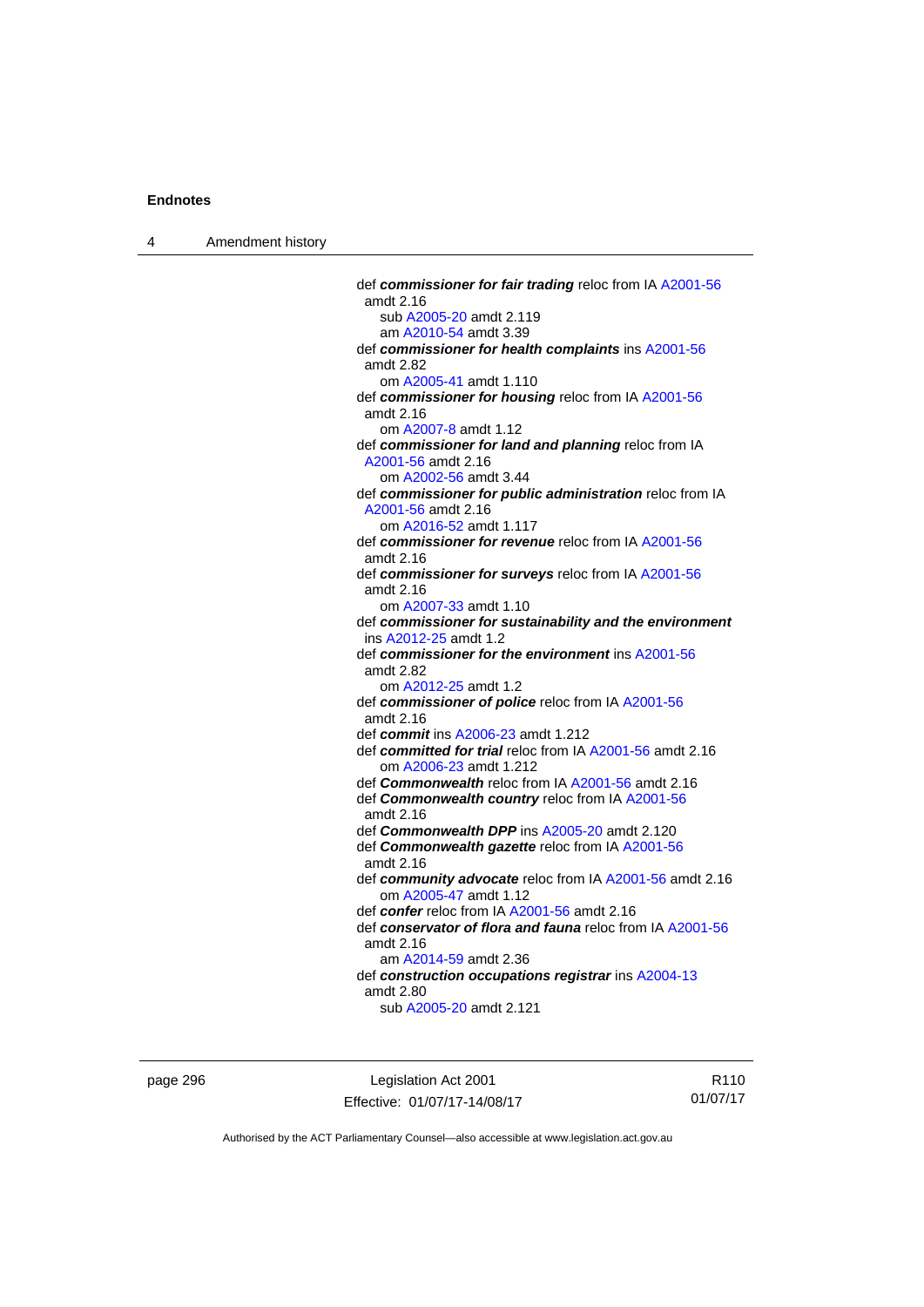def *consumer and trader tribunal* ins [A2003-16](http://www.legislation.act.gov.au/a/2003-16) s 70 om [A2008-36](http://www.legislation.act.gov.au/a/2008-36) amdt 1.410 def *Consumer Credit (Australian Capital Territory) Code* reloc from IA [A2001-56](http://www.legislation.act.gov.au/a/2001-56) amdt 2.16 om [A2010-40](http://www.legislation.act.gov.au/a/2010-40) amdt 1.25 def *Consumer Credit (Australian Capital Territory) Regulations* reloc from IA [A2001-56](http://www.legislation.act.gov.au/a/2001-56) amdt 2.16 om [A2010-40](http://www.legislation.act.gov.au/a/2010-40) amdt 1.25 def *contravene* reloc from IA [A2001-56](http://www.legislation.act.gov.au/a/2001-56) amdt 2.16 def *converted ordinance* reloc from IA [A2001-56](http://www.legislation.act.gov.au/a/2001-56) amdt 2.16 def *Co-operatives National Law (ACT)* ins [A2017-8](http://www.legislation.act.gov.au/a/2017-8/default.asp) amdt 2.5 def *Co-operatives National Regulation (ACT)* ins [A2017-8](http://www.legislation.act.gov.au/a/2017-8/default.asp) amdt 2.5 def *coroner* ins [A2014-18](http://www.legislation.act.gov.au/a/2014-18) amdt 2.1 def *Coroner's Court* reloc from IA [A2001-56](http://www.legislation.act.gov.au/a/2001-56) amdt 2.16 def *corporation* reloc from IA [A2001-56](http://www.legislation.act.gov.au/a/2001-56) amdt 2.16 def *Corporations Act* ins in IA 2001No 56 amdt 2.14 reloc from IA [A2001-56](http://www.legislation.act.gov.au/a/2001-56) amdt 2.16 def *correctional centre* ins [A2006-23](http://www.legislation.act.gov.au/a/2006-23) amdt 1.213 def *corrections officer* ins [A2006-23](http://www.legislation.act.gov.au/a/2006-23) amdt 1.213 def *Court of Appeal* ins [A2004-42](http://www.legislation.act.gov.au/a/2004-42) amdt 2.39 def *court of summary jurisdiction* reloc from IA [A2001-56](http://www.legislation.act.gov.au/a/2001-56) amdt 2.16 def *credit tribunal* reloc from IA [A2001-56](http://www.legislation.act.gov.au/a/2001-56) amdt 2.16 sub [A2005-20](http://www.legislation.act.gov.au/a/2005-20) amdt 2.122 om [A2008-36](http://www.legislation.act.gov.au/a/2008-36) amdt 1.410 def *credit union* reloc from IA [A2001-56](http://www.legislation.act.gov.au/a/2001-56) amdt 2.16 sub [A2003-56](http://www.legislation.act.gov.au/a/2003-56) amdt 2.63 def *Criminal Code* ins [A2002-51](http://www.legislation.act.gov.au/a/2002-51) amdt 1.27 def *CrimTrac* ins [A2011-52](http://www.legislation.act.gov.au/a/2011-52) amdt 2.1 om [A2017-4](http://www.legislation.act.gov.au/a/2017-4/default.asp) amdt 2.3 def *custodial escort* ins [A2002-30](http://www.legislation.act.gov.au/a/2002-30) amdt 2.8 om [A2006-23](http://www.legislation.act.gov.au/a/2006-23) amdt 1.214 def *daily newspaper* ins [A2009-20](http://www.legislation.act.gov.au/a/2009-20) amdt 2.10 om [A2015-33](http://www.legislation.act.gov.au/a/2015-33) amdt 1.139 def *daylight* reloc from IA [A2001-56](http://www.legislation.act.gov.au/a/2001-56) amdt 2.16 def *definition* ins [A2001-56](http://www.legislation.act.gov.au/a/2001-56) amdt 2.82 def *dental prosthetist* reloc from IA [A2001-56](http://www.legislation.act.gov.au/a/2001-56) amdt 2.16 sub [A2004-39](http://www.legislation.act.gov.au/a/2004-39) amdt 3.1; [A2010-10](http://www.legislation.act.gov.au/a/2010-10) amdt 2.69 def *dental technician* reloc from IA [A2001-56](http://www.legislation.act.gov.au/a/2001-56) amdt 2.16 sub [A2004-39](http://www.legislation.act.gov.au/a/2004-39) amdt 3.2 om [A2011-28](http://www.legislation.act.gov.au/a/2011-28) amdt 2.21 def *dentist* reloc from IA [A2001-56](http://www.legislation.act.gov.au/a/2001-56) amdt 2.16 sub [A2004-39](http://www.legislation.act.gov.au/a/2004-39) amdt 4.3; [A2010-10](http://www.legislation.act.gov.au/a/2010-10) amdt 2.70 def *Deputy Speaker* ins [A2005-20](http://www.legislation.act.gov.au/a/2005-20) amdt 2.123 def *designation* reloc from IA [A2001-56](http://www.legislation.act.gov.au/a/2001-56) amdt 2.16 om [A2016-52](http://www.legislation.act.gov.au/a/2016-52/default.asp) amdt 1.117

R110 01/07/17

Legislation Act 2001 Effective: 01/07/17-14/08/17 page 297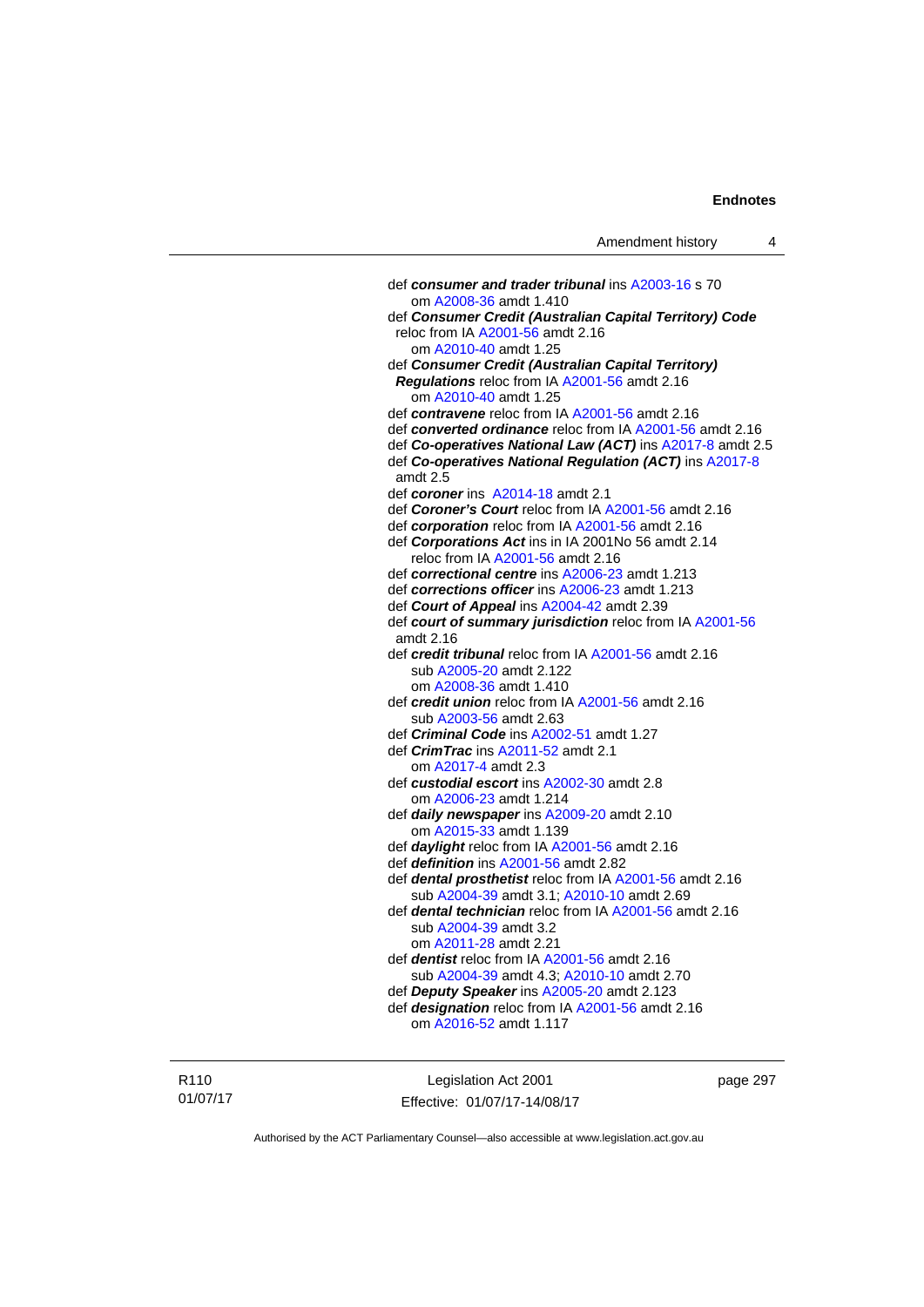| Amendment history<br>4 |  |
|------------------------|--|
|------------------------|--|

| def detention place ins A2008-20 amdt 2.22                          |
|---------------------------------------------------------------------|
| def director-general ins A2011-22 amdt 1.279                        |
| def <i>director of corrective services</i> ins A2002-30 amdt 2.8    |
| om A2006-23 amdt 1.215                                              |
| def director of public prosecutions (or DPP) reloc from IA          |
| A2001-56 amdt 2.16                                                  |
| def disability and community services commissioner ins              |
| A2005-41 amdt 1.111                                                 |
| def <b>disallowable instrument</b> sub A2001-56 amdt 2.82           |
| def <b>discrimination commissioner</b> reloc from IA A2001-56       |
| amdt 2.16<br>sub A2005-41 amdt 1.112                                |
| def discrimination tribunal reloc from IA A2001-56 amdt 2.16        |
| om A2008-36 amdt 1.410                                              |
| def <b>doctor</b> reloc from IA A2001-56 amdt 2.16                  |
| sub A2004-39 amdt 5.13; A2010-10 amdt 2.71                          |
| def <b>document</b> reloc from IA A2001-56 amdt 2.16                |
| am A2003-56 amdt 2.64                                               |
| def domestic partner ins A2003-14 s 5                               |
| def domestic partnership ins A2003-14 s 5                           |
| def DPP ins A2002-49 amdt 2.47                                      |
| def driver licence reloc from IA A2001-56 amdt 2.16                 |
| def electoral commission reloc from IA A2001-56 amdt 2.16           |
| def electoral commissioner reloc from IA A2001-56                   |
| amdt 2.16                                                           |
| def emergency service ins A2004-28 amdt 3.35                        |
| sub A2012-21 amdt 2.3; A2016-33 amdt 1.31                           |
| def emergency services authority ins A2004-28 amdt 3.35             |
| om A2007-3 amdt 2.2                                                 |
| def emergency services commissioner ins A2004-28                    |
| amdt 3.35                                                           |
| def enactment sub A2001-56 amdt 2.82                                |
| def enrolled nurse ins A2006-46 amdt 2.28<br>sub A2010-10 amdt 2.72 |
| def entity ins A2001-56 amdt 2.82                                   |
| def environment protection authority ins A2002-11                   |
| amdt 1.142                                                          |
| def establish reloc from IA A2001-56 amdt 2.16                      |
| def estate reloc from IA A2001-56 amdt 2.16                         |
| def Executive reloc from IA A2001-56 amdt 2.16                      |
| def exercise reloc from IA A2001-56 amdt 2.16                       |
| def expire reloc from IA A2001-56 amdt 2.16                         |
| def external territory reloc from IA A2001-56 amdt 2.16             |
| def <i>fail</i> reloc from IA A2001-56 amdt 2.16                    |
| def Federal Court reloc from IA A2001-56 amdt 2.16                  |
| def <i>file</i> reloc from IA A2001-56 amdt 2.16                    |
| def financial year reloc from IA A2001-56 amdt 2.16                 |

page 298 Legislation Act 2001 Effective: 01/07/17-14/08/17

R110 01/07/17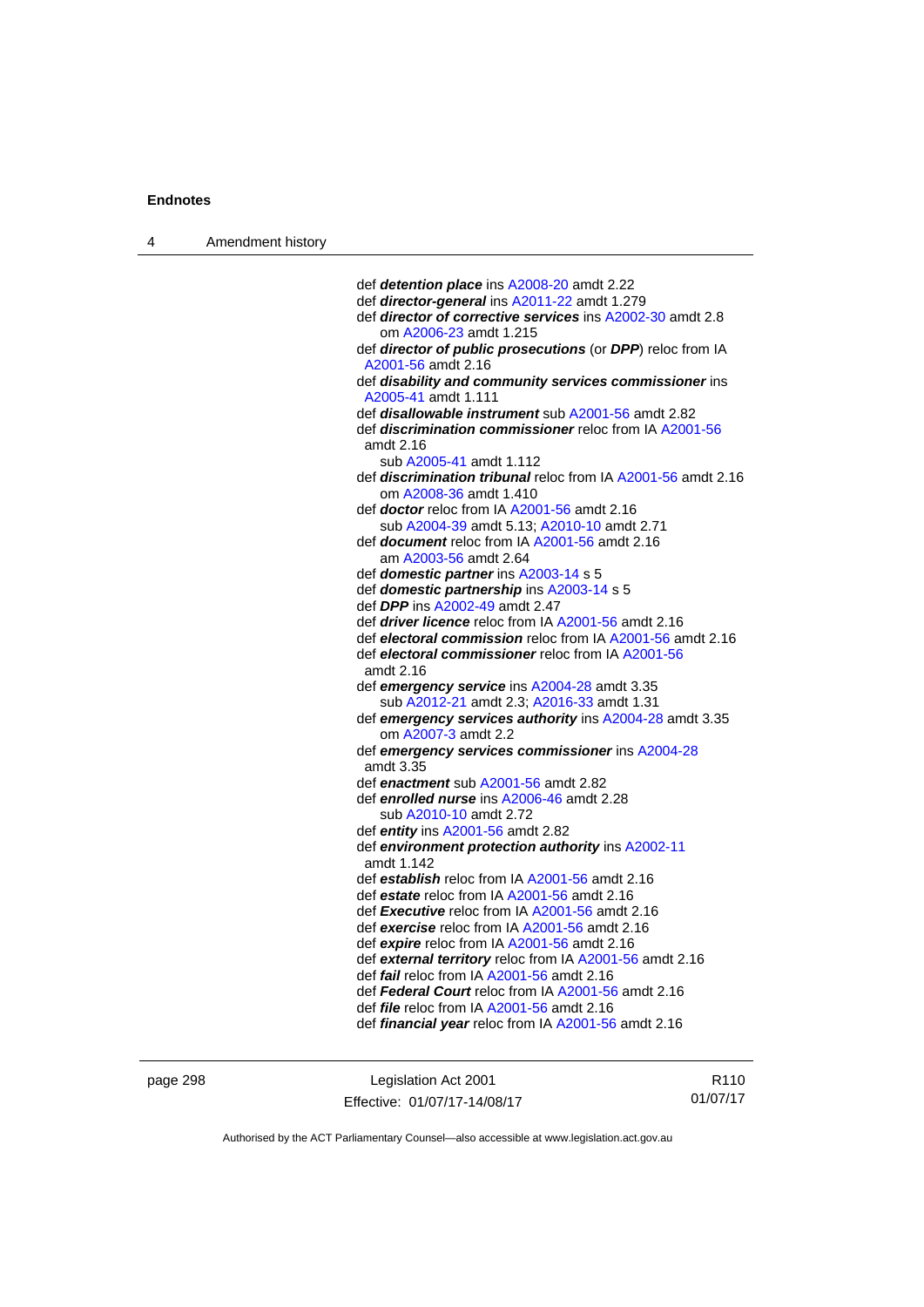def *fire and rescue* ins [A2012-21](http://www.legislation.act.gov.au/a/2012-21) amdt 2.4 om [A2016-33](http://www.legislation.act.gov.au/a/2016-33) amdt 1.32 def *fire and rescue service* ins [A2016-33](http://www.legislation.act.gov.au/a/2016-33) amdt 1.33 def *fire brigade* reloc from IA [A2001-56](http://www.legislation.act.gov.au/a/2001-56) amdt 2.16 sub [A2004-28](http://www.legislation.act.gov.au/a/2004-28) amdt 3.36 om [A2012-21](http://www.legislation.act.gov.au/a/2012-21) amdt 2.5 def *fire commissioner* reloc from IA [A2001-56](http://www.legislation.act.gov.au/a/2001-56) amdt 2.16 om [A2004-28](http://www.legislation.act.gov.au/a/2004-28) amdt 3.37 def *for* ins [A2002-11](http://www.legislation.act.gov.au/a/2002-11) amdt 1.142 def *foreign country* reloc from IA [A2001-56](http://www.legislation.act.gov.au/a/2001-56) amdt 2.16 sub [A2006-42](http://www.legislation.act.gov.au/a/2006-42) amdt 2.14 def *former NSW Act* sub [A2001-56](http://www.legislation.act.gov.au/a/2001-56) amdt 2.82; [A2002-11](http://www.legislation.act.gov.au/a/2002-11) amdt 1.143 def *former UK Act* sub [A2001-56](http://www.legislation.act.gov.au/a/2001-56) amdt 2.82; [A2002-11](http://www.legislation.act.gov.au/a/2002-11) amdt 1.143 def *found guilty* reloc from IA [A2001-56](http://www.legislation.act.gov.au/a/2001-56) amdt 2.16 sub [A2002-49](http://www.legislation.act.gov.au/a/2002-49) amdt 2.48; [A2006-23](http://www.legislation.act.gov.au/a/2006-23) amdt 1.216 am [A2008-20](http://www.legislation.act.gov.au/a/2008-20) amdt 4.43 def *function* reloc from IA [A2001-56](http://www.legislation.act.gov.au/a/2001-56) amdt 2.16 def *gambling and racing commission* reloc from IA [A2001-56](http://www.legislation.act.gov.au/a/2001-56) amdt 2.16 def *gazette* reloc from IA [A2001-56](http://www.legislation.act.gov.au/a/2001-56) amdt 2.16 sub [A2009-49](http://www.legislation.act.gov.au/a/2009-49) amdt 2.2 am [A2016-52](http://www.legislation.act.gov.au/a/2016-52/default.asp) amdt 1.118 def *give* reloc from IA [A2001-56](http://www.legislation.act.gov.au/a/2001-56) amdt 2.16 def *government printer* reloc from IA [A2001-56](http://www.legislation.act.gov.au/a/2001-56) amdt 2.16 def *government solicitor* reloc from IA [A2001-56](http://www.legislation.act.gov.au/a/2001-56) amdt 2.16 sub [A2011-30](http://www.legislation.act.gov.au/a/2011-30) amdt 1.9 def *Governor* ins [A2001-56](http://www.legislation.act.gov.au/a/2001-56) amdt 2.82 def *Governor-General* ins [A2001-56](http://www.legislation.act.gov.au/a/2001-56) amdt 2.82 def *GST* ins [A2002-27](http://www.legislation.act.gov.au/a/2002-27) s 27 def *guardianship tribunal* reloc from IA [A2001-56](http://www.legislation.act.gov.au/a/2001-56) amdt 2.16 om [A2008-36](http://www.legislation.act.gov.au/a/2008-36) amdt 1.410 def *head of service* ins [A2016-52](http://www.legislation.act.gov.au/a/2016-52/default.asp) amdt 1.119 def *health practitioner* ins [A2010-10](http://www.legislation.act.gov.au/a/2010-10) amdt 2.73 def *Health Practitioner Regulation National Law (ACT)* ins [A2010-10](http://www.legislation.act.gov.au/a/2010-10) amdt 2.73 def *health services commissioner* ins [A2005-41](http://www.legislation.act.gov.au/a/2005-41) amdt 1.113 def *Heavy Vehicle National Law (ACT)* ins [A2013-52](http://www.legislation.act.gov.au/a/2013-52) s 6 def *heritage council* ins [A2004-57](http://www.legislation.act.gov.au/a/2004-57) amdt 1.53 def *heritage register* ins [A2004-57](http://www.legislation.act.gov.au/a/2004-57) amdt 1.53 def *High Court* reloc from IA [A2001-56](http://www.legislation.act.gov.au/a/2001-56) amdt 2.16 def *home address* ins [A2009-49](http://www.legislation.act.gov.au/a/2009-49) amdt 2.3 def *housing commissioner* ins [A2007-8](http://www.legislation.act.gov.au/a/2007-8) amdt 1.13 def *human rights commission* ins [A2005-41](http://www.legislation.act.gov.au/a/2005-41) amdt 1.113 def *human rights commissioner* ins [A2005-41](http://www.legislation.act.gov.au/a/2005-41) amdt 1.113 def *Imperial Act* reloc from IA [A2001-56](http://www.legislation.act.gov.au/a/2001-56) amdt 2.16

R110 01/07/17

Legislation Act 2001 Effective: 01/07/17-14/08/17 page 299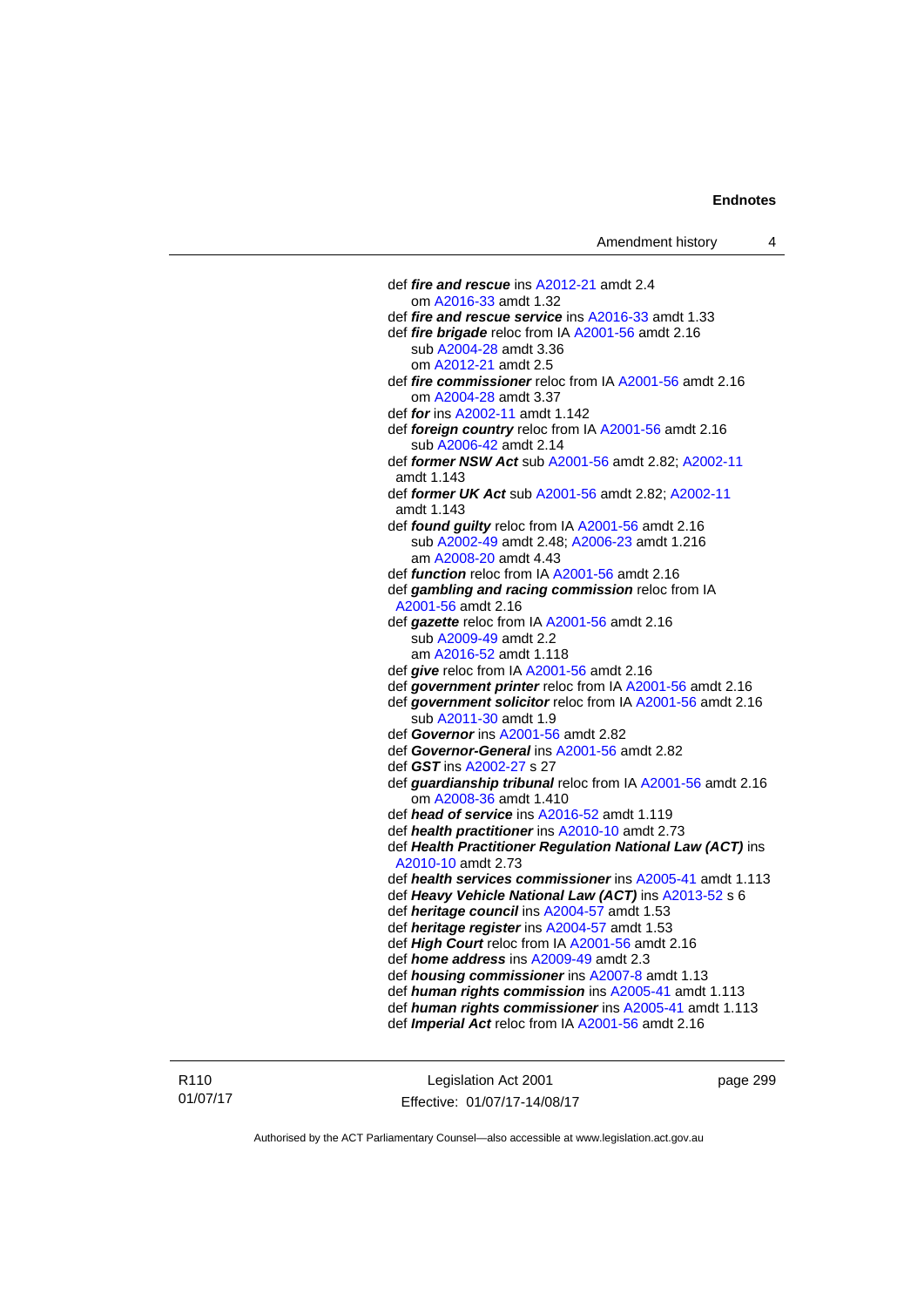| Amendment history<br>$\overline{4}$ |  |
|-------------------------------------|--|
|-------------------------------------|--|

| def independent competition and regulatory commission<br>ins A2004-42 amdt 2.39 |
|---------------------------------------------------------------------------------|
| def <i>indictable offence</i> ins A2001-56 amdt 2.82                            |
| sub A2002-11 amdt 1.144; A2003-56 amdt 2.65                                     |
| def <i>indictment</i> reloc from IA A2001-56 amdt 2.16                          |
| def <i>individual</i> reloc from IA A2001-56 amdt 2.16                          |
| def Industrial Court ins A2013-43 amdt 1.3                                      |
| def information privacy commissioner ins A2014-49                               |
| amdt 1.26                                                                       |
| def <i>infringement notice</i> ins A2004-42 amdt 2.39                           |
| def in relation to ins A2002-49 amdt 2.49                                       |
| def insolvent under administration ins A2003-56 amdt 2.66                       |
| om A2005-20 amdt 2.124                                                          |
| def <i>institute</i> of <i>technology</i> ins A2007-3 amdt 2.3                  |
| om A2014-55 s 36                                                                |
| def <i>instrument</i> sub A2001-56 amdt 2.82                                    |
| def <i>interest</i> reloc from IA A2001-56 amdt 2.16                            |
| def <i>internal territory</i> reloc from IA A2001-56 amdt 2.16                  |
| def <i>intersex person</i> ins A2003-14 s 5                                     |
| def Jervis Bay Territory reloc from IA A2001-56 amdt 2.16                       |
| def judge reloc from IA A2001-56 amdt 2.16                                      |
| am A2002-11 amdt 1.145                                                          |
| def Lake Burley Griffin reloc from IA A2001-56 amdt 2.16                        |
| def Lake Ginninderra reloc from IA A2001-56 amdt 2.16                           |
| om A2017-4 amdt 2.4                                                             |
| def <i>land</i> reloc from IA A2001-56 amdt 2.16                                |
| def land development agency ins A2002-56 amdt 3.45                              |
| sub A2005-20 amdt 2.125; A2007-25 amdt 1.97                                     |
| om A2017-12 amdt 1.4                                                            |
| def law reloc from IA A2001-56 amdt 2.16                                        |
| def lawyer reloc from IA A2001-56 amdt 2.16                                     |
| def <i>legal aid commission</i> ins A2001-56 amdt 2.82                          |
| def legal practitioner reloc from IA A2001-56 amdt 2.16                         |
| sub A2006-25 amdt 2.16                                                          |
| def Legislation Act ins A2002-49 amdt 2.50                                      |
| def Legislative Assembly reloc from IA A2001-56 amdt 2.16                       |
| def legislative instrument ins A2006-42 amdt 2.15                               |
| def liability reloc from IA A2001-56 amdt 2.16                                  |
| def magistrate reloc from IA A2001-56 amdt 2.16                                 |
| def Magistrates Court reloc from IA A2001-56 amdt 2.16                          |
| def make reloc from IA A2001-56 amdt 2.16                                       |
| def making sub A2001-56 amdt 2.82                                               |
| def marriage ins A2013-39 amdt 2.38 (A2013-39 never                             |
| effective (see Commonwealth v Australian Capital Territory                      |
| [2013] HCA 55))                                                                 |
| def master reloc from IA A2001-56 amdt 2.16                                     |
| om A2015-10 s 33                                                                |
|                                                                                 |

page 300 Legislation Act 2001 Effective: 01/07/17-14/08/17

R110 01/07/17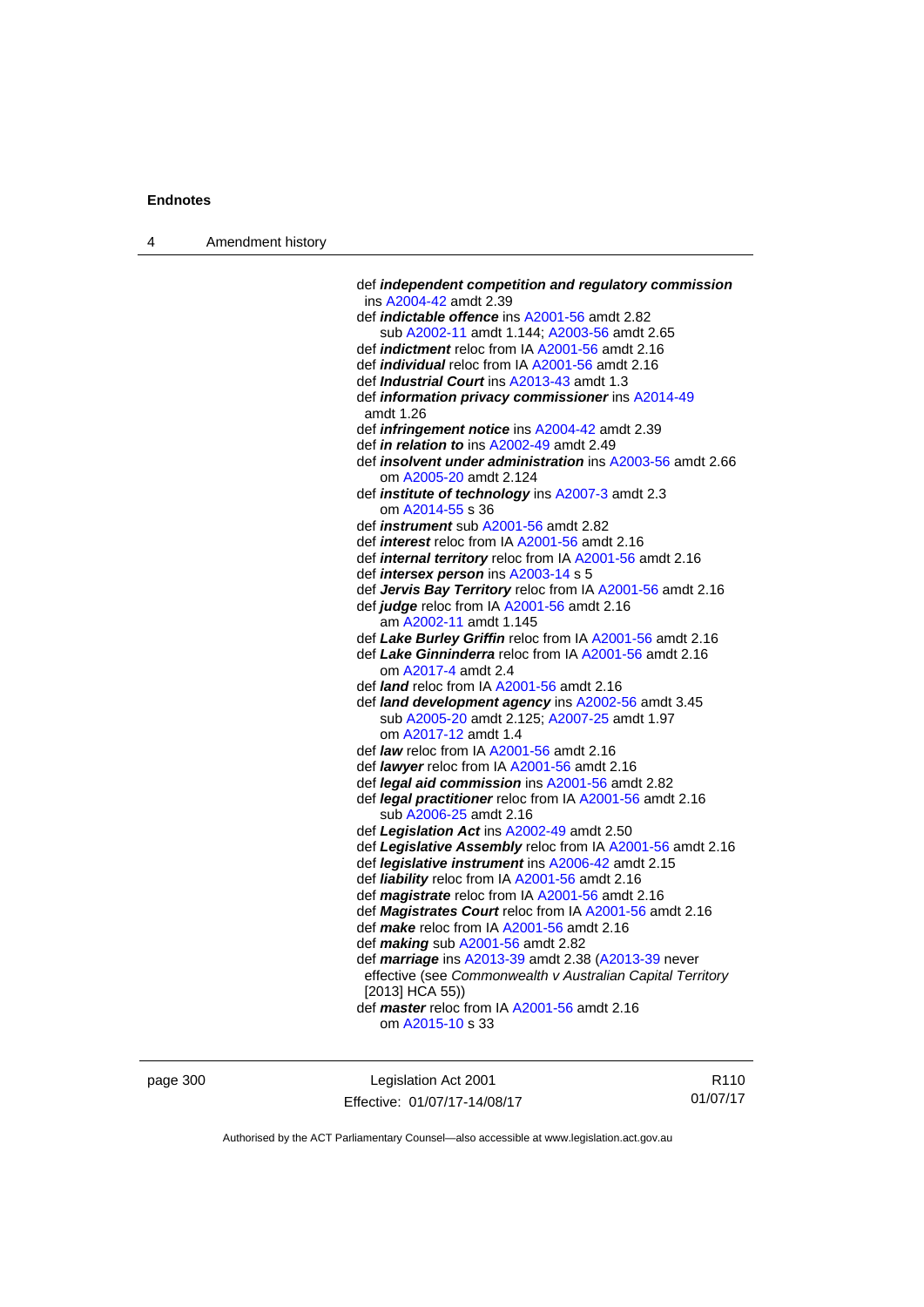def *may* ins [A2001-56](http://www.legislation.act.gov.au/a/2001-56) amdt 2.82 def *medical practitioner* ins [A2001-56](http://www.legislation.act.gov.au/a/2001-56) amdt 2.82 def *mental health tribunal* reloc from IA [A2001-56](http://www.legislation.act.gov.au/a/2001-56) amdt 2.16 om [A2008-36](http://www.legislation.act.gov.au/a/2008-36) amdt 1.410 def *midnight* reloc from IA [A2001-56](http://www.legislation.act.gov.au/a/2001-56) amdt 2.16 def *midwife* ins [A2006-46](http://www.legislation.act.gov.au/a/2006-46) amdt 2.28 sub [A2010-10](http://www.legislation.act.gov.au/a/2010-10) amdt 2.74 def *Minister* ins [A2001-56](http://www.legislation.act.gov.au/a/2001-56) amdt 2.82 def *modification* reloc from IA [A2001-56](http://www.legislation.act.gov.au/a/2001-56) amdt 2.16 sub [A2006-42](http://www.legislation.act.gov.au/a/2006-42) amdt 2.16 def *month* reloc from IA [A2001-56](http://www.legislation.act.gov.au/a/2001-56) amdt 2.16 sub [A2014-44](http://www.legislation.act.gov.au/a/2014-44) amdt 2.5 def *must* ins [A2001-56](http://www.legislation.act.gov.au/a/2001-56) amdt 2.82 def *name* reloc from IA [A2001-56](http://www.legislation.act.gov.au/a/2001-56) amdt 2.16 def *named month* reloc from IA [A2001-56](http://www.legislation.act.gov.au/a/2001-56) amdt 2.16 om [A2014-44](http://www.legislation.act.gov.au/a/2014-44) amdt 2.6 def *national capital authority* ins [A2002-11](http://www.legislation.act.gov.au/a/2002-11) amdt 1.146 def *national capital plan* ins [A2004-42](http://www.legislation.act.gov.au/a/2004-42) amdt 2.39 def *National Credit Code* ins [A2010-40](http://www.legislation.act.gov.au/a/2010-40) amdt 1.26 def *National Electricity (ACT) Law* ins [A2011-52](http://www.legislation.act.gov.au/a/2011-52) amdt 2.1 def *National Electricity (ACT) Regulation* ins [A2011-52](http://www.legislation.act.gov.au/a/2011-52) amdt 2.1 def *National Energy Retail Law (ACT)* ins [A2012-32](http://www.legislation.act.gov.au/a/2012-32) s 64 def *National Energy Retail Regulation (ACT)* ins [A2012-32](http://www.legislation.act.gov.au/a/2012-32) s 64 def *National Gas (ACT) Law* ins [A2008-15](http://www.legislation.act.gov.au/a/2008-15) amdt 2.11 def *National Gas (ACT) Regulation* ins [A2008-15](http://www.legislation.act.gov.au/a/2008-15) amdt 2.11 def *national land* reloc from IA [A2001-56](http://www.legislation.act.gov.au/a/2001-56) amdt 2.16 def *night* reloc from IA [A2001-56](http://www.legislation.act.gov.au/a/2001-56) amdt 2.16 def *Northern Territory* reloc from IA [A2001-56](http://www.legislation.act.gov.au/a/2001-56) amdt 2.16 def *notifiable instrument* sub [A2001-56](http://www.legislation.act.gov.au/a/2001-56) amdt 2.82 def *notification* sub [A2001-56](http://www.legislation.act.gov.au/a/2001-56) amdt 2.82 am [A2004-42](http://www.legislation.act.gov.au/a/2004-42) amdt 2.40; [A2006-42](http://www.legislation.act.gov.au/a/2006-42) amdt 2.18 def *notification day* sub [A2001-56](http://www.legislation.act.gov.au/a/2001-56) amdt 2.82 def *NSW Act* reloc from IA [A2001-56](http://www.legislation.act.gov.au/a/2001-56) amdt 2.16 def *NSW correctional centre* ins [A2006-23](http://www.legislation.act.gov.au/a/2006-23) amdt 1.217 def *number* reloc from IA [A2001-56](http://www.legislation.act.gov.au/a/2001-56) amdt 2.16 def *nurse* reloc from IA [A2001-56](http://www.legislation.act.gov.au/a/2001-56) amdt 2.16 sub [A2004-39](http://www.legislation.act.gov.au/a/2004-39) amdt 6.7; [A2010-10](http://www.legislation.act.gov.au/a/2010-10) amdt 2.75 def *nurse practitioner* ins [A2004-10](http://www.legislation.act.gov.au/a/2004-10) s 6 sub [A2004-39](http://www.legislation.act.gov.au/a/2004-39) amdt 6.8; [A2010-10](http://www.legislation.act.gov.au/a/2010-10) amdt 2.76 def *oath* reloc from IA [A2001-56](http://www.legislation.act.gov.au/a/2001-56) amdt 2.16 sub [A2005-53](http://www.legislation.act.gov.au/a/2005-53) amdt 1.96 am [A2011-48](http://www.legislation.act.gov.au/a/2011-48) amdt 1.37 def *occupational discipline order* ins [A2008-36](http://www.legislation.act.gov.au/a/2008-36) amdt 1.411 def *occupy* ins [A2001-56](http://www.legislation.act.gov.au/a/2001-56) amdt 2.82 sub [A2005-20](http://www.legislation.act.gov.au/a/2005-20) amdt 2.126

R110 01/07/17

Legislation Act 2001 Effective: 01/07/17-14/08/17 page 301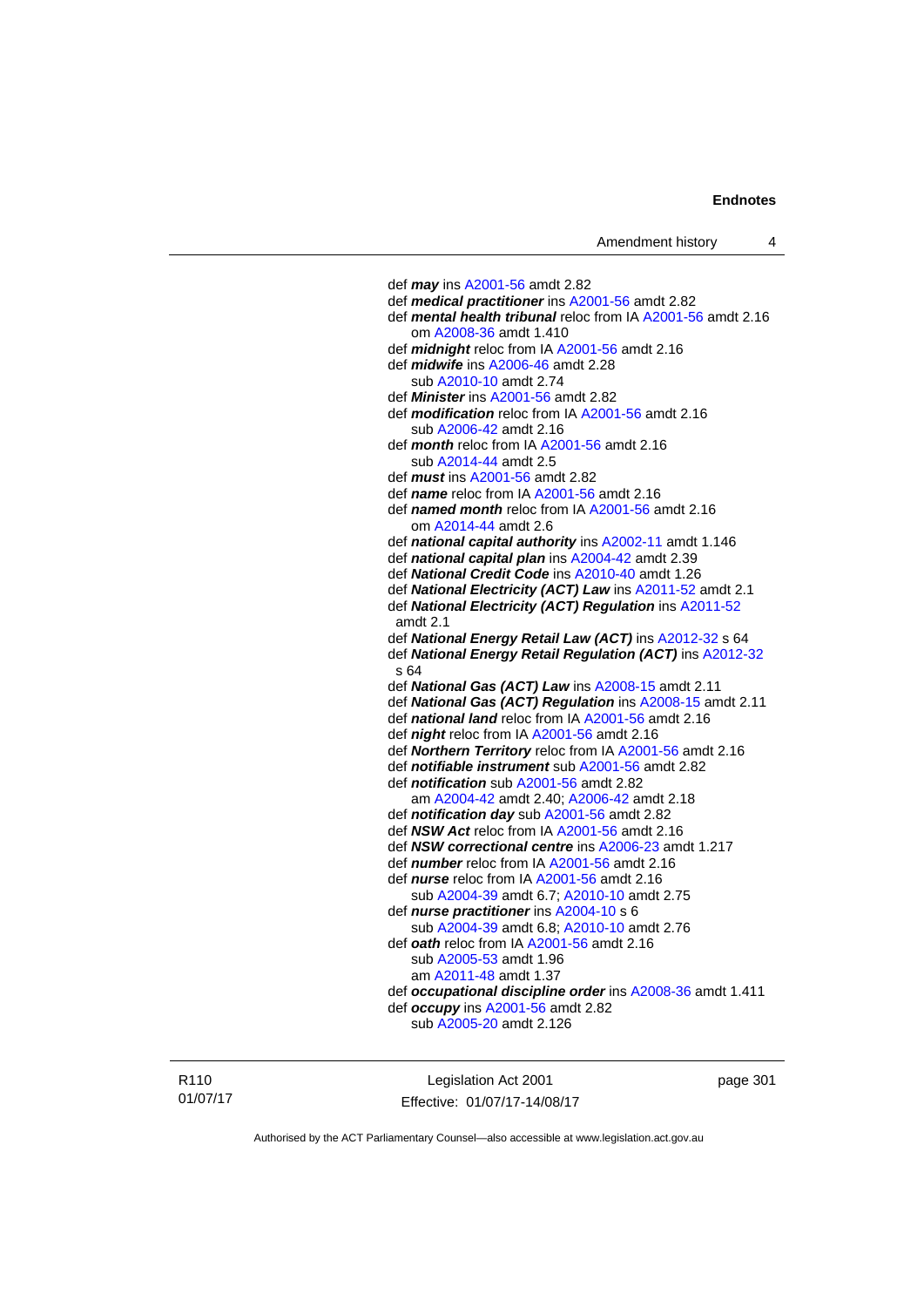| 4 | Amendment history |                                                                                        |
|---|-------------------|----------------------------------------------------------------------------------------|
|   |                   |                                                                                        |
|   |                   | def office reloc from IA A2001-56 amdt 2.16                                            |
|   |                   | def office of fair trading reloc from IA A2001-56 amdt 2.16<br>sub A2005-20 amdt 2.127 |
|   |                   | om A2010-54 amdt 3.40                                                                  |
|   |                   | def Office of the Legislative Assembly ins A2012-26                                    |
|   |                   | amdt 1.32                                                                              |
|   |                   | def officer of the Assembly ins A2013-41 amdt 1.27                                     |
|   |                   | def <b>official visitor</b> ins A2012-33 amdt 1.37                                     |
|   |                   | def OH&S commissioner ins A2003-41 amdt 2.40                                           |
|   |                   | om A2009-28 amdt 2.21                                                                  |
|   |                   | def ombudsman reloc from IA A2001-56 amdt 2.16                                         |
|   |                   | def <i>omit</i> ins A2001-56 amdt 2.82                                                 |
|   |                   | def <b>optometrist</b> ins A2005-9 amdt 1.2                                            |
|   |                   | note exp 9 January 2007 (see the Health Professionals                                  |
|   |                   | Act 2004 s 136 (1) (h)) (s 303 (2))                                                    |
|   |                   | sub A2010-10 amdt 2.77                                                                 |
|   |                   | def ordinance reloc from IA A2001-56 amdt 2.16                                         |
|   |                   | def <i>parent</i> ins A2004-1 amdt 1.22                                                |
|   |                   | def <i>parliamentary counsel</i> sub A2001-56 amdt 2.82                                |
|   |                   | def passing sub A2001-56 amdt 2.82                                                     |
|   |                   | def penalty unit ins A2001-56 amdt 2.82                                                |
|   |                   | def <i>person</i> ins A2001-56 amdt 2.82                                               |
|   |                   | sub A2009-20 amdt 2.11                                                                 |
|   |                   | def <i>pharmacist</i> reloc from IA A2001-56 amdt 2.16                                 |
|   |                   | sub A2004-39 amdt 8.2; A2010-10 amdt 2.78                                              |
|   |                   | def planning and land authority ins A2002-56 amdt 3.47                                 |
|   |                   | sub A2005-20 amdt 2.128; A2007-25 amdt 1.98                                            |
|   |                   | def planning and land council ins A2002-56 amdt 3.46                                   |
|   |                   | sub A2005-20 amdt 2.129                                                                |
|   |                   | om A2006-30 amdt 1.70                                                                  |
|   |                   | def <i>planning authority</i> reloc from IA A2001-56 amdt 2.16                         |
|   |                   | om A2002-56 amdt 3.47                                                                  |
|   |                   | def <b>police officer</b> reloc from IA A2001-56 amdt 2.16                             |
|   |                   | def <b>position</b> reloc from IA A2001-56 amdt 2.16                                   |
|   |                   | def power reloc from IA A2001-56 amdt 2.16                                             |
|   |                   | def <b>prescribed</b> reloc from IA A2001-56 amdt 2.16                                 |
|   |                   | am A2002-49 amdt 2.51; A2005-20 amdt 2.130                                             |
|   |                   | def <i>present</i> ins A2005-5 s 28                                                    |
|   |                   | def <i>privacy commissioner</i> reloc from IA A2001-56 amdt 2.16                       |
|   |                   | om A2014-49 amdt 1.27                                                                  |
|   |                   | def <b>proceeding</b> reloc from IA A2001-56 amdt 2.16                                 |
|   |                   | def <i>property</i> reloc from IA A2001-56 amdt 2.16                                   |
|   |                   | def <i>provision</i> sub A2001-56 amdt 2.82                                            |
|   |                   | def <i>public advocate</i> ins A2005-47 amdt 1.13                                      |
|   |                   | am A2016-13 amdt 1.92<br>def <i>public</i> employee reloc from IA A2001-56 amdt 2.16   |
|   |                   | sub A2016-52 amdt 1.120                                                                |
|   |                   |                                                                                        |
|   |                   |                                                                                        |
|   |                   |                                                                                        |

| page 302 | Legislation Act 2001         | R <sub>110</sub> |
|----------|------------------------------|------------------|
|          | Effective: 01/07/17-14/08/17 | 01/07/17         |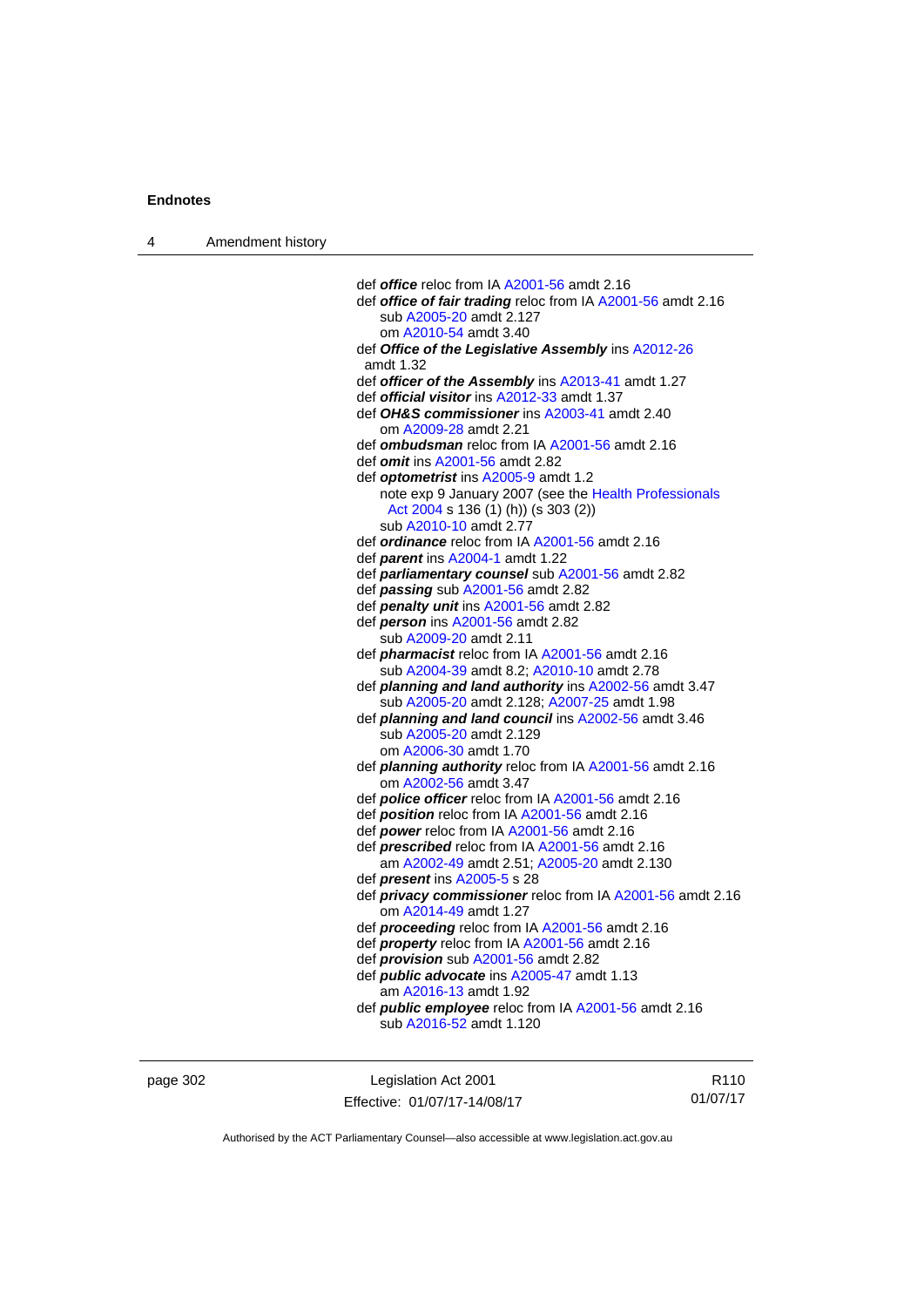def *public health officer* reloc from IA [A2001-56](http://www.legislation.act.gov.au/a/2001-56) amdt 2.16 sub [A2005-20](http://www.legislation.act.gov.au/a/2005-20) amdt 2.131 def *public holiday* ins [A2011-28](http://www.legislation.act.gov.au/a/2011-28) amdt 2.22 def *public money* reloc from IA [A2001-56](http://www.legislation.act.gov.au/a/2001-56) amdt 2.16 def *public notice* ins [A2015-33](http://www.legislation.act.gov.au/a/2015-33) amdt 1.140 def *public sector body* ins [A2016-52](http://www.legislation.act.gov.au/a/2016-52/default.asp) amdt 1.121 def *public sector member* ins [A2016-52](http://www.legislation.act.gov.au/a/2016-52/default.asp) amdt 1.121 def *public sector standards commissioner* ins [A2016-52](http://www.legislation.act.gov.au/a/2016-52/default.asp) amdt 1.121 def *public servant* reloc from IA [A2001-56](http://www.legislation.act.gov.au/a/2001-56) amdt 2.16 def *public service* reloc from IA [A2001-56](http://www.legislation.act.gov.au/a/2001-56) amdt 2.16 def *public trustee* reloc from IA [A2001-56](http://www.legislation.act.gov.au/a/2001-56) amdt 2.16 om [A2016-13](http://www.legislation.act.gov.au/a/2016-13) amdt 1.93 def *public trustee and guardian* ins [A2016-13](http://www.legislation.act.gov.au/a/2016-13) amdt 1.94 def *quarter* ins [A2002-30](http://www.legislation.act.gov.au/a/2002-30) amdt 2.8 def *recognised transgender person* ins [A2003-14](http://www.legislation.act.gov.au/a/2003-14) s 5 def *registered surveyor* reloc from IA [A2001-56](http://www.legislation.act.gov.au/a/2001-56) amdt 2.16 am [A2007-33](http://www.legislation.act.gov.au/a/2007-33) amdt 1.11 def *registrable instrument* sub [A2001-56](http://www.legislation.act.gov.au/a/2001-56) amdt 2.82 om [A2006-42](http://www.legislation.act.gov.au/a/2006-42) amdt 2.17 def *registrar* reloc from IA [A2001-56](http://www.legislation.act.gov.au/a/2001-56) amdt 2.16 def *registrar-general* reloc from IA [A2001-56](http://www.legislation.act.gov.au/a/2001-56) amdt 2.16 def *registrar of firearms* reloc from IA [A2001-56](http://www.legislation.act.gov.au/a/2001-56) amdt 2.16 def *registrar of liquor licences* reloc from IA [A2001-56](http://www.legislation.act.gov.au/a/2001-56) amdt 2.16 om [A2009-20](http://www.legislation.act.gov.au/a/2009-20) amdt 2.12 def *regulations* reloc from IA [A2001-56](http://www.legislation.act.gov.au/a/2001-56) amdt 2.16 om [A2005-20](http://www.legislation.act.gov.au/a/2005-20) amdt 2.132 def *regulation* ins [A2005-20](http://www.legislation.act.gov.au/a/2005-20) amdt 2.132 def *remand centre* ins [A2002-30](http://www.legislation.act.gov.au/a/2002-30) amdt 2.8 om [A2006-23](http://www.legislation.act.gov.au/a/2006-23) amdt 1.218 def *remand centre administrator* ins [A2002-30](http://www.legislation.act.gov.au/a/2002-30) amdt 2.8 om [A2006-23](http://www.legislation.act.gov.au/a/2006-23) amdt 1.218 def *remuneration tribunal* reloc from IA [A2001-56](http://www.legislation.act.gov.au/a/2001-56) amdt 2.16 def *repeal* sub [A2001-56](http://www.legislation.act.gov.au/a/2001-56) amdt 2.82 pars renum [A2002-11](http://www.legislation.act.gov.au/a/2002-11) amdt 1.147 am [A2002-11](http://www.legislation.act.gov.au/a/2002-11) amdt 1.148; [A2004-42](http://www.legislation.act.gov.au/a/2004-42) amdts 2.41-2.43; pars renum R27 LA (see [A2004-42](http://www.legislation.act.gov.au/a/2004-42) amdt 2.44); [A2005-20](http://www.legislation.act.gov.au/a/2005-20) amdt 2.133, amdt 2.134 def *residential tenancies tribunal* reloc from IA [A2001-56](http://www.legislation.act.gov.au/a/2001-56) amdt 2.16 om [A2008-36](http://www.legislation.act.gov.au/a/2008-36) amdt 1.412 def *resident judge* ins [A2004-42](http://www.legislation.act.gov.au/a/2004-42) amdt 2.45 def *retrospectively* reloc from dict, pt 2 [A2005-20](http://www.legislation.act.gov.au/a/2005-20) amdt 2.148 def *reviewable decision notice* ins [A2008-36](http://www.legislation.act.gov.au/a/2008-36) amdt 1.413

R110 01/07/17

Legislation Act 2001 Effective: 01/07/17-14/08/17 page 303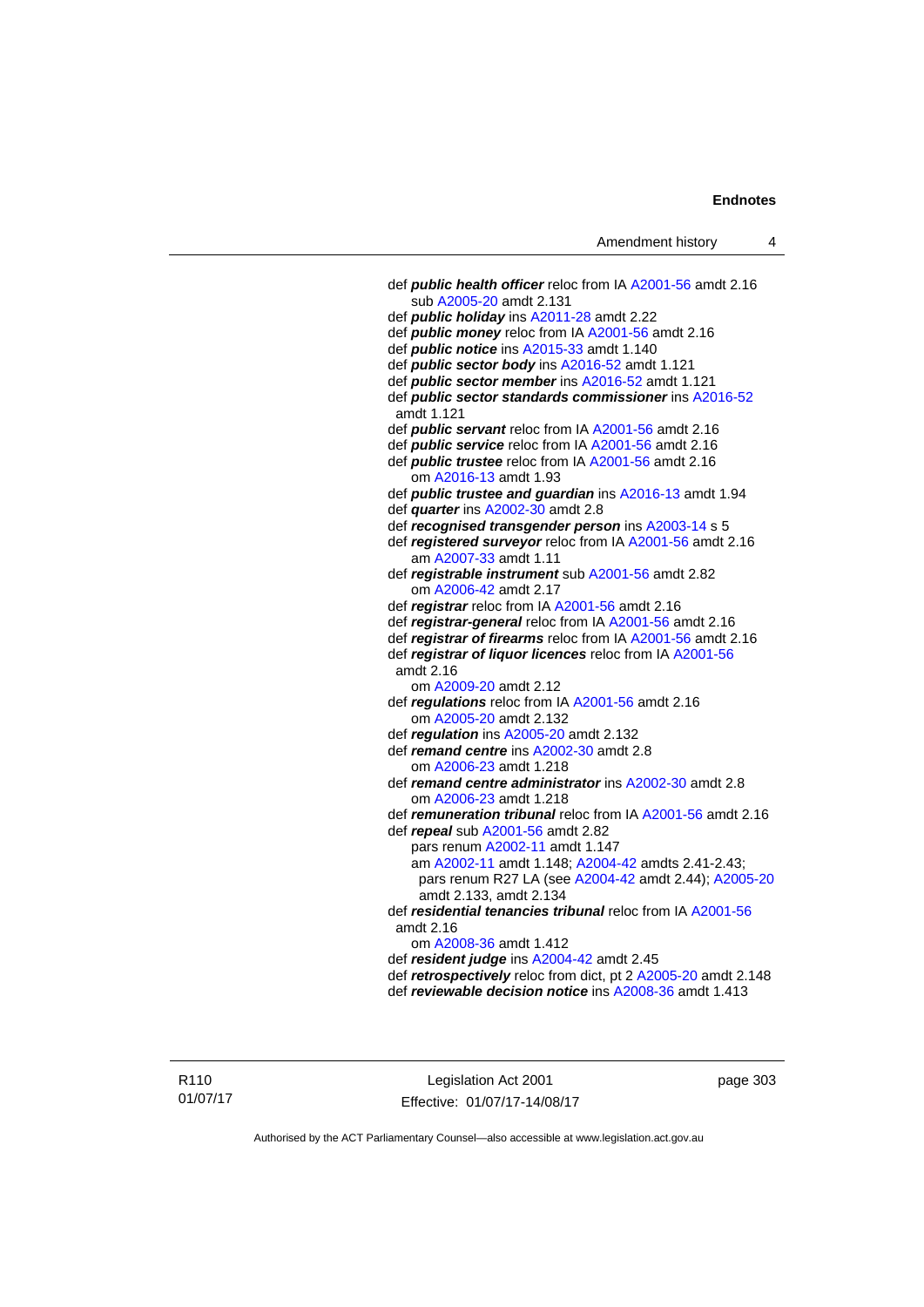| $\boldsymbol{\Lambda}$ | Amendment history |
|------------------------|-------------------|
|------------------------|-------------------|

| def road transport authority reloc from IA A2001-56                        |
|----------------------------------------------------------------------------|
| amdt 2.16                                                                  |
| am A2011-22 amdt 1.280; A2011-49 amdt 1.10                                 |
| def <i>rules</i> reloc from IA A2001-56 amdt 2.16                          |
| sub A2002-11 amdt 1.149                                                    |
| am A2005-20 amdt 2.135                                                     |
| def rural firefighting service reloc from IA A2001-56                      |
| amdt 2.16                                                                  |
| om A2004-28 amdt 3.38                                                      |
| def rural fire service ins A2004-28 amdt 3.38                              |
| def see ins A2001-56 amdt 2.82                                             |
| om A2009-20 amdt 2.13                                                      |
| def Self-Government Act reloc from IA A2001-56 amdt 2.16                   |
| def self-government day reloc from IA A2001-56 amdt 2.16                   |
| def sentence administration board ins A2002-30 amdt 2.8                    |
| sub A2006-23 amdt 1.219                                                    |
| def <b>SES</b> ins A2004-28 amdt 3.39                                      |
| def sign reloc from IA A2001-56 amdt 2.16                                  |
| def signpost definition ins A2009-20 amdt 2.14                             |
| def sitting day reloc from IA A2001-56 amdt 2.16                           |
| sub A2009-20 amdt 2.15                                                     |
| def Small Claims Court reloc from IA A2001-56 amdt 2.16                    |
| sub A2004-60 amdt 1.178                                                    |
| om A2008-36 amdt 1.414                                                     |
| def solicitor reloc from IA A2001-56 amdt 2.16                             |
| def solicitor-general ins A2011-30 amdt 1.10                               |
| def Speaker reloc from IA A2001-56 amdt 2.16                               |
| def spouse ins A2013-39 amdt 2.38 (A2013-39 never effective                |
| (see Commonwealth v Australian Capital Territory [2013]<br><b>HCA 55))</b> |
| def Standards Australia reloc from IA A2001-56 amdt 2.16                   |
| am A2013-44 amdt 2.1                                                       |
| def State reloc from IA A2001-56 amdt 2.16                                 |
| def statutory declaration reloc from IA A2001-56 amdt 2.16                 |
| def statutory instrument sub A2001-56 amdt 2.82                            |
| def statutory office-holder ins A2001-56 amdt 2.82                         |
| sub A2002-11 amdt 1.150                                                    |
| def subordinate law sub A2001-56 amdt 2.82                                 |
| def suburban land agency ins A2017-12 amdt 1.5                             |
| def summary offence ins A2001-56 amdt 2.82                                 |
| sub A2002-11 amdt 1.151; A2003-56 amdt 2.67                                |
| def Supreme Court reloc from IA A2001-56 amdt 2.16                         |
| def surveyor-general ins A2010-6 amdt 1.11                                 |
| def swear reloc from IA A2001-56 amdt 2.16                                 |
| sub A2005-53 amdt 1.97                                                     |
| def <i>take</i> ins A2005-53 amdt 1.98                                     |
|                                                                            |

page 304 Legislation Act 2001 Effective: 01/07/17-14/08/17

R110 01/07/17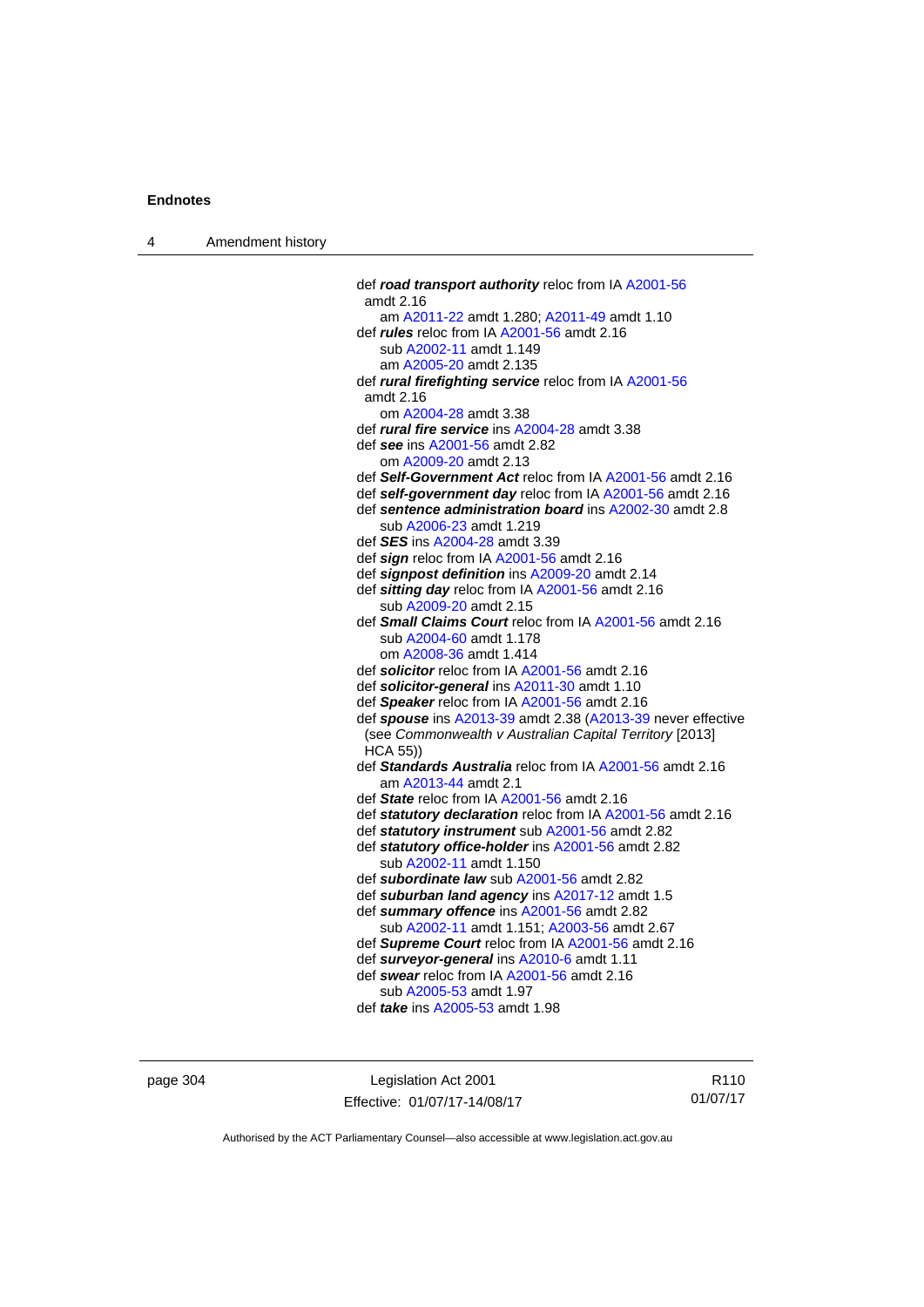| Amendment history |  |  |
|-------------------|--|--|
|-------------------|--|--|

|                                     | def tenancy tribunal reloc from IA A2001-56 amdt 2.16                        |
|-------------------------------------|------------------------------------------------------------------------------|
|                                     | om A2002-49 amdt 2.52                                                        |
|                                     | def territory authority reloc from IA A2001-56 amdt 2.16                     |
|                                     | sub A2003-41 amdt 2.41; A2008-28 amdt 2.1                                    |
|                                     | def territory instrumentality ins A2001-56 amdt 2.82                         |
|                                     | am A2007-3 amdt 2.4; A2016-52 amdt 1.122                                     |
|                                     | def territory land reloc from IA A2001-56 amdt 2.16                          |
|                                     | def territory law ins A2005-62 amdt 2.18                                     |
|                                     | def territory lease ins A2007-25 amdt 1.99                                   |
|                                     | am A2015-19 s 74                                                             |
|                                     | def territory-owned corporation reloc from IA A2001-56                       |
|                                     | amdt 2.16                                                                    |
|                                     | def territory plan reloc from IA A2001-56 amdt 2.16                          |
|                                     | am A2002-49 amdt 2.53                                                        |
|                                     | sub A2007-25 amdt 1.100                                                      |
|                                     | def the Territory ins A2001-56 amdt 2.82                                     |
|                                     | def <i>transgender person</i> ins A2003-14 s 5                               |
|                                     | def transitional reloc from IA A2001-56 amdt 2.16<br>sub A2005-20 amdt 2.136 |
|                                     | def Treasurer ins A2001-56 amdt 2.82                                         |
|                                     | def <i>tribunal</i> sub A2001-56 amdt 2.82                                   |
|                                     | def UK Act reloc from IA A2001-56 amdt 2.16                                  |
|                                     | def <i>under</i> ins A2001-52 amdt 2.82                                      |
|                                     | sub A2002-30 amdt 2.9                                                        |
|                                     | am A2005-20 amdt 2.137, amdt 2.138                                           |
|                                     | def United Kingdom reloc from IA A2001-56 amdt 2.16                          |
|                                     | def United Kingdom Parliament reloc from IA A2001-56                         |
|                                     | amdt 2.16                                                                    |
|                                     | def veterinary surgeon reloc from IA A2001-56 amdt 2.16                      |
|                                     | sub A2004-39 amdt 11A.1 (as am by A2005-28 amdt 1.61)                        |
|                                     | am A2015-29 amdt 2.62                                                        |
|                                     | def victims of crime commissioner ins A2016-13 amdt 1.95                     |
|                                     | def will ins A2001-56 amdt 2.82                                              |
|                                     | def word reloc from IA A2001-56 amdt 2.16                                    |
|                                     | def working day ins A2002-11 amdt 1.152                                      |
|                                     | sub A2003-56 amdt 2.68                                                       |
|                                     | am A2011-28 amdt 2.23                                                        |
|                                     | def work safety commissioner ins A2009-28 amdt 2.22                          |
|                                     | sub A2011-55 amdt 1.23                                                       |
|                                     | def writing reloc from IA A2001-56 amdt 2.16                                 |
|                                     | def year reloc from IA A2001-56 amdt 2.16                                    |
| Terms for Legislation Act 2001 only |                                                                              |
| dict pt 2 hdg                       | sub A2003-56 amdt 2.69                                                       |
| dict pt 2 note                      | sub A2003-56 amdt 2.69                                                       |
| dict pt 2                           | def Act ins A2003-41 amdt 2.42                                               |
|                                     | def ACT law ins A2005-20 amdt 2.139                                          |
|                                     | def <i>administrator</i> ins A2001-56 amdt 2.82                              |
|                                     |                                                                              |

R110 01/07/17 Legislation Act 2001 Effective: 01/07/17-14/08/17 page 305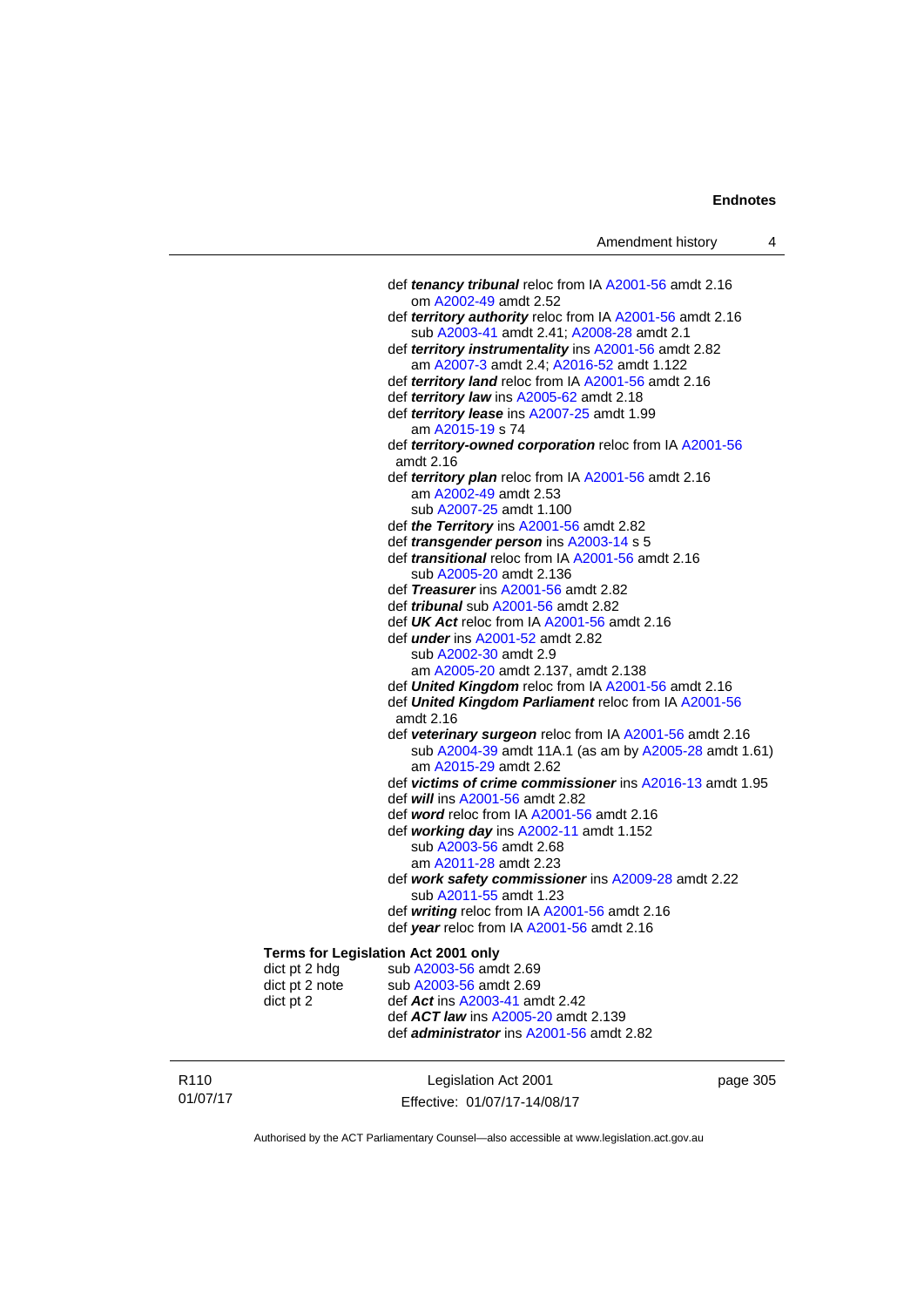def *agency* ins [A2001-56](http://www.legislation.act.gov.au/a/2001-56) amdt 2.82 def *amend* ins [A2005-20](http://www.legislation.act.gov.au/a/2005-20) amdt 2.140 def *another jurisdiction* ins [A2005-20](http://www.legislation.act.gov.au/a/2005-20) amdt 2.141 def *appointee* ins [A2001-56](http://www.legislation.act.gov.au/a/2001-56) amdt 2.82 am [A2003-56](http://www.legislation.act.gov.au/a/2003-56) amdt 2.70 def *appointer* ins [A2001-56](http://www.legislation.act.gov.au/a/2001-56) amdt 2.82 am [A2003-56](http://www.legislation.act.gov.au/a/2003-56) amdt 2.71 def *approved website* sub [A2001-56](http://www.legislation.act.gov.au/a/2001-56) amdt 2.82 def *authorised republication* sub [A2001-56](http://www.legislation.act.gov.au/a/2001-56) amdt 2.82 def *authorising law* sub [A2001-56](http://www.legislation.act.gov.au/a/2001-56) amdt 2.82 def *benefits* sub [A2001-56](http://www.legislation.act.gov.au/a/2001-56) amdt 2.82 def *business address* ins [A2001-56](http://www.legislation.act.gov.au/a/2001-56) amdt 2.82 def *corporation* ins [A2001-56](http://www.legislation.act.gov.au/a/2001-56) amdt 2.82 def *costs* sub [A2001-56](http://www.legislation.act.gov.au/a/2001-56) amdt 2.82 def *current legislative drafting practice* sub [A2001-56](http://www.legislation.act.gov.au/a/2001-56) amdt 2.82 def *delegate* ins [A2001-56](http://www.legislation.act.gov.au/a/2001-56) amdt 2.82 def *determinative provision* ins [A2002-11](http://www.legislation.act.gov.au/a/2002-11) amdt 1.153 def *document* ins [A2001-56](http://www.legislation.act.gov.au/a/2001-56) amdt 2.82 def *editorial amendment* sub [A2001-56](http://www.legislation.act.gov.au/a/2001-56) amdt 2.82 def *email address* ins [A2001-56](http://www.legislation.act.gov.au/a/2001-56) amdt 2.82 def *executive officer* ins [A2001-56](http://www.legislation.act.gov.au/a/2001-56) amdt 2.82 def *fax number* ins [A2001-56](http://www.legislation.act.gov.au/a/2001-56) amdt 2.82 def *fee* sub [A2001-56](http://www.legislation.act.gov.au/a/2001-56) amdt 2.82 def *home address* ins [A2001-56](http://www.legislation.act.gov.au/a/2001-56) amdt 2.82 def *law* sub [A2001-56](http://www.legislation.act.gov.au/a/2001-56) amdt 2.82 am [A2002-11](http://www.legislation.act.gov.au/a/2002-11) amdt 1.154; pars renum [A2002-11](http://www.legislation.act.gov.au/a/2002-11) amdt 1.155; [A2003-41](http://www.legislation.act.gov.au/a/2003-41) amdt 2.43; pars renum R20 LA (see [A2003-41](http://www.legislation.act.gov.au/a/2003-41) amdt 2.44); [A2005-20](http://www.legislation.act.gov.au/a/2005-20) amdt 2.142, amdt 2.143; pars renum R34 LA (see [A2005-20](http://www.legislation.act.gov.au/a/2005-20) amdt 2.144) def *law of another jurisdiction* ins [A2005-20](http://www.legislation.act.gov.au/a/2005-20) amdt 2.145 def *legislative material* ins [A2003-41](http://www.legislation.act.gov.au/a/2003-41) amdt 2.45 def *non-determinative provision* ins [A2002-11](http://www.legislation.act.gov.au/a/2002-11) amdt 1.156 def *provide* sub [A2001-56](http://www.legislation.act.gov.au/a/2001-56) amdt 2.82 def *referential term* ins [A2003-56](http://www.legislation.act.gov.au/a/2003-56) amdt 2.72 reloc to s 116 (2) [A2005-20](http://www.legislation.act.gov.au/a/2005-20) amdt 2.146 def *referential words* sub [A2001-56](http://www.legislation.act.gov.au/a/2001-56) amdt 2.82 om [A2003-56](http://www.legislation.act.gov.au/a/2003-56) amdt 2.72 def *register* sub [A2001-56](http://www.legislation.act.gov.au/a/2001-56) amdt 2.82 def *repeal* ins [A2005-20](http://www.legislation.act.gov.au/a/2005-20) amdt 2.147 def *republication* sub [A2001-56](http://www.legislation.act.gov.au/a/2001-56) amdt 2.82; [A2003-41](http://www.legislation.act.gov.au/a/2003-41) amdt 2.46 def *republication date* sub [A2001-56](http://www.legislation.act.gov.au/a/2001-56) amdt 2.82 def *responsible* ins [A2001-56](http://www.legislation.act.gov.au/a/2001-56) amdt 2.82 def *retrospectively* ins [A2003-56](http://www.legislation.act.gov.au/a/2003-56) amdt 2.73 reloc to dict, pt 1 [A2005-20](http://www.legislation.act.gov.au/a/2005-20) amdt 2.148

page 306 Legislation Act 2001 Effective: 01/07/17-14/08/17

R110 01/07/17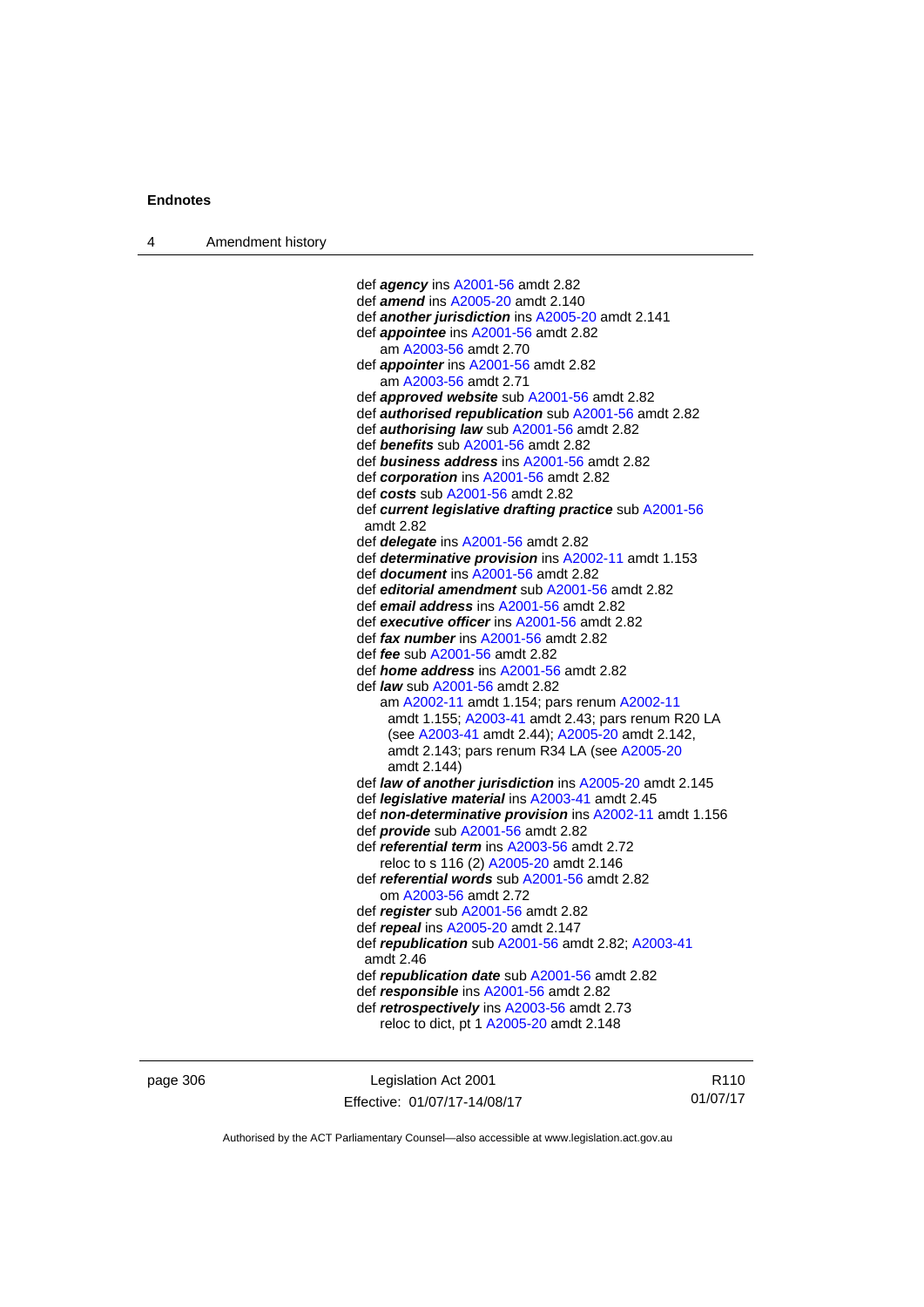Amendment history 4

 def *scrutiny committee principles* sub [A2001-56](http://www.legislation.act.gov.au/a/2001-56) amdt 2.82 def *service* sub [A2001-56](http://www.legislation.act.gov.au/a/2001-56) amdt 2.82 def *working out the meaning of an Act* ins [A2003-41](http://www.legislation.act.gov.au/a/2003-41)

amdt 2.47

R110 01/07/17

Legislation Act 2001 Effective: 01/07/17-14/08/17 page 307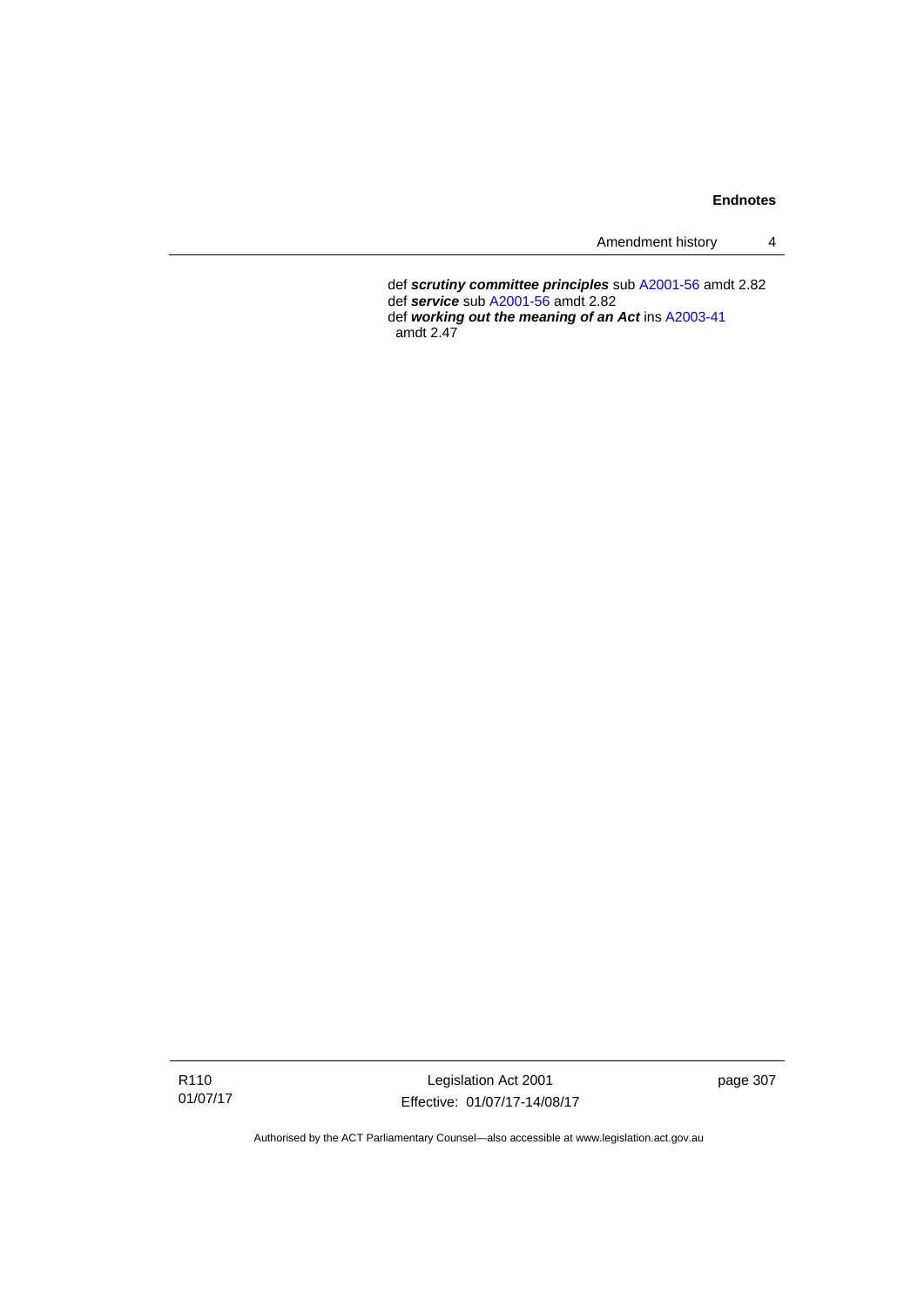## **5 Earlier republications**

Some earlier republications were not numbered. The number in column 1 refers to the publication order.

Since 12 September 2001 every authorised republication has been published in electronic pdf format on the ACT legislation register. A selection of authorised republications have also been published in printed format. These republications are marked with an asterisk (\*) in column 1. Electronic and printed versions of an authorised republication are identical.

| <b>Republication</b><br>No and date | <b>Effective</b>              | Last<br>amendment<br>made by | <b>Republication for</b>                                                              |
|-------------------------------------|-------------------------------|------------------------------|---------------------------------------------------------------------------------------|
| R <sub>0</sub> A<br>17 Sept 2002    | 12 Sept 2001-<br>12 Sept 2001 | A2001-56                     | amendments by<br>A2001-44, A2001-56<br>and retrospective<br>amendments by<br>A2002-30 |
| R <sub>1</sub><br>13 Sept 2001      | 13 Sept 2001-<br>13 Sept 2001 | SL2001-34                    | modification by<br>SL2001-34                                                          |
| R <sub>1</sub> (RI)<br>17 Sept 2001 | 13 Sept 2001-<br>13 Sept 2001 | SL2001-34                    | reissue for<br>retrospective<br>amendments by<br>A2002-30                             |
| R <sub>2</sub><br>14 Sept 2001      | 14 Sept 2001–<br>20 Feb 2002  | A2001-70                     | amendments by<br>A2001-70                                                             |
| R <sub>2</sub> (RI)<br>17 Sept 2002 | 14 Sept 2001-<br>20 Feb 2002  | A2001-70                     | reissue for<br>retrospective<br>amendments by<br>A2002-30                             |
| R <sub>3</sub><br>21 Feb 2002       | 21 Feb 2002-<br>12 Mar 2002   | A2001-88                     | changed endnotes<br>and editorial<br>changes                                          |
| R3 (RI)<br>17 Sept 2002             | 21 Feb 2002-<br>12 Mar 2002   | A2001-88                     | reissue for<br>retrospective<br>amendments by<br>A2002-30                             |
| R4<br>13 Mar 2002                   | 13 Mar 2002-<br>27 May 2002   | A2001-88                     | commenced expiry                                                                      |

page 308 Legislation Act 2001 Effective: 01/07/17-14/08/17

R110 01/07/17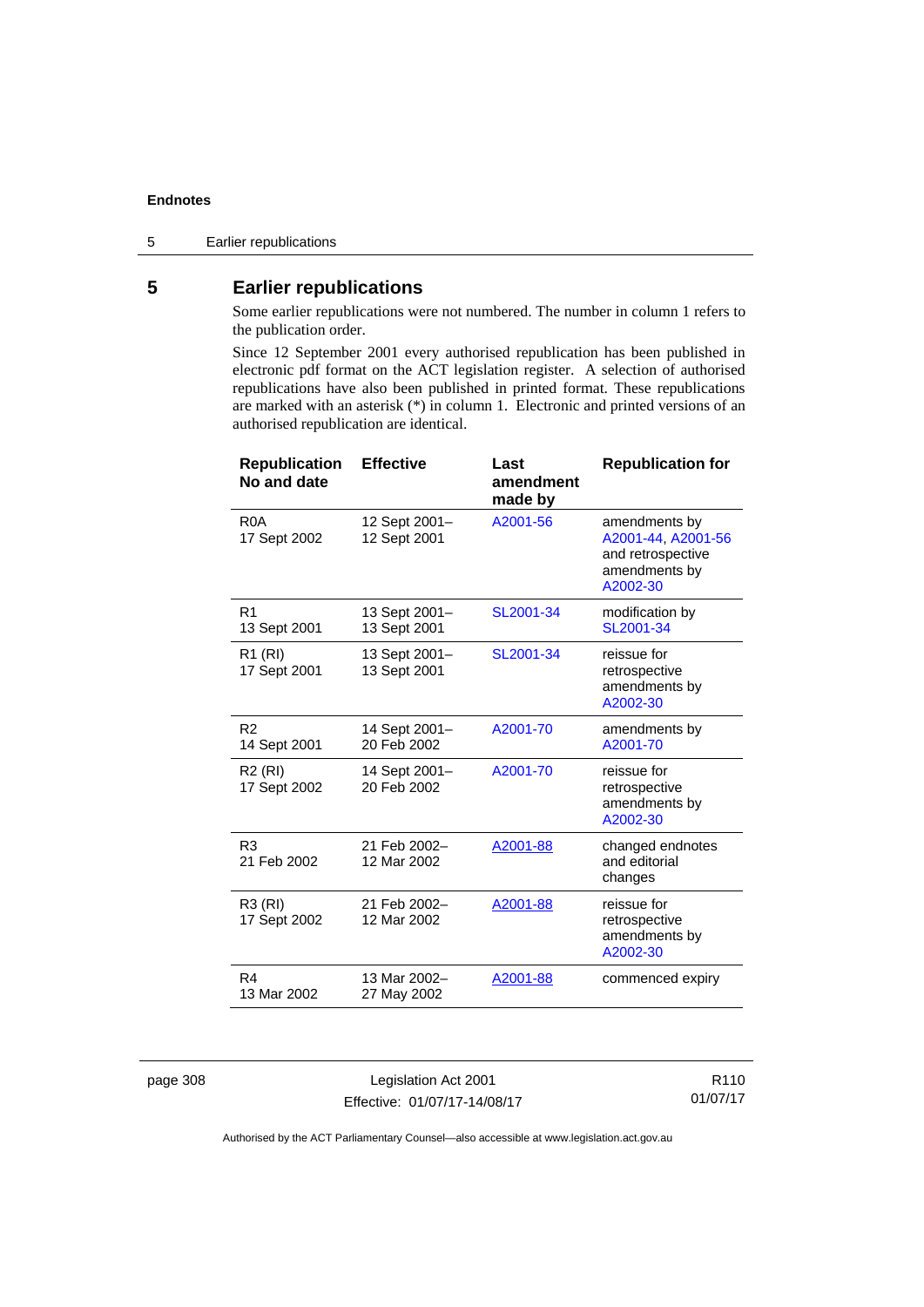Earlier republications 5

| <b>Republication</b><br>No and date | <b>Effective</b>              | Last<br>amendment<br>made by | <b>Republication for</b>                                  |
|-------------------------------------|-------------------------------|------------------------------|-----------------------------------------------------------|
| <b>R4 (RI)</b><br>17 Sept 2002      | 13 Mar 2002-<br>27 May 2002   | A2001-88                     | reissue for<br>retrospective<br>amendments by<br>A2002-30 |
| $R5^*$<br>28 May 2002               | 28 May 2002-<br>30 June 2002  | A2002-11                     | amendments by<br>A2002-11                                 |
| <b>R5 (RI)</b><br>17 Sept 2002      | 28 May 2002-<br>30 June 2002  | A2002-11                     | reissue for<br>retrospective<br>amendments by<br>A2002-30 |
| R <sub>6</sub><br>1 July 2002       | 1 July 2002-<br>12 Sept 2002  | A2002-11                     | amendments by<br>A2001-88                                 |
| R6 (RI)<br>17 Sept 2002             | 1 July 2002-<br>12 Sept 2002  | A2002-11                     | reissue for<br>retrospective<br>amendments by<br>A2002-30 |
| R7<br>13 Sept 2002                  | 13 Sept 2002-<br>13 Sept 2002 | A2002-27                     | commenced expiry                                          |
| R7 (RI)<br>17 Sept 2002             | 13 Sept 2002-<br>13 Sept 2002 | A2002-27                     | reissue for<br>retrospective<br>amendments by<br>A2002-30 |
| R <sub>8</sub><br>14 Sept 2002      | 14 Sept 2002-<br>16 Sept 2002 | A2002-27                     | commenced expiry                                          |
| R8 (RI)<br>17 Sept 2002             | 14 Sept 2002-<br>16 Sept 2002 | A2002-27                     | reissue for<br>retrospective<br>amendments by<br>A2002-30 |
| R9<br>17 Sept 2002                  | 17 Sept 2002-<br>6 Oct 2002   | A2002-30                     | amendments by<br>A2002-30                                 |
| R <sub>10</sub><br>7 Oct 2002       | 7 Oct 2002-<br>31 Oct 2002    | A2002-30                     | amendments by<br>A2002-27                                 |
| R <sub>11</sub><br>1 Nov 2002       | 1 Nov 2002-<br>31 Dec 2002    | A2002-40                     | amendments by<br>A2002-40                                 |
| R <sub>12</sub><br>1 Jan 2003       | 1 Jan 2003–<br>16 Jan 2003    | A2002-56                     | amendments by<br>A2002-51                                 |

#### R110 01/07/17

Legislation Act 2001 Effective: 01/07/17-14/08/17 page 309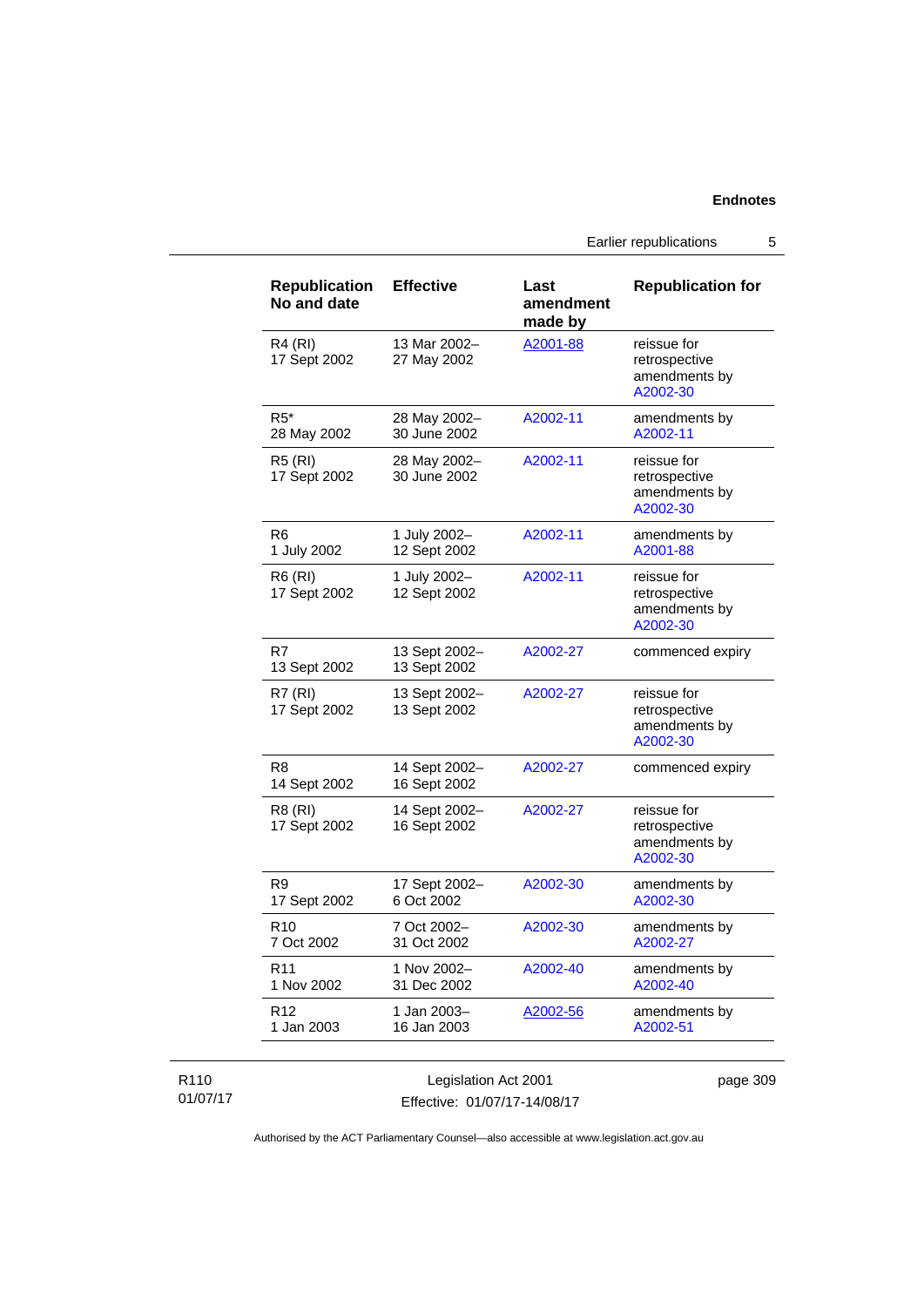| <b>Republication</b><br>No and date        | <b>Effective</b>             | Last<br>amendment<br>made by | <b>Republication for</b>                  |
|--------------------------------------------|------------------------------|------------------------------|-------------------------------------------|
| R <sub>13</sub>                            | 17 Jan 2003-                 | A2002-56                     | amendments by                             |
| 17 Jan 2003                                | 27 Mar 2003                  |                              | A2002-49                                  |
| R <sub>14</sub>                            | 28 Mar 2003-                 | A2003-14                     | amendments by                             |
| 28 Mar 2003                                | 9 Apr 2003                   |                              | A2003-14                                  |
| R <sub>15</sub>                            | 10 Apr 2003-                 | A2003-18                     | amendments by                             |
| 10 Apr 2003                                | 28 May 2003                  |                              | A2003-18                                  |
| R <sub>16</sub><br>29 May 2003             | 29 May 2003–<br>30 June 2003 | A2003-18                     | commenced expiry                          |
| R <sub>17</sub>                            | 1 July 2003-                 | A2003-18                     | amendments by                             |
| 1 July 2003                                | 2 Sept 2003                  |                              | A2002-56                                  |
| R <sub>18</sub><br>3 Sept 2003             | 3 Sept 2003-<br>12 Sept 2003 | A2003-18                     | commenced expiry                          |
| R <sub>19</sub><br>13 Sept 2003            | 13 Sept 2003-<br>8 Oct 2003  | A2003-41                     | commenced expiry                          |
| R <sub>20</sub> <sup>*</sup><br>9 Oct 2003 | 9 Oct 2003-<br>18 Dec 2003   | A2003-41                     | amendments by<br>A2003-16 and<br>A2003-41 |
| R <sub>21</sub>                            | 19 Dec 2003-                 | A2003-56                     | amendments by                             |
| 19 Dec 2003                                | 21 Mar 2004                  |                              | A2003-56                                  |
| R <sub>22</sub>                            | 22 Mar 2004-                 | A2004-10                     | amendments by                             |
| 22 Mar 2004                                | 4 Apr 2004                   |                              | A2004-1                                   |
| R <sub>23</sub>                            | 5 Apr 2004-                  | A2004-10                     | amendments by                             |
| 5 Apr 2004                                 | 26 May 2004                  |                              | A2004-7                                   |
| R <sub>24</sub>                            | 27 May 2004–                 | A2004-17                     | amendments by                             |
| 27 May 2004                                | 30 June 2004                 |                              | A2004-10                                  |
| R <sub>25</sub><br>1 July 2004             | 1 July 2004-<br>12 July 2004 | A2004-28                     | amendments by<br>A2004-5 and<br>A2004-28  |
| R <sub>26</sub>                            | 13 July 2004-                | A2004-32                     | amendments by                             |
| 13 July 2004                               | 24 Aug 2004                  |                              | A2004-32                                  |
| R <sub>27</sub>                            | 25 Aug 2004–                 | A2004-42                     | amendments by                             |
| 25 Aug 2004                                | 31 Aug 2004                  |                              | A2004-42                                  |
| R <sub>28</sub>                            | 1 Sept 2004-                 | A2004-42                     | amendments by                             |
| 1 Sept 2004                                | 12 Sept 2004                 |                              | A2004-13                                  |

# 5 Earlier republications

| page 310 |  |  |
|----------|--|--|
|          |  |  |

Legislation Act 2001 Effective: 01/07/17-14/08/17

R110 01/07/17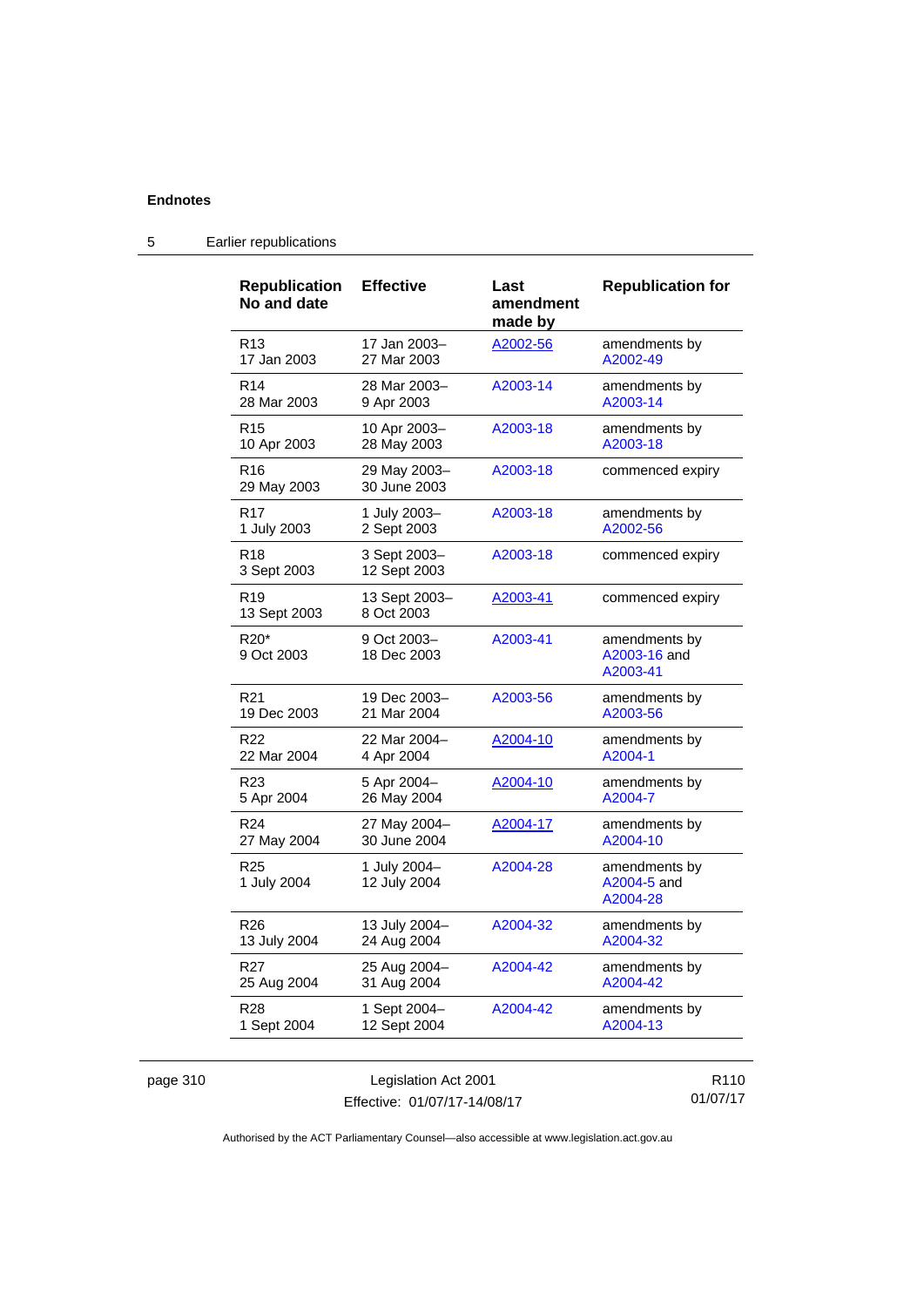Earlier republications 5

| <b>Republication</b><br>No and date | <b>Effective</b>             | Last<br>amendment<br>made by | <b>Republication for</b>                                     |
|-------------------------------------|------------------------------|------------------------------|--------------------------------------------------------------|
| R <sub>29</sub><br>13 Sept 2004     | 13 Sept 2004-<br>22 Dec 2004 | A2004-42                     | commenced expiry                                             |
| <b>R29A</b><br>23 Dec 2004          | 23 Dec 2004-<br>31 Dec 2004  | A2004-42                     | commenced expiry                                             |
| R30 (RI)<br>5 Jan 2005              | 1 Jan 2005-<br>9 Jan 2005    | A2004-60                     | amendments by<br>A2004-17<br>reissue for<br>commenced expiry |
| R31                                 | 10 Jan 2005-                 | A2004-60                     | amendments by                                                |
| 10 Jan 2005                         | 23 Feb 2005                  |                              | A2004-60                                                     |
| R32                                 | 24 Feb 2005-                 | A2005-5                      | amendments by                                                |
| 24 Feb 2005                         | 8 Mar 2005                   |                              | A2005-5                                                      |
| R33                                 | 9 Mar 2005-                  | A2005-5                      | amendments by                                                |
| 9 Mar 2005                          | 1 June 2005                  |                              | A2004-57                                                     |
| R34*                                | 2 June 2005-                 | A2005-20                     | amendments by                                                |
| 2 June 2005                         | 6 July 2005                  |                              | A2005-20                                                     |
| R35<br>7 July 2005                  | 7 July 2005-<br>7 Sept 2005  | A2005-20                     | amendments by<br>A2004-39 as am by<br>A2005-28               |
| R36                                 | 8 Sept 2005-                 | A2005-47                     | amendments by                                                |
| 8 Sept 2005                         | 13 Sept 2005                 |                              | A2005-44                                                     |
| R37                                 | 13 Sept 2005-                | A2005-47                     | amendments by                                                |
| 14 Sept 2005                        | 22 Nov 2005                  |                              | A2005-9                                                      |
| R38                                 | 23 Nov 2005-                 | A2005-53                     | amendments by                                                |
| 23 Nov 2005                         | 10 Jan 2006                  |                              | A2005-53                                                     |
| R39                                 | 11 Jan 2006-                 | A2005-62                     | amendments by                                                |
| 11 Jan 2006                         | 16 Jan 2006                  |                              | A2005-62                                                     |
| R40                                 | 17 Jan 2006-                 | A2005-62                     | amendments by                                                |
| 17 Jan 2006                         | 22 Feb 2006                  |                              | A2004-39                                                     |
| R41<br>23 Feb 2006                  | 23 Feb 2006-<br>28 Feb 2006  | A2006-3                      | updated endnotes as<br>amended by<br>A2006-3                 |

Legislation Act 2001 Effective: 01/07/17-14/08/17 page 311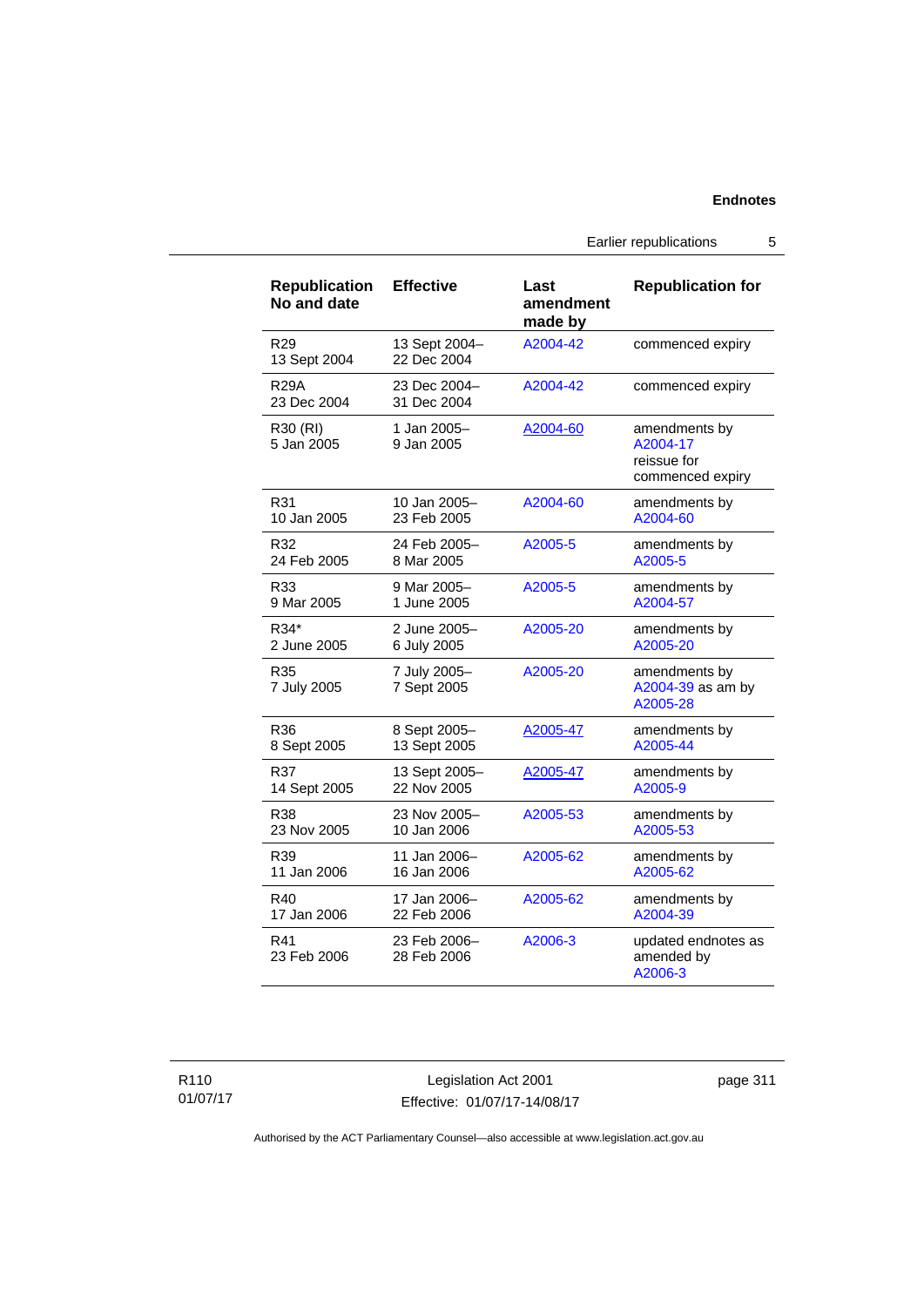| <b>Republication</b><br>No and date | <b>Effective</b>              | Last<br>amendment<br>made by | <b>Republication for</b>                                              |
|-------------------------------------|-------------------------------|------------------------------|-----------------------------------------------------------------------|
| R42<br>1 Mar 2006                   | 1 Mar 2006-<br>1 June 2006    | A2006-3                      | amendments by<br>A2005-47 as<br>amended by<br>A2006-3                 |
| R43                                 | 2 June 2006-                  | A2006-23                     | amendments by                                                         |
| 2 June 2006                         | 15 June 2006                  |                              | A2006-23                                                              |
| R44<br>16 June 2006                 | 16 June 2006-<br>30 June 2006 | A2006-23                     | updated endnotes as<br>amended by<br>A2006-27                         |
| R45<br>1 July 2006                  | 1 July 2006-<br>31 Oct 2006   | A2006-30                     | amendments by<br>A2006-25 and<br>A2006-30                             |
| R46<br>1 Nov 2006                   | 1 Nov 2006-<br>15 Nov 2006    | A2006-42                     | amendments by<br>A2005-41 and<br>A2005-46 as<br>amended by<br>A2006-3 |
| R47                                 | 16 Nov 2006-                  | A2006-42                     | amendments by                                                         |
| 16 Nov 2006                         | 17 Nov 2006                   |                              | A2006-42                                                              |
| <b>R48</b>                          | 18 Nov 2006-                  | A2006-46                     | amendments by                                                         |
| 18 Nov 2006                         | 8 Jan 2007                    |                              | A2006-46                                                              |
| R49                                 | 9 Jan 2007–                   | A2006-46                     | amendments by                                                         |
| 9 Jan 2007                          | 9 Jan 2007                    |                              | A2004-39                                                              |
| <b>R50</b><br>10 Jan 2007           | 10 Jan 2007-<br>11 Jan 2007   | A2006-46                     | commenced expiry                                                      |
| R <sub>51</sub> *<br>12 Jan 2007    | 12 Jan 2007-<br>27 Mar 2007   | A2006-46                     | commenced expiry                                                      |
| R <sub>52</sub>                     | 28 Mar 2007-                  | <u>A2007-3</u>               | amendments by                                                         |
| 28 Mar 2007                         | 11 Apr 2007                   |                              | A2006-38                                                              |
| R <sub>53</sub>                     | 12 Apr 2007-                  | A2007-3                      | amendments by                                                         |
| 12 Apr 2007                         | 10 July 2007                  |                              | A2007-3                                                               |
| R <sub>54</sub>                     | 11 July 2007-                 | A2007-16                     | amendments by                                                         |
| 11 July 2007                        | 9 Nov 2007                    |                              | A2007-16                                                              |
| <b>R55</b>                          | 10 Nov 2007-                  | A2007-33                     | amendments by                                                         |
| 10 Nov 2007                         | 13 Nov 2007                   |                              | A2007-8                                                               |

# 5 Earlier republications

page 312 Legislation Act 2001 Effective: 01/07/17-14/08/17

R110 01/07/17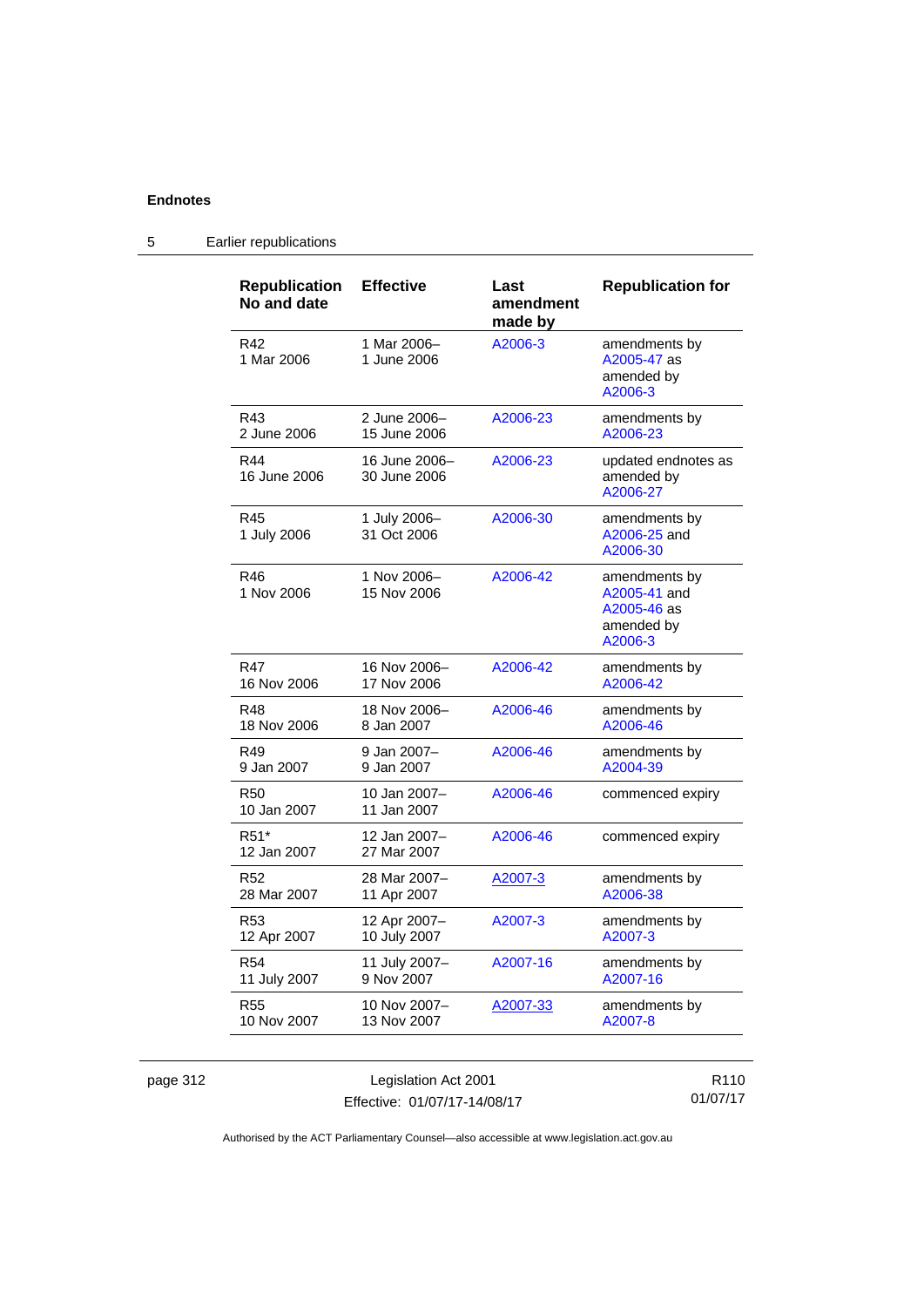Earlier republications 5

| <b>Republication</b><br>No and date | <b>Effective</b>           | Last<br>amendment<br>made by | <b>Republication for</b>                  |
|-------------------------------------|----------------------------|------------------------------|-------------------------------------------|
| <b>R56</b>                          | 14 Nov 2007-               | A2007-33                     | amendments by                             |
| 14 Nov 2007                         | 30 Mar 2008                |                              | A2007-33                                  |
| R57                                 | 31 Mar 2008-               | A2007-33                     | amendments by                             |
| 31 Mar 2008                         | 18 May 2008                |                              | A2007-25                                  |
| R58                                 | 19 May 2008-               | A2008-14                     | amendments by                             |
| 19 May 2008                         | 30 June 2008               |                              | A2008-14                                  |
| R59                                 | 1 July 2008-               | A2008-15                     | amendments by                             |
| 1 July 2008                         | 25 Aug 2008                |                              | A2008-15                                  |
| R <sub>60</sub>                     | 26 Aug 2008-               | A2008-28                     | amendments by                             |
| 26 Aug 2008                         | 8 Sept 2008                |                              | A2008-28                                  |
| R61                                 | 9 Sept 2008-               | A2008-44                     | amendments by                             |
| 9 Sept 2008                         | 1 Feb 2009                 |                              | A2008-20                                  |
| R62<br>2 Feb 2009                   | 2 Feb 2009-<br>26 Feb 2009 | A2008-44                     | amendments by<br>A2008-36 and<br>A2008-37 |
| R63                                 | 27 Feb 2009-               | A2008-44                     | amendments by                             |
| 27 Feb 2009                         | 29 May 2009                |                              | A2008-20                                  |
| R64                                 | 30 May 2009-               | A2008-44                     | amendments by                             |
| 30 May 2009                         | 21 Sept 2009               |                              | A2008-44                                  |
| R65                                 | 22 Sept 2009-              | A2009-28                     | amendments by                             |
| 22 Sept 2009                        | 30 Sept 2009               |                              | A2009-20                                  |
| R66                                 | 1 Oct 2009-                | A2009-28                     | amendments by                             |
| 1 Oct 2009                          | 20 Oct 2009                |                              | A2009-28                                  |
| R67                                 | 21 Oct 2009-               | A2009-35                     | amendments by                             |
| 21 Oct 2009                         | 16 Dec 2009                |                              | A2009-35                                  |
| R68                                 | 17 Dec 2009-               | A2009-50                     | amendments by                             |
| 17 Dec 2009                         | 2 Mar 2010                 |                              | A2009-49                                  |
| R <sub>69</sub>                     | 3 Mar 2010-                | A2010-6                      | amendments by                             |
| 3 Mar 2010                          | 21 Mar 2010                |                              | A2010-6                                   |
| <b>R70</b>                          | 22 Mar 2010-               | A2010-6                      | amendments by                             |
| 22 Mar 2010                         | 30 June 2010               |                              | A2009-39                                  |
| R71<br>1 July 2010                  | 1 July 2010-<br>5 Oct 2010 | A2010-10                     | amendments by<br>A2009-50 and<br>A2010-10 |

#### R110 01/07/17

Legislation Act 2001 Effective: 01/07/17-14/08/17 page 313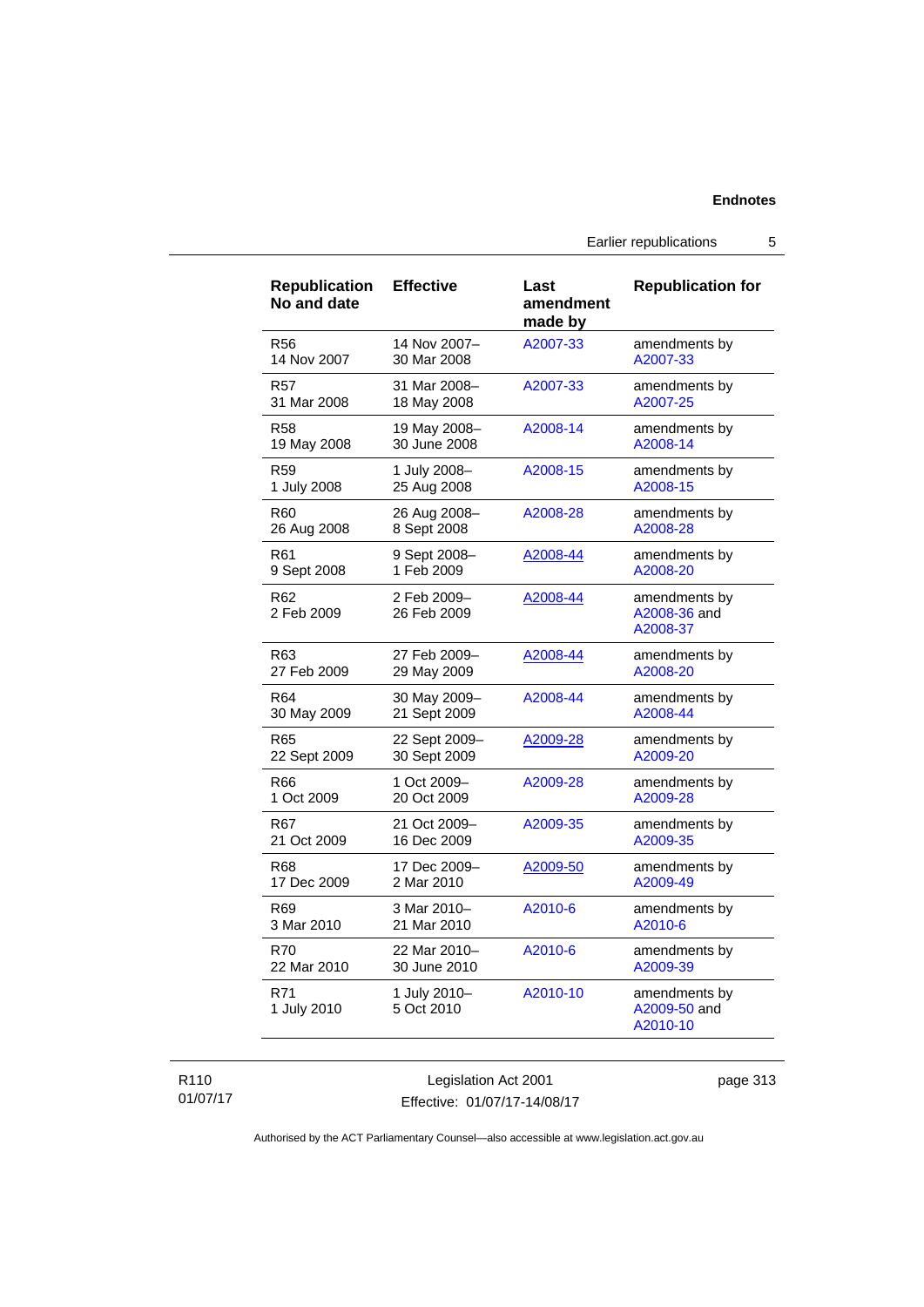| <b>Republication</b><br>No and date | <b>Effective</b>             | Last<br>amendment<br>made by | <b>Republication for</b>                  |
|-------------------------------------|------------------------------|------------------------------|-------------------------------------------|
| R72                                 | 6 Oct 2010-                  | A2010-40                     | amendments by                             |
| 6 Oct 2010                          | 31 Dec 2010                  |                              | A2010-40                                  |
| R73                                 | 1 Jan 2011-                  | A2010-54                     | amendments by                             |
| 1 Jan 2011                          | 30 June 2011                 |                              | A2010-54                                  |
| R74                                 | 1 July 2011-                 | A2011-22                     | amendments by                             |
| 1 July 2011                         | 30 Aug 2011                  |                              | A2011-22                                  |
| <b>R75</b>                          | 31 Aug 2011-                 | A2011-30                     | amendments by                             |
| 31 Aug 2011                         | 20 Sept 2011                 |                              | A2011-30                                  |
| R76                                 | 21 Sept 2011-                | A2011-30                     | amendments by                             |
| 21 Sept 2011                        | 22 Nov 2011                  |                              | A2011-28                                  |
| <b>R77</b>                          | 23 Nov 2011-                 | A2011-49                     | amendments by                             |
| 23 Nov 2011                         | 11 Dec 2011                  |                              | A2011-49                                  |
| <b>R78</b>                          | 12 Dec 2011-                 | A2011-52                     | amendments by                             |
| 12 Dec 2011                         | 31 Dec 2011                  |                              | A2011-52                                  |
| R79                                 | 1 Jan 2012-                  | A2011-55                     | amendments by                             |
| 1 Jan 2012                          | 29 Feb 2012                  |                              | A2011-55                                  |
| R80                                 | 1 Mar 2012-                  | A2011-55                     | amendments by                             |
| 1 Mar 2012                          | 28 May 2012                  |                              | A2011-48                                  |
| R81                                 | 29 May 2012-                 | A2012-25                     | amendments by                             |
| 29 May 2012                         | 4 June 2012                  |                              | A2012-25                                  |
| R82                                 | 5 June 2012-                 | A2012-25                     | amendments by                             |
| 5 June 2012                         | 30 June 2012                 |                              | A2012-21                                  |
| R83<br>1 July 2012                  | 1 July 2012-<br>10 Sept 2012 | A2012-32                     | amendments by<br>A2012-26 and<br>A2012-32 |
| R84                                 | 11 Sept 2012-                | A2012-40                     | amendments by                             |
| 11 Sept 2012                        | 13 June 2013                 |                              | A2012-40                                  |
| R85                                 | 14 June 2013-                | A2013-19                     | amendments by                             |
| 14 June 2013                        | 22 Aug 2013                  |                              | A2013-19                                  |
| R86                                 | 23 Aug 2013-                 | A2013-30                     | amendments by                             |
| 23 Aug 2013                         | 31 Aug 2013                  |                              | A2013-30                                  |
| R87                                 | 1 Sept 2013-                 | A2013-30                     | amendments by                             |
| 1 Sept 2013                         | 6 Nov 2013                   |                              | A2012-33                                  |

# 5 Earlier republications

page 314 Legislation Act 2001 Effective: 01/07/17-14/08/17

R110 01/07/17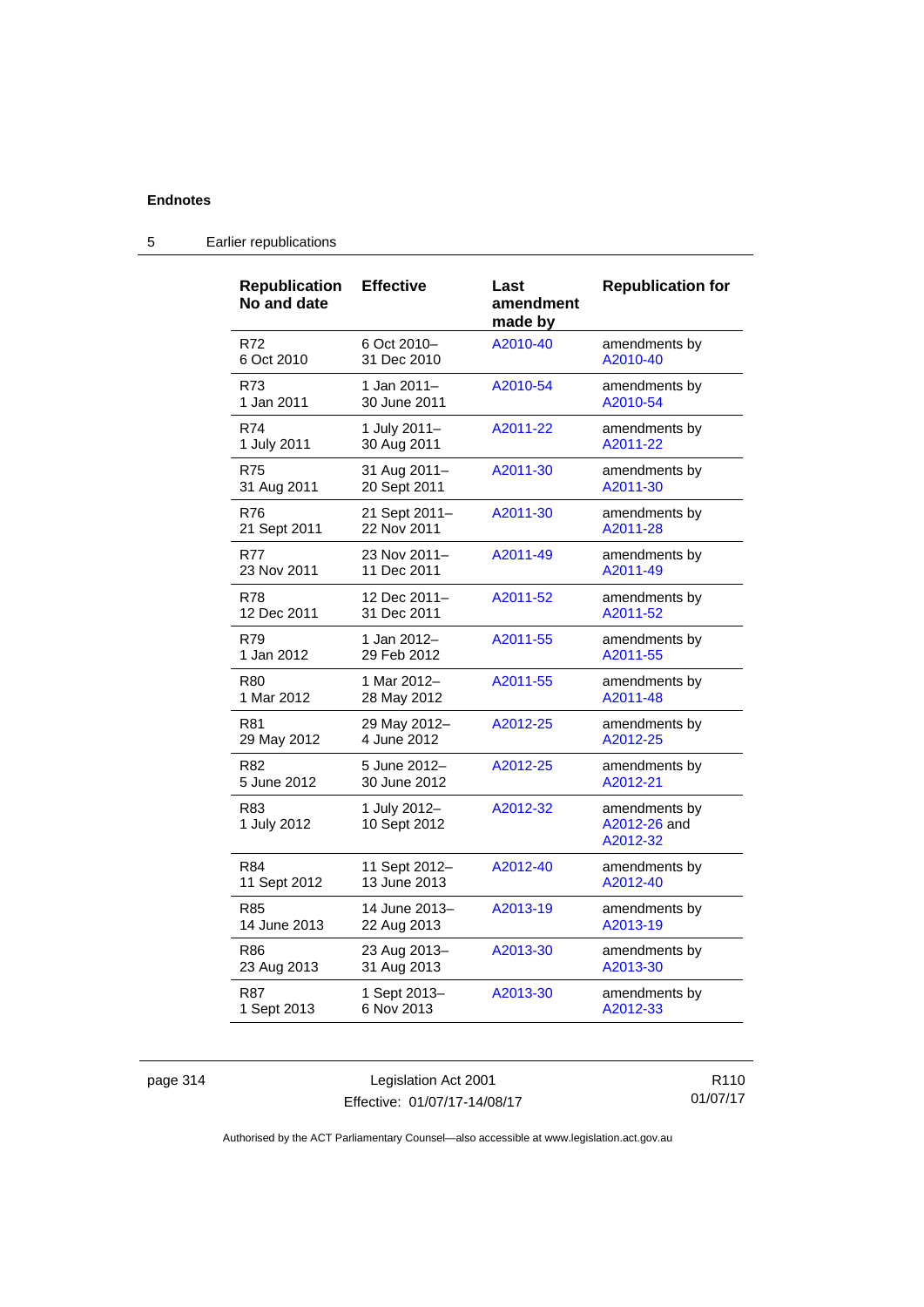Earlier republications 5

| <b>Republication</b><br>No and date | <b>Effective</b>              | Last<br>amendment<br>made by     | <b>Republication for</b>                                                        |
|-------------------------------------|-------------------------------|----------------------------------|---------------------------------------------------------------------------------|
| R88<br>7 Nov 2013                   | never effective               | A2013-39<br>(never<br>effective) | amendments by<br>A2013-39                                                       |
| R88 (RI)<br>24 Feb 2014             | 7 Nov 2013-<br>7 Nov 2013     | A2013-39<br>(never<br>effective) | reissue because of<br>High Court decision<br>in relation to<br>A2013-39         |
| R89<br>8 Nov 2013                   | never effective               | A2013-43                         | amendments by<br>A2013-43                                                       |
| R89 (RI)<br>24 Feb 2014             | 8 Nov 2013-<br>24 Nov 2013    | A2013-43                         | reissue because of<br><b>High Court decision</b><br>in relation to<br>A2013-39  |
| R90<br>25 Nov 2013                  | never effective               | A2013-44                         | amendments by<br>A2013-44                                                       |
| R90 (RI)<br>24 Feb 2014             | 25 Nov 2013-<br>9 Feb 2014    | A2013-44                         | reissue because of<br><b>High Court decision</b><br>in relation to<br>A2013-39  |
| R91<br>10 Feb 2014                  | never effective               | A2013-52                         | removed from LR<br>because of High<br>Court decision in<br>relation to A2013-39 |
| R91 (RI)<br>24 Feb 2014             | 10 Feb 2014-<br>25 Apr 2014   | A2013-52                         | reissue because of<br><b>High Court decision</b><br>in relation to<br>A2013-39  |
| R92<br>26 Apr 2014                  | 26 Apr 2014-<br>9 June 2014   | A2014-8                          | amendments by<br>A2014-8                                                        |
| R93<br>10 June 2014                 | 10 June 2014-<br>30 June 2014 | A2014-18                         | amendments by<br>A2014-18                                                       |
| R94<br>1 July 2014                  | 1 July 2014-<br>22 Aug 2014   | A2014-18                         | amendments by<br>A2013-41                                                       |
| R95<br>23 Aug 2014                  | 23 Aug 2014-<br>16 Nov 2014   | A2014-37                         | amendments by<br>A2014-37                                                       |

R110 01/07/17

Legislation Act 2001 Effective: 01/07/17-14/08/17 page 315